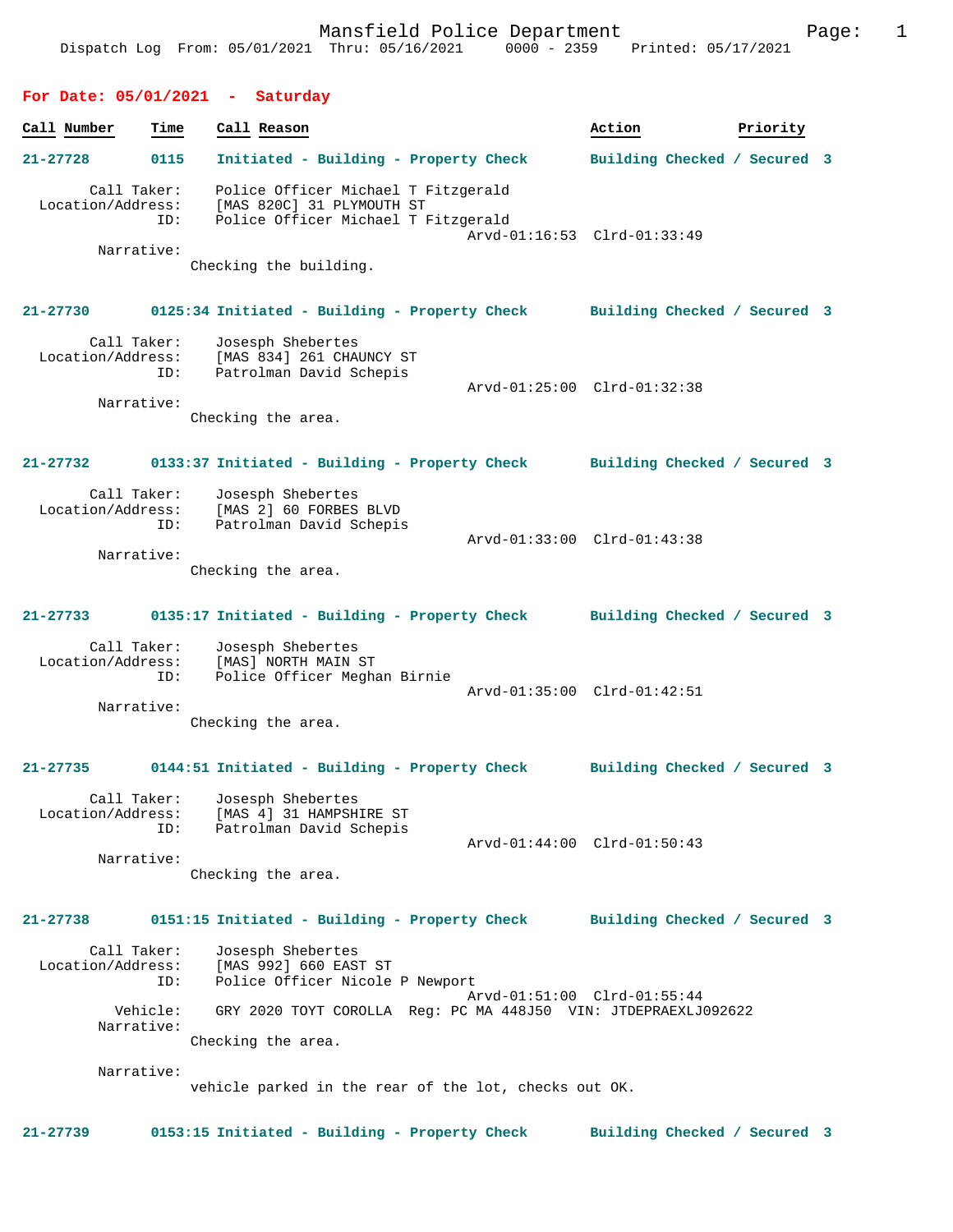Mansfield Police Department Page: 2

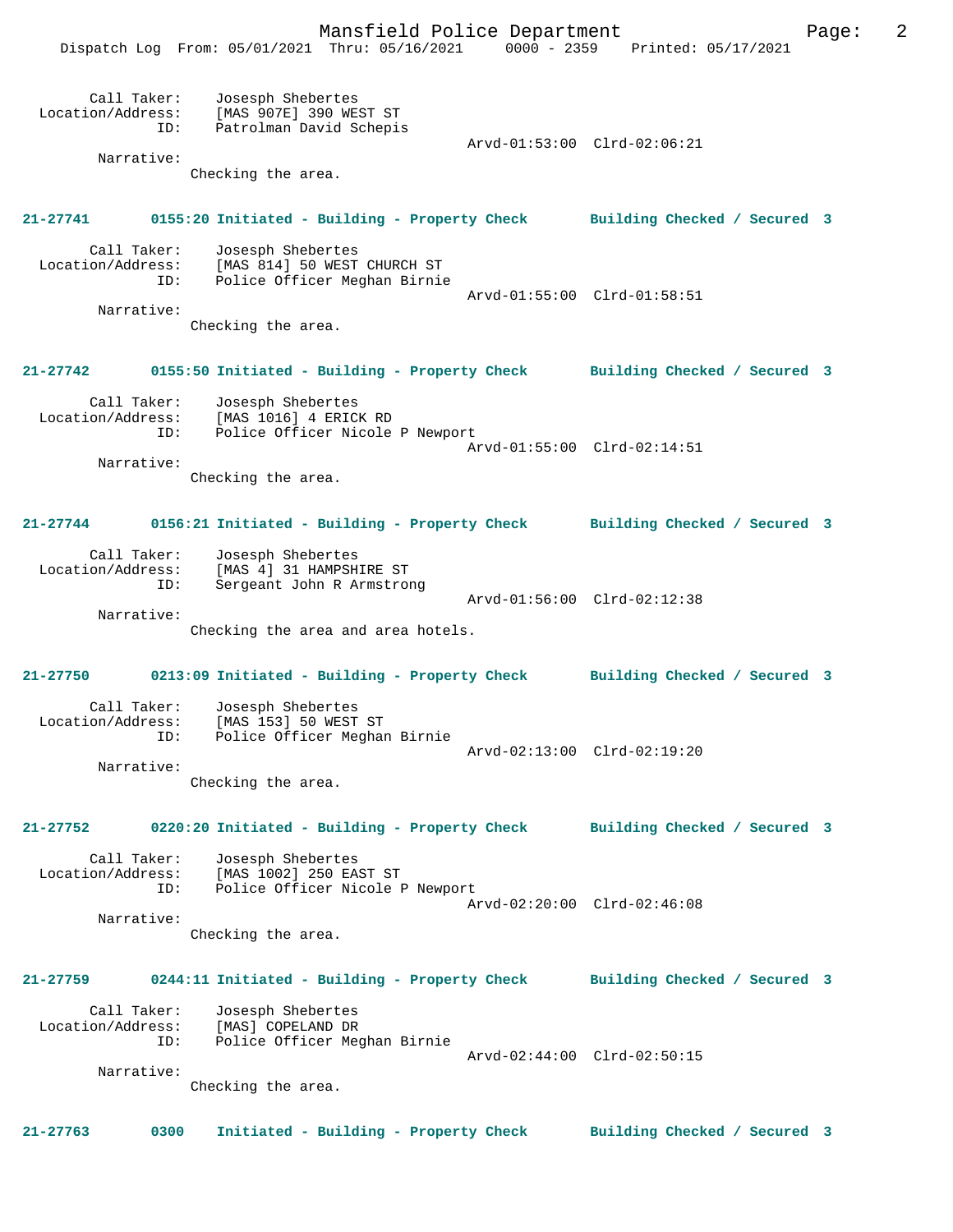Mansfield Police Department Page: 3 Dispatch Log From: 05/01/2021 Thru: 05/16/2021 0000 - 2359 Printed: 05/17/2021 Call Taker: Police Officer Michael T Fitzgerald<br>Location/Address: [MAS 820C] 31 PLYMOUTH ST [MAS 820C] 31 PLYMOUTH ST ID: Police Officer Michael T Fitzgerald Arvd-03:01:42 Clrd-03:15:41 Narrative: Checking the area. **21-27764 0321:36 Initiated - Building - Property Check Building Checked / Secured 3** Call Taker: Josesph Shebertes Location/Address: [MAS 840] 280 SCHOOL ST Patrolman David Schepis Arvd-03:21:00 Clrd-03:31:44 Narrative: Checking the area. **21-27765 0331:03 Initiated - Building - Property Check Building Checked / Secured 3** Call Taker: Josesph Shebertes<br>.on/Address: [MAS] FRUIT ST Location/Address: ID: Police Officer Nicole P Newport Arvd-03:31:00 Clrd-03:40:41 Narrative: Checking the area. **21-27769 0600 Initiated - Building - Property Check Building Checked / Secured 3** Call Taker: Police Officer Michael T Fitzgerald Location/Address: [MAS 820C] 31 PLYMOUTH ST<br>TD: Police Officer Michael TJ Police Officer Michael T Fitzgerald Arvd-06:01:42 Clrd-06:11:18 Narrative: Checking the area. **21-27783 0729 Initiated - Building - Property Check Building Checked / Secured 3** Call Taker: Police Officer Michael T Fitzgerald Location/Address: [MAS 820C] 31 PLYMOUTH ST ID: Police Officer Michael T Fitzgerald Arvd-07:30:56 Clrd-07:39:13 Narrative: Checking the area. **21-27784 0818:27 911 - 911 Hang-ups & Verifications Confirmed misdial/Accdntl Call 2**  Call Taker: Dispatcher Jacques Ryan<br>Location/Address: [MAS H207] 14 RIVERWOOD [MAS H207] 14 RIVERWOOD DR ID: Police Officer Gregg S Kennedy<br>Disp-08:27:11 Disp-08:27:11 Arvd-08:31:15 Clrd-08:32:56 Narrative: Checking on a 911 hang up. Made contact and party will be standing by Contact made?: yes Cellphone? (y/n): yes Uncertainty radius: 88 **21-27793 0948:19 Initiated - Building - Property Check Building Checked / Secured 3** Call Taker: Robert Stewart<br>Location/Address: [MAS 820C] 31 ess: [MAS 820C] 31 PLYMOUTH ST<br>ID: Detective Christopher P W& Detective Christopher P Walsh Arvd-09:48:00 Clrd-09:57:10 Narrative: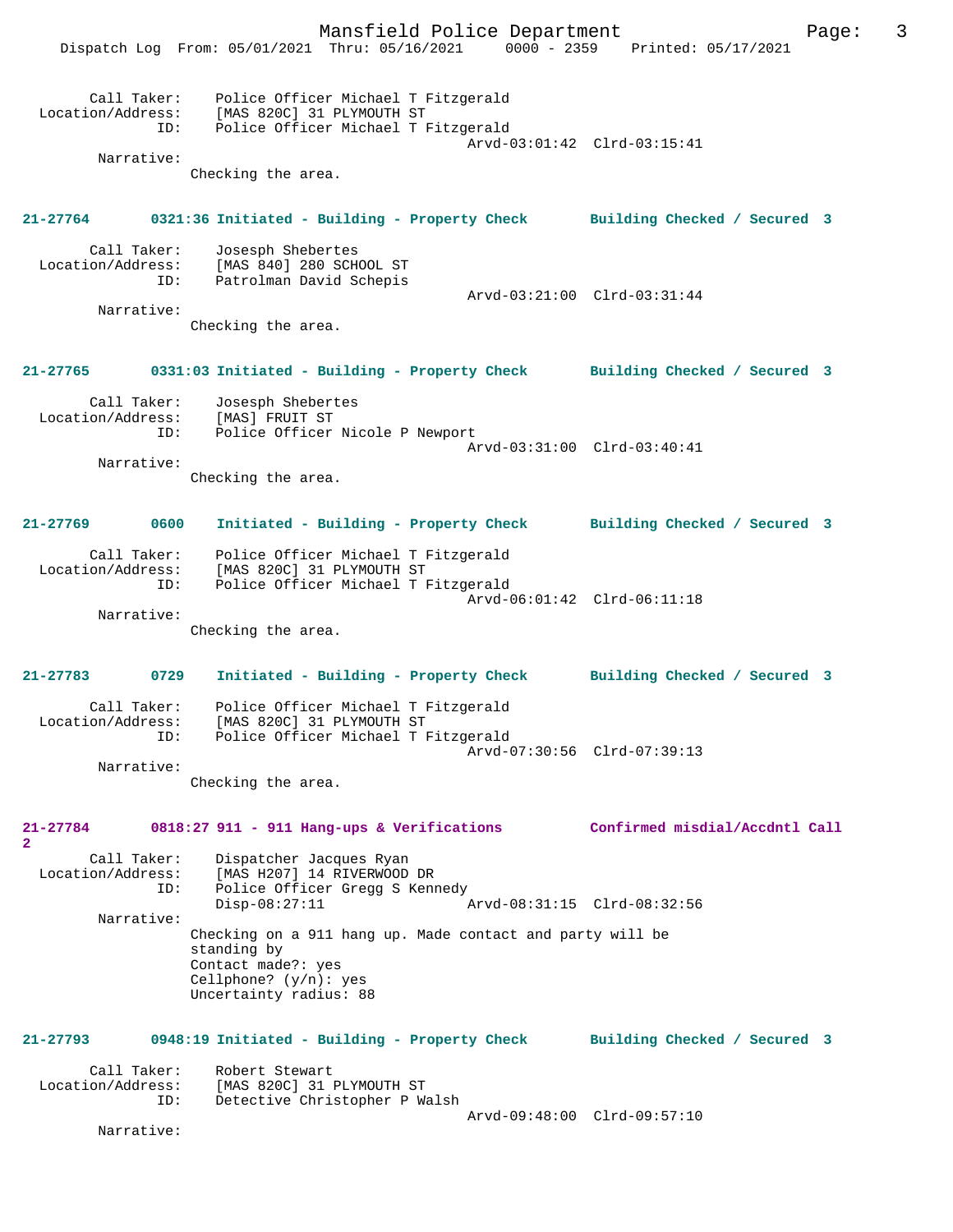Mansfield Police Department Form Page: 4 Dispatch Log From: 05/01/2021 Thru: 05/16/2021 0000 - 2359 Printed: 05/17/2021 Checking the area. **21-27794 0949:47 Initiated - Building - Property Check Building Checked / Secured 3** Call Taker: Robert Stewart Location/Address: [MAS 1002] 250 EAST ST ID: Police Officer Michael T Fitzgerald Arvd-09:49:00 Clrd-09:56:06 Narrative: Checking the area. **21-27804 1038:51 Initiated - Building - Property Check Building Checked / Secured 3** Call Taker: Robert Stewart Location/Address: [MAS 281A] 1 CROCKER ST ID: Police Officer Matthew A Souza Arvd-10:38:00 Clrd-10:51:29 Narrative: Checking the area. **21-27805 1041:36 Initiated - Building - Property Check Building Checked / Secured 3** Call Taker: Robert Stewart Location/Address: [MAS 927] 50 PLYMOUTH ST Police Officer Gregg S Kennedy Arvd-10:41:00 Clrd-10:46:31 Narrative: Checking the area. **21-27819 1127:46 Initiated - Building - Property Check Building Checked / Secured 3** Call Taker: Robert Stewart Location/Address: [MAS 982] 111 HOPE ST ID: Police Officer Michael T Fitzgerald Arvd-11:27:00 Clrd-11:32:17 Narrative: Checking the area. **21-27825 1157:14 Initiated - Follow up Investigation Services Rendered 3**  Call Taker: Robert Stewart Location/Address: [MAS H1716] 111 PLAIN ST ID: Sergeant Brian P Thibault Arvd-11:57:00 Clrd-13:42:55 Narrative: Conducting a follow up in the area to a previously reported incident. **21-27828 1204:33 Initiated - Building - Property Check Building Checked / Secured 3** Call Taker: Robert Stewart Location/Address: [MAS 840] 280 SCHOOL ST ID: Police Officer Gregg S Kennedy Arvd-12:04:00 Clrd-12:25:38 Narrative: Checking the area. **21-27829 1208:07 Initiated - Building - Property Check Building Checked / Secured 3** Call Taker: Robert Stewart<br>Location/Address: [MAS 820C] 31 : ess: [MAS 820C] 31 PLYMOUTH ST<br>ID: Detective Christopher P Wa Detective Christopher P Walsh Arvd-12:08:00 Clrd-12:18:15 Narrative: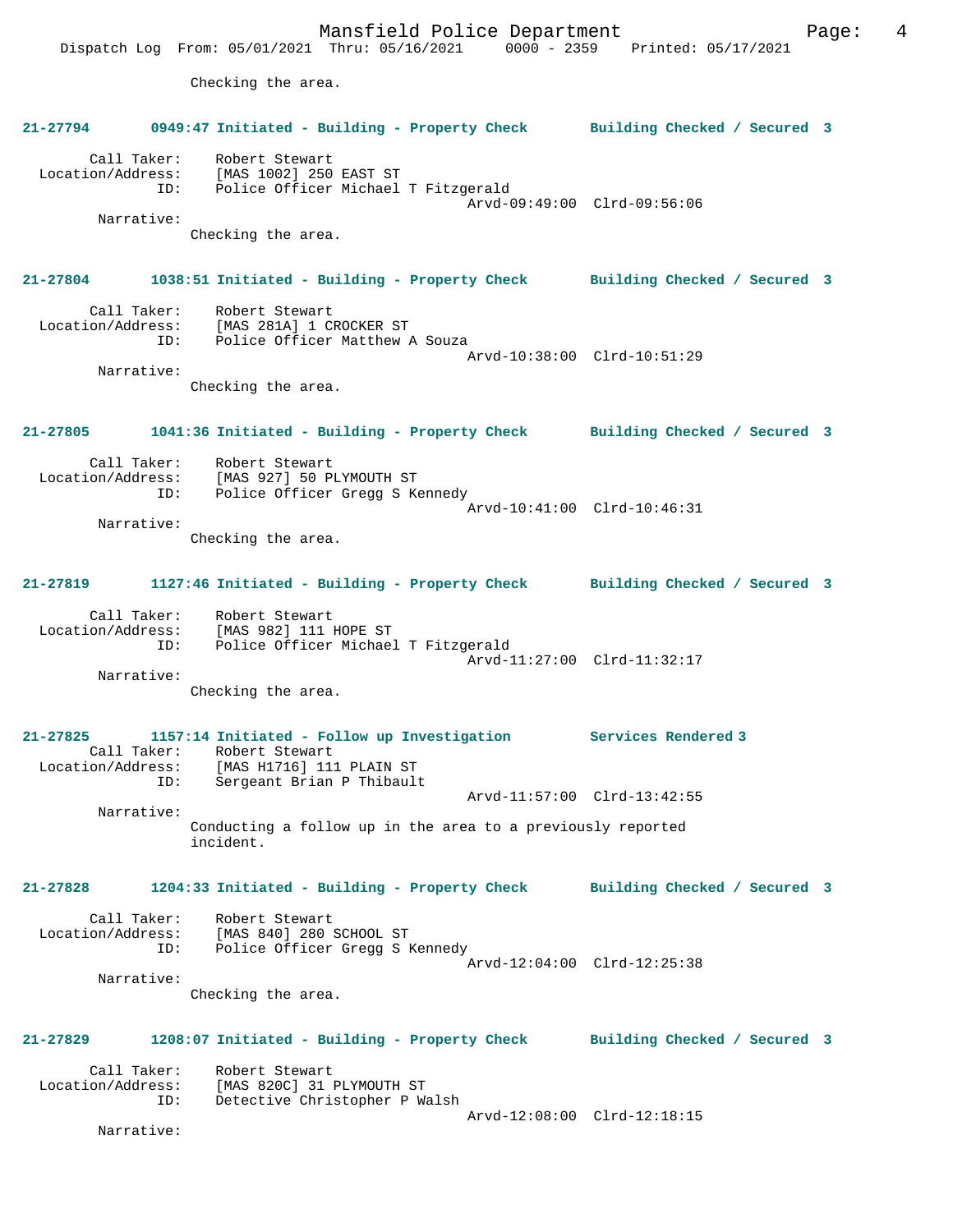Checking the area.

| 21-27837           | 1303:41 Phone - Road Hazards                                                    | Services Rendered 3          |
|--------------------|---------------------------------------------------------------------------------|------------------------------|
| Call Taker:        | MATTHEW BOMES<br>Location/Address: [MAS 435] 15 BONNEY LN                       |                              |
| ID:                | Police Officer Matthew A Souza                                                  |                              |
|                    | $Disp-13:08:41$                                                                 | Arvd-13:15:20 Clrd-13:17:35  |
| Narrative:         |                                                                                 |                              |
|                    | Tree on the wires lower wires, at the parking lot                               |                              |
| Narrative:         |                                                                                 |                              |
|                    | Meld on call was notified and enroute                                           |                              |
|                    |                                                                                 |                              |
| 21-27838           | 1303:24 Phone - 911 Hang-ups & Verifications Confirmed misdial/Accdntl Call     |                              |
| $\mathbf{2}$       |                                                                                 |                              |
| Call Taker:        | Jarred Kohler                                                                   |                              |
| ID:                | Location/Address: [MAS H1068] 28 OAKLAND ST Apt. #2<br>Sergeant Robert S Pierce |                              |
|                    | $Disp-13:15:02$                                                                 | $Clrd-13:16:08$              |
| ID:                | Police Officer Michael T Fitzgerald                                             |                              |
| Narrative:         | $Disp-13:16:03$                                                                 | Arvd-13:17:39 Clrd-13:17:57  |
|                    | Checking on a 911 accidental confirmed, male party will meet                    |                              |
|                    | the officer outside.                                                            |                              |
|                    | Contact made?: yes<br>Cellphone? $(y/n)$ : yes                                  |                              |
|                    | Uncertainty radius: 65                                                          |                              |
|                    |                                                                                 |                              |
| Narrative:         | Confirmed accidental                                                            |                              |
|                    |                                                                                 |                              |
|                    |                                                                                 |                              |
| $21 - 27853$       | 1416:00 Initiated - Building - Property Check                                   | Building Checked / Secured 3 |
| Call Taker:        | Robert Stewart                                                                  |                              |
| Location/Address:  | [MAS 820C] 31 PLYMOUTH ST                                                       |                              |
| ID:                | Detective Christopher P Walsh                                                   |                              |
| Narrative:         |                                                                                 | Arvd-14:16:00 Clrd-14:28:55  |
|                    | Checking the area.                                                              |                              |
|                    |                                                                                 |                              |
| 21-27862           | 1524:20 911 - Motor Veh Acc - No Injury                                         | Services Rendered 1          |
|                    | Call Taker: GARIN EISELE                                                        |                              |
| Location/Address:  | [MAS H1410] 460 WILLIAMS ST                                                     |                              |
| ID:                | Police Officer Gregg S Kennedy<br>$Disp-15:26:15$                               | $Clrd-15:31:24$              |
| ID:                | Police Officer Matthew A Souza                                                  |                              |
|                    | $Disp-15:26:46$                                                                 | Arvd-15:36:25 Clrd-15:54:54  |
| ID:                | Sergeant Robert S Pierce                                                        |                              |
| ID:                | $Disp-15:31:43$<br>Police Officer Michael T Fitzgerald                          | $Clrd-15:32:52$              |
|                    | $Disp-15:32:49$                                                                 | Arvd-15:41:17 Clrd-15:55:01  |
| Vehicle:           | WHI 2005 FRHT FL M2 Req: CO MA V15831 VIN: 1FVACWDC75HU01318                    |                              |
| Narrative:         | Caller reporting that they struck a dog. Owner of dog is on                     |                              |
|                    | scene.                                                                          |                              |
|                    |                                                                                 |                              |
| Narrative:         | M9 reports the dog was deceased upon officer arrival. Dog                       |                              |
|                    | owner will be bringing the dog up to tufts and will follow                      |                              |
|                    | up with M9.                                                                     |                              |
| Refer To Incident: | $21MAS-423-OF$                                                                  |                              |
|                    |                                                                                 |                              |
| $21 - 27863$       | 1532:13 Initiated - Building - Property Check                                   | Building Checked / Secured 3 |
|                    |                                                                                 |                              |
| Call Taker:        | Robert Stewart                                                                  |                              |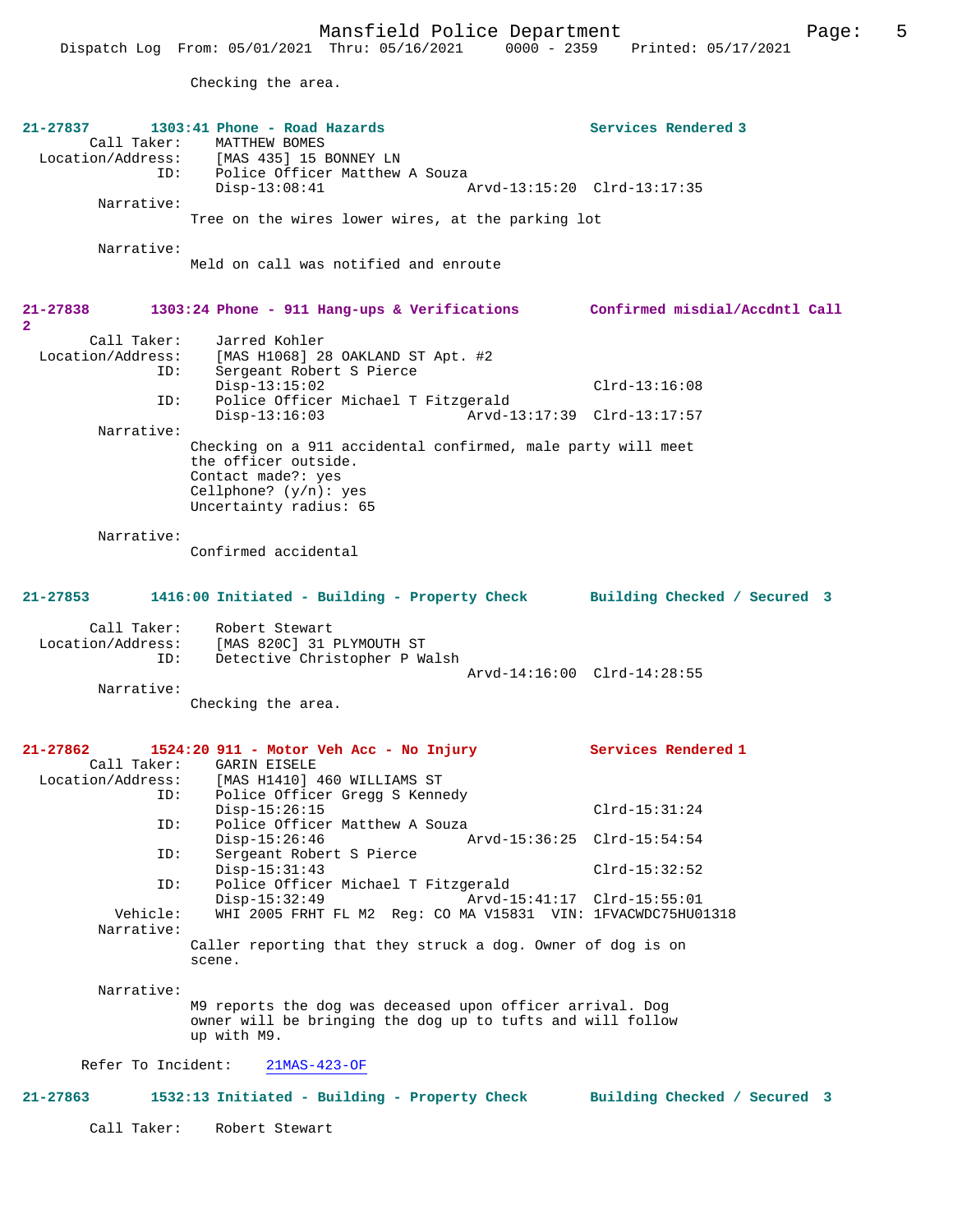Mansfield Police Department Page: 6 Dispatch Log From: 05/01/2021 Thru: 05/16/2021 0000 - 2359 Printed: 05/17/2021 Location/Address: [MAS 820C] 31 PLYMOUTH ST ID: Detective Christopher P Walsh Arvd-15:32:00 Clrd-15:41:33 Narrative: Checking the area. **21-27865 1554:24 Phone - Disturbance / Gathering Unfounded/Unverifed 1** Call Taker: Dispatcher Jacques Ryan Location/Address: [MAS 255] 377 CHAUNCY ST @ 100 FORBES BLVD ID: Police Officer Matthew A Souza<br>Disp-16:00:47 Disp-16:00:47 Arvd-16:01:45 Clrd-16:03:54 Narrative: in the intersection of 123 and 106 Report of a compact sedan with a mother running around trying to contain the child Narrative: M9 checked the area, vehicle gone upon arrival. **21-27877 1737:21 Phone - Suspicious Actv / Persn / Veh Unfounded/Unverifed 2** Call Taker: Dispatcher Jacques Ryan Location/Address: [MAS H4664] 857 SCHOOL ST ID: Police Officer Joshua S Ellender Disp-17:40:15 Arvd-17:44:17 Clrd-18:07:30 Police Officer Derek M Stark Narrative: CP reports a delivery van dropped packages in the woods and the CP has gained possesion of them and would like an officer to respond Narrative: CP will meet the officer at the front door Narrative: M3 has the items and will be checking the area trying to locate the vehicle. Narrative: M3 checked the area with negative results Refer To Summons: 21MAS-179-AR Summons: OGIRRI, HENRY<br>Address: 164 BALBOA DR 164 BALBOA DR SPRINGFIELD, MA Auur.<br>Age:<br>Charges: 37<br>LARCENY UNDER \$1200 c266 §30(1) LARCENY UNDER \$1200 c266 §30(1) LARCENY UNDER \$1200 c266 §30(1) LARCENY UNDER \$1200 c266 §30(1) Refer To Incident: 21MAS-419-OF **21-27876 1738:14 Initiated - Building - Property Check Building Checked / Secured 3** Call Taker: Robert Stewart Location/Address: [MAS 820C] 31 PLYMOUTH ST ID: Detective Anthony R Lattanzio Arvd-17:38:00 Clrd-19:58:06 Narrative: Checking the area. **21-27883 1810:41 Phone - Lost / Found Property Services Rendered 3**  Call Taker: Jarred Kohler<br>Location/Address: [MAS 219] 12 ess: [MAS 219] 12 GILES PL<br>ID: Police Officer Matthew Police Officer Matthew A Souza<br> $Disp-18:14:50$ Disp-18:14:50 Arvd-18:25:02 Clrd-18:27:59<br>Vehicle: BLK 2019 TR UTILIT Reg: TRN MA E36210 VIN: 5JWCG2525KP06 BLK 2019 TR UTILIT Reg: TRN MA E36210 VIN: 5JWCG2525KP068460 Narrative: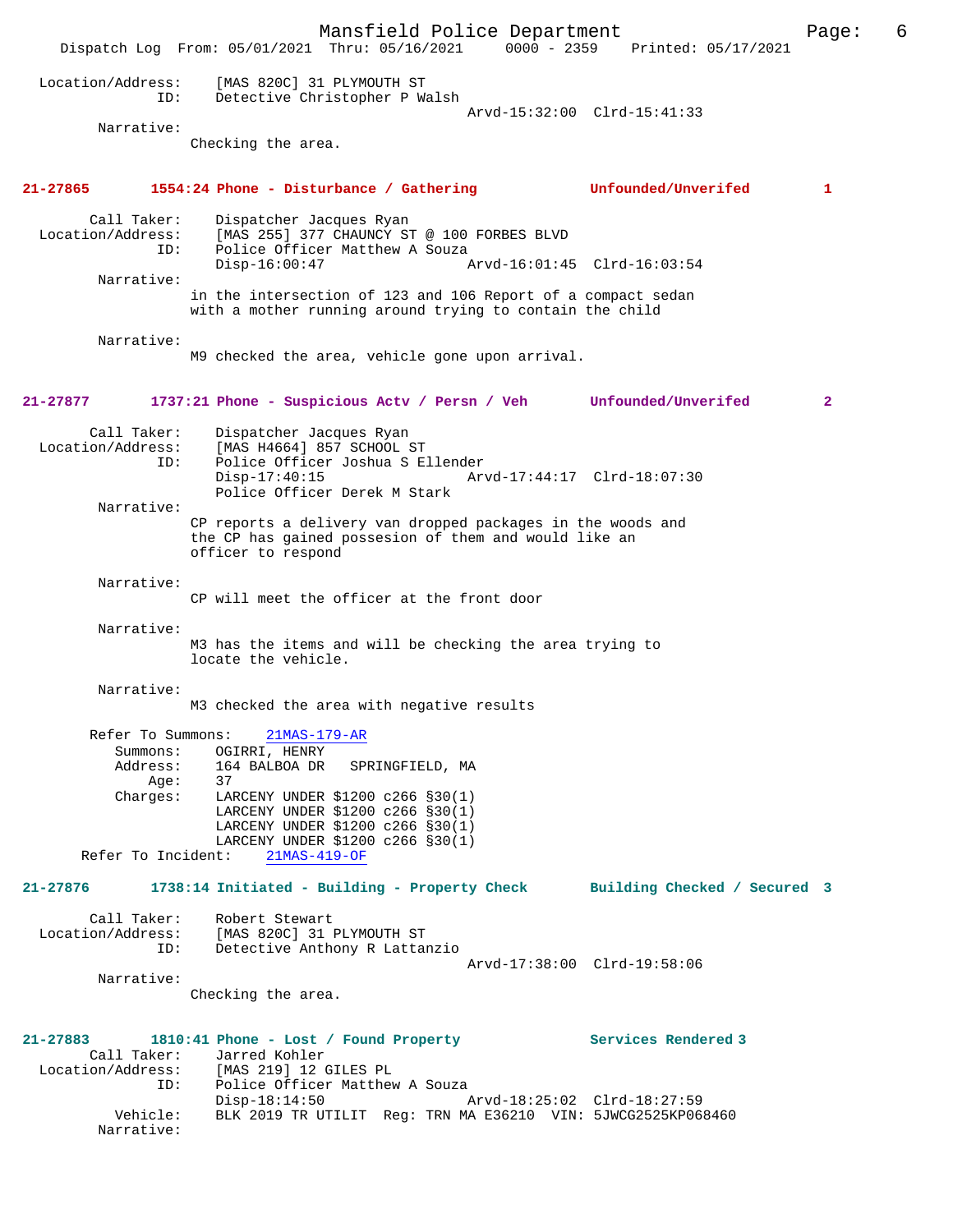Mansfield Police Department Page: 7 Dispatch Log From: 05/01/2021 Thru: 05/16/2021 license plate in the lot near the utility box. Narrative: M9 has the plate and will attempt to make contact with the company. **21-27884 1810:19 911 - Fraud or Identity Theft Spoken To 1**  Call Taker: Dispatcher Jacques Ryan Location/Address: [MAS H6565] 65 WINTER ST ID: Police Officer Christopher D Sorge Arvd-18:21:35 Clrd-19:01:51 Narrative: Caller wants to report a fraud with her credit. Narrative: Caller also stating she has been she has been hacked Narrative: Ofc Sorge reports spoke with RP who was advised to call her bank. **21-27900 1918:25 Initiated - Motor Vehicle Stop Citation / Warning Issued 3** Call Taker: TARA LAKO<br>Location/Address: [MAS] SHIP Location/Address: [MAS] SHIELDS ST ID: Police Officer David J Pepicelli Arvd-19:18:00 Clrd-19:30:13 Vehicle: GRY 2020 HOND CIVIC Reg: PC MA 421N60 VIN: SHHFK7H47LU402302 Narrative: Operator cited for speed, Oakland at Swett, RO issued citation for failure to inspect. **21-27901 1929:20 Initiated - Building - Property Check Building Checked / Secured 3** Call Taker: TARA LAKO Location/Address: [MAS] 4 ERICK RD @ 15 BONNEY LN<br>ID: Police Officer Christopher D Son Police Officer Christopher D Sorge Arvd-19:29:00 Clrd-19:34:46 Narrative: Checking the area. **21-27902 1941:36 Initiated - Building - Property Check Building Checked / Secured 3** Call Taker: TARA LAKO Location/Address: [MAS 1002] 250 EAST ST ID: Police Officer Christopher D Sorge Arvd-19:41:00 Clrd-19:55:42 Narrative: Checking the area. **21-27905 1955:22 Phone - Disturbance / Gathering Spoken To 1**  Call Taker: Jarred Kohler<br>Location/Address: [MAS 417] 9 FF ess: [MAS 417] 9 FRANCIS AVE<br>ID: Police Officer Christoph Police Officer Christopher D Sorge<br>Disp-19:56:30 Arvd-Disp-19:56:30 Arvd-20:00:05 Clrd-20:02:55<br>ID: Police Officer David J Pepicelli Police Officer David J Pepicelli Disp-19:56:34 Arvd-20:01:10 Clrd-20:02:57 Narrative: children laying in the parking lot and climbing on vehicles. On going issue with the children. Narrative: 5-6 children standing next to the dumpsters now Narrative: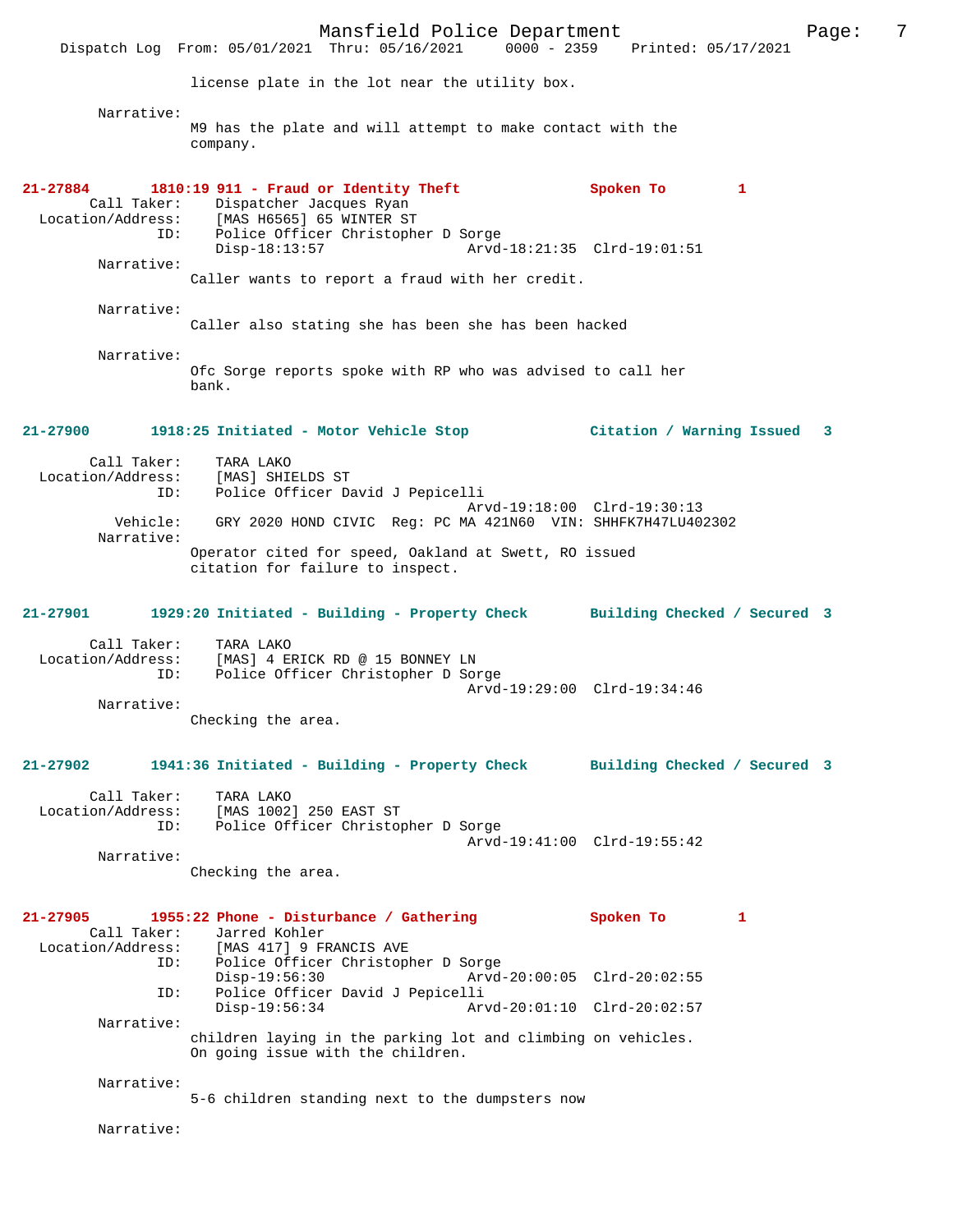|                                                         | Mansfield Police Department<br>Dispatch Log From: 05/01/2021 Thru: 05/16/2021 0000 - 2359 Printed: 05/17/2021                                                  | 8<br>Page:                               |
|---------------------------------------------------------|----------------------------------------------------------------------------------------------------------------------------------------------------------------|------------------------------------------|
|                                                         | Ofc Sorge reports the group of 8-9 individuals have<br>dispersed, a couple of them were sitting on top of a bobcat<br>and were advised not to do so.           |                                          |
| 21-27910                                                | 2017:12 Initiated - Building - Property Check Building Checked / Secured 3                                                                                     |                                          |
| Call Taker:<br>Location/Address:<br>ID:                 | TARA LAKO<br>[MAS 820C] 31 PLYMOUTH ST<br>Detective Anthony R Lattanzio                                                                                        | Arvd-20:17:00 Clrd-20:22:01              |
| Narrative:                                              | Checking the area.                                                                                                                                             |                                          |
| $21 - 27915$<br>Call Taker:<br>Location/Address:<br>ID: | 2042:25 Initiated - Follow up Investigation Services Rendered 3<br>TARA LAKO<br>[MAS] 173 PLAIN ST<br>Police Officer Joshua S Ellender                         |                                          |
| ID:                                                     | Police Officer Derek M Stark<br>Police Officer Joshua S Ellender                                                                                               | Arvd-20:42:00 Clrd-21:24:10              |
| Narrative:                                              | $Disp-21:24:36$<br>Police Officer Derek M Stark                                                                                                                | Arvd-21:24:40 Clrd-21:40:47              |
|                                                         | Conducting a follow up in the area to a previously reported<br>incident.                                                                                       |                                          |
| 21-27922<br>Call Taker:                                 | 2117:51 Phone - Suspicious Actv / Persn / Veh<br>Jarred Kohler<br>Location/Address: [MAS 802B] 428 ELM ST                                                      | Spoken To<br>$\mathbf{2}$                |
| ID:<br>ID:                                              | Police Officer Matthew A Souza<br>$Disp-21:19:35$<br>Police Officer David J Pepicelli                                                                          | Arvd-21:23:52 Clrd-21:26:18              |
| Narrative:                                              | $Disp-21:19:45$                                                                                                                                                | Arvd-21:23:04 Clrd-21:26:20              |
|                                                         | Caller reporting she was just at the store and there are no<br>employees in the store but it appears to be open.                                               |                                          |
| Narrative:                                              | Stated it had happened before and the employee was in the<br>freezer but this time he was not.                                                                 |                                          |
| Narrative:                                              | Ofc Pepicelli reports employee is on scene. Employee was in<br>the cooler arranging some items, did see the customers in<br>the store and there are no issues. |                                          |
| $21 - 27928$                                            | 2138:05 Initiated - Building - Property Check                                                                                                                  | Building Checked / Secured 3             |
| Call Taker:<br>Location/Address:<br>ID:                 | TARA LAKO<br>[MAS] FRANCIS AVE<br>Police Officer Christopher D Sorge                                                                                           | Arvd-21:38:00 Clrd-21:41:55              |
| Narrative:                                              | Checking the area.                                                                                                                                             |                                          |
| $21 - 27930$                                            | 2141:21 Phone - Assist Fire Department                                                                                                                         | Referred to Other Agency<br>$\mathbf{2}$ |
| Call Taker:<br>Location/Address:                        | TARA LAKO<br>[MAS H6565] 65 WINTER ST                                                                                                                          |                                          |
| ID:                                                     | Police Officer David J Pepicelli<br>$Disp-21:41:52$                                                                                                            | Arvd-21:44:00 Clrd-23:33:12              |
| ID:                                                     | Police Officer Christopher D Sorge<br>$Disp-21:42:04$                                                                                                          | Arvd-21:44:04 Clrd-23:35:56              |
| ID:                                                     | Police Officer Matthew A Souza<br>$Disp-21:56:32$                                                                                                              | Arvd-21:56:34 Clrd-22:11:53              |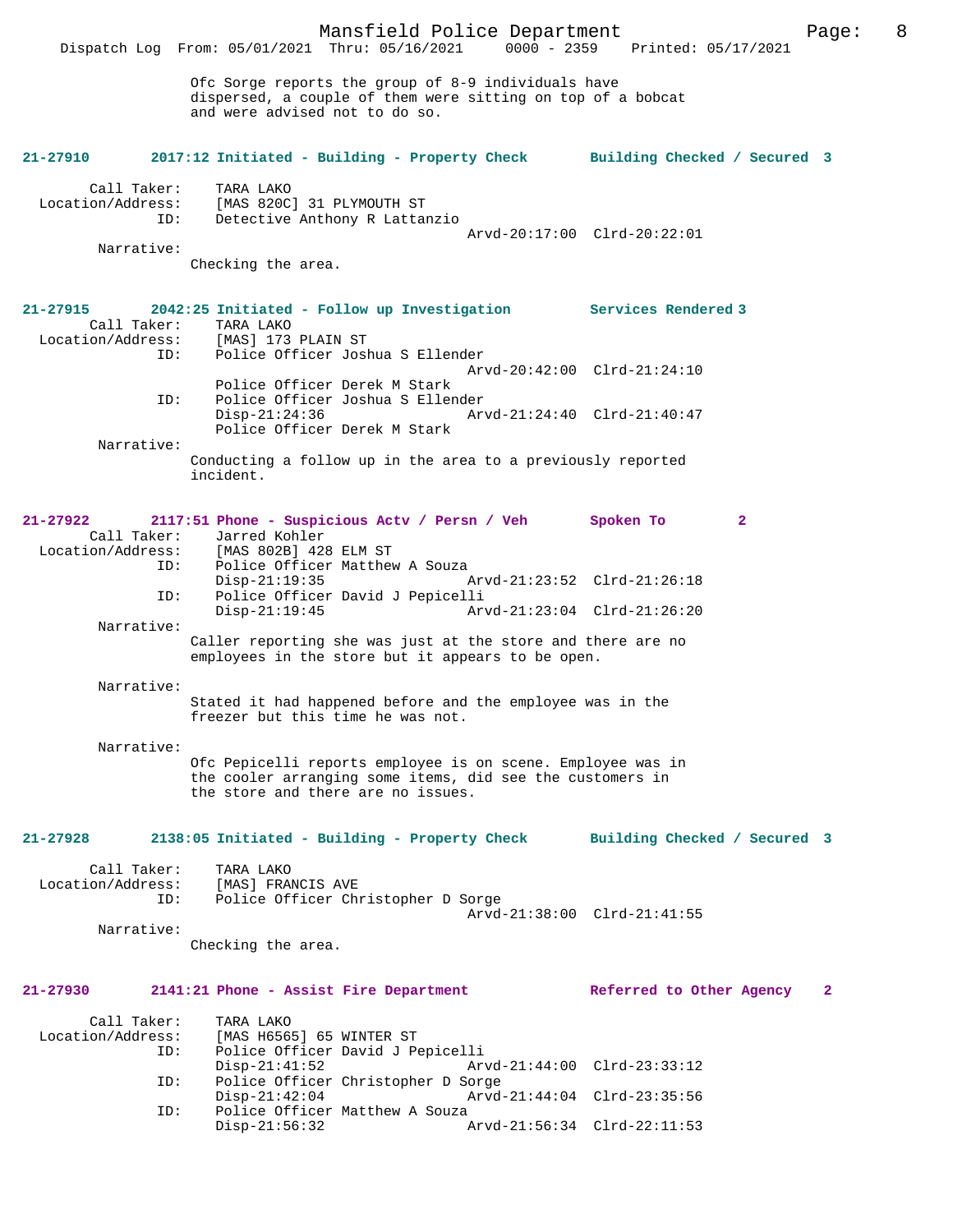Mansfield Police Department Page: 9 Dispatch Log From: 05/01/2021 Thru: 05/16/2021 ID: Sergeant Jeffrey G Bombard Disp-21:45:34 Arvd-21:45:37 Clrd-22:12:34 Narrative: Assisting the FD with a fire related incident. Nature: Garage fire detached from the residence Narrative: Ofc Sorge reporting an extended incident, 2 story fully involved mostly to the back side of the building. Narrative: Closing Winter St off at Goose Narrative: 911 hang up from the female home owner. No answer on call back. Narrative: Ofc Sorge and Ofc Pepicelli reports they will take a walk up to the residence to check on the caller. Narrative: Ofc Sorge reports he was able to confirm the call accidental. Narrative: Ofc Pepicelli reports Winter St is now open **21-27951 2323:16 Initiated - Building - Property Check Building Checked / Secured 3** Call Taker: TARA LAKO Location/Address: [MAS 840] 280 SCHOOL ST Police Officer Joshua S Ellender Arvd-23:23:00 Clrd-23:43:22 Police Officer Derek M Stark<br>Vehicle: GRY 2015 FORD FUSION Req: PO GRY 2015 FORD FUSION Reg: PC MA 9YG374 VIN: 1FA6P0G70F5130290 Vehicle: WHI 2011 JEEP PATRIO Reg: PC MA 8PA621 VIN: 1J4NT1GA2BD267129 Narrative: Checking the area. Narrative: Out with a motor vehicle at Chamber of Commerce Narrative: Ofc Stark reports parties are on their way Narrative: Checking on vehicle in front of Cosi Narrative: Ofc Stark reports the party was eating and will be leaving **For Date: 05/02/2021 - Sunday 21-27972 0109:13 Initiated - Building - Property Check Building Checked / Secured 3** Call Taker: Sergeant Jeffrey G Bombard Location/Address: [MAS 820C] 31 PLYMOUTH ST Sergeant Jeffrey G Bombard Arvd-01:09:00 Clrd-01:16:14 Narrative: Checking the area. **21-27984 0140:46 Initiated - Building - Property Check Building Checked / Secured 3** Call Taker: TARA LAKO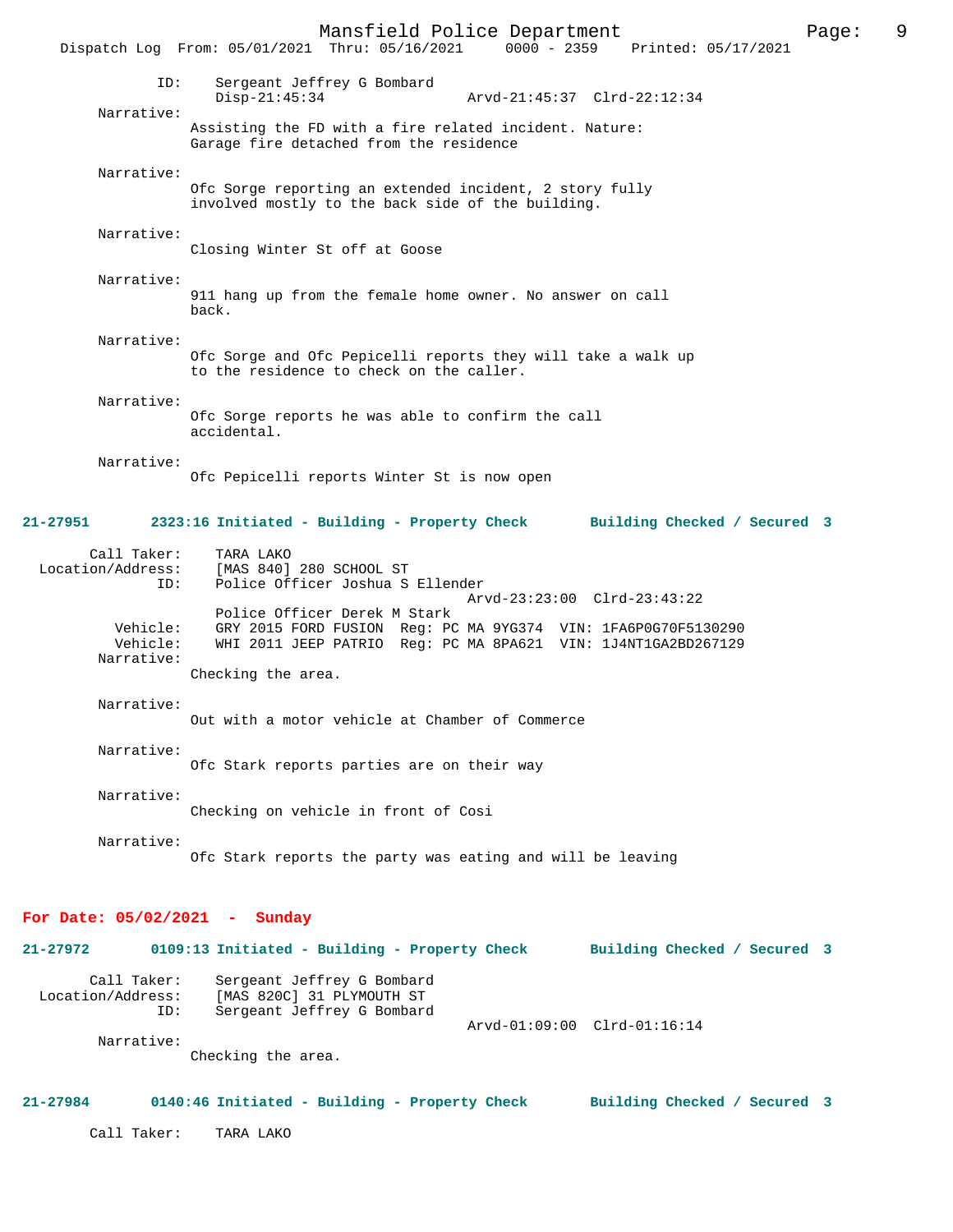Mansfield Police Department Page: 10 Dispatch Log From: 05/01/2021 Thru: 05/16/2021 0000 - 2359 Printed: 05/17/2021 Location/Address: [MAS 982] 111 HOPE ST ID: Police Officer Christopher D Sorge Arvd-01:40:00 Clrd-01:41:00 Narrative: Checking the area. **21-27985 0141:10 Initiated - Building - Property Check Building Checked / Secured 3** Call Taker: TARA LAKO Location/Address: [MAS 2] 60 FORBES BLVD ID: Patrolman David Schepis Arvd-01:41:00 Clrd-01:47:33 Narrative: Checking the area. **21-27987 0141:28 Initiated - Building - Property Check Building Checked / Secured 3** Call Taker: TARA LAKO Location/Address: [MAS 170] 255 HOPE ST ID: Police Officer Christopher D Sorge Arvd-01:41:00 Clrd-01:45:12 Narrative: Checking the area. **21-27993 0148:36 Initiated - Building - Property Check Building Checked / Secured 3** Call Taker: TARA LAKO Location/Address: [MAS 322] 31 HAMPSHIRE ST ID: Patrolman David Schepis Arvd-01:48:00 Clrd-01:57:50 Narrative: Checking the area. **21-27996 0158:31 Initiated - Building - Property Check Building Checked / Secured 3** Call Taker: TARA LAKO Location/Address: [MAS] FORBES BLVD ID: Patrolman David Schepis Arvd-01:58:00 Clrd-02:06:37 Narrative: Checking the area. **21-28001 0208:12 Initiated - Building - Property Check Building Checked / Secured 3** Call Taker: TARA LAKO Location/Address: [MAS 907E] 390 WEST ST ID: Patrolman David Schepis Arvd-02:08:00 Clrd-02:11:59 Narrative: Checking the area. **21-28004 0212:08 Initiated - Building - Property Check Building Checked / Secured 3** Call Taker: TARA LAKO Location/Address: [MAS 840] 280 SCHOOL ST ID: Patrolman David Schepis Arvd-02:12:00 Clrd-02:40:55 Narrative: Checking the area. **21-28010 0216:50 Initiated - Motor Vehicle Stop Citation / Warning Issued 3** Call Taker: TARA LAKO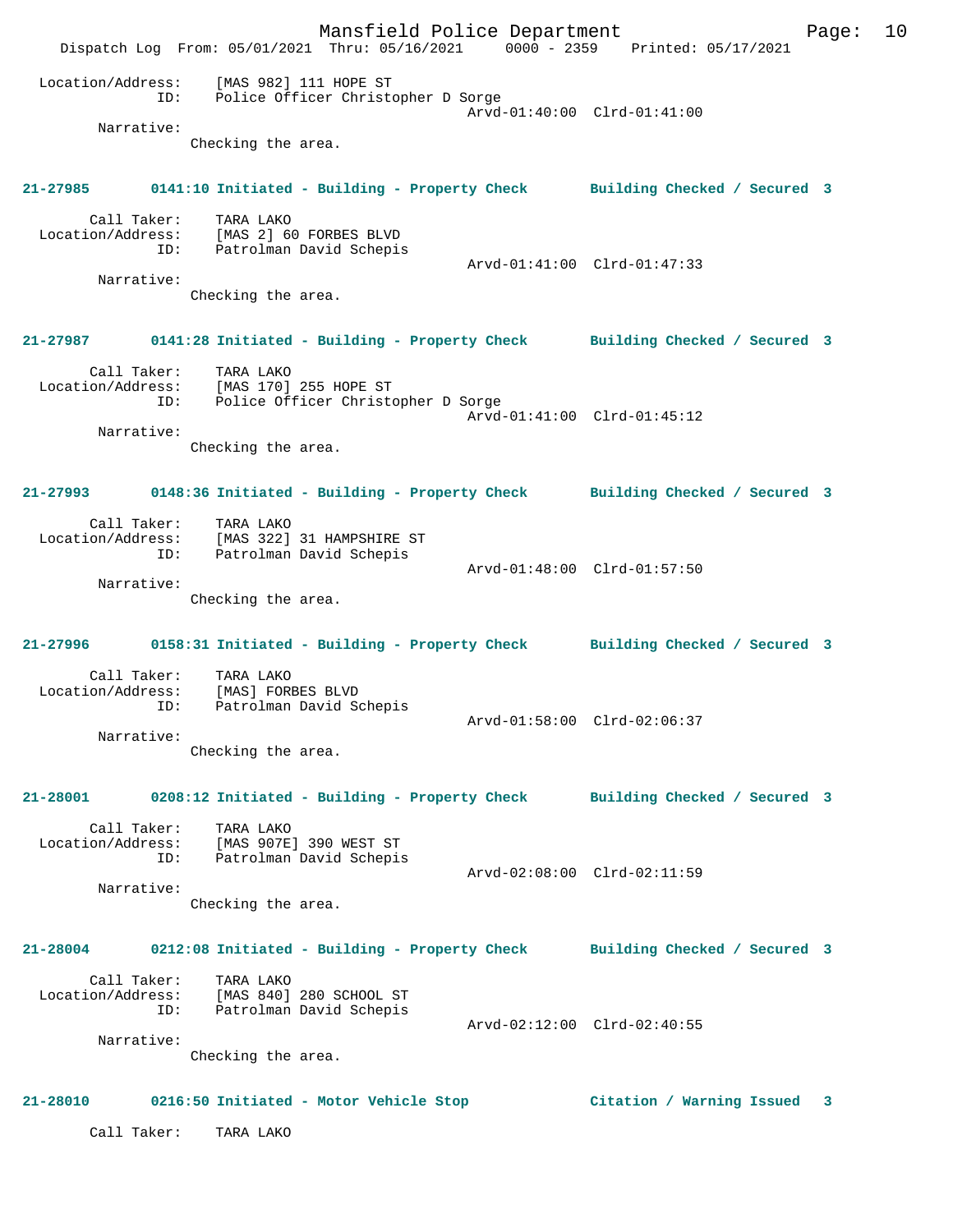Mansfield Police Department Page: 11 Dispatch Log From: 05/01/2021 Thru: 05/16/2021 0000 - 2359 Printed: 05/17/2021 Location/Address: [MAS] 789 EAST ST @ 86 EASTMAN ST ID: Police Officer Christopher D Sorge Arvd-02:16:00 Clrd-02:22:03 Vehicle: RED 2015 KIA OPTIMA Reg: PC MA 2WHN31 VIN: 5XXGM4A78FG449410 Narrative: Citation issued for speed, East at Franklin. **21-28013 0241:09 Initiated - Building - Property Check Building Checked / Secured 3** Call Taker: TARA LAKO Location/Address: [MAS 253] 330 PRATT ST Apt. #A ID: Police Officer Christopher D Sorge Arvd-02:41:00 Clrd-02:45:01 Narrative: Checking the area. **21-28016 0301:35 Initiated - Building - Property Check Building Checked / Secured 3** Call Taker: TARA LAKO<br>Location/Address: [MAS 181A [MAS 181A] 150 OAKLAND ST ID: Police Officer Christopher D Sorge Arvd-03:01:00 Clrd-03:02:05 Narrative: Checking the area. **21-28018 0307:16 Initiated - Building - Property Check Building Checked / Secured 3** Call Taker: Sergeant Jeffrey G Bombard Location/Address: [MAS 820C] 31 PLYMOUTH ST ID: Sergeant Jeffrey G Bombard Arvd-03:07:00 Clrd-03:14:16 Narrative: Checking the area. **21-28023 0503:57 Initiated - Building - Property Check Building Checked / Secured 3** Call Taker: Sergeant Jeffrey G Bombard<br>Location/Address: [MAS 820C] 31 PLYMOUTH ST ess: [MAS 820C] 31 PLYMOUTH ST<br>ID: Sergeant Jeffrev G Bombard ...<br>Sergeant Jeffrey G Bombard Arvd-05:03:00 Clrd-05:10:33 Narrative: Checking the area. **21-28025 0533:16 Initiated - Building - Property Check Building Checked / Secured 3** Call Taker: TARA LAKO Location/Address: [MAS 1015] 30 CHAUNCY ST ID: Police Officer Nicole P Newport Arvd-05:33:00 Clrd-05:36:08 Narrative: Checking the area. **21-28032 0703:24 Initiated - Building - Property Check Building Checked / Secured 3** Call Taker: Sergeant Jeffrey G Bombard<br>Location/Address: [MAS 820C] 31 PLYMOUTH ST Location/Address: [MAS 820C] 31 PLYMOUTH ST ID: Sergeant Jeffrey G Bombard Arvd-07:03:00 Clrd-07:10:15 Narrative: Checking the area. **21-28034 0711:09 Phone - Suspicious Actv / Persn / Veh Incident Report 2**  Call Taker: Jarred Kohler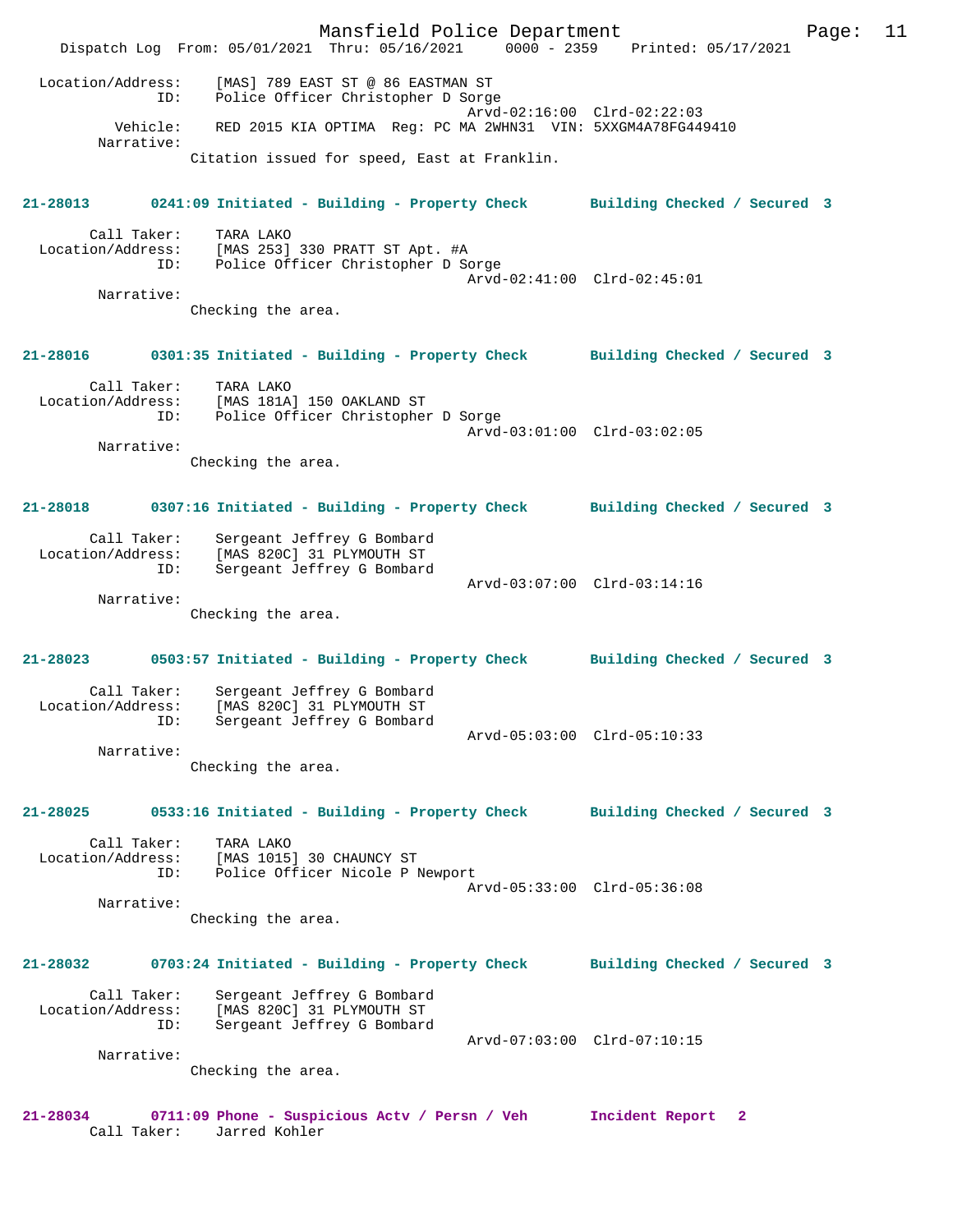Dispatch Log From: 05/01/2021 Thru: 05/16/2021 0000 - 2359 Printed: 05/17/2021 Location/Address: [MAS] 288 NORTH MAIN ST ID: Patrolman David Schepis<br>Disp-07:12:48 Disp-07:12:48 Arvd-07:16:20 Clrd-07:36:59<br>TD: Police Officer Nicole P Newport Police Officer Nicole P Newport<br>Disp-07:13:11 Ar Disp-07:13:11 Arvd-07:14:10 Clrd-07:36:59<br>ID: Sergeant John R Armstrong Sergeant John R Armstrong Disp-07:13:17 Arvd-07:16:44 Clrd-07:36:59 Vehicle: BLU 2007 ODYSSEY Reg: RI WQ989 VIN: 5FNRL38687B088736<br>Vehicle: SIL 2004 EPR Reg: RI OE621 VIN: 1FMZU73EX4ZB34426 SIL 2004 EPR Req: RI OE621 VIN: 1FMZU73EX4ZB34426 Narrative: 2 male parties possibly stealing a catalytic converter. Narrative: black sweatshirt and one underneath a truck. Narrative: under a Uhaul box truck. Narrative: behind the hardware store. Narrative: Ofc. Newport is speaking with a female standing next to a minivan at 214 Rumford Narrative: No one in the area matching the description given. Refer To Field Int:  $\frac{21\text{MAS} - 42 - \text{FI}}{21\text{MAS} - 474 - \text{OF}}$ Refer To Incident: **21-28051 0931:25 Initiated - Building - Property Check Building Checked / Secured 3** Call Taker: Kieran M Ruth Location/Address: [MAS 820C] 31 PLYMOUTH ST Detective Christopher P Walsh Arvd-09:31:00 Clrd-09:40:54 Narrative: Checking the area. **21-28056 0949:10 Initiated - Building - Property Check Building Checked / Secured 3** Call Taker: Kieran M Ruth Location/Address: [MAS 417] 9 FRANCIS AVE<br>TD: Police Officer Gregg S F Police Officer Gregg S Kennedy Arvd-09:49:00 Clrd-10:00:17 Narrative: Checking the area. **21-28067 1035:46 Initiated - Building - Property Check Building Checked / Secured 3** Call Taker: Kieran M Ruth<br>Location/Address: [MAS 840] 280 [MAS 840] 280 SCHOOL ST ID: Police Officer Joshua S Ellender Arvd-10:35:00 Clrd-11:19:18 Narrative: Checking the area. **21-28077 1112:39 Phone - Suspicious Actv / Persn / Veh Assisted Party 2**  Call Taker: Support Staff Thomas Plunkett<br>Location/Address: [MAS 969A160] 321 SCHOOL ST A [MAS 969A160] 321 SCHOOL ST Apt. #A160 Narrative: Female party called front desk with questions concerning suspicious incident earlier at White's Bakery. Ofc. Ellender will return call

Narrative: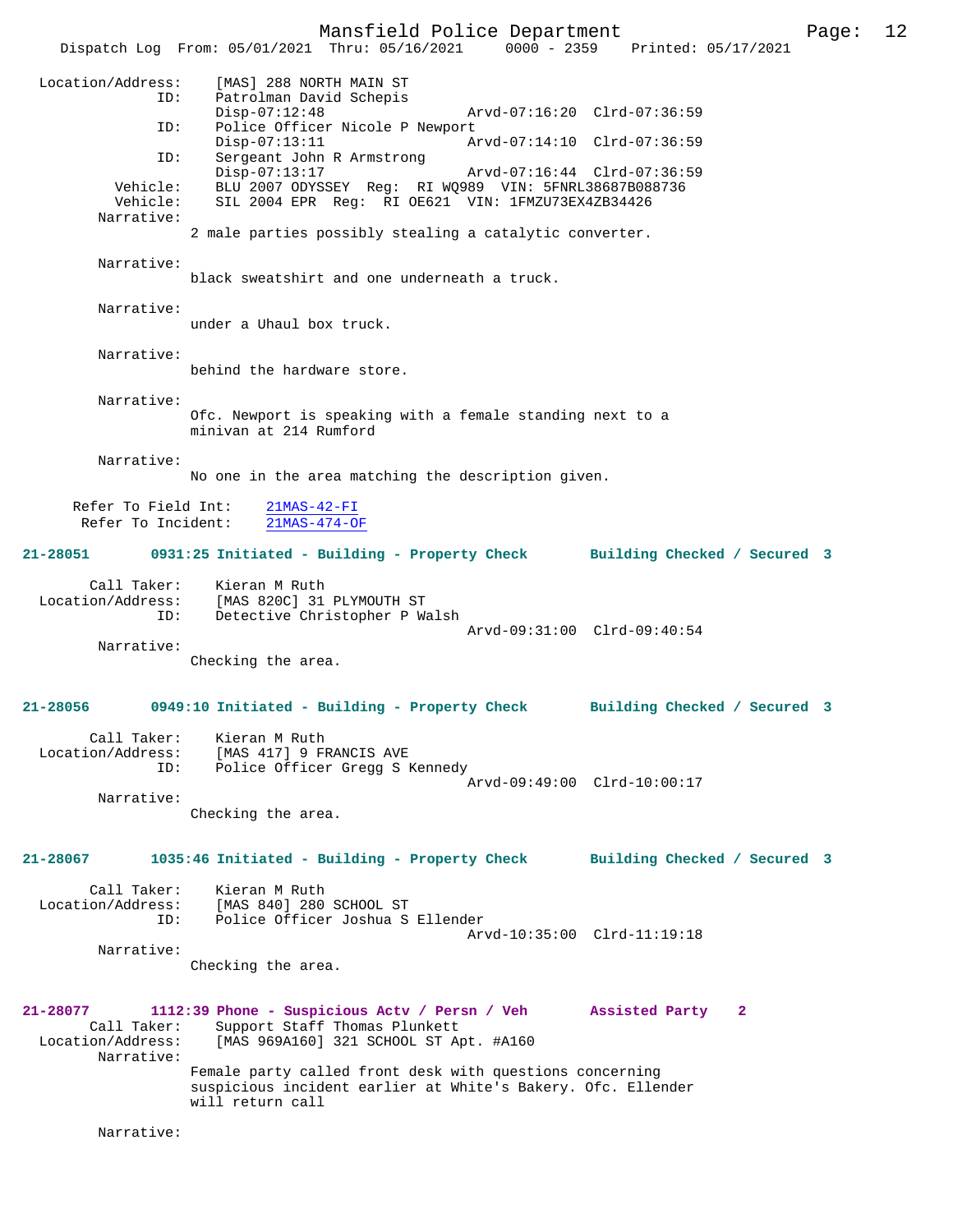Party advised **21-28076 1116:59 Initiated - Building - Property Check Building Checked / Secured 3** Call Taker: Kieran M Ruth Location/Address: [MAS 820C] 31 PLYMOUTH ST ID: Detective Christopher P Walsh Arvd-11:16:00 Clrd-11:27:59 Narrative: Checking the area. **21-28081 1133:03 Walk-In - Suspicious Actv / Persn / Veh Assisted Party 2**  Call Taker: Support Staff Thomas Plunkett<br>Location/Address: [MAS 1026] 300 NORTH MAIN ST *1* [MAS 1026] 300 NORTH MAIN ST Apt. #317 ID: Sergeant John R Armstrong Disp-11:40:52 Arvd-11:45:53 Clrd-12:26:20 Narrative: Walk in reporting suspicious activity at her apartment complex, wants to file a report Narrative: Party advised Refer To Incident: 21MAS-421-OF **21-28087 1158:53 Phone - Vandalism Incident Report 3**  Call Taker: NICHOLAS GOYETTE Location/Address: [MAS H6126] 300 PRATT ST ID: Sergeant Brian P Thibault Disp-12:02:24 Arvd-12:05:44 Clrd-12:26:23 Narrative: Caller reports someone shot a BB through her window. BB was discovered nearby and would like to make a report, she did not see who fired the round. Narrative: Between 1700-1200 a beebee was shot into the window breaking the first pane. It dropped onto the window sill Refer To Incident: 21MAS-422-OF **21-28092 1226:39 Initiated - Building - Property Check Building Checked / Secured 3** Call Taker: Kieran M Ruth Location/Address: [MAS 1002] 250 EAST ST ID: Police Officer Gregg S Kennedy Arvd-12:26:00 Clrd-12:42:42 Narrative: Checking the area. **21-28098 1300:20 Initiated - Follow up Investigation Investigated - No Action Req. 3**  Call Taker: Kieran M Ruth Location/Address: [MAS] 140 BROWN AVE ID: Police Officer Michael N Fenore Arvd-13:00:00 Clrd-13:11:52 Narrative: Conducting a follow up in the area to a previously reported incident for ATV activity Narrative: The resident was spoken to and they have small ATV's that would not annoy anyone. The trail does cut through the yard and they have seen a few in the area **21-28099 1302:10 Phone - Road Hazards Services Rendered 3**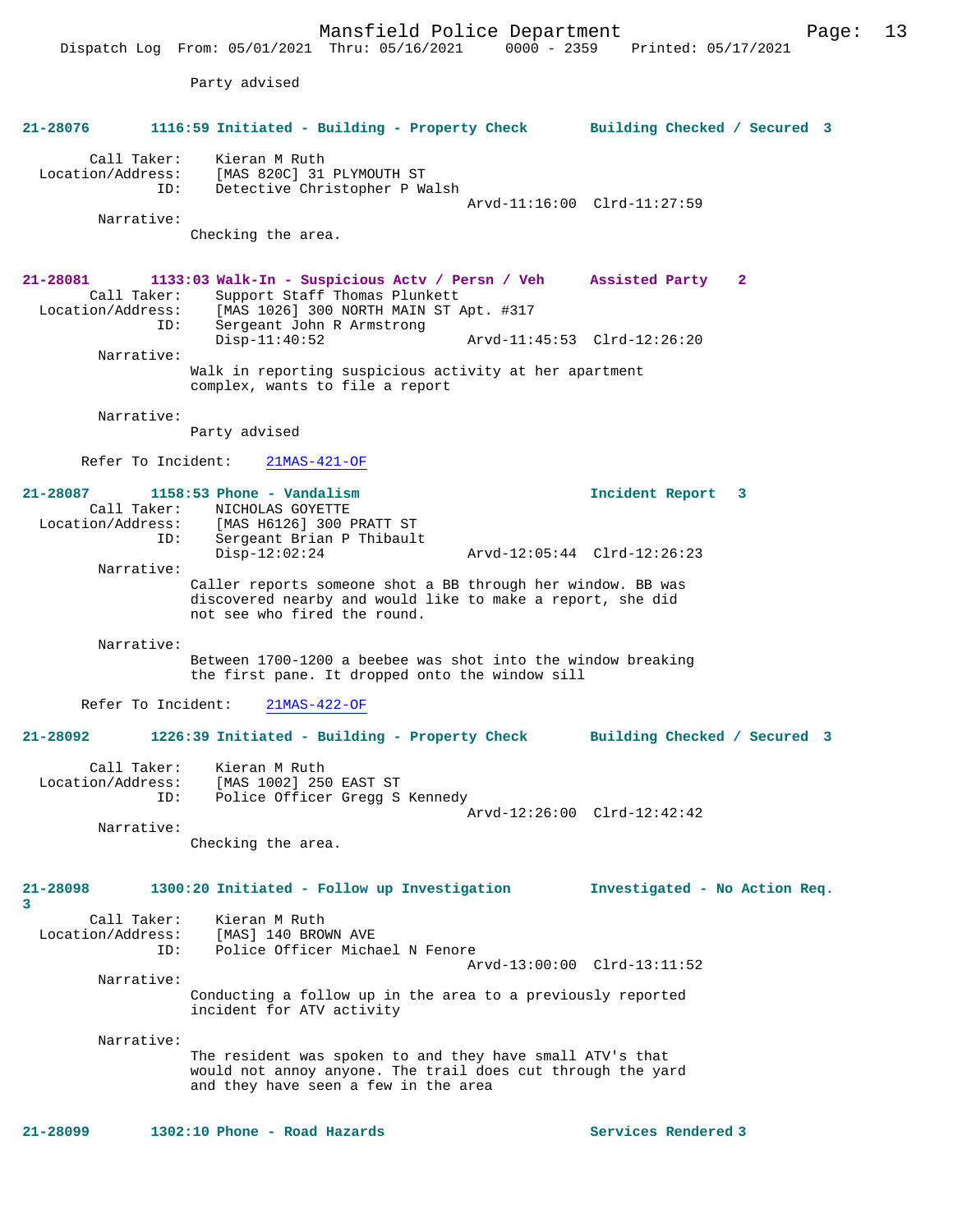Mansfield Police Department Page: 14 Dispatch Log From: 05/01/2021 Thru: 05/16/2021 Call Taker: Jarred Kohler Location/Address: [MAS] 54 CHAUNCY ST @ 363 NORTH MAIN ST<br>ID: Police Officer Joshua S Ellender Police Officer Joshua S Ellender<br>Disp-13:04:11 Arv Disp-13:04:11 Arvd-13:04:17 Clrd-13:05:28 Narrative: caller reports lights are not cycling properly traveling towards easton issues with the traffic light Narrative: Ofc. Ellender reports the lights have cycled through Narrative: Ofc. Ellender reports the light is green for about 5 secconds **21-28101 1322:35 Initiated - Building - Property Check Building Checked / Secured 3** Call Taker: Kieran M Ruth<br>Location/Address: [MAS 820C] 31 ess: [MAS 820C] 31 PLYMOUTH ST<br>ID: Detective Christopher P W Detective Christopher P Walsh Arvd-13:22:00 Clrd-13:33:33 Narrative: Checking the area. **21-28102 1323:56 Phone - Assist Fire Department Referred to Other Agency 2** Call Taker: Kieran M Ruth<br>Location/Address: [MAS H575] 50 ess: [MAS H575] 50 UNION ST<br>ID: Police Officer Joshua S Police Officer Joshua S Ellender<br>Disp-13:24:48 Ar Disp-13:24:48 Arvd-13:27:11 Clrd-13:37:33 Narrative: Assisting the FD with a fire related incident. Nature:Boat motor on fire **21-28106 1335:12 Phone - 911 Hang-ups & Verifications Confirmed misdial/Accdntl Call 2**  Call Taker: Jarred Kohler<br>Location/Address: [MAS H768] 43 [MAS H768] 43 COLONIAL DR ID: Sergeant Brian P Thibault Disp-13:39:38 Arvd-13:44:49 Clrd-13:45:35 Narrative: Checking on a 911 hang up. Caller activated 911 on phone mistakenly confirmed no need for emergency services Contact made?:Yes Cellphone? (y/n):Y Uncertainty radius:8 meters Narrative: Confirmed accidental **21-28107 1337:32 Phone - Disturbance / Gathering Spoken To 1**  Call Taker: Jarred Kohler<br>Location/Address: [MAS] 9 FRANCI [MAS] 9 FRANCIS AVE ID: Police Officer Joshua S Ellender Disp-13:39:55 Arvd-13:43:35 Clrd-14:04:45 Narrative: Being disruptive in the middle of the parking lot throwing a ball over peoples cars no obvious damages Narrative: The kids had moved along but 2 parents were spoken to about the issue. **21-28123 1522:33 Initiated - Building - Property Check Building Checked / Secured 3**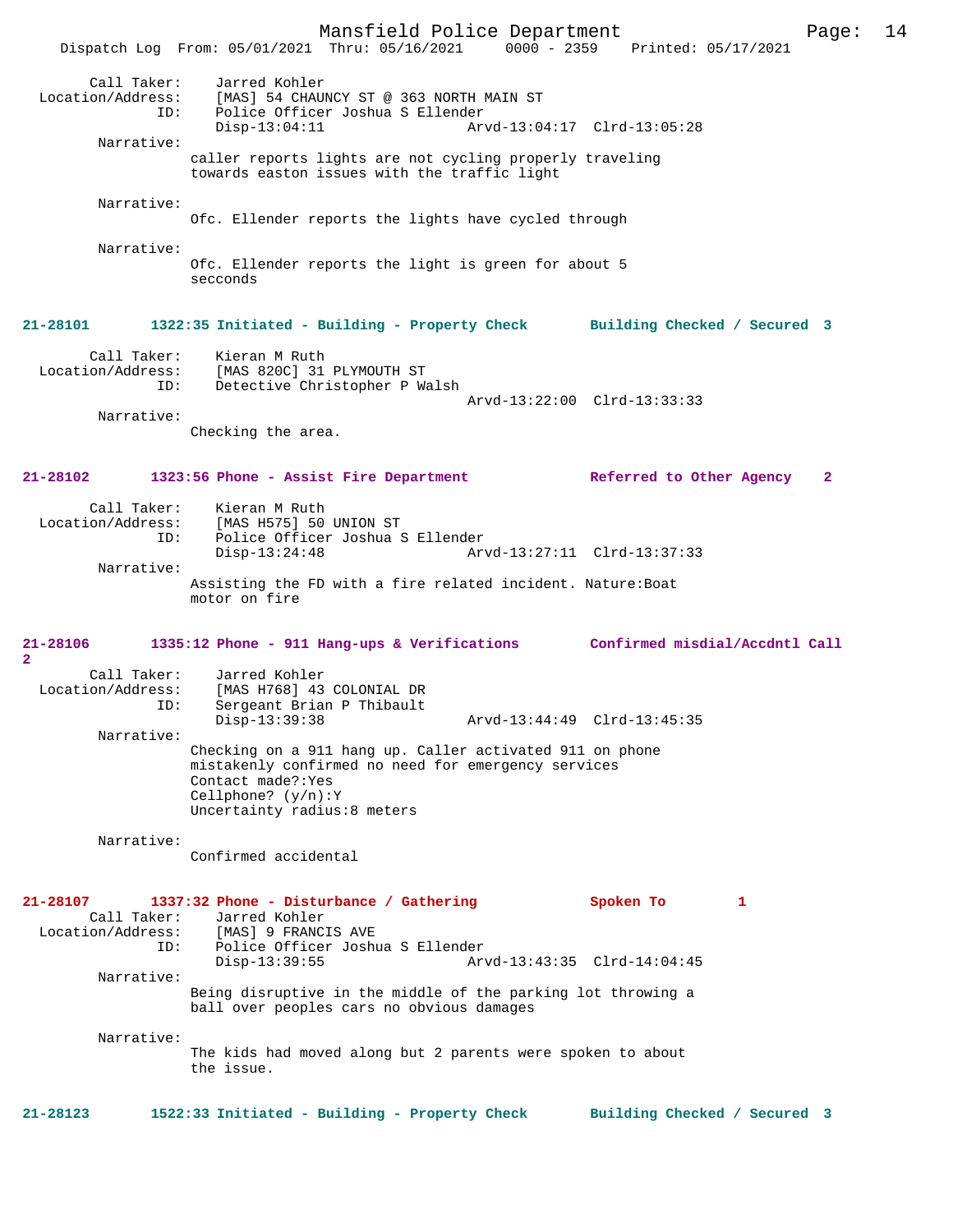Mansfield Police Department Page: 15 Dispatch Log From: 05/01/2021 Thru: 05/16/2021 0000 - 2359 Printed: 05/17/2021 Call Taker: Kieran M Ruth Location/Address: [MAS 820C] 31 PLYMOUTH ST ID: Detective Christopher P Walsh Arvd-15:22:00 Clrd-15:33:39 Narrative: Checking the area. **21-28128 1548:58 Phone - Assist Fire Department Cancelled Enroute 2**  Call Taker: Kieran M Ruth Location/Address: [MAS 237B] 31 OXFORD RD Narrative: Assisting the FD with a fire related incident. Nature:General fire alarm Narrative: No response per OIC **21-28135 1619:09 Initiated - Building - Property Check Building Checked / Secured 3** Call Taker: Kieran M Ruth Location/Address: [MAS 820C] 31 PLYMOUTH ST ID: Police Officer Michael N Fenore Arvd-16:19:00 Clrd-16:28:16 Narrative: Checking the area. **21-28136 1623:15 Initiated - Child Safety Seat Program Services Rendered 3**  Call Taker: Kieran M Ruth Location/Address: [MAS 451B] 500 EAST ST ID: Police Officer Andrew J Kelley Arvd-16:23:00 Clrd-17:01:53 Narrative: Officer installing child passenger seat **21-28152 1739:32 Initiated - Building - Property Check Building Checked / Secured 3** Call Taker: Kieran M Ruth Location/Address: [MAS 1034] 353 ESSEX ST ID: Police Officer Andrew J Kelley Arvd-17:39:00 Clrd-17:42:43 Narrative: Checking the area. **21-28154 1756:39 Phone - 911 Hang-ups & Verifications Confirmed misdial/Accdntl Call 2**  Call Taker: Jarred Kohler Location/Address: [MAS H1635] 7 DOWN LN ID: Police Officer Andrew J Kelley<br>Disp-18:02:07 Mrvd-18:06:21 Clrd-18:07:56  $Disp-18:02:07$  Narrative: Checking on a 911 hang up. Caller will meet officer at front door. Contact made?: yes Cellphone? (y/n): yes Uncertainty radius: 8 **21-28159 1811:27 Initiated - Building - Property Check Building Checked / Secured 3** Call Taker: Kieran M Ruth<br>Location/Address: [MAS 820C] 31 للمحمد المحمد المحمد المحمد العديد.<br>States: [MAS 820C] 31 PLYMOUTH ST!<br>TD: Police Officer Michael N Police Officer Michael N Fenore Arvd-18:11:00 Clrd-18:24:28 Narrative: Checking the area.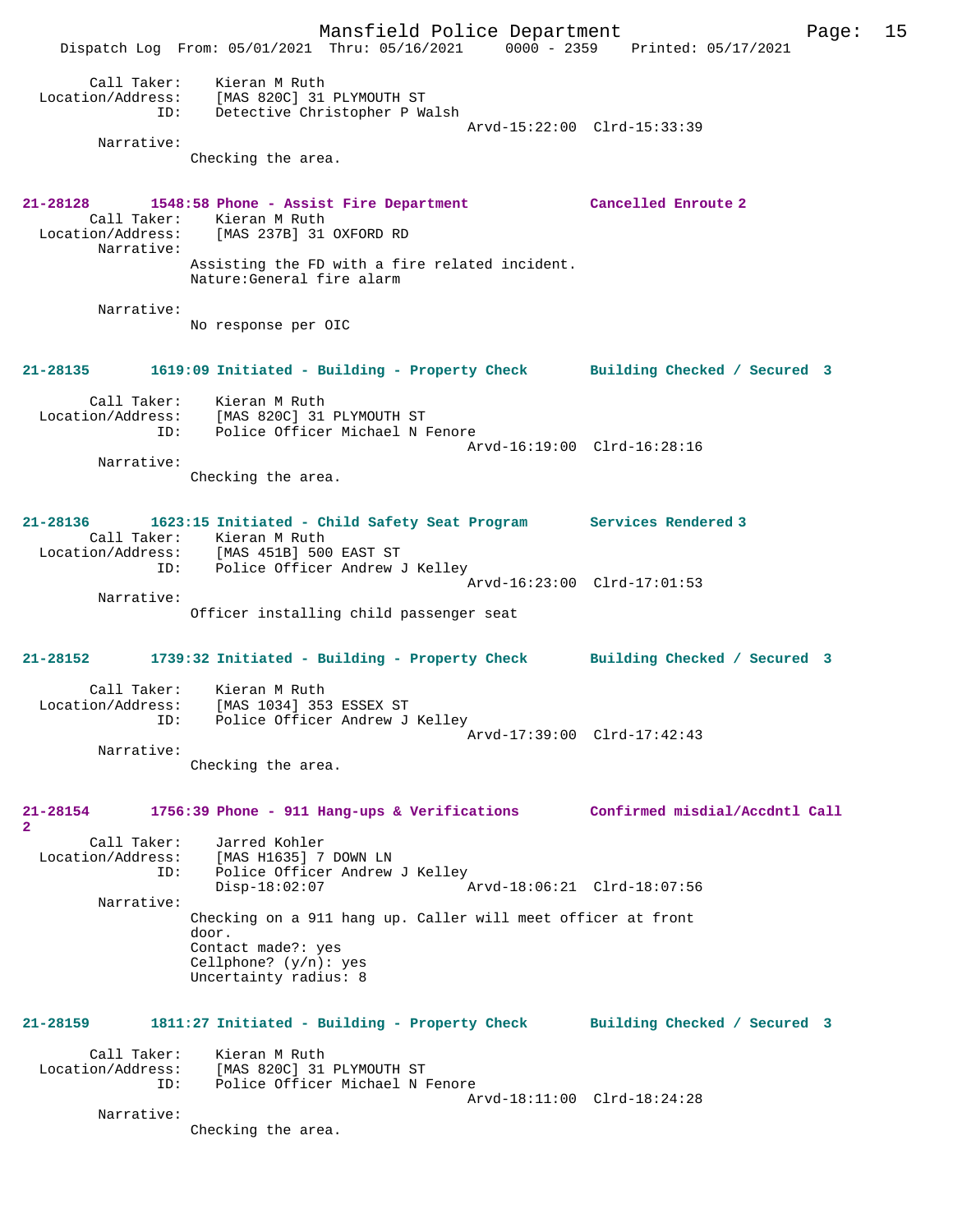Mansfield Police Department Page: 16

| $21 - 28164$<br>Call Taker:                         | 1909:18 Phone - Animal Complaints<br>JEFFREY KEEFE<br>Vicinity of: [MAS H2038] 165 ESSEX ST<br>ID: Police Officer Andrew J Kelley                     |                             | Services Rendered 3         |
|-----------------------------------------------------|-------------------------------------------------------------------------------------------------------------------------------------------------------|-----------------------------|-----------------------------|
| Narrative:                                          | $Disp-19:13:16$                                                                                                                                       |                             | Arvd-19:15:19 Clrd-19:15:20 |
|                                                     | Large dog possibly poodle on their deck. Cp reported dog as<br>friendly.                                                                              |                             |                             |
| Narrative:                                          | Clear, dog was returned to owner on arrival                                                                                                           |                             |                             |
| 21-28166<br>Call Taker:                             | 1941:10 Phone - Assist Fire Department<br>NICHOLAS GOYETTE<br>Location/Address: [MAS H1360] 31 MAVERICK DR<br>ID:<br>Police Officer Joshua S Ellender |                             | Assisted Party 2            |
|                                                     | $Disp-19:41:47$<br>Police Officer Derek M Stark                                                                                                       |                             | Arvd-19:54:44 Clrd-20:16:23 |
| Narrative:                                          | Assisting the FD with a fire related incident. Nature: co<br>alarm sounding, no smoke/fire/ill effects                                                |                             |                             |
| 21-28169                                            | 2008:33 Initiated - Building - Property Check Building Checked / Secured 3                                                                            |                             |                             |
| Call Taker:<br>ID:                                  | NICHOLAS GOYETTE<br>Location/Address: [MAS 840] 280 SCHOOL ST<br>Police Officer Danielle C Titus                                                      |                             |                             |
| Narrative:                                          |                                                                                                                                                       |                             | Arvd-20:08:00 Clrd-20:13:11 |
|                                                     | Checking the area.                                                                                                                                    |                             |                             |
| $21 - 28170$<br>Location/Address: [MAS 417G]<br>ID: | 2012:12 Phone - Assist Citizen - P S A<br>Call Taker: TARA LAKO<br>Police Officer Andrew J Kelley                                                     |                             | Services Rendered 3         |
| ID:                                                 | $Disp-20:13:09$<br>Police Officer Danielle C Titus                                                                                                    |                             | Arvd-20:16:29 Clrd-21:45:39 |
|                                                     | $Disp-20:13:17$                                                                                                                                       | Arvd-20:17:59 Clrd-21:45:39 |                             |
| ID:                                                 | Sergeant Jeffrey G Bombard                                                                                                                            |                             |                             |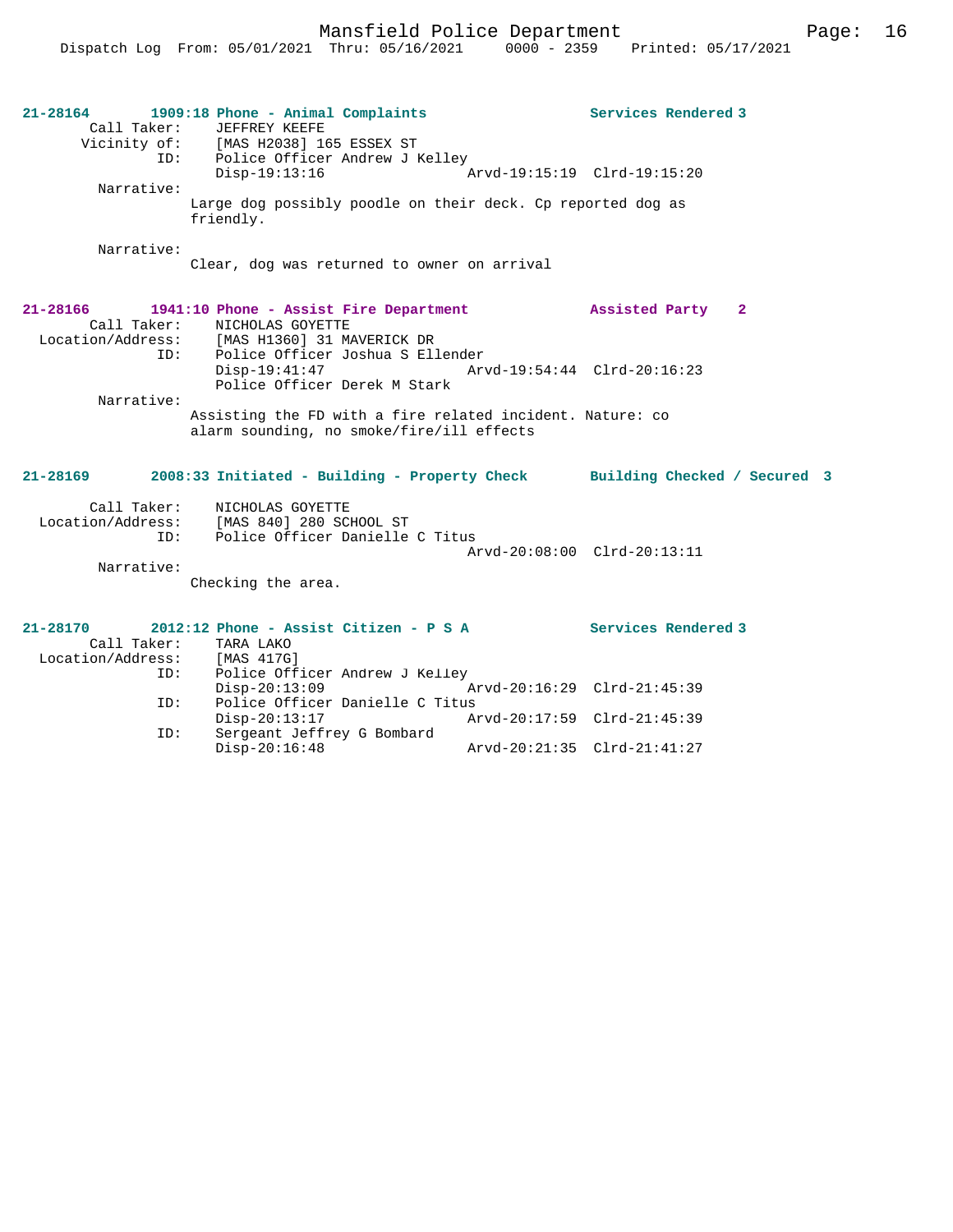Refer To Incident: 21MAS-424-OF

**21-28182 2146:19 Initiated - Building - Property Check Building Checked / Secured 3**

| Call Taker:<br>Vicinity of:<br>TD: | NICHOLAS GOYETTE<br>[MAS 1015] 30 CHAUNCY ST<br>Police Officer Joshua S Ellender |
|------------------------------------|----------------------------------------------------------------------------------|
|                                    |                                                                                  |
|                                    | Arvd-21:46:00 Clrd-21:46:31                                                      |
|                                    | Police Officer Derek M Stark                                                     |
| Narrative:                         |                                                                                  |

Checking the area.

**21-28184 2153:14 Initiated - Building - Property Check Spoken To 3**  Call Taker: NICHOLAS GOYETTE Location/Address: [MAS 281A] 1 CROCKER ST Inne -- .<br>Police Officer Joshua S Ellender Arvd-21:53:00 Clrd-22:08:32 Police Officer Derek M Stark ID: Police Officer Joshua S Ellender Disp-22:08:48 Arvd-22:08:50 Clrd-22:10:24 Police Officer Derek M Stark<br>Vehicle: WHI 2016 BUIC UT ENCORE Req: WHI 2016 BUIC UT ENCORE Reg: PC MA 2351KL VIN: KL4CJFSB4GB695958 Narrative:

Checking the area.

 Narrative: Checking on a mv in the river st lot. Clear, party on phone

**21-28187 2218:05 Initiated - Building - Property Check Building Checked / Secured 3**

 Call Taker: NICHOLAS GOYETTE Location/Address: [MAS 196B] 288 NORTH MAIN ST Police Officer Joshua S Ellender Arvd-22:18:00 Clrd-22:18:27 Police Officer Derek M Stark Narrative: Checking the area, U-Haul vehicles check secure

**21-28188 2219:32 Initiated - Building - Property Check Building Checked / Secured 3** Call Taker: NICHOLAS GOYETTE<br>Location/Address: [MAS 987A] 125 H [MAS 987A] 125 HIGH ST Apt. #1-4 ID: Police Officer Joshua S Ellender Arvd-22:19:00 Clrd-22:25:15 Police Officer Derek M Stark Narrative: Checking the area.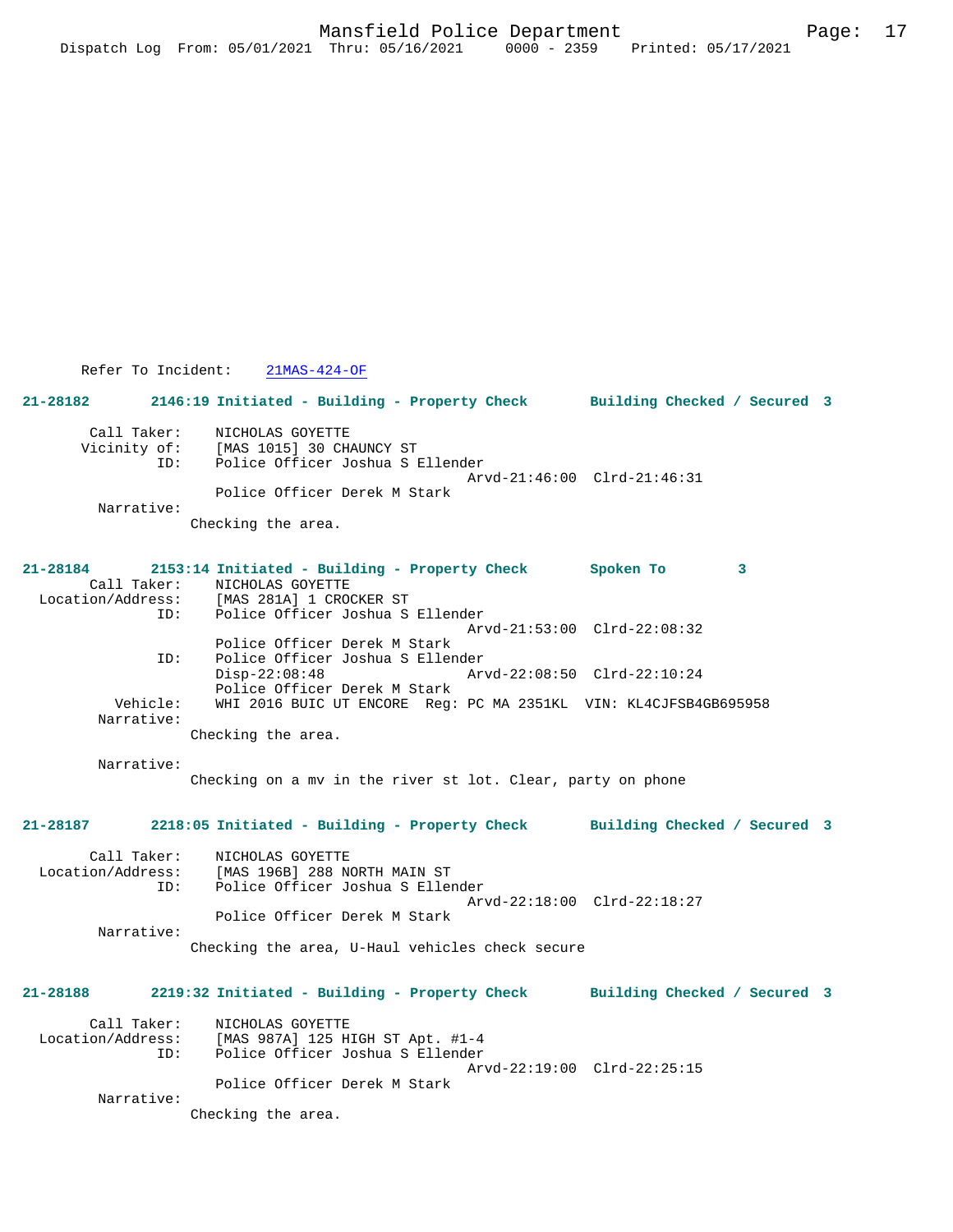Mansfield Police Department Page: 18

Dispatch Log From: 05/01/2021 Thru: 05/16/2021 0000 - 2359 Printed: 05/17/2021

**21-28194 2232:40 Initiated - Building - Property Check Building Checked / Secured 3** Call Taker: NICHOLAS GOYETTE Location/Address: [MAS 1002] 250 EAST ST ID: Police Officer Joshua S Ellender Arvd-22:32:00 Clrd-22:41:56 Police Officer Derek M Stark<br>Vehicle: GRY 2009 HYUN SONATA Reg: PO GRY 2009 HYUN SONATA Reg: PC MA 1KVR17 VIN: 5NPET46C99H454768 Narrative: Checking the area. Narrative: Checking on a mv. Clear, 3 females making tik tok videos. **21-28197 2240:50 911 - Motor Veh Acc - No Injury Transported to Hospital 1** Call Taker: JEFFREY KEEFE<br>Vicinity of: [MAS] 77 WEST of: [MAS] 77 WEST ST<br>ID: Police Officer Jo ID: Police Officer Joshua S Ellender Disp-22:42:00 Arvd-22:44:10 Clrd-23:14:55 Police Officer Derek M Stark ID: Police Officer Danielle C Titus<br>Disp-22:42:02 Al Disp-22:42:02 Arvd-22:45:29 Clrd-23:14:58<br>Vehicle: BLU 2011 HYUN 4D SONATA Reg: PAS VA ZM6332 VIN: 5NPEB4AC BLU 2011 HYUN 4D SONATA Reg: PAS VA ZM6332 VIN: 5NPEB4ACXBH217349 Narrative: CP reports MVA in the area possibly intox operator. Blue sedan VA plates. Narrative: Handicap sticker driver spoke to the RP and stated that she dozed off. Narrative: M3 requesting a rescue for poss diabetic issue. Narrative: MFD is transporting the female operator due to a medical issue the vehicle will be left in the lot for the time being. Refer To Accident: 21MAS-119-AC **For Date: 05/03/2021 - Monday 21-28213 0107:50 Initiated - Building - Property Check Services Rendered 3**  Call Taker: Nicole Boyer<br>Location/Address: [MAS 4] 31 H ess: [MAS 4] 31 HAMPSHIRE ST<br>ID: Police Officer Christop Police Officer Christopher D Sorge Arvd-01:07:00 Clrd-01:19:17 Narrative: Checking the area. **21-28214 0108:56 Initiated - Building - Property Check Building Checked / Secured 3** Call Taker: Nicole Boyer Location/Address: [MAS 992] 660 EAST ST ID: Police Officer Nicole P Newport Arvd-01:08:00 Clrd-01:10:51 Narrative: Checking the area.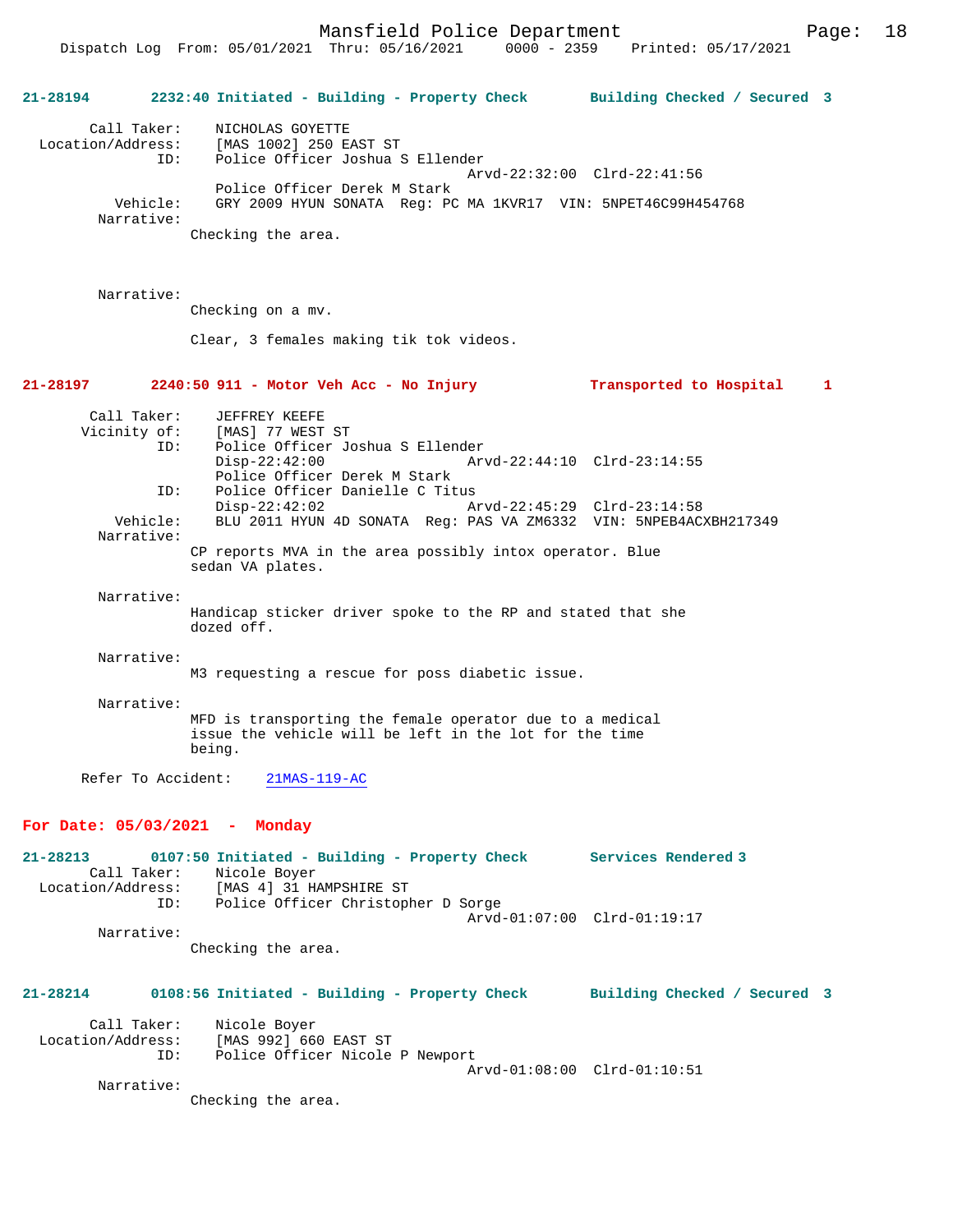Mansfield Police Department Fage: 19 Dispatch Log From: 05/01/2021 Thru: 05/16/2021 0000 - 2359 Printed: 05/17/2021 **21-28215 0111:01 Initiated - Building - Property Check Building Checked / Secured 3** Call Taker: Nicole Boyer Location/Address: [MAS 1016] 4 ERICK RD @ 15 BONNEY LN ID: Police Officer Nicole P Newport Arvd-01:11:00 Clrd-01:21:23 Narrative: Checking the area. **21-28221 0128:28 Initiated - Building - Property Check Building Checked / Secured 3** Call Taker: JEFFREY KEEFE Vicinity of: [MAS 170] 255 HOPE ST Police Officer Nicole P Newport Arvd-01:28:00 Clrd-01:30:49 Narrative: Checking the area. **21-28222 0130:58 Initiated - Building - Property Check Services Rendered 3**  Call Taker: JEFFREY KEEFE Location/Address: [MAS 1002] 250 EAST ST ID: Police Officer Nicole P Newport Arvd-01:30:00 Clrd-01:45:33 Narrative: Checking the area. **21-28226 0136:45 Initiated - Building - Property Check Services Rendered 3**  Call Taker: JEFFREY KEEFE Vicinity of: [MAS 1015] 30 CHAUNCY ST ID: Police Officer Christopher D Sorge Arvd-01:36:00 Clrd-01:42:59 Narrative: Checking the area. **21-28230 0141:35 Initiated - Building - Property Check Services Rendered 3**  Call Taker: JEFFREY KEEFE Vicinity of: [MAS 907E] 390 WEST ST ID: Sergeant John R Armstrong Arvd-01:41:00 Clrd-01:44:58 Narrative: Checking the area. **21-28241 0254:26 Initiated - Building - Property Check Services Rendered 3**  Call Taker: JEFFREY KEEFE Vicinity of: [MAS 927] 50 PLYMOUTH ST ID: Police Officer Christopher D Sorge Arvd-02:54:00 Clrd-02:58:35 Narrative: Checking the area. **21-28242 0258:41 Initiated - Building - Property Check Services Rendered 3**  Call Taker: JEFFREY KEEFE Vicinity of: [MAS 2] 60 FORBES BLVD ID: Police Officer Christopher D Sorge Arvd-02:58:00 Clrd-03:02:52 Narrative: Checking the area. **21-28250 0350:51 Initiated - Building - Property Check Services Rendered 3**  Call Taker: JEFFREY KEEFE Vicinity of: [MAS 139] 265 FRUIT ST ID: Police Officer Nicole P Newport Arvd-03:50:00 Clrd-04:03:20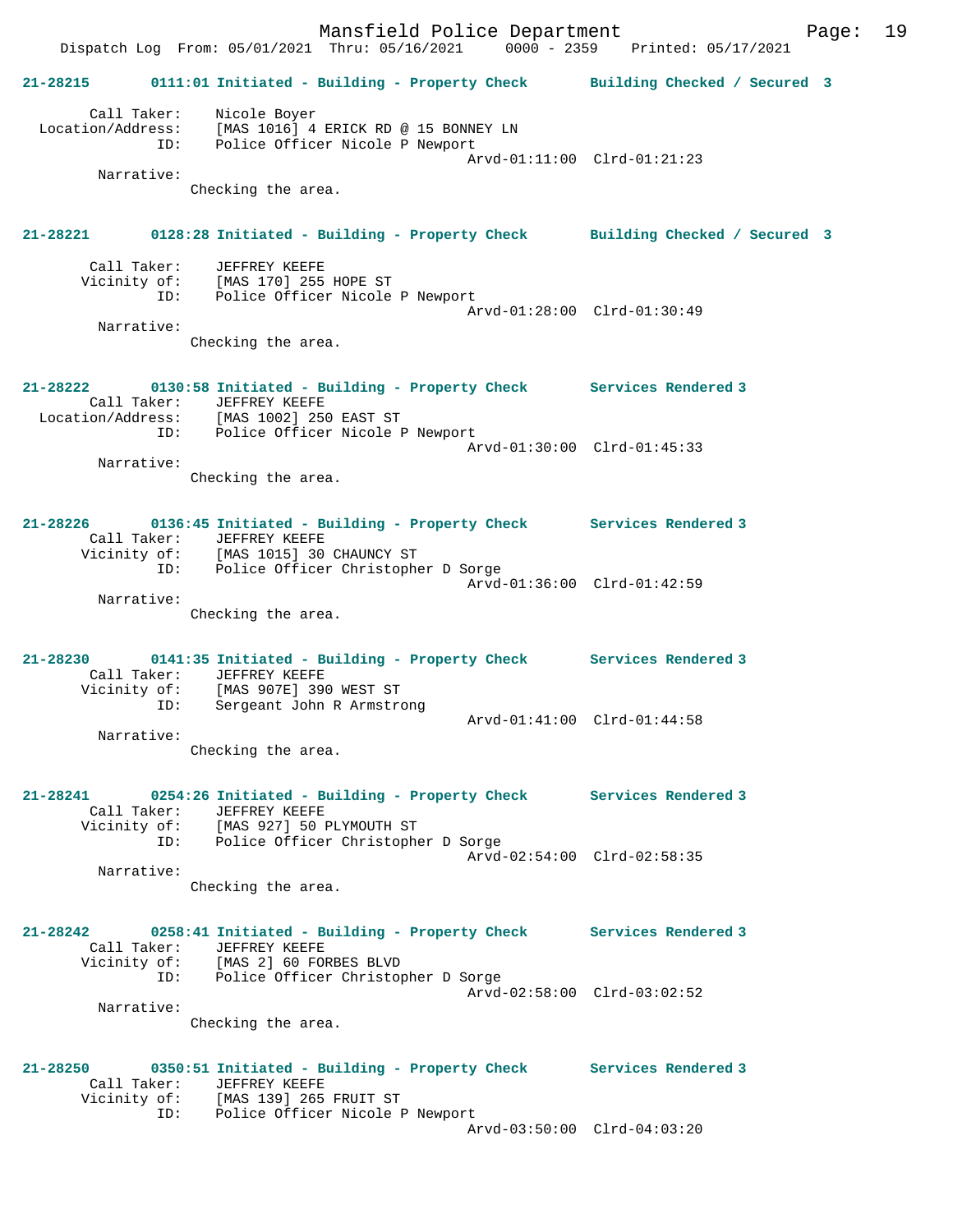Narrative:

Checking the area.

| 21-28251                                                        | 0450:38 911 - 911 Hang-ups & Verifications<br>Call Taker: Michael Mezhberg<br>Vicinity of: $[MAS H4559]$ 55 EDDY ST                                | Spoken To<br>$\mathbf{2}$   |   |
|-----------------------------------------------------------------|----------------------------------------------------------------------------------------------------------------------------------------------------|-----------------------------|---|
| ID:<br>Narrative:                                               | Police Officer Nicole P Newport<br>Disp-04:55:37<br>Arvd-04:57:03 Clrd-05:13:17                                                                    |                             |   |
|                                                                 | Checking on a 911 hang up.<br>Contact made?: No<br>Cellphone? $(y/n): Y$<br>Uncertainty radius: 10m                                                |                             |   |
| Narrative:                                                      | Clear the area unable to raise anyone.                                                                                                             |                             |   |
| Narrative:                                                      | Both parties came to the door before units left the area.<br>Both parties check okay.                                                              |                             |   |
| 21-28253<br>Call Taker:<br>Vicinity of:                         | 0528:33 Initiated - Disabled Motor Vehicle Services Rendered 3<br>JEFFREY KEEFE<br>[MAS] RTE 140 NB                                                |                             |   |
| ID:<br>Vehicle:<br>Narrative:                                   | Police Officer Christopher D Sorge<br>Arvd-05:28:00 Clrd-05:29:52<br>WHI 2021 SUBA UT ASCENT Req: PAS MA RT15NX VIN: 4S4WMAPD9M3417324             |                             |   |
|                                                                 | Reported DMV in the area.                                                                                                                          |                             |   |
| Narrative:                                                      | Party changing a flat tire has AAA en route.                                                                                                       |                             |   |
| 21-28263<br>0651<br>Call Taker:<br>ID:                          | Initiated - Parking Violations<br>Animal Control Steven Simonds<br>Location/Address: [MAS 12] 250 EAST ST<br>Animal Control Steven Simonds         | <b>Services Rendered 3</b>  |   |
| Narrative:                                                      | Arvd-06:53:05 Clrd-09:24:16<br>covering school crossing                                                                                            |                             |   |
| $21 - 28278$<br>Location/Address: [MAS] WEST ST<br>ID:          | 0901:15 Initiated - Disabled Motor Vehicle Services Rendered 3<br>Call Taker: Robert Stewart<br>Police Officer David W Kinahan                     |                             |   |
|                                                                 | Arvd-09:01:00 Clrd-09:14:36<br>Police Officer Derek M Stark                                                                                        |                             |   |
| Vehicle:<br>Narrative:                                          | WHI 2021 SUBA UT ASCENT Req: PAS MA RT15NX VIN: 4S4WMAPD9M3417324                                                                                  |                             |   |
|                                                                 | M7 out checking on two DMV's. M7 reporting the party has a<br>flat tire, will be standing by with lights for safety while<br>they change the flat. |                             |   |
| $21 - 28293$<br>0930<br>Call Taker:<br>Location/Address:<br>ID: | Initiated - Parking Violations<br>Animal Control Steven Simonds<br>[MAS] 43 NORTH MAIN ST @ 13 PARK ST<br>Animal Control Steven Simonds            | Services Rendered 3         |   |
| Narrative:                                                      | checking area for parking violation                                                                                                                | Arvd-09:53:15 Clrd-10:11:52 |   |
| $21 - 28295$                                                    | 1005:01 Initiated - Motor Vehicle Stop                                                                                                             | Citation / Warning Issued   | 3 |
| Call Taker:                                                     | Robert Stewart                                                                                                                                     |                             |   |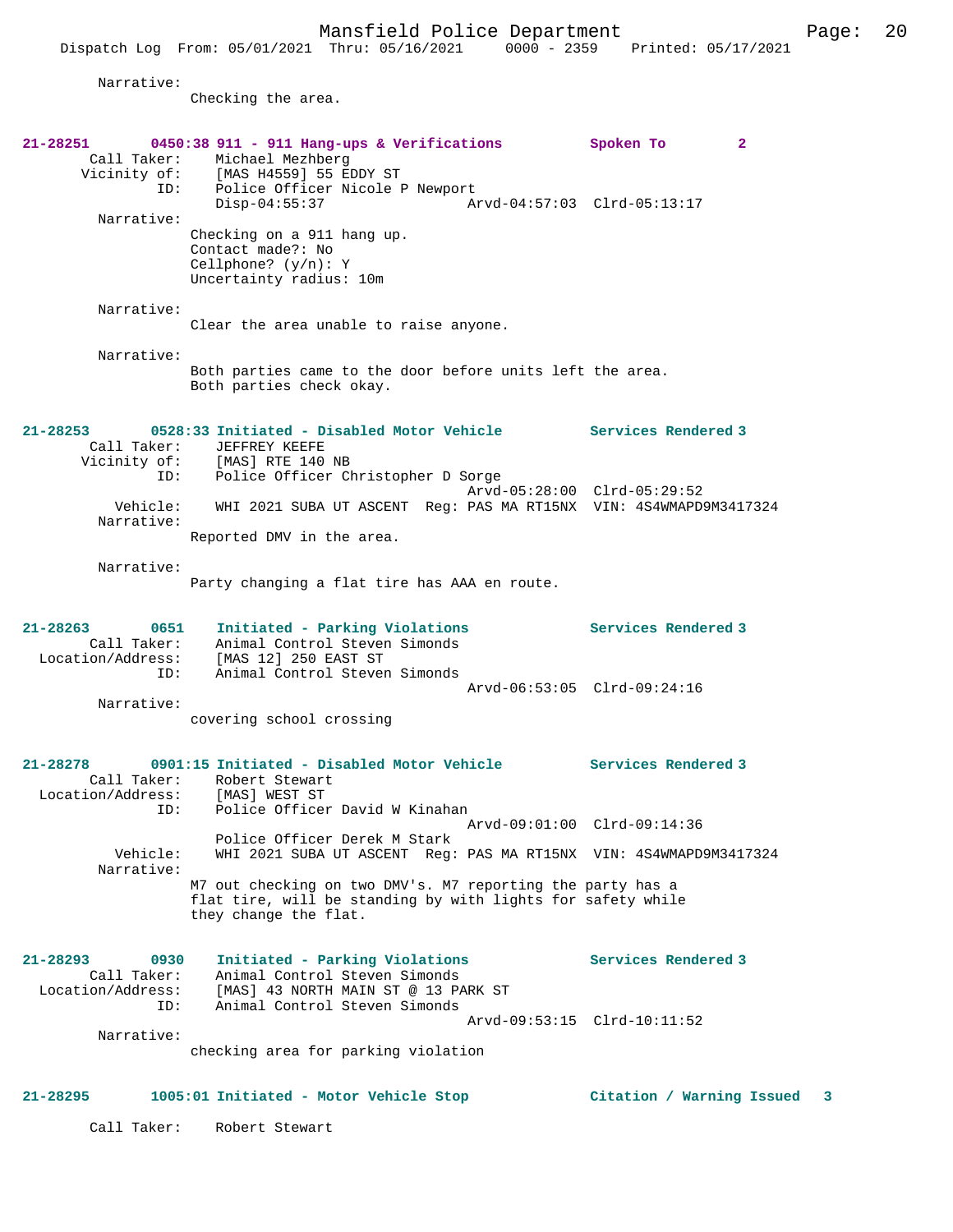Mansfield Police Department Page: 21 Dispatch Log From: 05/01/2021 Thru: 05/16/2021 0000 - 2359 Printed: 05/17/2021 Location/Address: [MAS] WEST ST ID: Police Officer David W Kinahan Arvd-10:05:00 Clrd-10:11:25 Police Officer Derek M Stark Vehicle: WHI 2019 KIA CADENZA Reg: PC MA 1YJR94 VIN: KNALC4J17K5167185 Narrative: MV STOP/// MA REG: 1YJR94/// Citation Issued **21-28302 1018 Initiated - Speed Trailer/Signs Deployed Services Rendered 3**  Call Taker: Animal Control Steven Simonds Location/Address: [MAS] FRANKLIN ST ID: Animal Control Steven Simonds Arvd-10:19:24 Clrd-10:45:07 Narrative: changing batteries on speed signs **21-28307 1047 Initiated - Parking Violations Services Rendered 3**  Call Taker: Animal Control Steven Simonds Location/Address: [MAS] 255 NORTH MAIN ST @ 8 COTTAGE ST ID: Animal Control Steven Simonds Arvd-10:48:50 Clrd-11:11:34 Narrative: checking area for parking violations **21-28308 1052 Initiated - Building - Property Check Building Checked / Secured 3** Call Taker: Police Officer Andrew J Kelley Location/Address: [MAS 824A] 754 EAST ST ID: Police Officer Andrew J Kelley Arvd-10:53:46 Clrd-11:09:00 Narrative: Checking the area. **21-28311 1105:19 Phone - Disabled Motor Vehicle Services Rendered 3**  Call Taker: Jarred Kohler<br>Location/Address: [MAS] RTE 140 Location/Address: [MAS] RTE 140 NB ID: Police Officer Patrick J Pennie Disp-11:08:53 Arvd-11:20:56 Clrd-11:53:29 ID: Sergeant Brian P Thibault Disp-11:14:10 Arvd-11:20:57 Clrd-11:26:04 Vehicle: SIL 2015 CHEROKEE Reg: RI DC537 VIN: 1C4PJMCS0FW627206 Narrative: Caller is in a 2015 Grey Jeep Cherokee in a bad spot requesting an officer stand by. Narrative: Officers report that AAA is en route appx 30min eta. Narrative: Tow on scene **21-28316 1142:05 Initiated - Building - Property Check Building Checked / Secured 3** Call Taker: Robert Stewart Location/Address: [MAS 982] 111 HOPE ST ID: Police Officer Andrew J Kelley Arvd-11:42:00 Clrd-11:42:23 Narrative: Checking the area. **21-28319 1154 Initiated - Parking Violations Services Rendered 3**  Call Taker: Animal Control Steven Simonds Location/Address: [MAS] 242 NORTH MAIN ST @ 16 OLD COLONY WAY ID: Animal Control Steven Simonds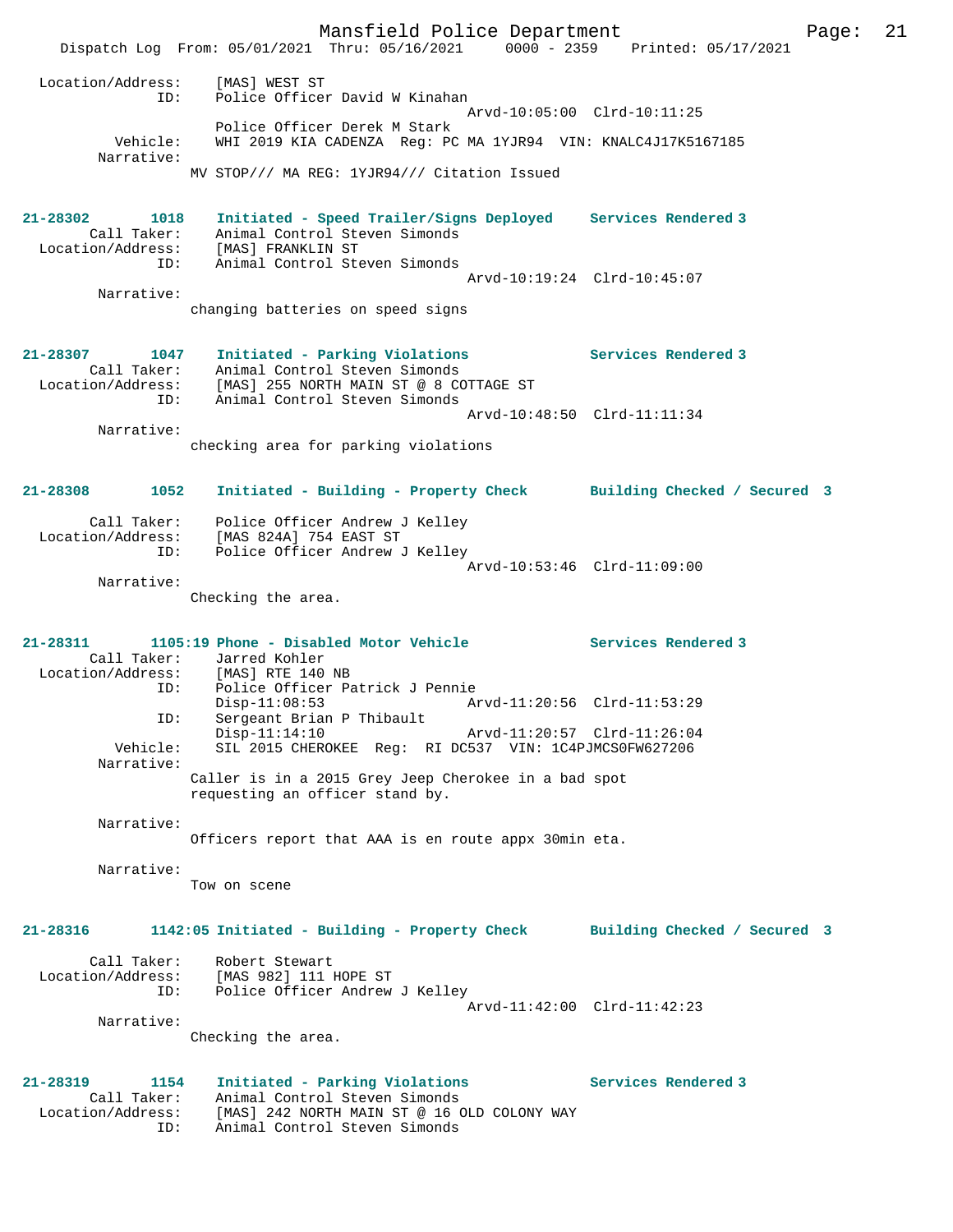|                      | Dispatch Log From: 05/01/2021 Thru: 05/16/2021<br>$0000 - 2359$                                                                        | Printed: 05/17/2021         |
|----------------------|----------------------------------------------------------------------------------------------------------------------------------------|-----------------------------|
|                      |                                                                                                                                        | Arvd-11:55:47 Clrd-13:05:00 |
| Narrative:           |                                                                                                                                        |                             |
|                      | checking area for parking violations                                                                                                   |                             |
| Narrative:           | tagged NJ X86MDZ at one mansfield for overtime parking                                                                                 |                             |
| Narrative:           |                                                                                                                                        |                             |
|                      | tagged RI 00778 at one mansfield for overtime parking and<br>expired parking hanger                                                    |                             |
| 21-28325             | 1233:14 Phone - Motor Veh Acc - No Injury Services Rendered 1                                                                          |                             |
| Call Taker:          | Jennifer Napolitano<br>Location/Address: [MAS 849B110A] 287 SCHOOL ST Apt. #B110                                                       |                             |
| ID:                  | Police Officer Patrick J Pennie<br>Disp-12:35:32                                                                                       | Arvd-12:42:17 Clrd-13:00:42 |
| ID:                  | Police Officer Christopher D Sorge                                                                                                     |                             |
| Vehicle:<br>Vehicle: | $Disp-12:42:15$<br>WHI 2008 AXL Req: PC RI 53873 VIN: 1HGCP36808A031201<br>WHI 2016 BMW UT X5 Reg: PC MA 1NMY27 VIN: 5UXKT0C53G0S77404 | Arvd-12:42:19 Clrd-13:00:46 |
| Narrative:           | 2 car MVC no injuries right in front of Mattress Firm.<br>Silver GMC Sierra.                                                           |                             |
| Narrative:           |                                                                                                                                        |                             |
|                      | M10 reports minor damage and paper swap                                                                                                |                             |
| 21-28331<br>1305     | Initiated - Speed Trailer/Signs Deployed Services Rendered 3                                                                           |                             |
| Call Taker:          | Animal Control Steven Simonds<br>Location/Address: [MAS] WILLIAMS ST                                                                   |                             |
| ID:                  | Animal Control Steven Simonds                                                                                                          | Arvd-13:06:15 Clrd-13:18:18 |
| Narrative:           | changing batteries on speed sign                                                                                                       |                             |
|                      | 21-28332 1306:04 Initiated - Building - Property Check Building Checked / Secured 3                                                    |                             |
| Location/Address:    | Call Taker: Robert Stewart<br>[MAS 4] 31 HAMPSHIRE ST                                                                                  |                             |
| ID:                  | Police Officer Patrick J Pennie                                                                                                        | Arvd-13:06:00 Clrd-13:12:10 |
| Narrative:           |                                                                                                                                        |                             |
|                      | Checking the area.                                                                                                                     |                             |
| 21-28333             | 1312:16 Initiated - Building - Property Check Building Checked / Secured 3                                                             |                             |
|                      | Call Taker: Robert Stewart                                                                                                             |                             |
|                      | Location/Address: [MAS 2] 60 FORBES BLVD<br>ID: Police Officer Patrick J Pennie                                                        |                             |
| Narrative:           |                                                                                                                                        | Arvd-13:12:00 Clrd-13:18:50 |
|                      | Checking the area.                                                                                                                     |                             |
| 21-28337 1317        | Initiated - Parking Violations                                                                                                         | Services Rendered 3         |
|                      | Call Taker: Animal Control Steven Simonds<br>Location/Address: [MAS] 43 NORTH MAIN ST @ 13 PARK ST                                     |                             |
| ID:                  | Animal Control Steven Simonds                                                                                                          |                             |
| Narrative:           |                                                                                                                                        | Arvd-13:18:42 Clrd-14:29:57 |
|                      | checking area for parking violations                                                                                                   |                             |
| Narrative:           |                                                                                                                                        |                             |

warning to MA US53ZC on main for overtime parking

Narrative: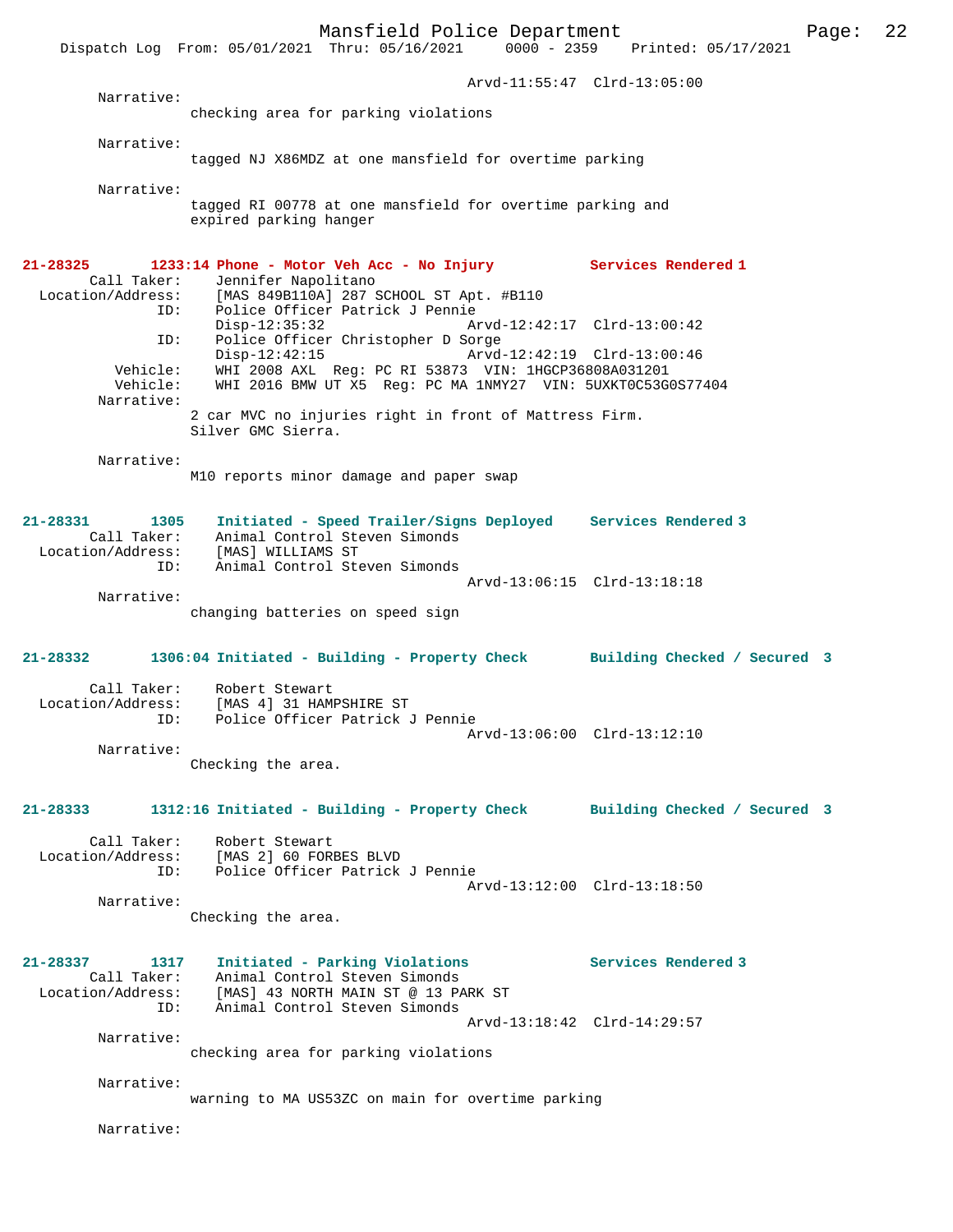Mansfield Police Department Page: 23 Dispatch Log From: 05/01/2021 Thru: 05/16/2021 0000 - 2359 Printed: 05/17/2021 tagged MA 5SL318 on old colony way for overtime parking **21-28341 1332 Initiated - Building - Property Check Building Checked / Secured 3** Call Taker: Police Officer Andrew J Kelley Location/Address: [MAS 153] 50 WEST ST ID: Police Officer Andrew J Kelley Arvd-13:33:27 Clrd-13:33:36 Narrative: Checking the area. **21-28357 1449:14 Initiated - Follow up Investigation Services Rendered 3**  Call Taker: William Casey Location/Address: [MAS] 77 WEST ST ID: Police Officer David W Kinahan Arvd-14:49:00 Clrd-15:09:21 Police Officer Derek M Stark Narrative: Conducting a follow up in the area to a previously reported incident. **21-28366 1619:46 Phone - Well Being Check Cancelled Enroute 3**  Call Taker: Jarred Kohler<br>Location/Address: [MAS] 792 WEST ess: [MAS] 792 WEST ST Apt. #G110<br>ID: Police Officer Danielle C Tit Police Officer Danielle C Titus<br>Disp-16:22:18 Ar Disp-16:22:18 Arvd-16:34:14 Clrd-16:34:42 ID: Police Officer David J Pepicelli Disp-16:22:22 Clrd-16:23:16 ID: Police Officer Jay J Sparrow Disp-16:23:12 Clrd-16:34:48 Narrative: Client has not answered for Bristol Elder for home making. Narrative: BES spoke with the party and they are all set. **21-28378 1747:04 Initiated - Motor Vehicle Stop Citation / Warning Issued 3** Call Taker: Robert Stewart Location/Address: [MAS 865] 14 SOUTH MAIN ST ID: Police Officer David J Pepicelli Arvd-17:47:00 Clrd-17:51:52 Vehicle: GRY 2019 VOLV UT XC90 Reg: PC MA 6240RH VIN: YV4A22PK2K1470221 Narrative: MV STOP/// MA REG: 6240RH/// Citation Issued **21-28381 1755:34 Initiated - Motor Vehicle Stop Citation / Warning Issued 3** Call Taker: Robert Stewart Location/Address: [MAS] 79 N MAIN ST @ 14 COURT ST ID: Police Officer David J Pepicelli Arvd-17:55:00 Clrd-18:03:33 Vehicle: WHI 2016 HYUN UT SANTFE Reg: PC MA 1KDH14 VIN: KM8SMDHF6GU135057 Narrative: MV STOP/// MA REG: 1KDH14/// Citation Issued **21-28383 1806:23 Initiated - Motor Vehicle Stop Citation / Warning Issued 3** Call Taker: Robert Stewart<br>Location/Address: [MAS] 43 N MAI  $[MAS]$  43 N MAIN ST @ 13 PARK ST ID: Police Officer David J Pepicelli Arvd-18:06:00 Clrd-18:13:38 Vehicle: GRY 2007 MAZD 6 Reg: PC MA 124MW8 VIN: 1YVHP81C475M34659

Narrative: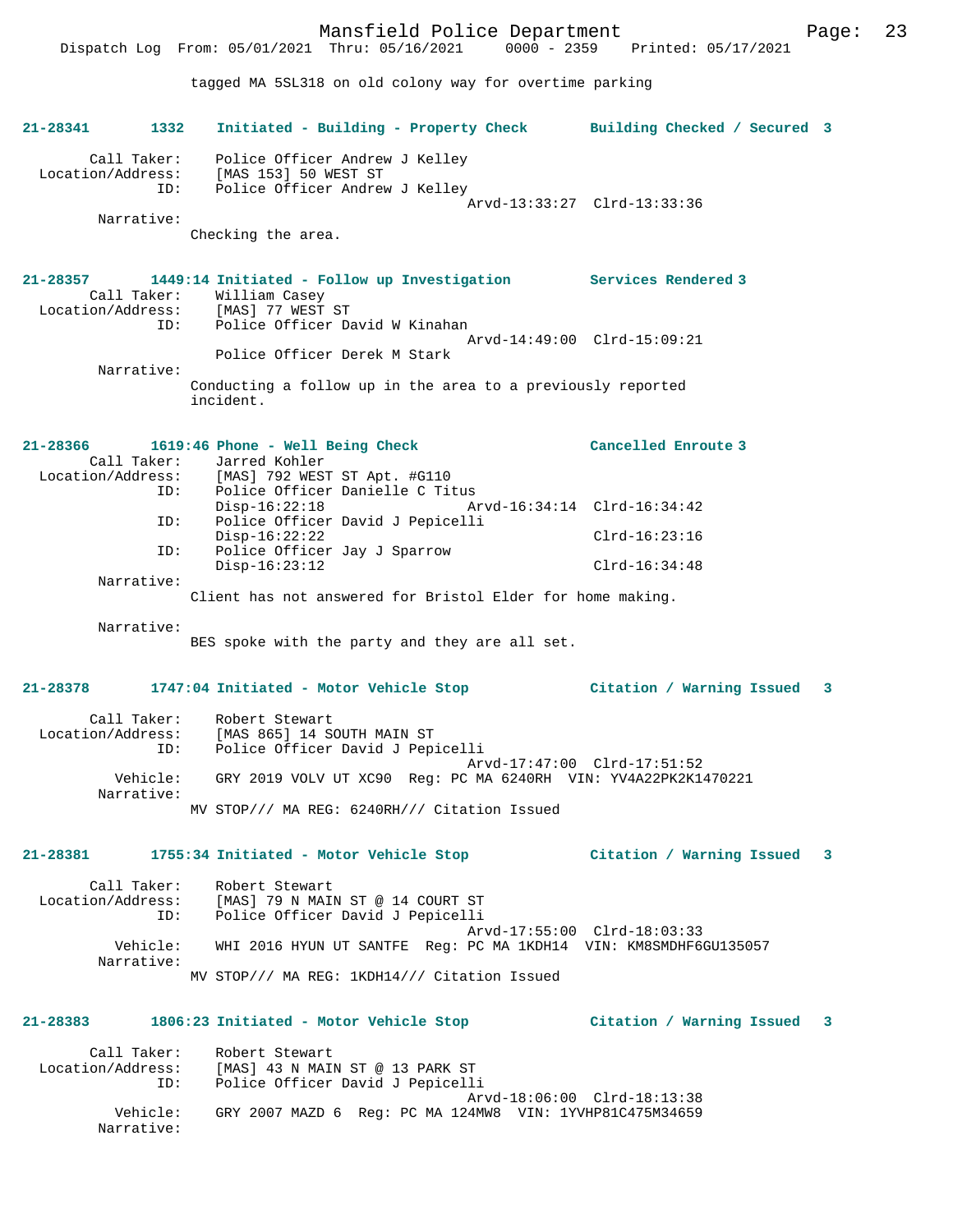Mansfield Police Department Fage: 24 MV STOP/// MA REG: 124MW8/// Citation Issued **21-28384 1816:43 Initiated - Motor Vehicle Stop Citation / Warning Issued 3** Call Taker: Robert Stewart Location/Address: [MAS] 43 HIGH ST @ 122 RUMFORD AVE ID: Police Officer David J Pepicelli Arvd-18:16:00 Clrd-18:25:01 Vehicle: BLK 2013 FORD EDGE Reg: PC MA 5BH621 VIN: 2FMDK4JC7DBB40753 Narrative: MV STOP/// MA REG: 5BH621/// Citation Issued **21-28386 1828:15 Initiated - Motor Vehicle Stop Citation / Warning Issued 3** Call Taker: Robert Stewart Location/Address: [MAS] OLD COLONY WAY ID: Police Officer David J Pepicelli Arvd-18:28:00 Clrd-18:32:28 Vehicle: BLK 2019 JEEP UT RENEGADE Reg: PC MA 1EVE77 VIN: ZACNJBC10KPK00552 Narrative: MV STOP/// **21-28400 2029:54 Initiated - Building - Property Check Building Checked / Secured 3** Call Taker: TARA LAKO Location/Address: [MAS 322] 31 HAMPSHIRE ST ID: Police Officer Danielle C Titus Arvd-20:29:00 Clrd-20:44:31 Narrative: Checking the area. **21-28402 2032:07 Initiated - Building - Property Check Building Checked / Secured 3** Call Taker: TARA LAKO Location/Address: [MAS 124] 241 FRANCIS AVE ID: Police Officer Joshua S Ellender Arvd-20:32:00 Clrd-20:37:23 Narrative: Checking the area. **21-28407 2107:47 Initiated - Building - Property Check Building Checked / Secured 3** Call Taker: TARA LAKO Location/Address: [MAS 411] 60 FORBES BLVD

 ID: Police Officer Danielle C Titus Arvd-21:07:00 Clrd-21:12:37 Narrative:

Checking the area.

**21-28408 2111:30 Initiated - Building - Property Check Building Checked / Secured 3**

 Call Taker: TARA LAKO Location/Address: [MAS 417] 9 FRANCIS AVE ID: Police Officer Joshua S Ellender Arvd-21:11:00 Clrd-21:26:05 Narrative:

Checking the area.

#### **21-28413 2137:19 Initiated - Building - Property Check Building Checked / Secured 3**

Call Taker: TARA LAKO<br>ion/Address: [MAS 226E Location/Address: [MAS 226E] 125 HIGH ST Apt. #1-4 ID: Police Officer David J Pepicelli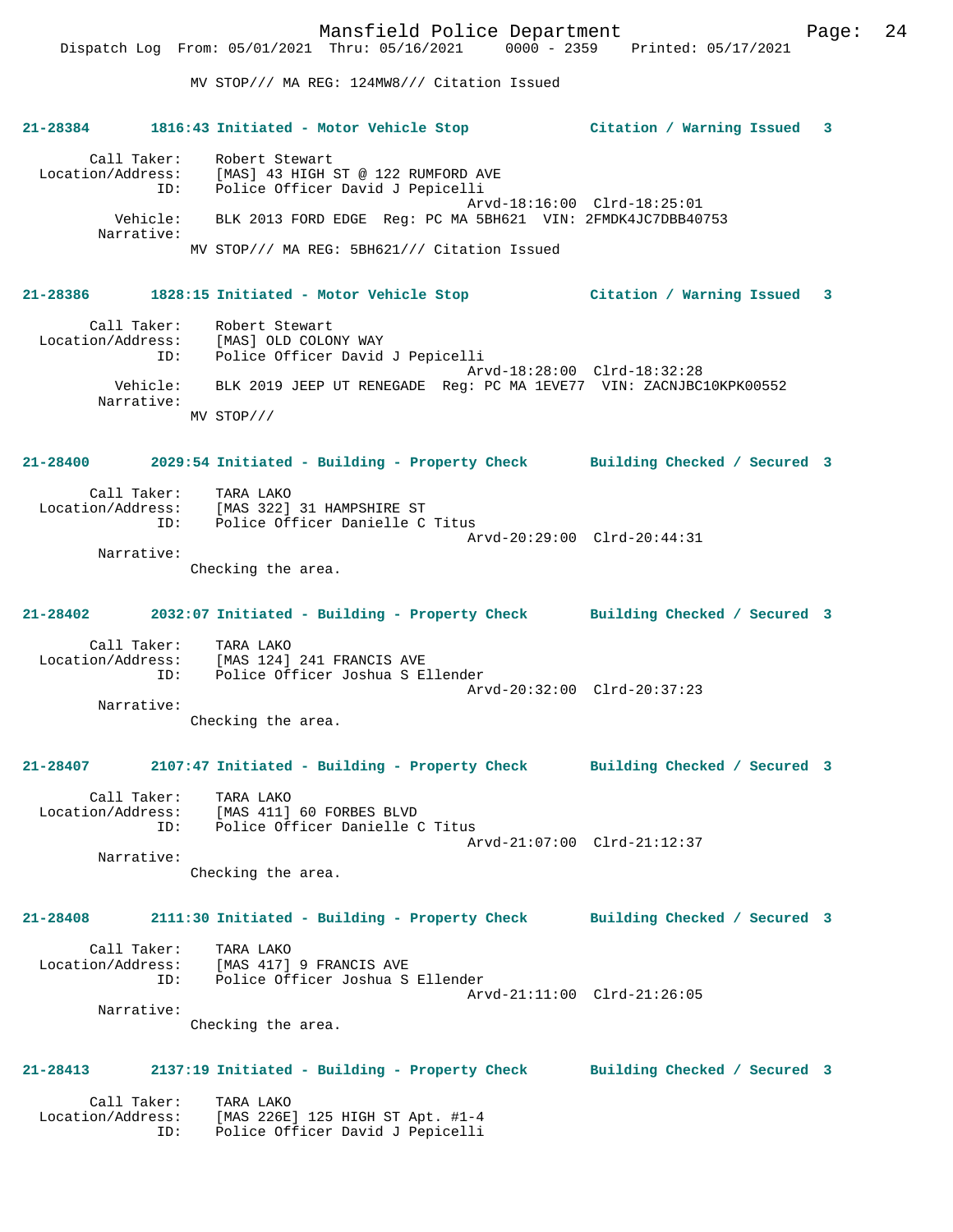Checking the area.

#### **21-28414 2145:12 Initiated - Building - Property Check Building Checked / Secured 3**

 Call Taker: TARA LAKO Location/Address: [MAS 840] 280 SCHOOL ST ID: Police Officer Danielle C Titus Arvd-21:45:00 Clrd-22:00:31 Vehicle: GRY 2000 NISS UT XTERRA Reg: PC MA 2KKD63 VIN: 5N1ED28Y3YC610951 Narrative: Checking the area.

 Narrative: Ofc Titus reports speaking with the operator of a vehicle behind Wines and More, attempting to dump trash in one of the dumpsters, they have been moved along.

#### **21-28421 2211:09 Initiated - Building - Property Check Building Checked / Secured 3**

| Call Taker:       | TARA LAKO                    |                             |  |
|-------------------|------------------------------|-----------------------------|--|
| Location/Address: | [MAS 907E] 390 WEST ST       |                             |  |
| ID:               | Police Officer Jay J Sparrow |                             |  |
|                   |                              | Arvd-22:11:00 Clrd-22:19:55 |  |
| Narrative:        |                              |                             |  |

Checking the area.

#### **21-28422 2225:42 Initiated - Building - Property Check Building Checked / Secured 3**

| Call Taker:       | TARA LAKO                       |  |
|-------------------|---------------------------------|--|
| Location/Address: | [MAS] 905 SOUTH MAIN ST         |  |
| TD:               | Police Officer Danielle C Titus |  |
|                   | Arvd-22:25:00 Clrd-22:30:02     |  |
| Narrative:        |                                 |  |

Checking the area.

### **21-28424 2234:26 Initiated - Building - Property Check Building Checked / Secured 3**

| Call Taker:       | TARA LAKO                        |
|-------------------|----------------------------------|
| Location/Address: | [MAS 226E] 125 HIGH ST Apt. #1-4 |
| TD:               | Police Officer Jay J Sparrow     |
|                   | Arvd-22:34:00 Clrd-22:39:38      |
| Narrative:        |                                  |

Checking the area.

# **21-28425 2238:02 Initiated - Building - Property Check Building Checked / Secured 3**

Call Taker: TARA LAKO<br>Location/Address: [MAS] 4 E Location/Address: [MAS] 4 ERICK RD @ 15 BONNEY LN ID: Police Officer Joshua S Ellender Arvd-22:38:00 Clrd-22:46:09 Narrative:

Checking the area.

# **21-28428 2251:55 Initiated - Building - Property Check Building Checked / Secured 3** Call Taker: TARA LAKO

 Location/Address: [MAS 124] 241 FRANCIS AVE ID: Police Officer Joshua S Ellender Arvd-22:51:00 Clrd-22:57:05 Narrative:

Checking the area.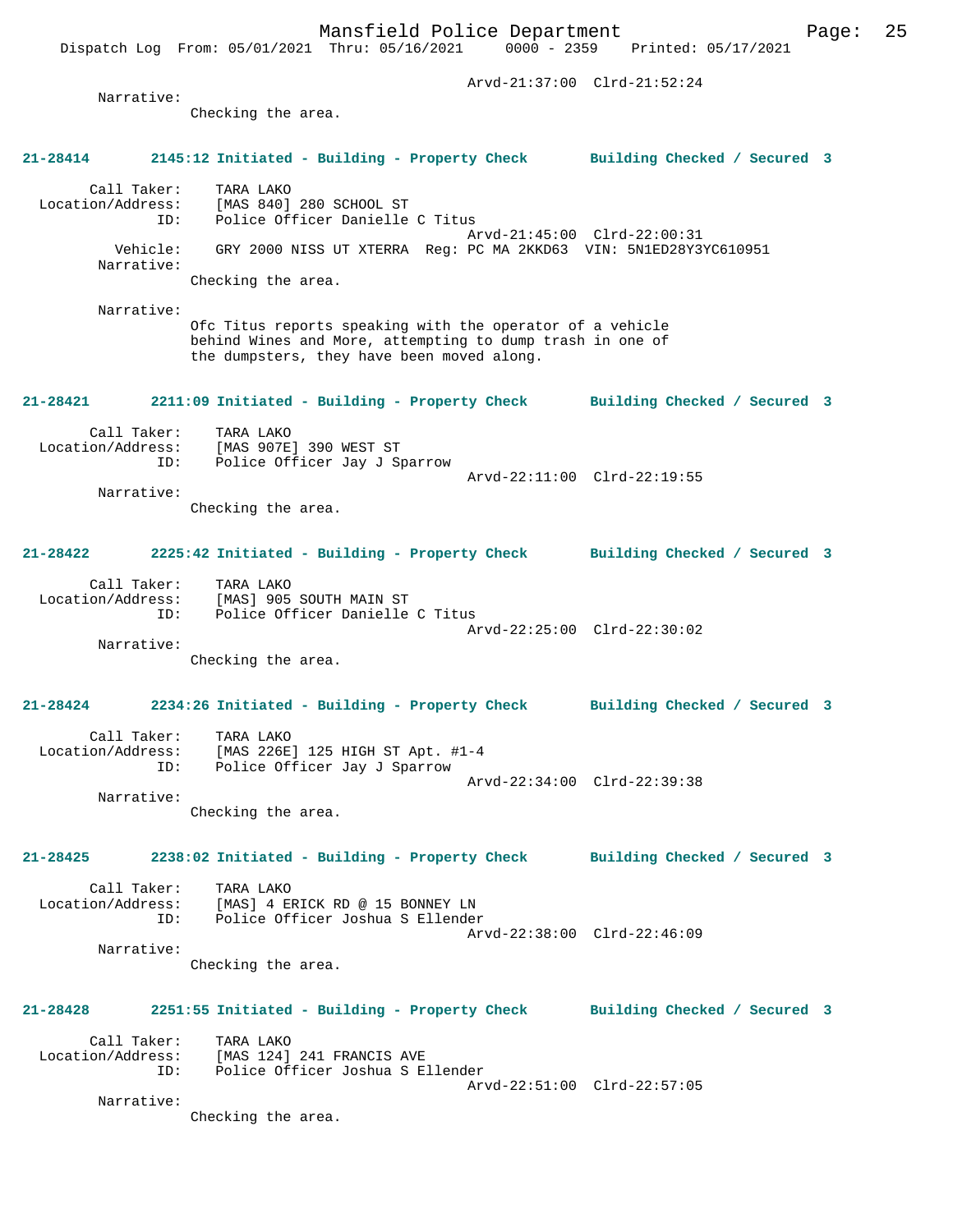#### **For Date: 05/04/2021 - Tuesday**

# **21-28443 0041:27 Initiated - Building - Property Check Building Checked / Secured 3** Call Taker: TARA LAKO Location: [MAS] HOTELS ID: Police Officer Meghan Birnie Arvd-00:41:00 Clrd-01:04:04 Narrative: Checking the hotels **21-28445 0054:16 Initiated - Building - Property Check Building Checked / Secured 3** Call Taker: TARA LAKO<br>ion/Address: [MAS 992] 660 EAST ST Location/Address: ID: Police Officer Christopher D Sorge Arvd-00:54:00 Clrd-00:58:14 Narrative: Checking the area. **21-28453 0114:01 Initiated - Building - Property Check Building Checked / Secured 3** Call Taker: TARA LAKO Location/Address: [MAS 907E] 390 WEST ST Police Officer Meghan Birnie Arvd-01:14:00 Clrd-01:26:59 Narrative: Checking the area. **21-28460 0125:59 Initiated - Building - Property Check Building Checked / Secured 3** Call Taker: TARA LAKO Location/Address: [MAS] 4 ERICK RD @ 15 BONNEY LN ID: Police Officer Christopher D Sorge Arvd-01:25:00 Clrd-01:35:17 Narrative: Checking the area. **21-28461 0127:23 Initiated - Building - Property Check Building Checked / Secured 3** Call Taker: TARA LAKO Location/Address: [MAS] NORFOLK ST ID: Police Officer Meghan Birnie Arvd-01:27:00 Clrd-01:42:31 Narrative: Checking the businesses. **21-28463 0139:30 Initiated - Building - Property Check Building Checked / Secured 3** Call Taker: TARA LAKO<br>Location/Address: [MAS 226E  $[MAS 226E] 125 HIGH ST Apt. #1-4$  ID: Police Officer Joshua S Ellender Arvd-01:39:00 Clrd-01:42:57 Narrative: Checking the area. **21-28474 0212:20 Initiated - Building - Property Check Building Checked / Secured 3** Call Taker: TARA LAKO Location/Address: [MAS] COPELAND DR ID: Police Officer Joshua S Ellender Arvd-02:12:00 Clrd-02:27:44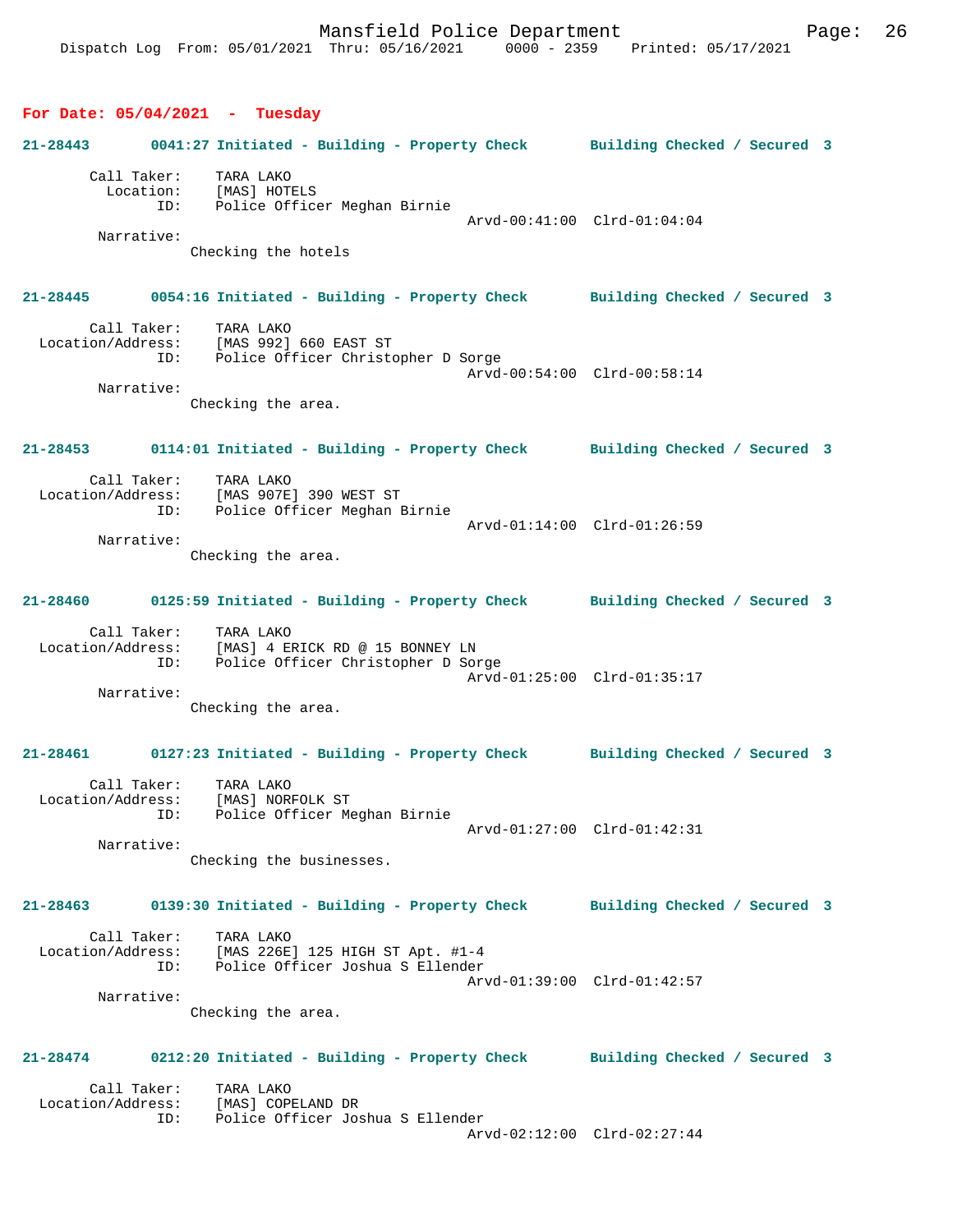Mansfield Police Department Page: 27 Dispatch Log From: 05/01/2021 Thru: 05/16/2021 Narrative: Checking the area. **21-28475 0212:39 Initiated - Building - Property Check Building Checked / Secured 3** Call Taker: TARA LAKO<br>Location/Address: [MAS] FRA [MAS] FRANCIS AVE ID: Police Officer Christopher D Sorge Arvd-02:12:00 Clrd-02:17:23 Narrative: Checking the area. **21-28480 0235:48 Initiated - Building - Property Check Building Checked / Secured 3** Call Taker: TARA LAKO<br>Location/Address: [MAS 124] ess: [MAS 124] 241 FRANCIS AVE<br>TD: Police Officer Meghan Bir Police Officer Meghan Birnie Arvd-02:35:00 Clrd-02:44:50 Narrative: Checking the area. **21-28482 0250:49 Initiated - Building - Property Check Building Checked / Secured 3** Call Taker: TARA LAKO Location/Address: [MAS 1002] 250 EAST ST Police Officer Christopher D Sorge Arvd-02:50:00 Clrd-02:57:12 Narrative: Checking the area. **21-28487 0326:13 911 - Suspicious Actv / Persn / Veh Arrest(s) Made 2**  Call Taker:<br>Location/Address: ess: [MAS 435] 15 BONNEY LN Apt. #12<br>ID: Police Officer Christopher D So Police Officer Christopher D Sorge<br>Disp-03:27:05 Arvd Disp-03:27:05 Arvd-03:28:49 Clrd-05:38:30<br>ID: Police Officer Joshua S Ellender Police Officer Joshua S Ellender<br>Disp-03:27:08 Arv Disp-03:27:08 Arvd-03:31:53 Clrd-06:35:49 ID: Sergeant John R Armstrong Disp-03:28:00 Arvd-03:34:10 Clrd-04:12:53<br>ID: Detective Anthony R Lattanzio Detective Anthony R Lattanzio<br>Disp-03:58:24 Disp-03:58:24 Arvd-04:05:31 Clrd-16:40:28 ID: Police Officer Christopher D Sorge Disp-07:41:04 Arvd-07:41:08 Clrd-10:30:07<br>TD: Detective Sat Donald MacLean Detective Sgt Donald MacLean<br>Disp-07:55:18 Disp-07:55:18 Arvd-07:55:23 Clrd-16:40:30 Narrative: CP reports that someone attempted to open his door. CP checked outside of apartment door and noticed a male party with his pants down going up the stairs. Narrative: CP states he caught it on video. Narrative: Ofc Sorge requesting MFD to the scene Narrative: Sgt Armstrong reports male will be transported by MFD, Ofc Sorge will have one male under arrest and transporting back to the station. Det Lattanzio en route to start the process of a search warrant for the room. Narrative: Ofc Sorge en route to the station with the male party Narrative: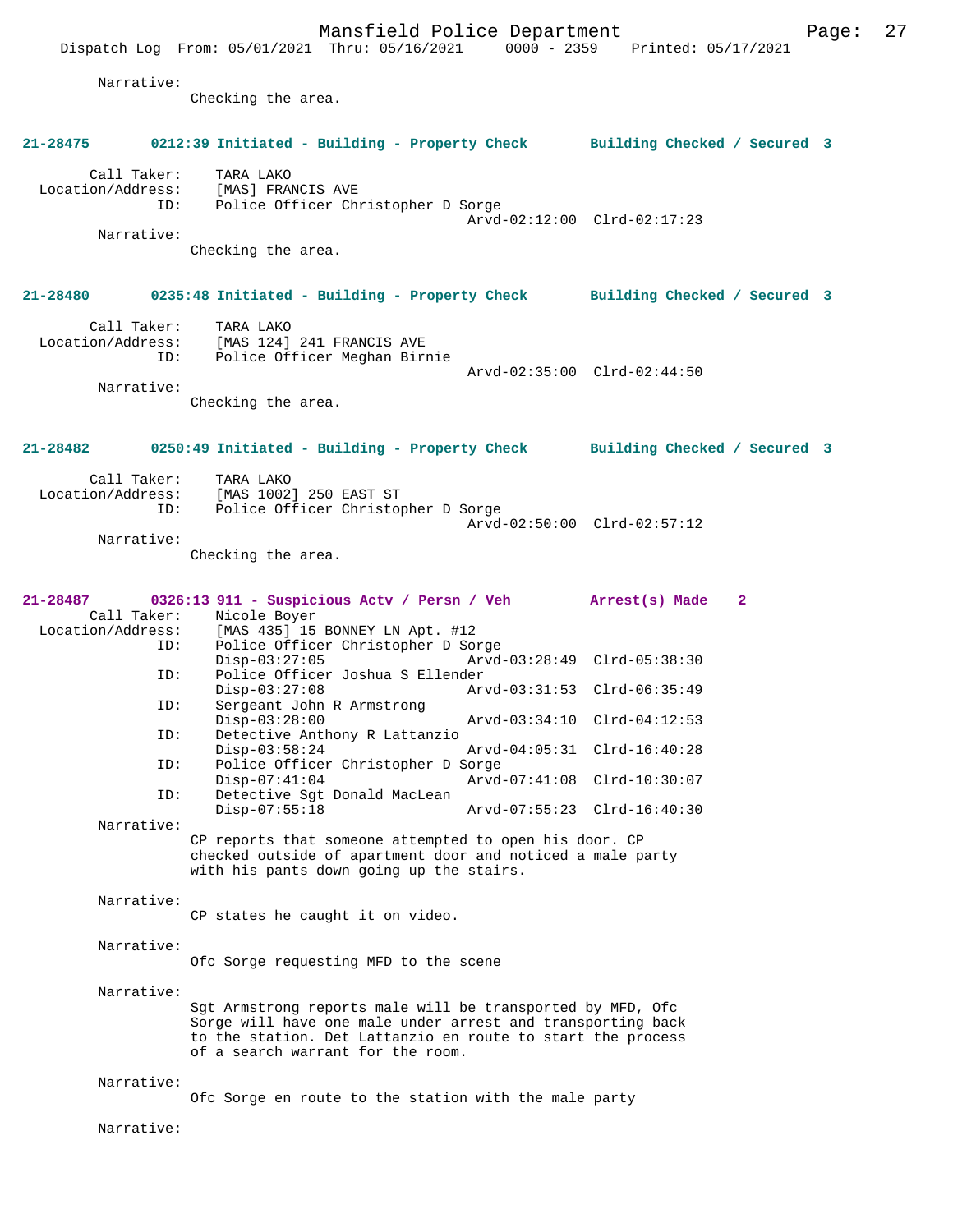Clerk Hazeldine sets the bail amount at \$5,000.

| Refer To Arrest:  | 21MAS-172-AR                                    |           |   |
|-------------------|-------------------------------------------------|-----------|---|
| Arrest:           | SPENCE, JONATHAN P                              |           |   |
|                   | Address: 15 BONNEY LN Apt. #21<br>MANSFIELD, MA |           |   |
| Aae:              | 34                                              |           |   |
|                   | Charges: DRUG, POSSESS CLASS A                  |           |   |
| Refer To Summons: | 21MAS-175-AR                                    |           |   |
| Summons:          | SPENCE, JONATHAN P                              |           |   |
| Address:          | 15 BONNEY LN Apt. #21<br>MANSFIELD, MA          |           |   |
| Age:              | 34                                              |           |   |
| Charges:          | DRUG, POSSESS TO DISTRIB CLASS E                |           |   |
|                   | DRUG, POSSESS CLASS E                           |           |   |
|                   | DRUG, POSSESS CLASS B                           |           |   |
| 21-28490          | 0542:25 Walk-In - Assist Citizen - P S A        | Spoken To | 3 |
|                   |                                                 |           |   |

| Call Taker:       | Support Staff Matthew Gately |                             |
|-------------------|------------------------------|-----------------------------|
| Location/Address: | [MAS H2514]                  |                             |
| ID:               | Sergeant John R Armstrong    |                             |
|                   | Disp-05:45:22                | Arvd-05:45:26 Clrd-05:45:38 |

| $21 - 28500$      | 0759:32 Phone - Assist Fire Department                                          | Services Rendered 2           |
|-------------------|---------------------------------------------------------------------------------|-------------------------------|
| Call Taker:       | Jarred Kohler                                                                   |                               |
|                   | Location/Address: [MAS 941] 287 CHAUNCY ST                                      |                               |
| ID:               | Police Officer Nicole M Boldrighini                                             |                               |
|                   | $Disp-08:01:46$                                                                 | Arvd-08:07:37 Clrd-08:11:52   |
| Narrative:        |                                                                                 |                               |
|                   | Assisting the FD with a fire related incident. Nature: fire<br>alarm activation |                               |
| $21 - 28502$      | 0820:50 Phone - Suspicious Acty / Persn / Veh                                   | Investigated - Report Taken 2 |
| Call Taker:       | William Casey                                                                   |                               |
| Location/Address: | [MAS]                                                                           |                               |
| ID:               | Police Officer Patrick J Pennie                                                 |                               |

Disp-08:22:04 Arvd-08:28:49 Clrd-08:34:03<br>ID: Police Officer Nicole M Boldrighini

Disp-08:22:07 Arvd-08:27:12 Clrd-08:34:02

ID: Police Officer Nicole M Boldrighini

| Refer To Incident: |  |  |  | $21MAS-430-OF$ |
|--------------------|--|--|--|----------------|
|--------------------|--|--|--|----------------|

**21-28517 0923:22 Phone - Suspicious Actv / Persn / Veh Investigated - No Report 2** Call Taker: William Casey<br>Location/Address: [MAS 219] 12 0 Location/Address: [MAS 219] 12 GILES PL ID: Police Officer Michael T Fitzgerald ID: Police Officer Michael T Fitzgerald<br>Disp-09:24:29 Arvd-09:31:17 Clrd-09:51:16 Vehicle: BLU 2006 CADI DTS Reg: PC MA 8HLP50 VIN: 1G6KD57Y76U104950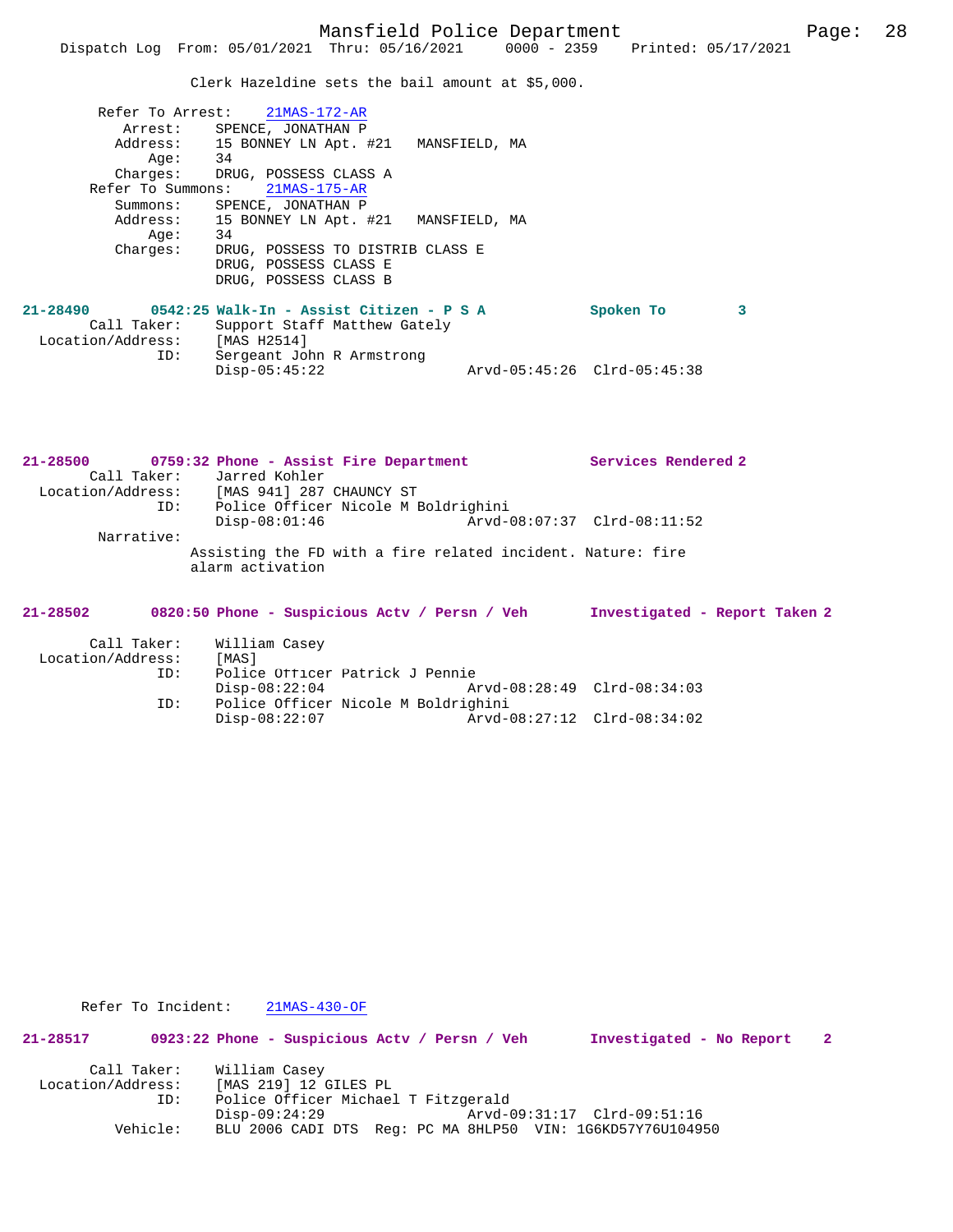Mansfield Police Department Page: 29 Dispatch Log From: 05/01/2021 Thru: 05/16/2021 Narrative: Cp reports grey/ light blue cadillac with missing plates Narrative: male party known to PD, Post office is alright with the vehicle being in the lot and will call us if they need further assistance. **21-28521 1007:18 Phone - Vandalism Investigated - Report Taken 3** Call Taker: William Casey Location/Address: [MAS H5421] 368 FRANKLIN ST Police Officer Patrick J Pennie<br>Disp-10:08:14 Ar Disp-10:08:14 Arvd-10:12:24 Clrd-10:21:08 Narrative: Cp reports a vehicle hit her mailbox Narrative: See OF for further Refer To Incident: 21MAS-431-OF **21-28523 1019:39 Phone - 911 Hang-ups & Verifications Confirmed misdial/Accdntl Call 2**  Call Taker: Jennifer Napolitano<br>Location/Address: [MAS 9] 25 COBB ST ess: [MAS 9] 25 COBB ST Apt. #L208<br>ID: Police Officer Michael T Fitz Police Officer Michael T Fitzgerald<br>Disp-10:22:45 Arvd-1 Arvd-10:28:34 Clrd-10:34:59 Narrative: Checking on a 911 accidental. Caller is a patient/resident. Contact made?: yes Cellphone? (y/n):y Uncertainty radius:8 meters Narrative: M5 confirmed accidental. **21-28526 1029:22 Initiated - Building - Property Check Building Checked / Secured 3** Call Taker: William Casey<br>Location/Address: [MAS 907E] 39 [MAS 907E] 390 WEST ST ID: Police Officer Nicole M Boldrighini Arvd-10:29:00 Clrd-10:33:24 Narrative: Checking the area. **21-28528 1038:57 Initiated - Building - Property Check Building Checked / Secured 3** Call Taker: Jarred Kohler Location/Address: [MAS 281A] 1 CROCKER ST ID: Police Officer Michael T Fitzgerald Arvd-10:38:00 Clrd-10:42:47 Narrative: Checking the area. **21-28532 1058:17 Initiated - Building - Property Check Building Checked / Secured 3** Call Taker: Jarred Kohler<br>Location/Address: [MAS 840] 280 ess: [MAS 840] 280 SCHOOL ST<br>ID: Police Officer Nicole M Police Officer Nicole M Boldrighini Arvd-10:58:00 Clrd-11:09:05 Narrative: Checking the area. **21-28534 1059:41 Initiated - Building - Property Check Building Checked / Secured 3**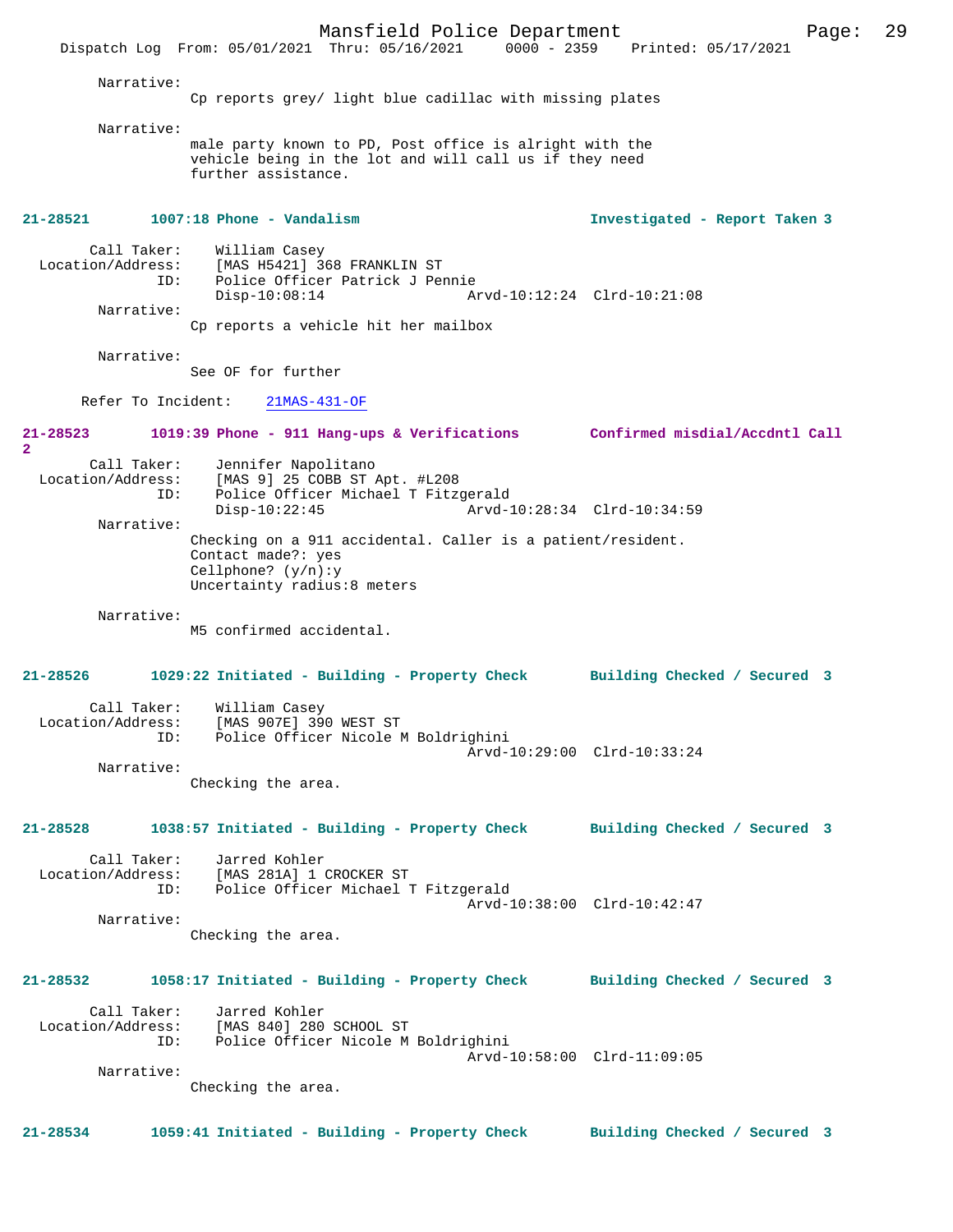|                                         | Dispatch Log From: 05/01/2021 Thru: 05/16/2021 0000 - 2359 Printed: 05/17/2021                                                           | Mansfield Police Department |                               | 30<br>Page: |
|-----------------------------------------|------------------------------------------------------------------------------------------------------------------------------------------|-----------------------------|-------------------------------|-------------|
| Call Taker:<br>ID:                      | Jarred Kohler<br>Location/Address: [MAS 982] 111 HOPE ST<br>Police Officer Michael T Fitzgerald                                          |                             | Arvd-10:59:00 Clrd-11:05:03   |             |
| Narrative:                              | Checking the area.                                                                                                                       |                             |                               |             |
|                                         | 21-28537 1115:10 Initiated - Motor Vehicle Stop 6 (itation / Warning Issued 3                                                            |                             |                               |             |
| Call Taker:<br>Location/Address:<br>ID: | Jarred Kohler<br>[MAS 149B] 240 FORBES BLVD<br>Police Officer Nicole M Boldrighini                                                       |                             |                               |             |
| Vehicle:<br>Narrative:                  | BLK 2012 300 Reg: RI 870167 VIN: 2C3CCAAG7CH174545                                                                                       |                             | Arvd-11:15:00 Clrd-11:20:49   |             |
|                                         | out with myst                                                                                                                            |                             |                               |             |
| 21-28541                                | 1135:41 Phone - Suspicious Actv / Persn / Veh Investigated - Report Taken 2                                                              |                             |                               |             |
| Call Taker:<br>Location/Address:<br>ID: | William Casey<br>[MAS H3782] 256 PRATT ST<br>Police Officer Patrick J Pennie<br>$Disp-11:37:00$                                          |                             | Arvd-11:39:03 Clrd-11:51:09   |             |
| ID:                                     | Sergeant Robert S Pierce<br>$Disp-11:37:42$                                                                                              |                             | Arvd-11:39:02 Clrd-11:51:04   |             |
| Narrative:                              | CP reports someone a bb gun at the residence and broke the<br>front window                                                               |                             |                               |             |
| Narrative:                              | No description and heard just the window break                                                                                           |                             |                               |             |
| Narrative:                              | Spoke with neighbor no one witnessed any vehicles.                                                                                       |                             |                               |             |
|                                         | See OF for further                                                                                                                       |                             |                               |             |
|                                         | Refer To Incident: 21MAS-432-OF                                                                                                          |                             |                               |             |
| 21-28543                                | 1158:56 Walk-In - Assist Citizen - P S A                                                                                                 |                             | Investigated - Report Taken 3 |             |
| Call Taker:<br>Location/Address:<br>ID: | Support Staff Matthew Todesco<br>[MAS H6565] 65 WINTER ST<br>Police Officer Patrick J Pennie                                             |                             |                               |             |
| ID:                                     | $Disp-12:03:24$<br>Sergeant Robert S Pierce                                                                                              |                             | Arvd-12:39:57 Clrd-12:51:30   |             |
| Narrative:                              | $Disp-12:39:53$                                                                                                                          |                             | Arvd-12:39:55 Clrd-12:51:34   |             |
|                                         | RP into speak with an officer because she feels scared about<br>someone hacking her phone and she feels like someone is<br>watching her. |                             |                               |             |
| Narrative:                              | See OF for further                                                                                                                       |                             |                               |             |
| Refer To Incident:                      | $21MAS-434-OF$                                                                                                                           |                             |                               |             |
| 21-28547                                | 1234:17 Phone - School Officer Activity                                                                                                  |                             | Investigated - Report Taken 3 |             |
| Call Taker:<br>Location/Address:<br>ID: | Jarred Kohler<br>[MAS 331] 255 EAST ST<br>Detective Derek M McCune                                                                       |                             |                               |             |
| Narrative:                              | $Disp-12:35:11$<br>SRO activity.                                                                                                         |                             | Arvd-12:35:32 Clrd-12:35:35   |             |
| Narrative:                              |                                                                                                                                          |                             |                               |             |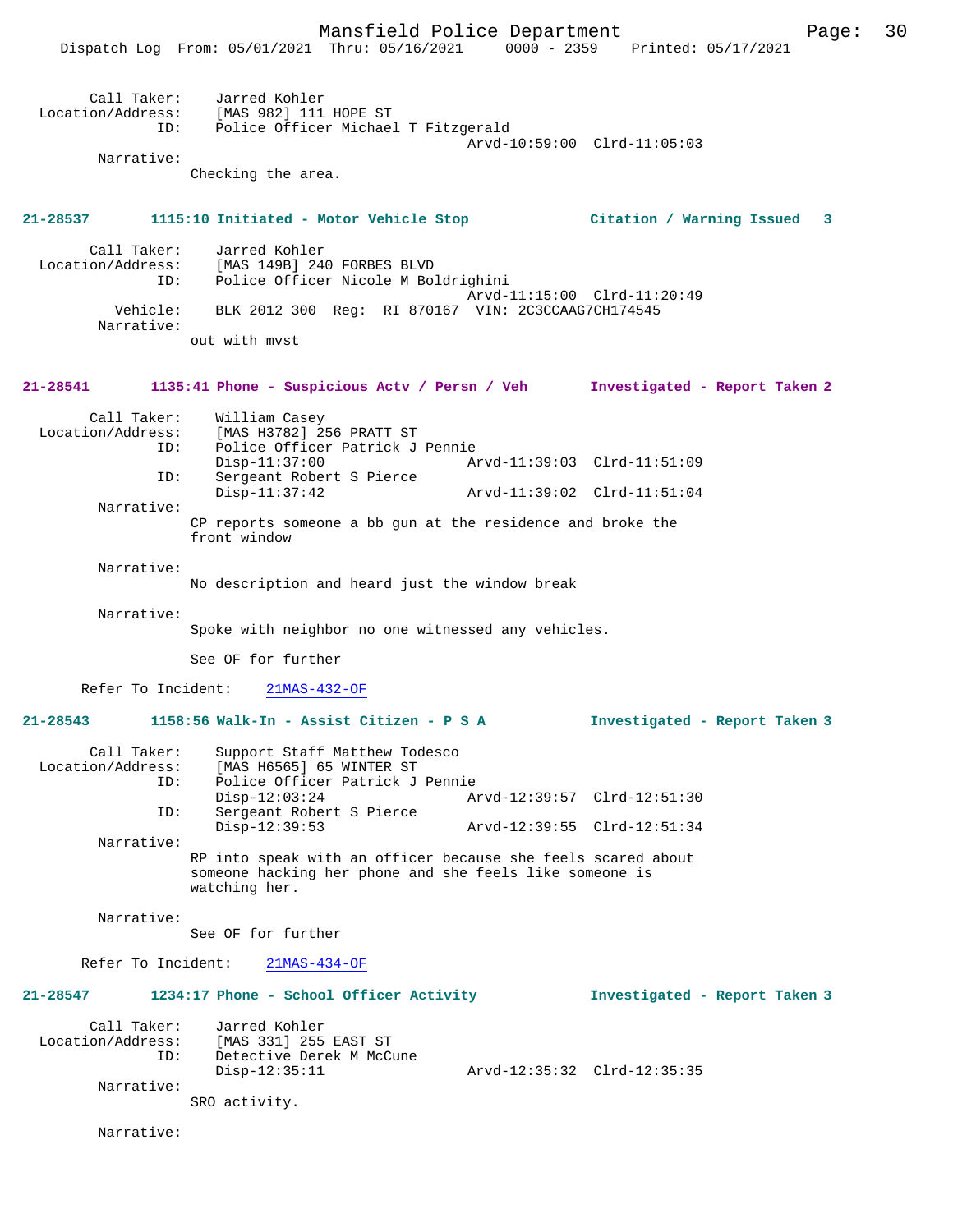Mansfield Police Department Page: 31 Dispatch Log From: 05/01/2021 Thru: 05/16/2021 0000 - 2359 Printed: 05/17/2021 See OF for further Refer To Incident: 21MAS-433-OF **21-28552 1253:20 911 - Suspicious Actv / Persn / Veh Gone on Arrival 2**  Call Taker: MATTHEW BOMES<br>Location/Address: [MAS 219] 12 0 ess: [MAS 219] 12 GILES PL<br>ID: Police Officer Nicole ID: Police Officer Nicole M Boldrighini Disp-12:56:57 Arvd-12:59:42 Clrd-13:03:07 Vehicle: BLU 2015 TOYT VA SIENNA Reg: PC MA 1XY457 VIN: 5TDDK3DC7FS095762 Narrative: blue mini van child in the vehicle 2 yr no one in the vehicle Narrative: vehicle GOA **21-28554 1306:18 Initiated - Building - Property Check Building Checked / Secured 3** Call Taker: Jarred Kohler Location/Address: [MAS 322] 31 HAMPSHIRE ST ID: Police Officer Nicole M Boldrighini Arvd-13:06:00 Clrd-13:34:44 Narrative: Checking the area. **21-28559 1358:29 Phone - Suspicious Actv / Persn / Veh Services Rendered 2**  Call Taker: William Casey Location/Address: [MAS] OTIS ST ID: Police Officer Nicole M Boldrighini Disp-14:00:27 Arvd-14:03:41 Clrd-14:53:05 ID: Police Officer Michael T Fitzgerald Disp-14:00:33 Clrd-14:22:28 Narrative: CP reports man with ankle braclet on walking towards the fields Narrative: Male party in his 40's Blue sweatshirt and shorts Narrative: Walking towards country store Narrative: Party is at the PD **21-28564 1412:14 Walk-In - Lost / Found Property Services Rendered 3**  Call Taker: Support Staff Matthew Todesco Location/Address: [MAS 451B] 500 EAST ST ID: Sergeant Robert S Pierce Disp-14:14:26 Arvd-14:14:29 Clrd-14:53:13 Narrative: **21-28590 1728:38 911 - Animal Complaints Gone on Arrival 3**  Call Taker: Jennifer Napolitano Location/Address: [MAS H3416A] 26 ANGELL ST ID: Police Officer David J Pepicelli Arvd-17:51:47 Clrd-17:56:09 Narrative: Caller states there is a raccoon in his yard acting strange. Narrative:

Clear, unable to recontact RP to advise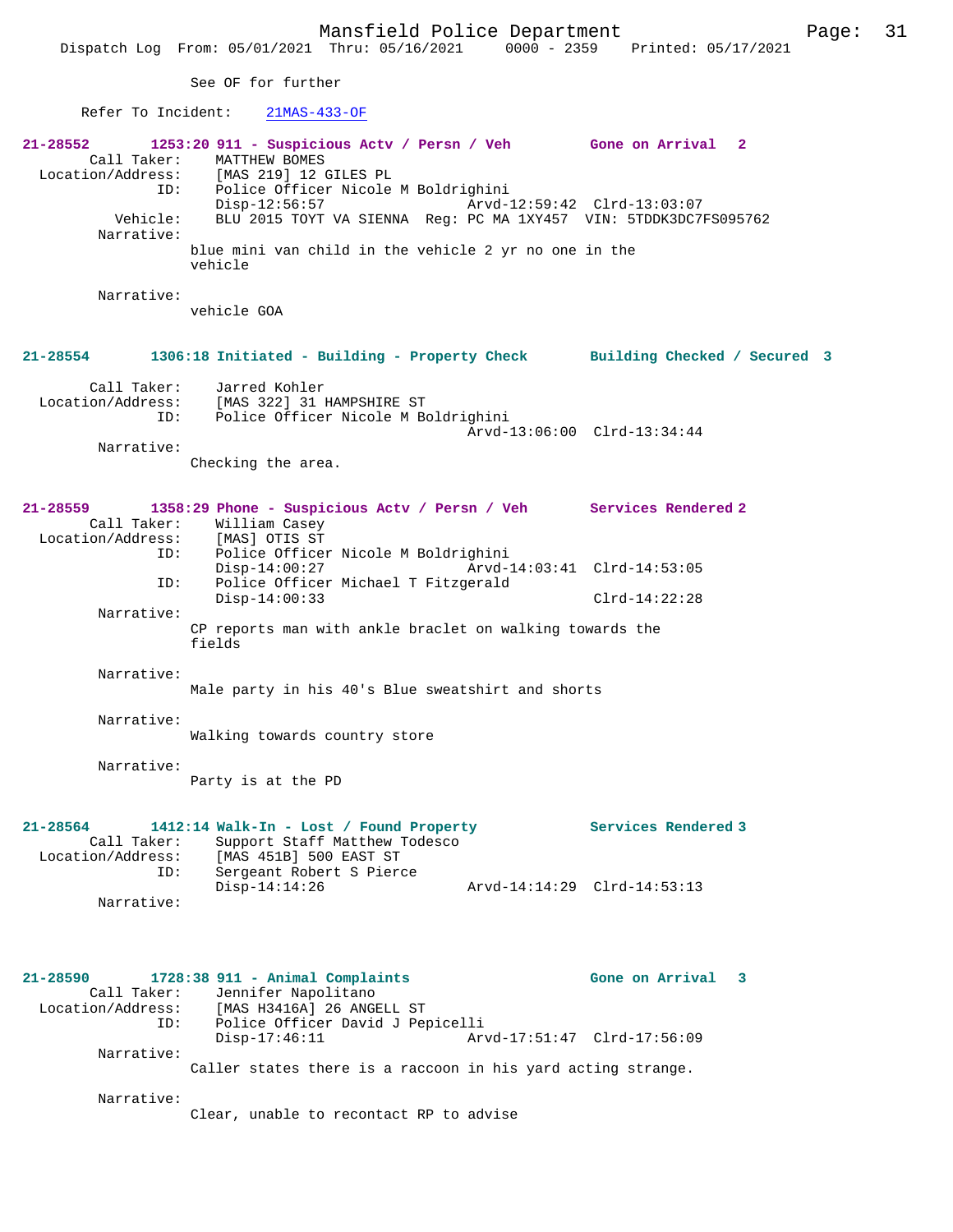Dispatch Log From: 05/01/2021 Thru: 05/16/2021 0000 - 2359 Printed: 05/17/2021

| 21-28592<br>$\overline{2}$ |                                         | 1730:53 Phone - 911 Hang-ups & Verifications Confirmed misdial/Accdntl Call                                                                                                                                                                             |                             |
|----------------------------|-----------------------------------------|---------------------------------------------------------------------------------------------------------------------------------------------------------------------------------------------------------------------------------------------------------|-----------------------------|
|                            | Call Taker:<br>Location/Address:<br>ID: | Jarred Kohler<br>[MAS H1126] 640 SOUTH MAIN ST<br>Police Officer Danielle C Titus<br>$Disp-17:32:20$                                                                                                                                                    | Arvd-17:43:26 Clrd-17:49:25 |
|                            | Narrative:                              | Checking on a 911 hang up. Made contact with the homeowner,<br>no reported emergencies                                                                                                                                                                  |                             |
|                            | Narrative:                              | Clear, phone is frozen, more calls may come in as they<br>attempt to unlock it                                                                                                                                                                          |                             |
| $21 - 28593$               | Call Taker:                             | 1740:55 911 - Erratic Oper MV / Road Rage<br>Jennifer Napolitano                                                                                                                                                                                        | Spoken To<br>3              |
|                            | Vicinity of:<br>ID:                     | [MAS 862] 1100 SCHOOL ST<br>Police Officer Jay J Sparrow<br>$Disp-17:44:20$                                                                                                                                                                             | Arvd-17:47:37 Clrd-17:51:00 |
|                            | ID:                                     | Police Officer William C Trudell<br>$Disp-17:44:23$                                                                                                                                                                                                     | $Clrd-17:51:00$             |
|                            | ID:<br>ID:                              | Police Officer William C Trudell<br>$Disp-17:51:29$<br>Police Officer Danielle C Titus                                                                                                                                                                  | Arvd-17:51:31 Clrd-17:53:36 |
|                            | Vehicle:<br>Narrative:                  | $Disp-17:52:24$<br>GRY 2014 FORD FOCUS Reg: PC MA 3ZA541 VIN: 1FADP3F20EL251426                                                                                                                                                                         | $Clrd-17:53:35$             |
|                            |                                         | cp states the vehicle ran off the road into the woods, came<br>back onto the road, ran through someones front yard and then<br>kept driving. Caller no longer behind him.                                                                               |                             |
|                            | Narrative:                              | M10 behind mv by Wendys. Pulling into Sunoco, approaching<br>operator for conversation.                                                                                                                                                                 |                             |
|                            | Narrative:                              | Clear, spoke to operator who stated she dropped something<br>while driving and has been advised of the complaint.                                                                                                                                       |                             |
| $21 - 28606$               | Call Taker:<br>Location/Address:        | 1859:34 Phone - Suspicious Actv / Persn / Veh<br>Michael Mezhberg<br>[MAS H4364] 255 PRATT ST                                                                                                                                                           | $\mathbf{2}$<br>Spoken To   |
|                            |                                         | ID: Police Officer David J Pepicelli<br>$Disp-19:06:18$                                                                                                                                                                                                 | Arvd-19:07:27 Clrd-19:30:47 |
|                            | ID:<br>Narrative:                       | Police Officer Danielle C Titus<br>$Disp-19:06:44$                                                                                                                                                                                                      | Arvd-19:11:32 Clrd-19:26:06 |
|                            |                                         | 2 kids on foot in the area that she heard discussing a<br>shooting that occured across the street earlier today.                                                                                                                                        |                             |
|                            | Narrative:                              | Cp states she saw them walking down the street a few minutes<br>ago and has a photo of them.                                                                                                                                                            |                             |
|                            | Narrative:                              | Ofc Pepicelli reports speaking with the RP who stated she<br>overheard some individuals referencing a window being broken<br>with a BB Gun, made no reference of being involved. RP had a<br>photo that Ofc Pepicelli will be forwarding to SRO Wright. |                             |
| 21-28611                   |                                         | 1926:08 Initiated - Motor Vehicle Stop                                                                                                                                                                                                                  | Citation / Warning Issued 3 |
|                            | Call Taker:<br>Vicinity of:             | TARA LAKO<br>[MAS 982] 111 HOPE ST                                                                                                                                                                                                                      |                             |

ID: Police Officer Danielle C Titus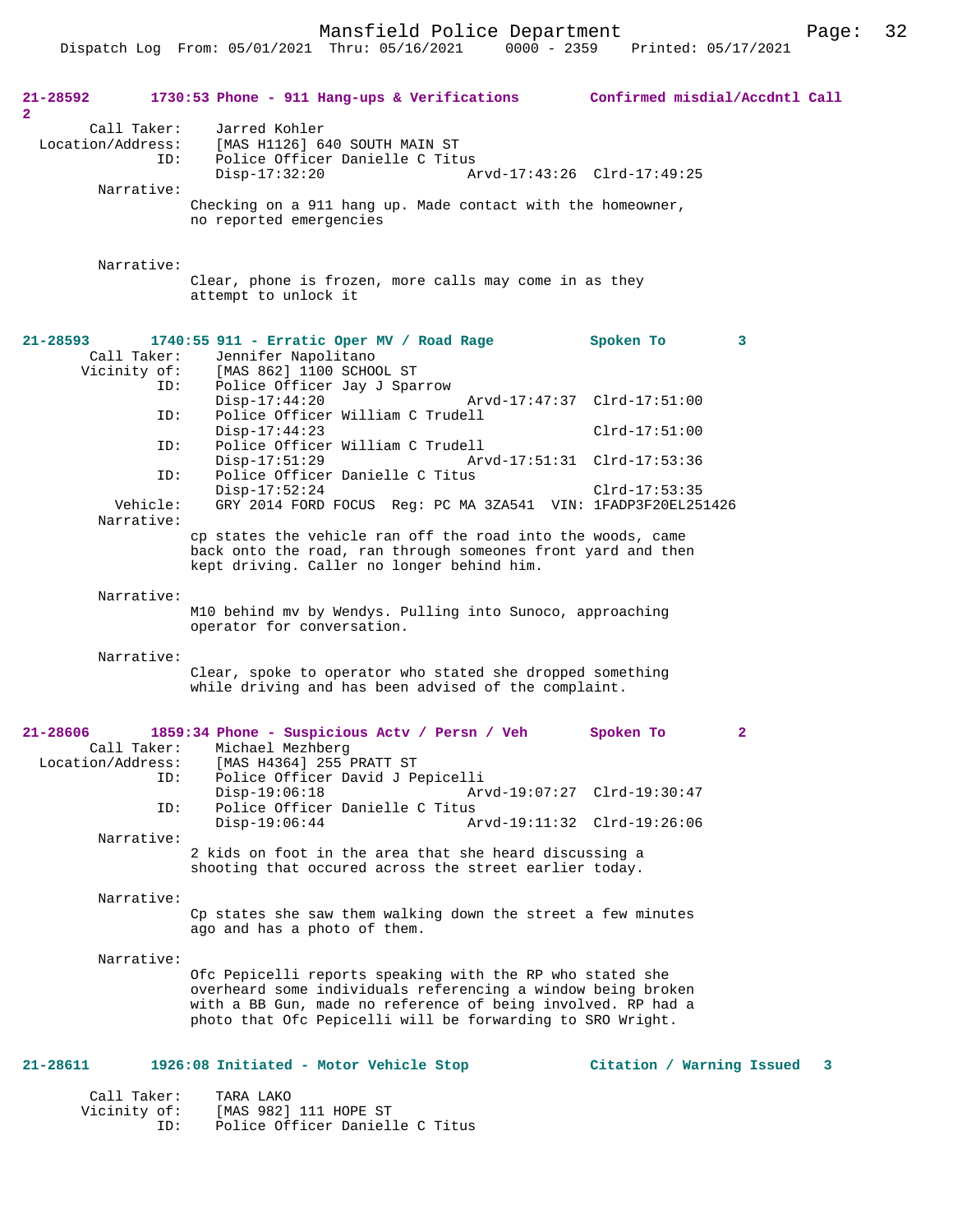Mansfield Police Department Page: 33 Dispatch Log From: 05/01/2021 Thru: 05/16/2021 Arvd-19:26:00 Clrd-19:40:50 ID: Police Officer David J Pepicelli Disp-19:31:27 <br>
Disp-19:31:27 Arvd-19:31:30 Clrd-19:40:23<br>
Vehicle: GRN 1995 TOYT COROLLA Reg: PC MA 2GLK59 VIN: 2T1AE09B6SC Vehicle: GRN 1995 TOYT COROLLA Reg: PC MA 2GLK59 VIN: 2T1AE09B6SC106911 Narrative: Out with a vehicle that was doing donuts in the parking lot of Memorial Park Narrative: Citation issued for failure to stop/yield coming out of the street and a verbal warning for operations in the parking lot. **21-28624 2027:03 Initiated - Building - Property Check Building Checked / Secured 3** Call Taker: TARA LAKO Location/Address: [MAS 281A] 1 CROCKER ST Police Officer Danielle C Titus Arvd-20:27:00 Clrd-20:45:07 Narrative: Checking the train station and lots. **21-28635 2129:02 Initiated - Building - Property Check Building Checked / Secured 3** Call Taker: TARA LAKO<br>Location/Address: [MAS 226E [MAS 226E] 125 HIGH ST Apt. #1-4 ID: Police Officer Danielle C Titus Arvd-21:29:00 Clrd-21:34:05 Narrative: Checking the area. **21-28638 2148:13 Phone - Suspicious Actv / Persn / Veh Unfounded/Unverifed 2** Call Taker: JEFFREY KEEFE<br>Vicinity of: [MAS 202] 16 of: [MAS 202] 16 OLD COLONY WAY<br>ID: Police Officer Danielle C T Police Officer Danielle C Titus<br>Disp-21:49:36 A Disp-21:49:36 Arvd-21:51:20 Clrd-21:58:06<br>ID: Police Officer William C Trudell Police Officer William C Trudell Disp-21:49:40 Arvd-21:53:52 Clrd-21:58:04<br>TD: Sergeant Jeffrey G Bombard Sergeant Jeffrey G Bombard<br>Disp-21:51:09 Disp-21:51:09 Arvd-21:51:12 Clrd-21:57:03 Narrative: 4-5 parties arguring about who is driving. Narrative: blue subaru possibly heading twords north main st . Narrative: Ofc Trudell reports area checks negative, clear Narrative: Ofc Titus reports checked the area, negative for the Subaru. **21-28641 2201:30 Initiated - Building - Property Check Building Checked / Secured 3** Call Taker: TARA LAKO Location/Address: [MAS 907E] 390 WEST ST ID: Police Officer Jay J Sparrow Arvd-22:01:00 Clrd-22:09:52 Narrative: Checking the area. **21-28643 2209:02 Initiated - Building - Property Check Building Checked / Secured 3** Call Taker: TARA LAKO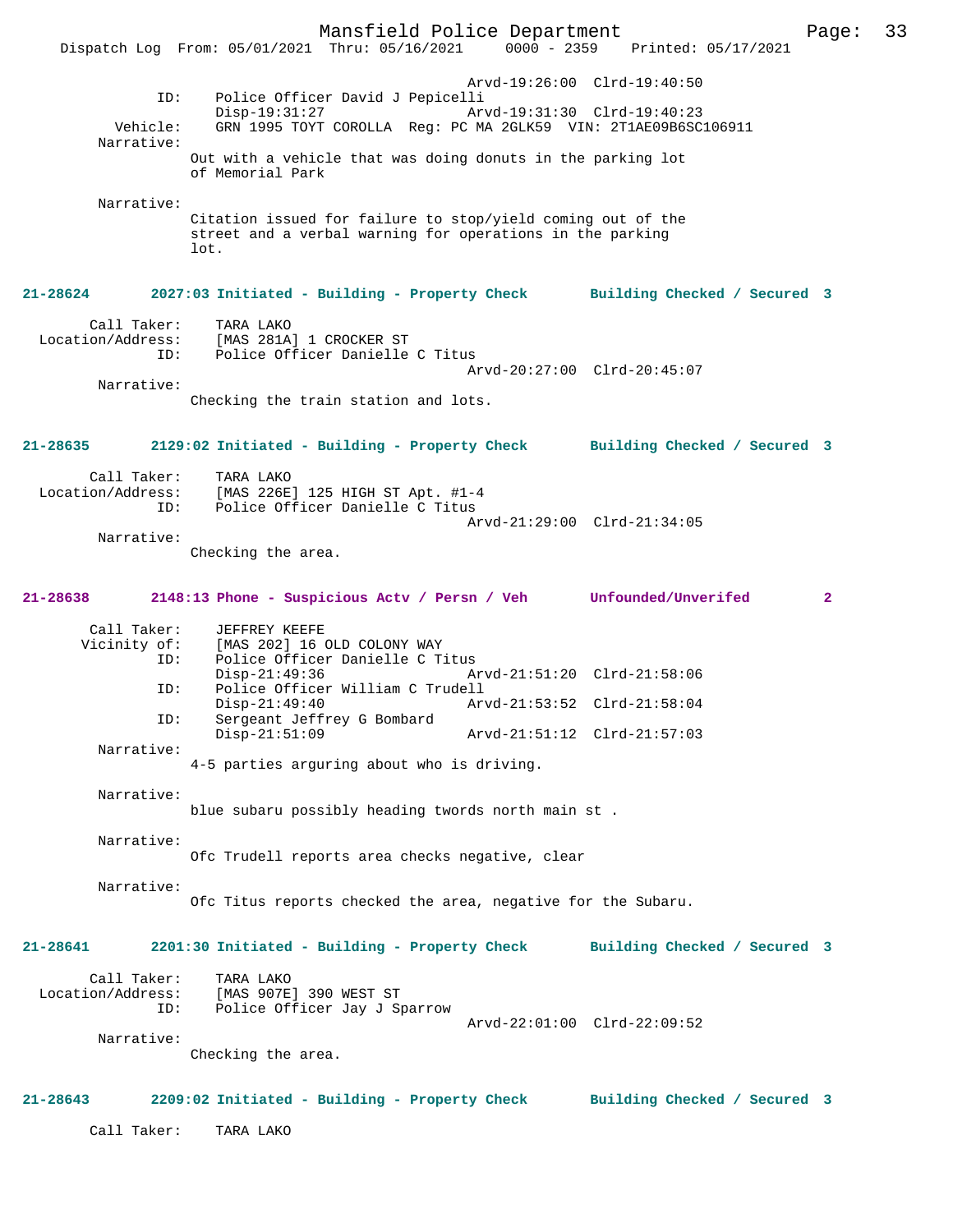Mansfield Police Department Page: 34 Dispatch Log From: 05/01/2021 Thru: 05/16/2021 0000 - 2359 Printed: 05/17/2021 Location/Address: [MAS 411] 60 FORBES BLVD ID: Police Officer William C Trudell Arvd-22:09:00 Clrd-22:11:30 Narrative: Checking the area. **21-28644 2212:04 Initiated - Building - Property Check Building Checked / Secured 3** Call Taker: TARA LAKO Location/Address: [MAS 1002] 250 EAST ST ID: Police Officer David J Pepicelli Arvd-22:12:00 Clrd-22:17:17 Narrative: Checking the area. **21-28645 2214:38 Phone - Suspicious Actv / Persn / Veh Unfounded/Unverifed 2** Call Taker: JEFFREY KEEFE Location/Address: [MAS H3380] 32 EPHRIAM DR<br>TD: Police Officer David J Per ID: Police Officer David J Pepicelli Arvd-22:20:04 Clrd-22:34:19 Narrative: Dark Color SUV Possibly dark red, driving and stopping in multiple locations seemed suspicious to caller. Headed out on squire avenue Narrative: Ofc Pepicelli reports negative findings on Ephriam and Squire, will be checking the other streets in the area. Narrative: All areas off of East St check negative as well as Mill St **21-28646 2218:35 Initiated - Building - Property Check Building Checked / Secured 3** Call Taker: TARA LAKO Location/Address: [MAS] 905 SOUTH MAIN ST ID: Police Officer Jay J Sparrow Arvd-22:18:00 Clrd-22:23:58 Narrative: Checking the area. **21-28647 2238:43 Initiated - Building - Property Check Building Checked / Secured 3** Call Taker: Michael Mezhberg Location/Address: [MAS 1015] 30 CHAUNCY ST ID: Police Officer Danielle C Titus Arvd-22:38:00 Clrd-22:41:09 Narrative: Checking the area. **21-28648 2238:50 Initiated - Building - Property Check Building Checked / Secured 3** Call Taker: TARA LAKO Location/Address: [MAS 139] 265 FRUIT ST ID: Police Officer David J Pepicelli Arvd-22:38:00 Clrd-22:41:17 Narrative: Checking the area. **21-28649 2241:25 Initiated - Building - Property Check Building Checked / Secured 3** Call Taker: TARA LAKO Location/Address: [MAS 870] 175 FRUIT ST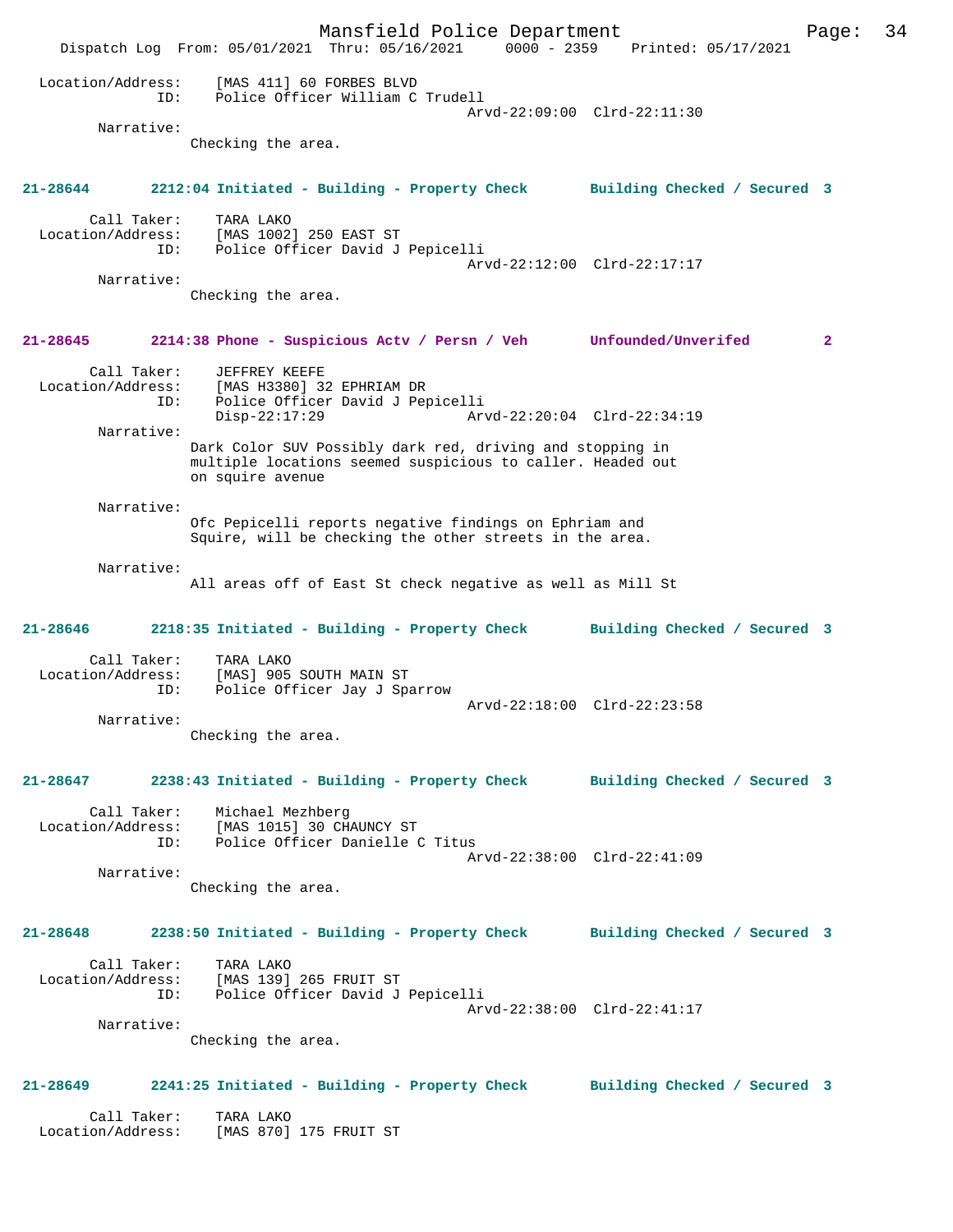|                           |                                                                              |     |                                       |                                                                                        |                                      | Mansfield Police Department                                                    |                                |  | Page:          | 35 |
|---------------------------|------------------------------------------------------------------------------|-----|---------------------------------------|----------------------------------------------------------------------------------------|--------------------------------------|--------------------------------------------------------------------------------|--------------------------------|--|----------------|----|
|                           |                                                                              |     |                                       |                                                                                        |                                      | Dispatch Log From: 05/01/2021 Thru: 05/16/2021 0000 - 2359 Printed: 05/17/2021 |                                |  |                |    |
|                           | Narrative:                                                                   | ID: | Checking the area.                    |                                                                                        | Police Officer David J Pepicelli     | Arvd-22:41:00 Clrd-22:56:37                                                    |                                |  |                |    |
| $\mathbf{2}^{\mathsf{r}}$ | 21-28657 2332:45 911 - 911 Hang-ups & Verifications                          |     |                                       |                                                                                        |                                      |                                                                                | Confirmed misdial/Accdntl Call |  |                |    |
|                           | Call Taker: Nicole Boyer<br>Vicinity of: [MAS] 242 WILLIAMS ST<br>Narrative: |     | $Disp-23:35:35$<br>Contact made?: yes | Checking on a 911 hang up.<br>Cellphone? $(y/n)$ : yes<br>Uncertainty radius: 8 meters | ID: Police Officer Jay J Sparrow     | Arvd-23:44:48 Clrd-23:47:44                                                    |                                |  |                |    |
| 21-28658                  |                                                                              |     |                                       |                                                                                        | 2333:43 911 - Assist Fire Department |                                                                                | Transported to Hospital        |  | $\overline{2}$ |    |
|                           | Call Taker: JEFFREY KEEFE<br>Vicinity of: [MAS] 24 NORTHRIDGE RD             |     |                                       |                                                                                        |                                      |                                                                                |                                |  |                |    |

Police Officer David J Pepicelli<br>Disp-23:36:00 Ary Disp-23:36:00 Arvd-23:39:28 Clrd-23:50:57 Narrative: Assisting the FD with a fire related incident. Nature: CHest pain diff breathing.

## **For Date: 05/05/2021 - Wednesday**

Vicinity of: [MAS 927] 50 PLYMOUTH ST

| $21 - 28690$<br>Call Taker:<br>ID: | 0122:48 Initiated - Building - Property Check<br>Services Rendered 3<br>JEFFREY KEEFE<br>Location: [MAS] HOTEL CHECKS<br>Police Officer Christopher D Sorge<br>Arvd-01:22:00 Clrd-01:41:48 |
|------------------------------------|--------------------------------------------------------------------------------------------------------------------------------------------------------------------------------------------|
| 21-28694                           | 0127:17 Initiated - Suspicious Actv / Persn / Veh<br>Spoken To<br>2                                                                                                                        |
| Call Taker:                        | JEFFREY KEEFE                                                                                                                                                                              |
|                                    | Vicinity of: [MAS 834] 261 CHAUNCY ST                                                                                                                                                      |
| ID:                                | Police Officer Joshua S Ellender                                                                                                                                                           |
|                                    | Arvd-01:27:00 Clrd-01:56:04                                                                                                                                                                |
| ID:                                | Police Officer Meghan Birnie                                                                                                                                                               |
|                                    | $Disp-01:30:41$<br>Arvd-01:30:43 Clrd-01:56:04                                                                                                                                             |
| Vehicle:                           | BLU 2014 FIAT UT 500L Req: PC MA 1DAL94 VIN: ZFBCFABH6EZ026998                                                                                                                             |
| Narrative:                         |                                                                                                                                                                                            |
|                                    | Out with two parties behind CVS dumpster diving.                                                                                                                                           |
| Narrative:                         |                                                                                                                                                                                            |
|                                    | Spoke to the CVS about the issue.                                                                                                                                                          |
|                                    |                                                                                                                                                                                            |
|                                    |                                                                                                                                                                                            |
|                                    |                                                                                                                                                                                            |
|                                    |                                                                                                                                                                                            |

**21-28710 0151:25 Initiated - Building - Property Check Building Checked / Secured 3** Call Taker: JEFFREY KEEFE Vicinity of: [MAS] NORFOLK ST ID: Police Officer Christopher D Sorge Arvd-01:51:00 Clrd-01:55:26 Narrative: Checking the area. **21-28714 0155:38 Initiated - Building - Property Check Services Rendered 3**  Call Taker: JEFFREY KEEFE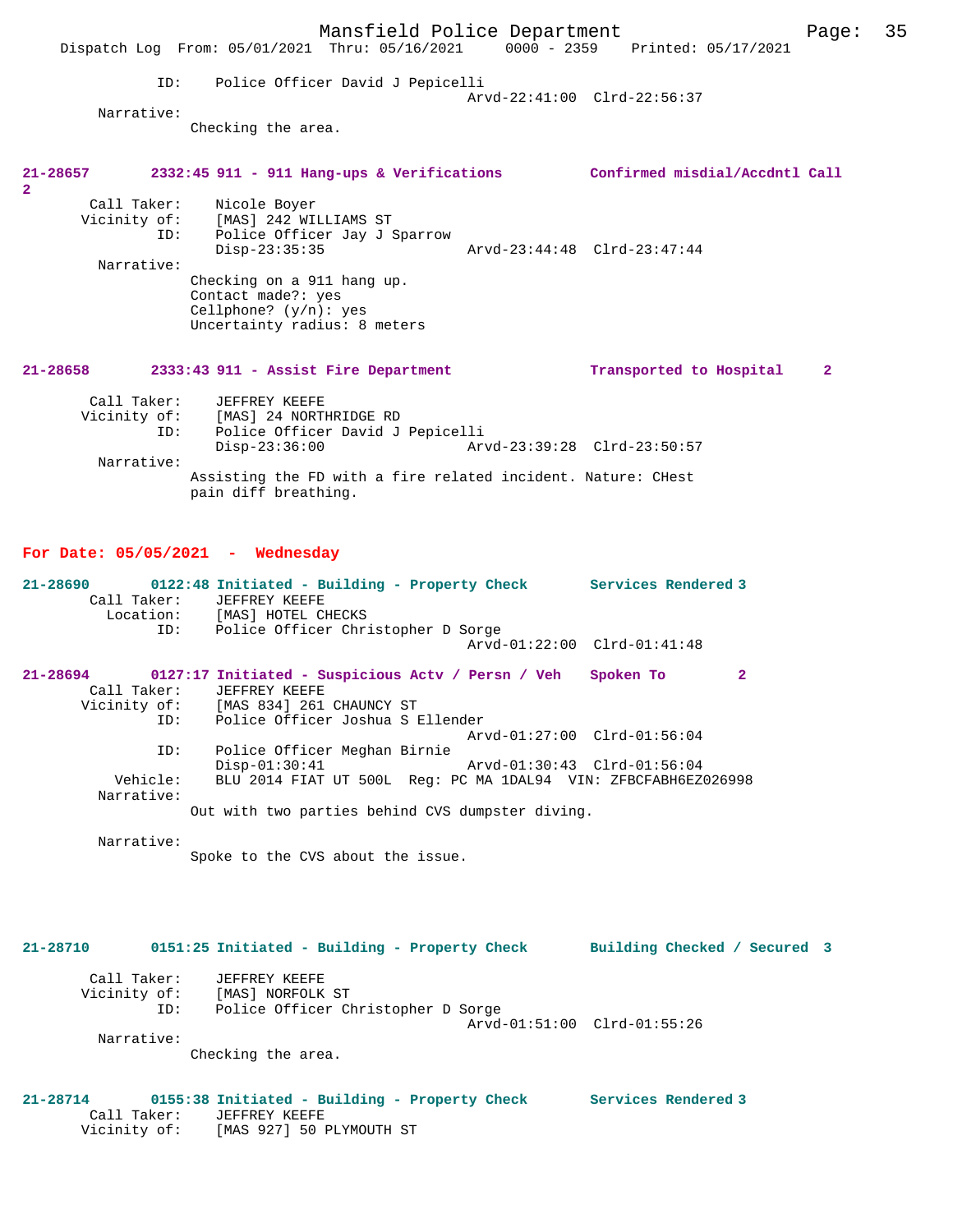Mansfield Police Department Page: 36 Dispatch Log From: 05/01/2021 Thru: 05/16/2021 0000 - 2359 Printed: 05/17/2021 ID: Police Officer Christopher D Sorge Arvd-01:55:00 Clrd-02:10:34 Narrative: Checking the area. **21-28717 0200:06 Initiated - Building - Property Check Building Checked / Secured 3** Call Taker: JEFFREY KEEFE Vicinity of: [MAS 170] 255 HOPE ST ID: Police Officer Meghan Birnie Arvd-02:00:00 Clrd-02:10:55 Narrative: Checking the area. **21-28719 0213:11 Initiated - Building - Property Check Services Rendered 3**  Call Taker: JEFFREY KEEFE Vicinity of: [MAS 987A] 125 HIGH ST Apt. #1-4 ID: Police Officer Joshua S Ellender Arvd-02:13:00 Clrd-02:28:57 Narrative: Checking the area. **21-28724 0239:17 Initiated - Building - Property Check Building Checked / Secured 3** Call Taker: JEFFREY KEEFE Vicinity of: [MAS 895] 175 FRUIT ST ID: Police Officer Meghan Birnie Arvd-02:39:00 Clrd-02:47:11 Narrative: Checking the area. **21-28725 0247:22 Initiated - Building - Property Check Building Checked / Secured 3** Call Taker: Nicole Boyer Location/Address: [MAS 139] 265 FRUIT ST ID: Police Officer Meghan Birnie Arvd-02:47:00 Clrd-02:57:37 Narrative: Checking the area. **21-28726 0306:09 Initiated - Building - Property Check Services Rendered 3**  Call Taker: JEFFREY KEEFE Vicinity of: [MAS] COPELAND DR of: [MAS] COPELAND DR<br>ID: Police Officer Joshua S Ellender Arvd-03:06:00 Clrd-03:19:40 Narrative: Checking the area. **21-28728 0325:29 Initiated - Building - Property Check Services Rendered 3**  Call Taker: JEFFREY KEEFE Vicinity of: [MAS 1002] 250 EAST ST ID: Police Officer Meghan Birnie Arvd-03:25:00 Clrd-03:35:40 Narrative: Checking the area. **21-28729 0335:08 Initiated - Building - Property Check Services Rendered 3**  Call Taker: JEFFREY KEEFE<br>Vicinity of: [MAS 840] 280 of: [MAS 840] 280 SCHOOL ST<br>ID: Police Officer Christoph Police Officer Christopher D Sorge Arvd-03:35:00 Clrd-03:40:14<br>ID: Police Officer Christopher D Sorge Police Officer Christopher D Sorge Disp-03:40:21 Clrd-03:40:28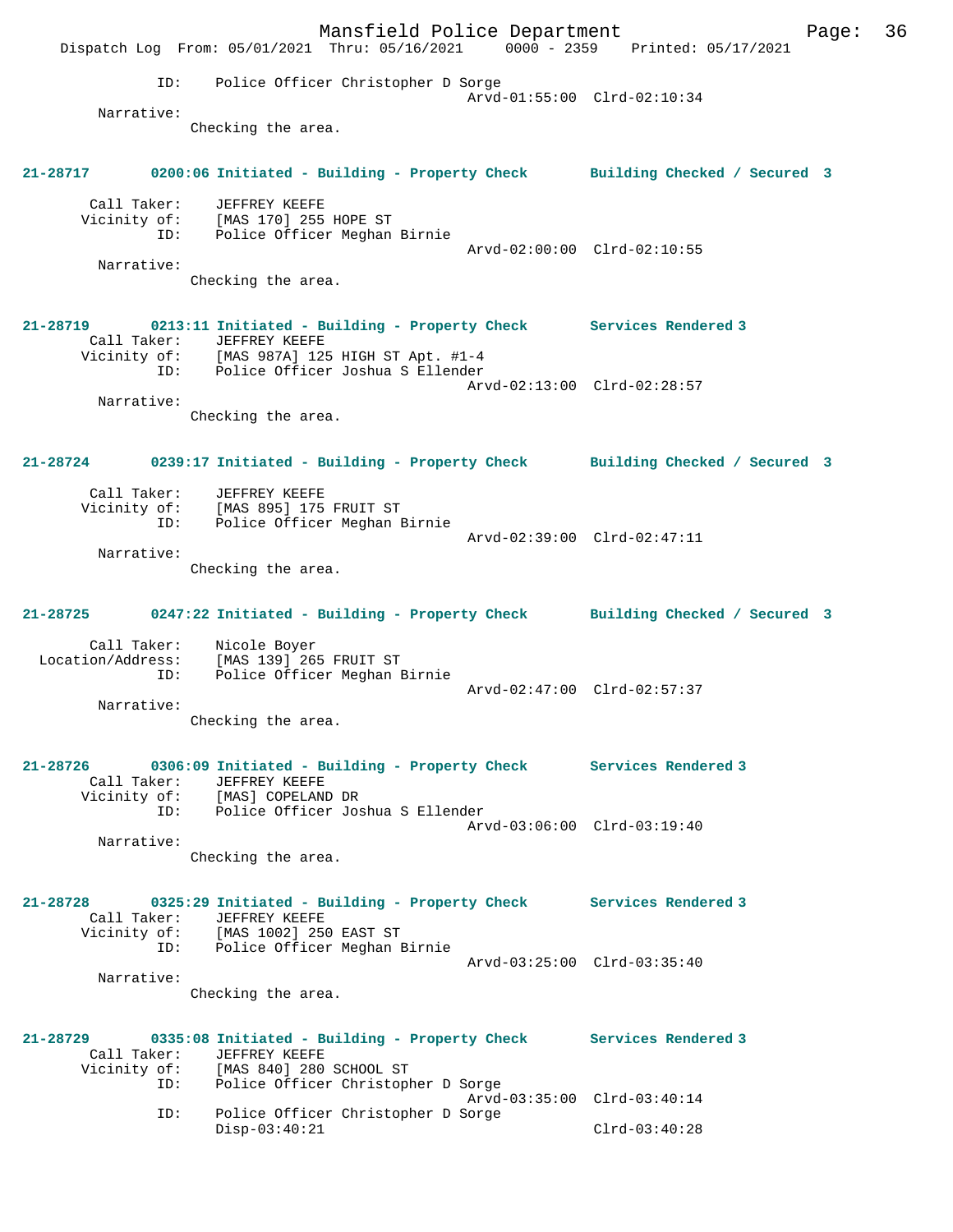Dispatch Log From: 05/01/2021 Thru: 05/16/2021 0000 - 2359 Printed: 05/17/2021

Checking the area.

| 21-28735<br>$\mathbf{2}$         | $0602:00$ 911 - 911 Hang-ups & Verifications                                                                                                                                                                     | Confirmed misdial/Accdntl Call |
|----------------------------------|------------------------------------------------------------------------------------------------------------------------------------------------------------------------------------------------------------------|--------------------------------|
| Call Taker:<br>Location/Address: | Nicole Boyer<br>[MAS 29] 101 NORFOLK ST<br>Police Officer Christopher D Sorge<br>ID:<br>$Disp-06:04:51$                                                                                                          | Arvd-06:08:13 Clrd-06:10:59    |
| Narrative:                       |                                                                                                                                                                                                                  |                                |
|                                  | Checking on a 911 hang up.<br>Contact made?: Yes, stated it was an accident, then<br>disconnected and did not answer further returned phone<br>calls.<br>Cellphone? $(y/n):$ Yes<br>Uncertainty radius: 7 meters |                                |
| 3                                | 21-28740 0638:56 911 - Well Being Check                                                                                                                                                                          | Confirmed misdial/Accdntl Call |
| Call Taker:                      | Michael Mezhberg<br>Vicinity of: [MAS 973] 120 FORBES BLVD                                                                                                                                                       |                                |
|                                  | Police Officer Christopher D Sorge<br>ID:                                                                                                                                                                        |                                |
| Vehicle:<br>Narrative:           | $Disp-06:42:58$<br>WHI 2021 JEEP UT WRANGLER Reg: TM RI 120834                                                                                                                                                   | Arvd-06:47:07 Clrd-06:57:22    |
|                                  | Emergency push notification received by SiriusXM, no                                                                                                                                                             |                                |
|                                  | contact. Ref<br>White Jeep Wrangler 2021.                                                                                                                                                                        |                                |
| $21 - 28749$                     | 0712:27 Initiated - Motor Vehicle Stop                                                                                                                                                                           | Citation / Warning Issued 3    |
| Call Taker:                      | Dispatcher Alyson Vico                                                                                                                                                                                           |                                |
|                                  | Vicinity of: [MAS] EAST ST<br>Police Officer Joshua S Ellender<br>ID:                                                                                                                                            |                                |
|                                  |                                                                                                                                                                                                                  | Arvd-07:12:00 Clrd-07:18:21    |
| Vehicle:<br>Narrative:           | GRY 2011 VOLV S40 Reg: PC MA 9XM799 VIN: YV1672MS9B2544544                                                                                                                                                       |                                |
|                                  | M3 is off with a MVST.                                                                                                                                                                                           |                                |
| Narrative:                       | Citation issued to the operator for redlight violation                                                                                                                                                           |                                |
|                                  | West/East.                                                                                                                                                                                                       |                                |
| 21-28753                         | 0729<br>Initiated - Parking Violations                                                                                                                                                                           | Services Rendered 3            |
| Call Taker:<br>Location/Address: | Animal Control Steven Simonds<br>[MAS 12] 250 EAST ST                                                                                                                                                            |                                |
| ID:                              | Animal Control Steven Simonds                                                                                                                                                                                    |                                |
|                                  |                                                                                                                                                                                                                  | Arvd-07:31:11 Clrd-08:36:15    |
| Narrative:                       | covering school crossing                                                                                                                                                                                         |                                |
|                                  |                                                                                                                                                                                                                  |                                |
| $21 - 28762$                     | 0835<br>Initiated - Parking Violations                                                                                                                                                                           | Services Rendered 3            |
| Call Taker:                      | Animal Control Steven Simonds                                                                                                                                                                                    |                                |
| Location/Address:                | [MAS] 242 NORTH MAIN ST @ 16 OLD COLONY WAY<br>Animal Control Steven Simonds<br>ID:                                                                                                                              |                                |
|                                  |                                                                                                                                                                                                                  | Arvd-08:36:48 Clrd-09:03:15    |
| Narrative:                       |                                                                                                                                                                                                                  |                                |
|                                  |                                                                                                                                                                                                                  |                                |
|                                  | checking area for parking violations                                                                                                                                                                             |                                |
| 21-28775<br>2                    | 0929:45 Phone - 911 Hang-ups & Verifications                                                                                                                                                                     | Confirmed misdial/Accdntl Call |
| Call Taker:                      | Jennifer Napolitano                                                                                                                                                                                              |                                |
| Location/Address:                | [MAS 332] 240 EAST ST<br>Sergeant Thomas R Connor<br>ID:                                                                                                                                                         |                                |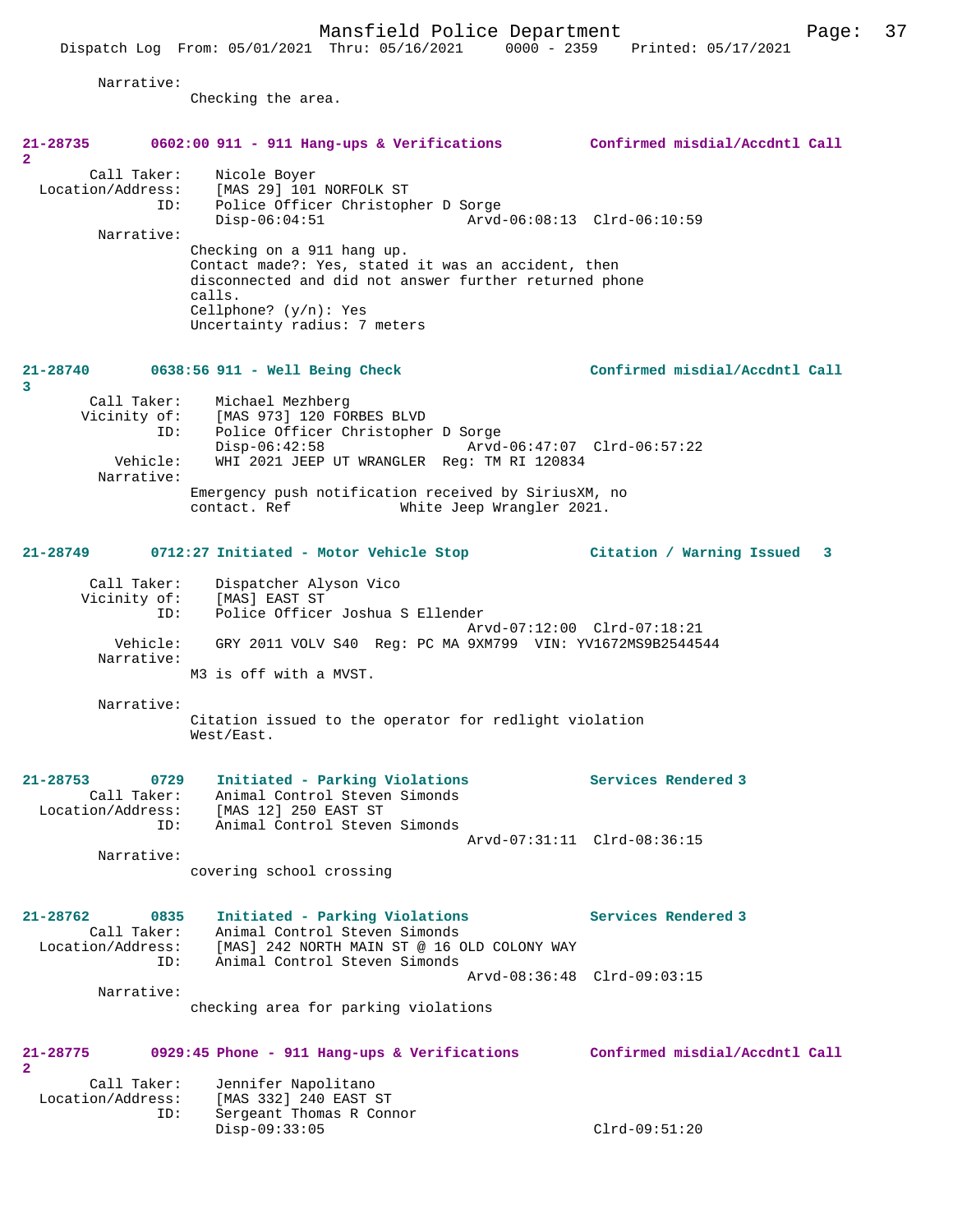Mansfield Police Department Page: 38 Dispatch Log From: 05/01/2021 Thru: 05/16/2021 ID: Detective Derek M McCune Disp-09:39:13 Arvd-09:40:02 Clrd-09:51:22 Narrative: Checking on a 911 hang up. Contact made?: no Cellphone? (y/n): yes Uncertainty radius: 28 Narrative: No answer on callback Narrative: MSR2 checked the school, everything checks ok. **21-28779 0952:10 Initiated - Building - Property Check Services Rendered 3**  Call Taker: Dispatcher Alyson Vico Location/Address: [MAS] 792 WEST ST ID: Police Officer Nicole M Boldrighini Arvd-09:52:00 Clrd-09:57:44 Narrative: Checking the area. Narrative: M14 states they are clear. **21-28789 1024 Initiated - Speed Trailer/Signs Deployed Services Rendered 3**  Animal Control Steven Simonds Location/Address: [MAS] FRANKLIN ST ID: Animal Control Steven Simonds Arvd-10:26:03 Clrd-10:36:25 Narrative: changing batteries on speed signs **21-28794 1054:37 Phone - 911 Hang-ups & Verifications Unfounded/Unverifed 2** Call Taker: JAMES VIERA<br>Location/Address: [MAS 332] 2 ess: [MAS 332] 240 EAST ST<br>ID: Police Officer Patrick Police Officer Patrick J Pennie Disp-10:57:39 Arvd-11:02:20 Clrd-11:07:03 Narrative: Checking on a 911 hang up. Contact made?:N Cellphone? (y/n):Y Uncertainty radius:45 meters Mapping in the lot to the left front of school. No answer on 2 callbacks. Narrative: Same phone number as earlier Narrative: M10 checked the area, nothing showing. **21-28796 1058 Initiated - Parking Violations Services Rendered 3**  Call Taker: Animal Control Steven Simonds Location/Address: [MAS] 43 NORTH MAIN ST @ 13 PARK ST ID: Animal Control Steven Simonds Arvd-11:06:21 Clrd-11:16:09 Narrative: checking area for parking violations **21-28804 1142 Initiated - Parking Violations Services Rendered 3**  Call Taker: Animal Control Steven Simonds<br>Location/Address: [MAS] 255 NORTH MAIN ST @ 8 CO [MAS] 255 NORTH MAIN ST @ 8 COTTAGE ST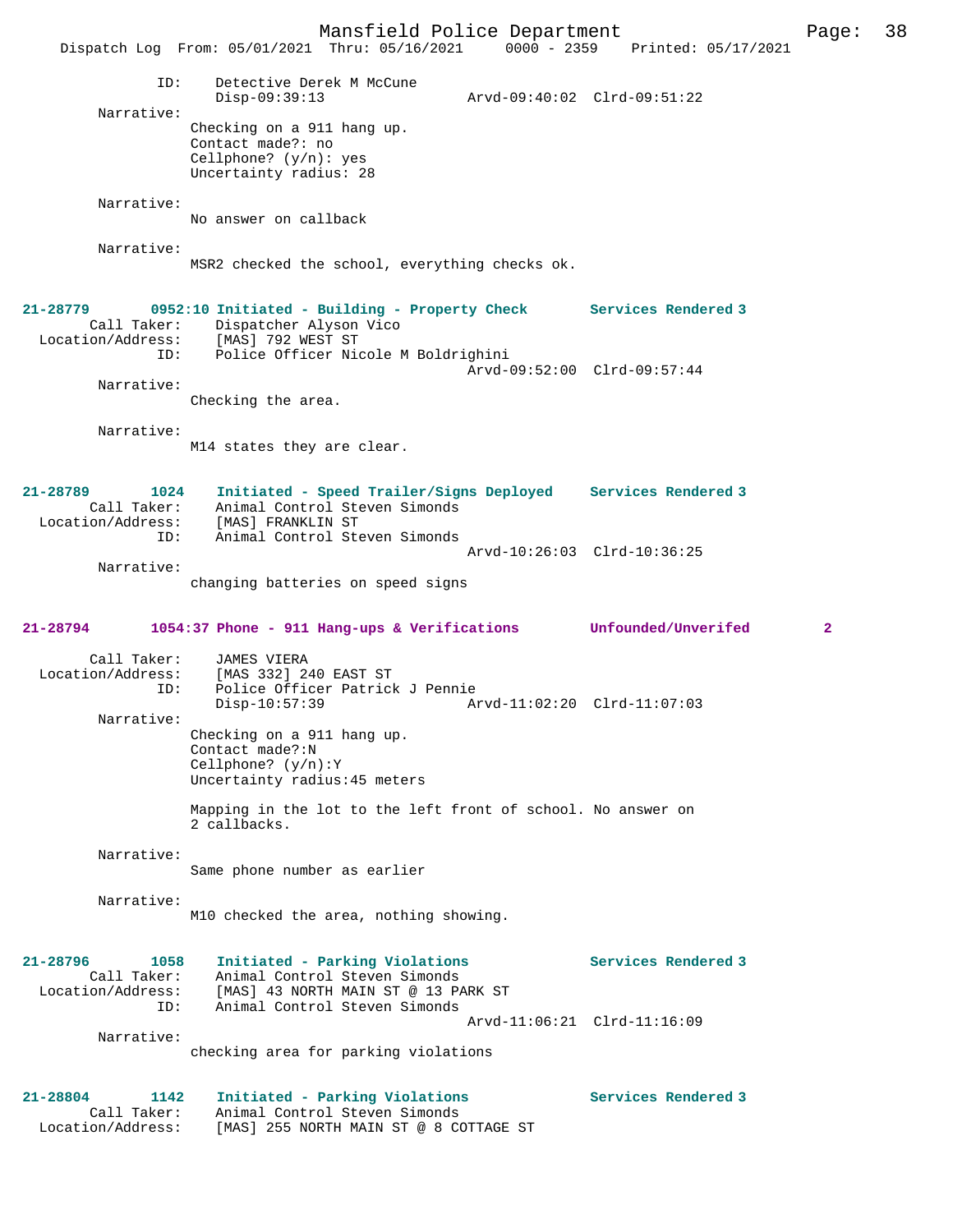Mansfield Police Department Fage: 39 Dispatch Log From: 05/01/2021 Thru: 05/16/2021 0000 - 2359 Printed: 05/17/2021 ID: Animal Control Steven Simonds Arvd-11:47:48 Clrd-12:28:55 Narrative: checking area for parking violations Narrative: tagged MA 1ZLD79 on west church for overtime parking **21-28811 1220:39 Phone - Disturbance / Gathering Peace Restored 1**  Call Taker: Dispatcher Alyson Vico<br>Location/Address: [MAS 451] 500 EAST ST [MAS 451] 500 EAST ST ID: Police Officer Patrick J Pennie Disp-12:24:24 Arvd-12:24:40 Clrd-12:46:36<br>ID: Sergeant Robert S Pierce ------<br>Disp-12:24:24<br>Sergeant Robert S Pierce<br>Disp-12:24:28 Disp-12:24:28 Arvd-12:29:11 Clrd-12:46:38 Narrative: MC2 received a call for a female party who is very upset by the recycling area in a red ford focus, states the landscaper pointed his lawn mower at her a sprayed debris at her. Narrative: RP made a formal complaint to the DPW. DPW to follow up. **21-28815 1246:40 Initiated - Building - Property Check Building Checked / Secured 3** Call Taker: Dispatcher Alyson Vico Location/Address: [MAS] 15 BONNEY LN @ 4 ERICK RD ID: Police Officer Patrick J Pennie Arvd-12:46:00 Clrd-12:54:30 Narrative: Checking the area. **21-28819 1256 Initiated - Parking Violations Services Rendered 3**  Call Taker: Animal Control Steven Simonds Location/Address: [MAS] 255 NORTH MAIN ST @ 8 COTTAGE ST ID: Animal Control Steven Simonds Arvd-12:59:47 Clrd-13:29:57 Narrative: checking area for parking violations **21-28820 1307:38 Phone - Erratic Oper MV / Road Rage Unfounded/Unverifed 3** Call Taker: NICHOLAS GOYETTE<br>.on/Address: [MAS] ELM ST Location/Address: ID: Police Officer Nicole M Boldrighini Disp-13:10:41 Arvd-13:11:25 Clrd-13:14:20 ID: Police Officer Andrew J Kelley<br>Disp-13:11:28 Arvd-13:11:29 Clrd-13:14:35 Disp-13:11:28 Arvd-13:11:29 Clrd-13:14:35 Vehicle: BLU 2017 LINC UT NAVIGA Reg: PC MA 7VC887 VIN: 5LMJJ2JT6HEL07296 Narrative: CAller reports blue lincoln navigator passed vehicles and operating at a high rate of speed **21-28824 1319:08 Initiated - ACO Activity Services Rendered 3**  Call Taker: Dispatcher Alyson Vico Location/Address: [MAS] 24 ANGELL ST ID: animal control Jeffrey S Collins Arvd-13:19:00 Clrd-13:40:15 Narrative: ACO1 is off with an injured racoon, animal was euthanized using one gun shot. **21-28825 1330:31 Initiated - Building - Property Check Building Checked / Secured 3**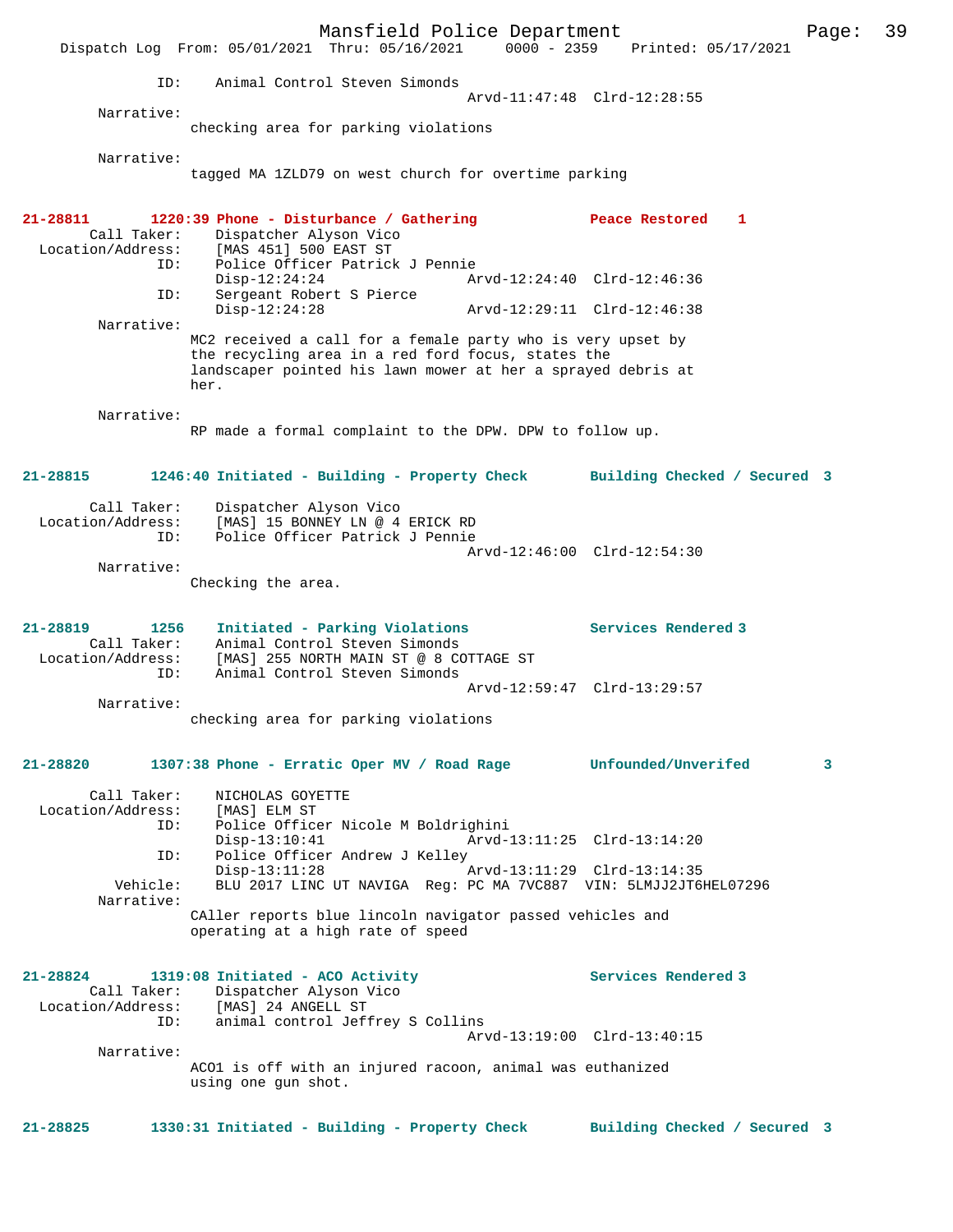|                                                                 | Dispatch Log From: 05/01/2021 Thru: 05/16/2021                                                                                                        | $0000 - 2359$ | Printed: 05/17/2021          |   |
|-----------------------------------------------------------------|-------------------------------------------------------------------------------------------------------------------------------------------------------|---------------|------------------------------|---|
| Call Taker:<br>Location/Address:<br>ID:                         | Dispatcher Alyson Vico<br>[MAS 907E] 390 WEST ST<br>Police Officer Nicole M Boldrighini                                                               |               | Arvd-13:30:00 Clrd-13:35:44  |   |
| Narrative:                                                      | Checking the area.                                                                                                                                    |               |                              |   |
| $21 - 28830$<br>1400<br>Call Taker:<br>Location/Address:<br>ID: | Initiated - Parking Violations<br>Animal Control Steven Simonds<br>[MAS] 126 NORTH MAIN ST @ 10 VILLA ST<br>Animal Control Steven Simonds             |               | Services Rendered 3          |   |
| ID:                                                             |                                                                                                                                                       |               | Arvd-14:01:33 Clrd-14:34:38  |   |
|                                                                 | Officer Christopher Pulcini<br>$Disp-14:26:25$                                                                                                        |               | $Clrd-14:26:38$              |   |
| Narrative:                                                      | checking area for parking violations                                                                                                                  |               |                              |   |
| 21-28841<br>Call Taker:<br>Location/Address:<br>ID:             | 1431:25 Initiated - Assist Citizen - P S A<br>Dispatcher Alyson Vico<br>[MAS] 50 UNION ST<br>Police Officer David W Kinahan                           |               | Spoken To                    | 3 |
| Narrative:                                                      |                                                                                                                                                       |               | Arvd-14:31:00 Clrd-14:32:52  |   |
|                                                                 | M7 was off speaking with parties about a trailer. Parties<br>stated they will move the trailer soon.                                                  |               |                              |   |
| $21 - 28842$<br>Call Taker:<br>Location/Address:                | 1431:20 Phone - Animal Complaints<br>Support Staff Matthew Todesco<br>[MAS 1026] 300 NORTH MAIN ST                                                    |               | Incident Report              | 3 |
| Narrative:                                                      | ACO Collins reports he is taking a report on a dog bite.                                                                                              |               |                              |   |
| Refer To Incident:                                              | $21MAS-438-OF$                                                                                                                                        |               |                              |   |
| $21 - 28844$<br>Call Taker:<br>Location/Address:<br>ID:         | 1433:55 Phone - Suspicious Actv / Persn / Veh Services Rendered 2<br><b>JAMES VIERA</b><br>[MAS H6450] 711 WARE ST<br>Police Officer Patrick J Pennie |               |                              |   |
| ID:                                                             | $Disp-14:36:04$<br>Sergeant Robert S Pierce                                                                                                           |               | Arvd-14:41:46 Clrd-14:45:09  |   |
| Vehicle:                                                        | $Disp-14:36:23$<br>GRY 2020 VA SIENNA Req: PC MA 9SC616 VIN: 5TDZZ3DC8LS037088                                                                        |               | Arvd-14:40:45 Clrd-14:44:53  |   |
| Narrative:                                                      | Caller reports suspicious vehicle parked on her lawn. Silver<br>Toyota van                                                                            |               |                              |   |
| Narrative:                                                      | Caller states nobody in the front of the van. They cannot<br>see if anyone is in the back due to curtains on windows.                                 |               |                              |   |
| Narrative:                                                      | M8 reports van is a private investigator.                                                                                                             |               |                              |   |
| 21-28847                                                        | 1453:51 Initiated - Building - Property Check                                                                                                         |               | Building Checked / Secured 3 |   |
| Call Taker:<br>Location/Address:<br>ID:                         | Dispatcher Alyson Vico<br>[MAS 417] 9 FRANCIS AVE<br>Police Officer Patrick J Pennie                                                                  |               | Arvd-14:53:00 Clrd-15:01:17  |   |
| Narrative:                                                      |                                                                                                                                                       |               |                              |   |
|                                                                 | Checking the area.                                                                                                                                    |               |                              |   |
| 21-28850                                                        | 1506:11 Phone - Animal Complaints                                                                                                                     |               | Services Rendered 3          |   |

Call Taker: JAMES VIERA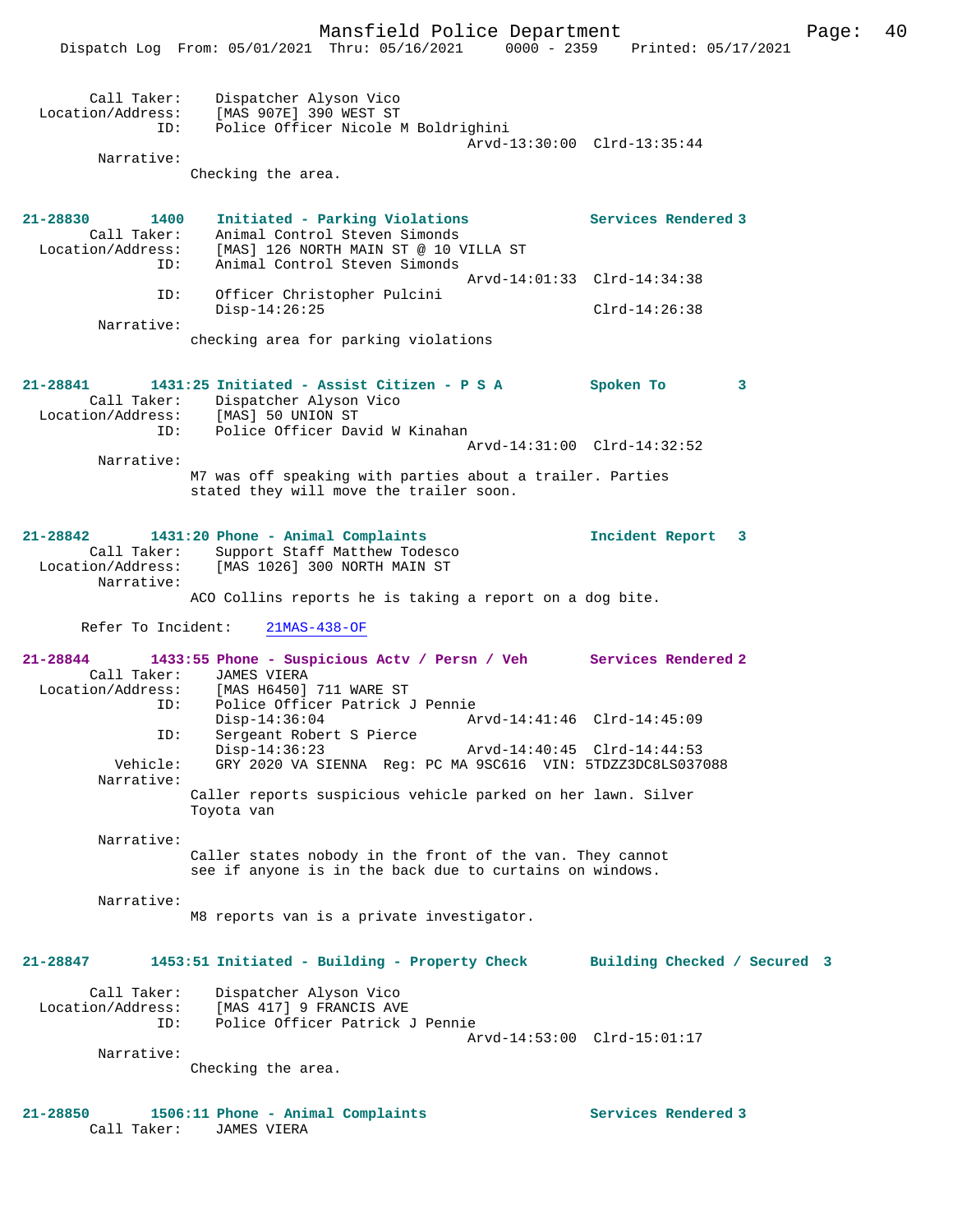Mansfield Police Department Page: 41 Dispatch Log From: 05/01/2021 Thru: 05/16/2021 0000 - 2359 Printed: 05/17/2021 Location/Address: [MAS 430] 16 ERICK RD Apt. #23 ID: animal control Jeffrey S Collins Disp-15:08:32 Arvd-15:35:20 Clrd-15:52:09 ID: Sergeant Robert S Pierce Disp-15:27:20 Clrd-15:27:25 Narrative: Caller reports squirrels getting into the house. Narrative: ACO reports management issue at this time. **21-28856 1521:04 Phone - Animal Complaints Gone on Arrival 3**  Call Taker: William Casey Location/Address: [MAS] 51 FRANCIS AVE @ 10 CONNORS AVE ID: Sergeant Robert S Pierce Disp-15:27:46 Arvd-15:31:15 Clrd-15:38:07 Narrative: CP reports wild coyote, skinny and looking scared. Running back and forth. Narrative: M8 unable to find the coyote. **21-28859 1538:20 Phone - Disturbance / Gathering Investigated - No Action Req. 1**  Call Taker: NICHOLAS GOYETTE<br>ion/Address: [MAS] DONOVAN LN Location/Address:<br>ID: Sergeant Thomas R Connor<br>Disp-15:40:58 Disp-15:40:58 Arvd-15:50:31 Clrd-16:07:01 ID: Police Officer Nicole M Boldrighini Disp-15:41:08 Arvd-15:50:26 Clrd-16:07:02<br>Vehicle: BRO 2018 WINN MH Req: REC IL 413368RV VIN: 4UZACJFC1JCJW. BRO 2018 WINN MH Reg: REC IL 413368RV VIN: 4UZACJFC1JCJW2248 Narrative: MSP requesting general area check, passing motorist on the highway called to report BB being shot through his window in the area Narrative: M14 reports the BB did not go through windshield or crack it, there was just a very small mark. **21-28862 1559:54 Phone - Traffic / Roadway Complaint Spoken To 2**  Call Taker: NICHOLAS GOYETTE<br>ion/Address: [MAS] 11 SWETT ST Location/Address:<br>ID: Police Officer David W Kinahan<br>Disp-16:06:22 Arvd-16:10:15 Clrd-16:22:43 Narrative: Caller reports Mansfield school busses going too fast down the road, as well as TT units using it as a cut through. Narrative: Homeowner was advised. Narrative: M7 followed up with the bus company's supervisor. **21-28883 1729:51 Initiated - Community Policing Services Rendered 3**  Call Taker: Dispatcher Alyson Vico<br>Location/Address: [MAS H4076] 89 WILLIAM [MAS H4076] 89 WILLIAMS ST ID: Police Officer Andrew J Kelley Arvd-17:29:00 Clrd-17:53:39 Narrative: M13 is off Community policing.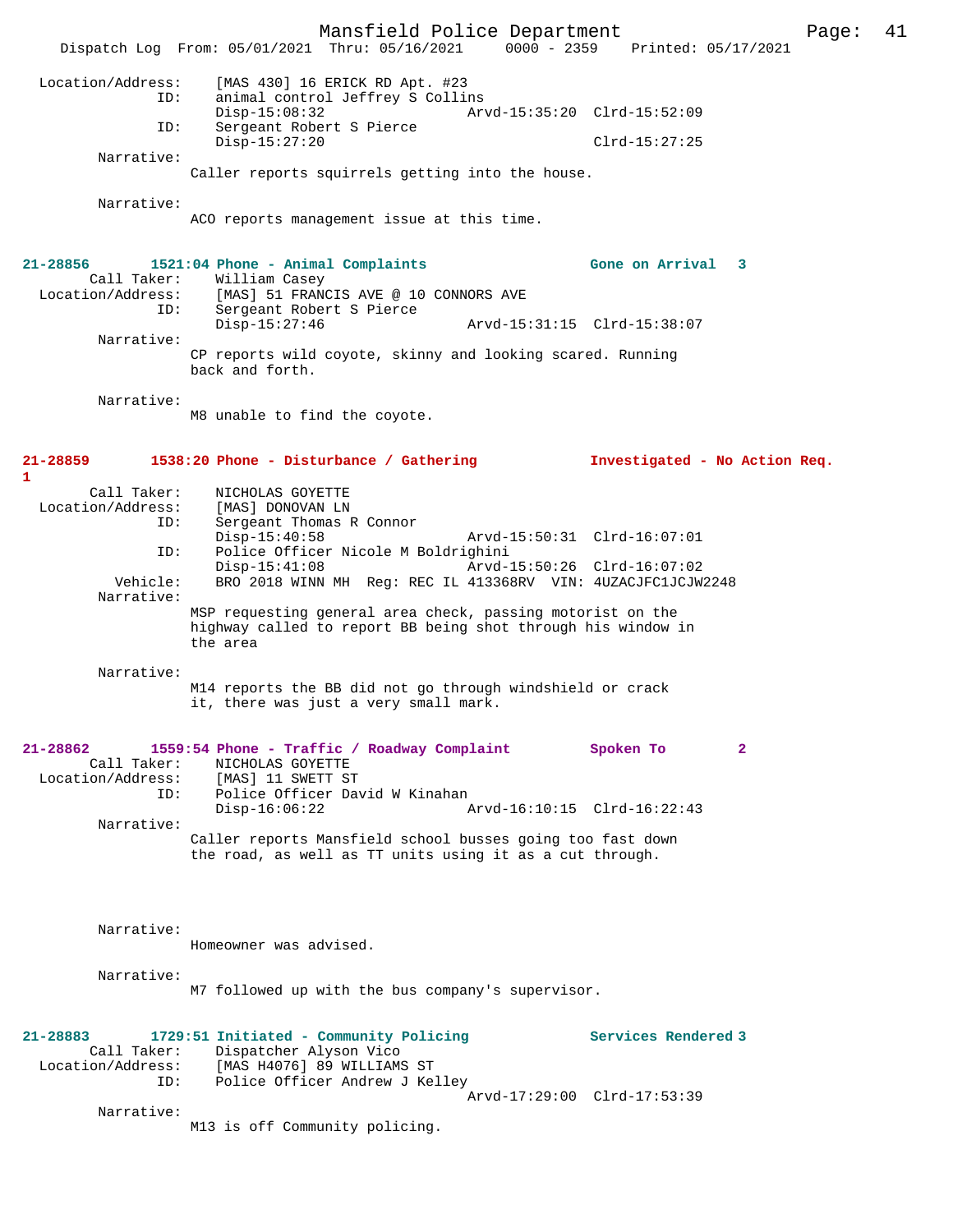**21-28890 1806:22 Initiated - Motor Vehicle Stop Citation / Warning Issued 3** Call Taker: Dispatcher Alyson Vico Vicinity of: [MAS 10] 885 S MAIN ST<br>ID: Police Officer Andrew Police Officer Andrew J Kelley Arvd-18:06:00 Clrd-18:11:38<br>Vehicle: GRY 2012 NISS SENTRA Reg: PC MA 55GN92 VIN: 3N1AB6APXCL7 GRY 2012 NISS SENTRA Reg: PC MA 55GN92 VIN: 3N1AB6APXCL731638 Narrative: M13 is off with a MVST. Narrative: Citation to the operator for a redlight violation. **21-28907 1954:03 Initiated - Building - Property Check Building Checked / Secured 3** Call Taker: Ryan O'Rourke Location/Address: [MAS 840] 280 SCHOOL ST ID: Police Officer William C Trudell Arvd-19:54:00 Clrd-20:29:58 Narrative: Checking the area. **21-28914 2020:33 Initiated - Building - Property Check Building Checked / Secured 3** Call Taker: Ryan O'Rourke Location/Address: [MAS 417] 9 FRANCIS AVE<br>ID: Police Officer Danielle Police Officer Danielle C Titus Arvd-20:20:00 Clrd-20:29:46 Narrative: Checking the area. **21-28917 2031:18 Phone - Suspicious Actv / Persn / Veh Unfounded/Unverifed 2** Call Taker: William Casey Location/Address: [MAS] HIGH ST Police Officer Jay J Sparrow Disp-20:33:19 Clrd-20:40:11 ID: Police Officer William C Trudell Disp-20:33:26 Arvd-20:36:39 Clrd-20:40:08 ID: Sergeant Thomas R Connor<br>Disp-20:37:23 Disp-20:37:23 Arvd-20:38:14 Clrd-20:40:06 Narrative: CP reports a possible drunk female walking all over Narrative: check of the area negative. **21-28918 2041:15 Initiated - Suspicious Actv / Persn / Veh Transported to Hospital 2** Call Taker: Ryan O'Rourke<br>Vicinity of: [MAS] 23 HIGH of: [MAS] 23 HIGH ST<br>ID: Police Officer Ja Police Officer Jay J Sparrow Arvd-20:41:00 Clrd-21:07:52 ID: Sergeant Thomas R Connor Disp-20:41:46 Arvd-20:41:49 Clrd-21:07:51<br>Th: Police Officer William C Trudell Police Officer William C Trudell<br>Disp-20:41:54 Ar Disp-20:41:54 Arvd-20:41:56 Clrd-21:07:54 Narrative: out checking on a female party. Narrative: speaking with female party who stated she was kicked out of an apartment.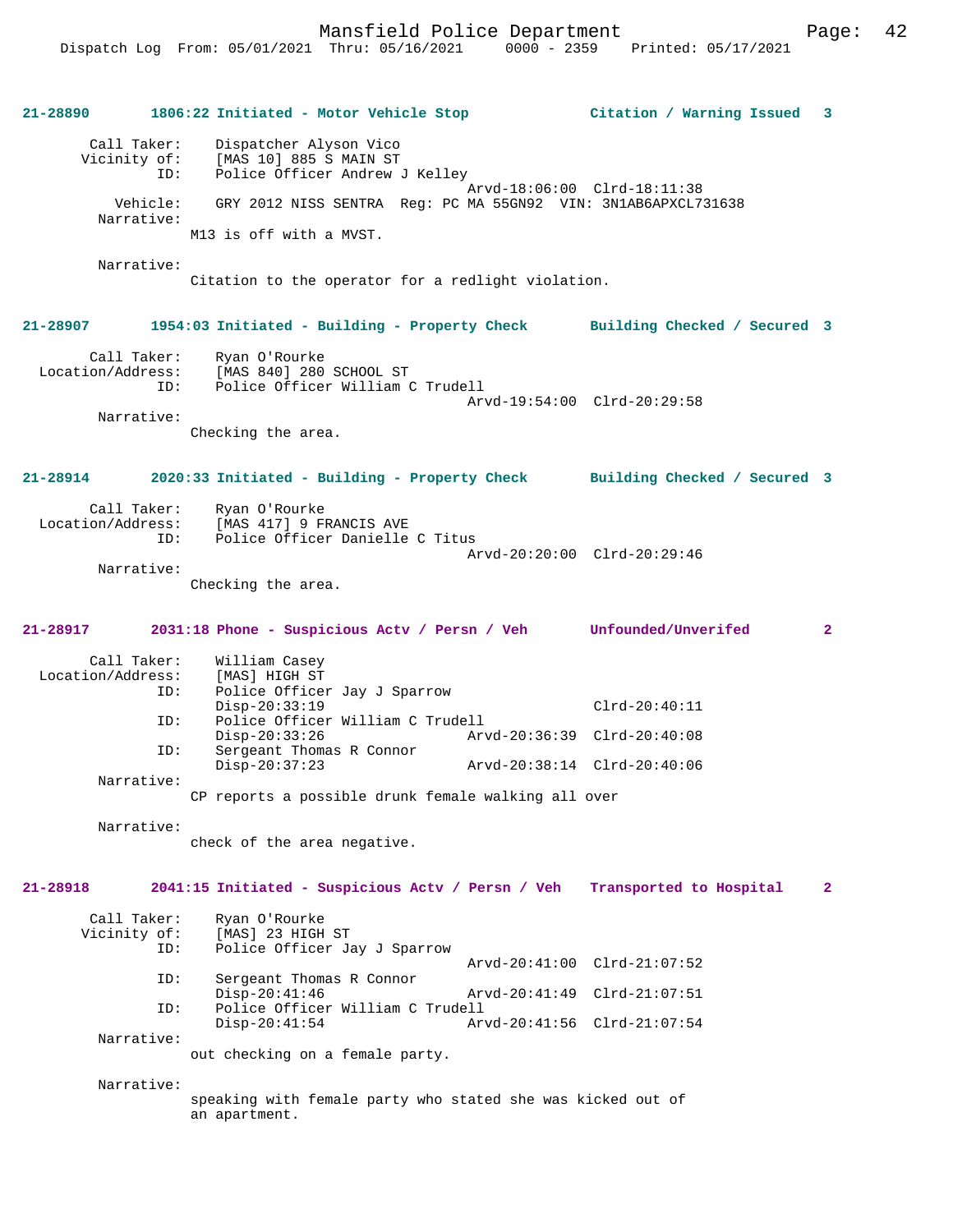Mansfield Police Department Page: 43 Dispatch Log From: 05/01/2021 Thru: 05/16/2021 Narrative: FD requested for female party believed to be intoxicated. Narrative: female party to be transported. Female removed her items from friends apartment to the curb, those items will be moved back into the apartment. Approx 10 bags. Narrative: female transported to Sturdy. **21-28919 2056:20 Phone - Suspicious Actv / Persn / Veh Gone on Arrival 2**  Call Taker: William Casey<br>Location/Address: [MAS 990D] 77 [MAS 990D] 77 WEST ST ID: Police Officer Danielle C Titus<br>Disp-20:57:45 Arvd-21:01:37 Clrd-21:05:36 Narrative: CP report a vehicle sitting in the parking lot. Narrative: Silver SUV Narrative: M12 checked the area, no vehilce in the parking lot. **21-28921 2112:41 Initiated - Building - Property Check Building Checked / Secured 3** Call Taker: Ryan O'Rourke Vicinity of: [MAS] 4 ERICK RD @ 15 BONNEY LN ID: Police Officer Danielle C Titus Arvd-21:12:00 Clrd-21:22:29 Narrative: Checking the area. **21-28922 2124:54 Initiated - Building - Property Check Building Checked / Secured 3** Call Taker: Ryan O'Rourke<br>Location/Address: [MAS 814] 50] ess: [MAS 814] 50 WEST CHURCH ST<br>ID: Police Officer Jav J Sparrow Police Officer Jay J Sparrow Arvd-21:24:00 Clrd-21:28:19 Narrative: Checking the area. **21-28933 2202:00 Initiated - Building - Property Check Building Checked / Secured 3** Call Taker: Ryan O'Rourke<br>Vicinity of: [MAS] NORTH M  $\overline{M}$ AS] NORTH MAIN ST ID: Police Officer Andrew J Kelley Arvd-22:02:00 Clrd-22:04:30 Narrative: Checking the area. **21-28934 2202:20 Initiated - Building - Property Check Building Checked / Secured 3** Call Taker: Ryan O'Rourke Location/Address: [MAS] PLYMOUTH ST<br>TD: Police Officer Wil Police Officer William C Trudell Arvd-22:02:00 Clrd-22:06:17 Vehicle: BLU 2014 VOLK PASSAT Reg: PC MA 1EVX49 VIN: 1VWBT7A3XEC107240 Narrative: Checking the area. Narrative: checking on a vehicle.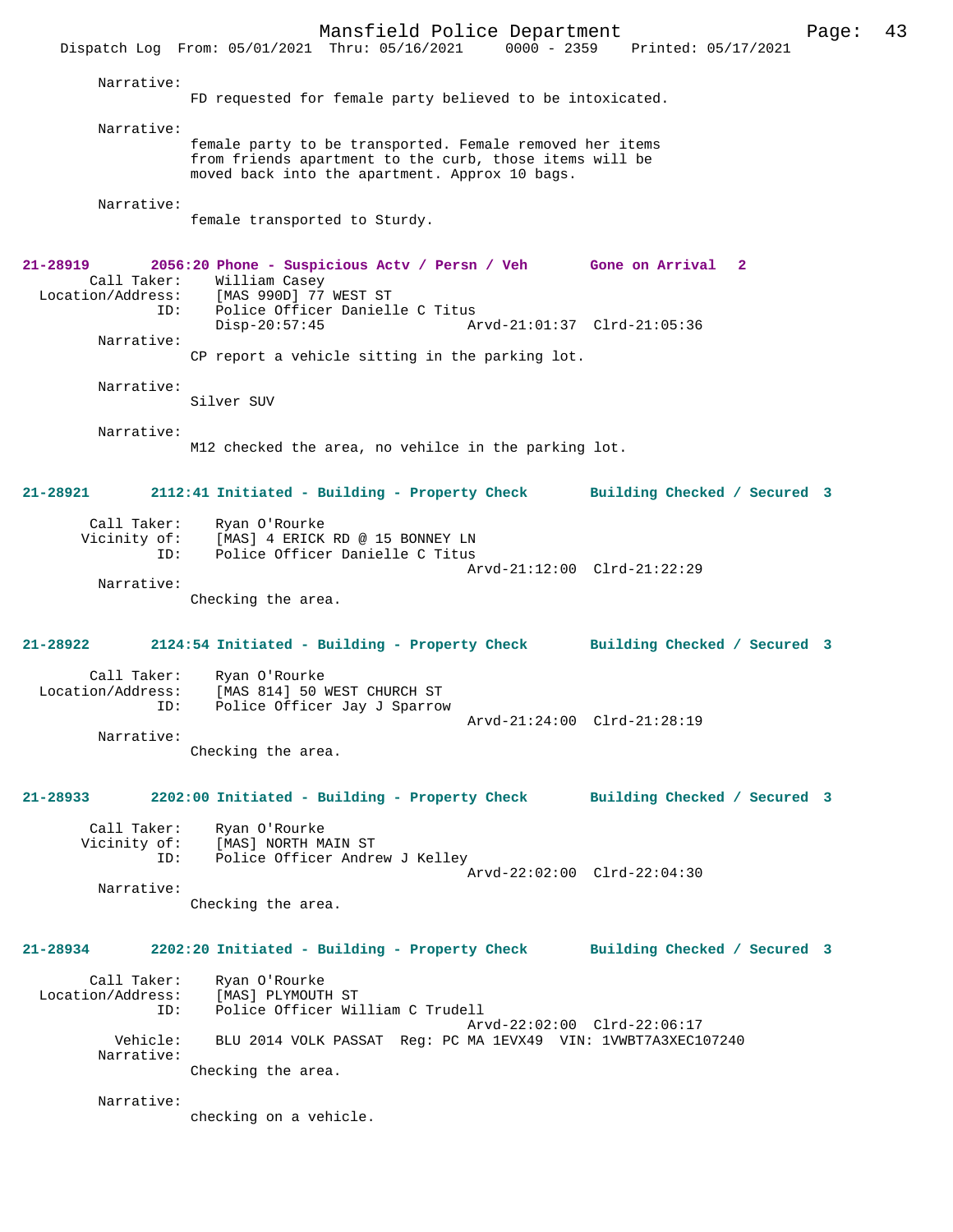Dispatch Log From: 05/01/2021 Thru: 05/16/2021

 Narrative: just some kids listening to music. **21-28936 2206:47 Initiated - Motor Vehicle Stop Citation / Warning Issued 3** Call Taker: Ryan O'Rourke<br>Location/Address: [MAS 103] 407 [MAS 103] 407 NORTH MAIN ST ID: Police Officer Andrew J Kelley Arvd-22:06:00 Clrd-22:11:11<br>Vehicle: BLU 2020 NISS ALTIMA Reg: PC MA 1FPA57 VIN: 1N4BL4EV9LC1 BLU 2020 NISS ALTIMA Reg: PC MA 1FPA57 VIN: 1N4BL4EV9LC139094 Narrative: mv stop. Narrative: citation issued to operator. **21-28937 2208:24 Phone - Motor Veh Acc - Hit & Run Transported to Hospital 1** Call Taker: William Casey<br>Location/Address: [MAS H6628] 19 ess: [MAS H6628] 190 WEST ST<br>ID: Police Officer Jav J Spa Police Officer Jay J Sparrow<br>Disp-22:09:30 Arvd-22:10:26 Clrd-22:54:06 ID: Police Officer William C Trudell Disp-22:09:36 Arvd-22:13:58 Clrd-22:20:33<br>ID: Police Officer Andrew J Kelley Police Officer Andrew J Kelley<br>Disp-22:11:18 Arvd-22:18:17 Clrd-22:20:06 ID: Sergeant Thomas R Connor Disp-22:14:08 Arvd-22:14:26 Clrd-22:22:50<br>ID: Police Officer William C Trudell Police Officer William C Trudell Disp-22:21:03 Arvd-22:21:22 Clrd-23:01:07<br>Police Officer Andrew J Kelley Police Officer Andrew J Kelley<br>Disp-22:22:21 Disp-22:22:21 Arvd-22:22:26 Clrd-22:45:11 Vehicle: GRY 2020 CHEV MALIBU Reg: PC MA 1FRE17 VIN: 1G1ZB5ST1LF025859 Towed: For: Accident By: Achins Garage To: Achins Garage Released To: MALTBY On: 05/06/2021 @ 1231 MALTBY On: 05/06/2021 @ 1231 Narrative: Cp reports drunk driver hit tree and mail box Narrative: Took off down bliss Narrative: left towards copeland near underpass Narrative: vehicle parked at end of of west st, home owner confronted the vehicle and they backed up and hit a tree at 201 West St and a milk carton with the house number on it at 190 West St. Unsure if any damage to mail box. Narrative: M13 checked area of Red Roof and Holiday Inn. no vehicle found. Narrative: M10 checked Mansfield Crossing, no vehicle found. Narrative: M5 off with vehicle in area of 190 West St. Narrative: female operator states she has low blood sugar. requesting EMS. Narrative: operator stated she was lost and when she backed up she hit fence of 185 West St.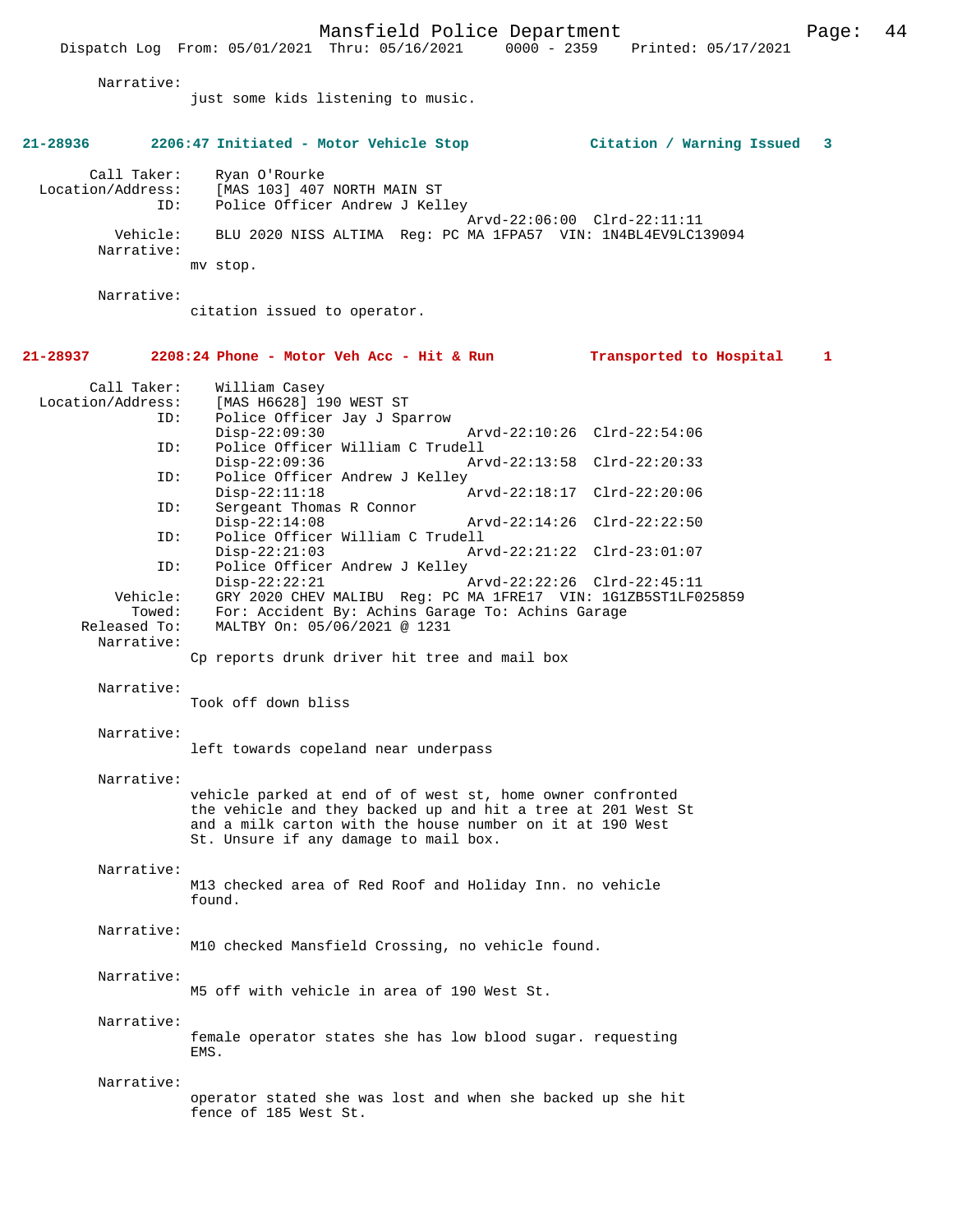Mansfield Police Department Page: 45 Dispatch Log From: 05/01/2021 Thru: 05/16/2021 Narrative: Tow requested. Achins ntfd and will be enroute. Narrative: operator was having a medical emergency. Narrative: operator transported to Sturdy. Narrative: Achins on scene. Narrative: M5 returning to the station to file and immediate threat. Refer To Accident: 21MAS-122-AC **21-28942 2252:54 Initiated - Building - Property Check Building Checked / Secured 3** Call Taker: Ryan O'Rourke Location/Address: [MAS 992] 660 EAST ST Police Officer Danielle C Titus Arvd-22:52:00 Clrd-23:03:03 Narrative: Checking the area. **For Date: 05/06/2021 - Thursday 21-28964 0125:05 Initiated - Building - Property Check Building Checked / Secured 3** Call Taker: Ryan O'Rourke Location/Address: [MAS 281A] 1 CROCKER ST ID: Patrolman David Schepis Arvd-01:25:00 Clrd-01:42:13 Narrative: Checking the area. **21-28969 0139:31 Initiated - Building - Property Check Building Checked / Secured 3** Call Taker: Ryan O'Rourke<br>Location/Address: [MAS 411] 60 1 [MAS 411] 60 FORBES BLVD ID: Police Officer Nicole P Newport Arvd-01:39:00 Clrd-01:59:52 Narrative: Checking the area hotels. **21-28971 0141:49 Initiated - Building - Property Check Building Checked / Secured 3** Call Taker: Ryan O'Rourke<br>Location/Address: [MAS 1002] 25 ess: [MAS 1002] 250 EAST ST<br>TD: Police Officer Meghan I Police Officer Meghan Birnie Arvd-01:41:00 Clrd-01:51:53 Narrative: Checking the area. **21-28978 0203:51 Initiated - Building - Property Check Building Checked / Secured 3** Call Taker: Ryan O'Rourke Location/Address: [MAS 170] 255 HOPE ST Police Officer Meghan Birnie Arvd-02:03:00 Clrd-02:14:22 Narrative: Checking the area.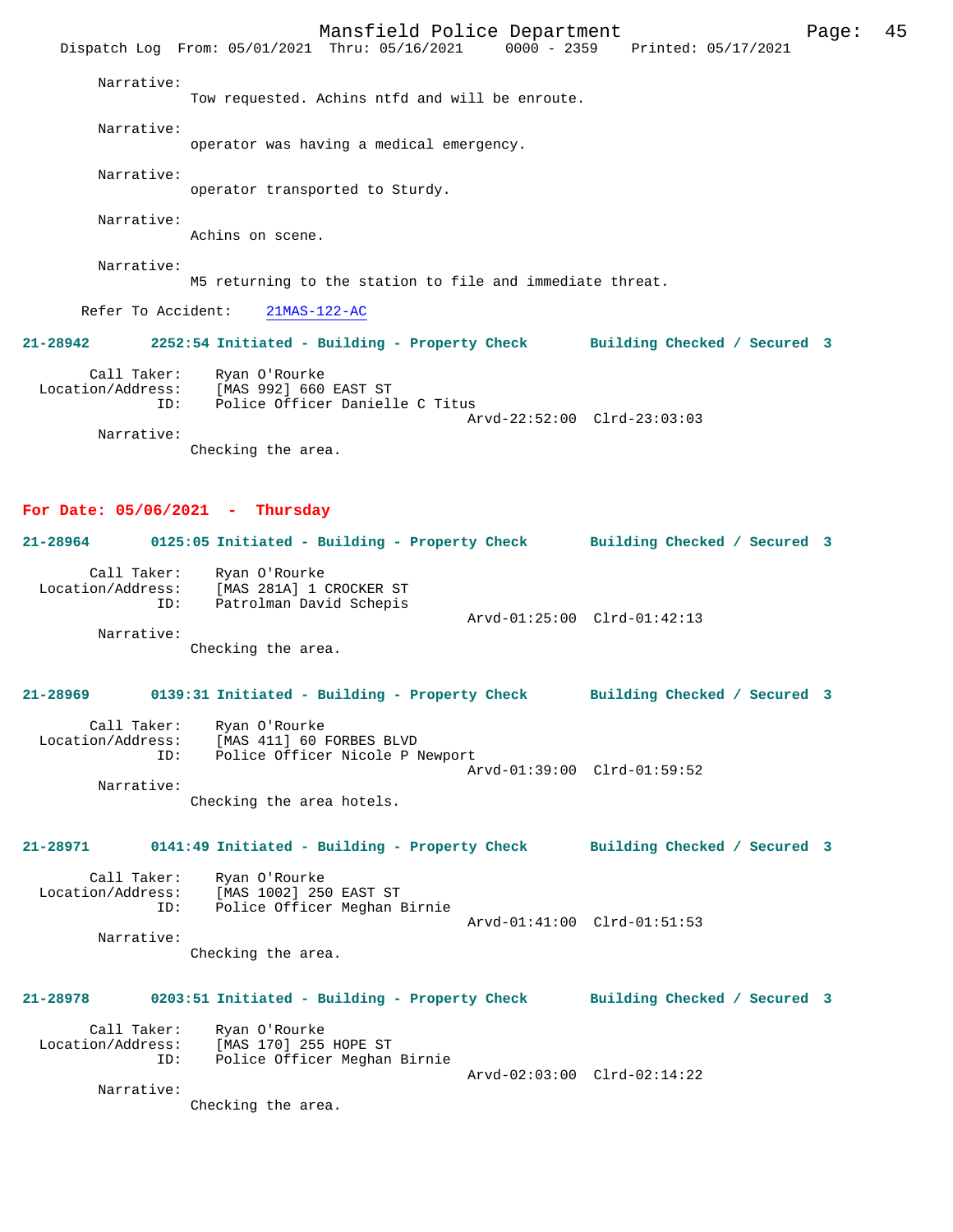Mansfield Police Department Form Page: 46 Dispatch Log From: 05/01/2021 Thru: 05/16/2021 0000 - 2359 Printed: 05/17/2021 **21-28982 0215:45 Initiated - Building - Property Check Building Checked / Secured 3** Call Taker: Ryan O'Rourke Location/Address: [MAS 814] 50 WEST CHURCH ST ID: Patrolman David Schepis Arvd-02:15:00 Clrd-02:28:41 Narrative: Checking the area. **21-28983 0228:14 Initiated - Building - Property Check Building Checked / Secured 3** Call Taker: Ryan O'Rourke<br>Vicinity of: [MAS] 4 ERICK of: [MAS] 4 ERICK RD @ 15 BONNEY LN<br>ID: Police Officer Meghan Birnie Police Officer Meghan Birnie Arvd-02:28:00 Clrd-02:35:07 Narrative: Checking the area. **21-28987 0318:06 Initiated - Building - Property Check Building Checked / Secured 3** Call Taker: Chelsey Ferstler Location/Address: [MAS 139] 265 FRUIT ST ID: Police Officer Meghan Birnie Arvd-03:18:00 Clrd-03:50:41 Narrative: Checking the area. **21-28993 0339:50 Initiated - Building - Property Check Building Checked / Secured 3** Call Taker: Ryan O'Rourke Location/Address: [MAS 840] 280 SCHOOL ST ID: Police Officer Nicole P Newport Arvd-03:39:00 Clrd-04:05:09 Narrative: Checking the area. **21-28994 0413:50 Initiated - Building - Property Check Building Checked / Secured 3** Call Taker: Ryan O'Rourke Location/Address: [MAS] NORTH MAIN ST ID: Patrolman David Schepis Arvd-04:13:00 Clrd-04:21:11 Narrative: Checking the area. **21-28999 0549:48 Phone - 911 Hang-ups & Verifications Confirmed misdial/Accdntl Call 2**  Call Taker: Josesph Shebertes Location/Address: [MAS 4] 31 HAMPSHIRE ST Apt. #253 ID: Patrolman David Schepis Disp-05:54:41 Arvd-05:56:45 Clrd-06:03:17 Narrative: Checking on a 911 hang up. Contact made?: yes room 253, jacob, lamarcus Cellphone? (y/n): no, room phone Uncertainty radius: **21-29033 0835 Initiated - Parking Violations Services Rendered 3**  Call Taker: Animal Control Steven Simonds Location/Address: [MAS] 242 NORTH MAIN ST @ 16 OLD COLONY WAY ID: Animal Control Steven Simonds Arvd-08:37:18 Clrd-08:50:20 Narrative: checking area for parking violations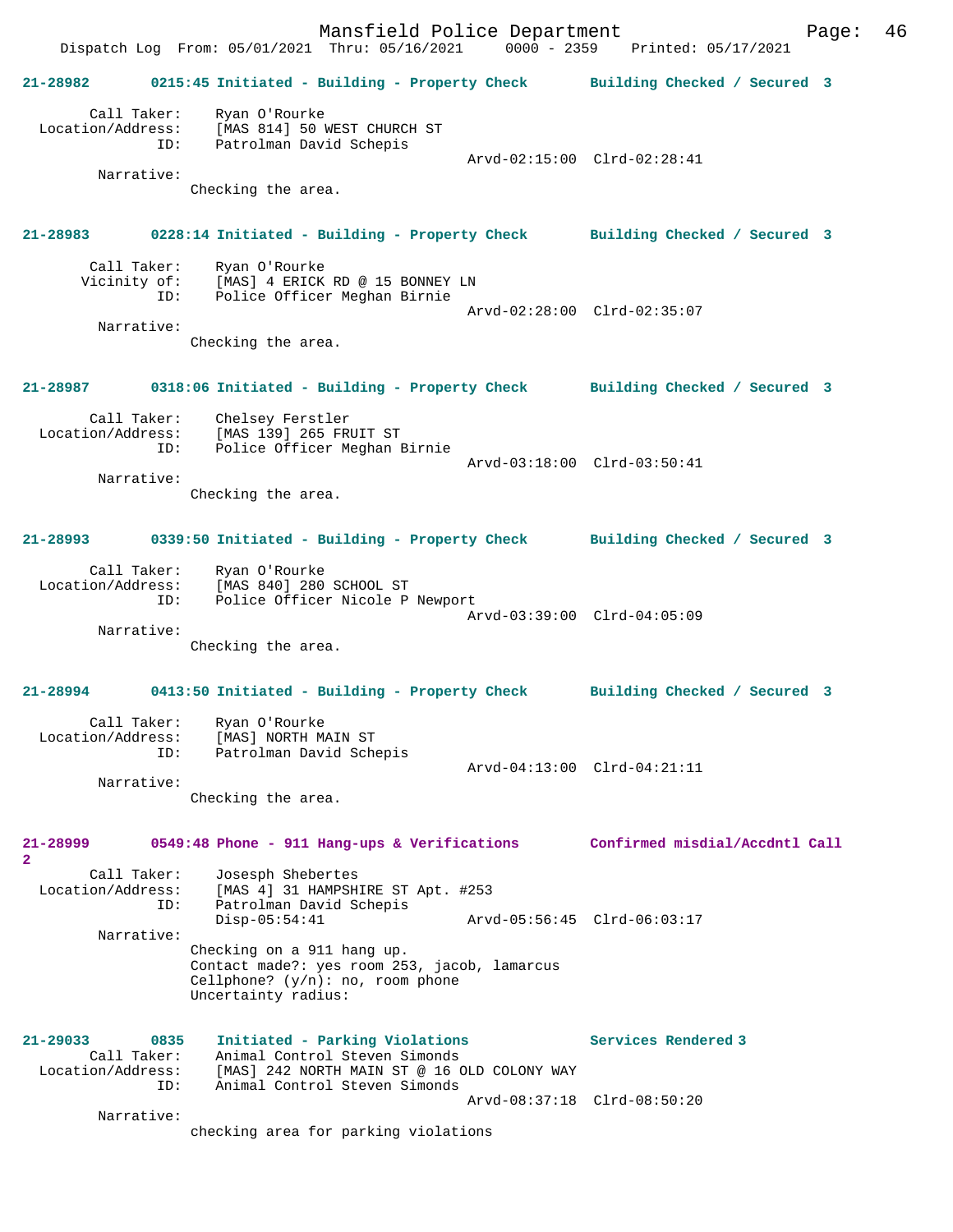**21-29035 0844:08 Phone - Vandalism Investigated - Report Taken 3** Call Taker: Emily Archer Location/Address: [MAS] 208 PRATT ST Police Officer Nicole M Boldrighini<br>Disp-08:46:00 Arvd-0 Disp-08:46:00 Arvd-08:51:55 Clrd-08:57:22 Narrative: Caller reporting someone possibly hit her front door with a BB gun. Refer To Incident: 21MAS-441-OF **21-29036 0852:18 Phone - Road Hazards Referred to Other Agency 3** Call Taker: NICHOLAS GOYETTE<br>.on/Address: [MAS] CHAUNCY ST Location/Address:<br>
ID: Police Officer Joshua S Ellender<br>Disp-08:58:10 Arv Disp-08:58:10 Arvd-09:02:22 Clrd-09:09:56 Narrative: Caller stated there is a tree in the road in the general area, caller was unsure of the location. Narrative: Dispatch received additional call for tree, closer between the old green street. Narrative: Received 2 more calls regarding this, both callers gave the same general area. Narrative: The tree is in foxborough. M3 standing by to assist with traffic until Foxboro PD arrives **21-29039 0857:56 Phone - Assist Other Agency Services Rendered 3**  Call Taker: Support Staff Matthew Todesco<br>Location/Address: [MAS H1295] 325 MILL ST ess: [MAS H1295] 325 MILL ST<br>ID: Police Officer Nicole M Police Officer Nicole M Boldrighini<br>Disp-08:58:42 Arvd-0 Disp-08:58:42 Arvd-09:05:17 Clrd-09:29:27 Narrative: Water Department requests assistance with lights for 5 mins. Ofc Boldrighini is responding to assist the Water Department. **21-29040 0900:35 Phone - Road Hazards Services Rendered 3**  Call Taker: Dispatcher Alyson Vico Location/Address: [MAS] WEST ST ID: Sergeant Robert S Pierce Disp-09:05:54 Arvd-09:23:08 Clrd-09:27:45 Narrative: CP reporting an Xfinity truck that is working in that area that is partially blocking the roadway, could become hazardous to the traffic. Motor vehicles are having a hard time getting around the truck. Narrative: M11 spoke to workers and they are off of the roadway **21-29045 0913:07 Initiated - Assist Other Agency Referred to Other Agency 3** Call Taker: Dispatcher Jacques Ryan<br>Location/Address: [MAS] 231 CHAUNCY ST @ : [MAS] 231 CHAUNCY ST @ 12 GILES PL ID: Police Officer Joshua S Ellender Arvd-09:13:00 Clrd-09:14:14

Narrative: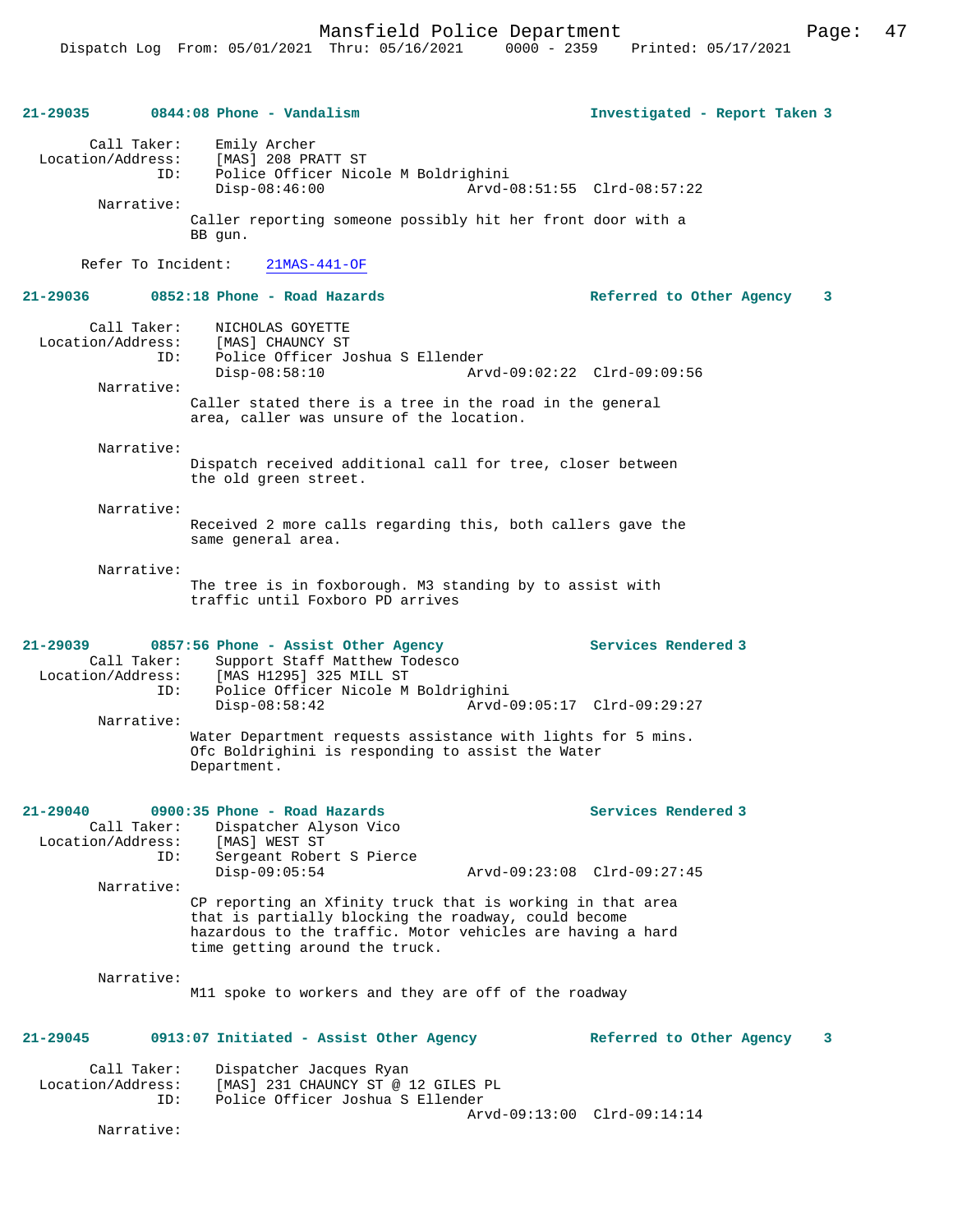Mansfield Police Department Fage: 48 Dispatch Log From: 05/01/2021 Thru: 05/16/2021 0000 - 2359 Printed: 05/17/2021 M3 off with MSP truck team, check on a truck Narrative: M3 reporting the State is all set **21-29051 0948:17 Initiated - Motor Vehicle Stop Citation / Warning Issued 3** Call Taker: Dispatcher Jacques Ryan<br>.on/Address: [MAS] RTE 140 SB Location/Address:<br>ID: Police Officer Gregg S Kennedy Arvd-09:48:00 Clrd-09:54:36<br>Vehicle: BRO 2015 LEXS UT RX350 Reg: PAR MA 15630 VIN: 2T2BK1BA1F BRO 2015 LEXS UT RX350 Reg: PAR MA 15630 VIN: 2T2BK1BA1FC298065 **21-29053 0953:21 Initiated - Assist Other Agency Referred to Other Agency 3** Call Taker: Dispatcher Jacques Ryan Location/Address: [MAS] 231 CHAUNCY ST @ 12 GILES PL Police Officer David W Kinahan Arvd-09:53:00 Clrd-11:11:50 Vehicle: WHI 2005 HINO HIN145 Reg: CO MA T72791 VIN: JHBNA6JJ151S10077 Vehicle: GLD 2001 UNKNOWN Reg: RI 28037 VIN: 1XP7DU9X51D554802 Vehicle: WHI 2007 FORD F750 Reg: CO MA S63452 VIN: 3FRWF75F87V425694 Narrative: Off with MSP truck team with T72791 Narrative: clear of that stop Narrative: Off with another stop RI AP 28037 Narrative: clear of the stop no violation Narrative: Off with s63452 Narrative: MSP issued a citation **21-29054 0954 Initiated - Speed Trailer/Signs Deployed Services Rendered 3**  Call Taker: Animal Control Steven Simonds Location/Address: [MAS] WILLIAMS ST ID: Animal Control Steven Simonds Arvd-09:55:53 Clrd-10:09:15 Narrative: changing batteries on speed sign **21-29056 1008 Initiated - Parking Violations Services Rendered 3**  Call Taker: Animal Control Steven Simonds Location/Address: [MAS] 43 NORTH MAIN ST @ 13 PARK ST ID: Animal Control Steven Simonds Arvd-10:09:38 Clrd-10:55:41 Narrative: checking area for parking violations **21-29064 1051:58 Phone - 911 Hang-ups & Verifications Confirmed misdial/Accdntl Call 2**  Call Taker: JAMES VIERA<br>Location/Address: [MAS 29] 10 [MAS 29] 101 NORFOLK ST ID: Police Officer Joshua S Ellender Disp-10:55:09 Arvd-10:58:32 Clrd-10:58:38 Narrative: Checking on a 911 hang up. Contact made?:Y Cellphone? (y/n):Y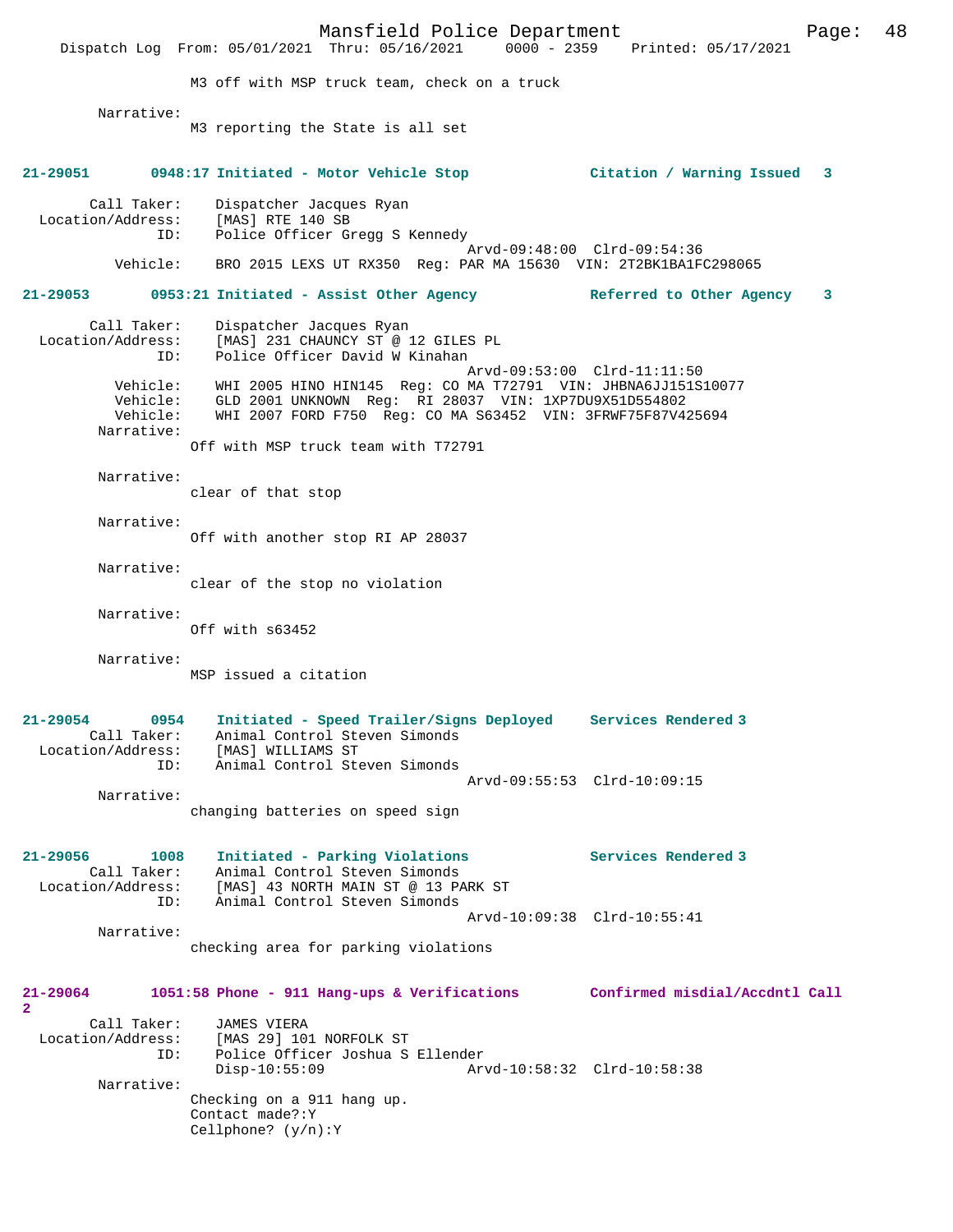Mansfield Police Department Page: 49 Dispatch Log From: 05/01/2021 Thru: 05/16/2021 0000 - 2359 Printed: 05/17/2021 Uncertainty radius:57 Narrative: Caller states no problem. Narrative: Caller will wait for officer out front. **21-29071 1118:47 Initiated - Motor Vehicle Stop Citation / Warning Issued 3** Call Taker: Dispatcher Alyson Vico Location/Address: [MAS] 800 SOUTH MAIN ST Police Officer David W Kinahan Arvd-11:18:00 Clrd-11:34:37<br>Vehicle: BLK 2014 HYUN ELANTR Req: PC MA 7NZ934 VIN: KMHDH4AE9EU0 BLK 2014 HYUN ELANTR Reg: PC MA 7NZ934 VIN: KMHDH4AE9EU068191 Narrative: M7 is off with a MVST. Narrative: Citation for expired registration, has been renewed **21-29079 1153 Initiated - Parking Violations Services Rendered 3**  Call Taker: Animal Control Steven Simonds Location/Address: [MAS] 255 NORTH MAIN ST @ 8 COTTAGE ST ID: Animal Control Steven Simonds Arvd-11:58:41 Clrd-12:29:25 Narrative: checking area for parking violations Narrative: tagged MA 7116RX on main in front of cheng du for restrictive parking **21-29081 1216:05 Initiated - Motor Vehicle Stop Citation / Warning Issued 3** Call Taker: Dispatcher Jacques Ryan Location/Address: [MAS] COPELAND DR Police Officer David W Kinahan Arvd-12:16:00 Clrd-12:19:51<br>Vehicle: BRO 2016 SUBA UT CROSST Req: PC MA 4ZD397 VIN: JF2GPABC50 BRO 2016 SUBA UT CROSST Reg: PC MA 4ZD397 VIN: JF2GPABC5G8339857 Narrative: mvst-citation issued **21-29082 1218:11 Initiated - Motor Vehicle Stop Citation / Warning Issued 3** Call Taker: Dispatcher Jacques Ryan Location/Address: [MAS 1002] 250 EAST ST ID: Police Officer Nicole M Boldrighini Arvd-12:18:00 Clrd-12:21:28<br>Vebicle: GRY 2017 CADI UT XT5 Reg: PC MA 1XWK33 VIN: 1GYKNERS5HZ12 Vehicle: GRY 2017 CADI UT XT5 Reg: PC MA 1XWK33 VIN: 1GYKNERS5HZ128957 Narrative: mvst Narrative: Citation issued to the RO for speed. **21-29083 1226:10 Initiated - Motor Vehicle Stop Citation / Warning Issued 3** Call Taker: Dispatcher Jacques Ryan<br>Location/Address: [MAS 1002] 250 EAST ST [MAS 1002] 250 EAST ST ID: Police Officer Nicole M Boldrighini Arvd-12:26:00 Clrd-12:29:47<br>Vehicle: RED 2015 TOYT COROLL Reg: PC MA 5JL586 VIN: 2T1BURHE5FC3 RED 2015 TOYT COROLL Reg: PC MA 5JL586 VIN: 2T1BURHE5FC336145 Narrative: mvst-citation issued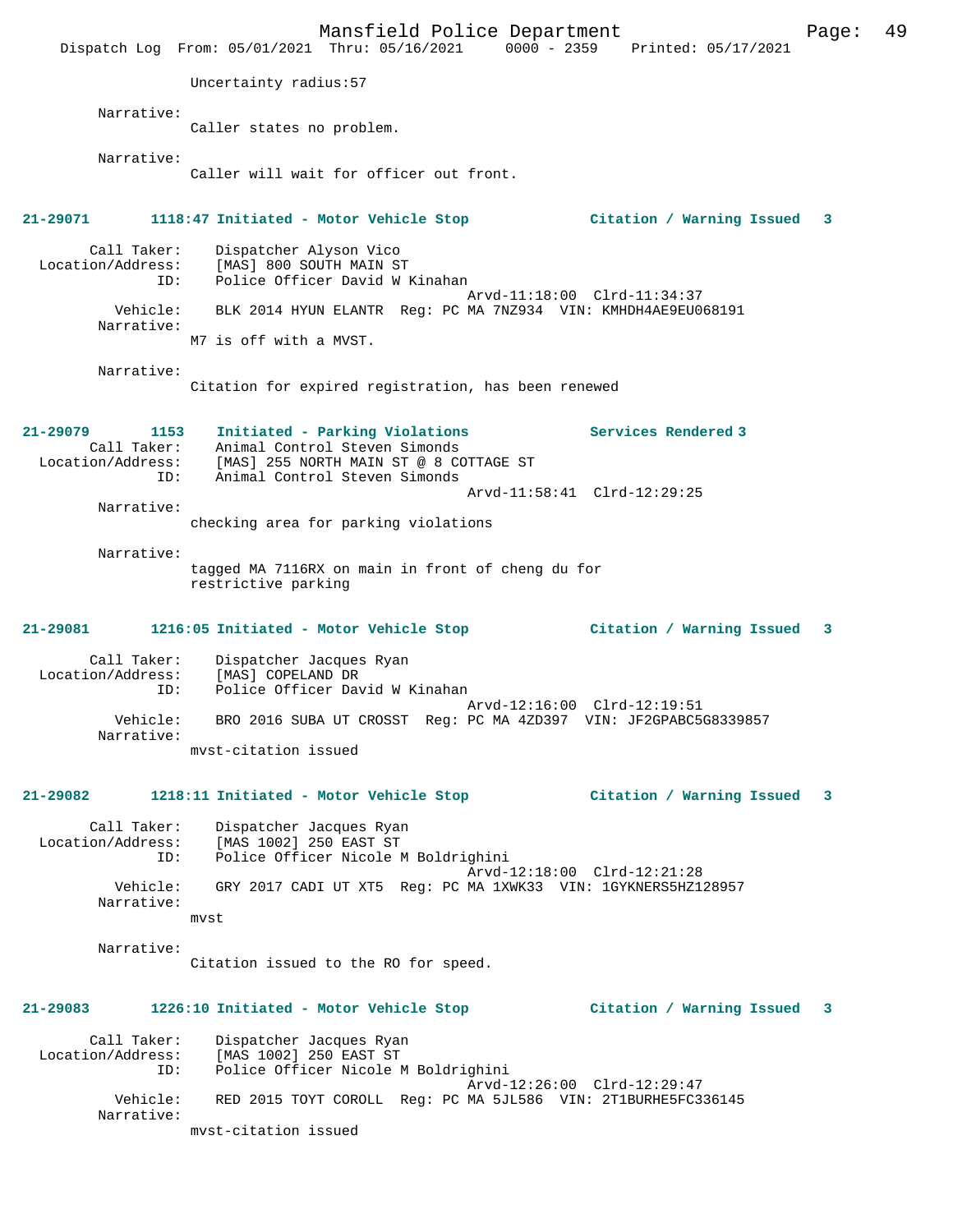**21-29089 1251 Initiated - Parking Violations Services Rendered 3**  Call Taker: Animal Control Steven Simonds Location/Address: [MAS] 126 NORTH MAIN ST @ 10 VILLA ST ID: Animal Control Steven Simonds Arvd-12:52:45 Clrd-13:10:11 Narrative: checking area for parking violations Narrative: tagged MA COMM T17701 on main for restrictive parking **21-29101 1353:30 Phone - 911 Hang-ups & Verifications Unfounded/Unverifed 2** Call Taker: NICHOLAS GOYETTE<br>Location/Address: [MAS 12] 250 EAST ess: [MAS 12] 250 EAST ST<br>ID: Police Officer Nicole Police Officer Nicole M Boldrighini<br>Disp-13:56:28 Arvd-Disp-13:56:28 Arvd-13:56:30 Clrd-13:59:05<br>ID: Police Officer Andrew J Kelley Police Officer Andrew J Kelley Disp-13:57:36 Arvd-13:57:38 Clrd-13:59:11 Narrative: Checking on a 911 hang up. Pinging in side lot near soccer field Contact made?: No answer, no voicemail, Cellphone? (y/n):Yes Uncertainty radius:8 Meters **21-29111 1416:23 Initiated - Motor Vehicle Stop Citation / Warning Issued 3** Call Taker: Dispatcher Jacques Ryan Location/Address: [MAS] 100 CHAUNCY ST @ 20 WINTHROP AVE ID: Police Officer Joshua S Ellender Arvd-14:16:00 Clrd-14:21:22 Vehicle: GRY 2020 HOND ACCORD Reg: PC MA 266BP2 VIN: 1HGCV1F14LA000782 Narrative: mvst Narrative: Citation to RO for red light violation **21-29115 1432:01 Initiated - Motor Vehicle Stop Citation / Warning Issued 3** Call Taker: Dispatcher Jacques Ryan<br>.on/Address: [MAS] THOMAS ST Location/Address:<br>ID: Police Officer Joshua S Ellender Arvd-14:32:00 Clrd-14:36:07 Vehicle: GRY 2018 HOND VA ODYSSE Reg: PC MA 873FS3 VIN: 5FNRL6H79JB073244 Narrative: Mvst Narrative: Citation to the RO for Red light violation **21-29118 1437:28 Phone - Suspicious Actv / Persn / Veh Services Rendered 2**  Call Taker: NICHOLAS GOYETTE<br>.on/Address: [MAS] CONNORS AVE Location/Address: ID: Police Officer Joshua S Ellender Disp-14:44:56 Clrd-14:45:15 ID: Police Officer Nicole M Boldrighini Disp-14:44:59 <br>
D: Sergeant Robert S Pierce<br>
D: Sergeant Robert S Pierce Sergeant Robert S Pierce Disp-14:45:33 Arvd-14:51:51 Clrd-14:59:39<br>ID: Detective Sqt Donald MacLean Detective Sgt Donald MacLean<br>Disp-14:56:41 Disp-14:56:41 Arvd-14:56:54 Clrd-15:04:25<br>TD: Detective Anthony R Lattanzio Detective Anthony R Lattanzio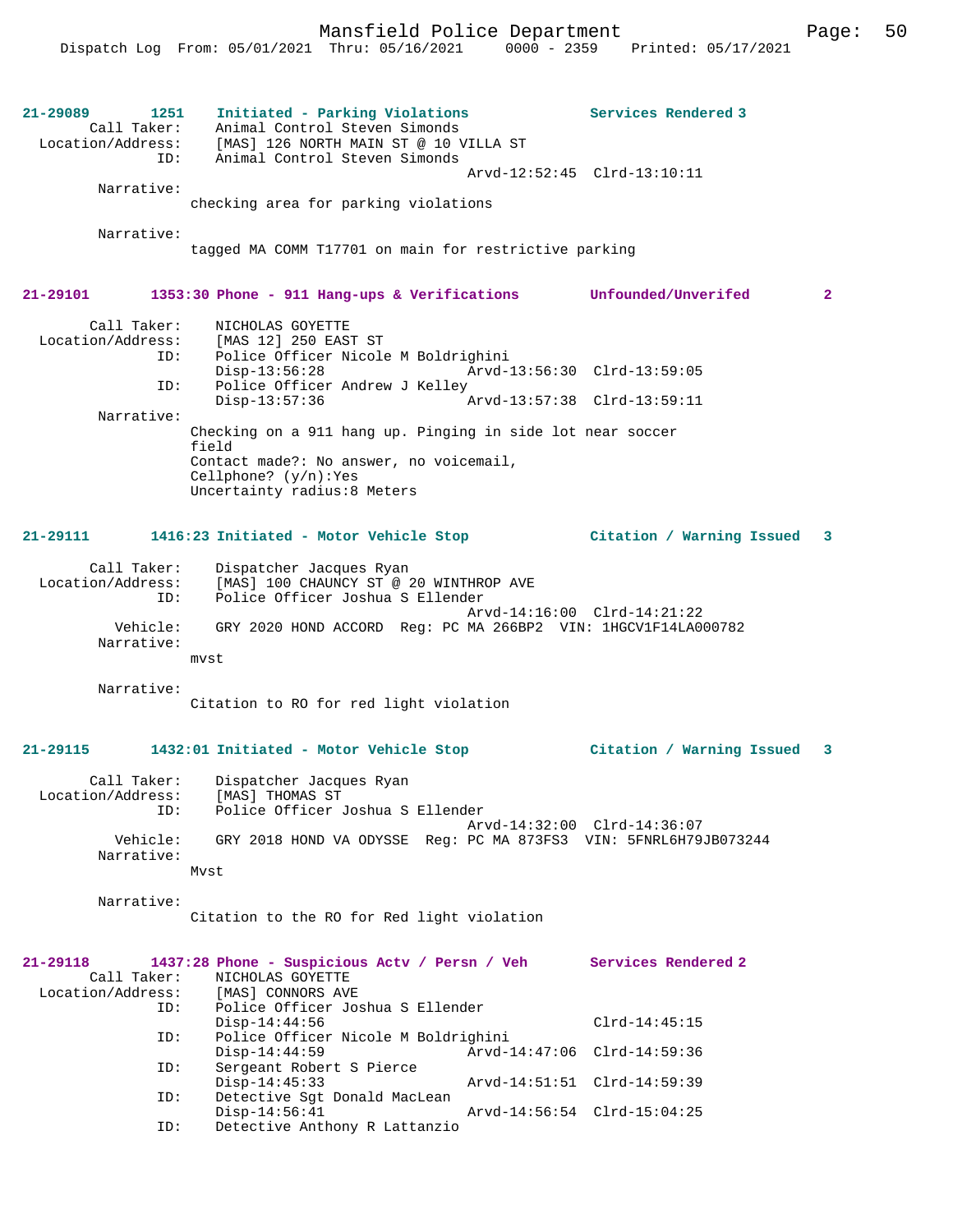|                                                             | Mansfield Police Department<br>Dispatch Log From: 05/01/2021 Thru: 05/16/2021 0000 - 2359                                                                                                                                        | Printed: 05/17/2021         | Page: | 51 |
|-------------------------------------------------------------|----------------------------------------------------------------------------------------------------------------------------------------------------------------------------------------------------------------------------------|-----------------------------|-------|----|
| Vehicle:<br>Vehicle:<br>Narrative:                          | Disp-14:56:47<br>YEL 2003 GMC SONOMA Req: PC MA 1CYK79 VIN: 1GTDT13X13K178967<br>GRY 2003 JEEP UT LIBERT Req: PC MA 1GXV68 VIN: 1J4GL48K53W654491                                                                                | Arvd-14:56:52 Clrd-15:04:25 |       |    |
|                                                             | DESC: White SUV/Truck/Jeep damage on the passengers side,<br>suspicious person seen multiple days people walking up to<br>the vehicle, In the Area off of station point area of cedar<br>heights, Party Black or Hispanice Male. |                             |       |    |
|                                                             | Caller believes possible drug activity is taking place,<br>reports should see vehicle as soon as you pull onto connors                                                                                                           |                             |       |    |
| Narrative:                                                  | Parties in the vehicles seem to be smoking cigarettes                                                                                                                                                                            |                             |       |    |
| 21-29119                                                    | 1440:05 Phone - Well Being Check                                                                                                                                                                                                 | Unfounded/Unverifed         | 3     |    |
| Call Taker:<br>Location/Address:<br>ID:                     | <b>JAMES VIERA</b><br>[MAS 204] 26 OTIS ST<br>Police Officer Gregg S Kennedy                                                                                                                                                     |                             |       |    |
| ID:                                                         | $Disp-14:43:23$<br>Police Officer Joshua S Ellender                                                                                                                                                                              | Arvd-14:48:47 Clrd-14:53:41 |       |    |
| Narrative:                                                  | $Disp-14:45:22$                                                                                                                                                                                                                  | Arvd-14:50:06 Clrd-14:55:15 |       |    |
|                                                             | Caller reports male party in a dark parka with the hood up<br>walking in the area. Requesting a well being check. Party<br>appears to be carrying something.                                                                     |                             |       |    |
| $21 - 29128$<br>1500<br>Call Taker:                         | Initiated - Speed Trailer/Signs Deployed Services Rendered 3<br>Police Officer David W Kinahan                                                                                                                                   |                             |       |    |
| Location/Address:<br>ID:                                    | [MAS] CHAUNCY ST<br>Police Officer David W Kinahan                                                                                                                                                                               | Arvd-15:03:20 Clrd-15:40:22 |       |    |
| Narrative:                                                  | Officer Kinahan out to remove Speed Trailer from the area.                                                                                                                                                                       |                             |       |    |
| 21-29135<br>Call Taker:                                     | 1535:14 Phone - Suspicious Actv / Persn / Veh Services Rendered 2<br>NICHOLAS GOYETTE                                                                                                                                            |                             |       |    |
| Location/Address:<br>ID:                                    | [MAS 9] 25 COBB ST<br>Police Officer Joshua S Ellender<br>$Disp-15:38:24$                                                                                                                                                        | Arvd-16:06:10 Clrd-16:06:18 |       |    |
|                                                             | Police Officer Derek M Stark                                                                                                                                                                                                     |                             |       |    |
| Narrative:                                                  | Request for officer to take report for missing narcotics,<br>upon entry see Receptionist ask for Marni.                                                                                                                          |                             |       |    |
| Narrative:                                                  |                                                                                                                                                                                                                                  |                             |       |    |
|                                                             | Seems to be a miscount of sorts and not theft                                                                                                                                                                                    |                             |       |    |
| 21-29136<br>1539<br>Call Taker:<br>Location/Address:<br>ID: | Initiated - Speed Trailer/Signs Deployed<br>Police Officer David W Kinahan<br>[MAS H421] 440 ELM ST<br>Police Officer David W Kinahan                                                                                            | Services Rendered 3         |       |    |
| Narrative:                                                  |                                                                                                                                                                                                                                  | Arvd-15:41:46 Clrd-15:44:31 |       |    |
|                                                             | Officer Kinahan deployed Speed Trailer to the area.                                                                                                                                                                              |                             |       |    |
| 21-29139                                                    | 1554:07 Initiated - Motor Vehicle Stop                                                                                                                                                                                           | Citation / Warning Issued   | 3     |    |
| Call Taker:<br>Location/Address:<br>ID:                     | Dispatcher Jacques Ryan<br>[MAS] 100 RTE 140 NB @ 170 SCHOOL ST<br>Police Officer David W Kinahan                                                                                                                                |                             |       |    |
| Vehicle:<br>Narrative:                                      | WHI/BLK 2017 HOND CO CIVIC Req: PC MA 1HDK88 VIN: SHHFK7H2XHU407080                                                                                                                                                              | Arvd-15:54:00 Clrd-16:01:18 |       |    |
|                                                             |                                                                                                                                                                                                                                  |                             |       |    |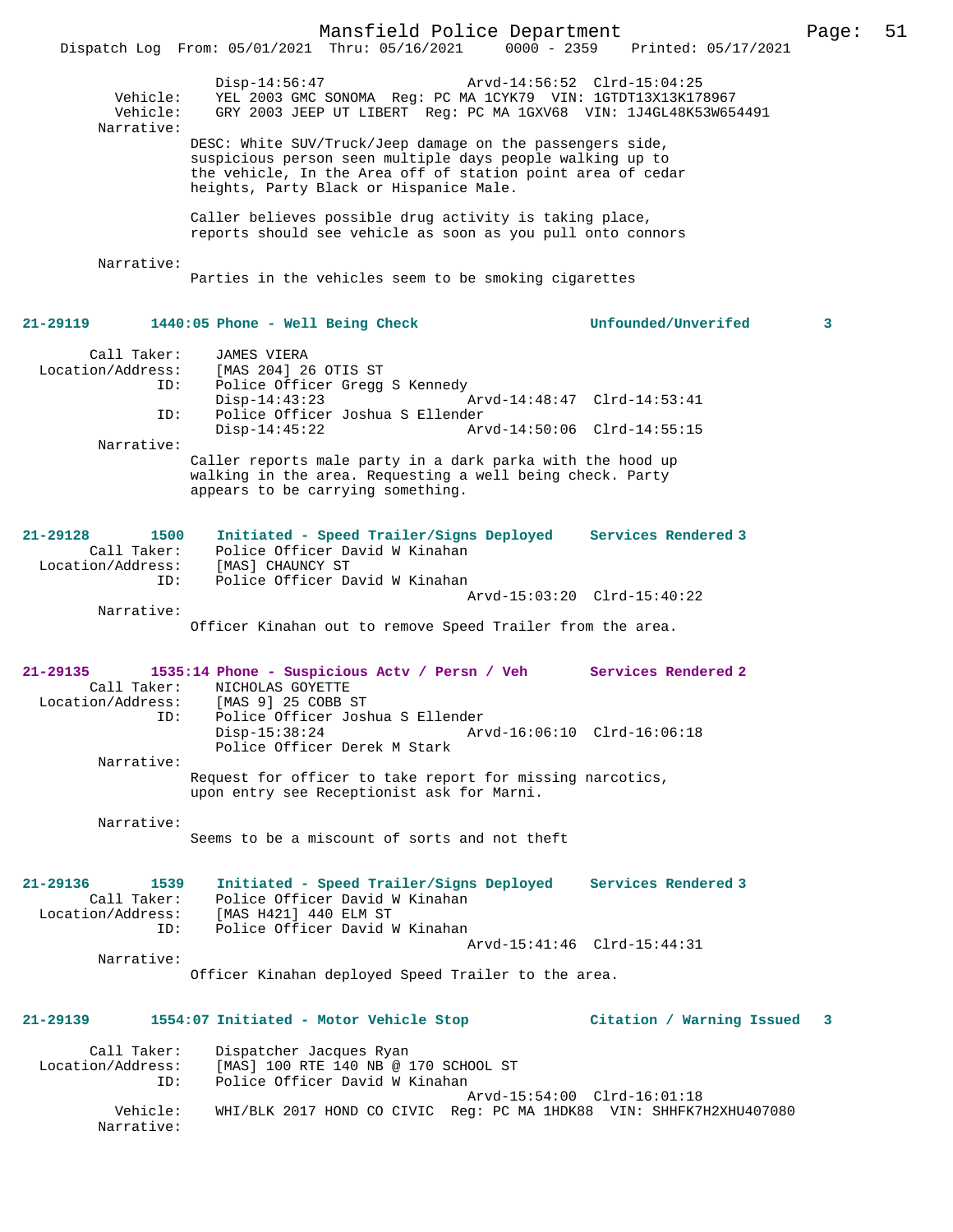Mvst

| 21-29146                         | 1646:29 Initiated - Motor Vehicle Stop                                                           | Summons                       | 3 |
|----------------------------------|--------------------------------------------------------------------------------------------------|-------------------------------|---|
| Call Taker:                      | Dispatcher Jacques Ryan                                                                          |                               |   |
| Location/Address:                | [MAS] RTE 140 SB                                                                                 |                               |   |
| ID:                              | Police Officer Andrew J Kelley                                                                   |                               |   |
| ID:                              | Sergeant Robert S Pierce                                                                         | Arvd-16:46:00 Clrd-18:17:50   |   |
|                                  | $Disp-16:56:42$                                                                                  | $Clrd-17:15:12$               |   |
| ID:                              | Sergeant Brian P Thibault                                                                        |                               |   |
|                                  | $Disp-17:15:09$                                                                                  | Arvd-17:15:20 Clrd-17:24:23   |   |
| Vehicle:                         | BLK 2004 INFI G35 Reg: PC MA 2DLH15 VIN: JNKCV51F44M717190                                       |                               |   |
| Narrative:                       |                                                                                                  |                               |   |
|                                  | MVST                                                                                             |                               |   |
|                                  |                                                                                                  |                               |   |
| Narrative:                       | The operator is the RO on a permit, 3 passangers and all                                         |                               |   |
|                                  | juveniles. M13 and the vehicle parked at the Xtra mart.                                          |                               |   |
|                                  |                                                                                                  |                               |   |
| Narrative:                       |                                                                                                  |                               |   |
|                                  | Citation for Criminal unlicensed operation, mark lanes                                           |                               |   |
|                                  | violation, and hands-free violation                                                              |                               |   |
|                                  |                                                                                                  |                               |   |
| Narrative:                       |                                                                                                  |                               |   |
|                                  | RO is arranging for a ride, ETA 30 min                                                           |                               |   |
| Narrative:                       |                                                                                                  |                               |   |
|                                  | Ride has arrived and they are currently installing the car                                       |                               |   |
|                                  | seat in the other vehicle                                                                        |                               |   |
|                                  | RO and her children are taking a LYFT to plainville                                              |                               |   |
|                                  |                                                                                                  |                               |   |
| Refer To Summons:                | $21MAS-176-AR$                                                                                   |                               |   |
| Summons:                         | RAMIREZ, JANESSA ANAISE                                                                          |                               |   |
| Address:                         | 7 TAUNTON ST Apt. #223<br>BROCKTON, MA<br>30                                                     |                               |   |
| Age:<br>Charges:                 | UNLICENSED OPERATION OF MV                                                                       |                               |   |
|                                  | MARKED LANES VIOLATION                                                                           |                               |   |
|                                  | Texting while operating a motor vehicle                                                          |                               |   |
|                                  |                                                                                                  |                               |   |
| 21-29151                         | 1712:00 Phone - Motor Veh Acc - No Injury                                                        | Investigated - Report Taken 1 |   |
| Call Taker:                      | NICHOLAS GOYETTE                                                                                 |                               |   |
| Location/Address:                | [MAS] 200 RTE 140 SB @ 90 NORFOLK ST                                                             |                               |   |
| ID:                              | Sergeant Robert S Pierce                                                                         |                               |   |
|                                  | $Disp-17:15:17$                                                                                  | Arvd-17:22:04 Clrd-17:48:01   |   |
| ID:                              | Police Officer Joshua S Ellender                                                                 |                               |   |
|                                  | $Disp-17:29:21$                                                                                  | Arvd-17:47:07 Clrd-17:47:10   |   |
| Vehicle:                         | Police Officer Derek M Stark<br>GRY 2006 HOND VA ODYSSE Reg: PC MA 2FRN39 VIN: 5FNRL38416B408668 |                               |   |
| Towed:                           | For: Accident By: Achins Garage To: Achins Garage                                                |                               |   |
| Released To:                     | NETO On: 05/08/2021 @ 0849                                                                       |                               |   |
| Vehicle:                         | WHI 2011 DODG RAMO15 Req: PC MA 1WJA33 VIN: 1D7RV1GT0BS502129                                    |                               |   |
| Narrative:                       |                                                                                                  |                               |   |
|                                  | MVA Fender Bender no injuries reported fluid leak                                                |                               |   |
|                                  |                                                                                                  |                               |   |
| Narrative:                       | Achins has the vehicle                                                                           |                               |   |
|                                  |                                                                                                  |                               |   |
| Refer To Accident:               | $21MAS-123-AC$                                                                                   |                               |   |
|                                  |                                                                                                  |                               |   |
| 21-29152                         | 1715:54 Phone - Animal Complaints                                                                | Investigated - Report Taken 3 |   |
|                                  |                                                                                                  |                               |   |
| Call Taker:<br>Location/Address: | <b>JAMES VIERA</b><br>[MAS 447D] 16 BICENTENNIAL CT Apt. #J                                      |                               |   |
| ID:                              | Sergeant Brian P Thibault                                                                        |                               |   |
|                                  | $Disp-17:24:30$                                                                                  | Arvd-17:29:36 Clrd-18:15:49   |   |
| Narrative:                       |                                                                                                  |                               |   |
|                                  | Caller reporting there is some type of animal in her                                             |                               |   |
|                                  | bedroom.                                                                                         |                               |   |
|                                  |                                                                                                  |                               |   |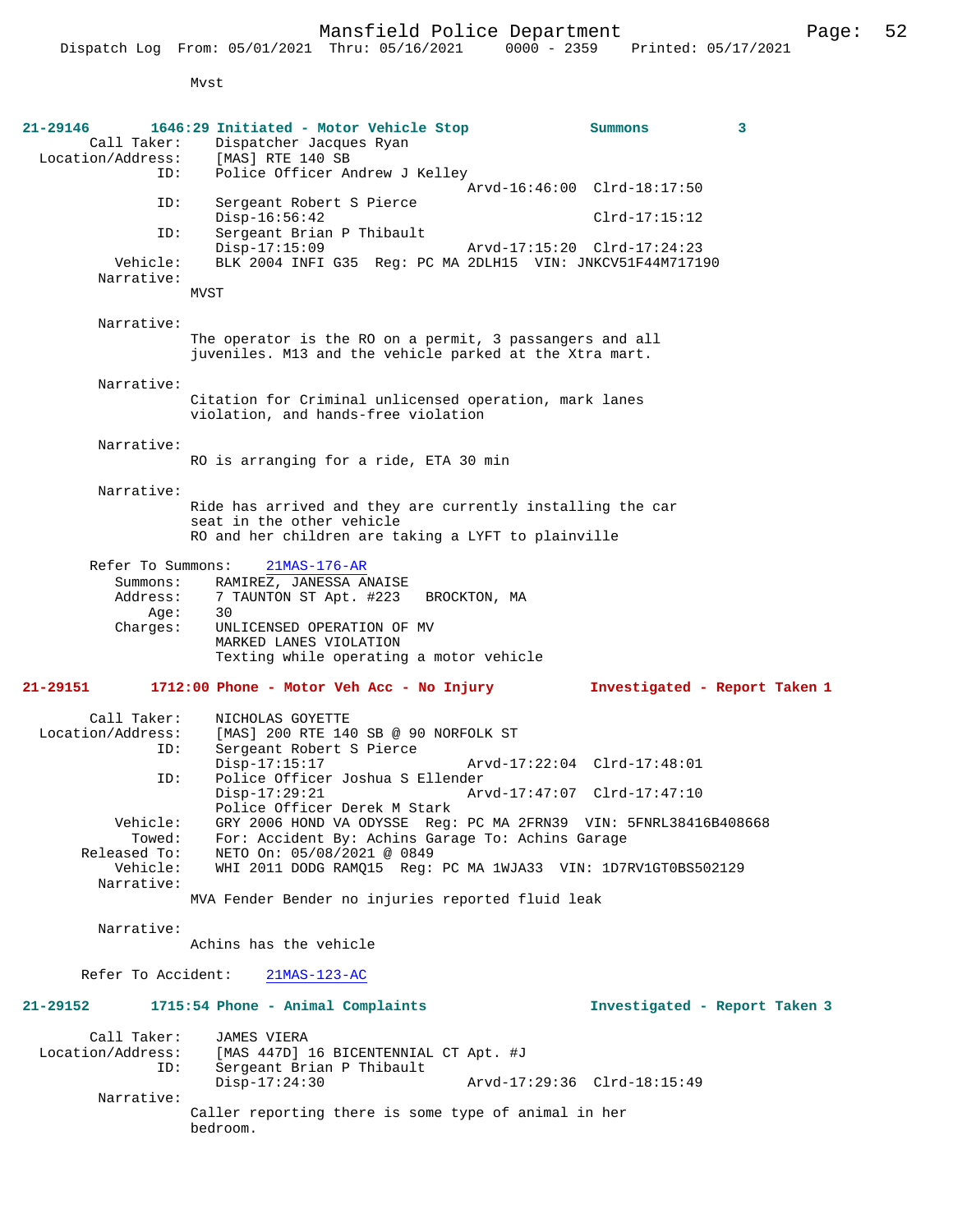Narrative:

Caller states she believes that resident from upstairs put the animal there.

Refer To Incident: 21MAS-443-OF

**21-29162 1820:45 Phone - 911 Hang-ups & Verifications Confirmed misdial/Accdntl Call 2**  Call Taker: NICHOLAS GOYETTE<br>Location/Address: [MAS H2450] 51 J [MAS H2450] 51 JEWELL ST ID: Police Officer Andrew J Kelley<br>Disp-18:23:53 Disp-18:23:53 Arvd-18:33:35 Clrd-18:35:54 Narrative: Checking on a 911 hang up. 2 callbacks no answer Contact made?:N Cellphone? (y/n):Y Uncertainty radius: 9 meters (Roughly size of house) Narrative: It was one of the children's apple watches **21-29167 1854:02 Initiated - Follow up Investigation Investigated - Report Taken 3** Call Taker: Stephen Martell Location/Address: [MAS H4364] 255 PRATT ST ID: Sergeant Robert S Pierce Arvd-18:54:00 Clrd-19:10:00 Narrative: Conducting a follow up in the area to a previously reported incident. Narrative: small BB damage to the window. Refer To Incident: 21MAS-444-OF **21-29168 1910:15 Initiated - Building - Property Check Building Checked / Secured 3** Call Taker: Stephen Martell<br>Location/Address: [MAS 43] 137 MI [MAS 43] 137 MILL ST ID: Police Officer Joshua S Ellender Arvd-19:10:00 Clrd-19:16:49 Police Officer Derek M Stark Narrative: Checking the area. Narrative: checks secure.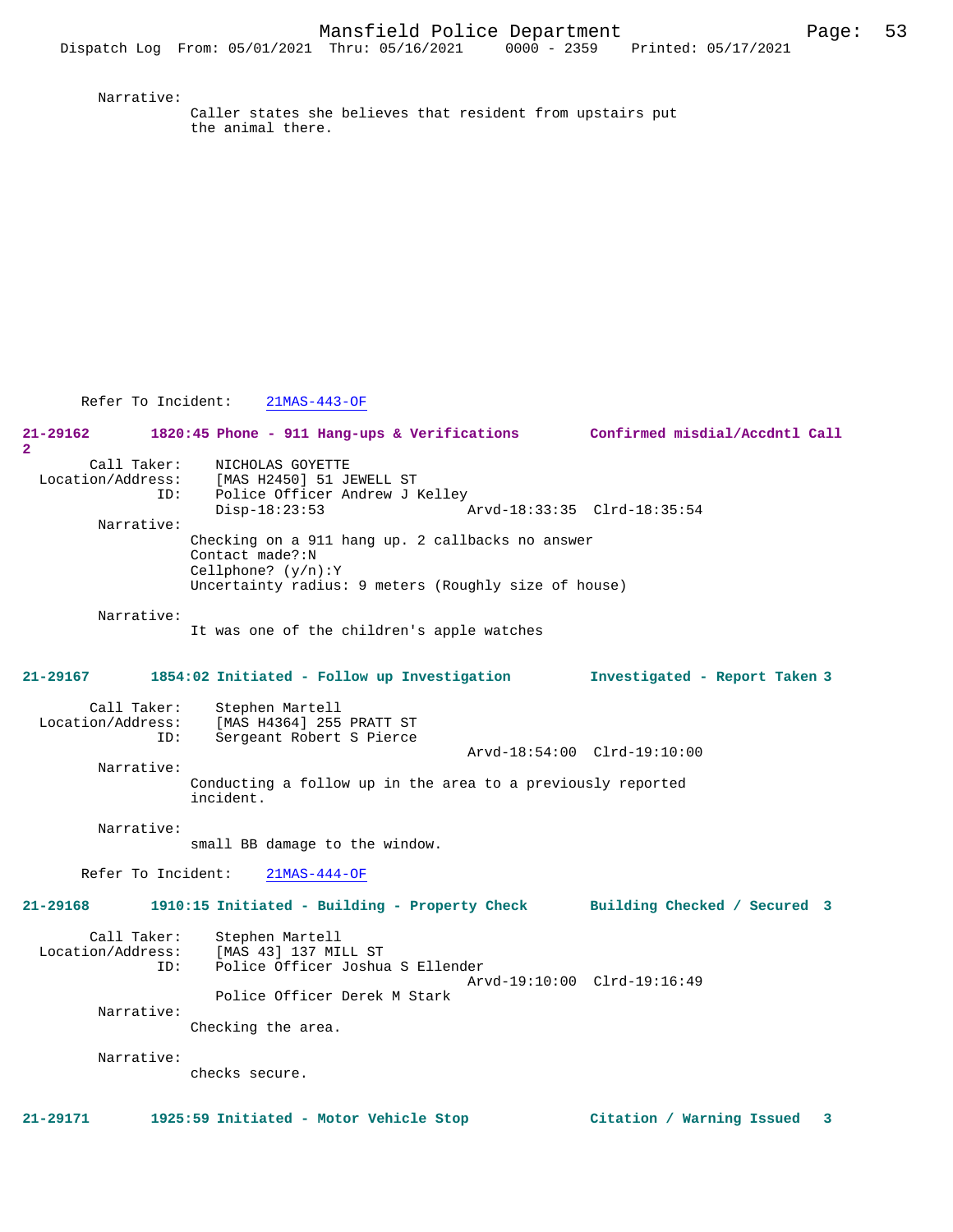Mansfield Police Department Page: 54 Dispatch Log From: 05/01/2021 Thru: 05/16/2021 0000 - 2359 Printed: 05/17/2021 Call Taker: Stephen Martell<br>Location/Address: [MAS] 491 MAPLE [MAS] 491 MAPLE ST @ 421 FRANKLIN ST ID: Police Officer Joshua S Ellender Arvd-19:25:00 Clrd-19:31:30 Police Officer Derek M Stark<br>Vehicle: WHI 2010 HOND ACCORD Reg: PO WHI 2010 HOND ACCORD Reg: PC MA 4DE482 VIN: 1HGCP2F35AA033496 Narrative: MV stop **21-29174 1946:13 Initiated - Building - Property Check Building Checked / Secured 3** Call Taker: Stephen Martell<br>Location/Address: [MAS 1016] 4 ER [MAS 1016] 4 ERICK RD ID: Police Officer Joshua S Ellender Arvd-19:46:00 Clrd-19:58:15 Police Officer Derek M Stark Narrative: Checking the area. **21-29183 2019:57 911 - 911 Hang-ups & Verifications Confirmed misdial/Accdntl Call 2**  Call Taker: Ryan O'Rourke<br>Location/Address: [MAS H142] 82 [MAS H142] 821 MAPLE ST ID: Police Officer Joshua S Ellender Disp-20:22:12 Arvd-20:29:19 Clrd-20:30:39 Police Officer Derek M Stark Narrative: Checking on a 911 hang up. Contact made?: Y Cellphone? (y/n): Y Uncertainty radius: Caller stated accidental, will meet officer at front door. Narrative: confirmed accidental **21-29182 2020:36 Initiated - Building - Property Check Building Checked / Secured 3** Call Taker: Stephen Martell Location/Address: [MAS 840] 280 SCHOOL ST Police Officer Andrew J Kelley Arvd-20:20:00 Clrd-20:32:17 Narrative: Checking the area. **21-29185 2036:05 Phone - Motor Veh Acc - No Injury Investigated - Report Taken 1** Call Taker: Josesph Shebertes Location/Address: [MAS] 287 CHAUNCY ST @ 400 RTE 140 NB ID: Sergeant Brian P Thibault Disp-20:37:48 Arvd-20:38:18 Clrd-21:16:34<br>TD: Police Officer Andrew J Kelley Police Officer Andrew J Kelley<br>Disp-20:37:53 Arvd-20:38:13 Clrd-21:16:34 ID: Detective Sgt Donald MacLean Disp-20:37:57 Arvd-20:38:15 Clrd-21:16:34<br>Vehicle: BLK 2011 LNDR UT RANGE Req: PAS MA NE3125 VIN: SALMF1D491 BLK 2011 LNDR UT RANGE Reg: PAS MA NE3125 VIN: SALMF1D49BA349067 Towed: For: Accident By: Achins Garage To: Achins Garage Released To: HOPE On: 05/08/2021 @ 1134<br>Vehicle: BGE 2020 ACCENT Reg: RI<br>Towed: For: Accident By: Achins Ga BGE 2020 ACCENT Reg: RI 1AI182 VIN: 3KPC24A65LE125914 Towed: For: Accident By: Achins Garage To: Achins Garage Released To: LOPEZ On: 05/07/2021 @ 0230 LOPEZ On: 05/07/2021 @ 0230 Narrative: 2 car MVA no injuries Narrative: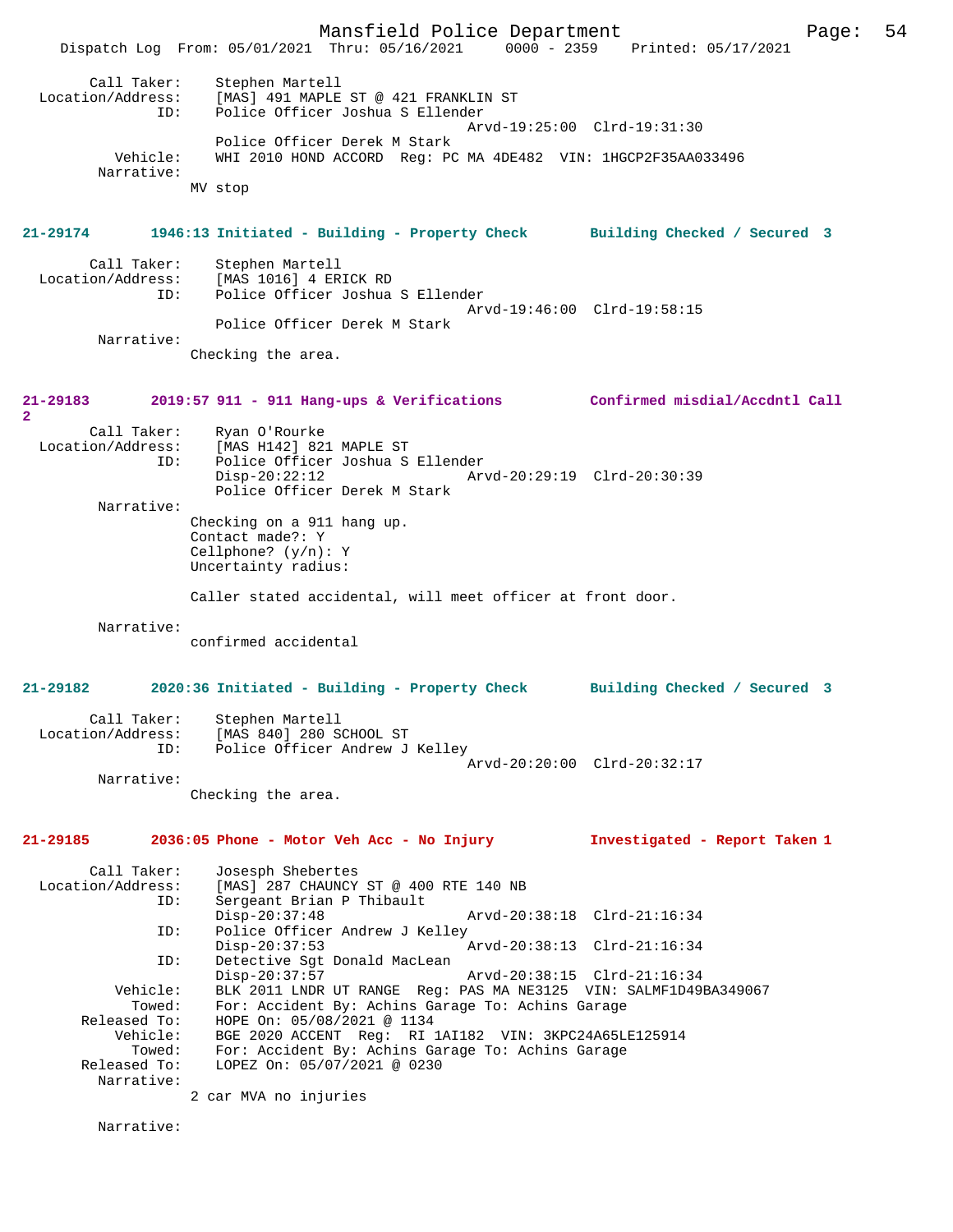Mansfield Police Department Page: 55 Dispatch Log From: 05/01/2021 Thru: 05/16/2021 reporting airbag deployment on two vehicle, requesting FD to respond for eval Narrative: requesting a tow for 2 at this time Narrative: achins Tow contacted sending 2 wreckers. Narrative: achins has both vehicles. Refer To Accident: 21MAS-124-AC **21-29191 2119:38 Walk-In - Assist Citizen - P S A Services Rendered 3**  Call Taker: Support Staff Langston W Puller Location/Address: [MAS H5561] 23 HIGH ST Apt. #1 ID: Detective Sgt Donald MacLean<br>Disp-21:21:41 Disp-21:21:41 Arvd-21:25:43 Clrd-22:23:00<br>TD: Police Officer Andrew J Kelley Police Officer Andrew J Kelley<br>Disp-21:47:40 Disp-21:47:40 Arvd-21:47:44 Clrd-22:21:03 Narrative: walk-in seeking officer assistance to keep the peace while she retrieves property from her former roomate. She was kicked out regarding a dispute on 4/5. Narrative: transporting a female to 23 High street to retrieve her belongings. Starting Mileage - 26140 Narrative: Ending mileage - 26142. units still on scene looking for a wallet as well as a place to stay for the night. a LYFT was contacted units will be standing by to assist. Narrative: Units will be clear. **For Date: 05/07/2021 - Friday 21-29234 0122:32 Initiated - Building - Property Check Building Checked / Secured 3** Call Taker: Stephen Martell Location/Address: [MAS 834] 261 CHAUNCY ST ID: Patrolman David Schepis Arvd-01:22:00 Clrd-01:33:47 Narrative: Checking the area. **21-29248 0135:29 Initiated - Building - Property Check Building Checked / Secured 3**

Call Taker: Stephen Martell<br>Location/Address: [MAS 2] 60 FORB [MAS 2] 60 FORBES BLVD ID: Patrolman David Schepis Arvd-01:35:00 Clrd-01:38:26 Narrative:

Checking the area.

## **21-29255 0140:53 Initiated - Building - Property Check Building Checked / Secured 3**

Call Taker: Stephen Martell<br>Location/Address: [MAS 907E] 390 Location/Address: [MAS 907E] 390 WEST ST ID: Patrolman David Schepis Arvd-01:40:00 Clrd-01:47:19 Narrative:

Checking the area.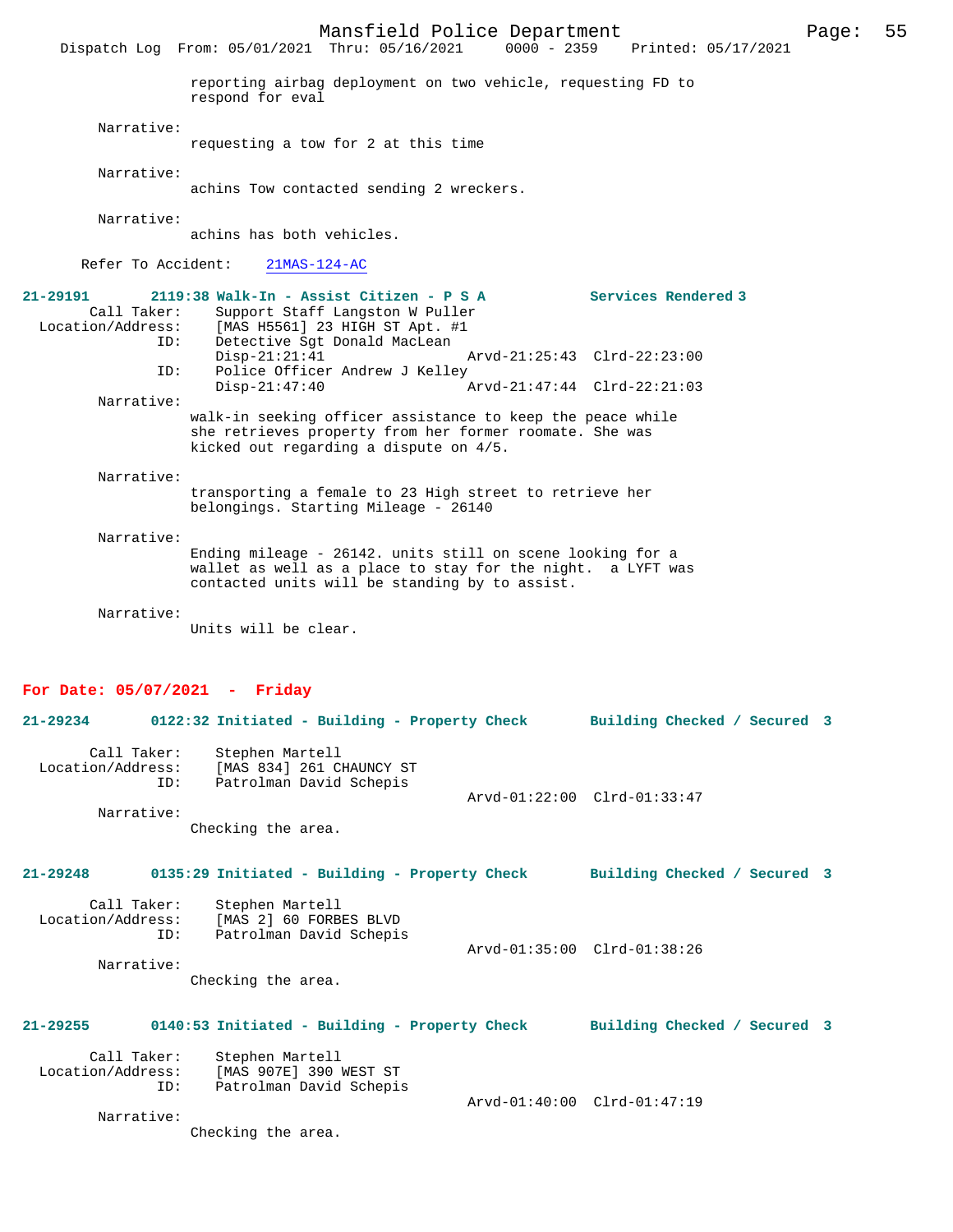**21-29264 0200:24 Initiated - Building - Property Check Building Checked / Secured 3** Call Taker: Stephen Martell Location/Address: [MAS 814] 50 WEST CHURCH ST Police Officer Meghan Birnie Arvd-02:00:00 Clrd-02:04:17 **21-29271 0214:30 Initiated - Building - Property Check Building Checked / Secured 3** Call Taker: Stephen Martell Location/Address: [MAS 1] 50 WEST ST<br>ID: Police Officer Megh Police Officer Meghan Birnie Arvd-02:14:00 Clrd-02:23:15 Narrative: Checking the area. **21-29283 0312:15 Initiated - Building - Property Check Building Checked / Secured 3** Call Taker: Stephen Martell Location/Address: [MAS] NORTH MAIN ST ID: Police Officer Meghan Birnie Arvd-03:12:00 Clrd-03:17:26 Narrative: Checking the area. **21-29284 0411:00 Initiated - Building - Property Check Building Checked / Secured 3** Call Taker: Stephen Martell Location/Address: [MAS 895] 175 FRUIT ST Sergeant Thomas R Connor Arvd-04:11:00 Clrd-04:16:01 Narrative: Checking the area. **21-29285 0418:55 Initiated - Building - Property Check Building Checked / Secured 3** Call Taker: Stephen Martell Location/Address: [MAS 992] 660 EAST ST ID: Police Officer Nicole P Newport Arvd-04:18:00 Clrd-04:20:28 Narrative: Checking the area. **21-29286 0420:35 Initiated - Building - Property Check Building Checked / Secured 3** Call Taker: Stephen Martell<br>Location/Address: [MAS 1016] 4 ER [MAS 1016] 4 ERICK RD ID: Police Officer Nicole P Newport Arvd-04:20:00 Clrd-04:43:31 **21-29288 0600:44 Initiated - Motor Vehicle Stop Citation / Warning Issued 3** Call Taker: Stephen Martell Location/Address: [MAS] SOUTH MAIN ST Police Officer Meghan Birnie Arvd-06:00:00 Clrd-06:10:11 Vehicle: GRY 2012 CHEV EQUINO Reg: PC MA 6796BP VIN: 2GNFLNE53C6284200 **21-29300 0658 Initiated - Parking Violations Services Rendered 3**  Call Taker: Animal Control Steven Simonds<br>Location/Address: [MAS 12] 250 EAST ST ess: [MAS 12] 250 EAST ST<br>ID: Animal Control Steven Animal Control Steven Simonds Arvd-06:59:29 Clrd-09:11:07 Narrative: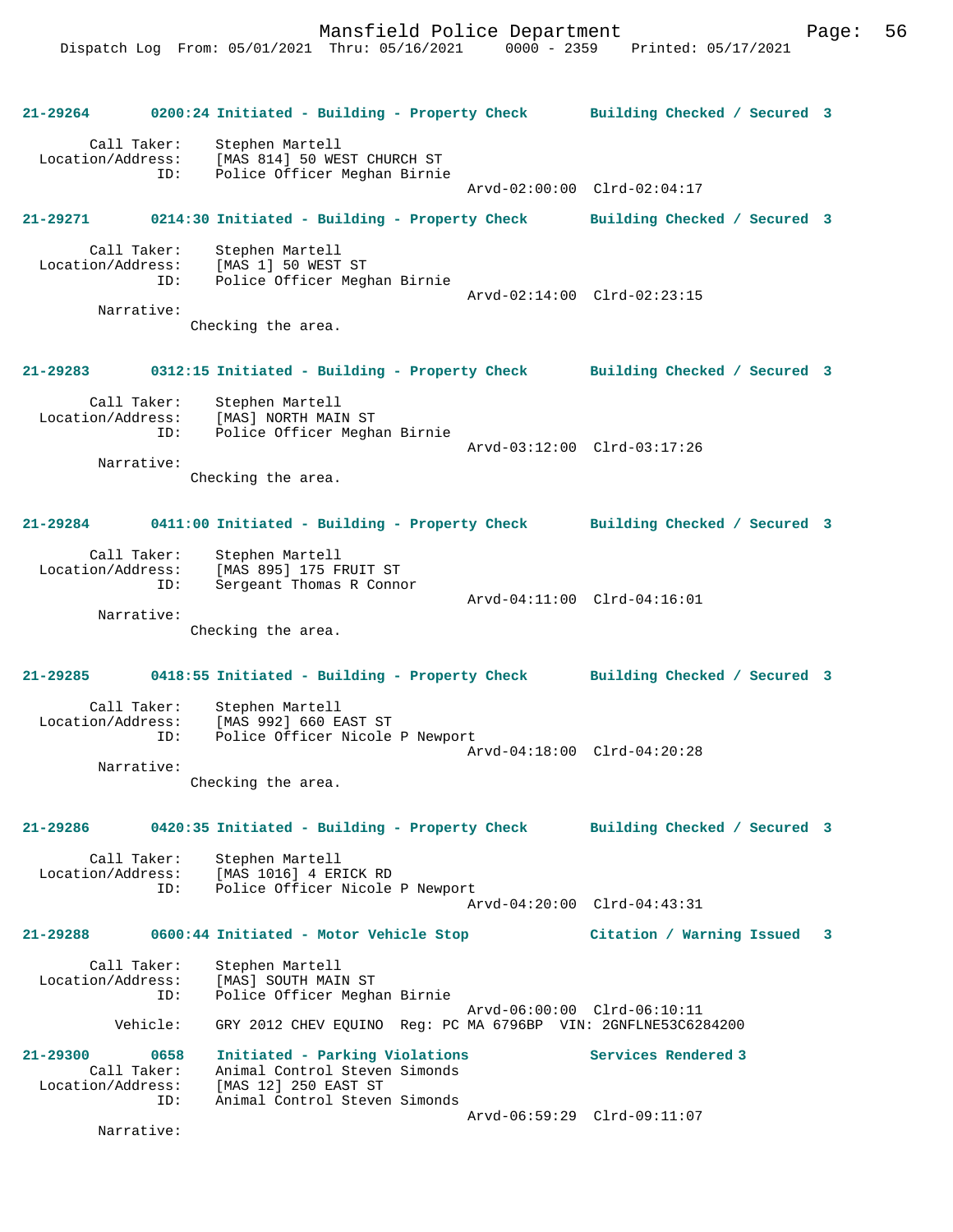school crossing coverage

| 21-29312<br>$\mathbf{2}$                                    | 0815:46 Phone - 911 Hang-ups & Verifications Confirmed misdial/Accdntl Call                                                                                                                                                            |                             |
|-------------------------------------------------------------|----------------------------------------------------------------------------------------------------------------------------------------------------------------------------------------------------------------------------------------|-----------------------------|
| Call Taker:<br>Location/Address:<br>ID:                     | NICHOLAS GOYETTE<br>[MAS H1641] 26 WEBB PL Apt. #B1<br>Patrolman Gregory S Martell<br>$Disp-08:20:26$                                                                                                                                  | Arvd-08:26:44 Clrd-08:29:13 |
| Narrative:                                                  | Checking on a 911 hang up.<br>Contact made?: N<br>Cellphone? $(y/n): Y$<br>Uncertainty radius: No radius, the address is where the<br>phone is registered to. Reported to Northern 911, they have<br>no idea where the call came from. |                             |
| Narrative:                                                  | No answer on call back x2                                                                                                                                                                                                              |                             |
| Narrative:                                                  | Caller called back and states that he is in India, and there<br>is no emergency.                                                                                                                                                       |                             |
| 21-29320<br>0910<br>Call Taker:<br>Location/Address:<br>ID: | Initiated - Parking Violations<br>Animal Control Steven Simonds<br>[MAS] 43 NORTH MAIN ST @ 13 PARK ST<br>Animal Control Steven Simonds                                                                                                | Services Rendered 3         |
| Narrative:                                                  | checking area for parking violations                                                                                                                                                                                                   | Arvd-09:11:45 Clrd-09:41:33 |
|                                                             |                                                                                                                                                                                                                                        |                             |
| 21-29321<br>Location/Address:<br>ID:                        | 0915:17 Initiated - Building - Property Check Services Rendered 3<br>Call Taker: William Casey<br>[MAS 2] 60 FORBES BLVD<br>Police Officer Gregg S Kennedy                                                                             | Arvd-09:15:00 Clrd-09:19:34 |
| Narrative:                                                  | Checking the area.                                                                                                                                                                                                                     |                             |
| $21 - 29333$<br>Call Taker:<br>Location/Address:<br>ID:     | 0949:09 Phone - Motor Veh Acc - No Injury<br>William Casey<br>[MAS H1027] 1016 WEST ST<br>Sergeant Robert S Pierce                                                                                                                     | Services Rendered 1         |
| ID:                                                         | $Disp-09:50:17$<br>Sergeant Thomas R Connor                                                                                                                                                                                            | Arvd-09:57:38 Clrd-12:01:51 |
| ID:                                                         | $Disp-09:50:23$<br>Police Officer Gregg S Kennedy                                                                                                                                                                                      | Arvd-09:57:30 Clrd-10:25:43 |
| Vehicle:<br>Narrative:                                      | $Disp-09:59:05$<br>WHI 2013 COOPER Req: PC MA 9VA459 VIN: WMWSV3C55DT395393                                                                                                                                                            | Arvd-10:05:12 Clrd-10:25:47 |
|                                                             | mva unk injuries                                                                                                                                                                                                                       |                             |
| Narrative:                                                  | Tow requested and MELD with emergency response per M1                                                                                                                                                                                  |                             |
| Narrative:                                                  | MELD notified                                                                                                                                                                                                                          |                             |
| Narrative:                                                  | M1 off West and Tremont for street closure                                                                                                                                                                                             |                             |
| Narrative:                                                  | Achins enroute                                                                                                                                                                                                                         |                             |
| Narrative:                                                  | M8 blocking off douglas                                                                                                                                                                                                                |                             |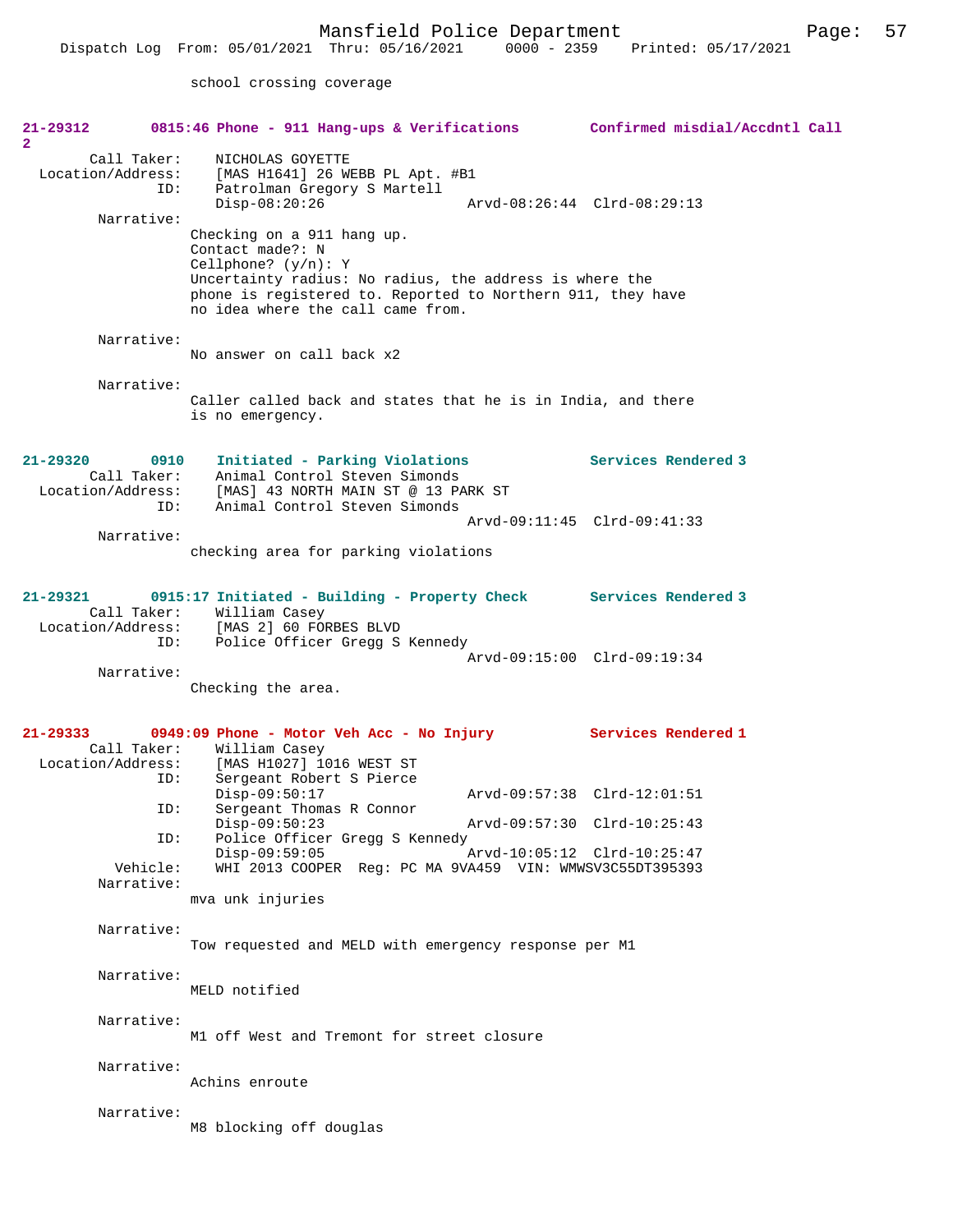|                                        | Mansfield Police Department<br>Dispatch Log From: 05/01/2021 Thru: 05/16/2021 0000 - 2359 Printed: 05/17/2021                                                     |                             | Page: | 58 |  |
|----------------------------------------|-------------------------------------------------------------------------------------------------------------------------------------------------------------------|-----------------------------|-------|----|--|
| Narrative:                             | NAPD advised to shut down Mansfield @ West                                                                                                                        |                             |       |    |  |
| Narrative:                             | Achins on scene                                                                                                                                                   |                             |       |    |  |
| Narrative:                             | Vehicle is being towed back to the residence as a private<br>tow                                                                                                  |                             |       |    |  |
| Narrative:                             | Road is open and detail officer will be standing by                                                                                                               |                             |       |    |  |
| Refer To Accident:                     | $21MAS-125-AC$                                                                                                                                                    |                             |       |    |  |
| 21-29337<br>ID:                        | 0958:14 Phone - Assist Fire Department<br>Call Taker: Dispatcher Alyson Vico<br>Location/Address: [MAS] 49 PINE NEEDLE LN<br>Patrolman Gregory S Martell          | Services Rendered 2         |       |    |  |
| Narrative:                             | $Disp-09:59:32$<br>Assisting the FD with a fire related incident. Nature:<br>Electrical hazard. M1 advised.                                                       | Arvd-10:04:21 Clrd-10:07:41 |       |    |  |
| 21-29340<br>1010<br>Call Taker:<br>ID: | Initiated - Parking Violations<br>Animal Control Steven Simonds<br>Location/Address: [MAS] 242 NORTH MAIN ST @ 16 OLD COLONY WAY<br>Animal Control Steven Simonds | Services Rendered 3         |       |    |  |
| Narrative:                             | checking area for parking violations                                                                                                                              | Arvd-10:11:26 Clrd-10:54:33 |       |    |  |
| Narrative:                             | no violations                                                                                                                                                     |                             |       |    |  |
| 21-29341                               | 1030:15 Initiated - Building - Property Check                                                                                                                     | Services Rendered 3         |       |    |  |

 Call Taker: Dispatcher Alyson Vico Location/Address: [MAS 840] 280 SCHOOL ST<br>ID: Police Officer Gregg S ] Police Officer Gregg S Kennedy Arvd-10:30:00 Clrd-10:41:49 Narrative:

Checking the area.

**21-29342 1038:54 Phone - Suspicious Actv / Persn / Veh Services Rendered 2**  Call Taker: NICHOLAS GOYETTE<br>Location/Address: [MAS] 10 CONNORS [MAS] 10 CONNORS AVE ID: Sergeant Thomas R Connor<br>Disp-10:43:02 Disp-10:43:02 Arvd-10:47:17 Clrd-11:59:56<br>Vehicle: YEL 2003 GMC SONOMA Req: PC MA 1CYK79 VIN: 1GTDT13X13K17 YEL 2003 GMC SONOMA Reg: PC MA 1CYK79 VIN: 1GTDT13X13K178967 Narrative: Caller believes white suv contains a male selling drugs to

the community.

 Narrative: M12 spoke with male party from NY who was smoking off property and will be returning back

**21-29356 1133 Initiated - Speed Trailer/Signs Deployed Services Rendered 3**  Call Taker: Animal Control Steven Simonds<br>ion/Address: [MAS] MAPLE ST Location/Address:<br>ID: Animal Control Steven Simonds Arvd-11:35:05 Clrd-11:41:46 Narrative:

changing batteries on speed sign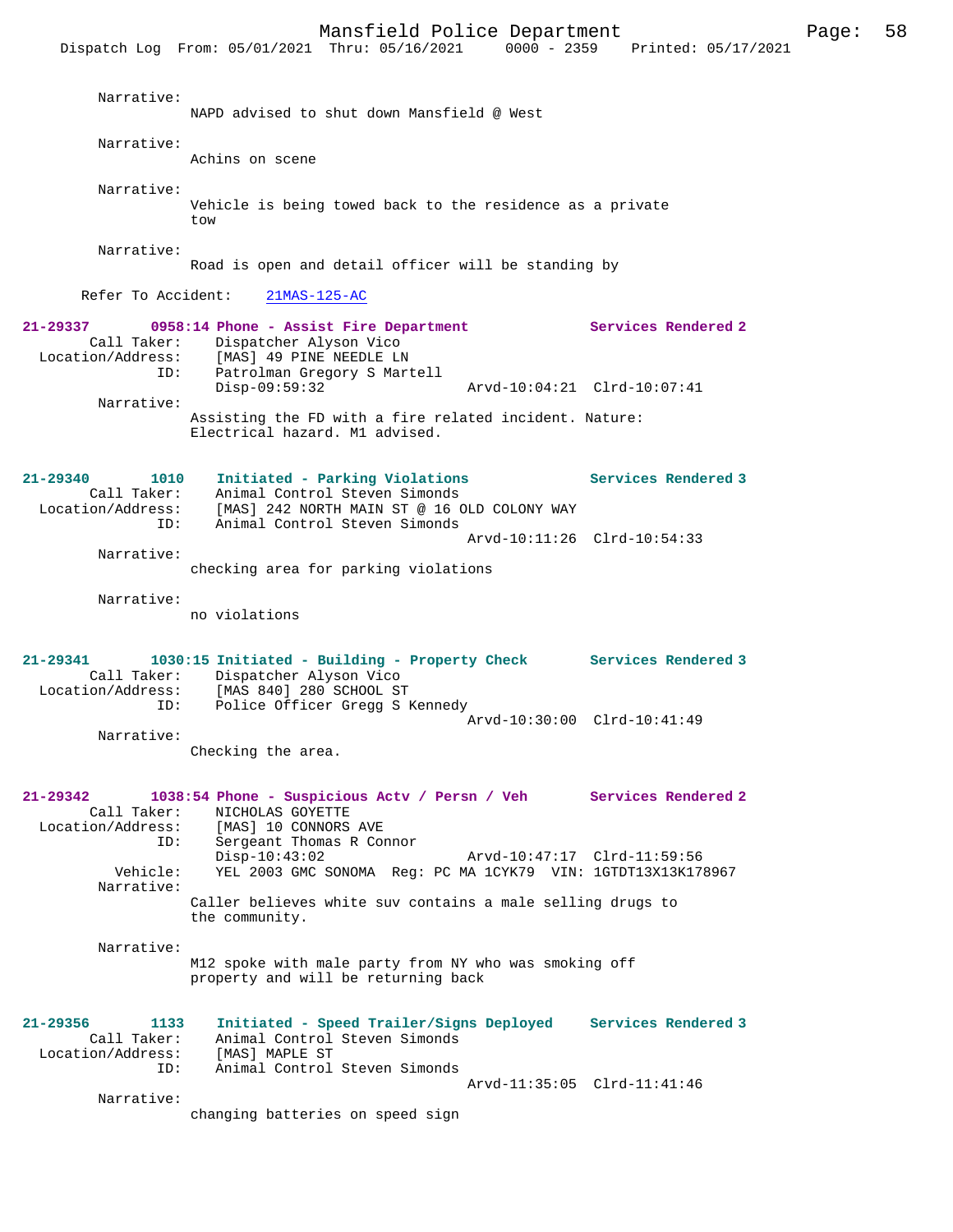Dispatch Log From: 05/01/2021 Thru: 05/16/2021 0000 - 2359 Printed: 05/17/2021

| $21 - 29358$<br>1141<br>Call Taker:<br>Location/Address:<br>ID: | Initiated - Parking Violations<br>Animal Control Steven Simonds<br>[MAS] 389 NORTH MAIN ST @ 10 PRATT ST<br>Animal Control Steven Simonds | Services Rendered 3         |
|-----------------------------------------------------------------|-------------------------------------------------------------------------------------------------------------------------------------------|-----------------------------|
| Narrative:                                                      |                                                                                                                                           | Arvd-11:42:09 Clrd-12:29:28 |
|                                                                 | checking area for parking violations                                                                                                      |                             |
| Narrative:                                                      |                                                                                                                                           |                             |
|                                                                 | tagged MA 5LE333 on west church for overtime parking                                                                                      |                             |
|                                                                 | $21-29366$ 1223:33 Initiated - Well Being Check<br>Call Taker: William Casey                                                              | Services Rendered 3         |
|                                                                 | Location/Address: [MAS 433]<br>ID: Detective Derek M McCune                                                                               |                             |
|                                                                 |                                                                                                                                           | Arvd-12:23:00 Clrd-12:37:40 |
|                                                                 |                                                                                                                                           |                             |
| 21-29376<br>1259                                                | Initiated - Parking Violations                                                                                                            | Services Rendered 3         |
| Call Taker:<br>Location/Address:                                | Animal Control Steven Simonds<br>[MAS] 242 NORTH MAIN ST @ 16 OLD COLONY WAY                                                              |                             |
| ID:                                                             | Animal Control Steven Simonds                                                                                                             |                             |
| Narrative:                                                      |                                                                                                                                           | Arvd-13:00:59 Clrd-13:20:28 |
|                                                                 | checking area for parking violations                                                                                                      |                             |
| Narrative:                                                      |                                                                                                                                           |                             |
|                                                                 | tagged MA 2PSW11 on old colony way for overtime parking                                                                                   |                             |
| Narrative:                                                      |                                                                                                                                           |                             |
|                                                                 | tagged MA 9LD355 on old colony way for overtime parking                                                                                   |                             |
|                                                                 |                                                                                                                                           |                             |
| 21-29382                                                        | 1340:45 Phone - Well Being Check                                                                                                          | Gone on Arrival<br>3        |
| Call Taker:<br>Location/Address:                                | Dispatcher Jacques Ryan<br>[MAS] COPELAND DR                                                                                              |                             |
| ID:                                                             | Police Officer Gregg S Kennedy                                                                                                            |                             |
| Narrative:                                                      | $Disp-13:44:31$                                                                                                                           | Arvd-13:46:04 Clrd-13:49:30 |
|                                                                 | report of an elderly woman on copeland drive by wendys<br>wandering into traffic                                                          |                             |
| Narrative:                                                      |                                                                                                                                           |                             |
|                                                                 | Short elderly female with an aqua color coat with the hood<br>up                                                                          |                             |
| $21 - 29388$<br>1358                                            | Initiated - Parking Violations                                                                                                            | Services Rendered 3         |
| Call Taker:                                                     | Animal Control Steven Simonds                                                                                                             |                             |
| Location/Address:<br>ID:                                        | [MAS] 255 NORTH MAIN ST @ 8 COTTAGE ST<br>Animal Control Steven Simonds                                                                   |                             |
|                                                                 |                                                                                                                                           | Arvd-13:59:53 Clrd-14:36:15 |
| Narrative:                                                      | checking area for parking violations                                                                                                      |                             |
|                                                                 |                                                                                                                                           |                             |

Narrative:

no violations

### **21-29392 1429:51 Phone - Motor Veh Acc - No Injury Services Rendered 1**

 Call Taker: Emily Archer Location/Address: [MAS] 15 INGRID DR ID: Police Officer Gregg S Kennedy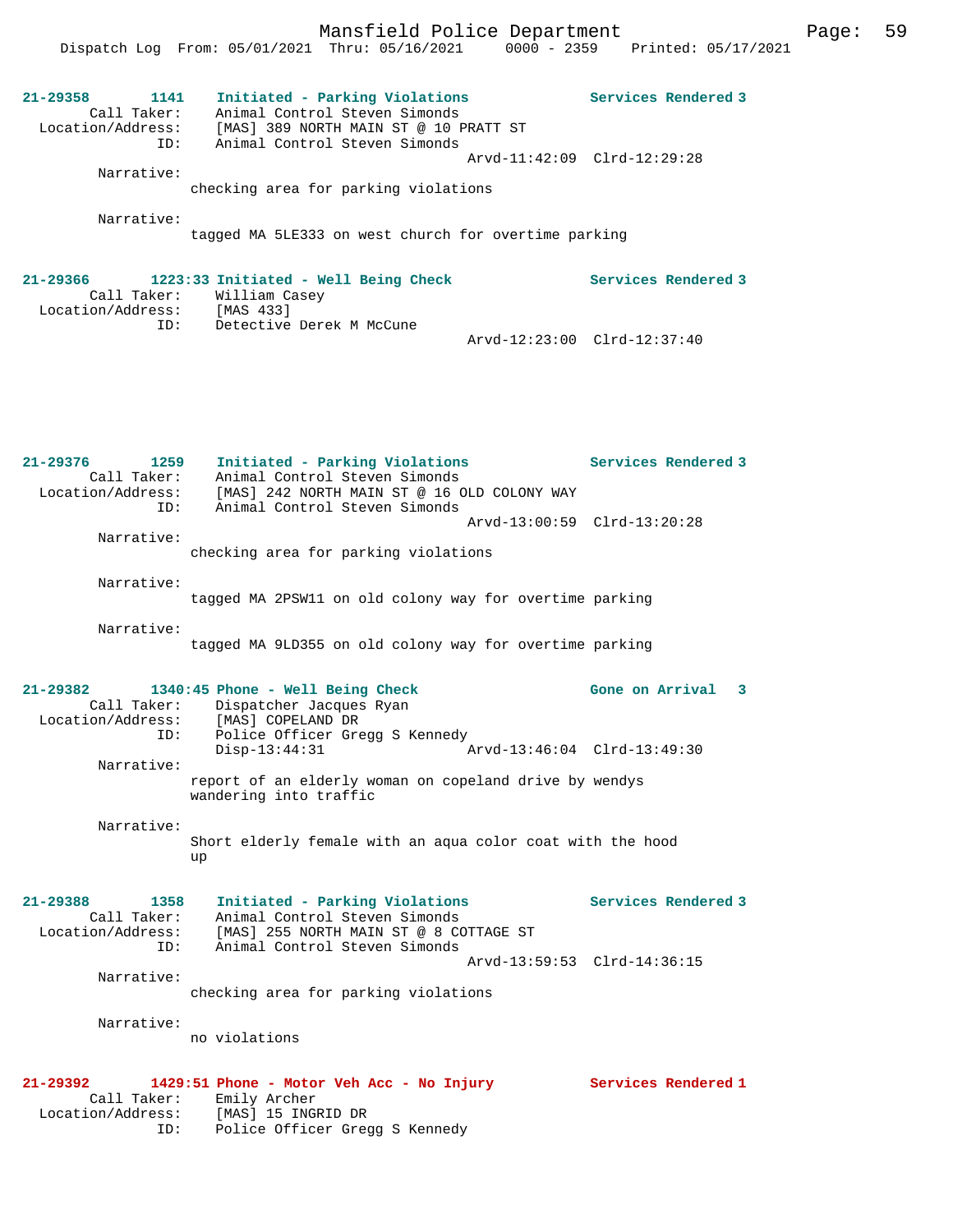|                                                                                 |                                                                    | Mansfield Police Department                                                                                               |                                                            |                                                                                                                               | Page: | - 60 |
|---------------------------------------------------------------------------------|--------------------------------------------------------------------|---------------------------------------------------------------------------------------------------------------------------|------------------------------------------------------------|-------------------------------------------------------------------------------------------------------------------------------|-------|------|
|                                                                                 |                                                                    |                                                                                                                           |                                                            | Dispatch Log From: 05/01/2021 Thru: 05/16/2021 0000 - 2359 Printed: 05/17/2021                                                |       |      |
| Narrative:                                                                      | $Disp-14:32:25$                                                    |                                                                                                                           | Arvd-14:40:39 Clrd-15:04:10                                |                                                                                                                               |       |      |
|                                                                                 | officer.                                                           | Caller reporting past MVA and is looking to speak to an                                                                   |                                                            |                                                                                                                               |       |      |
| Narrative:                                                                      |                                                                    | Accident occured today at Mansfield High School. Caller is<br>the parent of the driver and he is reporting it now to her. |                                                            |                                                                                                                               |       |      |
| Narrative:                                                                      |                                                                    | Headed to Millfarm to follow up                                                                                           |                                                            |                                                                                                                               |       |      |
| 21-29396<br>Call Taker:<br>Location/Address:<br>ID:<br>Vehicle:<br>Released To: | Emily Archer<br>[MAS] 500 EAST ST<br>$Disp-15:05:30$               | Patrolman Gregory S Martell<br>SOUTHER On: 05/10/2021 @ 1712                                                              | Arvd-15:05:41 Clrd-15:13:37                                | 1501:36 Phone - Motor Veh Acc - Hit & Run Services Rendered 1<br>GRY 2012 NISS ROGUE Reg: PC MA 13WH59 VIN: JN8AS5MV3CW379261 |       |      |
| Vehicle:<br>Narrative:                                                          |                                                                    | Car vs bus, vehicle left. Caller reporting no injuries.                                                                   |                                                            | YEL 2020 FRHT BU CHASSIS Reg: SB MA 42362 VIN: 4UZABRFA5LCLM2125                                                              |       |      |
| Narrative:                                                                      |                                                                    | M12 stopped a vehicle by Bicenntial Court with front end<br>damage with plate matching the plate from the witness         |                                                            |                                                                                                                               |       |      |
| Narrative:                                                                      | Bus will be on its way                                             |                                                                                                                           |                                                            |                                                                                                                               |       |      |
| 21-29397<br>Call Taker:<br>Location/Address:<br>ID:                             | William Casey<br>[MAS] BICENTENNIAL CT<br>Sergeant Thomas R Connor | 1502:18 Initiated - Motor Vehicle Stop                                                                                    |                                                            | <b>Example 20 Vehicle Towed</b><br>3                                                                                          |       |      |
| ID:                                                                             | $Disp-15:04:35$                                                    | Police Officer Gregg S Kennedy                                                                                            | Arvd-15:02:00 Clrd-15:37:46<br>Arvd-15:04:52 Clrd-15:15:13 |                                                                                                                               |       |      |
| ID:<br>ID:                                                                      | $Disp-15:04:49$                                                    | Patrolman Gregory S Martell<br>Patrolman Gregory S Martell                                                                |                                                            | $Clrd-15:05:24$                                                                                                               |       |      |
| Vehicle:<br>Towed:<br>Narrative:                                                | $Disp-15:13:57$                                                    | For: Accident By: Achins Garage To: Achins Garage                                                                         | Arvd-15:21:49 Clrd-15:36:59                                | GRY 2012 NISS ROGUE Req: PC MA 13WH59 VIN: JN8AS5MV3CW379261                                                                  |       |      |
|                                                                                 |                                                                    | Out with myst, vehicle has front end damage                                                                               |                                                            |                                                                                                                               |       |      |
| Narrative:                                                                      |                                                                    | M12 requesting a tow for one. Achins en route.                                                                            |                                                            |                                                                                                                               |       |      |
| Narrative:                                                                      |                                                                    | M1 requesting a rescue for eval of operator and passenger                                                                 |                                                            |                                                                                                                               |       |      |
| Narrative:                                                                      |                                                                    | M12 put the driver through field sobriety and will be citing<br>operator for driving with a permit                        |                                                            |                                                                                                                               |       |      |
| Narrative:                                                                      |                                                                    | Giving the operator and passenger a ride back to the station<br>to arrange for a ride SM:50491.4                          |                                                            |                                                                                                                               |       |      |
| Narrative:                                                                      | Achins has vehicle                                                 |                                                                                                                           |                                                            |                                                                                                                               |       |      |
| Narrative:                                                                      | EM:50492.0                                                         |                                                                                                                           |                                                            |                                                                                                                               |       |      |
| Refer To Accident:<br>Refer To Field Int:                                       | $21MAS-43-FI$                                                      | $21MAS-126-AC$                                                                                                            |                                                            |                                                                                                                               |       |      |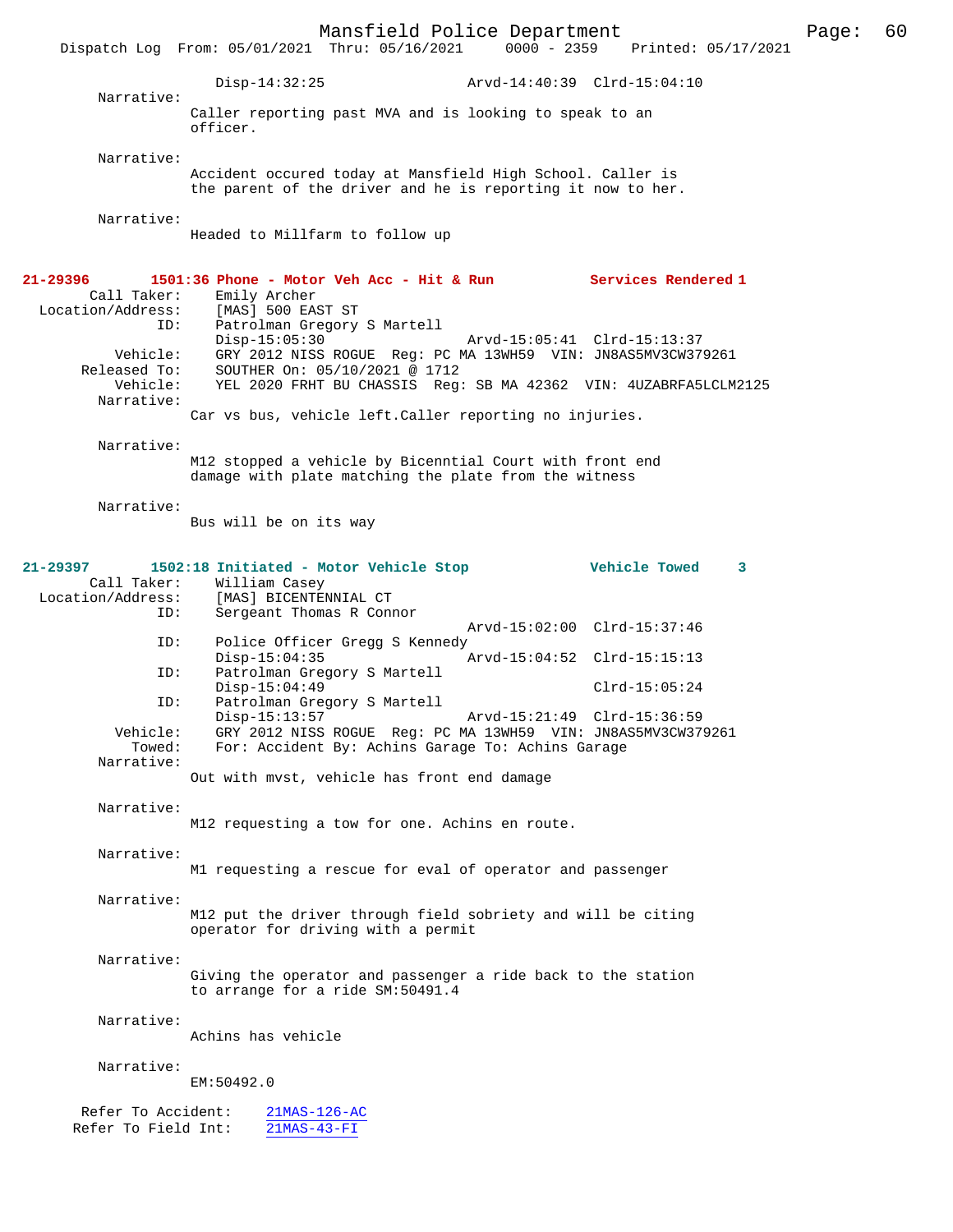|                          | Mansfield Police Department                                            | Page:                                | 61 |
|--------------------------|------------------------------------------------------------------------|--------------------------------------|----|
|                          | Dispatch Log From: 05/01/2021 Thru: 05/16/2021                         | $0000 - 2359$<br>Printed: 05/17/2021 |    |
|                          |                                                                        |                                      |    |
|                          |                                                                        |                                      |    |
| $21 - 29401$             | 1515:52 Phone - Well Being Check                                       | <b>Services Rendered 3</b>           |    |
| Call Taker:              | Emily Archer<br>Location/Address: [MAS] 1 CEDAR CT Apt. #E5            |                                      |    |
| ID:                      | Sergeant Robert S Pierce                                               |                                      |    |
|                          | $Disp-15:18:09$                                                        |                                      |    |
| Narrative:               |                                                                        |                                      |    |
|                          | Meals on Wheels requesting well being check.                           |                                      |    |
|                          |                                                                        |                                      |    |
| Narrative:               | He did not answer the door or phone today for the service.             |                                      |    |
|                          | They last saw him yesterday.                                           |                                      |    |
|                          |                                                                        |                                      |    |
| Narrative:               |                                                                        |                                      |    |
|                          | Spoke to homeowner and everything is okay                              |                                      |    |
|                          |                                                                        |                                      |    |
| Narrative:               | Meals on Wheels advised via voicemail.                                 |                                      |    |
|                          |                                                                        |                                      |    |
|                          |                                                                        |                                      |    |
| 21-29402                 | 1521:27 Initiated - Follow up Investigation Services Rendered 3        |                                      |    |
|                          | Call Taker: William Casey                                              |                                      |    |
|                          | Location/Address: [MAS H1149] 23 MILLFARM DR                           |                                      |    |
|                          | ID: Police Officer Gregg S Kennedy                                     | Arvd-15:21:00 Clrd-15:29:42          |    |
| Narrative:               |                                                                        |                                      |    |
|                          | Conducting a follow up in the area to a previously reported            |                                      |    |
|                          | incident.                                                              |                                      |    |
|                          |                                                                        |                                      |    |
| Narrative:               | Spoke to both parties and will be paper swap                           |                                      |    |
|                          |                                                                        |                                      |    |
|                          |                                                                        |                                      |    |
| $21 - 29410$             | 1626:17 Walk-In - Motor Veh Acc - Hit & Run                            | Assisted Party<br>$\mathbf{1}$       |    |
| Call Taker:              | Support Staff Langston W Puller                                        |                                      |    |
| Location/Address:<br>ID: | [MAS] 11 GILBERT ST @ 1770 WEST ST<br>Police Officer Joshua S Ellender |                                      |    |
|                          | $Disp-16:30:35$                                                        | Arvd-16:30:47 Clrd-16:52:44          |    |
|                          | Police Officer Derek M Stark                                           |                                      |    |
| Narrative:               |                                                                        |                                      |    |
|                          | walk-in reporting an MVA that occured 4/27. drivers agreed             |                                      |    |
|                          | to handle the matter privately, but the other operator has             |                                      |    |
|                          | since failed to respond to the walk-in.                                |                                      |    |
| Narrative:               |                                                                        |                                      |    |
|                          | Party advised of the crash report process. Contact was made            |                                      |    |
|                          | with the other involved party and he is awaiting the                   |                                      |    |
|                          | paperwork for the work order.                                          |                                      |    |
|                          |                                                                        |                                      |    |
| $21 - 29428$             | 1837:14 Phone - Well Being Check                                       | Spoken To<br>3                       |    |
| Call Taker:              | APRIL LEHANE                                                           |                                      |    |
| Vicinity of:             | [MAS 57A] 888 SOUTH MAIN ST                                            |                                      |    |
| ID:                      | Police Officer David J Pepicelli                                       |                                      |    |
| ID:                      | $Disp-18:38:55$<br>Police Officer Christopher D Sorge                  | Arvd-18:44:29 Clrd-18:48:52          |    |
|                          | $Disp-18:38:59$                                                        | Arvd-18:44:31 Clrd-18:50:08          |    |
| Narrative:               |                                                                        |                                      |    |
|                          | male in his 30s laying on the ground by the guardrail                  |                                      |    |
| Narrative:               |                                                                        |                                      |    |
|                          | Caller was on a walk and is now home. He states he saw the             |                                      |    |
|                          | male by the Rumford River bridge, north bound lane coming              |                                      |    |
|                          | from Norton.                                                           |                                      |    |
|                          |                                                                        |                                      |    |
| Narrative:               |                                                                        |                                      |    |

officers spoke with individual, he was taking a nap. stated he is currently homeless and making his way to Taunton to see his mother.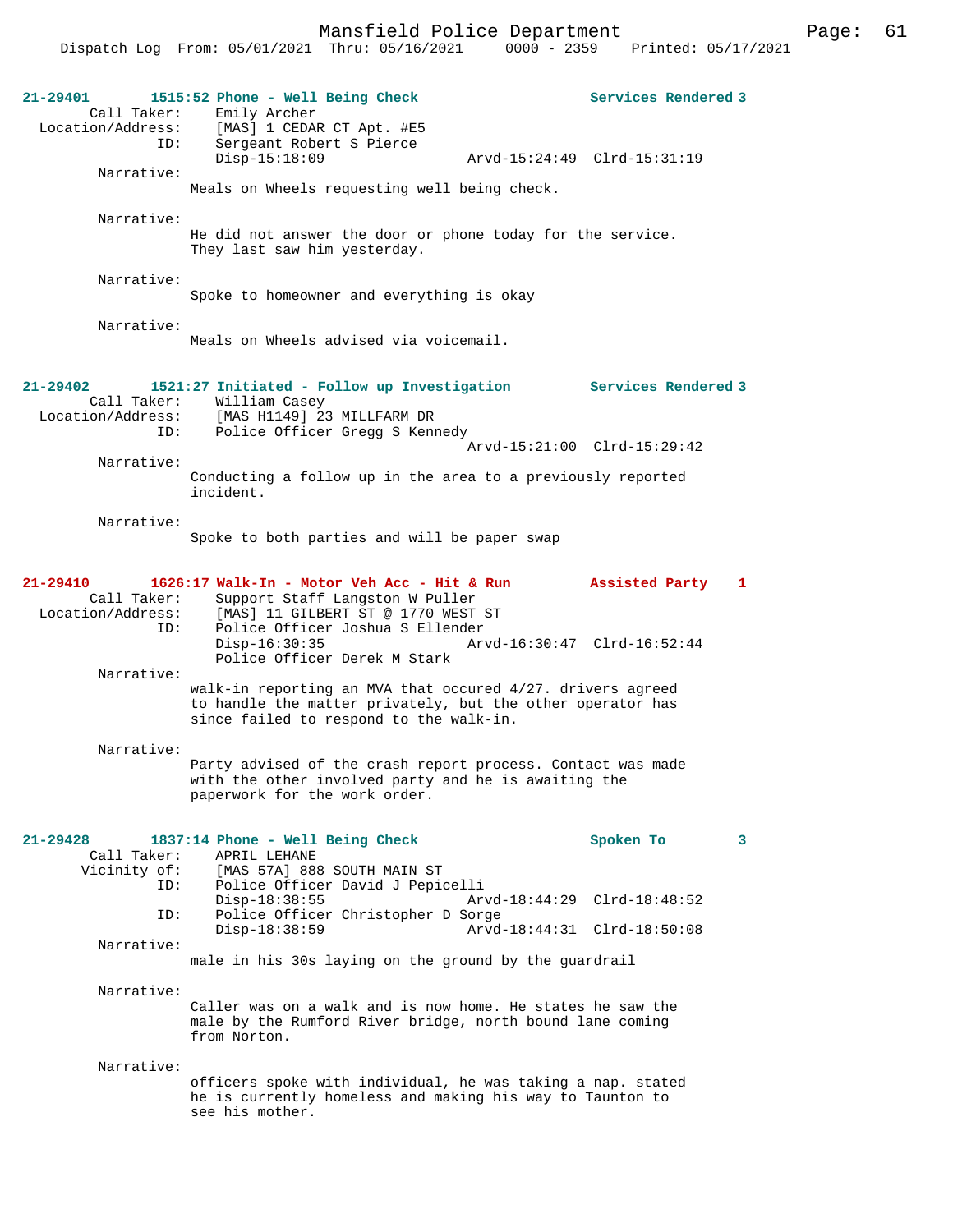**21-29432 1853:14 Initiated - Building - Property Check Building Checked / Secured 3** Call Taker: Ryan O'Rourke Location/Address: [MAS 840] 280 SCHOOL ST ID: Police Officer David J Pepicelli Arvd-18:53:00 Clrd-19:08:02 Narrative: Checking the area. **21-29439 1953:11 Initiated - Motor Vehicle Stop Citation / Warning Issued 3** Call Taker: Ryan O'Rourke<br>Location/Address: [MAS] 949 WEST Location (Address: [MAS] 949 WEST ST @ 2 DONOVAN LN<br>Lating and Location Str & 2 DONOVAN LN ID: Police Officer David J Pepicelli Police Officer David J Pepicelli Arvd-19:53:00 Clrd-19:59:11 Vehicle: GRY 2014 NISS VERSA Reg: PC MA 179AN6 VIN: 3N1CN7APXEK453791 Narrative: mv stop. Narrative: Opertator issued citation for speeding on West St 495 Overpass and defective equipment. **21-29443 1959:43 911 - Fraud or Identity Theft Investigated - Report Taken 1** Call Taker: PATRICK FEENEY Location/Address: [MAS] 1 CEDAR CT Apt. #D2 ID: Police Officer Christopher D Sorge Disp-20:02:48 Arvd-20:13:31 Clrd-20:38:10 Narrative: 911 caller reports that they poss. fell victim to a phone scam. Refer To Incident: 21MAS-453-OF **21-29453 2147:13 911 - Vandalism Investigated - Report Taken 3** Call Taker: Nicole Boyer<br>Location/Address: [MAS 840K] 2 ess: [MAS 840K] 280 SCHOOL ST Apt. #K<br>ID: Police Officer Christopher D Sore Police Officer Christopher D Sorge Disp-21:49:42 Clrd-21:58:18<br>ID: Police Officer Joshua S Ellender Clrd-21:58:18 Police Officer Joshua S Ellender<br>Disp-21:54:04 Ary Disp-21:54:04 Arvd-21:59:26 Clrd-22:22:00 Police Officer Derek M Stark<br>Vehicle: BRO 2004 HOND CIVIC Reg: PC BRO 2004 HOND CIVIC Reg: PC MA 1YNR55 VIN: 2HGES16514H503600 Narrative: Shattered back window of car. Unknown if anything was stolen. Tan honda civic. Narrative: Nothing seems to be stolen at this time. Refer To Incident: 21MAS-454-OF **21-29457 2222:11 Initiated - Building - Property Check Building Checked / Secured 3** Call Taker: Ryan O'Rourke Location/Address: [MAS 840] 280 SCHOOL ST

 Police Officer Derek M Stark Narrative:

Checking the area.

Arvd-22:22:00 Clrd-22:43:14

Police Officer Joshua S Ellender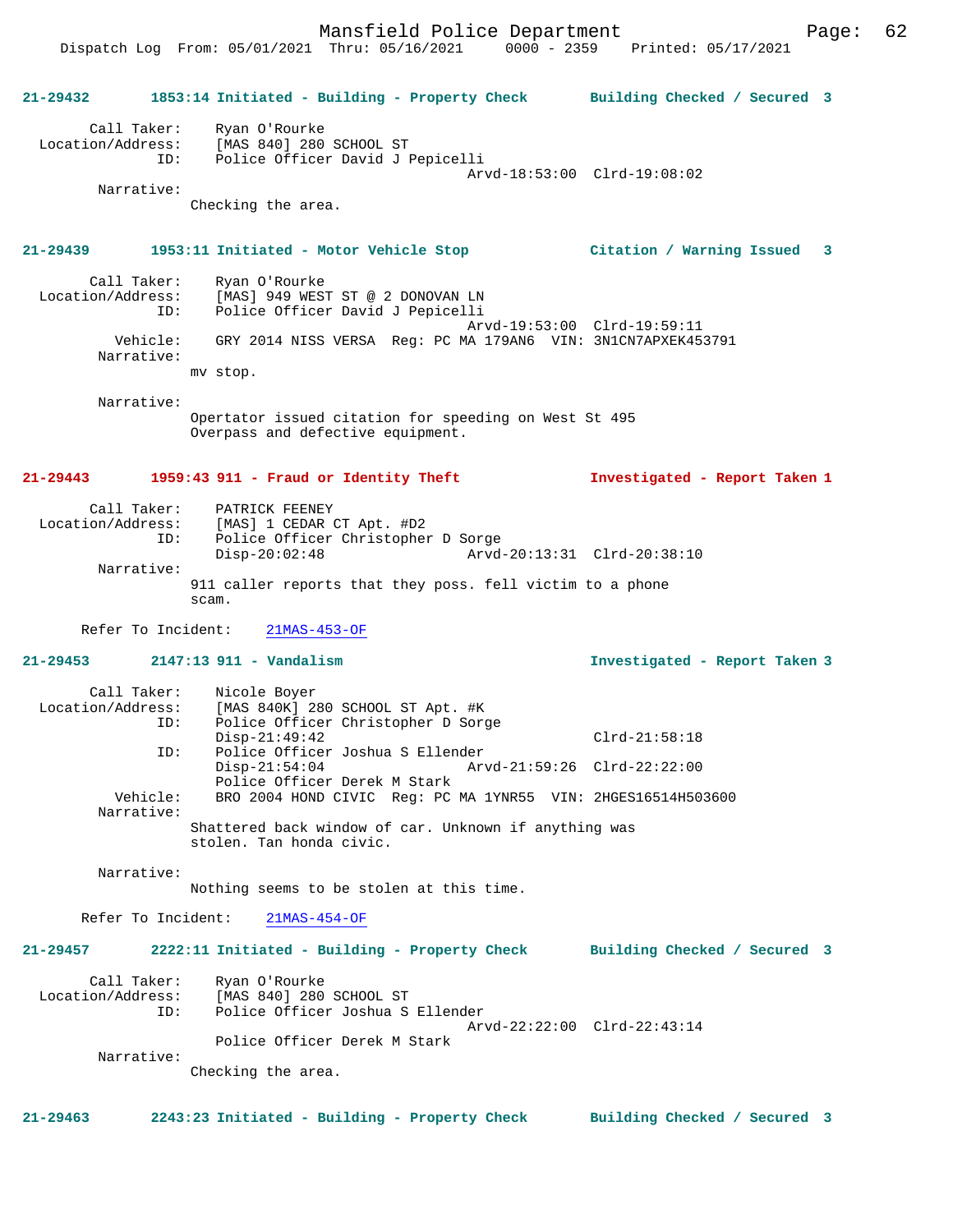Mansfield Police Department Page: 63 Dispatch Log From: 05/01/2021 Thru: 05/16/2021 0000 - 2359 Printed: 05/17/2021 Call Taker: Ryan O'Rourke<br>Location/Address: [MAS 927] 50 B ess: [MAS 927] 50 PLYMOUTH ST<br>ID: Police Officer Joshua S Police Officer Joshua S Ellender Arvd-22:43:00 Clrd-22:49:21 Police Officer Derek M Stark<br>Vehicle: GRY 2021 TOYT RAV4 Reg: PC M GRY 2021 TOYT RAV4 Reg: PC MA 9FW663 VIN: 2T3F1RFV0MC191291 Narrative: Checking the area. **21-29465 2253:23 911 - Disturbance / Gathering Gone on Arrival 1**  Call Taker: PATRICK FEENEY<br>Vicinity of: [MAS H5012] 121 of: [MAS H5012] 121 LAWNDALE RD<br>ID: Police Officer William C Tru Police Officer William C Trudell Disp-22:55:08 Arvd-22:58:22 Clrd-23:03:20<br>TD: Police Officer David J Pepicelli Police Officer David J Pepicelli<br>Disp-22:55:16 Ary Disp-22:55:16 Arvd-22:58:25 Clrd-23:03:25 Narrative: 911 caller reports that is a group of teens in the area yelling, screaming and running around in the street. Narrative: LS heading towards Rt 106. Narrative: Area check negative. Narrative: officers encountered a group of 5-6 teens playing in the street, they were advised to take it to their yard at 101 Lawndale. **21-29466 2254:22 Initiated - Building - Property Check Building Checked / Secured 3** Call Taker: APRIL LEHANE Location/Address: [MAS] 30 CHAUNCY ST ID: Police Officer Christopher D Sorge Arvd-22:54:00 Clrd-23:10:17 Narrative: Checking the area. **21-29469 2326:36 Initiated - Building - Property Check Building Checked / Secured 3** Call Taker: Ryan O'Rourke<br>Location/Address: [MAS 4] 31 HA [MAS 4] 31 HAMPSHIRE ST ID: Police Officer Joshua S Ellender Arvd-23:26:00 Clrd-23:29:41 Police Officer Derek M Stark Narrative: Checking the area. **21-29470 2331:22 Initiated - Building - Property Check Building Checked / Secured 3** Call Taker: Ryan O'Rourke Location/Address: [MAS 2] 60 FORBES BLVD ID: Police Officer Joshua S Ellender Arvd-23:31:00 Clrd-23:35:54 Police Officer Derek M Stark Narrative: Checking the area.

#### **For Date: 05/08/2021 - Saturday**

**21-29500 0136:03 Initiated - Building - Property Check Building Checked / Secured 3**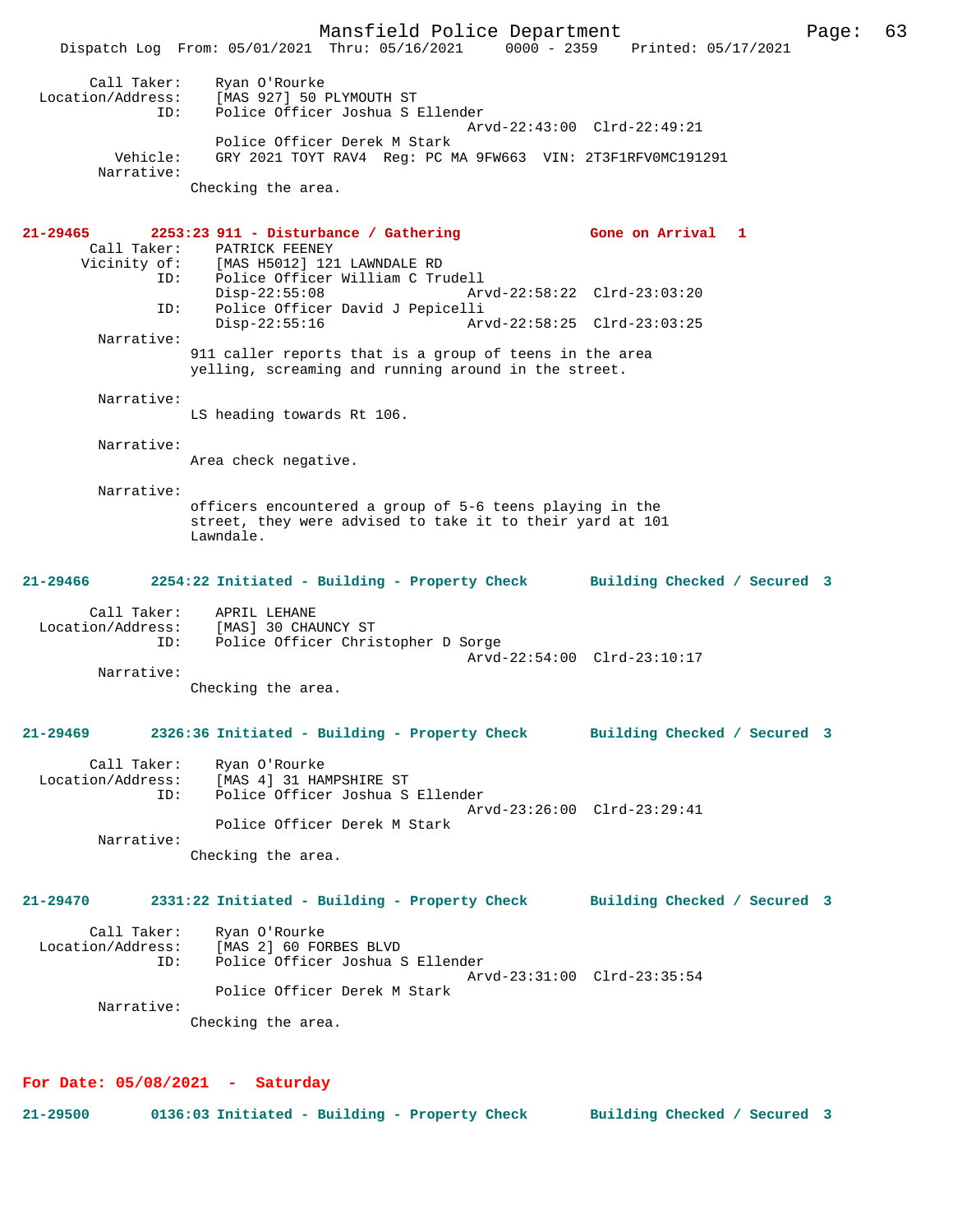Mansfield Police Department Page: 64 Dispatch Log From: 05/01/2021 Thru: 05/16/2021 0000 - 2359 Printed: 05/17/2021 Call Taker: Ryan O'Rourke<br>ion/Address: [MAS 1002] 250 Location/Address: [MAS 1002] 250 EAST ST Patrolman David Schepis Arvd-01:36:00 Clrd-01:43:20 Narrative: Checking the area. **21-29502 0145:54 911 - Suspicious Actv / Persn / Veh Investigated - No Report 2** Call Taker: Ryan O'Rourke<br>Location/Address: [MAS H1345] 8 ess: [MAS H1345] 80 OAK ST<br>ID: Police Officer Joshua Police Officer Joshua S Ellender<br>Disp-01:46:49 Ary<br>Doline Office Disp-01:46:49 Arvd-01:49:05 Clrd-02:01:18<br>ID: Police Officer Michael T Fitzgerald Police Officer Michael T Fitzgerald<br>Disp-01:47:59 Arvd-0 Arvd-01:51:24 Clrd-02:01:01 ID: Patrolman David Schepis<br>Disp-01:50:48 Disp-01:50:48 Arvd-01:53:46 Clrd-02:00:58 Vehicle: WHI 2011 CHRY 200 Reg: PC MA 32T320 VIN: 1C3BC1FB8BN569476 Vehicle: RED 2005 TOYT CAMRY Reg: PC MA 3DKV10 VIN: 4T1BE32K15U425619 Vehicle: RED 2013 LINC UT MKX Reg: PC MA 2AXD19 VIN: 2LMDJ8JK0DBL25765 Narrative: caller believes a pedestrian may have been struck by a vehicle, no pedestrian or vehicle are in the area. Narrative: no sign of any accident in the area. 2 youths fell asleep in the conservation parking lot in a vehicle. Story checked out. **21-29505 0202:34 Initiated - Building - Property Check Building Checked / Secured 3** Call Taker: Ryan O'Rourke Location/Address: [MAS 820C] 31 PLYMOUTH ST ID: Sergeant Lawrence G Crosman Arvd-02:02:00 Clrd-02:23:19 Narrative: Checking the area. **21-29506 0208:11 Initiated - Building - Property Check Building Checked / Secured 3** Call Taker: Ryan O'Rourke Location/Address: [MAS 2] 60 FORBES BLVD Police Officer Joshua S Ellender Arvd-02:08:00 Clrd-02:19:14 Narrative: Checking the area. **21-29509 0209:31 Initiated - Building - Property Check Building Checked / Secured 3** Call Taker: Ryan O'Rourke<br>.on/Address: [MAS 992] 660 EAST ST Location/Address:<br>ID: Patrolman David Schepis Arvd-02:09:00 Clrd-02:14:30 Narrative: Checking the area. **21-29510 0210:06 Initiated - Building - Property Check Building Checked / Secured 3** Call Taker: Ryan O'Rourke<br>Location/Address: [MAS 834] 261 ess: [MAS 834] 261 CHAUNCY ST<br>ID: Police Officer Michael T Police Officer Michael T Fitzgerald Arvd-02:10:00 Clrd-02:13:36 Narrative: Checking the area.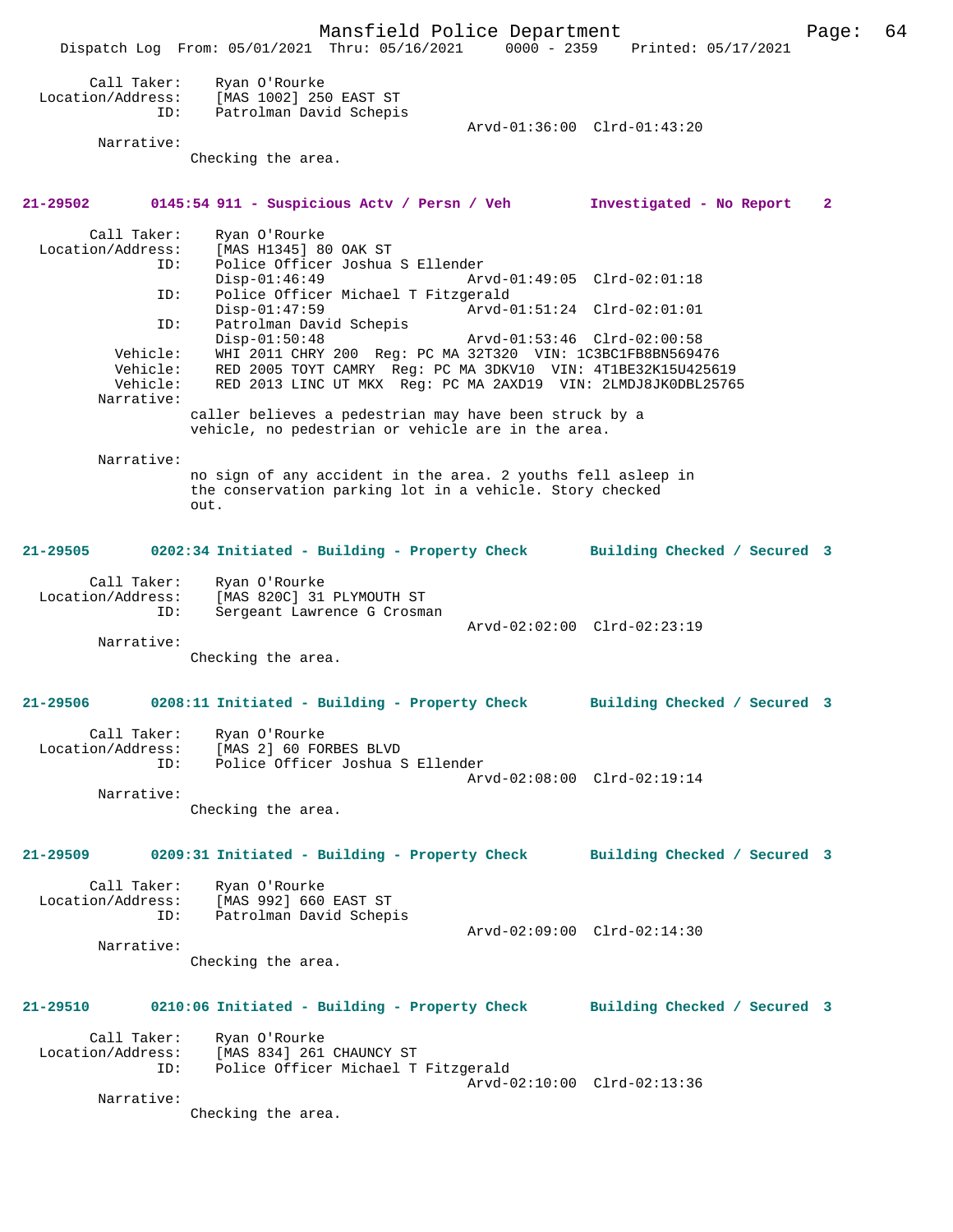**21-29512 0215:19 Initiated - Building - Property Check Building Checked / Secured 3** Call Taker: Ryan O'Rourke Location/Address: [MAS 1015] 30 CHAUNCY ST ID: Police Officer Michael T Fitzgerald Arvd-02:15:00 Clrd-02:22:13 Narrative: Checking the area. **21-29513 0221:34 Initiated - Building - Property Check Building Checked / Secured 3** Call Taker: Ryan O'Rourke Location/Address: [MAS 4] 31 HAMPSHIRE ST ID: Police Officer Joshua S Ellender Arvd-02:21:00 Clrd-02:28:41 Narrative: Checking the area. **21-29514 0225:18 Initiated - Building - Property Check Building Checked / Secured 3** Call Taker: Ryan O'Rourke Location/Address: [MAS 281A] 1 CROCKER ST ID: Police Officer Michael T Fitzgerald Arvd-02:25:00 Clrd-02:29:38 Narrative: Checking the area. **21-29517 0232:05 Initiated - Building - Property Check Building Checked / Secured 3** Call Taker: Ryan O'Rourke Location/Address: [MAS 814] 50 WEST CHURCH ST ID: Police Officer Michael T Fitzgerald Arvd-02:32:00 Clrd-02:34:21 Narrative: Checking the area. **21-29518 0241:46 Initiated - Building - Property Check Building Checked / Secured 3** Call Taker: Ryan O'Rourke Location/Address: [MAS] 4 ERICK RD @ 15 BONNEY LN ID: Patrolman David Schepis Arvd-02:41:00 Clrd-02:56:03 Narrative: Checking the area. **21-29521 0305:59 Initiated - Building - Property Check Building Checked / Secured 3** Call Taker: Ryan O'Rourke Location/Address: [MAS 840] 280 SCHOOL ST ID: Police Officer Joshua S Ellender Arvd-03:05:00 Clrd-03:15:13<br>Vehicle: BLK 2019 BMW 330XI Reg: PC MA 9WC977 VIN: WBA5R7C57KAJ846 BLK 2019 BMW 330XI Reg: PC MA 9WC977 VIN: WBA5R7C57KAJ84682 Narrative: Checking the area. Narrative: one vehicle parked in front of AT&T. **21-29530 0413:49 Initiated - Building - Property Check Building Checked / Secured 3** Call Taker: Ryan O'Rourke Location/Address: [MAS 2] 60 FORBES BLVD ID: Patrolman David Schepis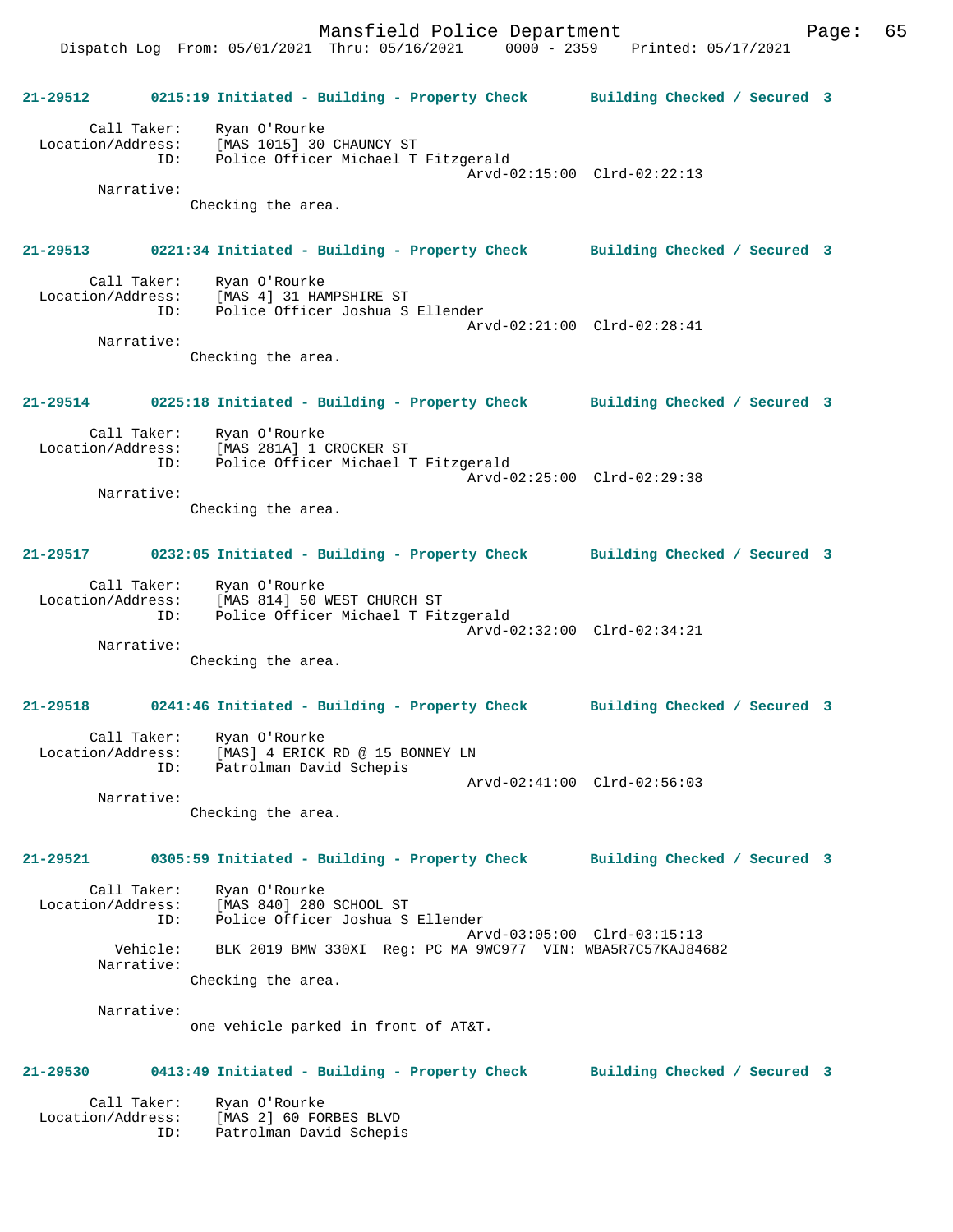Dispatch Log From: 05/01/2021 Thru: 05/16/2021

 Arvd-04:13:00 Clrd-04:32:09 Narrative: Checking the area. **21-29538 0425:03 Initiated - Building - Property Check Building Checked / Secured 3** Call Taker: Ryan O'Rourke Location/Address: [MAS 820C] 31 PLYMOUTH ST Sergeant Lawrence G Crosman Arvd-04:25:00 Clrd-04:58:40 Narrative: Checking the area. **21-29555 0733:06 Phone - Suspicious Actv / Persn / Veh Services Rendered 2**  Call Taker: William Mouyos<br>Location/Address: [MAS] NORTH MA: ess: [MAS] NORTH MAIN ST<br>ID: Patrolman David Sch Patrolman David Schepis<br>Disp-07:35:22 Disp-07:35:22 Arvd-07:37:32 Clrd-07:47:19<br>ID: Police Officer Michael T Fitzgerald Police Officer Michael T Fitzgerald<br>Disp-07:35:29 Arvd-0 Disp-07:35:29 Arvd-07:39:26 Clrd-07:47:21<br>ID: Police Officer Joshua S Ellender ID: Police Officer Joshua S Ellender Disp-07:35:51 Arvd-07:36:17 Clrd-07:39:19<br>Vehicle: GRY 2017 TOYT TACOMA Reg: PC MA 895CF1 VIN: 3TMGZ5AN0HM0 GRY 2017 TOYT TACOMA Reg: PC MA 895CF1 VIN: 3TMGZ5AN0HM068898 Narrative: gray tacoma black jeep fighting 2 male parties fighting throwing punches and kicks Narrative: 469p89 Narrative: jeep left towards140 Narrative: tacoma towards easton Narrative: jeep right on central Narrative: A gray Tacoma is at the Bank of America. Narrative: M3 states none of the Jeeps on 140 match that reg. Narrative: M2 is off with the Tacoma. Narrative: M2 states it was a road rage incident. Unable to locate the other party. Male party that the officers spoke with said no one was hit. All units clear. **21-29568 0955:28 Initiated - Building - Property Check Building Checked / Secured 3** Call Taker: Emily Archer<br>Location/Address: [MAS 1002] 2 ess: [MAS<sup>]</sup>1002] 250 EAST ST<br>ID: Police Officer Gregg S Police Officer Gregg S Kennedy Arvd-09:55:00 Clrd-10:06:59 Narrative: M8 checking the schools. Narrative: M8 states he is clear.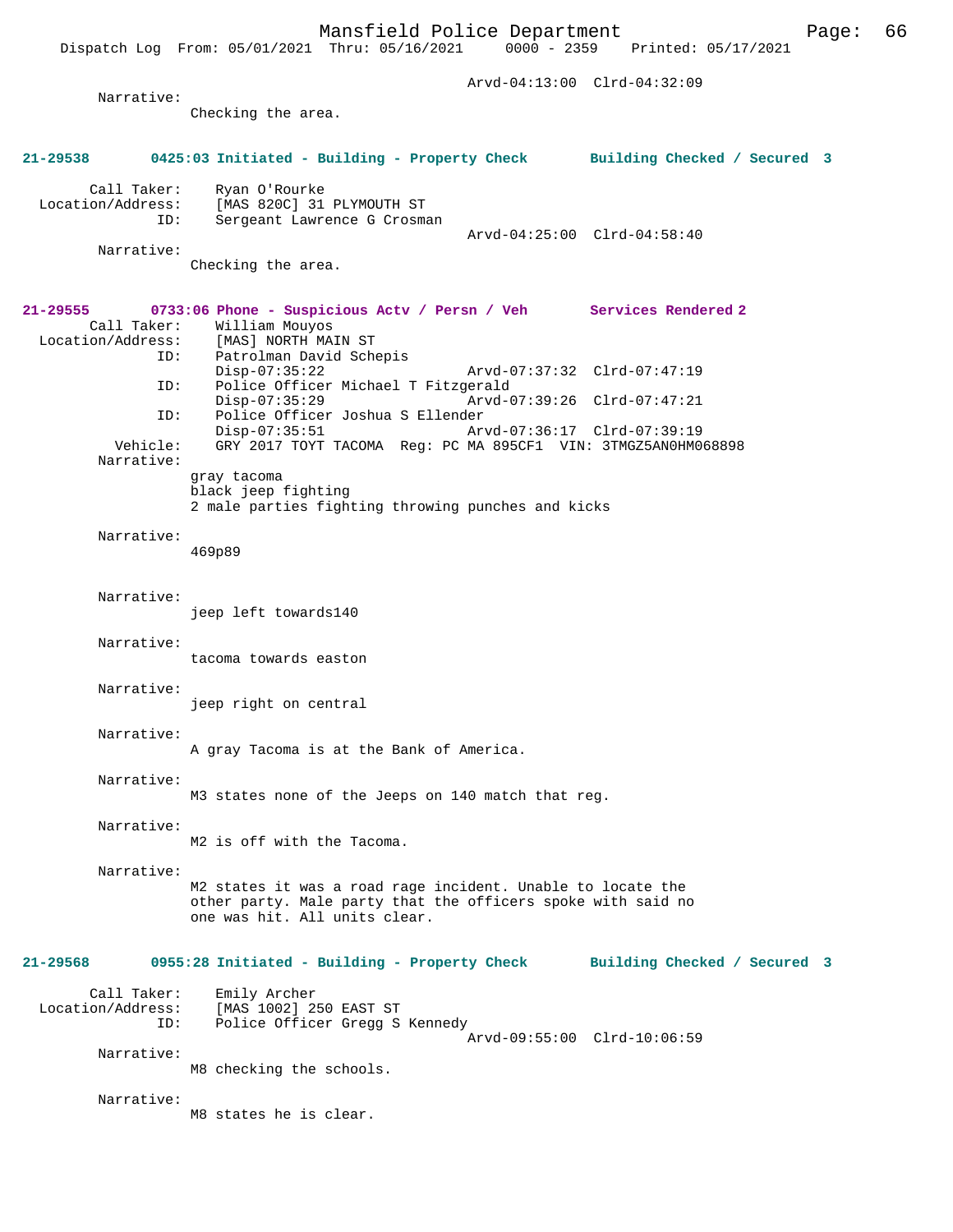Mansfield Police Department Page: 67 Dispatch Log From: 05/01/2021 Thru: 05/16/2021 **21-29570 1004:58 Phone - Disabled Motor Vehicle Unfounded/Unverifed 3** Call Taker: Dispatcher Alyson Vico<br>.on/Address: [MAS] RTE 140 NB Location/Address: ID: Police Officer Matthew A Souza Disp-10:07:52 Clrd-10:10:02<br>ID: Sergeant Brian P Thibault Sergeant Brian P Thibault<br>Disp-10:08:39 Arvd-10:14:37 Clrd-10:20:39 Narrative: Reported DMV in the area. Black pick up truck, caller reports they are on the actual on ramp. Narrative: M1 is checking the loop again. **21-29571 1007:36 Phone - Animal Complaints Services Rendered 3**  Call Taker: William Mouyos<br>Location/Address: [MAS] 92 TREMOI ess: [MAS] 92 TREMONT ST<br>ID: Police Officer Mattl Police Officer Matthew A Souza Disp-10:10:12 Arvd-10:21:08 Clrd-10:26:50 Narrative: reports of goats on the loose Narrative: goats are being agressive to dogs and would not let her pass Narrative: believe to be from brown house with all the animals possibly 88 Narrative:

Narrative:

.

.

 Narrative: M9 spoke to owner of the goats and the reporting party. Owner of the goats apologized.

Narrative:

Goats are put away now.

# **21-29572 1017:08 Phone - Animal Complaints Investigated - Report Taken 3**

Call Taker: William Mouyos<br>Location/Address: [MAS H5013] 388 ess: [MAS H5013] 388 GILBERT ST<br>ID: Police Officer Andrew J Ke. Police Officer Andrew J Kelley<br>Disp-10:20:05 Disp-10:20:05 Arvd-10:26:27 Clrd-11:07:57 ID: Sergeant Brian P Thibault Disp-10:20:51 Arvd-10:29:13 Clrd-11:07:51 ID: animal control Jeffrey S Collins Disp-10:39:10 Arvd-10:49:32 Clrd-11:07:49 Narrative: caller reports dog was hit by train and is deceased.

Narrative:

south bound side

 Narrative: dog still on tracks

Narrative:

caller is at residence, next to tracks

#### Narrative:

MBTA company notified to stop the train.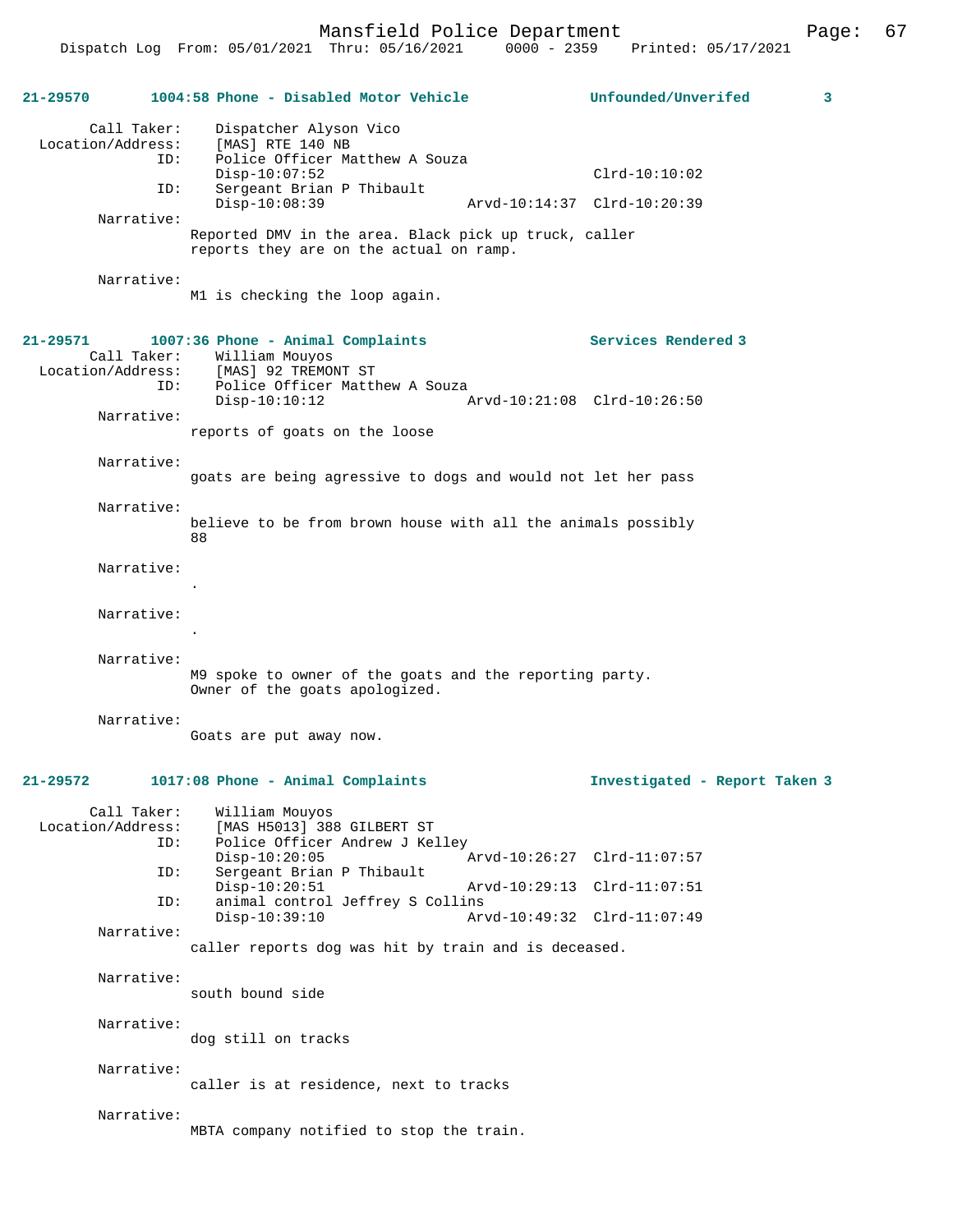Mansfield Police Department Page: 68 Dispatch Log From: 05/01/2021 Thru: 05/16/2021 Narrative: Train is going to hold in Providence Narrative: MBTA contacted again to hold all trains through 388 Gilbert Narrative: ACO notified and en route to take care of the animals body. Narrative: Rail company state trains are held in Attleboro. Narrative: ACO on scene and they will be making their way to the tracks to retrieve the dog. Narrative: All police personel are off the track, amtrack being notified. See OF for further. Refer To Incident: 21MAS-456-OF **21-29573 1024:12 Initiated - Building - Property Check Building Checked / Secured 3** Call Taker: Emily Archer<br>Location/Address: [MAS 820C] 3 ess: [MAS 820C] 31 PLYMOUTH ST<br>ID: Sergeant Thomas R Connor Sergeant Thomas R Connor Arvd-10:24:00 Clrd-10:39:30 Narrative: Conducting a check of the area. **21-29576 1052:29 Initiated - Building - Property Check Building Checked / Secured 3** Call Taker: Emily Archer Location/Address: [MAS] 280 SCHOOL ST ID: Police Officer Matthew A Souza Arvd-10:52:00 Clrd-11:21:15 Narrative: Checking the area. **21-29591 1212:57 Initiated - Motor Vehicle Stop Citation / Warning Issued 3** Call Taker: Emily Archer<br>Location/Address: [MAS 143B] 1 [MAS 143B] 131 COPELAND DR ID: Sergeant Brian P Thibault Arvd-12:12:00 Clrd-12:27:56 Vehicle: GRY 2017 FORD FUSION Reg: PC MA 6WH544 VIN: 3FA6P0G77HR183553 Narrative: Out on a MVST. Narrative: M1 states operator is working on resolving is registration issue road side. Narrative: M1 states citation issued. Operator is still working on the issues. **21-29600 1240:47 Walk-In - Assist Citizen - P S A Services Rendered 3**  Call Taker: Support Staff Thomas Plunkett Location/Address: [MAS 199] 54 CHAUNCY ST ID: Police Officer Andrew J Kelley<br>Disp-12:47:26 Disp-12:47:26 Arvd-12:55:58 Clrd-13:04:01 Narrative: Walk in requesting to file report of motor vehicle accident that occured on 05/07/2021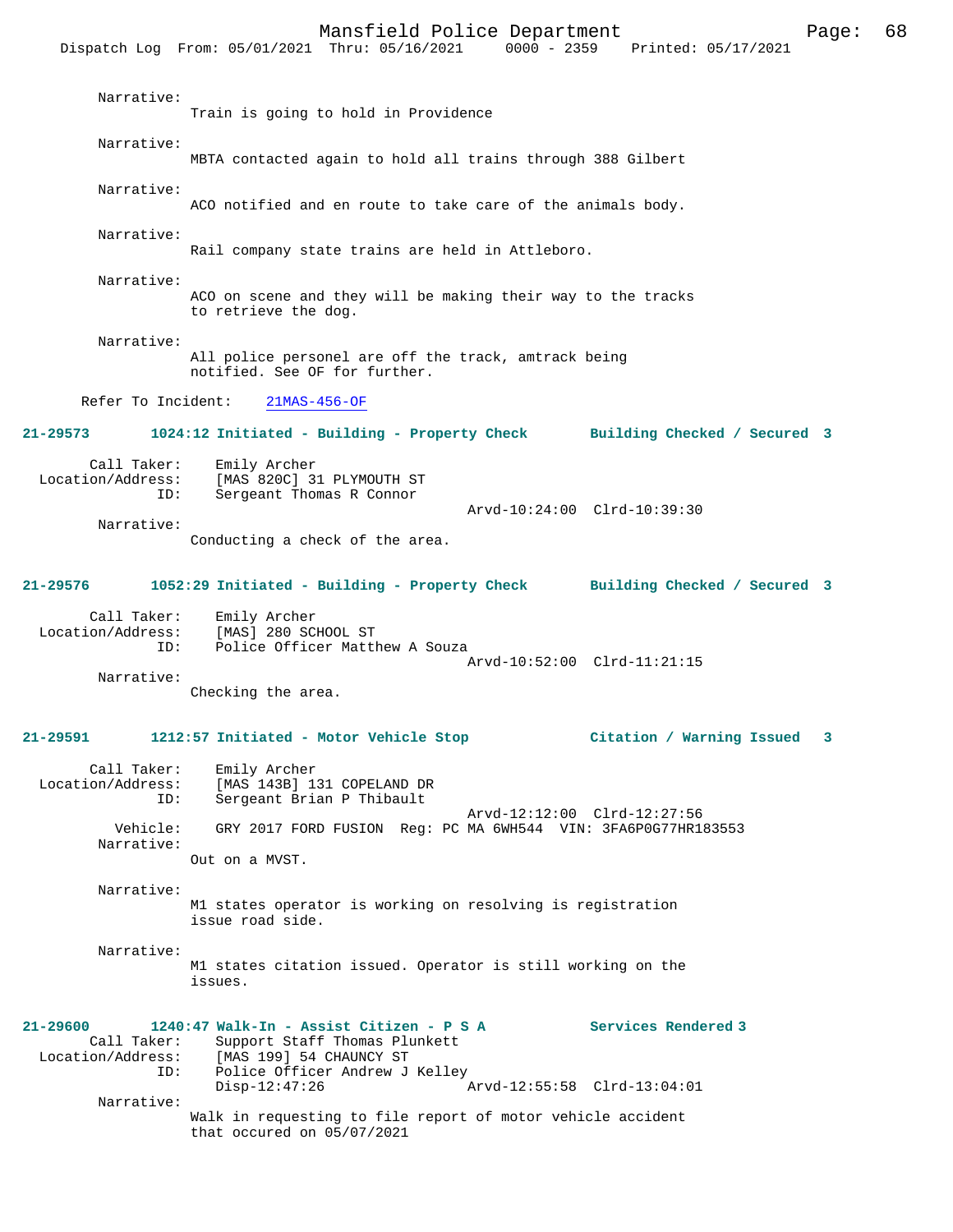Narrative: Clear of walk in. Narrative: See OF for further. Refer To Incident: 21MAS-457-OF **21-29605 1342:09 Phone - 911 Hang-ups & Verifications Confirmed misdial/Accdntl Call 2**  Call Taker: JAMES VIERA Location/Address: [MAS H2102] 34 THORNTON RD ID: Police Officer Gregg S Kennedy<br>Disp-13:46:38 Disp-13:46:38 Arvd-13:51:31 Clrd-13:53:06 Narrative: Checking on a 911 hang up. Contact made?:Y Cellphone? (y/n):Y Uncertainty radius:65 Caller states accidental. Narrative: M1 advised. M8 will take the call. Narrative: M8 states confirmed accidental. **21-29607 1346:15 Phone - Suspicious Actv / Persn / Veh Services Rendered 2**  Call Taker: JAMES VIERA<br>Location/Address: [MAS H451] ess: [MAS H451] 3 KNIGHT WAY<br>ID: Police Officer Matthew Police Officer Matthew A Souza Disp-13:47:52 Arvd-13:54:32 Clrd-14:04:12 Vehicle: WHI 2020 GRAND CHEROKEE Reg: RI QK378 VIN: 1C4RJFJG1LC112702 Narrative: Caller reports suspicious white Jeep in the area. ongoing issue. Narrative: Caller states she has called in the past regarding this vehicle driving in the area and recording paople. She was advised in the past to call when vehicle is in the area. Narrative: M9 states he is stopping that Jeep, operator has her cell phone in hand. Narrative: M9 states verbal warning for the cell phone, and operator was advised of on going issue on Knights Way. Narrative: M9 states clear, white female, hands free violation, on going issue with the Montessori School. She wanted to film her self driving so the neighbors couldn't say anything about her. **21-29617 1451:47 Phone - Vandalism Services Rendered 3**  Call Taker: JAMES VIERA<br>Location/Address: [MAS 942C] [MAS 942C] 10 CONNORS AVE Apt. #C-201 ID: Police Officer Gregg S Kennedy<br>Disp-14:54:09 1 Disp-14:54:09<br>Vehicle: BLK 2021 CHEV MALIBU Reg: PC MA 8WP234 VIN: 1G1ZG5ST2MF0 BLK 2021 CHEV MALIBU Reg: PC MA 8WP234 VIN: 1G1ZG5ST2MF077939 Narrative: Caller requesting to speak to an officer regarding a lit match that had been thrown on her vehicle sometime over

night. 2021 Chevy Malibu.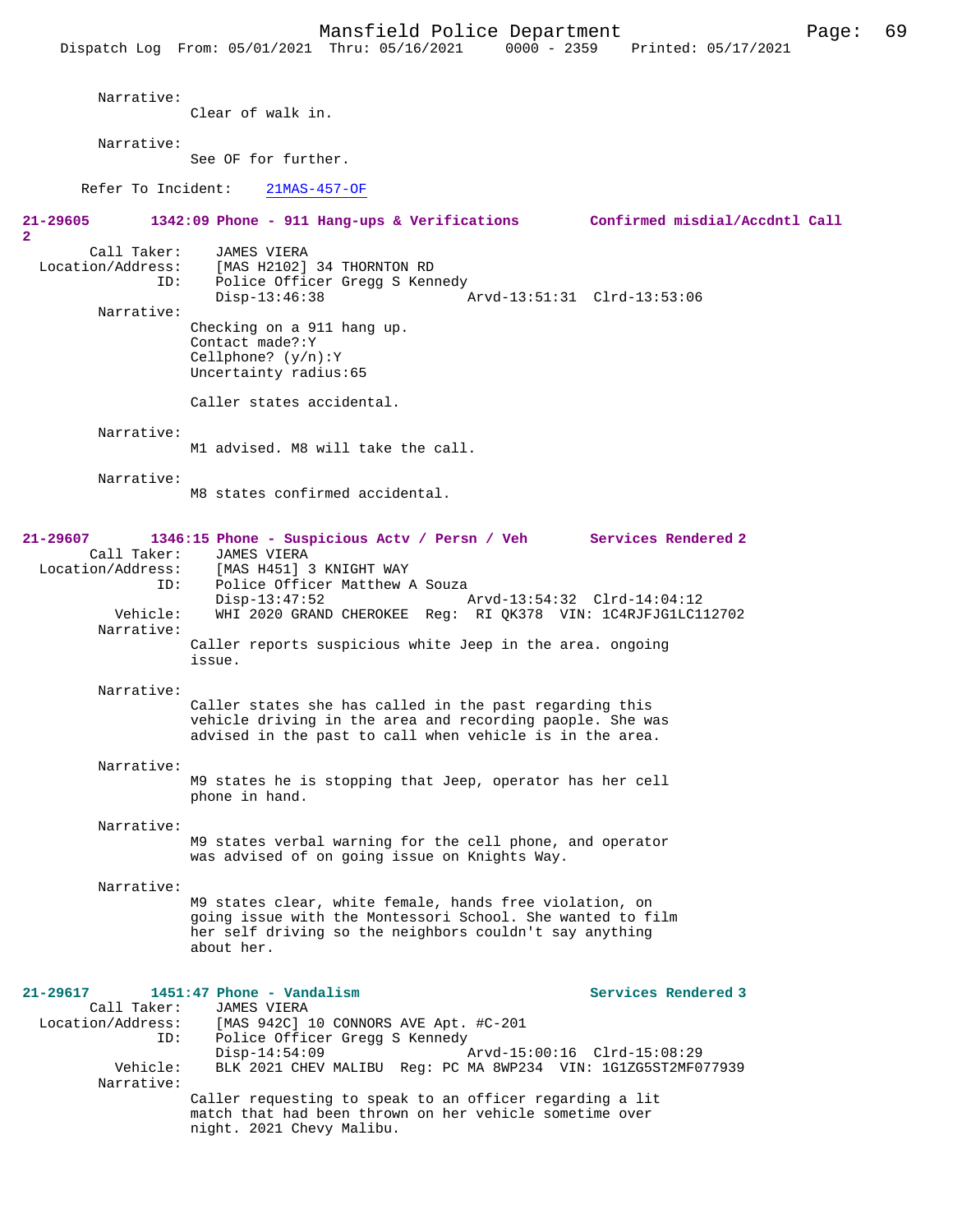Narrative: M8 states no damage to the vehicle it landed on the windshield, she was advised. **21-29620 1459:07 Walk-In - Assist Citizen - P S A Services Rendered 3**  Call Taker: Support Staff Thomas Plunkett<br>Location/Address: [MAS] 15 WEST ST @ 2 N MAIN [MAS] 15 WEST ST @ 2 N MAIN ID: Police Officer Gregg S Kennedy<br>Disp-15:08:24 Arvd-15:13:45 Clrd-15:15:55 Narrative: Walk in reporting MVA wants to file a report Narrative: Spoke with Ofc. Kennedy Narrative: M8 states he spoke to the reporting party, this was her first accident. M8 states paperwork was exchanged and damage is under 1,000. She was advised. **21-29622 1507:50 Phone - Assist Fire Department Services Rendered 2**  Call Taker: Emily Archer Location/Address: [MAS 435] 15 BONNEY LN Sergeant Brian P Thibault<br>Disp-15:09:03 Disp-15:09:03 Arvd-15:12:50 Clrd-15:18:38 Narrative: Assisting the FD with a fire related incident. Nature:fire alarm. Narrative: Clear, food on the stove in a basement apartment. **21-29626 1531:13 Initiated - Building - Property Check Building Checked / Secured 3** Call Taker: Emily Archer<br>Location/Address: [MAS 820C] 3 ess: [MAS 820C] 31 PLYMOUTH ST<br>ID: Sergeant Thomas R Connor Sergeant Thomas R Connor Arvd-15:31:00 Clrd-15:41:05 Narrative: Checking the area. Narrative: Check complete. **21-29628 1617:18 Phone - 911 Hang-ups & Verifications Confirmed misdial/Accdntl Call 2**  Call Taker: William Mouyos Location/Address: [MAS 927] 50 PLYMOUTH ST<br>TD: Police Officer David J Pe Police Officer David J Pepicelli Disp-16:19:32 Arvd-16:30:32 Clrd-16:33:32 Narrative: Checking on a 911 hang up. Contact made?:y Cellphone? (y/n):y Uncertainty radius: 164 @ 90% Narrative: spoke to caller on call back stated no emergency, currently at rearmost field Narrative: caller will wave down PD Narrative: Confirmed accidental.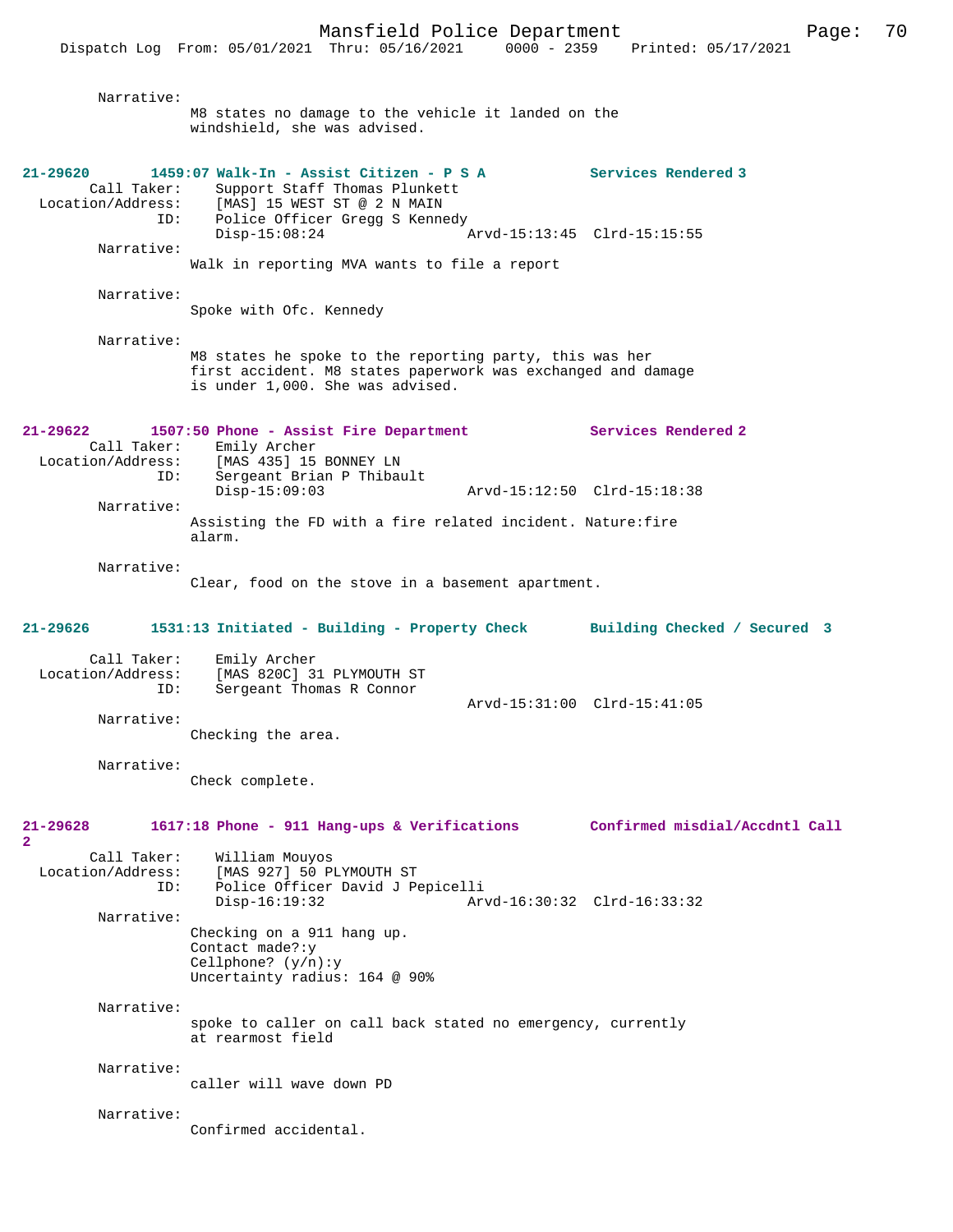**21-29638 1732:33 Initiated - Follow up Investigation Services Rendered 3**  Call Taker: Emily Archer<br>Location/Address: [MAS 840K] 28 [MAS 840K] 280 SCHOOL ST Apt. #K ID: Police Officer Joshua S Ellender Arvd-17:32:00 Clrd-17:41:32 Police Officer Derek M Stark Narrative: Conducting a follow up in the area to a previously reported incident. **21-29639 1745:33 Phone - 911 Hang-ups & Verifications Confirmed misdial/Accdntl Call 2**  Call Taker: William Mouyos<br>Location/Address: [MAS 81] 30 CH. [MAS 81] 30 CHAUNCY ST ID: Police Officer Joshua S Ellender Disp-17:47:26 Arvd-17:51:48 Clrd-17:51:50 Police Officer Derek M Stark Narrative: Checking on a 911 hang up. Contact made?: y Cellphone? (y/n): y Uncertainty radius: 28m @ 90% Narrative: spoke to caller on callback will be waiting in blue chevy cruz in lot in front of Dubs liquors. states no emergency Narrative: caller will wave to PD Narrative: M3 states confirmed accidental. **21-29640 1801:45 Initiated - Building - Property Check Building Checked / Secured 3** Call Taker: Emily Archer Location/Address: [MAS 820C] 31 PLYMOUTH ST Sergeant Brian P Thibault Arvd-18:01:00 Clrd-18:16:35 Narrative: Checking the area. **21-29642 1812:35 Walk-In - Assist Citizen - P S A Spoken To 3**  Call Taker: Support Staff Heather A Sullivan Location/Address: [MAS] OAK ST Police Officer David J Pepicelli<br>Disp-18:13:46 Ar Disp-18:13:46 Arvd-18:23:08 Clrd-19:10:52 Narrative: Assisting a walk in at the station. RP reports he was 'attacked' yesterday. Ofc. Pepicilli to speak with the RP. Narrative: The incident occurred at 1am this morning Narrative: Front desk requesting a rescue for the walk in with an eye injury. Narrative: The RP was reluctant to reveal any information in regards to the incident or who was involved. Advised how to take out criminal charges at the courthouse.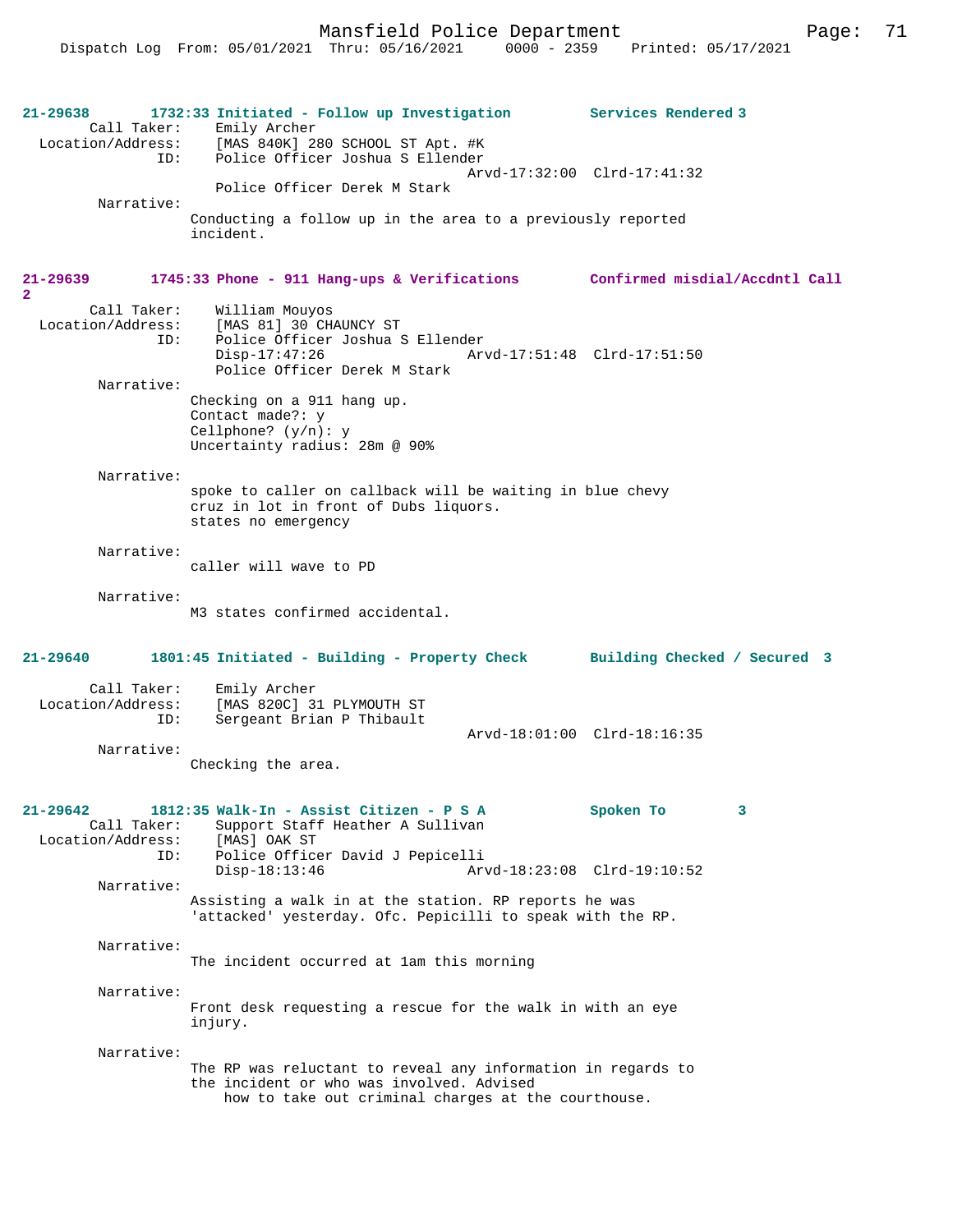Mansfield Police Department Form Page: 72 Dispatch Log From: 05/01/2021 Thru: 05/16/2021 0000 - 2359 Printed: 05/17/2021 **21-29647 1838:36 Initiated - Disabled Motor Vehicle Services Rendered 3**  Call Taker: Emily Archer Location/Address: [MAS] 60 OAKLAND ST ID: Police Officer Joshua S Ellender Arvd-18:38:00 Clrd-18:42:21 Police Officer Derek M Stark Vehicle: BLK 2017 FORD FUSION Reg: PC MA 45FX73 VIN: 3FA6P0H73HR288797 Narrative: Out with a vehicle parked in the road way. Narrative: Vehicle moved along. **21-29650 1845:07 Initiated - Building - Property Check Building Checked / Secured 3** Call Taker: Emily Archer Location/Address: [MAS] 4 ERICK RD @ 15 BONNEY LN ID: Police Officer Danielle C Titus Arvd-18:45:00 Clrd-18:55:02 Narrative: Checking the area. **21-29651 1845:43 Initiated - Building - Property Check Building Checked / Secured 3** Call Taker: Emily Archer Location/Address: [MAS 281A] 1 CROCKER ST ID: Police Officer Joshua S Ellender Arvd-18:45:00 Clrd-18:55:10 Police Officer Derek M Stark Narrative: Checking the area. **21-29654 1857:31 Walk-In - Assist Citizen - P S A Incident Report 3**  Call Taker: Support Staff Heather A Sullivan<br>cion/Address: [MAS 451B] Location/Address:<br>ID: ID: Police Officer Andrew J Kelley Disp-19:00:13 Arvd-19:00:16 Clrd-19:11:59

Refer To Incident: 21MAS-460-OF

| $21-29655$ 1907:02 Phone - Well Being Check |     |                                                        |  |  |                                                             | Arrest(s) Made | -3 |
|---------------------------------------------|-----|--------------------------------------------------------|--|--|-------------------------------------------------------------|----------------|----|
|                                             |     | Call Taker: APRIL LEHANE                               |  |  |                                                             |                |    |
| Location/Address: [MAS 240A] 189 CHAUNCY ST |     |                                                        |  |  |                                                             |                |    |
|                                             | ID: | Police Officer Joshua S Ellender                       |  |  |                                                             |                |    |
|                                             |     | $Disp-19:11:00$                                        |  |  | Arvd-19:13:36 Clrd-22:41:13                                 |                |    |
|                                             |     | Police Officer Derek M Stark                           |  |  |                                                             |                |    |
|                                             | ID: | Police Officer Danielle C Titus                        |  |  |                                                             |                |    |
|                                             |     | $Disp-19:11:03$                                        |  |  | Arvd-19:14:44 Clrd-20:58:07                                 |                |    |
|                                             | ID: | Sergeant Jeffrey G Bombard                             |  |  |                                                             |                |    |
|                                             |     | $Disp-19:13:14$                                        |  |  | Arvd-19:14:54 Clrd-19:19:23                                 |                |    |
| Narrative:                                  |     |                                                        |  |  |                                                             |                |    |
|                                             |     |                                                        |  |  | caller wants a wellbeing check on his ex girlfriend. She is |                |    |
|                                             |     |                                                        |  |  | huffing dustoff. He believes she is near the Mobil. He saw  |                |    |
|                                             |     | her buying dust off earlier today                      |  |  |                                                             |                |    |
|                                             |     | 5'4" jet black hair wearing headphones, blue and white |  |  |                                                             |                |    |
|                                             |     | dress. Black mask                                      |  |  |                                                             |                |    |

Narrative: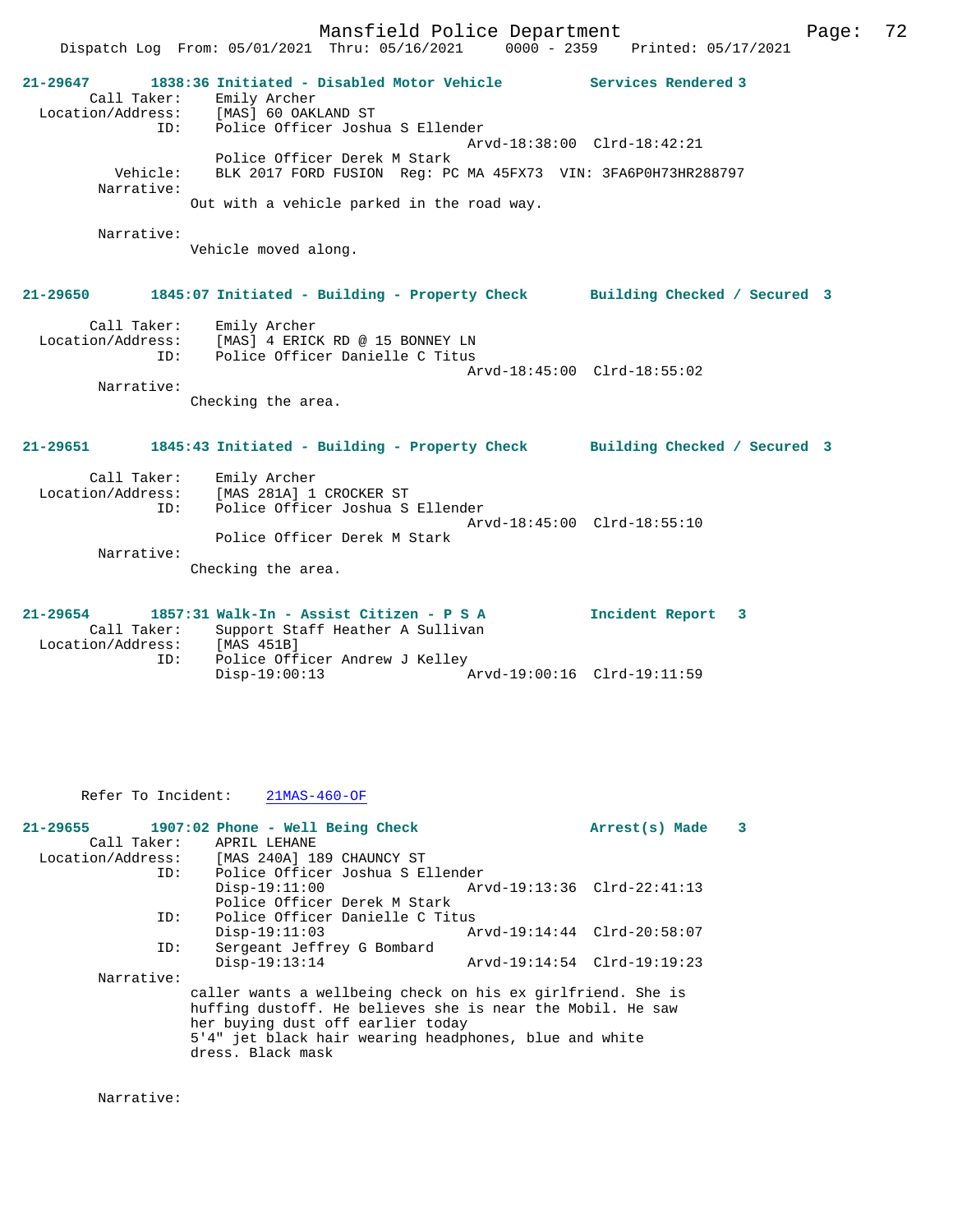|                             | Mansfield Police Department<br>Dispatch Log From: 05/01/2021 Thru: 05/16/2021 0000 - 2359 Printed: 05/17/2021                                    | Page: | 73 |
|-----------------------------|--------------------------------------------------------------------------------------------------------------------------------------------------|-------|----|
| Narrative:                  | rp does not want her back at the residence. Last spoke with<br>her 1 hour ago. She was dry heaving and showing signs of<br>huffing at that point |       |    |
| Narrative:                  | RP would not like officers at the apt. He is willing to meet<br>somewhere or speak on phone                                                      |       |    |
| Narrative:                  | M3 reports off with the female by the Jeep dealer.                                                                                               |       |    |
| Narrative:                  | M12 reports all units off at the residence at 8 Highland.<br>Female party has active WMS, WR5592741TC.                                           |       |    |
| Narrative:                  | M1 reports party in custody.                                                                                                                     |       |    |
| Narrative:                  | M12 reports sm back to station 50550 mi.                                                                                                         |       |    |
| Narrative:                  | M12 reports EM 50555.2 mi.                                                                                                                       |       |    |
| Narrative:                  | Custody released                                                                                                                                 |       |    |
| Refer To Arrest:<br>Arrest: | 21MAS-181-AR<br>IACOVONE, SHELLEY                                                                                                                |       |    |

 Address: 8 HIGHLAND AVE MANSFIELD, MA Age: Charges: DEFAULT WARRANT

# **21-29661 1953:13 Initiated - Follow up Investigation Services Rendered 3**  Call Taker: PATRICK FEENEY Location/Address: [MAS H5013] 388 GILBERT ST

 ID: Police Officer Andrew J Kelley Arvd-19:53:00 Clrd-20:10:33 Narrative:

M13 is following up with Amtrak PD.

Sergeant Brian P Thibault

Narrative:

M13 reports that Amtrak PD responded to the residence and they took photos of the gap in the fence and report.

**21-29664 2004:39 Initiated - Building - Property Check Building Checked / Secured 3** Call Taker: PATRICK FEENEY<br>Location/Address: [MAS 820C] 31 ess: [MAS 820C] 31 PLYMOUTH ST<br>ID: Sergeant Brian P Thibault

 Arvd-20:04:00 Clrd-20:18:58 **21-29665 2005:31 Radio - Assist Other Agency Services Rendered 3**  Call Taker: PATRICK FEENEY<br>Vicinity of: [MAS] 561 NORTH of: [MAS] 561 NORTH MAIN ST<br>ID: Police Officer David J I Police Officer David J Pepicelli Disp-20:09:06 Arvd-20:17:14 Clrd-20:17:14<br>ID: Police Officer Andrew J Kelley Police Officer Andrew J Kelley Disp-20:10:40 Clrd-20:11:00<br>Vehicle: GRN 2002 FORD CO MUSTAN Reg: PC MA 1VXK79 VIN: 1FAFP45X8 GRN 2002 FORD CO MUSTAN Reg: PC MA 1VXK79 VIN: 1FAFP45X82F111257 Narrative: Norton PD requesting check of the area for a green mustang convertible that may be back en route to the area. Erratic oper in Norton on 140.

Narrative:

M11 checked the area of the Mansfield/Norton line with negative reuslts.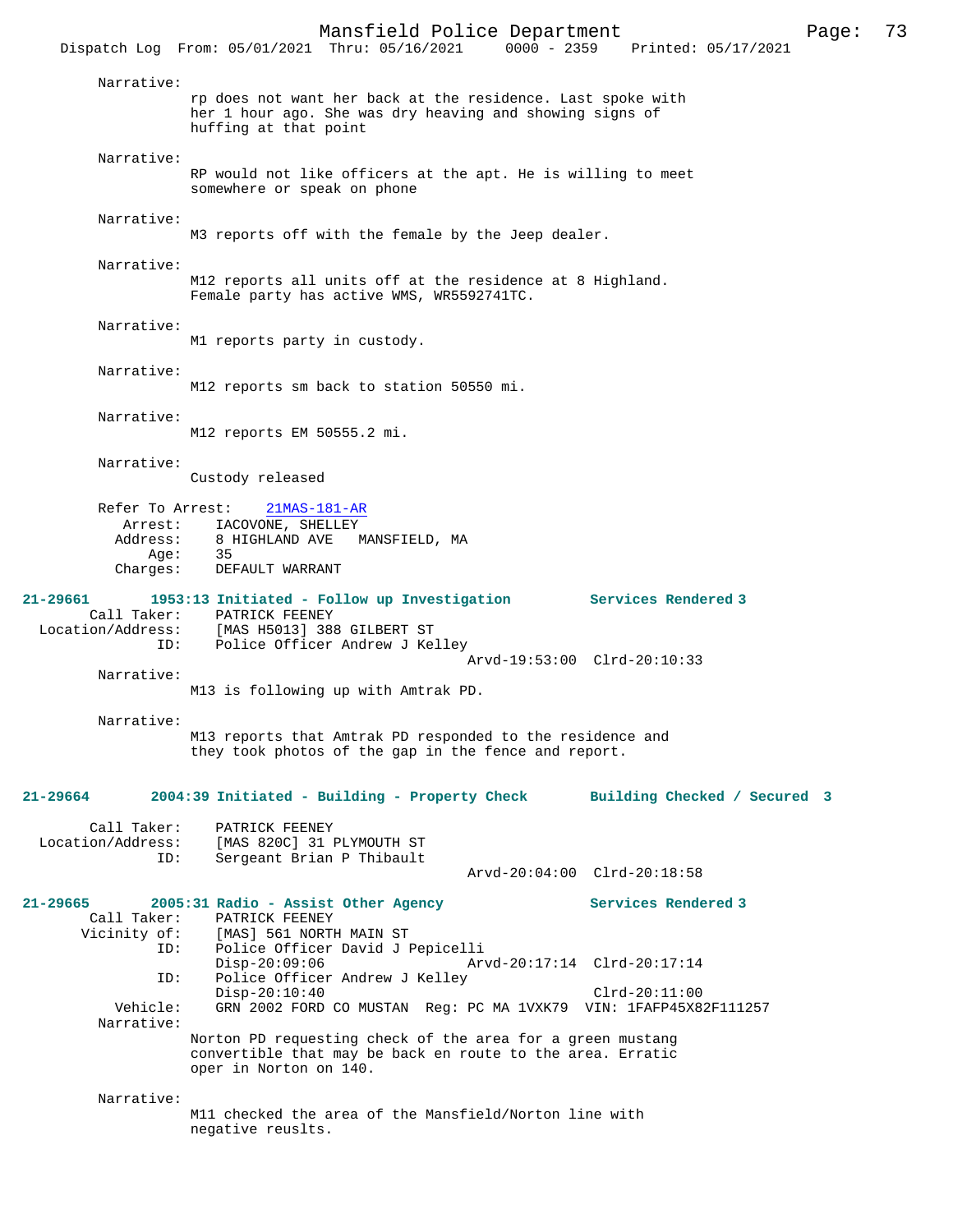Mansfield Police Department Form Page: 74

**21-29667 2011:39 Initiated - Motor Vehicle Stop Citation / Warning Issued 3** Call Taker: PATRICK FEENEY<br>Vicinity of: [MAS] 101 OTIS of: [MAS] 101 OTIS ST<br>ID: Police Officer And Police Officer Andrew J Kelley Arvd-20:11:00 Clrd-20:17:05 Vehicle: GRY 2010 HYUN ELANTRA Reg: PC MA 1JNR74 VIN: KMHDU4AD5AU826640 **21-29679 2051:00 Phone - Erratic Oper MV / Road Rage Services Rendered 3**  Call Taker: PATRICK FEENEY<br>Location/Address: [MAS] EASTMAN : ess: [MAS] EASTMAN ST<br>ID: Police Officer Ar Police Officer Andrew J Kelley Disp-20:51:30 Arvd-20:53:22 Clrd-21:00:28<br>ID: Police Officer Danielle C Titus ID: Police Officer Danielle C Titus Disp-20:58:13 Arvd-20:58:14 Clrd-21:00:32<br>Vehicle: 2017 SUBA SD Reg: PA LHS2519 VIN: 4S3BNAC62H3019207 2017 SUBA SD Reg: PA LHS2519 VIN: 4S3BNAC62H3019207 Narrative: Caller reports that a m/v crashed into the guard rail, pieces falling off it; Described as white subaru. Narrative: Passing into Mansfield from Easton. Passing Flint Farm and and the Station. M13 off with the m/v. Narrative: M13 reports party checks ok; no obvious impairment; no apparent damage to the m/v either. Narrative: Spoke with the party and the RP, no impairment or damage. Sent on his way. **21-29687 2114:31 Radio - Assist Other Agency Investigated - No Report 3** Call Taker: PATRICK FEENEY<br>Location/Address: [NON] 157 MANSE ess: [NON] 157 MANSFIELD AVE<br>ID: Police Officer David J F Police Officer David J Pepicelli Disp-21:15:06 Arvd-21:22:28 Clrd-21:35:40<br>ID: Police Officer Andrew J Kelley Police Officer Andrew J Kelley Disp-21:17:15 Arvd-21:24:06 Clrd-21:35:40 Narrative: Assisting Norton PD with a peeping tom incident. Reported as 157 Mansfield Ave; M13 reports poss. 1st trailer on the left. M11 reports RP is not sure which residence the suspect went into. Narrative: M11 reports that there is no "peeping tom" incident. The resident of Mansfield Av went across the street to investigate fireworks being set off. The resident then gave a brief foot chase of the suspect party that was setting off the fireworks. All units clear. **21-29688 2126:24 Phone - Disturbance / Gathering Returned to Home / Family 1** Call Taker: APRIL LEHANE<br>Location/Address: [MAS H4811] Location/Address: [MAS H4811] 197 GILBERT ST ID: Police Officer Danielle C Titus Disp-21:31:50 Arvd-21:42:09 Clrd-22:13:28 ID: Sergeant Jeffrey G Bombard Disp-21:31:53 Arvd-21:45:05 Clrd-22:09:43<br>ID: Police Officer Andrew J Kellev Police Officer Andrew J Kelley<br>Disp-21:36:53 Disp-21:36:53 Arvd-21:42:08 Clrd-22:13:27<br>ID: Police Officer David J Pepicelli ID: Police Officer David J Pepicelli Disp-21:49:51 Arvd-21:54:32 Clrd-22:13:33<br>Vehicle: GRY 2007 NISS UT PATHFI Req: PC MA 217CM6 VIN: 5N1AR18W9 Vehicle: GRY 2007 NISS UT PATHFI Reg: PC MA 217CM6 VIN: 5N1AR18W97C614655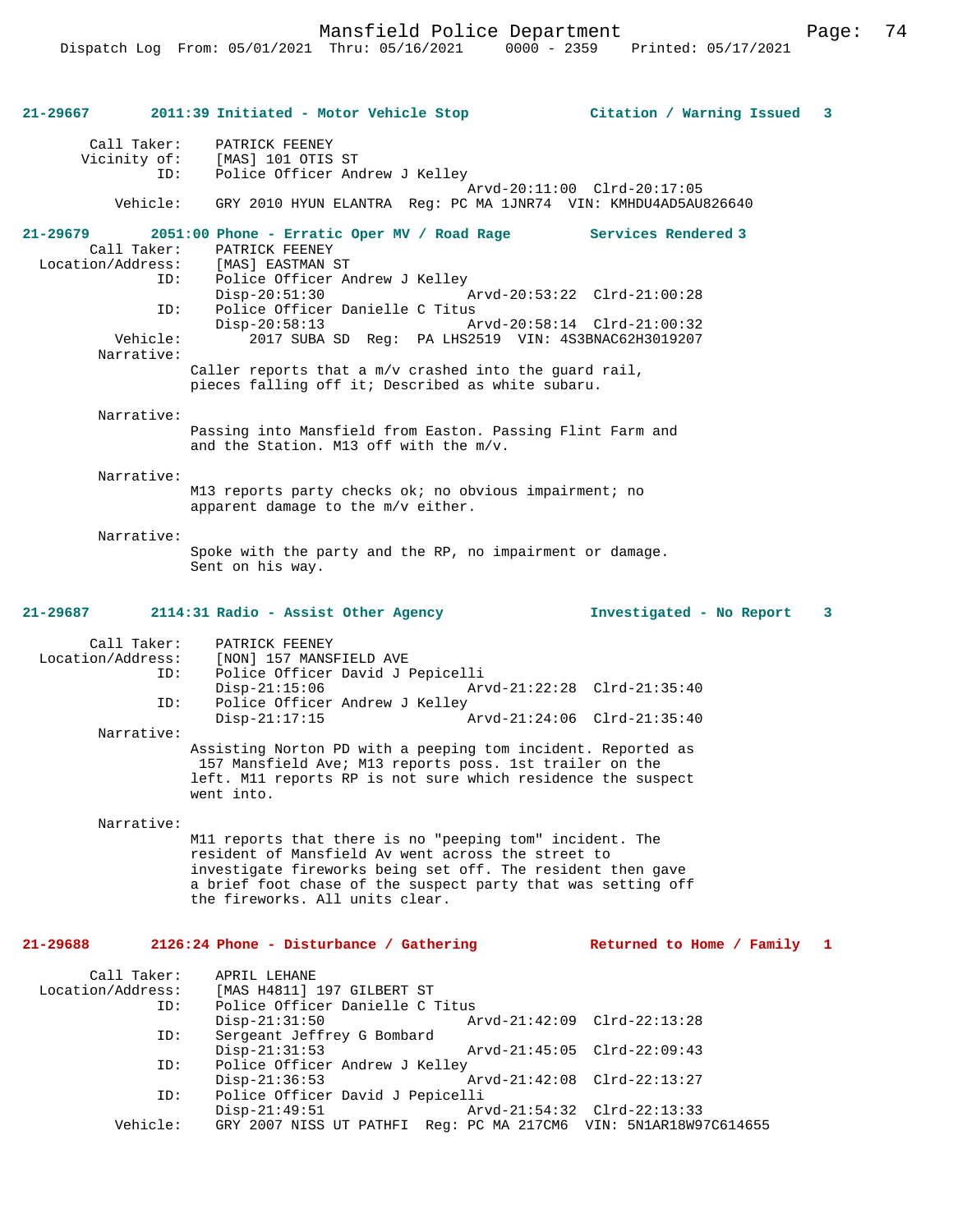Mansfield Police Department Page: 75 Dispatch Log From: 05/01/2021 Thru: 05/16/2021 Vehicle: GRY 2019 HOND UT CR-V Reg: PC MA 187E10 VIN: 7FARW2H59KE046386 Narrative: call to front desk reporting groups of teenagers parking in MELD lot possibly drinking party Narrative: 2nd caller reporting kids running through his yard now. Narrative: M12 reports off w/ 3 youths in the area. Narrative: M12 reports those youths are off with M13; M12 continuing in though the MELD station. Narrative: M12 reports nothing heard continuing to check the area. Narrative: M13 reports that the 3 youths were picked up by one of the fathers. THe 2 m/v's will be remaining at Jordi Labs for the night and will be removed in the morning. Narrative: M12 reports that there was nothing found in the area she was checking. M12/M13 clear. **21-29689 2127:49 Phone - Suspicious Actv / Persn / Veh Gone on Arrival 2**  Call Taker: Stephen Martell<br>Location/Address: [MAS] 24 WAYSIDI ess: [MAS] 24 WAYSIDE DR<br>ID: Police Officer Davio ID: Police Officer David J Pepicelli Disp-21:36:46 Arvd-21:39:38 Clrd-21:49:42 Narrative: RP states that his driveway sensor activated by a car that drove up his driveway and then shut its lights off. Once the homeowner activated the house lights the vehicle reversed rapidly. Last known direction was towards old farm road towards the lights. Grey 4-door sedan. Unable to determine how many occupied believes it may have been 2 people. Narrative: M1 notified; Multi calls recieved; will respond after units clear up. Narrative: M11 is in the area checking for the m/v. Will follow up with the RP. Narrative: M11 reports that the m/v is GOA. **21-29690 2130:10 911 - Assist Fire Department Services Rendered 2**  Call Taker: PATRICK FEENEY<br>Location/Address: [MAS 281A] 1 CH [MAS 281A] 1 CROCKER ST Narrative: Assisting the FD with a fire related incident. Nature:

#### **21-29695 2217:23 Initiated - Building - Property Check Building Checked / Secured 3**

| Call Taker:       | PATRICK FEENEY            |
|-------------------|---------------------------|
| Location/Address: | [MAS 820C] 31 PLYMOUTH ST |
| ID:               | Sergeant Brian P Thibault |
|                   |                           |

Arvd-22:17:00 Clrd-22:33:21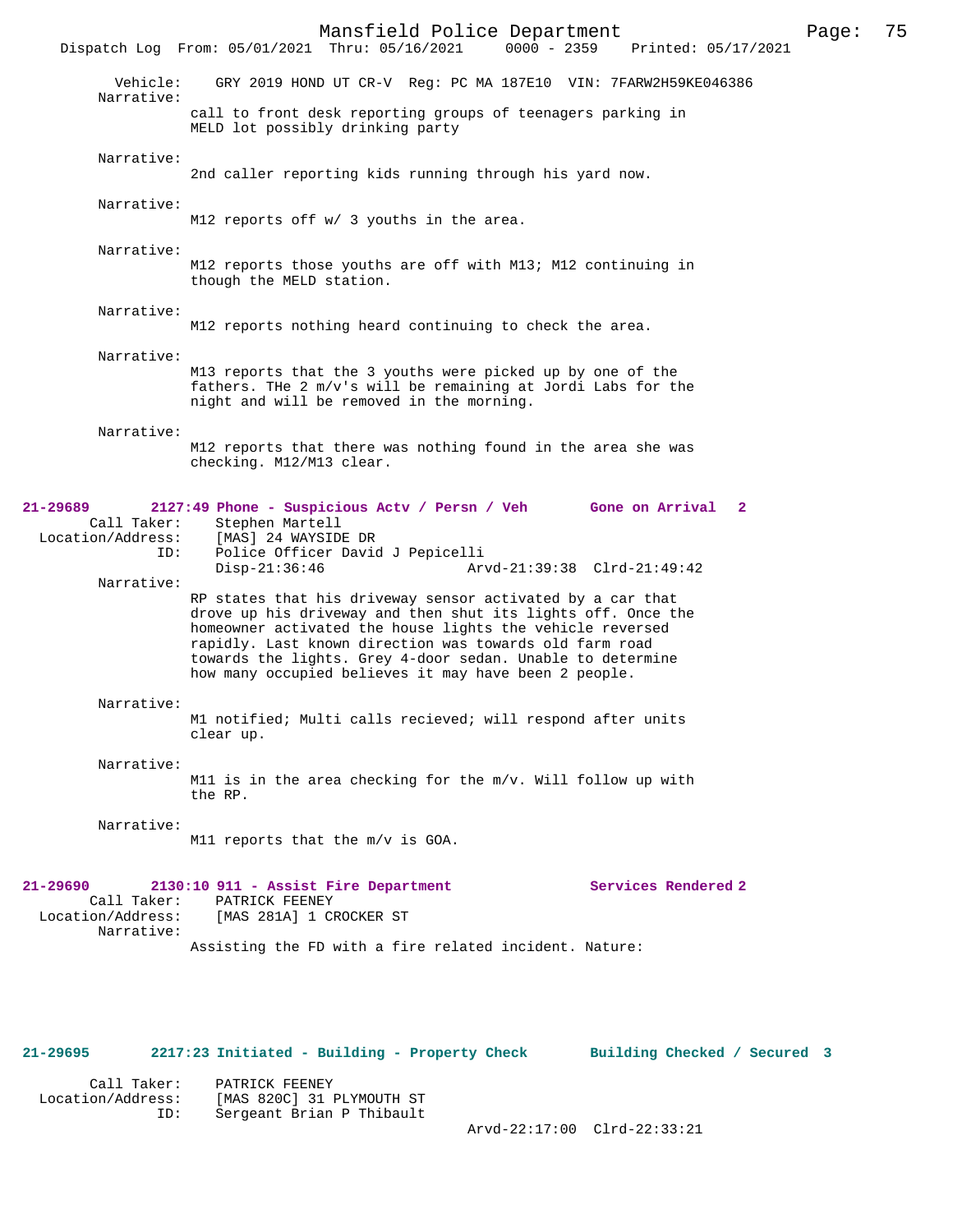# **For Date: 05/09/2021 - Sunday**

|                   |                                  | FOI Date: 03/03/2021 - Sunday                                                                                                                                        |                             |  |
|-------------------|----------------------------------|----------------------------------------------------------------------------------------------------------------------------------------------------------------------|-----------------------------|--|
| 21-29720          |                                  | 0057:33 Initiated - Building - Property Check Building Checked / Secured 3                                                                                           |                             |  |
| Location/Address: | Call Taker:<br>ID:<br>Narrative: | Nicole Boyer<br>[MAS 124] 241 FRANCIS AVE<br>Patrolman Gregory S Martell                                                                                             | Arvd-00:57:00 Clrd-01:02:20 |  |
|                   |                                  | Checking the area.                                                                                                                                                   |                             |  |
|                   |                                  | 21-29723 0100:05 Initiated - Building - Property Check Building Checked / Secured 3                                                                                  |                             |  |
|                   | Call Taker:                      | Nicole Boyer<br>Location/Address: [MAS 2] 60 FORBES BLVD<br>ID: Patrolman David Schepis                                                                              | Arvd-01:00:00 Clrd-01:07:57 |  |
|                   | Narrative:                       | Checking the area.                                                                                                                                                   |                             |  |
| 21-29727 0113     |                                  | Initiated - Building - Property Check Building Checked / Secured 3                                                                                                   |                             |  |
|                   | ID:                              | Call Taker: Police Officer Michael T Fitzgerald<br>Location/Address: [MAS 820C] 31 PLYMOUTH ST<br>Police Officer Michael T Fitzgerald                                | Arvd-01:14:53 Clrd-01:20:18 |  |
|                   | Narrative:                       | Checking the area.                                                                                                                                                   |                             |  |
| 21-29728          |                                  | 0118:51 Initiated - Building - Property Check Building Checked / Secured 3                                                                                           |                             |  |
|                   |                                  | Call Taker: Nicole Boyer<br>Location/Address: [MAS 12] 250 EAST ST<br>ID: Patrolman Gregory S I<br>Patrolman Gregory S Martell                                       | Arvd-01:18:00 Clrd-01:26:15 |  |
|                   | Narrative:                       | Checking the area.                                                                                                                                                   |                             |  |
| 21-29729          |                                  | 0121:05 Initiated - Building - Property Check Building Checked / Secured 3                                                                                           |                             |  |
| Location/Address: | Call Taker:<br>ID:               | Nicole Boyer<br>[MAS 907E] 390 WEST ST<br>Patrolman David Schepis                                                                                                    |                             |  |
|                   | Narrative:                       | Checking the area.                                                                                                                                                   | Arvd-01:21:00 Clrd-01:29:32 |  |
| 21-29731          | Call Taker:<br>ID:               | 0130:07 Initiated - Building - Property Check<br>Nicole Boyer<br>Vicinity of: [MAS 4] 31 HAMPSHIRE ST<br>ID: Patrolman Gregory S Mart<br>Patrolman Gregory S Martell | Services Rendered 3         |  |
|                   |                                  |                                                                                                                                                                      | Arvd-01:30:00 Clrd-01:54:12 |  |

 Narrative: Checking the area.

# **21-29732 0130:59 Initiated - Building - Property Check Building Checked / Secured 3** Call Taker:<br>Vicinity of: Nicole Boyer<br>[MAS] COPELAND DR

| VICINILY UL· |  | INADI COLETAMD DI |  |                                  |  |
|--------------|--|-------------------|--|----------------------------------|--|
|              |  |                   |  | Police Officer Joshua S Ellender |  |
|              |  |                   |  | Arvd-01:30:00 Clrd-01:43:35      |  |
|              |  |                   |  |                                  |  |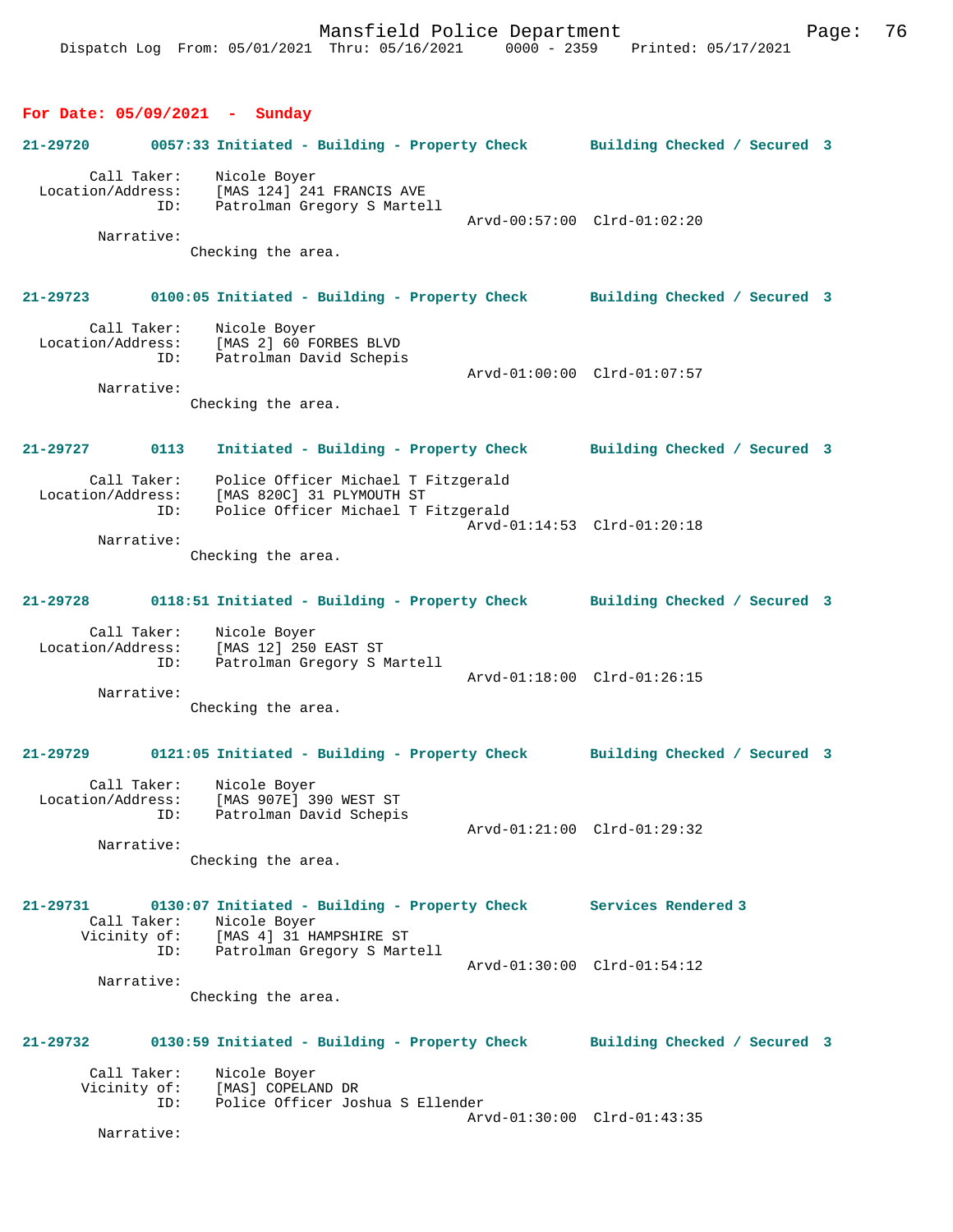Checking the area.

| $21 - 29748$      |             |                 | 0246:15 Phone - Assist Citizen - P S A |                             | Services Rendered 3 |
|-------------------|-------------|-----------------|----------------------------------------|-----------------------------|---------------------|
|                   | Call Taker: |                 | Support Staff Matthew Gately           |                             |                     |
| Location/Address: |             | [MAS 432]       |                                        |                             |                     |
|                   | ID:         | $Disp-02:51:35$ | Patrolman Gregory S Martell            | Arvd-03:03:38 Clrd-03:15:25 |                     |

**21-29750 0301 Initiated - Building - Property Check Building Checked / Secured 3** Call Taker: Police Officer Michael T Fitzgerald Location/Address: [MAS 820C] 31 PLYMOUTH ST ID: Police Officer Michael T Fitzgerald Arvd-03:02:54 Clrd-03:14:32 Narrative:

Checking the area.

**21-29762 0618 Initiated - Building - Property Check Building Checked / Secured 3** Call Taker: Police Officer Michael T Fitzgerald Location/Address: [MAS 820C] 31 PLYMOUTH ST ID: Police Officer Michael T Fitzgerald Arvd-06:19:33 Clrd-06:28:53

Narrative:

Checking the area.

**21-29770 0723 Initiated - Building - Property Check Building Checked / Secured 3** Call Taker: Police Officer Michael T Fitzgerald Location/Address: [MAS 820C] 31 PLYMOUTH ST ID: Police Officer Michael T Fitzgerald Arvd-07:24:59 Clrd-07:33:04 Narrative:

Checking the area.

# **21-29780 0909:30 Initiated - Building - Property Check Building Checked / Secured 3**

 Call Taker: Sergeant Jeffrey G Bombard Location/Address: [MAS 820C] 31 PLYMOUTH ST ID: Sergeant Jeffrey G Bombard Arvd-09:09:00 Clrd-09:16:50 Narrative:

Checking the area.

# **21-29787 1003:36 Initiated - Building - Property Check Building Checked / Secured 3** Call Taker: Kieran M Ruth

 Location/Address: [MAS 840] 280 SCHOOL ST ID: Police Officer Patrick J Pennie Arvd-10:03:00 Clrd-10:14:12 Narrative:

Checking the area.

#### **21-29789 1023:25 Initiated - Building - Property Check Building Checked / Secured 3**

Call Taker: Kieran M Ruth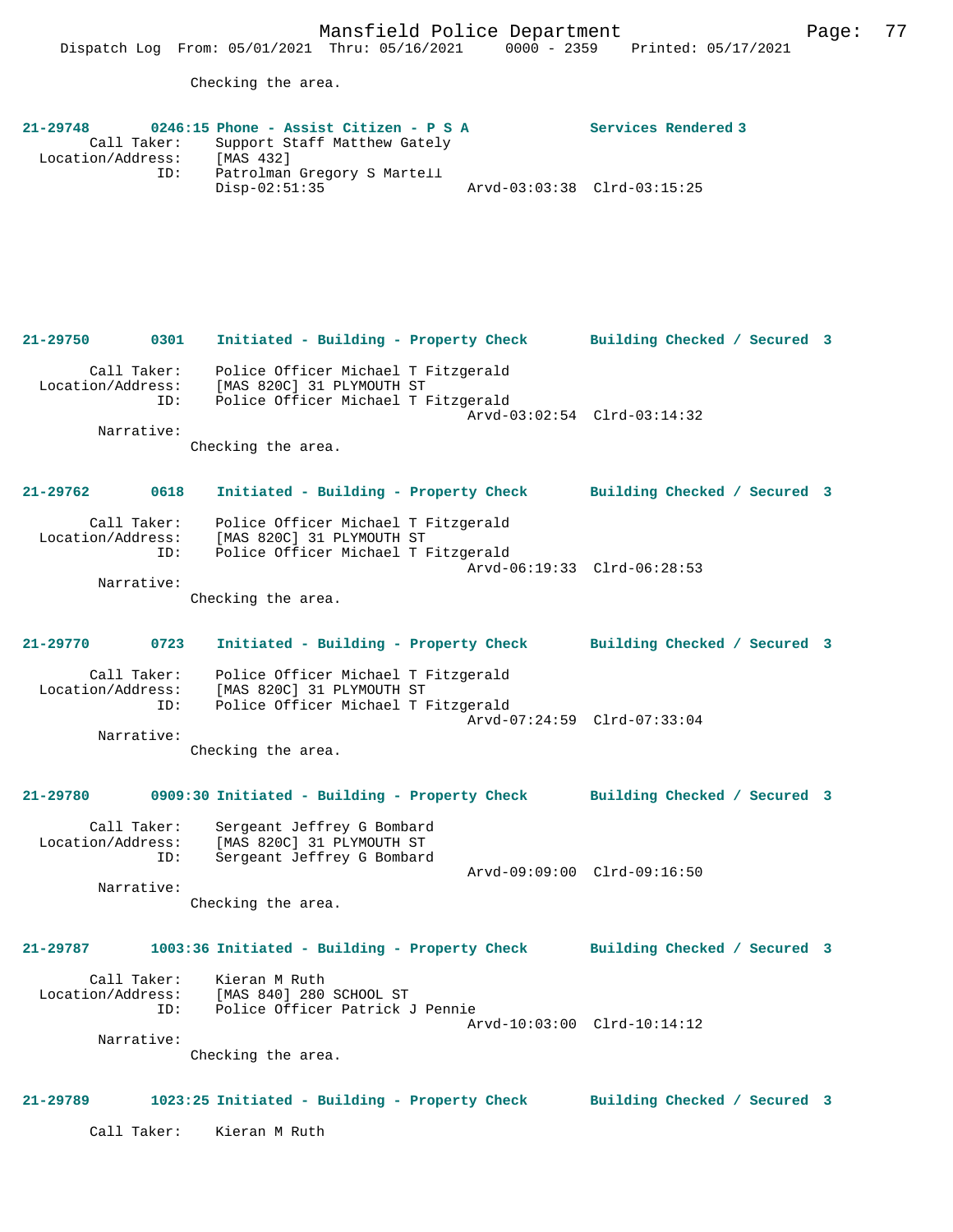Mansfield Police Department Page: 78 Dispatch Log From: 05/01/2021 Thru: 05/16/2021 0000 - 2359 Printed: 05/17/2021 Location/Address: [MAS 322] 31 HAMPSHIRE ST ID: Police Officer Patrick J Pennie Arvd-10:23:00 Clrd-10:27:58 Narrative: Checking the area. **21-29791 1027:21 Initiated - Building - Property Check Building Checked / Secured 3** Call Taker: Kieran M Ruth Location/Address: [MAS] 150 OAKLAND ST ID: Police Officer Matthew A Souza Arvd-10:27:00 Clrd-10:34:55 Narrative: Checking the area. **21-29794 1058:24 Initiated - Motor Vehicle Stop Citation / Warning Issued 3** Call Taker: Kieran M Ruth Location/Address: [MAS] 173 CHAUNCY ST @ 12 PERKINS AVE ID: Police Officer Beau J Palanza Arvd-10:58:00 Clrd-11:25:30 Police Officer Nicole M Boldrighini Vehicle: WHI 2007 INFI M45 Reg: RI QZ636 VIN: JNKBY01E37M403502 Towed: For: Unregistered/Uninsured By: Central Street Garage To: Central Street Garage Released To: JORGE On: 05/09/2021 @ 1329 JORGE On: 05/09/2021 @ 1329 Narrative: MV stop showing suspended registration Narrative: Central St en route Narrative: Central St on scene Narrative: Cited for hands free operation Summons for suspended registration Refer To Summons: 21MAS-183-AR Summons: JORGE, PERICLES R<br>Address: 14 HEDLEY AVE Apt. 14 HEDLEY AVE Apt. #~ CENTRAL FALLS, RI Age: 33<br>Charges: REO REGISTRATION SUSPENDED, OP MV WITH ELECTRONIC DEVICE, USE WHILE OPERATING MV, 1st OFFENSE\* c90 s13B **21-29797 1112:13 Initiated - Building - Property Check Building Checked / Secured 3** Call Taker: Sergeant Jeffrey G Bombard Location/Address: [MAS 820C] 31 PLYMOUTH ST ID: Sergeant Jeffrey G Bombard Arvd-11:12:00 Clrd-11:19:47 Narrative: Checking the area. **21-29801 1159:06 Phone - 911 Hang-ups & Verifications Confirmed misdial/Accdntl Call 2**  Call Taker: Jarred Kohler<br>Location/Address: [MAS H533] 19 ess: [MAS H533] 19 WALDOR DR<br>ID: Police Officer Beau J P Police Officer Beau J Palanza Disp-12:01:41 Arvd-12:04:16 Clrd-12:14:26 Police Officer Nicole M Boldrighini Narrative: 911 abandoned x3, unable to call back due to 911 phone. **21-29804 1214:48 Phone - 911 Hang-ups & Verifications Confirmed misdial/Accdntl Call 2**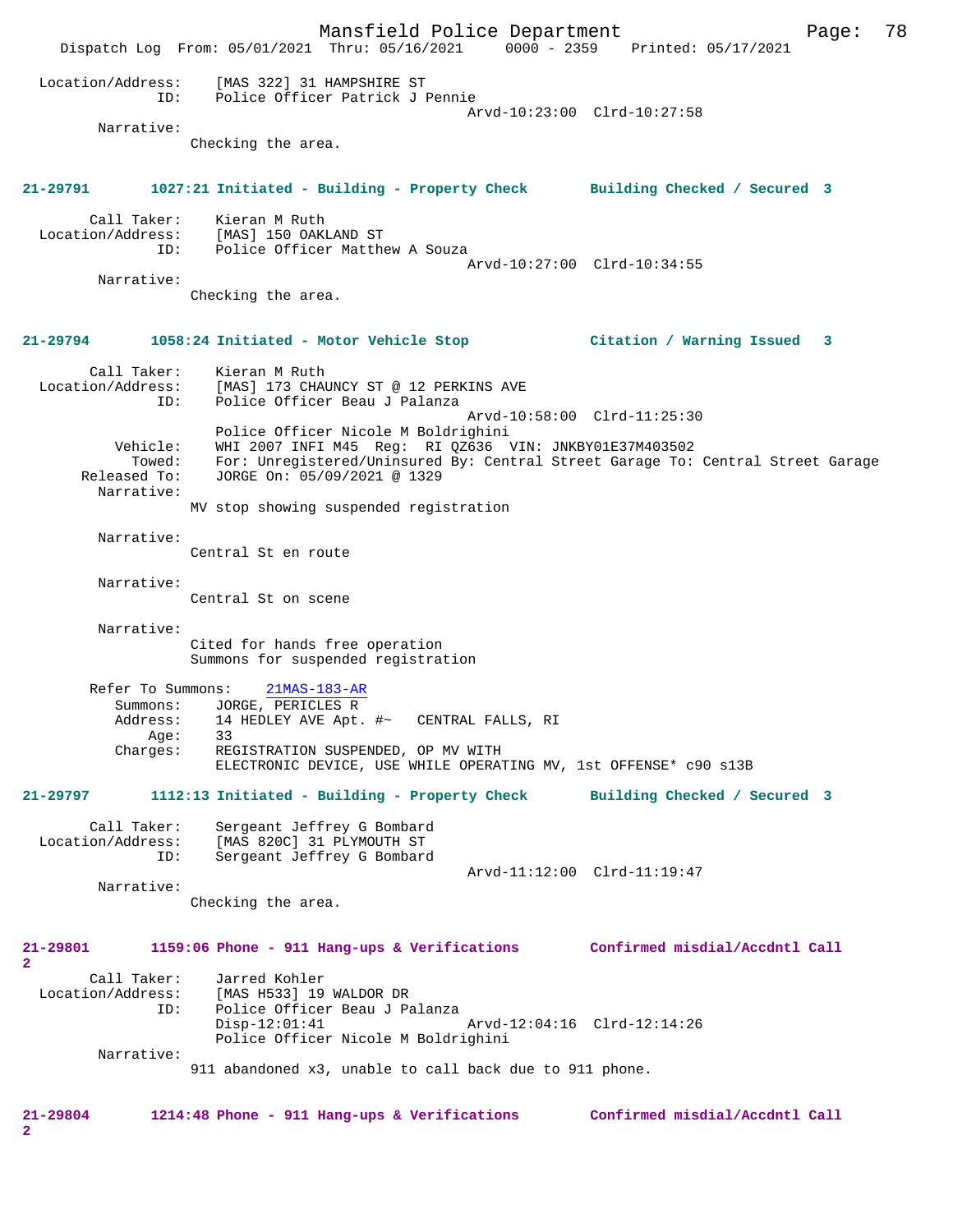Mansfield Police Department Page: 79 Dispatch Log From: 05/01/2021 Thru: 05/16/2021 0000 - 2359 Call Taker: Jarred Kohler Location/Address: [MAS 43] 137 MILL ST .<br>Police Officer Beau J Palanza<br>Disp-12:17:10 Disp-12:17:10 Arvd-12:23:22 Clrd-12:24:35 Police Officer Nicole M Boldrighini Narrative: 911 abandoned from canoe river, caller on a 5th wheel reporting accidental. Narrative: Caller will meet officer at the front gate. **21-29808 1235:19 Initiated - Disabled Motor Vehicle Services Rendered 3**  Call Taker: Kieran M Ruth<br>Location/Address: [MAS] 777 WEST ess: [MAS] 777 WEST ST @ 100 HAMPSHIRE ST<br>ID: Police Officer Matthew A Souza Police Officer Matthew A Souza Arvd-12:35:00 Clrd-12:38:02 Vehicle: GRN 2007 STRN IONSE Reg: PC MA 97PY42 VIN: 1G8AJ55F47Z183267 Narrative: Reported DMV in the area. Narrative: Party awaiting a vehicle jack, far enough off the road **21-29814 1328:02 Initiated - Building - Property Check Building Checked / Secured 3** Call Taker: Sergeant Jeffrey G Bombard Location/Address: [MAS 820C] 31 PLYMOUTH ST<br>TD: Sergeant Jeffrey G Bombard Sergeant Jeffrey G Bombard Arvd-13:28:00 Clrd-13:34:56 Narrative: Checking the area. **21-29820 1418:50 Phone - Disturbance / Gathering Incident Report 1**  Call Taker: Jarred Kohler<br>Location/Address: [MAS H1179] 8 ess: [MAS H1179] 885 SCHOOL ST<br>TD: Police Officer Patrick J I Police Officer Patrick J Pennie Disp-14:20:03 Clrd-14:21:02<br>TD: Police Officer Beau J Palanza Police Officer Beau J Palanza<br>Disp-14:20:07 Disp-14:20:07 Arvd-14:27:05 Clrd-14:41:35 Police Officer Nicole M Boldrighini<br>ID: Police Officer Matthew A Souza Police Officer Matthew A Souza<br>Disp-14:20:54 P Disp-14:20:54 Arvd-14:27:37 Clrd-14:41:35<br>TD: Sergeant John R Armstrong Sergeant John R Armstrong<br>Disp-14:27:23 Disp-14:27:23 Arvd-14:27:40 Clrd-14:41:35 Narrative: Caller reports neighbor was screaming at him from next door. Narrative: Caller was outside mowing, neighbor started screaming. Uknown reason. No visible weapons and no direct threats made. Narrative: Neighbor doing the yelling is a darker skinned/latino male in his mid 20's, not known to the calling party. Narrative: Belligerent neighbor lives at School. Caller can still hear screaming, obscenities etc. Aggressor is wearing a black jacket/hoodie, unknown pants. Narrative: Parties spoken with and all is calm at htis time Refer To Incident: 21MAS-462-OF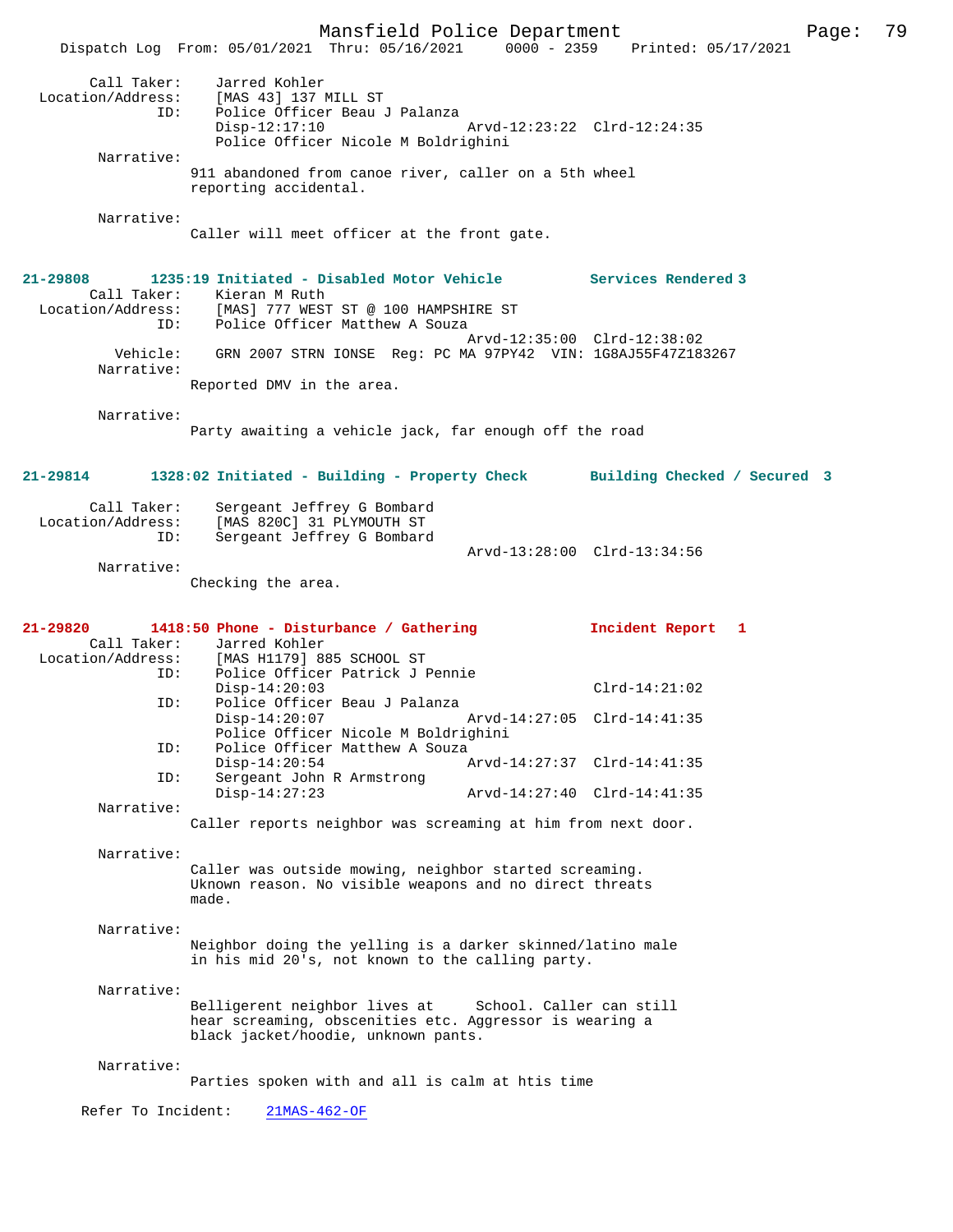Mansfield Police Department Page: 80 Dispatch Log From: 05/01/2021 Thru: 05/16/2021 **21-29826 1503:55 Initiated - Building - Property Check Building Checked / Secured 3** Call Taker: Sergeant Jeffrey G Bombard Location/Address: [MAS 820C] 31 PLYMOUTH ST ID: Sergeant Jeffrey G Bombard Arvd-15:03:00 Clrd-15:11:17 Narrative: Checking the area. **21-29833 1655:36 Phone - 911 Hang-ups & Verifications Confirmed misdial/Accdntl Call 2**  Call Taker: Jarred Kohler<br>Location/Address: [MAS H3295] 3 ess: [MAS H3295] 32 DONEGAL WAY<br>ID: Police Officer Joshua S Ell Police Officer Joshua S Ellender<br>Disp-16:57:06 Arv Disp-16:57:06 Arvd-17:04:08 Clrd-17:05:42 Police Officer Derek M Stark Narrative: Checking on a 911 accidental by a child. Caller will meet officer at the door Contact made?: yes Cellphone? (y/n): yes Uncertainty radius: **21-29836 1716:26 Radio - Disabled Motor Vehicle Vehicle Towed 3**  Call Taker: Kieran M Ruth<br>Location/Address: [MAS] 614 MAPI ess: [MAS] 614 MAPLE ST @ 238 WINTER ST<br>ID: Police Officer Joshua S Ellender ID: Police Officer Joshua S Ellender Disp-17:17:01 Arvd-17:23:01 Clrd-17:43:16 Police Officer Derek M Stark<br>Vehicle: RED 2007 HOND ACCORD Reg: PA RED 2007 HOND ACCORD Reg: PAS MA RS350S VIN: 1HGCM56757A164823 Narrative: Reported DMV in the area. Narrative: AAA on scene **21-29838 1732:32 Initiated - Building - Property Check Building Checked / Secured 3** Call Taker: Kieran M Ruth Location/Address: [MAS 820C] 31 PLYMOUTH ST<br>TD: Police Officer Patrick J I Police Officer Patrick J Pennie Arvd-17:32:00 Clrd-17:43:26 Narrative: Checking the area. **21-29844 1810:46 Phone - Erratic Oper MV / Road Rage Gone on Arrival 3**  Call Taker: Kieran M Ruth<br>ion/Address: [MAS] TREMONT ST Location/Address:<br>ID: Police Officer Danielle C Titus Disp-18:13:47 Arvd-18:17:55 Clrd-18:19:09 Vehicle: GRY 2008 HOND ACCORD Reg: PC MA 3PM224 VIN: 1HGCP26428A017694 Narrative: RP following a gray Honda Accord reported as driving erratically crossing the yellow lines. Mecc notified the vehicle is heading into Plainville Narrative: Plainville PD notified. **21-29858 1915:56 Initiated - Building - Property Check Building Checked / Secured 3** Call Taker: PATRICK FEENEY Location/Address: [MAS 820C] 31 PLYMOUTH ST ID: Police Officer Patrick J Pennie Arvd-19:15:00 Clrd-19:36:24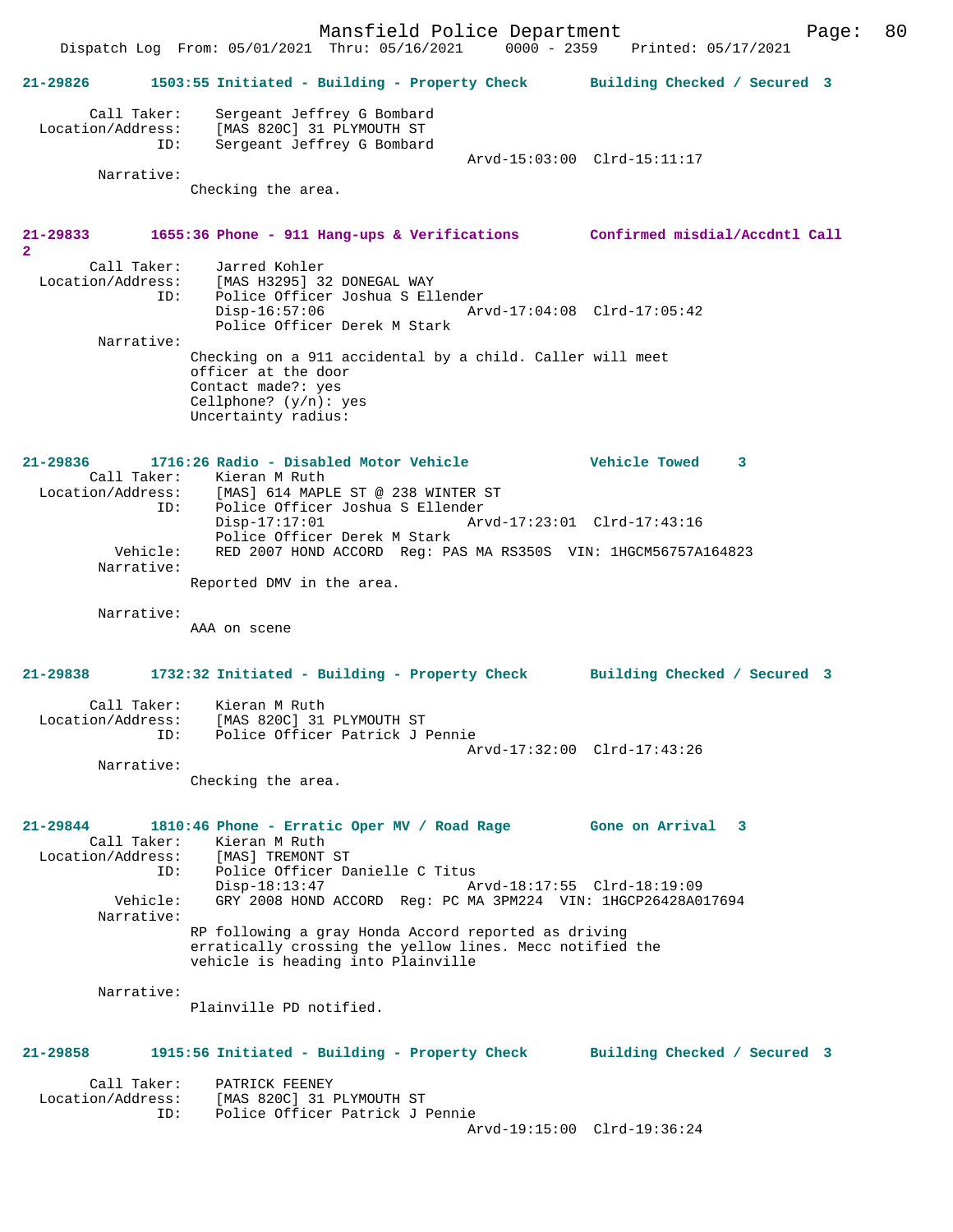Dispatch Log From: 05/01/2021 Thru: 05/16/2021 Narrative: Report that employees are showing up. **21-29861 1954:43 Initiated - Building - Property Check Building Checked / Secured 3** Call Taker: Nicole Boyer<br>Location/Address: [MAS 1016] 4  $[MAS 1016]$  4 ERICK RD @ 15 BONNEY LN ID: Police Officer Joshua S Ellender Arvd-19:54:00 Clrd-20:09:30 Police Officer Derek M Stark Narrative: Checking the area. **21-29865 2044:57 Initiated - Building - Property Check Building Checked / Secured 3** Call Taker: Nicole Boyer<br>Vicinity of: [MAS 840] 28 [MAS 840] 280 SCHOOL ST ID: Police Officer Danielle C Titus Arvd-20:44:00 Clrd-20:58:33<br>TD: Police Officer Jay J Sparrow Police Officer Jay J Sparrow Arvd-20:50:34 Clrd-20:52:27<br>Vehicle: GRY 2006 VOLV 4D 60 VST Reg: PC NH 4854839 VIN: YV1RS592 Vehicle: GRY 2006 VOLV 4D 60 VST Reg: PC NH 4854839 VIN: YV1RS592562523556<br>Vehicle: RED 1999 VOLK 2D GOLF Reg: PC ME 560YA VIN: WVWBC31J8XW343008 RED 1999 VOLK 2D GOLF Reg: PC ME 560YA VIN: WVWBC31J8XW343008 Narrative: Checking the area. Narrative: Checking a few vehicles in the lot near Kohl's Narrative: There will be workers using personal vehicles overnight working on the light switching, entering through the back door. **21-29867 2058:31 Phone - Suspicious Actv / Persn / Veh Building Checked / Secured 2** Call Taker: JEFFREY KEEFE<br>Vicinity of: [MAS 204] 26 ( [MAS 204] 26 OTIS ST ID: Police Officer Danielle C Titus<br>Disp-21:00:21 A Disp-21:00:21 Arvd-21:03:23 Clrd-21:09:10<br>TD: Police Officer Jav J Sparrow Police Officer Jay J Sparrow Disp-21:00:27 Clrd-21:09:07 Vehicle: BLU 2005 FORD LGTCON Reg: PC MA 679KJ8 VIN: 1FTRW14W45KB88821 BLK 2005 CHEV UT SUBURB Reg: PC MA 29ZG48 VIN: 3GNFK16Z55G222818 Narrative: SUSp vehicle in the parking lot. Gold sedan. Narrative: Caller is concerned that they are in the vehicle in the lot. Narrative: Possibly one person in the vehicle. Narrative: No occupants in vehicles. Seems the apartment across the street is having a few visitors taking up all the parking spots. **21-29870 2137:29 Initiated - Building - Property Check Building Checked / Secured 3** Call Taker: Nicole Boyer<br>Vicinity of: [MAS] HIGH ST Vicinity of:<br>ID: Police Officer Jay J Sparrow Arvd-21:37:00 Clrd-21:42:31 Narrative: Checking the area.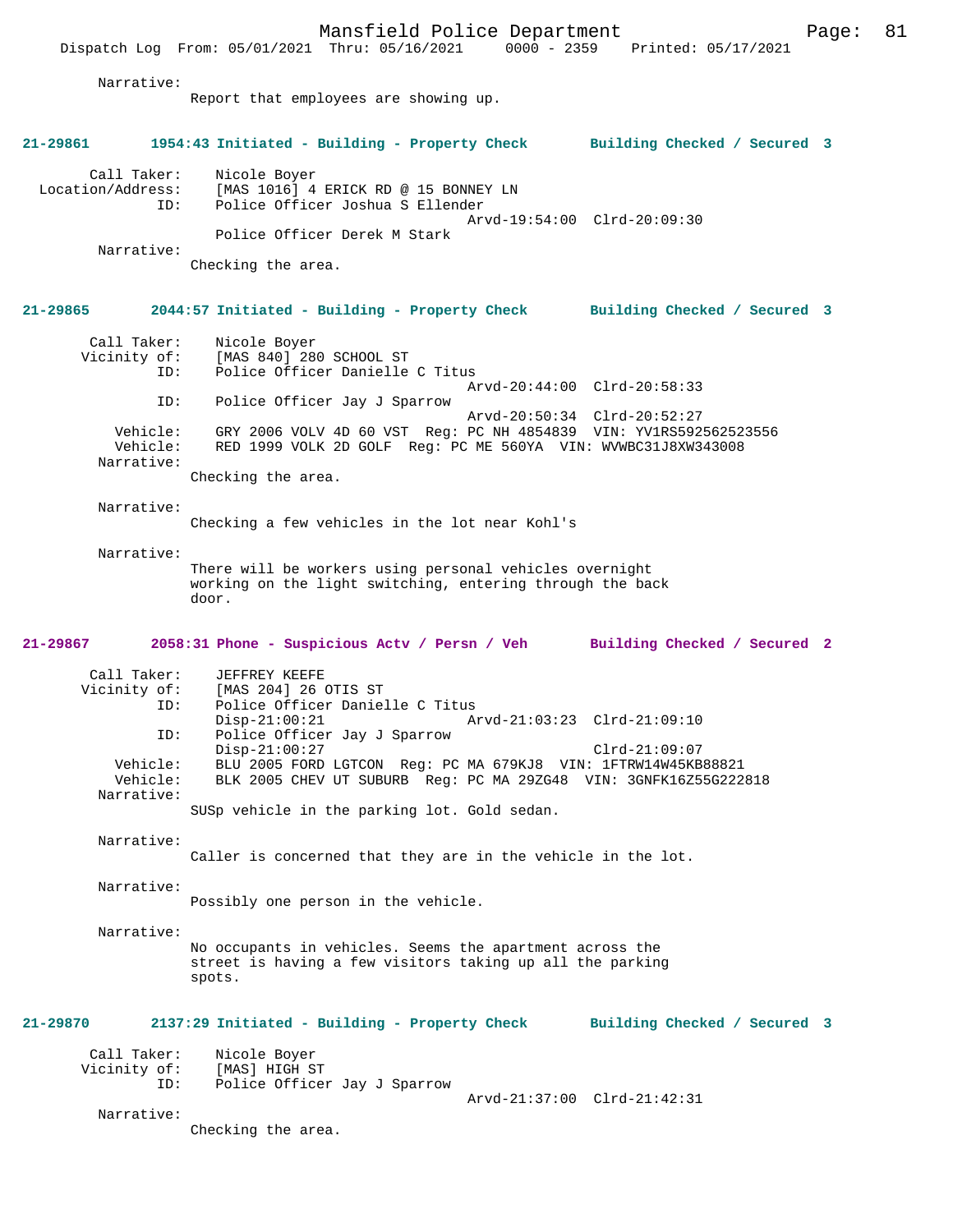**21-29871 2141:43 Initiated - Building - Property Check Building Checked / Secured 3** Call Taker: Nicole Boyer Vicinity of: [MAS 4] 31 HAMPSHIRE ST<br>ID: Police Officer Danielle Police Officer Danielle C Titus Arvd-21:41:00 Clrd-21:52:37 Narrative: Checking the area. **21-29874 2207:03 Initiated - Building - Property Check Building Checked / Secured 3** Call Taker: PATRICK FEENEY<br>Location/Address: [MAS 2] 60 FOR [MAS 2] 60 FORBES BLVD ID: Police Officer Danielle C Titus Arvd-22:07:00 Clrd-22:11:49 **21-29882 2241:39 Initiated - Building - Property Check Building Checked / Secured 3** Call Taker: Nicole Boyer<br>Location/Address: [MAS 907E] 3 ess: [MAS 907E] 390 WEST ST<br>ID: Police Officer Danielle Police Officer Danielle C Titus Arvd-22:41:00 Clrd-22:44:16 Narrative: Checking the area. **21-29885 2251:40 Initiated - Building - Property Check Building Checked / Secured 3** Call Taker: Nicole Boyer Location/Address: [MAS 12] 250 EAST ST Police Officer Joshua S Ellender Arvd-22:51:00 Clrd-23:16:46 Police Officer Derek M Stark Narrative: Checking the area. **21-29901 2337:55 Walk-In - Follow up Investigation Investigated - Report Taken 3** Call Taker: Nicole Boyer Location/Address: [MAS]<br>TD: Police Police Officer Danielle C Titus<br>Disp-23:37:55 Ar Disp-23:37:55 Arvd-23:37:55 Clrd-05/10/2021 @ 00:11:21<br>TD: Police Officer Joshua S Ellender Police Officer Joshua S Ellender<br>Disp-23:37:55 Arv Disp-23:37:55 Arvd-23:37:55 Clrd-05/10/2021 @ 00:11:21 Police Officer Derek M Stark Narrative: Follow up on a walk in.

Refer To Incident: 21MAS-463-OF

#### **For Date: 05/10/2021 - Monday**

**21-29905 0056:42 Initiated - Building - Property Check Building Checked / Secured 3** Call Taker: Nicole Boyer<br>Location/Address: [MAS 1002] 2 [MAS 1002] 250 EAST ST ID: Police Officer Christopher D Sorge Arvd-00:56:00 Clrd-01:02:04 Narrative:

Checking the area.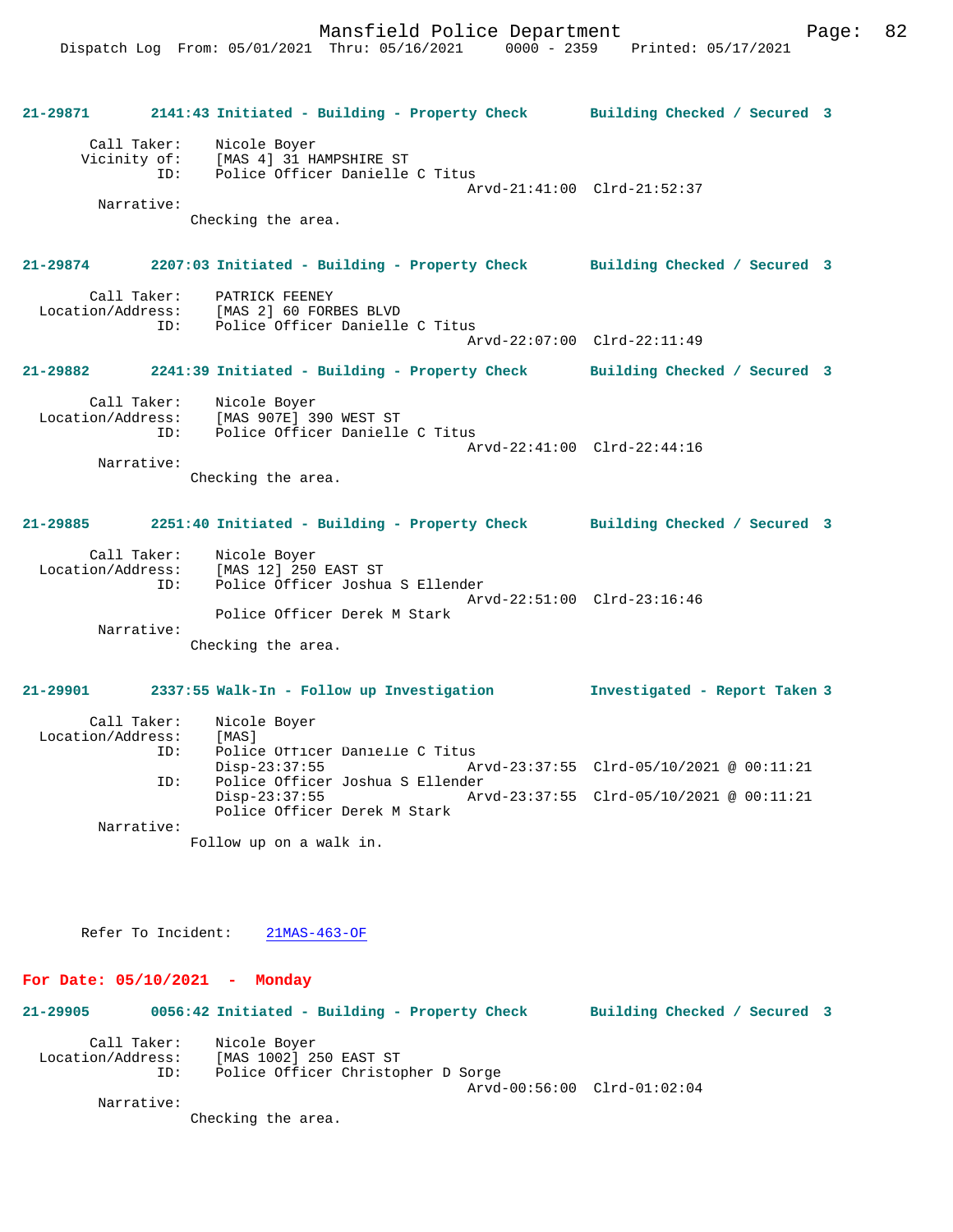Mansfield Police Department Page: 83 Dispatch Log From: 05/01/2021 Thru: 05/16/2021 0000 - 2359 Printed: 05/17/2021 **21-29907 0109:10 Initiated - Suspicious Actv / Persn / Veh Spoken To 2**  Call Taker: Nicole Boyer Location/Address: [MAS 281A] 1 CROCKER ST ID: Police Officer Christopher D Sorge Arvd-01:09:00 Clrd-01:21:50 ID: Patrolman Gregory S Martell Disp-01:10:17 Enrt-01:10:17 Clrd-01:11:56 Narrative: Out with a party, states he is waiting for the 0400 train to go to Boston. Refer To Field Int: 21MAS-44-FI **21-29917 0123:08 Initiated - Building - Property Check Building Checked / Secured 3** Call Taker: Nicole Boyer Vicinity of: [MAS 992] 660 EAST ST ID: Police Officer Christopher D Sorge Arvd-01:23:00 Clrd-01:27:15 Narrative: Checking the area. **21-29918 0124:01 Initiated - Building - Property Check Building Checked / Secured 3** Call Taker: Nicole Boyer Location/Address: [MAS] NORFOLK ST<br>ID: Police Officer Me Police Officer Meghan Birnie Arvd-01:24:00 Clrd-01:35:19 Narrative: Checking the area. **21-29924 0148:47 Initiated - Building - Property Check Building Checked / Secured 3** Call Taker: Nicole Boyer Location/Address: [MAS 907E] 390 WEST ST ID: Police Officer Meghan Birnie Arvd-01:48:00 Clrd-02:01:23 Narrative: Checking the area. **21-29929 0214:48 Initiated - Building - Property Check Building Checked / Secured 3** Call Taker: Nicole Boyer Location/Address: [MAS 4] 31 HAMPSHIRE ST ID: Patrolman Gregory S Martell Arvd-02:14:00 Clrd-02:24:51 Narrative: Checking the area. **21-29930 0216:27 Initiated - Building - Property Check Building Checked / Secured 3** Call Taker: Nicole Boyer Location/Address: [MAS 840] 280 SCHOOL ST ID: Police Officer Meghan Birnie Arvd-02:16:00 Clrd-02:24:10 Narrative: Checking the area. **21-29932 0234:14 Initiated - Building - Property Check Building Checked / Secured 3** Call Taker: Nicole Boyer<br>Vicinity of: [MAS] FRANCI [MAS] FRANCIS AVE ID: Police Officer Christopher D Sorge Arvd-02:34:00 Clrd-02:39:20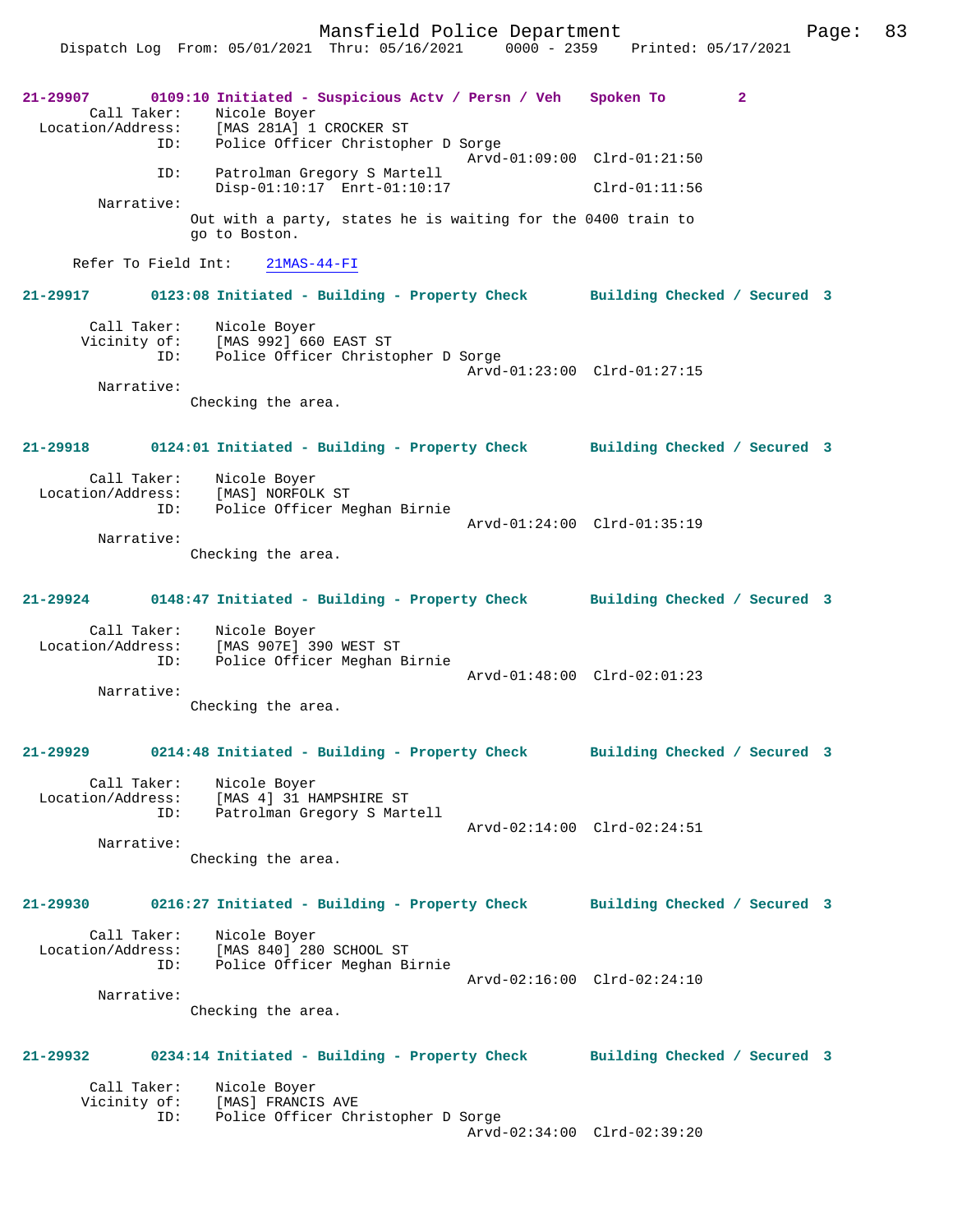Arvd-02:49:00 Clrd-02:53:42

Narrative:

Checking the area.

## **21-29936 0249:17 Initiated - Building - Property Check Building Checked / Secured 3**

 Call Taker: Nicole Boyer Location/Address: [MAS 4] 31 HAMPSHIRE ST ID: Police Officer Meghan Birnie

Narrative:

Checking the area.

#### **21-29947 0458:10 Initiated - Building - Property Check Spoken To 3**  Call Taker: Nicole Boyer Vicinity of: [MAS 10] 885 S MAIN ST ID: Police Officer Christopher D Sorge Arvd-04:58:00 Clrd-05:00:47 ID: Police Officer Meghan Birnie Disp-04:59:46 Enrt-04:59:46 Clrd-05:00:20 Vehicle: GRY 2016 TOYT AVALON Reg: PC MA 359C60 VIN: 4T1BK1EB9GU215619 Narrative: Checking on a vehicle in the area.

Narrative:

Party was just resting in vehicle.

## **21-29959 0647:20 Phone - ACO Activity Investigated - Report Taken 3**

 Call Taker: Jarred Kohler Location/Address: [MAS H3149] 37 MORROW ST<br>TD: Patrolman Gregory S Marte Patrolman Gregory S Martell<br>Disp-06:48:43 Disp-06:48:43 Arvd-06:49:58 Clrd-07:16:25 ID: Police Officer Meghan Birnie Disp-06:48:46 Arvd-06:52:45 Clrd-07:14:07 ID: Police Officer Christopher D Sorge Disp-06:49:36 Arvd-06:52:49 Clrd-07:16:38 Narrative: caller reporting her dogs are fighting and they are unable

to seperate them

#### Narrative:

golden retriever and a pit bull mix

#### Narrative:

PD requesting fire for eval.

Narrative:

ACO will be transporting 1 dog to the vet and the other dog is going to be transported by the male home owner.

See OF for further.

Refer To Incident: 21MAS-464-OF

| 21-29966          | 0701 | Initiated - Parking Violations |                             | Services Rendered 3 |
|-------------------|------|--------------------------------|-----------------------------|---------------------|
| Call Taker:       |      | Animal Control Steven Simonds  |                             |                     |
| Location/Address: |      | [MAS 12] 250 EAST ST           |                             |                     |
|                   | ID:  | Animal Control Steven Simonds  |                             |                     |
|                   |      |                                | Arvd-07:02:24 Clrd-08:29:35 |                     |
| Narrative:        |      |                                |                             |                     |

school crossing coverage

#### **21-29976 0831 Initiated - Parking Violations Services Rendered 3**  Call Taker: Animal Control Steven Simonds Location/Address: [MAS] 43 NORTH MAIN ST @ 13 PARK ST ID: Animal Control Steven Simonds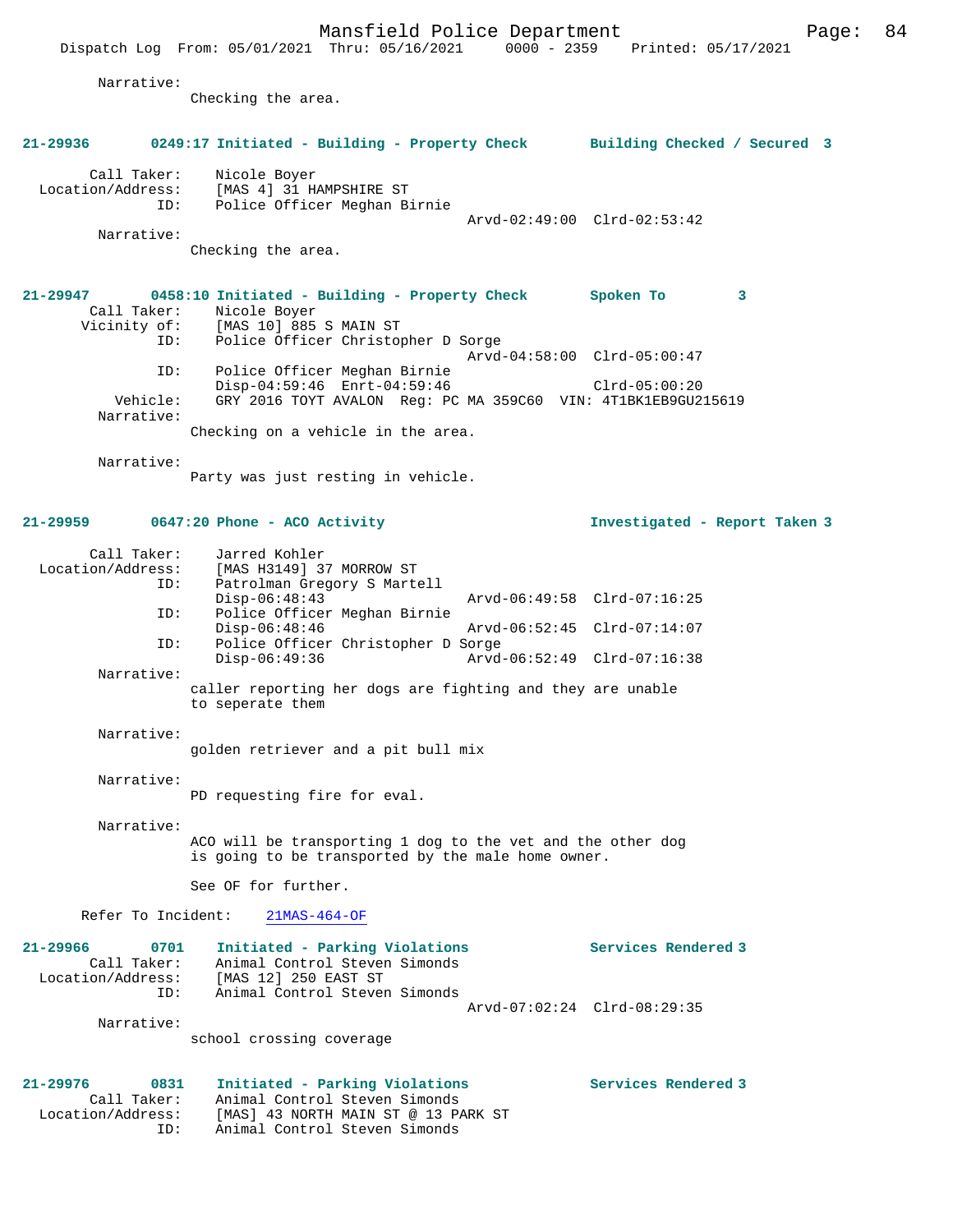Dispatch Log From: 05/01/2021 Thru: 05/16/2021 0000 - 2359 Printed: 05/17/2021

 Arvd-08:32:27 Clrd-08:54:30 Narrative: checking area for parking violations **21-29980 0901 Initiated - Speed Trailer/Signs Deployed Services Rendered 3**  Call Taker: Animal Control Steven Simonds Location/Address: [MAS] FRANKLIN ST ID: Animal Control Steven Simonds Arvd-09:02:55 Clrd-09:07:30 Narrative: changing batteries on speed sign **21-29996 1026 Initiated - Parking Violations Services Rendered 3**  Call Taker: Animal Control Steven Simonds Location/Address: [MAS] 242 NORTH MAIN ST @ 16 OLD COLONY WAY ID: Animal Control Steven Simonds Arvd-10:27:12 Clrd-11:01:47 Narrative: checking area for parking violations Narrative: tagged IN 2730885 on south main for being double parked and restricted. US food truck **21-30008 1115 Initiated - Parking Violations Services Rendered 3**  Call Taker: Animal Control Steven Simonds Location/Address: [MAS] 255 NORTH MAIN ST @ 8 COTTAGE ST ID: Animal Control Steven Simonds Arvd-11:16:58 Clrd-11:29:02 Narrative: checking area for parking violations **21-30017 1202 Initiated - Parking Violations Services Rendered 3**  Call Taker: Animal Control Steven Simonds Location/Address: [MAS] 43 NORTH MAIN ST @ 13 PARK ST ID: Animal Control Steven Simonds Arvd-12:03:57 Clrd-12:26:15 Narrative: checking area for parking violations Narrative: tagged MA 7532WK on north main for restrictive parking **21-30030 1256 Initiated - Parking Violations Services Rendered 3**  Call Taker: Animal Control Steven Simonds Location/Address: [MAS] 255 NORTH MAIN ST @ 8 COTTAGE ST ID: Animal Control Steven Simonds Arvd-12:57:26 Clrd-13:23:43 Narrative: checking area for parking violations Narrative: tagged MA 9KS572 on main for overtime parking **21-30058 1450:34 Initiated - Motor Vehicle Stop Citation / Warning Issued 3** Call Taker: Robert Stewart Location/Address: [MAS H854] 958 MAPLE ST ID: Police Officer David W Kinahan Arvd-14:50:00 Clrd-14:53:31 Vehicle: BLU 2010 TOYT VA SIENNA Reg: PC MA 8272TE VIN: 5TDKK4CC2AS296833 Narrative: MV STOP/// MA REG: 8272TE///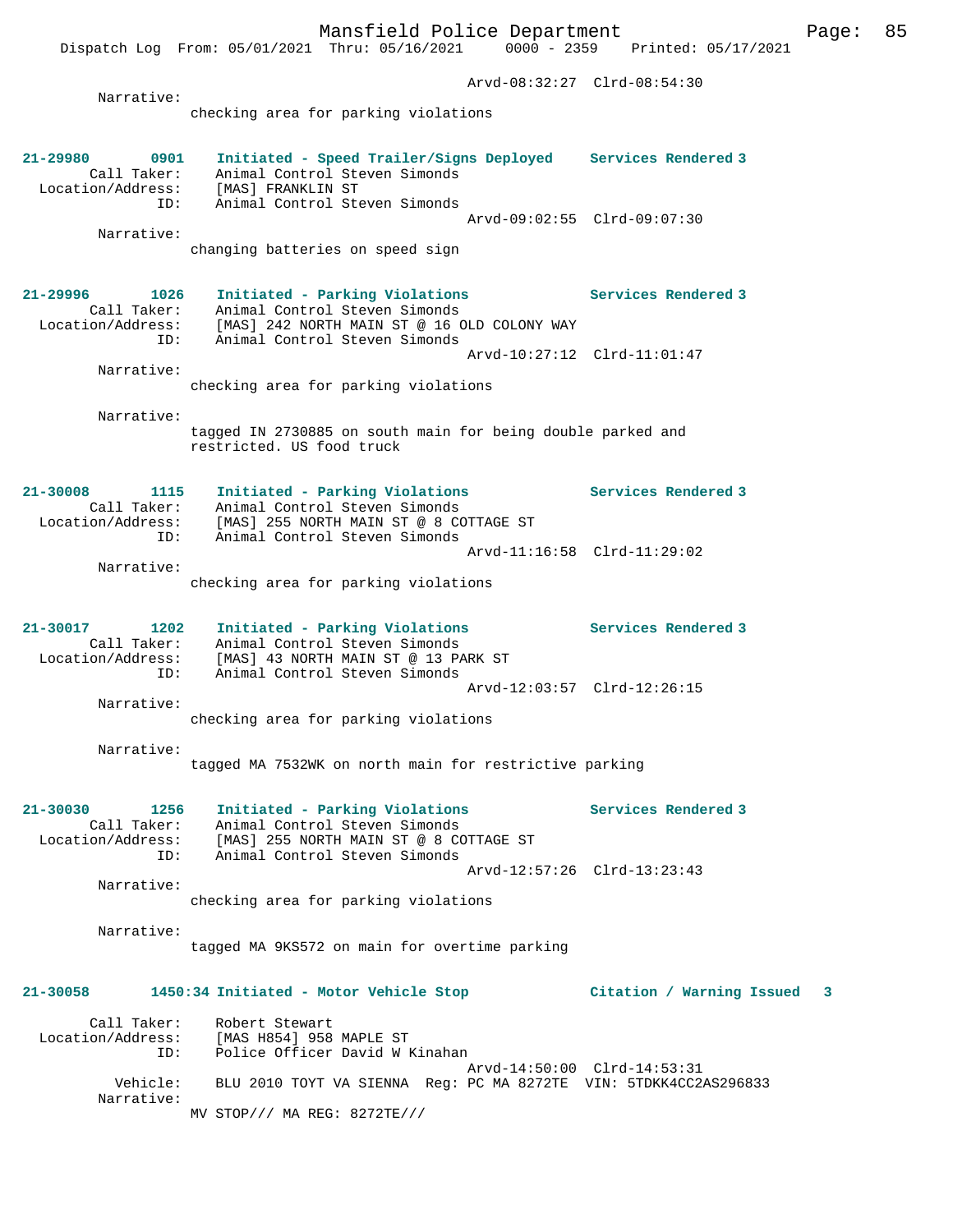**21-30064 1458:43 Initiated - Motor Vehicle Stop Citation / Warning Issued 3** Call Taker: William Casey Location/Address: [MAS] 263 FRANKLIN ST @ 30 WINTER ST ID: Police Officer Patrick J Pennie Arvd-14:58:00 Clrd-15:03:39 Vehicle: BLK 2012 VOLK CC Reg: PC MA 148V70 VIN: WVWMP7AN5CE548969 Narrative: out with mvst **21-30065 1504:21 Initiated - Motor Vehicle Stop Citation / Warning Issued 3** Call Taker: Robert Stewart<br>Location/Address: [MAS] 962 MAPLE [MAS] 962 MAPLE ST @ 3 LANGLEY DR ID: Police Officer David W Kinahan Arvd-15:04:00 Clrd-15:07:43 Vehicle: BLU 2012 TOYT CAMRYS Reg: PC MA 519MH4 VIN: 4T1BF1FK5CU618154 Narrative: MV STOP/// MA REG: 519MH4/// Citation Issued **21-30066 1522:49 Phone - Assist Other Agency Unfounded/Unverifed 3** Call Taker: MATTHEW BOMES Location/Address: [MAS H2780] 16 ERICK RD Apt. #12 ID: Police Officer Patrick J Pennie Disp-15:26:00 Arvd-15:37:59 Clrd-15:42:36 Narrative: Found wallet its at Newton Police HQ Narrative: M10 reports that party no longer resides at the residence. M10 will try to make a couple phone calls to locate the party. **21-30092 1821:06 Initiated - Motor Vehicle Stop Citation / Warning Issued 3** Call Taker: Robert Stewart Location/Address: [MAS] 259 OAKLAND ST @ 34 MAPLE ST ID: Police Officer David J Pepicelli Arvd-18:21:00 Clrd-18:25:25 Vehicle: GRY 2018 HOND CIVIC Reg: PC MA 933WN8 VIN: SHHFK7H51JU405167 Narrative: MV STOP/// Citation **21-30098 1834:08 Walk-In - Assist Citizen - P S A Incident Report 3**  Call Taker: Support Staff Heather A Sullivan<br>Location/Address: [MAS H4444] 28 AZALEA RD Location/Address: [MAS H4444] 28 AZALEA RD ID: Police Officer Jay J Sparrow Disp-18:36:45 Arvd-18:42:38 Clrd-18:59:53 Narrative: RP requesting to speak to an officer about a past incident. M5 to speak to the RP at the home. Refer To Incident: 21MAS-468-OF **21-30100 1846:11 Initiated - Motor Vehicle Stop Summons 3**  Call Taker: William Casey Location/Address: [MAS H926] 402 PRATT ST ID: Police Officer David J Pepicelli Arvd-18:46:00 Clrd-19:04:25 Vehicle: GRY 2018 HYUN ELANTR Reg: PC MA 8MT752 VIN: 5NPD84LF1JH238137 Towed: For: Unregistered/Uninsured By: Central Street Garage To: Owner's Residence Narrative:

Out with mvst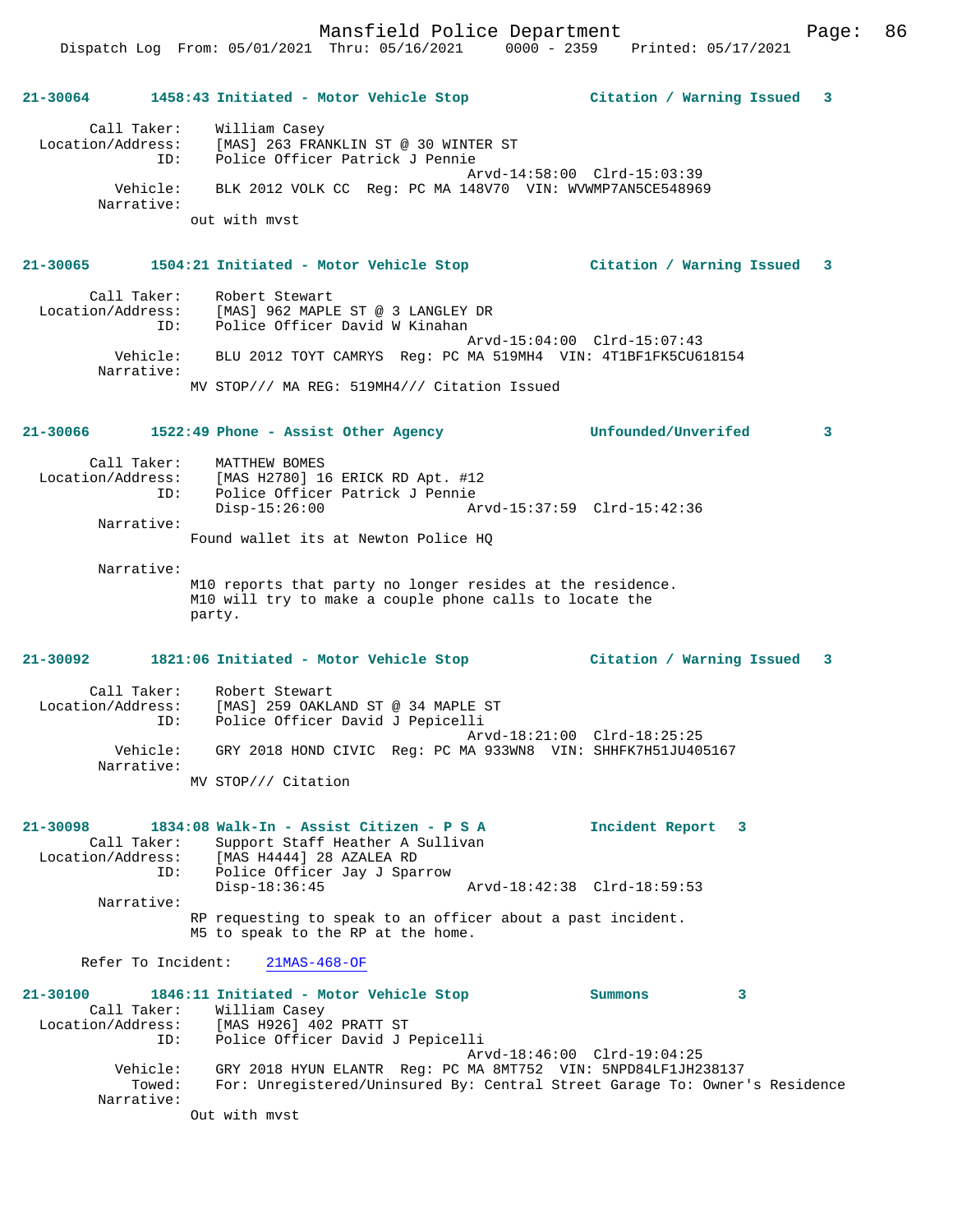|                                                  | Dispatch Log From: 05/01/2021 Thru: 05/16/2021                                                                                                                          |                             | 0000 - 2359 Printed: 05/17/2021 |  |
|--------------------------------------------------|-------------------------------------------------------------------------------------------------------------------------------------------------------------------------|-----------------------------|---------------------------------|--|
| Narrative:                                       | tow requested, central street enroute                                                                                                                                   |                             |                                 |  |
| Narrative:                                       | Operator cited for unregistered unlicensed operation.                                                                                                                   |                             |                                 |  |
| Narrative:                                       | Ofc Pepicelli reports Central St has the vehicle, private<br>tow to the residence                                                                                       |                             |                                 |  |
| Refer To Summons:                                | $21MAS-184-AR$                                                                                                                                                          |                             |                                 |  |
| Aqe:<br>Charges:                                 | Summons: NICHOLSON, JEANNE N<br>Address: 25 MEADOWBROOK LN SOUTH EASTON, MA<br>43<br>UNLICENSED OPERATION OF MV<br>UNREGISTERED MOTOR VEHICLE<br>INSPECTION/STICKER, NO |                             |                                 |  |
| $21 - 30106$<br>Call Taker:<br>Location/Address: | 1921:50 Walk-In - Assist Citizen - P S A<br>Support Staff Heather A Sullivan<br>[MAS]                                                                                   |                             | Services Rendered 3             |  |
| ID:                                              | Police Officer Danielle C Titus<br>$Disp-19:22:58$                                                                                                                      | Arvd-19:30:01 Clrd-19:54:15 |                                 |  |

| 21-30116<br>$\overline{2}$         | $2032:58$ 911 - 911 Hang-ups & Verifications                                                                                                                                 |                                                            | Confirmed misdial/Accdntl Call |
|------------------------------------|------------------------------------------------------------------------------------------------------------------------------------------------------------------------------|------------------------------------------------------------|--------------------------------|
| Call Taker:<br>TD:                 | JEFFREY KEEFE<br>Location/Address: [MAS] 150 RUMFORD AVE Apt. #11<br>Police Officer Danielle C Titus<br>$Disp-20:34:58$                                                      | Arvd-20:38:14 Clrd-20:44:41                                |                                |
| Narrative:                         | Checking on a 911 hang up.<br>Contact made?: yes no police fire or ems needed<br>Cellphone? $(y/n)$ : yes 9 meteres<br>Uncertainty radius: 9 meters                          |                                                            |                                |
| Narrative:                         | Spoke with a stephanie she stated all was okay.                                                                                                                              |                                                            |                                |
| $21 - 30124$                       | 2147:49 Initiated - Building - Property Check                                                                                                                                |                                                            | Building Checked / Secured 3   |
| Call Taker:<br>ID:<br>Narrative:   | TARA LAKO<br>Location/Address: [MAS 281A] 1 CROCKER ST<br>Police Officer Danielle C Titus                                                                                    | Arvd-21:47:00 Clrd-21:55:14                                |                                |
|                                    | Checking the train station and train lots                                                                                                                                    |                                                            |                                |
| $21 - 30127$<br>Call Taker:<br>ID: | 2207:09 Initiated - Disabled Motor Vehicle Services Rendered 3<br>TARA LAKO<br>Location/Address: [MAS] 54 CHAUNCY ST @ 363 NORTH MAIN ST<br>Police Officer David J Pepicelli |                                                            |                                |
| ID:                                | Police Officer William C Trudell                                                                                                                                             | Arvd-22:07:00 Clrd-22:18:21                                |                                |
| ID:                                | $Disp-22:07:35$<br>Police Officer Danielle C Titus<br>$Disp-22:09:42$                                                                                                        | Arvd-22:08:12 Clrd-22:18:17<br>Arvd-22:09:45 Clrd-22:18:16 |                                |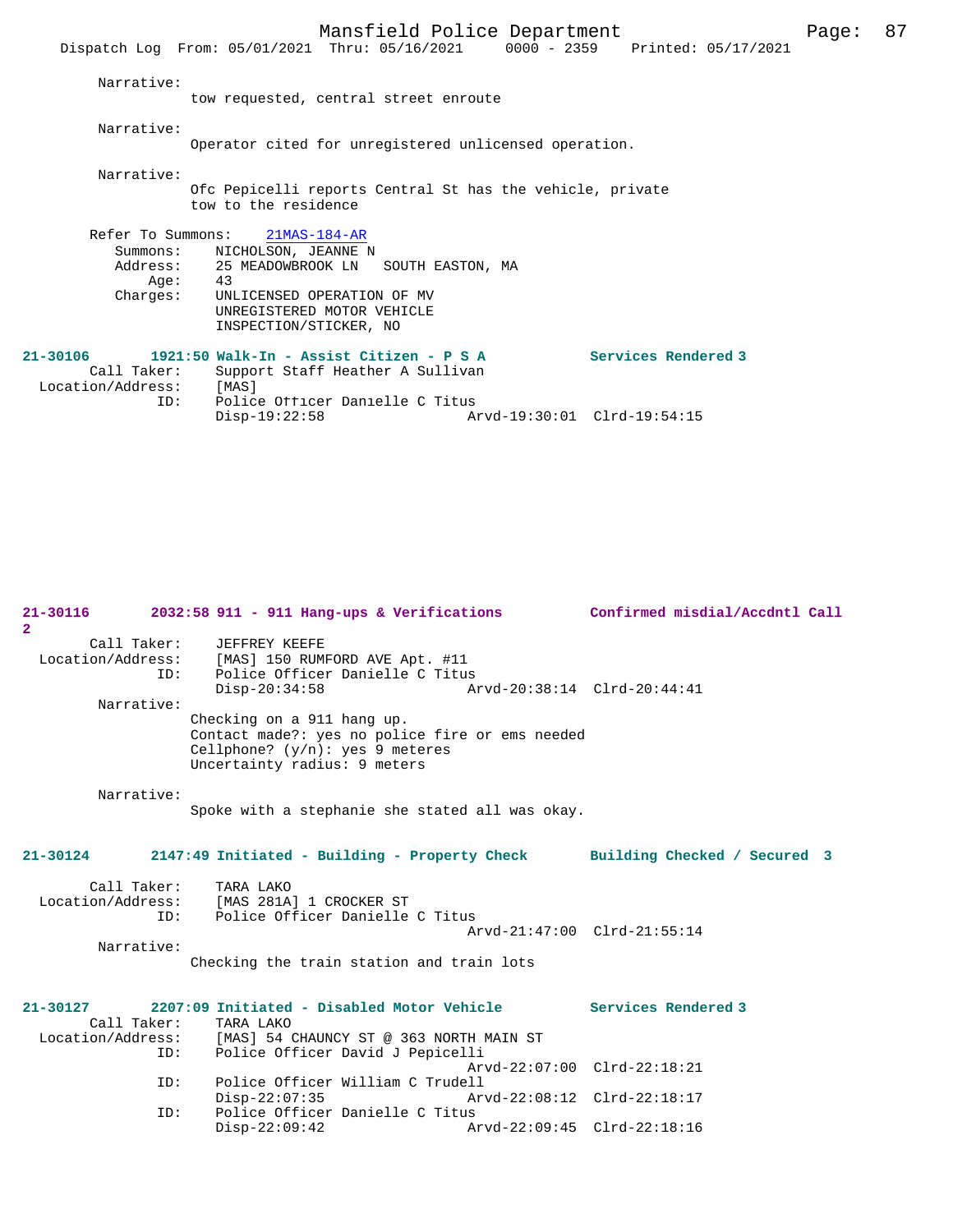Mansfield Police Department Page: 88 Dispatch Log From: 05/01/2021 Thru: 05/16/2021 0000 - 2359 Printed: 05/17/2021 Vehicle: BLU 2007 DODG CALIBER Reg: PC MA 1GMF38 VIN: 1B3HE78K37D594011 Narrative: Ofc Pepicelli came across a DMV in the area, may need to push it off the roadway. Ofc Trudell responding to assist. Narrative: Ofc Pepicelli reports vehicle is out of the roadway and at the gas station **21-30137 2303:23 911 - Neighbor Dispute Spoken To 3**  Call Taker: JEFFREY KEEFE Location/Address: [MAS H2845] 4 MEGANS WAY Police Officer Jay J Sparrow<br>Disp-23:07:24 Disp-23:07:24 Arvd-23:20:01 Clrd-23:28:26 Narrative: Past dispute with one of his neighbors that was playing loud music and a guitar. Cp would like to speak to an officer.

Narrative:

Ofc Sparrow reports the RP wanted to make the PD aware of the situation with his neighbors. RP was advised when this happens again, to call the police.

**21-30148 0046:19 Initiated - Motor Vehicle Stop Citation / Warning Issued 3**

### **For Date: 05/11/2021 - Tuesday**

 Call Taker: Michael Mezhberg Location/Address: [MAS] 198 PRATT ST @ 1 GRANADA CIR ID: Police Officer Christopher D Sorge Arvd-00:46:00 Clrd-00:51:44 Vehicle: BLK 2015 HYUN SONATA Reg: PC MA 38JX52 VIN: 5NPE24AF1FH015533 Narrative:

**21-30150 0053:28 Initiated - Building - Property Check Building Checked / Secured 3** Call Taker: TARA LAKO Location/Address: [MAS 411] 60 FORBES BLVD ID: Police Officer Christopher D Sorge Arvd-00:53:00 Clrd-01:06:38 Narrative:

Checking the area hotels

Citation issued for speed

### **21-30175 0132:49 Initiated - Building - Property Check Building Checked / Secured 3**

 Call Taker: TARA LAKO Location/Address: [MAS 982] 111 HOPE ST ID: Police Officer Meghan Birnie Arvd-01:32:00 Clrd-01:43:04 Narrative:

Checking the area.

## **21-30180 0158:34 Initiated - Building - Property Check Building Checked / Secured 3**

 Call Taker: TARA LAKO Location/Address: [MAS] 800 SOUTH MAIN ST ID: Patrolman Gregory S Martell Arvd-01:58:00 Clrd-01:58:00 Narrative:

Checking the area.

**21-30181 0158:59 Initiated - Building - Property Check Building Checked / Secured 3**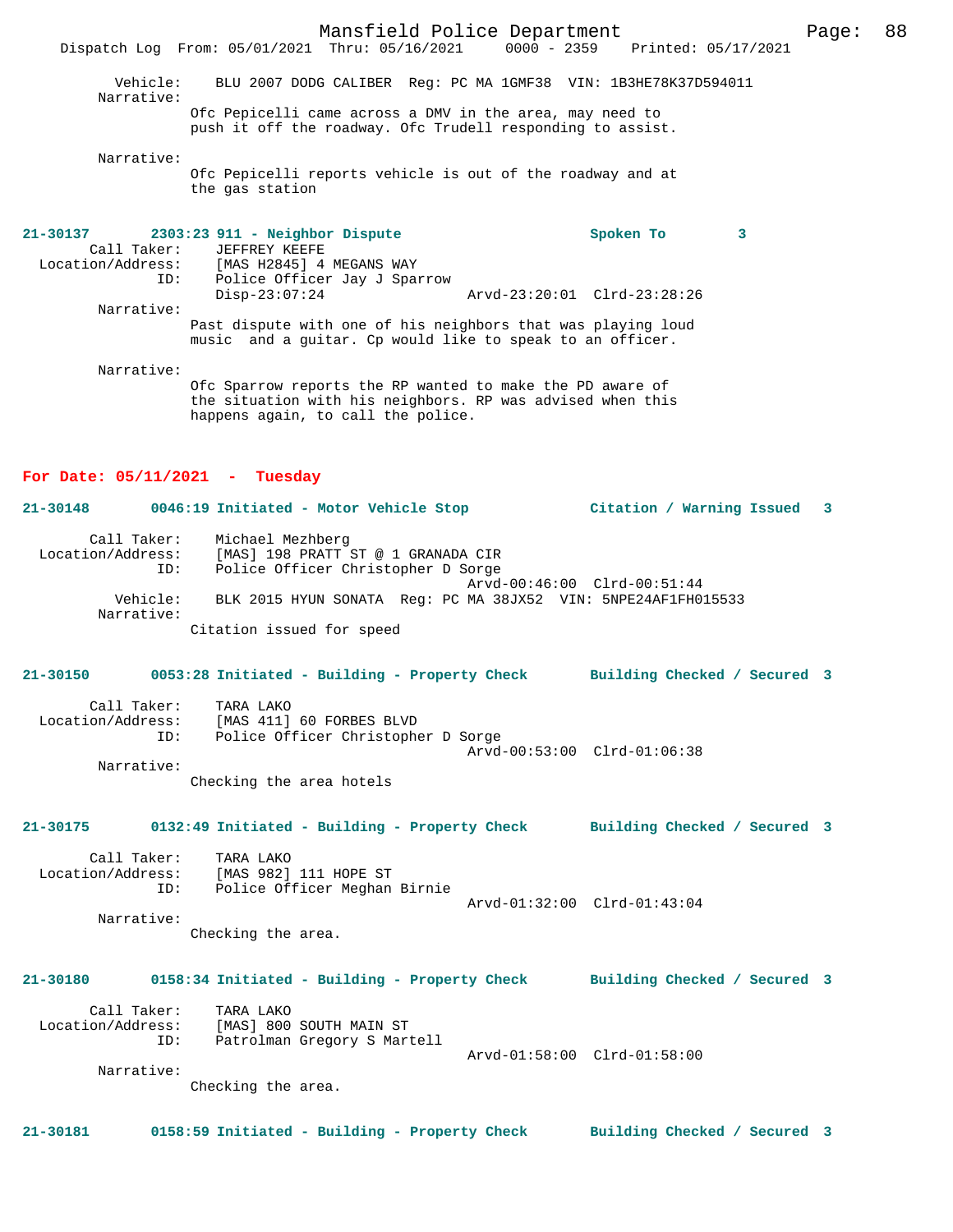Mansfield Police Department Fage: 89 Dispatch Log From: 05/01/2021 Thru: 05/16/2021 0000 - 2359 Printed: 05/17/2021 Call Taker: TARA LAKO Location/Address: [MAS] 905 SOUTH MAIN ST ID: Patrolman Gregory S Martell Arvd-01:58:00 Clrd-02:02:23 Narrative: Checking the area. **21-30183 0209:21 Initiated - Building - Property Check Building Checked / Secured 3** Call Taker: TARA LAKO Location/Address: [MAS 411] 60 FORBES BLVD Patrolman Gregory S Martell Arvd-02:09:00 Clrd-02:15:45 Narrative: Checking the area. **21-30185 0215:52 Initiated - Building - Property Check Building Checked / Secured 3** Call Taker: TARA LAKO Location/Address: [MAS 322] 31 HAMPSHIRE ST ID: Patrolman Gregory S Martell Arvd-02:15:00 Clrd-02:26:05 Narrative: Checking the area. **21-30186 0222:43 Initiated - Building - Property Check Building Checked / Secured 3** Call Taker: TARA LAKO Location/Address: [MAS 1002] 250 EAST ST ID: Police Officer Meghan Birnie Arvd-02:22:00 Clrd-02:30:58 Narrative: Checking the area. **21-30187 0227:58 Initiated - Suspicious Actv / Persn / Veh Services Rendered 2**  Call Taker: TARA LAKO Vicinity of: [MAS 900F] 242 CHAUNCY ST Apt. #6 ID: Police Officer Christopher D Sorge Arvd-02:27:00 Clrd-02:37:12 Vehicle: BRO 2000 BUIC LESABR Reg: PC MA 88J860 VIN: 1G4HR54K7YU157798 Narrative: Ofc Sorge checking on a vehicle Narrative: Ofc Sorge reports the female is doing laundry and checks ok **21-30190 0237:43 Initiated - Building - Property Check Building Checked / Secured 3** Call Taker: TARA LAKO Location/Address: [MAS 281A] 1 CROCKER ST ID: Police Officer Christopher D Sorge Arvd-02:37:00 Clrd-02:44:32 Narrative: Checking the train station and train lots **21-30191 0238:08 Initiated - Building - Property Check Building Checked / Secured 3** Call Taker: TARA LAKO Location/Address: [MAS 139] 265 FRUIT ST ID: Police Officer Meghan Birnie Arvd-02:38:00 Clrd-02:43:38 Narrative: Checking the area.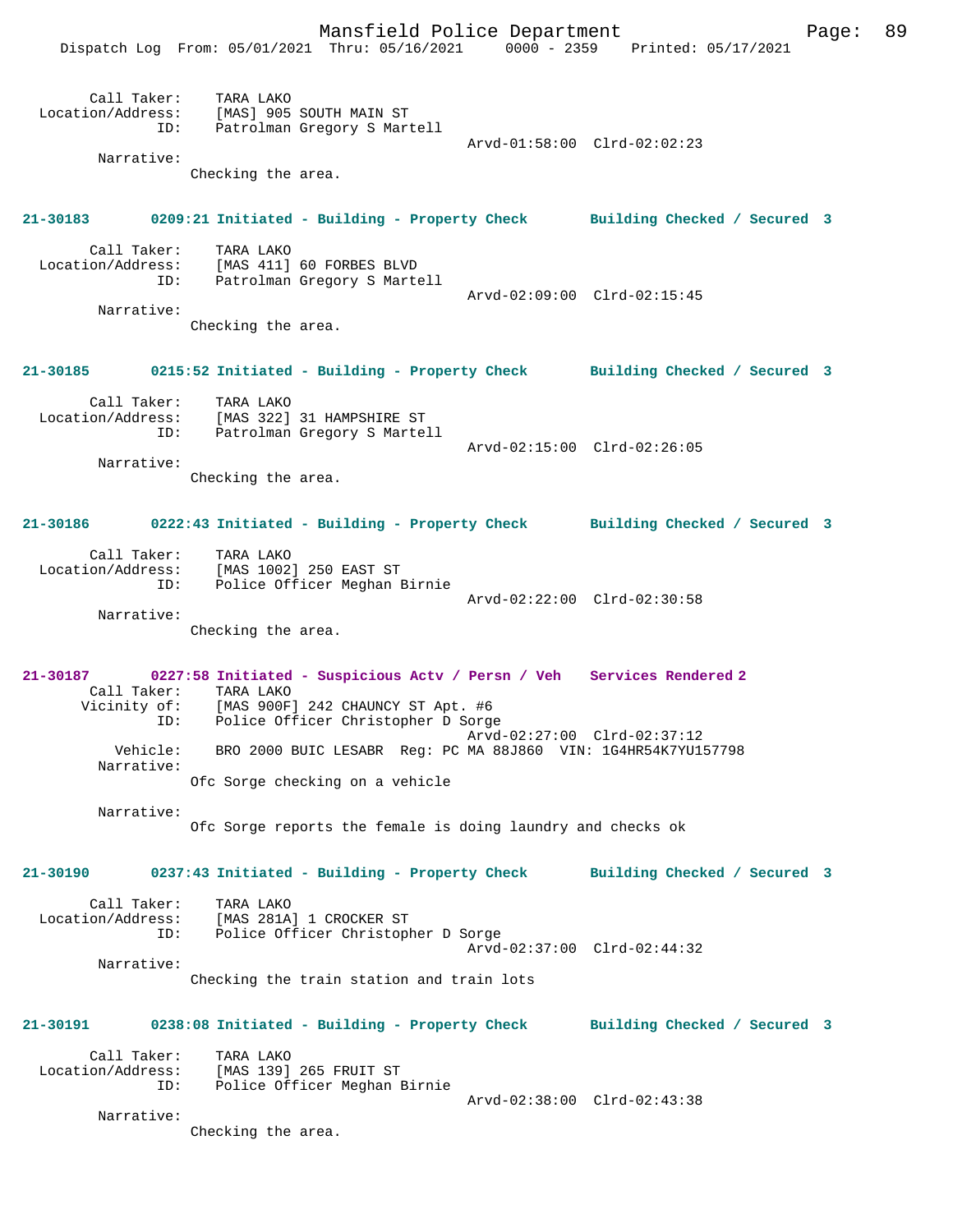**21-30192 0244:43 Initiated - Building - Property Check Building Checked / Secured 3** Call Taker: TARA LAKO Location/Address: [MAS 1015] 30 CHAUNCY ST ID: Police Officer Christopher D Sorge Arvd-02:44:00 Clrd-02:45:00 Narrative: Checking the area. **21-30193 0254:19 Initiated - Building - Property Check Building Checked / Secured 3** Call Taker: TARA LAKO Location/Address: [MAS 992] 660 EAST ST ID: Police Officer Meghan Birnie Arvd-02:54:00 Clrd-02:54:39 Narrative: Checking the area. **21-30196 0305:52 Initiated - Building - Property Check Building Checked / Secured 3** Call Taker: TARA LAKO Location/Address: [MAS] NORTH MAIN ST ID: Police Officer Christopher D Sorge Arvd-03:05:00 Clrd-03:09:33 Narrative: Checking the area. **21-30197 0308:40 Initiated - Building - Property Check Building Checked / Secured 3** Call Taker: TARA LAKO Location/Address: [MAS 170] 255 HOPE ST ID: Police Officer Meghan Birnie Arvd-03:08:00 Clrd-03:13:08 Narrative: Checking the area. **21-30198 0309:41 Initiated - Building - Property Check Building Checked / Secured 3** Call Taker: TARA LAKO Location/Address: [MAS] COPELAND DR ID: Police Officer Christopher D Sorge Arvd-03:09:00 Clrd-03:16:30 Narrative: Checking the area. **21-30219 0658:59 Initiated - Community Policing Services Rendered 3**  Call Taker: Kieran M Ruth Location/Address: [MAS 1002] 250 EAST ST ID: Police Officer Christopher D Sorge Arvd-06:58:00 Clrd-07:46:45 Narrative: Crossing guard detail at the Robinson **21-30220 0704:23 Initiated - Community Policing Services Rendered 3**  Call Taker: Kieran M Ruth Location/Address: [MAS] 176 PARK ST @ 30 HOPE ST ID: Animal Control Steven Simonds Arvd-07:04:00 Clrd-09:16:31 Narrative: Out for the crossing guard detail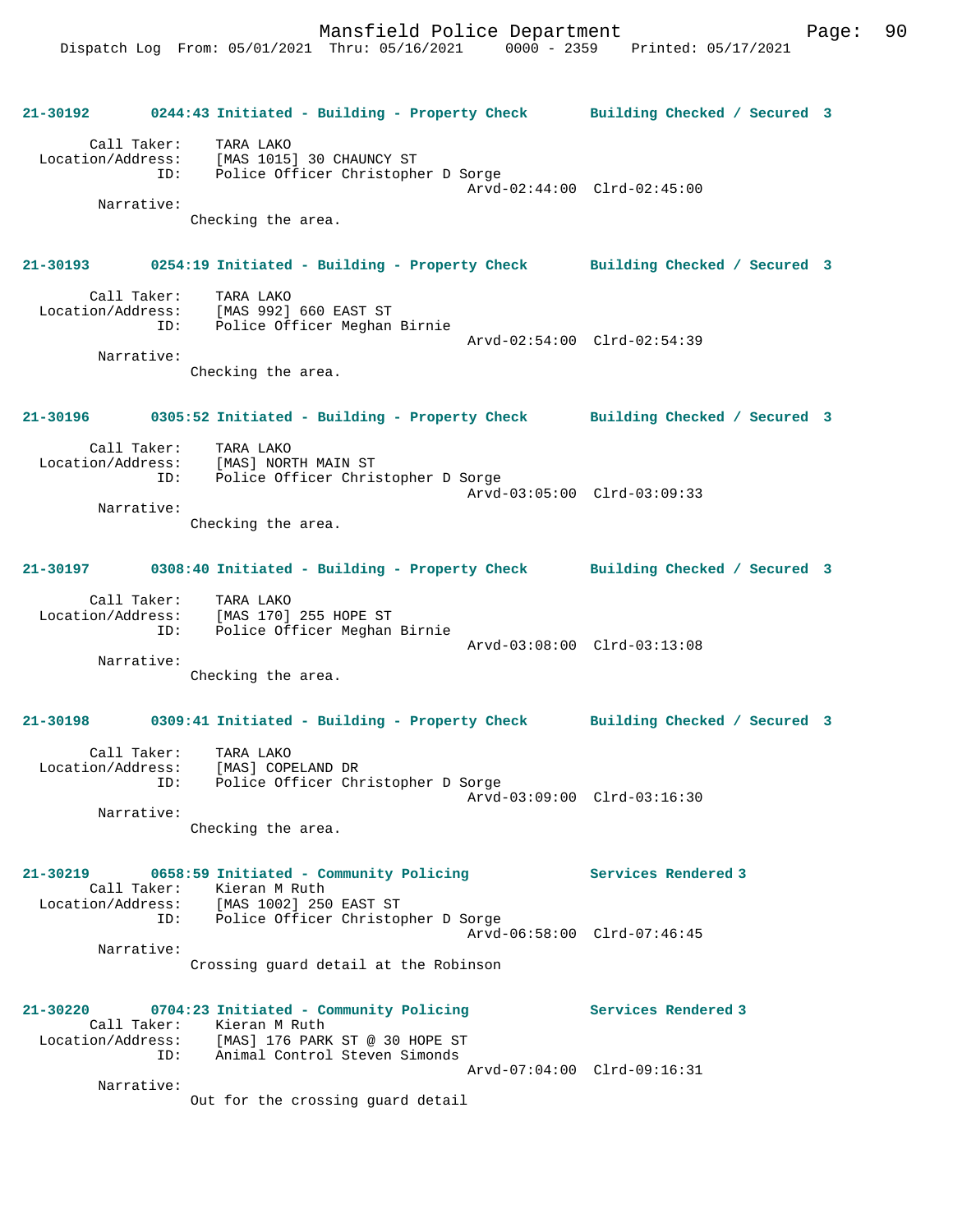Mansfield Police Department Fage: 91 Dispatch Log From: 05/01/2021 Thru: 05/16/2021 0000 - 2359 Printed: 05/17/2021 **21-30236 0843:23 Initiated - Motor Vehicle Stop Citation / Warning Issued 3** Call Taker: Kieran M Ruth Vicinity of: [MAS 1005A] 292 CHAUNCY ST ID: Police Officer Nicole M Boldrighini Arvd-08:43:00 Clrd-08:45:57 Vehicle: WHI 2008 SUBA UT OUTBAC Reg: PC MA 4ZK793 VIN: 4S4BP61C087361999 Narrative: MV stop Narrative: Cited for a red light violation **21-30241 0927 Initiated - Parking Violations Services Rendered 3**  Call Taker: Animal Control Steven Simonds Location/Address: [MAS] 389 NORTH MAIN ST @ 10 PRATT ST ID: Animal Control Steven Simonds Arvd-09:28:35 Clrd-09:49:10 Narrative: checking area for parking violations **21-30243 0933:31 Initiated - Building - Property Check Building Checked / Secured 3** Call Taker: Kieran M Ruth Location/Address: [MAS 840] 280 SCHOOL ST ID: Police Officer Nicole M Boldrighini Arvd-09:33:00 Clrd-09:45:18 Narrative: Checking the area. **21-30248 0958 Initiated - Speed Trailer/Signs Deployed Services Rendered 3**  Call Taker: Animal Control Steven Simonds Location/Address: [MAS] WILLIAMS ST ID: Animal Control Steven Simonds Arvd-09:59:36 Clrd-10:12:25 Narrative: changing batteries on speed sign **21-30252 1003:58 Initiated - Building - Property Check Building Checked / Secured 3** Call Taker: Kieran M Ruth Location/Address: [MAS 411] 60 FORBES BLVD ID: Police Officer Nicole M Boldrighini Arvd-10:03:00 Clrd-10:09:39 Narrative: Checking the area. **21-30258 1032:19 Phone - Motor Veh Acc - No Injury Services Rendered 1**  Call Taker: JAMES VIERA<br>Location/Address: [MAS 12] 250 Location/Address: [MAS 12] 250 EAST ST ID: Police Officer David W Kinahan Disp-10:35:04 Arvd-10:35:31 Clrd-11:08:00 ID: Detective Kenneth E Wright Disp-10:35:15 Arvd-10:39:50 Clrd-11:08:00 ID: Police Officer Patrick J Pennie Disp-10:36:33 Arvd-10:36:36 Clrd-10:49:08 Vehicle: RED 2009 CHEV SILVER Reg: PC MA 2799VF VIN: 1GCEK29J29Z202063 Vehicle: YEL 2020 THOM BU SAFT Reg: SV MA SB46823 VIN: 4UZABRFA7LCLM2398 Narrative: MVA car vs school bus, no injuries. Students on board. Narrative: Striking vehicle is a gray pickup with a cap that is across the street.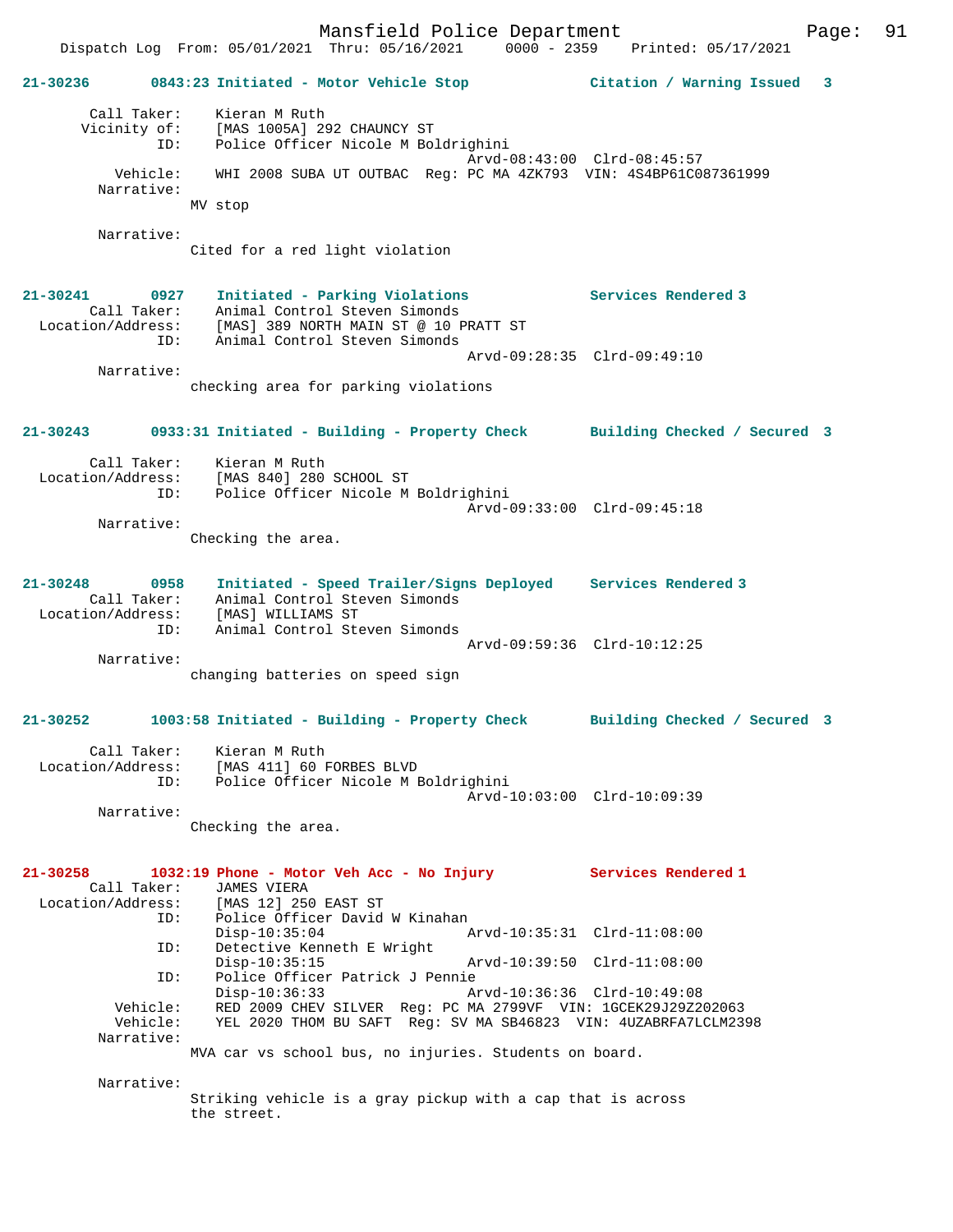Dispatch Log From: 05/01/2021 Thru: 05/16/2021 0000 - 2359 Printed: 05/17/2021

| Narrative:                                                      | Caller is a bus company dispatcher. She spoke with operator<br>and he is going back to the school.                                              |                                  |
|-----------------------------------------------------------------|-------------------------------------------------------------------------------------------------------------------------------------------------|----------------------------------|
| $21 - 30257$                                                    | 1033:07 Initiated - Motor Vehicle Stop                                                                                                          | Citation / Warning Issued<br>- 3 |
| Call Taker:<br>ID:                                              | Kieran M Ruth<br>Location/Address: [MAS] CENTRAL ST<br>Sergeant Robert S Pierce                                                                 | Arvd-10:33:00 Clrd-10:40:32      |
| Vehicle:<br>Narrative:                                          | BLK 2017 FORD F250 Reg: PC MA 2AX684 VIN: 1FTBF2B67HEB55373                                                                                     |                                  |
|                                                                 | MV stop showing expired                                                                                                                         |                                  |
| Narrative:                                                      | Cited for expired reg                                                                                                                           |                                  |
| $21 - 30259$                                                    | 1043:27 Initiated - Motor Vehicle Stop (Citation / Warning Issued                                                                               | 3                                |
| Location/Address:                                               | Call Taker: Kieran M Ruth<br>[MAS] RTE 140 SB                                                                                                   |                                  |
| ID:                                                             | Police Officer Andrew J Kelley                                                                                                                  | Arvd-10:43:00 Clrd-10:46:50      |
| Vehicle:<br>Narrative:                                          | WHI 2019 SUBA FOREST Req: PC MA 9710CG VIN: JF2SKAUC4KH537134                                                                                   |                                  |
|                                                                 | MV stop                                                                                                                                         |                                  |
| Narrative:                                                      | Cited for speed                                                                                                                                 |                                  |
| 21-30261                                                        | 1048:18 Initiated - Motor Vehicle Stop                                                                                                          | Citation / Warning Issued<br>3   |
| ID:                                                             | Call Taker: Kieran M Ruth<br>Location/Address: [MAS] RTE 140 SB<br>Police Officer Andrew J Kelley                                               |                                  |
| Vehicle:<br>Narrative:                                          | BRO 2007 FORD FOCUS Reg: PC MA 17Z270 VIN: 1FAFP34N27W175103                                                                                    | Arvd-10:48:00 Clrd-10:54:08      |
|                                                                 | MV stop                                                                                                                                         |                                  |
| Narrative:                                                      | Cited                                                                                                                                           |                                  |
| $21 - 30271$<br>1110<br>Call Taker:<br>Location/Address:<br>ID: | Initiated - Parking Violations<br>Animal Control Steven Simonds<br>[MAS] 242 NORTH MAIN ST @ 16 OLD COLONY WAY<br>Animal Control Steven Simonds | Services Rendered 3              |
| Narrative:                                                      |                                                                                                                                                 | Arvd-11:11:40 Clrd-11:40:05      |
|                                                                 | checking area for parking violations                                                                                                            |                                  |
| 21-30272<br>$\overline{2}$                                      | 1115:01 Phone - 911 Hang-ups & Verifications                                                                                                    | Confirmed misdial/Accdntl Call   |
| Call Taker:<br>Location/Address:<br>ID:                         | JAMES VIERA<br>[MAS 9] 25 COBB ST Apt. #L208<br>Police Officer Gregg S Kennedy<br>$Disp-11:19:34$                                               | Arvd-11:21:44 Clrd-11:26:06      |
| Narrative:                                                      | Checking on a 911 hang up.                                                                                                                      |                                  |
|                                                                 | Contact made?: Y<br>Cellphone? $(y/n):Y$<br>Uncertainty radius:6<br>Caller states accidental                                                    |                                  |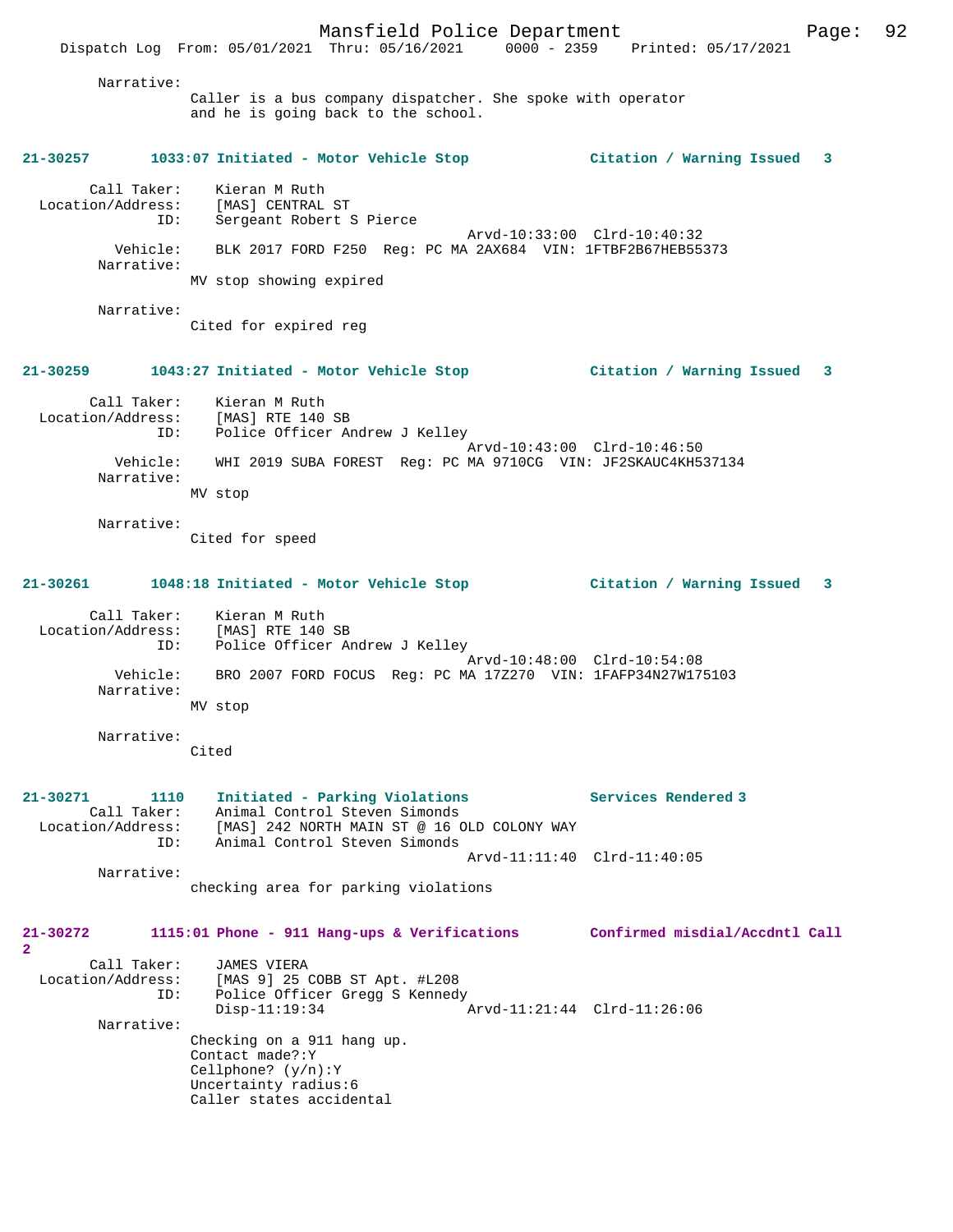# **21-30275 1124:33 Initiated - Motor Vehicle Stop Citation / Warning Issued 3** Call Taker: Kieran M Ruth Location/Address: [MAS] RTE 140 SB ID: Police Officer Andrew J Kelley Arvd-11:24:00 Clrd-11:32:08 Vehicle: BLU 2019 SUBA OUTBAC Reg: PC MA 8XX421 VIN: 4S4BSAFC2K3344095 Narrative: MV stop Narrative: Cited for speed **21-30285 1214:30 Initiated - Motor Vehicle Stop Citation / Warning Issued 3** Call Taker: Kieran M Ruth Vicinity of: [MAS] 30 CHAUNCY ST ID: Police Officer David W Kinahan Arvd-12:14:00 Clrd-12:25:56 Vehicle: GRY 2018 FORD ESCAPE Reg: PC MA 738NZ4 VIN: 1FMCU9GD9JUD24830 Narrative: MV stop showing expired Narrative: Cited and registered online **21-30287 1216:30 Phone - Motor Veh Acc - No Injury Incident Report 1**  Call Taker: JAMES VIERA Location/Address: [MAS] 333 SCHOOL ST ID: Police Officer Patrick J Pennie Disp-12:17:17 Arvd-12:26:05 Clrd-12:40:28 Vehicle: WHI 2016 VOLK JETTA Reg: PC MA 2YZM71 VIN: 3VW167AJ6GM276027 Vehicle: GRY 2017 NISS ALTIMA Reg: PC MA 1LXW58 VIN: 1N4AL3AP1HC481191 Narrative: Minor 2 car MVC in the lot of Jersey Mike's, no injuries. They are located near the entrance to the lot. Refer To Accident: 21MAS-130-AC **21-30289 1234:36 Initiated - Motor Vehicle Stop Citation / Warning Issued 3** Call Taker: Kieran M Ruth Location/Address: [MAS] 20 COPELAND DR @ 1 SCHOOL ST ID: Police Officer David W Kinahan Arvd-12:34:00 Clrd-12:38:24 Vehicle: RED 2014 FORD CO MUSTANG Reg: PC MA 2AZX56 VIN: 1ZVBP8AM8E5276275 Narrative: MV stop Narrative: Verbal **21-30296 1300:52 Initiated - Building - Property Check Building Checked / Secured 3** Call Taker: Kieran M Ruth Location/Address: [MAS 411] 60 FORBES BLVD ID: Police Officer Patrick J Pennie Arvd-13:00:00 Clrd-13:05:46 Narrative: Checking the area. **21-30299 1305:54 Initiated - Building - Property Check Building Checked / Secured 3** Call Taker: Kieran M Ruth<br>ion/Address: [MAS 322] 31 HAMPSHIRE ST Location/Address: [MAS 322] 31 HAMPSHIRE ST ID: Police Officer Patrick J Pennie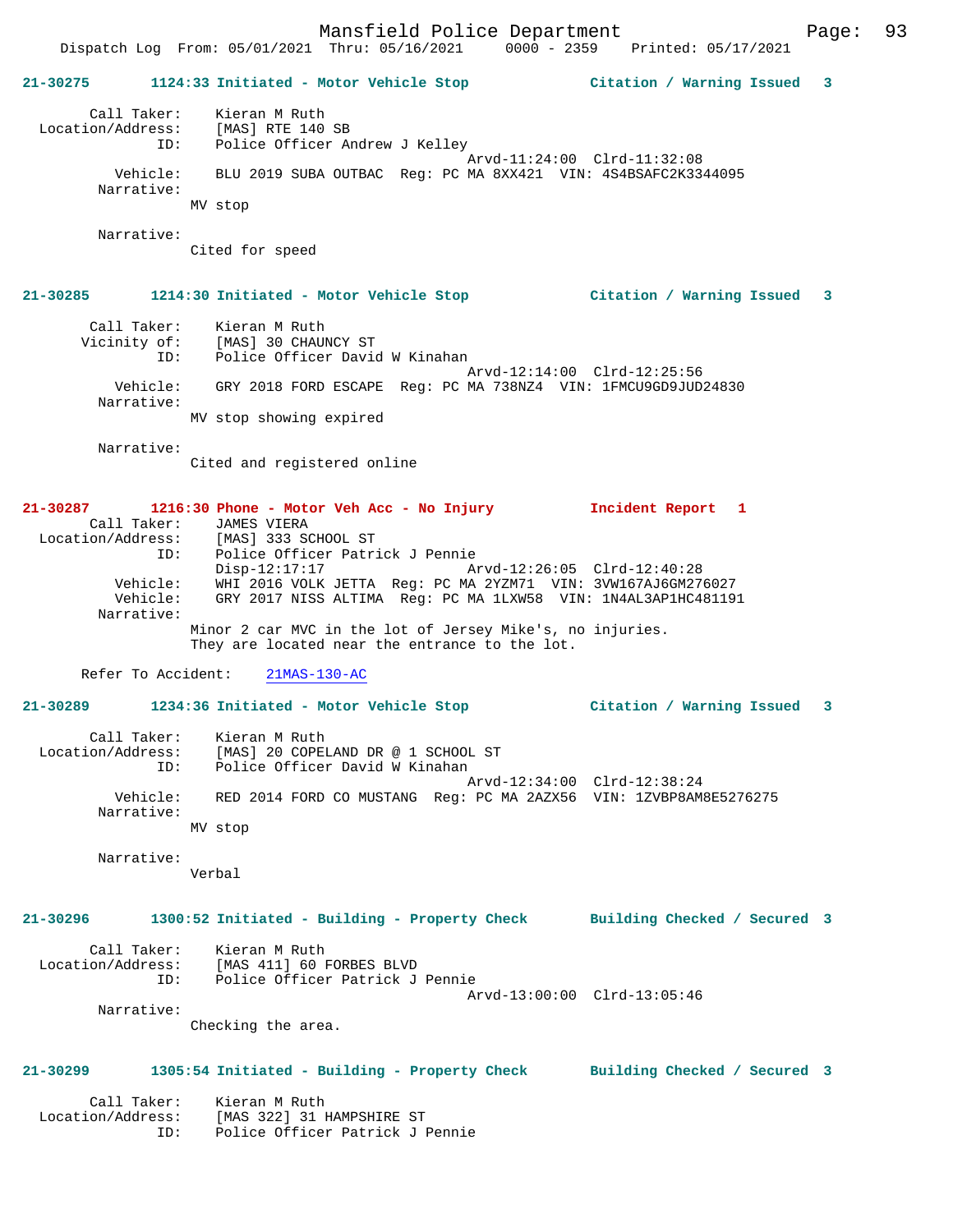Dispatch Log From: 05/01/2021 Thru: 05/16/2021 0000 - 2359 Printed: 05/17/2021

 Arvd-13:05:00 Clrd-13:20:18 Narrative: Checking the area. **21-30300 1306:24 Initiated - Follow up Investigation Incident Report 3**  Call Taker: Kieran M Ruth<br>Location/Address: [MAS 451B] 500 Location/Address: [MAS 451B] 500 EAST ST ID: Police Officer Michael T Fitzgerald Arvd-13:06:00 Clrd-13:20:27 Narrative: Conducting a follow up in the area to a previously reported incident. Refer To Incident: 21MAS-470-OF **21-30301 1308:37 Initiated - Motor Vehicle Stop Citation / Warning Issued 3** Call Taker: Kieran M Ruth Vicinity of: [MAS] 377 CHAUNCY ST ID: Police Officer David W Kinahan Arvd-13:08:00 Clrd-13:15:42 Vehicle: GRY 2005 GMC UT ENVOY Reg: PC MA 85DE00 VIN: 1GKDT13S352206571 Narrative: MV stop Narrative: Cited for hands free **21-30307 1330:59 Phone - Message Delivery Spoken To 3**  Call Taker: NICHOLAS GOYETTE Location/Address: [MAS H2665] 30 CANOE RIVER DR ID: Police Officer Patrick J Pennie Disp-13:36:19 Arvd-13:43:38 Clrd-13:47:02 Narrative: Message for Hamilton NJ PD: party is the prior owner of red honda odyssey, plates still on car and mv was involved with mva. Looking to contact for further information. Narrative: Contact made **21-30308 1332:22 Phone - Vandalism Incident Report 3**  Call Taker: William Casey<br>Location/Address: [MAS 417A] 1 E Location/Address: [MAS 417A] 1 FRANCIS AVE Apt. #502 ID: Police Officer Michael T Fitzgerald Disp-13:35:37 Arvd-13:43:46 Clrd-13:55:11 Vehicle: RED 2016 BMW X4 Xdrive 28i Reg: CT AR10530 VIN: 5UXXW3C53G0R20722 Narrative: CP would like report her car vandalized Narrative: CP will be waiting by her car for officer Refer To Incident: 21MAS-471-OF **21-30317 1402:32 Phone - 911 Hang-ups & Verifications Confirmed misdial/Accdntl Call 2**  Call Taker: Jarred Kohler<br>Location/Address: [MAS 401A] 360 Location/Address: [MAS 401A] 360 FORBES BLVD ID: Police Officer Nicole M Boldrighini ID: Police Officer Nicole M Boldrighini<br>Disp-14:04:06 Arvd-14:11:45 Clrd-14:11:50 Police Officer Beau J Palanza Narrative: Accidental 911, no services required. Will be looking out for an officer.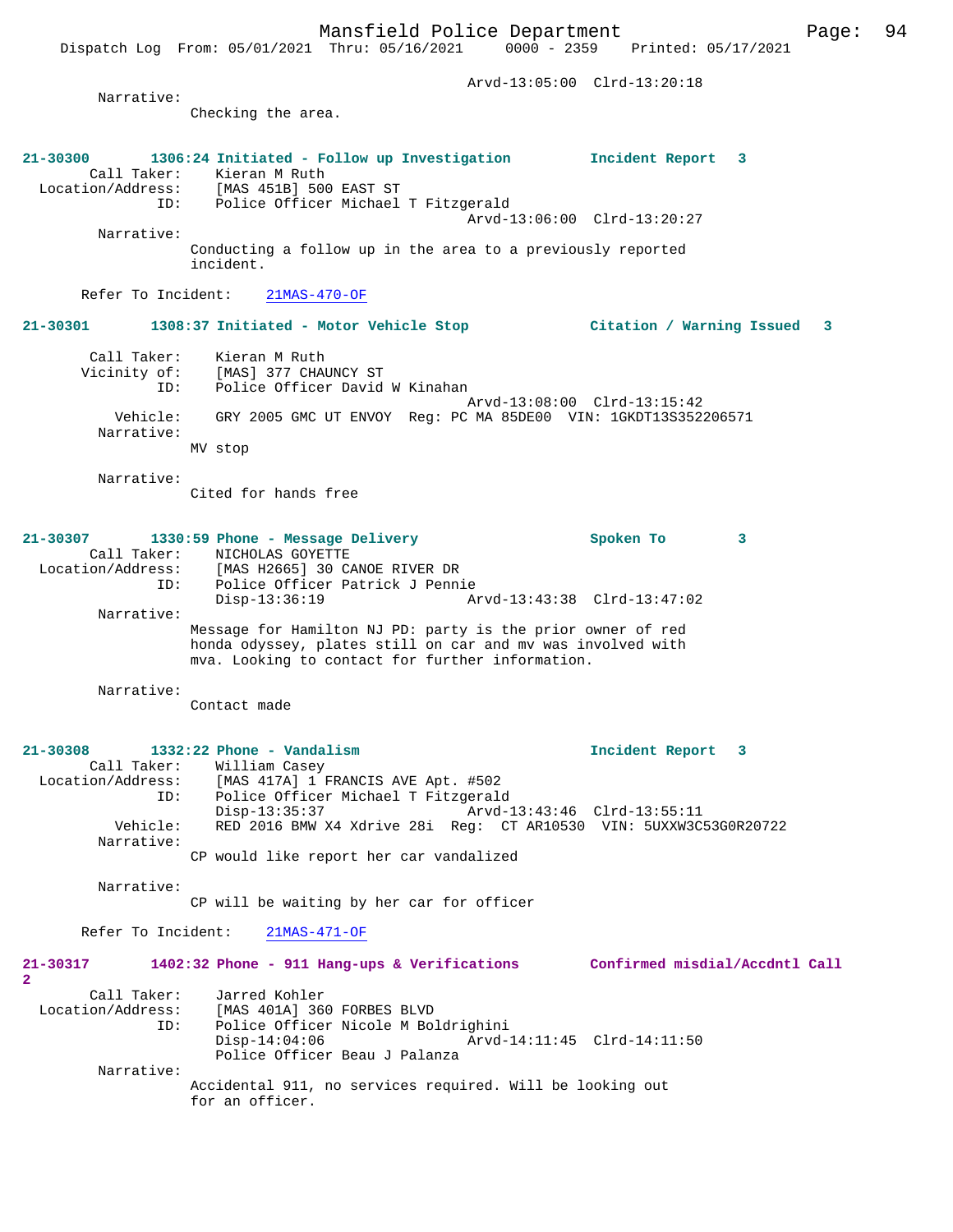Mansfield Police Department Fage: 95 Dispatch Log From: 05/01/2021 Thru: 05/16/2021 0000 - 2359 Printed: 05/17/2021 **21-30324 1413:07 Initiated - Building - Property Check Building Checked / Secured 3** Call Taker: Kieran M Ruth Location/Address: [MAS 907E] 390 WEST ST ID: Police Officer Nicole M Boldrighini Arvd-14:13:00 Clrd-14:23:53 Police Officer Beau J Palanza Narrative: Checking the area. **21-30330 1431:01 Initiated - Building - Property Check Building Checked / Secured 3** Call Taker: Kieran M Ruth Location/Address: [MAS 418] 21 FRANCIS AVE ID: Police Officer Patrick J Pennie Arvd-14:31:00 Clrd-14:38:00 Narrative: Checking the area. **21-30333 1438:49 Initiated - Motor Vehicle Stop Citation / Warning Issued 3** Call Taker: Kieran M Ruth Location/Address: [MAS] 400 RTE 140 NB @ 287 CHAUNCY ST ID: Police Officer Nicole M Boldrighini Arvd-14:38:00 Clrd-14:45:11 Police Officer Beau J Palanza Vehicle: WHI 2016 MAZD CX5 Reg: PC MA 1YRT33 VIN: JM3KE4CY9G0778723 Narrative: MV stop **21-30337 1451:23 Initiated - Disabled Motor Vehicle Vehicle Towed 3**  Call Taker: Kieran M Ruth Location/Address: [MAS 992] 660 EAST ST ID: Police Officer Patrick J Pennie Arvd-14:51:00 Clrd-15:38:59 Vehicle: GRY 2015 ACUR TLX Reg: PC MA 8SPS20 VIN: 19UUB3F54FA001723 Narrative: Reported DMV in the area. Narrative: Tow on scene Narrative: private tow by achins. **21-30349 1549:55 Phone - Suspicious Actv / Persn / Veh Spoken To 2**  Call Taker: Jarred Kohler<br>ion/Address: [NON] RED MILL RD Location/Address: ID: Patrolman Melanie Costa Disp-15:52:54 Clrd-16:03:15 ID: Patrolman John P WorrallJ Disp-16:17:35 Arvd-16:19:42 Clrd-17:08:48 ID: Police Officer Andrew J Kelley Disp-17:01:29 Clrd-17:01:33 Narrative: Caller reports 3 atv's came out of the woods adjacent to a parking lot on redmill road. Narrative: Out on foot Narrative: Area checked negative for the ATV's Narrative: Out with the RP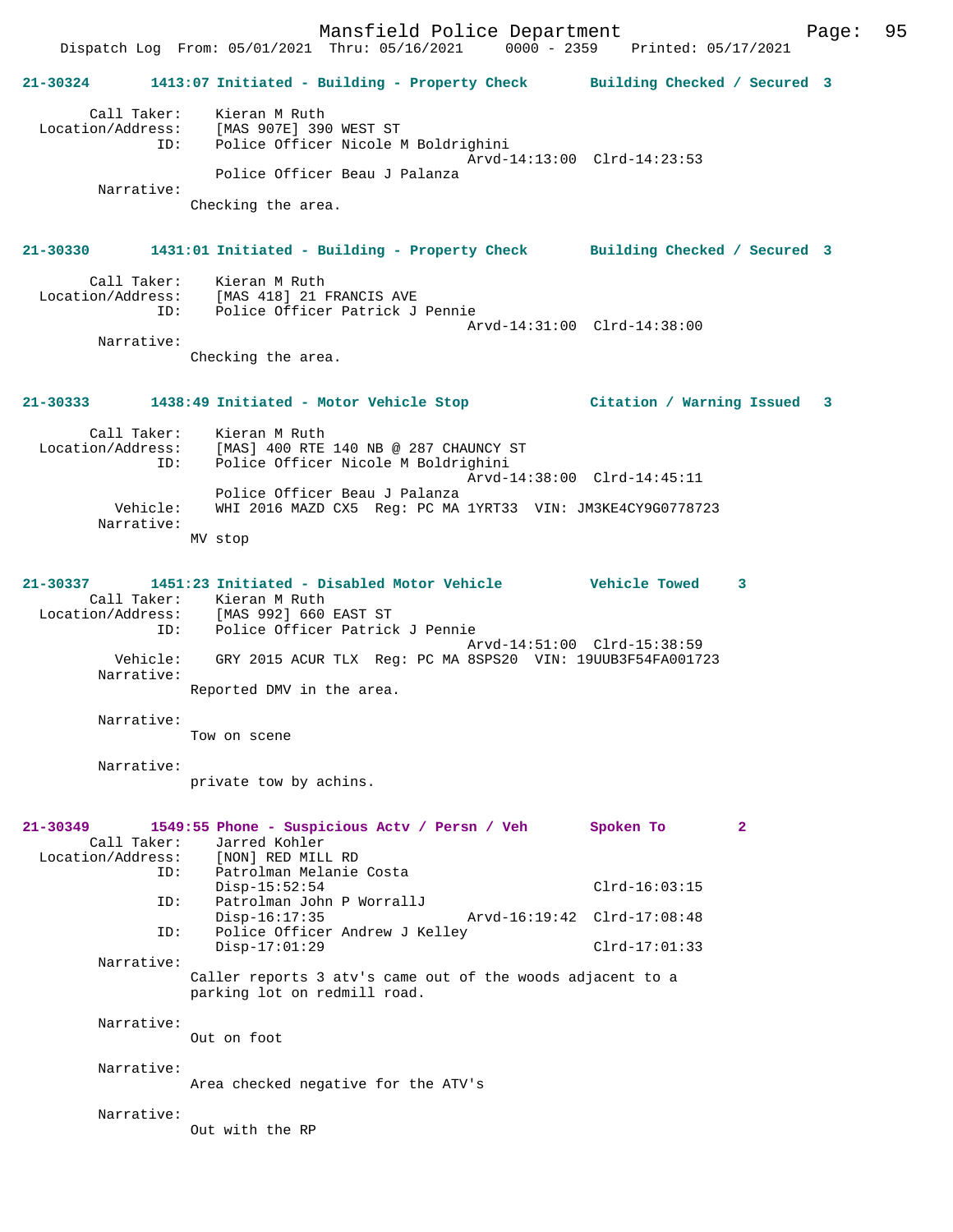| 21-30357<br>Call Taker:                 | 1700:15 Phone - Motor Veh Acc - w/Injury<br>Kieran M Ruth<br>Vicinity of: [MAS] 870 MAPLE ST<br>Police Officer Danielle C Titus                          | Vehicle Towed<br>1             |
|-----------------------------------------|----------------------------------------------------------------------------------------------------------------------------------------------------------|--------------------------------|
| ID:<br>ID:                              | $Disp-17:01:25$<br>Police Officer Andrew J Kelley                                                                                                        | Arvd-17:03:39 Clrd-17:32:02    |
| ID:                                     | $Disp-17:01:36$<br>Police Officer William C Trudell                                                                                                      | Arvd-17:06:24 Clrd-17:28:15    |
| ID:                                     | $Disp-17:01:40$<br>Police Officer Jay J Sparrow                                                                                                          | Arvd-17:06:26 Clrd-17:48:57    |
| Vehicle:<br>Towed:                      | $Disp-17:04:00$<br>GRY 2018 TOYT UT RAV4HV Req: PC MA 3ZA818 VIN: JTMRJREV1JD154868<br>For: Accident By: Central Street Garage To: Central Street Garage | Arvd-17:04:04 Clrd-17:48:55    |
| Released To:<br>Vehicle:                | BLUESTEIN On: 05/12/2021 @ 1714<br>BLK 2021 CHEV SILVERADO Reg: PC MA 2MKW67 VIN: 3GCPYBEH4MG178285                                                      |                                |
| Narrative:                              | Out for the report of a car into a tree.                                                                                                                 |                                |
| Narrative:                              |                                                                                                                                                          |                                |
|                                         |                                                                                                                                                          |                                |
| Narrative:                              | Cemtral St en route                                                                                                                                      |                                |
| Narrative:                              | MELD requested for a guide wire that was struck, MELD<br>enroute.                                                                                        |                                |
| Narrative:                              | Vehicle towed and party transported to the hospital.                                                                                                     |                                |
| Narrative:                              | See AC for further                                                                                                                                       |                                |
| Refer To Accident:                      | $21MAS-131-AC$                                                                                                                                           |                                |
| 21-30368                                | 1756:10 Phone - Motor Veh Acc - No Injury Services Rendered 1                                                                                            |                                |
| Call Taker:<br>Location/Address:<br>ID: | NICHOLAS GOYETTE<br>[MAS] 272 CHAUNCY ST @ 400 RTE 140 SB<br>Police Officer Andrew J Kelley                                                              |                                |
| ID:                                     | $Disp-17:57:53$<br>Police Officer William C Trudell                                                                                                      | $Clrd-18:00:57$                |
| Vehicle:<br>Vehicle:                    | $Disp-17:58:08$<br>WHI 2020 HOND CIVIC Reg: PC MA 1TZJ53 VIN: SHHFK7H67LU412314<br>GRN 2002 MERC MARQUI Reg: PC MA 1DXD69 VIN: 2MEFM74W72X644765         | Arvd-17:58:59 Clrd-18:04:50    |
| Narrative:                              | 2 car mva no injuries, in the intersection.                                                                                                              |                                |
| Narrative:                              | Minor damage, assisting in a paper exchange                                                                                                              |                                |
| 21-30384<br>2                           | 2043:04 Phone - 911 Hang-ups & Verifications                                                                                                             | Confirmed misdial/Accdntl Call |
| Call Taker:<br>Location/Address:<br>ID: | NICHOLAS GOYETTE<br>[MAS H4525] 15 CLEMENTINE DR<br>Police Officer Danielle C Titus<br>$Disp-20:48:26$                                                   | Arvd-20:57:49 Clrd-21:00:35    |
| Narrative:                              | Checking on a 911 hang up. Caller stated no emergency<br>Contact made?: Yes<br>Cellphone? $(y/n)$ : Yes<br>Uncertainty radius: N/A WPH1                  |                                |
| $21 - 30385$                            | 2105:54 Initiated - Building - Property Check                                                                                                            | Building Checked / Secured 3   |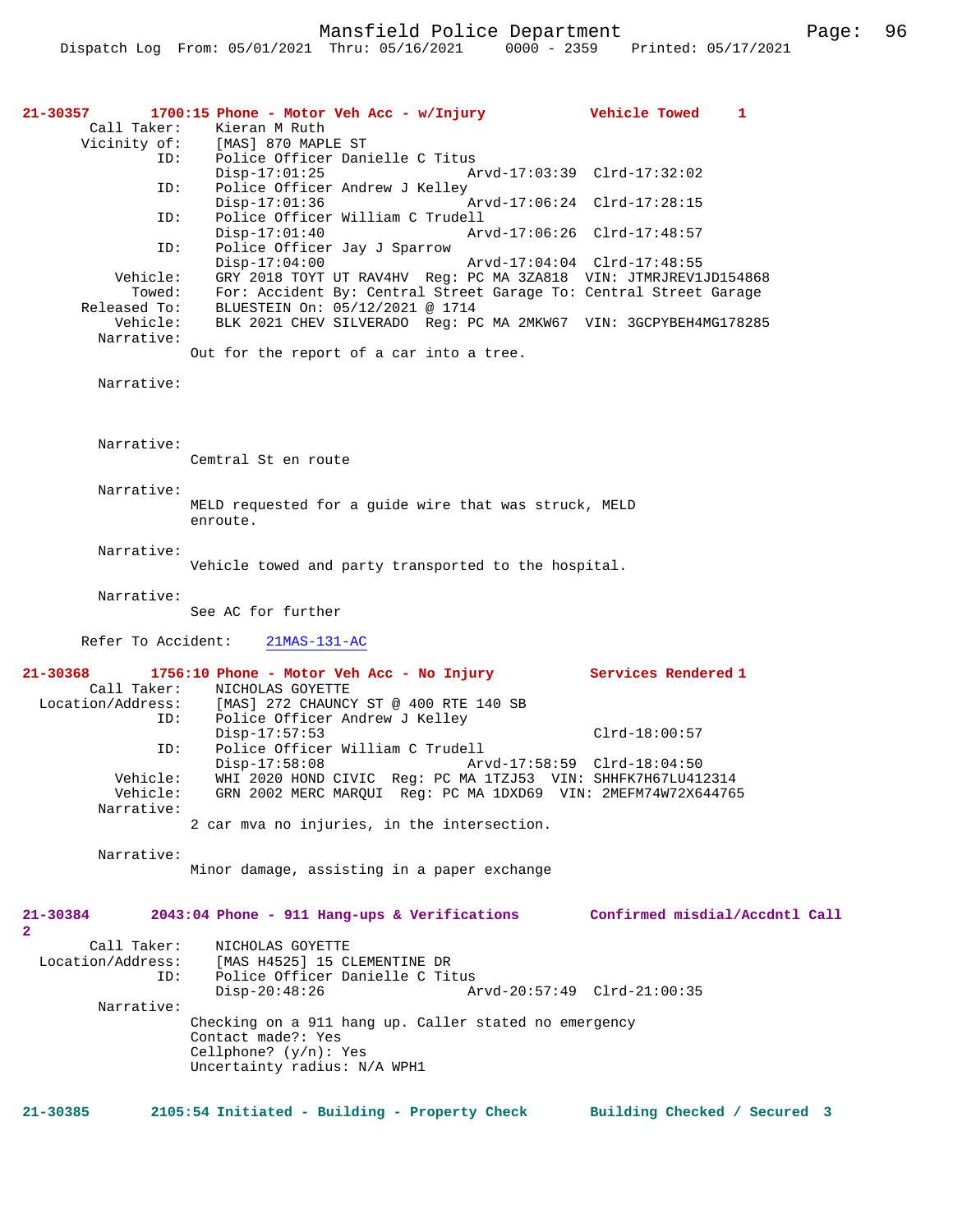Mansfield Police Department Fage: 97 Dispatch Log From: 05/01/2021 Thru: 05/16/2021 0000 - 2359 Printed: 05/17/2021 Call Taker: TARA LAKO<br>Location/Address: [MAS] 4 EI [MAS] 4 ERICK RD @ 15 BONNEY LN ID: Police Officer Danielle C Titus Arvd-21:05:00 Clrd-21:15:32 Narrative: Checking the area. **21-30389 2127:15 Initiated - Building - Property Check Building Checked / Secured 3** Call Taker: Nicole Boyer<br>Vicinity of: [MAS 417] 9 of: [MAS 417] 9 FRANCIS AVE<br>ID: Police Officer Danielle Police Officer Danielle C Titus Arvd-21:27:00 Clrd-21:42:06 Narrative: Checking the area. **21-30391 2151:40 Initiated - Building - Property Check Building Checked / Secured 3** Call Taker: Nicole Boyer<br>Vicinity of: [MAS 1015] 30 CHAUNCY ST Vicinity of: [MAS 1015] 30 CHAUNCY ST ID: Police Officer Andrew J Kelley Arvd-21:51:00 Clrd-21:54:03 Narrative: Checking the area. **21-30392 2154:27 Initiated - Building - Property Check Building Checked / Secured 3** Call Taker: Nicole Boyer Location/Address: [MAS] FRUIT ST ID: Police Officer Jay J Sparrow Arvd-21:54:00 Clrd-21:58:25 Narrative: Checking the area. **21-30397 2221:55 Initiated - Building - Property Check Building Checked / Secured 3** Call Taker: TARA LAKO<br>Location/Address: [MAS 992] [MAS 992] 660 EAST ST ID: Police Officer Danielle C Titus Arvd-22:21:00 Clrd-22:24:42 Narrative: Checking the area. **21-30399 2227:13 Initiated - Building - Property Check Building Checked / Secured 3** Call Taker: Nicole Boyer Vicinity of: [MAS 927] 50 PLYMOUTH ST ID: Police Officer William C Trudell Arvd-22:27:00 Clrd-22:42:19 Vehicle: BLU 2001 TOYT CAMRY Reg: PC MA 2JMH23 VIN: 4T1BF28K71U970751 Narrative: Checking the area. Narrative: Came across two teenagers just talking in the car. They'll be on their way. **For Date: 05/12/2021 - Wednesday 21-30415 0103:50 Initiated - Building - Property Check Building Checked / Secured 3**

 Call Taker: Nicole Boyer Vicinity of: [MAS 1015] 30 CHAUNCY ST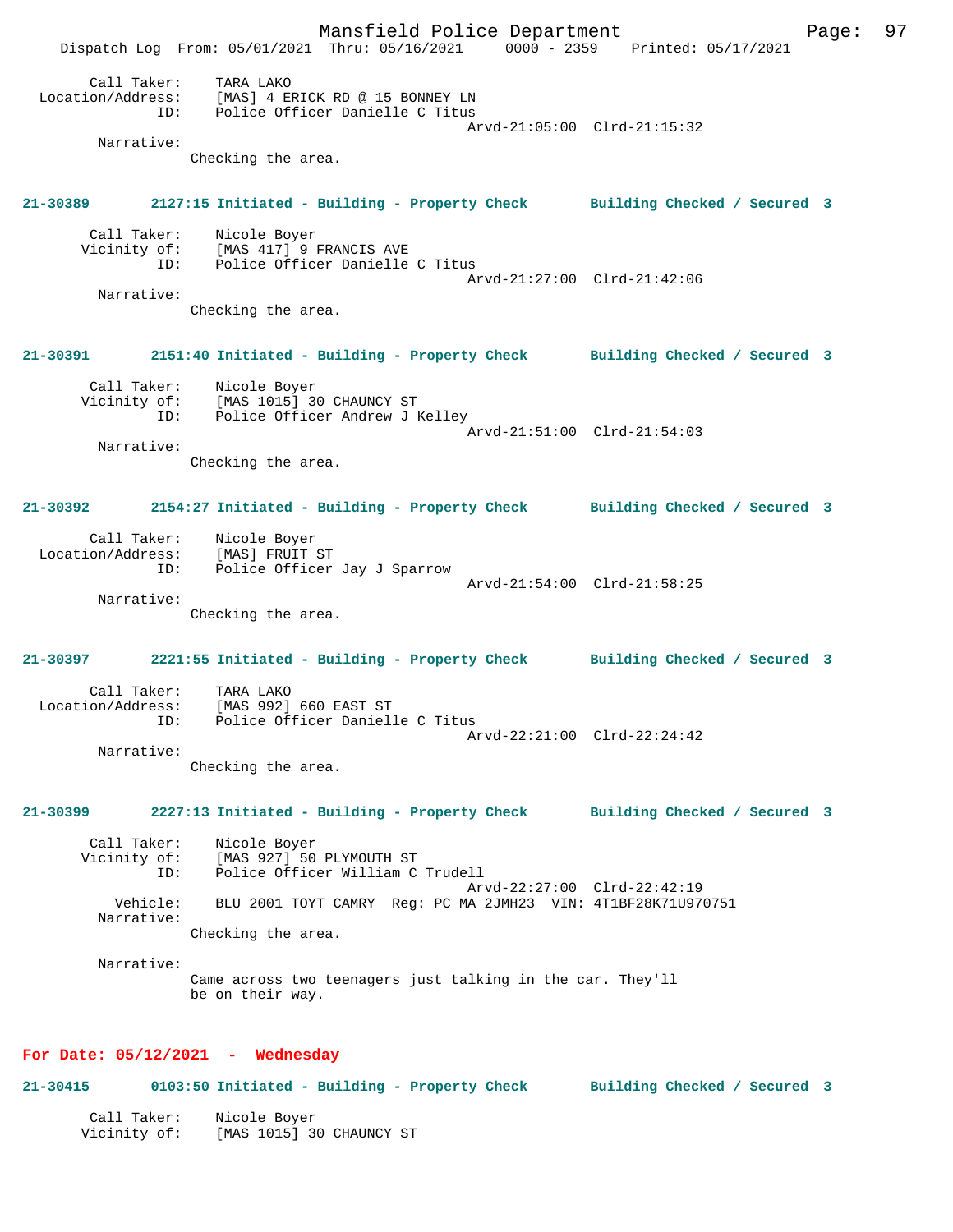Mansfield Police Department Fage: 98 Dispatch Log From: 05/01/2021 Thru: 05/16/2021 0000 - 2359 Printed: 05/17/2021 ID: Patrolman Gregory S Martell Arvd-01:03:00 Clrd-01:07:02 Narrative: Checking the area. **21-30418 0115:55 Initiated - Building - Property Check Building Checked / Secured 3** Call Taker: TARA LAKO Location/Address: [MAS 1002] 250 EAST ST ID: Police Officer Meghan Birnie Arvd-01:15:00 Clrd-01:28:05 Narrative: Checking the area. **21-30419 0116:15 Initiated - Building - Property Check Building Checked / Secured 3** Call Taker: TARA LAKO Location/Address: [MAS 219] 12 GILES PL ID: Patrolman Gregory S Martell Arvd-01:16:00 Clrd-01:16:00 Narrative: Checking the area. **21-30420 0116:32 Initiated - Building - Property Check Building Checked / Secured 3** Call Taker: TARA LAKO Location/Address: [MAS 834] 261 CHAUNCY ST ID: Patrolman Gregory S Martell Arvd-01:16:00 Clrd-01:20:40 Narrative: Checking the area. **21-30424 0120:47 Initiated - Building - Property Check Building Checked / Secured 3** Call Taker: Nicole Boyer Location/Address: [MAS 814] 50 WEST CHURCH ST ID: Patrolman Gregory S Martell Arvd-01:20:00 Clrd-01:22:57 Narrative: Checking the area. Narrative: One truck idoling in the back of the lot. Narrative: Fence is open, but no way to close it. **21-30426 0128:12 Initiated - Building - Property Check Building Checked / Secured 3** Call Taker: Nicole Boyer Vicinity of: [MAS 4] 31 HAMPSHIRE ST ID: Patrolman Gregory S Martell Arvd-01:28:00 Clrd-01:44:32 Narrative: Checking the area. **21-30432 0134:04 Initiated - Suspicious Actv / Persn / Veh Building Checked / Secured 2** Call Taker: Nicole Boyer Vicinity of: [MAS 863] 34 PLYMOUTH ST ID: Police Officer Joshua S Ellender Arvd-01:34:00 Clrd-01:36:20 Vehicle: BRO 2010 TOYT TACOMA Reg: PC MA 494GN5 VIN: 3TMLU4EN0AM052983 Narrative: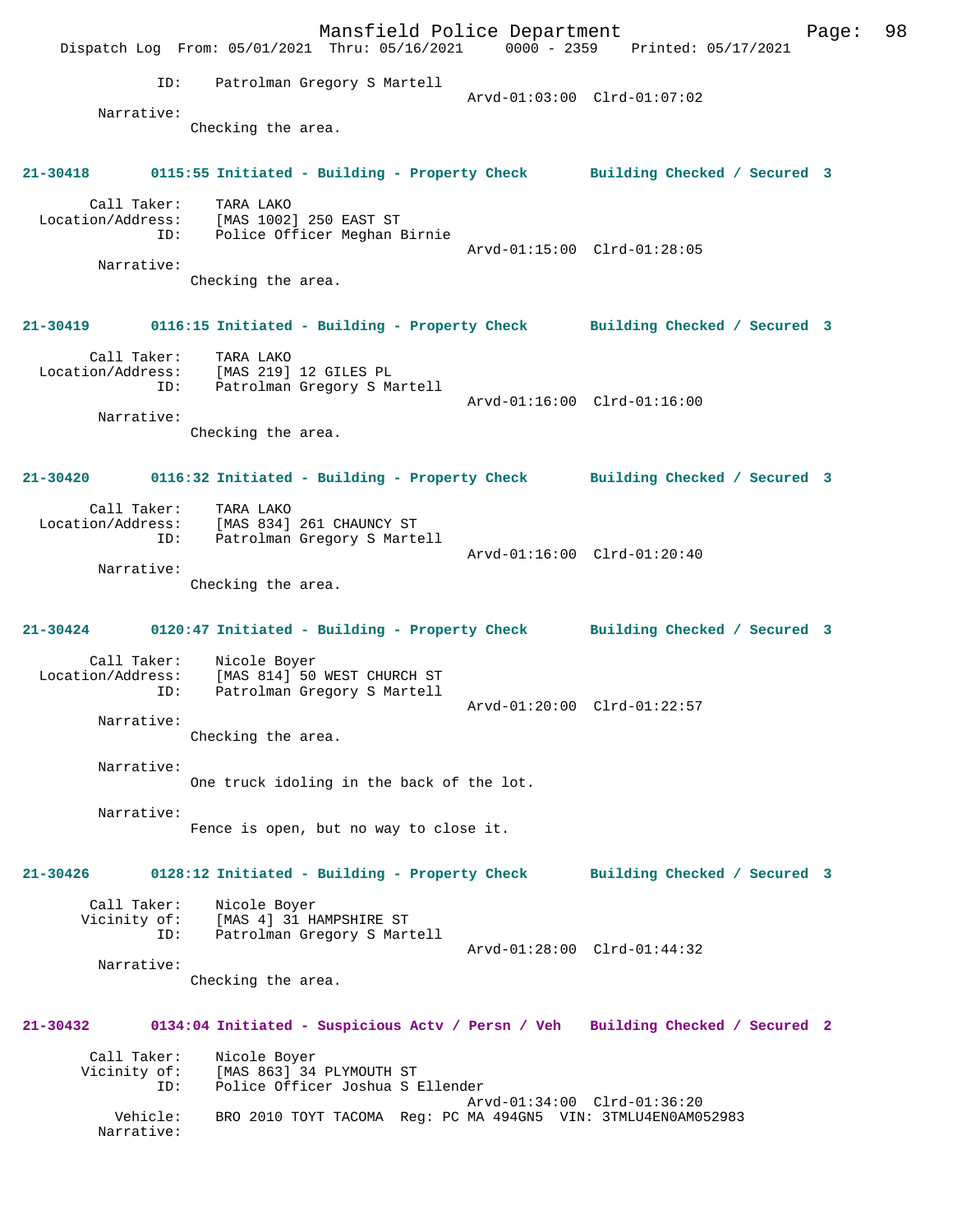Mansfield Police Department Fage: 99 Dispatch Log From: 05/01/2021 Thru: 05/16/2021 0000 - 2359 Printed: 05/17/2021 Vehicle driving out parking lot. Narrative: M3 went back to see if the person driving around was an employee of the business, it doesn't appear to be an employee from what's inside of the vehicle. **21-30435 0141:04 Initiated - Building - Property Check Building Checked / Secured 3** Call Taker: Nicole Boyer Location/Address: [MAS 170] 255 HOPE ST ID: Police Officer Meghan Birnie Arvd-01:41:00 Clrd-01:48:11 Narrative: Checking the area. **21-30437 0143:19 Initiated - Building - Property Check Building Checked / Secured 3** Call Taker: Nicole Boyer<br>Location/Address: [MAS] 20 CAB [MAS] 20 CABOT BLVD @ 234 FORBES BLVD ID: Police Officer Joshua S Ellender Arvd-01:43:00 Clrd-01:45:02 Vehicle: WHI 2007 NISS MAXIMA Reg: PC MA 1KML36 VIN: 1N4BA41E47C814657 Narrative: Checking the area. **21-30440 0148:35 Initiated - Building - Property Check Building Checked / Secured 3** Call Taker: Nicole Boyer Location/Address: [MAS 907E] 390 WEST ST ID: Police Officer Joshua S Ellender Arvd-01:48:00 Clrd-01:52:45 Narrative: Checking the area. **21-30445 0155:12 Initiated - Building - Property Check Building Checked / Secured 3** Call Taker: Nicole Boyer Vicinity of: [MAS 840] 280 SCHOOL ST ID: Police Officer Joshua S Ellender Arvd-01:55:00 Clrd-02:15:58 Vehicle: WHI 2007 NISS MAXIMA Reg: PC MA 1KML36 VIN: 1N4BA41E47C814657 Narrative: Checking the area. **21-30452 0210:58 Initiated - Building - Property Check Building Checked / Secured 3** Call Taker: Nicole Boyer Location/Address: [MAS 139] 265 FRUIT ST Police Officer Meghan Birnie Arvd-02:10:00 Clrd-02:14:38 Narrative: Checking the area. **21-30457 0315:15 Initiated - Building - Property Check Building Checked / Secured 3** Call Taker: Nicole Boyer<br>Location/Address: [MAS 992] 66 [MAS 992] 660 EAST ST ID: Police Officer Meghan Birnie Arvd-03:15:00 Clrd-03:15:53 Narrative: Checking the area.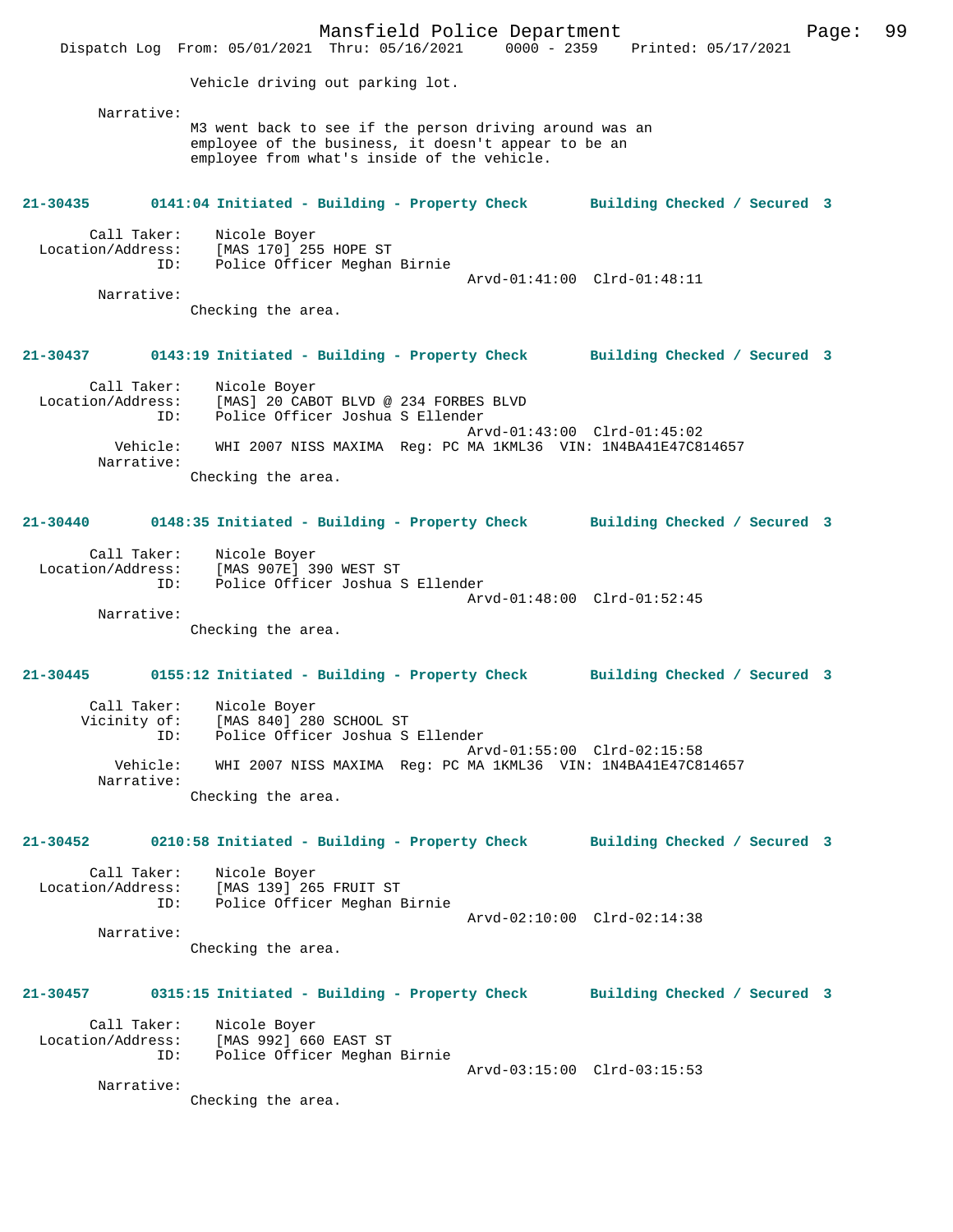Mansfield Police Department Fage: 100 Dispatch Log From: 05/01/2021 Thru: 05/16/2021 0000 - 2359 Printed: 05/17/2021 **21-30458 0316:04 Initiated - Building - Property Check Building Checked / Secured 3** Call Taker: Nicole Boyer Location/Address: [MAS] 4 ERICK RD @ 15 BONNEY LN ID: Police Officer Meghan Birnie Arvd-03:16:00 Clrd-03:22:30 Narrative: Checking the area. **21-30459 0316:42 Initiated - Building - Property Check Building Checked / Secured 3** Call Taker: Nicole Boyer Vicinity of: [MAS 4] 31 HAMPSHIRE ST Police Officer Joshua S Ellender Arvd-03:16:00 Clrd-03:22:18 Narrative: Checking the area. **21-30460 0326:29 Initiated - Building - Property Check Building Checked / Secured 3** Call Taker: Nicole Boyer Vicinity of: [MAS] SOUTH MAIN ST ID: Police Officer Joshua S Ellender Arvd-03:26:00 Clrd-03:32:17 Narrative: Checking the area. **21-30477 0648:01 Initiated - School Officer Activity Services Rendered 3**  Call Taker: William Casey Location/Address: [MAS 1002] 250 EAST ST ID: Police Officer Meghan Birnie Arvd-06:48:00 Clrd-07:36:31 Narrative: Covering cross walk **21-30479 0655:25 Initiated - School Officer Activity Services Rendered 3**  Call Taker: William Casey<br>Location/Address: [MAS 1002] 250 Location/Address: [MAS 1002] 250 EAST ST ID: Animal Control Steven Simonds Arvd-06:55:00 Clrd-09:07:28 Narrative: rumford cross walk **21-30501 0929:48 Initiated - Building - Property Check Services Rendered 3**  Call Taker: William Casey Location/Address: [MAS 1016] 4 ERICK RD ID: Police Officer Nicole M Boldrighini Arvd-09:29:00 Clrd-09:39:54 Narrative: Checking the area. **21-30513 0938 Initiated - Parking Violations Services Rendered 3**  Call Taker: Animal Control Steven Simonds Location/Address: [MAS] 43 NORTH MAIN ST @ 13 PARK ST ID: Animal Control Steven Simonds Arvd-10:08:41 Clrd-10:56:57 Narrative: checking area for parking violations **21-30515 1013:44 Initiated - Motor Vehicle Stop Citation / Warning Issued 3** Call Taker: William Casey

Location/Address: [MAS] 800 SOUTH MAIN ST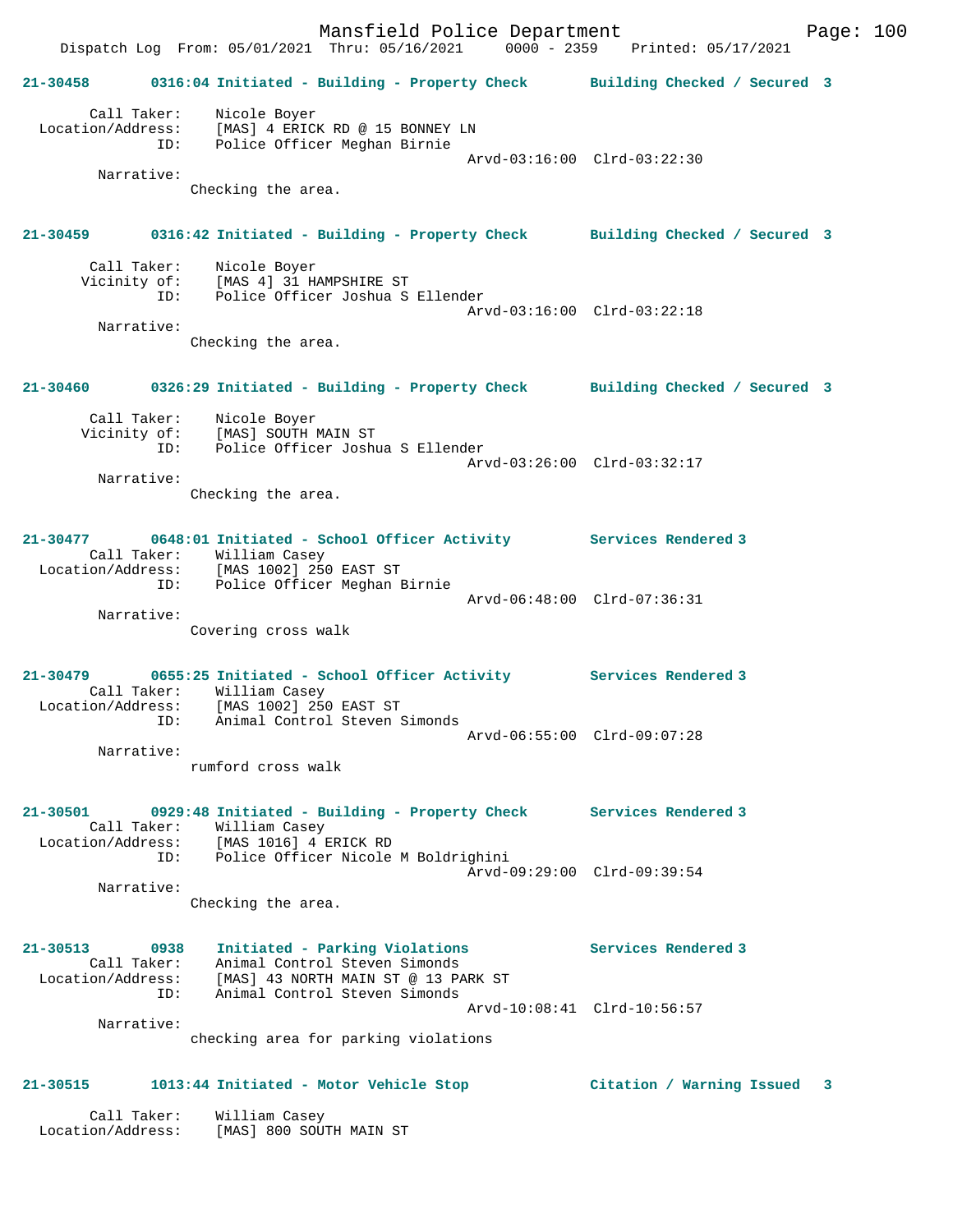Mansfield Police Department Fage: 101 Dispatch Log From: 05/01/2021 Thru: 05/16/2021 0000 - 2359 Printed: 05/17/2021 ID: Police Officer David W Kinahan Arvd-10:13:00 Clrd-10:24:46 Vehicle: BLU 2017 SUBA UT OUTBAC Reg: PC MA 639FV1 VIN: 4S4BSAFC1H3279426 Narrative: out with mvst Narrative: Citation to Ro for expired reg **21-30518 1038:57 Initiated - Motor Vehicle Stop Citation / Warning Issued 3** Call Taker: William Casey<br>Location/Address: [MAS] 777 WES ess: [MAS] 777 WEST ST @ 100 HAMPSHIRE ST<br>ID: Police Officer David J Pepicelli Police Officer David J Pepicelli Arvd-10:38:00 Clrd-10:49:53 ID: Police Officer David J Pepicelli Disp-10:51:25 Arvd-10:51:27 Clrd-10:54:51 Vehicle: WHI 2010 DODG VA CARAVA Reg: CO MA V95284 VIN: 2D4RN1AE4AR406267 Narrative: out with mvst Narrative: Ro will be renewing online Narrative: Citation issueed to the OP for speeding, expired reg and inspection sticker. Narrative: ro ableto renew online **21-30525 1105:23 Phone - 911 Hang-ups & Verifications Services Rendered 2**  Call Taker: JAMES VIERA Location/Address: [MAS 979] 50 SUFFOLK RD ID: Police Officer David J Pepicelli Disp-11:08:24 Arvd-11:11:27 Clrd-11:14:01 Narrative: Checking on a 911 hang up. Voicemail on 2 callbacks. Contact made?:No Cellphone? (y/n):Yes Uncertainty radius:65 meters **21-30526 1110:28 Initiated - Building - Property Check Building Checked / Secured 3** Call Taker: William Casey Location/Address: [MAS 281A] 1 CROCKER ST ID: Police Officer Michael T Fitzgerald Arvd-11:10:00 Clrd-11:14:28 Narrative: Checking the area. **21-30536 1141 Initiated - Speed Trailer/Signs Deployed Services Rendered 3**  Call Taker: Animal Control Steven Simonds Location/Address: [MAS] MAPLE ST ID: Animal Control Steven Simonds Arvd-11:42:48 Clrd-11:51:12 Narrative: changing batteries on speed sign **21-30535 1142:04 Initiated - Motor Vehicle Stop Citation / Warning Issued 3** Call Taker: William Casey<br>Location/Address: [MAS] 800 SOU [MAS] 800 SOUTH MAIN ST @ 10 RESERVOIR ST ID: Sergeant Robert S Pierce Arvd-11:42:00 Clrd-11:52:13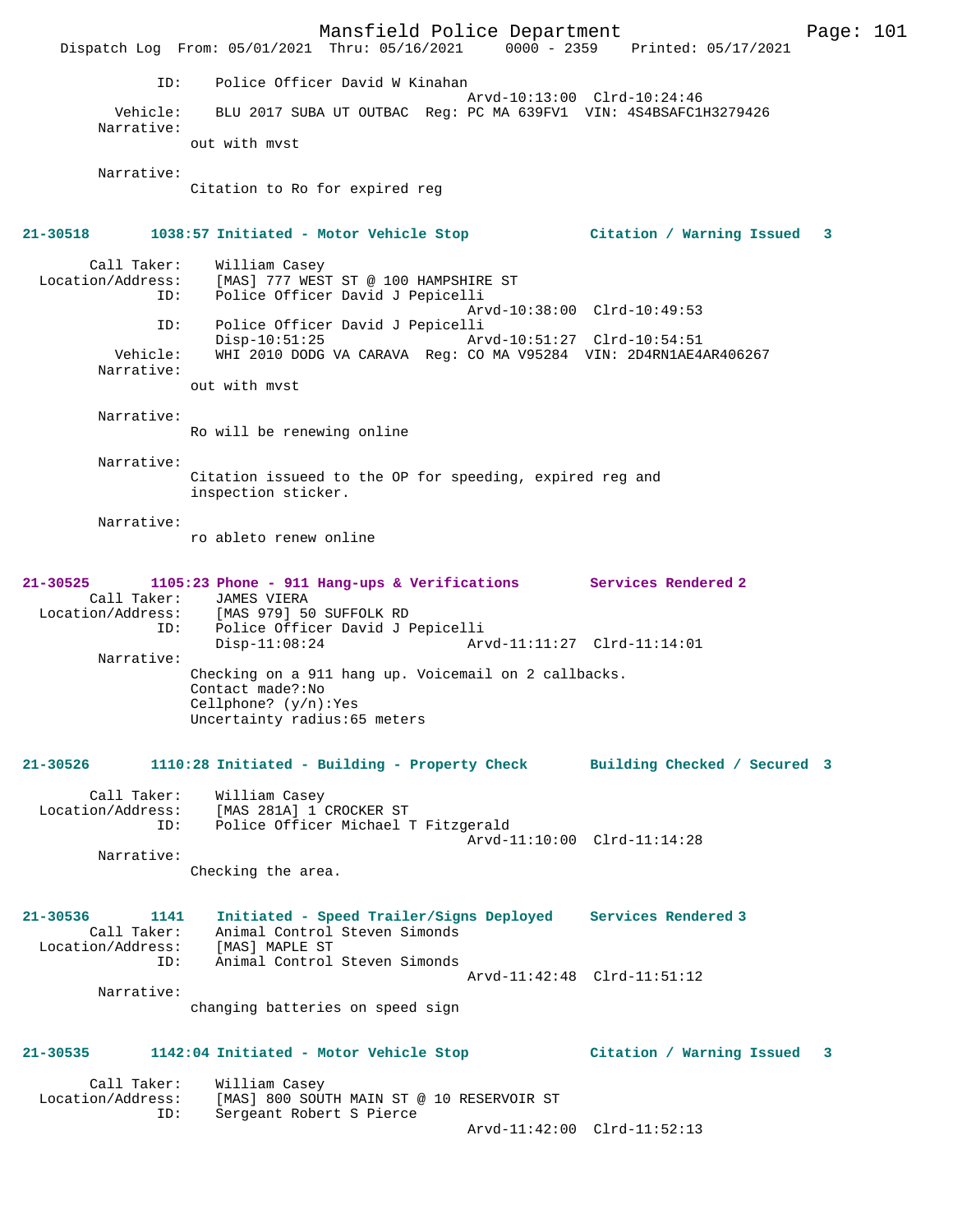Mansfield Police Department Fage: 102 Dispatch Log From: 05/01/2021 Thru: 05/16/2021 0000 - 2359 Printed: 05/17/2021 Vehicle: WHI 2008 VOLV S60 Reg: PC MA 1PEH74 VIN: YV1RH592882672447 Narrative: Out with mvst Narrative: Ro is working on fixing the status of vehicle Narrative: Citation issued to RO **21-30538 1150:32 Initiated - Motor Vehicle Stop Citation / Warning Issued 3** Call Taker: William Casey Location/Address: [MAS] CENTRAL ST ID: Police Officer David W Kinahan Arvd-11:50:00 Clrd-11:56:10 Vehicle: BLU 2012 FORD CO MUSTAN Reg: PC MA 1NZF41 VIN: 1ZVBP8AM3C5277752 Narrative: out with mvst Narrative: Citation to RO for speed **21-30539 1156 Initiated - Parking Violations Services Rendered 3**  Call Taker: Animal Control Steven Simonds Location/Address: [MAS] 242 NORTH MAIN ST @ 16 OLD COLONY WAY ID: Animal Control Steven Simonds Arvd-11:57:22 Clrd-12:25:18 Narrative: checking area for parking violations **21-30540 1158:34 Initiated - Building - Property Check Building Checked / Secured 3** Call Taker: William Casey Location/Address: [MAS 417] 9 FRANCIS AVE ID: Police Officer Nicole M Boldrighini Arvd-11:58:00 Clrd-12:07:27 Narrative: Checking the area. **21-30542 1219:24 Walk-In - Assist Citizen - P S A Services Rendered 3**  Call Taker: Support Staff Matthew Todesco<br>Location/Address: [MAS] 4 CEDAR CT Apt. #E Location/Address: [MAS] 4 CEDAR CT Apt. #E ID: Police Officer Michael T Fitzgerald Disp-12:20:05 Arvd-12:21:28 Clrd-12:39:05 Narrative: RP into the station to report a scam, Ofc Fitzgerald into speak with the RP. Narrative: Party advised **21-30544 1231:12 Initiated - Motor Vehicle Stop Citation / Warning Issued 3** Call Taker: William Casey Location/Address: [MAS H4576] 1610 WEST ST @ 11 LANCASHIRE DR ID: Police Officer David J Pepicelli Arvd-12:31:00 Clrd-12:37:59 Vehicle: GRY 2013 HOND VA ODYSSE Reg: PC MA 9NEP40 VIN: 5FNRL5H66DB016599 Narrative: Out with mvst Narrative: Citaion issued to RO for speed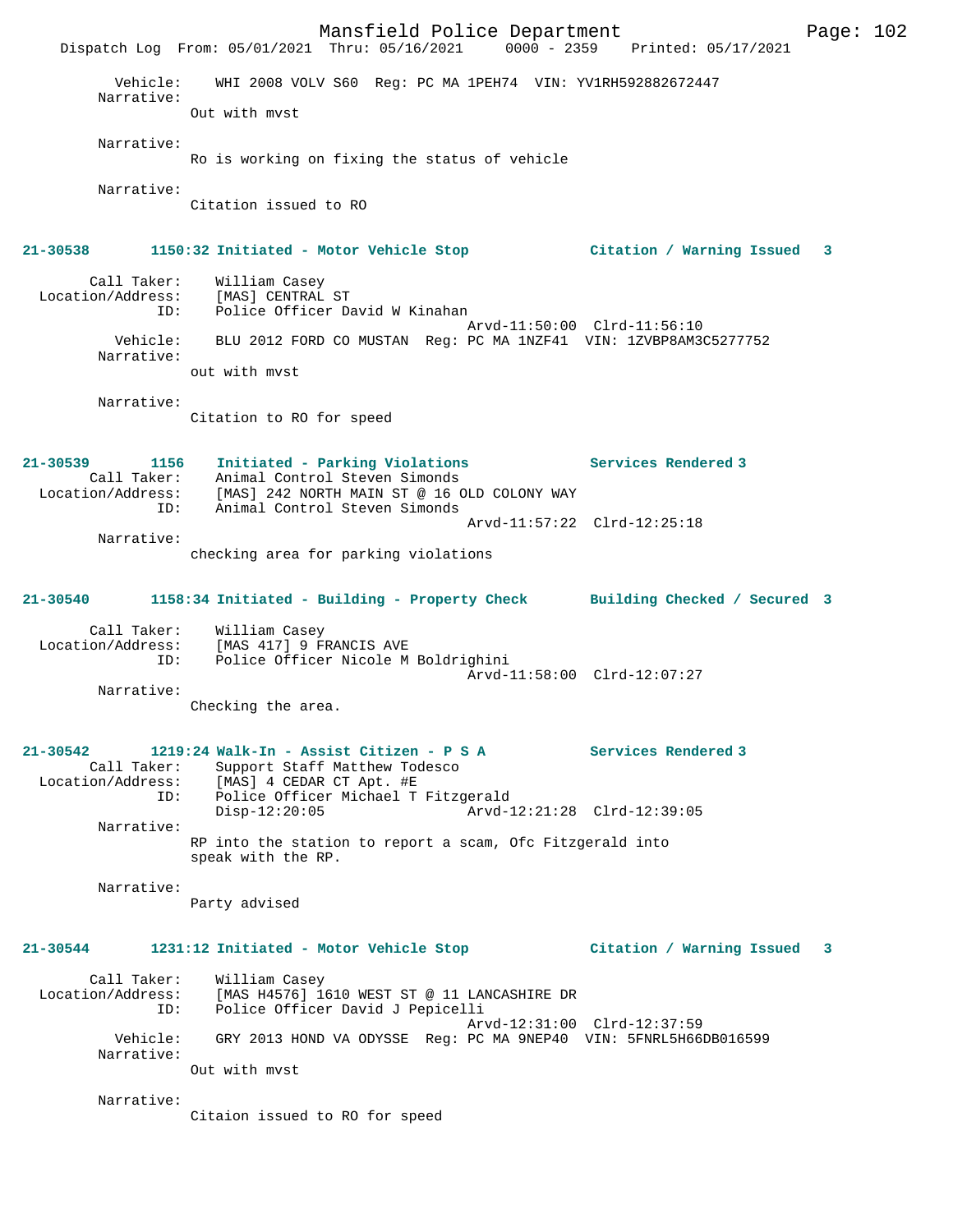Mansfield Police Department Fage: 103

Dispatch Log From: 05/01/2021 Thru: 05/16/2021 0000 - 2359 Printed: 05/17/2021

**21-30545 1235:17 Initiated - Building - Property Check Services Rendered 3**  Call Taker: William Casey Location/Address: [MAS 982] 111 HOPE ST ID: Police Officer Nicole M Boldrighini Arvd-12:35:00 Clrd-12:41:28 Narrative: Checking the area. **21-30558 1338:38 Phone - Suspicious Actv / Persn / Veh Services Rendered 2**  Call Taker: MATTHEW BOMES<br>ion/Address: [MAS] MAPLE ST Location/Address:<br>ID: Sergeant Robert S Pierce<br>Disp-13:48:34 Disp-13:48:34 Arvd-13:55:28 Clrd-14:13:34<br>ID: Police Officer Michael T Fitzgerald Police Officer Michael T Fitzgerald<br>Disp-13:48:57 Arvd-1 Disp-13:48:57 Arvd-13:55:03 Clrd-14:13:36 Narrative: Party was walking in the conservation area and found a large machete sheath,clothes and fire pits. she was attempting to pick up trash till the sheath was found. would like some one to check the area. caller is at home now and if need she will speak to an officer Narrative: Small site camp was cleaned up and CP was advised **21-30557 1343:16 Initiated - Disabled Motor Vehicle Assisted Party 3**  Call Taker: William Casey<br>Location/Address: [MAS 12] 250 1 Location/Address: [MAS 12] 250 EAST ST ID: Executive Lieutenant Francis W Archer JR Arvd-13:43:00 Clrd-14:12:05 Vehicle: WHI 2009 TOYT COROLL Reg: PC MA 3BDX40 VIN: 2T1BU40E69C167921 Narrative: Reported DMV in the area. Narrative: Assisted with changing of tire and spoke to operator father **21-30569 1416:36 Phone - Disabled Motor Vehicle Services Rendered 3**  Call Taker: Jarred Kohler<br>Location/Address: [MAS] 400 RTE Location/Address: [MAS] 400 RTE 140 NB @ 287 CHAUNCY ST ID: Police Officer David J Pepicelli Disp-14:18:30 Clrd-14:24:50 ID: Police Officer Michael T Fitzgerald Disp-14:19:09 Arvd-14:24:45 Clrd-14:33:20 Narrative: Reported DMV in the area. 2007 lexus blue in the high speed lane. Narrative: Achins on location Narrative: Achins has vehicle **21-30570 1420:14 Initiated - Assist Other Agency Services Rendered 3**  Call Taker: William Casey<br>ion/Address: [MAS H4444] Location/Address: ID: Detective Kenneth E Wright Arvd-14:20:00 Clrd-15:09:20 Narrative: **21-30581 1455:55 Phone - 911 Hang-ups & Verifications Confirmed misdial/Accdntl Call**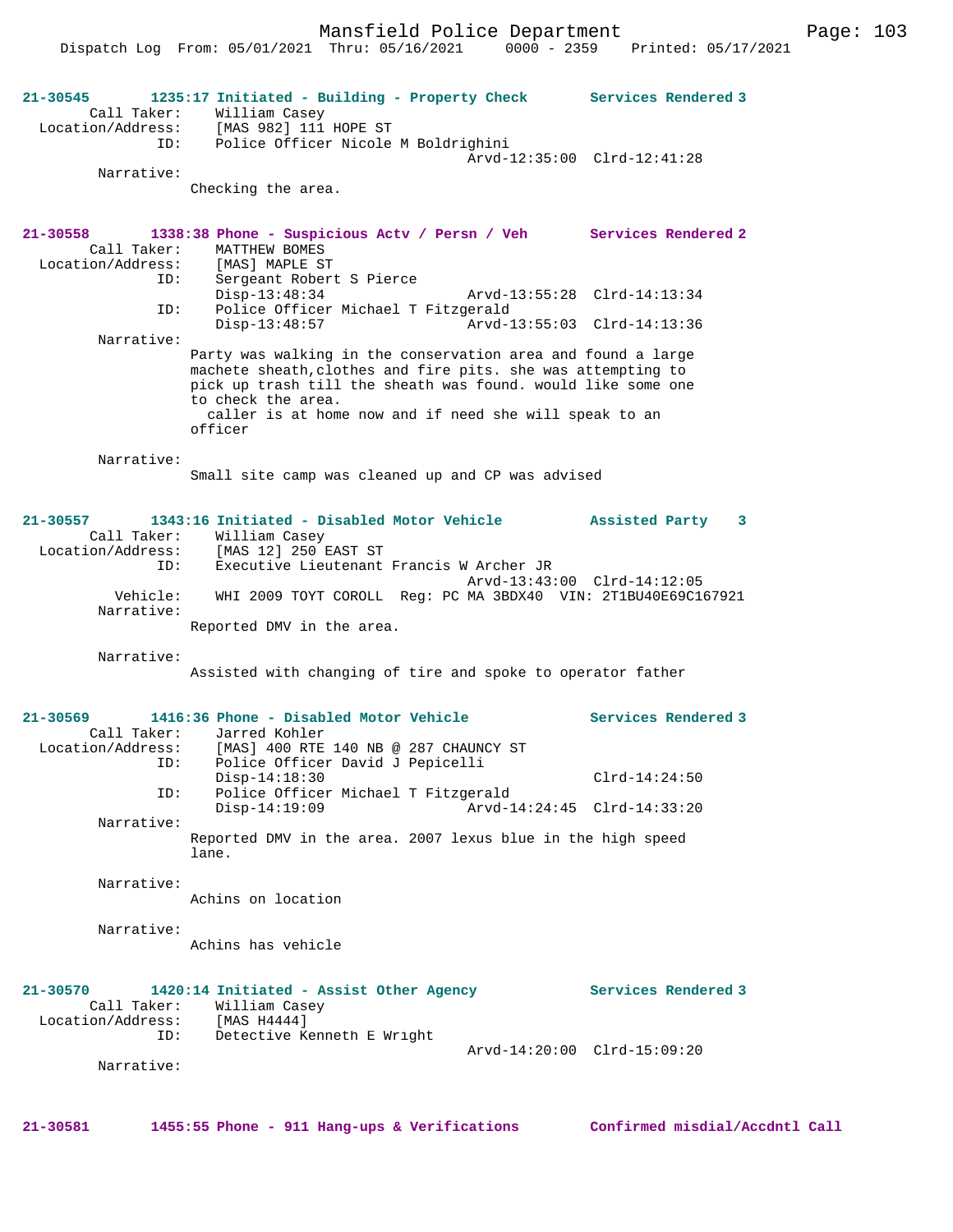| $\mathbf{2}$<br>Call Taker:<br>Location/Address:<br>ID:<br>Narrative:         | Jarred Kohler<br>[MAS H4300] 25 BELLA VISTA AVE<br>Police Officer David J Pepicelli<br>$Disp-14:59:16$<br>Arvd-15:06:47 Clrd-15:07:45<br>Checking on a 911 accidental, call will meet the officer at<br>the door.                                                                                                                                                                                                                                                         |
|-------------------------------------------------------------------------------|---------------------------------------------------------------------------------------------------------------------------------------------------------------------------------------------------------------------------------------------------------------------------------------------------------------------------------------------------------------------------------------------------------------------------------------------------------------------------|
| 21-30591<br>Call Taker:<br>ID:<br>ID:<br>Vehicle:<br>Narrative:               | 1559:38 Phone - Suspicious Actv / Persn / Veh Services Rendered 2<br>Jarred Kohler<br>Location/Address: [MAS 413] 105 FORBES BLVD<br>Police Officer William C Trudell<br>$Disp-16:03:05$<br>Arvd-16:09:20 Clrd-16:20:31<br>Police Officer Joshua S Ellender<br>$Disp-16:03:10$<br>Police Officer Derek M Stark<br>Reg: PC NY 8176826<br>Caller reports suspicious Silver Ford Pickup in parking<br>lot. No vehicles should be on premises at this time                    |
| Narrative:<br>Narrative:                                                      | Partial plate of Veteran 693. Tinted windows. Vehicle has<br>been on premises before per caller<br>M10 reports truck pulls in different spots through out<br>industrial park stops and smokes. Then carries on his way                                                                                                                                                                                                                                                    |
| 21-30603<br>Call Taker:<br>Location/Address:<br>ID:<br>ID:<br>ID:<br>Vehicle: | Prisoner Monitored/Released 3<br>1657:50 Phone - Well Being Check<br>William Casey<br>[MAS 82] 45 CHAUNCY ST<br>Police Officer William C Trudell<br>$Disp-16:59:11$<br>Arvd-17:02:14 Clrd-17:15:13<br>Sergeant Thomas R Connor<br>$Disp-16:59:27$<br>Arvd-17:01:43 Clrd-17:15:01<br>Police Officer Joshua S Ellender<br>$Disp-17:00:59$<br>Arvd-17:04:21 Clrd-21:48:24<br>Police Officer Derek M Stark<br>GRN 2021 JEEP WRANGLER Reg: PC MA 2AVX17 VIN: 1C4GJXAN2MW584225 |
| Towed:<br>Released To:<br>Narrative:<br>Narrative:                            | For: Arrest By: Central Street Garage To: Central Street Garage<br>PARISEAU On: 05/13/2021 @ 0825<br>Cp reports a drunk driver attempting to leave<br>green jeep wrangler party will be by                                                                                                                                                                                                                                                                                |
| Narrative:<br>Narrative:<br>Narrative:                                        | Central st enroute<br>Male party in custody for OUI                                                                                                                                                                                                                                                                                                                                                                                                                       |
| Narrative:<br>Narrative:                                                      | M3 transporting male party back in M10 SM:106472<br>EM: 106473<br>bail set at \$40, money enroute. Enroute to Norton for                                                                                                                                                                                                                                                                                                                                                  |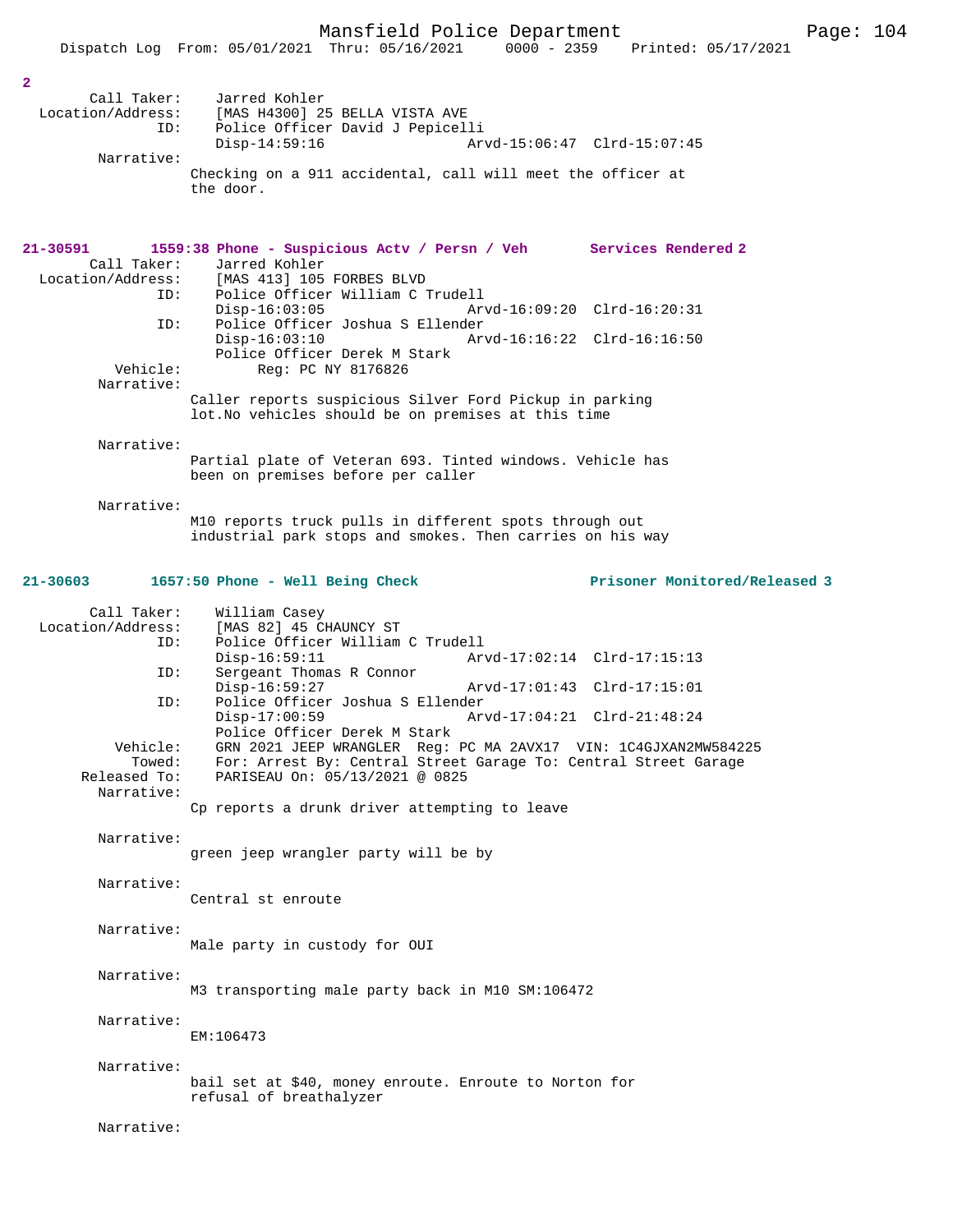Prisioner released

|      | Refer To Arrest: 21MAS-185-AR          |
|------|----------------------------------------|
|      | Arrest: PARISEAU, EDWARD N JR          |
|      | Address: 15 CONCETTA CIR MANSFIELD, MA |
| Age: | 61                                     |
|      | Charges: OUI-LIOUOR OR .08%            |
|      | NEGLIGENT OPERATION OF MOTOR VEHICLE   |

**21-30641 2131:51 Initiated - Building - Property Check Building Checked / Secured 3**

| Call Taker:       | Chelsey Ferstler               |  |
|-------------------|--------------------------------|--|
| Location/Address: | [MAS 907E] 390 WEST ST         |  |
| ID:               | Police Officer Andrew J Kelley |  |
|                   | Arvd-21:31:00 Clrd-21:40:38    |  |
| Narrative:        |                                |  |

Checking the area.

| 21-30658                                                                                                                                                                                                                                    |     | 2256:40 911 - 911 Hang-ups & Verifications |                             | Spoken To | 2 |
|---------------------------------------------------------------------------------------------------------------------------------------------------------------------------------------------------------------------------------------------|-----|--------------------------------------------|-----------------------------|-----------|---|
|                                                                                                                                                                                                                                             |     | Call Taker: Michael Mezhberg               |                             |           |   |
|                                                                                                                                                                                                                                             |     | Location/Address: [MAS] 107 SCHOOL ST      |                             |           |   |
|                                                                                                                                                                                                                                             | ID: | Police Officer Andrew J Kelley             |                             |           |   |
|                                                                                                                                                                                                                                             |     | $Disp-23:00:13$                            | Arvd-23:02:26 Clrd-23:12:19 |           |   |
|                                                                                                                                                                                                                                             | ID: | Police Officer William C Trudell           |                             |           |   |
|                                                                                                                                                                                                                                             |     | $Disp-23:00:19$                            | Arvd-23:03:04 Clrd-23:12:16 |           |   |
| Narrative:                                                                                                                                                                                                                                  |     |                                            |                             |           |   |
| Checking on a 911 hang up.<br>Contact made?: Y, caller was very emphatic on not wanting<br>police and verbally upset, using profanities. States<br>accidental while listening to music<br>Cellphone? $(y/n): Y$<br>Uncertainty radius: 4.6m |     |                                            |                             |           |   |
|                                                                                                                                                                                                                                             |     |                                            |                             |           |   |

Narrative:

Officers checked and confirmed accidental.

# **For Date: 05/13/2021 - Thursday**

| Call Taker:    | $21-30704$ 0233:00 Phone - Assist Fire Department<br>JEFFREY KEEFE<br>Vicinity of: [MAS 932] 12 PRATT ST<br>ID: Police Officer Nicole P Newport |                             | Services Rendered 2            |
|----------------|-------------------------------------------------------------------------------------------------------------------------------------------------|-----------------------------|--------------------------------|
|                | $Disp-02:34:36$                                                                                                                                 |                             | $Clrd-02:44:15$                |
| ID:            | Police Officer Meghan Birnie<br>$Disp-02:34:47$                                                                                                 |                             | Arvd-02:35:25 Clrd-02:47:53    |
| ID:            | Sergeant Thomas R Connor<br>$Disp-02:36:35$                                                                                                     | Arvd-02:36:40 Clrd-02:47:53 |                                |
| Narrative:     |                                                                                                                                                 |                             |                                |
| $\overline{2}$ | Assisting the FD with a fire related incident. Nature:<br>Outdoor fire.<br>$21-30719$ 0620:24 911 - 911 Hang-ups & Verifications                |                             | Confirmed misdial/Accdntl Call |
| ID:            | Call Taker: JEFFREY KEEFE<br>Location/Address: [MAS] 221 TREMONT ST<br>Patrolman David Schepis<br>$Disp-06:22:07$                               |                             | Arvd-06:33:46 Clrd-06:34:48    |
| Narrative:     | Checking on a 911 hang up.<br>Contact made?: yes<br>Cellphone? $(y/n)$ : yes                                                                    |                             |                                |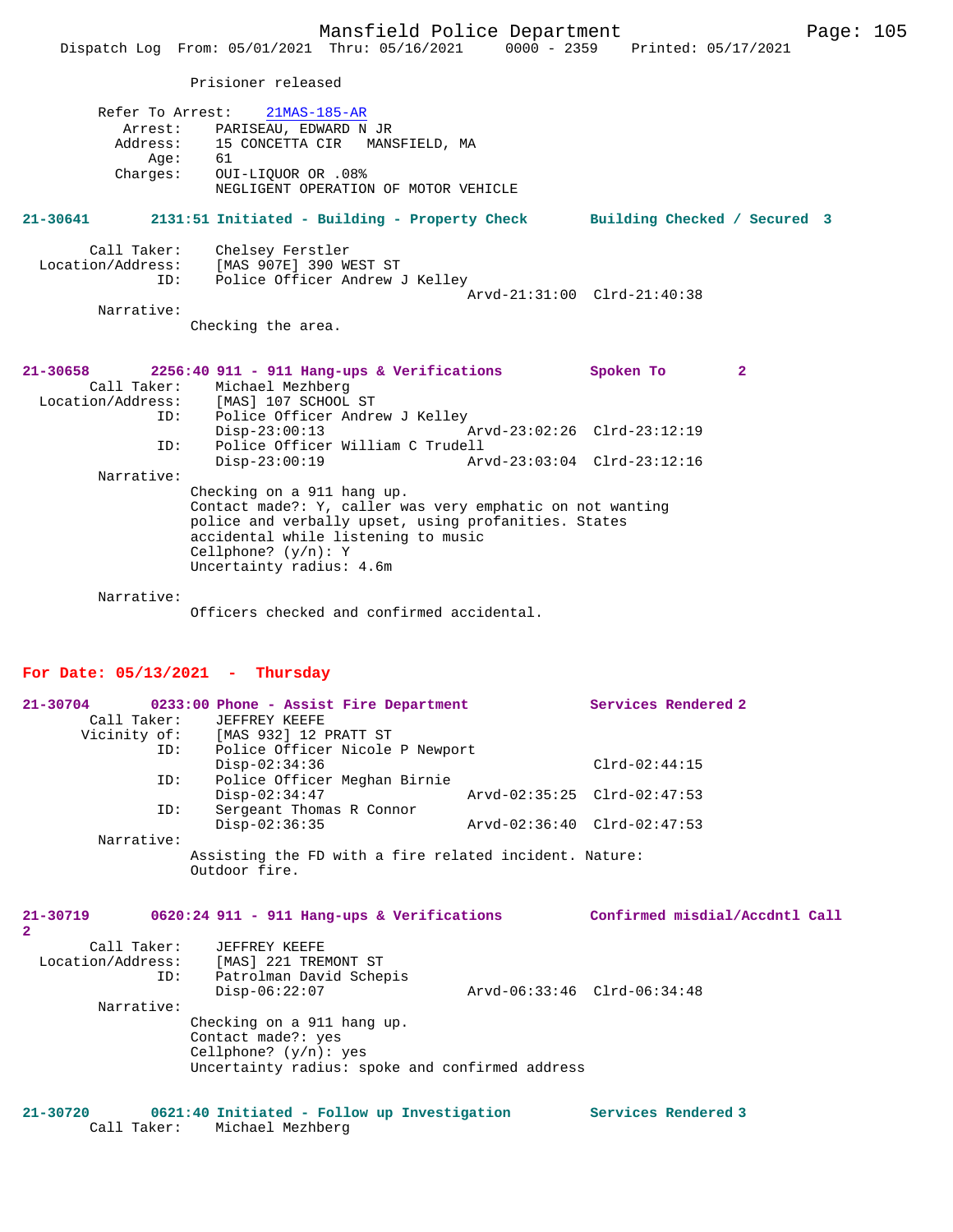Mansfield Police Department Page: 106 Dispatch Log From: 05/01/2021 Thru: 05/16/2021 0000 - 2359 Printed: 05/17/2021 Location/Address: [MAS 82] 45 CHAUNCY ST ID: Police Officer Nicole P Newport Arvd-06:21:00 Clrd-06:29:43 Narrative: Conducting a follow up in the area to a previously reported incident. **21-30762 0943:01 Initiated - Motor Vehicle Stop Citation / Warning Issued 3** Call Taker: William Mouyos Location/Address: [MAS H6124] 280 PRATT ST ID: Police Officer Michael T Fitzgerald Arvd-09:43:00 Clrd-09:48:09 Vehicle: GRY 2019 TOYT UT RAV4 Reg: PC MA 1GBY66 VIN: 2T3P1RFV5KC035880 Narrative: MVST for speed Narrative: R/O cited for speed **21-30769 1026 Initiated - Parking Violations Services Rendered 3**  Call Taker: Animal Control Steven Simonds Location/Address: [MAS] 242 NORTH MAIN ST @ 16 OLD COLONY WAY ID: Animal Control Steven Simonds Arvd-10:27:29 Clrd-11:57:34 Narrative: checking area for parking violations Narrative: no violations **21-30770 1028:26 Initiated - Building - Property Check Building Checked / Secured 3** Call Taker: William Mouyos Location/Address: [MAS] 4 ERICK RD @ 15 BONNEY LN ID: Police Officer Michael T Fitzgerald Arvd-10:28:00 Clrd-10:36:26 Narrative: Checking the area. **21-30775 1041:25 Initiated - Building - Property Check Building Checked / Secured 3** Call Taker: William Mouyos Location/Address: [MAS 840] 280 SCHOOL ST ID: Police Officer Gregg S Kennedy Arvd-10:41:00 Clrd-11:03:21 Narrative: Checking the area. **21-30780 1141:33 Initiated - Building - Property Check Building Checked / Secured 3** Call Taker: William Mouyos Location/Address: [MAS 982] 111 HOPE ST ID: Police Officer Michael T Fitzgerald Arvd-11:41:00 Clrd-11:44:45 Narrative: Checking the area. **21-30783 1152:38 Initiated - Building - Property Check Building Checked / Secured 3** Call Taker: William Mouyos<br>Location/Address: [MAS 417] 9 FR. Location/Address: [MAS 417] 9 FRANCIS AVE ID: Police Officer Michael T Fitzgerald Arvd-11:52:00 Clrd-12:05:50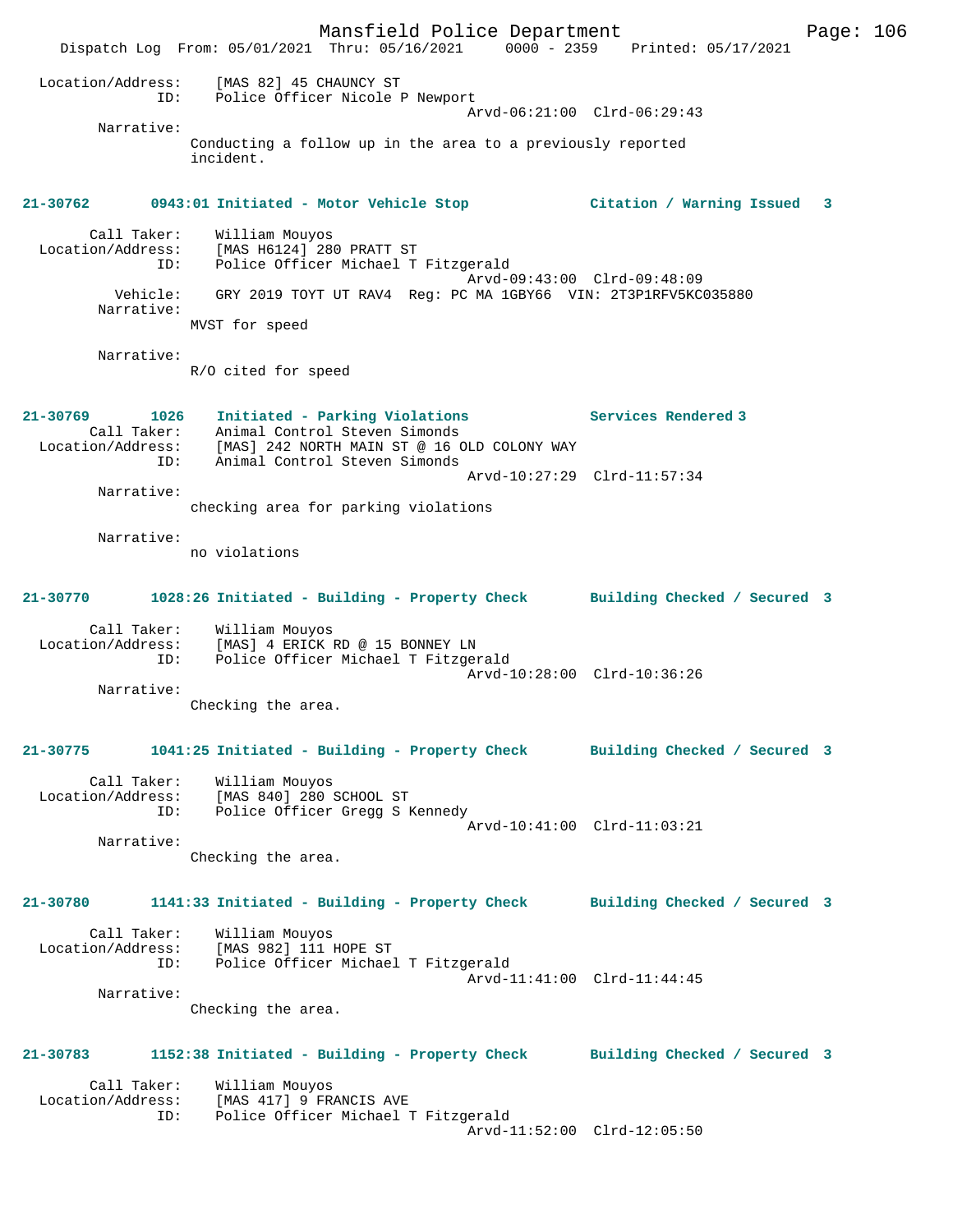Narrative:

Checking the area.

| 21-30785<br>Call Taker:<br>Location/Address: | 1157:55 Phone - Suspicious Actv / Persn / Veh Services Rendered 2<br>NICHOLAS GOYETTE<br>[NON P11686] 3 SAMOSET ST                                                                                            |  |                             |  |  |  |
|----------------------------------------------|---------------------------------------------------------------------------------------------------------------------------------------------------------------------------------------------------------------|--|-----------------------------|--|--|--|
| ID:                                          | Patrolman Keith Kennedy<br>$Disp-12:00:22$                                                                                                                                                                    |  | Arvd-12:05:31 Clrd-12:11:51 |  |  |  |
| ID:                                          | Patrolman Ashley Cibotti<br>$Disp-12:01:30$                                                                                                                                                                   |  | Arvd-12:05:18 Clrd-12:05:20 |  |  |  |
| ID:                                          | Patrolman Ashley Cibotti<br>$Disp-12:05:27$<br>Police Officer Michael T Fitzgerald<br>$Disp-12:05:56$                                                                                                         |  | Arvd-12:05:29 Clrd-12:11:51 |  |  |  |
| ID:                                          |                                                                                                                                                                                                               |  | $Clrd-12:06:07$             |  |  |  |
| Narrative:                                   | transfer from raynham, caller said someone may be exposing<br>himself in public. calling back now, they disconnected                                                                                          |  |                             |  |  |  |
| Narrative:                                   | Straight to voicemail                                                                                                                                                                                         |  |                             |  |  |  |
| Narrative:                                   | Caller reports a mover with a penske truck is attempting to<br>urinate in her yard, unzipped his pants before being yelled<br>at by the caller.                                                               |  |                             |  |  |  |
| Narrative:                                   | Both parties were advised and moved along                                                                                                                                                                     |  |                             |  |  |  |
| 21-30787                                     | 1202:17 Phone - Suspicious Actv / Persn / Veh                                                                                                                                                                 |  | Field Interrogation<br>2    |  |  |  |
| Call Taker:<br>Location/Address:<br>ID:      | NICHOLAS GOYETTE<br>[MAS 1002] 250 EAST ST<br>Police Officer Michael T Fitzgerald<br>$Disp-12:06:57$<br>Arvd-12:09:35 Clrd-12:31:38                                                                           |  |                             |  |  |  |
| Vehicle:<br>Narrative:                       | WHI 2014 BMW UT X3 Reg: PC MA 218H20 VIN: 5UXWX9C56E0D29957                                                                                                                                                   |  |                             |  |  |  |
|                                              | Caller reports a woman approached him and screamed at him<br>for no reason at all claiming to be a police officer.                                                                                            |  |                             |  |  |  |
|                                              | She accused him of talking to her son which he states he did<br>not.                                                                                                                                          |  |                             |  |  |  |
|                                              | Caller also mentioned she conversly stated son may be<br>missing, calling Bridgewater PD to see if a phone # is<br>available                                                                                  |  |                             |  |  |  |
| Narrative:                                   | She left the area in a white BMW SUV                                                                                                                                                                          |  |                             |  |  |  |
| Narrative:                                   |                                                                                                                                                                                                               |  |                             |  |  |  |
|                                              | Bridgewater PD to check address for party to check well<br>being and if a child is actually missing or not. No reports<br>of missing children have come in at this time. No in house #<br>available from BPD. |  |                             |  |  |  |
| Narrative:                                   | checked area of skate aprk will check school zone                                                                                                                                                             |  |                             |  |  |  |
| Narrative:                                   | Phone # for involved party located in house, attempted 2<br>calls with no luck.                                                                                                                               |  |                             |  |  |  |
| Narrative:                                   | M15 checked area, spoke with RP.<br>See FI for further                                                                                                                                                        |  |                             |  |  |  |
| Narrative:                                   |                                                                                                                                                                                                               |  |                             |  |  |  |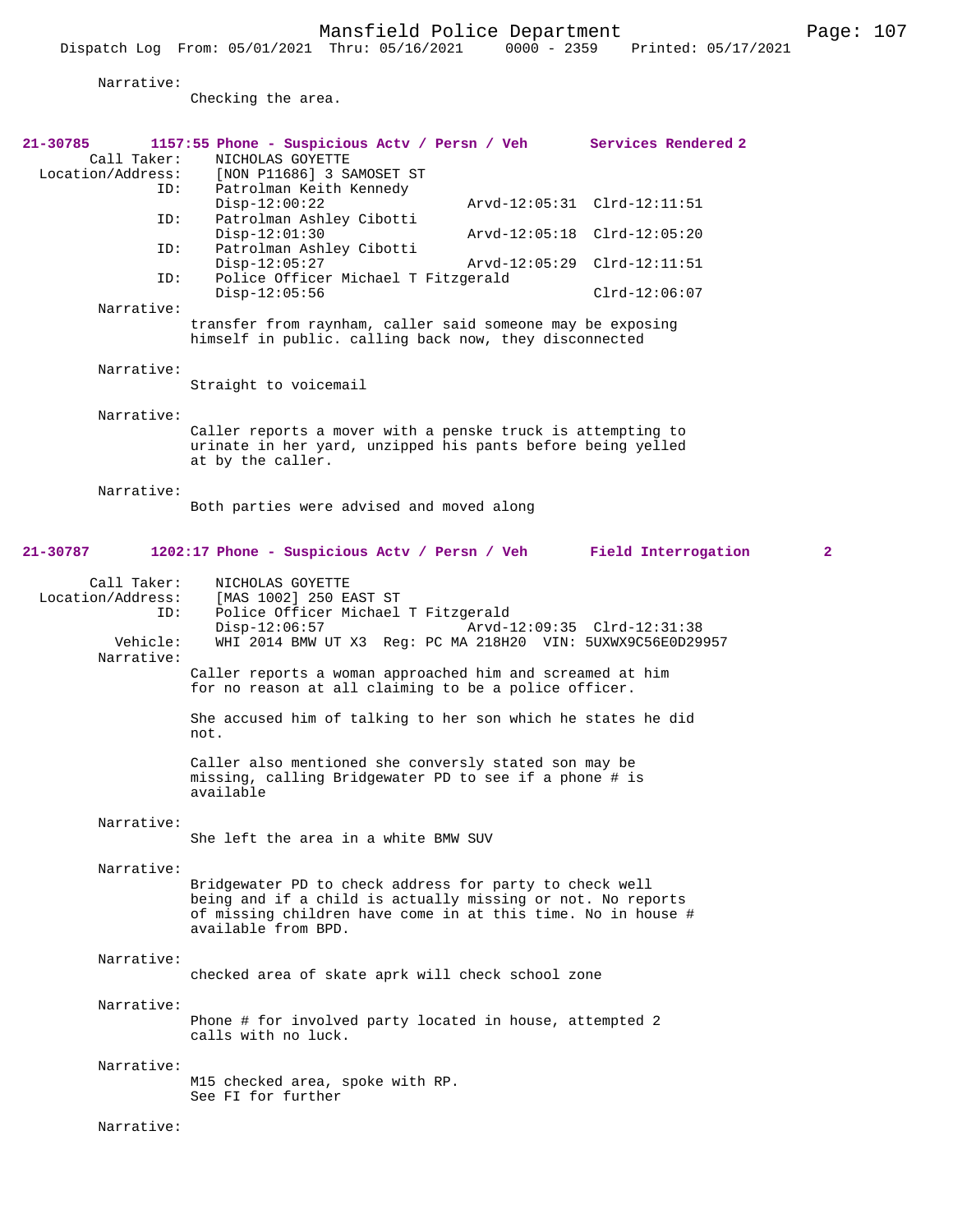Mansfield Police Department Fage: 108 Dispatch Log From: 05/01/2021 Thru: 05/16/2021 0000 - 2359 Printed: 05/17/2021 Bridgewater PD states they made contact with the calling party and they have located the male and know where he is. Mansfield PD advised. Refer To Field Int: 21MAS-45-FI **21-30788 1238:25 Initiated - Motor Vehicle Stop Citation / Warning Issued 3** Call Taker: Robert Stewart Location/Address: [MAS] OLD COLONY WAY ID: Police Officer David J Pepicelli Arvd-12:38:00 Clrd-12:42:04 Vehicle: GRY 2015 TOYT COROLL Reg: PC MA 9KP168 VIN: 2T1BURHE6FC325431 Narrative: MV STOP/// Citation Issued **21-30789 1243:49 Initiated - Motor Vehicle Stop Citation / Warning Issued 3** Call Taker: Robert Stewart Location/Address: [MAS] OLD COLONY WAY ID: Police Officer David J Pepicelli Arvd-12:43:00 Clrd-12:48:45 Vehicle: GRY 2019 TOYT VA SIENNA Reg: PC MA 9CM738 VIN: 5TDDZ3DC8KS212674 Narrative: MV STOP/// Thomas st R/O cited hands free violation **21-30790 1250:59 Initiated - Motor Vehicle Stop Citation / Warning Issued 3** Call Taker: William Mouyos Location/Address: [MAS] RUMFORD AVE ID: Police Officer David J Pepicelli Arvd-12:50:00 Clrd-12:57:24 Vehicle: BLK 2017 NISS PATHFI Reg: PC MA 817WND VIN: 5N1DR2MM2HC680859 Narrative: MVST Thomas st Narrative: operator cited for hands free violation and fail to inspect **21-30791 1250 Initiated - Parking Violations Services Rendered 3**  Call Taker: Animal Control Steven Simonds Location/Address: [MAS] 43 NORTH MAIN ST @ 13 PARK ST ID: Animal Control Steven Simonds Arvd-12:51:28 Clrd-13:39:04 Narrative: checking area for parking violations **21-30794 1305:35 Initiated - Motor Vehicle Stop Citation / Warning Issued 3** Call Taker: William Mouyos<br>Location/Address: [MAS 1002] 250 ess: [MAS 1002] 250 EAST ST<br>ID: Police Officer Gread S ID: Police Officer Gregg S Kennedy Arvd-13:05:00 Clrd-13:09:04 Vehicle: BLK 2013 VOLK JETTA Reg: PC MA 7VX364 VIN: 3VWDP7AJ1DM384688 Narrative: MVST **21-30797 1318:05 Initiated - Building - Property Check Building Checked / Secured 3** Call Taker: William Mouyos Location/Address: [MAS 2] 60 FORBES BLVD ID: Police Officer Gregg S Kennedy Arvd-13:18:00 Clrd-13:36:42 Narrative: Checking the area.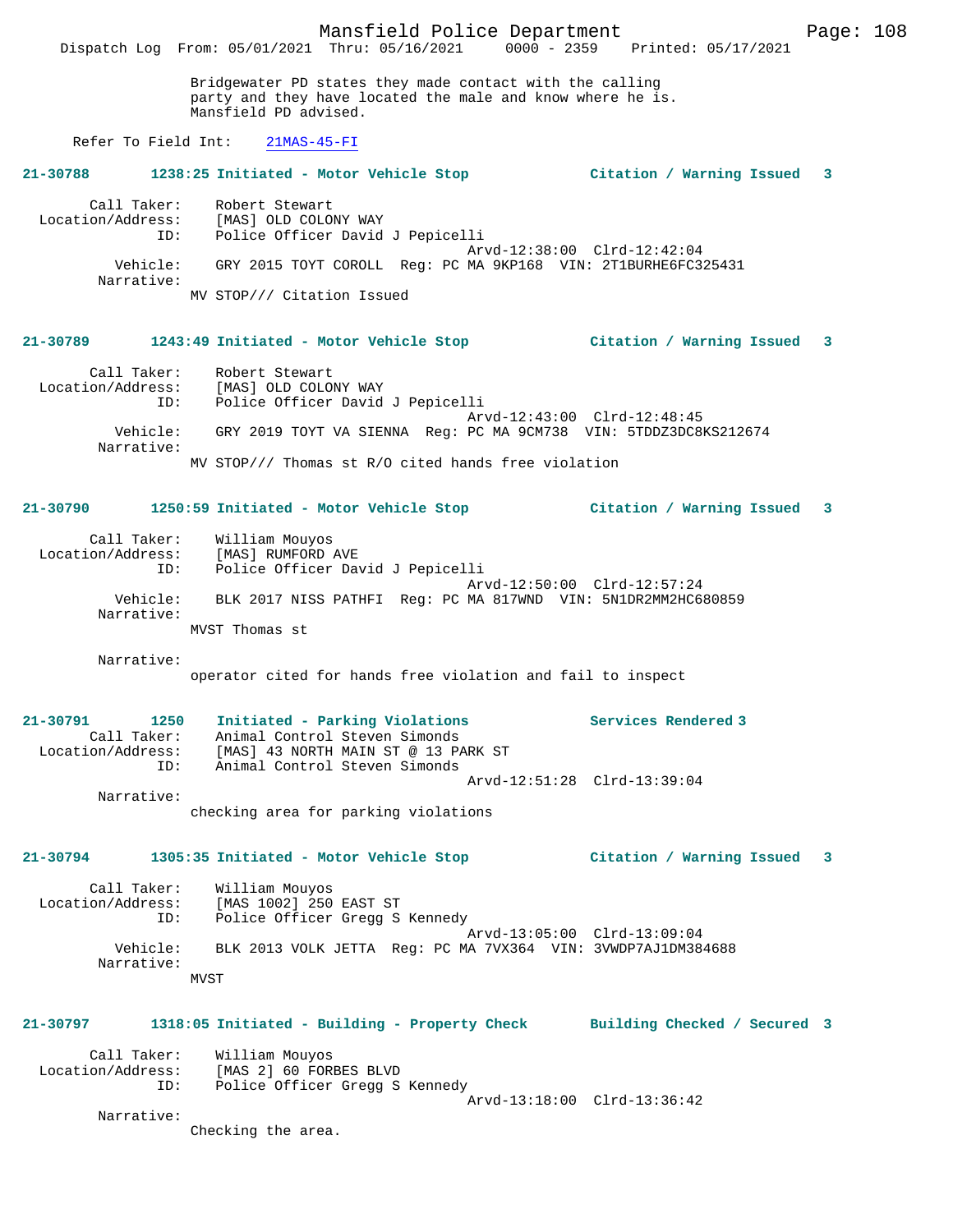**21-30798 1320:54 Initiated - Motor Vehicle Stop Citation / Warning Issued 3** Call Taker: William Mouyos Location/Address: [MAS] OLD COLONY WAY Police Officer David J Pepicelli Arvd-13:20:00 Clrd-13:40:00 Vehicle: BLU 2012 FORD FIESTA Reg: PAS MA VT7234 VIN: 3FADP4EJ6CM125341 Narrative: out with MVST Narrative: attempting roadside renewal online Narrative: R/O cited for registration issue operator cited for handfree violation Narrative: tow requested Narrative: Tow on scene, MV to be towed to residence **21-30802 1351:00 Initiated - Motor Vehicle Stop Citation / Warning Issued 3** Call Taker: William Mouyos<br>.on/Address: [MAS] EAST ST Location/Address:<br>ID: Police Officer Michael N Fenore Arvd-13:51:00 Clrd-13:59:27 Support Staff Heather A Sullivan<br>Vehicle: GRY 2009 HYUN UT SANTAF Req: PC Vehicle: GRY 2009 HYUN UT SANTAF Reg: PC MA 272RZ9 VIN: 5NMSG73D69H297798 Narrative: out with MVST Narrative: operator cited stop sign violation **21-30815 1505:17 Initiated - Motor Vehicle Stop Citation / Warning Issued 3** Call Taker: William Mouyos Location/Address: [MAS] 100 RTE 140 NB @ 170 SCHOOL ST ID: Police Officer David W Kinahan Arvd-15:05:00 Clrd-15:34:51 Vehicle: GRY 2012 FORD FOCUS Reg: PC MA 2GJV71 VIN: 1FAHP3F22CL121291 Narrative: **MVST**  Narrative: attempting to renew roadside Narrative: owner cited violation handed to agent/operator **21-30819 1525:04 Initiated - ACO Activity Assisted Party 3**  Call Taker: William Mouyos<br>Location/Address: [MAS H6228] 33 ess: [MAS H6228] 33 SOUTH WALNUT ST Apt. #WALN<br>ID: animal control Jeffrey S Collins animal control Jeffrey S Collins<br>Disp-15:32:31 Arv Disp-15:32:31 Arvd-15:32:34 Clrd-15:37:50 Narrative: assisted resident with fox call **21-30825 1547:43 Initiated - Motor Vehicle Stop Citation / Warning Issued 3** Call Taker: Dispatcher Jacques Ryan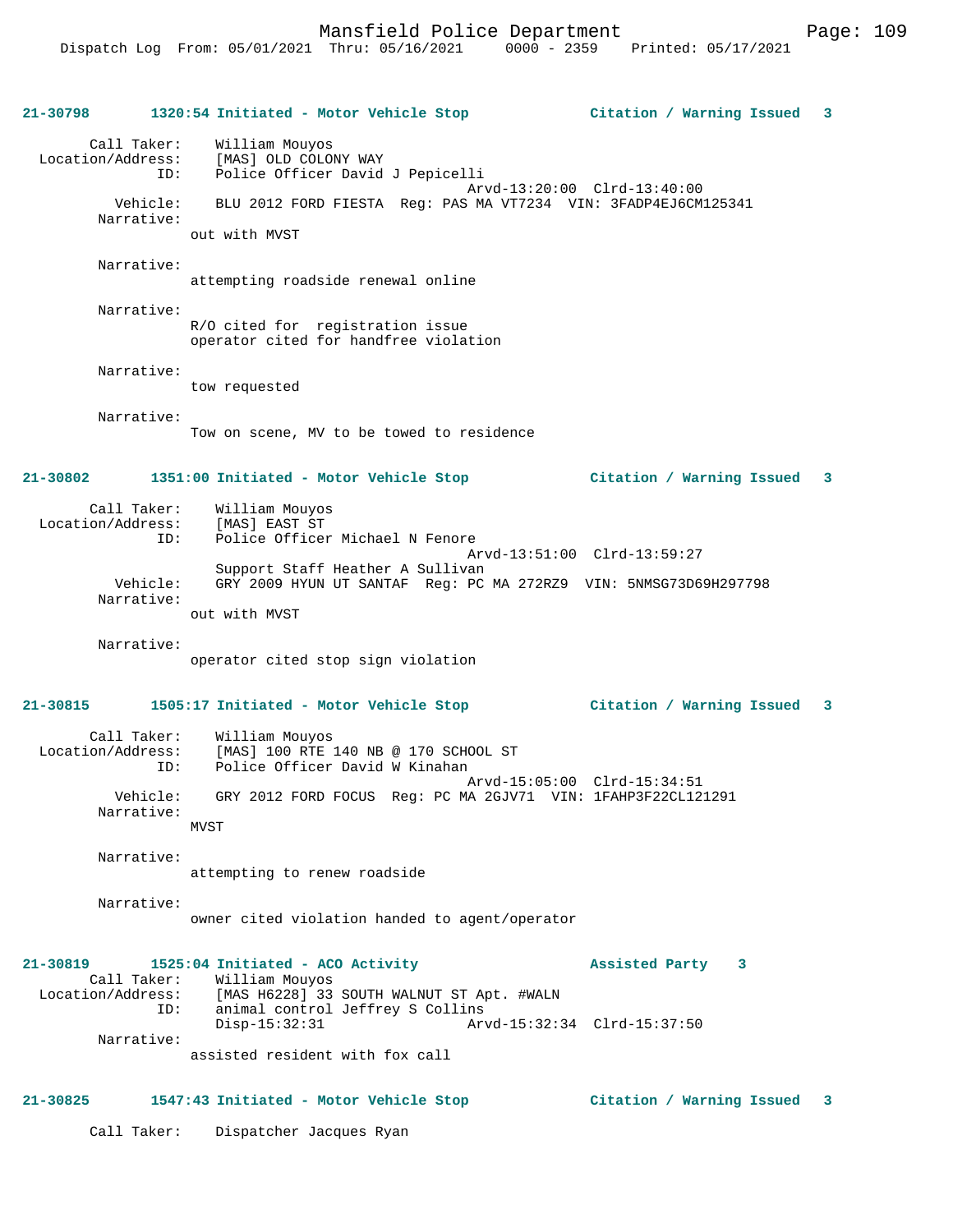Mansfield Police Department Form Page: 110 Dispatch Log From: 05/01/2021 Thru: 05/16/2021 0000 - 2359 Printed: 05/17/2021 Location/Address: [MAS] 145 SCHOOL ST @ 231 SPRING ST ID: Police Officer David W Kinahan Arvd-15:47:00 Clrd-15:54:23 Vehicle: GRY 2019 CHEV SD MALIBU Reg: PC IA HSS762 VIN: 1G1ZD5ST7KF170431 Narrative: mvst Narrative: Citation to operator for mark lanes violation and hands-free violation **21-30830 1617:37 Initiated - Motor Vehicle Stop Citation / Warning Issued 3** Call Taker: William Mouyos<br>Location/Address: [MAS] 91 CHAUN [MAS] 91 CHAUNCY ST @ 6 HIGHLAND AVE ID: Police Officer David W Kinahan Arvd-16:17:00 Clrd-16:23:53 Vehicle: BLK 2016 NISS ALTIMA Reg: PC MA 1FAV44 VIN: 1N4AL3AP7GC234269 Narrative: out with MVST Narrative: R/O cited for handsfree violation and registration **21-30838 1714:09 Initiated - Building - Property Check Building Checked / Secured 3** Call Taker: Dispatcher Jacques Ryan Location/Address: [MAS 840] 280 SCHOOL ST ID: Police Officer Joshua S Ellender Arvd-17:14:00 Clrd-17:28:27 Police Officer Derek M Stark Narrative: Checking the area. **21-30848 1751:24 Phone - Suspicious Actv / Persn / Veh Spoken To 2**  Call Taker: Emily Archer<br>Location/Address: [MAS 418] 21 ess: [MAS 418] 21 FRANCIS AVE<br>ID: Police Officer David J Pe ID: Police Officer David J Pepicelli Disp-17:52:57 Arvd-17:59:39 Clrd-18:03:06 Narrative: Caller reporting 3 young children are running into the road. When they see the cars coming, they run at the car. They are shirtless. Narrative: M11 spoke to individuals 3 children 6 or 7 years old advised them to stay on sidewalk grassy area **21-30853 1818:20 Initiated - Motor Vehicle Stop Citation / Warning Issued 3** Call Taker: William Mouyos Location/Address: [MAS] 28 SCHOOL ST @ 67 CORAL ST ID: Police Officer Joshua S Ellender Arvd-18:18:00 Clrd-18:27:06 Police Officer Derek M Stark<br>Vehicle: RED 2017 TOYT RAV4 Req: PC M Vehicle: RED 2017 TOYT RAV4 Reg: PC MA 3EEE19 VIN: JTMBFREV0HJ169392 Narrative: operator cited for speed **21-30876 2002:58 Initiated - Building - Property Check Building Checked / Secured 3** Call Taker: Chelsey Ferstler Location/Address: [MAS] NORTH MAIN ST ID: Police Officer Andrew J Kelley Arvd-20:02:00 Clrd-20:06:48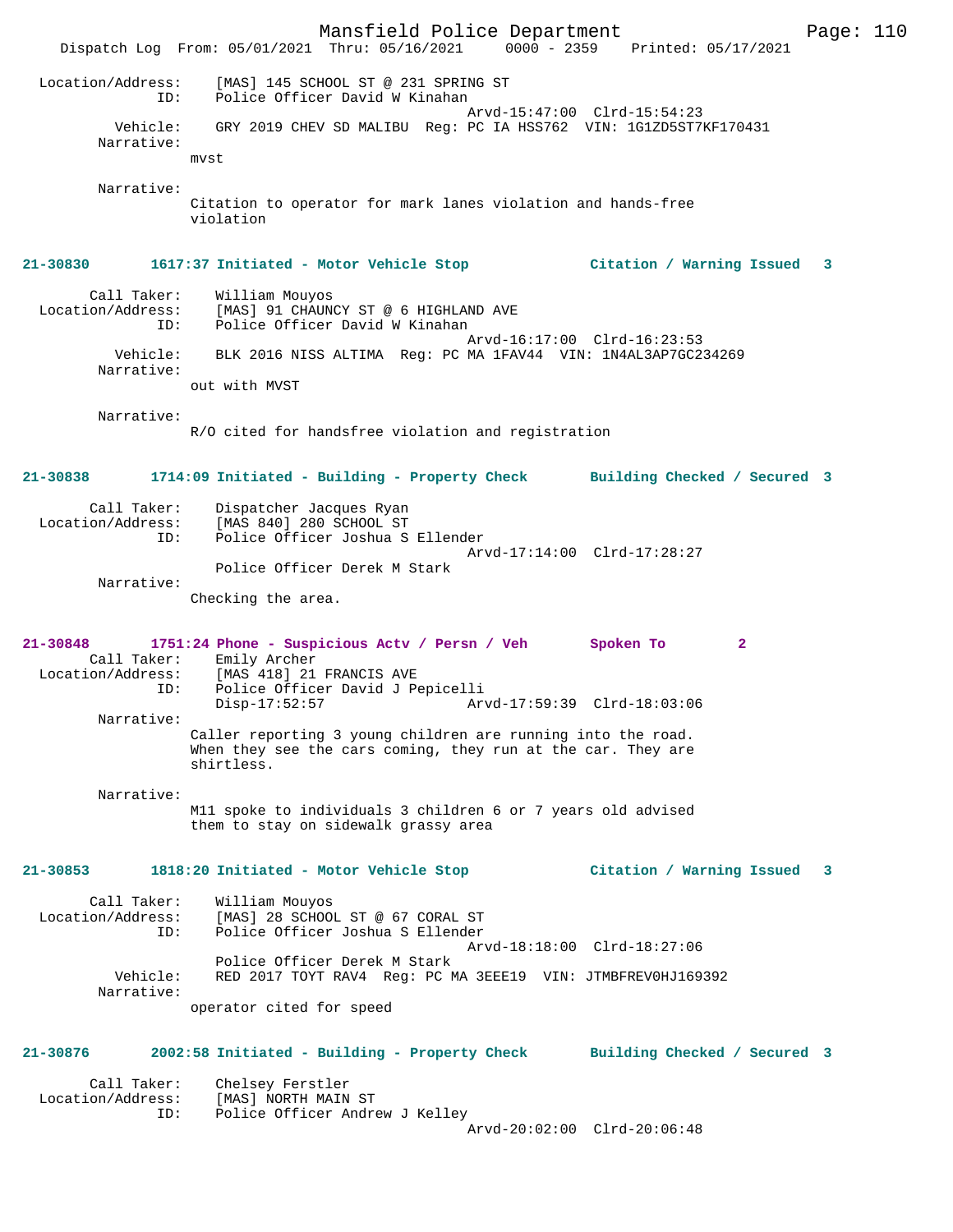|                                         | Dispatch Log From: 05/01/2021 Thru: 05/16/2021<br>$0000 - 2359$                                                                                                  | Printed: 05/17/2021         |              |  |
|-----------------------------------------|------------------------------------------------------------------------------------------------------------------------------------------------------------------|-----------------------------|--------------|--|
| Narrative:                              | Checking the area.                                                                                                                                               |                             |              |  |
| 21-30877                                | $2002:59$ 911 - 911 Hang-ups & Verifications                                                                                                                     | Spoken To                   | $\mathbf{2}$ |  |
| Call Taker:<br>Vicinity of:<br>ID:      | <b>JEFFREY KEEFE</b><br>[MAS 1005A] 292 CHAUNCY ST<br>Police Officer Joshua S Ellender<br>$Disp-20:06:46$                                                        | Arvd-20:11:03 Clrd-20:13:34 |              |  |
| ID:<br>Vehicle:<br>Narrative:           | Police Officer Derek M Stark<br>Police Officer Andrew J Kelley<br>$Disp-20:06:56$<br>GRY 2009 VOLK 4D JETTA Reg: PC NH 4719186 VIN: 3VWRM71K89M014224            |                             |              |  |
|                                         | Checking on a 911 hang up.<br>Contact made?: yes crying in the background<br>Cellphone? $(y/n):$ yes<br>Uncertainty radius: spoke to the caller in a grey jetta. |                             |              |  |
| Narrative:                              | When call first came in a female was heard crying.                                                                                                               |                             |              |  |
| Narrative:                              | M3 reports party's were playing music, hit 911 button<br>accidentally, female party was laughing, everything checks,<br>units clear                              |                             |              |  |
| 21-30881                                | 2029:05 Initiated - Building - Property Check Building Checked / Secured 3                                                                                       |                             |              |  |
| Call Taker:<br>ID:                      | Chelsey Ferstler<br>Location/Address: [MAS 4] 31 HAMPSHIRE ST<br>Police Officer Joshua S Ellender                                                                | Arvd-20:29:00 Clrd-20:34:05 |              |  |
| Narrative:                              | Police Officer Derek M Stark<br>Checking the area.                                                                                                               |                             |              |  |
| 21-30882                                | 2035:51 Initiated - Building - Property Check Building Checked / Secured 3                                                                                       |                             |              |  |
| Call Taker:<br>Location/Address:<br>ID: | Chelsey Ferstler<br>[MAS 1019] 792 WEST ST<br>Police Officer Joshua S Ellender                                                                                   | Arvd-20:35:00 Clrd-20:50:31 |              |  |
| Narrative:                              | Police Officer Derek M Stark<br>Checking the area.                                                                                                               |                             |              |  |
| 21-30883                                | 2056:33 Initiated - Building - Property Check Building Checked / Secured 3                                                                                       |                             |              |  |
| Call Taker:<br>Location/Address:<br>ID: | Chelsey Ferstler<br>[MAS] PLYMOUTH ST<br>Police Officer Joshua S Ellender                                                                                        | Arvd-20:56:00 Clrd-20:58:40 |              |  |
| Narrative:                              | Police Officer Derek M Stark<br>Checking the area, soccer fields                                                                                                 |                             |              |  |
| 21-30884<br>Call Taker:<br>Vicinity of: | 2057:51 Phone - Suspicious Actv / Persn / Veh Gone on Arrival 2<br>JEFFREY KEEFE<br>[MAS 2] 60 FORBES BLVD                                                       |                             |              |  |
| ID:<br>ID:                              | Police Officer Joshua S Ellender<br>$Disp-20:59:00$<br>Police Officer Derek M Stark<br>Police Officer David J Pepicelli                                          | Arvd-21:02:49 Clrd-21:11:42 |              |  |
| Narrative:                              | $Disp-20:59:20$                                                                                                                                                  | Arvd-21:01:12 Clrd-21:08:59 |              |  |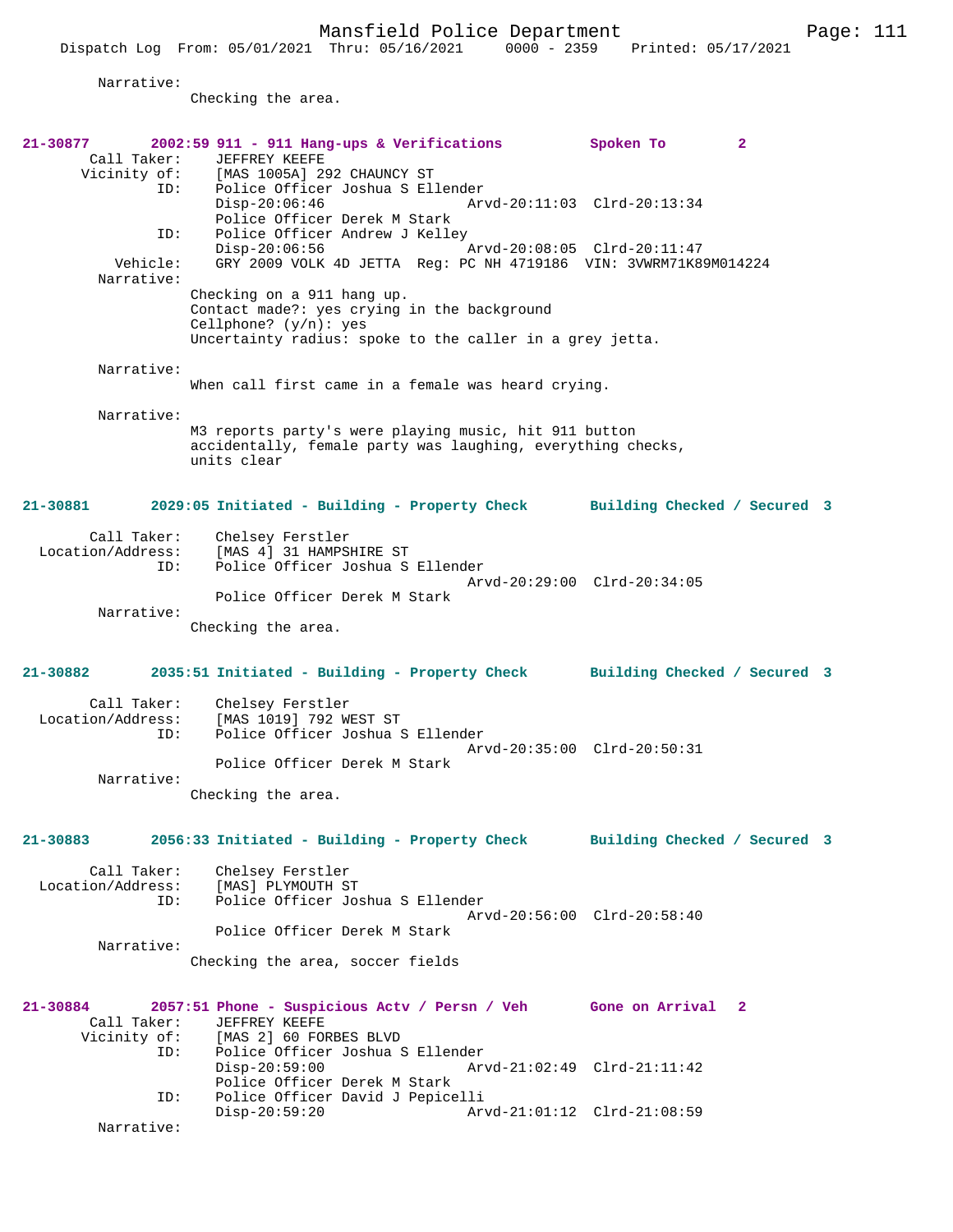Mansfield Police Department Page: 112 Dispatch Log From: 05/01/2021 Thru: 05/16/2021 Male party not wanted after arguing about payment. Narrative: Male party has his things in a trash bag and wearing a black sweatshirt. Narrative: Male party left the area out the front door. Narrative: M11 checking parking lot for male party, no one in parking lot at this time Narrative: M3 reports male party was claiming he was owed 10\$, Hotel refunded for a night stay, left in unknown direction, not impaired. **21-30887 2107:50 Initiated - Building - Property Check Building Checked / Secured 3** Call Taker: Chelsey Ferstler<br>Location/Address: [MAS 281A] 1 CRO [MAS 281A] 1 CROCKER ST ID: Police Officer Andrew J Kelley Arvd-21:07:00 Clrd-21:20:11 Narrative: Checking the area. **21-30891 2129:32 Initiated - Building - Property Check Building Checked / Secured 3** Call Taker: Chelsey Ferstler Location/Address: [MAS 907E] 390 WEST ST Police Officer Joshua S Ellender Arvd-21:29:00 Clrd-21:42:36 Police Officer Derek M Stark Narrative: Checking the area. **21-30895 2136:16 911 - 911 Hang-ups & Verifications Confirmed misdial/Accdntl Call 2**  Call Taker: Ryan O'Rourke<br>Location/Address: [MAS H6372] 3 [MAS H6372] 33 WALDOR DR ID: Police Officer David J Pepicelli Disp-21:39:10 Arvd-21:46:10 Clrd-21:48:41 Narrative: Checking on a 911 hang up. Contact made?: Y Cellphone? (y/n): Y Uncertainty radius: Spoke with caller. stated accidental. **21-30898 2151:25 Initiated - Building - Property Check Building Checked / Secured 3** Call Taker: Chelsey Ferstler Location/Address: [MAS 1040] 10 RESERVOIR ST Apt. #ST Police Officer Joshua S Ellender Arvd-21:51:00 Clrd-21:56:48 Police Officer Derek M Stark Narrative: Checking the area. **21-30899 2156:57 Initiated - Building - Property Check Building Checked / Secured 3** Call Taker: Chelsey Ferstler Location/Address: [MAS 894] 905 SOUTH MAIN ST Apt. #C Police Officer Joshua S Ellender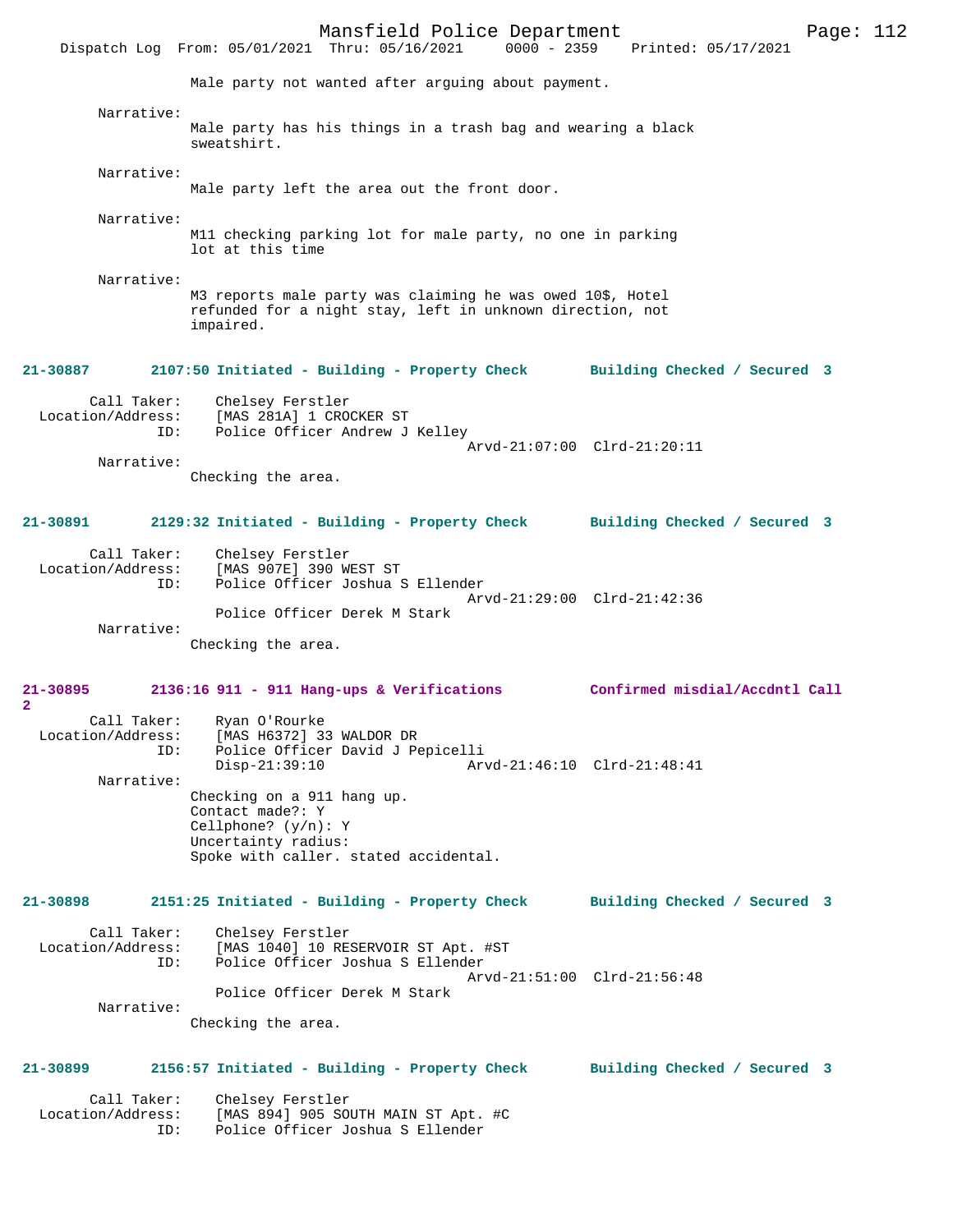Mansfield Police Department Fage: 113 Dispatch Log From: 05/01/2021 Thru: 05/16/2021 0000 - 2359 Printed: 05/17/2021 Arvd-21:56:00 Clrd-22:03:51 Police Officer Derek M Stark Narrative: Checking the area. **21-30901 2200:07 Initiated - Building - Property Check Building Checked / Secured 3** Call Taker: Stephen Martell Location/Address: [MAS 1015] 30 CHAUNCY ST ID: Police Officer Andrew J Kelley Arvd-22:00:00 Clrd-22:11:15 **21-30903 2208:02 Initiated - Building - Property Check Building Checked / Secured 3** Call Taker: Stephen Martell Location/Address: [MAS 840] 280 SCHOOL ST ID: Police Officer Joshua S Ellender Arvd-22:08:00 Clrd-22:21:27 Police Officer Derek M Stark Narrative: Checking the area. **21-30907 2227:55 Initiated - Suspicious Actv / Persn / Veh Spoken To 2**  Call Taker: Stephen Martell<br>ion/Address: [MAS] OAK ST Location/Address: ID: Police Officer Joshua S Ellender Arvd-22:27:00 Clrd-22:32:12 Police Officer Derek M Stark Vehicle: WHI 2011 CHRY 200 Reg: PC MA 32T320 VIN: 1C3BC1FB8BN569476 Vehicle: GRY 2013 VOLK JETTA Reg: PC MA 7NM221 VIN: 3VW2K7AJ3DM216993 Narrative: Party's leaving area. **21-30912 2251:13 Initiated - Building - Property Check Building Checked / Secured 3** Call Taker: Chelsey Ferstler Location/Address: [MAS 170] 255 HOPE ST ID: Police Officer Andrew J Kelley Arvd-22:51:00 Clrd-23:02:23 Narrative: Checking the area. **For Date: 05/14/2021 - Friday 21-30922 0040:28 Initiated - Building - Property Check Building Checked / Secured 3** Call Taker: Chelsey Ferstler Location/Address: [MAS 4] 31 HAMPSHIRE ST ID: Police Officer Andrew J Kelley Arvd-00:40:00 Clrd-00:50:33 Narrative: Checking the area, checking hotels Narrative: checking Red Roof Narrative: checking Hampton Inn **21-30930 0143:37 Initiated - Building - Property Check Building Checked / Secured 3** Call Taker: Chelsey Ferstler Location/Address: [MAS 1002] 250 EAST ST ID: Patrolman David Schepis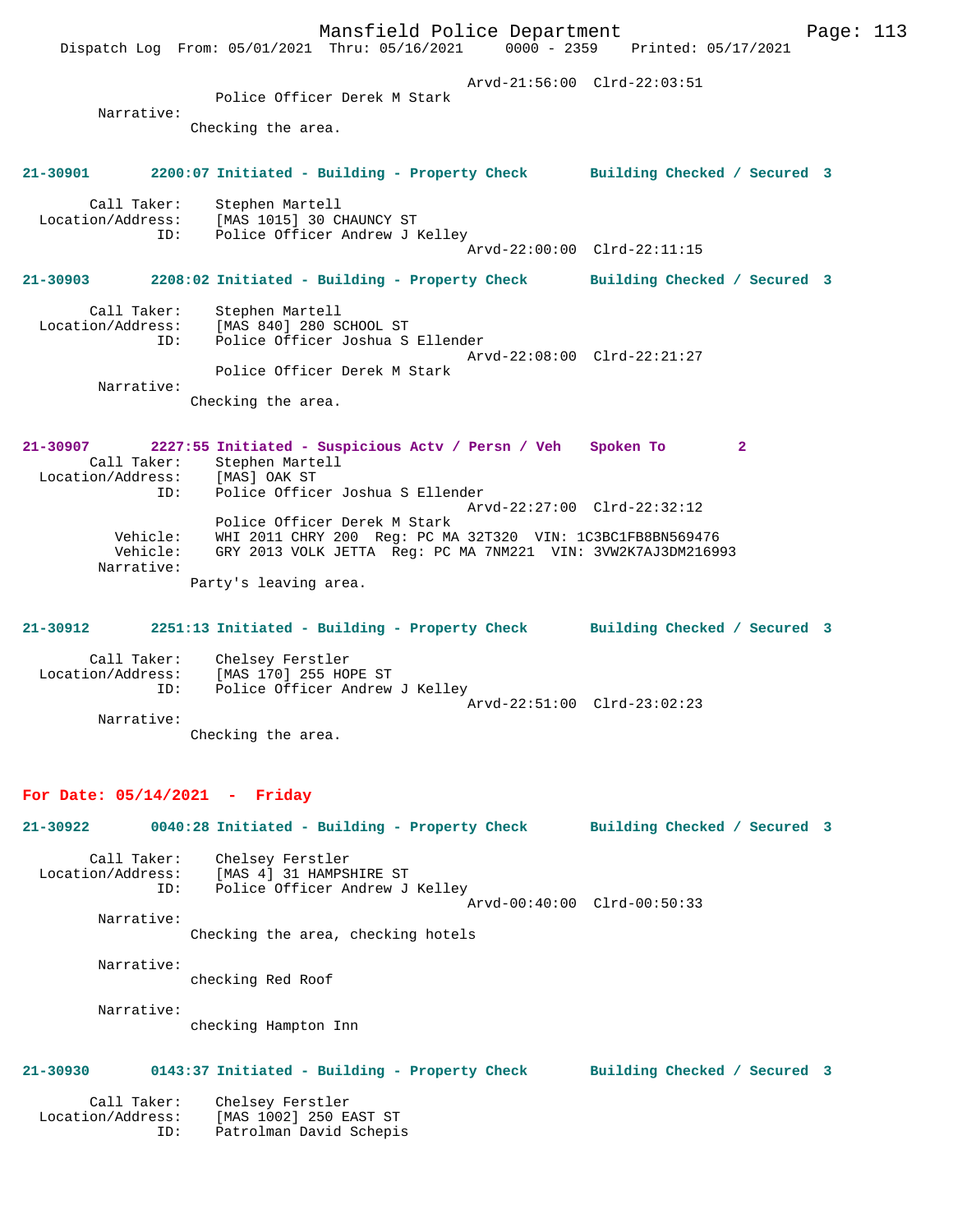Dispatch Log From: 05/01/2021 Thru: 05/16/2021 0000 - 2359 Printed: 05/17/2021 Arvd-01:43:00 Clrd-01:58:56 Narrative: Checking the area. **21-30935 0158:37 Initiated - Building - Property Check Building Checked / Secured 3** Call Taker: Chelsey Ferstler Location/Address: [MAS 1015] 30 CHAUNCY ST ID: Police Officer Nicole P Newport Arvd-01:58:00 Clrd-02:20:58 Narrative: Checking the area. **21-30941 0232:02 Initiated - Building - Property Check Building Checked / Secured 3** Call Taker: Chelsey Ferstler Location/Address: [MAS] NORTH MAIN ST ID: Police Officer Nicole P Newport Arvd-02:32:00 Clrd-02:37:18 Narrative: Checking the area. **21-30943 0237:49 Initiated - Building - Property Check Building Checked / Secured 3** Call Taker: Chelsey Ferstler<br>ion/Address: [MAS] COPELAND DR Location/Address: ID: Police Officer Nicole P Newport Arvd-02:37:00 Clrd-02:40:19 Narrative: Checking the area. **21-30944 0238:51 Initiated - Building - Property Check Building Checked / Secured 3** Call Taker: Chelsey Ferstler Location/Address: [MAS 907E] 390 WEST ST ID: Police Officer Andrew J Kelley Arvd-02:38:00 Clrd-02:46:00 Narrative: Checking the area. **21-30945 0240:23 Initiated - Building - Property Check Building Checked / Secured 3** Call Taker: Chelsey Ferstler Location/Address: [MAS 834] 261 CHAUNCY ST ID: Police Officer Nicole P Newport Arvd-02:40:00 Clrd-02:45:50 Narrative: Checking the area. **21-30948 0303:06 Initiated - Building - Property Check Building Checked / Secured 3** Call Taker: Chelsey Ferstler Location/Address: [MAS 840] 280 SCHOOL ST ID: Police Officer Andrew J Kelley Arvd-03:03:00 Clrd-03:25:51 Narrative: Checking the area. **21-30951 0307:21 Initiated - Building - Property Check Building Checked / Secured 3** Call Taker: Chelsey Ferstler Location/Address: [MAS 1016] 4 ERICK RD

ID: Patrolman David Schepis

Mansfield Police Department Fage: 114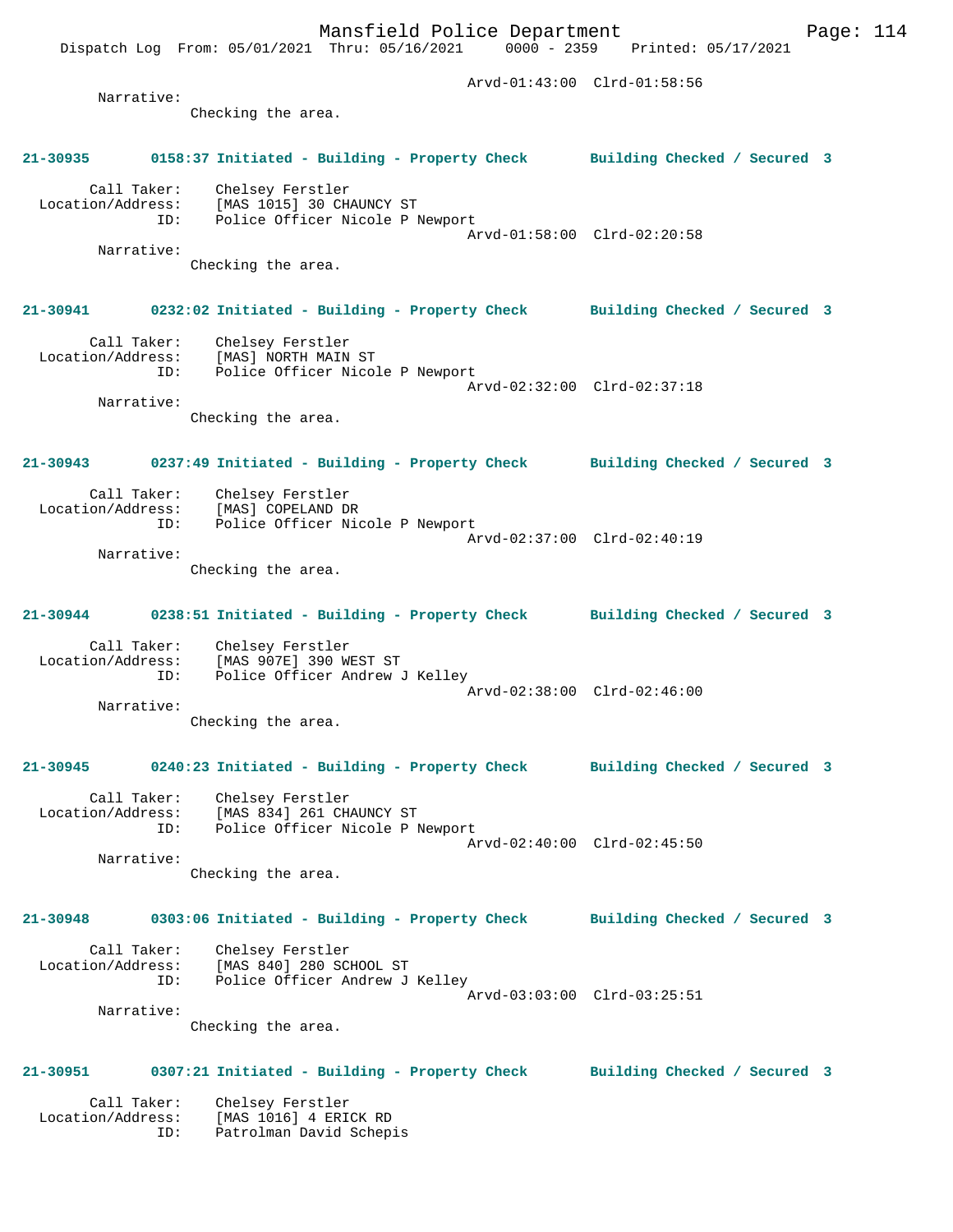Dispatch Log From: 05/01/2021 Thru: 05/16/2021 0000 - 2359 Printed: 05/17/2021 Arvd-03:07:00 Clrd-03:20:30 Narrative: Checking the area. **21-30971 0653 Initiated - Parking Violations Services Rendered 3**  Call Taker: Animal Control Steven Simonds Location/Address: [MAS 12] 250 EAST ST ID: Animal Control Steven Simonds Arvd-06:57:26 Clrd-09:18:56 Narrative: covering school crossing **21-30982 0816:31 Phone - Suspicious Actv / Persn / Veh Services Rendered 2**  Call Taker: Emily Archer Location/Address: [MAS 332] 240 EAST ST ID: Detective Kenneth E Wright Disp-08:19:33 Arvd-08:19:48 Clrd-08:20:51 Narrative: MSR1 states he is off checking on a white male walking around the property looking into the doors. Narrative: MSR1 states a father accidentally put the wrong homework in his childs bag. He has been advised of the proper way to do that next time. **21-30983 0822:15 Initiated - Building - Property Check Building Checked / Secured 3** Call Taker: Emily Archer Location/Address: [MAS 2] 60 FORBES BLVD ID: Police Officer Patrick J Pennie Arvd-08:22:00 Clrd-08:32:37 Narrative: Checking the area. **21-30987 0832:44 Initiated - Building - Property Check Building Checked / Secured 3** Call Taker: Emily Archer Location/Address: [MAS 4] 31 HAMPSHIRE ST ID: Police Officer Patrick J Pennie Arvd-08:32:00 Clrd-08:40:39 Narrative: Checking the area. **21-30995 0925 Initiated - Parking Violations Services Rendered 3**  Call Taker: Animal Control Steven Simonds Location/Address: [MAS] 43 NORTH MAIN ST @ 13 PARK ST ID: Animal Control Steven Simonds Arvd-09:26:58 Clrd-09:45:50 Narrative: checking area for parking violations **21-31000 0954:28 Initiated - Building - Property Check Building Checked / Secured 3** Call Taker: Emily Archer Location/Address: [MAS] 280 SCHOOL ST ID: Police Officer Matthew A Souza Arvd-09:54:00 Clrd-10:09:45 Narrative: Checking the area. **21-31007 1031 Initiated - Speed Trailer/Signs Deployed Services Rendered 3**  Call Taker: Animal Control Steven Simonds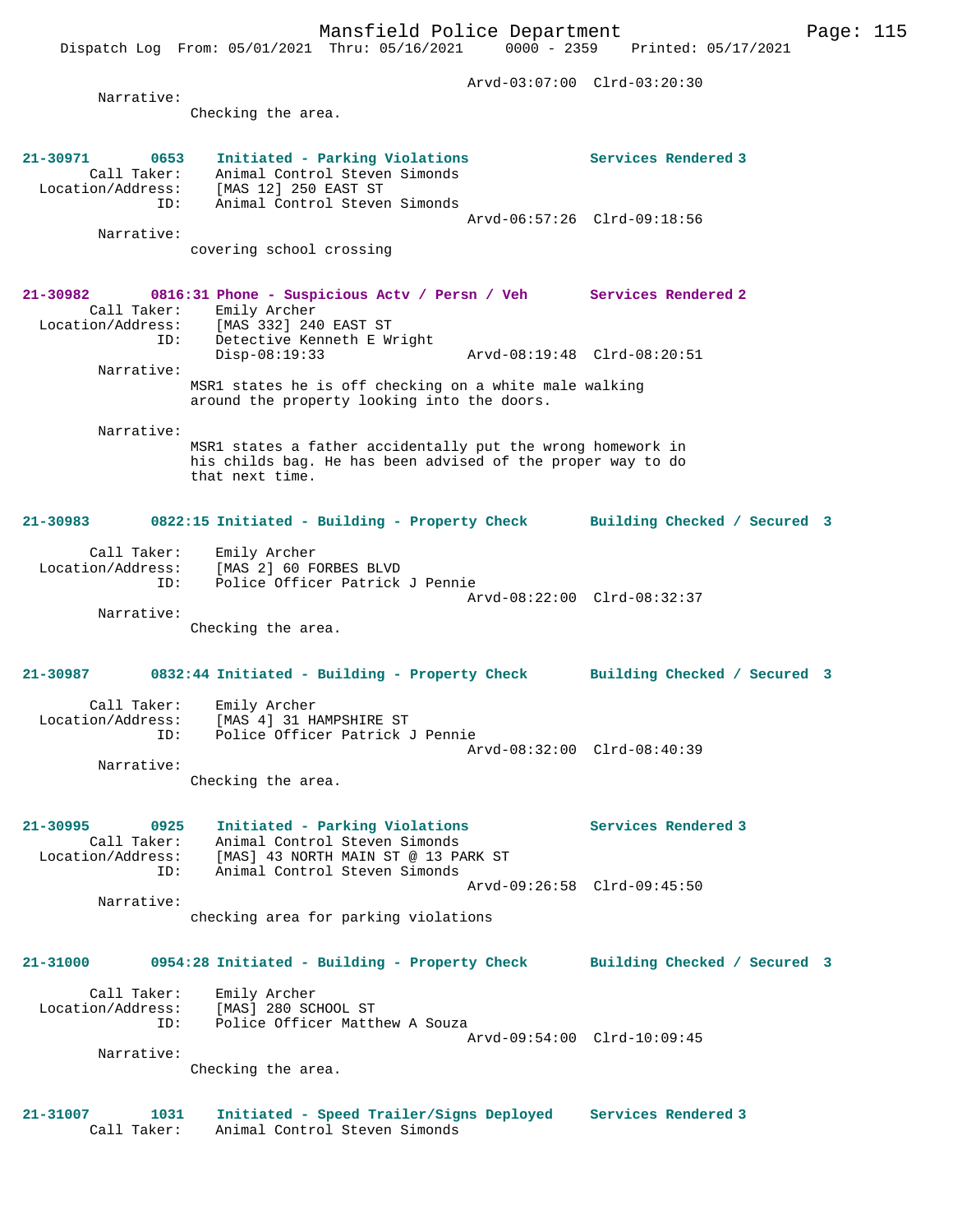Mansfield Police Department Page: 116 Dispatch Log From: 05/01/2021 Thru: 05/16/2021 0000 - 2359 Printed: 05/17/2021 Location/Address: [MAS] MAPLE ST ID: Animal Control Steven Simonds Arvd-10:32:24 Clrd-10:39:28 Narrative: changed batteries on speed sign **21-31010 1038 Initiated - Parking Violations Services Rendered 3**  Call Taker: Animal Control Steven Simonds Location/Address: [MAS] 242 NORTH MAIN ST @ 16 OLD COLONY WAY ID: Animal Control Steven Simonds Arvd-10:41:59 Clrd-11:08:12 Narrative: checking area for parking violations **21-31014 1059:58 Initiated - Follow up Investigation Services Rendered 3**  Call Taker: Emily Archer Location/Address: [MAS 12] 250 EAST ST ID: Police Officer Michael N Fenore Arvd-10:59:00 Clrd-11:28:04 Narrative: Conducting a follow up in the area to a previously reported incident. Narrative: M19 states he spoke to the students mother, it is not a crisis situation, and she has picked her son up from school. **21-31017 1120:53 Walk-In - Suspicious Actv / Persn / Veh Field Interrogation 2** Call Taker: Support Staff Matthew Todesco Location/Address: [MAS H5688] 19 KNIGHT WAY ID: Police Officer Matthew A Souza Disp-11:23:23 Arvd-11:31:50 Clrd-11:45:24 Narrative: RP into the station to speak with an officer in regards to illegal dumping, Ofc Souza is responding to speak with the party. Narrative: See FI report for further. Refer To Field Int: 21MAS-46-FI **21-31024 1204 Initiated - Parking Violations Services Rendered 3**  Call Taker: Animal Control Steven Simonds Location/Address: [MAS] 255 NORTH MAIN ST @ 8 COTTAGE ST ID: Animal Control Steven Simonds Arvd-12:12:05 Clrd-12:24:04 Narrative: checking area for parking violations **21-31033 1231:17 Initiated - Court Activity Services Rendered 3**  Call Taker: Emily Archer Location/Address: [ATT] 88 N MAIN ST ID: Police Officer Matthew A Souza Arvd-12:31:00 Clrd-13:10:33 Narrative: M9 states he is en route out of town to the court house. Narrative: Back in town. **21-31034 1235:24 Phone - Well Being Check Services Rendered 3**  Call Taker: Emily Archer Location/Address: [MAS] 15 PARK ST Apt. #209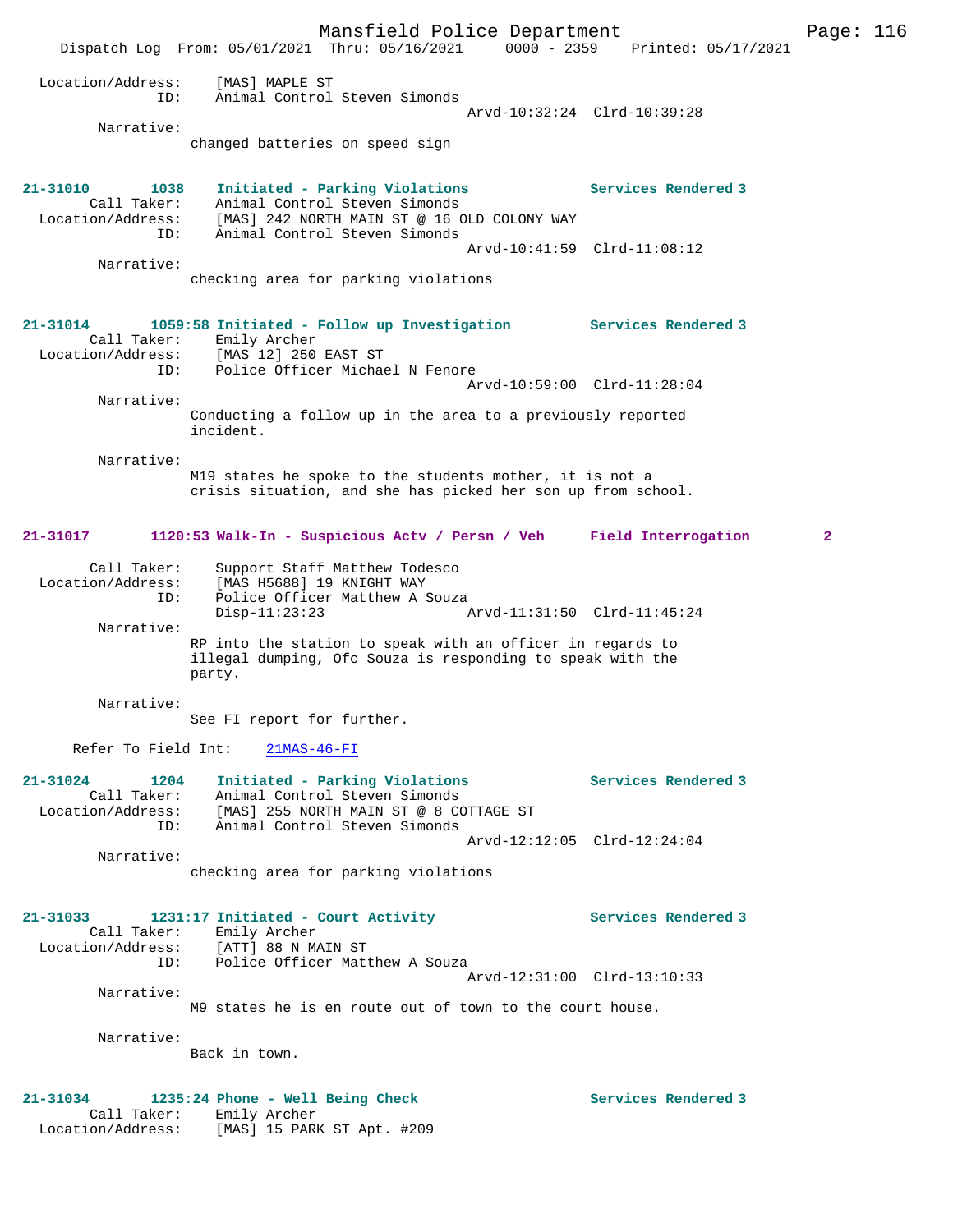Mansfield Police Department Page: 117 Dispatch Log From: 05/01/2021 Thru: 05/16/2021 0000 - 2359 Printed: 05/17/2021 ID: Police Officer David J Pepicelli Disp-12:40:30 Arvd-12:40:35 Clrd-12:40:40 Narrative: Caller requesting a well being check Narrative: M11 states message was delivered. **21-31037 1246:21 Initiated - Motor Vehicle Stop Citation / Warning Issued 3** Call Taker: Emily Archer Location/Address: [MAS] 91 CHAUNCY ST @ 6 HIGHLAND AVE ID: Police Officer David J Pepicelli Arvd-12:46:00 Clrd-12:50:29 Vehicle: GRY 2019 FORD EXPLOR Reg: PC MA 7GT112 VIN: 1FM5K8D81KGA34601 Narrative: Out for a MVST. Narrative: Citation issued to the female for a red light violation. **21-31038 1306:57 Phone - 911 Hang-ups & Verifications Confirmed misdial/Accdntl Call 2**  Call Taker: Dispatcher Jacques Ryan<br>Location/Address: [MAS H3801] 665 EAST ST [MAS H3801] 665 EAST ST ID: Police Officer David J Pepicelli Disp-13:10:17 Arvd-13:21:17 Clrd-13:22:10 Narrative: Checking on a 911 hang up. Confirmed accidental and need help operating his new phone. Contact made?:y Cellphone? (y/n):y Uncertainty radius:65 Narrative: M11 states confirmed accidental. **21-31047 1342:41 Initiated - Motor Vehicle Stop Citation / Warning Issued 3** Call Taker: Jennifer Napolitano Location/Address: [MAS] 276 FRANKLIN ST @ 2 POTASH RD ID: Police Officer David J Pepicelli Arvd-13:42:00 Clrd-13:50:12 Vehicle: WHI 2019 BUIC UT ENCORE Reg: PC MA 5CR134 VIN: KL4CJESB3KB791633 Narrative: Out with mvst Narrative: Citation issued to the operator for speeding Franklin at Pineneedle. **21-31064 1514:36 Initiated - Motor Vehicle Stop Citation / Warning Issued 3** Call Taker: Emily Archer Location/Address: [MAS] 91 CHAUNCY ST @ 6 HIGHLAND AVE ID: Police Officer David J Pepicelli Arvd-15:14:00 Clrd-15:19:43 Vehicle: GRY 2008 FORD 4D TAURUS Reg: PC ME 1505UM VIN: 1FMDK05W38GA26681 Narrative: Out for a MVSt. Narrative: Citation issued for red light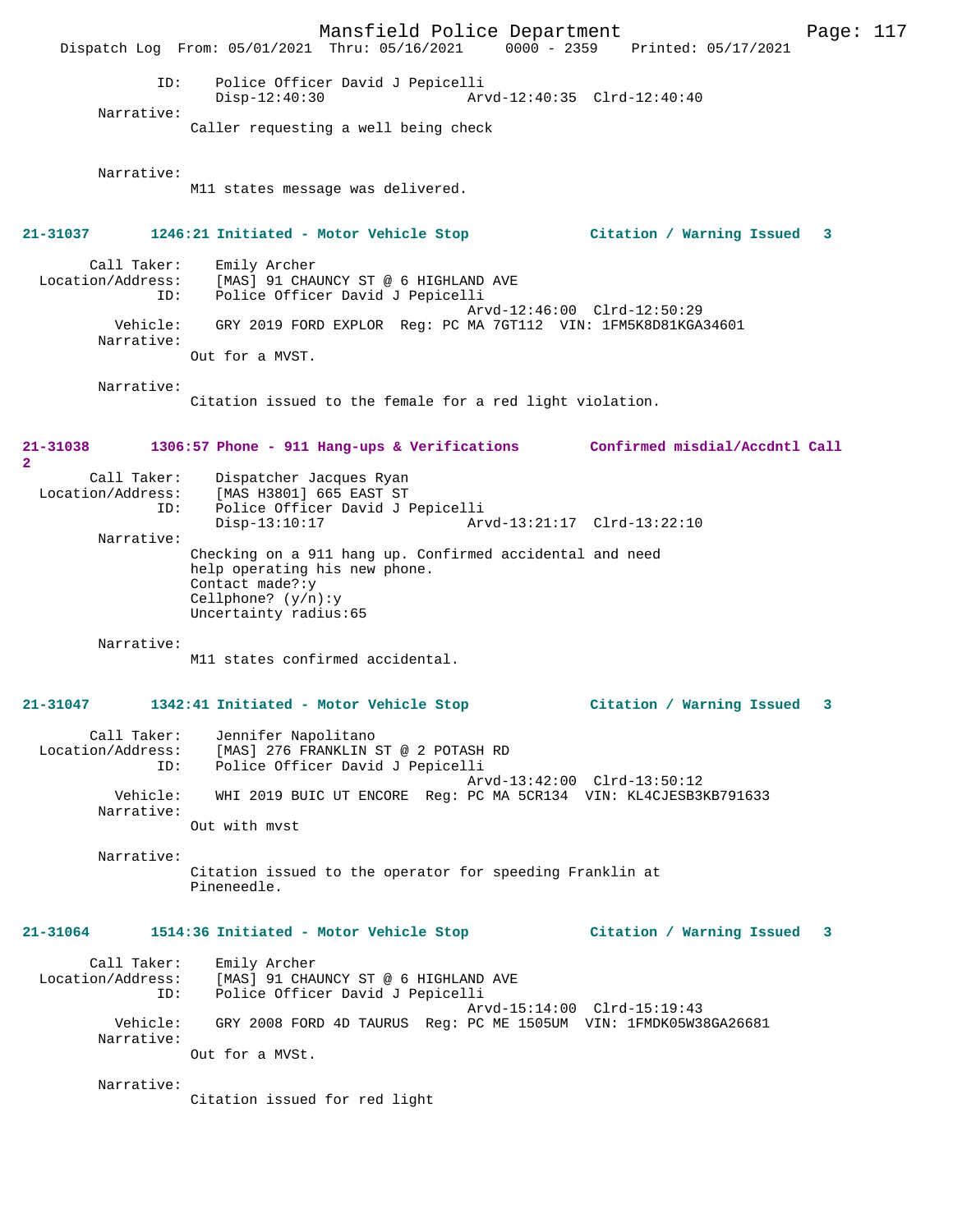Mansfield Police Department Page: 118 Dispatch Log From: 05/01/2021 Thru: 05/16/2021 0000 - 2359 **21-31070 1534:13 Initiated - Motor Vehicle Stop Citation / Warning Issued 3** Call Taker: Emily Archer Location/Address: [MAS 1018] 500 EAST ST ID: Police Officer David J Pepicelli Arvd-15:34:00 Clrd-15:38:50 Vehicle: BLU 2017 SUBA FOREST Reg: PC MA 606XFT VIN: JF2SJAGC3HH515617 Narrative: Out for a MVST. **21-31072 1539:46 Initiated - Follow up Investigation Services Rendered 3**  Call Taker: Emily Archer<br>Location/Address: [MAS H451] 3 ess: [MAS H451] 3 KNIGHT WAY<br>ID: Sergeant Brian P Thibau. Sergeant Brian P Thibault Arvd-15:39:00 Clrd-15:47:32 Narrative: Conducting a follow up in the area to a previously reported incident. Narrative: See FI for further. Refer To Field Int: 21MAS-47-FI **21-31082 1648:08 Phone - Well Being Check Unfounded/Unverifed 3** Call Taker: Dispatcher Jacques Ryan<br>Location/Address: [MAS 1019] 792 WEST ST Z Location/Address: [MAS 1019] 792 WEST ST Apt. #E203 ID: Police Officer David J Pepicelli Disp-16:52:00 Arvd-16:56:08 Clrd-17:14:09 ID: Police Officer Danielle C Titus Disp-16:53:59 Arvd-17:03:03 Clrd-17:14:07 Narrative: Gray Ford Echo Sport reg: "ARR" in it Narrative: Narrative: CP last talked to her daughter yesterday Narrative: Last seen entering the vehicle and driving away Narrative: M11 reporting no answer at the door Narrative: M11 reporting he spoke with a neighbor across the hall and he has not seen the female today and has not heard anything in the apartment Narrative: M12 checking the lot for the motor vehicle Narrative: M12 area search negative. **21-31083 1649:10 Phone - Suspicious Actv / Persn / Veh Services Rendered 2**  Call Taker: NICHOLAS GOYETTE Location/Address: [MAS 418B] 23 FRANCIS AVE ID: Police Officer Andrew J Kelley Disp-16:50:48 Arvd-16:57:02 Clrd-17:10:04 Narrative: small child left unattended at the playground. Social worker on site with child who stumbled upon on is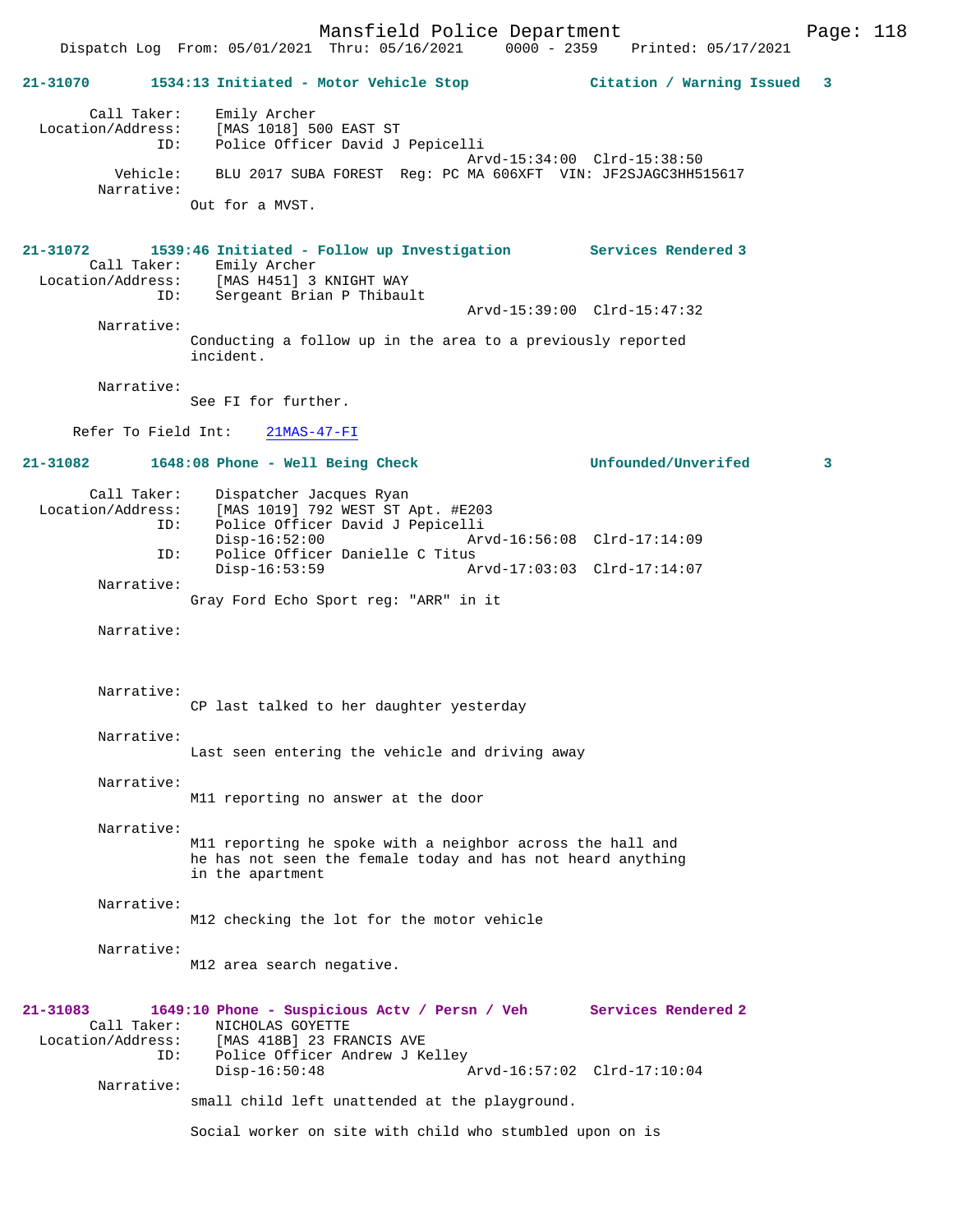Mansfield Police Department Page: 119 Dispatch Log From: 05/01/2021 Thru: 05/16/2021 looking for assistance. Caller is with the child now. Desc: 4yof with purple shirt with polka dots. Caller Desc: 5'2 w/f dark hair black leggings with green cardigan Narrative: M13 states children are outside playing, and are all friends. He is clear. **21-31087 1711:39 Phone - Assist Fire Department Services Rendered 2**  Call Taker: Emily Archer Location/Address: [MAS] 65 STEARNS AVE Police Officer Andrew J Kelley<br>Disp-17:13:24 Arvd-17:16:58 Clrd-17:24:38 ID: Police Officer Danielle C Titus Arvd-17:19:59 Clrd-17:24:30 ID: Police Officer David J Pepicelli Disp-17:14:40 Arvd-17:20:01 Clrd-17:24:32 ID: Sergeant Jeffrey G Bombard Disp-17:18:33 Arvd-17:18:36 Clrd-17:24:28 Narrative: Odor in the basement. Narrative: All officers are clear. **21-31088 1712:41 Phone - Disturbance / Gathering Services Rendered 1**  Call Taker: Dispatcher Jacques Ryan Location/Address: [MAS 425] 6 PARK ROW Police Officer Michael N Fenore<br>Disp-17:16:02 A Disp-17:16:02 Arvd-17:24:57 Clrd-17:32:47 Narrative: At the park, Teenagers making fun of the CP mother Narrative: 3 teenagers by the bench, one is wearing white top and black pants and the other 2 are wearing blue pants Narrative: CP is in a black jeep, in Town hall parking lot Narrative: M17 states the children were making fun of the way her mother walks. He will attempt to locate them. Narrative: M17 located the juveniles at 11 Blake Place, their mother was advised and will handle. **21-31097 1742:42 Phone - Vandalism Services Rendered 3**  Call Taker: NICHOLAS GOYETTE<br>Location/Address: [MAS] PHEASANT HO [MAS] PHEASANT HOLLOW DR ID: Police Officer David J Pepicelli Disp-17:47:08 Arvd-17:52:58 Clrd-18:01:30<br>Vehicle: GRY 2008 INFI CO G37 Reg: PC MA 4DK913 VIN: JNKCV64E18M1 GRY 2008 INFI CO G37 Reg: PC MA  $4DK913$  VIN: JNKCV64E18M109173 Vehicle: WHI 1996 470 Reg: RI 21249 VIN: 1HTSCABM4TH254146 Narrative: Vandalism to several vehicles, food was thrown all over them. Believed to be Chipotle. Neighbor may have footage of the offenders. Narrative: M11 states ketchup was thrown on the vehicle. Two vehicles involved, they will take care of it on their own. No report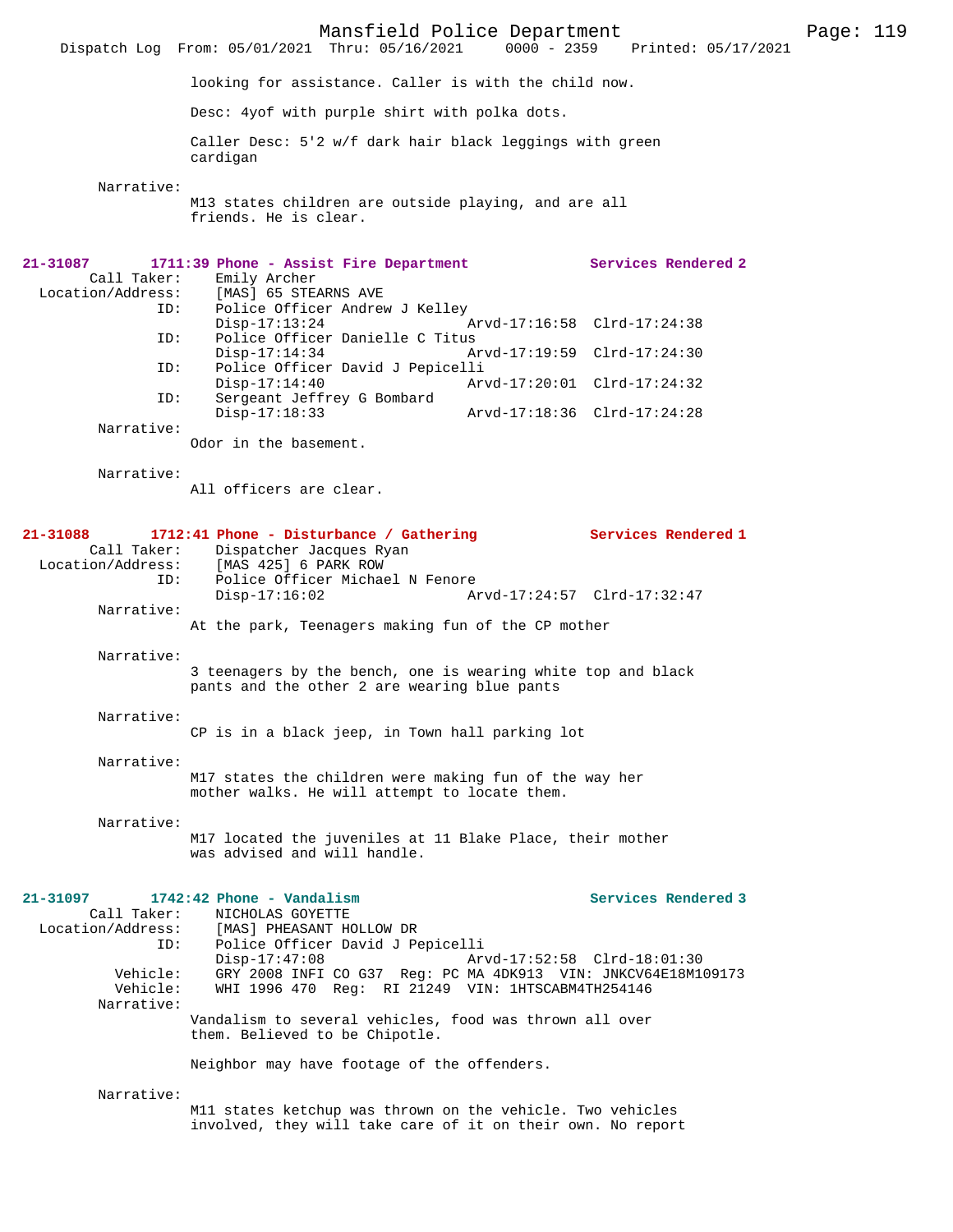Mansfield Police Department Form Page: 120 Dispatch Log From: 05/01/2021 Thru: 05/16/2021 0000 - 2359 Printed: 05/17/2021 to be filed. **21-31115 1908:53 Initiated - Building - Property Check Building Checked / Secured 3** Call Taker: Josesph Shebertes Location/Address: [MAS 181A] 150 OAKLAND ST ID: Police Officer Danielle C Titus Arvd-19:08:00 Clrd-19:14:29 Narrative: Checking the area. **21-31116 1909:50 Initiated - Parking Violations Services Rendered 3**  Call Taker: Josesph Shebertes<br>ion/Address: [MAS 262] 60 OAKL Location/Address: [MAS 262] 60 OAKLAND ST ID: Police Officer Joshua S Ellender Arvd-19:09:00 Clrd-19:12:31 Police Officer Derek M Stark Narrative: M3 will be out moving along several vehicles in the area. Narrative: Those vehicles have been moved along, on going issue from individuals trying to pick up their food. will be clr. **21-31117 1915:24 Initiated - Building - Property Check Building Checked / Secured 3** Call Taker: Josesph Shebertes Location/Address: [MAS 281A] 1 CROCKER ST ID: Police Officer Joshua S Ellender Arvd-19:15:00 Clrd-19:19:20 Police Officer Derek M Stark Narrative: Checking the area. **21-31119 1934:22 Initiated - Disabled Motor Vehicle Vehicle Towed 3**  Call Taker: Josesph Shebertes<br>Location/Address: [MAS 12] 250 EAST [MAS 12] 250 EAST ST ID: Police Officer Joshua S Ellender Arvd-19:34:00 Clrd-20:48:53 Police Officer Derek M Stark Vehicle: BLK 2020 MERZ UT GLE350 Reg: PAR MA B6 VIN: 4JGFB4KB5LA028672<br>Towed: For: Disabled Vehicle By: Achins Garage To: Achins Garage For: Disabled Vehicle By: Achins Garage To: Achins Garage Narrative: M3 will be out with a DMV with a flat tire. Achins is en route, will be attempting to get the vehicle out of the travel lane. Narrative: M3 requesting to make contact with Achins for an ETA, Achins reports 30 min ETA. Narrative: Achins on scene. Narrative: M3 will be clr, Achins has that vehicle. **21-31125 2006:29 Initiated - Building - Property Check Building Checked / Secured 3** Call Taker: APRIL LEHANE<br>Location/Address: [MAS] 4 ERICI Location/Address: [MAS] 4 ERICK RD @ 15 BONNEY LN ID: Police Officer Danielle C Titus Arvd-20:06:00 Clrd-20:15:05 Narrative:

Checking the area.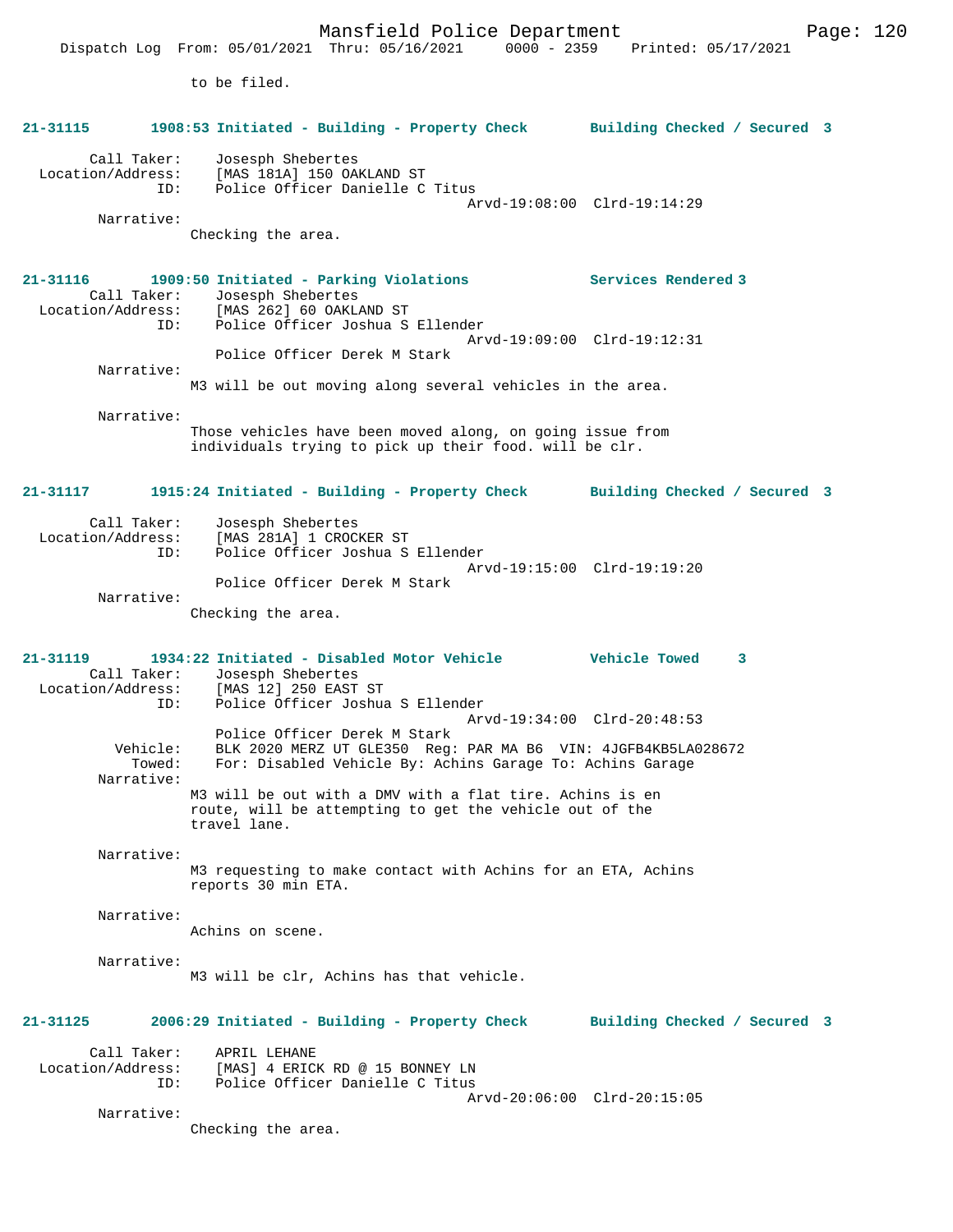| 21-31130<br>Call Taker:                 | 2019:57 Phone - Noise Complaint<br>APRIL LEHANE<br>Location/Address: [MAS H468] 155 OAKLAND ST                                                                             | Services Rendered 2          |              |
|-----------------------------------------|----------------------------------------------------------------------------------------------------------------------------------------------------------------------------|------------------------------|--------------|
| ID:                                     | Police Officer Andrew J Kelley<br>$Disp-20:21:29$<br>Arvd-20:22:43 Clrd-20:50:57                                                                                           |                              |              |
| ID:                                     | Police Officer Danielle C Titus<br>$Disp-20:21:34$<br>Arvd-20:25:17 Clrd-20:50:57                                                                                          |                              |              |
| Narrative:                              | RP reporting loud fireworks, corner of Oakland and Francis                                                                                                                 |                              |              |
| Narrative:                              | Additional caller reporting poss explosion type noise in<br>general area of chocolate factory                                                                              |                              |              |
| Narrative:                              | Third caller reports smaller explosion type noises preceded<br>two larger ones. Caller is from 112 Francis and reports it<br>sounded like it was right accross the street. |                              |              |
|                                         | He believes it was more down towards the lumber yard.                                                                                                                      |                              |              |
| Narrative:                              | Fourth caller reports knowing location: right by Station<br>pointe entrance by sign, has lawn chairs are blasting off<br>fireworks.                                        |                              |              |
| Narrative:                              | M13 and M12 found 2 additional fire works and parties took<br>off running. The fire works will be confiscated and disposed<br>of and will remain in the area.              |                              |              |
| Narrative:                              | M13 reports 2 more additional locations of fire works on<br>Oakland Street.                                                                                                |                              |              |
| Narrative:                              | Both units will be clr, nothing else showing.                                                                                                                              |                              |              |
| Narrative:                              | M13 reports fireworks were handed over to the FD for proper<br>disposal                                                                                                    |                              |              |
| 21-31144<br>Call Taker:                 | 2114:00 Phone - Noise Complaint<br>NICHOLAS GOYETTE<br>Location/Address: [MAS H488] 6 VICTORIA LN                                                                          | Spoken To                    | $\mathbf{2}$ |
| ID:<br>ID:                              | Police Officer David J Pepicelli<br>$Disp-21:15:12$<br>Arvd-21:20:07 Clrd-21:25:23<br>Police Officer Danielle C Titus                                                      |                              |              |
| Vehicle:                                | $Disp-21:15:25$<br>GRN 2012 JEEP WRANGL Req: PC MA 5BL920 VIN: 1C4BJWEG3CL232707                                                                                           | $Clrd-21:25:23$              |              |
| Narrative:                              | Caller reports loud music and dogs barking from this<br>address, would like an officer to speak to resident                                                                |                              |              |
| Narrative:                              | M11 reports no loud noise on approach, spoke to parties in<br>the back who were having a fire, advised them of the<br>complaint and will turn the music down.              |                              |              |
| 21-31148                                | 2133:56 Initiated - Building - Property Check                                                                                                                              | Building Checked / Secured 3 |              |
| Call Taker:<br>Location/Address:<br>ID: | Josesph Shebertes<br>[MAS 840] 280 SCHOOL ST<br>Police Officer Danielle C Titus<br>Arvd-21:33:00 Clrd-21:43:46                                                             |                              |              |

Narrative: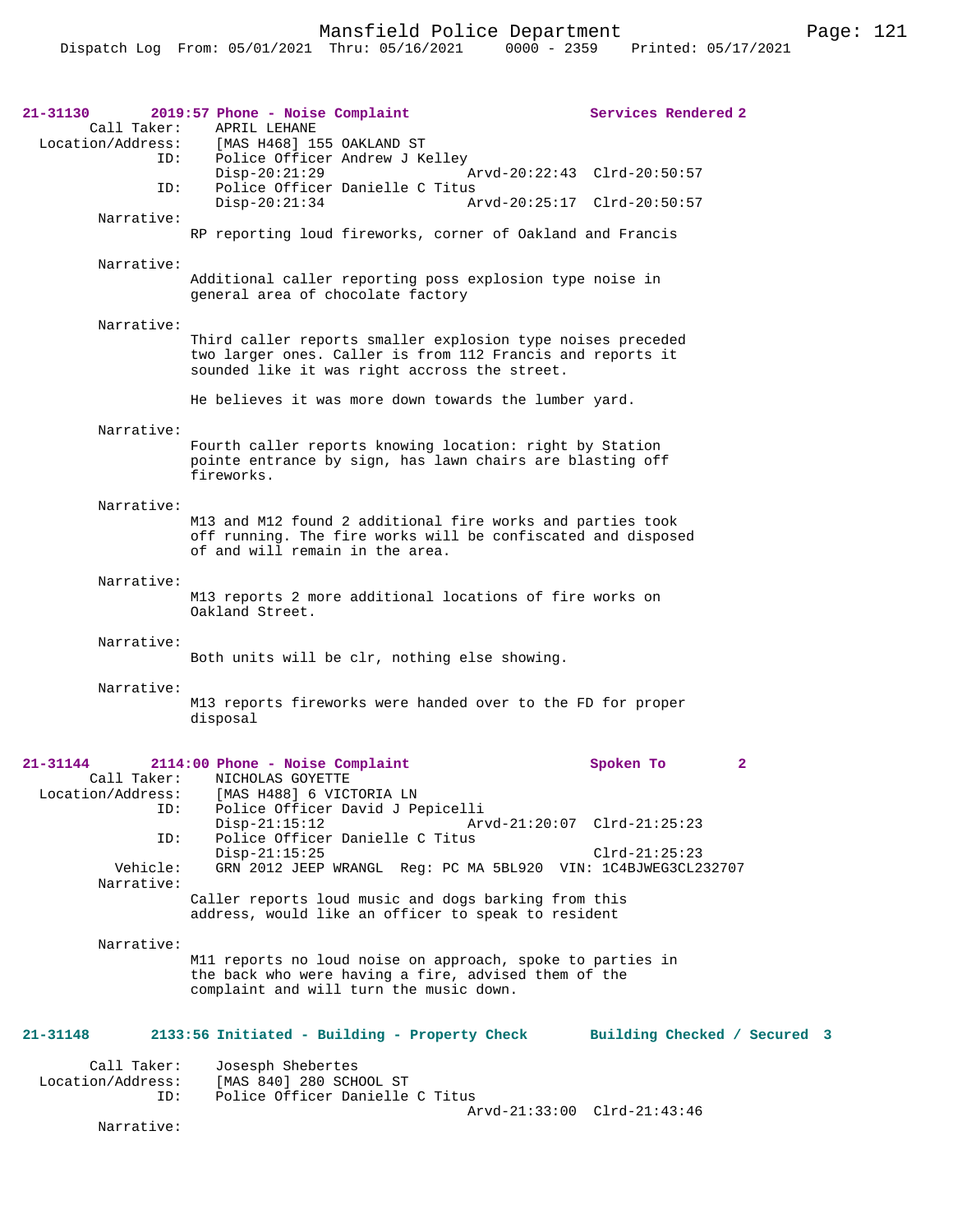Location/Address: [MAS 4] 31 HAMPSHIRE ST<br>TD: Police Officer David J Police Officer David J Pepicelli Arvd-21:34:00 Clrd-21:40:59 Narrative: Checking the area. **21-31152 2146:29 Phone - Noise Complaint Unfounded/Unverifed 2** Call Taker: NICHOLAS GOYETTE Location/Address: [MAS] FRANCIS AVE<br>TD: Police Officer Jos ID: Police Officer Joshua S Ellender Arvd-21:52:38 Clrd-22:01:45 Police Officer Derek M Stark<br>ID: Police Officer Danielle C Tit Police Officer Danielle C Titus Disp-21:47:27 Arvd-21:48:23 Clrd-22:01:45 Narrative: Fireworks by the mailboxes Narrative: checked the area, quite a few people walking around with no idea where the fireworks are coming from or whos doing it. both units will be clr.

# **21-31153 2158:51 Initiated - Building - Property Check Building Checked / Secured 3**

**21-31149 2134:21 Initiated - Building - Property Check Building Checked / Secured 3**

| Call Taker:       | Josesph Shebertes               |  |
|-------------------|---------------------------------|--|
| Location/Address: | [MAS 820C] 31 PLYMOUTH ST       |  |
| TD:               | Police Officer Patrick J Pennie |  |
|                   | Arvd-21:58:00 Clrd-22:09:50     |  |
| Narrative:        |                                 |  |

Checking the area.

Call Taker: Josesph Shebertes

## **21-31161 2220:13 Initiated - Building - Property Check Building Checked / Secured 3**

| Call Taker:       | Josesph Shebertes               |  |
|-------------------|---------------------------------|--|
| Location/Address: | [MAS 992] 660 EAST ST           |  |
| TD:               | Police Officer Danielle C Titus |  |
|                   | Arvd-22:20:00 Clrd-22:31:28     |  |
| Narrative:        |                                 |  |

Checking the area.

**21-31164 2225:11 Initiated - Suspicious Actv / Persn / Veh Spoken To 2**  Call Taker: Josesph Shebertes<br>Location/Address: [MAS 85A] 157 PRA ess: [MAS 85A] 157 PRATT ST<br>ID: Police Officer Joshua Police Officer Joshua S Ellender Arvd-22:25:00 Clrd-22:28:17 Police Officer Derek M Stark Vehicle: BRO 2012 TOYT UT RAV4 Reg: PC MA 96HH45 VIN: 2T3BF4DV4CW247249

will be checking on a vehicle.

Narrative:

Narrative:

M3 will be clr, spoke to the driver who is on his way to his friends house.

#### **21-31167 2238:03 Initiated - Building - Property Check Building Checked / Secured 3**

 Call Taker: Josesph Shebertes Location/Address: [MAS 1002] 250 EAST ST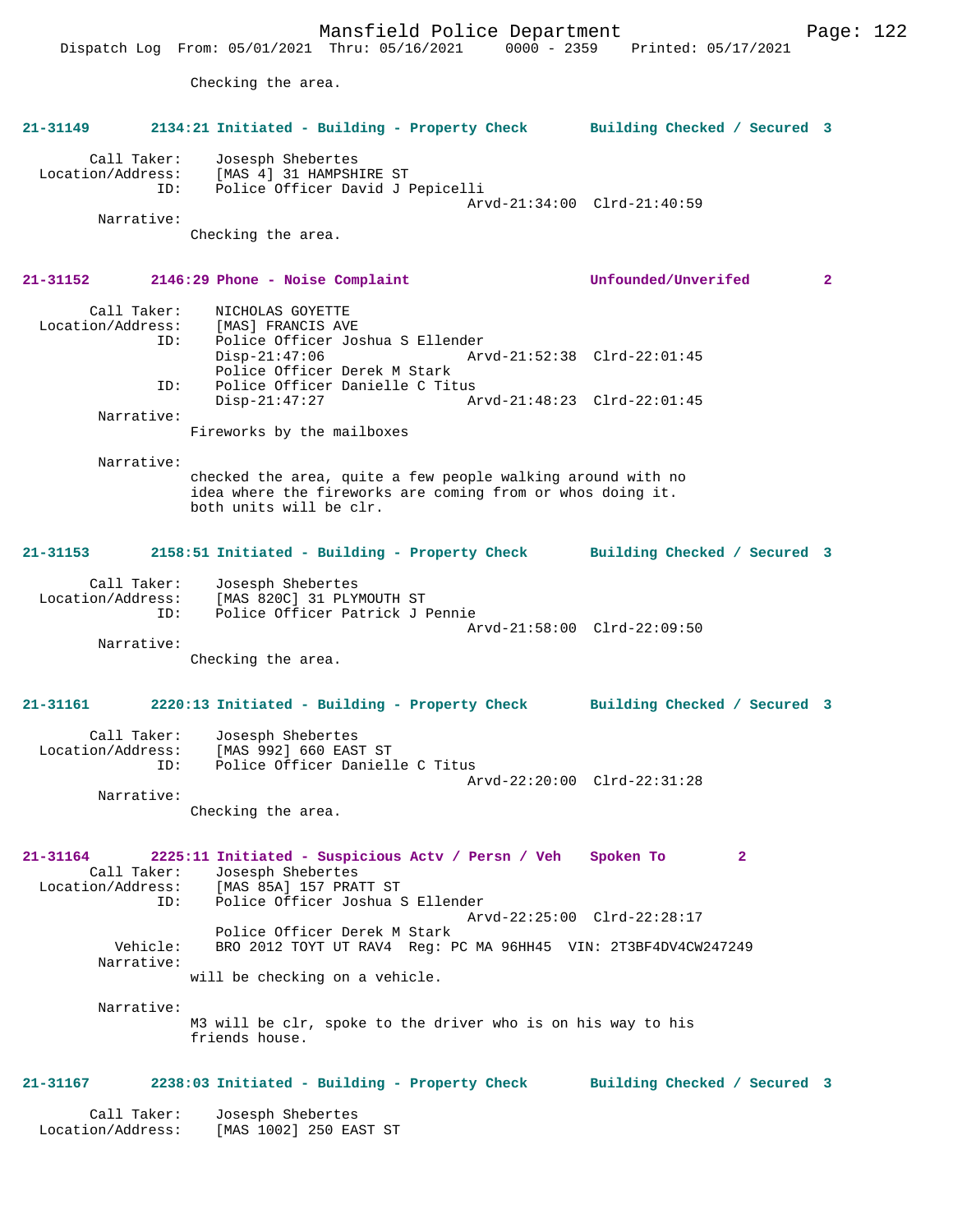|                                                            |                                                      | Mansfield Police Department<br>Dispatch Log From: 05/01/2021 Thru: 05/16/2021 0000 - 2359 Printed: 05/17/2021                                                                                                                                                                                    |                                          |                | Page: 123      |  |
|------------------------------------------------------------|------------------------------------------------------|--------------------------------------------------------------------------------------------------------------------------------------------------------------------------------------------------------------------------------------------------------------------------------------------------|------------------------------------------|----------------|----------------|--|
|                                                            | ID:                                                  | Police Officer Andrew J Kelley                                                                                                                                                                                                                                                                   | Arvd-22:38:00 Clrd-22:53:23              |                |                |  |
| Narrative:                                                 |                                                      |                                                                                                                                                                                                                                                                                                  |                                          |                |                |  |
|                                                            | Checking the area.                                   |                                                                                                                                                                                                                                                                                                  |                                          |                |                |  |
| 21-31171                                                   |                                                      | 2305:04 Initiated - Building - Property Check Building Checked / Secured 3                                                                                                                                                                                                                       |                                          |                |                |  |
| Call Taker:<br>Location/Address:                           | Josesph Shebertes<br>[MAS] HOPE ST<br>ID:            | Police Officer Andrew J Kelley                                                                                                                                                                                                                                                                   |                                          |                |                |  |
|                                                            |                                                      |                                                                                                                                                                                                                                                                                                  | Arvd-23:05:00 Clrd-23:07:42              |                |                |  |
| Narrative:                                                 | Checking the area.                                   |                                                                                                                                                                                                                                                                                                  |                                          |                |                |  |
| 21-31172                                                   |                                                      | 2306:13 Phone - Suspicious Actv / Persn / Veh Unfounded/Unverifed                                                                                                                                                                                                                                |                                          |                | $\overline{2}$ |  |
| Call Taker:<br>Location/Address:                           | Stephen Martell<br>[MAS] 40 DARBY DR<br>ID:          | Police Officer Andrew J Kelley                                                                                                                                                                                                                                                                   |                                          |                |                |  |
|                                                            | $Disp-23:07:48$<br>ID:                               | Police Officer Danielle C Titus                                                                                                                                                                                                                                                                  | Arvd-23:09:51 Clrd-23:12:19              |                |                |  |
|                                                            | $Disp-23:07:51$                                      |                                                                                                                                                                                                                                                                                                  | Arvd-23:10:18 Clrd-23:12:19              |                |                |  |
| Narrative:                                                 |                                                      | Black SUV and a white Sedan (possibly ford escape) with<br>teenage girls hanging out of the moon roof. Caller states<br>they were yelling and video taping themselves.                                                                                                                           |                                          |                |                |  |
| Narrative:                                                 | both units will be clr.                              | M13 checked the surrounding area, no sign of that vehicle.                                                                                                                                                                                                                                       |                                          |                |                |  |
| 21-31175                                                   |                                                      | 2323:27 Initiated - Building - Property Check Building Checked / Secured 3                                                                                                                                                                                                                       |                                          |                |                |  |
| Call Taker:<br>Location/Address:                           | Josesph Shebertes<br>[MAS 1015] 30 CHAUNCY ST<br>ID: | Police Officer Joshua S Ellender                                                                                                                                                                                                                                                                 | Arvd-23:23:00 Clrd-23:26:29              |                |                |  |
| Narrative:                                                 |                                                      | Police Officer Derek M Stark                                                                                                                                                                                                                                                                     |                                          |                |                |  |
|                                                            | Checking the area                                    |                                                                                                                                                                                                                                                                                                  |                                          |                |                |  |
| 21-31178<br>Call Taker:<br>Location/Address:               | Stephen Martell<br>[MAS 451] MAPLE ST<br>ID:         | 2343:39 Phone - Suspicious Actv / Persn / Veh<br>Police Officer Andrew J Kelley                                                                                                                                                                                                                  | Spoken To                                | $\overline{2}$ |                |  |
|                                                            | $Disp-23:45:11$<br>ID:                               | Police Officer Danielle C Titus                                                                                                                                                                                                                                                                  | Arvd-23:50:39 Clrd-05/15/2021 @ 00:13:45 |                |                |  |
|                                                            | $Disp-23:45:15$<br>ID:                               | Police Officer Joshua S Ellender                                                                                                                                                                                                                                                                 | Arvd-23:48:23 Clrd-05/15/2021 @ 00:30:38 |                |                |  |
| Vehicle:<br>Vehicle:<br>Vehicle:<br>Vehicle:<br>Narrative: | $Disp-23:46:55$                                      | Police Officer Derek M Stark<br>GRN 1995 TOYT COROLLA Reg: PC MA 2GLK59 VIN: 2T1AE09B6SC106911<br>BLU 2008 TOYT TUNDRA Reg: PC MA 1ENR46 VIN: 5TBBV58148S504072<br>GRY 2012 TOYT CAMRY Reg: PC MA 711VP8 VIN: 4T1BF1FKXCU111752<br>GRY 2015 MITS MIRAGE Reg: PC MA 5PA933 VIN: ML32A3HJ1FH046535 | Arvd-23:47:31 Clrd-05/15/2021 @ 00:30:38 |                |                |  |
|                                                            |                                                      | Young white Female with dark hair running down the street<br>away from two males. Female party was runniing away from the<br>Cate Springs area onto maple. Unknown direction of travel.                                                                                                          |                                          |                |                |  |
|                                                            |                                                      | One pickup truck is blocking the small sedan from leaving.                                                                                                                                                                                                                                       |                                          |                |                |  |
| Narrative:                                                 |                                                      | M12 reports spoke to the involved females brother who will<br>be coming from Norwood to pick her up.                                                                                                                                                                                             |                                          |                |                |  |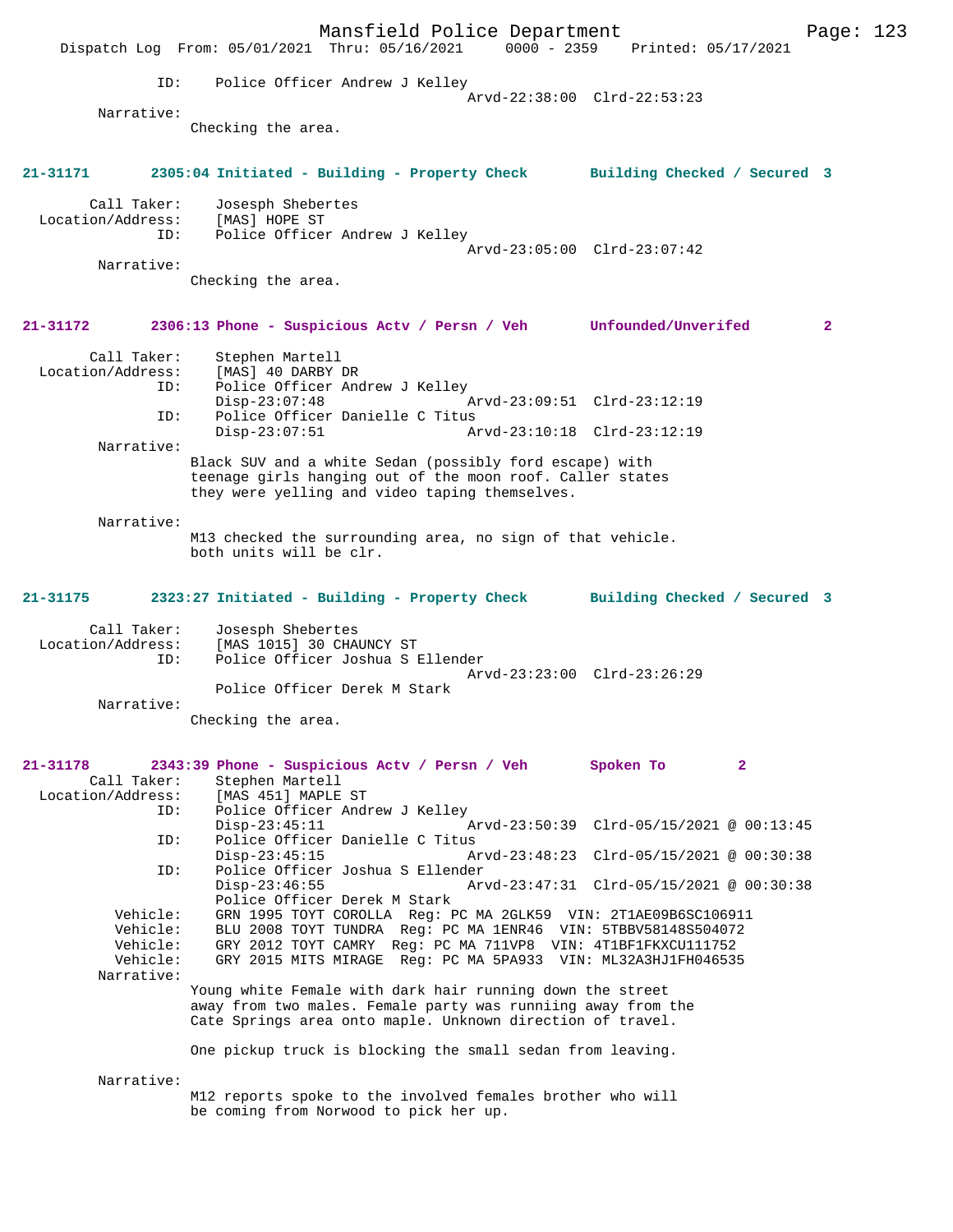Dispatch Log From: 05/01/2021 Thru: 05/16/2021 0000 - 2359 Printed: 05/17/2021

| 21-31179<br>$\overline{2}$ |                    | 2347:06 Phone - 911 Hang-ups & Verifications                                                                                                                                                                                                        | Confirmed misdial/Accdntl Call |  |
|----------------------------|--------------------|-----------------------------------------------------------------------------------------------------------------------------------------------------------------------------------------------------------------------------------------------------|--------------------------------|--|
| Location/Address:          | Call Taker:<br>ID: | Chelsey Ferstler<br>[MAS H2306] 242 WILLOW ST<br>Patrolman Gregory S Martell                                                                                                                                                                        |                                |  |
|                            | Narrative:         | $Disp-23:57:28$                                                                                                                                                                                                                                     | Arvd-23:57:33 Clrd-23:59:33    |  |
|                            |                    | Checking on a 911 open line.<br>Contact made?: no, can hear yelling, talking and crying in<br>back round, can hear multiple people, caller stated to hang<br>up if can hear her, her phone is broken<br>Cellphone? $(y/n)$ :<br>Uncertainty radius: |                                |  |
|                            | Narrative:         |                                                                                                                                                                                                                                                     |                                |  |
|                            |                    | attempting to call back x 3, went right to voice mail.                                                                                                                                                                                              |                                |  |
|                            | Narrative:         | spoke to the calling party reported accidental, noise in the<br>background was her sibling upset about her phone not<br>working.                                                                                                                    |                                |  |
|                            |                    | For Date: $05/15/2021$ - Saturday                                                                                                                                                                                                                   |                                |  |
| $21 - 31197$               |                    | 0120:11 Initiated - Building - Property Check                                                                                                                                                                                                       | Building Checked / Secured 3   |  |
| Location/Address:          | Call Taker:<br>ID: | Josesph Shebertes<br>[MAS 1015] 30 CHAUNCY ST<br>Police Officer Nicole P Newport                                                                                                                                                                    | Arvd-01:20:00 Clrd-01:29:24    |  |
|                            | Narrative:         | Checking the area.                                                                                                                                                                                                                                  |                                |  |
| $21 - 31198$               |                    | 0121:51 Initiated - Building - Property Check                                                                                                                                                                                                       | Building Checked / Secured 3   |  |
| Location/Address:          | Call Taker:<br>ID: | Josesph Shebertes<br>[MAS 992] 660 EAST ST<br>Patrolman Gregory S Martell                                                                                                                                                                           |                                |  |
|                            |                    |                                                                                                                                                                                                                                                     | Arvd-01:21:00 Clrd-01:26:39    |  |
|                            | Narrative:         | Checking the area.                                                                                                                                                                                                                                  |                                |  |
| 21-31202                   |                    | 0128:12 Initiated - Building - Property Check                                                                                                                                                                                                       | Building Checked / Secured 3   |  |
| Location/Address:          | Call Taker:<br>ID: | Josesph Shebertes<br>[MAS 820C] 31 PLYMOUTH ST<br>Police Officer Andrew J Kelley                                                                                                                                                                    | Arvd-01:28:00 Clrd-01:37:45    |  |
|                            | Narrative:         | Checking the area.                                                                                                                                                                                                                                  |                                |  |
| $21 - 31203$               |                    | 0129:31 Initiated - Building - Property Check                                                                                                                                                                                                       | Building Checked / Secured 3   |  |
| Location/Address:          | Call Taker:<br>ID: | Josesph Shebertes<br>[MAS] NORTH MAIN ST<br>Police Off'<br>Police Officer Nicole P Newport                                                                                                                                                          | Arvd-01:29:00 Clrd-01:34:35    |  |
|                            | Narrative:         | Checking the area.                                                                                                                                                                                                                                  |                                |  |

## **21-31207 0134:41 Initiated - Building - Property Check Building Checked / Secured 3**

Call Taker: Josesph Shebertes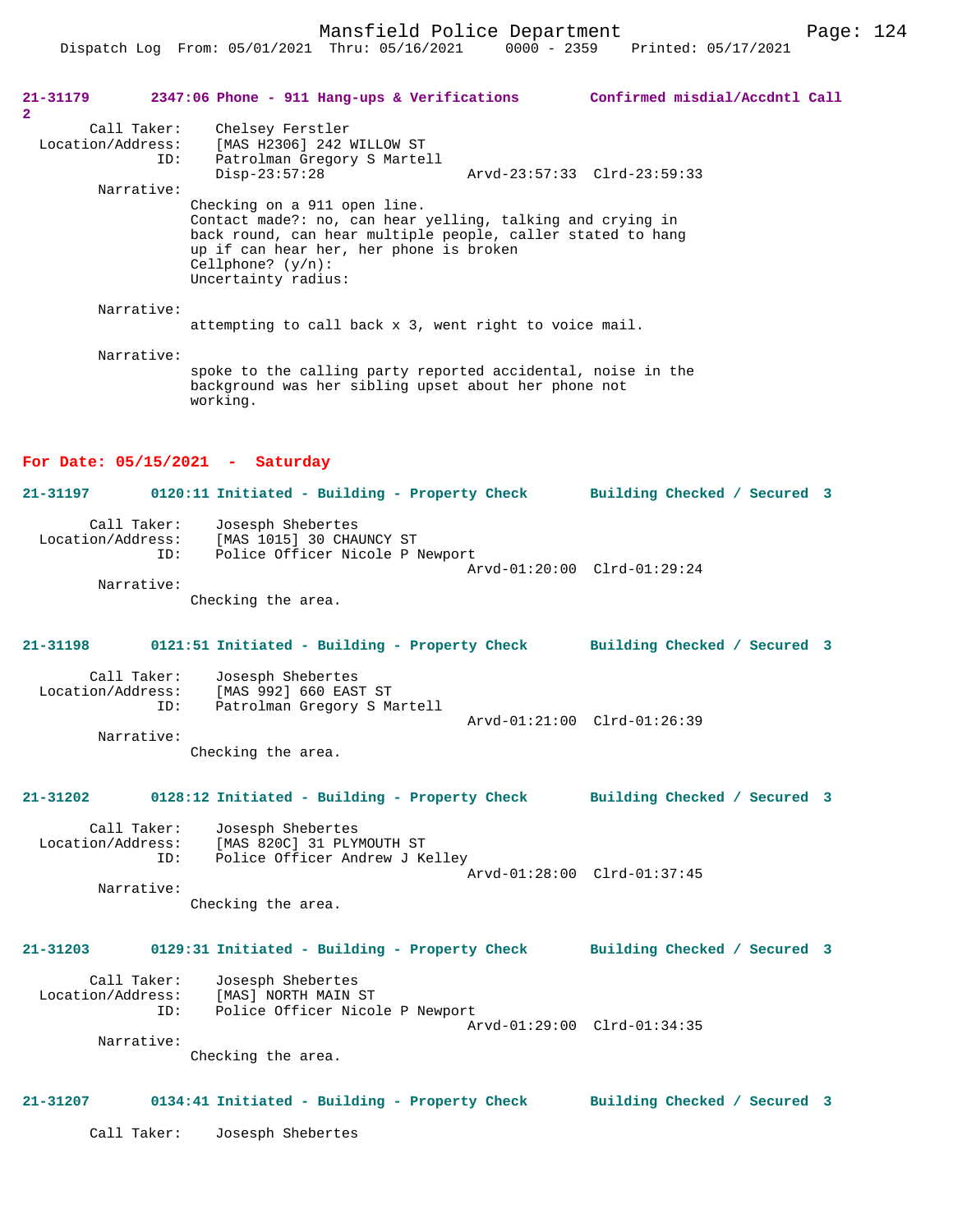|                                         | Mansfield Police Department<br>Dispatch Log From: 05/01/2021 Thru: 05/16/2021 0000 - 2359 Printed: 05/17/2021    |                                                            | Page: 125    |
|-----------------------------------------|------------------------------------------------------------------------------------------------------------------|------------------------------------------------------------|--------------|
| Location/Address:<br>ID:                | [MAS] COPELAND DR<br>Police Officer Nicole P Newport                                                             | Arvd-01:34:00 Clrd-01:37:28                                |              |
| Narrative:                              | Checking the area.                                                                                               |                                                            |              |
| 21-31210                                | 0138:13 Initiated - Building - Property Check Building Checked / Secured 3                                       |                                                            |              |
| Call Taker:                             | Josesph Shebertes<br>Location/Address: [MAS 834] 261 CHAUNCY ST<br>ID: Police Officer Nicole P Newport           | Arvd-01:38:00 Clrd-01:44:08                                |              |
| Narrative:                              | Checking the area.                                                                                               |                                                            |              |
| 21-31215                                | 0203:24 Initiated - Building - Property Check Building Checked / Secured 3                                       |                                                            |              |
| Call Taker:<br>Location/Address:<br>ID: | Josesph Shebertes<br>[MAS 840] 280 SCHOOL ST<br>Patrolman David Schepis                                          | Arvd-02:03:00 Clrd-02:17:55                                |              |
| Narrative:                              | Checking the area.                                                                                               |                                                            |              |
| 21-31220<br>$\overline{2}$              | 0215:50 Phone - 911 Hang-ups & Verifications Confirmed misdial/Accdntl Call                                      |                                                            |              |
| Call Taker:<br>ID:                      | Stephen Martell<br>Location/Address: [MAS H2356] 194 BRANCH ST<br>Patrolman Gregory S Martell<br>$Disp-02:17:38$ | Arvd-02:21:51 Clrd-02:26:54                                |              |
| ID:<br>Narrative:                       | Police Officer Nicole P Newport<br>$Disp-02:17:46$                                                               | Arvd-02:22:19 Clrd-02:26:54                                |              |
|                                         | Checking on a 911 hang up.<br>Contact made?: NO<br>Cellphone? $(y/n): y$<br>Uncertainty radius: 4 meters         |                                                            |              |
| Narrative:                              | spoke to the caller confirmed accidental.                                                                        |                                                            |              |
| $21 - 31223$                            | 0227:18 Initiated - Building - Property Check                                                                    | Building Checked / Secured 3                               |              |
| Call Taker:<br>Location/Address:<br>ID: | Josesph Shebertes<br>[MAS] FRANCIS AVE<br>Patrolman Gregory S Martell                                            | Arvd-02:27:00 Clrd-02:30:26                                |              |
| Narrative:                              | Checking the area.                                                                                               |                                                            |              |
| $21 - 31224$                            | 0227:30 Phone - 911 Hang-ups & Verifications                                                                     | Unfounded/Unverifed                                        | $\mathbf{2}$ |
| Call Taker:<br>Location/Address:<br>ID: | APRIL LEHANE<br>[MAS H4685] 15 HIDDEN LN<br>Patrolman David Schepis                                              |                                                            |              |
| ID:                                     | $Disp-02:29:47$<br>Police Officer Nicole P Newport<br>$Disp-02:29:52$                                            | Arvd-02:35:22 Clrd-02:42:26<br>Arvd-02:38:18 Clrd-02:42:26 |              |
| Narrative:                              | MSP transferred an open line. Sounds like a party in the<br>background. Unable to reach anyone on call back      |                                                            |              |
| Narrative:                              | checked the neighborhood, all quiet, units will be clr.                                                          |                                                            |              |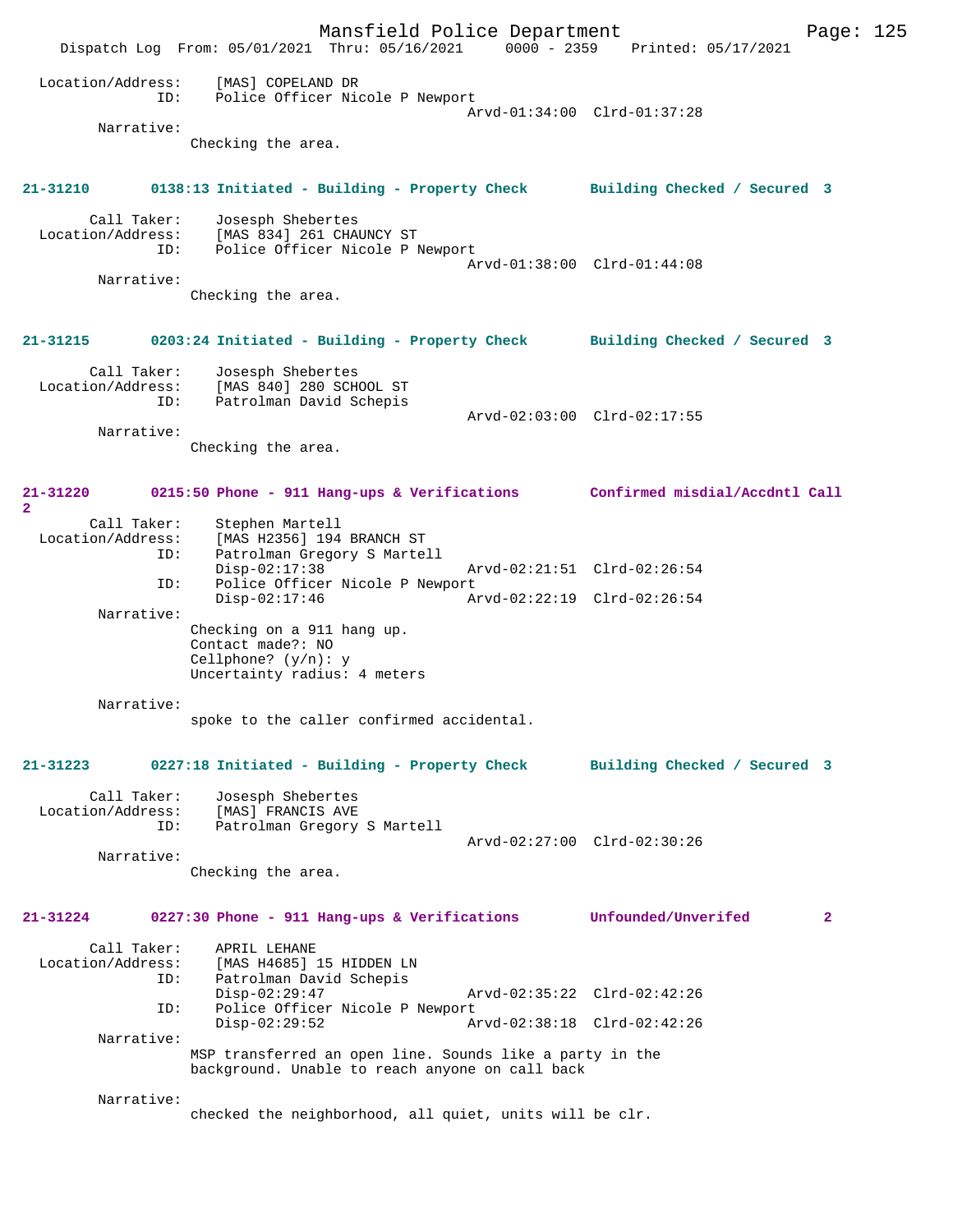| 21-31232          |                                    | 0310:33 Phone - Suspicious Actv / Persn / Veh Referred to Other Agency                                                                                                                              |                             | 2 |
|-------------------|------------------------------------|-----------------------------------------------------------------------------------------------------------------------------------------------------------------------------------------------------|-----------------------------|---|
| Location/Address: | Call Taker:<br>ID:                 | Stephen Martell<br>[FOX] 20 FISHER ST<br>Patrolman STEVEN HOLE<br>$Disp-03:11:58$                                                                                                                   | Arvd-03:16:05 Clrd-03:25:24 |   |
|                   | ID:                                | Police Officer Nicole P Newport<br>$Disp-03:12:39$                                                                                                                                                  | Clrd-03:13:00               |   |
|                   | Vehicle:<br>Narrative:             | WHI 2010 FORD UT ESCAPE Req: PC MA 4WFF40 VIN: 1FMCU9EGXAKC50035                                                                                                                                    |                             |   |
|                   |                                    | vehicle was stopped in the roadway with its lights off.                                                                                                                                             |                             |   |
|                   | Narrative:                         | white ford SUV                                                                                                                                                                                      |                             |   |
|                   | Narrative:                         | south high st towards 106.                                                                                                                                                                          |                             |   |
|                   | Narrative:                         | now a left on 106 towards mansfield                                                                                                                                                                 |                             |   |
|                   | Narrative:                         | turning around on 106 heading towards forbes BLVD                                                                                                                                                   |                             |   |
|                   | Narrative:                         | towards commercial and forbes back into foxboro, passing red<br>roof                                                                                                                                |                             |   |
|                   | Narrative:                         | turning into the red roof.                                                                                                                                                                          |                             |   |
| $21 - 31233$      |                                    | 0312:07 Phone - Suspicious Actv / Persn / Veh                                                                                                                                                       | Spoken To<br>$\mathbf{2}$   |   |
|                   | Call Taker:<br>Vicinity of:<br>ID: | APRIL LEHANE<br>[MAS] CHAUNCY ST<br>Police Officer Nicole P Newport<br>$Disp-03:13:05$                                                                                                              | Arvd-03:16:16 Clrd-03:25:59 |   |
|                   | ID:                                | Patrolman David Schepis<br>$Disp-03:13:47$                                                                                                                                                          | Arvd-03:15:27 Clrd-03:25:59 |   |
|                   | Vehicle:<br>Narrative:             | WHI 2010 FORD UT ESCAPE Req: PC MA 4WFF40 VIN: 1FMCU9EGXAKC50035                                                                                                                                    |                             |   |
|                   |                                    | RP is reporting a vehicle was stopped on 140 at Fisher ST in<br>Foxboro in middle of roadway with no lights on. Vehicle then<br>went up Fisher St to South High and into Mansfield on<br>Chauncy st |                             |   |
|                   | Narrative:                         | Last seen turning into the Red Roof parking lot                                                                                                                                                     |                             |   |
|                   | Narrative:                         | M11 and M14 will be out with that vehicle in the parking<br>lot.                                                                                                                                    |                             |   |
|                   | Narrative:                         | Operator checks out, will be getting a room for the night.<br>all units will be clr.                                                                                                                |                             |   |
| 21-31235          |                                    | 0331:49 Initiated - Building - Property Check Building Checked / Secured 3                                                                                                                          |                             |   |
| Location/Address: | Call Taker:<br>ID:                 | Josesph Shebertes<br>[MAS 814] 50 WEST CHURCH ST<br>Police Officer Nicole P Newport                                                                                                                 |                             |   |
|                   | Narrative:                         | Checking the area.                                                                                                                                                                                  | Arvd-03:31:00 Clrd-03:34:48 |   |
|                   |                                    |                                                                                                                                                                                                     |                             |   |

**21-31239 0534:51 Initiated - Building - Property Check Building Checked / Secured 3**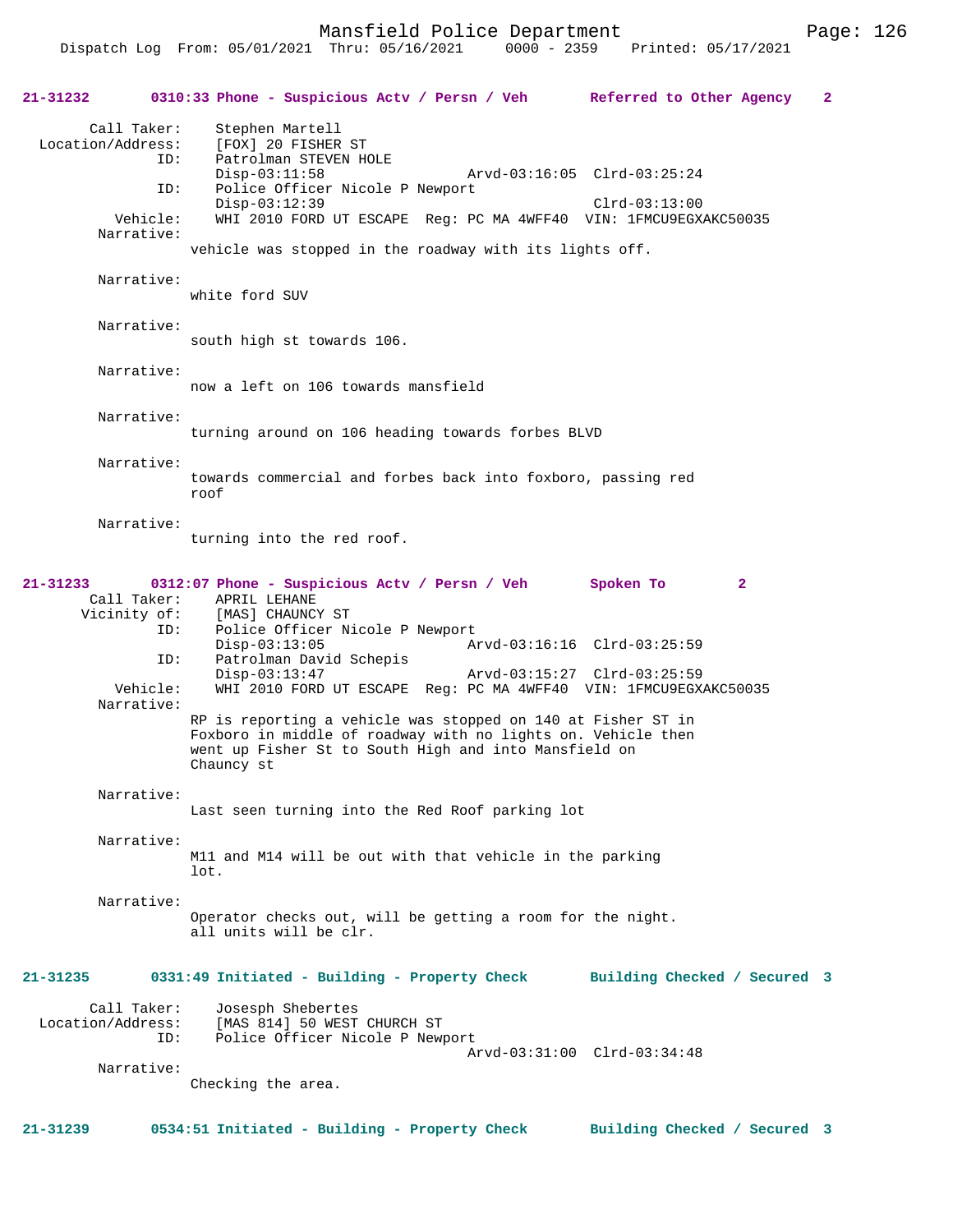|                              | Mansfield Police Department                                                     |                                 | Page: $127$ |  |
|------------------------------|---------------------------------------------------------------------------------|---------------------------------|-------------|--|
|                              | Dispatch Log From: 05/01/2021 Thru: 05/16/2021                                  | 0000 - 2359 Printed: 05/17/2021 |             |  |
|                              |                                                                                 |                                 |             |  |
| Call Taker:                  | Josesph Shebertes                                                               |                                 |             |  |
| Location/Address:            | [MAS 820C] 31 PLYMOUTH ST                                                       |                                 |             |  |
| ID:                          | Police Officer Andrew J Kelley                                                  | Arvd-05:34:00 Clrd-06:00:03     |             |  |
| Narrative:                   |                                                                                 |                                 |             |  |
|                              | Checking the area.                                                              |                                 |             |  |
|                              |                                                                                 |                                 |             |  |
| 21-31247                     | 0723:53 Initiated - Building - Property Check Building Checked / Secured 3      |                                 |             |  |
| Call Taker:                  | Emily Archer                                                                    |                                 |             |  |
| Location/Address:            | [MAS 820C] 31 PLYMOUTH ST                                                       |                                 |             |  |
| ID:                          | Police Officer Andrew J Kelley                                                  | Arvd-07:23:00 Clrd-07:32:52     |             |  |
| Narrative:                   |                                                                                 |                                 |             |  |
|                              | Checking the area.                                                              |                                 |             |  |
| Narrative:                   |                                                                                 |                                 |             |  |
|                              | Area checks.                                                                    |                                 |             |  |
|                              |                                                                                 |                                 |             |  |
| $21 - 31253$                 | 0905:55 Initiated - Building - Property Check Services Rendered 3               |                                 |             |  |
|                              | Call Taker: Emily Archer                                                        |                                 |             |  |
| ID:                          | Location/Address: [MAS 820C] 31 PLYMOUTH ST<br>Police Officer Joshua S Ellender |                                 |             |  |
|                              |                                                                                 | Arvd-09:05:00 Clrd-09:21:33     |             |  |
| Narrative:                   |                                                                                 |                                 |             |  |
|                              | Checking the area.                                                              |                                 |             |  |
|                              |                                                                                 |                                 |             |  |
| 21-31258<br>$\overline{2}$   | 0939:14 Phone - 911 Hang-ups & Verifications                                    | Confirmed misdial/Accdntl Call  |             |  |
| Call Taker:                  | William Mouyos                                                                  |                                 |             |  |
| Location/Address:            | [MAS 43] 137 MILL ST Apt. #50                                                   |                                 |             |  |
| ID:                          | Police Officer Matthew A Souza<br>$Disp-09:44:27$                               | Arvd-09:51:07 Clrd-09:51:08     |             |  |
| Narrative:                   |                                                                                 |                                 |             |  |
|                              | Checking on a 911 hang up.                                                      |                                 |             |  |
|                              | Contact made?: y<br>Cellphone? $(y/n): y$                                       |                                 |             |  |
|                              | Uncertainty radius: 90% 109 m                                                   |                                 |             |  |
| Narrative:                   |                                                                                 |                                 |             |  |
|                              | spoke to caller on call back states no emergency and camping                    |                                 |             |  |
|                              | at campground                                                                   |                                 |             |  |
|                              | accidental from Iphone.                                                         |                                 |             |  |
| Narrative:                   |                                                                                 |                                 |             |  |
|                              | Confirmed accidental.                                                           |                                 |             |  |
|                              |                                                                                 |                                 |             |  |
| $21 - 31260$<br>$\mathbf{2}$ | $1006:06$ 911 - 911 Hang-ups & Verifications                                    | Confirmed misdial/Accdntl Call  |             |  |
| Call Taker:                  | NICHOLAS GOYETTE                                                                |                                 |             |  |
| Location/Address:            | [MAS 322] 31 HAMPSHIRE ST Apt. #181                                             |                                 |             |  |
| ID:                          | Police Officer Patrick J Pennie<br>$Disp-10:07:41$                              | Arvd-10:16:43 Clrd-10:22:41     |             |  |
| Narrative:                   |                                                                                 |                                 |             |  |
|                              | Checking on a 911 hang up.                                                      |                                 |             |  |
|                              | Contact made?: No<br>Cellphone? $(y/n)$ : No                                    |                                 |             |  |
|                              | Uncertainty radius: Exact                                                       |                                 |             |  |
| Narrative:                   |                                                                                 |                                 |             |  |
|                              | Made contact with the front desk. Employee states the call                      |                                 |             |  |
|                              | was from a guest in room 181 and said it was accidental.                        |                                 |             |  |
| Narrative:                   |                                                                                 |                                 |             |  |
|                              | Confirmed accidental.                                                           |                                 |             |  |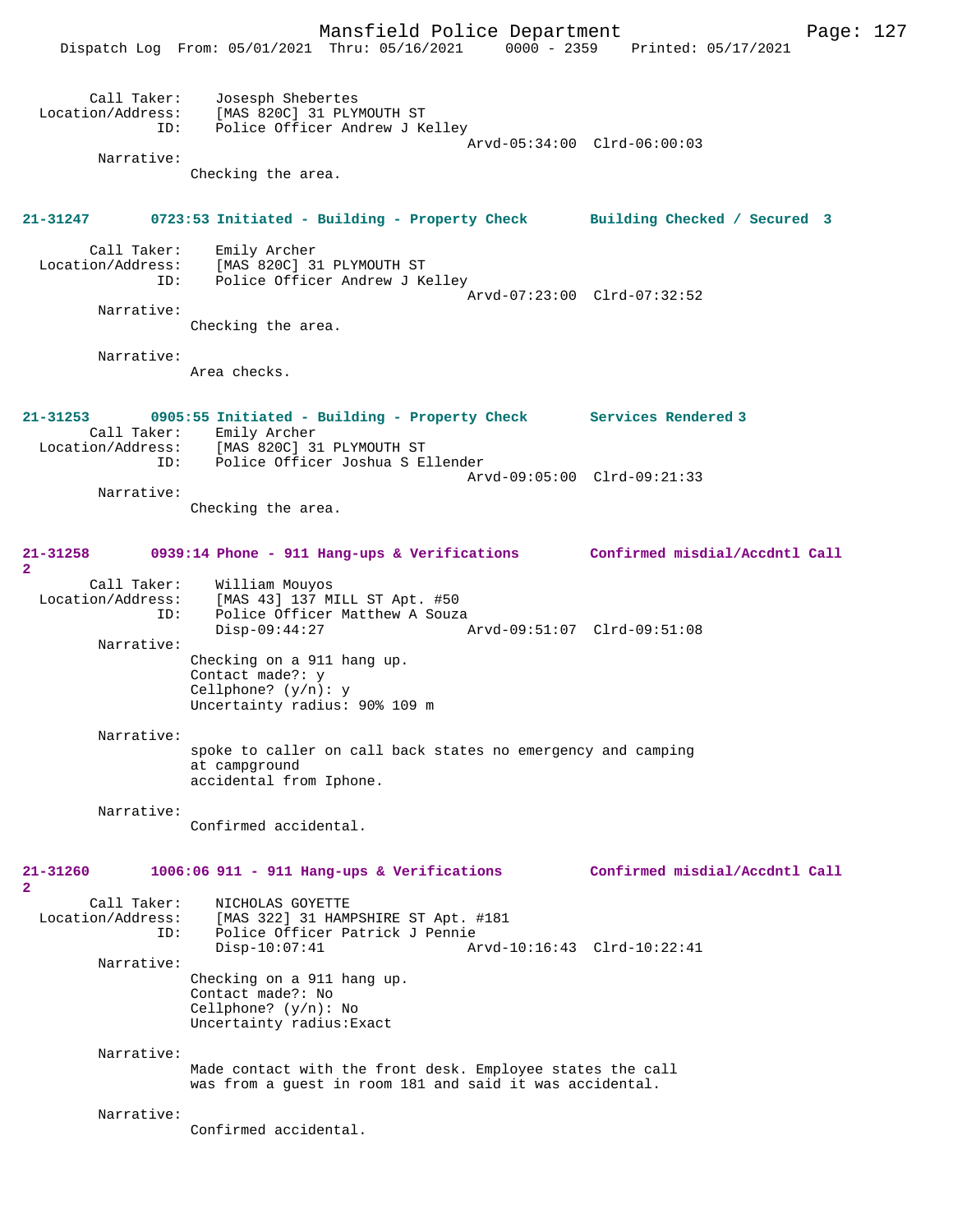| 21-31263                                | 1010:06 Initiated - Motor Vehicle Stop<br>Call Taker: Emily Archer<br>Location/Address: [MAS] 180 EAST ST                    |                             | <b>Vehicle Towed</b> | 3                            |  |
|-----------------------------------------|------------------------------------------------------------------------------------------------------------------------------|-----------------------------|----------------------|------------------------------|--|
| ID:                                     | Police Officer Nicole M Boldrighini                                                                                          | Arvd-10:10:00 Clrd-11:06:32 |                      |                              |  |
| ID:<br>Vehicle:                         | Sergeant Brian P Thibault<br>$Disp-10:41:07$<br>BLK 2017 HYUN ELANTR Reg: PC MA 297BL3 VIN: 5NPD84LF5HH018932                | Arvd-10:51:51 Clrd-11:06:34 |                      |                              |  |
| Narrative:                              | Out for a MVST.                                                                                                              |                             |                      |                              |  |
| Narrative:                              | M14 states vehicle is showing expired, nonrenew, tow<br>requested.                                                           |                             |                      |                              |  |
| Narrative:                              | Central Street Towing notified.                                                                                              |                             |                      |                              |  |
| Narrative:                              | M14 states citation issued to the operator for failure to<br>register and failure to stop.                                   |                             |                      |                              |  |
| Narrative:                              | M1 en route to assist in transport.                                                                                          |                             |                      |                              |  |
| Narrative:                              | Tow on scene.                                                                                                                |                             |                      |                              |  |
| Narrative:                              | M14 states Central St towed the vehicle. M1 and M14 are<br>transporting the occupants to their residence.                    |                             |                      |                              |  |
| Narrative:                              | M14 states they have been dropped off, they are clear.                                                                       |                             |                      |                              |  |
| 21-31264                                | 1027:36 Initiated - Building - Property Check Building Checked / Secured 3                                                   |                             |                      |                              |  |
| Call Taker:<br>Location/Address:<br>ID: | Emily Archer<br>[MAS 840] 280 SCHOOL ST Apt. #ST<br>Sergeant Brian P Thibault                                                |                             |                      |                              |  |
| Narrative:                              |                                                                                                                              | Arvd-10:27:00 Clrd-10:40:58 |                      |                              |  |
|                                         | Checking the area.                                                                                                           |                             |                      |                              |  |
| 21-31266                                | 1028:26 Initiated - Building - Property Check                                                                                |                             |                      | Building Checked / Secured 3 |  |
| Call Taker:<br>Location/Address:<br>ID: | Emily Archer<br>MAS 21 60 FORBES BLVD<br>Police Officer Patrick J Pennie                                                     | Arvd-10:28:00 Clrd-10:34:25 |                      |                              |  |
| Narrative:                              | Checking the area.                                                                                                           |                             |                      |                              |  |
| $21 - 31267$<br>Call Taker:             | 1037:02 Initiated - Disabled Motor Vehicle Services Rendered 3<br>Emily Archer<br>Location/Address: [MAS 1000] 229 SCHOOL ST |                             |                      |                              |  |
| ID:<br>Vehicle:                         | Police Officer Patrick J Pennie<br>Req: DE RT967                                                                             | Arvd-10:37:00 Clrd-10:40:51 |                      |                              |  |
| Narrative:                              | Off checking on a possible DMV.                                                                                              |                             |                      |                              |  |
| Narrative:                              |                                                                                                                              |                             |                      |                              |  |
|                                         | Officer is clear, it is a camper that can't fit in the<br>parking lot, they are changing a tire.                             |                             |                      |                              |  |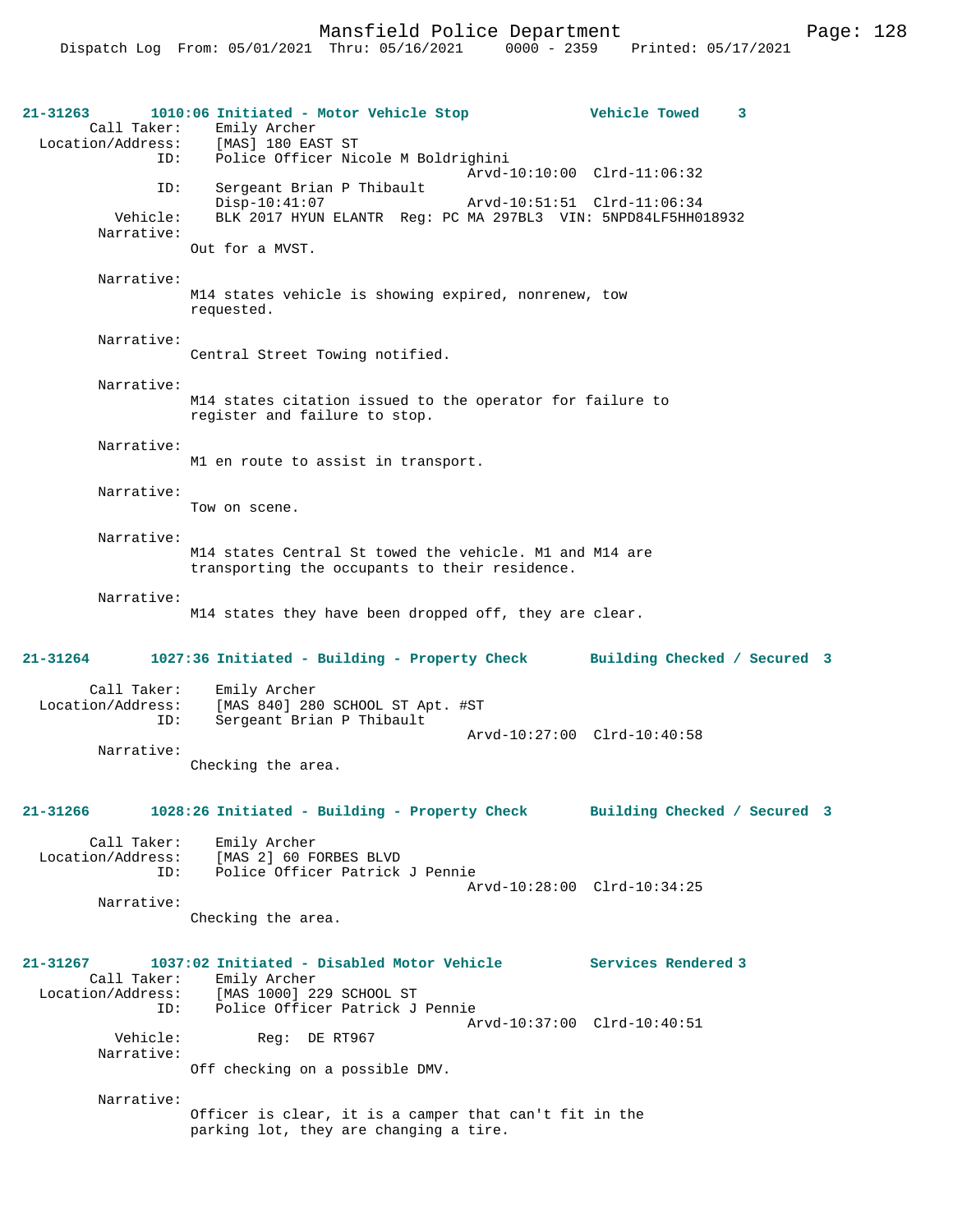**21-31277 1122:37 Initiated - Building - Property Check Building Checked / Secured 3** Call Taker: Emily Archer Location/Address: [MAS 820C] 31 PLYMOUTH ST<br>ID: Police Officer Joshua S E Police Officer Joshua S Ellender Arvd-11:22:00 Clrd-11:37:27 Narrative: Checking the area. **21-31279 1156:58 Phone - 911 Hang-ups & Verifications Confirmed misdial/Accdntl Call 2**  Call Taker: <br>Incation/Address: [MAS H6591] 71 YO [MAS H6591] 71 YORK RD ID: Police Officer Patrick J Pennie<br>Disp-11:58:20 Am Disp-11:58:20 Arvd-12:07:09 Clrd-12:19:19 Narrative: Checking on a 911 hang up. Contact made?:No Cellphone? (y/n):No Uncertainty radius:Exact Narrative: Confirmed accidental by the grandson. **21-31280 1205:43 Initiated - Building - Property Check Building Checked / Secured 3** Call Taker: Emily Archer Location/Address: [MAS 281A] 1 CROCKER ST ID: Police Officer Nicole M Boldrighini Arvd-12:05:00 Clrd-12:12:46 Narrative: Checking the area. **21-31287 1250:51 Phone - 911 Hang-ups & Verifications Services Rendered 2**  Call Taker: NICHOLAS GOYETTE<br>Vicinity of: [MAS 927] 50 PLYN Vicinity of: [MAS 927] 50 PLYMOUTH ST ID: Police Officer Patrick J Pennie Disp-12:53:35 Arvd-13:05:59 Clrd-13:12:59 Narrative: Checking on a 911 abandoned. Contact made?:y Cellphone? (y/n):y Uncertainty radius: Back soccer field. Caller will flag down the officer. Narrative: Unable to verify,area checks. **21-31290 1259:23 Phone - Suspicious Actv / Persn / Veh Incident Report 2**  Call Taker: William Mouyos Location/Address: [MAS 451]  $Disp-13:01:31$  A Souza Disp-13:01:31 Arvd-13:04:40 Clrd-13:16:38<br>ID: Police Officer Nicole M Boldrighini ID: Police Officer Nicole M Boldrighini Disp-13:01:38 Arvd-13:02:21 Clrd-13:17:30 Vehicle: GRY 2006 TOYT AVALON Reg: PC MA 1VS376 VIN: 4T1BK36B26U165980 Vehicle: BLK 2007 GMC SIERRA Reg: CO MA S68085 VIN: 1GTJK33617F552131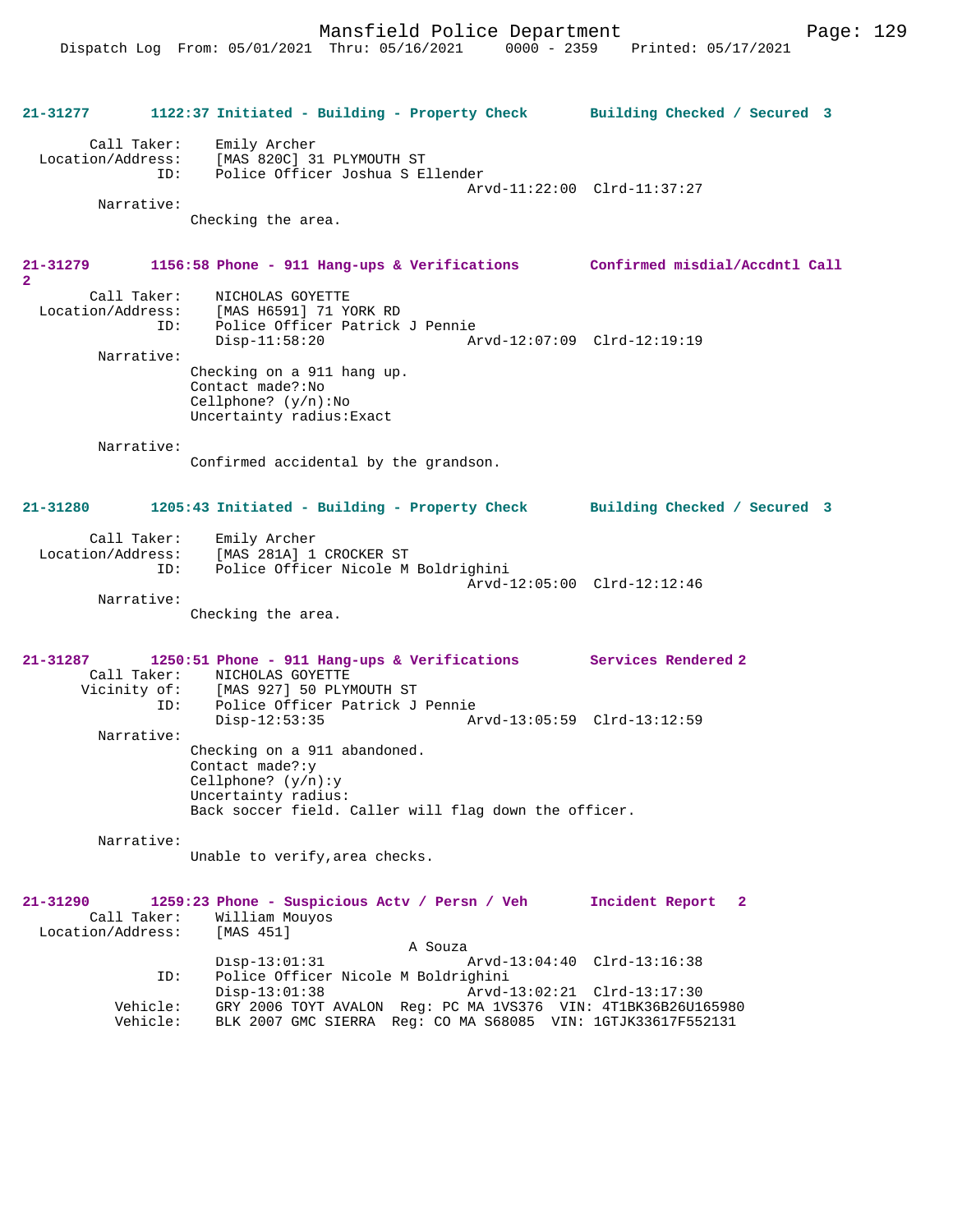Refer To Incident: 21MAS-484-OF **21-31292 1317:29 Initiated - Disabled Motor Vehicle Services Rendered 3**  Call Taker: Emily Archer<br>ion/Address: [MAS] MCKENZI LN Location/Address:<br>ID: Police Officer Patrick J Pennie Arvd-13:17:00 Clrd-13:34:16 Vehicle: GRY 2002 BOAT TRAILER Reg: RI 46584 VIN: 405120DA22C000117 Narrative: Reported DMV in the area. Narrative: This will be a DMV until Monday. They are trying to expedite the issue. DMV is out of the road and not a hazard. **21-31297 1355:09 Initiated - Building - Property Check Building Checked / Secured 3** Call Taker: Emily Archer<br>Location/Address: [MAS 820C] 3 ess: [MAS 820C] 31 PLYMOUTH ST<br>ID: Police Officer Joshua S.E. Police Officer Joshua S Ellender Arvd-13:55:00 Clrd-14:06:01 Narrative: Checking the area. **21-31300 1455:58 Initiated - Building - Property Check Building Checked / Secured 3** Call Taker: Emily Archer<br>Location/Address: [MAS 982] 11 ess: [MAS 982] 111 HOPE ST<br>ID: Police Officer Nicole Police Officer Nicole M Boldrighini Arvd-14:55:00 Clrd-15:02:42 Narrative: Checking the area. **21-31306 1527:52 Initiated - Building - Property Check Building Checked / Secured 3** Call Taker: Emily Archer Location/Address: [MAS 820C] 31 PLYMOUTH ST Police Officer Joshua S Ellender Arvd-15:27:00 Clrd-15:42:36 Narrative: Checking the area. **21-31307 1557:32 Phone - 911 Hang-ups & Verifications Confirmed misdial/Accdntl Call 2**  Call Taker: NICHOLAS GOYETTE<br>Location/Address: [MAS] 280 SCHOOL ess: [MAS] 280 SCHOOL ST<br>ID: Police Officer Danie Police Officer Danielle C Titus<br>Disp-16:01:07 Am Arvd-16:14:10 Clrd-16:14:13 Narrative: Checking on a 911 abandoned. Contact made?:yes Cellphone? (y/n):yes Caller will remain by the Petco entrance for the officer. Narrative: Confirmed accidental.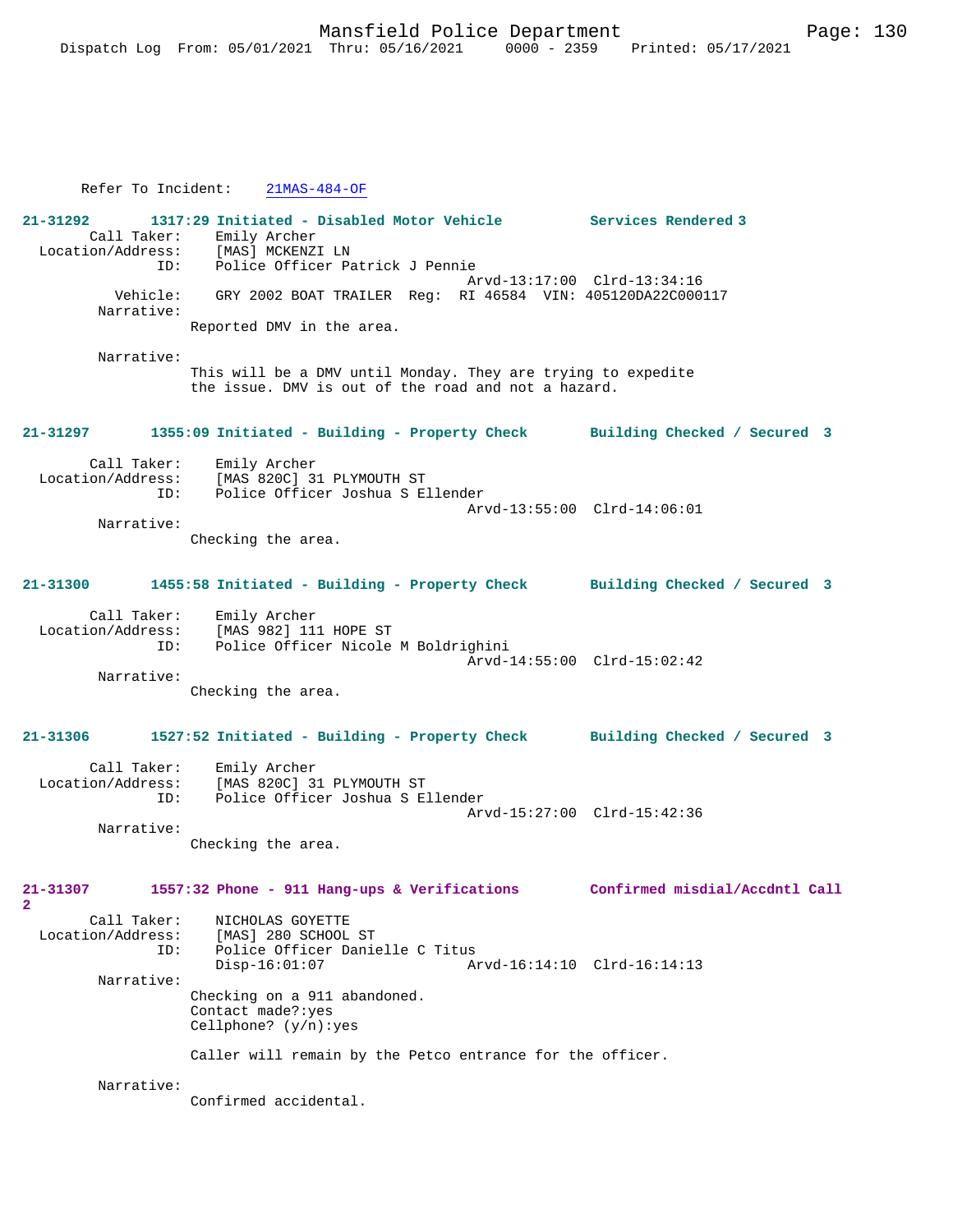Dispatch Log From: 05/01/2021 Thru: 05/16/2021 0000 - 2359 Printed: 05/17/2021 **21-31311 1710:57 Phone - Well Being Check Services Rendered 3**  Call Taker: NICHOLAS GOYETTE Location/Address: [MAS] 40 SURREY DR ID: Police Officer Danielle C Titus Disp-17:14:16 Clrd-17:26:17 ID: Police Officer Matthew A Souza<br>Disp-17:14:52 A Disp-17:14:52 Arvd-17:24:10 Clrd-17:26:20 Narrative: Cp states her daughter has not been feeling well and has not heard from her in a few days. Narrative: M9 states he spoke to her daughter, her cell phone is dead and she will call her mom on her landline. **21-31312 1715:08 Initiated - Building - Property Check Building Checked / Secured 3** Call Taker: Emily Archer Location/Address: [MAS 820C] 31 PLYMOUTH ST ID: Police Officer Michael N Fenore Arvd-17:15:00 Clrd-17:21:00 Narrative: Checking the area. **21-31321 1739:01 Walk-In - Assist Citizen - P S A Services Rendered 3** 

| Call Taker:       | Support Staff Matthew Todesco   |  |
|-------------------|---------------------------------|--|
| Location/Address: | [MAS H4912]                     |  |
| TD:               | Police Officer Danielle C Titus |  |
|                   | Disp-17:40:36                   |  |

| $21 - 31328$      |     | 1807:06 Phone - 911 Hang-ups & Verifications                               | Confirmed misdial/Accdntl Call |
|-------------------|-----|----------------------------------------------------------------------------|--------------------------------|
| $\overline{2}$    |     |                                                                            |                                |
|                   |     | Call Taker: NICHOLAS GOYETTE                                               |                                |
|                   |     | Location/Address: [MAS H5605] 320 HOPE ST                                  |                                |
|                   |     | ID: Police Officer Matthew A Souza                                         |                                |
|                   |     | $Disp-18:08:49$                                                            | $Clrd-18:09:05$                |
|                   | ID: | Police Officer Derek M Stark                                               |                                |
|                   |     | Disp-18:09:17                                                              |                                |
|                   |     | Police Officer Joshua S Ellender                                           |                                |
| Narrative:        |     |                                                                            |                                |
|                   |     | Checking on a 911 hang up.                                                 |                                |
|                   |     | Contact made?: yes                                                         |                                |
|                   |     | Cellphone? $(y/n)$ : yes                                                   |                                |
|                   |     | caller will wave, stated accidental                                        |                                |
| Narrative:        |     | M3 states confirmed accidental.                                            |                                |
| $21 - 31331$      |     | 1857:02 Initiated - Building - Property Check Building Checked / Secured 3 |                                |
|                   |     | Call Taker: Stephen Martell                                                |                                |
| Location/Address: |     | [MAS 820C] 31 PLYMOUTH ST                                                  |                                |
|                   | ID: | Police Officer Michael N Fenore                                            |                                |
|                   |     |                                                                            | Arvd-18:57:00 Clrd-19:05:48    |
| Narrative:        |     |                                                                            |                                |
|                   |     | Checking the area.                                                         |                                |
|                   |     |                                                                            |                                |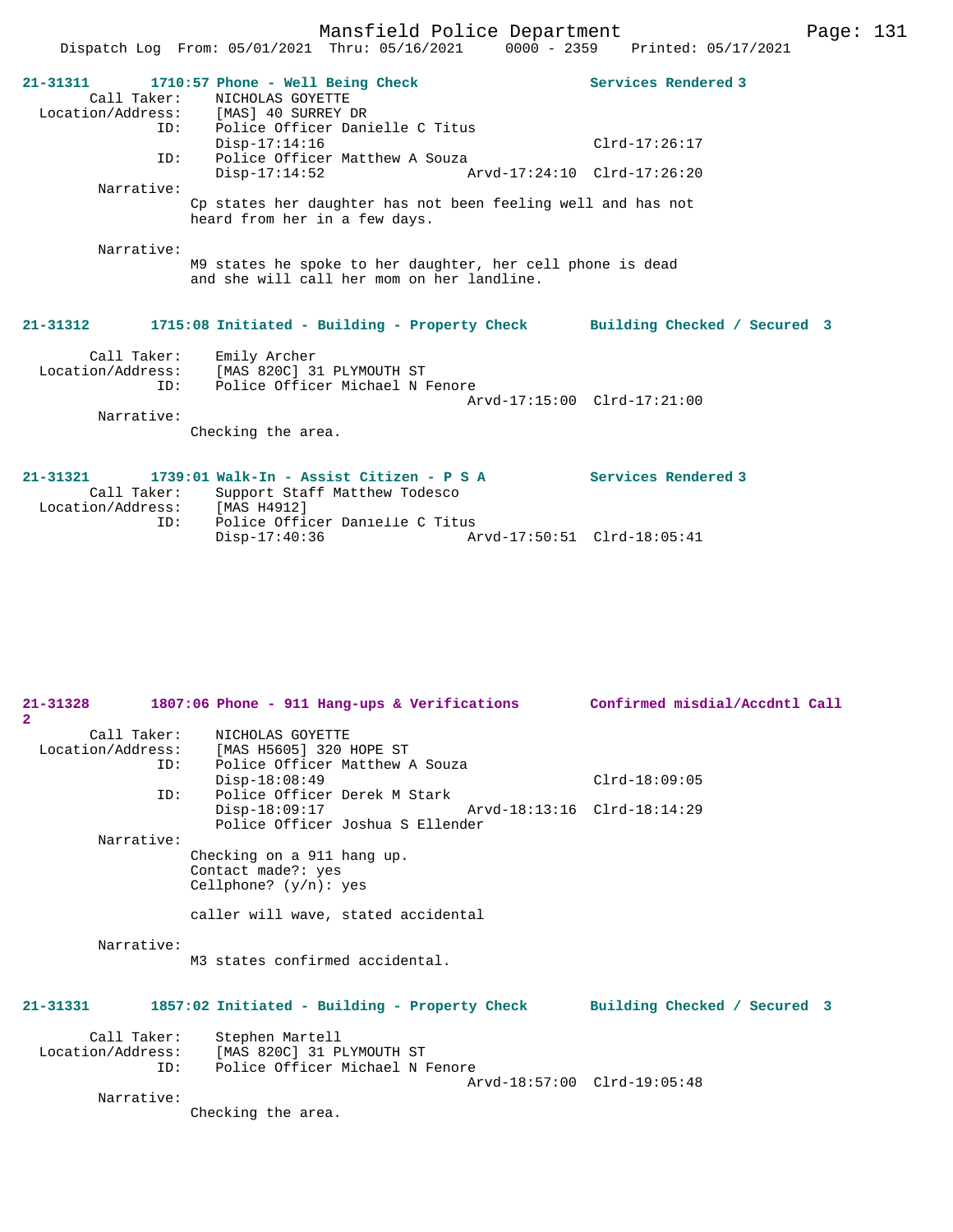**21-31338 1915:29 Phone - 911 Hang-ups & Verifications Confirmed misdial/Accdntl Call 2**  Call Taker: Josesph Shebertes Location/Address: [MAS 43] 137 MILL ST ID: Police Officer Matthew A Souza<br>Disp-19:18:34 Disp-19:18:34 Arvd-19:22:28 Clrd-19:26:36 Narrative: Checking on a 911 hang up. Camp Site 92 Contact made?: yes Cellphone? (y/n): yes Uncertainty radius: Narrative: Confirmed accidental. **21-31351 2002:01 Initiated - Building - Property Check Building Checked / Secured 3** Call Taker: Stephen Martell Location/Address: [MAS 1016] 4 ERICK RD ID: Police Officer Derek M Stark Arvd-20:02:00 Clrd-20:15:45 Police Officer Joshua S Ellender Narrative: Checking the area. **21-31354 2021:21 Initiated - Building - Property Check Building Checked / Secured 3** Call Taker: Stephen Martell Location/Address: [MAS 417] 9 FRANCIS AVE ID: Police Officer Derek M Stark Arvd-20:21:00 Clrd-20:36:08 Police Officer Joshua S Ellender **21-31357 2037:55 Initiated - Building - Property Check Building Checked / Secured 3** Call Taker: Stephen Martell Location/Address: [MAS] 241 FRANCIS AVE<br>TD: Police Officer Derek N ID: Police Officer Derek M Stark Arvd-20:37:00 Clrd-20:47:20 Police Officer Joshua S Ellender Narrative: Checking the area. **21-31364 2122:16 Initiated - Building - Property Check Building Checked / Secured 3** Call Taker: Stephen Martell Location/Address: [MAS 820C] 31 PLYMOUTH ST ID: Police Officer Michael N Fenore Arvd-21:22:00 Clrd-21:52:36 Narrative: Checking the area. **21-31365 2124:03 Initiated - Building - Property Check Building Checked / Secured 3** Call Taker: Stephen Martell<br>Location/Address: [MAS 840] 280 S ess: [MAS 840] 280 SCHOOL ST<br>ID: Police Officer Derek M : Police Officer Derek M Stark Arvd-21:24:00 Clrd-21:43:28 Police Officer Joshua S Ellender Narrative: Checking the area. **21-31372 2148:49 Initiated - Building - Property Check Building Checked / Secured 3**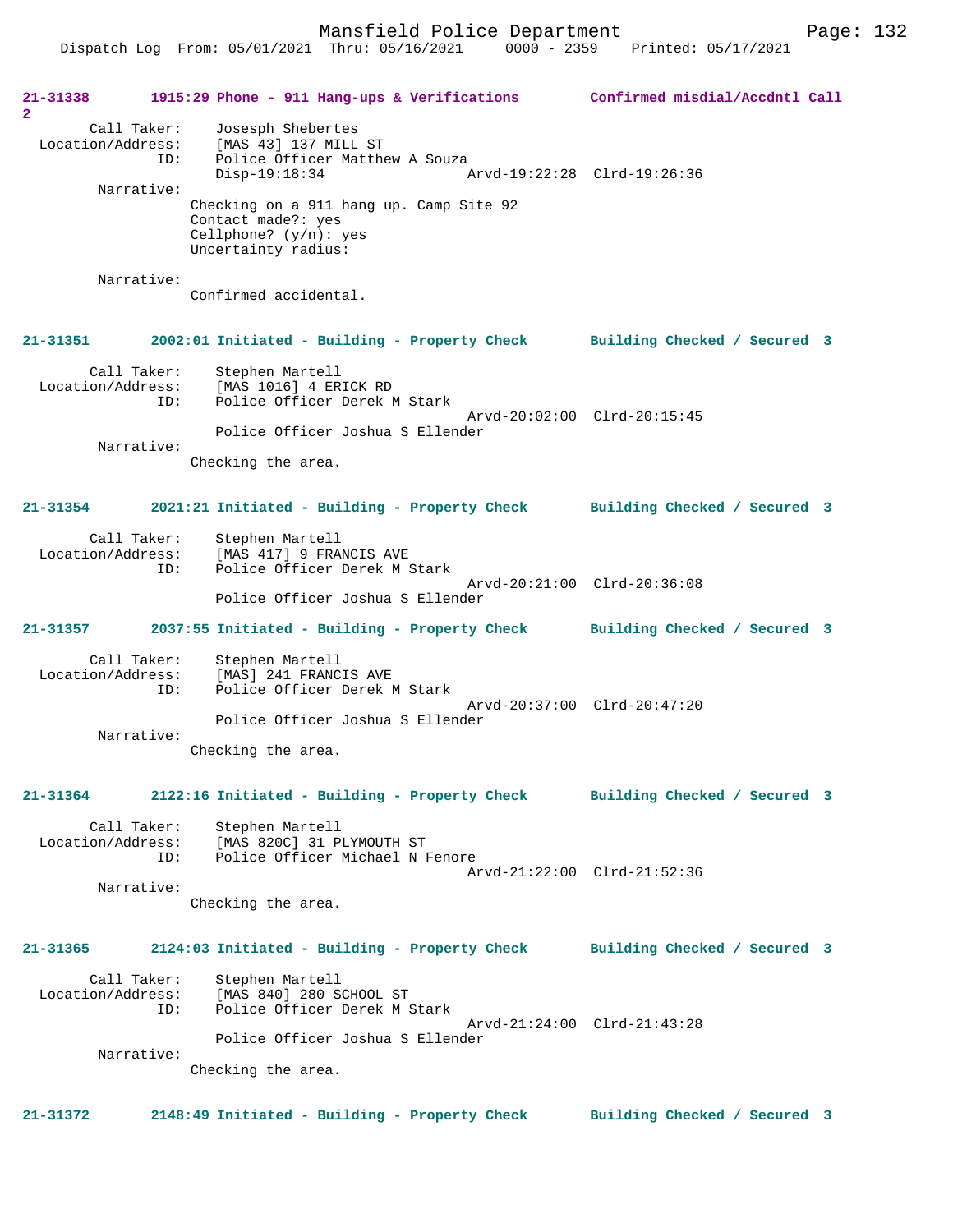Mansfield Police Department Form Page: 133 Dispatch Log From: 05/01/2021 Thru: 05/16/2021 0000 - 2359 Printed: 05/17/2021 Call Taker: Stephen Martell Location/Address: [MAS 281A] 1 CROCKER ST ID: Police Officer Derek M Stark Arvd-21:48:00 Clrd-21:59:13 Police Officer Joshua S Ellender Narrative: Checking the area. **21-31379 2204:31 Initiated - Building - Property Check Building Checked / Secured 3** Call Taker: Stephen Martell Location/Address: [MAS 1002] 250 EAST ST Police Officer Derek M Stark Arvd-22:04:00 Clrd-22:10:09 Police Officer Joshua S Ellender **21-31387 2313:26 Initiated - Building - Property Check Building Checked / Secured 3** Call Taker: Stephen Martell Location/Address: [MAS 820C] 31 PLYMOUTH ST ID: Police Officer Michael N Fenore Arvd-23:13:00 Clrd-23:23:46 Narrative: Checking the area.

Narrative:

checks secure.

#### **For Date: 05/16/2021 - Sunday**

**21-31400 0101:08 Initiated - Building - Property Check Building Checked / Secured 3** Call Taker: Stephen Martell Location/Address: [MAS 281A] 1 CROCKER ST ID: Patrolman Gregory S Martell Arvd-01:01:00 Clrd-01:05:42 Narrative: Checking the area. **21-31402 0112:36 Initiated - Building - Property Check Building Checked / Secured 3** Call Taker: Stephen Martell Location/Address: [MAS 992] 660 EAST ST Police Officer Christopher D Sorge Arvd-01:12:00 Clrd-01:17:47 Narrative: Checking the area. **21-31405 0120:48 Initiated - Building - Property Check Building Checked / Secured 3** Call Taker: Stephen Martell Location/Address: [MAS 834] 261 CHAUNCY ST<br>ID: Patrolman Gregory S Marte .<br>Patrolman Gregory S Martell Arvd-01:20:00 Clrd-01:24:54 Narrative: Checking the area. **21-31408 0123:09 Initiated - Building - Property Check Building Checked / Secured 3** Call Taker: Stephen Martell<br>Location/Address: [MAS 4] 31 HAMP ess: [MAS 4] 31 HAMPSHIRE ST<br>ID: Police Officer Meghan B Police Officer Meghan Birnie Arvd-01:23:00 Clrd-01:28:55

Narrative: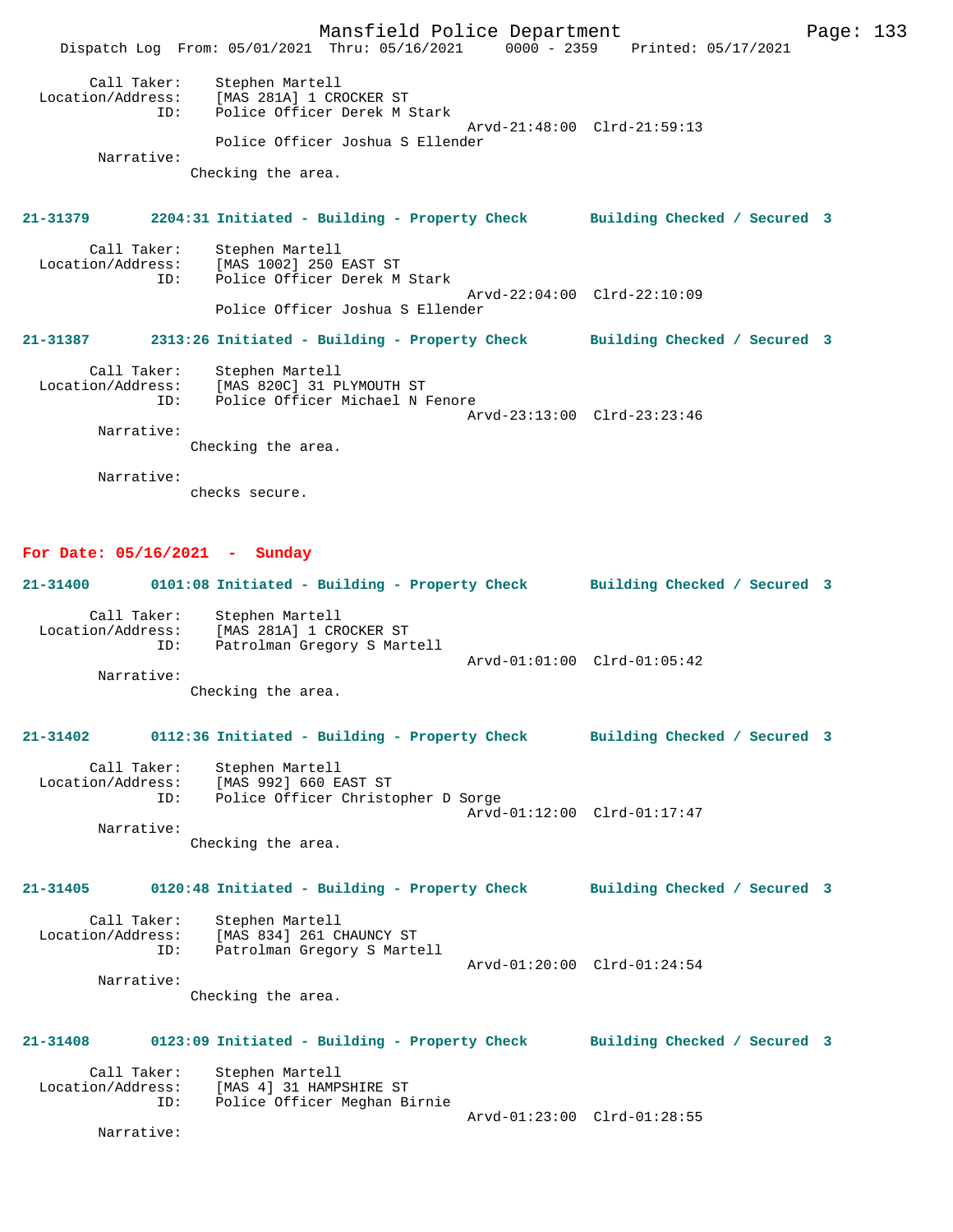Checking the area.

| $21 - 31412$                                                      | 0129:05 Initiated - Building - Property Check                                                                                                      | Building Checked / Secured 3                               |  |  |
|-------------------------------------------------------------------|----------------------------------------------------------------------------------------------------------------------------------------------------|------------------------------------------------------------|--|--|
| Call Taker:<br>Location/Address:<br>ID:                           | Stephen Martell<br>[MAS 868] 284 NORTH MAIN ST<br>Patrolman Gregory S Martell                                                                      |                                                            |  |  |
| ID:                                                               | Police Officer Christopher D Sorge<br>$Disp-01:30:33$                                                                                              | Arvd-01:29:00 Clrd-01:45:02<br>Arvd-01:40:34 Clrd-01:40:36 |  |  |
| ID:                                                               | Police Officer Christopher D Sorge                                                                                                                 |                                                            |  |  |
| Narrative:                                                        | $Disp-01:40:39$                                                                                                                                    | Arvd-01:40:41 Clrd-01:45:02                                |  |  |
|                                                                   | checking on a vehicle and a garage with the door wide open.                                                                                        |                                                            |  |  |
| Narrative:                                                        | officers checked the building, nothing appears out of place,<br>units will attempted to secure the vehicle and the garage.                         |                                                            |  |  |
| $21 - 31413$<br>0140                                              | Initiated - Building - Property Check                                                                                                              | Building Checked / Secured 3                               |  |  |
| Call Taker:<br>Location/Address:<br>ID:                           | Police Officer Michael T Fitzgerald<br>[MAS 820C] 31 PLYMOUTH ST<br>Police Officer Michael T Fitzgerald                                            | Arvd-01:42:06 Clrd-01:51:37                                |  |  |
| Narrative:                                                        | Checking the area.                                                                                                                                 |                                                            |  |  |
| $21 - 31414$                                                      | 0145:37 Initiated - Building - Property Check                                                                                                      | Building Checked / Secured 3                               |  |  |
| Call Taker:<br>Location/Address:<br>ID:                           | Stephen Martell<br>[MAS 1015] 30 CHAUNCY ST<br>Patrolman Gregory S Martell                                                                         |                                                            |  |  |
| Narrative:                                                        | Checking the area.                                                                                                                                 | Arvd-01:45:00 Clrd-01:51:32                                |  |  |
| $21 - 31415$                                                      | 0148:30 Initiated - Building - Property Check                                                                                                      | Building Checked / Secured 3                               |  |  |
| Call Taker:<br>Location/Address:<br>ID:                           | Chelsey Ferstler<br>[MAS 907E] 390 WEST ST<br>Police Officer Meghan Birnie                                                                         | Arvd-01:48:00 Clrd-01:53:52                                |  |  |
| Narrative:                                                        | Checking the area.                                                                                                                                 |                                                            |  |  |
| $21 - 31417$<br>Call Taker:<br>Location/Address:<br>ID:           | 0151:37 Initiated - Suspicious Actv / Persn / Veh Arrest(s) Made<br>Stephen Martell<br>[MAS 240A] 189 CHAUNCY ST<br>Patrolman Gregory S Martell    | $\overline{2}$                                             |  |  |
| ID:                                                               | Police Officer Christopher D Sorge                                                                                                                 | Arvd-01:51:00 Clrd-02:11:25                                |  |  |
| ID:                                                               | $Disp-01:52:43$<br>Police Officer Meghan Birnie                                                                                                    | Arvd-01:52:45 Clrd-02:11:25                                |  |  |
| Vehicle:<br>Vehicle:                                              | $Disp-01:54:06$<br>RED 2021 JEEP UT GRAND CHEROKEE Req: PC MA 2TFG89 VIN: 1C4RJFBG6MC611978<br>2020 NISS Req: PC VA UJT9851 VIN: JN8AY2NC5L9619855 | Arvd-01:54:08 Clrd-02:11:25                                |  |  |
| Narrative:                                                        | Officers out with 2 vehicles at Mobil.                                                                                                             |                                                            |  |  |
| Narrative:                                                        |                                                                                                                                                    |                                                            |  |  |
| Both operators issued citations for speed, racing, and neg<br>ops |                                                                                                                                                    |                                                            |  |  |
| Refer To Summons:<br>$21MAS-186-AR$                               |                                                                                                                                                    |                                                            |  |  |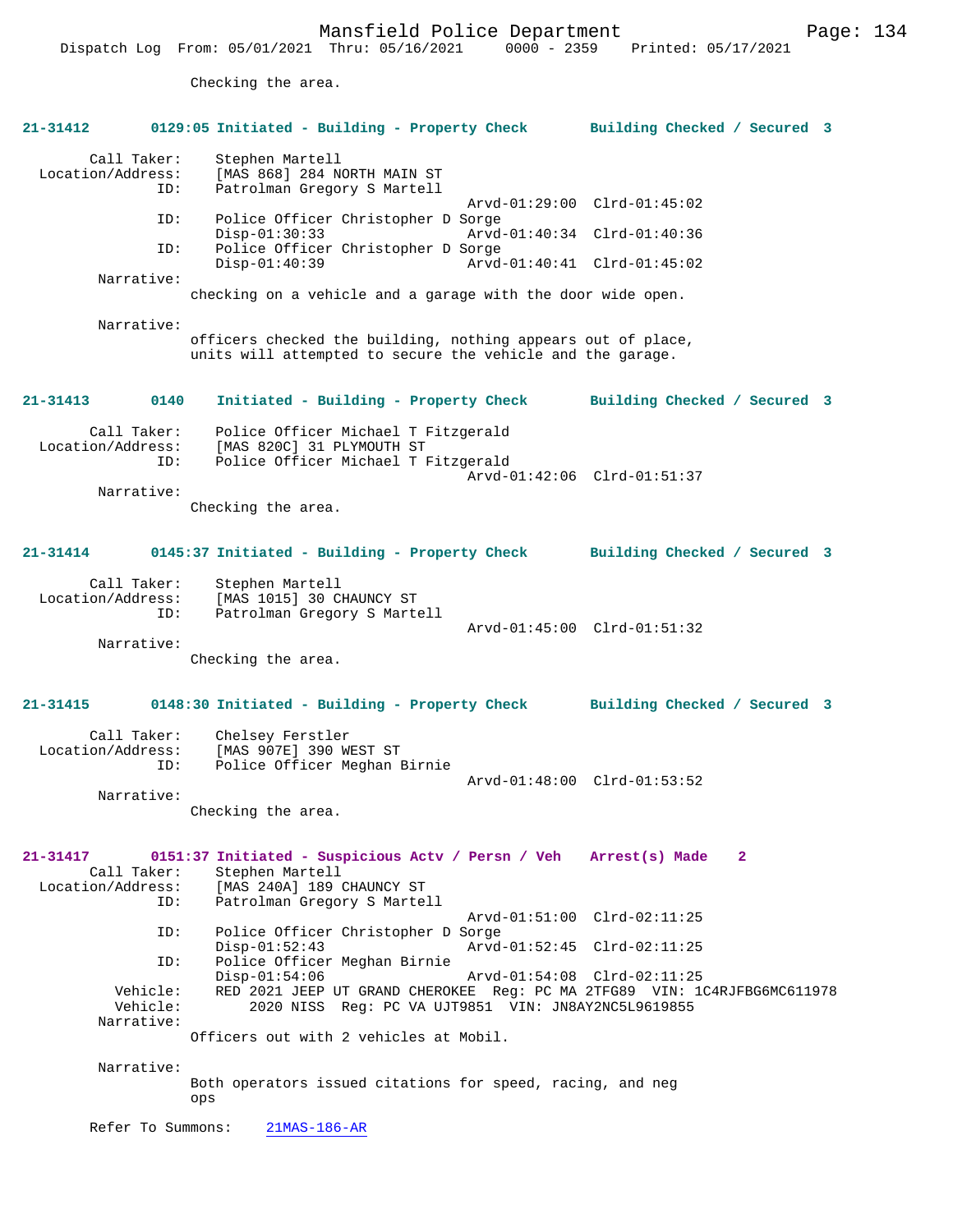Mansfield Police Department Page: 135 Dispatch Log From: 05/01/2021 Thru: 05/16/2021 Summons: DEPINA, JOHN ABREU JR Address: 411 BUFFINGTON ST Apt. #2 FALL RIVER, MA  $A$ ge: 24 Charges: RACING MOTOR VEHICLE SPEEDING RATE OF SPEED EXCEEDING POSTED LIMIT NEGLIGENT OPERATION OF MOTOR VEHICLE Refer To Summons: 21MAS-187-AR Summons: VICTORINO TEJEDA, ALFIDIS Address: 52 AUSTIN ST HYDE PARK, MA Age: 26 Charges: RACING MOTOR VEHICLE NEGLIGENT OPERATION OF MOTOR VEHICLE **21-31428 0211:26 Phone - 911 Hang-ups & Verifications Confirmed misdial/Accdntl Call 2**  Call Taker: Josesph Shebertes Location/Address: [MAS H6329] 191 TREMONT ST<br>ID: Police Officer Meghan Birni Police Officer Meghan Birnie<br>Disp-02:13:28 Disp-02:13:28 Arvd-02:20:15 Clrd-02:20:23 Narrative: Checking on a 911 hang up. no answer on call back x2 Contact made?: no Cellphone? (y/n): yes Uncertainty radius: 25.5 **21-31429 0215:25 Initiated - Assist Citizen - P S A Services Rendered 3**  Call Taker: Chelsey Ferstler<br>Location/Address: [MAS 4] 31 HAMPSI [MAS 4] 31 HAMPSHIRE ST ID: Patrolman Gregory S Martell Arvd-02:15:00 Clrd-02:20:39 Narrative: Property retrieval from previous call **21-31431 0221:07 Initiated - Building - Property Check Building Checked / Secured 3** Call Taker: Stephen Martell Location/Address: [MAS 4] 31 HAMPSHIRE ST<br>TD: Patrolman Gregory S Mart Patrolman Gregory S Martell Arvd-02:21:00 Clrd-02:34:16 Narrative: Checking the area hotels. **21-31443 0310:53 Phone - Disturbance / Gathering Services Rendered 1**  Call Taker: Ryan O'Rourke Location/Address: [MAS 4] 31 HAMPSHIRE ST ID: Police Officer Meghan Birnie Disp-03:13:44 Arvd-03:17:20 Clrd-03:29:45<br>ID: Patrolman Gregory S Martell Patrolman Gregory S Martell<br>Disp-03:13:47 Disp-03:13:47 Arvd-03:17:22 Clrd-03:29:45<br>ID: Sergeant John R Armstrong Sergeant John R Armstrong Disp-03:17:07 Arvd-03:17:21 Clrd-03:29:45 Vehicle: WHI 2003 TOYT UT LANCRU Reg: PC MA 459CA8 VIN: JTEHT05J732040219 Narrative: front desk called and stated the male party in room 316 came in and will not leave. He was supposed to be just getting items and leaving. Narrative: the males mother is in the parking lot, the male party is gathering his items and clearing out shortly. Narrative: all parties clear, units clear. **21-31442 0312:03 Initiated - Building - Property Check Building Checked / Secured 3**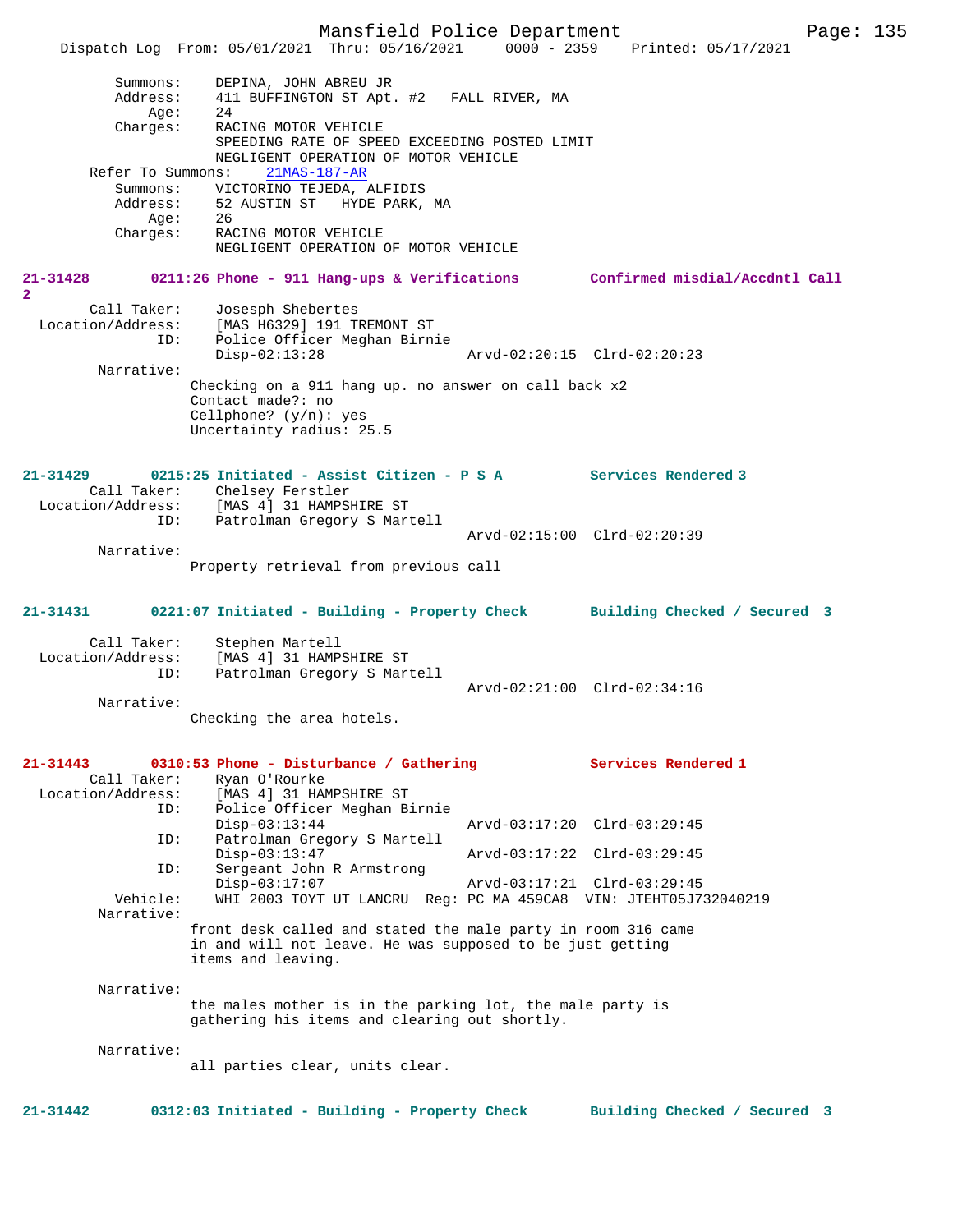Mansfield Police Department Page: 136 Dispatch Log From: 05/01/2021 Thru: 05/16/2021 0000 - 2359 Printed: 05/17/2021 Call Taker: Stephen Martell Location/Address: [MAS 840] 280 SCHOOL ST ID: Police Officer Meghan Birnie Arvd-03:12:00 Clrd-03:13:38 Narrative: Checking the area. **21-31445 0321 Initiated - Building - Property Check Building Checked / Secured 3** Call Taker: Police Officer Michael T Fitzgerald Location/Address: [MAS 820C] 31 PLYMOUTH ST ID: Police Officer Michael T Fitzgerald Arvd-03:22:24 Clrd-03:31:34 Narrative: Checking the area. **21-31447 0330:59 Initiated - Building - Property Check Building Checked / Secured 3** Call Taker: Stephen Martell Location/Address: [MAS 1015] 30 CHAUNCY ST ID: Police Officer Christopher D Sorge Arvd-03:30:00 Clrd-03:37:31 Narrative: Checking the area. **21-31448 0337:39 Initiated - Building - Property Check Building Checked / Secured 3** Call Taker: Chelsey Ferstler Location/Address: [MAS 1002] 250 EAST ST ID: Police Officer Christopher D Sorge Arvd-03:37:00 Clrd-03:57:31 Narrative: Checking the area. **21-31453 0611:44 Initiated - Assist Other Agency Spoken To 3**  Call Taker: Stephen Martell<br>Location/Address: [MAS H5574] 114 Location/Address: [MAS H5574] 114 HIGH ST ID: Sergeant John R Armstrong Arvd-06:11:00 Clrd-06:15:48 ID: Patrolman Gregory S Martell Disp-06:13:05 Arvd-06:15:22 Clrd-06:15:48 Narrative: speaking to the residents , assisting Attleboro PD. Narrative: spoke to the parents, **21-31454 0612 Initiated - Building - Property Check Building Checked / Secured 3** Call Taker: Police Officer Michael T Fitzgerald Location/Address: [MAS 820C] 31 PLYMOUTH ST ID: Police Officer Michael T Fitzgerald Arvd-06:14:04 Clrd-06:23:15 Narrative: Checking the area. **21-31461 0717 Initiated - Building - Property Check Building Checked / Secured 3** Call Taker: Police Officer Michael T Fitzgerald<br>Location/Address: [MAS 820C] 31 PLYMOUTH ST ess: [MAS 820C] 31 PLYMOUTH ST<br>ID: Police Officer Michael T F .<br>Police Officer Michael T Fitzgerald Arvd-07:18:36 Clrd-07:30:07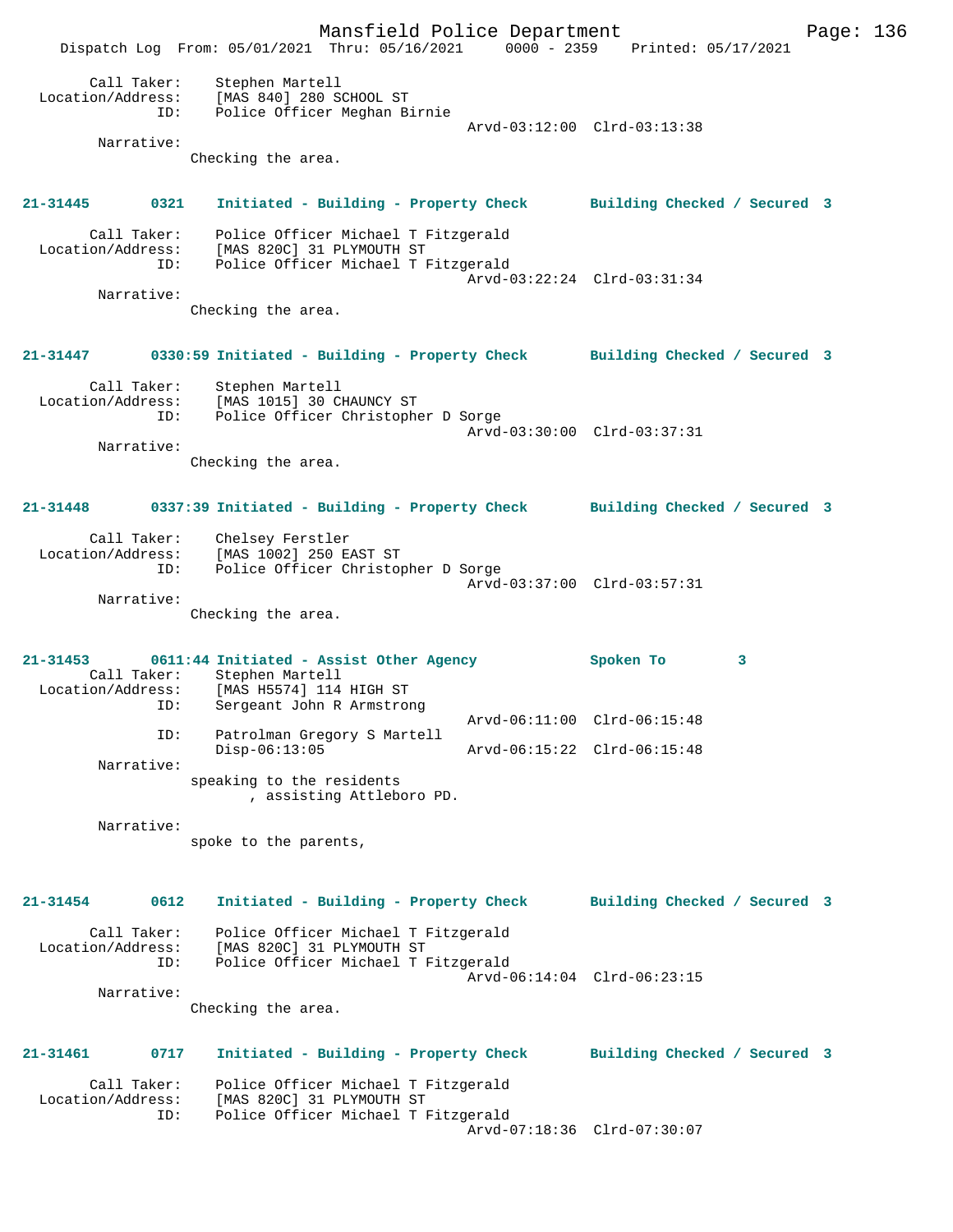Dispatch Log From: 05/01/2021 Thru: 05/16/2021 0000 - 2359 Printed: 05/17/2021

Narrative:

Checking the area.

| 21-31521                                              | 1247:32 Initiated - Assist Fire Department Referred to Other Agency                                                                                                                                                                                  | $\mathbf{2}$                                               |
|-------------------------------------------------------|------------------------------------------------------------------------------------------------------------------------------------------------------------------------------------------------------------------------------------------------------|------------------------------------------------------------|
| Call Taker:<br>Location/Address:<br>ID:<br>Narrative: | Dispatcher Jacques Ryan<br>[MAS 260] 70 COPELAND DR<br>Sergeant Robert S Pierce<br>Assisting the FD with a fire related incident.<br>Nature: Vehicle lockout                                                                                         | Arvd-12:47:00 Clrd-12:56:28                                |
| 21-31547<br>Call Taker:<br>Location/Address:<br>ID:   | 1548:51 Phone - Suspicious Actv / Persn / Veh Gone on Arrival 2<br>Emily Archer<br>[MAS 934] 40 RUMFORD AVE<br>Police Officer Nicole M Boldrighini                                                                                                   |                                                            |
| ID:<br>Vehicle:<br>Narrative:                         | $Disp-15:52:01$<br>Police Officer David J Pepicelli<br>$Disp-15:52:08$<br>BLU 2016 NISS ROGUE Reg: PC MA 1098BE VIN: JN8AT2MV5GW152574                                                                                                               | Arvd-16:20:09 Clrd-16:20:14<br>Arvd-15:57:51 Clrd-15:58:51 |
|                                                       | Caller wishing to remain anonymous, reporting he was sitting<br>at the pond by the parking lot. Male with a little boy in a<br>vehicle. A second vehicle came with a toy boat. Male left<br>the boy in the car and he thinks the boy is overheating. |                                                            |
| Narrative:                                            | Vehicle was a blue Nissan, it just left.                                                                                                                                                                                                             |                                                            |
| 21-31557<br>$\mathbf{2}$<br>Call Taker:               | 1700:41 Phone - 911 Hang-ups & Verifications Confirmed misdial/Accdntl Call<br>Dispatcher Alyson Vico                                                                                                                                                |                                                            |
| Location/Address:<br>ID:<br>Narrative:                | [MAS] 524 FRUIT ST<br>Police Officer David J Pepicelli<br>$Disp-17:03:03$                                                                                                                                                                            | Arvd-17:12:55 Clrd-17:16:44                                |
|                                                       | Checking on a 911 hang up.<br>Contact made?: Yes<br>Cellphone? $(y/n): ye$ s<br>Uncertainty radius: 14 meters                                                                                                                                        |                                                            |
| 21-31560<br>ID:                                       | 1703:51 Phone - Disturbance / Gathering<br>Call Taker: Dispatcher Alyson Vico<br>Location/Address: [MAS] 9 FRANCIS AVE<br>Police Officer William C Trudell                                                                                           | Services Rendered 1                                        |
| ID:                                                   | $Disp-17:05:47$<br>Police Officer Danielle C Titus<br>$Disp-17:05:52$                                                                                                                                                                                | Arvd-17:17:25 Clrd-17:39:51<br>Arvd-17:15:44 Clrd-17:39:51 |
| Narrative:                                            | CP reports the kids at station point are smacking her car.                                                                                                                                                                                           |                                                            |
| Narrative:                                            | Kids should be behind leasing office now.                                                                                                                                                                                                            |                                                            |
| Narrative:                                            | One white about 14 YO grey shirt white shorts.                                                                                                                                                                                                       |                                                            |
| Narrative:                                            | One african american male, about 10 years old. Black shirt<br>with a red nike symbol.                                                                                                                                                                |                                                            |
| Narrative:                                            | Now kids are trying to vandalize her husbands car.                                                                                                                                                                                                   |                                                            |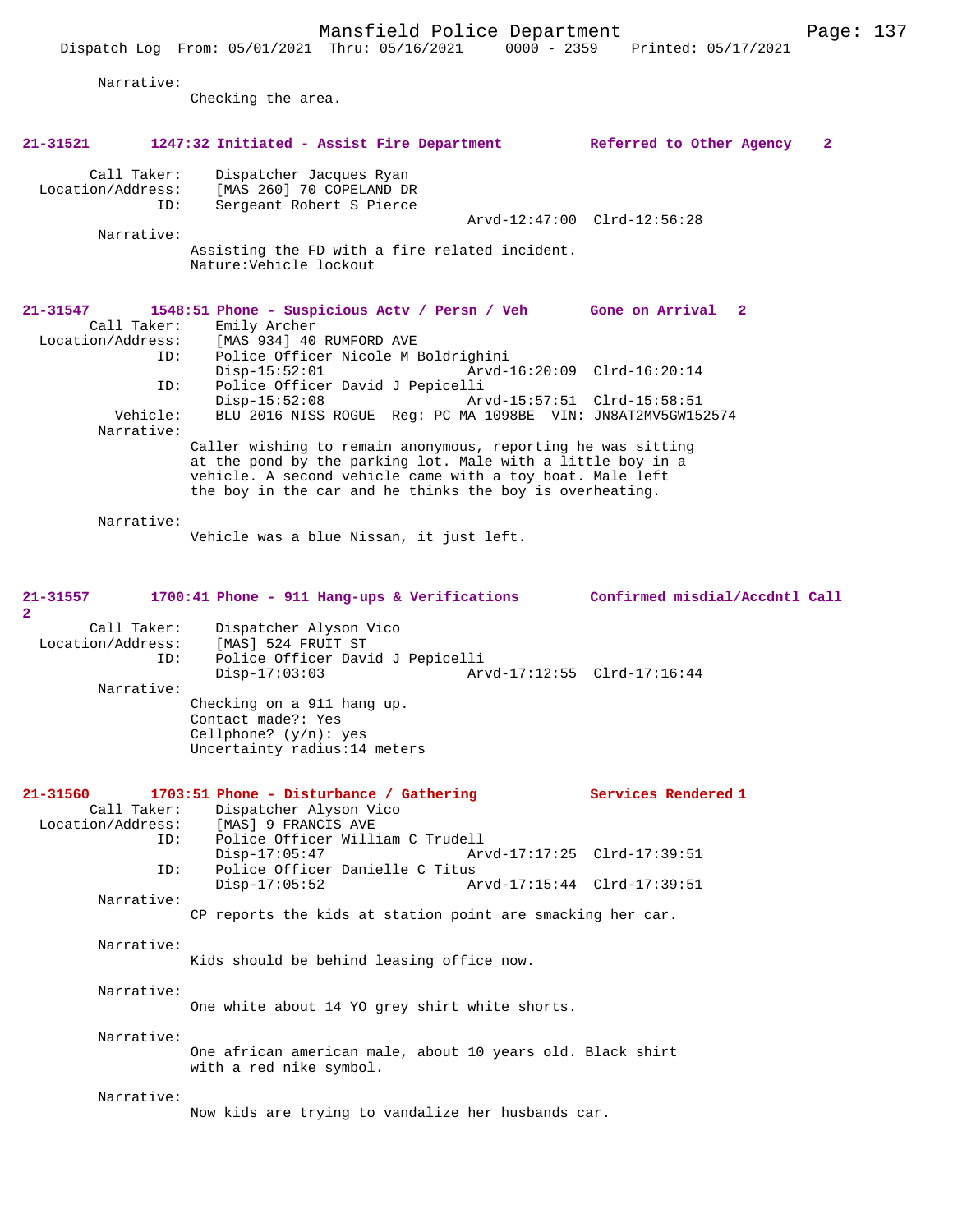Mansfield Police Department Page: 138 Dispatch Log From: 05/01/2021 Thru: 05/16/2021 Narrative: CP stated they have run off. Narrative: CP states they are at the play ground now. Narrative: No damage to the RP vehicle, Management of the property has been notified. Children were not in the area. **21-31564 1721:56 Phone - Animal Complaints Gone on Arrival 3**  Call Taker: Emily Archer<br>Location/Address: [MAS 255] 37 [MAS 255] 377 CHAUNCY ST ID: Police Officer David J Pepicelli Disp-17:24:41 Arvd-17:28:51 Clrd-17:33:10 Narrative: Caller reporting possible rabid racoon, on the sidewalk near Forbes Blvd. He went back into the woods by the parking lot. **21-31567 1742:06 Initiated - Lost / Found Property Services Rendered 3**  Call Taker: Dispatcher Jacques Ryan<br>ion/Address: [MAS] PRATT ST Location/Address:<br>ID: Police Officer David J Pepicelli Arvd-17:42:00 Clrd-18:00:24 Narrative: M11 flagged down and was given a debit card that was found on the sidewalk. M11 will be heading to the station to see if he can get it to the rightful owner. Narrative: Bank of America card. Narrative: Message was left for the family member and the message will be passed along for the owner to get his property Narrative: Owner of the property came in to pick up the Bank of America card at 1801hrs. **21-31570 1750:41 911 - Assist Fire Department Cancelled Enroute 2**  Call Taker: CARLY MORIARTY<br>Location/Address: [MAS 907A] 390 [MAS 907A] 390 WEST ST Apt. #B Narrative: Assisting the FD with a fire related incident. Nature: parties stuck in the elevator Narrative: Canceled by OIC **21-31572 1759:01 Phone - Erratic Oper MV / Road Rage Unfounded/Unverifed 3** Call Taker: Dispatcher Alyson Vico<br>Location/Address: [MAS 871] 789 EAST ST ess: [MAS 871] 789 EAST ST<br>ID: Police Officer David J Police Officer David J Pepicelli<br>Disp-18:00:57 Ar Disp-18:00:57 <br>D: Officer Matthew Badoud <br>D: Officer Matthew Badoud Officer Matthew Badoud Disp-18:09:33 Arvd-18:09:34 Clrd-18:09:36 Narrative: CP reports someone is racing up and down east street, CP is concerned because there is a lot of kids in the neighborhood. Narrative: Sounds like a very loud race car, has been going up and down east street multiple times.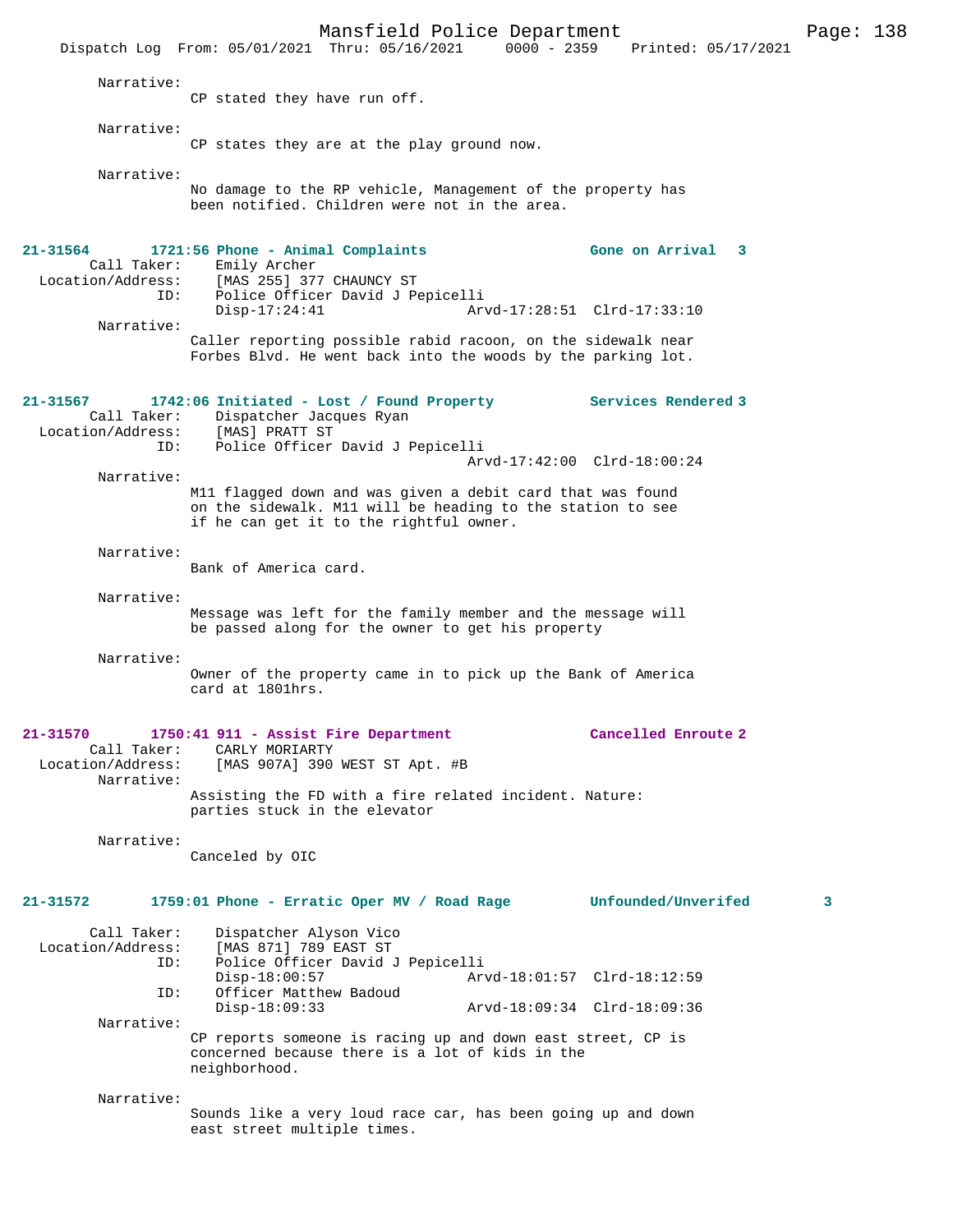Dispatch Log From: 05/01/2021 Thru: 05/16/2021 0000 - 2359 Printed: 05/17/2021

 Narrative: Last time they went down towards norton. Narrative: M11 spoke with a female party walking and stated that it was a black pick up truck on 106 headed toward easton Narrative: East st to the town line is clear Narrative: negative findings **21-31576 1837:26 Initiated - Motor Vehicle Stop Citation / Warning Issued 3** Call Taker: Dispatcher Jacques Ryan Location/Address: [MAS] 276 FRANKLIN ST @ 2 POTASH RD ID: Police Officer David J Pepicelli Arvd-18:37:00 Clrd-19:23:37 Vehicle: GRY 2016 VOLK JETTA Reg: PC MA 51F520 VIN: 3VW267AJ8GM330769 Narrative: mvst Narrative: Citation to operator for speed **21-31583 1923:44 Initiated - Building - Property Check Building Checked / Secured 3** Call Taker: Josesph Shebertes Location/Address: [MAS 139] 265 FRUIT ST Police Officer David J Pepicelli Arvd-19:23:00 Clrd-19:26:05 Narrative: Checking the area. **21-31584 1926:12 Initiated - Building - Property Check Building Checked / Secured 3** Call Taker: Josesph Shebertes Location/Address: [MAS 1041] 175 FRUIT ST ID: Police Officer David J Pepicelli Arvd-19:26:00 Clrd-19:41:36 Narrative: Checking the area. **21-31588 1941:16 Phone - Vandalism Investigated - Report Taken 3** Call Taker: Emily Archer<br>Location/Address: [MAS] 70 MIL [MAS] 70 MILL ST ID: Police Officer David J Pepicelli Disp-19:43:39 Arvd-19:46:51 Clrd-20:09:31 Vehicle: GRY 2009 HOND LL ODYSSEY Reg: PC MA 55AT33 Vehicle: RED 2008 DODG AVENGE Reg: PC MA 5ZR199 VIN: 1B3LC56R78N688330 Narrative: Caller reporting two vehicles in their driveway were struck by a vehicle. They did not witness this. Narrative: M11 reporting the Honda Odyssey has a broken back window Narrative: damaged to the drivers side mirror of the Red Dodge Avenger, small hole to the mirror possibly due to a BB gun Refer To Incident: 21MAS-488-OF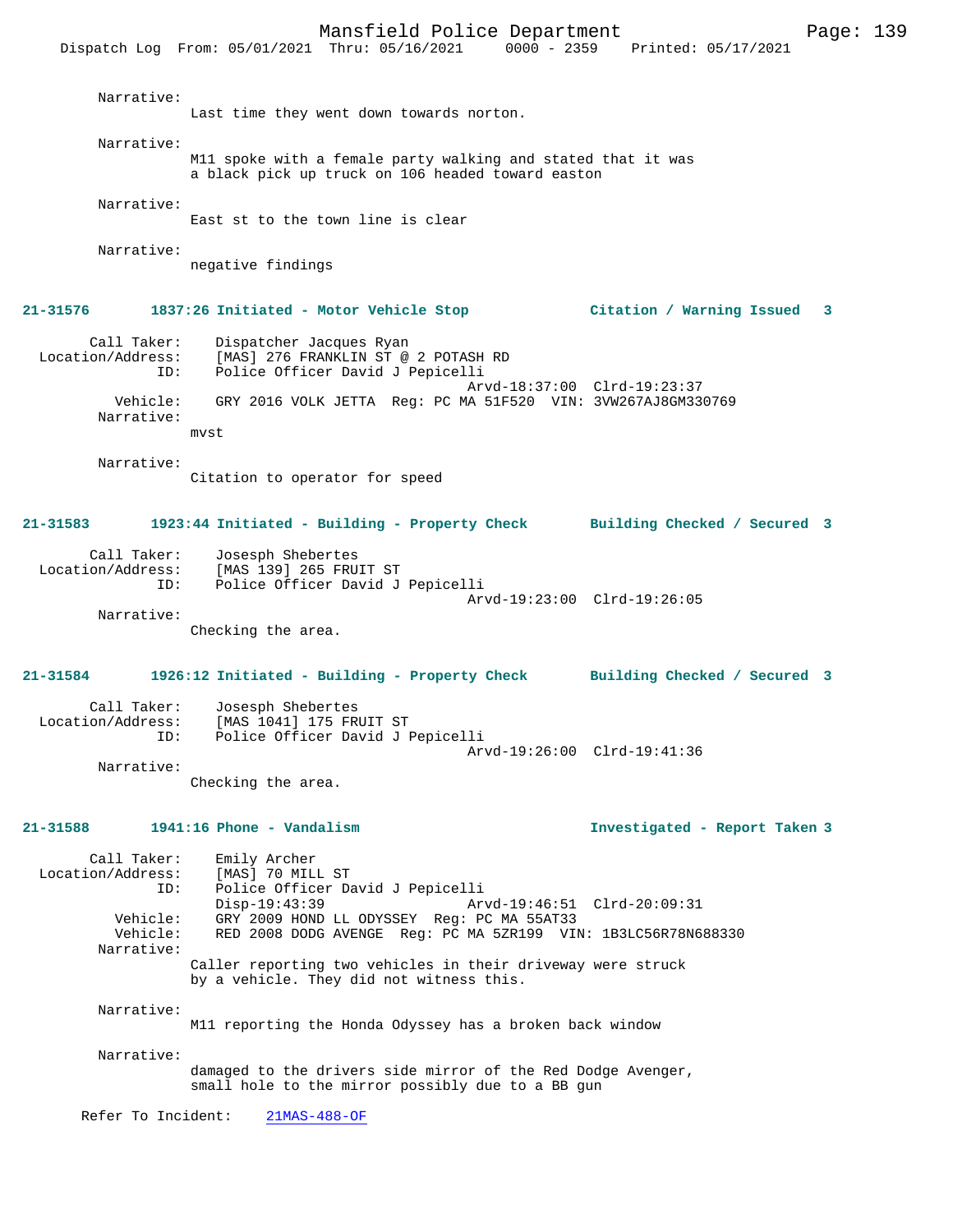|                                         | Dispatch Log From: 05/01/2021 Thru: 05/16/2021 0000 - 2359 Printed: 05/17/2021                                                                 |                              |
|-----------------------------------------|------------------------------------------------------------------------------------------------------------------------------------------------|------------------------------|
| $21 - 31595$                            | 2016:16 Initiated - Building - Property Check                                                                                                  | Building Checked / Secured 3 |
| Call Taker:<br>Location/Address:<br>ID: | Josesph Shebertes<br>[MAS 281A] 1 CROCKER ST<br>Police Officer Danielle C Titus                                                                | Arvd-20:16:00 Clrd-20:29:15  |
| Narrative:                              | Checking the area.                                                                                                                             |                              |
| Call Taker:<br>ID:                      | $21-31598$ 2029:16 Phone - Animal Complaints<br>Emily Archer<br>Location/Address: [MAS H2638] 67 SMILEY AVE<br>Police Officer Danielle C Titus | 3<br>Spoken To               |
| Narrative:                              | Arvd-20:38:40 Clrd-20:43:24<br>$Disp-20:32:00$<br>Caller there is an injured hawk on his lawn.                                                 |                              |

Narrative:

Hawk was deceased, hit the power lines. caller advised on what to do with the hawk.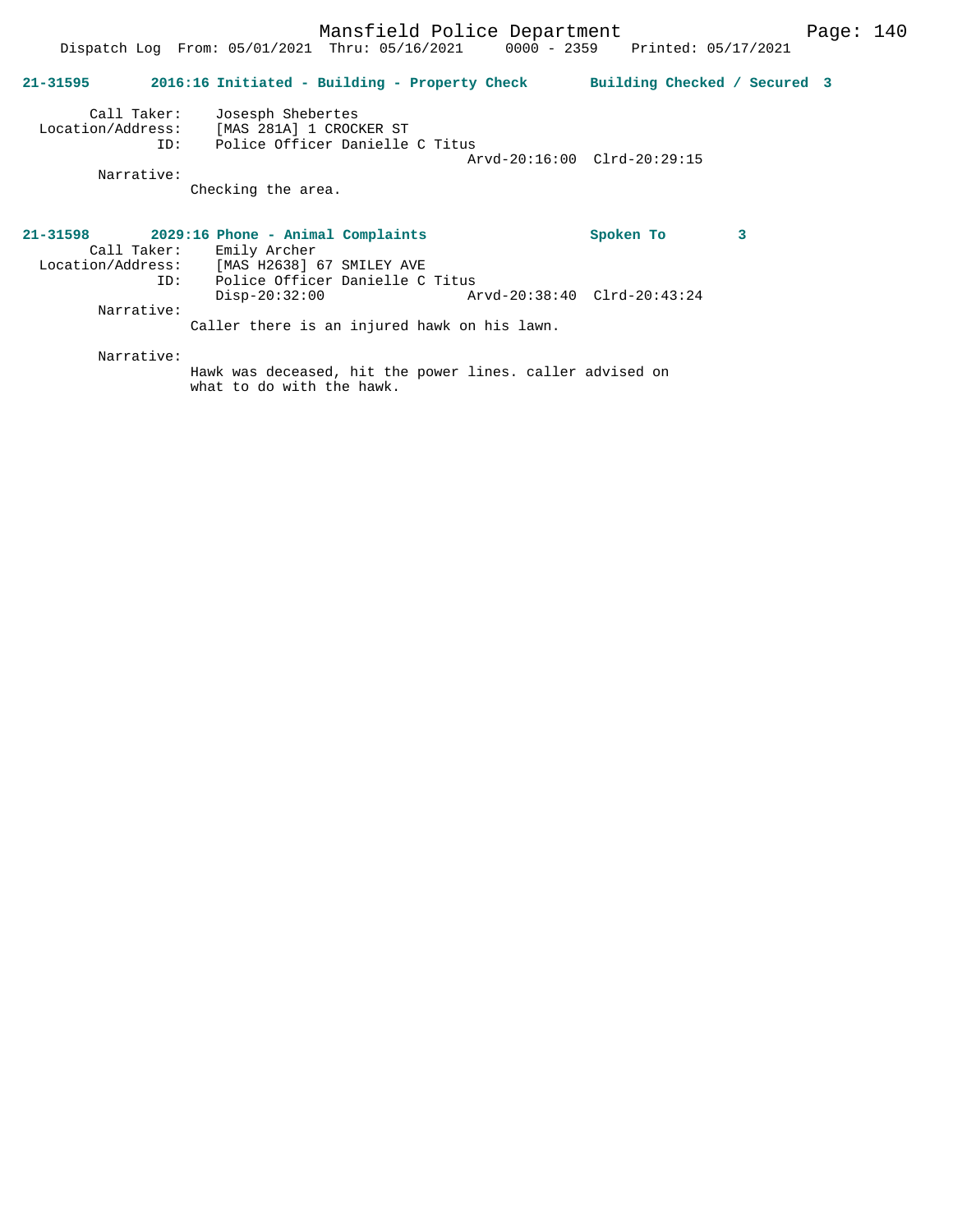# **For Date: 05/17/2021 - Monday**

| Call Number | Time                                           |     | Call Reason                                                                                                                                               |                             | Action | Priority                     |   |
|-------------|------------------------------------------------|-----|-----------------------------------------------------------------------------------------------------------------------------------------------------------|-----------------------------|--------|------------------------------|---|
| 21-31628    |                                                |     | 0050:11 Initiated - Building - Property Check                                                                                                             |                             |        | Building Checked / Secured 3 |   |
|             | Call Taker:<br>Location/Address:<br>Narrative: | ID: | Josesph Shebertes<br>[MAS 4] 31 HAMPSHIRE ST<br>Patrolman Gregory S Martell<br>Checking the area.                                                         | Arvd-00:50:00 Clrd-00:56:00 |        |                              |   |
|             |                                                |     |                                                                                                                                                           |                             |        |                              |   |
| 21-31630    | Call Taker:<br>Location/Address:               | ID: | 0051:36 Initiated - Building - Property Check Building Checked / Secured 3<br>Josesph Shebertes<br>[MAS 2] 60 FORBES BLVD<br>Police Officer Meghan Birnie | Arvd-00:51:00 Clrd-01:21:35 |        |                              |   |
|             | Narrative:                                     |     | Checking the area hotels                                                                                                                                  |                             |        |                              |   |
| 21-31635    |                                                |     | 0102:43 Initiated - Motor Vehicle Stop                                                                                                                    |                             |        | Citation / Warning Issued    | 3 |
|             | Call Taker:<br>Location/Address:<br>ID:        |     | Josesph Shebertes<br>[MAS H6122] 267 PRATT ST<br>Police Officer Christopher D Sorge                                                                       | Arvd-01:02:00 Clrd-01:15:24 |        |                              |   |
|             | ID:<br>Vehicle:<br>Narrative:                  |     | Sergeant John R Armstrong<br>$Disp-01:06:56$<br>BLU 2011 FORD FUSION Reg: PC MA 1VY866 VIN: 3FAHP0HA8BR198900<br>will be out with a vehicle.              | Arvd-01:06:58 Clrd-01:15:24 |        |                              |   |
|             | Narrative:                                     |     | Citation issued to the operator for speed. will be renewing<br>his license when he arrives home.                                                          |                             |        |                              |   |
| 21-31641    |                                                |     | 0131:30 Initiated - Building - Property Check                                                                                                             |                             |        | Building Checked / Secured 3 |   |
|             | Call Taker:<br>Location/Address:               | ID: | Josesph Shebertes<br>[MAS 170] 255 HOPE ST<br>Police Officer Meghan Birnie                                                                                | Arvd-01:31:00 Clrd-01:40:29 |        |                              |   |
|             | Narrative:                                     |     | Checking the area.                                                                                                                                        |                             |        |                              |   |
| 21-31645    |                                                |     | 0153:46 Initiated - Building - Property Check Building Checked / Secured 3                                                                                |                             |        |                              |   |
|             | Call Taker:<br>Location/Address:               | ID: | Josesph Shebertes<br>[MAS 840] 280 SCHOOL ST<br>Patrolman Gregory S Martell                                                                               | Arvd-01:53:00 Clrd-01:58:46 |        |                              |   |
| Narrative:  |                                                |     | Checking the area.                                                                                                                                        |                             |        |                              |   |
| 21-31650    |                                                |     | 0202:42 Initiated - Motor Vehicle Stop                                                                                                                    |                             |        | Citation / Warning Issued    | 3 |
|             | Call Taker:<br>Location/Address:               | ID: | Josesph Shebertes<br>[MAS 305] 64 COPELAND DR<br>Police Officer Christopher D Sorge                                                                       |                             |        |                              |   |
|             | Vehicle:<br>Narrative:                         |     | BLK 2005 TOYT COROLL Reg: PC MA 7XP879 VIN: 2T1BR32E55C340573                                                                                             | Arvd-02:02:00 Clrd-02:05:25 |        |                              |   |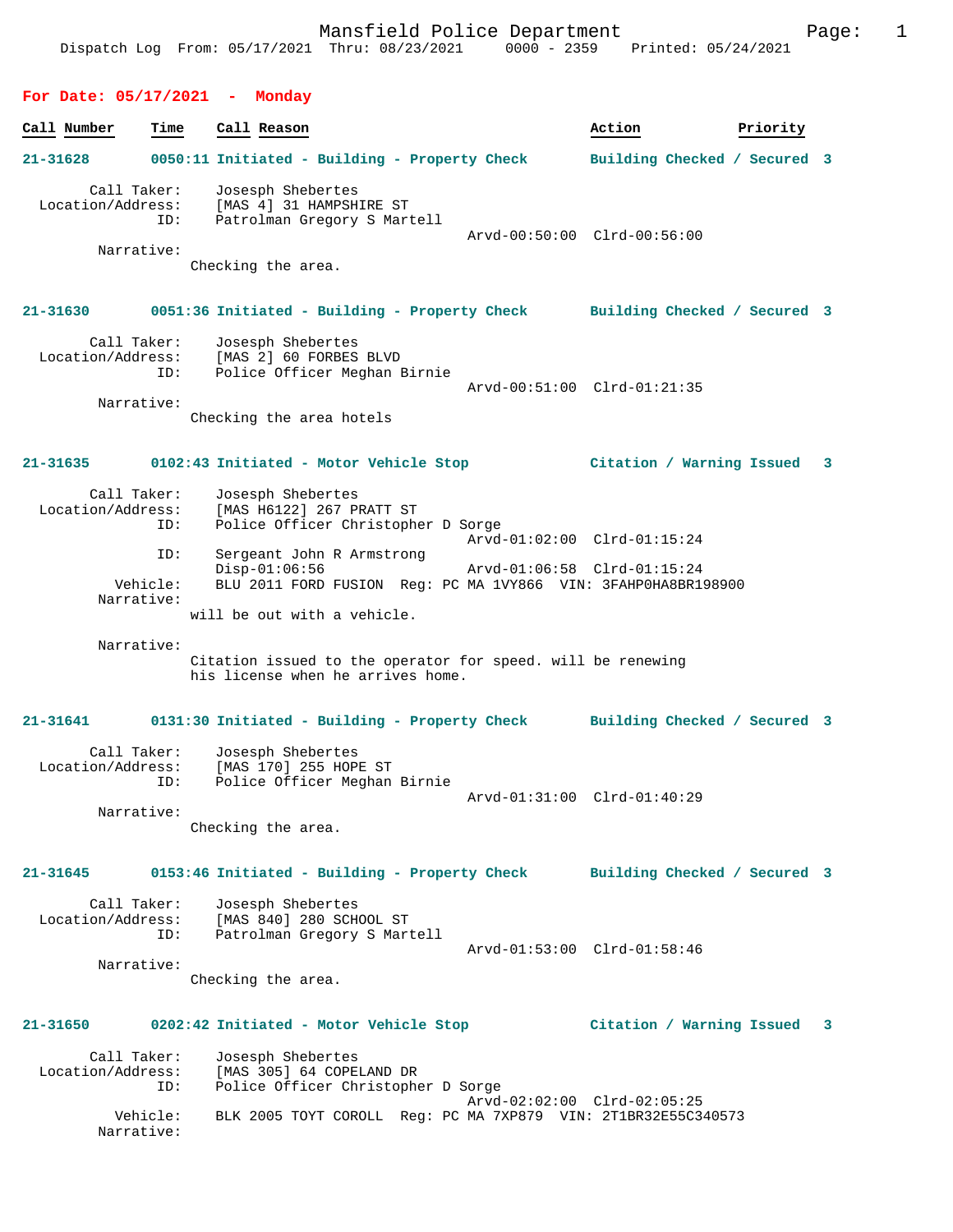Mansfield Police Department Fage: 2 Dispatch Log From: 05/17/2021 Thru: 08/23/2021 0000 - 2359 Printed: 05/24/2021 will be out with a vehicle. **21-31652 0208:45 Initiated - Building - Property Check Building Checked / Secured 3** Call Taker: Josesph Shebertes Location/Address: [MAS 4] 31 HAMPSHIRE ST ID: Patrolman Gregory S Martell Arvd-02:08:00 Clrd-02:17:58 Narrative: Checking the area. **21-31654 0209:25 Initiated - Building - Property Check Building Checked / Secured 3** Call Taker: Josesph Shebertes Location/Address: [MAS 1002] 250 EAST ST ID: Police Officer Meghan Birnie Arvd-02:09:00 Clrd-02:09:54 Narrative: Checking the area. **21-31656 0213:05 Initiated - Building - Property Check Building Checked / Secured 3** Call Taker: Josesph Shebertes<br>Location/Address: [MAS 1015] 30 CHA ess: [MAS 1015] 30 CHAUNCY ST<br>ID: Police Officer Christophe Police Officer Christopher D Sorge Arvd-02:13:00 Clrd-02:21:59 Narrative: Checking the area. **21-31660 0222:06 Initiated - Building - Property Check Building Checked / Secured 3** Call Taker: Josesph Shebertes Location/Address: [MAS 281A] 1 CROCKER ST ID: Police Officer Christopher D Sorge Arvd-02:22:00 Clrd-02:32:56 Narrative: Checking the area. **21-31662 0227:37 Initiated - Building - Property Check Building Checked / Secured 3** Call Taker: Josesph Shebertes Location/Address: [MAS 139] 265 FRUIT ST ID: Police Officer Meghan Birnie Arvd-02:27:00 Clrd-02:32:47 Narrative: Checking the area. **21-31665 0233:01 Initiated - Motor Vehicle Stop Arrest(s) Made 3**  Call Taker: Josesph Shebertes Location/Address: [MAS] 30 MANSFIELD AVE @ 32 OAKLAND ST<br>TD: Police Officer Christopher D Sorge Police Officer Christopher D Sorge Arvd-02:33:00 Clrd-03:56:01<br>TD: Police Officer Meghan Birnie Police Officer Meghan Birnie Disp-02:33:32 Clrd-02:35:57 ID: Sergeant John R Armstrong Disp-02:33:37 Arvd-02:33:38 Clrd-03:26:39<br>ID: Patrolman Gregory S Martell Patrolman Gregory S Martell<br>Disp-02:34:34 Disp-02:34:34 Arvd-02:34:36 Clrd-03:25:39 ID: Police Officer Meghan Birnie Disp-02:37:57 Arvd-02:43:22 Clrd-03:32:45<br>Vehicle: RED 2011 SUBA IMPREZ Req: PC MA 9GC778 VIN: JF1GE6B66BH5 Vehicle: RED 2011 SUBA IMPREZ Reg: PC MA 9GC778 VIN: JF1GE6B66BH513767<br>Towed: By: Achins Garage To: Achins Garage Towed: By: Achins Garage To: Achins Garage<br>Released To: HAMMOND On: 05/17/2021 @ 1947 Liens: HAMMOND On: 05/17/2021 @ 1947 Liens: TOW ONLY RELEASE Narrative: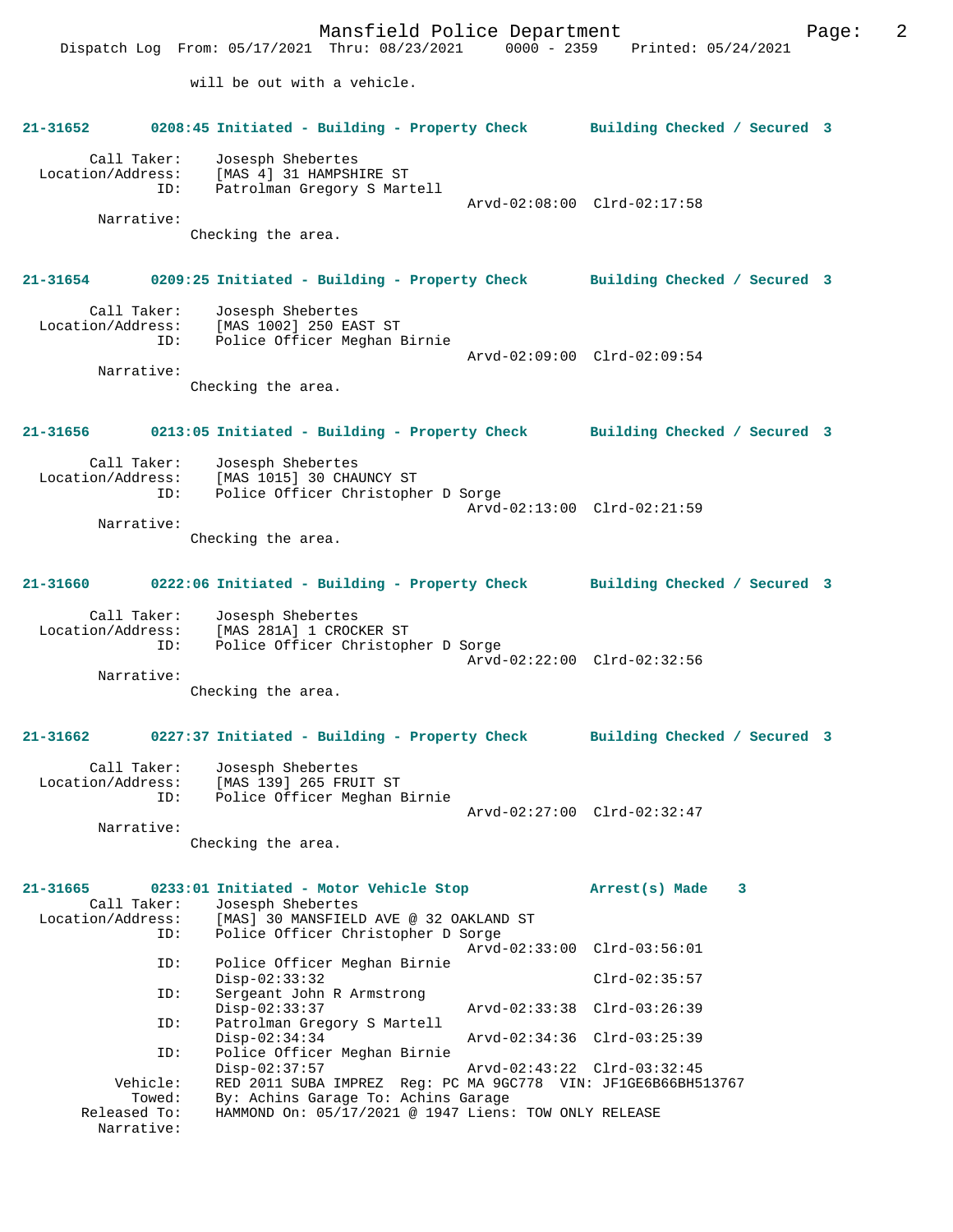Mansfield Police Department<br>  $\frac{P}{P}$  Page: 3<br>  $\frac{P}{P}$  Printed: 05/24/2021 Dispatch Log From: 05/17/2021 Thru: 08/23/2021 will be out with a vehicle. Narrative: Vehicle had multiple passengers inside (8) total several juveniles. Narrative: Control is attempting to make contact with parents of the juveniles. Narrative: Narrative: Narrative: Achins en route Narrative: M4 transporting 1 Female juvenile to the station starting mileage 48801 0319hrs ending mileage 48802 0321 hrs Narrative: 1 Female juvenile will be picked up by her father. Narrative: N77 will be transporting 1 juevnile to MPD starting mileage 6554 0323 hrs ending mileage at MPD 6556 0328 hrs Narrative: M11 will be clr, transporting 1 male under arrest. 0325 hrs Narrative: M1 will be clr, transporting 1 female juvenile to the station 97107.6 0326 Narrative: Achins has that vehicle. Narrative: Narrative: 1 male juvenile picked up by his mother at the station. Narrative: Refer To Summons: 21MAS-188-AR Summons: HAMMOND, SKYLER L<br>Address: 858 WEST ST STOU 858 WEST ST STOUGHTON, MA Age: 29 Charges: UNLICENSED OPERATION OF MV OPERATION OF MOTOR VEHICLE, IMPROPER RESIST ARREST DISORDERLY CONDUCT **21-31667 0254:36 Initiated - Assist Other Agency Services Rendered 3**  Call Taker: Josesph Shebertes<br>Location/Address: [MAS] 30 MANSFIEL [MAS] 30 MANSFIELD AVE @ 32 OAKLAND ST ID: Patrolman Janna Perez Arvd-02:54:00 Clrd-02:57:05<br>ID: Patrolman Janna Perez Patrolman Janna Perez Disp-02:57:26 Arvd-03:25:19 Clrd-03:32:08 Narrative: N77 will be assisting MPD with a MVST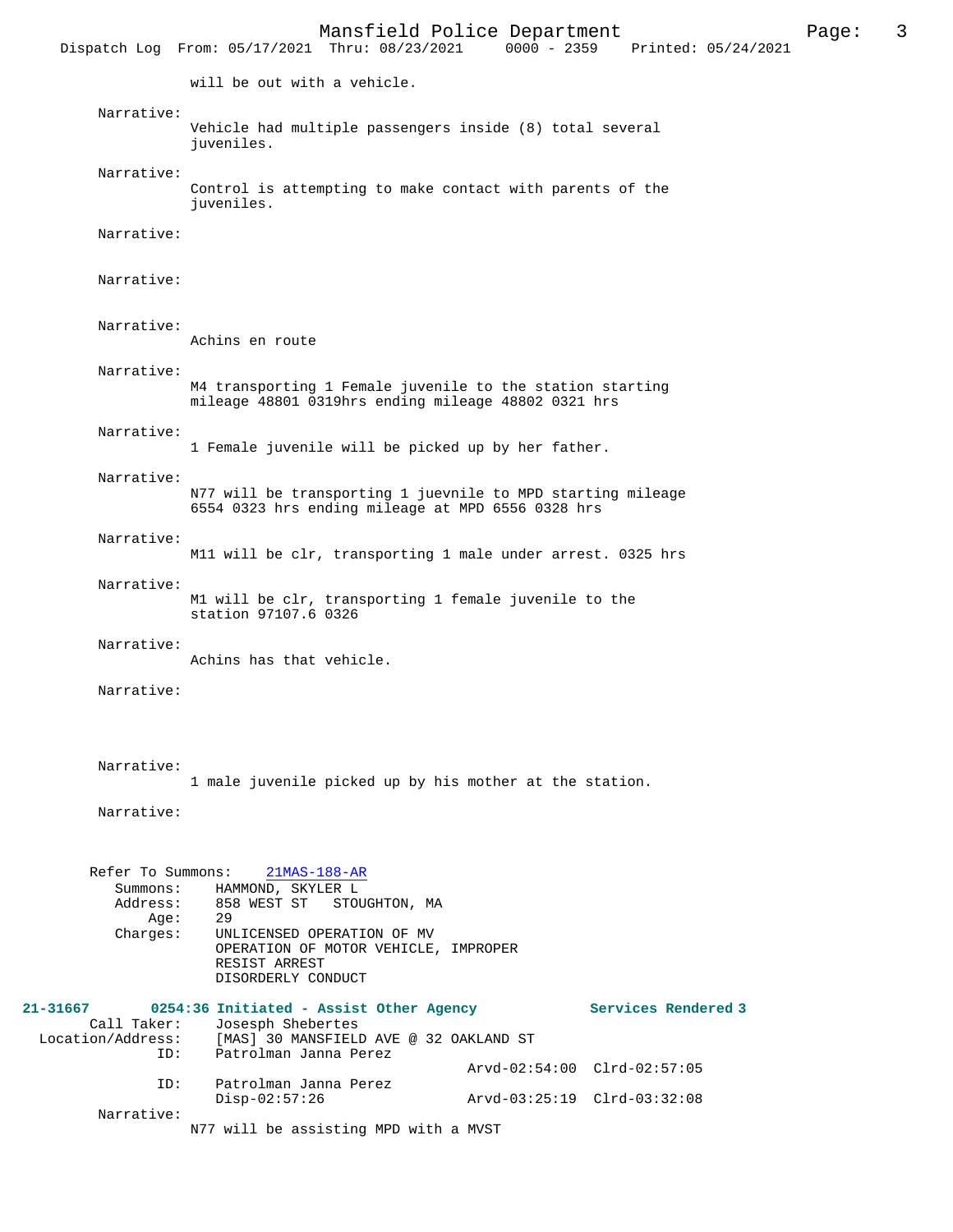Narrative: N77 will be transporting 1 juevnile to MPD starting mileage 6554 0323 hrs ending mileage at MPD 6556 0328 hrs

Narrative:

N77 will be clr, heading back to town.

| 21-31686<br>Call Taker:<br>Location/Address: | 0443:46 Phone - Disturbance / Gathering<br>Chelsey Ferstler<br>[MAS 65] 30 CHAUNCY ST                                                     |                             | Spoken To                   | 1 |  |
|----------------------------------------------|-------------------------------------------------------------------------------------------------------------------------------------------|-----------------------------|-----------------------------|---|--|
| ID:                                          | Police Officer Meghan Birnie<br>$Disp-04:45:07$                                                                                           | Arvd-04:47:49 Clrd-05:00:57 |                             |   |  |
| ID:                                          | Police Officer Patrick J Pennie<br>$Disp-04:45:19$                                                                                        | Arvd-04:48:18 Clrd-04:53:08 |                             |   |  |
| ID:<br>ID:                                   | Police Officer Nicole M Boldrighini<br>$Disp-04:45:24$<br>Sergeant John R Armstrong                                                       | Arvd-04:47:55 Clrd-04:53:08 |                             |   |  |
| Narrative:                                   | $Disp-04:45:29$                                                                                                                           | Arvd-04:47:46 Clrd-04:53:08 |                             |   |  |
|                                              | CP reports 4 people who state they are from taunton waiting<br>for a ride, CP told them to leave, using profanity, will not<br>leave      |                             |                             |   |  |
| Narrative:                                   | CP states 1 of the males stated he will be back                                                                                           |                             |                             |   |  |
| Narrative:                                   | CP reports they are near Dunkin Donuts                                                                                                    |                             |                             |   |  |
| Narrative:                                   | 2 girls and 2 males                                                                                                                       |                             |                             |   |  |
| Narrative:                                   | tall male red sweatshirt, 2 females had black hair                                                                                        |                             |                             |   |  |
| Narrative:                                   | spoke to the parties, they will wait in the Dunkin Donuts<br>for their uber, M4 will be heading to Cumberland Farms to<br>speak to the RP |                             |                             |   |  |
| 21-31696                                     | 0635:22 Initiated - Motor Vehicle Stop                                                                                                    |                             | Citation / Warning Issued   | 3 |  |
| Call Taker:<br>Location/Address:<br>ID:      | Josesph Shebertes<br>[MAS] COPELAND DR<br>Police Officer Andrew J Kelley                                                                  |                             |                             |   |  |
| Vehicle:<br>Narrative:                       | Arvd-06:35:00 Clrd-06:39:59<br>BLK 2017 LEXS ES Req: PC MA 21LA89 VIN: JTHBK1GG8H2249401                                                  |                             |                             |   |  |
|                                              | will be out with a vehicle.                                                                                                               |                             |                             |   |  |
| 21-31701<br>Call Taker:<br>ID:               | 0648:30 Initiated - Community Policing<br>Josesph Shebertes<br>Location/Address: [MAS 1002] 250 EAST ST<br>Police Officer Meghan Birnie   |                             | Services Rendered 3         |   |  |
| Narrative:                                   |                                                                                                                                           | Arvd-06:48:00 Clrd-07:09:20 |                             |   |  |
|                                              | M4 will be out for traffic.                                                                                                               |                             |                             |   |  |
| 21-31702                                     | 0649:31 Initiated - Motor Vehicle Stop                                                                                                    |                             | Citation / Warning Issued   | 3 |  |
| Call Taker:<br>Location/Address:             | Josesph Shebertes<br>[MAS] 140SB                                                                                                          |                             |                             |   |  |
| ID:                                          | Police Officer Andrew J Kelley                                                                                                            |                             | Arvd-06:49:00 Clrd-06:57:34 |   |  |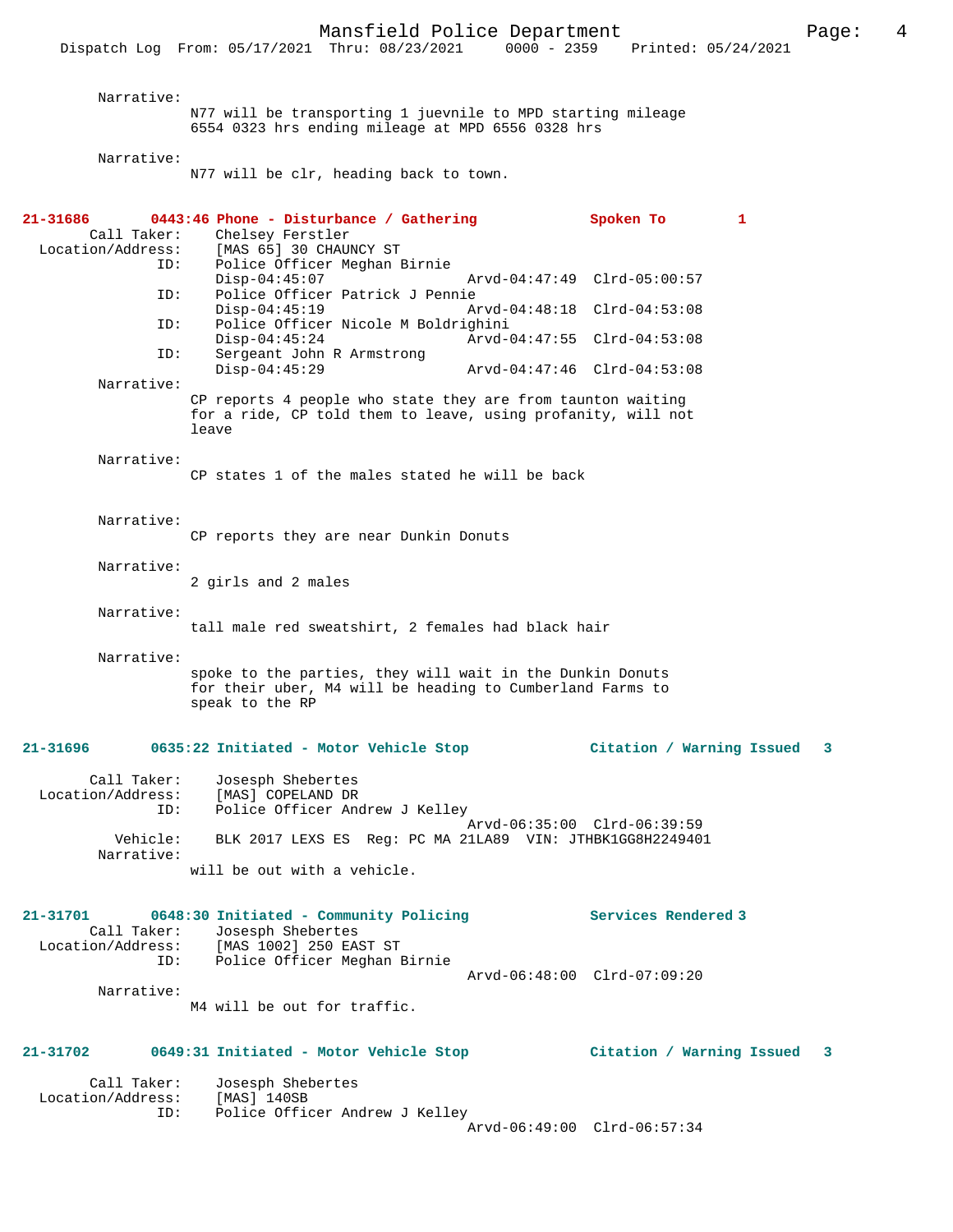Mansfield Police Department Page: 5 Dispatch Log From: 05/17/2021 Thru: 08/23/2021 0000 - 2359 Printed: 05/24/2021 Vehicle: BLU 2004 TOYT CAMRY Reg: PC MA 6LJ925 VIN: 4T1BE30K64U330006 Narrative: will be out with a vehicle. **21-31703 0657:42 Initiated - Motor Vehicle Stop Citation / Warning Issued 3** Call Taker: Jarred Kohler Location/Address: [MAS] 905 SOUTH MAIN ST<br>ID: Police Officer Andrew J Police Officer Andrew J Kelley Arvd-06:57:00 Clrd-07:07:52 Vehicle: WHI 2020 INTL TT Reg: AP TX R496481 VIN: 3HSDZAPR0LN878922 Narrative: out with mvst Narrative: citation issued to the OP for red light **21-31711 0729 Initiated - Parking Violations Services Rendered 3**  Call Taker: Animal Control Steven Simonds Location/Address: [MAS 12] 250 EAST ST ID: Animal Control Steven Simonds Arvd-07:30:45 Clrd-08:46:04 Narrative: crossing guard coverage **21-31721 0845 Initiated - Parking Violations Services Rendered 3**  Call Taker: Animal Control Steven Simonds Location/Address: [MAS] 43 NORTH MAIN ST @ 13 PARK ST ID: Animal Control Steven Simonds Arvd-08:46:42 Clrd-09:14:25 Narrative: checking area for parking violations **21-31731 0940:41 Phone - 911 Hang-ups & Verifications Confirmed misdial/Accdntl Call 2**  Call Taker: MATTHEW BOMES<br>Location/Address: [MAS 127A] 31 Location/Address: [MAS 127A] 31 SUFFOLK RD ID: Police Officer Nicole M Boldrighini ID: Police Officer Nicole M Boldrighini<br>Disp-09:44:27 Arvd-09:50:36 Clrd-09:50:43 Police Officer Beau J Palanza Narrative: Checking on a 911 hang up. Caller reports accidental dial, no emergency. Contact made?:y Cellphone? (y/n):N Uncertainty radius: Narrative: Call is from the front desk Narrative: Accidental confirmed **21-31736 0953 Initiated - Speed Trailer/Signs Deployed Services Rendered 3**  Call Taker: Animal Control Steven Simonds Location/Address: [MAS] WILLIAMS ST ID: Animal Control Steven Simonds Arvd-09:54:28 Clrd-10:09:35 Narrative: changing batteries on speed signs **21-31749 1049:27 Initiated - Building - Property Check Building Checked / Secured 3** Call Taker: Jarred Kohler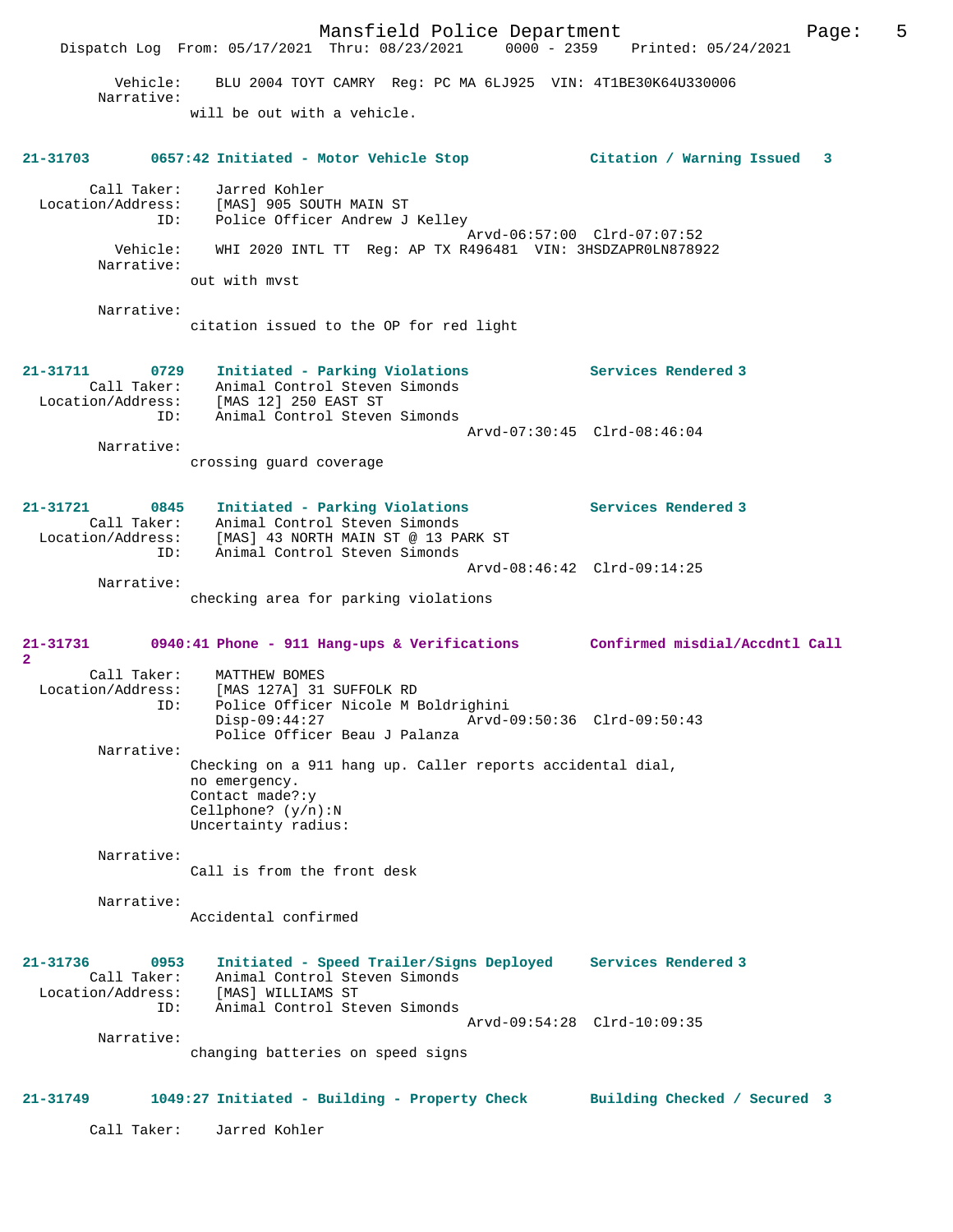Mansfield Police Department The Rage: 6 Dispatch Log From: 05/17/2021 Thru: 08/23/2021 0000 - 2359 Printed: 05/24/2021 Location/Address: [MAS 417] 9 FRANCIS AVE ID: Police Officer Michael T Fitzgerald Arvd-10:49:00 Clrd-10:55:10 Narrative: Checking the area. **21-31752 1052 Initiated - Speed Trailer/Signs Deployed Services Rendered 3**  Call Taker: Animal Control Steven Simonds Location/Address: [MAS] FRANKLIN ST ID: Animal Control Steven Simonds Arvd-10:54:03 Clrd-11:14:38 Narrative: changing batteries on speed sign **21-31753 1101:01 Initiated - Building - Property Check Building Checked / Secured 3** Call Taker: Jarred Kohler Location/Address: [MAS 840] 280 SCHOOL ST ID: Police Officer Nicole M Boldrighini Arvd-11:01:00 Clrd-11:16:16 Police Officer Beau J Palanza Narrative: Checking the area. **21-31762 1141 Initiated - Parking Violations Services Rendered 3**  Call Taker: Animal Control Steven Simonds Location/Address: [MAS] 242 NORTH MAIN ST @ 16 OLD COLONY WAY ID: Animal Control Steven Simonds Arvd-11:42:59 Clrd-12:21:46 Narrative: checking area for parking violations **21-31763 1144:11 Initiated - Motor Vehicle Stop Citation / Warning Issued 3** Call Taker: Jarred Kohler Location/Address: [MAS] COPELAND DR ID: Police Officer Gregg S Kennedy Arvd-11:44:00 Clrd-11:49:03 Vehicle: BLK 2017 HOND RIDGEL Reg: PC MA 399PT9 VIN: 5FPYK3F87HB027339 Narrative: Out with MVST Narrative: Citation issued to the RO **21-31768 1208:04 Initiated - Building - Property Check Services Rendered 3**  Call Taker: Jarred Kohler Location/Address: [MAS 2] 60 FORBES BLVD ID: Police Officer Nicole M Boldrighini Arvd-12:08:00 Clrd-12:11:27 Police Officer Beau J Palanza Narrative: Checking the area.' **21-31769 1214:21 Initiated - Building - Property Check Building Checked / Secured 3** Call Taker: Jarred Kohler Location/Address: [MAS 4] 31 HAMPSHIRE ST ID: Police Officer Nicole M Boldrighini Arvd-12:14:00 Clrd-12:19:03 Police Officer Beau J Palanza Narrative: Checking the area.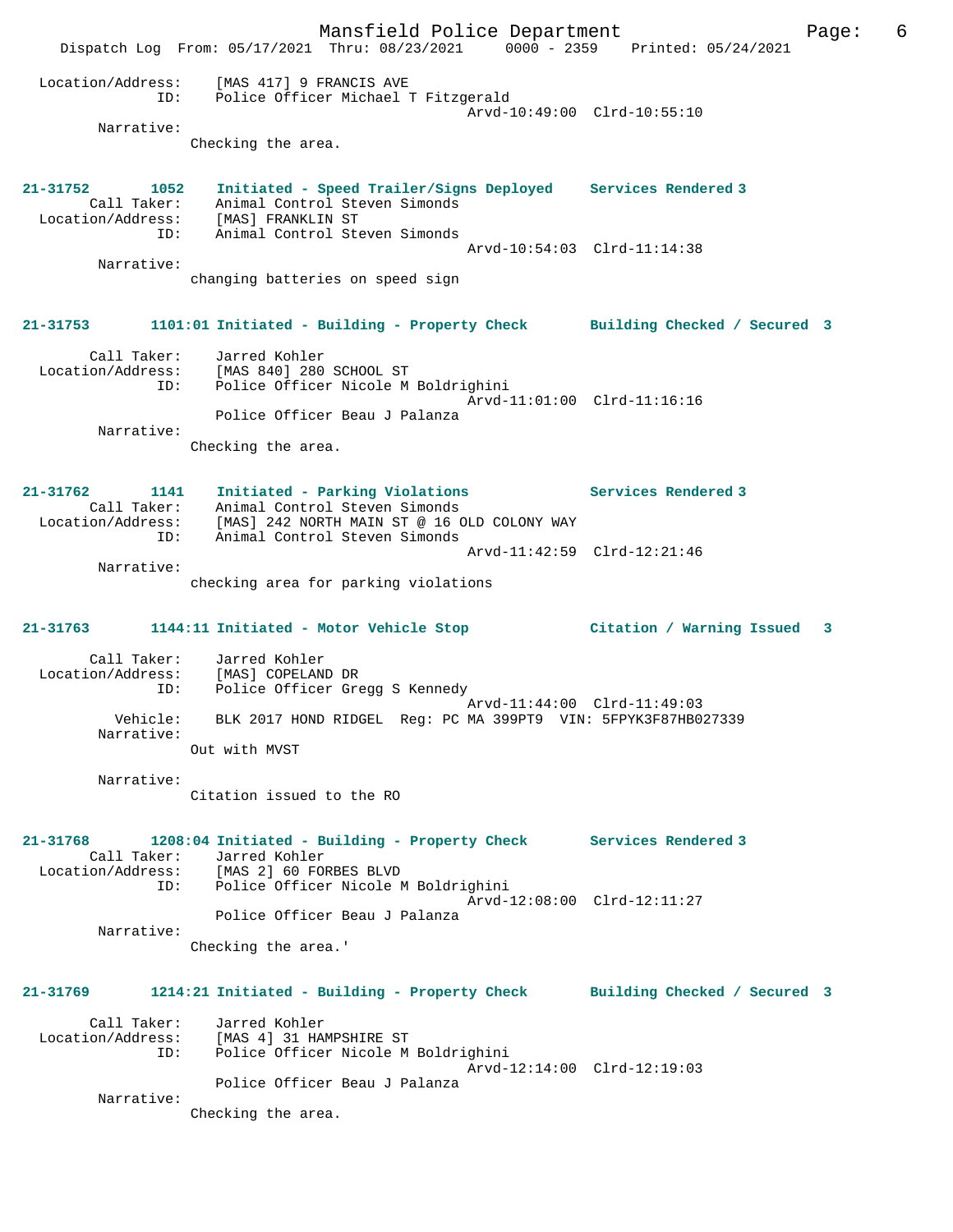Dispatch Log From: 05/17/2021 Thru: 08/23/2021 0000 - 2359 Printed: 05/24/2021

| 21-31770          |                            | 1215:20 Initiated - Building - Property Check Building Checked / Secured 3                                                                                                                                |                             |  |
|-------------------|----------------------------|-----------------------------------------------------------------------------------------------------------------------------------------------------------------------------------------------------------|-----------------------------|--|
|                   | ID:                        | Call Taker: Jarred Kohler<br>Location/Address: [MAS 2] 60 FORBES BLVD<br>Police Officer Patrick J Pennie                                                                                                  |                             |  |
|                   | Narrative:                 | Checking the area.                                                                                                                                                                                        | Arvd-12:15:00 Clrd-12:20:47 |  |
|                   |                            |                                                                                                                                                                                                           |                             |  |
| 21-31773          |                            | 1221:15 Initiated - Building - Property Check Building Checked / Secured 3                                                                                                                                |                             |  |
|                   | Call Taker:                | Jarred Kohler<br>Location/Address: [MAS] 792 WEST ST<br>ID: Police Officer Ni<br>Police Officer Nicole M Boldrighini                                                                                      | Arvd-12:21:00 Clrd-12:29:54 |  |
|                   | Narrative:                 | Police Officer Beau J Palanza                                                                                                                                                                             |                             |  |
|                   |                            | Checking the area.                                                                                                                                                                                        |                             |  |
| 21-31782          | 1324<br>Call Taker:<br>ID: | Initiated - Parking Violations<br>Animal Control Steven Simonds<br>Location/Address: [MAS] 255 NORTH MAIN ST @ 8 COTTAGE ST<br>Animal Control Steven Simonds                                              | Services Rendered 3         |  |
|                   |                            |                                                                                                                                                                                                           | Arvd-13:26:01 Clrd-14:27:48 |  |
|                   | Narrative:                 | checking area for parking violations                                                                                                                                                                      |                             |  |
|                   | Narrative:                 | tagged MA 5959XI at 11 north main for 4 hour overtime<br>parking.                                                                                                                                         |                             |  |
|                   | Narrative:                 | tagged MA US53ZC at 11 north main for 4 hour overtime<br>parking                                                                                                                                          |                             |  |
| 21-31784          |                            | 1328:49 Phone - Suspicious Actv / Persn / Veh Spoken To                                                                                                                                                   | $\mathbf{2}$                |  |
|                   | ID:                        | Call Taker: William Casey<br>Location/Address: [MAS 840K] 280 SCHOOL ST Apt. #K<br>Police Officer Nicole M Boldrighini<br>$Disp-13:30:58$<br>Arvd-13:36:54 Clrd-13:45:05<br>Police Officer Beau J Palanza |                             |  |
|                   | ID:                        | Police Officer Gregg S Kennedy<br>$Disp-13:41:34$                                                                                                                                                         | Arvd-13:41:36 Clrd-13:44:14 |  |
|                   | Narrative:                 | CP reports there was two males infront of them being<br>verbally abusive.                                                                                                                                 |                             |  |
|                   | Narrative:                 | 2 males. blue hats and both have shorts on. light colored<br>shirts on. Getting in their car now                                                                                                          |                             |  |
|                   | Narrative:                 | Color red vehicle, unknown make or model                                                                                                                                                                  |                             |  |
|                   | Narrative:                 | no direct conversation between the individuals, parties have<br>since left.                                                                                                                               |                             |  |
| 21-31799          |                            | 1454:53 Phone - Animal Complaints                                                                                                                                                                         | Spoken To<br>3              |  |
| Location/Address: | Call Taker:<br>ID:         | Jennifer Napolitano<br>[MAS H2210] 10 DONOVAN LN<br>animal control Jeffrey S Collins<br>$Disp-14:57:39$                                                                                                   | Arvd-15:10:21 Clrd-15:22:10 |  |
|                   | Narrative:                 | Fischer Cat, acting strangely caller finds it odd that its                                                                                                                                                |                             |  |
|                   |                            |                                                                                                                                                                                                           |                             |  |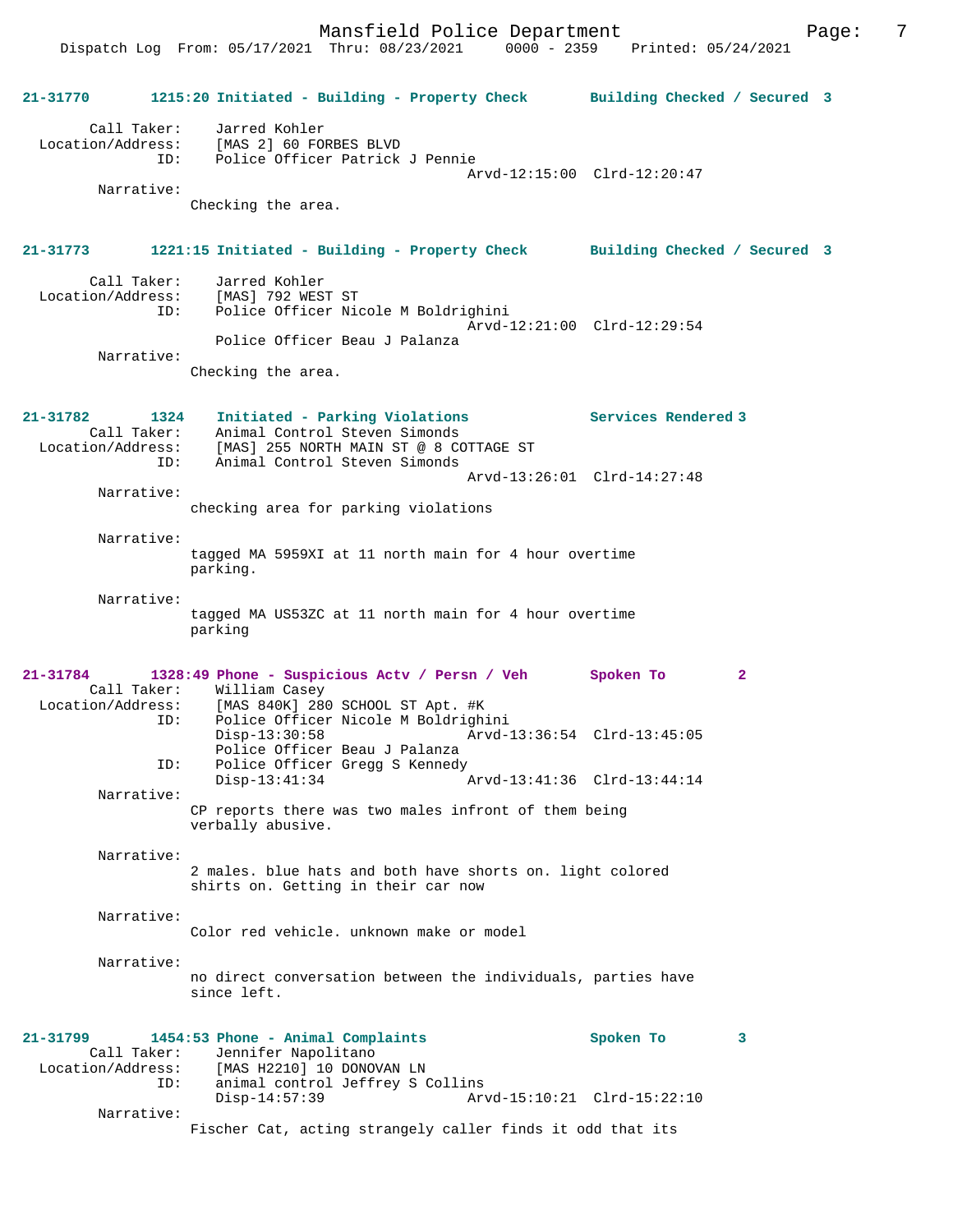Mansfield Police Department Page: 8 Dispatch Log From: 05/17/2021 Thru: 08/23/2021 out during the day its in the backyard Narrative: ACO reports he spoke to the calling party and provided advice going forward. **21-31802 1509:15 Phone - 911 Hang-ups & Verifications Unfounded/Unverifed 2** Call Taker: Jennifer Napolitano<br>Location/Address: [MAS 407B] 90 NORFO ess: [MAS 407B] 90 NORFOLK ST<br>ID: Police Officer Patrick J Police Officer Patrick J Pennie<br>Disp-15:12:14 A Arvd-15:21:05 Clrd-15:25:05 Narrative: Checking on a 911 hang up. Accidental caller is going back inside building advised to flag down officer when they arrive Contact made?: Yes Cellphone? (y/n):Y Uncertainty radius: Narrative: Spoke to employees on site, no problem. **21-31805 1523:26 Phone - Vandalism Investigated - Report Taken 3** Call Taker: Jennifer Napolitano<br>Location/Address: [MAS H3834] 44 MILL ess: [MAS H3834] 44 MILL ST<br>ID: Police Officer Michael Police Officer Michael T Fitzgerald Disp-15:27:00 Enrt-15:27:32 Arvd-15:29:29 Clrd-15:46:36 Narrative: Property damage from kids shooting BB's unknown when it happened he has a damaged window Narrative: Neighbors have had similar issues, unknown if other houses are damaged. No description of parties or vehicle Narrative: See OF for further. Refer To Incident: 21MAS-492-OF Refer To Incident: 21MAS-493-OF **21-31815 1646:12 Phone - Assist Fire Department Services Rendered 2**  Call Taker: Jarred Kohler<br>Location/Address: [MAS] 19 ERICI ess: [MAS] 19 ERICK RD<br>ID: Police Officer Dar Police Officer Danielle C Titus<br>Disp-16:46:57 A Disp-16:46:57 Arvd-16:55:27 Clrd-17:00:45 Narrative: Assisting the FD with a fire related incident. Nature: First floor smoke detector activation. Narrative: Clear **21-31834 1810:01 Phone - 911 Hang-ups & Verifications Confirmed misdial/Accdntl Call 2**  Call Taker: Jennifer Napolitano<br>Location/Address: [MAS 840J100] 280 S ess: [MAS 840J100] 280 SCHOOL ST Apt. #J100<br>ID: Police Officer William C Trudell Police Officer William C Trudell<br>Disp-18:16:45 Ar Disp-18:16:45 Arvd-18:25:57 Clrd-18:26:00 Narrative: Checking on a 911 hang up. 2 calls no answer Contact made?: no Cellphone? (y/n): yes Uncertainty radius: 32 meters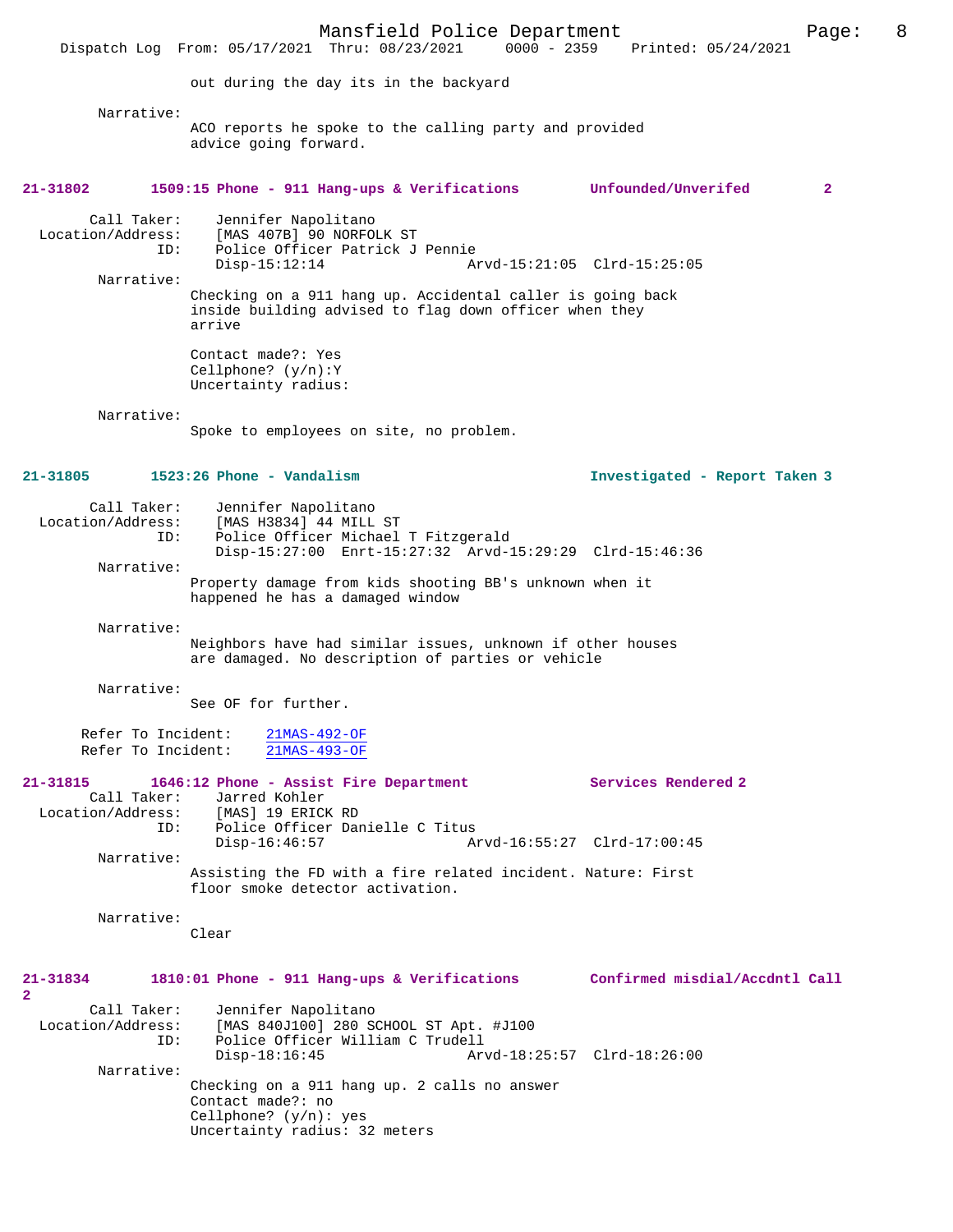| Narrative:                                                                        | 10 Confirmed accidental                                                                                                                                                                                                                                                                                             |                                                                                           |
|-----------------------------------------------------------------------------------|---------------------------------------------------------------------------------------------------------------------------------------------------------------------------------------------------------------------------------------------------------------------------------------------------------------------|-------------------------------------------------------------------------------------------|
| 21-31835                                                                          | 1813:08 Phone - Motor Veh Acc - No Injury                                                                                                                                                                                                                                                                           | Investigated - Report Taken 1                                                             |
| Call Taker:<br>Location/Address:<br>ID:<br>ID:<br>ID:<br>Vehicle:<br>Narrative:   | Jarred Kohler<br>[MAS] 421 FRANKLIN ST @ 491 MAPLE ST<br>Police Officer Danielle C Titus<br>$Disp-18:13:40$<br>Police Officer Andrew J Kelley<br>$Disp-18:14:23$<br>Sergeant Thomas R Connor<br>$Disp-18:14:48$<br>GRY 2002 HOND VA ODYSSE Reg: PC MA 8692VR VIN: 2HKRL18662H565534<br>Car vs Bicycle Unk. Injuries | Arvd-18:16:38 Clrd-18:54:55<br>Arvd-18:17:16 Clrd-18:30:03<br>Arvd-18:17:24 Clrd-18:30:26 |
| Narrative:                                                                        |                                                                                                                                                                                                                                                                                                                     |                                                                                           |
|                                                                                   | Bicyclist called in himself and stated he was not injured.<br>Everyone is off the road                                                                                                                                                                                                                              |                                                                                           |
| Narrative:                                                                        | M12 reports pedestrian was picked up by wife. Operator of<br>vehicle was emotional and passenger took over operation of<br>vehicle.                                                                                                                                                                                 |                                                                                           |
| Refer To Accident:                                                                | $21MAS-135-AC$                                                                                                                                                                                                                                                                                                      |                                                                                           |
| 21-31836<br>$\mathbf{2}$                                                          | 1817:56 Phone - 911 Hang-ups & Verifications Confirmed misdial/Accdntl Call                                                                                                                                                                                                                                         |                                                                                           |
| Call Taker:<br>Location/Address:<br>ID:                                           | Jennifer Napolitano<br>[MAS] 273 OTIS ST<br>Police Officer William C Trudell<br>$Disp-18:26:39$                                                                                                                                                                                                                     | Arvd-18:31:48 Clrd-18:33:33                                                               |
| Narrative:                                                                        | Checking on a 911 accidental<br>Contact made?: y<br>Cellphone? $(y/n): Y$<br>Uncertainty radius: 8 Meters of baseball fields                                                                                                                                                                                        |                                                                                           |
| Narrative:                                                                        | M10 Confirmed                                                                                                                                                                                                                                                                                                       |                                                                                           |
| $21 - 31845$                                                                      | 1840:19 Phone - 911 Hang-ups & Verifications                                                                                                                                                                                                                                                                        | Confirmed misdial/Accdntl Call                                                            |
| $\mathbf{2}$<br>Call Taker:<br>Location/Address:<br>ID:<br>Vehicle:<br>Narrative: | Jennifer Napolitano<br>[MAS 255] 377 CHAUNCY ST<br>Police Officer William C Trudell<br>$Disp-18:43:14$<br>GRY 2020 FORD ECOSPORT Reg: PC MA 2ARR45 VIN: MAJ6S3GL4LC340525<br>Checking on a 911 hang up. 2020 Ford Eco sport gray<br>Contact made?: y                                                                | Arvd-18:51:55 Clrd-18:57:43                                                               |
|                                                                                   | Cellphone? $(y/n): y$<br>Uncertainty radius: 21 meters                                                                                                                                                                                                                                                              |                                                                                           |
| 21-31847<br>$\overline{2}$                                                        | 1844:19 Phone - 911 Hang-ups & Verifications Confirmed misdial/Accdntl Call                                                                                                                                                                                                                                         |                                                                                           |
| Call Taker:<br>Location/Address:<br>ID:<br>Vehicle:                               | William Casey<br>[MAS 259B] 320 FORBES BLVD<br>Sergeant Thomas R Connor<br>$Disp-18:52:10$<br>BLK 2012 VOLV XC90 Req: PC MA 2MDB77 VIN: YV4952CZ9C1614233                                                                                                                                                           | Arvd-18:56:00 Clrd-18:56:34                                                               |
| Narrative:                                                                        | Checking on a 911 hang up.<br>Contact made?: y                                                                                                                                                                                                                                                                      |                                                                                           |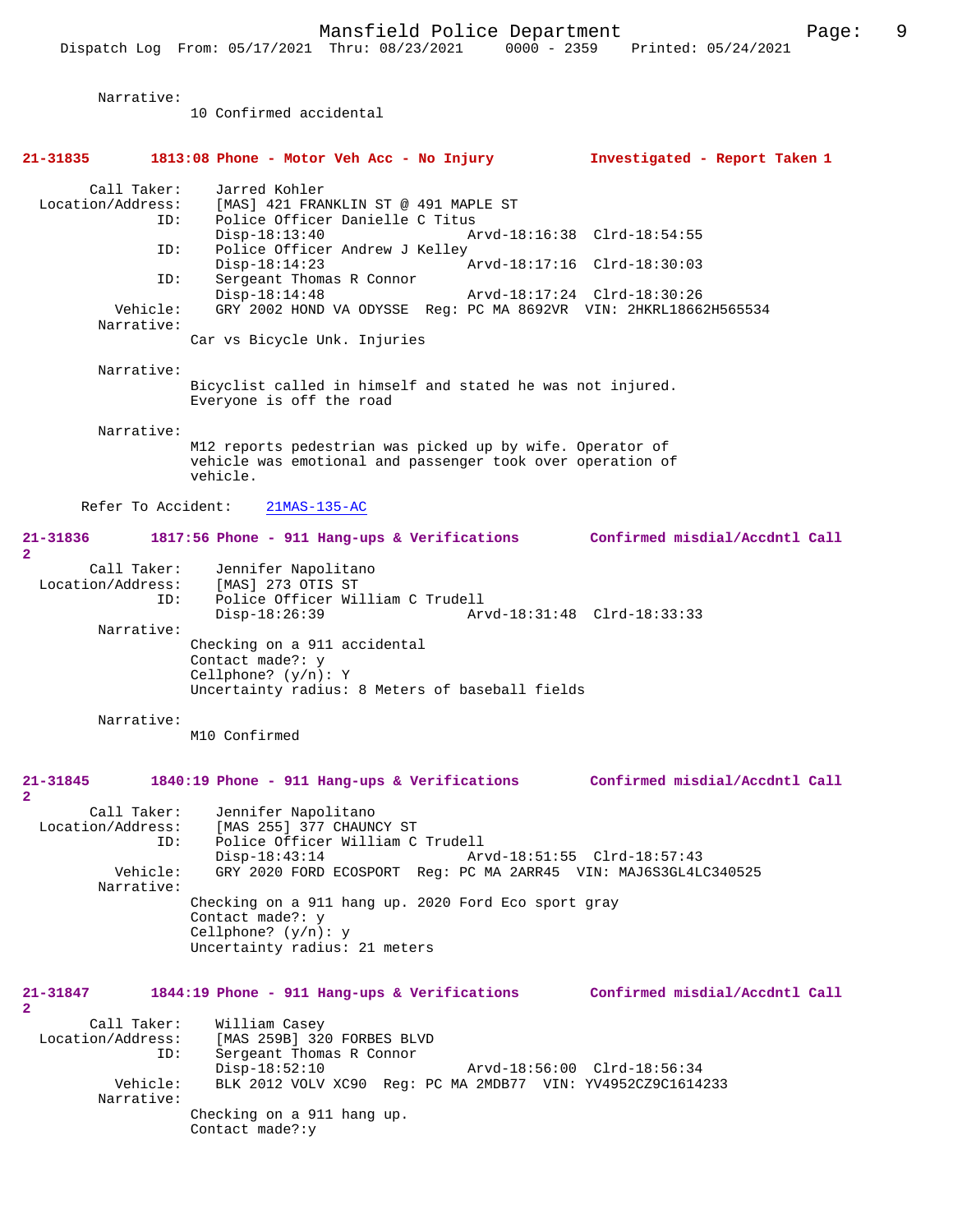Mansfield Police Department Page: 10 Dispatch Log From: 05/17/2021 Thru: 08/23/2021 0000 - 2359 Cellphone? (y/n):y Uncertainty radius: Narrative: Cp is in his vehicle. Volvo x9t Narrative: Confirmed accidental by officer. **21-31856 1936:04 911 - Erratic Oper MV / Road Rage Investigated - No Action Req. 3**  Call Taker: Michael Mezhberg<br>Location/Address: [MAS] RTE 140 SB  $[MAS] RTE 140 S$  ID: Police Officer Andrew J Kelley Disp-19:38:06 Arvd-19:40:36 Clrd-19:45:37<br>ID: Police Officer William C Trudell Police Officer William C Trudell<br>Disp-19:38:13 Arv Disp-19:38:13 Arvd-19:41:26 Clrd-19:45:35 Vehicle: GRY 2004 BUIC LESABR Reg: PC MA 9KLY30 VIN: 1G4HP54K344160004 Narrative: Vehicle from Foxboro erratic operation. Original caller stated: Headed toward Mansfield. Weaving in the breakdown lane. Nearly rearended another vehicle. Drives fast and slows down. Narrative: M13 is out with m/v at Spring and Willow. Narrative: M13 states party checks OK, was headed home from work. No odor of alcohol detected. **21-31865 1958:54 Phone - Suspicious Actv / Persn / Veh Spoken To 2**  Call Taker: Support Staff Matthew Gately<br>Location/Address: [MAS] 1 DEER PATH LN [MAS] 1 DEER PATH LN Narrative: CP reports she was scammed. The scammer told the CP to go to Walgreens and get a gift card for \$500. If she did not, a charge would be made on her account for \$750. The CP gave out he bank account info. She has since cancelled her card and confirmed there was no charge made. The CP did not want officers to go out and speak with her, she was advised by Ofc Titus. **21-31863 2038:18 Initiated - Building - Property Check Building Checked / Secured 3** Call Taker: Michael Mezhberg Location/Address:<br>TD: Police Officer Andrew J Kelley Arvd-20:38:00 Clrd-20:53:15 Narrative: Checking the area. **21-31870 2113:53 Initiated - Motor Vehicle Stop Citation / Warning Issued 3** Call Taker: Michael Mezhberg<br>Location/Address: [MAS] 100 CHAUNC [MAS] 100 CHAUNCY ST @ 20 WINTHROP AVE ID: Police Officer Andrew J Kelley Arvd-21:13:00 Clrd-21:18:43<br>Vehicle: GRY 2016 JEEP PATRIO Reg: PC MA 1ESM15 VIN: 1C4NJRFB8GD74 GRY 2016 JEEP PATRIO Reg: PC MA 1ESM15 VIN: 1C4NJRFB8GD746196 **21-31888 2307:27 Phone - Erratic Oper MV / Road Rage Unfounded/Unverifed 3** Call Taker: JEFFREY KEEFE<br>Vicinity of: [MAS] RTE 140 [MAS] RTE 140 SB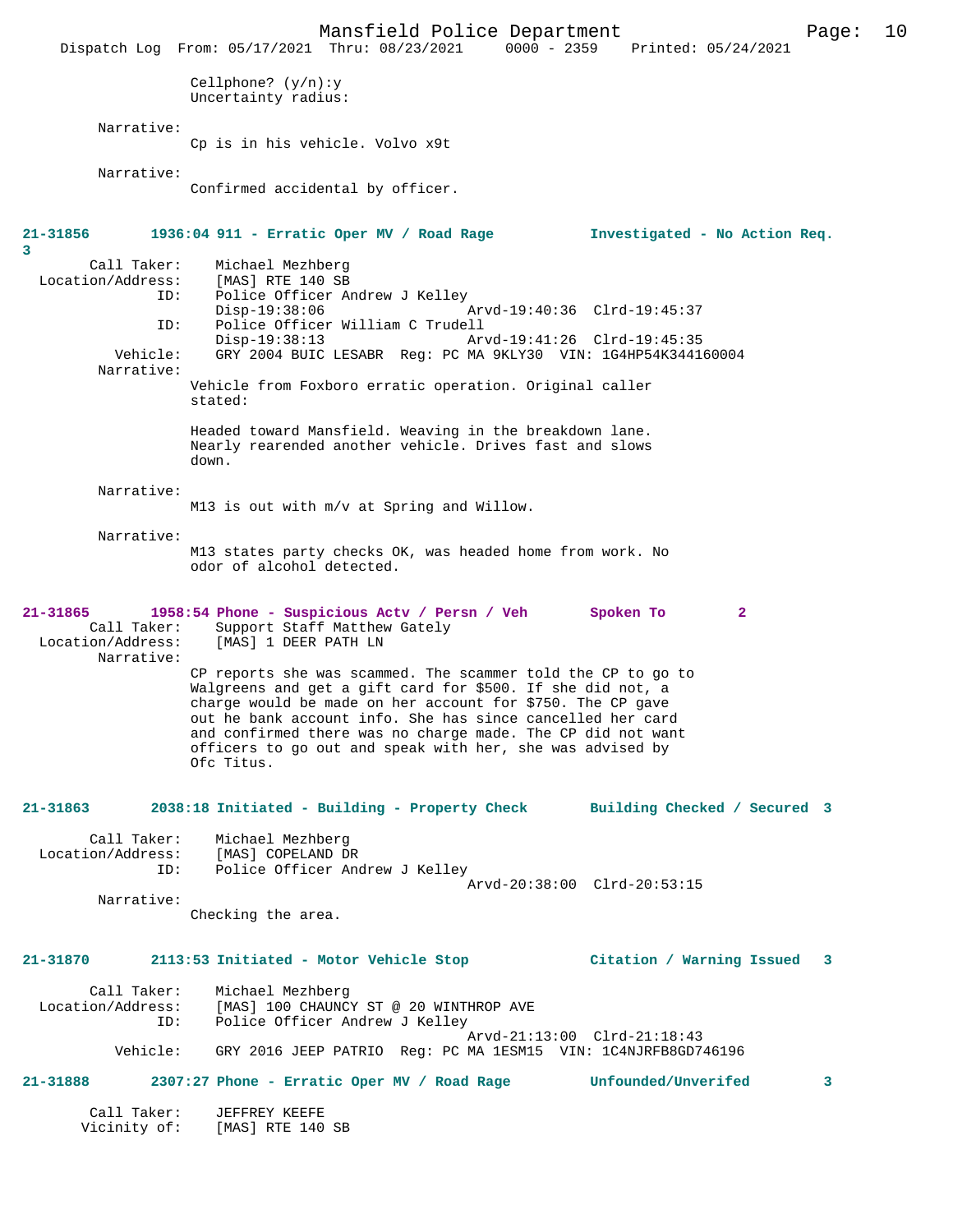|            | Mansfield Police Department                                                    | Page: | 11 |
|------------|--------------------------------------------------------------------------------|-------|----|
|            | Dispatch Log From: 05/17/2021 Thru: 08/23/2021 0000 - 2359 Printed: 05/24/2021 |       |    |
| ID:        | Police Officer Jay J Sparrow<br>$Disp-23:08:22$                                |       |    |
| ID:        | Police Officer Andrew J Kelley<br>$Disp-23:09:43$                              |       |    |
| ID:        | Police Officer Danielle C Titus<br>$Disp-23:10:21$<br>$Clrd-23:16:44$          |       |    |
| Narrative: | Grey BMW heading south in the northbound lane on 140                           |       |    |
| Narrative: | Approx 3 minutes old.                                                          |       |    |
| Narrative: | M12 is monitoring the center for the vehicle.                                  |       |    |
| Narrative: | M13 checked Chauncy to 95, nothing found.                                      |       |    |
| Narrative: | M5 checked Chauncy to School st, nothing found.                                |       |    |
| Narrative: | MSP Foxborough advised of negative findings.                                   |       |    |

## **For Date: 05/18/2021 - Tuesday**

| 21-31898<br>$\overline{2}$                               | 0040:50 911 - 911 Hang-ups & Verifications                                                                  | Confirmed misdial/Accdntl Call |
|----------------------------------------------------------|-------------------------------------------------------------------------------------------------------------|--------------------------------|
| Call Taker:<br>Location/Address:<br>ID:                  | Nicole Boyer<br>[MAS H398] 20 ERICK RD Apt. #3B<br>Police Officer Meghan Birnie                             |                                |
|                                                          | $Disp-00:42:37$                                                                                             | Arvd-00:47:52 Clrd-00:53:51    |
| ID:                                                      | Patrolman David Schepis<br>$Disp-00:42:42$                                                                  | Arvd-00:47:54 Clrd-00:53:55    |
| Narrative:                                               | Checking on a 911 hang up.<br>Contact made?: No<br>Cellphone? $(y/n)$ : No<br>Uncertainty radius: Residence |                                |
| Narrative:                                               | No answer on call backs.                                                                                    |                                |
| Narrative:                                               | Officers spoke with the party, no issues.                                                                   |                                |
| $21 - 31914$                                             | 0134:51 Initiated - Building - Property Check                                                               | Building Checked / Secured 3   |
| Call Taker:<br>Location/Address:<br>ID:                  | Michael Mezhberg<br>[MAS 840] 280 SCHOOL ST<br>Police Officer Derek M Stark                                 |                                |
| ID:                                                      | Sergeant John R Armstrong                                                                                   | Arvd-01:34:00 Clrd-02:00:54    |
| Narrative:                                               |                                                                                                             | Arvd-01:47:11 Clrd-01:50:25    |
|                                                          | Checking the area.                                                                                          |                                |
| Narrative:                                               | Audible alarm sounding from Bar Pizza and Salad Co.                                                         |                                |
| Narrative:                                               | Front and rear doors are secure.                                                                            |                                |
| $21 - 31971$<br>0728<br>Call Taker:<br>Location/Address: | Initiated - Parking Violations<br>Animal Control Steven Simonds<br>[MAS 12] 250 EAST ST                     | Services Rendered 3            |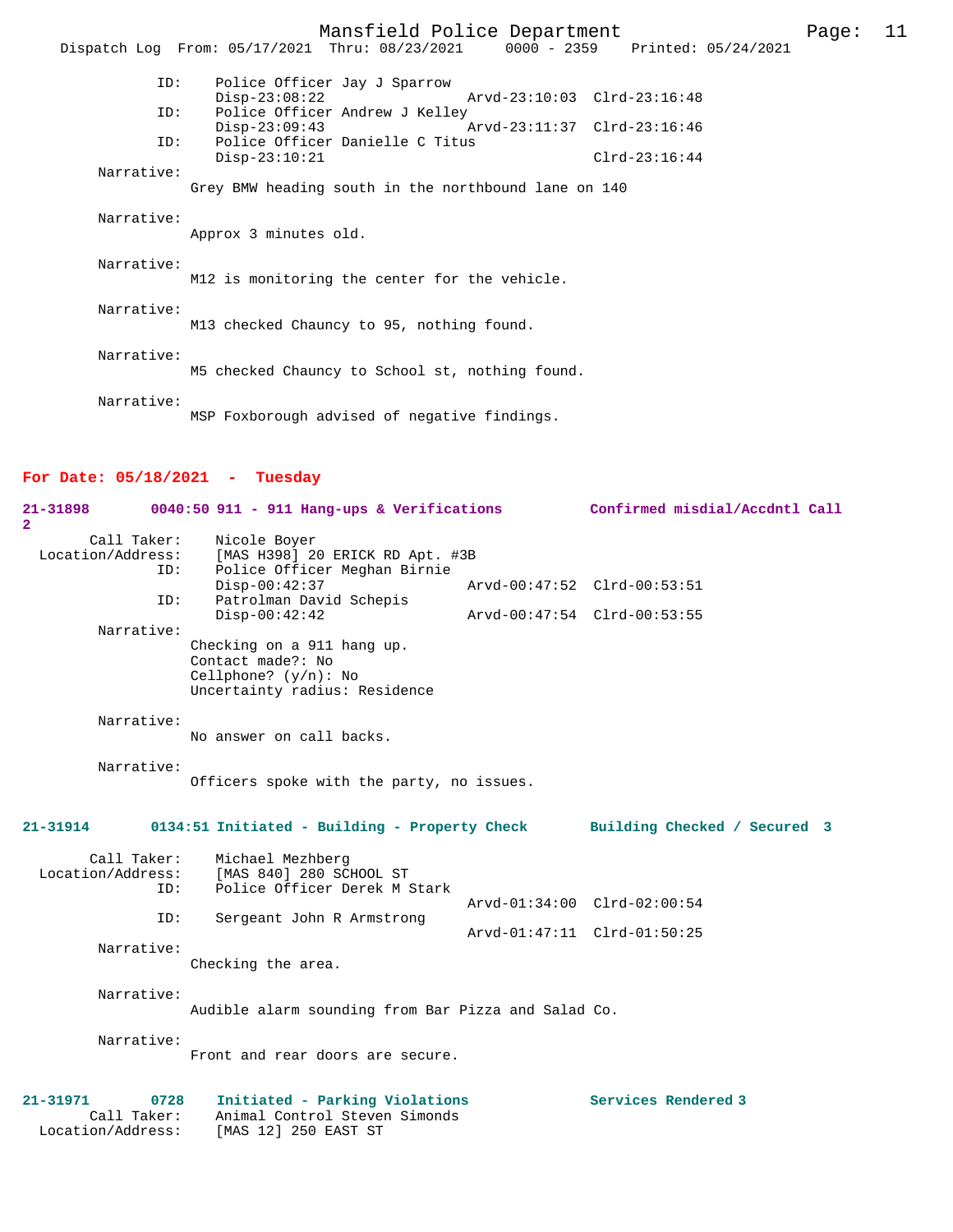Mansfield Police Department Form Page: 12 Dispatch Log From: 05/17/2021 Thru: 08/23/2021 0000 - 2359 Printed: 05/24/2021 ID: Animal Control Steven Simonds Arvd-07:29:57 Clrd-08:29:57 Narrative: covering school crossing **21-31978 0829 Initiated - Parking Violations Services Rendered 3**  Call Taker: Animal Control Steven Simonds Location/Address: [MAS] 43 NORTH MAIN ST @ 13 PARK ST ID: Animal Control Steven Simonds Arvd-08:30:20 Clrd-08:59:39 Narrative: checking area for parking violations **21-31992 0922:13 Initiated - Building - Property Check Building Checked / Secured 3** Call Taker: Kieran M Ruth Location/Address: [MAS 840] 280 SCHOOL ST ID: Police Officer Gregg S Kennedy Arvd-09:22:00 Clrd-09:36:29 Narrative: Checking the area. **21-31997 1000:15 Initiated - Building - Property Check Building Checked / Secured 3** Call Taker: Kieran M Ruth Location/Address: [MAS] 4 ERICK RD @ 15 BONNEY LN ID: Police Officer Nicole M Boldrighini Arvd-10:00:00 Clrd-10:07:45 Narrative: Checking the area. **21-32001 1007 Initiated - Parking Violations Services Rendered 3**  Call Taker: Animal Control Steven Simonds Location/Address: [MAS] 255 NORTH MAIN ST @ 8 COTTAGE ST ID: Animal Control Steven Simonds Arvd-10:08:43 Clrd-11:12:53 Narrative: checking area for parking violations **21-32005 1032:54 Phone - Fraud or Identity Theft Spoken To 1**  Call Taker: Robert Stewart<br>Location/Address: [MAS 9] 25 COBE Location/Address: [MAS 9] 25 COBB ST Apt. #N103 ID: Police Officer Michael T Fitzgerald Disp-10:35:24 Clrd-10:36:08 ID: Police Officer Michael T Fitzgerald Arvd-10:41:00 Clrd-11:01:18 Narrative: Caller requesting to speak with an officer regarding fraud. Narrative: RP spoken to and no information could be given. Contact was made with the RP's daughter who will follow up if any information is found **21-32006 1035:34 Radio - Building - Property Check Building Checked / Secured 3** Call Taker: Kieran M Ruth Location/Address: [MAS 982] 111 HOPE ST ID: Police Officer Michael T Fitzgerald Disp-10:36:08 Arvd-10:36:17 Clrd-10:36:21 Narrative: Checking the area.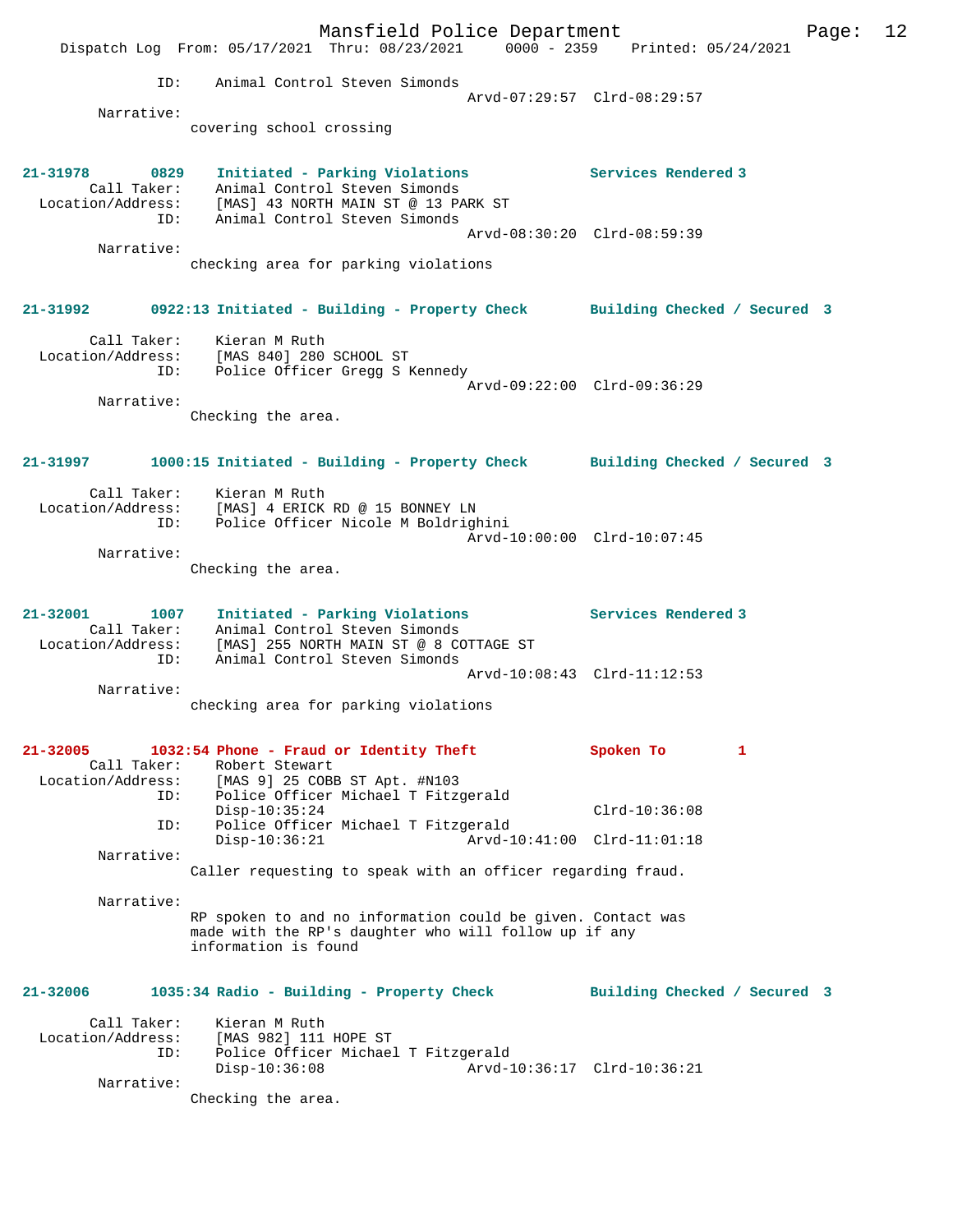|                                     | Dispatch Log From: 05/17/2021 Thru: 08/23/2021                                                                             | $0000 - 2359$ | Printed: 05/24/2021         |   |   |
|-------------------------------------|----------------------------------------------------------------------------------------------------------------------------|---------------|-----------------------------|---|---|
| 21-32007                            | 1037:06 Initiated - Building - Property Check Building Checked / Secured 3                                                 |               |                             |   |   |
| Call Taker:                         | Kieran M Ruth<br>Location/Address: [MAS 417] 9 FRANCIS AVE<br>ID: Police Officer Nicole M Boldrighini                      |               |                             |   |   |
|                                     |                                                                                                                            |               | Arvd-10:37:00 Clrd-10:45:22 |   |   |
| Narrative:                          | Checking the area.                                                                                                         |               |                             |   |   |
|                                     |                                                                                                                            |               |                             |   |   |
| 21-32016<br>Call Taker:             | 1118:44 Radio - Missing Person<br>Kieran M Ruth                                                                            |               | Spoken To                   | 1 |   |
| Location/Address:<br>ID:            | [MAS H2848] 7 HERITAGE LN<br>Detective Derek M McCune<br>$Disp-11:19:48$                                                   |               | Arvd-11:24:04 Clrd-11:30:06 |   |   |
| ID:                                 | Detective Kenneth E Wright<br>$Disp-11:19:48$                                                                              |               | Arvd-11:23:41 Clrd-11:30:06 |   |   |
| ID:                                 | Sergeant Robert S Pierce                                                                                                   |               |                             |   |   |
| ID:                                 | $Disp-11:20:11$<br>Police Officer Michael T Fitzgerald                                                                     |               | Arvd-11:28:35 Clrd-11:30:06 |   |   |
| Narrative:                          | $Disp-11:20:28$                                                                                                            |               | Arvd-11:28:32 Clrd-11:30:06 |   |   |
|                                     | Out checking the residence for a child that did not show up<br>for school                                                  |               |                             |   |   |
| Narrative:                          | Party found at home                                                                                                        |               |                             |   |   |
| 21-32019<br>Call Taker:             | 1155:38 Phone - Erratic Oper MV / Road Rage Spoken To<br>Robert Stewart                                                    |               |                             | 3 |   |
| ID:                                 | Location/Address: [MAS 840] 280 SCHOOL ST<br>Police Officer Michael T Fitzgerald<br>$Disp-11:57:13$                        |               | Arvd-11:58:01 Clrd-12:05:20 |   |   |
| ID:<br>Vehicle:                     | Police Officer Nicole M Boldrighini<br>$Disp-11:59:34$<br>RED 2006 SUZI ST FORENZ Reg: PC MA 56CT07 VIN: KL5JJ86Z96K281014 |               | Arvd-11:59:39 Clrd-12:02:23 |   |   |
| Narrative:                          | erratic operator swerving on the road. Almost hit a couple                                                                 |               |                             |   |   |
|                                     | car.                                                                                                                       |               |                             |   |   |
| Narrative:                          | on school st passing the cemetry                                                                                           |               |                             |   |   |
| Narrative:                          |                                                                                                                            |               |                             |   |   |
|                                     | Took a right onto west. Going past 50 West St. MA REG:<br>56CT07. Turned into Blue Stone Bank.                             |               |                             |   |   |
| Narrative:                          | No erratic operations witnessed, the driver was advised of<br>the complaint                                                |               |                             |   |   |
|                                     |                                                                                                                            |               |                             |   |   |
| $21 - 32022$<br>1207<br>Call Taker: | Initiated - Parking Violations<br>Animal Control Steven Simonds                                                            |               | Services Rendered 3         |   |   |
| Location/Address:<br>ID:            | [MAS] 43 NORTH MAIN ST @ 13 PARK ST<br>Animal Control Steven Simonds                                                       |               |                             |   |   |
| Narrative:                          |                                                                                                                            |               | Arvd-12:09:17 Clrd-12:25:59 |   |   |
|                                     | checking area for parking violations                                                                                       |               |                             |   |   |
| 21-32027                            | 1235:28 Phone - Assist Fire Department                                                                                     |               | Transported to Hospital     |   | 2 |
| Call Taker:<br>Location/Address:    | Kieran M Ruth<br>[MAS]                                                                                                     |               |                             |   |   |
| ID:                                 | Police Officer Nicole M Boldrighini<br>$Disp-12:36:07$                                                                     |               | Arvd-12:36:34 Clrd-12:57:01 |   |   |
| Narrative:                          |                                                                                                                            |               |                             |   |   |

Assisting the FD with a fire related incident.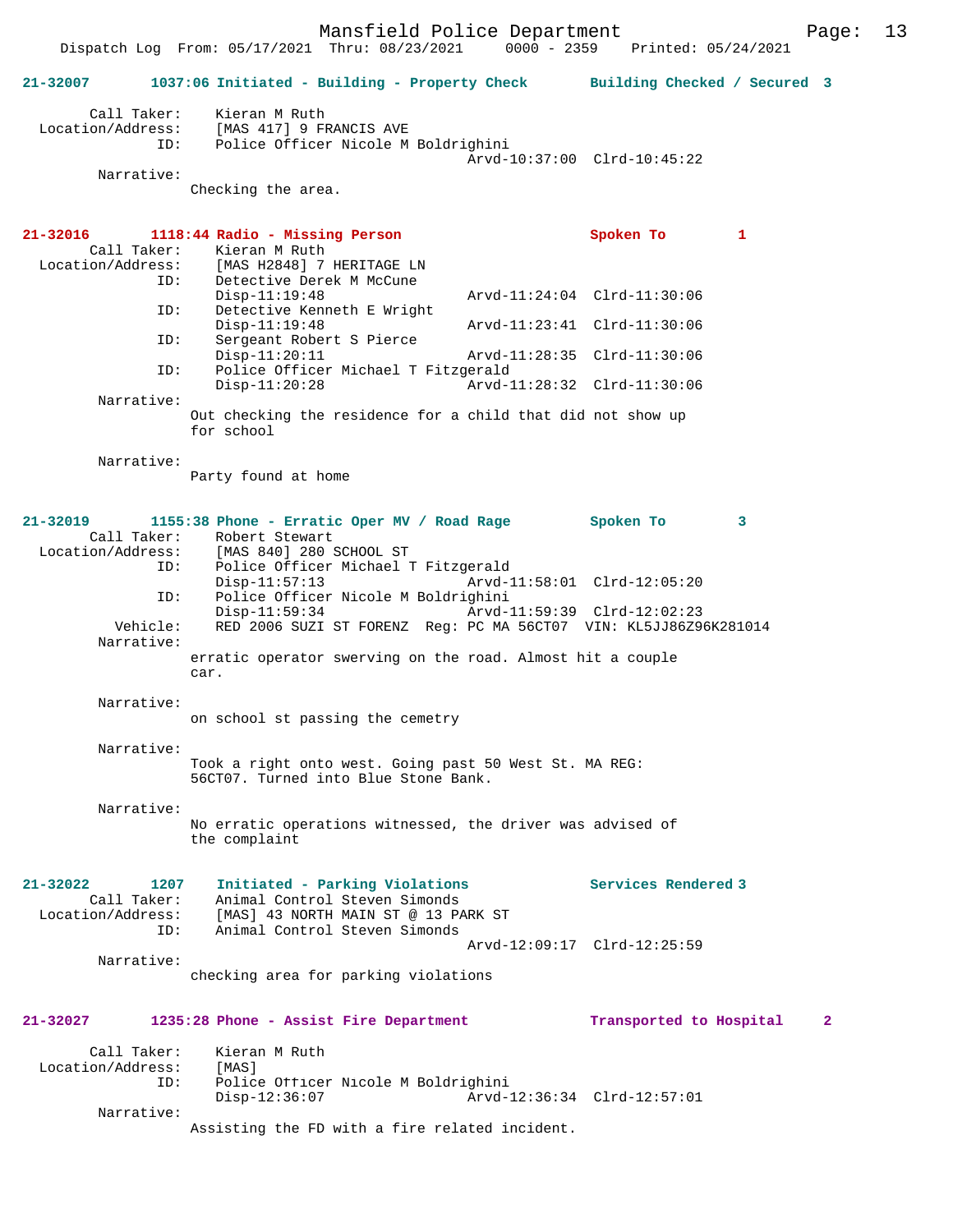**21-32034 1255 Initiated - Parking Violations Services Rendered 3**  Call Taker: Animal Control Steven Simonds Location/Address: [MAS] 126 NORTH MAIN ST @ 10 VILLA ST ID: Animal Control Steven Simonds Arvd-12:57:01 Clrd-13:19:14 Narrative: checking area for parking violations **21-32038 1303:47 Initiated - Motor Vehicle Stop Citation / Warning Issued 3** Call Taker: Kieran M Ruth<br>ion/Address: [MAS 1002] 250 EAST ST Location/Address: ID: Police Officer Nicole M Boldrighini Arvd-13:03:00 Clrd-13:07:58 Vehicle: BLK 2016 TOYT TACOMA Reg: PC MA 750HBC VIN: 5TFCZ5AN3GX035322 Narrative: MV stop Narrative: Cited for speed **21-32039 1305:12 Initiated - Motor Vehicle Stop Citation / Warning Issued 3** Call Taker: Kieran M Ruth Location/Address: [MAS] ELM ST ID: Sergeant Robert S Pierce Arvd-13:05:00 Clrd-13:10:09 Vehicle: BLK 2020 INFI UT QX60 Reg: PC MA 122Z70 VIN: 5N1DL0MM4LC527978 Narrative: MV stop **21-32048 1322:18 Phone - Assist Fire Department Transported to Hospital 2** Call Taker: Kieran M Ruth Location/Address: [MAS 451B] 500 EAST ST ID: Police Officer Michael T Fitzgerald Disp-13:23:03 Arvd-13:29:51 Clrd-13:29:54 Narrative: Assisting the FD with a fire related incident. **21-32056 1337:28 Phone - 911 Hang-ups & Verifications Confirmed misdial/Accdntl Call 2**  Call Taker: Robert Stewart Location/Address: [MAS H6644] 505 WEST ST ID: Police Officer Gregg S Kennedy Disp-13:44:43 Arvd-13:45:19 Clrd-13:47:48 Narrative: Checking on a 911 hang up, Caller states no emergency. Hung up on call taker twice. language barrier. Contact made?: yes Cellphone? (y/n): yes Uncertainty radius: 48meters **21-32060 1349:17 Alarm - Assist Fire Department Referred to Other Agency 2** Call Taker: Kieran M Ruth<br>Location/Address: [MAS H9922B] Location Address: [MAS H9922B] 600 WEST ST Apt. #B<br>ID: Police Officer Gregg S Kennedy ID: Police Officer Gregg S Kennedy Disp-13:50:37 Arvd-13:50:41 Clrd-14:02:06 Narrative: Assisting the FD with a fire related incident. Nature:Master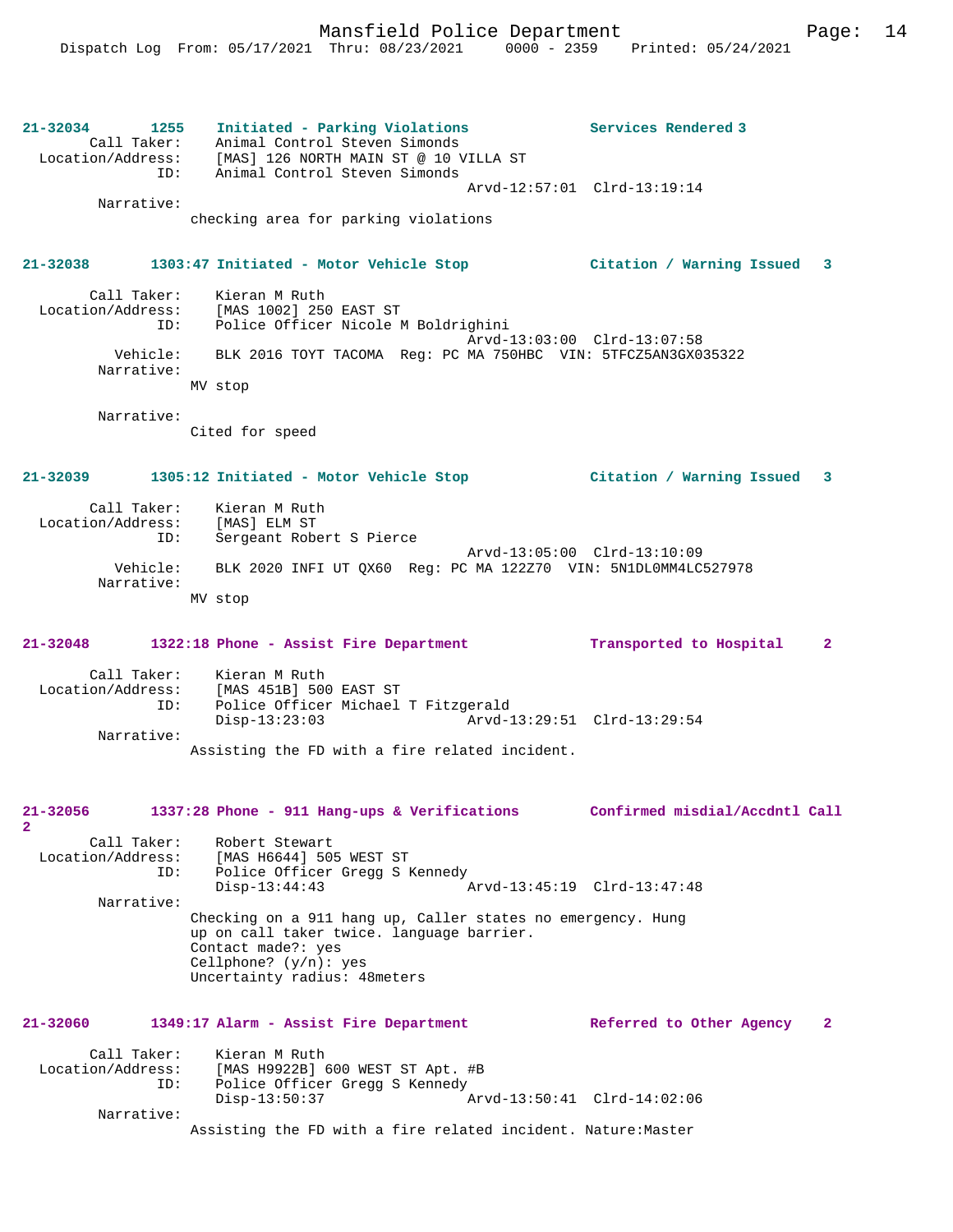box activation

| $21 - 32065$                                                            | 1411:58 Phone - 911 Hang-ups & Verifications Confirmed misdial/Accdntl Call                                                                                     |                             |
|-------------------------------------------------------------------------|-----------------------------------------------------------------------------------------------------------------------------------------------------------------|-----------------------------|
| $\overline{a}$<br>Call Taker:<br>Location/Address:<br>ID:<br>Narrative: | Robert Stewart<br>[MAS 81] 30 CHAUNCY ST<br>Police Officer Michael T Fitzgerald<br>$Disp-14:15:07$<br>Checking on a 911 hang up, Caller's phone called 911 from | Arvd-14:15:21 Clrd-14:18:15 |
|                                                                         | his pocket<br>Contact made?: y<br>Cellphone? $(y/n): y$<br>Uncertainty radius:                                                                                  |                             |
| 21-32066                                                                | 1416:27 Initiated - Building - Property Check Building Checked / Secured 3                                                                                      |                             |
| Call Taker:<br>ID:                                                      | Kieran M Ruth<br>Location/Address: [MAS 411] 60 FORBES BLVD<br>Sergeant Robert S Pierce                                                                         |                             |
| Vehicle:<br>Narrative:                                                  | RED 2013 HYUN GENESI Reg: PC MA 3GSG39 VIN: KMHGC4DD3DU210211                                                                                                   | Arvd-14:16:00 Clrd-14:18:03 |
|                                                                         | Checking the area.                                                                                                                                              |                             |
| Refer To Field Int:                                                     | $21MAS-48-FI$                                                                                                                                                   |                             |
| 21-32077                                                                | 1457:21 Initiated - Building - Property Check Building Checked / Secured 3                                                                                      |                             |
| Call Taker:                                                             | Kieran M Ruth<br>Location/Address: [MAS 934] 40 RUMFORD AVE<br>ID: Police Officer Michael T Fitzgerald                                                          | Arvd-14:57:00 Clrd-15:00:35 |
| Narrative:                                                              |                                                                                                                                                                 |                             |
|                                                                         | Checking the area.                                                                                                                                              |                             |
| 21-32082<br>$\mathbf{2}^-$                                              | 1524:49 Phone - 911 Hang-ups & Verifications Confirmed misdial/Accdntl Call                                                                                     |                             |
| Call Taker:<br>ID:                                                      | Robert Stewart<br>Location/Address: [MAS H4670] 362 CENTRAL ST<br>Police Officer Michael T Fitzgerald<br>$Disp-15:26:41$                                        | Arvd-15:33:06 Clrd-15:35:31 |
| Narrative:                                                              |                                                                                                                                                                 |                             |
|                                                                         | Checking on a 911 hang up. son hit button by accident<br>Contact made?: yes<br>Cellphone? $(y/n): ye$ s<br>Uncertainty radius: 109                              |                             |
| $21 - 32087$<br>Call Taker:<br>Location/Address:                        | 1559:38 Phone - Assist Fire Department<br>Kieran M Ruth<br>[MAS] 4 NOONAN ST<br>ID:<br>Police Officer William C Trudell                                         | Cancelled Enroute 2         |
| Narrative:                                                              | $Disp-16:01:17$                                                                                                                                                 | $Clrd-16:06:29$             |
|                                                                         | Assisting the FD with a fire related incident. Nature: Wires<br>down                                                                                            |                             |
| Narrative:                                                              | MFD is aware of the cable wire, cancelled en route                                                                                                              |                             |
| 21-32094<br>Call Taker:<br>Location/Address:<br>ID:                     | 1626:13 911 - Erratic Oper MV / Road Rage Gone on Arrival 3<br>Ryan O'Rourke<br>[MAS H4418] 248 PRATT ST<br>Police Officer Joshua S Ellender<br>$Disp-16:30:43$ | Arvd-16:35:47 Clrd-16:39:39 |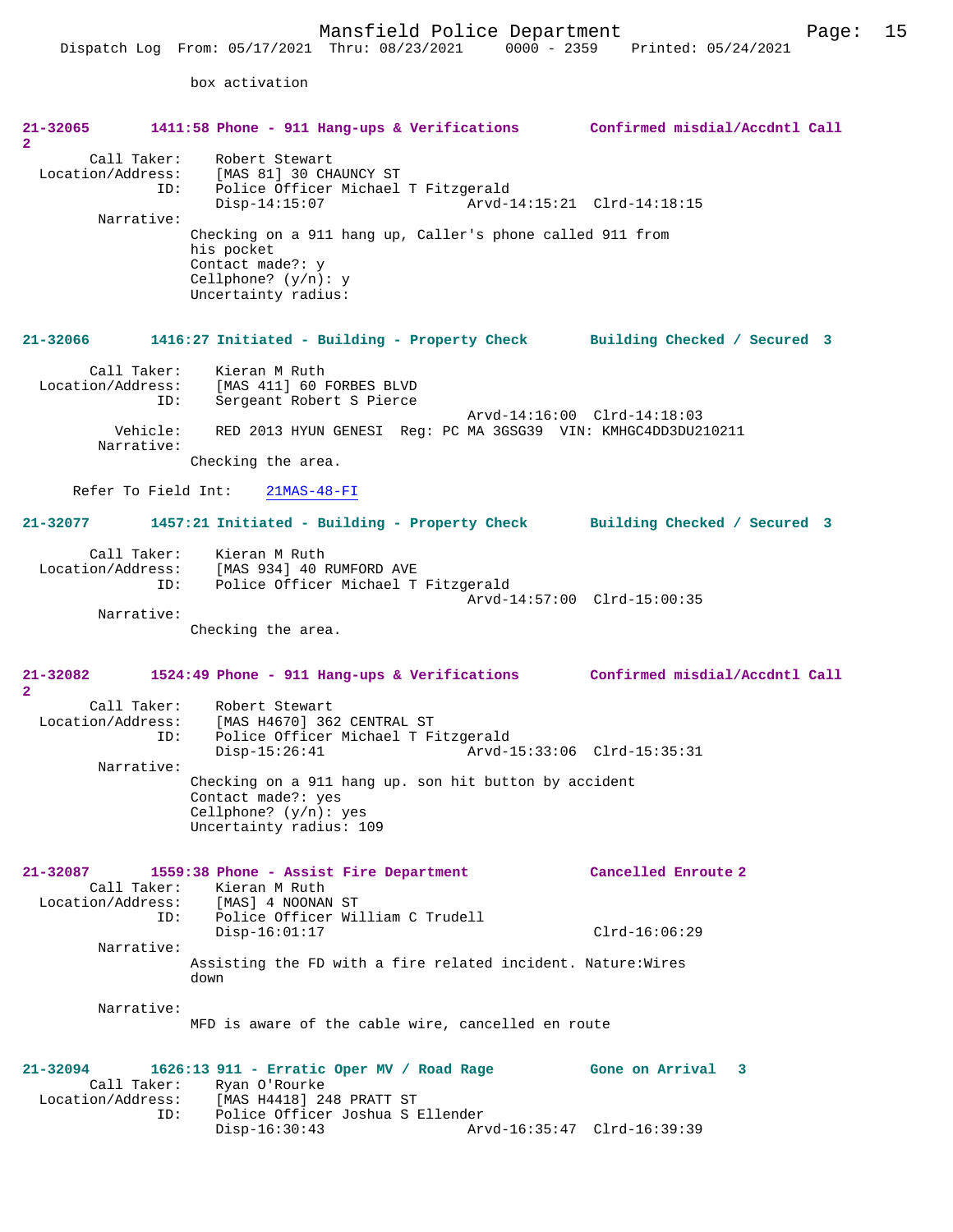Narrative:

caller rpts two vehicles drag racing, headed west on 106.

Narrative:

Black SUV and Black Sedan. Black sedan pulled into Auto Body Pros.

**21-32117 1920:58 Initiated - Motor Vehicle Stop Citation / Warning Issued 3** Call Taker: Nicole Boyer<br>Vicinity of: [MAS] 995 MA [MAS] 995 MAPLE ST ID: Police Officer Joshua S Ellender Arvd-19:20:00 Clrd-19:24:51 Vehicle: GRY 2013 CHEV SD CRUZE Reg: PC MA 3TGG79 VIN: 1G1PE5SB0D7248170 Narrative: Out with an mvst Narrative: Citation issued for speed Maple at Lewis. **21-32118 1935:48 911 - Suspicious Actv / Persn / Veh Spoken To 2**  Call Taker: Ryan O'Rourke Location/Address: [MAS 864] 65 CROCKER ST Police Officer Jay J Sparrow<br>Disp-19:37:33 Disp-19:37:33 Arvd-19:39:51 Clrd-19:52:09<br>TD: Police Officer Joshua S Ellender ID: Police Officer Joshua S Ellender Disp-19:37:38 Arvd-19:38:31 Clrd-19:52:09 Vehicle: BLU 1999 HOND CIVI Reg: PC MA 6JY632 VIN: 2HGEJ6679XH590264 Narrative: caller rpts two vehicles pulled into lot, one vehicle was a black suburaban, second vehicle was a honda civic which had the plates removed by the two individuals. Narrative: skinny short white male with black framed glasses, blue and green shirt with jeans, approx 20. second was a white male blode hair and beard, wearing a red t shirt approx 30. Narrative: **21-32120 1937:31 Phone - Assist Citizen - P S A Investigated - Report Taken 3** Call Taker: TARA LAKO<br>Location/Address: [MAS] 112 [MAS] 112 FRANKLIN ST ID: Police Officer William C Trudell Disp-19:45:30 Clrd-19:56:27<br>TD: Police Officer Joshua S Ellender ID: Police Officer Joshua S Ellender Arvd-19:56:30 Clrd-20:23:18 Narrative: RP reporting someone is using her son's credit card and her son is serving in the military. Narrative: RP reports her son is with her at the residence at this time Refer To Incident: 21MAS-499-OF **21-32123 1942:40 Phone - 911 Hang-ups & Verifications Confirmed misdial/Accdntl Call 2**  Call Taker: LINDSAY MITCHELL Location/Address: [MAS 255] 377 CHAUNCY ST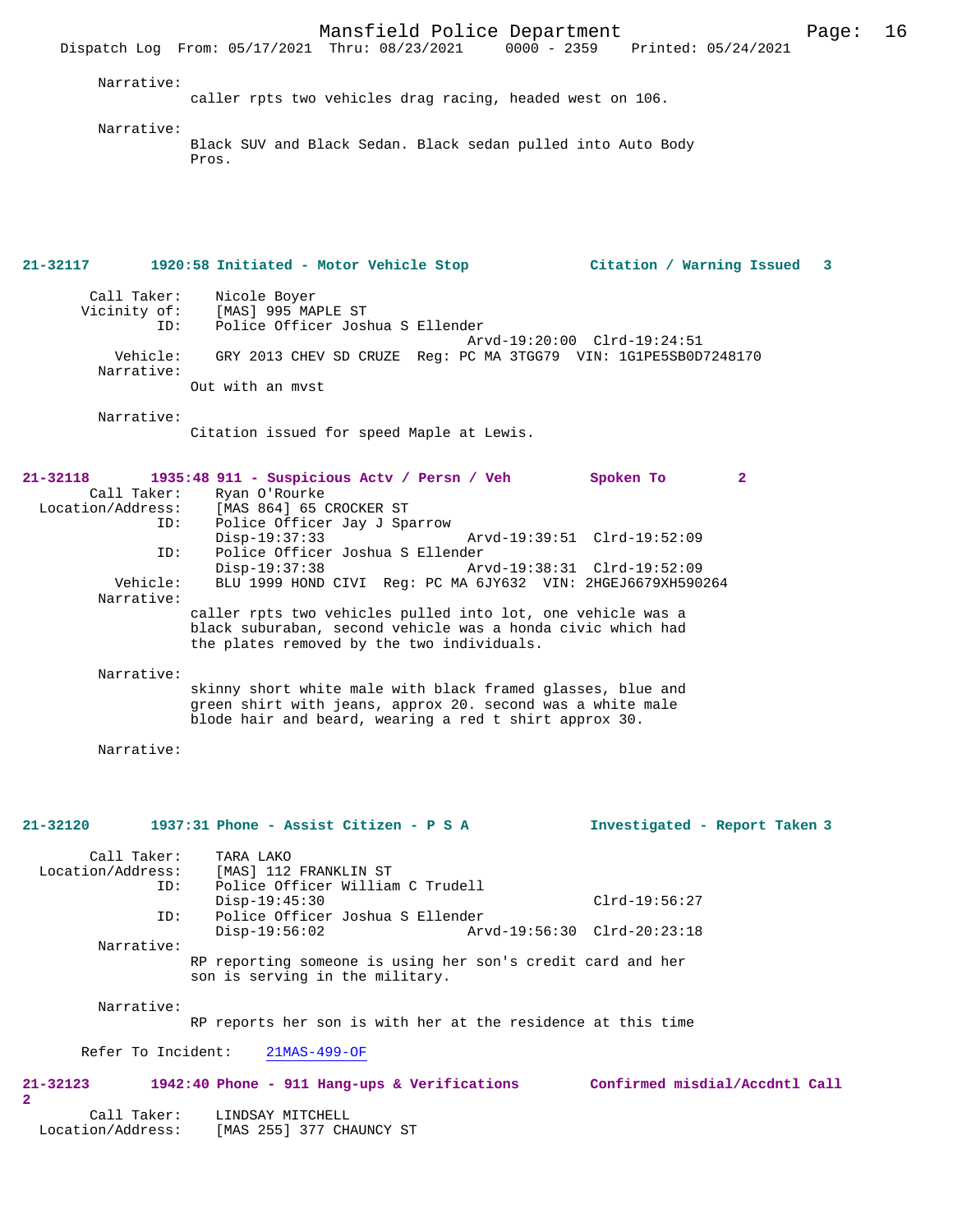Mansfield Police Department Page: 17 Dispatch Log From: 05/17/2021 Thru: 08/23/2021 0000 - 2359 ID: Police Officer Andrew J Kelley Disp-19:46:45 Arvd-19:48:30 Clrd-19:50:53 Narrative: Abandoned 911. Upon call back spoke to a female who reports accidental, child playing with a cell phone. She will be waiting for an Officer at the front of the store by the registers **21-32125 1950:58 Initiated - Building - Property Check Services Rendered 3**  Call Taker: Michael Mezhberg<br>Location/Address: [MAS 2] 60 FORBE ess: [MAS 2] 60 FORBES BLVD<br>ID: Police Officer Andrew Police Officer Andrew J Kelley Arvd-19:50:00 Clrd-19:54:05 Narrative: Checking the area. **21-32127 1953:49 Phone - Animal Complaints Services Rendered 3**  Call Taker: Ryan O'Rourke Location/Address: [MAS H1125] 98 SOUTH ST ID: Police Officer Andrew J Kelley Disp-19:58:01 Arvd-20:01:27 Clrd-20:37:57 Narrative: caller rpts a loose dog followed her home. dog is in backyard at this time. caller stated it was a lab. Narrative: M13 will be transporting the dog to the shelter. Narrative: Black Lab with a pink bandana and a small collar underneath. **21-32126 1954:12 Initiated - Building - Property Check Services Rendered 3**  Call Taker: JEFFREY KEEFE<br>Vicinity of: [MAS 907E] 390 [MAS 907E] 390 WEST ST ID: Police Officer Andrew J Kelley Arvd-19:54:00 Clrd-19:57:55 Narrative: Checking the area. **21-32130 2035:41 911 - 911 Hang-ups & Verifications Confirmed misdial/Accdntl Call 2**  Call Taker: Ryan O'Rourke<br>Location/Address: [MAS H856] 11 ess: [MAS H856] 11 JASON LN<br>ID: Police Officer Joshua S ID: Police Officer Joshua S Ellender Disp-20:38:40 Arvd-20:42:11 Clrd-20:43:22 Narrative: Checking on a 911 hang up. Contact made?: Yes Cellphone? (y/n): Yes Uncertainty radius: Caller will meet at the door. **21-32136 2112:04 Initiated - Building - Property Check Services Rendered 3**  Call Taker: JEFFREY KEEFE<br>Vicinity of: [MAS] 4 ERICK [MAS] 4 ERICK RD @ 15 BONNEY LN ID: Police Officer Joshua S Ellender Arvd-21:12:00 Clrd-21:19:54 Narrative: Checking the area. **21-32140 2126:22 Initiated - Building - Property Check Services Rendered 3**  Call Taker: JEFFREY KEEFE<br>Vicinity of: [MAS 417] 9 FI [MAS 417] 9 FRANCIS AVE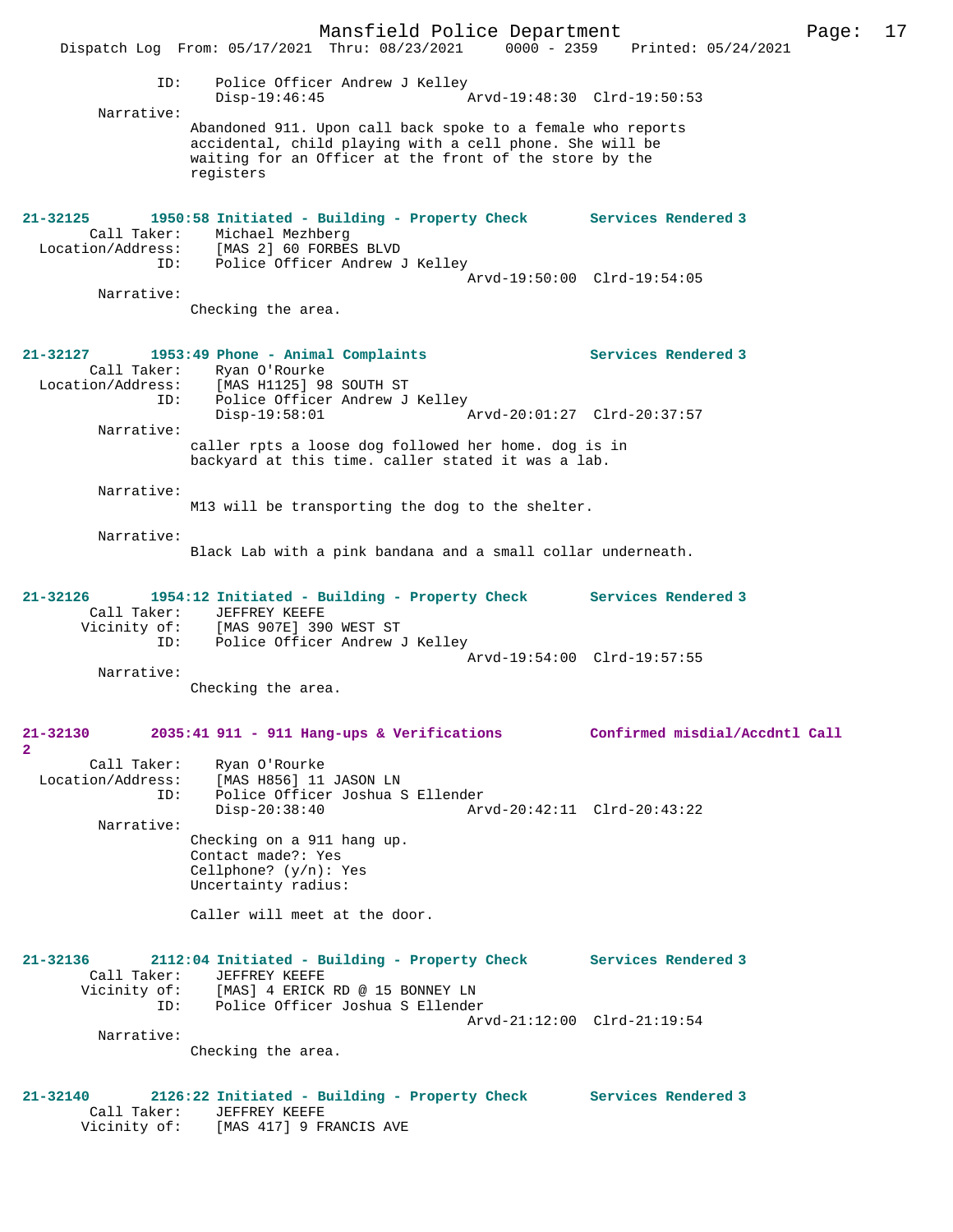Mansfield Police Department Page: 18 Dispatch Log From: 05/17/2021 Thru: 08/23/2021 ID: Police Officer Joshua S Ellender Arvd-21:26:00 Clrd-21:33:57 Narrative: Checking the area. **21-32141 2129:51 Initiated - Animal Complaints Services Rendered 3**  Call Taker: JEFFREY KEEFE Vicinity of: [MAS 895] 175 FRUIT ST ID: Police Officer Andrew J Kelley Arvd-21:29:00 Clrd-21:47:22 Narrative: Heading over to the animal shelter to pick up the dog from the previous call. **21-32143 2147:55 Initiated - Building - Property Check Building Checked / Secured 3** Call Taker: JEFFREY KEEFE Location/Address: [MAS 840] 280 SCHOOL ST Police Officer Andrew J Kelley Arvd-21:47:00 Clrd-22:02:23 Narrative: Checking the area. **21-32144 2150:13 Initiated - Building - Property Check Services Rendered 3**  Call Taker: JEFFREY KEEFE Location/Address: [MAS 1002] 250 EAST ST ID: Police Officer Joshua S Ellender Arvd-21:50:00 Clrd-21:59:06 Narrative: Checking the area. **21-32145 2213:49 911 - Sudden / Unattended Death Investigated - Report Taken 1** Call Taker: Ryan O'Rourke<br>.on/Address: [MAS] FAIRFIELD PARK Location/Address:<br>ID: Police Officer William C Trudell<br>Disp-22:17:30 Ar Disp-22:17:30 Arvd-22:20:31 Clrd-05/19/2021 @ 01:29:53 ID: Police Officer Jay J Sparrow Disp-22:17:38 Arvd-22:20:58 Clrd-05/19/2021 @ 00:00:51<br>TD: Detective David D Kerr Detective David D Kerr<br>Disp-23:02:08 Disp-23:02:08 Arvd-23:07:37 Clrd-05/19/2021 @ 01:30:15<br>TD: Police Officer Derek M Stark Police Officer Derek M Stark Disp-01:10:16 Arvd-01:10:18 Clrd-05/19/2021 @ 01:10:24 Vehicle: GRY 2015 VOLK JETTA Reg: PC MA 668RT5 VIN: 3VWD17AJ1FM406127 Narrative: Caller rpts her friends neighbor has not been seen in a few days and there is a strange odor coming from the unit. Narrative: M10 requests FD for entry. Narrative: M10 requests on call detectives for an unattended death. Narrative: MD2 contacted ME and CPAC. CPAC will be responding. Narrative: CPAC on scene. Narrative: ME on scene. Refer To Incident: 21MAS-500-OF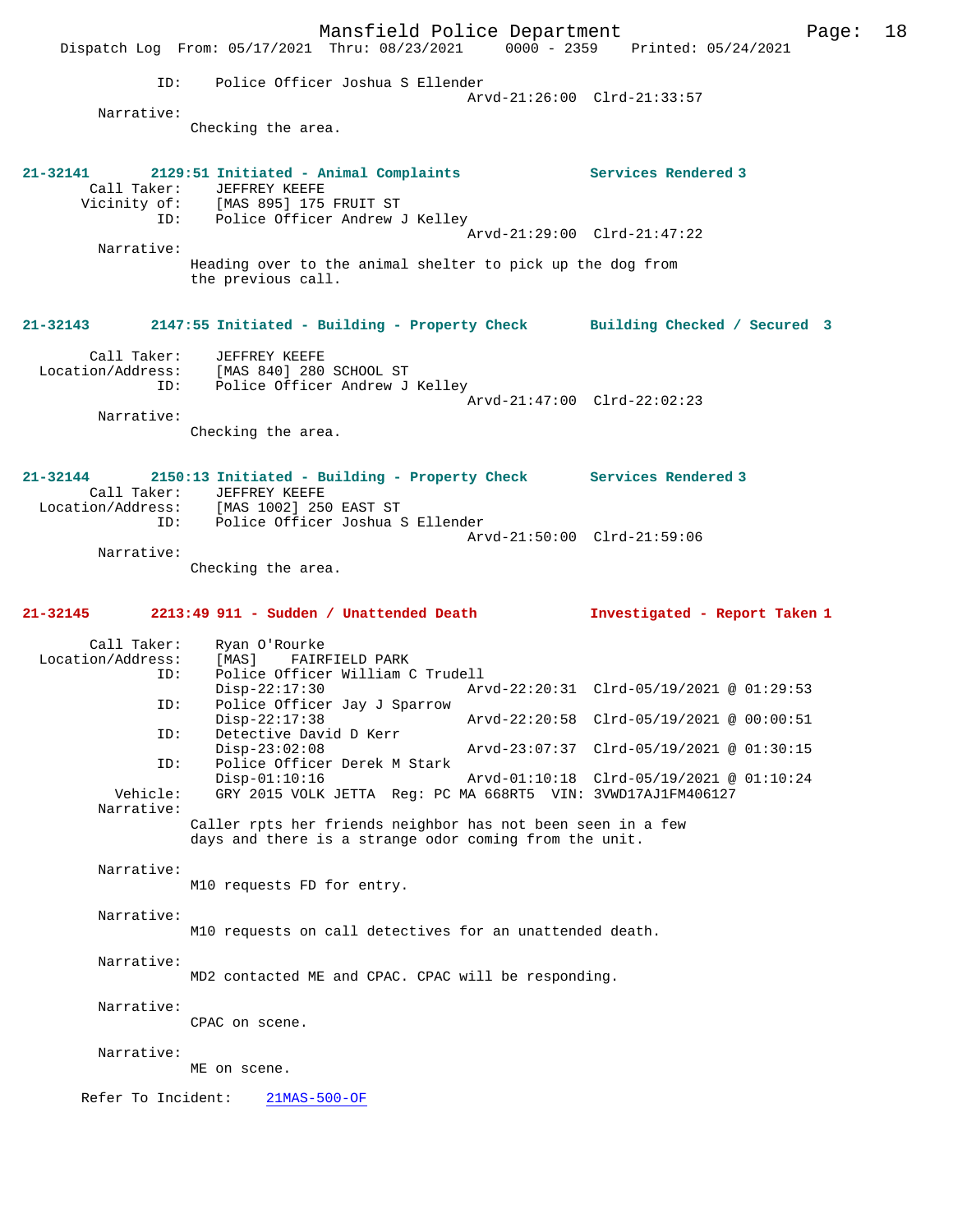### **For Date: 05/19/2021 - Wednesday**

| 21-32155                 |                                    | $0018:30$ 911 - Noise Complaint                                                                                                                                                                                          | Services Rendered 2                                        |
|--------------------------|------------------------------------|--------------------------------------------------------------------------------------------------------------------------------------------------------------------------------------------------------------------------|------------------------------------------------------------|
|                          | Call Taker:<br>ID:                 | TARA LAKO<br>Location/Address: [MAS 418B] 23 FRANCIS AVE Apt. #20<br>Police Officer Derek M Stark                                                                                                                        |                                                            |
|                          | ID:                                | $Disp-00:20:45$<br>Patrolman David Schepis                                                                                                                                                                               | Arvd-00:41:51 Clrd-00:49:26                                |
|                          | Narrative:                         | $Disp-00:31:25$                                                                                                                                                                                                          | Arvd-00:41:49 Clrd-00:49:26                                |
|                          |                                    | RP reports loud music coming from the apartment. Attempted<br>to knock on the door and no answer. RP states this has been<br>an ongoing issue for the past couple of months and has<br>complained to management as well. |                                                            |
|                          | Narrative:                         | No noise heard upon arrival.                                                                                                                                                                                             |                                                            |
| 21-32163                 | Call Taker:<br>Vicinity of:<br>ID: | 0056:40 Initiated - Building - Property Check Services Rendered 3<br>JEFFREY KEEFE<br>[MAS 840] 280 SCHOOL ST<br>Patrolman David Schepis                                                                                 |                                                            |
|                          |                                    |                                                                                                                                                                                                                          | Arvd-00:56:00 Clrd-01:11:33                                |
|                          | Narrative:                         | Checking the area.                                                                                                                                                                                                       |                                                            |
| 21-32166                 | Call Taker:                        | 0111:59 Initiated - Building - Property Check Services Rendered 3<br>JEFFREY KEEFE                                                                                                                                       |                                                            |
|                          | ID:                                | Vicinity of: [MAS 1002] 250 EAST ST<br>Police Officer Derek M Stark                                                                                                                                                      | Arvd-01:11:00 Clrd-01:25:27                                |
|                          | Narrative:                         | Checking the area.                                                                                                                                                                                                       |                                                            |
| 21-32170                 | Call Taker:                        | 0128:28 Initiated - Building - Property Check Services Rendered 3<br>JEFFREY KEEFE<br>Vicinity of: [MAS 992] 660 EAST ST<br>ID: Police Officer Derek 1                                                                   |                                                            |
|                          | ID:<br>Narrative:                  | Police Officer Derek M Stark                                                                                                                                                                                             | Arvd-01:28:00 Clrd-01:31:23                                |
|                          |                                    | Checking the area.                                                                                                                                                                                                       |                                                            |
| 21-32171<br>Vicinity of: | Call Taker:                        | 0131:31 Initiated - Building - Property Check Services Rendered 3<br>JEFFREY KEEFE<br>[MAS] 4 ERICK RD @ 15 BONNEY LN                                                                                                    |                                                            |
|                          | ID:<br>Narrative:                  | Police Officer Derek M Stark<br>Checking the area.                                                                                                                                                                       | Arvd-01:31:00 Clrd-01:43:01                                |
|                          |                                    |                                                                                                                                                                                                                          |                                                            |
| 21-32180                 |                                    | 0211:18 Initiated - Follow up Investigation                                                                                                                                                                              | Investigated - Report Taken 3                              |
| Vicinity of:             | Call Taker:<br>ID:                 | JEFFREY KEEFE<br>[MAS 418] 21 FRANCIS AVE<br>Patrolman David Schepis                                                                                                                                                     |                                                            |
|                          | ID:                                | Police Officer Derek M Stark<br>$Disp-02:12:25$                                                                                                                                                                          | Arvd-02:11:00 Clrd-02:32:52<br>Arvd-02:12:35 Clrd-02:32:52 |
|                          | ID:                                | Detective Sgt Donald MacLean<br>$Disp-02:21:19$                                                                                                                                                                          | Arvd-02:32:33 Clrd-02:32:37                                |
|                          | ID:                                | Detective David D Kerr                                                                                                                                                                                                   |                                                            |
|                          | Vehicle:<br>Narrative:             | $Disp-02:21:21$<br>GRY 2004 HOND CO ACCORD Req: PC MA 1YJZ35 VIN: 1HGCM82664A002533                                                                                                                                      | Arvd-02:32:30 Clrd-02:32:42                                |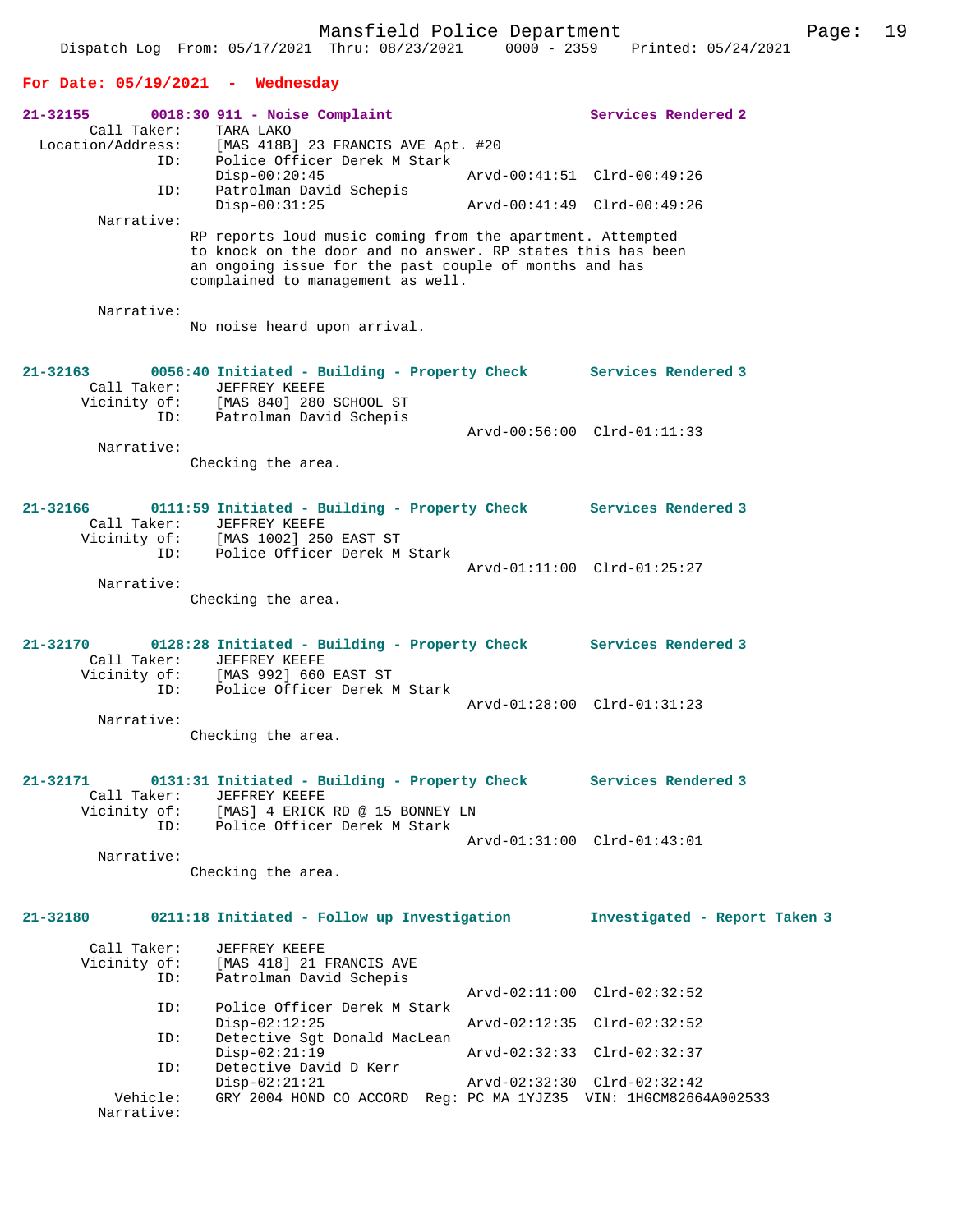mark.

 Refer To Incident: 21MAS-501-OF **21-32202 0648:20 Phone - 911 Hang-ups & Verifications Confirmed misdial/Accdntl Call 2**  Call Taker: Jarred Kohler Location/Address: [MAS 2] 60 FORBES BLVD Apt. #107 Narrative: Checking on a 911 hang up. Contact made?: Cellphone? (y/n): Uncertainty radius: Narrative: M14 checking the room while on another investigation Narrative: spoke to party attempting to dial out **21-32205 0656 Initiated - Parking Violations Services Rendered 3**  Call Taker: Animal Control Steven Simonds Location/Address: [MAS 12] 250 EAST ST<br>ID: Animal Control Stever Animal Control Steven Simonds Arvd-06:57:43 Clrd-08:29:36 Narrative: covering robinson school crossing **21-32213 0734:03 Phone - 911 Hang-ups & Verifications Confirmed misdial/Accdntl Call 2**  Call Taker: Jarred Kohler<br>Location/Address: [MAS H1040] 1 ess: [MAS H1040] 12 PLANTINGFIELD RD<br>ID: Police Officer Derek M Stark Police Officer Derek M Stark<br>Disp-07:35:58 Disp-07:35:58 Arvd-07:47:10 Clrd-07:50:45 Narrative: Checking on a 911 hang up. Caller will meet officer at the door Contact made?:yes Cellphone? (y/n):yes Uncertainty radius: **21-32229 0829 Initiated - Parking Violations Services Rendered 3**  Call Taker: Animal Control Steven Simonds<br>Location/Address: [MAS] 43 NORTH MAIN ST @ 13 PP ess: [MAS] 43 NORTH MAIN ST @ 13 PARK ST<br>ID: Animal Control Steven Simonds Animal Control Steven Simonds Arvd-08:30:17 Clrd-09:15:32 Narrative: checking area for parking violations **21-32232 0902:04 Initiated - Motor Vehicle Stop Citation / Warning Issued 3** Call Taker: MATTHEW BOMES<br>Vicinity of: [MAS] CHAUNCY of: [MAS] CHAUNCY ST<br>ID: Police Officer De Police Officer Derek M Stark Arvd-09:02:00 Clrd-09:05:17<br>TD: Police Officer David J Pepicelli Police Officer David J Pepicelli Arvd-09:05:12 Clrd-09:10:49 Vehicle: WHI 2021 AUDI Q7 Reg: PC MA 164MN4 VIN: WA1LXAF70MD025332 Narrative:

citation issued for reg expired. party was able to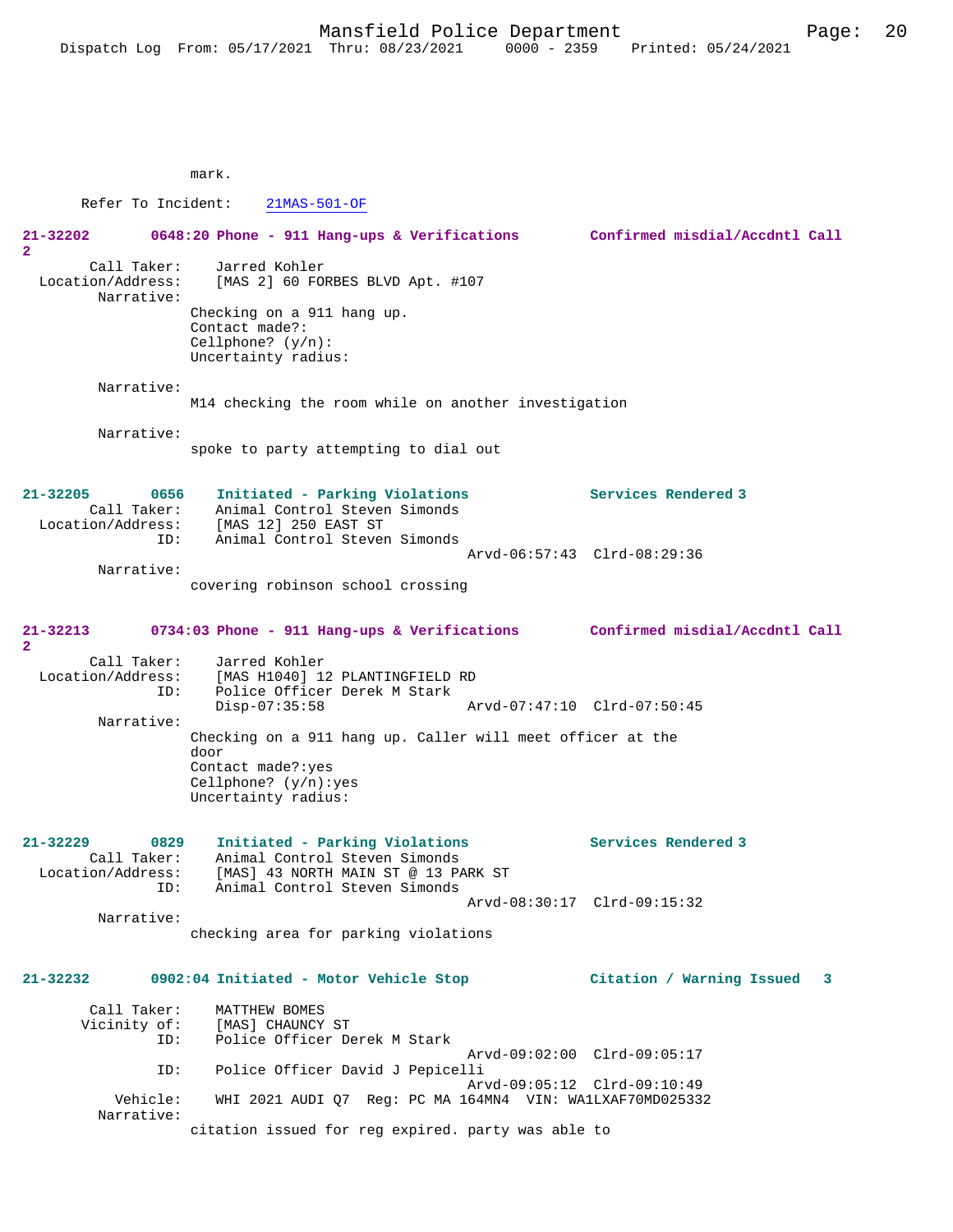reregister on line

| 21-32236<br>Call Taker:<br>ID:<br>Narrative:                    | 0914:09 Phone - Follow up Investigation<br>Jarred Kohler<br>Location/Address: [MAS H2243] 112 FRANKLIN ST<br>Police Officer Matthew A Souza<br>$Disp-09:21:18$<br>Caller looking to follow up on a fraud report from | Services Rendered 3<br>Arvd-09:27:32 Clrd-09:36:49 |
|-----------------------------------------------------------------|----------------------------------------------------------------------------------------------------------------------------------------------------------------------------------------------------------------------|----------------------------------------------------|
|                                                                 | yesterday. Caller has report with Officer Ellender, but has<br>new info that is time sensitive.                                                                                                                      |                                                    |
| Narrative:                                                      | spoke with the party about the fraud case, the caller spoke<br>with the fraud dept and have further information                                                                                                      |                                                    |
| $21 - 32243$<br>0955<br>Call Taker:<br>Location/Address:<br>ID: | Initiated - Parking Violations<br>Animal Control Steven Simonds<br>[MAS] 242 NORTH MAIN ST @ 16 OLD COLONY WAY<br>Animal Control Steven Simonds                                                                      | Services Rendered 3                                |
|                                                                 |                                                                                                                                                                                                                      | Arvd-09:57:07 Clrd-11:11:29                        |
| Narrative:                                                      | checking area for parking violations                                                                                                                                                                                 |                                                    |
| 21-32249<br>$\overline{2}$                                      | 1021:47 Phone - 911 Hang-ups & Verifications Confirmed misdial/Accdntl Call                                                                                                                                          |                                                    |
| Call Taker:<br>Location/Address:<br>ID:                         | Jarred Kohler<br>[MAS] CONROD CT<br>Police Officer Michael T Fitzgerald<br>$Disp-10:23:27$                                                                                                                           | Arvd-10:27:54 Clrd-10:29:56                        |
| Narrative:                                                      | Checking on a 911 hang up. Caller is outside with a stroller<br>Contact made?: yes<br>Cellphone? $(y/n): ye$ s<br>Uncertainty radius:                                                                                |                                                    |
| 21-32254                                                        | 1058:10 Initiated - Motor Vehicle Stop                                                                                                                                                                               | Citation / Warning Issued 3                        |
| Call Taker:<br>Vicinity of:<br>ID:                              | MATTHEW BOMES<br>[MAS] 972 WEST ST @ 25 TREMONT ST<br>Police Officer David J Pepicelli                                                                                                                               |                                                    |
| Vehicle:<br>Narrative:                                          | BLK 2016 HOND ACCORD Req: PAS MA CI89TF VIN: 1HGCR2F84GA214667<br>citation issued for speed                                                                                                                          | Arvd-10:58:00 Clrd-11:04:07                        |
|                                                                 | 21-32256 1104:31 Initiated - Motor Vehicle Stop Citation / Warning Issued 3                                                                                                                                          |                                                    |
| Call Taker:                                                     | MATTHEW BOMES<br>Vicinity of: [MAS 1019] 792 WEST ST<br>ID: Police Officer David J Pepicelli                                                                                                                         |                                                    |
| Narrative:                                                      | Vehicle: WHI 2019 NISS ROGUE Req: PC MA 8VT132 VIN: 5N1AT2MV0KC744627                                                                                                                                                | Arvd-11:04:00 Clrd-11:10:14                        |
|                                                                 | citation issued for speed to the operator                                                                                                                                                                            |                                                    |
| 21-32264                                                        | 1119:57 Initiated - Motor Vehicle Stop                                                                                                                                                                               | Citation / Warning Issued 3                        |
|                                                                 | Call Taker: William Casey<br>Location/Address: [MAS] 300 WEST ST<br>Police Officer David J Pepicelli<br>ID:                                                                                                          | Arvd-11:19:00 Clrd-11:25:38                        |
| Vehicle:                                                        | GRY 2020 NISS SENTRA Req: PC MA 7MJ338 VIN: 3N1AB8BV7LY245526                                                                                                                                                        |                                                    |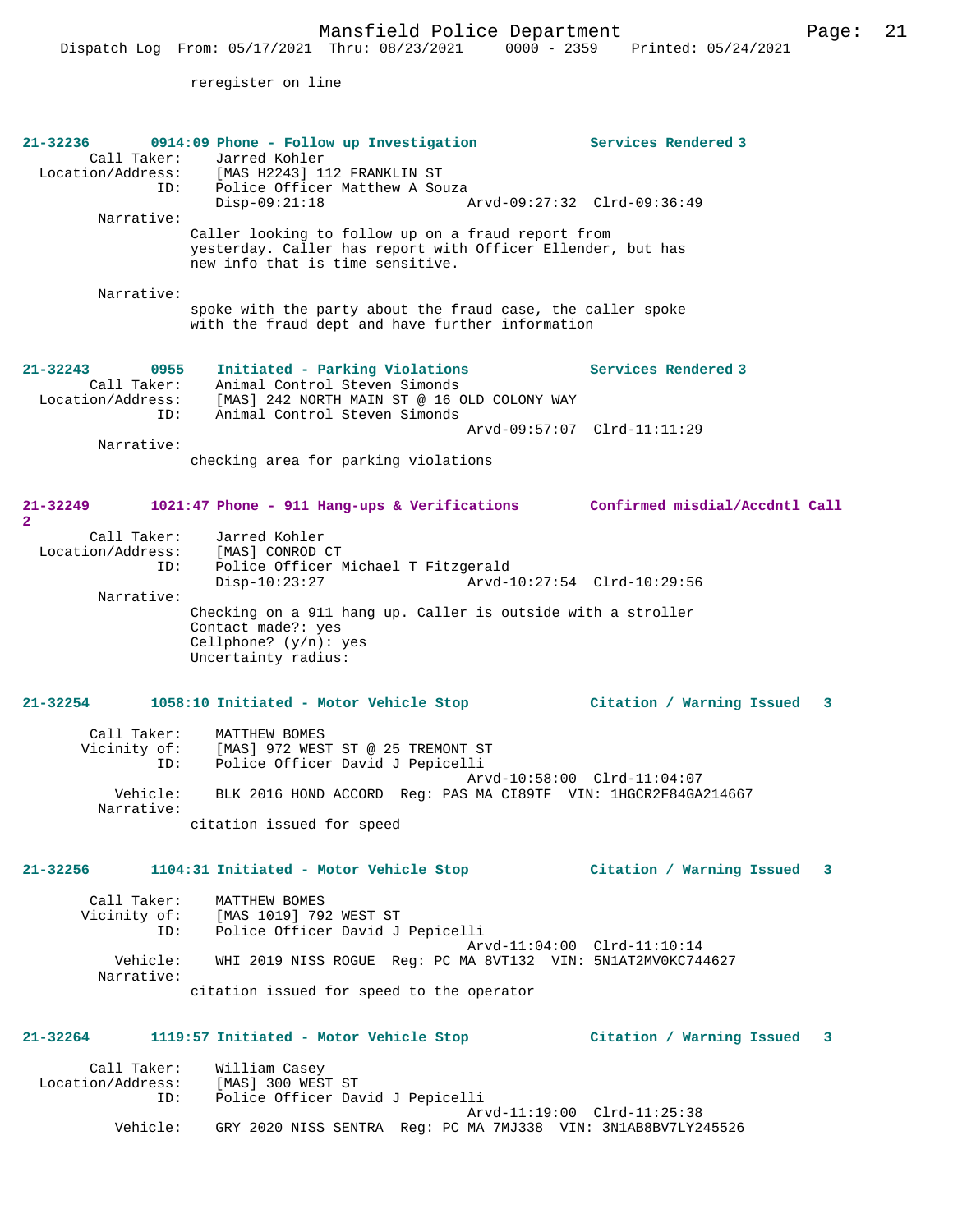Dispatch Log From: 05/17/2021 Thru: 08/23/2021 0000 - 2359 Printed: 05/24/2021 Narrative: Out with mvst **21-32269 1138:32 Initiated - Motor Vehicle Stop Citation / Warning Issued 3** Call Taker: MATTHEW BOMES<br>Vicinity of: [MAS] 43 NORTH [MAS] 43 NORTH MAIN ST @ 13 PARK ST ID: Police Officer Michael T Fitzgerald Arvd-11:38:00 Clrd-11:44:34 Vehicle: BLU 2008 VOLK JETTA Reg: PC MA 15RV11 VIN: 3VWRM71K08M171809 **21-32270 1138 Initiated - Parking Violations Services Rendered 3**  Call Taker: Animal Control Steven Simonds<br>Location/Address: [MAS] 255 NORTH MAIN ST @ 8 CO [MAS] 255 NORTH MAIN ST @ 8 COTTAGE ST ID: Animal Control Steven Simonds Arvd-11:40:46 Clrd-12:20:09 Narrative: checking area for parking violations Narrative: tagged MA 1SDP27 at 214 rumford ave for overtime parking **21-32276 1230:34 Phone - 911 Hang-ups & Verifications Confirmed misdial/Accdntl Call 2**  Call Taker: Jarred Kohler Location/Address: [MAS H1007] 40 MAPLE ST ID: Police Officer Michael T Fitzgerald Disp-12:33:37 Arvd-12:40:45 Clrd-12:42:16 Narrative: Checking on a 911 hang up. Caller reports accidental call. No emergency. Contact made?: Yes Cellphone? (y/n): Yes Uncertainty radius: 8 meters **21-32280 1242:28 Initiated - Building - Property Check Building Checked / Secured 3** Call Taker: MATTHEW BOMES Location/Address: [MAS 417] 9 FRANCIS AVE ID: Police Officer Michael T Fitzgerald Arvd-12:42:00 Clrd-12:53:51 Narrative: Checking the area. **21-32281 1257 Initiated - Parking Violations Services Rendered 3**  Call Taker: Animal Control Steven Simonds Location/Address: [MAS] 242 NORTH MAIN ST @ 16 OLD COLONY WAY ID: Animal Control Steven Simonds Arvd-12:58:30 Clrd-13:23:54 Narrative: checking area for parking violations Narrative: tagged MA VT41194 on crocker for overtime parking **21-32299 1407 Initiated - Parking Violations Services Rendered 3**  Call Taker: Animal Control Steven Simonds Location/Address: [MAS] 126 NORTH MAIN ST @ 10 VILLA ST ID: Animal Control Steven Simonds Arvd-14:08:17 Clrd-14:45:30 Narrative: checking area for parking violations

**21-32301 1435:56 Phone - 911 Hang-ups & Verifications Confirmed misdial/Accdntl Call**

Mansfield Police Department Fage: 22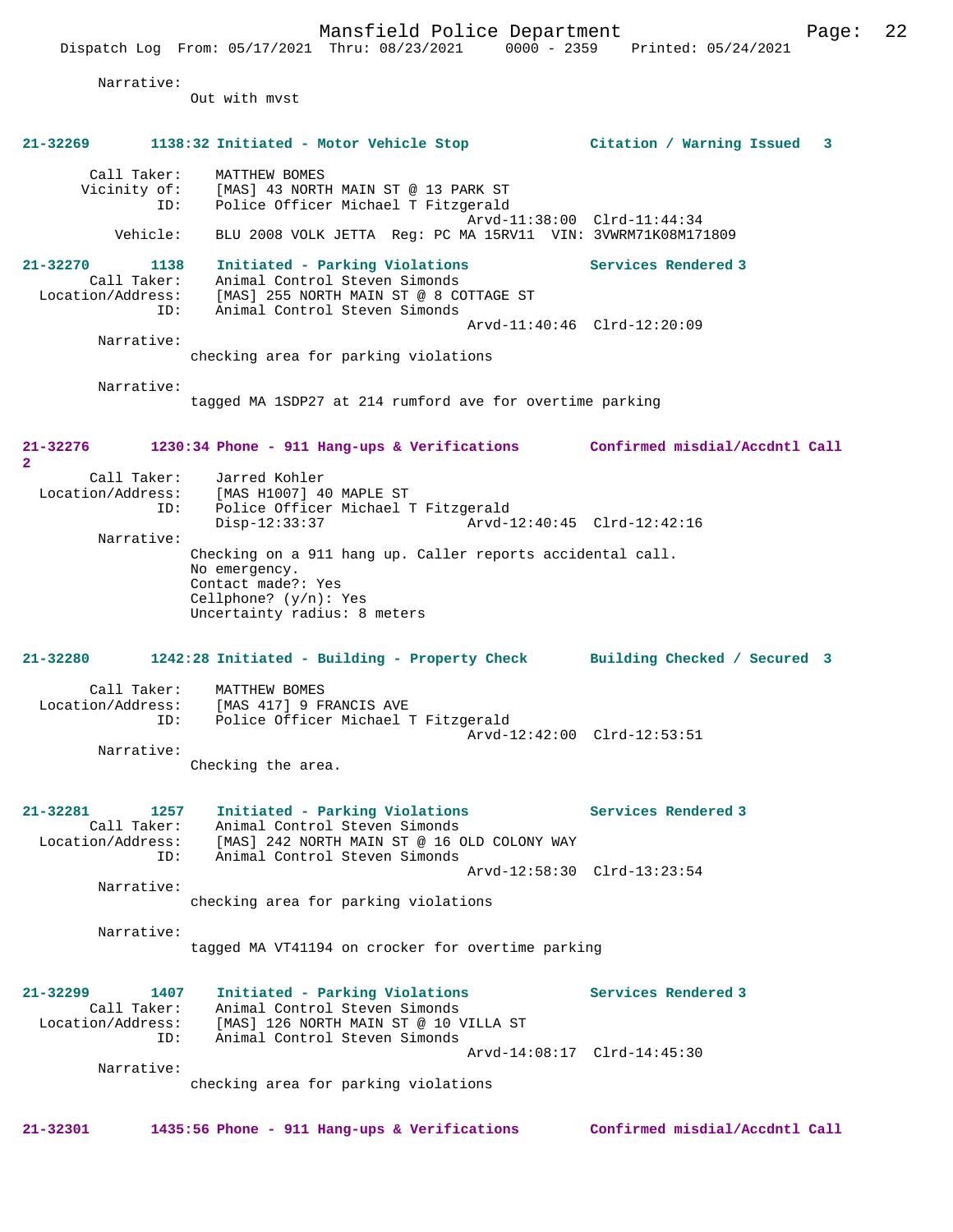|                                                                                  | Dispatch Log From: 05/17/2021 Thru: 08/23/2021                                                                                                                                                                                                                 | $0000 - 2359$               | Printed: 05/24/2021            |
|----------------------------------------------------------------------------------|----------------------------------------------------------------------------------------------------------------------------------------------------------------------------------------------------------------------------------------------------------------|-----------------------------|--------------------------------|
|                                                                                  |                                                                                                                                                                                                                                                                |                             |                                |
| $\overline{\mathbf{2}}$<br>Call Taker:<br>Location/Address:<br>ID:<br>Narrative: | Dispatcher Alyson Vico<br>[MAS 1005B] 292 CHAUNCY ST Apt. #150<br>Police Officer Matthew A Souza<br>$Disp-14:38:28$<br>Checking on a 911 hang up.<br>Contact made?: yes stated it was an accident<br>Cellphone? $(y/n)$ : no, land line<br>Uncertainty radius: | Arvd-14:47:08 Clrd-14:47:35 |                                |
| 21-32312<br>Call Taker:<br>Location/Address:                                     | 1555:14 Walk-In - Assist Citizen - P S A<br>Support Staff Langston W Puller<br>[MAS 451B] 500 EAST ST                                                                                                                                                          |                             | Spoken To<br>3                 |
| ID:<br>Narrative:                                                                | Sergeant John R Armstrong<br>$Disp-15:56:20$                                                                                                                                                                                                                   | Arvd-15:56:25 Clrd-16:25:06 |                                |
|                                                                                  | walk-in looking to speak with the OIC to file a complaint.                                                                                                                                                                                                     |                             |                                |
| 21-32313                                                                         | 1602:39 Phone - Erratic Oper MV / Road Rage                                                                                                                                                                                                                    |                             | Unfounded/Unverifed<br>3       |
| Call Taker:<br>Location/Address:<br>ID:                                          | Dispatcher Alyson Vico<br>[MAS 305] 64 COPELAND DR<br>Police Officer Michael T Fitzgerald                                                                                                                                                                      |                             |                                |
| Narrative:                                                                       |                                                                                                                                                                                                                                                                | Arvd-16:10:16 Clrd-16:10:36 |                                |
|                                                                                  | CP is reporting an erratic operator, came into her lane and<br>almost pushed her off the road. Turned left onto 106 east<br>towards the train station.                                                                                                         |                             |                                |
| Narrative:                                                                       | MV is white ford escape. MA F27397                                                                                                                                                                                                                             |                             |                                |
| Narrative:                                                                       | CP is not behind the MV anymore.                                                                                                                                                                                                                               |                             |                                |
| 21-32320<br>$\overline{\mathbf{2}}$                                              | 1653:11 Phone - 911 Hang-ups & Verifications                                                                                                                                                                                                                   |                             | Confirmed misdial/Accdntl Call |
| Call Taker:<br>Location/Address:<br>ID:                                          | Dispatcher Alyson Vico<br>[MAS 12] 250 EAST ST<br>Police Officer William C Trudell<br>$Disp-17:00:27$                                                                                                                                                          | Arvd-17:04:55 Clrd-17:04:59 |                                |
| Narrative:                                                                       | Checking on a 911 hang up.                                                                                                                                                                                                                                     |                             |                                |
|                                                                                  | Contact made?: no, called back 2 times and went to<br>voicemail.<br>Cellphone? $(y/n)$ : yes                                                                                                                                                                   |                             |                                |
|                                                                                  | Uncertainty radius: 65 meters. pinging in the endzone of the<br>high school foot ball field.                                                                                                                                                                   |                             |                                |
| $21 - 32322$<br>Call Taker:                                                      | 1659:39 Phone - Sudden / Unattended Death<br>Jarred Kohler                                                                                                                                                                                                     |                             | Incident Report 1              |
| Location/Address:<br>ID:                                                         | [MAS 304B] 1 MANSFIELD AVE Apt. #B402<br>Police Officer William C Trudell<br>$Disp-17:07:52$                                                                                                                                                                   | Arvd-17:12:22 Clrd-17:54:16 |                                |
| ID:                                                                              | Police Officer Joshua S Ellender<br>$Disp-17:07:58$                                                                                                                                                                                                            | Arvd-17:12:33 Clrd-20:20:23 |                                |
| ID:                                                                              | Police Officer David J Pepicelli                                                                                                                                                                                                                               | Arvd-17:27:39 Clrd-20:20:25 |                                |
| ID:<br>Vehicle:                                                                  | Detective Sqt Donald MacLean<br>BLU 2019 MAZD CX5 Req: PC MA 7GA832 VIN: JM3KFBDM7K0597271                                                                                                                                                                     | Arvd-18:17:26 Clrd-20:20:27 |                                |
| Narrative:                                                                       | Caller requesting a wbc on his brotherr who has not been                                                                                                                                                                                                       |                             |                                |
|                                                                                  | heard from since friday.                                                                                                                                                                                                                                       |                             |                                |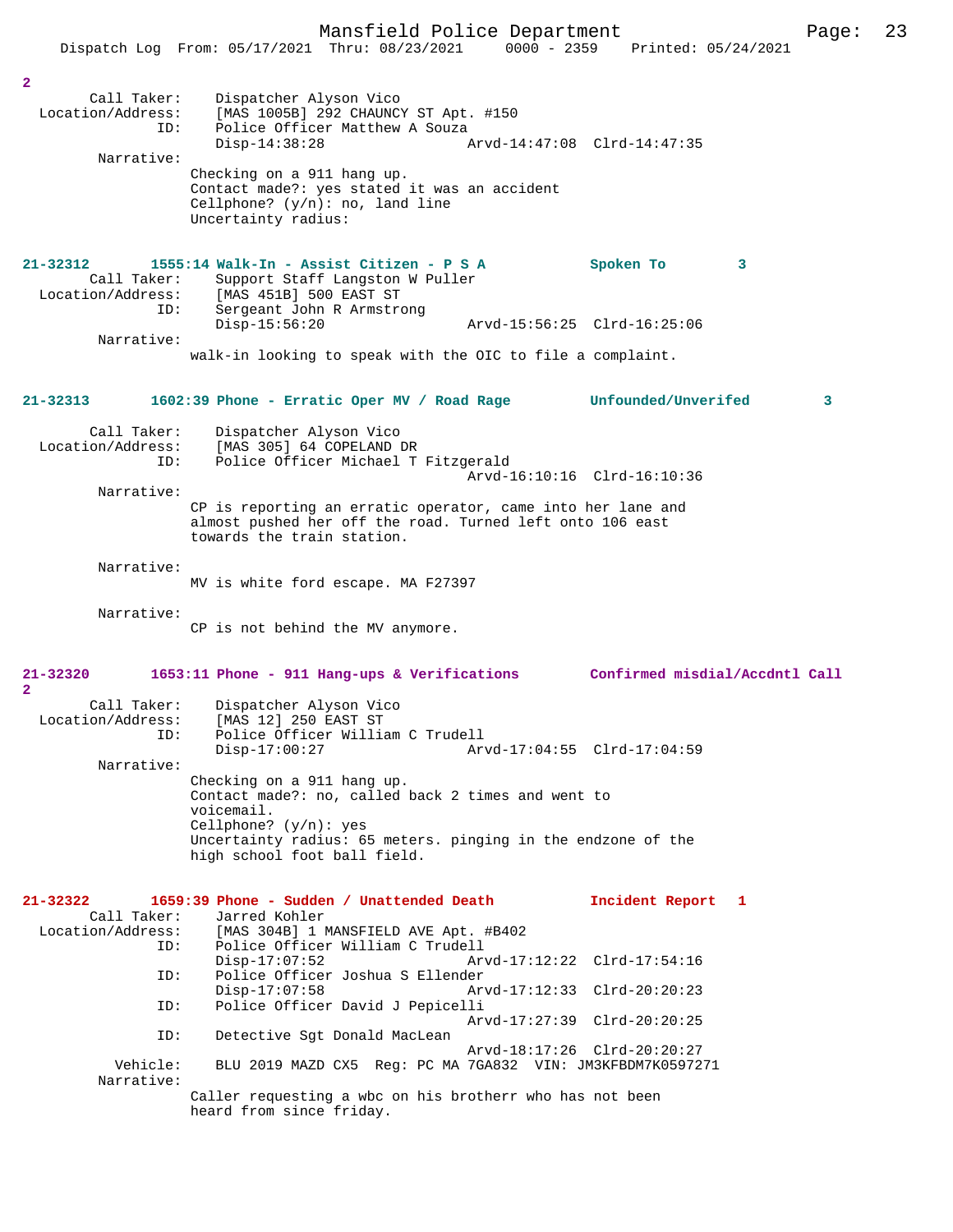| Narrative:                                                        | M1 reports that command staff notified and Det. Maclean was<br>notified as well. Detectives responding.                                                                  |                                              |                      |  |
|-------------------------------------------------------------------|--------------------------------------------------------------------------------------------------------------------------------------------------------------------------|----------------------------------------------|----------------------|--|
| Narrative:                                                        | MD1 on scene                                                                                                                                                             |                                              |                      |  |
| Narrative:                                                        | OIC Pepicelli reports all units clear, CPAC is clear and ME<br>has accepted the body. Ofc Ellender will be returning to the<br>station with evidence and report writing. |                                              |                      |  |
| Refer To Incident:                                                | $21MAS-507-OF$                                                                                                                                                           |                                              |                      |  |
| 21-32341<br>Call Taker:<br>Location/Address:<br>ID:<br>Narrative: | 1909:32 Phone - Digital/Electronic Crime<br>Jarred Kohler<br>[MAS H5147] 112 COURT ST<br>Police Officer Andrew J Kelley<br>$Disp-19:12:58$                               | Arvd-19:21:39 Clrd-19:28:23                  | Incident Report<br>3 |  |
|                                                                   | Cp states he purchased a product online and did not receive<br>what was advertised.                                                                                      |                                              |                      |  |
| Narrative:                                                        | Ofc Kelley reports the RP made a purchase through Paypal for<br>stained glass and it arrived as a metal sheet.                                                           |                                              |                      |  |
| Refer To Incident:                                                | $21MAS-508-OF$                                                                                                                                                           |                                              |                      |  |
| 21-32353<br>Call Taker:<br>Location/Address:                      | 2038:06 911 - Disturbance / Gathering<br>JEFFREY KEEFE<br>[MAS] 23 HIGH ST                                                                                               |                                              | Incident Report<br>1 |  |
| ID:<br>ID:                                                        | Police Officer Andrew J Kelley<br>$Disp-20:40:47$<br>Police Officer David J Pepicelli                                                                                    | Arvd-20:43:21 Clrd-21:06:43                  |                      |  |
| ID:                                                               | $Disp-20:40:53$<br>Police Officer William C Trudell<br>$Disp-20:41:10$                                                                                                   | Arvd-20:43:23 Clrd-21:06:40<br>Arvd-20:45:50 | $Clrd-21:04:47$      |  |
| ID:<br>ID:                                                        | Police Officer Joshua S Ellender<br>$Disp-20:41:14$<br>Detective David D Kerr                                                                                            | Arvd-20:45:59 Clrd-21:06:38                  |                      |  |
| Vehicle:<br>Narrative:                                            | $Disp-20:42:52$<br>GRY 2008 VOLV UT XC90 Req: PC MA 76D330 VIN: YV4CZ982781430737                                                                                        | Arvd-20:43:07 Clrd-21:06:01                  |                      |  |
|                                                                   | Second floor floor apartment. CP stated her son was getting<br>beaten up.                                                                                                |                                              |                      |  |
| Narrative:                                                        | Assailent left the area.                                                                                                                                                 |                                              |                      |  |
| Narrative:                                                        | Ofc Kelley reports a simple A&B between both males, neither<br>wants to press charges. Attempting to get the keys from<br>for the vehicle owned by the RP.               |                                              |                      |  |
| Narrative:                                                        |                                                                                                                                                                          |                                              |                      |  |
| Refer To Incident:                                                | $21MAS-509-OF$                                                                                                                                                           |                                              |                      |  |
| 21-32359<br>Call Taker:                                           | 2154:49 Phone - Disturbance / Gathering<br>Dispatcher Alyson Vico                                                                                                        |                                              | Incident Report<br>ı |  |

ID: Police Officer William C Trudell<br>Disp-21:56:08 Arvd-21:59:19 Clrd-22:05:30<br>ID: Police Officer David J Pepicelli

Disp-21:56:12 Clrd-22:05:27

Police Officer David J Pepicelli

Location/Address: [MAS H5563] 23 HIGH ST

ID: Police Officer William C Trudell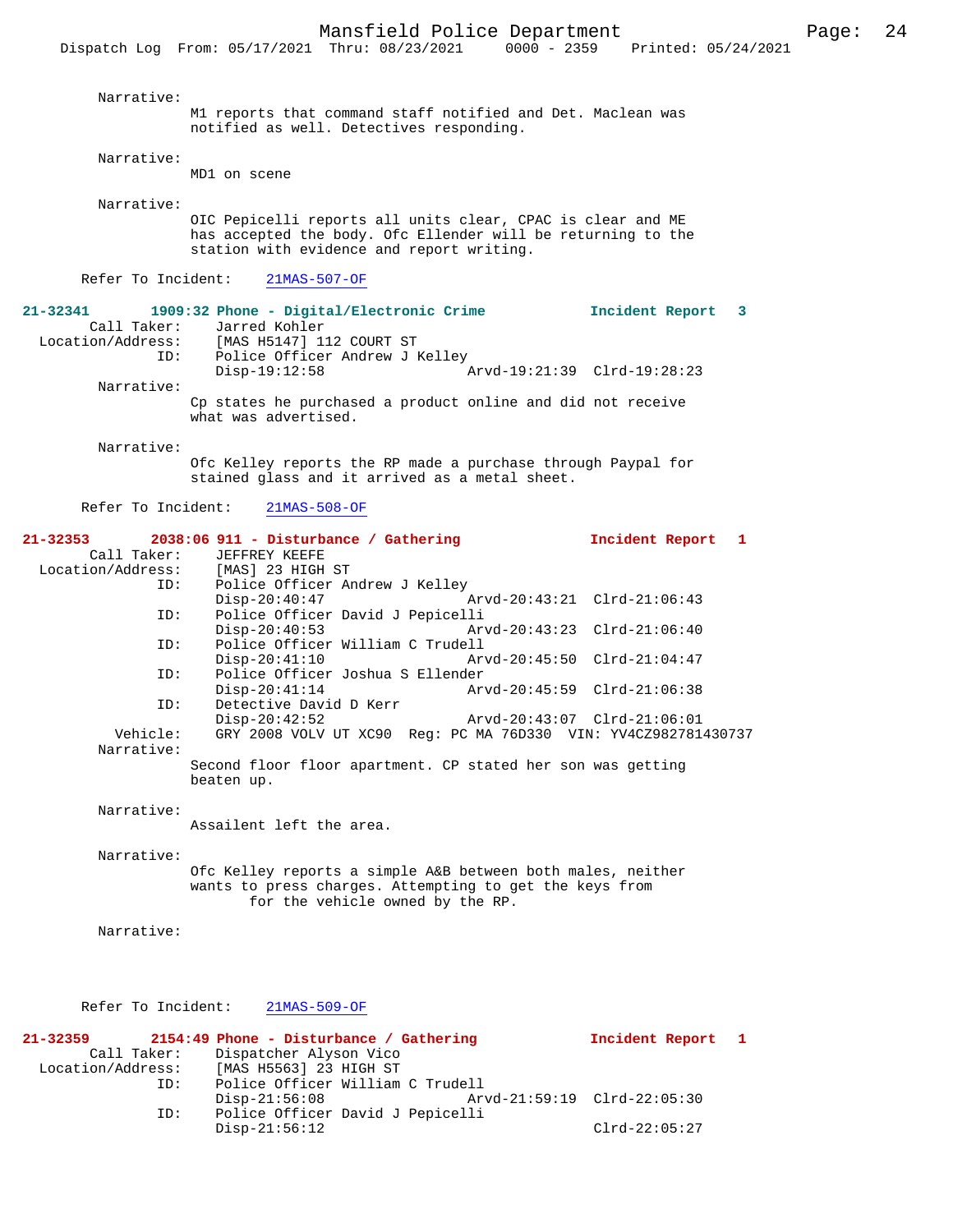## Mansfield Police Department Fage: 25

|                                   | - - -<br>0000 - 2359 Printed: 05/24/2021<br>Dispatch Log From: 05/17/2021 Thru: 08/23/2021                         |
|-----------------------------------|--------------------------------------------------------------------------------------------------------------------|
| ID:                               | Police Officer Andrew J Kelley                                                                                     |
|                                   | $Disp-21:59:15$<br>Arvd-21:59:18 Clrd-22:05:31                                                                     |
| ID:                               | Police Officer Joshua S Ellender                                                                                   |
|                                   | $Disp-21:59:25$<br>Arvd-21:59:27 Clrd-22:05:28                                                                     |
| ID:                               | Police Officer Andrew J Kelley<br>$Disp-22:05:48$<br>Arvd-22:06:24 Clrd-23:05:20                                   |
| ID:                               | Police Officer Joshua S Ellender                                                                                   |
|                                   | $Disp-22:05:52$<br>Arvd-22:06:26 Clrd-22:41:27                                                                     |
| ID:                               | Police Officer William C Trudell                                                                                   |
|                                   | $Disp-22:05:56$<br>Arvd-22:06:25 Clrd-23:05:22                                                                     |
| ID:                               | Police Officer David J Pepicelli<br>$Disp-22:24:32$<br>Arvd-22:24:35 Clrd-23:05:24                                 |
| Narrative:                        |                                                                                                                    |
|                                   | CP reports party from earlier disturbance is back on scene.                                                        |
| Narrative:                        |                                                                                                                    |
|                                   | Ofc Kelley reports the female involved from earlier                                                                |
|                                   | disturbance is on site watching the vehicle until AAA                                                              |
|                                   | arrives. There was a verbal altercation between male and                                                           |
|                                   | female and now the male is going back inside to go to bed<br>and the female will be parked on High St watching the |
|                                   | vehicle to make sure it does get damaged. Information will                                                         |
|                                   | be added to OF from previous call, 21MAS-509-OF.                                                                   |
|                                   |                                                                                                                    |
| Narrative:                        |                                                                                                                    |
|                                   | Received a 911 call immediately after officers cleared with<br>inaudible screaming, units back on location.        |
|                                   |                                                                                                                    |
| Narrative:                        |                                                                                                                    |
|                                   | Ofc Trudell reports tow is one scene                                                                               |
|                                   |                                                                                                                    |
| Narrative:                        | OIC Pepicelli reports Achin's has the vehicle and the RO                                                           |
|                                   | will be escorting the Achin's driver to Fruit St where the                                                         |
|                                   | vehicle will be towed                                                                                              |
|                                   |                                                                                                                    |
| Refer To Incident:                | $21MAS-509-OF$                                                                                                     |
|                                   |                                                                                                                    |
| For Date: $05/20/2021$ - Thursday |                                                                                                                    |
| $21 - 32376$                      | 0037:03 Phone - Suspicious Actv / Persn / Veh<br><b>Services Rendered 2</b>                                        |
| Call Taker:                       | <b>JEFFREY KEEFE</b>                                                                                               |
| Vicinity of:                      | [MAS H1841] 201 WEST ST                                                                                            |

 Vicinity of: [MAS H1841] 201 WEST ST ID: Police Officer Derek M Stark Disp-00:38:59 Arvd-00:44:50 Clrd-00:45:36 ID: Police Officer Christopher D Sorge Disp-00:39:01 Clrd-00:45:34 Narrative: SUSP vehicles at the end of the st by the railroad tracks.

> Narrative: Two vehicles on scene.

Narrative:

Unknown occupants.

Narrative:

Ofc Stark reports Amtrak is working on the tracks.

Narrative:

Ofc Stark reports a large amount of equipment on site

#### **21-32378 0046:38 Initiated - Building - Property Check Building Checked / Secured 3**

| Call Taker:       | TARA LAKO               |                             |  |
|-------------------|-------------------------|-----------------------------|--|
| Location/Address: | [MAS 1002] 250 EAST ST  |                             |  |
| ID:               | Patrolman David Schepis |                             |  |
|                   |                         | Arvd-00:46:00 Clrd-00:55:27 |  |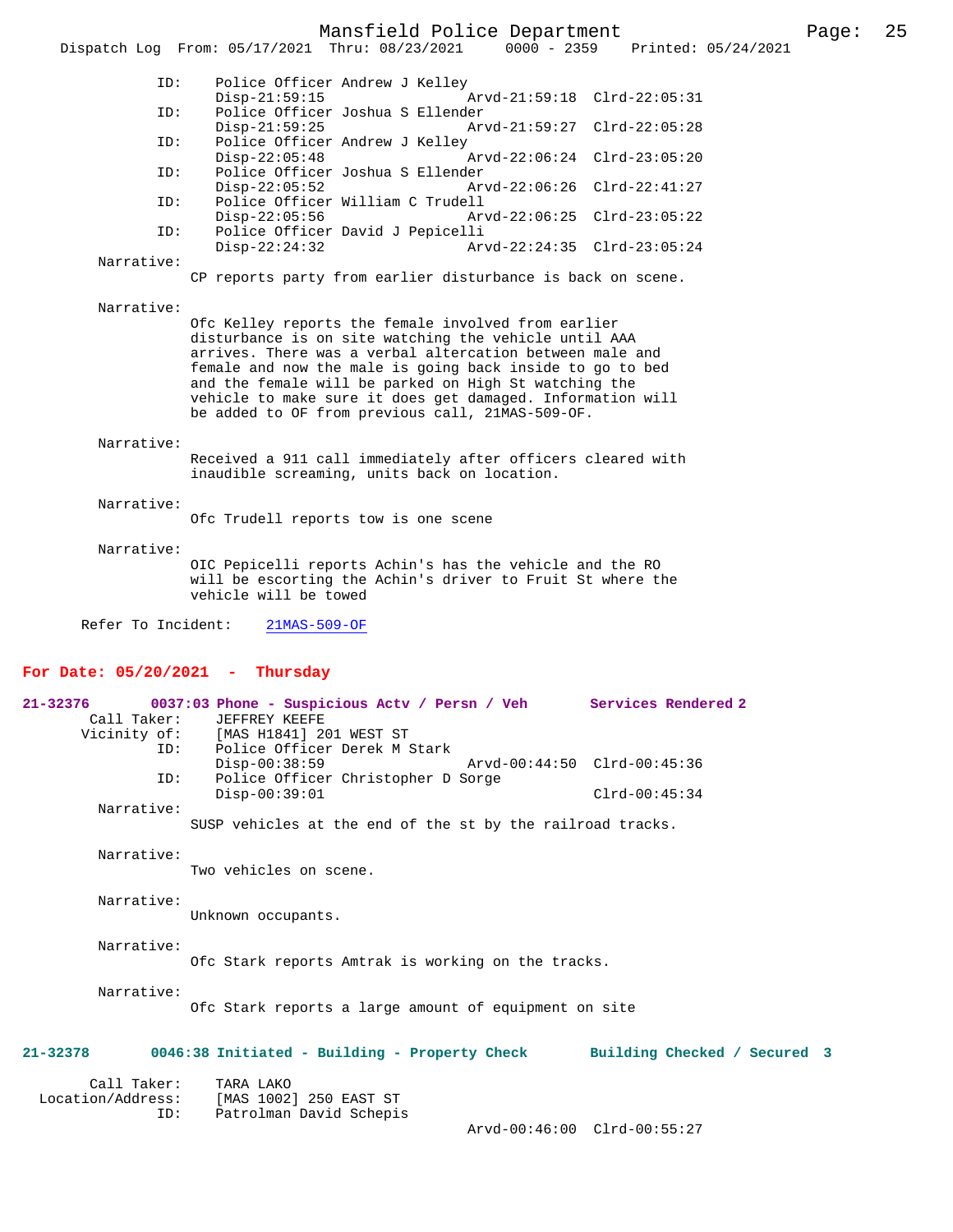Mansfield Police Department Page: 26 Dispatch Log From: 05/17/2021 Thru: 08/23/2021 0000 - 2359 Printed: 05/24/2021 Narrative: Checking the area. **21-32379 0049:01 Initiated - Building - Property Check Building Checked / Secured 3** Call Taker: Michael Mezhberg Vicinity of: [MAS] NORTH MAIN ST ID: Police Officer Derek M Stark Arvd-00:49:00 Clrd-00:57:10 Narrative: Checking the area. **21-32380 0057:33 Initiated - Building - Property Check Building Checked / Secured 3** Call Taker: TARA LAKO Location/Address: [MAS] 30 CHAUNCY ST ID: Police Officer Derek M Stark Arvd-00:57:00 Clrd-01:03:37 Narrative: Checking the area. **21-32381 0100:40 Initiated - Building - Property Check Building Checked / Secured 3** Call Taker: TARA LAKO Location/Address: [MAS 411] 60 FORBES BLVD Police Officer Christopher D Sorge Arvd-01:00:00 Clrd-01:03:27 Narrative: Checking the area. **21-32383 0106:46 Initiated - Building - Property Check Building Checked / Secured 3** Call Taker: TARA LAKO Location/Address: [MAS 281A] 1 CROCKER ST ID: Police Officer Derek M Stark Arvd-01:06:00 Clrd-01:12:03 Narrative: Checking the area. **21-32392 0128:55 Initiated - Building - Property Check Building Checked / Secured 3** Call Taker: TARA LAKO Location/Address: [MAS 322] 31 HAMPSHIRE ST ID: Police Officer Christopher D Sorge Arvd-01:28:00 Clrd-01:33:00 Narrative: Checking the area. **21-32405 0212:54 Initiated - Motor Vehicle Stop Vehicle Towed 3**  Call Taker: TARA LAKO<br>Vicinity of: [MAS] 200 [MAS] 200 COPELAND DR ID: Police Officer Christopher D Sorge Arvd-02:12:00 Clrd-02:54:03 ID: Patrolman David Schepis Arvd-02:16:50 Clrd-02:53:59 ID: Police Officer Derek M Stark Disp-02:17:26 Arvd-02:17:29 Clrd-02:57:05 Vehicle: 2014 BMW 4D Reg: CA 7EQC137 VIN: WBA3C1C52EK108484 Towed: For: Unregistered/Uninsured By: Achins Garage To: Other Location Narrative:

Narrative:

Ofc Sorge reports Achin's is on scene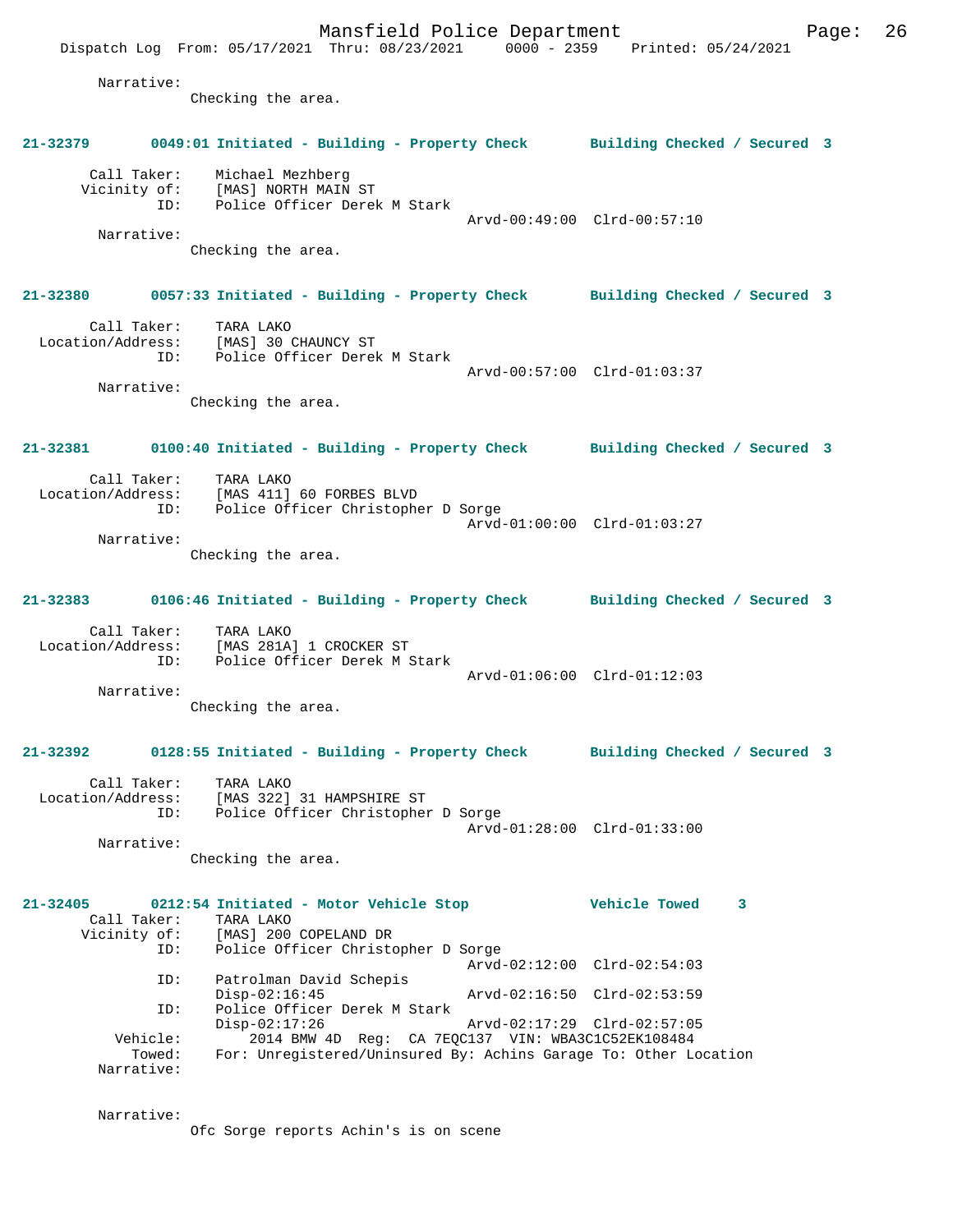Mansfield Police Department Page: 27 Dispatch Log From: 05/17/2021 Thru: 08/23/2021 Narrative: Ofc Sorge reports the vehicle will be a private tow and operator was picked up by her mother. Narrative: Ofc Sorge reports the operator was given a verbal warning for speed Narrative: Ofc Stark reports Achin's has the vehicle. **21-32417 0300:49 Initiated - Building - Property Check Building Checked / Secured 3** Call Taker: TARA LAKO Location/Address: [MAS 139] 265 FRUIT ST ID: Patrolman David Schepis Arvd-03:00:00 Clrd-03:01:00 Narrative: Checking the area. **21-32418 0301:14 Initiated - Building - Property Check Building Checked / Secured 3** Call Taker: TARA LAKO<br>[MAS 13] Location/Address: [MAS 13] ess: [MAS 13] 175 FRUIT ST<br>ID: Patrolman David Schep: Patrolman David Schepis Arvd-03:01:00 Clrd-03:16:57 Narrative: Checking the area. **21-32419 0303:17 Initiated - Community Policing Building Checked / Secured 3** Call Taker: TARA LAKO<br>Location/Address: [MAS 834] ess: [MAS 834] 261 CHAUNCY ST<br>TD: Police Officer Derek M.S. Police Officer Derek M Stark Arvd-03:03:00 Clrd-03:06:34 Narrative: Ofc Stark doing a walk through **21-32425 0436:56 911 - 911 Hang-ups & Verifications Confirmed misdial/Accdntl Call 2**  Call Taker: JEFFREY KEEFE Vicinity of: [MAS 969B110] 333 SCHOOL ST Apt. #110 ID: Police Officer Christopher D Sorge Disp-04:39:12 Arvd-04:42:57 Clrd-04:43:38 Narrative: Checking on a 911 hang up. Contact made?: yes Cellphone? (y/n): yes Uncertainty radius: none spoke with the calling party. Narrative: Dunkin employee. **21-32431 0608:23 Alarm - Assist Fire Department Referred to Other Agency 2** Call Taker: TARA LAKO<br>Location/Address: [MAS 24C] [MAS 24C] 574 WEST ST ID: Police Officer Christopher D Sorge Disp-06:09:31 Arvd-06:15:21 Clrd-06:35:23 Narrative: Assisting the FD with a fire related incident. Nature: Masterbox activation, coming through as tampers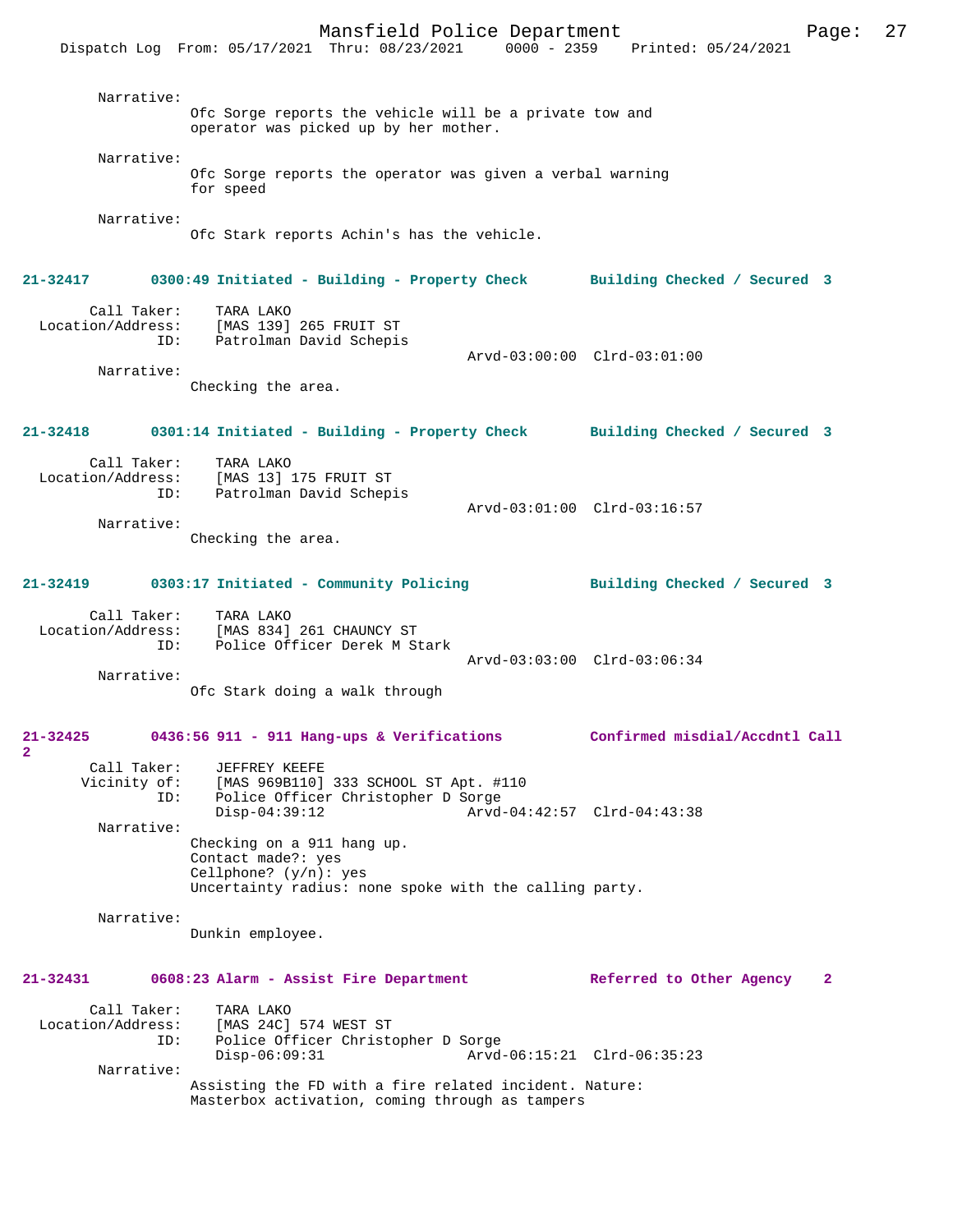Mansfield Police Department Fage: 28 Dispatch Log From: 05/17/2021 Thru: 08/23/2021 0000 - 2359 Printed: 05/24/2021 **21-32453 0808 Initiated - Parking Violations Services Rendered 3**  Call Taker: Animal Control Steven Simonds Location/Address: [MAS 12] 250 EAST ST ID: Animal Control Steven Simonds Arvd-08:09:31 Clrd-08:34:16 Narrative: robinson school crossing coverage **21-32459 0845 Initiated - Parking Violations Services Rendered 3**  Call Taker: Animal Control Steven Simonds Location/Address: [MAS] 242 NORTH MAIN ST @ 16 OLD COLONY WAY ID: Animal Control Steven Simonds Arvd-08:47:19 Clrd-09:18:09 Narrative: checking area for parking violations Narrative: tagged NY HYF5391 on old colony way for wrong direction Narrative: tagged MA 3AB246 on south main for restrictive parking Narrative: tzgged MA 8WFN70 on south main for restrictive parking **21-32469 0942:05 Phone - Assist Fire Department Services Rendered 2**  Call Taker: Robert Stewart Location/Address: [MAS] 20 CABOT BLVD ID: Police Officer Patrick J Pennie Disp-09:44:30 Arvd-09:47:47 Clrd-09:54:50 Narrative: Assisting the FD with a fire related incident. Nature:Master Box **21-32472 1014:17 Initiated - Building - Property Check Services Rendered 3**  Call Taker: Robert Stewart Location/Address: [MAS 2] 60 FORBES BLVD ID: Police Officer Patrick J Pennie Arvd-10:14:00 Clrd-10:21:04 Narrative: Checking the area. **21-32475 1019 Initiated - Speed Trailer/Signs Deployed Services Rendered 3**  Call Taker: Animal Control Steven Simonds Location/Address: [MAS] FRANKLIN ST ID: Animal Control Steven Simonds Arvd-10:20:44 Clrd-10:29:35 Narrative: changing batteries on speed sign **21-32476 1021:30 Initiated - Building - Property Check Services Rendered 3**  Call Taker: William Casey Location/Address: [MAS 4] 31 HAMPSHIRE ST ID: Police Officer Patrick J Pennie Arvd-10:21:00 Clrd-10:27:57 Narrative: Checking the area. **21-32478 1032 Initiated - Parking Violations Services Rendered 3**  Call Taker: Animal Control Steven Simonds Location/Address: [MAS] 126 NORTH MAIN ST @ 10 VILLA ST ID: Animal Control Steven Simonds Arvd-10:33:40 Clrd-11:14:51 Narrative: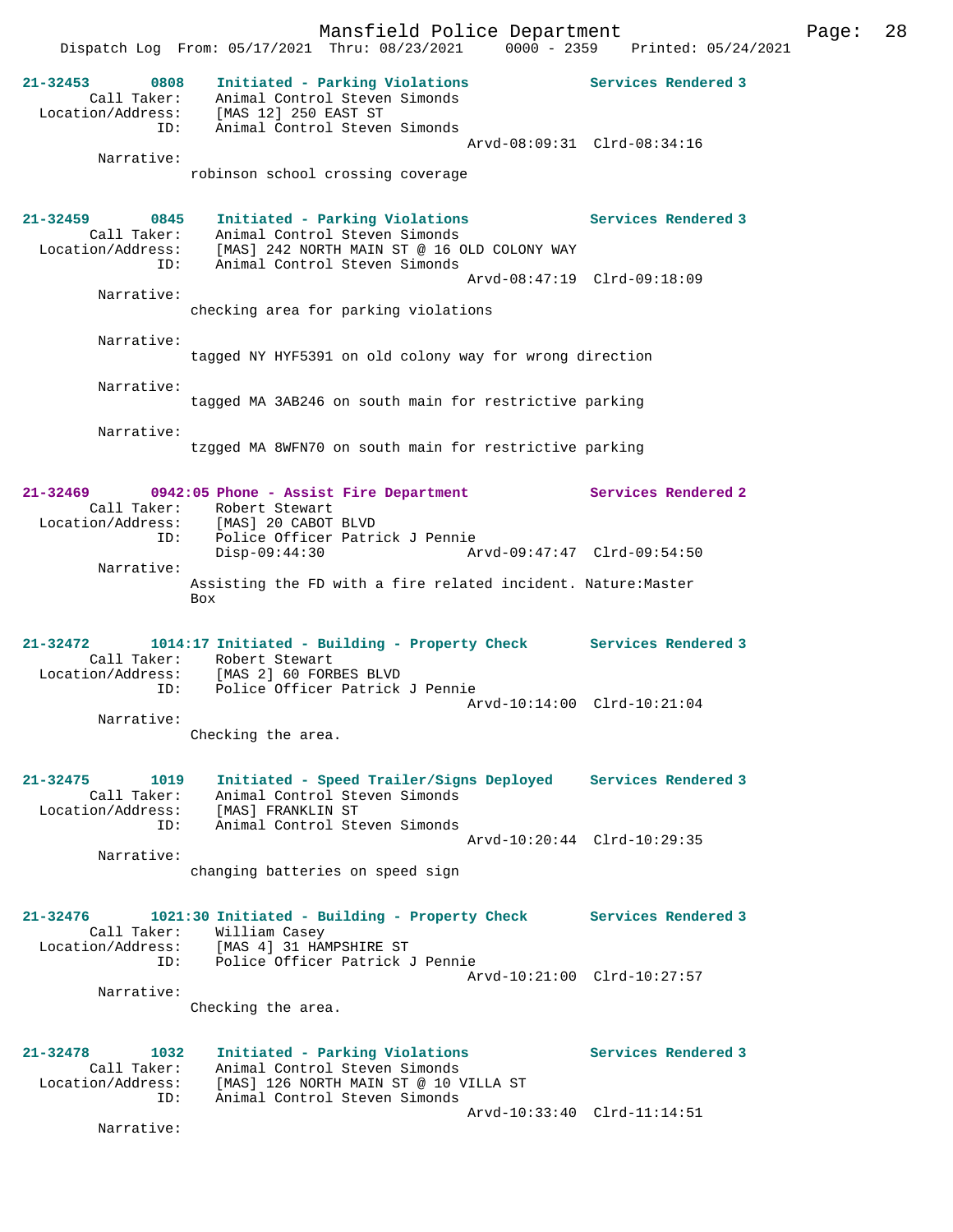checking area for parking violations

| 21-32489<br>1127<br>ID:                               | Initiated - Parking Violations<br>Call Taker: Animal Control Steven Simonds<br>Location/Address: [MAS] 255 NORTH MAIN ST @ 8 COTTAGE ST<br>Animal Control Steven Simonds                                                   |                                                            | Services Rendered 3        |
|-------------------------------------------------------|----------------------------------------------------------------------------------------------------------------------------------------------------------------------------------------------------------------------------|------------------------------------------------------------|----------------------------|
| Narrative:                                            | checking area for parking violations                                                                                                                                                                                       | Arvd-11:38:47 Clrd-12:00:03                                |                            |
| 21-32496<br>1219<br>Call Taker:<br>ID:                | Initiated - Parking Violations<br>Animal Control Steven Simonds<br>Location/Address: [MAS] 43 NORTH MAIN ST @ 13 PARK ST<br>Animal Control Steven Simonds                                                                  |                                                            | <b>Services Rendered 3</b> |
| Narrative:                                            | checking area for parking violations                                                                                                                                                                                       | Arvd-12:20:51 Clrd-12:32:01                                |                            |
| 21-32504<br>1307<br>Call Taker:<br>ID:                | Initiated - Parking Violations Services Rendered 3<br>Animal Control Steven Simonds<br>Location/Address: [MAS] 242 NORTH MAIN ST @ 16 OLD COLONY WAY<br>ID: Animal Control Steven Simonds<br>Animal Control Steven Simonds |                                                            |                            |
| Narrative:                                            | checking area for parking violations                                                                                                                                                                                       | Arvd-13:08:36 Clrd-13:17:39                                |                            |
| 21-32505<br>1335                                      | Initiated - Parking Violations<br>Call Taker: Animal Control Stever<br>Location/Address: [MAS 12] 250 EAST ST<br>Animal Control Steven Simonds                                                                             |                                                            | <b>Services Rendered 3</b> |
| ID:<br>Narrative:                                     | Animal Control Steven Simonds<br>robinson school crossing coverage                                                                                                                                                         | Arvd-13:38:22 Clrd-14:50:12                                |                            |
| 21-32509                                              | 1349:51 Phone - Disabled Motor Vehicle                                                                                                                                                                                     |                                                            | Unfounded/Unverifed<br>3   |
| Call Taker:<br>Location/Address:<br>ID:<br>Narrative: | Jarred Kohler<br>[MAS] 400 RTE 140 NB @ 287 CHAUNCY ST<br>Sergeant John R Armstrong<br>$Disp-13:51:52$                                                                                                                     |                                                            |                            |
|                                                       | Reported DMV in the area. White Hundai Santa Fe                                                                                                                                                                            |                                                            |                            |
| Narrative:                                            | M5 spoke with bystanders states AAA removed vehicle prior to<br>his arrival.                                                                                                                                               |                                                            |                            |
| 21-32510<br>Call Taker:<br>Location/Address:<br>ID:   | 1356:24 Phone - Assist Citizen - P S A<br>Robert Stewart<br>[MAS H2912] 67 CORAL ST<br>Sergeant Brian P Thibault                                                                                                           |                                                            | Services Rendered 3        |
| ID:                                                   | $Disp-13:57:42$<br>Sergeant John R Armstrong                                                                                                                                                                               | Arvd-14:01:25 Clrd-14:38:32                                |                            |
| Narrative:                                            | $Disp-13:59:19$<br>Transporting                                                                                                                                                                                            | Arvd-14:01:27 Clrd-14:47:42<br>starting mileage 53610.7 at |                            |
| Narrative:                                            | 1431                                                                                                                                                                                                                       |                                                            |                            |
|                                                       | M5 off at the Red Roof ending 53612.1 at 1435                                                                                                                                                                              |                                                            |                            |
| Narrative:                                            | M1 reports he will be meeting Health Agent and Fire Chief<br>over to investigate a report that                                                                                                                             |                                                            |                            |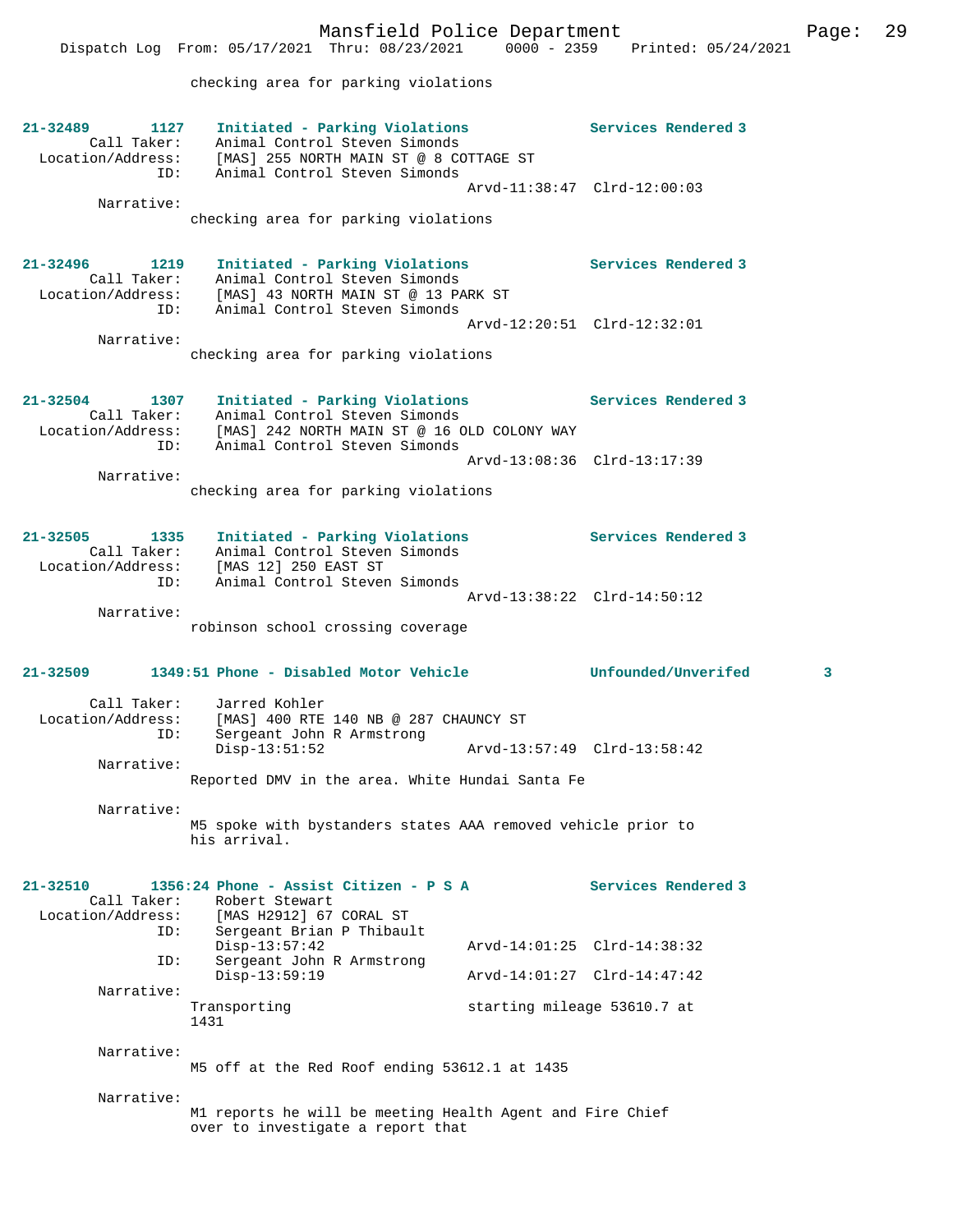Sgt's Thibault and Armstrong will be off with at entrance to Springbrook cemetary.

**-32520 1445:17 Phone - Assist Fire Department Services Rendered 2**  Call Taker: Robert Stewart Location/Address: [MAS] TRACY CIR ID: Sergeant Thomas R Connor Disp-14:47:14 Arvd-14:55:43 Clrd-15:00:45 Narrative: Assisting the FD with a fire related incident. Nature: Garbage Truck leaking fluids

#### **21-32522 1454:39 Phone - Animal Complaints Unfounded/Unverifed 3**

| Call Taker:       | Jarred Kohler                                 |                             |  |
|-------------------|-----------------------------------------------|-----------------------------|--|
| Location/Address: | [MAS] RTE 140 NB                              |                             |  |
| ID:               | animal control Jeffrey S Collins              |                             |  |
|                   | Disp-14:58:15                                 | Arvd-15:04:42 Clrd-15:13:32 |  |
| Narrative:        |                                               |                             |  |
|                   | Dog running in the road way, a large mastiff. |                             |  |

Narrative:

MACO1 Checked the area unfounded

**21-32525 1500:52 Phone - Motor Veh Acc - No Injury Services Rendered 1**  Call Taker: Kieran M Ruth<br>Location/Address: [MAS] 400 RTE ess: [MAS] 400 RTE 140 NB @ 287 CHAUNCY ST<br>ID: Police Officer Patrick J Pennie IMASI TOO ALL I.C.<br>Police Officer Patrick J Pennie<br>Disp-15:03:35 Disp-15:03:35 Arvd-15:08:43 Clrd-15:09:45<br>ID: Sergeant Thomas R Connor Disp-15.0، دد،دن<br>Sergeant Thomas R Connor<br>Disp-15:03:44 Disp-15:03:44 Arvd-15:09:58 Clrd-15:46:43<br>ID: Police Officer Patrick J Pennie Police Officer Patrick J Pennie Disp-15:09:52 Arvd-15:09:56 Clrd-15:54:50 Vehicle: WHI 2012 COR Reg: RI TX498 VIN: 2T1BU4EE2CC861571 Towed: For: Accident By: Achins Garage<br>Vehicle: BLK 2013 UTI Reg: TL RI 35203 BLK 2013 UTI Reg: TL RI 35203 VIN: 4YMUL1016DV028642 Narrative: Out for an MVA with no injuries, Rte 140 NB in the left lane Narrative: tow requested Narrative: achins enroute. Narrative: M10 reports no injuries. Narrative: M10 shuttling female party SM:106933 @1539 Narrative: EM:106934 @1542 Narrative: M12 vehicle is on the wrecker and is clear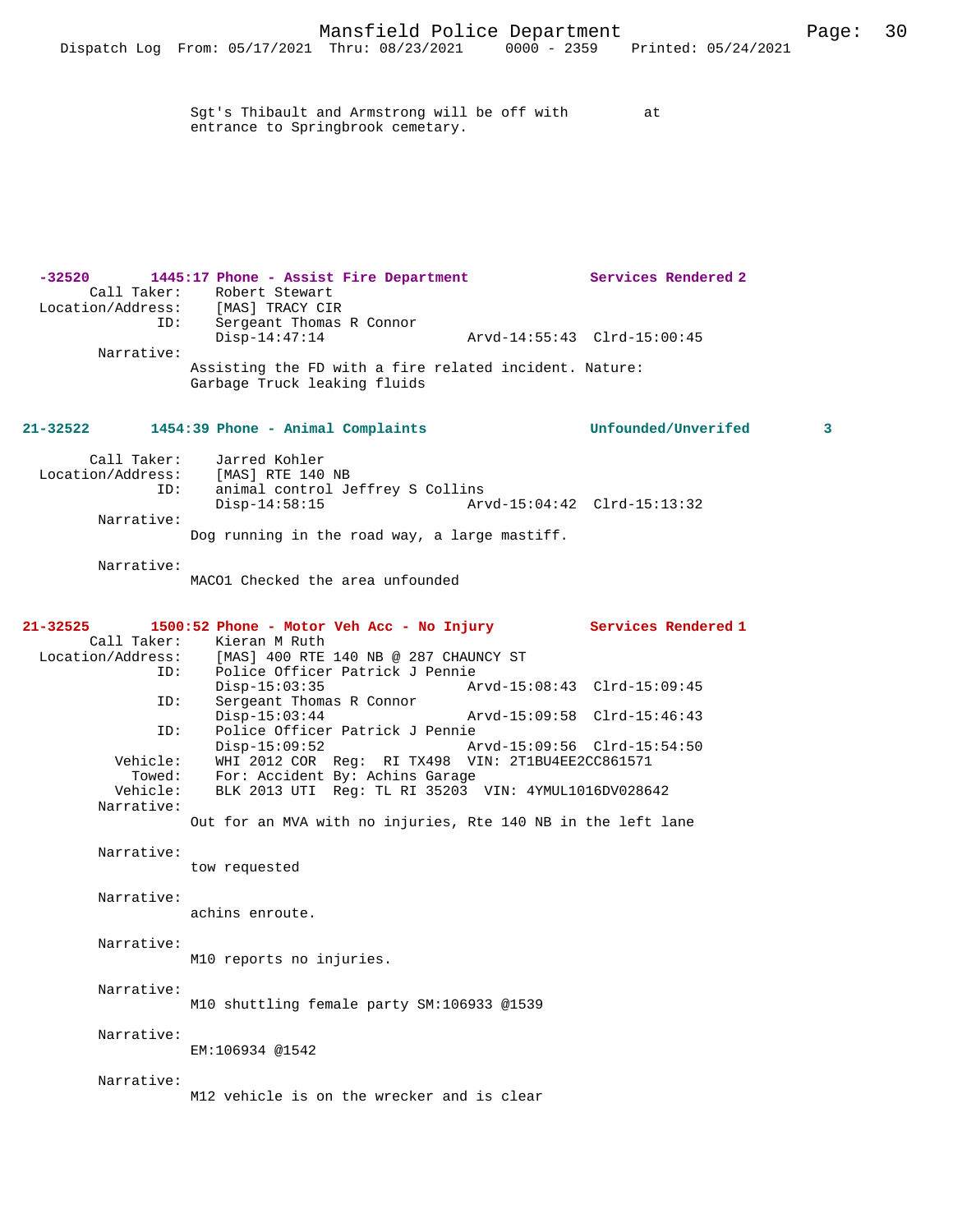## **21-32569 1814:10 Initiated - Motor Vehicle Stop Citation / Warning Issued 3** Call Taker: Robert Stewart Location/Address: [MAS 808] 249 OAKLAND ST ID: Sergeant Brian P Thibault Arvd-18:14:00 Clrd-18:16:12 Vehicle: GRY 2020 ACUR UT MDX Reg: PC MA 6ED223 VIN: 5J8YD4H38LL026184 Narrative: mvst Citation issued. **21-32570 1817:17 Initiated - Follow up Investigation Services Rendered 3**  Call Taker: Robert Stewart<br>Location/Address: [MAS H2849] 10 [MAS H2849] 10 CANOE RIVER DR ID: Police Officer Andrew J Kelley Arvd-18:17:00 Clrd-18:27:38<br>Vehicle: GRY 2009 TOYT CAMRY Reg: PC MA 1WE100 VIN: 4T1BE46K49U89! GRY 2009 TOYT CAMRY Reg: PC MA 1WE100 VIN: 4T1BE46K49U895911 Narrative: Conducting a follow up in the area to a previously reported incident regarding a facebook post. M13 spoke with party, subject advised. **21-32576 1839:18 Initiated - Motor Vehicle Stop Citation / Warning Issued 3** Call Taker: Robert Stewart<br>Location/Address: [MAS] 614 MAPLE [MAS] 614 MAPLE ST @ 12 BIRD RD ID: Police Officer Patrick J Pennie Arvd-18:39:00 Clrd-18:46:12<br>Vehicle: BLK 2019 VOLK ATLAS Reg: PC MA 2BAG67 VIN: 1V2UR2CA1KC610 BLK 2019 VOLK ATLAS Reg: PC MA 2BAG67 VIN: 1V2UR2CA1KC610867 Narrative: MVST **21-32579 1848:38 911 - Animal Complaints Services Rendered 3**  Call Taker: ROBERT BOLGER<br>Location/Address: [MAS] 718 NORT [MAS] 718 NORTH MAIN ST @ 12 FIRST ST ID: Police Officer Joshua S Ellender Disp-18:50:40 Arvd-18:59:30 Clrd-19:11:31<br>TD: Sergeant Brian P Thibault Sergeant Brian P Thibault Disp-19:01:14 Enrt-19:01:15 Arvd-19:04:32 Clrd-19:11:31 ID: Police Officer Andrew J Kelley Disp-19:02:41 Arvd-19:02:52 Clrd-19:11:20 Narrative: CP reporting a possible rabid raccoon. Narrative: Animal was previously injured and put down. Narrative: Animal was dropped off at Fruit st. **21-32580 1849:01 Initiated - Motor Vehicle Stop Citation / Warning Issued 3** Call Taker: JEFFREY KEEFE Vicinity of: [MAS] 145 WINTER ST @ 2 GOOSE LN ID: Police Officer Andrew J Kelley Arvd-18:49:00 Clrd-18:59:12<br>Vehicle: BLK 2012 BUIC LACROS Req: PC MA 1SRV71 VIN: 1G4GD5ERXCF3 Vehicle: BLK 2012 BUIC LACROS Reg: PC MA 1SRV71 VIN: 1G4GD5ERXCF340311 Narrative: Citation issued **21-32586 2006:29 Initiated - Building - Property Check Building Checked / Secured 3** Call Taker: JEFFREY KEEFE Vicinity of: [MAS 139] 265 FRUIT ST ID: Police Officer Andrew J Kelley

Arvd-20:06:00 Clrd-20:21:48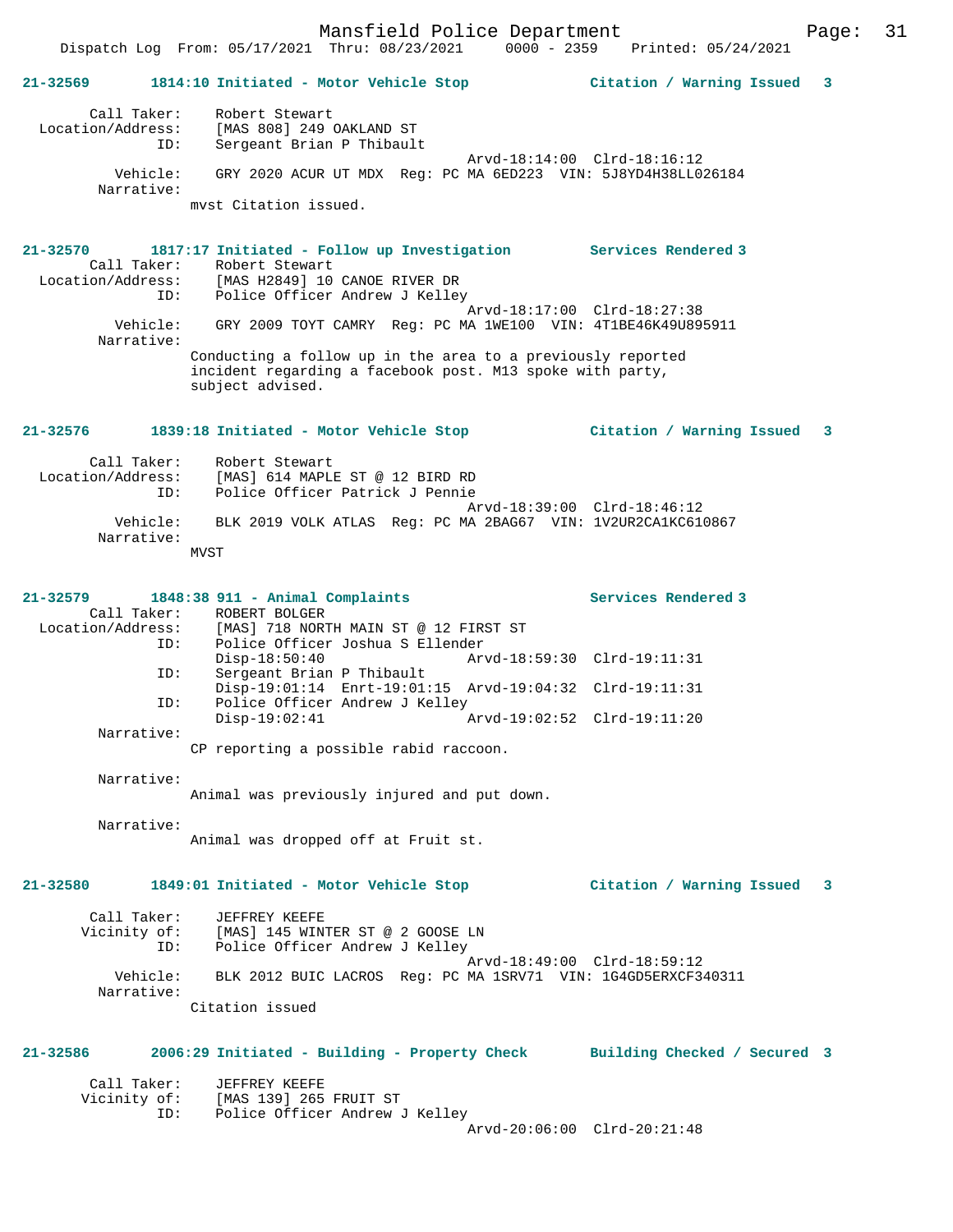Dispatch Log From: 05/17/2021 Thru: 08/23/2021 0000 - 2359 Printed: 05/24/2021 Narrative: Checking the area. **21-32591 2050:34 Initiated - Building - Property Check Building Checked / Secured 3** Call Taker: Nicole Boyer Vicinity of: [MAS 2] 60 FORBES BLVD ID: Police Officer Patrick J Pennie Arvd-20:50:00 Clrd-20:56:32 Narrative: Checking the area. **21-32592 2057:01 Initiated - Building - Property Check Building Checked / Secured 3** Call Taker: JEFFREY KEEFE Location/Address: [MAS 4] 31 HAMPSHIRE ST ID: Police Officer Patrick J Pennie Arvd-20:57:00 Clrd-21:11:25 Narrative: Checking the area. **21-32598 2129:21 Initiated - Building - Property Check Building Checked / Secured 3** Call Taker: JEFFREY KEEFE Vicinity of: [MAS 1002] 250 EAST ST<br>ID: Police Officer Andrew Police Officer Andrew J Kelley Arvd-21:29:00 Clrd-21:33:51 Narrative: Checking the area. **21-32606 2151:03 Initiated - Assist Citizen - P S A Services Rendered 3**  Call Taker: JEFFREY KEEFE Vicinity of: [MAS] ECHO HILLS DR ID: Police Officer Andrew J Kelley Arvd-21:51:00 Clrd-22:29:50 Narrative: Out in the area searching for a missing dog. **21-32612 2230:35 Initiated - Building - Property Check Building Checked / Secured 3** Call Taker: JEFFREY KEEFE Vicinity of: [MAS 992] 660 EAST ST<br>ID: Police Officer Andrew Police Officer Andrew J Kelley Arvd-22:30:00 Clrd-22:45:58 Narrative: Checking the area. **For Date: 05/21/2021 - Friday 21-32631 0158:51 Initiated - Building - Property Check Services Rendered 3**  Call Taker: JEFFREY KEEFE<br>Location/Address: [MAS 1015] 30 [MAS 1015] 30 CHAUNCY ST ID: Police Officer Derek M Stark Arvd-01:58:00 Clrd-02:04:51 Narrative: Checking the area. Narrative: Found a wallet in the parking lot will return it in the morning.

**21-32632 0204:58 Initiated - Building - Property Check Building Checked / Secured 3**

Mansfield Police Department Form Page: 32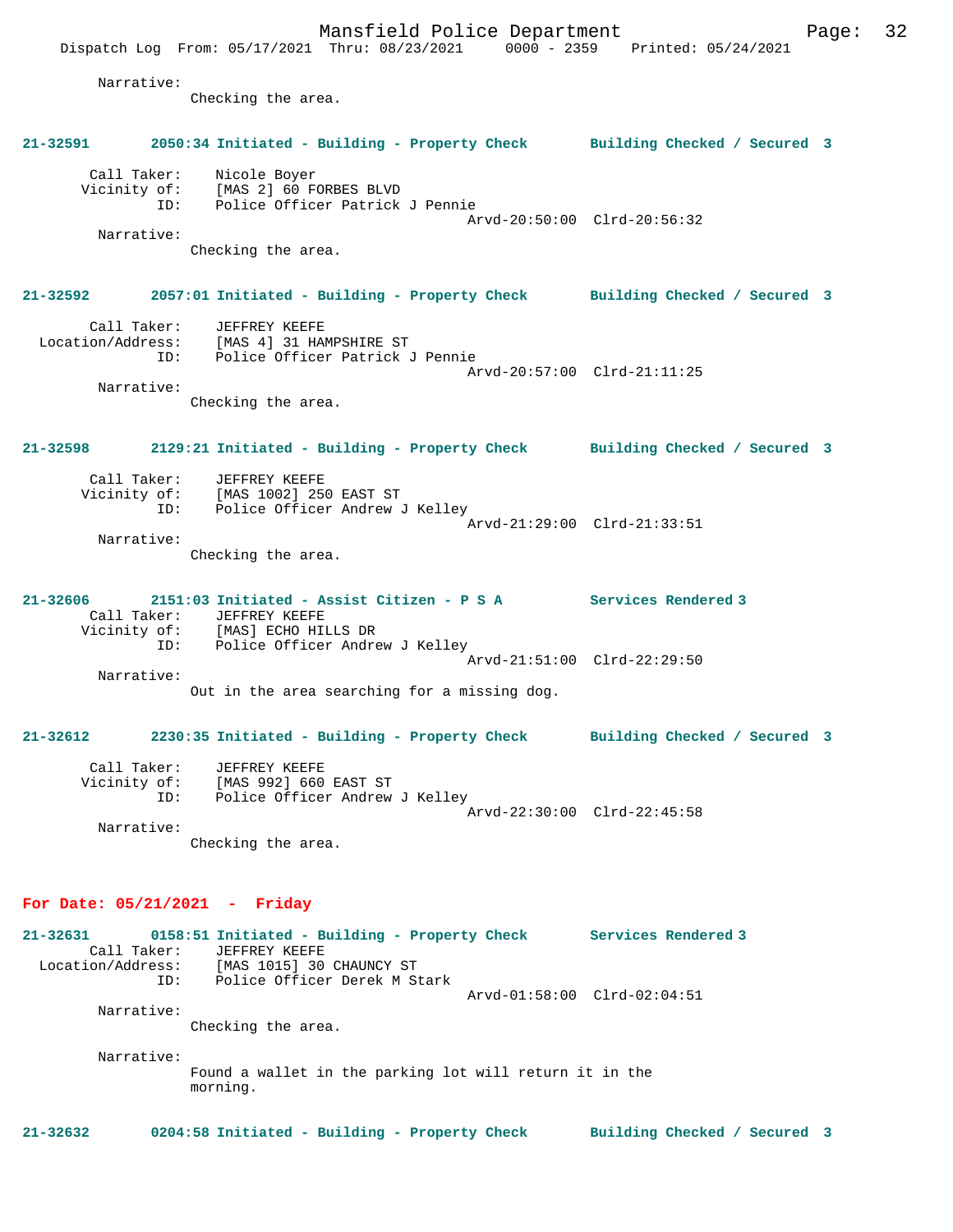|             | Dispatch Log From: 05/17/2021 Thru: 08/23/2021 0000 - 2359 Printed: 05/24/2021      | Mansfield Police Department |                             | Page: | 33 |
|-------------|-------------------------------------------------------------------------------------|-----------------------------|-----------------------------|-------|----|
|             |                                                                                     |                             |                             |       |    |
|             | Call Taker: JEFFREY KEEFE<br>Vicinity of: [MAS 840] 280 SCHOOL ST                   |                             |                             |       |    |
| ID:         | Patrolman David Schepis                                                             |                             |                             |       |    |
|             |                                                                                     |                             | Arvd-02:04:00 Clrd-02:17:32 |       |    |
| Narrative:  |                                                                                     |                             |                             |       |    |
|             | Checking the area.                                                                  |                             |                             |       |    |
|             | 21-32633 0206:47 Initiated - Building - Property Check Building Checked / Secured 3 |                             |                             |       |    |
| Call Taker: | JEFFREY KEEFE                                                                       |                             |                             |       |    |
|             | Vicinity of: [MAS 281A] 1 CROCKER ST                                                |                             |                             |       |    |
| ID:         | Police Officer Derek M Stark                                                        |                             |                             |       |    |
| Narrative:  |                                                                                     |                             | Arvd-02:06:00 Clrd-02:14:51 |       |    |
|             | Checking the area.                                                                  |                             |                             |       |    |
|             |                                                                                     |                             |                             |       |    |
|             | 21-32635 0209:55 Initiated - Building - Property Check Building Checked / Secured 3 |                             |                             |       |    |
|             | Call Taker: JEFFREY KEEFE                                                           |                             |                             |       |    |
|             | Vicinity of: [MAS] 4 ERICK RD @ 15 BONNEY LN                                        |                             |                             |       |    |
| ID:         | Police Officer Christopher D Sorge                                                  |                             |                             |       |    |
| Narrative:  |                                                                                     |                             | Arvd-02:09:00 Clrd-02:13:21 |       |    |
|             | Checking the area.                                                                  |                             |                             |       |    |
|             | 21-32637                0213:34 Initiated - Motor Vehicle Stop                      |                             | Citation / Warning Issued   | 3     |    |
|             |                                                                                     |                             |                             |       |    |
| Call Taker: | JEFFREY KEEFE                                                                       |                             |                             |       |    |
|             | Vicinity of: [MAS] 789 EAST ST @ 86 EASTMAN ST                                      |                             |                             |       |    |
| ID:         | Police Officer Christopher D Sorge                                                  |                             | Arvd-02:13:00 Clrd-02:20:42 |       |    |
| ID:         | Police Officer Derek M Stark                                                        |                             |                             |       |    |
|             | $Disp-02:15:02$                                                                     |                             | Arvd-02:15:06 Clrd-02:20:42 |       |    |
| Vehicle:    | GRY 2008 HOND CIVIC Req: PC MA 1KLT42 VIN: 1HGFA16578L009161                        |                             |                             |       |    |
| Narrative:  | Citation given to RO for speeding.                                                  |                             |                             |       |    |
|             |                                                                                     |                             |                             |       |    |
| 21-32639    | 0223:16 Initiated - Building - Property Check Building Checked / Secured 3          |                             |                             |       |    |
|             |                                                                                     |                             |                             |       |    |
| Call Taker: | Nicole Boyer                                                                        |                             |                             |       |    |
|             | Location/Address: [MAS] NORTH MAIN ST                                               |                             |                             |       |    |
| ID:         | Police Officer Derek M Stark                                                        |                             | Arvd-02:23:00 Clrd-02:33:49 |       |    |
| Narrative:  |                                                                                     |                             |                             |       |    |
|             | Checking the area.                                                                  |                             |                             |       |    |
| 21-32642    | 0230:42 Initiated - Building - Property Check Citation / Warning Issued 3           |                             |                             |       |    |
|             |                                                                                     |                             |                             |       |    |
| Call Taker: | JEFFREY KEEFE<br>Vicinity of: [MAS 992] 660 EAST ST                                 |                             |                             |       |    |
| ID:         | Police Officer Christopher D Sorge                                                  |                             |                             |       |    |
|             |                                                                                     |                             | Arvd-02:30:00 Clrd-02:36:36 |       |    |
| ID:         | Police Officer Derek M Stark                                                        |                             |                             |       |    |
| Vehicle:    | $Disp-02:35:05$<br>BLK 2013 DODG DART Reg: PC MA 2KKP14 VIN: 1C3CDFBH6DD156876      |                             | Arvd-02:36:33 Clrd-02:36:36 |       |    |
| Narrative:  |                                                                                     |                             |                             |       |    |
|             | Checking the area.                                                                  |                             |                             |       |    |
|             |                                                                                     |                             |                             |       |    |
| Narrative:  |                                                                                     |                             |                             |       |    |
|             | Citation issued.                                                                    |                             |                             |       |    |
|             |                                                                                     |                             |                             |       |    |

21-32646 **0241:00 Initiated - Road Hazards Services Rendered 3** Call Taker: JEFFREY KEEFE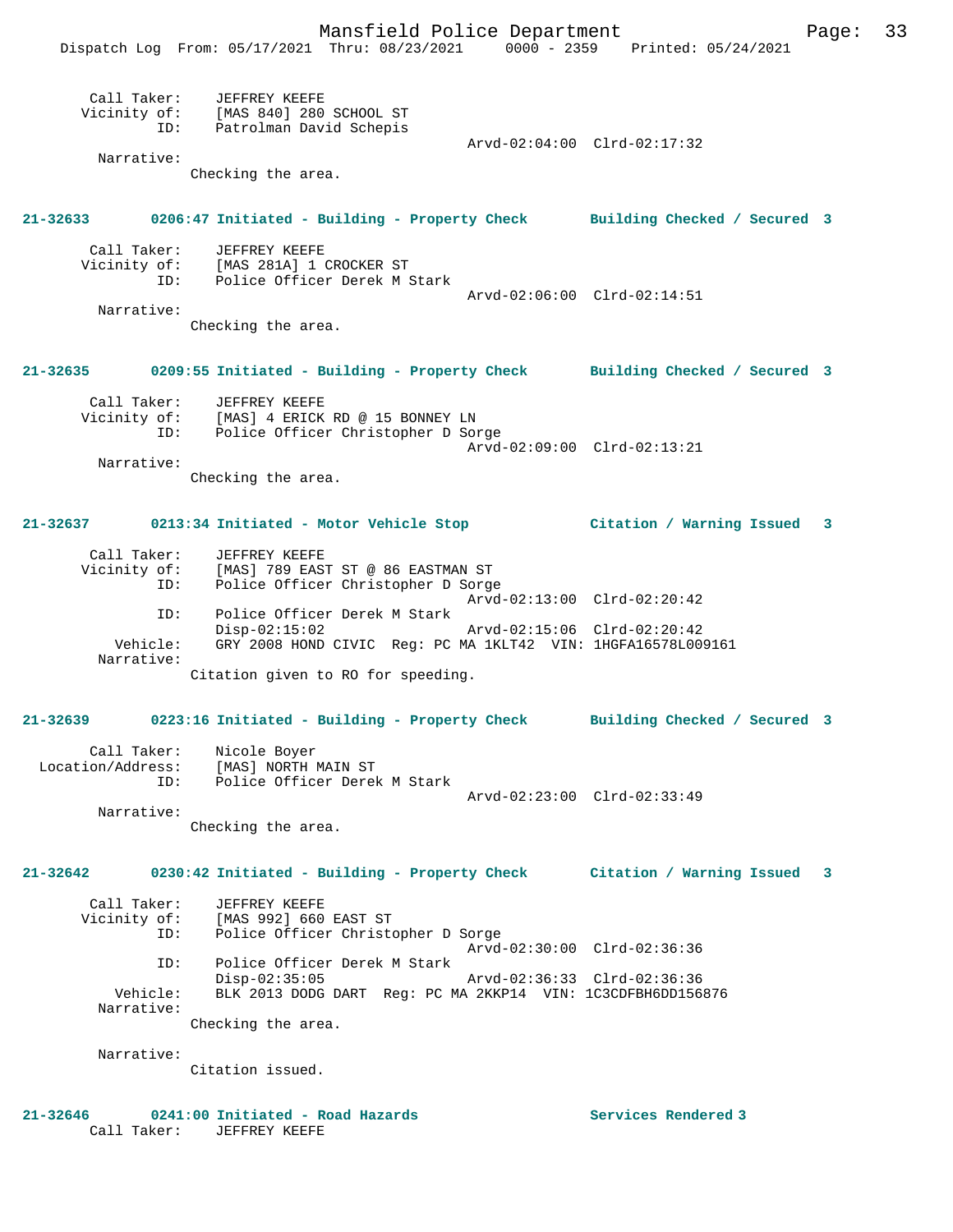Mansfield Police Department Page: 34 Dispatch Log From: 05/17/2021 Thru: 08/23/2021 0000 - 2359 Printed: 05/24/2021 Vicinity of: [MAS] 25 FRANKLIN ST @ 660 EAST ST ID: Police Officer Christopher D Sorge Arvd-02:41:00 Clrd-03:12:21 Narrative: Large water maintenance cover in the roadway. **21-32648 0244:47 Initiated - Building - Property Check Services Rendered 3**  Call Taker: JEFFREY KEEFE Vicinity of: [MAS 170] 255 HOPE ST ID: Police Officer Derek M Stark Arvd-02:44:00 Clrd-02:48:59 Narrative: Checking the area. **21-32651 0253:57 Initiated - Building - Property Check Services Rendered 3**  Call Taker: JEFFREY KEEFE Vicinity of: [MAS 181A] 150 OAKLAND ST ID: Police Officer Derek M Stark Arvd-02:53:00 Clrd-03:01:41 Narrative: Checking the area. Narrative: Open side door to the new white building left of main building. Active construction, fresh pain inside appears to be airing the building. **21-32652 0257:59 Initiated - Building - Property Check Services Rendered 3**  Call Taker: JEFFREY KEEFE Vicinity of: [MAS 4] 31 HAMPSHIRE ST ID: Patrolman David Schepis Arvd-02:57:00 Clrd-03:07:52 Narrative: Checking the area. **21-32653 0307:00 Initiated - Building - Property Check Services Rendered 3**  Call Taker: JEFFREY KEEFE Vicinity of: [MAS 165] 91 CHAUNCY ST ID: Police Officer Derek M Stark Arvd-03:07:00 Clrd-03:12:09 Narrative: Checking the area. Narrative: Checking on an open garage bay door. Narrative: Door was an oversight. **21-32656 0314:58 Initiated - Motor Vehicle Stop Citation / Warning Issued 3** Call Taker: JEFFREY KEEFE Vicinity of: [MAS] 710 EAST ST @ 48 STEARNS AVE<br>TD: Police Officer Christopher D Sorge Police Officer Christopher D Sorge Arvd-03:14:00 Clrd-03:19:41 ID: Police Officer Derek M Stark Arvd-03:18:01 Clrd-03:19:41 Vehicle: WHI 2020 TOYT CAMRY Reg: PC MA 9KV552 VIN: 4T1G11AK5LU884415 Narrative: Citation issued for speed. **21-32661 0333:27 Initiated - Building - Property Check Services Rendered 3**  Call Taker: JEFFREY KEEFE

Vicinity of: [MAS 834] 261 CHAUNCY ST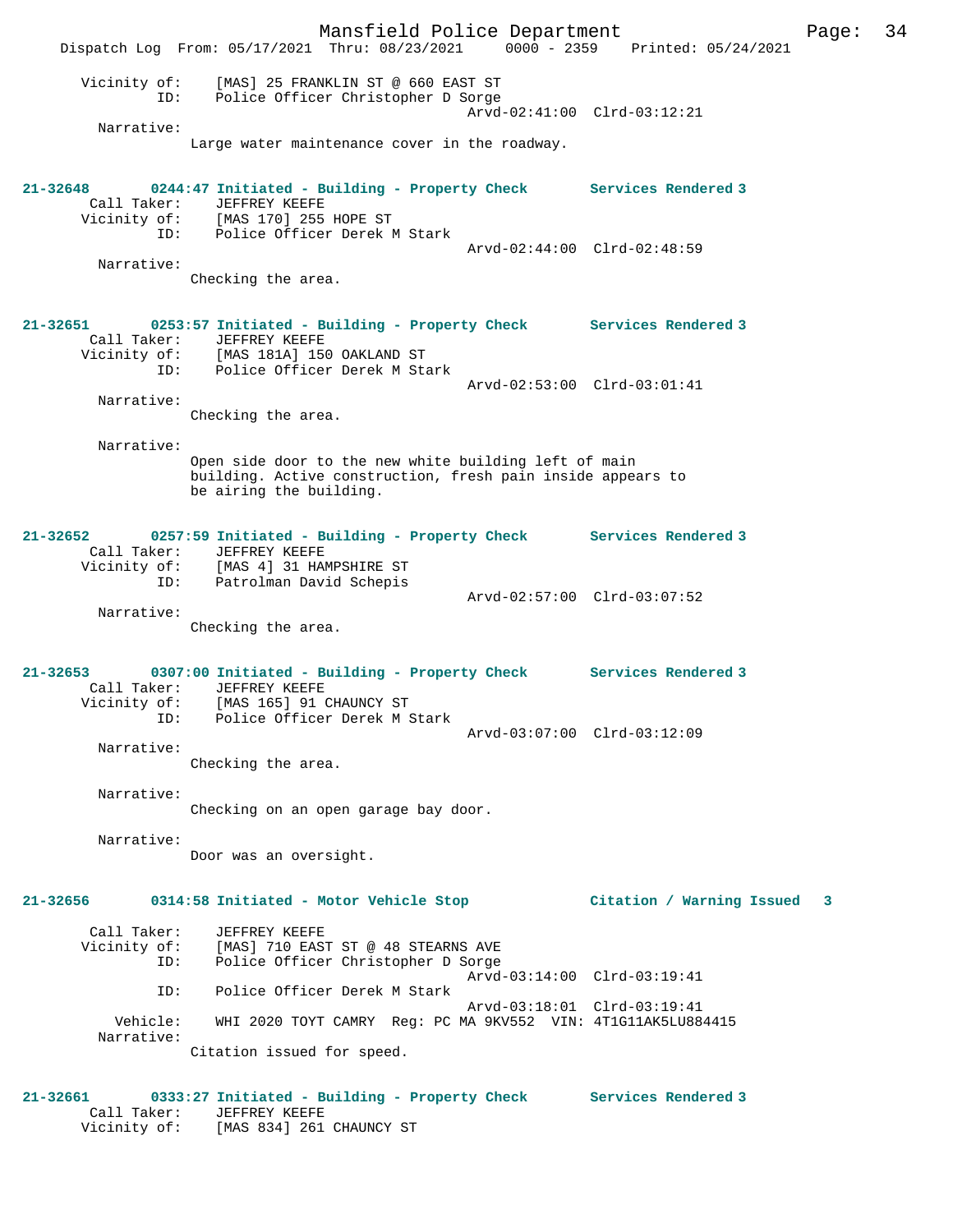Mansfield Police Department Page: 35 Dispatch Log From: 05/17/2021 Thru: 08/23/2021 0000 - 2359 Printed: 05/24/2021 ID: Police Officer Derek M Stark Arvd-03:33:00 Clrd-03:38:16 Narrative: Checking the area. **21-32666 0449:19 Initiated - Building - Property Check Building Checked / Secured 3** Call Taker: Nicole Boyer Location/Address: [MAS 4] 31 HAMPSHIRE ST ID: Patrolman David Schepis Arvd-04:49:00 Clrd-05:02:20 Narrative: Checking the area. **21-32680 0659 Initiated - Parking Violations Services Rendered 3**  Call Taker: Animal Control Steven Simonds Location/Address: [MAS 12] 250 EAST ST ID: Animal Control Steven Simonds Arvd-07:01:01 Clrd-08:29:43 Narrative: covering school crossing **21-32694 0828 Initiated - Parking Violations Services Rendered 3**  Call Taker: Animal Control Steven Simonds Location/Address: [MAS] 43 NORTH MAIN ST @ 13 PARK ST ID: Animal Control Steven Simonds Arvd-08:37:09 Clrd-09:26:23 Narrative: checking area for parking violations **21-32698 0904:46 Phone - 911 Hang-ups & Verifications Confirmed misdial/Accdntl Call 2**  Call Taker: Emily Archer Location/Address: [MAS H5639] 7 JEFFERSON RD ID: Police Officer Matthew A Souza<br>Disp-09:05:45 Disp-09:05:45 Arvd-09:10:50 Clrd-09:14:32 Narrative: Checking on a 911 hang up. Contact made?:N Cellphone? (y/n):Y Uncertainty radius:25M Narrative: M9 confirmed accidental **21-32702 0923:07 Initiated - Abandoned MV Investigated - Report Taken 3** Call Taker: Jarred Kohler Location/Address: [MAS] EASTMAN ST ID: Police Officer Matthew A Souza Arvd-09:23:00 Clrd-09:36:20 Narrative: checking on an abandoned mini bike Narrative: See OF for further Narrative: M9 advised the bike is no longer at the location, possibly picked up by a passer byer. **21-32706 0930:40 Initiated - Follow up Investigation Services Rendered 3**  Call Taker: Jarred Kohler Location/Address: [EAO] 21 DAILEY AVE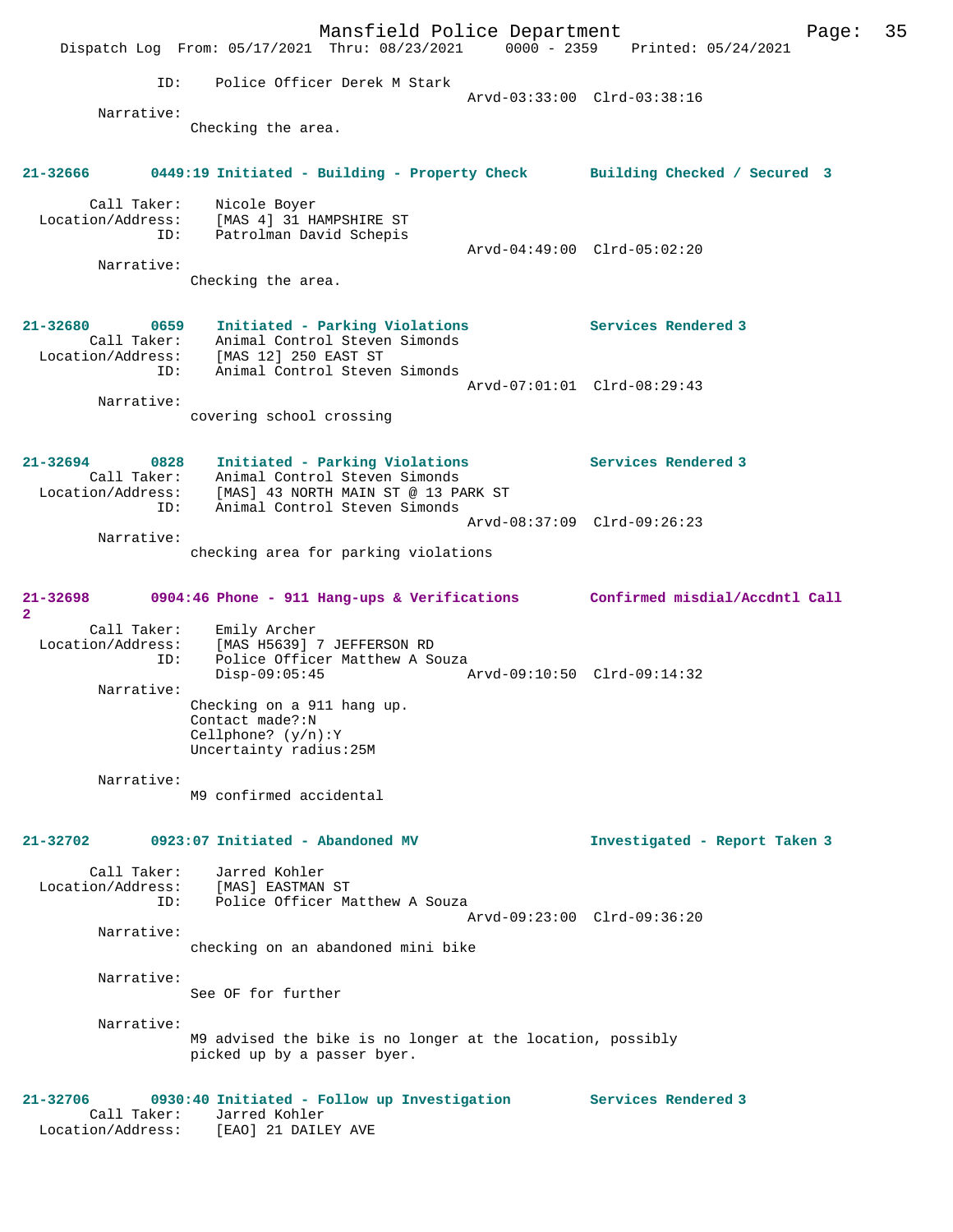|                                                                 | Mansfield Police Department<br>Dispatch Log From: 05/17/2021 Thru: 08/23/2021 0000 - 2359 Printed: 05/24/2021                                   |                              | Page: | 36 |
|-----------------------------------------------------------------|-------------------------------------------------------------------------------------------------------------------------------------------------|------------------------------|-------|----|
| ID:                                                             | Detective Anthony R Lattanzio<br>$Disp-09:30:42$                                                                                                | Arvd-09:30:43 Clrd-09:52:09  |       |    |
| Narrative:                                                      | Conducting a follow up in the area to a previously reported<br>incident.                                                                        |                              |       |    |
| $21 - 32712$<br>Call Taker:<br>Location/Address:                | 0956:11 Phone - Assist Fire Department<br>Jarred Kohler<br>[MAS 418F] 31 FRANCIS AVE                                                            | Services Rendered 2          |       |    |
| ID:<br>ID:                                                      | Police Officer Matthew A Souza<br>$Disp-09:56:57$<br>Sergeant Brian P Thibault                                                                  | $Clrd-09:59:30$              |       |    |
| ID:                                                             | $Disp-09:59:27$<br>Police Officer Patrick J Pennie                                                                                              | Arvd-10:04:56 Clrd-10:11:46  |       |    |
| Narrative:                                                      | $Disp-10:06:29$                                                                                                                                 | $Clrd-10:08:43$              |       |    |
|                                                                 | Assisting the FD with a fire related incident. Nature: fire<br>alarm activation                                                                 |                              |       |    |
| $21 - 32715$<br>Call Taker:<br>Location/Address:                | 1007:20 Initiated - Follow up Investigation Services Rendered 3<br>Jarred Kohler<br>[EAO] 21 DAILEY AVE                                         |                              |       |    |
| ID:                                                             | Detective Anthony R Lattanzio                                                                                                                   | Arvd-10:07:00 Clrd-10:39:19  |       |    |
| Narrative:                                                      | Conducting a follow up in the area to a previously reported<br>incident.                                                                        |                              |       |    |
| 21-32721<br>$\overline{a}$                                      | 1029:58 Phone - 911 Hang-ups & Verifications Confirmed misdial/Accdntl Call                                                                     |                              |       |    |
| Call Taker:<br>Location/Address:<br>ID:<br>Narrative:           | Emily Archer<br>[MAS] 263 OTIS ST<br>Police Officer Patrick J Pennie<br>$Disp-10:33:04$<br>Checking on a 911 hang up.                           | Arvd-10:41:28 Clrd-10:41:32  |       |    |
|                                                                 | Contact made?: Y<br>Cellphone? $(y/n):Y$<br>Uncertainty radius: 8 meters                                                                        |                              |       |    |
| Narrative:                                                      | Male is standing in the driveway, states his phone froze.                                                                                       |                              |       |    |
| Narrative:                                                      | confirmed accidental                                                                                                                            |                              |       |    |
| 21-32720                                                        | 1030:14 Initiated - Building - Property Check                                                                                                   | Building Checked / Secured 3 |       |    |
| Call Taker:<br>Location/Address:<br>ID:                         | Jarred Kohler<br>[MAS 417] 9 FRANCIS AVE<br>Police Officer Matthew A Souza                                                                      | Arvd-10:30:00 Clrd-10:52:16  |       |    |
| Narrative:                                                      | Checking the area.                                                                                                                              |                              |       |    |
| $21 - 32722$<br>1031<br>Call Taker:<br>Location/Address:<br>ID: | Initiated - Parking Violations<br>Animal Control Steven Simonds<br>[MAS] 242 NORTH MAIN ST @ 16 OLD COLONY WAY<br>Animal Control Steven Simonds | Services Rendered 3          |       |    |
| Narrative:                                                      | checking area for parking violations                                                                                                            | Arvd-10:32:14 Clrd-11:40:28  |       |    |
| Narrative:                                                      |                                                                                                                                                 |                              |       |    |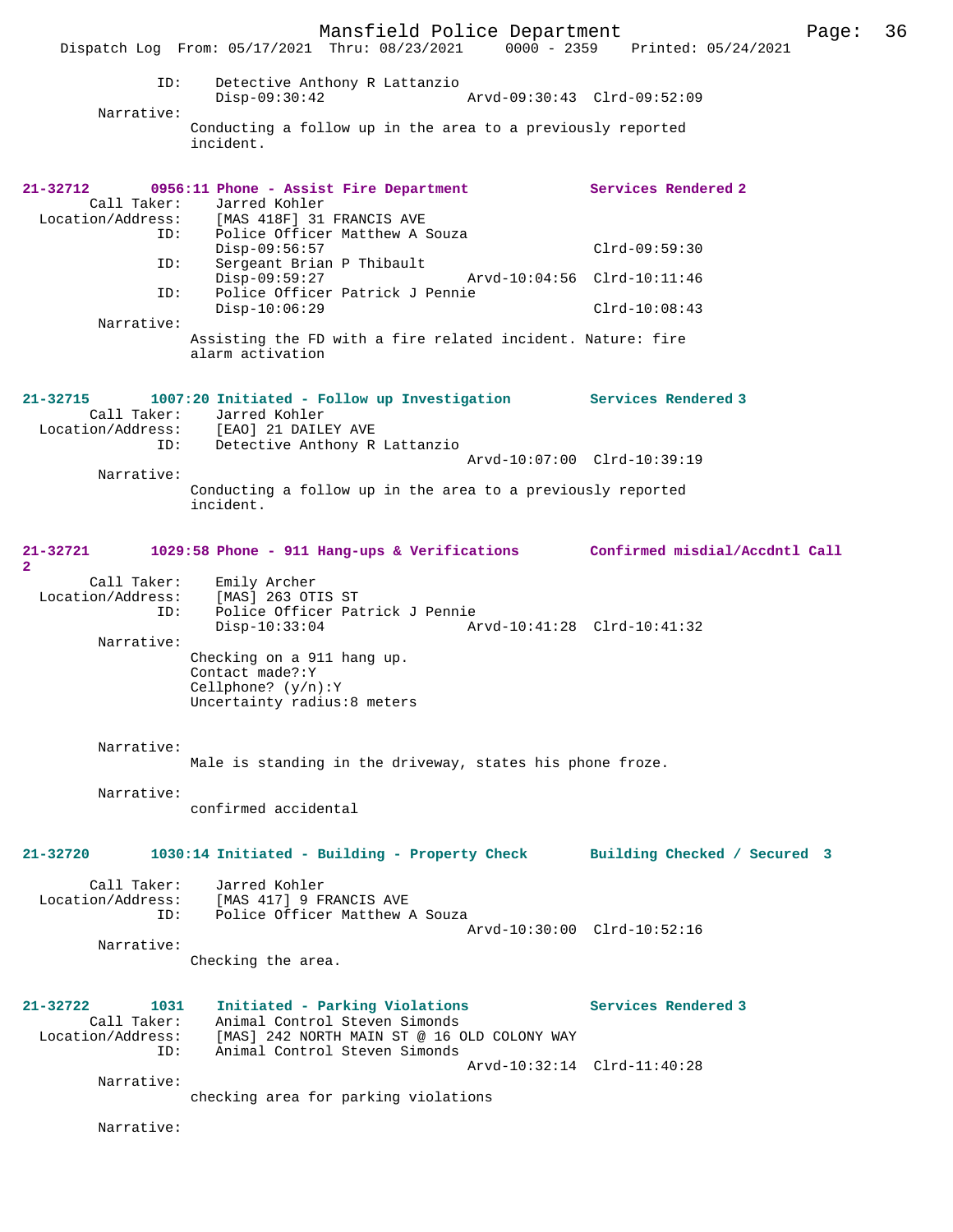no violations

| 21-32730<br>Call Taker:<br>ID:            | 1114:49 Phone - Message Delivery<br>Jarred Kohler<br>Location/Address: [MAS H6695] 73 EAST ST Apt. #1<br>Police Officer Beau J Palanza                            | Spoken To<br>3              |   |
|-------------------------------------------|-------------------------------------------------------------------------------------------------------------------------------------------------------------------|-----------------------------|---|
|                                           | $Disp-11:18:10$<br>Police Officer Nicole M Boldrighini                                                                                                            | Arvd-11:27:54 Clrd-11:31:51 |   |
| Narrative:                                | Pembrook PD requesting notification for attached party to<br>contact them.                                                                                        |                             |   |
| Narrative:                                | They spoke with the mother and she will pass the message on.                                                                                                      |                             |   |
| 21-32733<br>Call Taker:<br>ID:            | 1130:08 Initiated - Building - Property Check Services Rendered 3<br>Jarred Kohler<br>Location/Address: [MAS 840] 280 SCHOOL ST<br>Sergeant Brian P Thibault      |                             |   |
|                                           |                                                                                                                                                                   | Arvd-11:30:00 Clrd-12:03:19 |   |
| Narrative:                                | Checking the area.                                                                                                                                                |                             |   |
| $21 - 32736$<br>1141<br>Location/Address: | Initiated - Speed Trailer/Signs Deployed Services Rendered 3<br>Call Taker: Animal Control Steven Simonds<br>[MAS] MAPLE ST                                       |                             |   |
| ID:                                       | Animal Control Steven Simonds                                                                                                                                     | Arvd-11:43:05 Clrd-11:50:17 |   |
| Narrative:                                |                                                                                                                                                                   |                             |   |
|                                           | changing batteries on speed sign                                                                                                                                  |                             |   |
| 21-32739<br>ID:                           | 1201:52 Phone - Assist Citizen - P S A<br>Call Taker: Emily Archer<br>Location/Address: [MAS 840I180] 280 SCHOOL ST Apt. #I180<br>Police Officer Patrick J Pennie | Services Rendered 3         |   |
|                                           | $Disp-12:04:50$                                                                                                                                                   | Arvd-12:07:12 Clrd-12:16:39 |   |
| Narrative:                                | Employee reporting they found an uncapped needle in the<br>bathroom.                                                                                              |                             |   |
| Narrative:                                | M10 advised item has been picked up, he will dispose of it.                                                                                                       |                             |   |
| 21-32741                                  | 1208:55 Initiated - Motor Vehicle Stop                                                                                                                            | Services Rendered 3         |   |
| Call Taker:<br>Location/Address:          | Jarred Kohler<br>[MAS H4503] 1181 WEST ST                                                                                                                         |                             |   |
| ID:                                       | Police Officer David W Kinahan                                                                                                                                    |                             |   |
| ID:                                       | Police Officer David W Kinahan                                                                                                                                    | Arvd-12:08:00 Clrd-12:11:36 |   |
|                                           | $Disp-12:11:45$                                                                                                                                                   | Arvd-12:11:48 Clrd-12:16:18 |   |
| Vehicle:<br>Narrative:                    | GRY 2016 FORD FOCUS Req: PC MA 2AAW54 VIN: 1FADP3K2XGL236179                                                                                                      |                             |   |
|                                           | Operator given a verbal warning for speeding.                                                                                                                     |                             |   |
| $21 - 32743$                              | 1215:23 Initiated - Motor Vehicle Stop                                                                                                                            | Citation / Warning Issued   | 3 |
| Call Taker:<br>Location/Address:<br>ID:   | Jarred Kohler<br>[MAS 1002] 250 EAST ST<br>Sergeant Brian P Thibault                                                                                              |                             |   |
| Vehicle:                                  | RED 2007 TOYT CAMRY Req: PC MA 341XJ1 VIN: JTNBE46K873072787                                                                                                      | Arvd-12:15:00 Clrd-12:22:56 |   |
| Narrative:                                | Operator given a citation for speeding.                                                                                                                           |                             |   |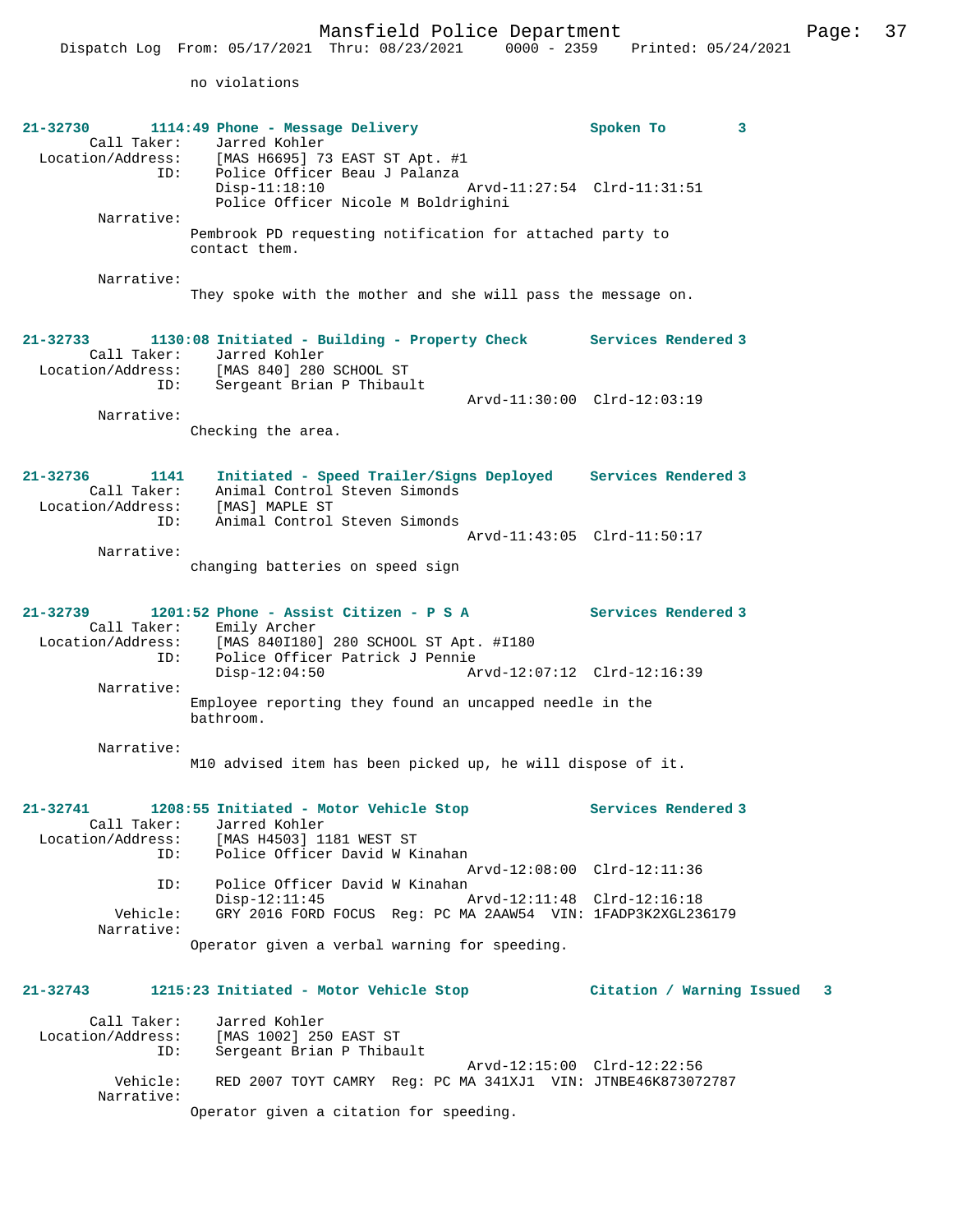| ID:                                                         | 21-32746 1230:01 Initiated - Motor Vehicle Stop<br>Call Taker: Jarred Kohler<br>Location/Address: [MAS 1002] 250 EAST ST<br>Sergeant Brian P Thibault | Spoken To<br>3                |
|-------------------------------------------------------------|-------------------------------------------------------------------------------------------------------------------------------------------------------|-------------------------------|
|                                                             | Arvd-12:30:00 Clrd-12:35:42                                                                                                                           |                               |
| Vehicle:<br>Narrative:                                      | GRY 2019 TOYT CAMRY Reg: PC MA 715AJ8 VIN: 4T1BZ1HKXKU029071                                                                                          |                               |
|                                                             | Out with MVST                                                                                                                                         |                               |
| Narrative:                                                  | M11 following party back to station to file a seprate report<br>for identity fraud.                                                                   |                               |
| Narrative:                                                  | Verbal to the operator for speed.                                                                                                                     |                               |
|                                                             | 21-32747 1230:50 Initiated - Motor Vehicle Stop                                                                                                       | Citation / Warning Issued 3   |
| Call Taker:<br>ID:                                          | Jarred Kohler<br>Location/Address: [MAS] 110 SPRING ST @ 179 DEAN ST<br>Police Officer Beau J Palanza                                                 |                               |
|                                                             | Arvd-12:30:00 Clrd-12:37:14<br>Police Officer Nicole M Boldrighini                                                                                    |                               |
| Vehicle:<br>Narrative:                                      | WHI 2016 KIA OPTIMA Reg: PC MA 51ZY23 VIN: 5XXGT4L37GG110703                                                                                          |                               |
|                                                             | Out with MVST                                                                                                                                         |                               |
| Narrative:                                                  |                                                                                                                                                       |                               |
|                                                             | M14 advised citation given to female RO                                                                                                               |                               |
| 21-32748<br>1234<br>Call Taker:<br>Location/Address:<br>ID: | Initiated - Parking Violations<br>Animal Control Steven Simonds<br>[MAS] 255 NORTH MAIN ST @ 8 COTTAGE ST<br>Animal Control Steven Simonds            | Services Rendered 3           |
|                                                             | Arvd-12:35:40 Clrd-13:09:21                                                                                                                           |                               |
| Narrative:                                                  | checking area for parking violations                                                                                                                  |                               |
|                                                             |                                                                                                                                                       |                               |
| Narrative:                                                  | tagged MA 7ASA90 on main for restrictive parking                                                                                                      |                               |
| 21-32752                                                    | 1249:54 Phone - Fraud or Identity Theft                                                                                                               | Investigated - Report Taken 1 |
| Call Taker:<br>Location/Address:<br>ID:                     | Jarred Kohler<br>[MAS H6447] 663 WARE ST<br>Sergeant Brian P Thibault                                                                                 |                               |
| Narrative:                                                  | $Disp-12:50:25$                                                                                                                                       | Arvd-12:50:42 Clrd-13:04:55   |
|                                                             | SSN theft                                                                                                                                             |                               |
| Narrative:                                                  | See OF for further                                                                                                                                    |                               |
| Refer To Incident:                                          | $21MAS-514-OF$                                                                                                                                        |                               |
| $21 - 32759$                                                |                                                                                                                                                       | Services Rendered 3           |
| Call Taker:                                                 | 1327:07 Initiated - Animal Complaints<br>GARIN EISELE                                                                                                 |                               |
| Location:<br>ID:                                            | [MAS] 95 NB REST AREA<br>animal control Jeffrey S Collins                                                                                             |                               |
| Vehicle:                                                    | $Disp-13:28:56$<br>Arvd-13:56:58 Clrd-14:20:19<br>WHI 1984 CHEV CT G30 Reg: ZZ RI 79440 VIN: 2GBJG31M3E4119551                                        |                               |
| Vehicle:<br>Narrative:                                      | RED 2012 ALT Req: RI 435324 VIN: 1N4AL2AP8CN525534                                                                                                    |                               |
|                                                             | M9 and ACO1 responding to investigate previous call for<br>camper and the conditions the animals are in.                                              |                               |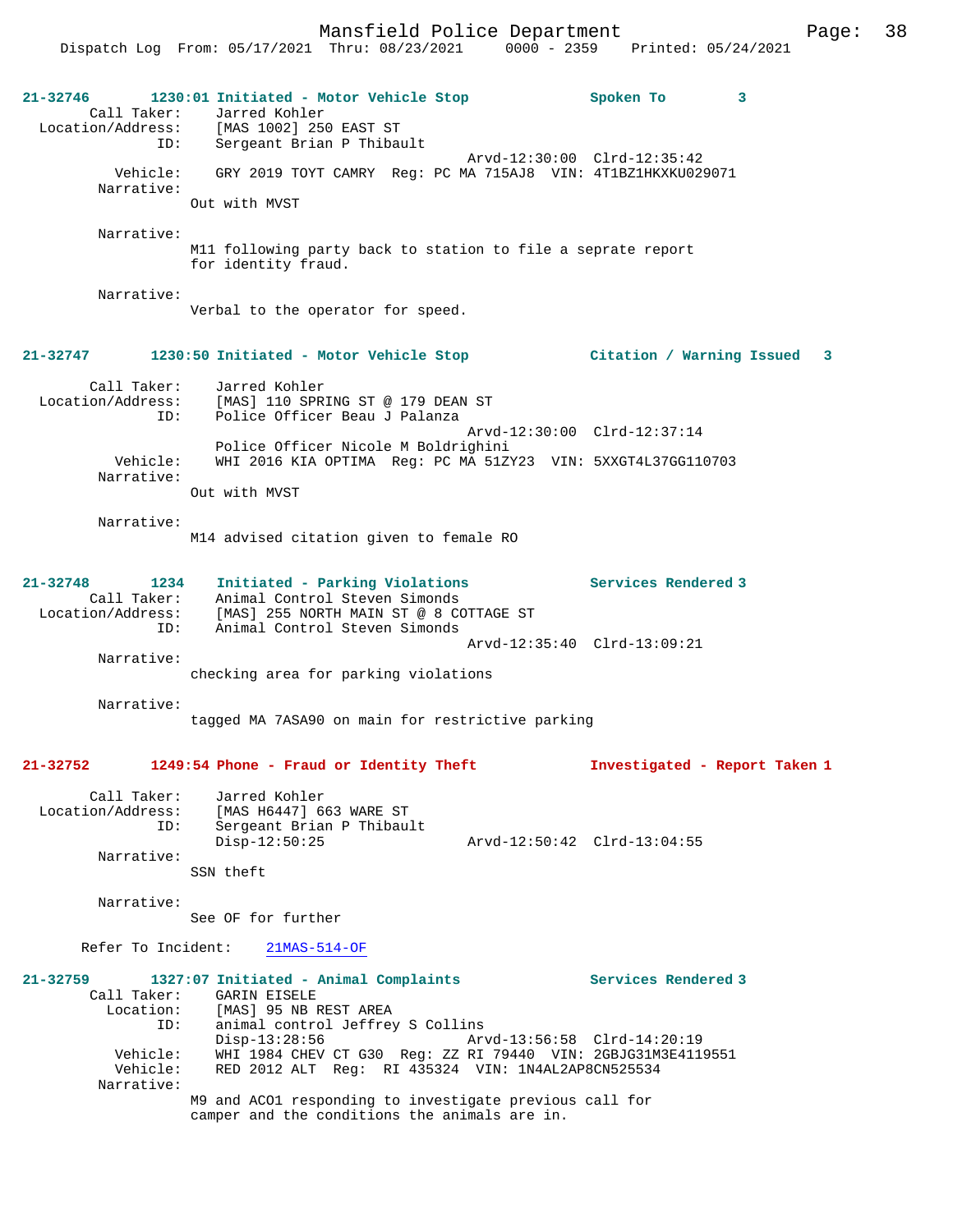| 21-32776                 | 1438:06 Walk-In - Assist Citizen - P S A                                            | Spoken To<br>3               |   |
|--------------------------|-------------------------------------------------------------------------------------|------------------------------|---|
| Call Taker:              | Support Staff Matthew Todesco                                                       |                              |   |
|                          | Location/Address: [MAS H4924] 109 STEARNS AVE<br>ID: Police Officer Matthew A Souza |                              |   |
| ID:                      | $Disp-14:39:53$<br>Police Officer Patrick J Pennie                                  | Arvd-14:47:41 Clrd-15:33:57  |   |
|                          | $Disp-15:12:39$                                                                     | Arvd-15:16:27 Clrd-15:33:53  |   |
| Narrative:               | RP into the station to speak with an officer in regards to                          |                              |   |
|                          | getting advice to care for<br>into speak with the RP.                               | Ofc Souza                    |   |
| Narrative:               |                                                                                     |                              |   |
|                          | Party was spoken to and given her options.                                          |                              |   |
| Refer To Incident:       | $21MAS-515-OF$                                                                      |                              |   |
|                          | 21-32779 1444:39 Initiated - Well Being Check                                       | Spoken To<br>3               |   |
|                          | Call Taker: Jarred Kohler<br>Location/Address: [MAS H7000B] 46 COTTAGE ST Apt. #3   |                              |   |
|                          | ID: Detective Kenneth E Wright                                                      |                              |   |
|                          |                                                                                     | Arvd-14:44:00 Clrd-14:51:53  |   |
| Narrative:               |                                                                                     |                              |   |
|                          | Checking to make sure a student made it home safely.                                |                              |   |
| Narrative:               |                                                                                     |                              |   |
|                          | Spoke to party, all set.                                                            |                              |   |
|                          |                                                                                     |                              |   |
| 21-32782                 | 1454:42 Initiated - Community Policing<br>Call Taker: Jarred Kohler                 | <b>Services Rendered 3</b>   |   |
|                          | Location/Address: [MAS 333] 245 EAST ST                                             |                              |   |
| ID:                      | animal control Jeffrey S Collins                                                    |                              |   |
| ID:                      | Police Officer Joshua S Ellender                                                    | Arvd-14:54:00 Clrd-18:09:20  |   |
|                          |                                                                                     | Arvd-17:31:00 Clrd-17:38:49  |   |
| Narrative:               | Crosswalk duties.                                                                   |                              |   |
|                          |                                                                                     |                              |   |
| Narrative:               | Traffic enforcement in the area.                                                    |                              |   |
|                          |                                                                                     |                              |   |
| $21 - 32802$             | 1640:37 Phone - Motor Veh Acc - No Injury                                           | <b>Unfounded/Unverifed</b>   | 1 |
| Call Taker:              | William Mouyos                                                                      |                              |   |
| Location/Address:        | [MAS] 100 RTE 140 NB @ 170 SCHOOL ST                                                |                              |   |
| ID:                      | Police Officer Christopher D Sorge<br>$Disp-16:42:17$                               | Arvd-16:47:30 Clrd-16:48:58  |   |
| ID:                      | Police Officer David J Pepicelli                                                    |                              |   |
| Narrative:               | $Disp-16:42:31$                                                                     | Arvd-16:47:32 Clrd-16:49:01  |   |
|                          | MSP reporting car vs bicycle MSP on scene                                           |                              |   |
|                          |                                                                                     |                              |   |
| Narrative:               | MSP reporting the bicyclist may have cleared the area.                              |                              |   |
|                          |                                                                                     |                              |   |
| Narrative:               |                                                                                     |                              |   |
|                          | Units checked the area and found nothing.                                           |                              |   |
| 21-32807<br>1741         | Initiated - Building - Property Check                                               | Building Checked / Secured 3 |   |
|                          |                                                                                     |                              |   |
| Call Taker:              | Police Officer Christopher D Sorge                                                  |                              |   |
| Location/Address:<br>ID: | [MAS 840] 280 SCHOOL ST<br>Police Officer Christopher D Sorge                       |                              |   |
|                          |                                                                                     | Arvd-17:44:00 Clrd-17:50:19  |   |
| Narrative:               |                                                                                     |                              |   |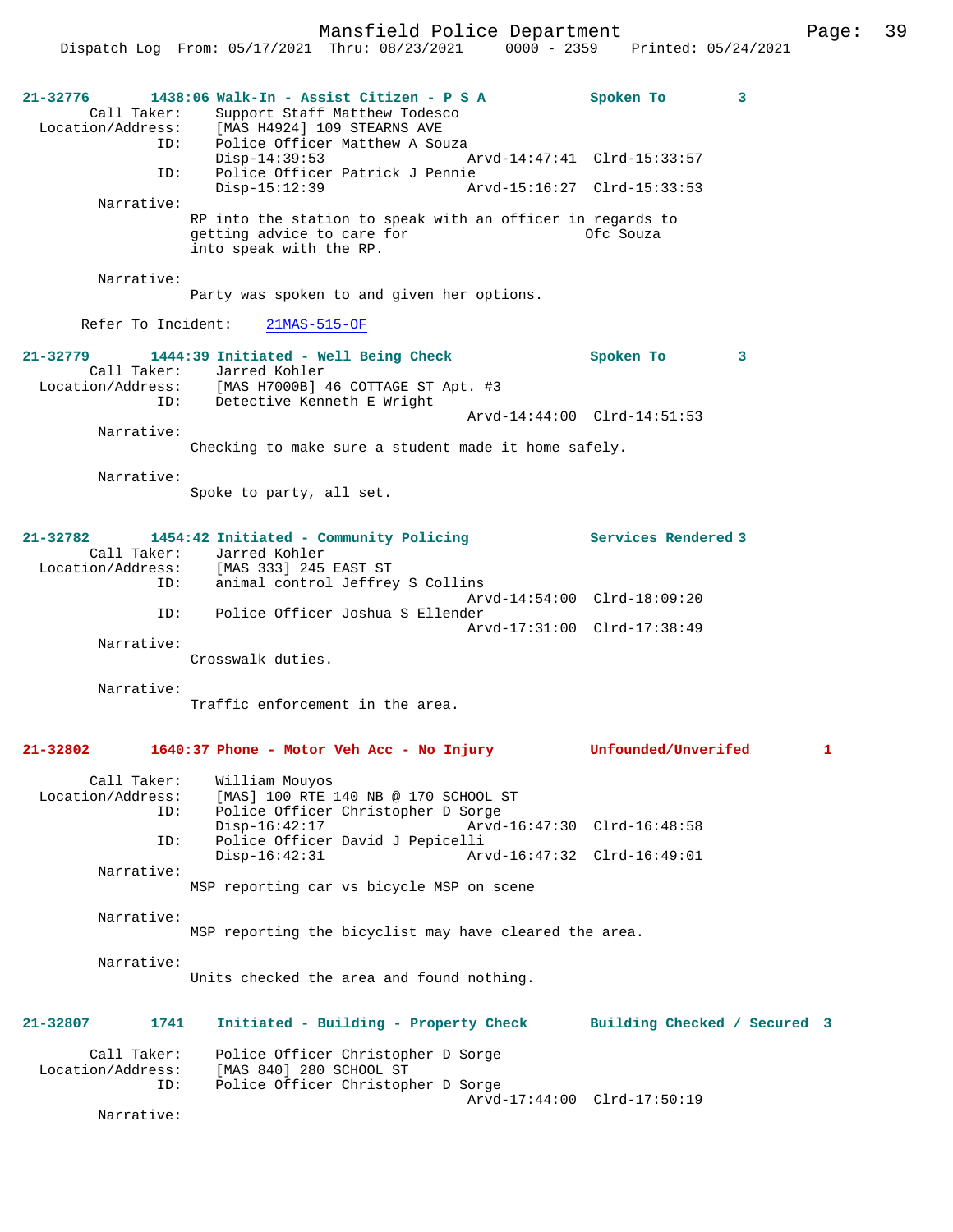# Checking the area. **21-32816 1812:07 Initiated - Parking Violations Citation / Warning Issued 3** Call Taker: Jarred Kohler Location/Address: [MAS] 126 NORTH MAIN ST @ 10 VILLA ST ID: Police Officer David J Pepicelli Arvd-18:12:00 Clrd-18:19:07 Vehicle: BLU 2003 HOND ACCORD Reg: PC MA 5ZY145 VIN: JHMCM56393C040109 Narrative: Citation issued for parking violation. **21-32817 1822:38 Initiated - Motor Vehicle Stop Citation / Warning Issued 3** Call Taker: Jarred Kohler Location/Address: [MAS 451] 500 EAST ST Sergeant Thomas R Connor Arvd-18:22:00 Clrd-18:26:22 Vehicle: WHI 2008 MERZ C300 Reg: PC MA 1VNL95 VIN: WDDGF81X38F132854 Narrative: Out for mvst Narrative: Verbal warning issued to operator for stop sign violation. **21-32818 1823:37 Phone - 911 Hang-ups & Verifications Unfounded/Unverifed 2** Call Taker: Emily Archer Location/Address: [MAS H2131A] 33 CHURCH ST ID: Sergeant Thomas R Connor Disp-18:27:23 Arvd-18:29:17 Clrd-18:31:33 Narrative: Checking on a 911 hang up. Contact made?:N Cellphone? (y/n):Y Uncertainty radius:32 meters Narrative: Two callback attempted, no answer. Narrative: M5 advised lots of people around, unable to verify misdial. **21-32819 1826:55 Initiated - Motor Vehicle Stop Citation / Warning Issued 3** Call Taker: Jarred Kohler Location/Address: [MAS 244A] 4 SOUTH MAIN ST ID: Police Officer David J Pepicelli Arvd-18:26:00 Clrd-18:30:28<br>Vebicle: RED 2013 HVIM ELANTRA Req: PC MA 3476WE VIN: KMHDH4AR9DII Vehicle: RED 2013 HYUN ELANTRA Reg: PC MA 3476WE VIN: KMHDH4AE9DU766427 Narrative: Out for mvst. Citation issued to operator. **21-32828 1909:23 911 - Motor Veh Acc - Hit & Run Investigated - Report Taken 1** Call Taker: Ryan O'Rourke<br>Location/Address: [MAS 255] 377 es: [MAS 255] 377 CHAUNCY ST:<br>ID: Police Officer Christophe ID: Police Officer Christopher D Sorge Disp-19:12:20 Arvd-19:14:03 Clrd-19:21:46 Vehicle: BLK 2019 CHEV EQUINOX Reg: PC MA 4HN488 VIN: 2GNAXSEV9K6110076 2019 SUBA SD OUTBACK Reg: PC VT HLG206 VIN: 4S3BNAH60K3013633 Narrative: caller rpts somebody hit her vehicle while she was inside shopping. Caller states she has a plate for vehicle, will be standing by.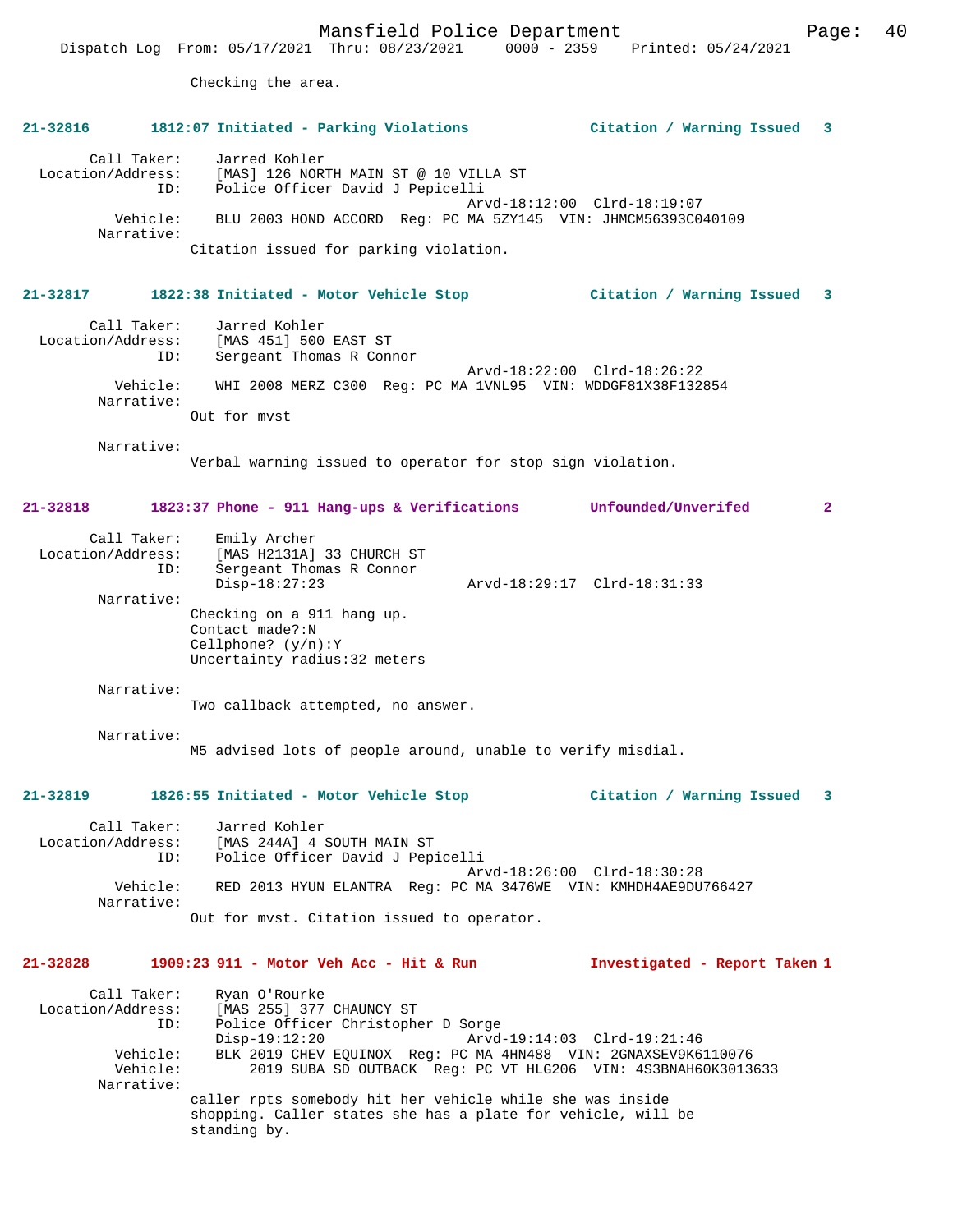Mansfield Police Department Page: 41 Dispatch Log From: 05/17/2021 Thru: 08/23/2021 Narrative: RP will be on left hand side if facing the entrance. Narrative: M12 reports accident happened approx 45 mins ago. Refer To Incident: 21MAS-516-OF **21-32830 1946:57 911 - Suspicious Actv / Persn / Veh Unfounded/Unverifed 2** Call Taker: PATRICK FEENEY Location/Address: [MAS] 27 WALDOR DR @ 88 PINE NEEDLE LN ID: Police Officer Joshua S Ellender Disp-19:47:35 Arvd-19:51:25 Clrd-20:02:06 Narrative: 911 caller reports that there is a male party riding a red motorcycle with 3 children on it and none of them have any helmets. Caller reports last seen going Waldor up to the main section of Pine Needle. Narrative: M3 checked the area, only 1 motorcylce observed which was parked in the driveway, nothing else showing. **21-32839 2017:06 Initiated - Building - Property Check Building Checked / Secured 3** Call Taker: Josesph Shebertes Location/Address: [MAS 417] 9 FRANCIS AVE<br>ID: Sergeant Thomas B Connor Sergeant Thomas R Connor Arvd-20:17:00 Clrd-20:24:53 Narrative: Checking the area. **21-32849 2123:18 Initiated - Building - Property Check Building Checked / Secured 3** Call Taker: Josesph Shebertes<br>Location/Address: [MAS 814] 50 WEST ess: [MAS 814] 50 WEST CHURCH ST<br>ID: Police Officer David J Pepic Police Officer David J Pepicelli Arvd-21:23:00 Clrd-21:36:39 Narrative: Checking the area. **21-32853 2140:53 Initiated - Follow up Investigation Services Rendered 3**  Call Taker: Josesph Shebertes<br>Location/Address: [MAS 451B] 500 EAST ST Location/Address: [MAS 451B] 500 EAST ST ID: Police Officer Christopher D Sorge Arvd-21:40:00 Clrd-22:02:42 Narrative: Conducting a follow up in the area to a previously reported incident. Hit and Run @ Stop & Shop **21-32864 2227:38 Initiated - Building - Property Check Building Checked / Secured 3** Call Taker: Josesph Shebertes Location/Address: [MAS 417] 9 FRANCIS AVE Police Officer Joshua S Ellender Arvd-22:27:00 Clrd-22:53:02 Narrative: Checking the area. **21-32865 2230:32 Phone - Erratic Oper MV / Road Rage Unfounded/Unverifed 3** Call Taker: APRIL LEHANE<br>.on/Address: [MAS] COPELAND DR Location/Address: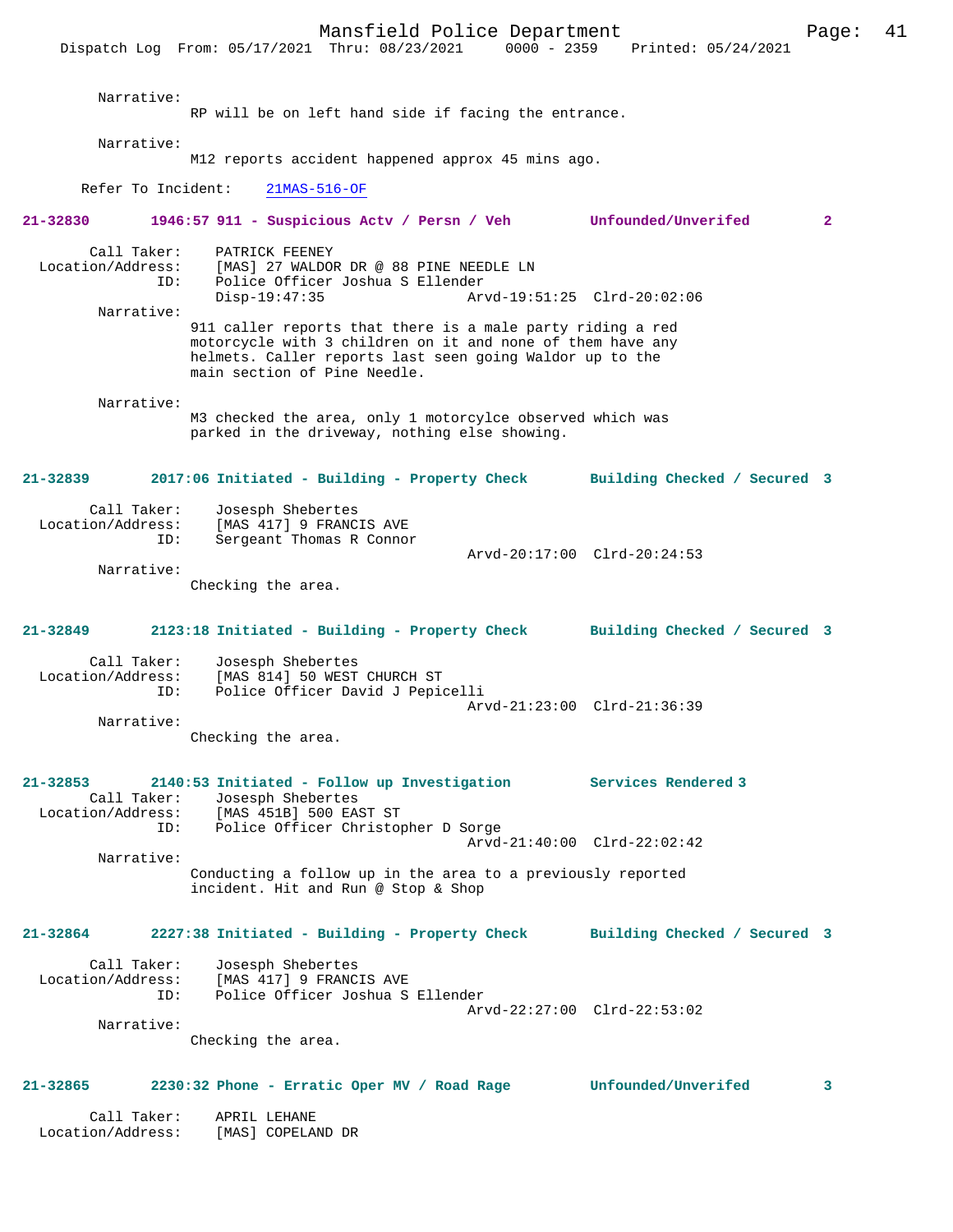Mansfield Police Department Page: 42 Dispatch Log From: 05/17/2021 Thru: 08/23/2021 ID: Police Officer David J Pepicelli Disp-22:31:44 Arvd-22:35:59 Clrd-22:58:07 Vehicle: RED 2006 GMC CANYON Reg: PC MA 1ASL96 VIN: 1GTCS198X68254721 Narrative: caller is reporting a red p/u truck with no rear lights. At the School/Copeland lights now heading towards Wendys Narrative: M11 reports check of the area, nothing showing. **21-32871 2257:28 Initiated - Building - Property Check Building Checked / Secured 3** Call Taker: Stephen Martell Location/Address: [MAS 1016] 4 ERICK RD ID: Police Officer Joshua S Ellender Arvd-22:57:00 Clrd-23:07:43 Narrative: Checking the area. **21-32873 2302:35 Phone - Suspicious Actv / Persn / Veh Spoken To 2**  Call Taker: Stephen Martell<br>Location/Address: [MAS H1244] 431 Location/Address: [MAS H1244] 431 GILBERT ST ID: Police Officer Christopher D Sorge Disp-23:08:43 Arvd-23:18:24 Clrd-23:36:02<br>TD: Sergeant Thomas R Connor Sergeant Thomas R Connor<br>Disp-23:21:01 Disp-23:21:01 Arvd-23:35:59 Clrd-23:36:02<br>Vehicle: GRY 2012 HYUN ELANTR Req: PC MA 1WTD15 VIN: 5NPDH4AE7CH1 GRY 2012 HYUN ELANTR Reg: PC MA 1WTD15 VIN: 5NPDH4AE7CH112040 Narrative: RP states a silver hyundai is parked by the water dept for periods of 2 hours. Caller would like to speak to an officer Narrative: Caller reports that there is a m/v parked and idling near the gate to the water dept bldg. States its been there for approx 4-5 hours. Caller described it as a sedan, poss. a Nissan. Narrative: M12 requesting another cruiser for FST. M5 responding. Narrative: Party passed FSTs. Ofc Sorge speaking with the RP **21-32874 2302:29 Phone - Well Being Check Spoken To 3**  Call Taker: APRIL LEHANE<br>Location/Address: [MAS 438A] 3 [MAS 438A] 37 EAST ST Apt. #9 ID: Sergeant Thomas R Connor Disp-23:11:07 Clrd-23:12:36<br>TD: Police Officer Joshua S Ellender Police Officer Joshua S Ellender<br>Disp-23:11:11 Arv Disp-23:11:11 Arvd-23:14:39 Clrd-23:25:57<br>Vehicle: RED 2019 HYUN SONATA Reg: PC MA 55MP85 VIN: 5NPE34AF4KH7 RED 2019 HYUN SONATA Reg: PC MA 55MP85 VIN: 5NPE34AF4KH798256 Narrative: Recieved a call from WeTip reporting an anonymous tip made regarding a threat of a school shooting on 5/26. Threat was supposedly made via SnapChat. Narrative: Ofc Ellender spoke with his mother. Male has been at work all evening. He is currently seeing a therapist. Everything checks out okay at his time Narrative: M3 also secured the trunk of the vehicle involved. **21-32881 2353:31 Initiated - Motor Vehicle Stop Citation / Warning Issued 3**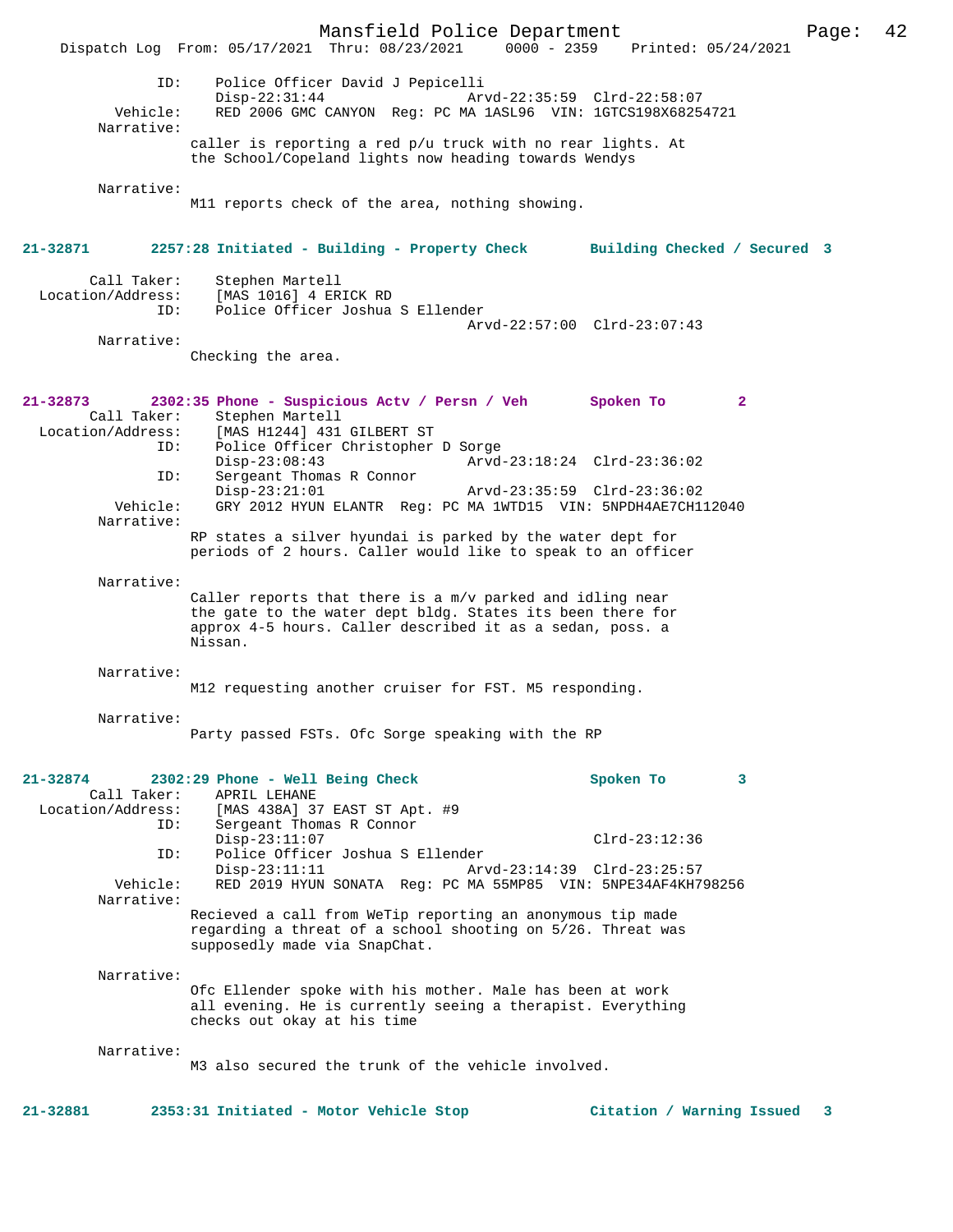|                                         |                                                                                                                          | Mansfield Police Department                                                |                             | Page:                          | 43 |
|-----------------------------------------|--------------------------------------------------------------------------------------------------------------------------|----------------------------------------------------------------------------|-----------------------------|--------------------------------|----|
|                                         | Dispatch Log From: 05/17/2021 Thru: 08/23/2021 0000 - 2359 Printed: 05/24/2021                                           |                                                                            |                             |                                |    |
| Call Taker:<br>Location/Address:<br>ID: | Josesph Shebertes                                                                                                        | [MAS] 228 PRATT ST @ 6 BICENTENNIAL CT<br>Police Officer Joshua S Ellender |                             |                                |    |
| Vehicle:                                | RED 2013 HYUN SONATA Reg: PAV MA JOEDRT VIN: 5NPEC4AC9DH775113                                                           |                                                                            | Arvd-23:53:00 Clrd-23:58:22 |                                |    |
| Narrative:                              | will be out with a vehicle.                                                                                              |                                                                            |                             |                                |    |
| Narrative:                              |                                                                                                                          |                                                                            |                             |                                |    |
|                                         | citation issued to the RO for speed.                                                                                     |                                                                            |                             |                                |    |
|                                         | 21-32882     2354:11 Initiated - Follow up Investigation      Investigated - Report Taken 3                              |                                                                            |                             |                                |    |
| Call Taker:                             | Josesph Shebertes<br>Location/Address: [MAS] 363 NORTH MAIN ST @ 54 CHAUNCY ST<br>ID: Police Officer Christopher D Sorge |                                                                            | Arvd-23:54:00 Clrd-23:55:09 |                                |    |
| Narrative:                              | Conducting a follow up in the area to a previously reported                                                              |                                                                            |                             |                                |    |
|                                         | incident.                                                                                                                |                                                                            |                             |                                |    |
| Refer To Field Int:                     | $21$ MAS-49-FI                                                                                                           |                                                                            |                             |                                |    |
| For Date: $05/22/2021$ - Saturday       |                                                                                                                          |                                                                            |                             |                                |    |
|                                         | 21-32897 0059:02 Initiated - Building - Property Check Building Checked / Secured 3                                      |                                                                            |                             |                                |    |
| Call Taker:<br>Location/Address:<br>ID: | Josesph Shebertes<br>[MAS 281A] 1 CROCKER ST                                                                             | Police Officer Joshua S Ellender                                           |                             |                                |    |
| Narrative:                              |                                                                                                                          |                                                                            | Arvd-00:59:00 Clrd-01:05:58 |                                |    |
|                                         | Checking the area.                                                                                                       |                                                                            |                             |                                |    |
| 21-32904                                | 0116:31 Initiated - Building - Property Check Building Checked / Secured 3                                               |                                                                            |                             |                                |    |
| Call Taker:<br>Location/Address:<br>ID: | Josesph Shebertes<br>[MAS 4] 31 HAMPSHIRE ST<br>Police Officer Meghan Birnie                                             |                                                                            |                             |                                |    |
| Narrative:                              |                                                                                                                          |                                                                            | Arvd-01:16:00 Clrd-01:26:12 |                                |    |
|                                         | Checking the area hotels                                                                                                 |                                                                            |                             |                                |    |
| $21 - 32906$                            | 0118:18 Initiated - Building - Property Check                                                                            |                                                                            |                             | Building Checked / Secured 3   |    |
| Call Taker:<br>Location/Address:<br>ID: | Josesph Shebertes<br>[MAS 834] 261 CHAUNCY ST                                                                            | Police Officer Christopher D Sorge                                         | Arvd-01:18:00 Clrd-01:27:26 |                                |    |
| Narrative:                              | Checking the area.                                                                                                       |                                                                            |                             |                                |    |
| 21-32907<br>$\overline{\mathbf{2}}$     | 0122:30 Phone - 911 Hang-ups & Verifications                                                                             |                                                                            |                             | Confirmed misdial/Accdntl Call |    |
| Call Taker:<br>Location/Address:<br>ID: | Josesph Shebertes<br>[MAS H2876] 430 SCHOOL ST                                                                           | Police Officer Joshua S Ellender                                           |                             |                                |    |
| ID:                                     | $Disp-01:24:33$                                                                                                          | Police Officer Meghan Birnie                                               | Arvd-01:31:49 Clrd-01:31:54 |                                |    |
| Narrative:                              | $Disp-01:26:23$                                                                                                          |                                                                            | Arvd-01:29:04 Clrd-01:31:54 |                                |    |
|                                         | Checking on a 911 hang up.<br>Contact made?: no<br>Cellphone? $(y/n)$ : yes                                              |                                                                            |                             |                                |    |
|                                         | Uncertainty radius: 10 meters                                                                                            |                                                                            |                             |                                |    |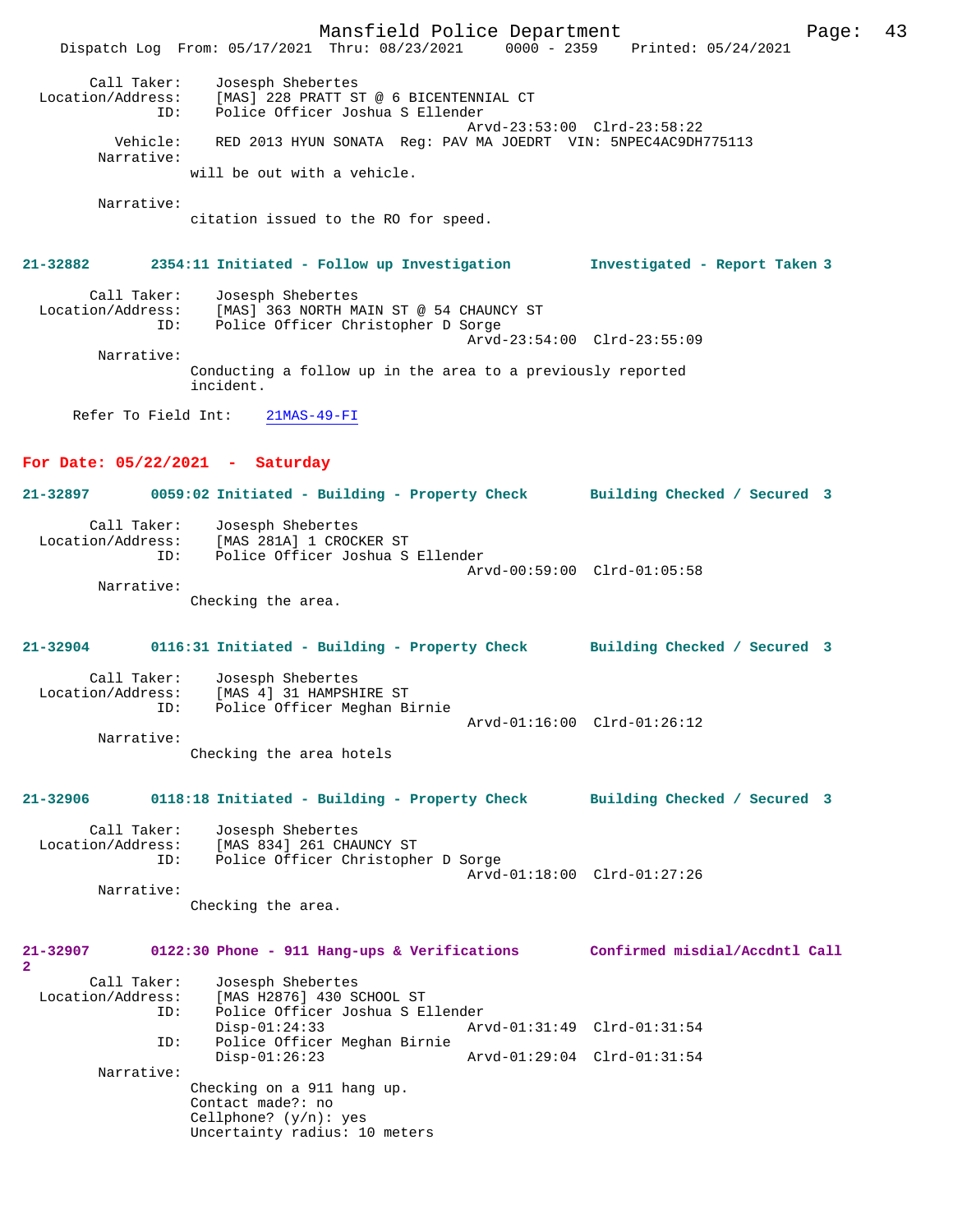Dispatch Log From: 05/17/2021 Thru: 08/23/2021 0000 - 2359 Printed: 05/24/2021 Narrative: confirmed accidental, spoke to the home owner **21-32919 0156:50 Initiated - Building - Property Check Building Checked / Secured 3** Call Taker: Josesph Shebertes<br>ion/Address: [MAS 1016] 4 ERICK RD Location/Address: [MAS 1016] 4 ERICK RD ID: Police Officer Christopher D Sorge Arvd-01:56:00 Clrd-02:08:23 Narrative: Checking the area. **21-32932 0230:29 911 - Assist Citizen - P S A Spoken To 3**  Call Taker: Ryan O'Rourke<br>ion/Address: [MAS H4530] Location/Address: [MAS H4530] FRANKLIN ST Police Officer Christopher D Sorge<br>Disp-02:32:28 Arvd Disp-02:32:28 Arvd-02:37:04 Clrd-03:06:39<br>Vehicle: WHI 2020 MAZD UT CX-5 Req: PC MA 2HVJ24 VIN: JM3KFBCM2L1; WHI 2020 MAZD UT CX-5 Reg: PC MA 2HVJ24 VIN: JM3KFBCM2L1845150 Narrative: caller rpts his wife left around 1700 to meet a friend for dinner and drinks in boston. has not spoke with her since 2110. Narrative: caller stated they met at Trillium in the Fenway area and then went to Yardhouse. Narrative: contact was made with the female party, will be contacting husband. Refer To Incident: 21MAS-517-OF **21-32933 0233:10 Initiated - Building - Property Check Building Checked / Secured 3** Call Taker: Josesph Shebertes<br>Location/Address: [MAS] COPELAND DR ess: [MAS] COPELAND DR<br>ID: Police Officer Jo Police Officer Joshua S Ellender Arvd-02:33:00 Clrd-03:06:56 Narrative: Checking the area. **21-32935 0312:59 Initiated - Building - Property Check Building Checked / Secured 3** Call Taker: Josesph Shebertes Location/Address: [MAS 840] 280 SCHOOL ST ID: Police Officer Meghan Birnie Arvd-03:12:00 Clrd-03:18:17 Narrative: Checking the area. **21-32936 0314:53 Initiated - Building - Property Check Building Checked / Secured 3** Call Taker: Josesph Shebertes Location/Address: [MAS 820C] 31 PLYMOUTH ST Detective Anthony R Lattanzio Arvd-03:14:00 Clrd-03:19:23 Narrative: Checking the area. **21-32937 0318:22 Initiated - Building - Property Check Building Checked / Secured 3** Call Taker: Josesph Shebertes<br>ion/Address: [MAS 907E] 390 WEST ST Location/Address: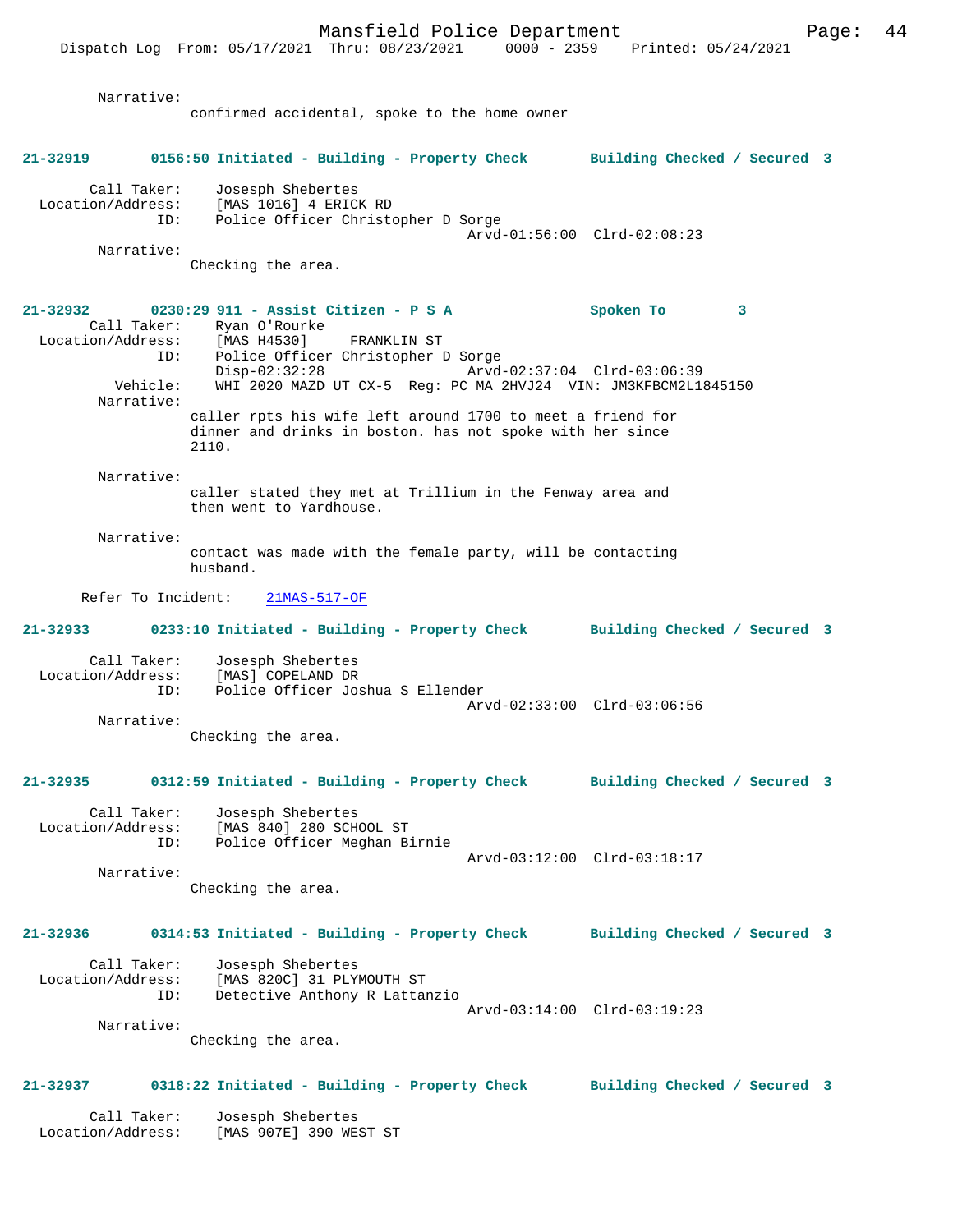Vehicle: GRY 2017 HOND ACCORD Reg: PC MA 1WRF39 VIN: JHMCR6F37HC010363

Disp-05:47:29 Arvd-05:47:32 Clrd-06:19:25

**21-32948 0632:54 Initiated - Motor Vehicle Stop Citation / Warning Issued 3**

 Call Taker: Josesph Shebertes Location/Address: [MAS] 363 NORTH MAIN ST @ 54 CHAUNCY ST ID: Police Officer Joshua S Ellender Arvd-06:32:00 Clrd-06:38:46 Vehicle: BLU 2015 NISS ALTIMA Reg: PC MA 2GSS25 VIN: 1N4AL3AP5FC107101 Narrative: will be out with a vehicle.

Narrative:

Citation issued to the operator for speed.

**21-32949 0636:08 Phone - Assist Fire Department Services Rendered 2**  Call Taker: Josesph Shebertes<br>Location/Address: [MAS 280] 440 FORE [MAS 280] 440 FORBES BLVD ID: Police Officer Meghan Birnie<br>Disp-06:37:11 Disp-06:37:11 Arvd-06:40:30 Clrd-06:46:56 Narrative: Assisting the FD with a fire related incident. Nature: Automatic fire alarm activation.

# **21-32962 0844:42 Initiated - Motor Vehicle Stop Citation / Warning Issued 3**

 Call Taker: William Mouyos Location/Address: [MAS] 173 CHAUNCY ST @ 12 PERKINS AVE ID: Police Officer Michael T Fitzgerald Arvd-08:44:00 Clrd-08:49:34 Vehicle: BLK 2010 CHEV MALIBU Reg: PC MA 1ZGD63 VIN: 1G1ZC5E02AF274845 Narrative: out with MVST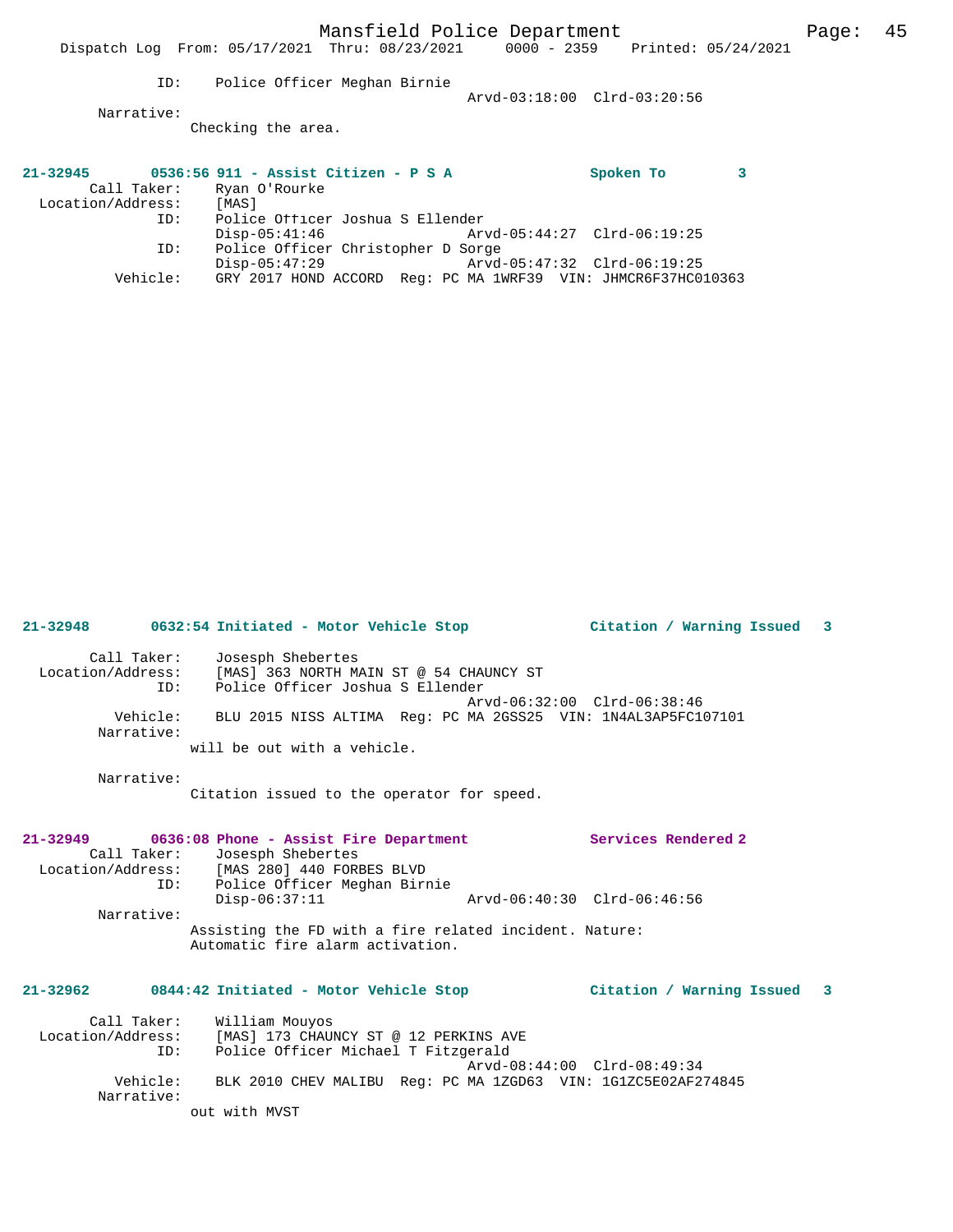Mansfield Police Department Fage: 46 Dispatch Log From: 05/17/2021 Thru: 08/23/2021 0000 - 2359 Printed: 05/24/2021 Narrative: citation issued for defective equipment **21-32963 0856:56 Phone - Disabled Motor Vehicle Assisted Party 3**  Call Taker: Dispatcher Alyson Vico<br>Location/Address: [MAS] 280 SCHOOL ST @ 1 Express: English and the set of the set of the set of the set of the State of the State of the State of the Nordell State of the State of the State of the State of the State of the State of the State of the State of the St ID: Police Officer Nicole M Boldrighini Disp-08:57:59 Arvd-09:06:28 Clrd-09:12:40 Police Officer Beau J Palanza Vehicle: WHI 2005 LANDEA Reg: TL MA CA6913H VIN: 5B4KP57G553402211 Narrative: CP is reporting a disabled RV in a bad spot. Narrative: RV will be parked in scholl lot waiting for mechanic **21-32969 0932:28 Initiated - Building - Property Check Building Checked / Secured 3** Call Taker:<br>Location/Address: William Mouyos<br>[MAS 2] 60 FORBES BLVD ID: Police Officer Patrick J Pennie Arvd-09:32:00 Clrd-09:47:46 **21-32979 1033:02 Initiated - Building - Property Check Building Checked / Secured 3** Call Taker: William Mouyos Location/Address: [MAS 820C] 31 PLYMOUTH ST ID: Sergeant John R Armstrong Arvd-10:33:00 Clrd-10:38:23 Narrative: Checking the area. **21-32987 1054:59 Initiated - Motor Vehicle Stop Citation / Warning Issued 3** Call Taker: William Mouyos Location/Address: [MAS] WEST ST ID: Police Officer Andrew J Kelley Arvd-10:54:00 Clrd-11:03:27 Vehicle: GRY 2017 JEEP WRANGL Reg: PC MA 9JW941 VIN: 1C4BJWDG4HL513861

out with mvst 9jw941

#### **21-32990 1104:56 Initiated - Disabled Motor Vehicle Assisted Party 3**  Call Taker: William Mouyos Location/Address: [MAS] RTE 140 NB @ RTE 495 NB ID: Police Officer Michael T Fitzgerald Arvd-11:04:00 Clrd-11:05:31

Narrative:

Narrative:

checking DMV in the area. moped

**21-32992 1106:03 Initiated - Motor Vehicle Stop Citation / Warning Issued 3**

| Call Taker:<br>Location/Address:<br>ID: | William Mouyos<br>[MAS] 427 WEST ST @ 5 WALNUT ST<br>Police Officer Andrew J Kelley           |
|-----------------------------------------|-----------------------------------------------------------------------------------------------|
| Vehicle:                                | Arvd-11:06:00 Clrd-11:09:23<br>BLK 2018 JEEP GRANDC Req: PAS MA RW16YV VIN: 1C4RJFCG7JC406776 |
| Narrative:                              | mvst                                                                                          |

# **21-32993 1107:03 Phone - Assist Other Agency Referred to Other Agency 3**

 Call Taker: Emily Archer Location/Address: [MAS] 33 CORAL ST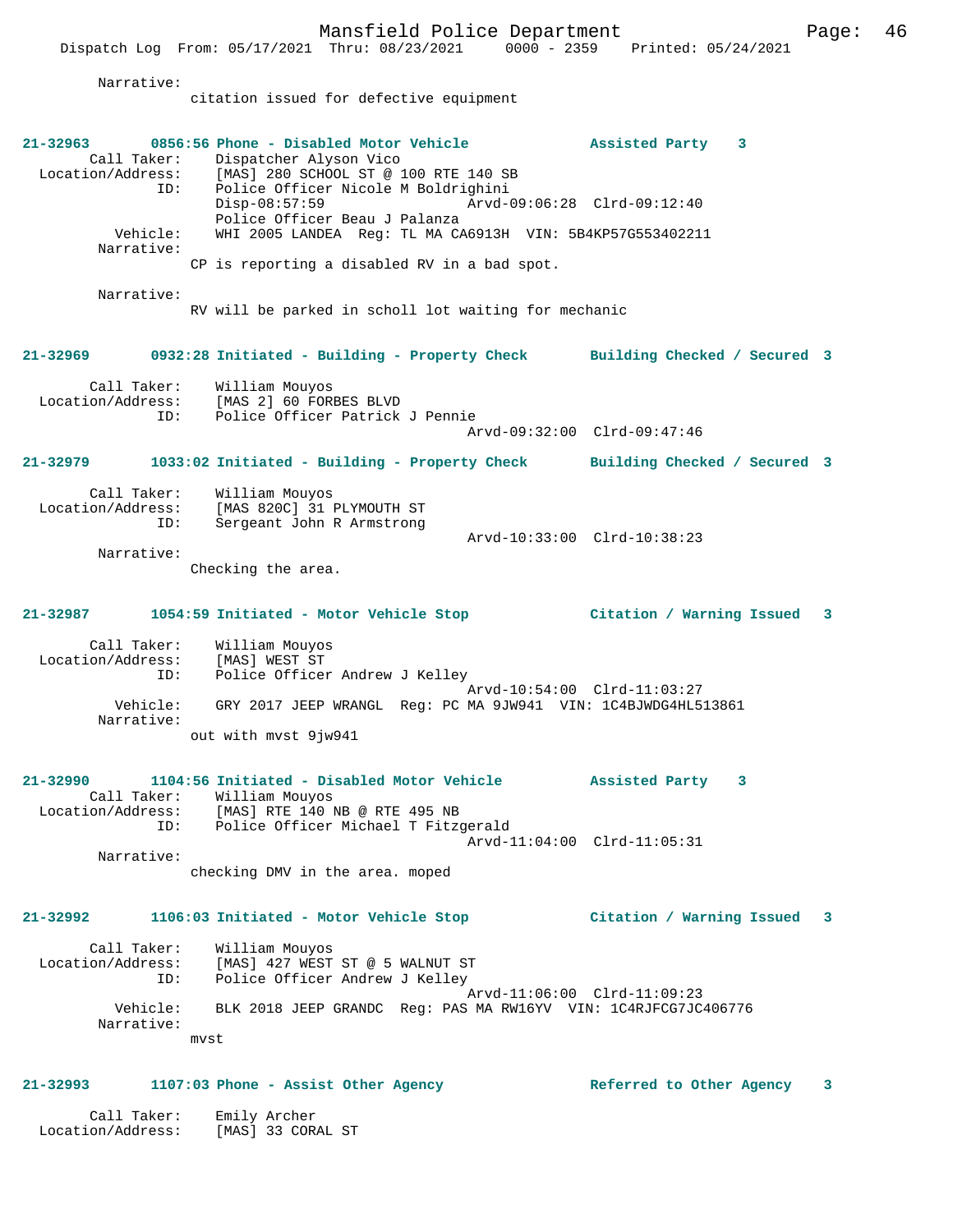Mansfield Police Department Fage: 47 Dispatch Log From: 05/17/2021 Thru: 08/23/2021 0000 - 2359 Printed: 05/24/2021 ID: Police Officer Michael T Fitzgerald Disp-11:08:50 Arvd-11:10:43 Clrd-11:26:26 ID: Sergeant Robert S Pierce Disp-11:09:25 Arvd-11:11:35 Clrd-11:26:31 **21-32995 1111:50 Initiated - Building - Property Check Building Checked / Secured 3**

 Call Taker: William Mouyos Location/Address: [MAS 417] 9 FRANCIS AVE ID: Police Officer Patrick J Pennie Arvd-11:11:00 Clrd-11:16:05 Narrative: Checking the area. **21-32998 1124:17 Initiated - Building - Property Check Building Checked / Secured 3** Call Taker: William Mouyos Location/Address: [MAS 840] 280 SCHOOL ST ID: Police Officer Nicole M Boldrighini Arvd-11:24:00 Clrd-11:37:10 Police Officer Beau J Palanza Narrative: Checking the area. **21-32999 1136:38 Initiated - Motor Vehicle Stop Citation / Warning Issued 3** Call Taker: William Mouyos Location/Address: [MAS H9864]<sup>-</sup>201 COPELAND DR<br>ID: Police Officer Andrew J Kell Police Officer Andrew J Kelley Arvd-11:36:00 Clrd-11:40:54<br>Vehicle: BLK 2014 KIA FORTE Reg: PC MA 9PY972 VIN: KNAFX4A63E5191 BLK 2014 KIA FORTE Reg: PC MA 9PY972 VIN: KNAFX4A63E5191775 **21-33001 1138:43 Initiated - Building - Property Check Building Checked / Secured 3** Call Taker: William Mouyos Location/Address: [MAS 927] 50 PLYMOUTH ST ID: Police Officer Nicole M Boldrighini Arvd-11:38:00 Clrd-11:45:54 Police Officer Beau J Palanza Narrative: Checking the area. **21-33005 1153:55 Initiated - Building - Property Check Building Checked / Secured 3** Call Taker: William Mouyos Location/Address: [MAS 907E] 390 WEST ST ID: Police Officer Nicole M Boldrighini Arvd-11:53:00 Clrd-12:01:48 Police Officer Beau J Palanza Narrative: Checking the area.

### **21-33009 1216:51 Initiated - Motor Vehicle Stop Citation / Warning Issued 3**

 Call Taker: William Mouyos Location/Address: [MAS] 411 NORTH MAIN ST @ 1 OAKLAND ST ID: Police Officer Andrew J Kelley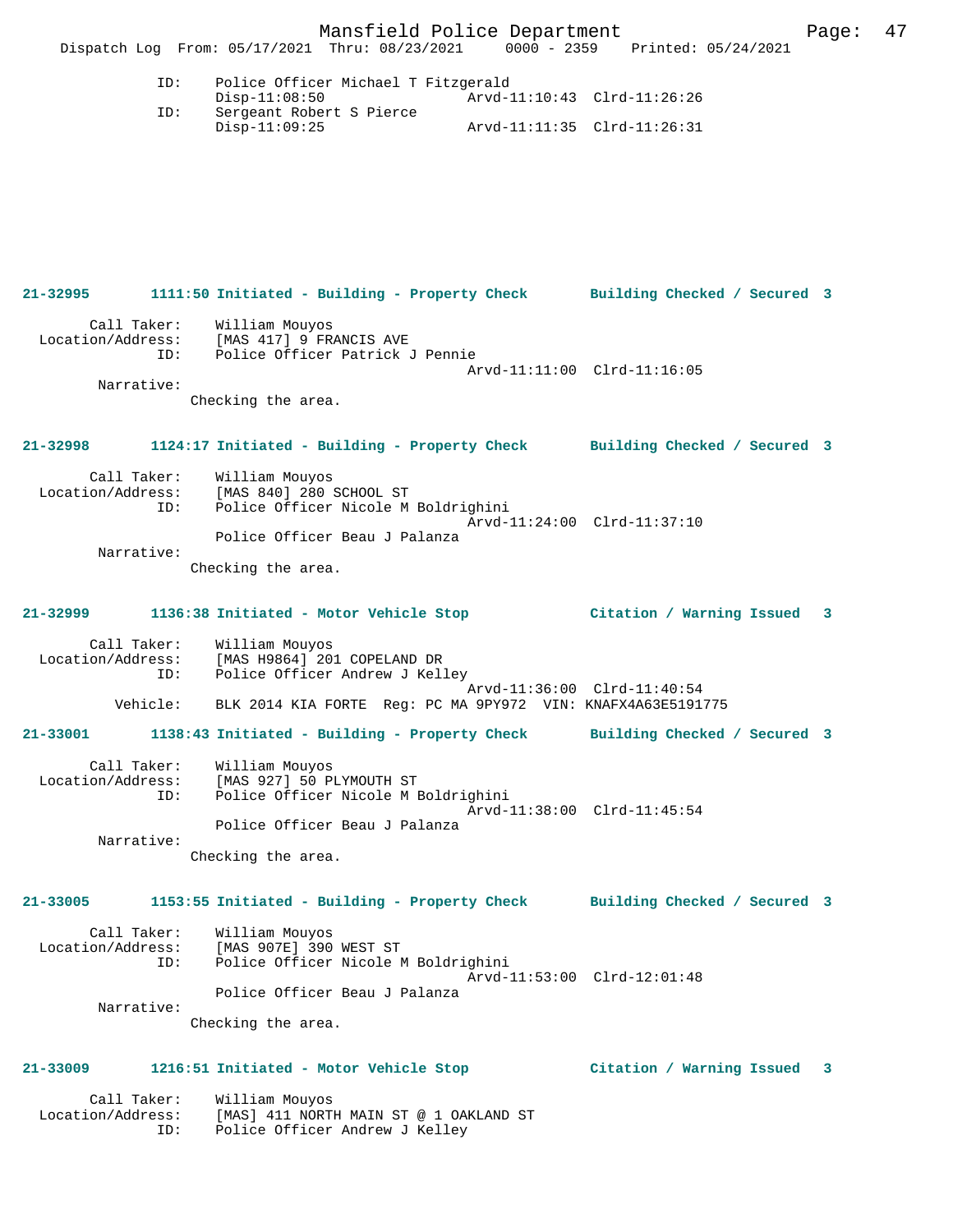Mansfield Police Department Page: 48 Dispatch Log From: 05/17/2021 Thru: 08/23/2021 Arvd-12:16:00 Clrd-12:21:06 Vehicle: RED 2010 TOYT COROLL Reg: PC MA 9GJ998 VIN: 2T1BU4EE7AC246902 Narrative: mvst Narrative: cited for speed **21-33015 1248:12 Phone - 911 Hang-ups & Verifications Confirmed misdial/Accdntl Call 2**  Call Taker: Dispatcher Jacques Ryan Location/Address: [MAS] 50 HAMPDEN RD<br>ID: Sergeant Robert S Pi Sergeant Robert S Pierce<br>Disp-12:53:05 Disp-12:53:05 Arvd-12:56:42 Clrd-13:00:48 Narrative: Checking on a 911 hang up. No answer on call-back Contact made?: n Cellphone? (y/n): y Uncertainty radius: pinging in the parking lot, 12 meters **21-33018 1306:37 Initiated - Building - Property Check Building Checked / Secured 3** Call Taker: Dispatcher Alyson Vico<br>Location/Address: [MAS 820C] 31 PLYMOUTH ess: [MAS 820C] 31 PLYMOUTH ST:<br>ID: Sergeant John R Armstrong Sergeant John R Armstrong Arvd-13:06:00 Clrd-13:21:37 Narrative: Checking the area. **21-33020 1317:44 Initiated - Building - Property Check Building Checked / Secured 3** Call Taker: Dispatcher Alyson Vico Location/Address: [MAS] 4 ERICK RD @ 15 BONNEY LN Location/Address: [MAS] 4 ERICK RD @ 15 BONNEY LN<br>ID: Police Officer Patrick J Pennie Arvd-13:17:00 Clrd-13:32:45 Narrative: Checking the area. **21-33022 1332:56 Initiated - Building - Property Check Building Checked / Secured 3** Call Taker: Dispatcher Alyson Vico Location/Address: [MAS 417] 9 FRANCIS AVE Police Officer Patrick J Pennie Arvd-13:32:00 Clrd-13:55:24 Narrative: Checking the area. **21-33024 1341:09 Initiated - Building - Property Check Building Checked / Secured 3** Call Taker: Dispatcher Alyson Vico<br>ion/Address: [MAS 092] 111 HOPE ST Location/Address: [MAS 982] 111 HOPE ST Police Officer Michael T Fitzgerald Arvd-13:41:00 Clrd-13:47:26 Narrative: Checking the area. **21-33028 1351:14 Initiated - Motor Vehicle Stop Citation / Warning Issued 3** Call Taker: Dispatcher Alyson Vico<br>Location/Address: [MAS] 259 OAKLAND ST @ [MAS] 259 OAKLAND ST @ 34 MAPLE ST ID: Police Officer Andrew J Kelley Arvd-13:51:00 Clrd-13:58:03 Vehicle: GRY 2005 TOYT SCION Reg: PC MA 111MV0 VIN: JTKKT624450128308 Narrative: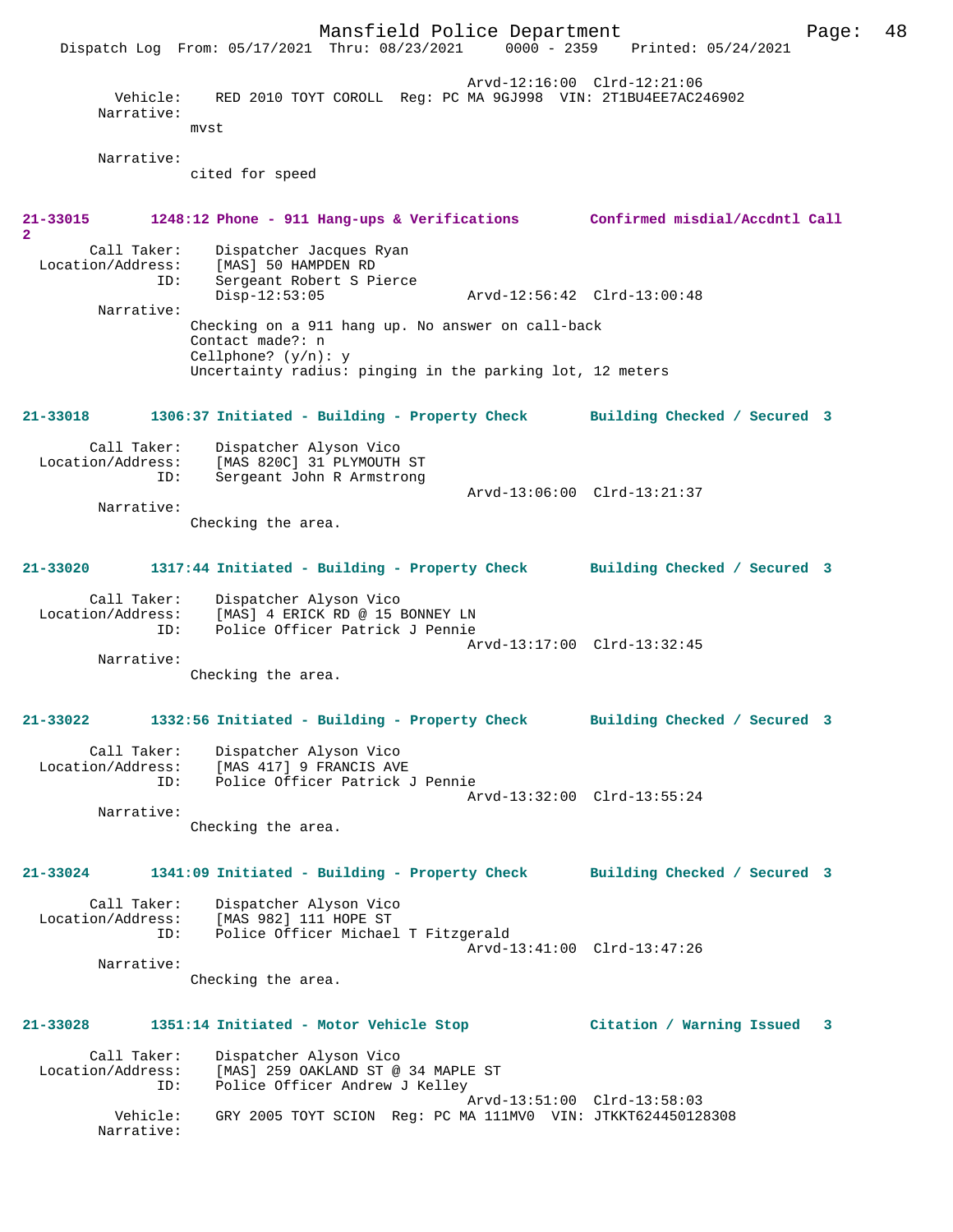Mansfield Police Department Fage: 49 Dispatch Log From: 05/17/2021 Thru: 08/23/2021 0000 - 2359 Printed: 05/24/2021 M13 is off with a MVSt. Narrative: Citation issued to the operator for speed. **21-33030 1358:13 Initiated - Building - Property Check Building Checked / Secured 3** Call Taker: Dispatcher Alyson Vico Location/Address: [MAS 934] 40 RUMFORD AVE ID: Police Officer Patrick J Pennie Arvd-13:58:00 Clrd-14:12:01 Narrative: Checking the area. **21-33032 1406:00 Initiated - Motor Vehicle Stop Citation / Warning Issued 3** Call Taker: Dispatcher Alyson Vico Location/Address: [MAS] 614 MAPLE ST @ 12 BIRD RD ID: Police Officer Andrew J Kelley Arvd-14:06:00 Clrd-14:11:53 Vehicle: RED 2021 INFI UT QX80 Reg: PAS MA NECD32 VIN: JN8AZ2BC6M9475462 Narrative: M13 is off with MVST. Narrative: Citation issued to the operator. **21-33034 1412:10 Initiated - Community Policing Services Rendered 3**  Call Taker: Dispatcher Alyson Vico Location/Address: [MAS] 131 DEAN ST @ 9 CORAL ST Police Officer Patrick J Pennie Arvd-14:12:00 Clrd-14:13:11<br>TD: Police Officer Michael T Fitzgerald Police Officer Michael T Fitzgerald<br>Disp-14:12:32 Arvd-1 Disp-14:12:32 Arvd-14:12:34 Clrd-14:13:12 **21-33035 1416:02 Initiated - Building - Property Check Building Checked / Secured 3** Call Taker: Dispatcher Alyson Vico Location/Address: [MAS] NORTH MAIN ST<br>ID: Police Officer Patri Police Officer Patrick J Pennie Arvd-14:16:00 Clrd-14:31:49 Narrative: Checking the area. **21-33036 1425:12 Initiated - Motor Vehicle Stop Citation / Warning Issued 3** Call Taker: William Mouyos Location/Address: [MAS] 562 MAPLE ST @ 3 JENNIFER DR ID: Police Officer Andrew J Kelley Arvd-14:25:00 Clrd-14:38:27 Vehicle: RED 2019 JEEP CHEROK Reg: PC MA 2BD322 VIN: 1C4PJMDXXKD407488 Narrative: MVST 2BD322 Narrative: VERBAL TO r/o **21-33038 1433:23 Phone - Assist Citizen - P S A Services Rendered 3**  Call Taker: Emily Archer Location/Address: [MAS 232A] 65 COPELAND DR<br>: ID: Police Officer Michael T Police Officer Michael T Fitzgerald<br>Disp-14:37:16 Arvd-1 Disp-14:37:16 Arvd-14:55:29 Clrd-15:09:55 Narrative: Caller reporting she found a wallet and returned it to the clerk in the store. Caller reporting the wallet was pink in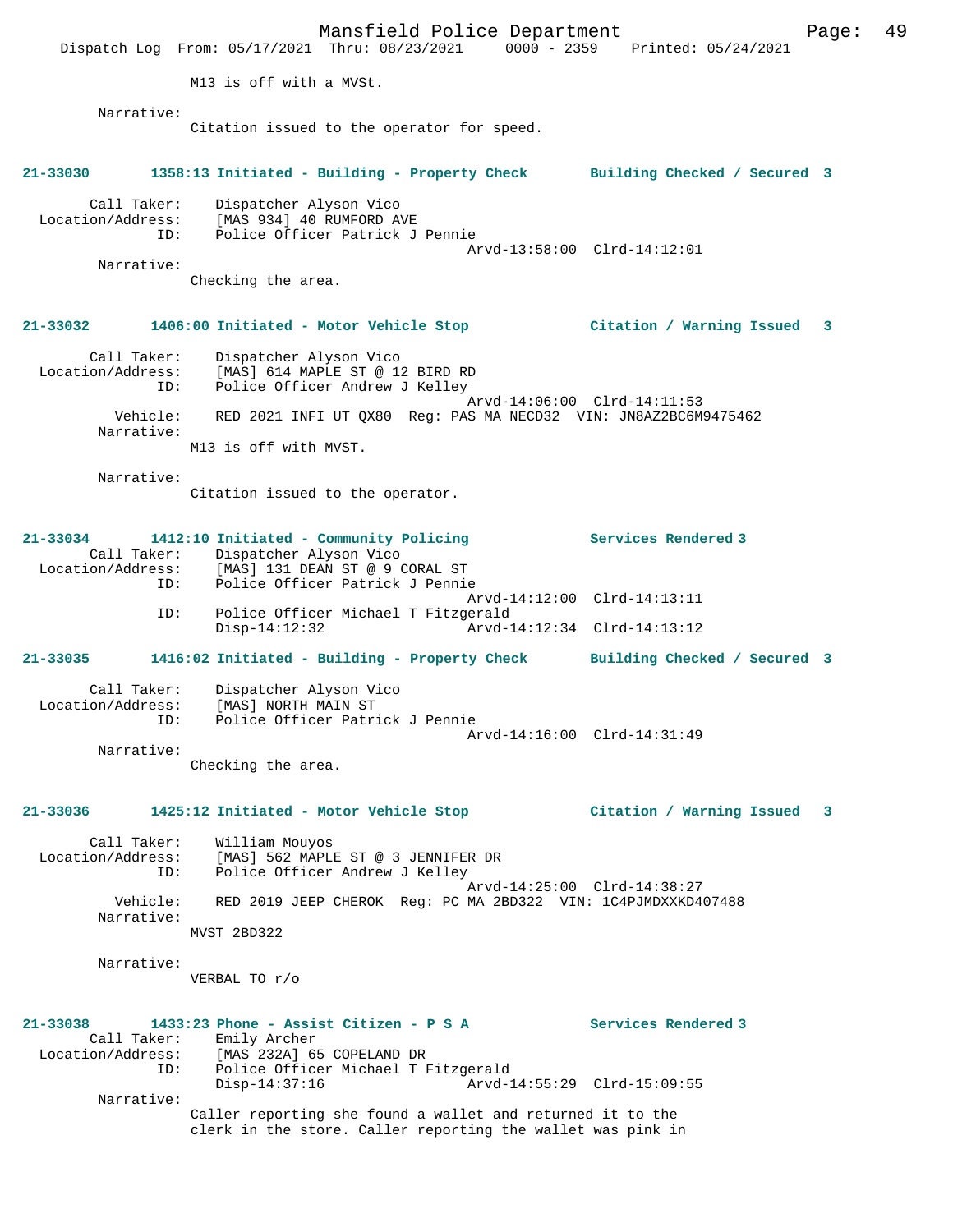Mansfield Police Department Page: 50 Dispatch Log From: 05/17/2021 Thru: 08/23/2021 color. She wants to make sure the wallet is returned, she did not know if the clerk knew what to do with the item. Narrative: Invovled party was contacted and will come by the mansfield station tomorrow. **21-33043 1500:28 Initiated - Building - Property Check Building Checked / Secured 3** Call Taker: Dispatcher Alyson Vico<br>Location/Address: [MAS 820C] 31 PLYMOUTH ess: [MAS 820C] 31 PLYMOUTH ST<br>ID: Sergeant John R Armstrong Sergeant John R Armstrong Arvd-15:00:00 Clrd-15:10:48 Narrative: Checking the area. **21-33048 1536:51 Phone - Suspicious Actv / Persn / Veh Spoken To 2**  Call Taker: Emily Archer<br>Location/Address: [MAS] 23 FRAI [MAS] 23 FRANCIS AVE Apt. #16 ID: Police Officer Patrick J Pennie Disp-15:38:38 Arvd-15:43:09 Clrd-16:04:56<br>ID: Police Officer Michael T Fitzgerald Police Officer Michael T Fitzgerald<br>Disp-15:38:41 Arvd-1 Disp-15:38:41 Arvd-15:43:10 Clrd-16:00:12 Narrative: Caller reporting his neighbor told him to mind his business, and then motioned for him to come at him in a threatening manner. Narrative: Caller believes the male is back inside the house. Narrative: ALL PARTIES ADVISED DECLINED RIGHTS Refer To Incident: 21MAS-518-OF **21-33051 1548:55 Phone - 911 Hang-ups & Verifications Confirmed misdial/Accdntl Call** Call Taker: Dispatcher Alyson Vico<br>Location/Address: [MAS] 15 FRANCIS AVE A [MAS] 15 FRANCIS AVE Apt. #22 ID: Police Officer Nicole M Boldrighini Disp-15:52:36 Clrd-16:00:21 Police Officer Beau J Palanza ID: Police Officer Michael T Fitzgerald Disp-16:00:18 Arvd-16:11:12 Clrd-16:21:16 Narrative: Checking on a 911 hang up. Contact made?: yes, stated it was an accident Cellphone? (y/n): yes Uncertainty radius: 4 meters Narrative: clear confirmed **21-33055 1632:47 Phone - Motor Veh Acc - No Injury Assisted Party 1**  Call Taker: Emily Archer Location/Address: [MAS 244A] 4 SOUTH MAIN ST ID: Police Officer David J Pepicelli Disp-16:34:01 Arvd-16:38:17 Clrd-16:55:18 ID: Police Officer Andrew J Kelley Disp-16:34:08 Arvd-16:38:33 Clrd-16:55:17 Vehicle: BLK 2020 HOND ACCORD Reg: PC MA 3CZT31 VIN: 1HGCV2F91LA027384 GRY 2005 TOYT CAMRY Reg: PC MA 225Z60 VIN: 4T1BF32K35U093762 Narrative: Caller reporting two car MVA in the parking lot, no

injuries.

**2**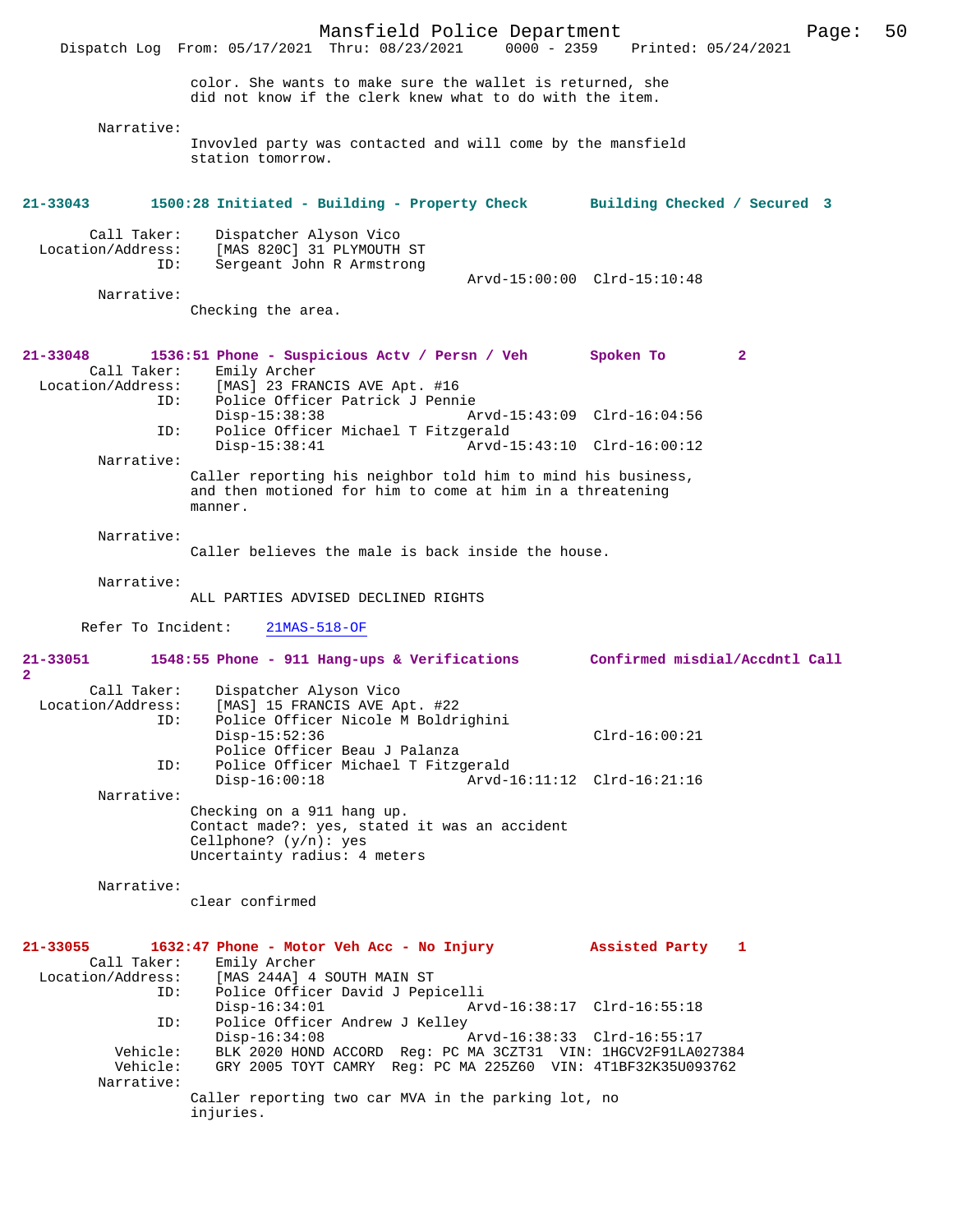Mansfield Police Department Page: 51 Dispatch Log From: 05/17/2021 Thru: 08/23/2021 Narrative: Caller is in a black Honda, and second car is a silver Toyota Camry. Narrative: Narrative: damage under , paper exchange only at this time Narrative: vehicle owner to followup with appraisal **21-33064 1714:53 Phone - 911 Hang-ups & Verifications Confirmed misdial/Accdntl Call 2**  Call Taker: Emily Archer<br>Location/Address: [MAS] 31 OXF ess: [MAS] 31 OXFORD RD<br>ID: Police Officer Wil Police Officer William C Trudell Disp-17:17:49 Arvd-17:28:08 Clrd-17:28:09 Narrative: Checking on a 911 hang up. Contact made?:N Cellphone? (y/n):Y Uncertainty radius:7 meters Narrative: Caller reporting accidental pocket dial, near a white GMC Acadia in the parking lot. **21-33066 1724:30 Initiated - Building - Property Check Building Checked / Secured 3** Call Taker: William Mouyos<br>Location/Address: [MAS 820C] 31 1 ess: [MAS 820C] 31 PLYMOUTH ST<br>ID: Police Officer Joshua S.E Police Officer Joshua S Ellender Arvd-17:24:00 Clrd-17:39:17 Narrative: Checking the area. **21-33081 1859:55 Initiated - Building - Property Check Building Checked / Secured 3** Call Taker: Stephen Martell<br>Location/Address: [MAS] NORTH MAI ess: [MAS] NORTH MAIN ST<br>ID: Police Officer Andre Police Officer Andrew J Kelley Arvd-18:59:00 Clrd-19:03:05 Narrative: Checking the area. **21-33087 1941:18 Phone - Suspicious Actv / Persn / Veh Investigated - No Action Req. 2**  Call Taker: Dispatcher Jacques Ryan<br>Location/Address: [MAS H1502] 17 ERICK RD [MAS H1502] 17 ERICK RD Apt. #25A ID: Police Officer David J Pepicelli Disp-19:44:01 Clrd-19:45:09<br>TD: Police Officer Andrew J Kelley Police Officer Andrew J Kelley<br>Disp-19:44:06 Disp-19:44:06 Arvd-19:50:41 Clrd-19:55:02<br>TD: Police Officer Jav J Sparrow Police Officer Jay J Sparrow Disp-19:45:02 Arvd-19:48:51 Clrd-19:55:02 Narrative: Neighbor from #26a saw that the kitchen door at #25a was open this morning and now sees that it is still open Narrative: spoke to the resident, he had the door open because he has no power and needed the light.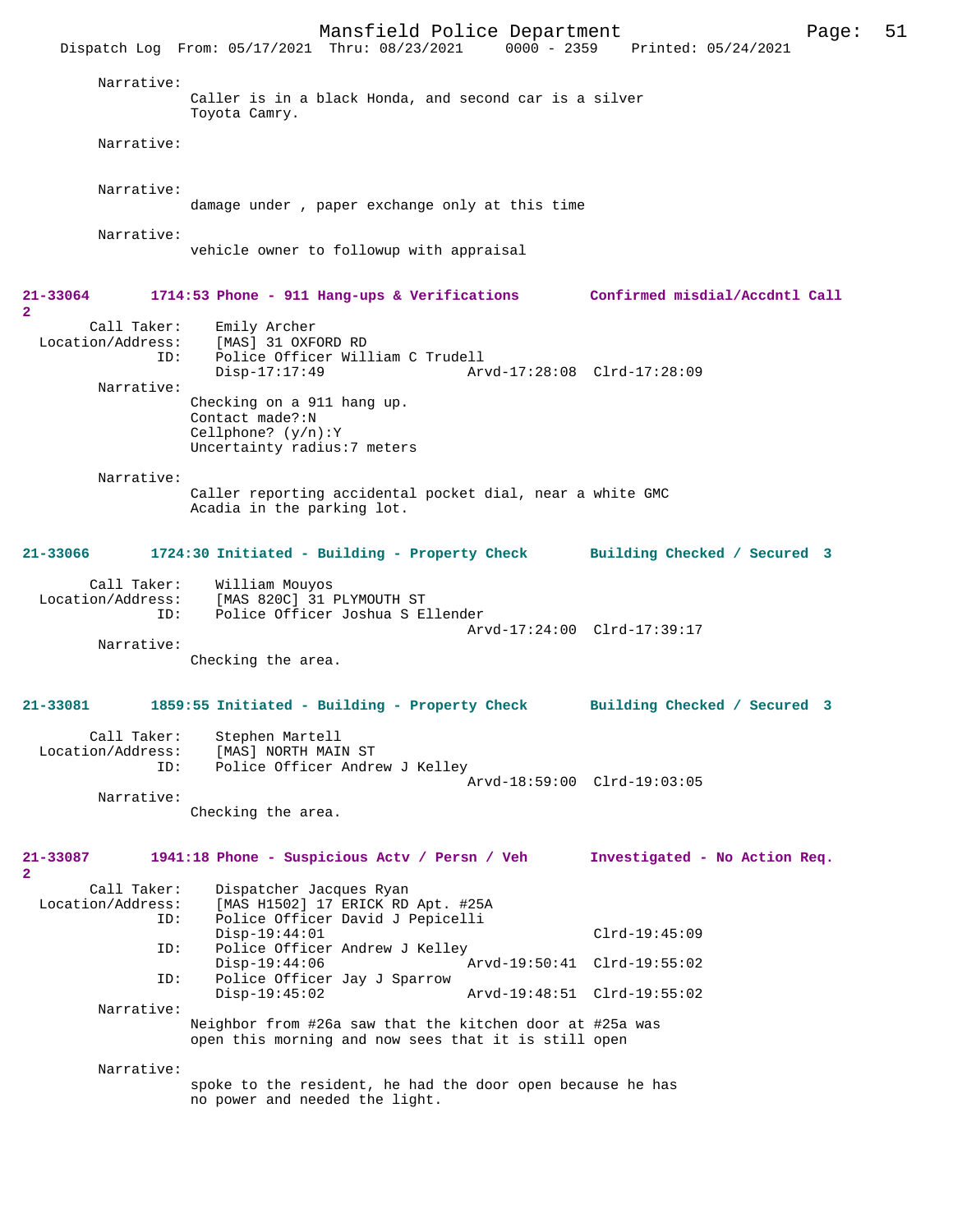Mansfield Police Department Fage: 52 Dispatch Log From: 05/17/2021 Thru: 08/23/2021 0000 - 2359 Printed: 05/24/2021 **21-33089 1946:12 Initiated - Building - Property Check Building Checked / Secured 3** Call Taker: Stephen Martell Location/Address: [MAS 820C] 31 PLYMOUTH ST ID: Police Officer Joshua S Ellender Arvd-19:46:00 Clrd-21:19:29 Narrative: Checking the area. **21-33093 2027:28 Phone - Motor Veh Acc - Hit & Run Investigated - Report Taken 1** Call Taker: Emily Archer<br>Location/Address: [MAS] 9 ELYSI [MAS] 9 ELYSE RD ID: Police Officer Andrew J Kelley<br>Disp-20:29:57 Disp-20:29:57 Arvd-20:33:46 Clrd-20:40:12 Narrative: Caller reporting a vehicle struck a mailbox, and it left the area. Narrative: Caller thinks it is a grey vehicle. Refer To Incident: 21MAS-520-OF **21-33095 2041:46 Phone - Noise Complaint Cancelled Enroute 2**  Call Taker: Emily Archer<br>Location/Address: [MAS] RESERVO [MAS] RESERVOIR ST Narrative: Caller reporting loud music at Route 140 and Reservoir Street. Narrative: there is a concert in the area **21-33101 2130:20 Initiated - Building - Property Check Building Checked / Secured 3** Call Taker: Stephen Martell Location/Address: [MAS 820C] 31 PLYMOUTH ST ID: Police Officer Joshua S Ellender Arvd-21:30:00 Clrd-21:50:46 Narrative: Checking the area. **21-33112 2342:10 Initiated - Building - Property Check Building Checked / Secured 3** Call Taker: Stephen Martell<br>Location/Address: [MAS 820C] 31 P Location/Address: [MAS 820C] 31 PLYMOUTH ST ID: Police Officer Joshua S Ellender Arvd-23:42:00 Clrd-23:57:19 Narrative: Checking the area. **For Date: 05/23/2021 - Sunday 21-33123 0048:44 Initiated - Suspicious Actv / Persn / Veh Spoken To 2**  Call Taker: APRIL LEHANE Location/Address: [MAS 85A] 157 PRATT ST Police Officer Meghan Birnie

Arvd-00:48:00 Clrd-01:08:33<br>ID: Police Officer Joshua S Ellender

Disp-00:50:52 Arvd-00:50:54 Clrd-01:08:33<br>ID: Sergeant John R Armstrong

Arvd-00:52:34 Clrd-01:08:33

Disp-01:03:56 Arvd-01:03:58 Clrd-01:08:33

ID: Police Officer Joshua S Ellender

Sergeant John R Armstrong<br>Disp-01:03:56

ID: Patrolman Gregory S Martell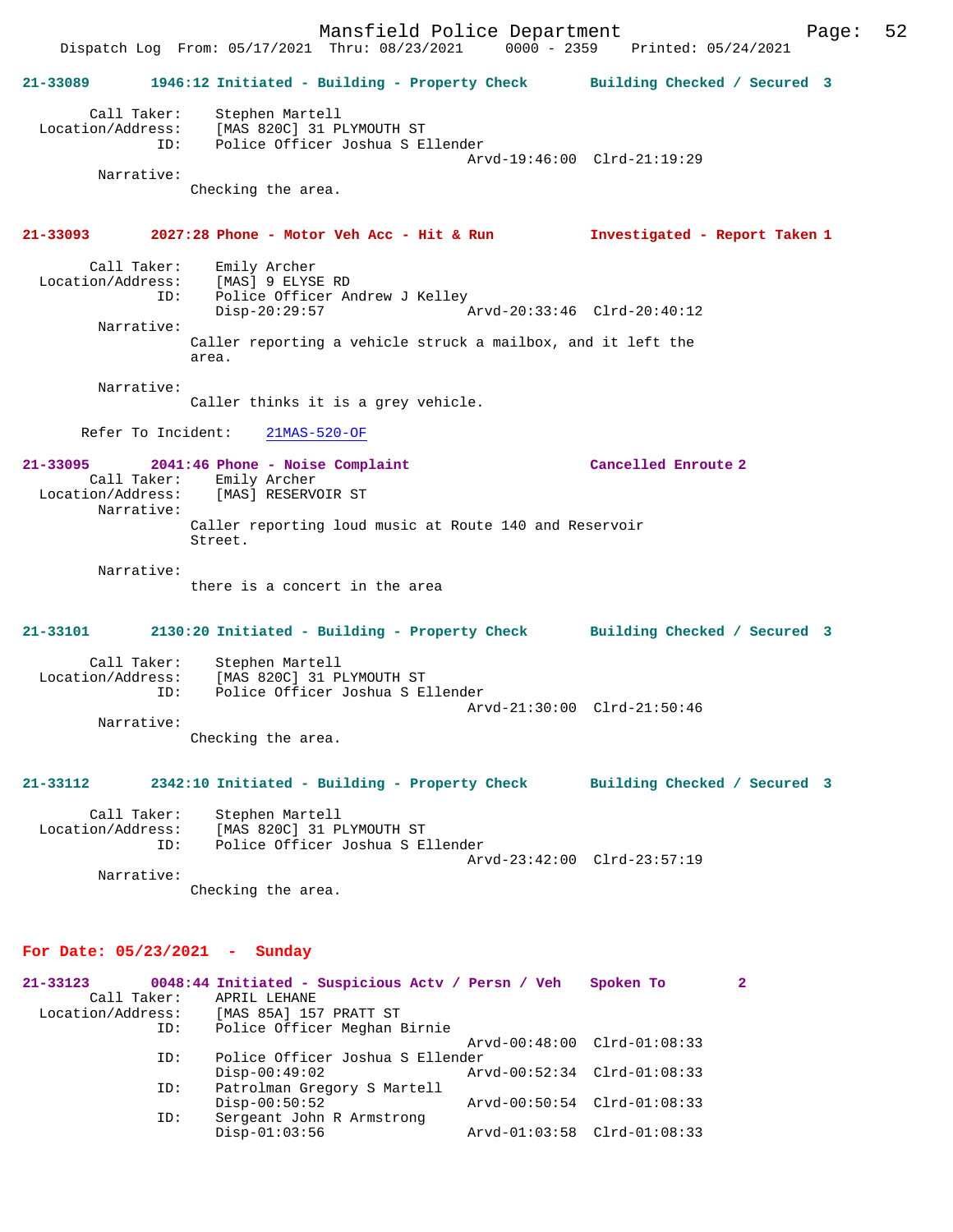Mansfield Police Department Page: 53 Dispatch Log From: 05/17/2021 Thru: 08/23/2021 Vehicle: RED 2011 NISS ALTIMA Reg: PC MA 9HK866 VIN: 1N4AL2AP8BN491349 Vehicle: GRY 2010 NISS CO ALTIMA Reg: PC MA 2HPZ77 VIN: 1N4AL2EP9AC186060<br>Vehicle: WHI 2013 NISS ALTIMA Reg: PC MA 3GKS41 VIN: 1N4AL3AP6DN509100 Vehicle: WHI 2013 NISS ALTIMA Reg: PC MA 3GKS41 VIN: 1N4AL3AP6DN509100 Vehicle: BLU 2008 FORD ESCAPE Reg: PC MA 3GTC39 VIN: 1FMCU93188KE60044 Vehicle: YEL 2000 TOYT CAMRY Reg: PC MA 97V290 VIN: 4T1BG22K7YU701391 Narrative: Ofc Birnie checking on 4 vehicles in the lot Narrative: spoke to the group, all parties leaving for the night. Narrative: a vehicle returned to the area. It was one of the parties dropping off someone to retrive a vehicle. **21-33140 0112:49 Initiated - Building - Property Check Building Checked / Secured 3** Call Taker: Stephen Martell Location/Address: [MAS 2] 60 FORBES BLVD ID: Patrolman Gregory S Martell Arvd-01:12:00 Clrd-01:20:37 Narrative: Checking the area. **21-33143 0123:14 Initiated - Building - Property Check Building Checked / Secured 3** Call Taker: Stephen Martell Location/Address: [MAS 1002] 250 EAST ST ID: Police Officer Meghan Birnie Arvd-01:23:00 Clrd-01:31:44 Narrative: Checking the area. **21-33147 0131:16 Initiated - Building - Property Check Building Checked / Secured 3** Call Taker: Stephen Martell<br>Location/Address: [MAS] 905 SOUTH ess: [MAS] 905 SOUTH MAIN ST<br>ID: Patrolman Gregory S Mart Patrolman Gregory S Martell Arvd-01:31:00 Clrd-01:59:29 Narrative: Checking the area. **21-33148 0139:37 Initiated - Building - Property Check Building Checked / Secured 3** Call Taker: Stephen Martell Location/Address: [MAS 139] 265 FRUIT ST ID: Police Officer Meghan Birnie Arvd-01:39:00 Clrd-01:47:53 Narrative: Checking the area. **21-33155 0210:34 Initiated - Building - Property Check Building Checked / Secured 3** Call Taker: Stephen Martell Location/Address: [MAS 820C] 31 PLYMOUTH ST<br>TD: Police Officer William C Police Officer William C Trudell Arvd-02:10:00 Clrd-02:27:46 Narrative: Checking the area. **21-33157 0212:33 Initiated - Building - Property Check Building Checked / Secured 3** Call Taker: Stephen Martell Location/Address: [MAS 4] 31 HAMPSHIRE ST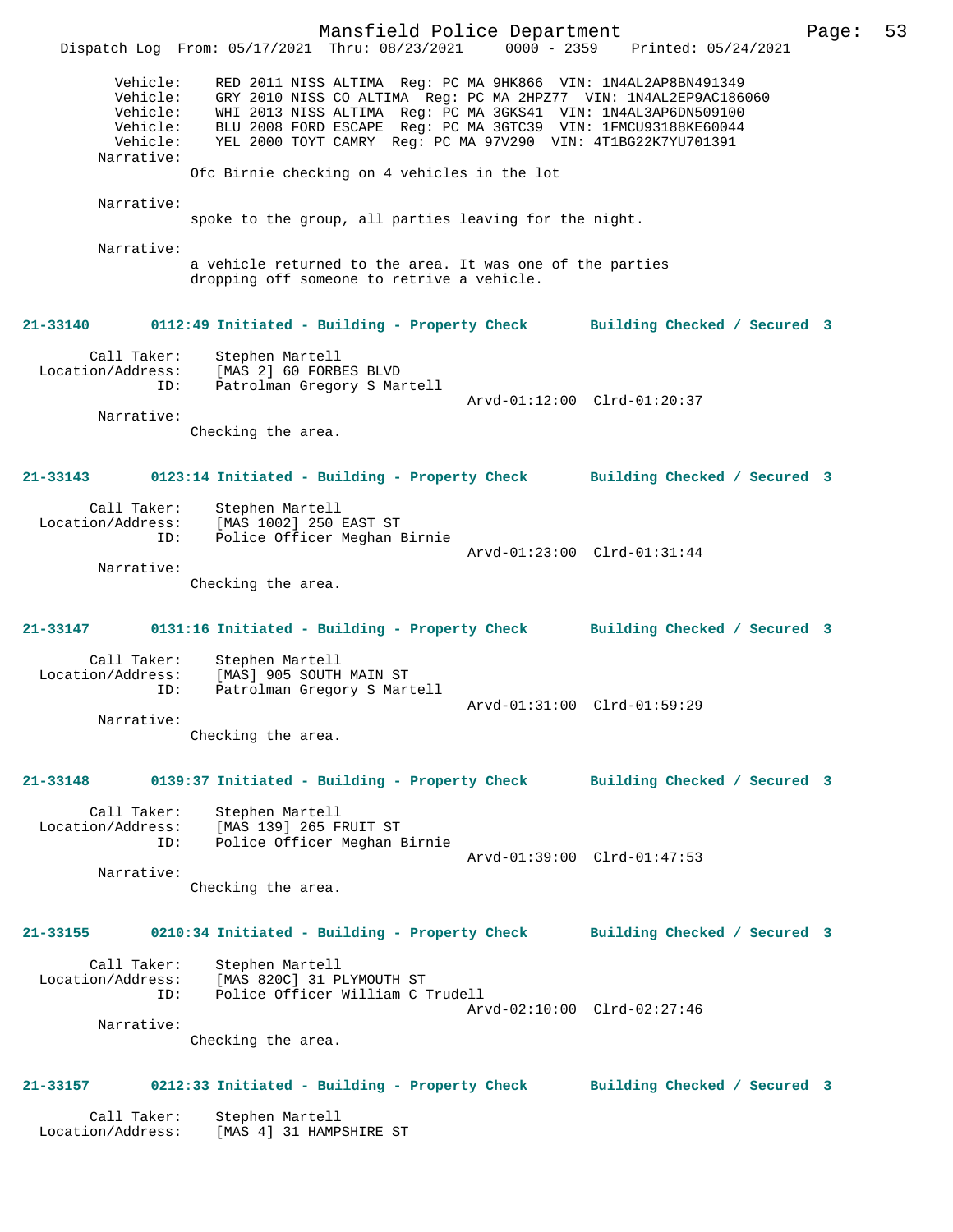Mansfield Police Department Fage: 54 Dispatch Log From: 05/17/2021 Thru: 08/23/2021 0000 - 2359 Printed: 05/24/2021 ID: Patrolman Gregory S Martell Arvd-02:12:00 Clrd-02:19:41 Narrative: Checking the area. **21-33158 0213:13 Initiated - Building - Property Check Building Checked / Secured 3** Call Taker: Stephen Martell Location/Address: [MAS 982] 111 HOPE ST ID: Police Officer Meghan Birnie Arvd-02:13:00 Clrd-02:20:10 Narrative: Checking the area. **21-33171 0239:39 Initiated - Building - Property Check Building Checked / Secured 3** Call Taker: Stephen Martell Location/Address: [MAS 930] OAK ST ID: Patrolman Gregory S Martell Arvd-02:39:00 Clrd-02:46:09 Narrative: Checking the area. **21-33172 0240:11 Initiated - Building - Property Check, Building Checked / Secured 3** Call Taker: Stephen Martell Location/Address: [MAS] COPELAND DR ID: Police Officer Joshua S Ellender Arvd-02:40:00 Clrd-03:50:51 Narrative: Checking the area. **21-33178 0301:42 Initiated - Building - Property Check Building Checked / Secured 3** Call Taker: Stephen Martell Location/Address: [MAS 2] 60 FORBES BLVD Police Officer Meghan Birnie Arvd-03:01:00 Clrd-03:27:25 Narrative: Checking the area hotels. **21-33180 0426:05 Initiated - Building - Property Check Building Checked / Secured 3** Call Taker: Stephen Martell<br>Location/Address: [MAS 820C] 31 P ess: [MAS 820C] 31 PLYMOUTH ST<br>ID: Police Officer William C Police Officer William C Trudell Arvd-04:26:00 Clrd-04:41:11 **21-33183 0631:46 Initiated - Building - Property Check Building Checked / Secured 3** Call Taker: Stephen Martell Location/Address: [MAS 820C] 31 PLYMOUTH ST ID: Police Officer William C Trudell Arvd-06:31:00 Clrd-07:59:06 Narrative: Checking the area. **21-33202 0927:26 Phone - Assist Fire Department Referred to Other Agency 2** Call Taker: Dispatcher Jacques Ryan Location/Address: [MAS] 321 SCHOOL ST Police Officer Nicole M Boldrighini<br>Disp-09:28:58 Arvd-0 Disp-09:28:58 Arvd-09:34:13 Clrd-09:41:45 Police Officer Beau J Palanza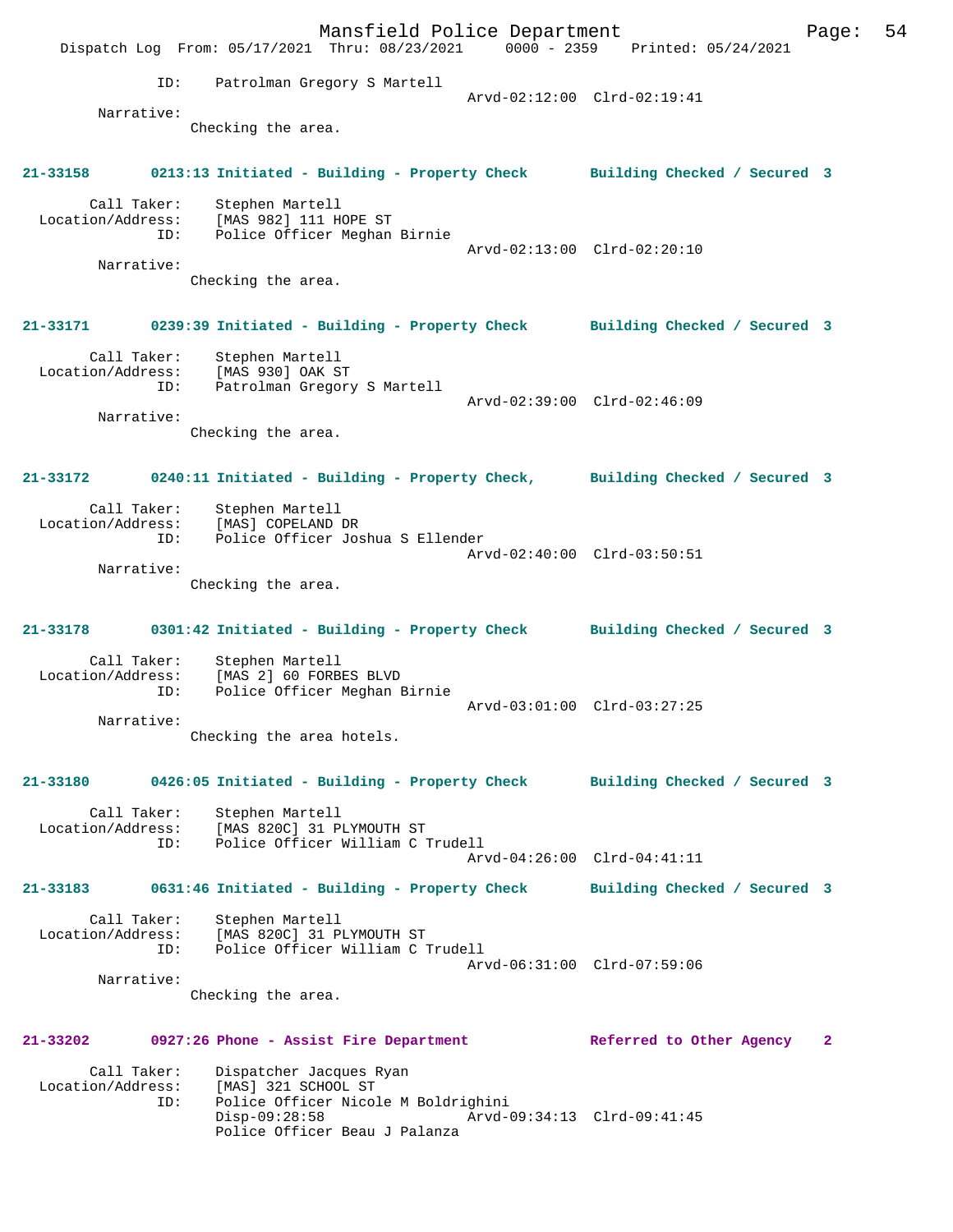Disp-11:02:35 Arvd-11:03:29 Clrd-11:08:58

 Police Officer Beau J Palanza Narrative: Front desk states a walk in came into the station to report a dark clored Volkswagen was broken down on 140 from 495 South. This is approximately 10 minutes old. Walk in states AAA was on the way. **21-33240 1121:56 Phone - 911 Hang-ups & Verifications Confirmed misdial/Accdntl Call** Call Taker: William Mouyos<br>Location/Address: [MAS H5526] 20 ess: [MAS H5526] 20 HALL ST<br>ID: Police Officer Michael Police Officer Michael T Fitzgerald<br>1-Disp-11:25:02 Arvd Disp-11:25:02 Arvd-11:31:05 Clrd-11:32:51 Narrative: Checking on a 911 open line. Contact made?: yes Cellphone? (y/n): yes Uncertainty radius: 90% 16m Narrative: spoke to caller who picked up phone eventually and stated phone was caught in between seats

Police Officer Nicole M Boldrighini<br>Disp-11:02:35 Arvd-

will meet officer in driveway

**2** 

**2** 

# **21-33265 1405:53 Phone - 911 Hang-ups & Verifications Unfounded/Unverifed 2**

| Call Taker:<br>Location/Address: | Dispatcher Alyson Vico<br>[MAS H3916] 466 WILLIAMS ST                          |                             |
|----------------------------------|--------------------------------------------------------------------------------|-----------------------------|
| ID:                              | Police Officer Nicole M Boldrighini                                            |                             |
|                                  | $Disp-14:08:02$                                                                | Arvd-14:20:36 Clrd-14:22:22 |
|                                  | Police Officer Beau J Palanza                                                  |                             |
| Narrative:                       |                                                                                |                             |
|                                  | Checking on a 911 hang up.                                                     |                             |
|                                  | Contact made?: no was a transfer from Attleboro PD                             |                             |
|                                  | Cellphone? $(y/n)$ : yes, unable to call back<br>Uncertainty radius: 41 meters |                             |

### **21-33268 1416:02 911 - 911 Hang-ups & Verifications Confirmed misdial/Accdntl Call**

| Call Taker:<br>Location/Address:<br>ID: | ROBERT BOLGER<br>[MAS 834] 261 CHAUNCY ST<br>Police Officer Patrick J Pennie                        |                             |  |
|-----------------------------------------|-----------------------------------------------------------------------------------------------------|-----------------------------|--|
|                                         | $Disp-14:18:06$                                                                                     | Arvd-14:22:54 Clrd-14:27:18 |  |
| ID:                                     | Police Officer Michael T Fitzgerald                                                                 |                             |  |
|                                         | $Disp-14:19:02$                                                                                     | Arvd-14:22:56 Clrd-14:27:18 |  |
| Narrative:                              |                                                                                                     |                             |  |
|                                         | Checking on a 911 hang up.<br>Contact made?: No<br>Cellphone? $(y/n)$ : No<br>Uncertainty radius: 0 |                             |  |
| Narrative:                              |                                                                                                     |                             |  |

Call-taker having a tough time getting in touch with the pharmacy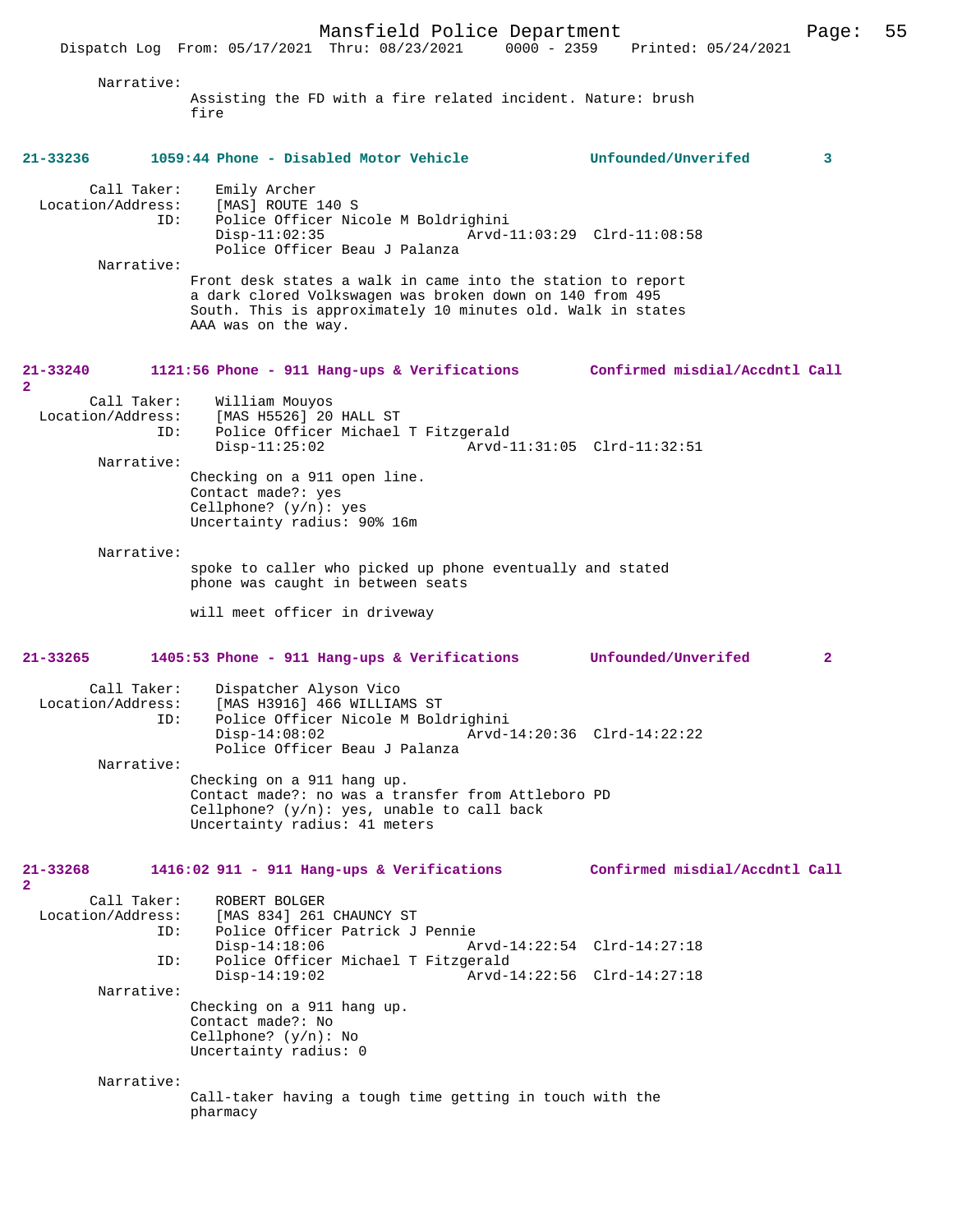Dispatch Log From: 05/17/2021 Thru: 08/23/2021

 Narrative: Call-taker was able to get in touch with an employee stating that everything is ok **21-33271 1447:24 Initiated - Motor Veh Acc - w/Injury Investigated - Report Taken 1** Call Taker: Dispatcher Jacques Ryan Location/Address: [MAS 240A] 189 CHAUNCY ST Police Officer Michael T Fitzgerald Arvd-14:47:00 Clrd-15:11:45<br>ID: Police Officer Patrick J Pennie Police Officer Patrick J Pennie<br>Disp-14:47:59 Ar Disp-14:47:59 <br>
D: Sergeant Robert S Pierce<br>
D: Sergeant Robert S Pierce Sergeant Robert S Pierce<br>Disp-14:49:15 Disp-14:49:15 Arvd-14:49:17 Clrd-15:11:45<br>Vehicle: BLK 2013 CHEV MALIBU Reg: PC MA 688JY7 VIN: 1G11C5SA6DE3 ehicle: BLK 2013 CHEV MALIBU Reg: PC MA 688JY7 VIN: 1G11C5SA6DF356897<br>Towed: For: Accident By: Central Street Garage To: Central Street Gara Towed: For: Accident By: Central Street Garage To: Central Street Garage Vehicle: GRY 2021 KIA RIO Req: PC MA 3XSP81 VIN: 3KPA25AD4ME377084 GRY 2021 KIA RIO Reg: PC MA 3XSP81 VIN: 3KPA25AD4ME377084 Vehicle: BLK 2011 KIA SOUL Reg: PC MA 84TH99 VIN: KNDJT2A27B7237263 Narrative: 3 car MVA with injuries Narrative: Narrative: M15 requesting a tow for one, central street towing en route. Narrative: Central st has the vehicle Refer To Accident: 21MAS-137-AC **21-33272 1459:24 Phone - Assist Fire Department Referred to Other Agency 2** Call Taker: Dispatcher Jacques Ryan Location/Address: [MAS] 287 SCHOOL ST<br>ID: Police Officer Nicol Police Officer Nicole M Boldrighini<br>Disp-15:00:51 Arvd- Disp-15:00:51 Arvd-15:02:48 Clrd-15:07:12 Police Officer Beau J Palanza Narrative: Assisting the FD with a fire related incident. Nature: Brush fire that has been put out but still smoking **21-33278 1547:25 Phone - 911 Hang-ups & Verifications Unfounded/Unverifed 2** Call Taker: William Mouyos Location/Address: [MAS] 200 RTE 140 SB @ 90 NORFOLK ST ID: Police Officer Nicole M Boldrighini Arvd-15:52:05 Clrd-15:52:08 Police Officer Beau J Palanza ID: Police Officer Michael T Fitzgerald Arvd-16:04:47 Clrd-16:06:44 Narrative: Checking on a 911 open line. Contact made?: Cellphone? (y/n): yes Uncertainty radius: 90% 6 meter Narrative: appear to be driving Narrative: attempting call back Narrative: 2nd call recieved from same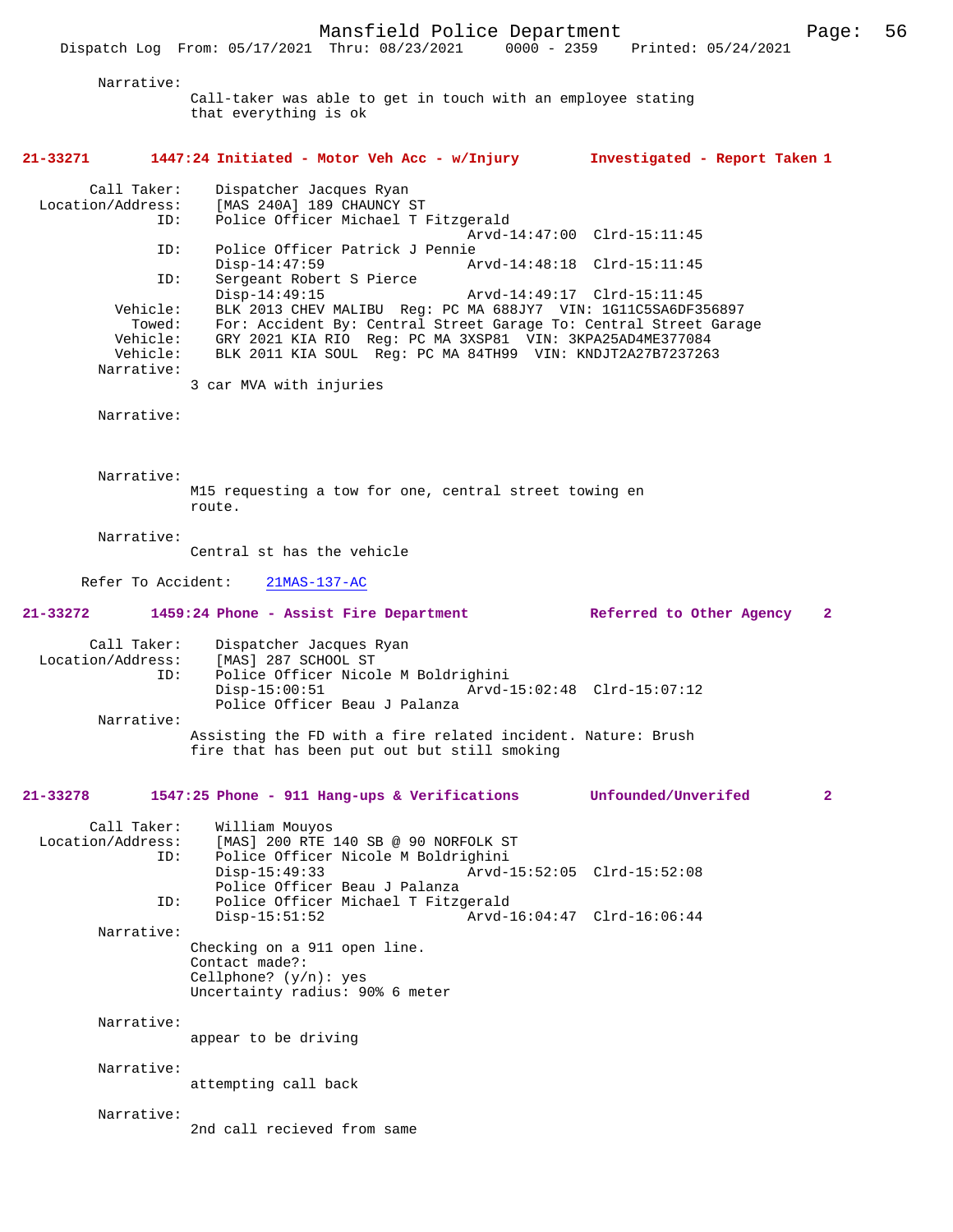Mansfield Police Department Page: 57 Dispatch Log From: 05/17/2021 Thru: 08/23/2021 Narrative: made contact with caller states no emrgency Narrative: currently at great woods pizza Narrative: in black f350 trailer and atvs Narrative: advises no emrgency will wave to officer **21-33288 1719:24 Phone - Suspicious Actv / Persn / Veh Services Rendered 2**  Call Taker: Dispatcher Alyson Vico<br>Location/Address: [MAS 287] 11 NORTH MAI [MAS 287] 11 NORTH MAIN ST ID: Police Officer Jay J Sparrow Disp-17:22:05 Arvd-17:25:45 Clrd-17:28:31<br>TD: Police Officer Andrew J Kelley Police Officer Andrew J Kelley<br>Disp-17:22:15 Disp-17:22:15 Arvd-17:24:41 Clrd-17:28:31 Narrative: CP is reporting a MV that has all windows down and has been running for about 4 hours. Newer Grey Dodge Ram. CP does not have the plate. Narrative: Vehicle has been there for a while due to fluid from the A/Con the pavement. M13 was able to secure the windows but unable to turn off the vehicle. **21-33299 1820 Initiated - Building - Property Check Building Checked / Secured 3** Call Taker: Police Officer Andrew J Kelley Location/Address: [MAS 253A] 330 PRATT ST Apt. #B ID: Police Officer Andrew J Kelley Arvd-18:21:26 Clrd-18:25:53 Narrative: Checking the area. **21-33301 1836:20 Phone - Assist Fire Department Services Rendered 2**  Call Taker: Dispatcher Jacques Ryan<br>Location/Address: [MAS 195A] 254 CHAUNCY S [MAS 195A] 254 CHAUNCY ST ID: Police Officer Jay J Sparrow Disp-18:37:51 Arvd-18:38:46 Clrd-18:57:21 Narrative: Assisting the FD with a fire related incident. Nature: Commercial Fire Alarm Narrative: Unknown activation checking around back **21-33311 1933:21 Phone - Assist Fire Department Services Rendered 2**  Call Taker: Josesph Shebertes Location/Address: [MAS 966] 99 MAPLE ST Police Officer William C Trudell<br>Disp-19:35:03 Arv Arvd-19:39:32 Clrd-20:24:53 Narrative: Assisting the FD with a fire related incident. Nature: small outside fire by the Cates Springs Well Narrative: M10 reports will be tied up for a while, reported camp fire that spread, is under control **21-33321 2037:26 Phone - Well Being Check Investigated - Report Taken 3**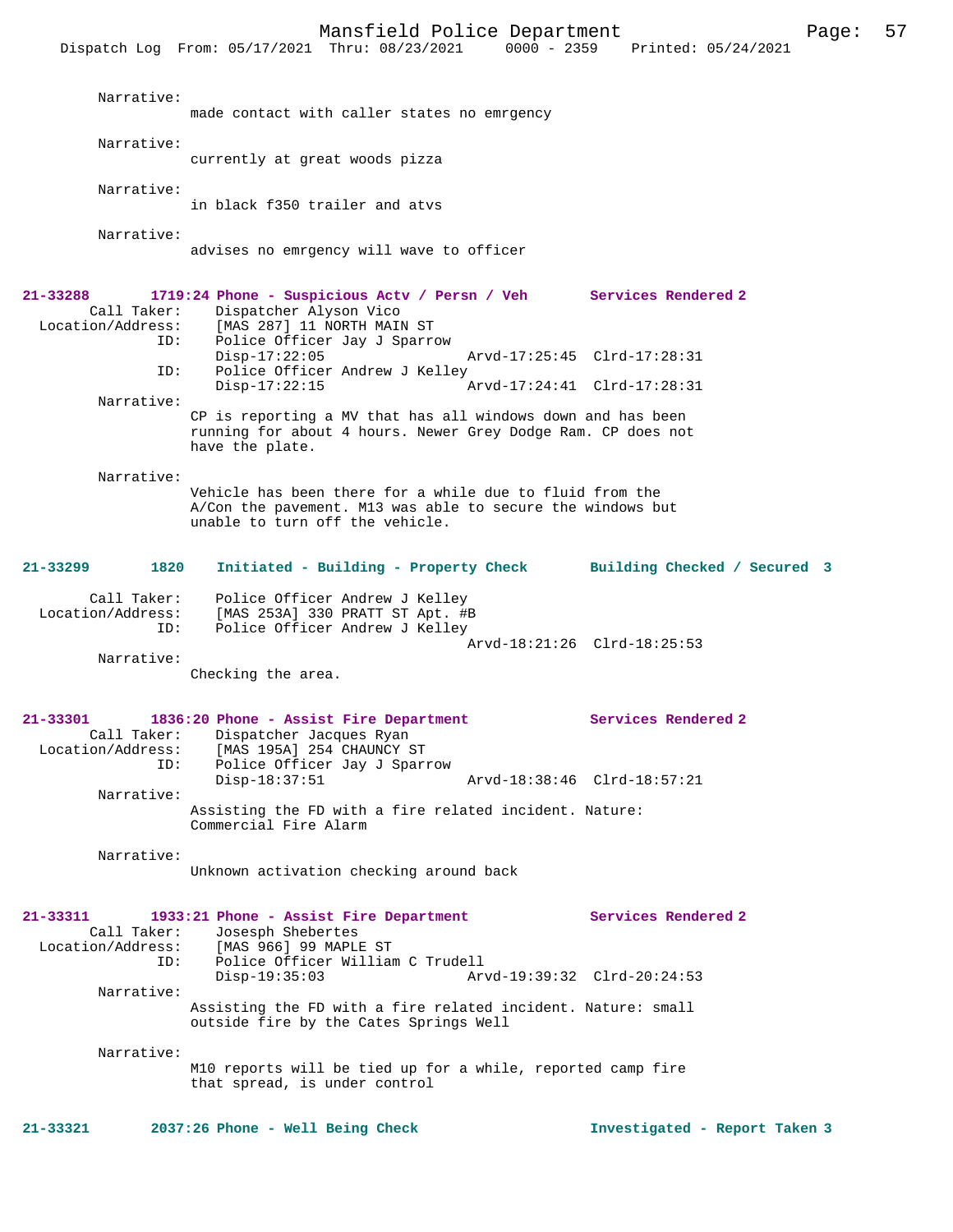Mansfield Police Department Page: 58 Dispatch Log From: 05/17/2021 Thru: 08/23/2021 0000 - 2359 Printed: 05/24/2021 Call Taker: APRIL LEHANE Location/Address: [MAS 411] 60 FORBES BLVD Apt. # ID: Police Officer William C Trudell<br>Disp-20:40:12 Ar Disp-20:40:12 Arvd-20:45:16 Clrd-21:31:40 Narrative: Rp is very confused. She thinks she is at her home. Narrative: party will be located in room FD en route. Narrative: Narrative: The dog will be brought to the shelter by M10. Narrative:

> M10 will be clr of the shelter, will be returning to the station for report writing.

Refer To Incident: 21MAS-521-OF

**21-33333 2230:17 Initiated - Building - Property Check Building Checked / Secured 3** Call Taker: Josesph Shebertes Location/Address: [MAS 814] 50 WEST CHURCH ST ID: Police Officer Jay J Sparrow Arvd-22:30:00 Clrd-22:34:49 Narrative:

Checking the area.

### **For Date: 05/24/2021 - Monday**

**21-33342 0023:44 Phone - 911 Hang-ups & Verifications Confirmed misdial/Accdntl Call 2**  Call Taker: Stephen Martell Location/Address: [MAS H5712] 8 LAWNDALE RD Police Officer Meghan Birnie<br>Disp-00:25:42 Disp-00:25:42 Arvd-00:28:19 Clrd-00:31:17 Narrative: Checking on a 911 hang up. Contact made?: y Cellphone? (y/n):y Uncertainty radius: **21-33349 0043:49 Initiated - Building - Property Check Building Checked / Secured 3**

Call Taker: Josesph Shebertes<br>Location/Address: [MAS 4] 31 HAMPSH ess: [MAS 4] 31 HAMPSHIRE ST<br>ID: Police Officer Derek M S Police Officer Derek M Stark Arvd-00:43:00 Clrd-01:08:27 Narrative:

Checking the area hotels in M10

| 21-33362<br>$\mathbf{2}$ |     | 0100:54 Phone - 911 Hang-ups & Verifications | Confirmed misdial/Accdntl Call |  |
|--------------------------|-----|----------------------------------------------|--------------------------------|--|
| Call Taker:              |     | Stephen Martell                              |                                |  |
| Location/Address:        |     | [MAS] 106 WALNUT ST                          |                                |  |
|                          | ID: | Patrolman Gregory S Martell                  |                                |  |
|                          |     | $Disp-01:04:20$                              | Arvd-01:14:06 Clrd-01:17:10    |  |
| Narrative:               |     |                                              |                                |  |
|                          |     | Checking on a 911 hang up.                   |                                |  |
|                          |     | Contact made?: Yes                           |                                |  |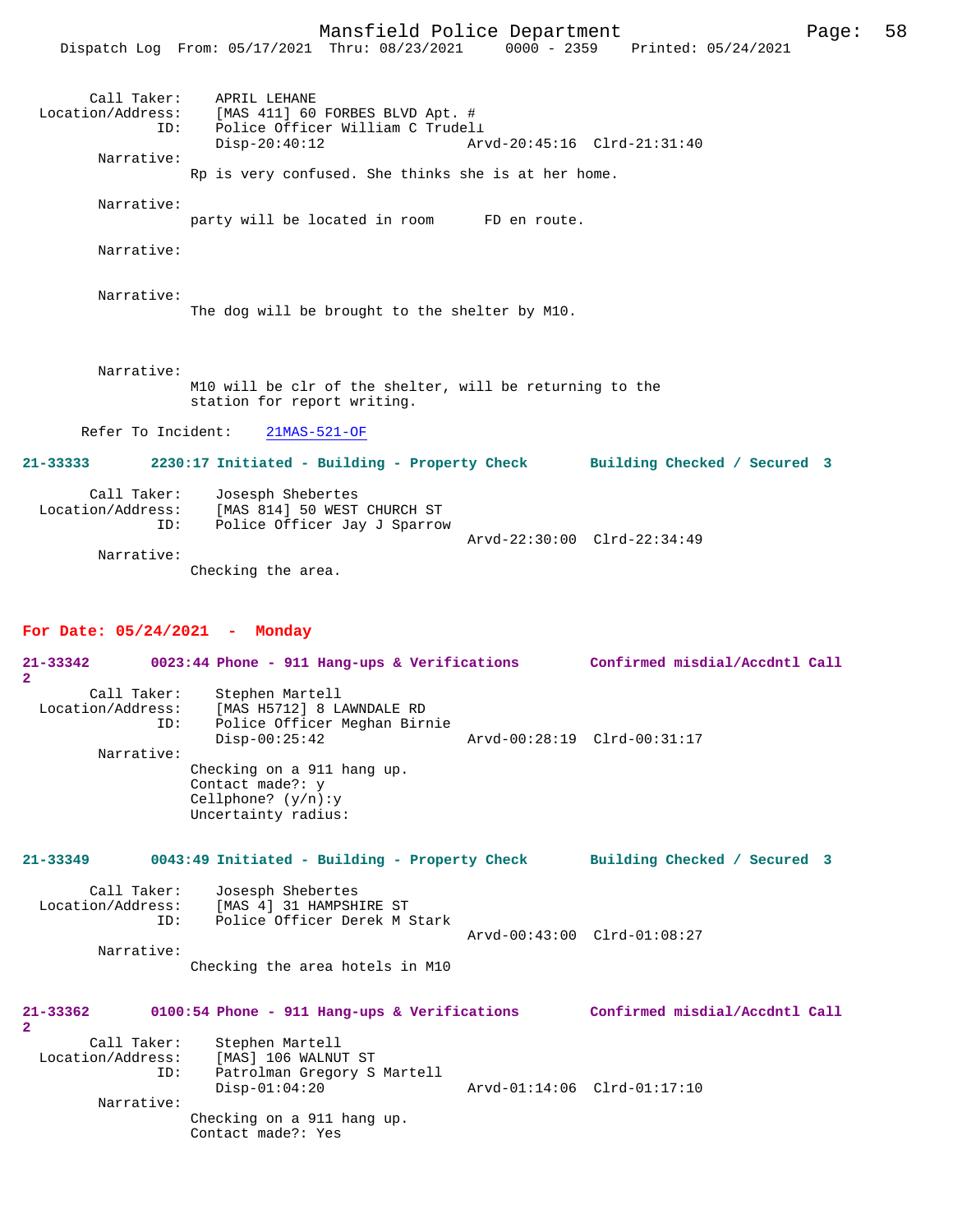Mansfield Police Department Page: 59 Dispatch Log From: 05/17/2021 Thru: 08/23/2021 Cellphone? (y/n): Y (apple watch) Uncertainty radius: **21-33368 0119:39 Initiated - Building - Property Check Building Checked / Secured 3** Call Taker: Josesph Shebertes<br>Location/Address: [MAS 2] 60 FORBES ess: [MAS 2] 60 FORBES BLVD<br>ID: Patrolman Gregory S Mai Patrolman Gregory S Martell Arvd-01:19:00 Clrd-01:31:16 Narrative: Checking the area. **21-33374 0126:47 Initiated - Building - Property Check Building Checked / Secured 3** Call Taker: Josesph Shebertes Location/Address: [MAS 1002] 250 EAST ST Police Officer Meghan Birnie Arvd-01:26:00 Clrd-01:36:11 Narrative: Checking the area. **21-33378 0140:34 Initiated - Building - Property Check Building Checked / Secured 3** Call Taker: Josesph Shebertes<br>Location/Address: [MAS 281A] 1 CROCI Location/Address: [MAS 281A] 1 CROCKER ST ID: Patrolman Gregory S Martell Arvd-01:40:00 Clrd-01:47:33 Narrative: Checking the area. **21-33379 0148:09 Initiated - Building - Property Check Building Checked / Secured 3** Call Taker: Josesph Shebertes<br>Location/Address: [MAS 840] 280 SCH ess: [MAS 840] 280 SCHOOL ST<br>ID: Police Officer Derek M ; Police Officer Derek M Stark Arvd-01:48:00 Clrd-02:09:51<br>ID: Patrolman Gregory S Martell Patrolman Gregory S Martell Disp-02:00:52 Arvd-02:00:53 Clrd-02:03:36 Narrative: Checking the area. Narrative: M14 will be checking an open back door behind Joseph A Bank Narrative: door has been secured. **21-33386 0217:48 Initiated - Building - Property Check Building Checked / Secured 3** Call Taker: Josesph Shebertes Location/Address: [MAS 1016] 4 ERICK RD Police Officer Meghan Birnie Arvd-02:17:00 Clrd-02:24:28 Narrative: Checking the area. **21-33397 0241:09 Initiated - Building - Property Check Building Checked / Secured 3** Call Taker: Josesph Shebertes<br>Location/Address: [MAS 139] 265 FRU Location/Address: [MAS 139] 265 FRUIT ST ID: Police Officer Meghan Birnie Arvd-02:41:00 Clrd-02:51:24 Narrative: Checking the area.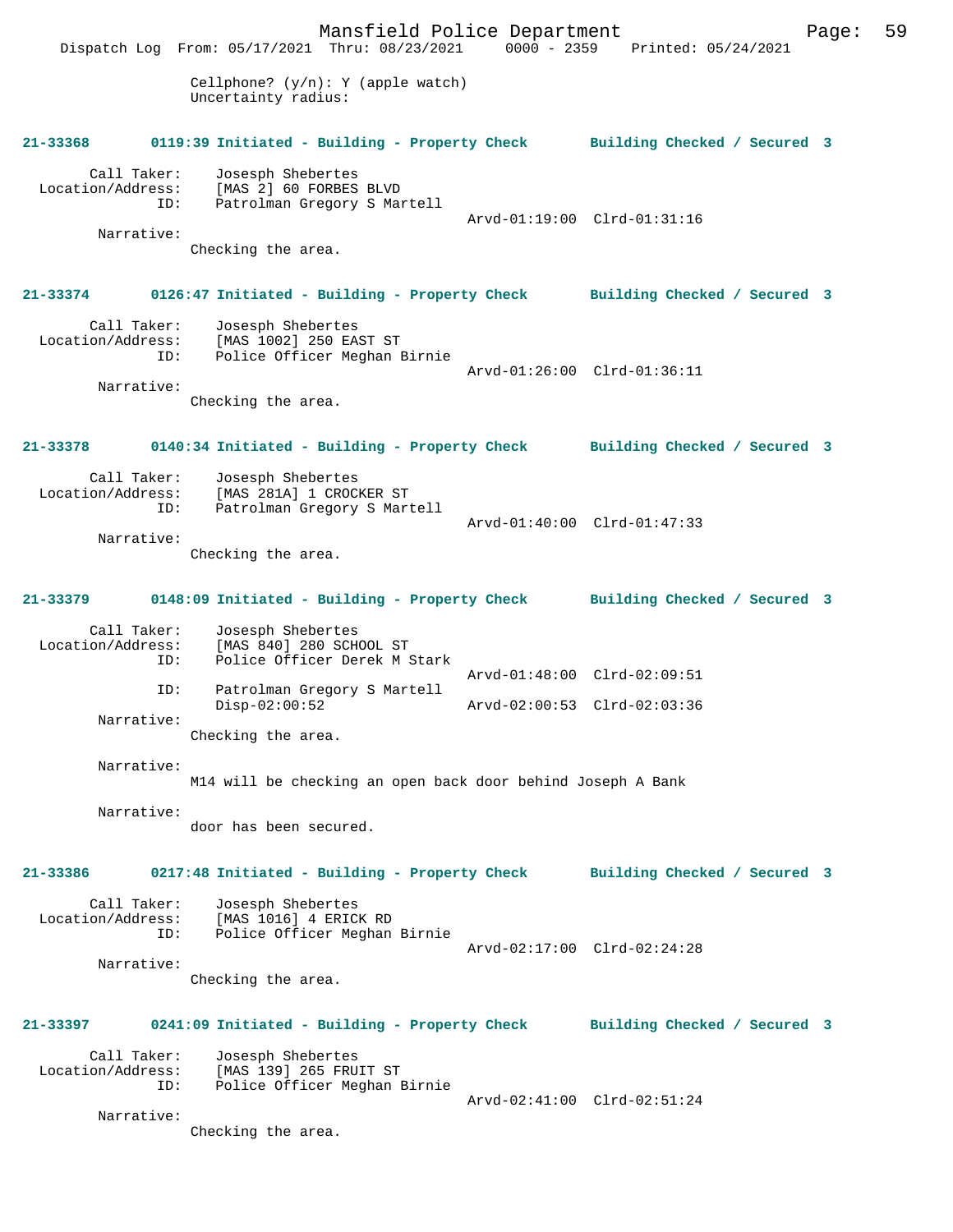**21-33399 0245:03 Initiated - Building - Property Check Building Checked / Secured 3** Call Taker: Josesph Shebertes Location/Address: [MAS] COPELAND DR Patrolman Gregory S Martell Arvd-02:45:00 Clrd-02:51:07 Narrative: Checking the area. **21-33401 0245:27 Initiated - Building - Property Check Building Checked / Secured 3** Call Taker: Josesph Shebertes<br>Location/Address: [MAS 927] 50 PLYM [MAS 927] 50 PLYMOUTH ST ID: Police Officer Derek M Stark Arvd-02:45:00 Clrd-02:54:44 Narrative: Checking the area. Narrative: Gate to the rear fields open. **21-33402 0251:47 Initiated - Motor Vehicle Stop Citation / Warning Issued 3** Call Taker: Josesph Shebertes<br>Location/Address: [MAS] CHILSON AVE [MAS] CHILSON AVE ID: Patrolman Gregory S Martell Arvd-02:51:00 Clrd-02:59:45<br>ID: Police Officer Meghan Birnie Police Officer Meghan Birnie Disp-02:54:22 Arvd-02:54:24 Clrd-02:59:45<br>Vehicle: GRY 2001 TOYT CAMRY Req: PC MA 6MY144 VIN: 4T1BG22K31U81 Vehicle: GRY 2001 TOYT CAMRY Reg: PC MA 6MY144 VIN: 4T1BG22K31U817242 Narrative: will be out with a vehicle. Narrative: Citation issued to the RO for red light violation and inspection sticker. **21-33403 0301:04 Initiated - Building - Property Check Building Checked / Secured 3** Call Taker: Josesph Shebertes Location/Address: [MAS 173] 72 PRATT ST Police Officer Derek M Stark Arvd-03:01:00 Clrd-03:01:28 Narrative: Checking the area. **21-33404 0301:32 Initiated - Building - Property Check Building Checked / Secured 3** Call Taker: Josesph Shebertes Location/Address: [MAS] OAK ST<br>TD: Police Office Police Officer Derek M Stark Arvd-03:01:00 Clrd-03:03:57 Narrative: Checking the area. **21-33405 0310:34 Initiated - Building - Property Check Building Checked / Secured 3** Call Taker: Josesph Shebertes<br>Location/Address: [MAS 982] 111 HOP [MAS 982] 111 HOPE ST ID: Police Officer Meghan Birnie Arvd-03:10:00 Clrd-03:19:40 Vehicle: GRY 2012 CHEV SILVER Reg: PC MA 119FAV VIN: 1GCRCREA8CZ322566 Narrative: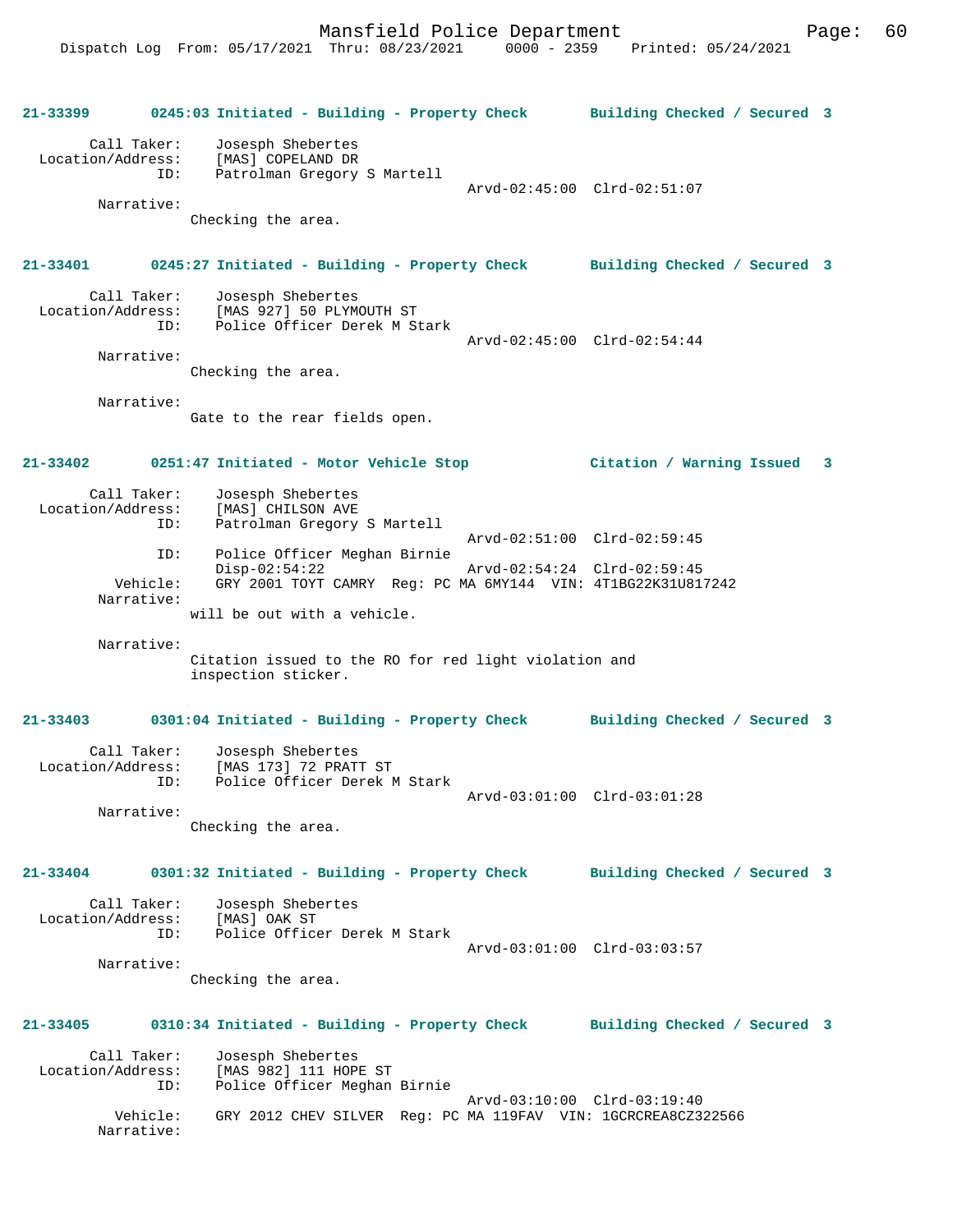|                                                          | Mansfield Police Department<br>Dispatch Log From: 05/17/2021 Thru: 08/23/2021 0000 - 2359 Printed: 05/24/2021                                                                                        |                              | Page:        | 61 |
|----------------------------------------------------------|------------------------------------------------------------------------------------------------------------------------------------------------------------------------------------------------------|------------------------------|--------------|----|
|                                                          | Checking the area.                                                                                                                                                                                   |                              |              |    |
| Narrative:                                               | property check secured. one vehicle parked in the lot<br>unoccupied.                                                                                                                                 |                              |              |    |
| 21-33406                                                 | 0323:30 Initiated - Building - Property Check                                                                                                                                                        | Building Checked / Secured 3 |              |    |
| Call Taker:<br>ID:<br>Narrative:                         | Josesph Shebertes<br>Location/Address: [MAS 907E] 390 WEST ST<br>Police Officer Derek M Stark<br>Checking the area.                                                                                  | Arvd-03:23:00 Clrd-03:38:27  |              |    |
|                                                          | 21-33424 0707:26 Phone - Assist Fire Department                                                                                                                                                      | Unfounded/Unverifed          | $\mathbf{2}$ |    |
| Call Taker:<br>ID:<br>Narrative:                         | Emily Archer<br>Location/Address: [MAS] 6 PAULA LN @ 721 WARE ST<br>Police Officer Meghan Birnie<br>$Disp-07:08:56$<br>Assisting the FD with a fire related incident.<br>Nature: Outside odor of gas | Arvd-07:15:21 Clrd-07:15:29  |              |    |
| $21 - 33426$<br>0728<br>Call Taker:<br>Location/Address: | Initiated - Parking Violations<br>Animal Control Steven Simonds<br>[MAS 12] 250 EAST ST                                                                                                              | Services Rendered 3          |              |    |
| ID:<br>Narrative:                                        | Animal Control Steven Simonds                                                                                                                                                                        | Arvd-07:30:01 Clrd-08:37:18  |              |    |
|                                                          | covering robinson school crossing                                                                                                                                                                    |                              |              |    |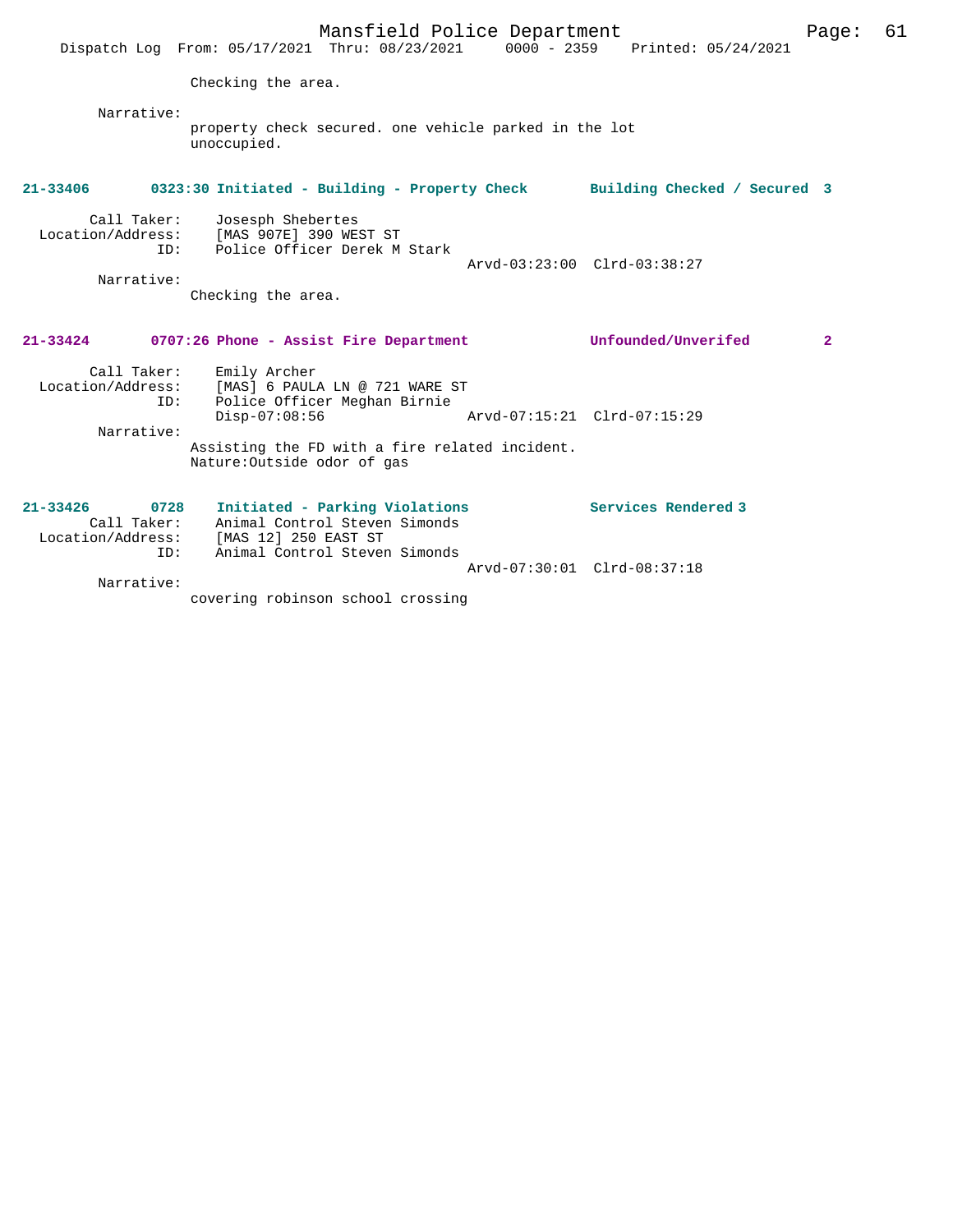# **For Date: 05/23/2021 - Sunday**

| Call Number       | Time                 | Call Reason                                                                                                                    | Action                       | Priority     |  |
|-------------------|----------------------|--------------------------------------------------------------------------------------------------------------------------------|------------------------------|--------------|--|
| 21-33123          | Call Taker:          | 0048:44 Initiated - Suspicious Actv / Persn / Veh<br>APRIL LEHANE                                                              | Spoken To                    | $\mathbf{2}$ |  |
| Location/Address: |                      | [MAS 85A] 157 PRATT ST                                                                                                         |                              |              |  |
|                   | ID:                  | Police Officer Meghan Birnie                                                                                                   |                              |              |  |
|                   | ID:                  | Police Officer Joshua S Ellender                                                                                               | Arvd-00:48:00 Clrd-01:08:33  |              |  |
|                   | ID:                  | $Disp-00:49:02$<br>Patrolman Gregory S Martell                                                                                 | Arvd-00:52:34 Clrd-01:08:33  |              |  |
|                   |                      | $Disp-00:50:52$                                                                                                                | Arvd-00:50:54 Clrd-01:08:33  |              |  |
|                   | ID:                  | Sergeant John R Armstrong<br>$Disp-01:03:56$                                                                                   | Arvd-01:03:58 Clrd-01:08:33  |              |  |
|                   | Vehicle:             | RED 2011 NISS ALTIMA Req: PC MA 9HK866 VIN: 1N4AL2AP8BN491349                                                                  |                              |              |  |
|                   | Vehicle:             | GRY 2010 NISS CO ALTIMA Reg: PC MA 2HPZ77 VIN: 1N4AL2EP9AC186060                                                               |                              |              |  |
|                   | Vehicle:<br>Vehicle: | WHI 2013 NISS ALTIMA Reg: PC MA 3GKS41 VIN: 1N4AL3AP6DN509100<br>BLU 2008 FORD ESCAPE Req: PC MA 3GTC39 VIN: 1FMCU93188KE60044 |                              |              |  |
|                   | Vehicle:             | YEL 2000 TOYT CAMRY Reg: PC MA 97V290 VIN: 4T1BG22K7YU701391                                                                   |                              |              |  |
|                   | Narrative:           |                                                                                                                                |                              |              |  |
|                   |                      | Ofc Birnie checking on 4 vehicles in the lot                                                                                   |                              |              |  |
|                   | Narrative:           |                                                                                                                                |                              |              |  |
|                   |                      | spoke to the group, all parties leaving for the night.                                                                         |                              |              |  |
|                   | Narrative:           |                                                                                                                                |                              |              |  |
|                   |                      | a vehicle returned to the area. It was one of the parties                                                                      |                              |              |  |
|                   |                      | dropping off someone to retrive a vehicle.                                                                                     |                              |              |  |
| 21-33140          |                      | 0112:49 Initiated - Building - Property Check Building Checked / Secured 3                                                     |                              |              |  |
|                   | Call Taker:          | Stephen Martell                                                                                                                |                              |              |  |
| Location/Address: |                      | [MAS 2] 60 FORBES BLVD                                                                                                         |                              |              |  |
|                   | ID:                  | Patrolman Gregory S Martell                                                                                                    | Arvd-01:12:00 Clrd-01:20:37  |              |  |
|                   | Narrative:           |                                                                                                                                |                              |              |  |
|                   |                      | Checking the area.                                                                                                             |                              |              |  |
|                   |                      |                                                                                                                                |                              |              |  |
| 21-33143          |                      | 0123:14 Initiated - Building - Property Check Building Checked / Secured 3                                                     |                              |              |  |
|                   | Call Taker:          | Stephen Martell                                                                                                                |                              |              |  |
| Location/Address: |                      | [MAS 1002] 250 EAST ST                                                                                                         |                              |              |  |
|                   | ID:                  | Police Officer Meghan Birnie                                                                                                   |                              |              |  |
|                   | Narrative:           |                                                                                                                                | Arvd-01:23:00 Clrd-01:31:44  |              |  |
|                   |                      | Checking the area.                                                                                                             |                              |              |  |
|                   |                      |                                                                                                                                |                              |              |  |
|                   |                      |                                                                                                                                |                              |              |  |
| 21-33147          |                      | 0131:16 Initiated - Building - Property Check Building Checked / Secured 3                                                     |                              |              |  |
|                   | Call Taker:          | Stephen Martell                                                                                                                |                              |              |  |
| Location/Address: |                      | [MAS] 905 SOUTH MAIN ST                                                                                                        |                              |              |  |
|                   | ID:                  | Patrolman Gregory S Martell                                                                                                    |                              |              |  |
|                   |                      |                                                                                                                                | Arvd-01:31:00 Clrd-01:59:29  |              |  |
|                   | Narrative:           |                                                                                                                                |                              |              |  |
|                   |                      | Checking the area.                                                                                                             |                              |              |  |
|                   |                      |                                                                                                                                |                              |              |  |
| 21-33148          |                      | 0139:37 Initiated - Building - Property Check                                                                                  | Building Checked / Secured 3 |              |  |
|                   | Call Taker:          | Stephen Martell                                                                                                                |                              |              |  |
| Location/Address: | ID:                  | [MAS 139] 265 FRUIT ST<br>Police Officer Meghan Birnie                                                                         |                              |              |  |
|                   |                      |                                                                                                                                | Arvd-01:39:00 Clrd-01:47:53  |              |  |
|                   | Narrative:           |                                                                                                                                |                              |              |  |
|                   |                      | Checking the area.                                                                                                             |                              |              |  |
|                   |                      |                                                                                                                                |                              |              |  |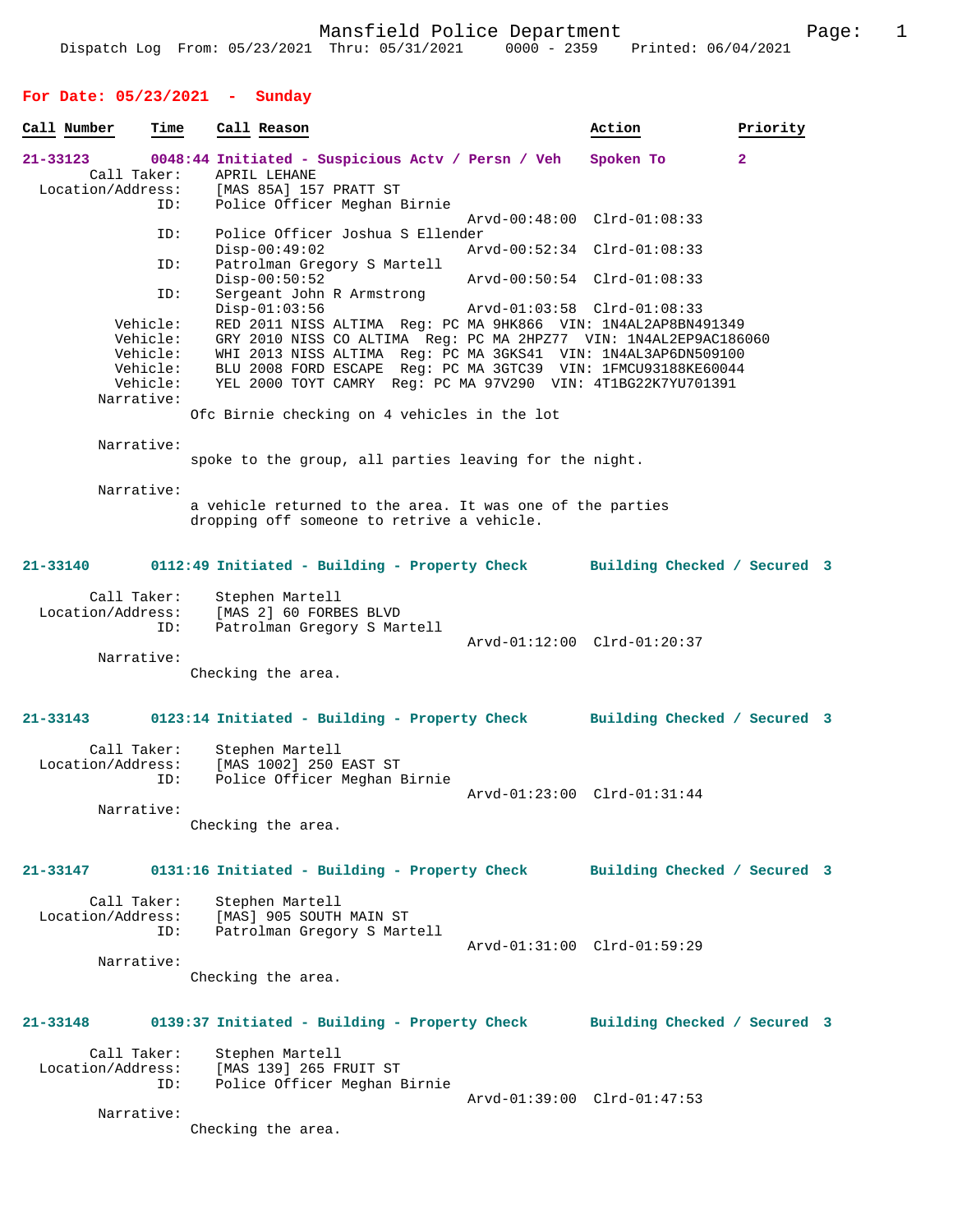**21-33155 0210:34 Initiated - Building - Property Check Building Checked / Secured 3** Call Taker: Stephen Martell Location/Address: [MAS 820C] 31 PLYMOUTH ST Police Officer William C Trudell Arvd-02:10:00 Clrd-02:27:46 Narrative: Checking the area. **21-33157 0212:33 Initiated - Building - Property Check Building Checked / Secured 3** Call Taker: Stephen Martell<br>Location/Address: [MAS 4] 31 HAMP, [MAS 4] 31 HAMPSHIRE ST ID: Patrolman Gregory S Martell Arvd-02:12:00 Clrd-02:19:41 Narrative: Checking the area. **21-33158 0213:13 Initiated - Building - Property Check Building Checked / Secured 3** Call Taker: Stephen Martell<br>Location/Address: [MAS 982] 111 H ess: [MAS 982] 111 HOPE ST<br>ID: Police Officer Meghan Police Officer Meghan Birnie Arvd-02:13:00 Clrd-02:20:10 Narrative: Checking the area. **21-33171 0239:39 Initiated - Building - Property Check Building Checked / Secured 3** Call Taker: Stephen Martell Location/Address: [MAS 930] OAK ST ID: Patrolman Gregory S Martell Arvd-02:39:00 Clrd-02:46:09 Narrative: Checking the area. **21-33172 0240:11 Initiated - Building - Property Check, Building Checked / Secured 3** Call Taker: Stephen Martell Location/Address: [MAS] COPELAND DR ID: Police Officer Joshua S Ellender Arvd-02:40:00 Clrd-03:50:51 Narrative: Checking the area. **21-33178 0301:42 Initiated - Building - Property Check Building Checked / Secured 3** Call Taker: Stephen Martell<br>Location/Address: [MAS 2] 60 FORB ess: [MAS 2] 60 FORBES BLVD<br>ID: Police Officer Mechan P Police Officer Meghan Birnie Arvd-03:01:00 Clrd-03:27:25 Narrative: Checking the area hotels. **21-33180 0426:05 Initiated - Building - Property Check Building Checked / Secured 3** Call Taker: Stephen Martell<br>Location/Address: [MAS 820C] 31 P [MAS 820C] 31 PLYMOUTH ST ID: Police Officer William C Trudell Arvd-04:26:00 Clrd-04:41:11 **21-33183 0631:46 Initiated - Building - Property Check Building Checked / Secured 3**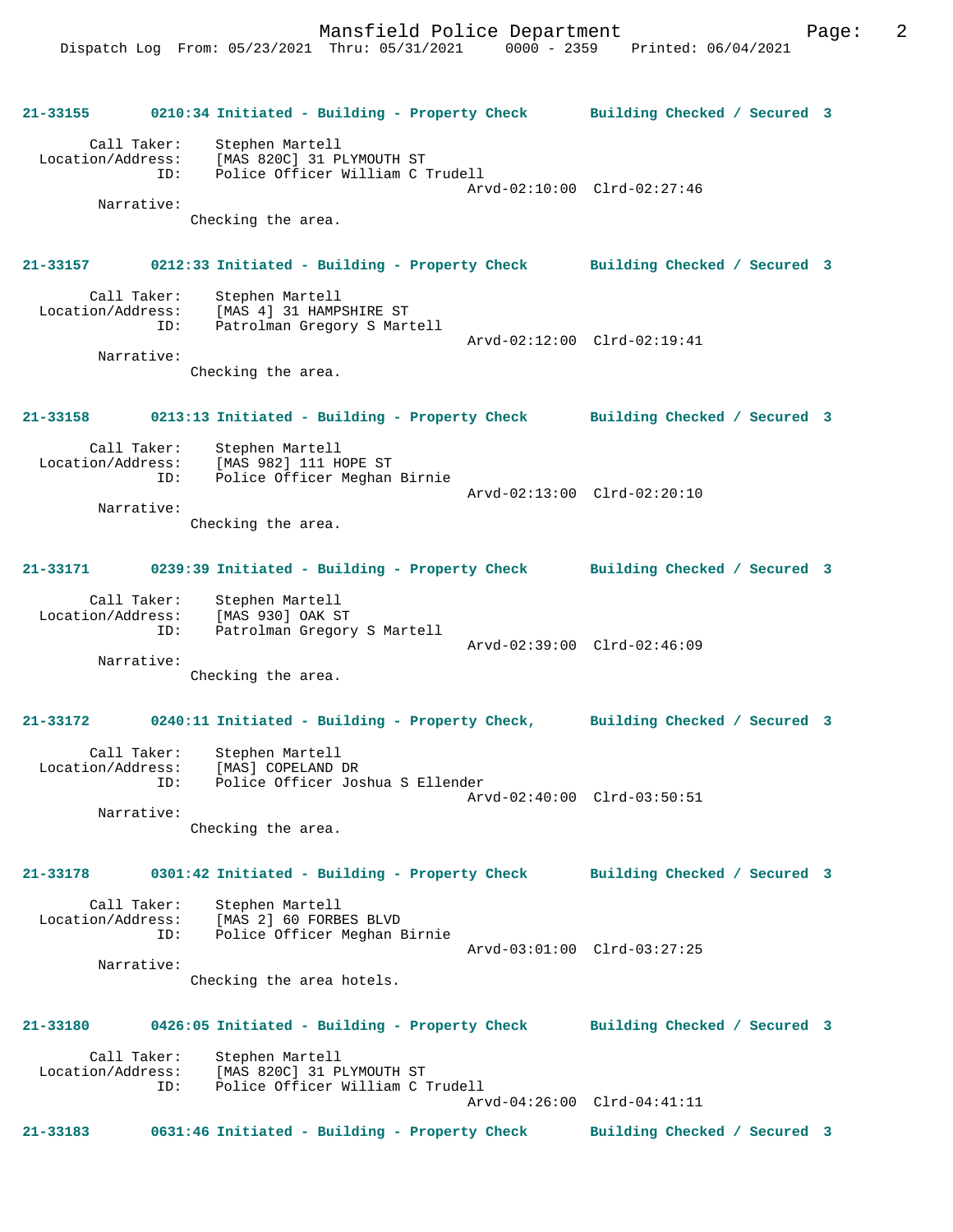Mansfield Police Department Page: 3 Dispatch Log From: 05/23/2021 Thru: 05/31/2021 0000 - 2359 Printed: 06/04/2021 Call Taker: Stephen Martell Location/Address: [MAS 820C] 31 PLYMOUTH ST ID: Police Officer William C Trudell Arvd-06:31:00 Clrd-07:59:06 Narrative: Checking the area. **21-33202 0927:26 Phone - Assist Fire Department Referred to Other Agency 2** Call Taker: Dispatcher Jacques Ryan Location/Address: [MAS] 321 SCHOOL ST<br>ID: Police Officer Nicol Police Officer Nicole M Boldrighini<br>Disp-09:28:58 Arvd-0 Disp-09:28:58 Arvd-09:34:13 Clrd-09:41:45 Police Officer Beau J Palanza Narrative: Assisting the FD with a fire related incident. Nature: brush fire **21-33236 1059:44 Phone - Disabled Motor Vehicle Unfounded/Unverifed 3** Call Taker: Emily Archer<br>ion/Address: [MAS] ROUTE 140 S Location/Address: ID: Police Officer Nicole M Boldrighini Disp-11:02:35 Arvd-11:03:29 Clrd-11:08:58 Police Officer Beau J Palanza Narrative: Front desk states a walk in came into the station to report a dark clored Volkswagen was broken down on 140 from 495 South. This is approximately 10 minutes old. Walk in states AAA was on the way. **21-33240 1121:56 Phone - 911 Hang-ups & Verifications Confirmed misdial/Accdntl Call 2**  Call Taker: William Mouyos Location/Address: [MAS H5526] 20 HALL ST Police Officer Michael T Fitzgerald<br>Disp-11:25:02 Arvd-1 Disp-11:25:02 Arvd-11:31:05 Clrd-11:32:51 Narrative: Checking on a 911 open line. Contact made?: yes Cellphone? (y/n): yes Uncertainty radius: 90% 16m Narrative: spoke to caller who picked up phone eventually and stated phone was caught in between seats will meet officer in driveway **21-33265 1405:53 Phone - 911 Hang-ups & Verifications Unfounded/Unverifed 2** Call Taker: Dispatcher Alyson Vico Location/Address: [MAS H3916] 466 WILLIAMS ST Police Officer Nicole M Boldrighini<br>Disp-14:08:02 Arvd- Disp-14:08:02 Arvd-14:20:36 Clrd-14:22:22 Police Officer Beau J Palanza Narrative: Checking on a 911 hang up. Contact made?: no was a transfer from Attleboro PD Cellphone? (y/n): yes, unable to call back Uncertainty radius: 41 meters

**21-33268 1416:02 911 - 911 Hang-ups & Verifications Confirmed misdial/Accdntl Call 2**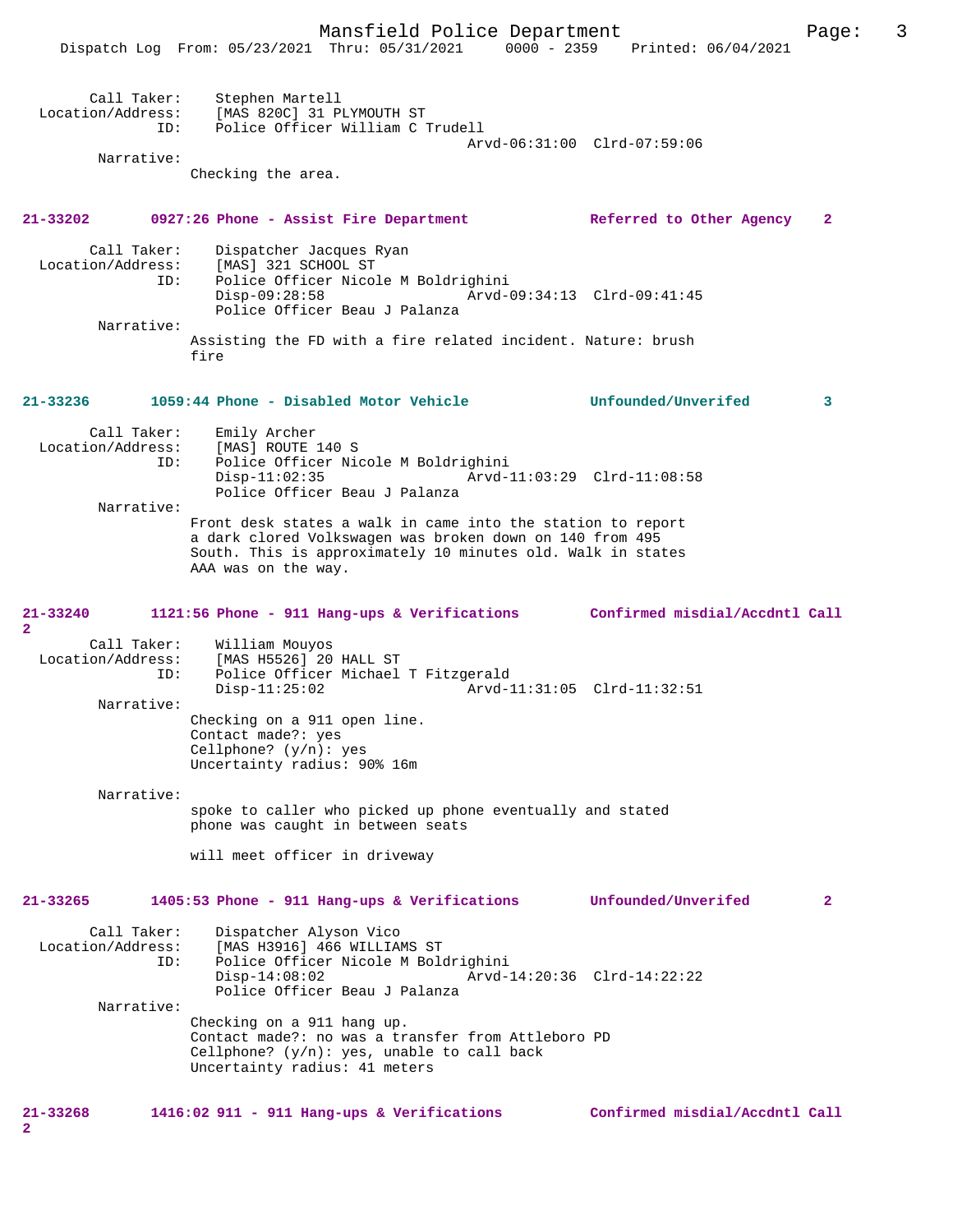Mansfield Police Department Page: 4 Dispatch Log From: 05/23/2021 Thru: 05/31/2021 Call Taker: ROBERT BOLGER Location/Address: [MAS 834] 261 CHAUNCY ST Police Officer Patrick J Pennie<br>Disp-14:18:06 A Disp-14:18:06 Arvd-14:22:54 Clrd-14:27:18<br>TD: Police Officer Michael T Fitzgerald Police Officer Michael T Fitzgerald<br>1-Disp-14:19:02 Arvd Disp-14:19:02 Arvd-14:22:56 Clrd-14:27:18 Narrative: Checking on a 911 hang up. Contact made?: No Cellphone? (y/n): No Uncertainty radius: 0 Narrative: Call-taker having a tough time getting in touch with the pharmacy Narrative: Call-taker was able to get in touch with an employee stating that everything is ok **21-33271 1447:24 Initiated - Motor Veh Acc - w/Injury Investigated - Report Taken 1** Call Taker: Dispatcher Jacques Ryan<br>Location/Address: [MAS 240A] 189 CHAUNCY ; ess: [MAS 240A] 189 CHAUNCY ST<br>ID: Police Officer Michael T I Police Officer Michael T Fitzgerald Arvd-14:47:00 Clrd-15:11:45<br>TD: Police Officer Patrick J Pennie ID: Police Officer Patrick J Pennie Disp-14:47:59 <br>
D: Sergeant Robert S Pierce<br>
D: Sergeant Robert S Pierce Sergeant Robert S Pierce<br>Disp-14:49:15 Disp-14:49:15 Arvd-14:49:17 Clrd-15:11:45 Vehicle: BLK 2013 CHEV MALIBU Reg: PC MA 688JY7 VIN: 1G11C5SA6DF356897 Towed: For: Accident By: Central Street Garage To: Central Street Garage Vehicle: GRY 2021 KIA RIO Reg: PC MA 3XSP81 VIN: 3KPA25AD4ME377084 Vehicle: BLK 2011 KIA SOUL Reg: PC MA 84TH99 VIN: KNDJT2A27B7237263 Towed: For: Accident By: Central Street Garage To: Central Street Garage Released To: PHILLBROOK On: 05/25/2021 @ 0925 PHILLBROOK On: 05/25/2021 @ 0925 Narrative: 3 car MVA Narrative: M15 reports 1 MV with one occupant complaining 1 MV has 3 occupants Narrative: M15 requesting a tow for one, central street towing en route. Narrative: Central st has the vehicle Refer To Accident: 21MAS-137-AC **21-33272 1459:24 Phone - Assist Fire Department Referred to Other Agency 2** Call Taker: Dispatcher Jacques Ryan Location/Address: [MAS] 287 SCHOOL ST Police Officer Nicole M Boldrighini<br>Disp-15:00:51 Arvd- Disp-15:00:51 Arvd-15:02:48 Clrd-15:07:12 Police Officer Beau J Palanza Narrative: Assisting the FD with a fire related incident. Nature: Brush fire that has been put out but still smoking **21-33278 1547:25 Phone - 911 Hang-ups & Verifications Unfounded/Unverifed 2** Call Taker: William Mouyos Location/Address: [MAS] 200 RTE 140 SB @ 90 NORFOLK ST Police Officer Nicole M Boldrighini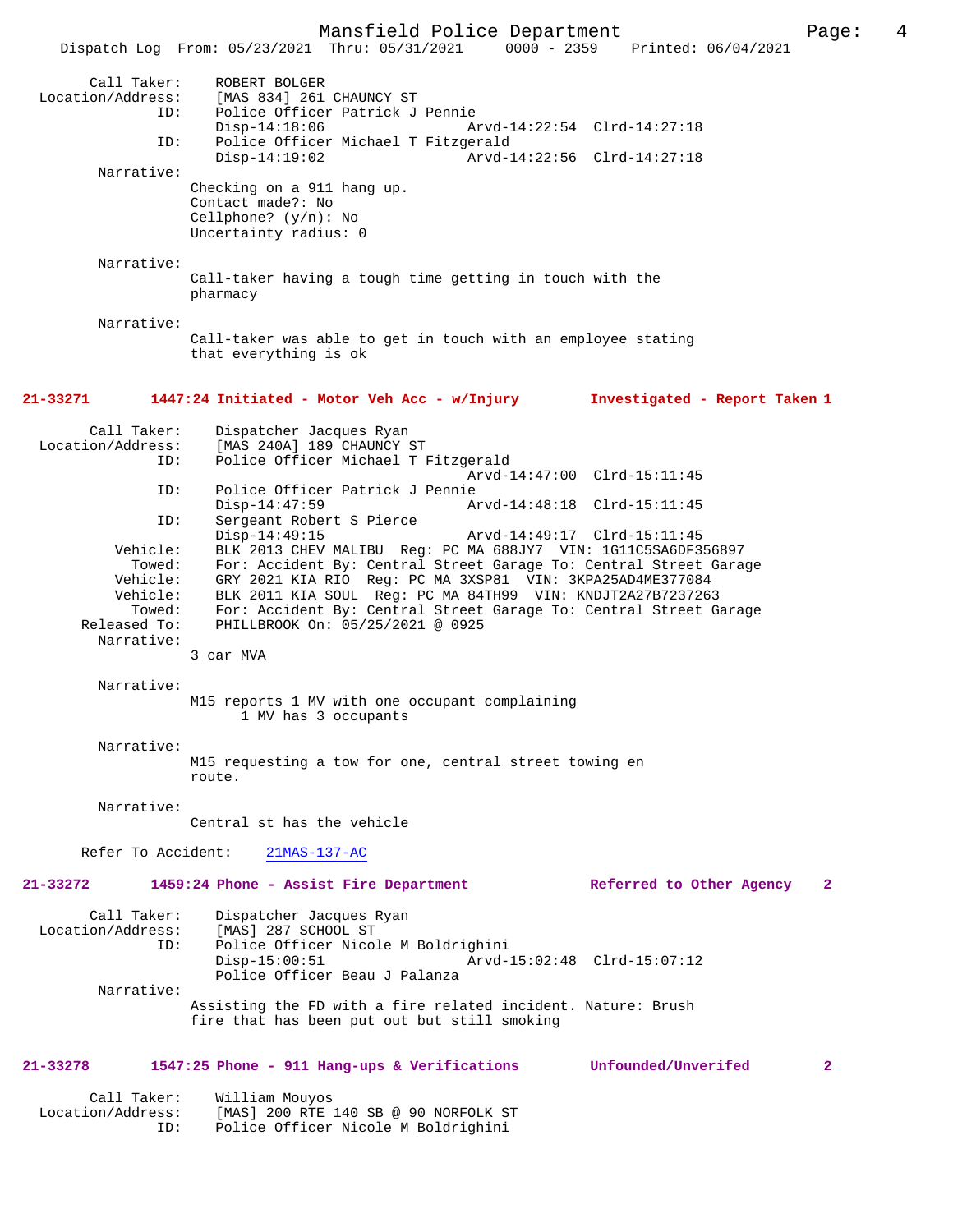Mansfield Police Department Page: 5 Dispatch Log From: 05/23/2021 Thru: 05/31/2021 Disp-15:49:33 Arvd-15:52:05 Clrd-15:52:08 Police Officer Beau J Palanza<br>ID: Police Officer Michael T Fitzg Police Officer Michael T Fitzgerald<br>Disp-15:51:52 Arvd-Arvd-16:04:47 Clrd-16:06:44 Narrative: Checking on a 911 open line. Contact made?: Cellphone? (y/n): yes Uncertainty radius: 90% 6 meter Narrative: appear to be driving Narrative: attempting call back Narrative: 2nd call recieved from same Narrative: made contact with caller states no emrgency Narrative: currently at great woods pizza Narrative: in black f350 trailer and atvs Narrative: advises no emrgency will wave to officer **21-33288 1719:24 Phone - Suspicious Actv / Persn / Veh Services Rendered 2**  Call Taker: Dispatcher Alyson Vico<br>Location/Address: [MAS 287] 11 NORTH MAI ess: [MAS 287] 11 NORTH MAIN ST<br>ID: Police Officer Jay J Sparro Police Officer Jay J Sparrow<br>Disp-17:22:05 Disp-17:22:05 Arvd-17:25:45 Clrd-17:28:31 ID: Police Officer Andrew J Kelley<br>Disp-17:22:15 Arvd-17:24:41 Clrd-17:28:31 Narrative: CP is reporting a MV that has all windows down and has been running for about 4 hours. Newer Grey Dodge Ram. CP does not have the plate. Narrative: Vehicle has been there for a while due to fluid from the A/Con the pavement. M13 was able to secure the windows but unable to turn off the vehicle. **21-33299 1820 Initiated - Building - Property Check Building Checked / Secured 3** Call Taker: Police Officer Andrew J Kelley Location/Address: [MAS 253A] 330 PRATT ST Apt. #B ID: Police Officer Andrew J Kelley Arvd-18:21:26 Clrd-18:25:53 Narrative: Checking the area. **21-33301 1836:20 Phone - Assist Fire Department Services Rendered 2**  Call Taker: Dispatcher Jacques Ryan Location/Address: [MAS 195A] 254 CHAUNCY ST ID: Police Officer Jay J Sparrow Disp-18:37:51 Arvd-18:38:46 Clrd-18:57:21 Narrative: Assisting the FD with a fire related incident. Nature: Commercial Fire Alarm Narrative: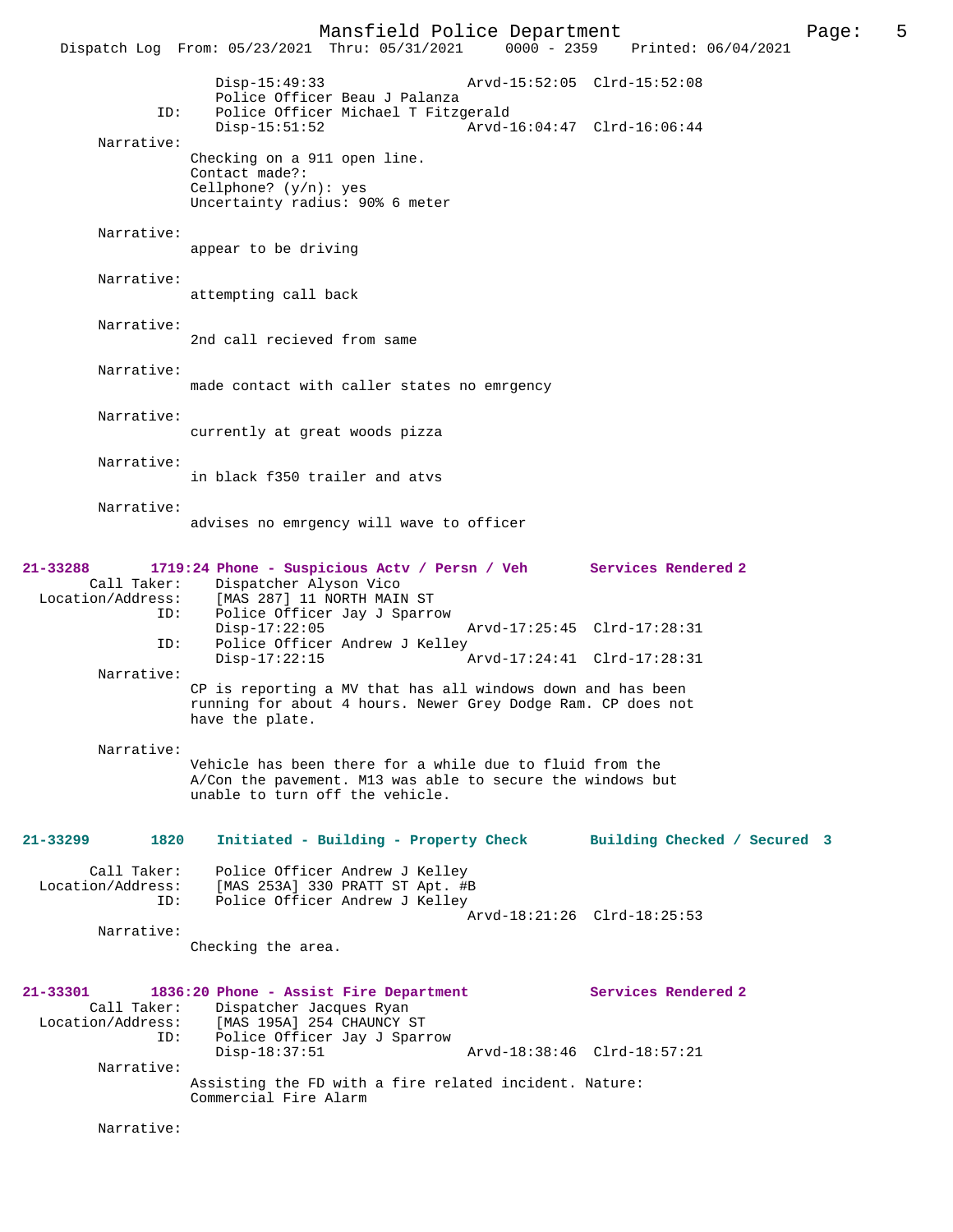Dispatch Log From: 05/23/2021 Thru: 05/31/2021 0000 - 2359 Printed: 06/04/2021

Unknown activation checking around back

| 21-33311<br>Call Taker:                 | 1933:21 Phone - Assist Fire Department<br>Josesph Shebertes<br>Location/Address: [MAS 966] 99 MAPLE ST                      |                                | Services Rendered 2            |
|-----------------------------------------|-----------------------------------------------------------------------------------------------------------------------------|--------------------------------|--------------------------------|
| ID:<br>Narrative:                       | Police Officer William C Trudell<br>$Disp-19:35:03$                                                                         |                                | Arvd-19:39:32 Clrd-20:24:53    |
|                                         | Assisting the FD with a fire related incident. Nature: small<br>outside fire by the Cates Springs Well                      |                                |                                |
| Narrative:                              | M10 reports will be tied up for a while, reported camp fire<br>that spread, is under control                                |                                |                                |
| 21-33321                                | 2037:26 Phone - Well Being Check                                                                                            |                                | Investigated - Report Taken 3  |
| Call Taker:<br>ID:                      | APRIL LEHANE<br>Location/Address: [MAS 411] 60 FORBES BLVD Apt. #104<br>Police Officer William C Trudell<br>$Disp-20:40:12$ |                                | Arvd-20:45:16 Clrd-21:31:40    |
| Narrative:                              |                                                                                                                             | She thinks she is at her home. |                                |
| Narrative:                              | party will be located in room 104. FD en route.                                                                             |                                |                                |
| Narrative:                              |                                                                                                                             |                                |                                |
| Narrative:                              | The dog will be brought to the shelter by M10. Female party<br>is no longer welcomed at the hotel                           |                                |                                |
| Narrative:                              | M10 will be clr of the shelter, will be returning to the<br>station for report writing.                                     |                                |                                |
| Refer To Incident:                      | $21MAS-521-OF$                                                                                                              |                                |                                |
| $21 - 33333$                            | 2230:17 Initiated - Building - Property Check Building Checked / Secured 3                                                  |                                |                                |
| Call Taker:<br>Location/Address:<br>ID: | Josesph Shebertes<br>[MAS 814] 50 WEST CHURCH ST<br>Police Officer Jay J Sparrow                                            |                                |                                |
| Narrative:                              | Checking the area.                                                                                                          |                                | Arvd-22:30:00 Clrd-22:34:49    |
|                                         |                                                                                                                             |                                |                                |
| For Date: $05/24/2021$ -                | Monday                                                                                                                      |                                |                                |
| 21-33342<br>$\mathbf{2}$                | $0023:44$ Phone - 911 Hang-ups & Verifications                                                                              |                                | Confirmed misdial/Accdntl Call |
| Call Taker:<br>Location/Address:<br>ID: | Stephen Martell<br>[MAS H5712] 8 LAWNDALE RD<br>Police Officer Meghan Birnie<br>$Disp-00:25:42$                             |                                | Arvd-00:28:19 Clrd-00:31:17    |
| Narrative:                              | Checking on a 911 hang up.<br>Contact made?: y<br>Cellphone? $(y/n):y$<br>Uncertainty radius:                               |                                |                                |

**21-33349 0043:49 Initiated - Building - Property Check Building Checked / Secured 3**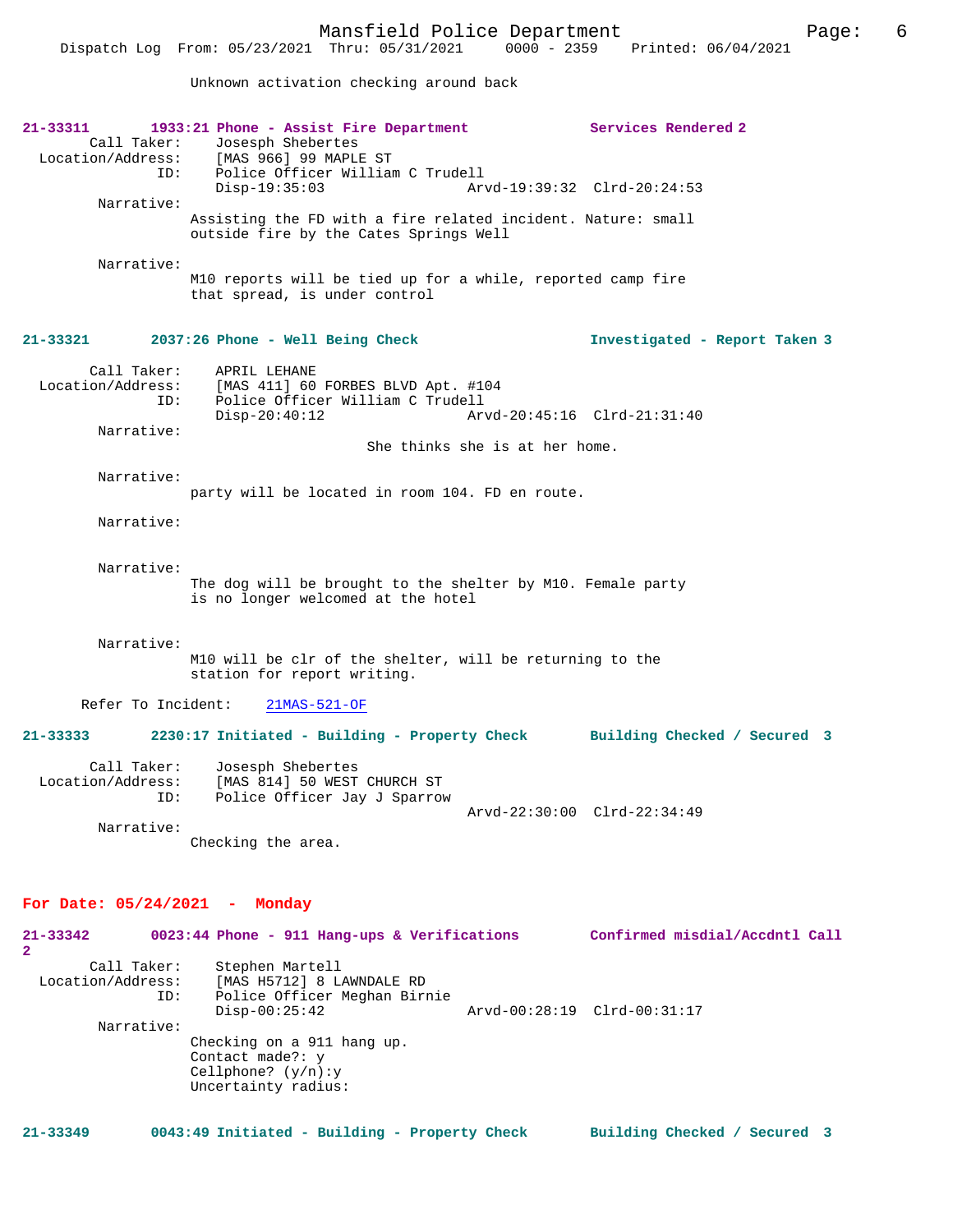|                                         | Mansfield Police Department<br>Dispatch Log From: 05/23/2021 Thru: 05/31/2021                                                     | 0000 - 2359 Printed: 06/04/2021                            | 7<br>Page: |
|-----------------------------------------|-----------------------------------------------------------------------------------------------------------------------------------|------------------------------------------------------------|------------|
| Call Taker:<br>ID:<br>Narrative:        | Josesph Shebertes<br>Location/Address: [MAS 4] 31 HAMPSHIRE ST<br>Police Officer Derek M Stark<br>Checking the area hotels in M10 | Arvd-00:43:00 Clrd-01:08:27                                |            |
|                                         |                                                                                                                                   |                                                            |            |
| 21-33362<br>$\overline{a}$              | 0100:54 Phone - 911 Hang-ups & Verifications Confirmed misdial/Accdntl Call                                                       |                                                            |            |
| Call Taker:<br>Location/Address:<br>ID: | Stephen Martell<br>[MAS] 106 WALNUT ST<br>Patrolman Gregory S Martell<br>$Disp-01:04:20$                                          | Arvd-01:14:06 Clrd-01:17:10                                |            |
| Narrative:                              | Checking on a 911 hang up.<br>Contact made?: Yes<br>Cellphone? $(y/n): Y$ (apple watch)<br>Uncertainty radius:                    |                                                            |            |
| $21 - 33368$                            | 0119:39 Initiated - Building - Property Check                                                                                     | Building Checked / Secured 3                               |            |
| Call Taker:<br>Location/Address:<br>ID: | Josesph Shebertes<br>[MAS 2] 60 FORBES BLVD<br>Patrolman Gregory S Martell                                                        | Arvd-01:19:00 Clrd-01:31:16                                |            |
| Narrative:                              | Checking the area.                                                                                                                |                                                            |            |
| 21-33374                                | 0126:47 Initiated - Building - Property Check                                                                                     | Building Checked / Secured 3                               |            |
| Call Taker:<br>Location/Address:<br>ID: | Josesph Shebertes<br>[MAS 1002] 250 EAST ST<br>Police Officer Meghan Birnie                                                       | Arvd-01:26:00 Clrd-01:36:11                                |            |
| Narrative:                              | Checking the area.                                                                                                                |                                                            |            |
| 21-33378                                | 0140:34 Initiated - Building - Property Check                                                                                     | Building Checked / Secured 3                               |            |
| Call Taker:<br>Location/Address:<br>ID: | Josesph Shebertes<br>[MAS 281A] 1 CROCKER ST<br>Patrolman Gregory S Martell                                                       | Arvd-01:40:00 Clrd-01:47:33                                |            |
| Narrative:                              | Checking the area.                                                                                                                |                                                            |            |
| 21-33379                                | 0148:09 Initiated - Building - Property Check                                                                                     | Building Checked / Secured 3                               |            |
| Call Taker:<br>Location/Address:<br>ID: | Josesph Shebertes<br>[MAS 840] 280 SCHOOL ST<br>Police Officer Derek M Stark                                                      |                                                            |            |
| ID:<br>Narrative:                       | Patrolman Gregory S Martell<br>$Disp-02:00:52$                                                                                    | Arvd-01:48:00 Clrd-02:09:51<br>Arvd-02:00:53 Clrd-02:03:36 |            |
|                                         | Checking the area.                                                                                                                |                                                            |            |
| Narrative:                              | M14 will be checking an open back door behind Joseph A Bank                                                                       |                                                            |            |
| Narrative:                              | door has been secured.                                                                                                            |                                                            |            |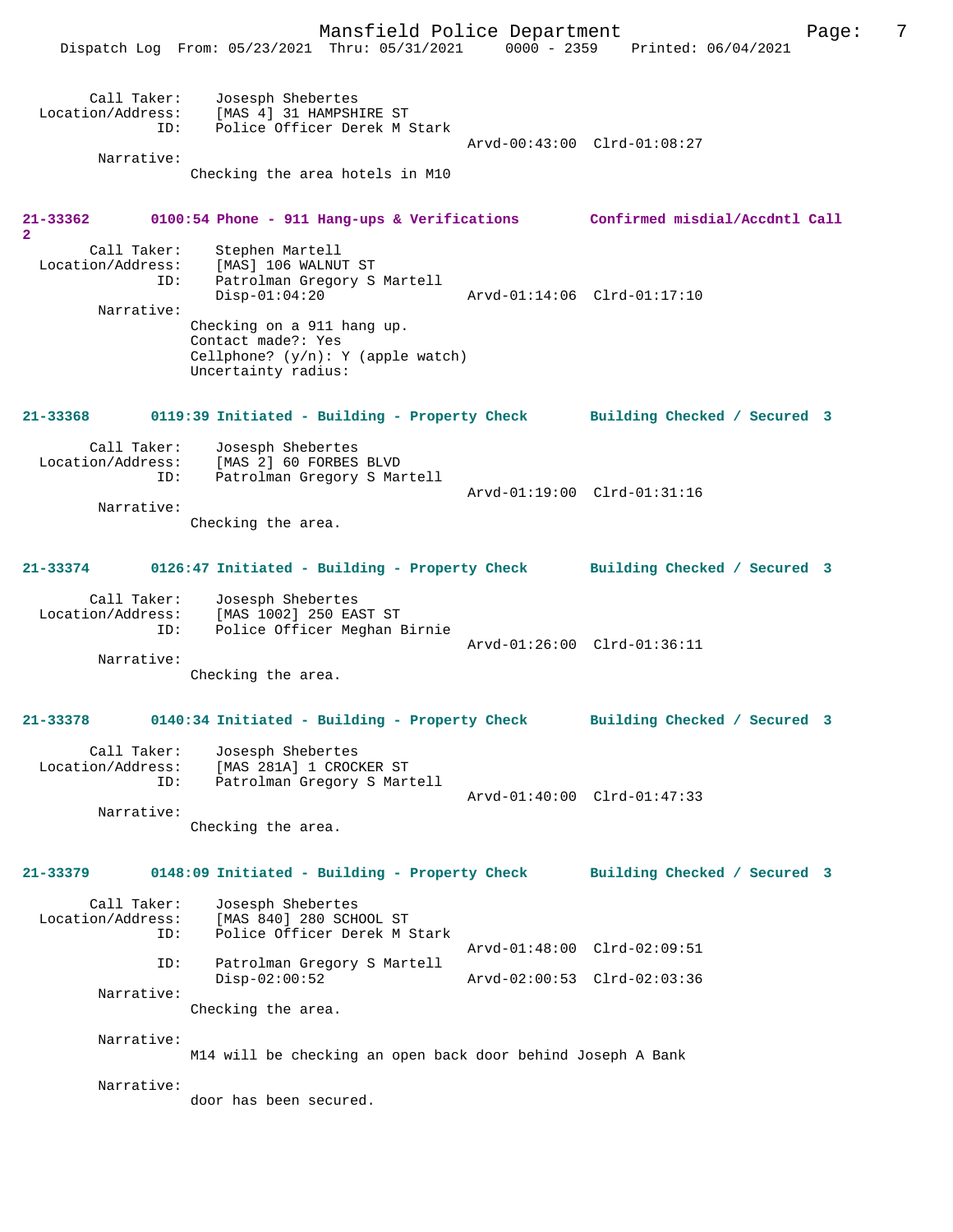Mansfield Police Department Page: 8 Dispatch Log From: 05/23/2021 Thru: 05/31/2021 0000 - 2359 Printed: 06/04/2021 **21-33386 0217:48 Initiated - Building - Property Check Building Checked / Secured 3** Call Taker: Josesph Shebertes Location/Address: [MAS 1016] 4 ERICK RD ID: Police Officer Meghan Birnie Arvd-02:17:00 Clrd-02:24:28 Narrative: Checking the area. **21-33397 0241:09 Initiated - Building - Property Check Building Checked / Secured 3** Call Taker: Josesph Shebertes<br>Location/Address: [MAS 139] 265 FRU ess: [MAS 139] 265 FRUIT ST<br>ID: Police Officer Meghan I Police Officer Meghan Birnie Arvd-02:41:00 Clrd-02:51:24 Narrative: Checking the area. **21-33399 0245:03 Initiated - Building - Property Check Building Checked / Secured 3** Call Taker: Josesph Shebertes Location/Address: [MAS] COPELAND DR ID: Patrolman Gregory S Martell Arvd-02:45:00 Clrd-02:51:07 Narrative: Checking the area. **21-33401 0245:27 Initiated - Building - Property Check Building Checked / Secured 3** Call Taker: Josesph Shebertes Location/Address: [MAS 927] 50 PLYMOUTH ST ID: Police Officer Derek M Stark Arvd-02:45:00 Clrd-02:54:44 Narrative: Checking the area. Narrative: Gate to the rear fields open. **21-33402 0251:47 Initiated - Motor Vehicle Stop Citation / Warning Issued 3** Call Taker: Josesph Shebertes Location/Address: [MAS] CHILSON AVE Patrolman Gregory S Martell Arvd-02:51:00 Clrd-02:59:45 ID: Police Officer Meghan Birnie Disp-02:54:22 Arvd-02:54:24 Clrd-02:59:45 Vehicle: GRY 2001 TOYT CAMRY Reg: PC MA 6MY144 VIN: 4T1BG22K31U817242 Narrative: will be out with a vehicle. Narrative: Citation issued to the RO for red light violation and inspection sticker. **21-33403 0301:04 Initiated - Building - Property Check Building Checked / Secured 3** Call Taker: Josesph Shebertes Location/Address: [MAS 173] 72 PRATT ST ID: Police Officer Derek M Stark Arvd-03:01:00 Clrd-03:01:28 Narrative:

Checking the area.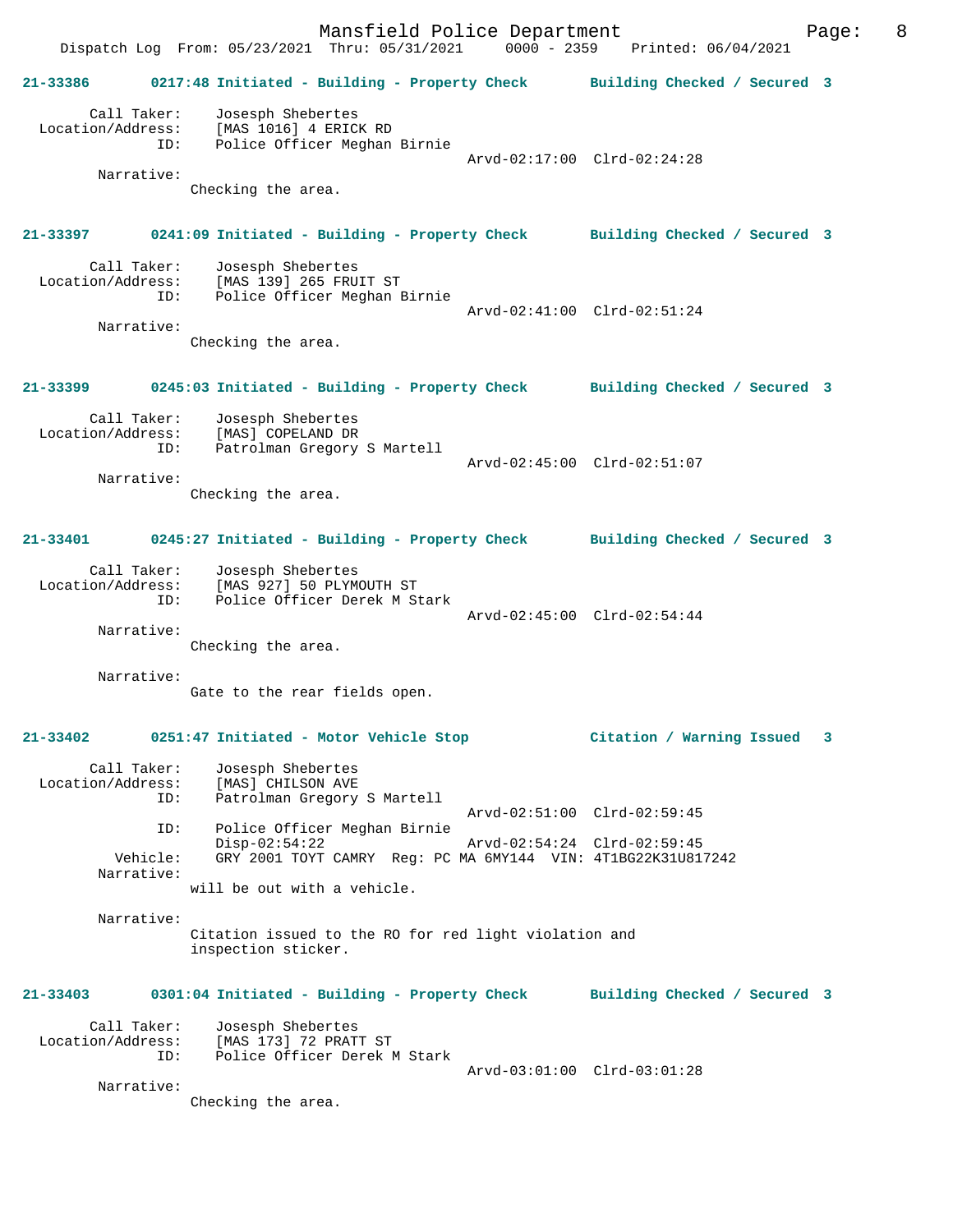Dispatch Log From: 05/23/2021 Thru: 05/31/2021 0000 - 2359 Printed: 06/04/2021 **21-33404 0301:32 Initiated - Building - Property Check Building Checked / Secured 3** Call Taker: Josesph Shebertes Location/Address: [MAS] OAK ST ID: Police Officer Derek M Stark Arvd-03:01:00 Clrd-03:03:57 Narrative: Checking the area. **21-33405 0310:34 Initiated - Building - Property Check Building Checked / Secured 3** Call Taker: Josesph Shebertes Location/Address: [MAS 982] 111 HOPE ST<br>TD: Police Officer Meghan Police Officer Meghan Birnie Arvd-03:10:00 Clrd-03:19:40 Vehicle: GRY 2012 CHEV SILVER Reg: PC MA 119FAV VIN: 1GCRCREA8CZ322566 Narrative: Checking the area. Narrative: property check secured. one vehicle parked in the lot unoccupied. **21-33406 0323:30 Initiated - Building - Property Check Building Checked / Secured 3** Call Taker: Josesph Shebertes<br>Location/Address: [MAS 907E] 390 WE [MAS 907E] 390 WEST ST ID: Police Officer Derek M Stark Arvd-03:23:00 Clrd-03:38:27 Narrative: Checking the area. **21-33424 0707:26 Phone - Assist Fire Department Unfounded/Unverifed 2** Call Taker: Emily Archer Location/Address: [MAS] 6 PAULA LN @ 721 WARE ST ID: Police Officer Meghan Birnie Disp-07:08:56 Arvd-07:15:21 Clrd-07:15:29 Narrative: Assisting the FD with a fire related incident. Nature:Outside odor of gas **21-33426 0728 Initiated - Parking Violations Services Rendered 3**  Call Taker: Animal Control Steven Simonds Location/Address: [MAS 12] 250 EAST ST ID: Animal Control Steven Simonds Arvd-07:30:01 Clrd-08:37:18 Narrative: covering robinson school crossing **21-33431 0800:00 Initiated - Police Detail - Traffic Cntrl Services Rendered 3**  Call Taker: Patrolman STEVEN HOLE Location/Address: [FOX] 4 HARLEY LN ID: Officer Kevin Mobley Arvd-08:00:00 Clrd-18:43:36 Narrative: Mansfield Officer Mobley will be out at this location for the Eversource detail. **21-33438 0838:54 Phone - 911 Hang-ups & Verifications Confirmed misdial/Accdntl Call 2**  Call Taker: William Casey

 Location/Address: [MAS H2466] 41 FREDRIC LN ID: Police Officer Beau J Palanza

# Mansfield Police Department Fage: 9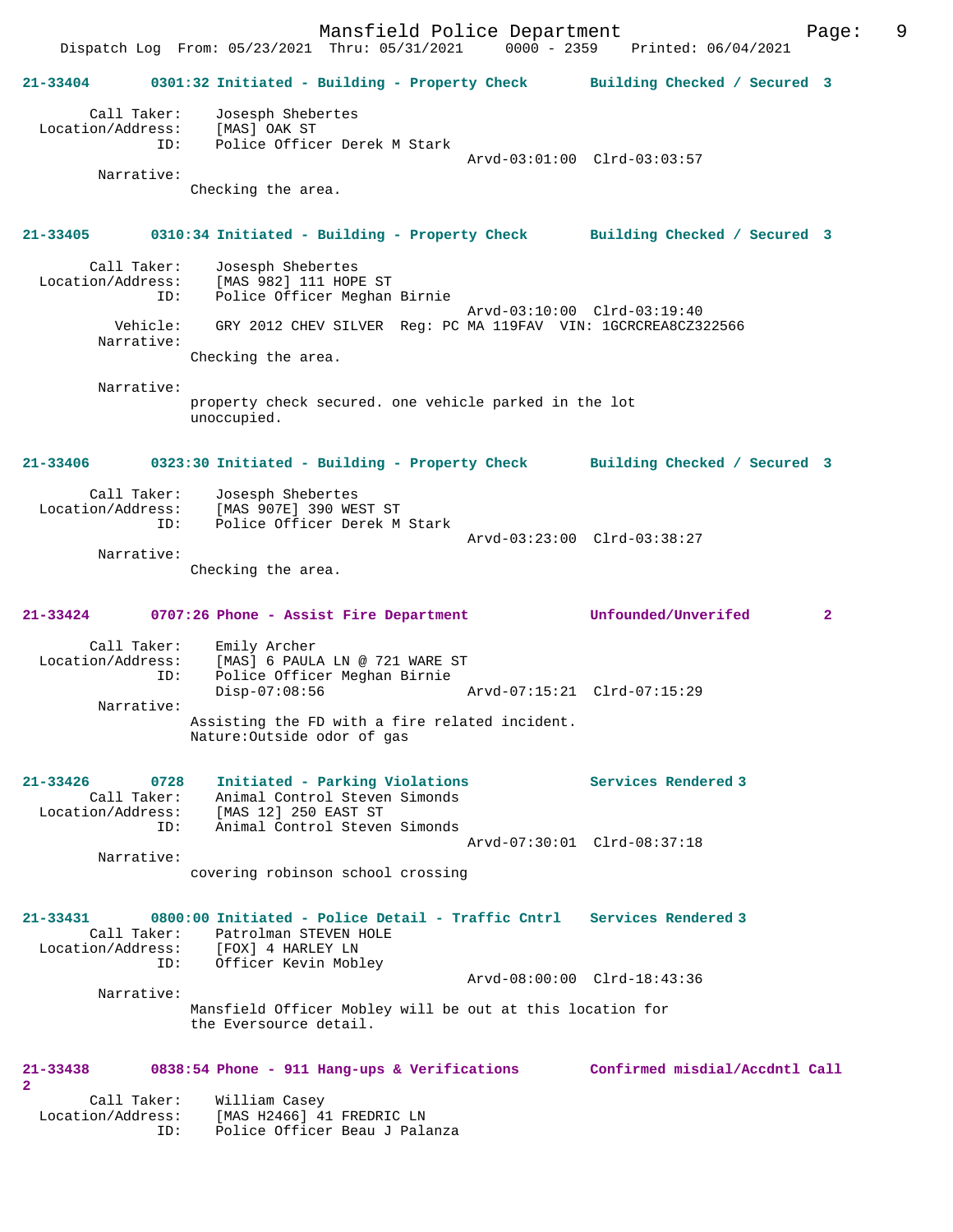Mansfield Police Department Page: 10 Dispatch Log From: 05/23/2021 Thru: 05/31/2021 Disp-08:40:37 Arvd-08:51:16 Clrd-08:52:20 Police Officer Nicole M Boldrighini Narrative: Checking on a 911 hang up. Contact made?:y Cellphone? (y/n):y Uncertainty radius: Narrative: Male states he is on scene working, states it was accidental. Narrative: M14 confirmed accidental. **21-33439 0841 Initiated - Parking Violations Services Rendered 3**  Call Taker: Animal Control Steven Simonds Location/Address: [MAS] 43 NORTH MAIN ST @ 13 PARK ST ID: Animal Control Steven Simonds Arvd-08:42:51 Clrd-09:12:36 Narrative: checking area for parking violations **21-33440 0848:24 Phone - 911 Hang-ups & Verifications Confirmed misdial/Accdntl Call 2**  Call Taker: Jennifer Napolitano Location/Address: [MAS H6029] 63 PILGRIM RD ID: Police Officer Beau J Palanza Disp-08:52:58 Arvd-08:57:46 Clrd-08:59:59 Police Officer Nicole M Boldrighini Narrative: Checking on a 911 hang up. Caller is having phone trouble with his cellphone Contact made?: Yes Cellphone? (y/n):Yes Uncertainty radius: 63 Pilgrim Road Narrative: Caller called back and states it is an accidental, issue with his phone. Narrative: M14 states confirmed accidental. **21-33442 0901:08 Initiated - Motor Vehicle Stop Citation / Warning Issued 3** Call Taker: Emily Archer<br>Location/Address: [MAS] 146 WE: ess: [MAS] 146 WEST ST @ 1 CENTRAL ST<br>ID: Police Officer David J Pepicelli Police Officer David J Pepicelli Arvd-09:01:00 Clrd-09:05:58 Vehicle: RED 2020 SUBA UT ASCENT Reg: PC MA 937SE5 VIN: 4S4WMAFD0L3424985 Narrative: Out for a MVST. Narrative: Citation issued for speeding. **21-33445 0909:16 Initiated - Disabled Motor Vehicle Services Rendered 3**  Call Taker: Emily Archer<br>ion/Address: [MAS] 43 DEAN ST Location/Address:<br>ID: Police Officer David J Pepicelli Arvd-09:09:00 Clrd-09:11:53<br>Vehicle: BLU 2009 HOND VA ODYSSE Req: PC MA 8EA623 VIN: 5FNRL38729 Vehicle: BLU 2009 HOND VA ODYSSE Reg: PC MA 8EA623 VIN: 5FNRL38729B056859 Narrative: Checked on a DMV, he is clear.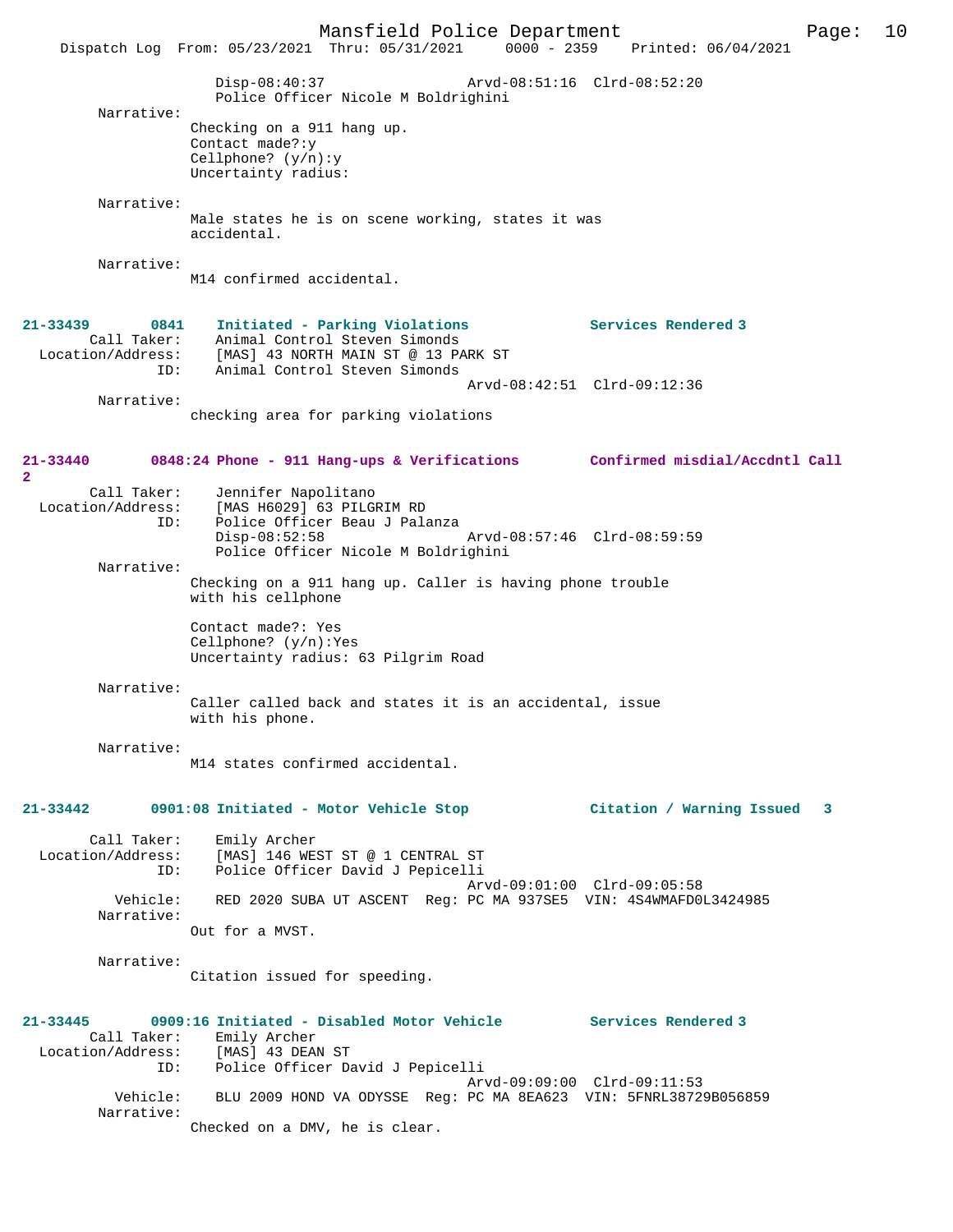| 21-33448<br>0937<br>Call Taker:<br>Location/Address:<br>ID:     | Initiated - Speed Trailer/Signs Deployed Services Rendered 3<br>Animal Control Steven Simonds<br>[MAS] WILLIAMS ST<br>Animal Control Steven Simonds                |                                |
|-----------------------------------------------------------------|--------------------------------------------------------------------------------------------------------------------------------------------------------------------|--------------------------------|
| Narrative:                                                      | changing batteries on speed signs                                                                                                                                  | Arvd-09:38:28 Clrd-09:46:47    |
| Location/Address:                                               | 21-33451 0944:36 Initiated - Community Policing<br>Call Taker: Emily Archer<br>[MAS 331] 255 EAST ST<br>ID: Police Officer Beau J Palanza                          | Services Rendered 3            |
| Narrative:                                                      | Police Officer Nicole M Boldrighini                                                                                                                                | Arvd-09:44:00 Clrd-10:27:34    |
|                                                                 | M14 off doing a walk through of the school.                                                                                                                        |                                |
| 21-33452 0953<br>Call Taker:<br>ID:                             | Initiated - Speed Trailer/Signs Deployed Services Rendered 3<br>Animal Control Steven Simonds<br>Location/Address: [MAS] MAPLE ST<br>Animal Control Steven Simonds |                                |
| Narrative:                                                      | Arvd-09:54:26 Clrd-10:09:05<br>changing batteries on speed signs                                                                                                   |                                |
| 21-33454                                                        | 1005:14 Initiated - Building - Property Check Building Checked / Secured 3                                                                                         |                                |
| ID:                                                             | Call Taker: Emily Archer<br>Location/Address: [MAS 934] 40 RUMFORD AVE<br>Police Officer Michael T Fitzgerald                                                      | Arvd-10:05:00 Clrd-10:08:40    |
| Narrative:                                                      | Checking the area.                                                                                                                                                 |                                |
|                                                                 |                                                                                                                                                                    |                                |
| Narrative:                                                      | M15 is clear.                                                                                                                                                      |                                |
| $21 - 33456$<br>1016<br>Call Taker:<br>Location/Address:<br>ID: | Initiated - Parking Violations<br>Animal Control Steven Simonds<br>[MAS] 242 NORTH MAIN ST @ 16 OLD COLONY WAY<br>Animal Control Steven Simonds                    | Services Rendered 3            |
| Narrative:                                                      |                                                                                                                                                                    | Arvd-10:17:31 Clrd-10:30:26    |
|                                                                 | checking area for parking violations                                                                                                                               |                                |
| 21-33460                                                        | 1031:50 Initiated - Motor Vehicle Stop                                                                                                                             | Citation / Warning Issued 3    |
| Call Taker:<br>Location/Address:<br>ID:                         | Emily Archer<br>[MAS] WEST ST<br>Police Officer Michael T Fitzgerald                                                                                               |                                |
| Vehicle:<br>Narrative:                                          | BLK 2013 JEEP UT GRAND CHEROKEE Req: PC MA 95M980 VIN: 1C4RJFAGXDC625609<br>Out on a MVST.                                                                         | Arvd-10:31:00 Clrd-10:39:37    |
| Narrative:                                                      | Citation issued.                                                                                                                                                   |                                |
| 21-33461                                                        | 1037:39 Initiated - Motor Vehicle Stop                                                                                                                             | Citation / Warning Issued<br>3 |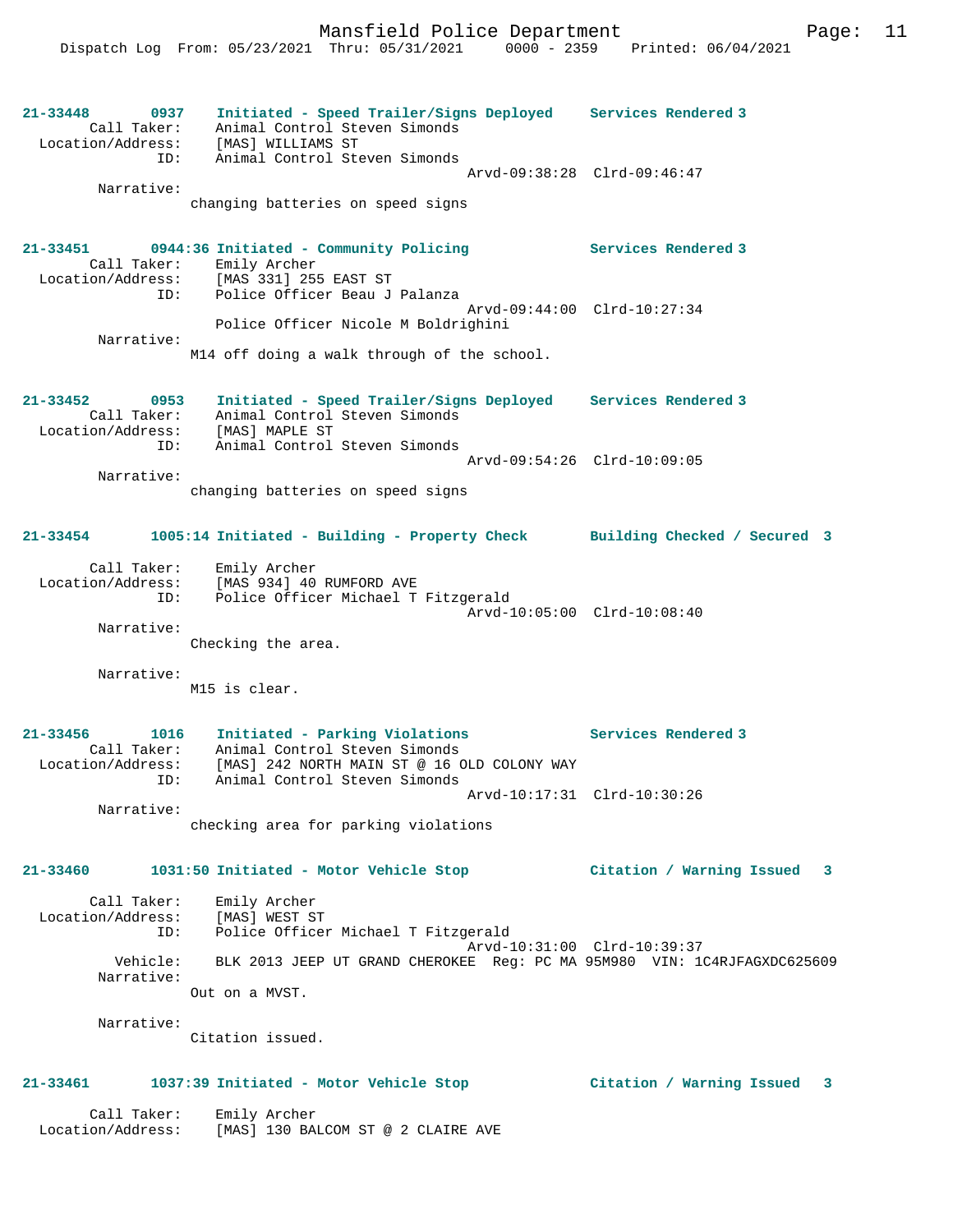Mansfield Police Department Fage: 12 Dispatch Log From: 05/23/2021 Thru: 05/31/2021 0000 - 2359 Printed: 06/04/2021 ID: Police Officer David J Pepicelli Arvd-10:37:00 Clrd-10:42:09 Vehicle: BLK 2019 FORD VA TRANSI Reg: CO MA V33263 VIN: NM0LS7E21K1427658 Narrative: MVST Narrative: Citation issued for hands free at Otis. **21-33463 1056:21 Phone - Assist Citizen - P S A Services Rendered 3**  Call Taker: Jennifer Napolitano<br>Location/Address: [MAS 185A] 241 FRAN [MAS 185A] 241 FRANCIS AVE Apt. #B ID: Police Officer Beau J Palanza Disp-10:59:11 Arvd-11:03:47 Clrd-11:25:40 Police Officer Nicole M Boldrighini<br>Vehicle: VIN: 2T1BURHE3FC303970 VIN: 2T1BURHE3FC303970 Narrative: Car going up for auction no plates and he needs a VIN verification Narrative: M14 states they are clear, ran the vin, nothing showing. **21-33468 1116 Initiated - Parking Violations Services Rendered 3**  Call Taker: Animal Control Steven Simonds Location/Address: [MAS] 255 NORTH MAIN ST @ 8 COTTAGE ST ID: Animal Control Steven Simonds Arvd-11:26:15 Clrd-12:02:57 Narrative: checking area for parking violations **21-33469 1127:49 Initiated - Motor Vehicle Stop Citation / Warning Issued 3** Call Taker: Emily Archer Location/Address: [MAS] 777 WEST ST @ 100 HAMPSHIRE ST ID: Police Officer David J Pepicelli Arvd-11:27:00 Clrd-11:33:17<br>Vehicle: BLK 2017 BUIC LACROS Req: CO MA T52702 VIN: 1G4ZP5SSXHU14 BLK 2017 BUIC LACROS Reg: CO MA T52702 VIN: 1G4ZP5SSXHU147652 Narrative: Out for a MVST. Narrative: Citation issued for speeding **21-33475 1144:54 Initiated - Building - Property Check Services Rendered 3**  Call Taker: Emily Archer Location/Address: [MAS 840D2] 280 SCHOOL ST Apt. #D ID: Police Officer David J Pepicelli Arvd-11:44:00 Clrd-11:57:26 Narrative: Checking the area. Narrative: M11 states he is clear. **21-33477 1147:01 Initiated - Assist Citizen - P S A Services Rendered 3**  Call Taker: Emily Archer Location/Address: [MAS H575] 50 UNION ST ID: Police Officer Michael T Fitzgerald Arvd-11:47:00 Clrd-11:50:41 Narrative: Off attempting to return a wallet. Narrative: M15 clear, party was not home. Spoke with roommate. Roommate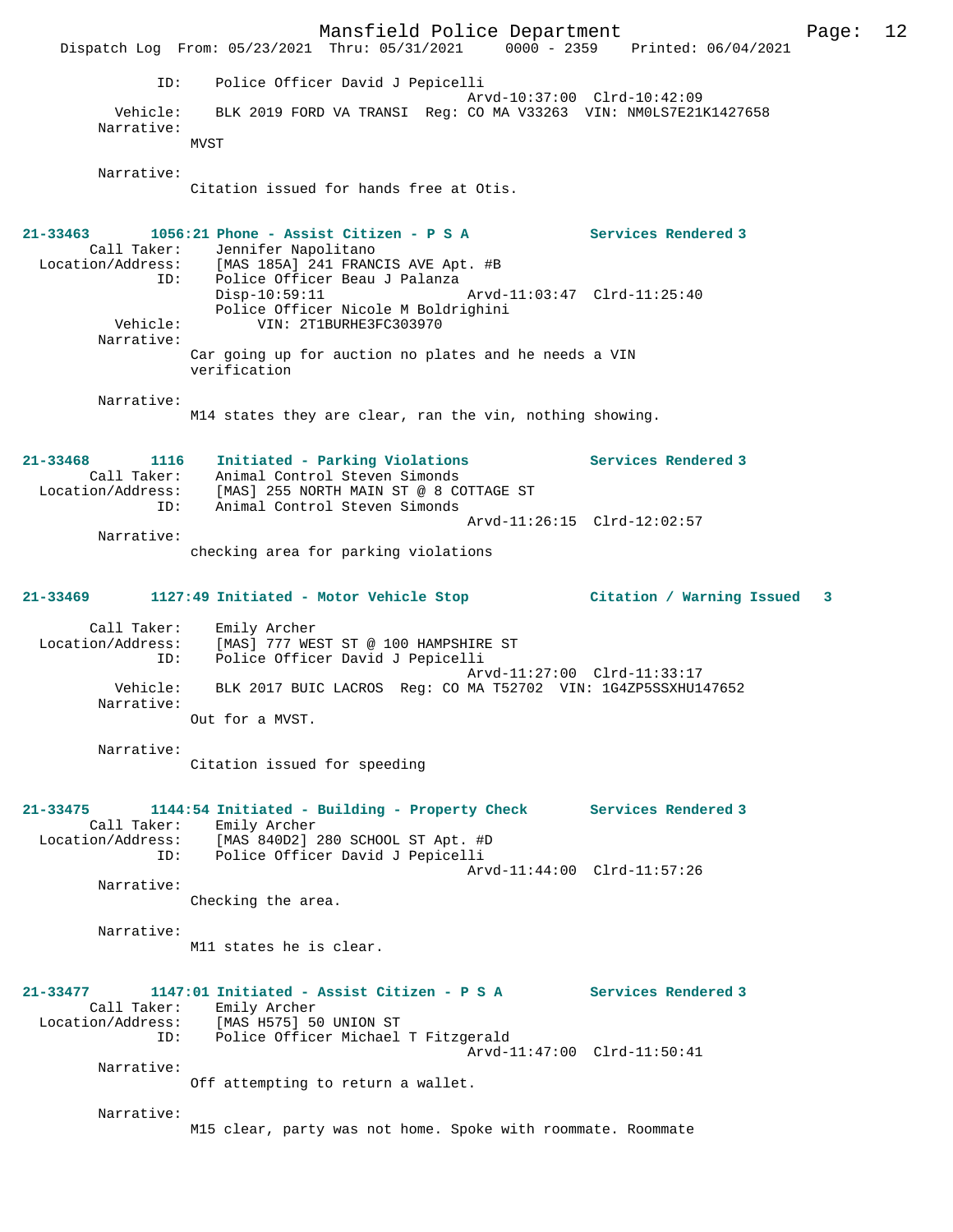took possession of the wallet and let the owner know it has been returned.

Dispatch Log From: 05/23/2021 Thru: 05/31/2021 0000 - 2359 Printed: 06/04/2021

### **21-33478 1155:57 Initiated - Building - Property Check Building Checked / Secured 3**

Call Taker: Emily Archer<br>Location/Address: [MAS 281A] 1 Location/Address: [MAS 281A] 1 CROCKER ST

 ID: Police Officer Michael T Fitzgerald Arvd-11:55:00 Clrd-12:00:57 Narrative: Checking the area of the train station and North Common

### **21-33479 1201:01 Initiated - Motor Vehicle Stop Citation / Warning Issued 3**

area.

 Call Taker: William Mouyos Location/Address: [MAS] 1 OLD COLONY WAY @ 214 RUMFORD AVE ID: Police Officer Michael T Fitzgerald Arvd-12:01:00 Clrd-12:05:50 Vehicle: GRY 2011 TOYT UT 4RUNNE Reg: PC MA 5TY114 VIN: JTEBU5JR2B5068292 Narrative: out with MVST

Narrative:

Citation issued for marked lanes.

### **21-33480 1203:19 Initiated - Motor Vehicle Stop Citation / Warning Issued 3**

 Call Taker: William Mouyos Location/Address: [MAS] 90 NORFOLK ST @ 200 RTE 140 NB<br>TD: Sergeant Robert S Pierce Sergeant Robert S Pierce Arvd-12:03:00 Clrd-12:11:16 Vehicle: GRY 2018 VOLV UT XC90 Reg: PC MA 3TT171 VIN: YV4102PK9J1357130 Narrative: OUT WITH MVST

Narrative:

CITE ISSUED TO r/o FOR UNREG mv

#### **21-33481 1211:07 Initiated - Motor Vehicle Stop Citation / Warning Issued 3**

| Call Taker:<br>Location/Address: | Dispatcher Alyson Vico<br>[MAS] WEST ST<br>Police Officer David J Pepicelli                  |
|----------------------------------|----------------------------------------------------------------------------------------------|
| ID:                              |                                                                                              |
| Vehicle:<br>Narrative:           | Arvd-12:11:00 Clrd-12:16:10<br>GRY 2014 FORD FUSION Reg: PC MA 664RJ1 VIN: 3FA6P0G77ER125129 |
|                                  | M11 is off with a MVST.                                                                      |

Narrative:

C/I hands free violation and speeding.

### **21-33482 1211:46 Initiated - Building - Property Check Building Checked / Secured 3**

| Call Taker:  | Michael Mezhberg                    |                             |
|--------------|-------------------------------------|-----------------------------|
| Vicinity of: | [MAS 417] 9 FRANCIS AVE             |                             |
| TD:          | Police Officer Beau J Palanza       |                             |
|              |                                     | Arvd-12:11:00 Clrd-12:26:12 |
|              | Police Officer Nicole M Boldrighini |                             |
| Narrative:   |                                     |                             |

Checking the area.

Narrative:

M14 states they are clear.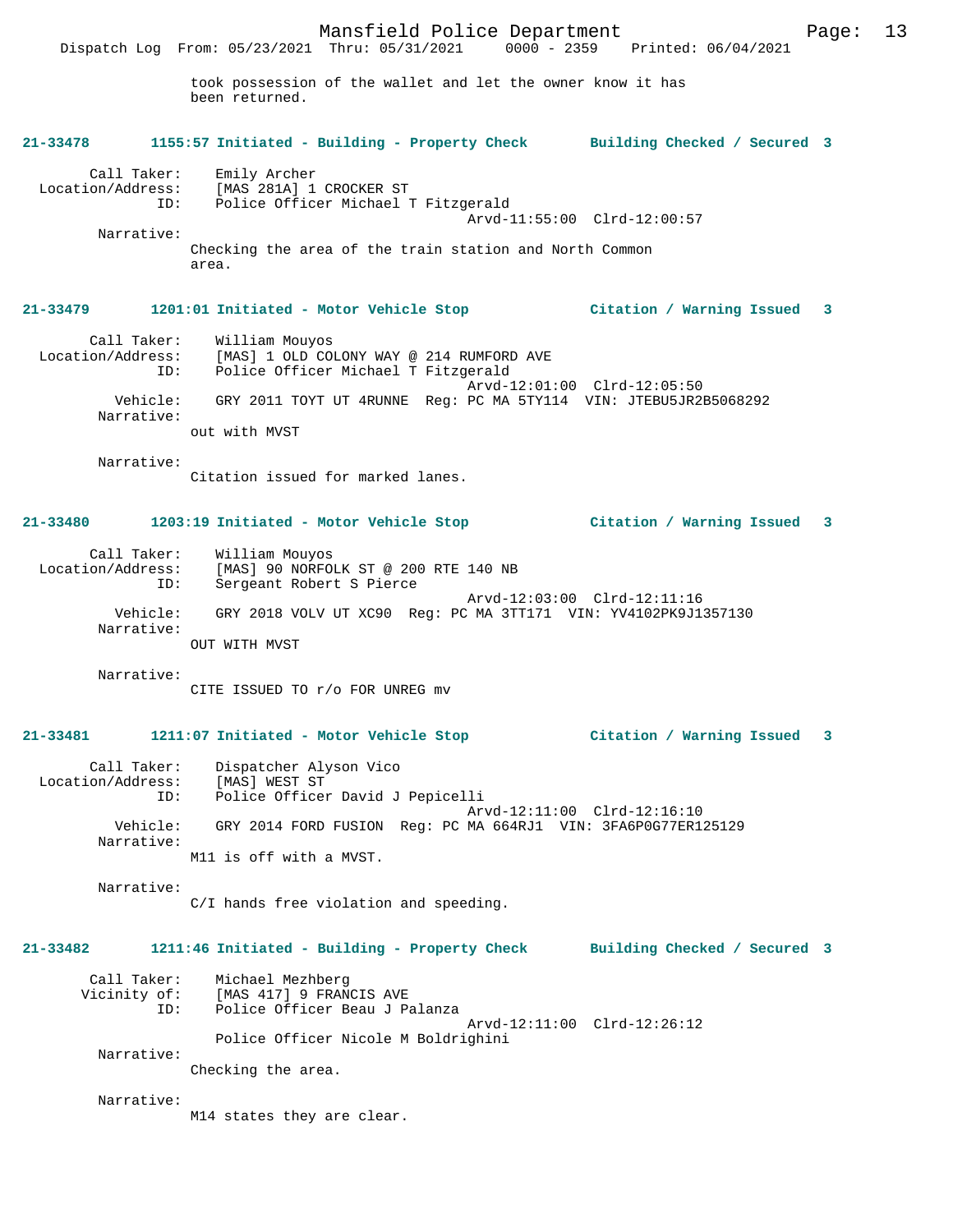Dispatch Log From: 05/23/2021 Thru: 05/31/2021 0000 - 2359 Printed: 06/04/2021

| 21-33484                                                | 1232:03 Initiated - Building - Property Check Building Checked / Secured 3                                                                                                 |                             |  |
|---------------------------------------------------------|----------------------------------------------------------------------------------------------------------------------------------------------------------------------------|-----------------------------|--|
| ID:<br>Narrative:                                       | Call Taker: Michael Mezhberg<br>Vicinity of: [MAS 433] 11 BONNEY LN<br>ID: Police Officer Beau J I<br>Police Officer Beau J Palanza<br>Police Officer Nicole M Boldrighini | Arvd-12:32:00 Clrd-12:49:06 |  |
|                                                         | Checking the area.                                                                                                                                                         |                             |  |
| 21-33486<br>1241<br>Call Taker:                         | Initiated - Parking Violations<br>Animal Control Steven Simonds<br>Location/Address: [MAS] 126 NORTH MAIN ST @ 10 VILLA ST<br>ID: Animal Control Steven Simonds            | Services Rendered 3         |  |
| Narrative:                                              | checking area for parking violations                                                                                                                                       | Arvd-12:43:11 Clrd-12:59:00 |  |
| Narrative:                                              | tagged MA VT41194 on crocker for overtime parking                                                                                                                          |                             |  |
| Narrative:                                              | tagged MA 1ECD45 on old colony way for overtime parking                                                                                                                    |                             |  |
| 21-33497                                                | 1300:52 Initiated - Motor Vehicle Stop                                                                                                                                     | Citation / Warning Issued 3 |  |
| Call Taker:<br>ID:                                      | Emily Archer<br>Location/Address: [MAS] ELM TER<br>Police Officer David J Pepicelli                                                                                        |                             |  |
| Vehicle:<br>Narrative:                                  | BLK 2014 NISS ALTIMA Reg: PC MA 1CLH16 VIN: 1N4AL3APXEC296603<br>Out on a MVST.                                                                                            | Arvd-13:00:00 Clrd-13:08:00 |  |
| Narrative:                                              | C/I, offense occurred at Elm and Elmwood.                                                                                                                                  |                             |  |
| Narrative:                                              | Citation issued.                                                                                                                                                           |                             |  |
| $21 - 33500$<br>Call Taker:<br>Location/Address:<br>ID: | 1317 Initiated - Parking Violations<br>Animal Control Steven Simonds<br>[MAS] 242 N MAIN ST @ 16 OLD COLONY WAY<br>Animal Control Steven Simonds                           | Services Rendered 3         |  |
| Narrative:                                              | checking area for parking violations                                                                                                                                       | Arvd-13:19:26 Clrd-13:26:15 |  |
| Narrative:                                              | tagged MA 2TAW19 on old colony way for overtime parking                                                                                                                    |                             |  |
| 21-33512                                                | 1413:02 Initiated - Motor Vehicle Stop                                                                                                                                     | Citation / Warning Issued 3 |  |
| Call Taker:<br>Location/Address:<br>ID:                 | William Mouyos<br>[MAS 2000] 314 COPELAND DR. @ 298 CENTRAL ST<br>Police Officer Michael T Fitzgerald                                                                      |                             |  |
| Vehicle:<br>Narrative:                                  | BLU 2015 SUBA IMPREZ Req: PC MA 6EW160 VIN: JF1GJAA66FH005935<br>out with myst                                                                                             | Arvd-14:13:00 Clrd-14:15:08 |  |
| Narrative:                                              |                                                                                                                                                                            |                             |  |

Citation issued to the RO.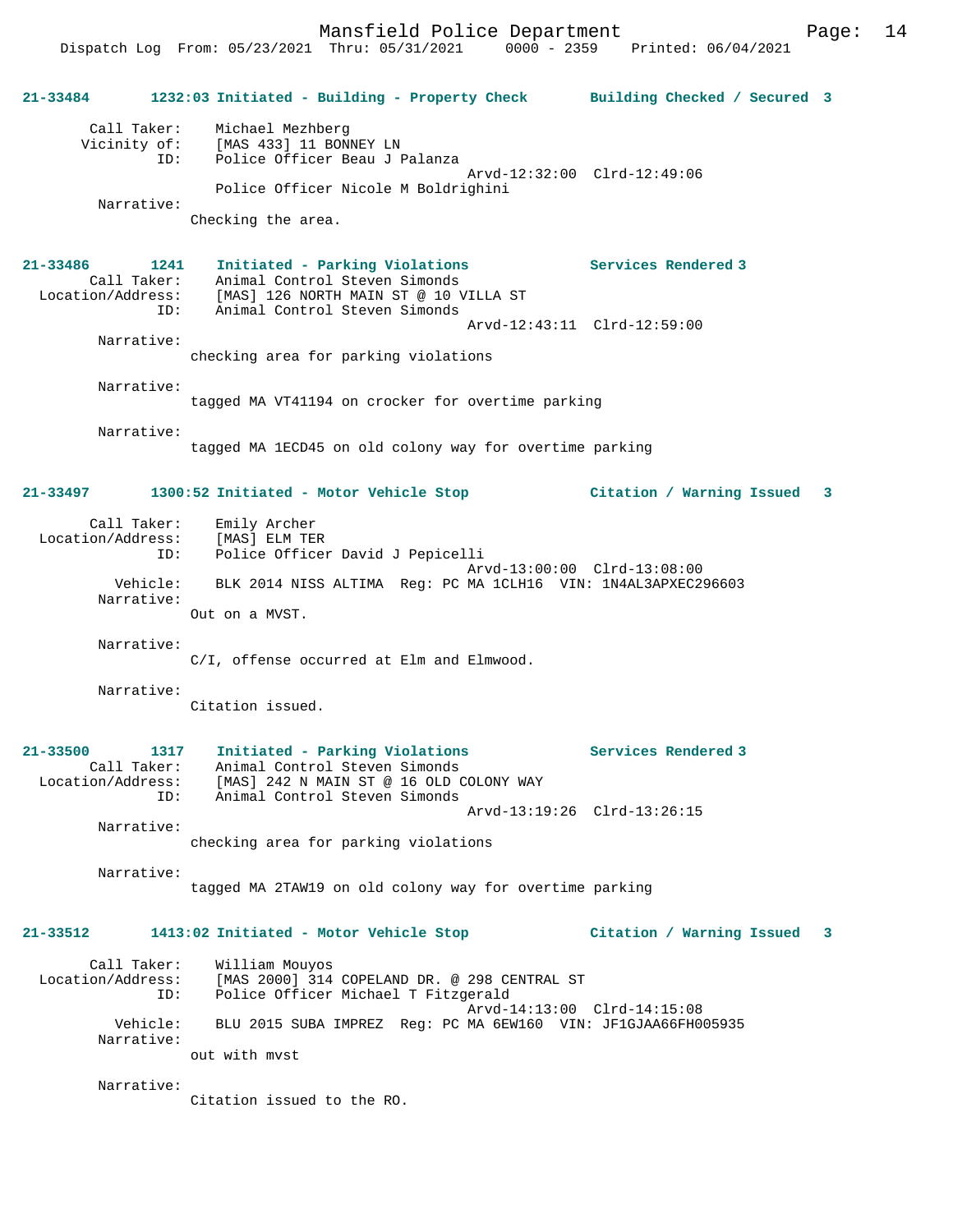Mansfield Police Department Page: 15 Dispatch Log From:  $05/23/2021$  Thru:  $05/31/2021$  0000 - 2359 **21-33514 1432:37 Initiated - Motor Vehicle Stop Citation / Warning Issued 3** Call Taker: Emily Archer Location/Address: [MAS] 912 EAST ST @ 4 SUZANNE LN ID: Police Officer Beau J Palanza Arvd-14:32:00 Clrd-14:42:22 Police Officer Nicole M Boldrighini<br>Vehicle: BLU 2020 MAZD 3 Reg: PC MA 1SHF49 BLU 2020 MAZD 3 Reg: PC MA 1SHF49 VIN: JM1BPBLM0L1173806 Narrative: MVST. Narrative: Citation issued for speed. **21-33515 1442:29 Initiated - Disabled Motor Vehicle Services Rendered 3**  Call Taker: Emily Archer Location/Address: [MAS] CHAUNCY ST ID: Police Officer Michael T Fitzgerald Arvd-14:42:00 Clrd-14:46:39 Narrative: Checked on a DMV on Route 140S by Chauncy. Vehicle is all set an on their wya. **21-33527 1501:49 Phone - Erratic Oper MV / Road Rage Unfounded/Unverifed 3** Call Taker: William Casey Location/Address: [MAS] CHAUNCY ST<br>ID: Police Officer M ID: Police Officer Michael T Fitzgerald Disp-15:03:18 Arvd-15:09:11 Clrd-15:10:24<br>Vehicle: SIL 2013 KIA 4D Req: PC FL Y43MVJ VIN: KNADN5A32D6151687 SIL 2013 KIA 4D Reg: PC FL Y43MVJ VIN: KNADN5A32D6151687 Narrative: Two drving erractically headed to the center of town Narrative: Both with florida tags, white toyota suv and silver sedan Narrative: M15 states Chauncy to Pratt, nothing showing matching that description. **21-33538 1525:40 Walk-In - Assist Citizen - P S A Spoken To 3**  Call Taker: Support Staff Matthew Todesco<br>Location/Address: [MAS H437] 107 SCHOOL ST ess: [MAS H437] 107 SCHOOL ST<br>TD: Police Officer David J Pe Police Officer David J Pepicelli<br>Disp-15:27:58 Arv Disp-15:27:58 Arvd-15:34:18 Clrd-16:03:31 Narrative: Narrative: **21-33542 1533:23 Phone - 911 Hang-ups & Verifications Confirmed misdial/Accdntl Call 2**  Call Taker: Jennifer Napolitano<br>Location/Address: [MAS 110A] 73 PLYMOU [MAS 110A] 73 PLYMOUTH ST ID: Police Officer Michael T Fitzgerald Disp-15:36:32 Arvd-15:45:27 Clrd-15:49:07 Narrative: Checking on a accidental. Iphone pocket dial Contact made?: yes Cellphone? (y/n): y

Confirmed accidental.

Narrative:

Uncertainty radius: 11 meters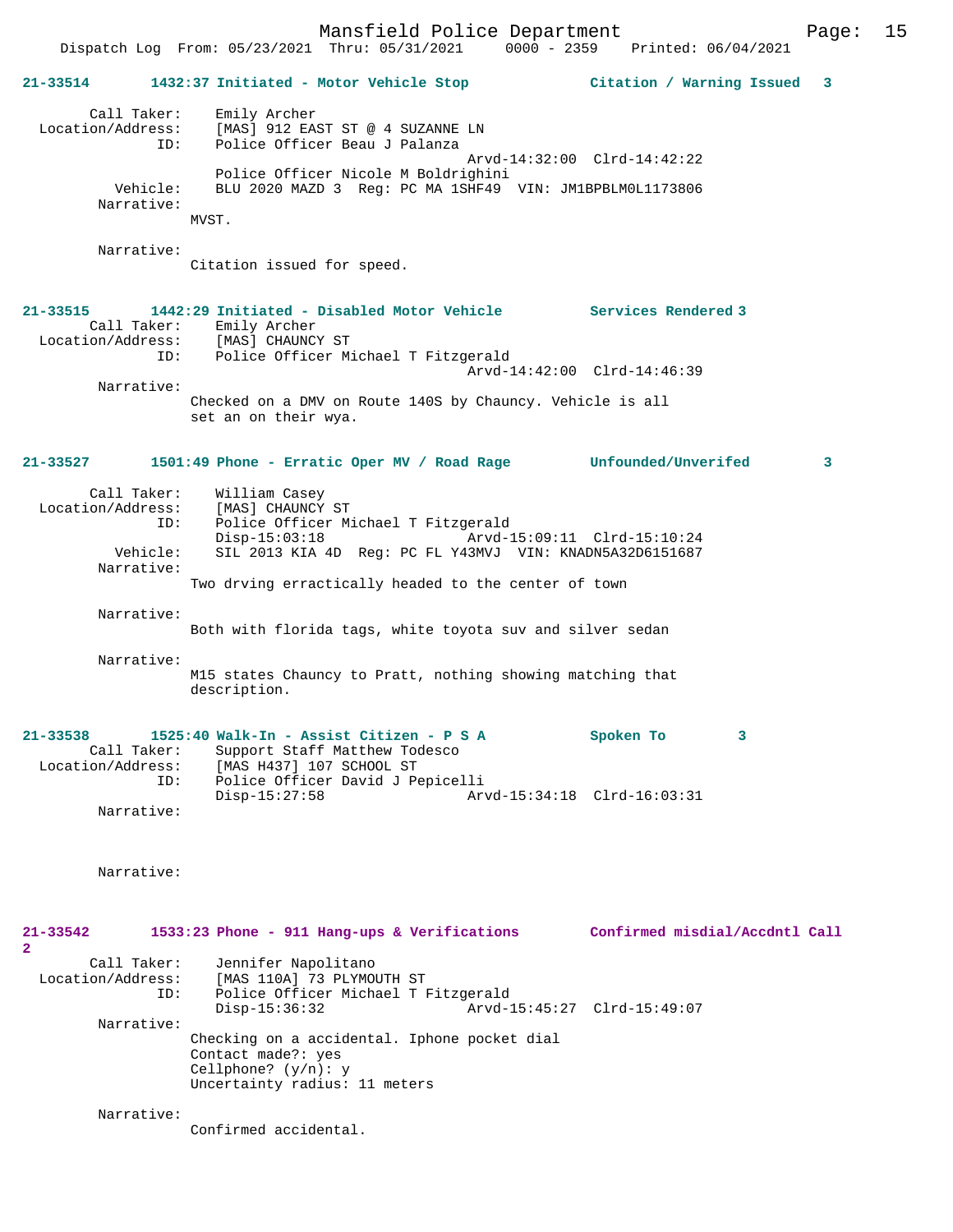Mansfield Police Department Page: 16

**21-33563 1741:49 Initiated - Community Policing Services Rendered 3**  Call Taker: Emily Archer Location/Address: [MAS] TREMONT ST ID: Police Officer Andrew J Kelley Arvd-17:41:00 Clrd-18:03:16 Narrative: Community policing. **21-33566 1746:45 Walk-In - Assist Citizen - P S A Spoken To 3**  Call Taker: Support Staff Langston W Puller<br>Location/Address: [MAS H5858] 10 MYSTIC LN Location/Address: [MAS H5858] 10 MYSTIC LN ID: Police Officer Jay J Sparrow Disp-17:51:49 Arvd-17:57:47 Clrd-18:52:10 Narrative: Narrative: RP asking for additional patrols near his house as someone has been breaking glass bottles on his property. **21-33570 1837:48 Initiated - Building - Property Check Building Checked / Secured 3** Call Taker: Emily Archer Location/Address: [MAS 281A] 1 CROCKER ST ID: Police Officer William C Trudell Arvd-18:37:00 Clrd-18:57:33 Narrative: Checking the area. **21-33670 2106:21 Phone - Motor Vehicle Stop Citation / Warning Issued 3** Call Taker: Robert Stewart Location/Address: [MAS] HOPE ST BLK 2011 FORD FIESTA Reg: PC MA 939PT5 VIN: 3FADP4FJ7BM227485 Narrative: MVST/// Citation issued **21-33676 2111:04 Phone - Building - Property Check Building Checked / Secured 3** Call Taker: Stephen Martell Location/Address: [MAS 2] 60 FORBES BLVD ID: Police Officer Andrew J Kelley Disp-12:31:43 Clrd-05/25/2021 @ 12:31:50 Narrative: Clear of the check at 2114. **21-33683 2211:28 Initiated - Building - Property Check Building Checked / Secured 3** Call Taker: Stephen Martell Location/Address: [MAS 840] 280 SCHOOL ST ID: Police Officer Andrew J Kelley Arvd-22:11:00 Clrd-05/25/2021 @ 12:51:18 Narrative: Checking the area. **21-33684 2215:01 Initiated - Building - Property Check Building Checked / Secured 3** Call Taker: Stephen Martell<br>Location/Address: [MAS 1002] 250 [MAS 1002] 250 EAST ST ID: Police Officer Jay J Sparrow Arvd-22:15:00 Clrd-05/25/2021 @ 12:54:39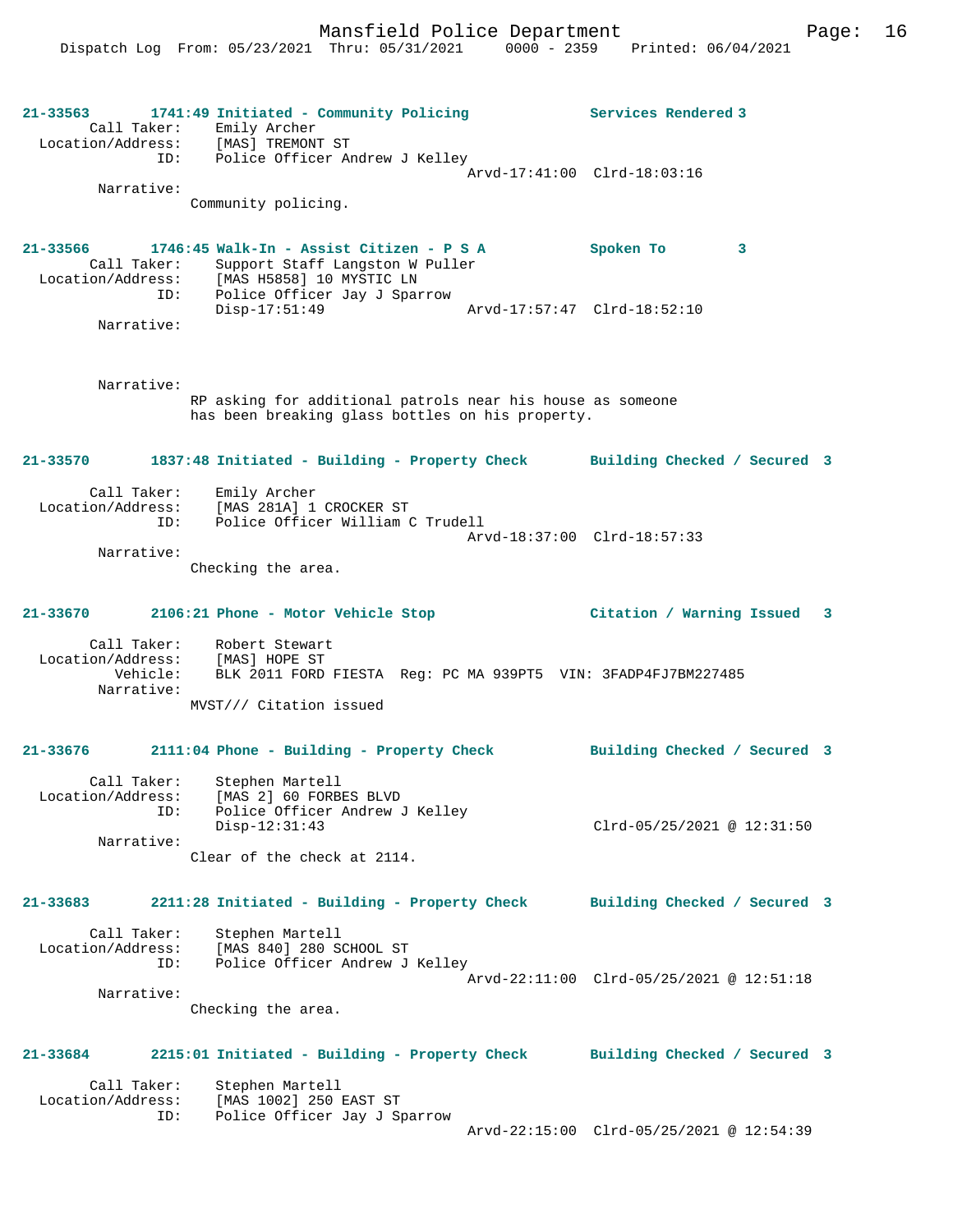|                   |                                               | Mansition Forrce Department  |                                                                                | rayc. |
|-------------------|-----------------------------------------------|------------------------------|--------------------------------------------------------------------------------|-------|
|                   |                                               |                              | Dispatch Log From: 05/23/2021 Thru: 05/31/2021 0000 - 2359 Printed: 06/04/2021 |       |
| Narrative:        |                                               |                              |                                                                                |       |
|                   | Checking the area.                            |                              |                                                                                |       |
| 21-33689          | 2253:31 Initiated - Building - Property Check |                              | Building Checked / Secured 3                                                   |       |
| Call Taker:       | Stephen Martell                               |                              |                                                                                |       |
| Location/Address: |                                               | [MAS 814] 50 WEST CHURCH ST  |                                                                                |       |
| ID:               |                                               | Police Officer Jay J Sparrow | Arvd-22:53:00 Clrd-05/25/2021 @ 13:10:00                                       |       |
| Narrative:        |                                               |                              |                                                                                |       |
|                   | Checking the area.                            |                              |                                                                                |       |
|                   |                                               |                              |                                                                                |       |
| 21-33694          | 2326:26 Phone - Animal Complaints             |                              | Services Rendered 3                                                            |       |
|                   | Call Taker: Josesph Shebertes                 |                              |                                                                                |       |

 Call Taker: Josesph Shebertes Location/Address: [MAS H1349] 37 SHIELDS ST ID: Police Officer William C Trudell Clrd-05/25/2021 @ 13:25:19 Narrative: Caller reports a raccoon under his car that is growling. Is not sure if it is sick. Spoke with the homeowner, advised him the animal did not appear injured, if still there in the

#### **For Date: 05/25/2021 - Tuesday**

| 21-33607 | 0736              | Initiated - Parking Violations    |  | Services Rendered 3         |
|----------|-------------------|-----------------------------------|--|-----------------------------|
|          | Call Taker:       | Animal Control Steven Simonds     |  |                             |
|          | Location/Address: | [MAS 12] 250 EAST ST              |  |                             |
|          | ID:               | Animal Control Steven Simonds     |  |                             |
|          |                   |                                   |  | Arvd-07:37:31 Clrd-08:33:36 |
|          | Narrative:        |                                   |  |                             |
|          |                   | covering robinson school crossing |  |                             |

morning advised to contact animal control.

**21-33619 0832 Initiated - Parking Violations Services Rendered 3**  Call Taker: Animal Control Steven Simonds Location/Address: [MAS] 43 NORTH MAIN ST @ 13 PARK ST ID: Animal Control Steven Simonds Arvd-08:34:05 Clrd-08:55:49 Narrative:

checking area for parking violations

#### **21-33625 0847:05 Initiated - Motor Vehicle Stop Citation / Warning Issued 3**

 Call Taker: MATTHEW BOMES Vicinity of: [MAS] 376 CHAUNCY ST @ 115 WALNUT ST ID: Police Officer Michael T Fitzgerald Arvd-08:47:00 Clrd-08:50:51<br>Vehicle: RED 2011 HYUN SONATA Reg: PC MA 854MR3 VIN: 5NPEC4AB2BH18 RED 2011 HYUN SONATA Reg: PC MA 854MR3 VIN: 5NPEC4AB2BH184092 Narrative: citation issued for plate obstruction

**21-33633 0931:07 Initiated - Follow up Investigation Spoken To 3**  Call Taker: MATTHEW BOMES<br>Location/Address: [MAS 417F] 15 ess: [MAS 417F] 15 FRANCIS AVE Apt. #17<br>ID: Police Officer Michael T Fitzgeral IMAS 41/F, 15 FRANCES ALL PROPERENT Arvd-09:31:00 Clrd-09:49:04 Narrative: Conducting a follow up in the area to a previously reported incident.

**21-33635 0942 Initiated - Speed Trailer/Signs Deployed Services Rendered 3**  Police Officer David W Kinahan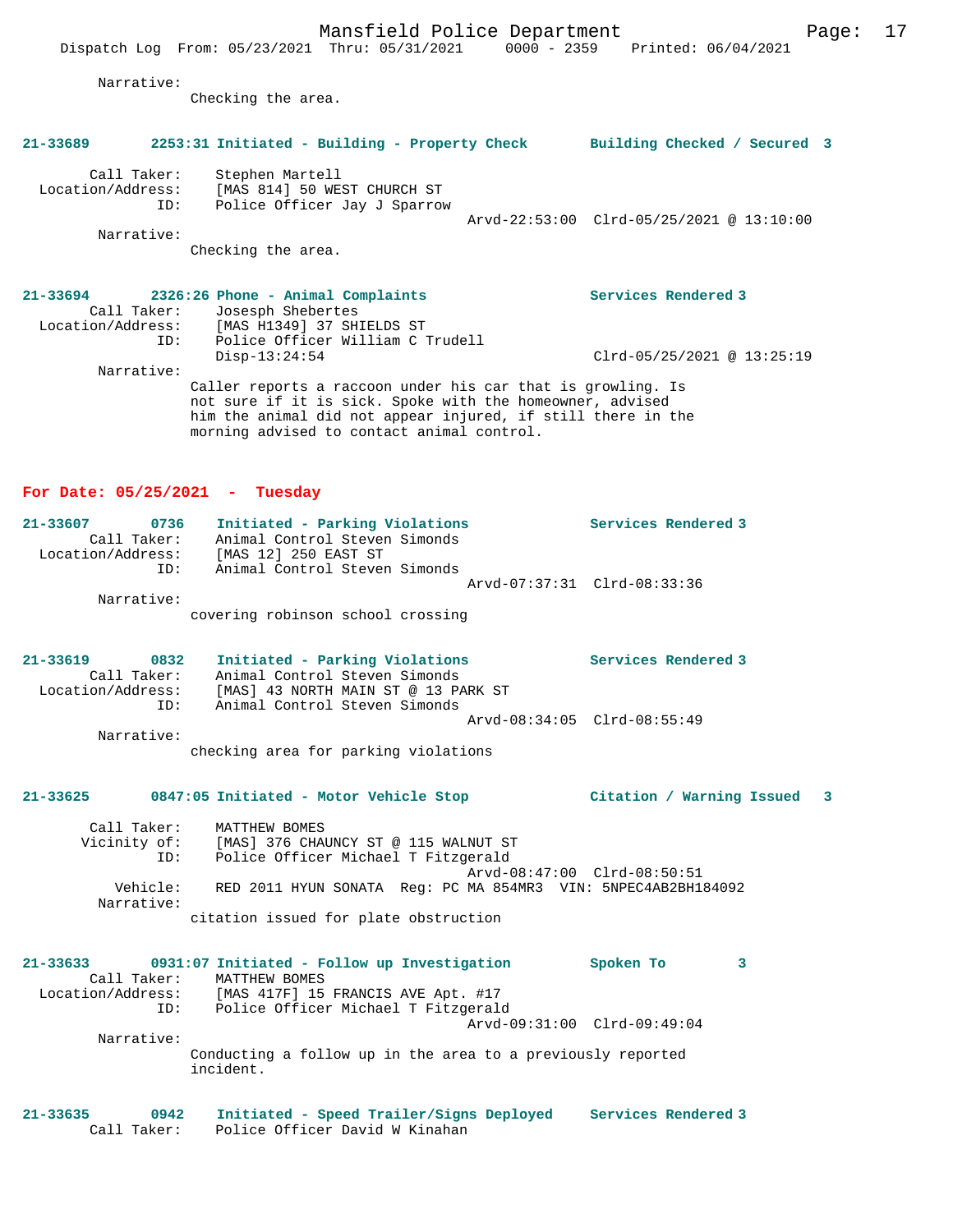|                                                          | Mansfield Police Department<br>Dispatch Log From: 05/23/2021 Thru: 05/31/2021                                                          | 0000 - 2359 Printed: 06/04/2021 | Page: | 18 |
|----------------------------------------------------------|----------------------------------------------------------------------------------------------------------------------------------------|---------------------------------|-------|----|
| Location/Address:<br>ID:                                 | [MAS] 338 FRANKLIN ST @ 75 POTASH RD<br>Police Officer David W Kinahan                                                                 |                                 |       |    |
|                                                          |                                                                                                                                        | Arvd-09:44:46 Clrd-09:54:17     |       |    |
| Narrative:                                               | Officer Kinahan out to remove speed signs from the area.                                                                               |                                 |       |    |
| 21-33636<br>Call Taker:                                  | 0949:24 Initiated - Follow up Investigation<br>MATTHEW BOMES                                                                           | Services Rendered 3             |       |    |
| ID:                                                      | Location/Address: [MAS 418C] 25 FRANCIS AVE Apt. #12<br>Police Officer Michael T Fitzgerald                                            | Arvd-09:49:00 Clrd-09:54:23     |       |    |
| Narrative:                                               | Conducting a follow up in the area to a previously reported<br>incident.                                                               |                                 |       |    |
| Narrative:                                               |                                                                                                                                        |                                 |       |    |
|                                                          | attempting to serve accident pappersr                                                                                                  |                                 |       |    |
| $21 - 33642$<br>1009<br>Call Taker:                      | Initiated - Parking Violations<br>Animal Control Steven Simonds                                                                        | Services Rendered 3             |       |    |
| Location/Address:<br>ID:                                 | [MAS] 242 NORTH MAIN ST @ 16 OLD COLONY WAY<br>Animal Control Steven Simonds                                                           |                                 |       |    |
| Narrative:                                               |                                                                                                                                        | Arvd-10:10:25 Clrd-10:43:36     |       |    |
|                                                          | checking area for parking violations                                                                                                   |                                 |       |    |
| $21 - 33646$<br>1015<br>Call Taker:<br>Location/Address: | Initiated - Speed Trailer/Signs Deployed Services Rendered 3<br>Police Officer David W Kinahan<br>[MAS] WALNUT ST                      |                                 |       |    |
| ID:                                                      | Police Officer David W Kinahan                                                                                                         | Arvd-10:17:28 Clrd-10:43:33     |       |    |
| Narrative:                                               | Officer Kinahan out to deploy Speed Signs to the area.                                                                                 |                                 |       |    |
| $21 - 33654$<br>1052<br>Call Taker:<br>Location/Address: | Initiated - Speed Trailer/Signs Deployed Services Rendered 3<br>Animal Control Steven Simonds<br>[MAS] WALNUT ST                       |                                 |       |    |
| ID:                                                      | Animal Control Steven Simonds                                                                                                          | Arvd-10:53:44 Clrd-10:59:19     |       |    |
| Narrative:                                               | changing batteries on speed sign                                                                                                       |                                 |       |    |
| 21-33661<br>1119                                         | Initiated - Parking Violations                                                                                                         | Services Rendered 3             |       |    |
| ID:                                                      | Call Taker: Animal Control Steven Simonds<br>Location/Address: [MAS] 255 NORTH MAIN ST @ 8 COTTAGE ST<br>Animal Control Steven Simonds |                                 |       |    |
|                                                          |                                                                                                                                        | Arvd-11:23:00 Clrd-11:52:07     |       |    |
| Narrative:                                               | checking area for parking violations                                                                                                   |                                 |       |    |
| Narrative:                                               | tagged MA COMM P59872 on main for blocking crosswalk                                                                                   |                                 |       |    |
| 21-33665                                                 | 1139:39 Initiated - Motor Vehicle Stop                                                                                                 | Citation / Warning Issued       | 3     |    |
| Call Taker:<br>Vicinity of:<br>ID:                       | MATTHEW BOMES<br>[MAS 840] 280 SCHOOL ST<br>Sergeant Robert S Pierce                                                                   |                                 |       |    |
| Vehicle:                                                 | GRY 2015 CHEV SONIC Reg: PC MA 2GBV79 VIN: 1G1JC6SG7F4184050                                                                           | Arvd-11:39:00 Clrd-11:44:29     |       |    |
| 21-33667<br>Call Taker:<br>Vicinity of:                  | 1156:16 Initiated - Community Policing<br>MATTHEW BOMES<br>[MAS 433] 11 BONNEY LN                                                      | Services Rendered 3             |       |    |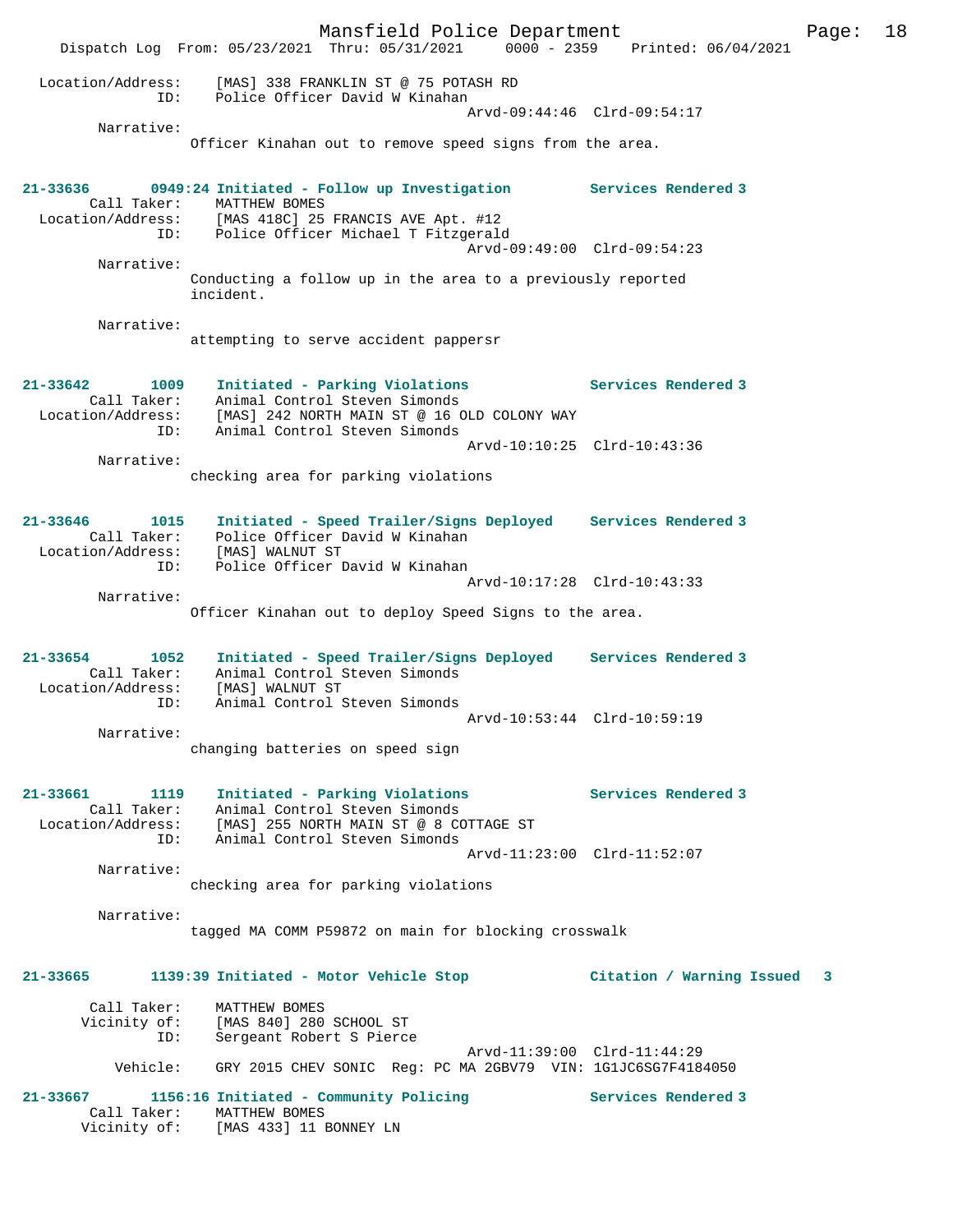Mansfield Police Department Page: 19 Dispatch Log From: 05/23/2021 Thru: 05/31/2021 0000 - 2359 ID: Police Officer Andrew J Kelley Arvd-11:56:00 Clrd-12:28:56 **21-33678 1234:06 Phone - 911 Hang-ups & Verifications Confirmed misdial/Accdntl Call 2**  Call Taker: Jennifer Napolitano Location/Address: [MAS 1005B]<sup>[292 CHAUNCY ST Apt. #150</sup> Sergeant John R Armstrong<br>Disp-12:35:39 Disp-12:35:39 Arvd-12:38:24 Clrd-12:40:08 Narrative: Checking on a 911 accidental. Contact made?: yes Cellphone? (y/n): n Uncertainty radius: **21-33680 1239:12 Phone - Trespassing / Unwanted Person Spoken To 1**  Call Taker: Jarred Kohler Location/Address: [MAS 4] 31 HAMPSHIRE ST Apt. #113 Sergeant Robert S Pierce<br>Disp-12:42:06 Disp-12:42:06 Arvd-12:49:11 Clrd-13:17:45<br>ID: Police Officer Andrew J Kelley Police Officer Andrew J Kelley Disp-12:42:18 Arvd-12:49:55 Clrd-13:17:45 Narrative: speaking with staff about a female party that was dropped off over night Narrative: spoke to party she was able to come up with a credit card to pay for another nigh stay **21-33699 1333 Initiated - Parking Violations Services Rendered 3**  Call Taker: Animal Control Steven Simonds Location/Address: [MAS 12] 250 EAST ST ID: Animal Control Steven Simonds Arvd-13:40:48 Clrd-14:53:59 Narrative: robinson school crossing coverage **21-33703 1359:34 Initiated - Disabled Motor Vehicle Spoken To 3**  Call Taker: Robert Stewart<br>Location/Address: [MAS 451] 500 1 ess: [MAS 451] 500 EAST ST<br>ID: Sergeant Robert S Pier Sergeant Robert S Pierce Arvd-13:59:00 Clrd-14:04:53<br>TD: Police Officer Andrew J Kelley Police Officer Andrew J Kelley<br>Disp-14:00:19 Disp-14:00:19 Arvd-14:00:21 Clrd-14:04:24 Vehicle: GRY 2013 G S Reg: RI OS901 VIN: JN1CV6AR3DM765834 Narrative: Reported DMV in the area, passerby notified officers of a vehcile in the woods. **21-33705 1405:58 Phone - Motor Veh Acc - No Injury Vehicle Towed 1**  Call Taker: Jennifer Napolitano<br>Vicinity of: [MAS] 34 HOPE ST of: [MAS] 34 HOPE ST<br>ID: Sergeant John R R Sergeant John R Armstrong<br>Disp-14:07:15 Arvd-14:09:02 Clrd-14:31:32 ID: Police Officer David W Kinahan Arvd-14:13:17 Clrd-14:31:32 ID: Sergeant Robert S Pierce Disp-14:12:02 Arvd-14:12:53 Clrd-14:24:44<br>Vehicle: RED 2016 FORD FUSION Req: PC MA 48XK11 VIN: 3FA6P0H71GR3 RED 2016 FORD FUSION Reg: PC MA 48XK11 VIN: 3FA6P0H71GR335775 Towed: For: Accident By: Central Street Garage To: Central Street Garage Released To: HARKNESS On: 05/25/2021 @ 1451 Vehicle: GRY 2005 CHEV UT TRAILB Reg: PC MA 2JPT13 VIN: 1GNDT13S952217111 Towed: For: Accident By: Central Street Garage To: Central Street Garage Released To: SOLIVAN On: 05/25/2021 @ 1448 SOLIVAN On: 05/25/2021 @ 1448 Narrative:

2 car mvc no injuries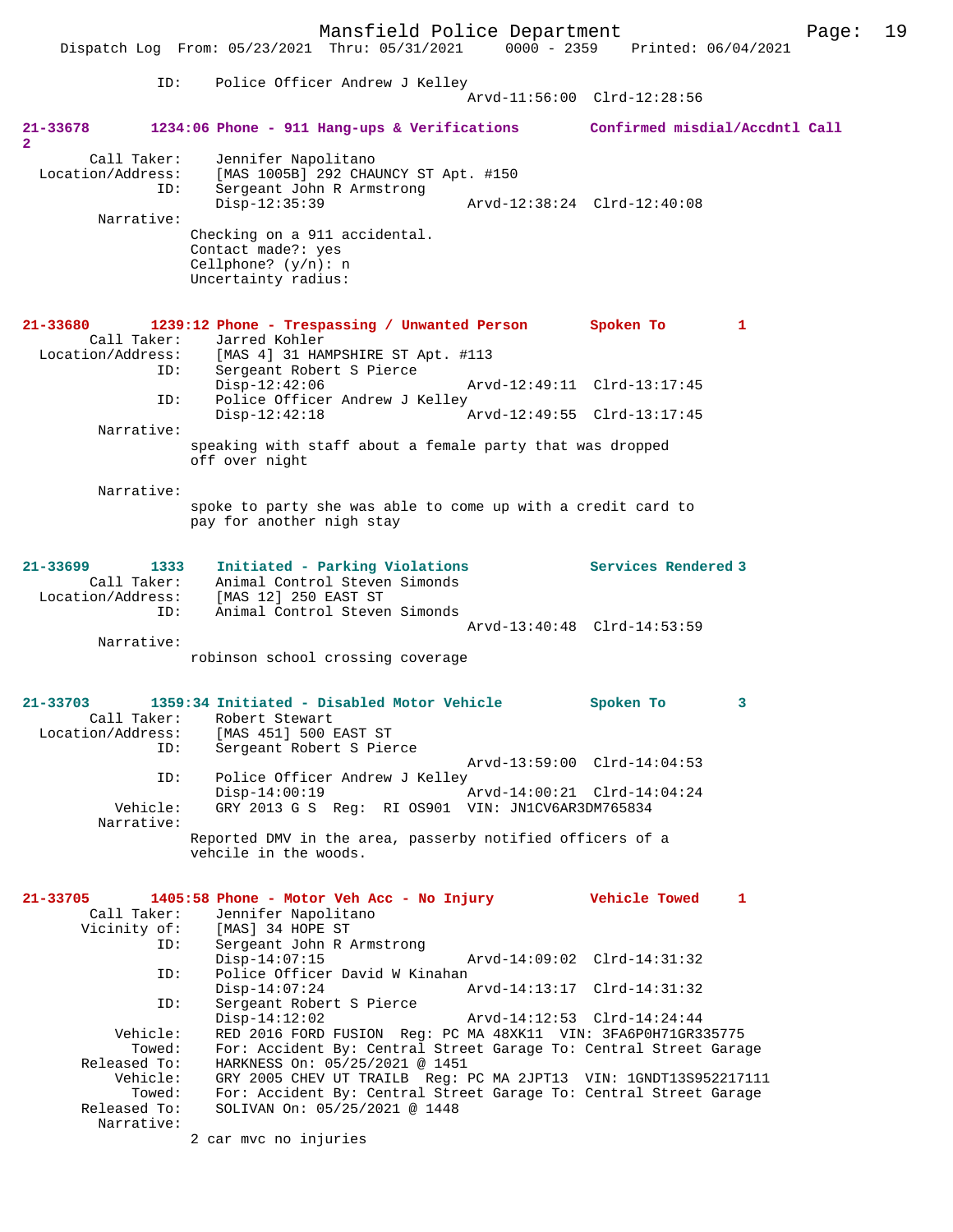Mansfield Police Department Page: 20 Dispatch Log From: 05/23/2021 Thru: 05/31/2021 0000 - 2359 Printed: 06/04/2021 Narrative: Central St enroute with 2 tows. Narrative: tows on scene Narrative: tow has both vehicles, standing by for the rescue to clear Refer To Accident: 21MAS-139-AC **21-33711 1445:18 Initiated - Building - Property Check Building Checked / Secured 3** Call Taker: MATTHEW BOMES<br>Vicinity of: [MAS] 905 SOUT Vicinity of: [MAS] 905 SOUTH MAIN ST Police Officer Andrew J Kelley Arvd-14:45:00 Clrd-14:50:47 Narrative: Checking the area. **21-33742 1704:22 Initiated - Motor Vehicle Stop Citation / Warning Issued 3** Call Taker: William Casey Location/Address: [MAS] CHAUNCY ST ID: Police Officer Andrew J Kelley Arvd-17:04:00 Clrd-17:07:26 Vehicle: GRY 2015 TOYT CAMRY Reg: PC MA 4LX854 VIN: 4T1BF1FK3FU924337 Narrative: Out with mvst Narrative: Citation issued to RO **21-33743 1721:53 Phone - 911 Hang-ups & Verifications Confirmed misdial/Accdntl Call 2**  Call Taker: MATTHEW BOMES<br>Location/Address: [MAS] 14 PINT [MAS] 14 PINTO WAY ID: Police Officer Joshua S Ellender Disp-17:23:15 Arvd-17:29:00 Clrd-17:29:48<br>ID: Police Officer Andrew J Kelley Police Officer Andrew J Kelley<br>Disp-17:24:43 Disp-17:24:43 Arvd-17:27:22 Clrd-17:29:02 Narrative: 911 call from an apple watch **21-33748 1749:41 Initiated - Motor Vehicle Stop Citation / Warning Issued 3** Call Taker: MATTHEW BOMES Location/Address: [MAS] 231 SPRING ST @ 52 WILLOW ST ID: Police Officer Andrew J Kelley Arvd-17:49:00 Clrd-17:53:35<br>Vehicle: RED 2012 BUIC REGAL Reg: PC MA 1677YE VIN: 2G4GR5ER6C9209 RED 2012 BUIC REGAL Reg: PC MA 1677YE VIN: 2G4GR5ER6C9205868 Narrative: MV STOP/// citation issued for speed **21-33757 1826:38 Radio - Suspicious Actv / Persn / Veh Spoken To 2**  Call Taker: MATTHEW BOMES<br>Vicinity of: [MAS 417] 9 FI of: [MAS 417] 9 FRANCIS AVE<br>ID: Lieutenant Roy D Bain JR Lieutenant Roy D Bain JR<br>Disp-18:27:37 Disp-18:27:37 Arvd-18:27:48 Clrd-18:28:36<br>TD: Police Officer William C Trudell ID: Police Officer William C Trudell Disp-18:27:45 Arvd-18:28:48 Clrd-18:35:18<br>TD: Police Officer Christopher D Sorge Police Officer Christopher D Sorge Arvd-18:28:31 Clrd-18:37:46 Narrative:

Out with two people, one previously trespassed from Station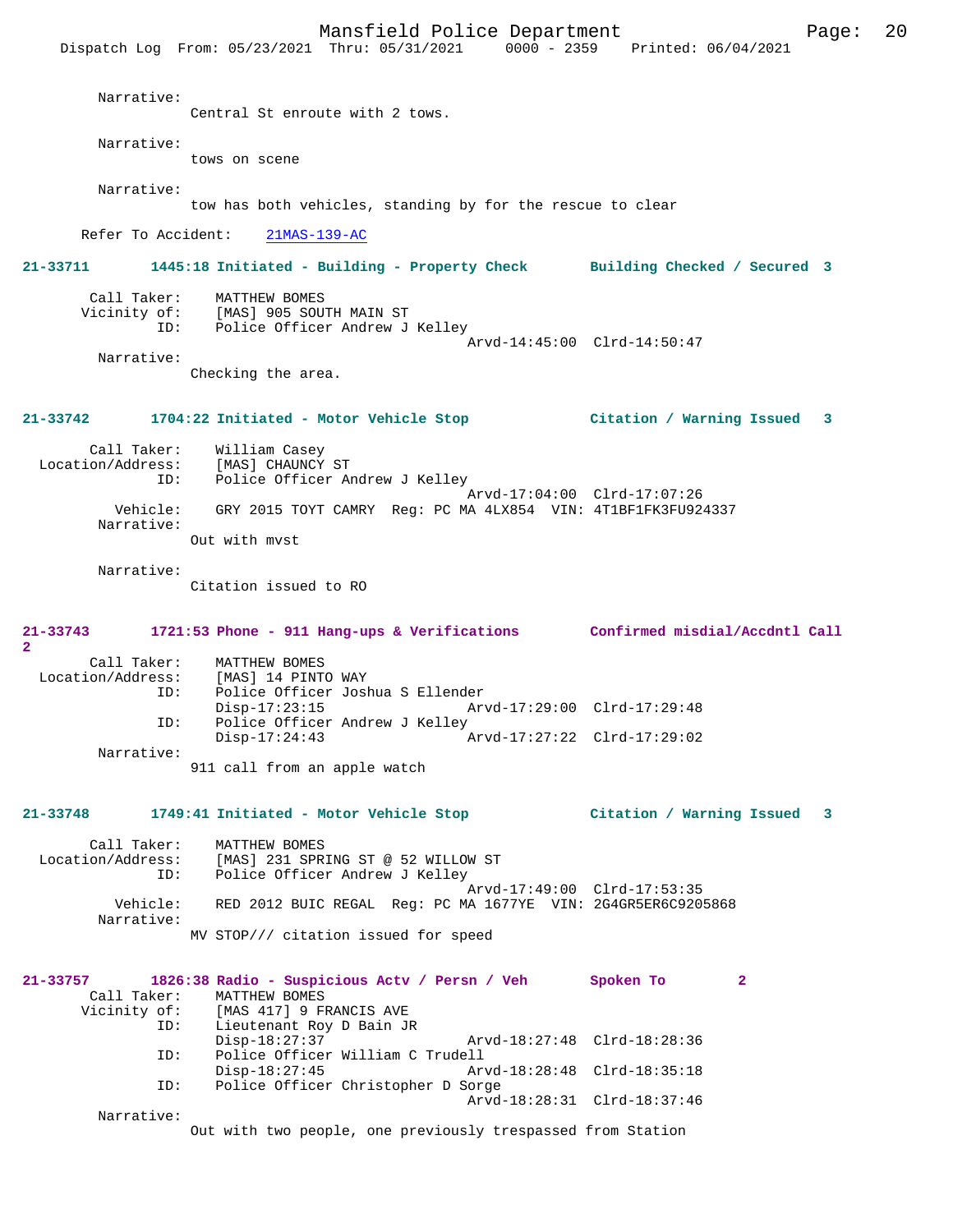Mansfield Police Department Page: 21 Dispatch Log From: 05/23/2021 Thru: 05/31/2021 0000 - 2359 Printed: 06/04/2021 Pointe. Narrative: Party was advised of the no trespass order (previously no proof of service). Party left the area. Refer To Field Int: 21MAS-50-FI **21-33758 1838:01 Initiated - Motor Vehicle Stop Citation / Warning Issued 3** Call Taker: MATTHEW BOMES Vicinity of: [MAS] 146 WEST ST @ 1 CENTRAL ST ID: Police Officer David J Pepicelli Arvd-18:38:00 Clrd-18:42:24 Vehicle: GRY 2015 SUBA ST IMPREZ Reg: PC MA 97HM12 VIN: JF1GPAA67F8317065 Narrative: Ma 97hm12 citation issued to the R/o for speeding N.Main st @ Villa **21-33759 1838:13 Phone - 911 Hang-ups & Verifications Confirmed misdial/Accdntl Call 2**  Call Taker: Jarred Kohler Location/Address: [MAS H6103] 9 PRINCE ST ID: Police Officer Andrew J Kelley<br>Disp-18:40:35 Disp-18:40:35 Arvd-18:46:08 Clrd-18:51:23 Vehicle: BLU 2010 CHEV IMPALA Reg: PC MA 2MJ920 VIN: 2G1WB5EK5A1210734 Narrative: Checking on a 911 hang up. Made contact with caller. Accidental 911 call. No need for Police, Fire or EMS. Contact made?: Yes Cellphone? (y/n): Yes Uncertainty radius: 8 meters **21-33761 1847:15 Initiated - Motor Vehicle Stop Citation / Warning Issued 3** Call Taker: MATTHEW BOMES Vicinity of: [MAS] 126 NORTH MAIN ST @ 10 VILLA ST<br>TD: Police Officer David J Pepicelli Police Officer David J Pepicelli Arvd-18:47:00 Clrd-18:49:54 Vehicle: WHI 2017 X3 Reg: PC RI NZ436 VIN: 5UXWX9C50H0T14212 Narrative: citation issued for parking to close to an intersection and parking in a restricted location **21-33763 1850:02 Initiated - Motor Vehicle Stop Citation / Warning Issued 3** Call Taker: MATTHEW BOMES Vicinity of: [MAS] PRATT ST ID: Police Officer David J Pepicelli Arvd-18:50:00 Clrd-18:55:02<br>Vehicle: GRY 2016 TOYT COROLL Reg: PC MA 7ZE224 VIN: 2T1BURHE9GC5 GRY 2016 TOYT COROLL Reg: PC MA 7ZE224 VIN: 2T1BURHE9GC534096 Narrative: citation issued for speed **21-33765 1859:46 Initiated - Motor Vehicle Stop Citation / Warning Issued 3** Call Taker: Nicole Boyer Vicinity of: [MAS] 972 WEST ST @ 25 TREMONT ST ID: Police Officer Joshua S Ellender Arvd-18:59:00 Clrd-19:07:22 Vehicle: GRY 2018 NISS ROGUE Reg: PC MA 3XJM49 VIN: KNMAT2MVXJP504111 Narrative: Out with an mvst Narrative:

Citation given to RO for speed.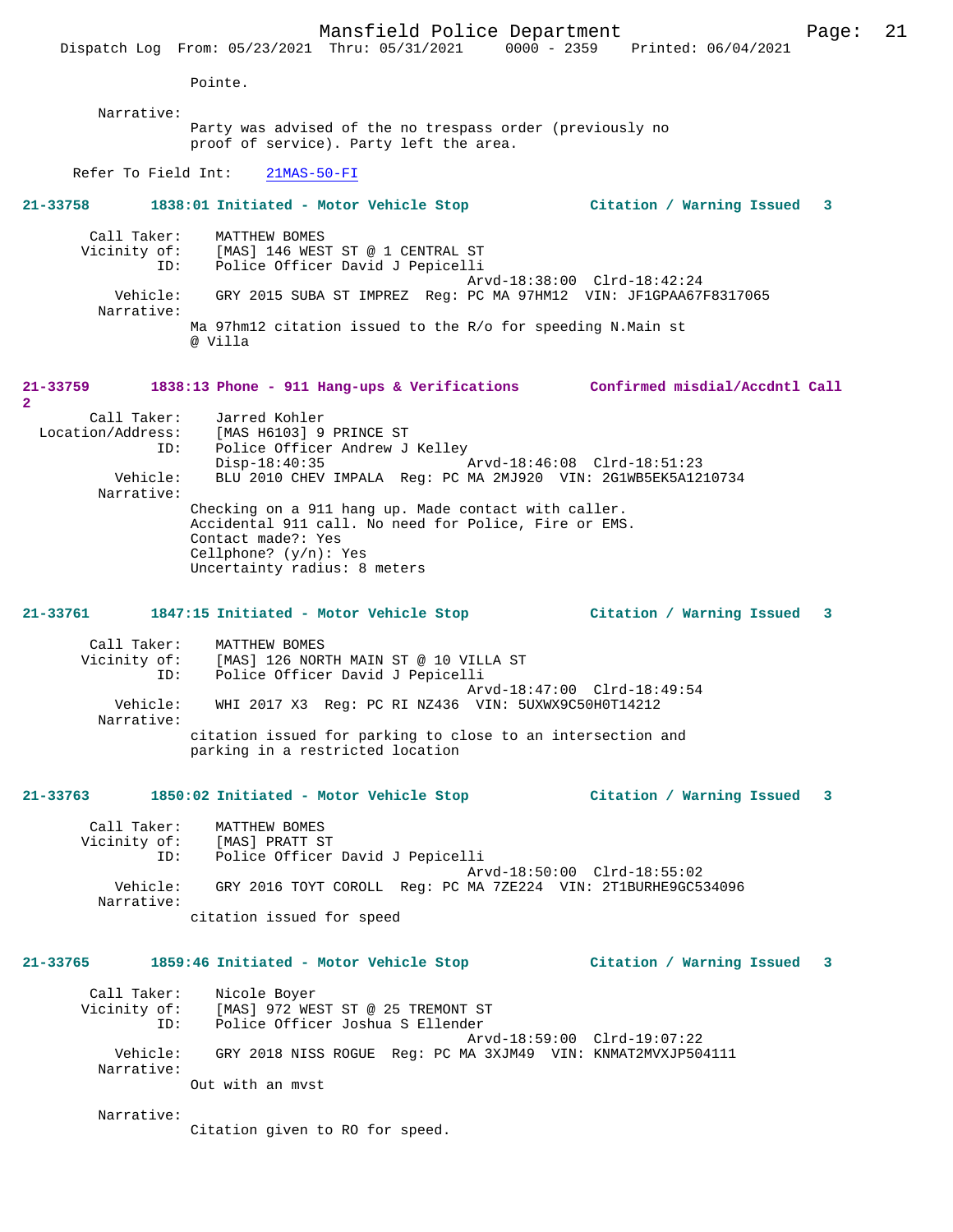```
21-33766 1901:22 Phone - Suspicious Actv / Persn / Veh Gone on Arrival 2 
                      [MAS 4A] 365 NORTH MAIN ST
               ID: Police Officer Andrew J Kelley<br>Disp-19:04:58
                Disp-19:04:58 Arvd-19:08:18 Clrd-19:14:50<br>ID: Police Officer Joshua S Ellender
                      Police Officer Joshua S Ellender
                       Disp-19:07:36 Enrt-19:07:36 Clrd-19:14:47
                   53 m grey polo shirt bald. harrasing staff
```
Narrative:

Narrative:

Narrative:

Call Taker: Jarred Kohler<br>Vicinity of: [MAS 4A] 365 1

Poss. ETOH

 Narrative: Person is now heading to Bank of America

Narrative:

Poss intox, begging and making the staff feel uncomfortable.

Narrative:

**2** 

M13 not currently seeing the party that has been described.

## **21-33769 1915:19 Phone - 911 Hang-ups & Verifications Confirmed misdial/Accdntl Call 2**  Call Taker: Jennifer Napolitano<br>Location/Address: [MAS H4780] 329 BAL [MAS H4780] 329 BALCOM ST ID: Police Officer Joshua S Ellender Arvd-19:26:42 Clrd-19:29:03 Narrative: Checking on a 911 hang up. Accidental. Pocket dial Contact made?: yes Cellphone? (y/n): yes Uncertainty radius: 25 meters **21-33775 2017:04 Initiated - Assist Other Agency Unfounded/Unverifed 3** Call Taker: Nicole Boyer Vicinity of: [MAS] FRANKLIN ST @ OAKLAND ST<br>TD: Police Officer William C Trude Police Officer William C Trudell Arvd-20:17:00 Clrd-20:32:53<br>ID: Police Officer David J Pepicelli Police Officer David J Pepicelli Arvd-20:22:28 Clrd-20:34:15 ID: Police Officer Andrew J Kelley Arvd-20:22:36 Clrd-20:31:38<br>Vehicle: WHI 2019 1500 Reg: PC MA 2CYP88 VIN: 1C6SRFLTXKN743303 WHI 2019 1500 Reg: PC MA 2CYP88 VIN: 1C6SRFLTXKN743303 Narrative: Foxboro lost sight of vehicle speeding in the area of cocasset and oak. request for mansfield to check the area. Narrative: M13 states 106 East St area has been checked with no findings. Narrative: No findings in the area. **21-33776 2026:39 911 - 911 Hang-ups & Verifications Confirmed misdial/Accdntl Call**

| Call Taker:       | Nicole Boyer                     |                             |  |
|-------------------|----------------------------------|-----------------------------|--|
| Location/Address: | [MAS] 15 COLONIAL DR             |                             |  |
| ID:               | Police Officer William C Trudell |                             |  |
|                   | Disp-20:33:15                    | Arvd-20:38:09 Clrd-20:40:01 |  |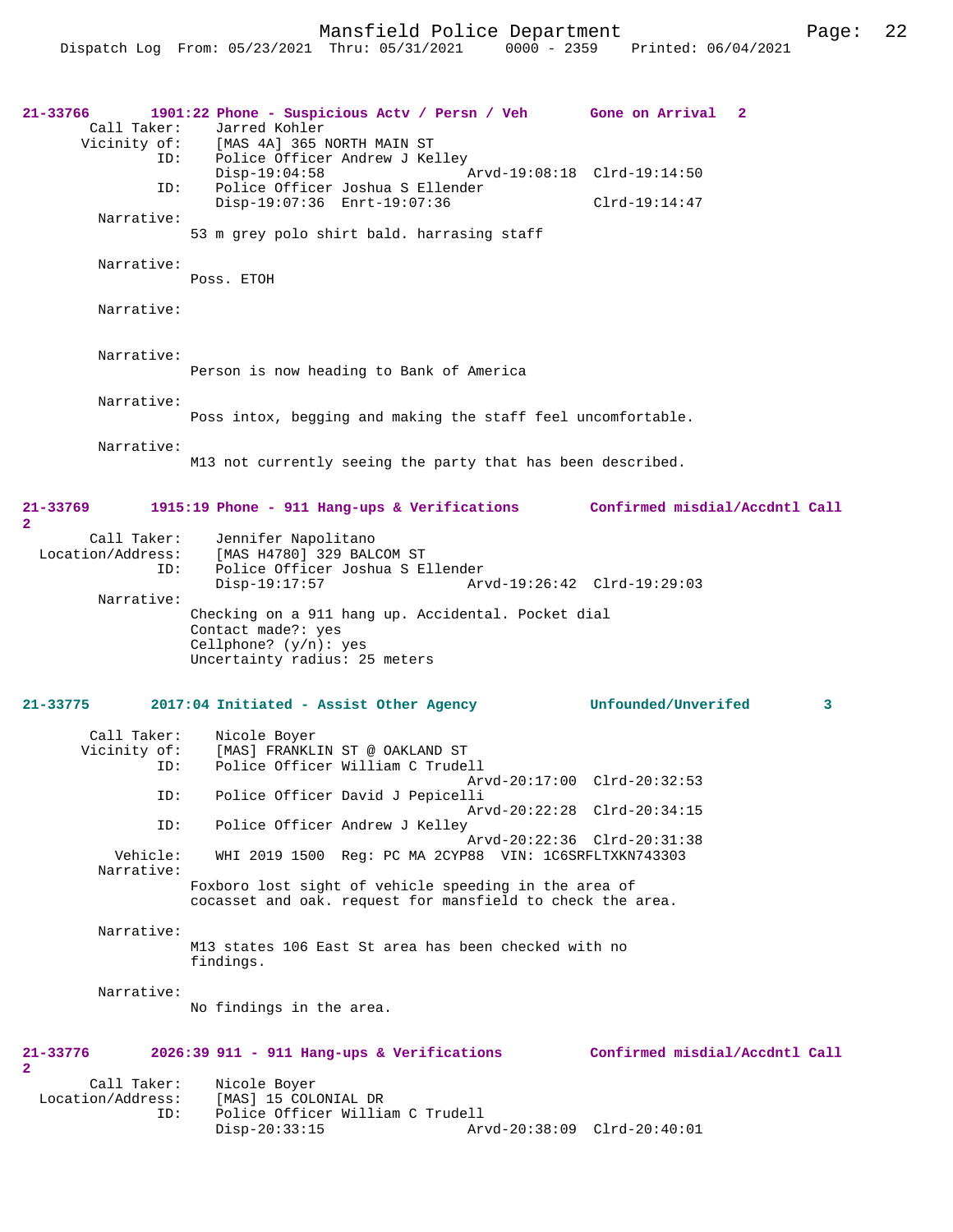**21-33781 2058:48 Walk-In - Assist Citizen - P S A Assisted Party 3**  Call Taker: Support Staff Langston W Puller Location/Address: [MAS 895] 175 FRUIT ST ID: Police Officer William C Trudell Disp-21:00:25 Arvd-21:21:16 Clrd-21:29:51 Narrative: M10 releasing a lost dog to the owner. Party will be meeting M10 at the animal shelter. **21-33786 2140:55 Initiated - Building - Property Check Building Checked / Secured 3** Call Taker: Nicole Boyer Location/Address: [MAS 2] 60 FORBES BLVD ID: Police Officer Joshua S Ellender Arvd-21:40:00 Clrd-21:47:27 Narrative: Checking the area. **21-33787 2141:31 Phone - Erratic Oper MV / Road Rage Spoken To 3**  Call Taker: Jarred Kohler<br>Location/Address: [MAS 840] 280  $IMAS 8401 280$  SCHOOL ST ID: Police Officer Andrew J Kelley<br>Disp-21:44:29 Disp-21:44:29 Arvd-21:48:03 Clrd-22:00:14<br>ID: Police Officer Joshua S Ellender Police Officer Joshua S Ellender Disp-21:48:00 Enrt-21:48:00 Arvd-21:48:45 Clrd-22:00:12<br>ID: Police Officer David J Pepicelli Police Officer David J Pepicelli Arvd-21:50:11 Clrd-21:51:03 Vehicle: WHI 2012 CHEV UT K15BLA Reg: PC MA 64NG40 VIN: 1GNSKJE70CR106650 Narrative: reported erratic operator. Went through red light and speeding. Narrative: last seen IFO Qudoba Narrative: M13 heading toward Oak St. Narrative: M3 found vehicle parked at Qdoba, unoccoppied. Narrative: Spoke with operator, she denies running a red light. **21-33788 2200:23 Initiated - Building - Property Check Building Checked / Secured 3** Call Taker: TARA LAKO Location/Address: [MAS 322] 31 HAMPSHIRE ST<br>ID: Police Officer Joshua S E Police Officer Joshua S Ellender Arvd-22:00:00 Clrd-22:12:55 Narrative: Checking the area. **21-33789 2201:17 Initiated - Building - Property Check Building Checked / Secured 3** Call Taker: TARA LAKO Location/Address: [MAS 1002] 250 EAST ST ID: Police Officer William C Trudell Arvd-22:01:00 Clrd-22:16:50 Narrative: Checking the area.

**21-33792 2229:59 Initiated - Building - Property Check Services Rendered 3**  Call Taker: Nicole Boyer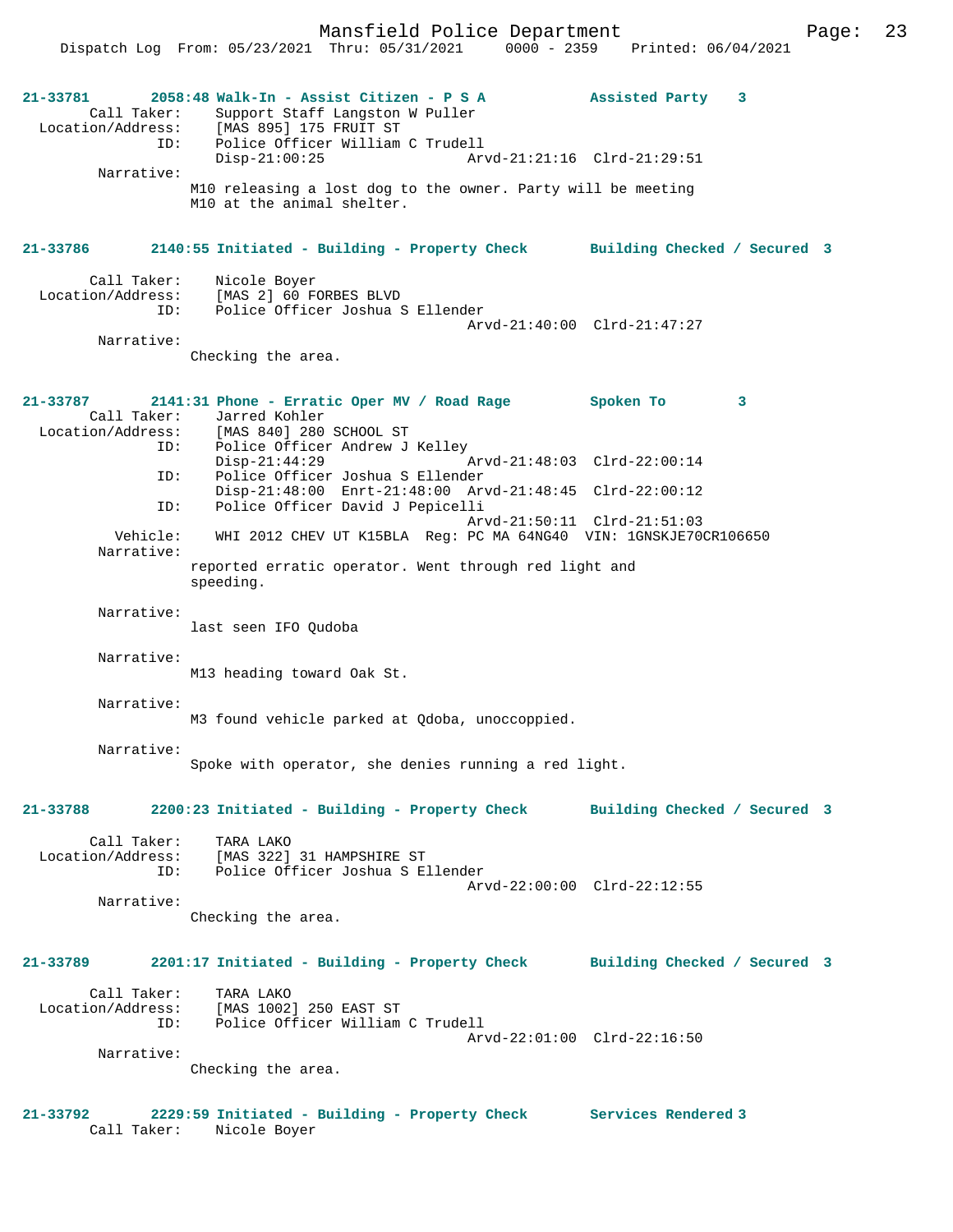|                                                                                                                 | Dispatch Log From: 05/23/2021 Thru: 05/31/2021 0000 - 2359 Printed: 06/04/2021 | Mansfield Police Department                                                                                  |                             | Page: | 24 |
|-----------------------------------------------------------------------------------------------------------------|--------------------------------------------------------------------------------|--------------------------------------------------------------------------------------------------------------|-----------------------------|-------|----|
| Vicinity of:<br>ID:                                                                                             | [MAS] SOUTH MAIN ST                                                            | Police Officer Andrew J Kelley                                                                               |                             |       |    |
| Narrative:                                                                                                      |                                                                                |                                                                                                              | Arvd-22:29:00 Clrd-22:39:31 |       |    |
|                                                                                                                 | Checking the area.                                                             |                                                                                                              |                             |       |    |
| 21-33797 2345:09 911 - Suspicious Actv / Persn / Veh Building Checked / Secured 2                               |                                                                                |                                                                                                              |                             |       |    |
| Call Taker:<br>ID:<br>ID:                                                                                       | JEFFREY KEEFE<br>Vicinity of: [MAS 924] 454 CHAUNCY ST<br>$Disp-23:47:21$      | Police Officer Joshua S Ellender<br>Police Officer David J Pepicelli                                         | Arvd-23:52:58 Clrd-23:55:59 |       |    |
| Vehicle:<br>Narrative:                                                                                          |                                                                                | WHI 2016 SENTRA Req: RI KC426 VIN: 3N1AB7AP1GY229096                                                         | Arvd-23:47:34 Clrd-23:55:54 |       |    |
|                                                                                                                 |                                                                                | White sedan in the parking lot waiting for 30 minutes.                                                       |                             |       |    |
| Narrative:                                                                                                      |                                                                                | CP does not know who the car belongs to.                                                                     |                             |       |    |
| Narrative:                                                                                                      |                                                                                | CP is a cleaner for the establishment.                                                                       |                             |       |    |
| Narrative:                                                                                                      | forester.                                                                      | CP vehicle is in the back of the lot as a grey subaru                                                        |                             |       |    |
| Narrative:                                                                                                      |                                                                                | Female party in the vehicle was using the phone for work,<br>and car battery died. Party is waiting for AAA. |                             |       |    |
| For Date: $05/26/2021$ - Wednesday                                                                              |                                                                                |                                                                                                              |                             |       |    |
| 21-33804 0048:42 Initiated - Assist Citizen - P S A 3ssisted Party 3<br>Location/Address: [MAS] 23 HILLSIDE TER | Call Taker: Nicole Boyer                                                       |                                                                                                              |                             |       |    |
| ID:                                                                                                             |                                                                                | Police Officer Derek M Stark                                                                                 | Arvd-00:48:00 Clrd-00:49:35 |       |    |
| Narrative:                                                                                                      |                                                                                | Assisting female party to gather belongings.                                                                 |                             |       |    |
| Narrative:                                                                                                      | Party has their property.                                                      |                                                                                                              |                             |       |    |
| 21-33811                                                                                                        | 0115:42 Initiated - Building - Property Check Building Checked / Secured 3     |                                                                                                              |                             |       |    |
| Call Taker:<br>Vicinity of:<br>ID:                                                                              | Nicole Boyer                                                                   | [MAS] 4 ERICK RD @ 15 BONNEY LN<br>Police Officer Joshua S Ellender                                          | Arvd-01:15:00 Clrd-01:23:36 |       |    |
| Narrative:                                                                                                      | Checking the area.                                                             |                                                                                                              |                             |       |    |
| 21-33816 0137:54 Initiated - Building - Property Check Building Checked / Secured 3                             |                                                                                |                                                                                                              |                             |       |    |
| Call Taker:<br>ID:                                                                                              | Nicole Boyer<br>Vicinity of: [MAS 2] 60 FORBES BLVD                            | Police Officer Christopher D Sorge                                                                           | Arvd-01:37:00 Clrd-01:40:44 |       |    |
| Narrative:                                                                                                      | Checking the area.                                                             |                                                                                                              |                             |       |    |
| 21-33819                                                                                                        | 0152:10 Initiated - Building - Property Check Building Checked / Secured 3     |                                                                                                              |                             |       |    |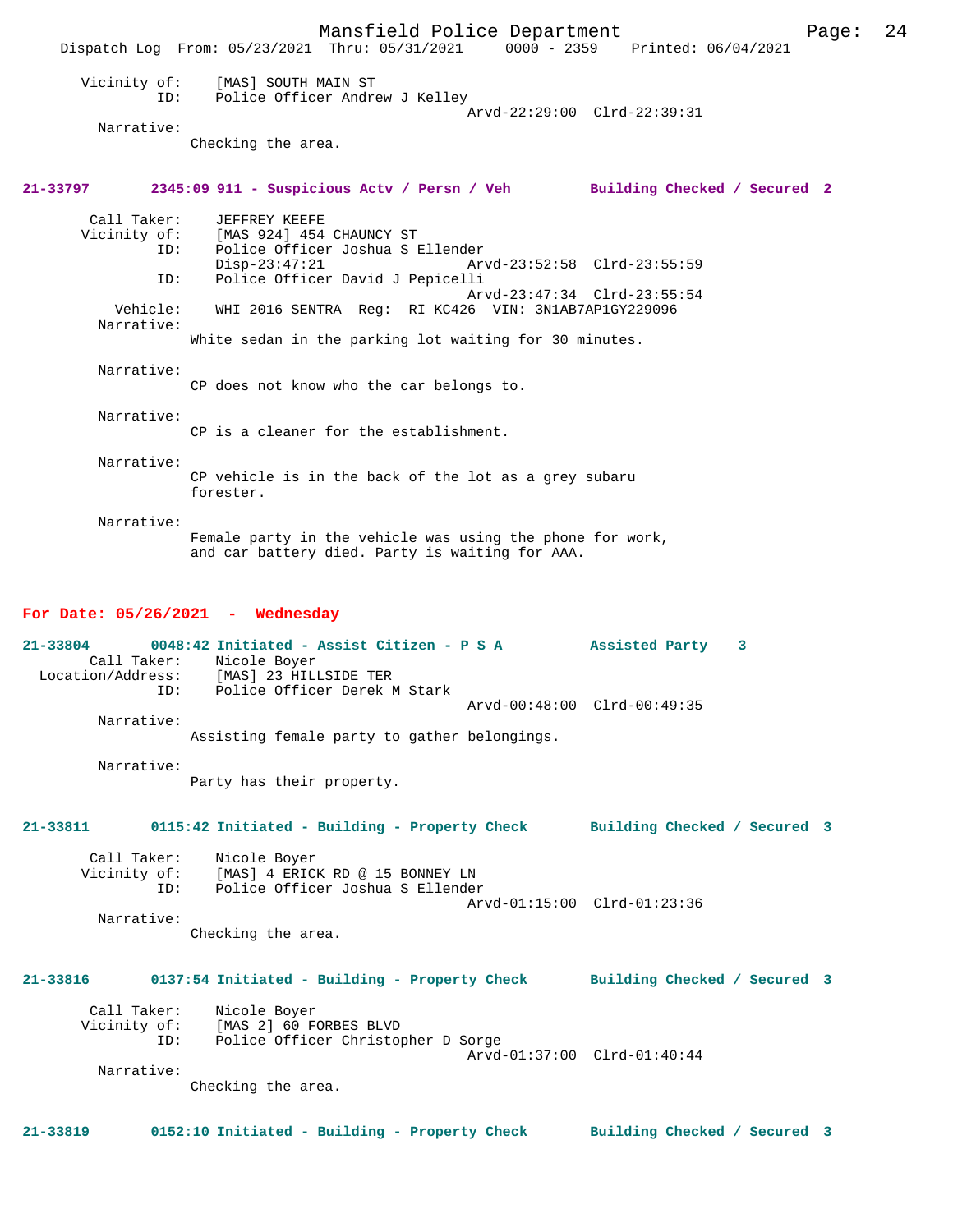Mansfield Police Department Page: 25 Dispatch Log From: 05/23/2021 Thru: 05/31/2021 0000 - 2359 Printed: 06/04/2021 Call Taker: Nicole Boyer Vicinity of: [MAS 1015] 30 CHAUNCY ST ID: Police Officer Derek M Stark Arvd-01:52:00 Clrd-01:57:33 Narrative: Checking the area. **21-33821 0157:41 Initiated - Building - Property Check Building Checked / Secured 3** Call Taker: Nicole Boyer Vicinity of: [MAS 281A] 1 CROCKER ST<br>ID: Police Officer Derek M 9 Police Officer Derek M Stark Arvd-01:57:00 Clrd-02:02:34 Narrative: Checking the area. **21-33823 0202:41 Initiated - Building - Property Check Building Checked / Secured 3** Call Taker: Nicole Boyer Vicinity of: [MAS] NORTH MAIN ST ID: Police Officer Derek M Stark Arvd-02:02:00 Clrd-02:17:26 Narrative: Checking the area. **21-33825 0207:33 Initiated - Building - Property Check Building Checked / Secured 3** Call Taker: Nicole Boyer Vicinity of: [MAS 907E] 390 WEST ST<br>ID: Sergeant Thomas R Conno Sergeant Thomas R Connor Arvd-02:07:00 Clrd-02:12:30 Narrative: Checking the area. **21-33826 0210:16 Initiated - Building - Property Check Building Checked / Secured 3** Call Taker: Nicole Boyer Vicinity of: [MAS 417] 9 FRANCIS AVE ID: Police Officer Joshua S Ellender Arvd-02:10:00 Clrd-02:21:42 Narrative: Checking the area. **21-33828 0211:40 Initiated - Suspicious Actv / Persn / Veh Spoken To 2**  Call Taker: Nicole Boyer Location/Address: [MAS] 50 WEST ST ID: Police Officer Christopher D Sorge Arvd-02:11:00 Clrd-02:13:15 Narrative: Out speaking with a party. **21-33830 0221:03 Initiated - Building - Property Check Building Checked / Secured 3** Call Taker: Nicole Boyer<br>Vicinity of: [MAS] NORFOLI Vicinity of: [MAS] NORFOLK ST ID: Police Officer Christopher D Sorge Arvd-02:21:00 Clrd-02:22:57 Narrative: Checking the area. **21-33835 0234:24 Initiated - Building - Property Check Building Checked / Secured 3**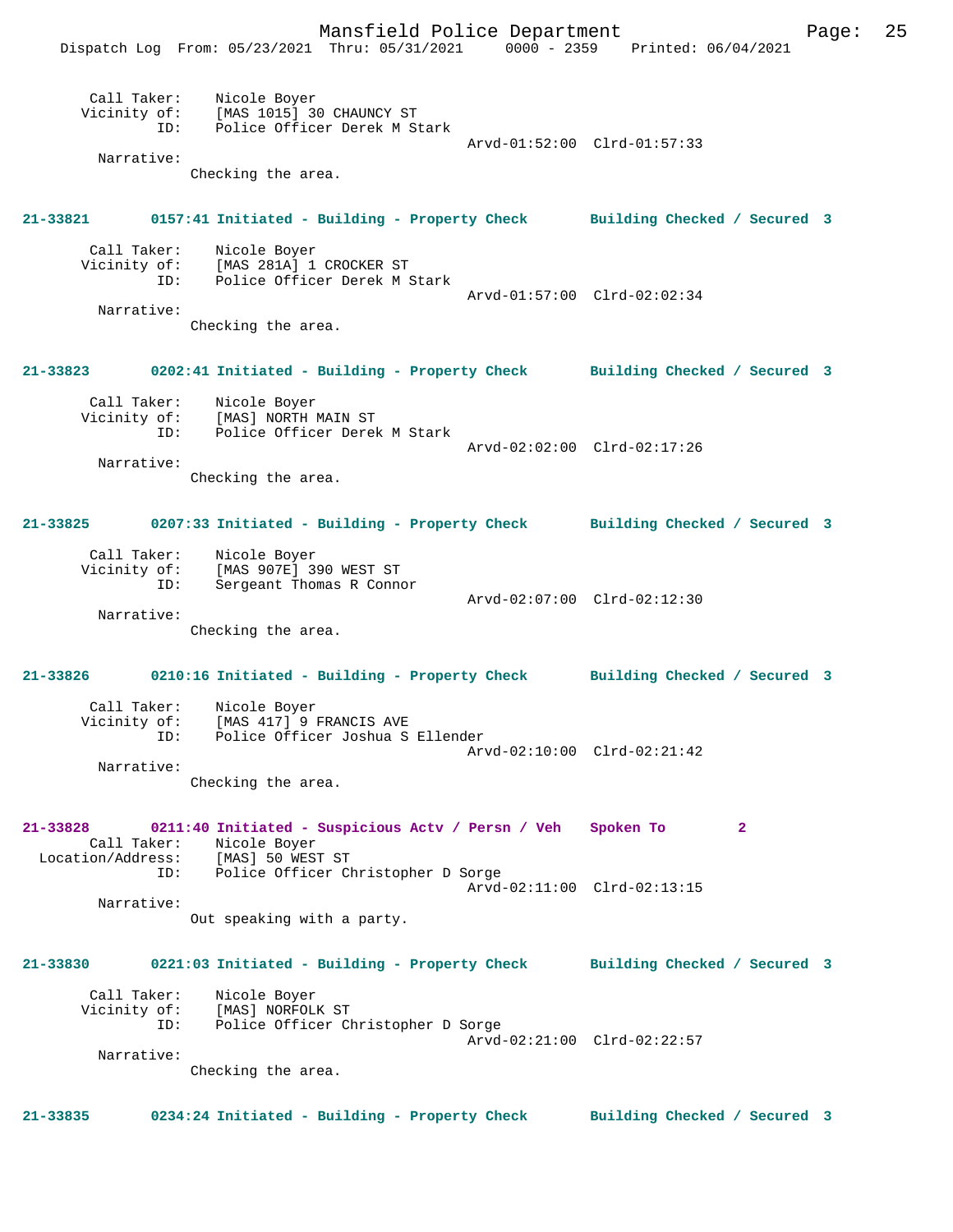Mansfield Police Department Page: 26 Dispatch Log From: 05/23/2021 Thru: 05/31/2021 0000 - 2359 Printed: 06/04/2021 Call Taker: Nicole Boyer Vicinity of: [MAS 12] 250 EAST ST<br>ID: Police Officer Joshus Police Officer Joshua S Ellender Arvd-02:34:00 Clrd-03:04:58 Narrative: Checking the area. **21-33839 0251:45 Initiated - Building - Property Check Building Checked / Secured 3** Call Taker: Nicole Boyer<br>Vicinity of: [MAS 814] 50 of: [MAS 814] 50 WEST CHURCH ST<br>ID: Police Officer Derek M Starl Police Officer Derek M Stark Arvd-02:51:00 Clrd-03:04:29 Narrative: Checking the area. **21-33840 0300:34 Initiated - Building - Property Check Building Checked / Secured 3** Call Taker: Nicole Boyer<br>Vicinity of: [MAS 65] 30 of: [MAS 65] 30 CHAUNCY ST<br>ID: Police Officer Christon Police Officer Christopher D Sorge Arvd-03:00:00 Clrd-03:09:40 Narrative: Checking the area. **21-33844 0316:49 Initiated - Building - Property Check Investigated - Report Taken 3** Call Taker: Nicole Boyer<br>Vicinity of: [MAS 181A] 19 [MAS 181A] 150 OAKLAND ST ID: Police Officer Derek M Stark Arvd-03:16:00 Clrd-03:43:23<br>ID: Police Officer Christopher D Sorge Police Officer Christopher D Sorge Disp-03:19:51 Enrt-03:19:51 Arvd-03:26:32 Clrd-03:30:15 Narrative: Checking the area. Narrative: To the left of the Chocolate Factory is a white building with two windows broken in the rear. Narrative: See OF for further. Narrative: Found one more basement window broken. Photos were taken. Refer To Incident: 21MAS-529-OF **21-33847 0402:36 Initiated - Building - Property Check Building Checked / Secured 3** Call Taker: Nicole Boyer<br>Location/Address: [MAS 834] 26  $[MAS 834]$  261 CHAUNCY ST ID: Police Officer Derek M Stark Arvd-04:02:00 Clrd-04:12:13 Narrative: Checking the area. **21-33850 0424:03 Initiated - Suspicious Actv / Persn / Veh Field Interrogation 2** Call Taker: Nicole Boyer Location/Address: [MAS 240A] 189 CHAUNCY ST ID: Police Officer Derek M Stark Arvd-04:24:00 Clrd-04:59:07 Narrative: Suspicious activity in the parking lot.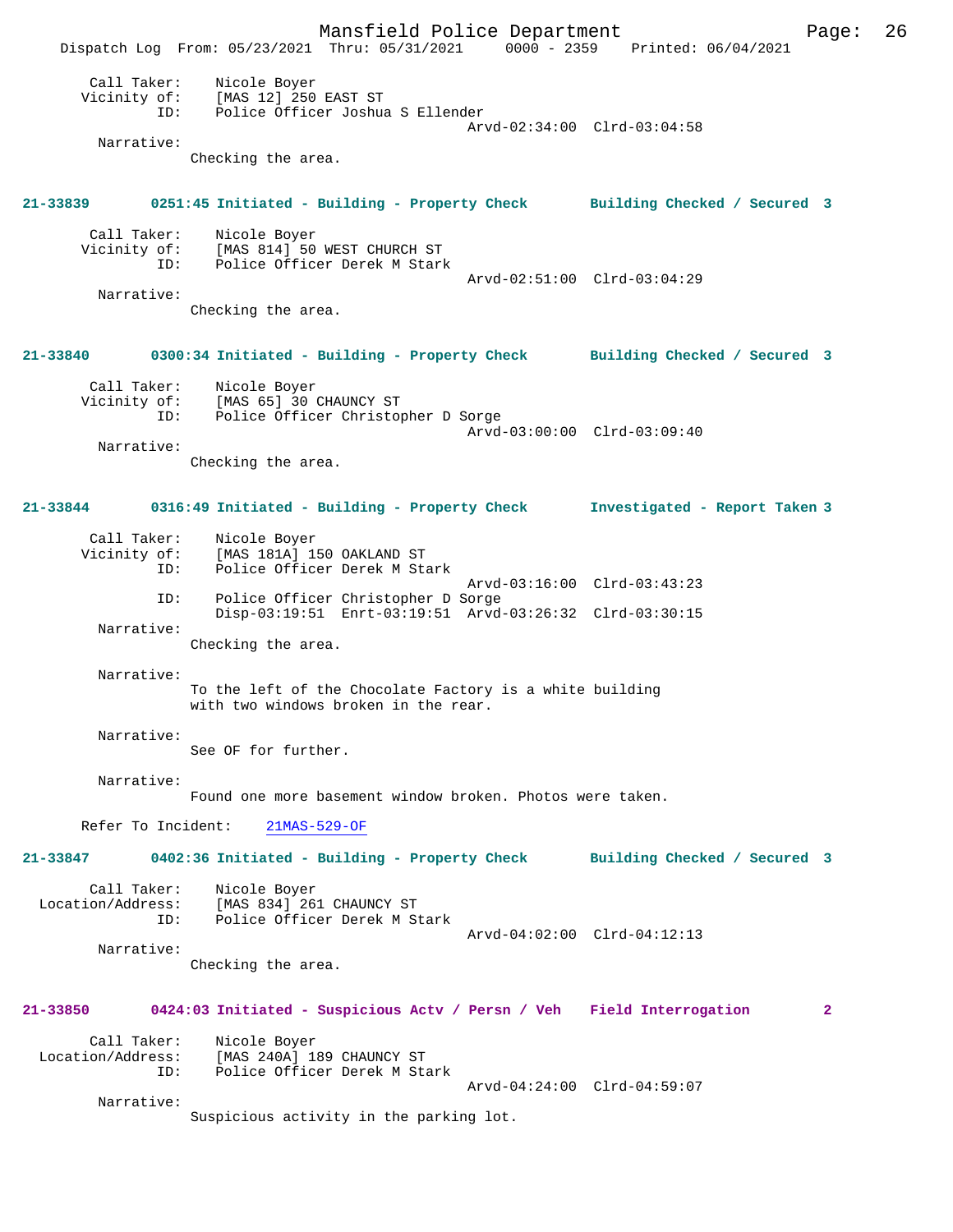Mansfield Police Department Fage: 27

| Refer To Field Int:                                                           | $21MAS-51-FI$                                                                                                                                                                                                                                                        |                             |                                                    |                               |
|-------------------------------------------------------------------------------|----------------------------------------------------------------------------------------------------------------------------------------------------------------------------------------------------------------------------------------------------------------------|-----------------------------|----------------------------------------------------|-------------------------------|
| 21-33854<br>Call Taker:<br>Location/Address:<br>ID:<br>Vehicle:<br>Narrative: | 0618:13 Other - Assist Other Agency<br>Michael Mezhberg<br>[MAS] 433 ELM ST<br>Police Officer Christopher D Sorge<br>$Disp-06:20:39$<br>BLK 2007 CHRY VA PTCRUISER Req: PC MA 1YJZ65 VIN: 3A4FY48BX7T614772<br>Assist Norton PD with contacting a female party whose |                             | Spoken To<br>Arvd-06:29:42 Clrd-06:36:10           | 3                             |
|                                                                               | vehicle was found abandoned after a possible MVA.                                                                                                                                                                                                                    |                             |                                                    |                               |
| Narrative:                                                                    | Made contact with female party, she will be contacting NPD.                                                                                                                                                                                                          |                             |                                                    |                               |
| 21-33857<br>Call Taker:<br>ID:                                                | 0621:33 Phone - Road Hazards<br>TARA LAKO<br>Vicinity of: [MAS U8] NORTH MAIN ST<br>Sergeant Thomas R Connor                                                                                                                                                         |                             | Services Rendered 3                                |                               |
| ID:                                                                           | $Disp-06:25:30$<br>Police Officer Derek M Stark                                                                                                                                                                                                                      | Arvd-06:31:10 Clrd-06:35:29 |                                                    |                               |
| Narrative:                                                                    | $Disp-06:25:37$                                                                                                                                                                                                                                                      | Arvd-06:32:10 Clrd-06:35:32 |                                                    |                               |
|                                                                               | RP reports a red string bag in the roadway, RP found it<br>suspicious.                                                                                                                                                                                               |                             |                                                    |                               |
| Narrative:                                                                    | M1 found a red bag in the roadway.                                                                                                                                                                                                                                   |                             |                                                    |                               |
| Narrative:                                                                    | Has been removed.                                                                                                                                                                                                                                                    |                             |                                                    |                               |
|                                                                               |                                                                                                                                                                                                                                                                      |                             |                                                    |                               |
| 21-33858<br>3                                                                 | 0637:25 Initiated - Follow up Investigation                                                                                                                                                                                                                          |                             |                                                    | Investigated - No Action Req. |
| Call Taker:<br>ID:                                                            | Nicole Boyer<br>Location/Address: [MAS 181A] 150 OAKLAND ST<br>Police Officer Derek M Stark                                                                                                                                                                          | Arvd-06:37:00 Clrd-07:28:45 |                                                    |                               |
| Narrative:                                                                    | Conducting a follow up in the area to a previously reported<br>incident with the broken windows.                                                                                                                                                                     |                             |                                                    |                               |
| 21-33859<br>Call Taker:<br>Vicinity of:<br>ID:                                | 0637:58 Phone - Animal Complaints<br>JEFFREY KEEFE<br>[MAS H98] 10 GANDER LN<br>Police Officer Joshua S Ellender<br>Disp-06:39:40                                                                                                                                    |                             | Services Rendered 3<br>Arvd-06:42:15 Clrd-06:57:55 |                               |
| Narrative:                                                                    | Cat stuck in a tree being attacked by hawks.                                                                                                                                                                                                                         |                             |                                                    |                               |
| Narrative:                                                                    | The cat is approximately 70 feet up the tree next to a hawks<br>nest. The RP has a friend that is an arborist and will call<br>him                                                                                                                                   |                             |                                                    |                               |
| $21 - 33862$<br>0649<br>Call Taker:<br>Location/Address:<br>ID:               | Initiated - Parking Violations<br>Animal Control Steven Simonds<br>[MAS 12] 250 EAST ST<br>Animal Control Steven Simonds                                                                                                                                             |                             | Services Rendered 3                                |                               |

**21-33863 0651:12 Phone - Assist Fire Department Referred to Other Agency 2**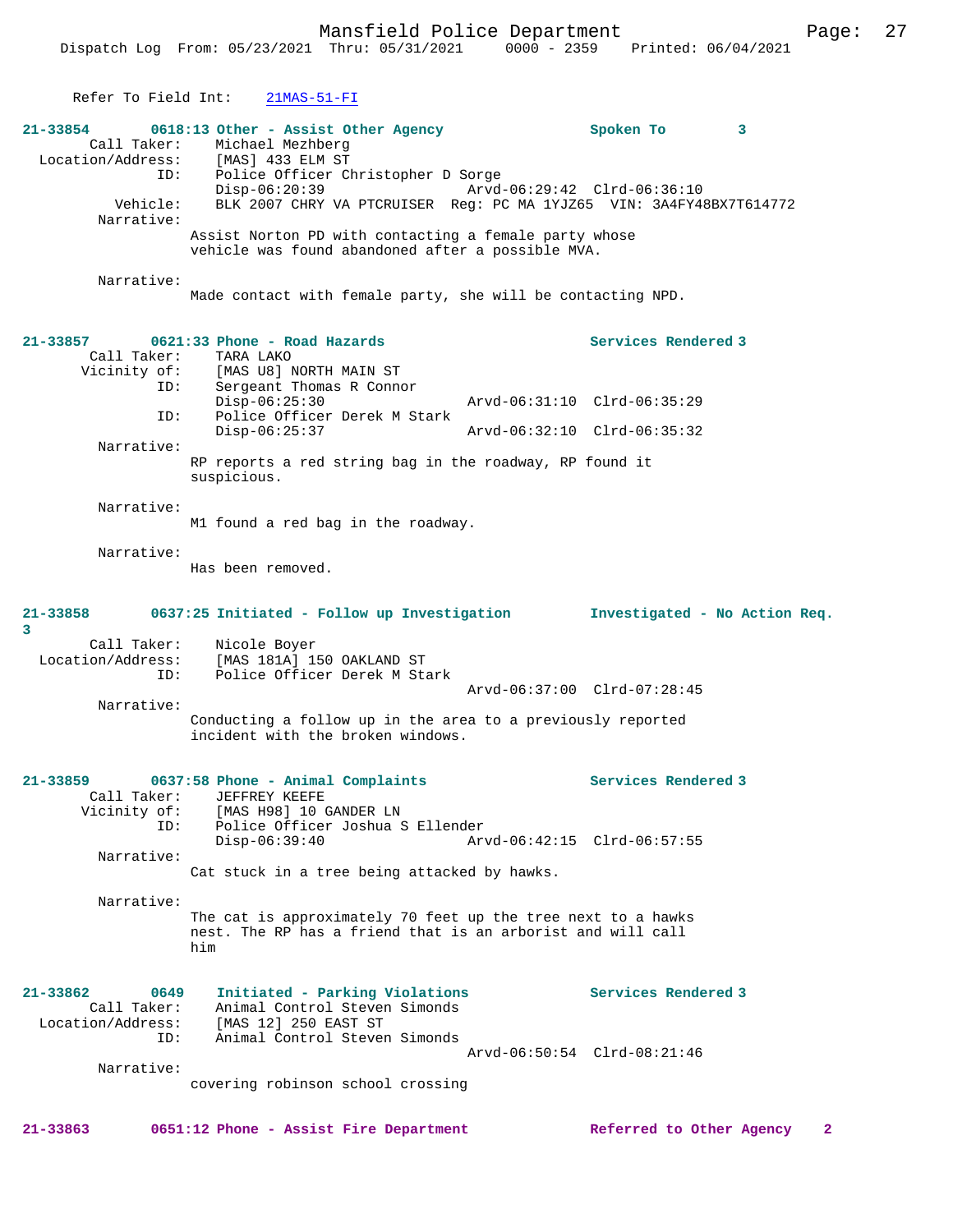Dispatch Log From: 05/23/2021 Thru: 05/31/2021 0000 - 2359 Printed: 06/04/2021

|                               | Call Taker: Kieran M Ruth<br>Location/Address: [MAS 237B] 31 OXFORD RD                     |                             |
|-------------------------------|--------------------------------------------------------------------------------------------|-----------------------------|
| ID:                           | Police Officer Christopher D Sorge<br>$Disp-06:52:21$                                      | Arvd-06:56:49 Clrd-07:00:30 |
| Narrative:                    |                                                                                            |                             |
|                               | Assisting the FD with a fire related incident. Nature: Master<br>Box activation            |                             |
|                               |                                                                                            |                             |
|                               | 21-33866 0653:47 911 - 911 Hang-ups & Verifications Confirmed misdial/Accdntl Call         |                             |
| $\overline{2}$<br>Call Taker: | MATTHEW BOMES                                                                              |                             |
| Location/Address:             | [MAS 43] 137 MILL ST Apt. #86<br>ID: Police Officer Joshua S Ellender                      |                             |
|                               | $Disp-06:58:10$                                                                            | Arvd-07:05:24 Clrd-07:10:25 |
| Narrative:                    | Checking on a 911 hang up.                                                                 |                             |
|                               | Contact made?: yes Alexandria                                                              |                             |
|                               | Cellphone? $(y/n):y$<br>Uncertainty radius:                                                |                             |
|                               |                                                                                            |                             |
|                               | 21-33877 0821 Initiated - Parking Violations<br>Call Taker: Animal Control Steven Simonds  | Services Rendered 3         |
|                               | Location/Address: [MAS] 43 NORTH MAIN ST @ 13 PARK ST<br>ID: Animal Control Steven Simonds |                             |
|                               |                                                                                            | Arvd-08:22:10 Clrd-08:56:40 |
| Narrative:                    | checking area for parking violations                                                       |                             |
|                               |                                                                                            |                             |
|                               | 21-33886 0851:52 Initiated - Building - Property Check Building Checked / Secured 3        |                             |
|                               | Call Taker: Kieran M Ruth<br>Location/Address: [MAS 1002] 250 EAST ST                      |                             |
|                               | ID: Police Officer Andrew J Kelley                                                         | Arvd-08:51:00 Clrd-09:30:22 |
| Narrative:                    |                                                                                            |                             |
|                               | Checking the area.                                                                         |                             |
| Narrative:                    | Made a walk thru of the high school                                                        |                             |
|                               |                                                                                            |                             |
|                               | 21-33891 0907:15 Initiated - Building - Property Check Building Checked / Secured 3        |                             |
|                               | Call Taker: Jarred Kohler<br>Location/Address: [MAS 411] 60 FORBES BLVD                    |                             |
|                               | ID: Police Officer Patrick J Pennie                                                        |                             |
| Narrative:                    |                                                                                            | Arvd-09:07:00 Clrd-09:12:53 |
|                               | Checking the area.                                                                         |                             |
|                               | 21-33894 0913:03 Initiated - Building - Property Check Building Checked / Secured 3        |                             |
|                               | Call Taker: Kieran M Ruth                                                                  |                             |
|                               | Location/Address: [MAS 322] 31 HAMPSHIRE ST                                                |                             |
|                               | ID: Police Officer Patrick J Pennie                                                        | Arvd-09:13:00 Clrd-09:19:20 |
| Narrative:                    | Checking the area.                                                                         |                             |
|                               |                                                                                            |                             |
| $\overline{a}$                | 21-33897 0926:17 Phone - 911 Hang-ups & Verifications Confirmed misdial/Accdntl Call       |                             |
|                               | Call Taker: William Casey<br>Location/Address: [MAS H6693] 1815 WEST ST                    |                             |
|                               |                                                                                            |                             |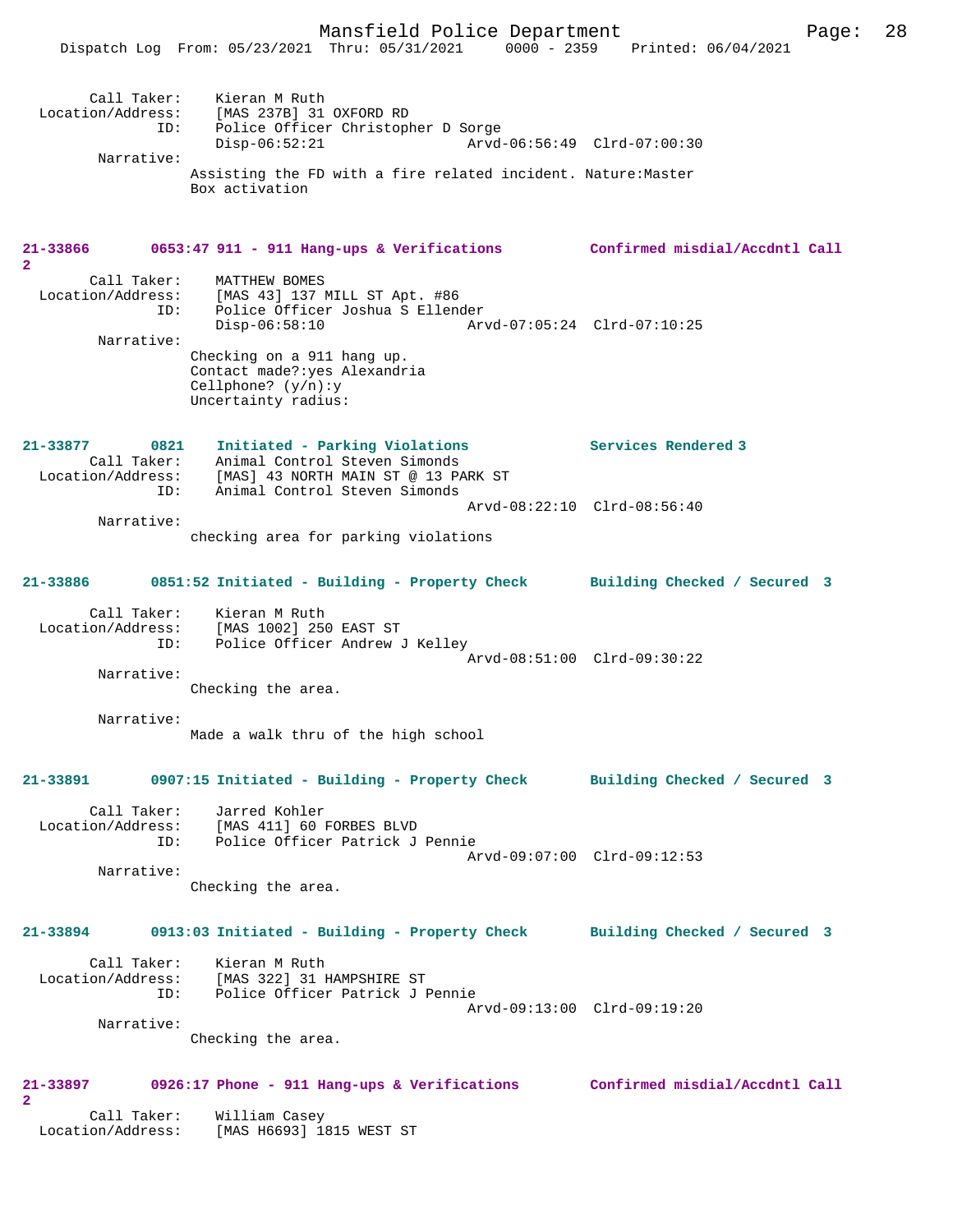Mansfield Police Department Page: 29 Dispatch Log From: 05/23/2021 Thru: 05/31/2021 0000 - 2359 Printed: 06/04/2021 ID: Police Officer Matthew A Souza Disp-09:27:26 Clrd-09:28:54 ID: Police Officer Patrick J Pennie Disp-09:28:38 Arvd-09:39:17 Clrd-09:39:20 Narrative: Checking on a 911 hang up. Contact made? Yes Cellphone? (y/n) :yes Uncertainty radius: Narrative: Spoke to homeowner and she is working in her yard **21-33909 1000:29 Initiated - School Officer Activity Incident Report 3**  Call Taker: Kieran M Ruth Location/Address: [MAS 332] 240 EAST ST ID: Detective Derek M McCune Arvd-10:00:00 Clrd-10:01:31 **21-33912 1004:19 Initiated - Follow up Investigation Investigated - No Report 3** Call Taker: Kieran M Ruth Location/Address: [MAS] 1 MANSFIELD AVE ID: Police Officer Matthew A Souza Arvd-10:04:00 Clrd-10:17:57 Narrative: Conducting a follow up in the area to a previously reported incident. **21-33920 1031 Initiated - Parking Violations Services Rendered 3**  Call Taker: Animal Control Steven Simonds Location/Address: [MAS] 242 NORTH MAIN ST @ 16 OLD COLONY WAY ID: Animal Control Steven Simonds Arvd-10:33:27 Clrd-11:24:20 Narrative: checking area for parking violations **21-33933 1129 Initiated - Speed Trailer/Signs Deployed Services Rendered 3**  Call Taker: Animal Control Steven Simonds Location/Address: [MAS] WILLIAMS ST ID: Animal Control Steven Simonds Arvd-11:31:01 Clrd-11:40:53 Narrative: changing batteries on speed sign **21-33940 1147 Initiated - Parking Violations Services Rendered 3**  Call Taker: Animal Control Steven Simonds Location/Address: [MAS] 255 NORTH MAIN ST @ 8 COTTAGE ST ID: Animal Control Steven Simonds Arvd-11:49:03 Clrd-11:58:43 Narrative: checking area for parking violations Narrative: tagged MN DBG973 at old colony way/small lot behind Jimmys pub for overtime parking **21-33941 1151:46 Initiated - Building - Property Check Building Checked / Secured 3** Call Taker: Kieran M Ruth Location/Address: [MAS 417] 9 FRANCIS AVE ID: Police Officer Andrew J Kelley Arvd-11:51:00 Clrd-12:44:46 Narrative: Checking the area.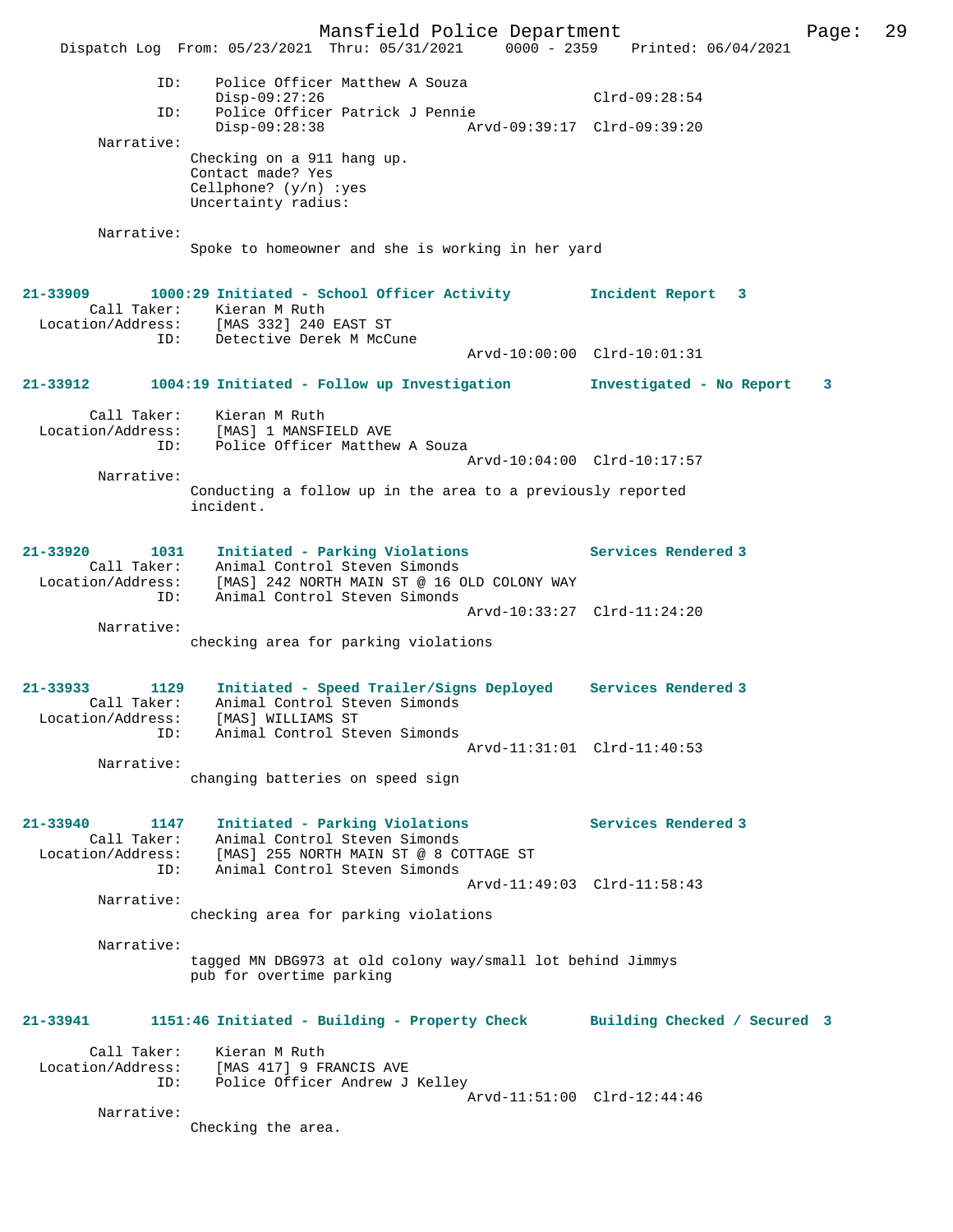| 21-33945                                                        | 1223:09 Initiated - Assist Other Agency<br>Call Taker: Kieran M Ruth<br>Location/Address: [MAS] CROCKER ST                              | Services Rendered 3            |
|-----------------------------------------------------------------|-----------------------------------------------------------------------------------------------------------------------------------------|--------------------------------|
|                                                                 | ID: Police Officer Patrick J Pennie                                                                                                     | Arvd-12:23:00 Clrd-13:06:59    |
| Narrative:                                                      | Assisting MELD                                                                                                                          |                                |
| 21-33950                                                        | 1248:08 Phone - Assist Fire Department Referred to Other Agency                                                                         | 2                              |
| Call Taker:<br>Location/Address:<br>ID:                         | Kieran M Ruth<br>[MAS] 34 CONCETTA DR<br>Police Officer Andrew J Kelley<br>$Disp-12:49:56$<br>Arvd-13:01:19 Clrd-13:03:40               |                                |
| Narrative:                                                      | Assisting the FD with a fire related incident. Nature:                                                                                  |                                |
| 21-33954<br>$\mathbf{2}$                                        | 1257:48 911 - 911 Hang-ups & Verifications Confirmed misdial/Accdntl Call                                                               |                                |
| Call Taker:                                                     | MATTHEW BOMES<br>Vicinity of: [MAS] 82 LAWNDALE RD<br>ID: Police Officer Andrey<br>Police Officer Andrew J Kelley<br>$Disp-13:03:50$    |                                |
| Narrative:                                                      | Checking on a 911 hang up.                                                                                                              |                                |
|                                                                 | Contact made?: party stated the phone was broken unable to<br>hear.                                                                     |                                |
|                                                                 | Cellphone? $(y/n):y$<br>Uncertainty radius:5 meter<br>a female party was on the phone                                                   |                                |
|                                                                 |                                                                                                                                         |                                |
| $21 - 33953$<br>1258<br>Call Taker:<br>Location/Address:<br>ID: | Initiated - Parking Violations<br>Animal Control Steven Simonds<br>[MAS] 43 NORTH MAIN ST @ 13 PARK ST<br>Animal Control Steven Simonds | Services Rendered 3            |
| Narrative:                                                      |                                                                                                                                         | Arvd-12:59:45 Clrd-13:26:02    |
|                                                                 | checking area for parking violations                                                                                                    |                                |
| Narrative:                                                      | tagged MA COMM P71970 for parking yellow curb in front of<br>Jimmys pub                                                                 |                                |
| 21-33957<br>$\mathbf{2}$                                        | 1311:36 911 - 911 Hang-ups & Verifications                                                                                              | Confirmed misdial/Accdntl Call |
| Call Taker:<br>Location/Address:<br>ID:                         | MATTHEW BOMES<br>[MAS 189A] 5 HAMPSHIRE ST Apt. #DR<br>Police Officer Patrick J Pennie                                                  |                                |
| ID:                                                             | $Disp-13:13:58$<br>Police Officer Matthew A Souza                                                                                       | $Clrd-13:14:46$                |
| Narrative:                                                      | $Disp-13:14:40$                                                                                                                         | Arvd-13:15:17 Clrd-13:21:37    |
|                                                                 | Checking on a 911 hang up.<br>Contact made?:no<br>Cellphone? $(y/n)$ : no<br>Uncertainty radius:<br>phone tree, no answer on call back  |                                |
| Narrative:                                                      |                                                                                                                                         |                                |
|                                                                 | m9 confirmed accidental.                                                                                                                |                                |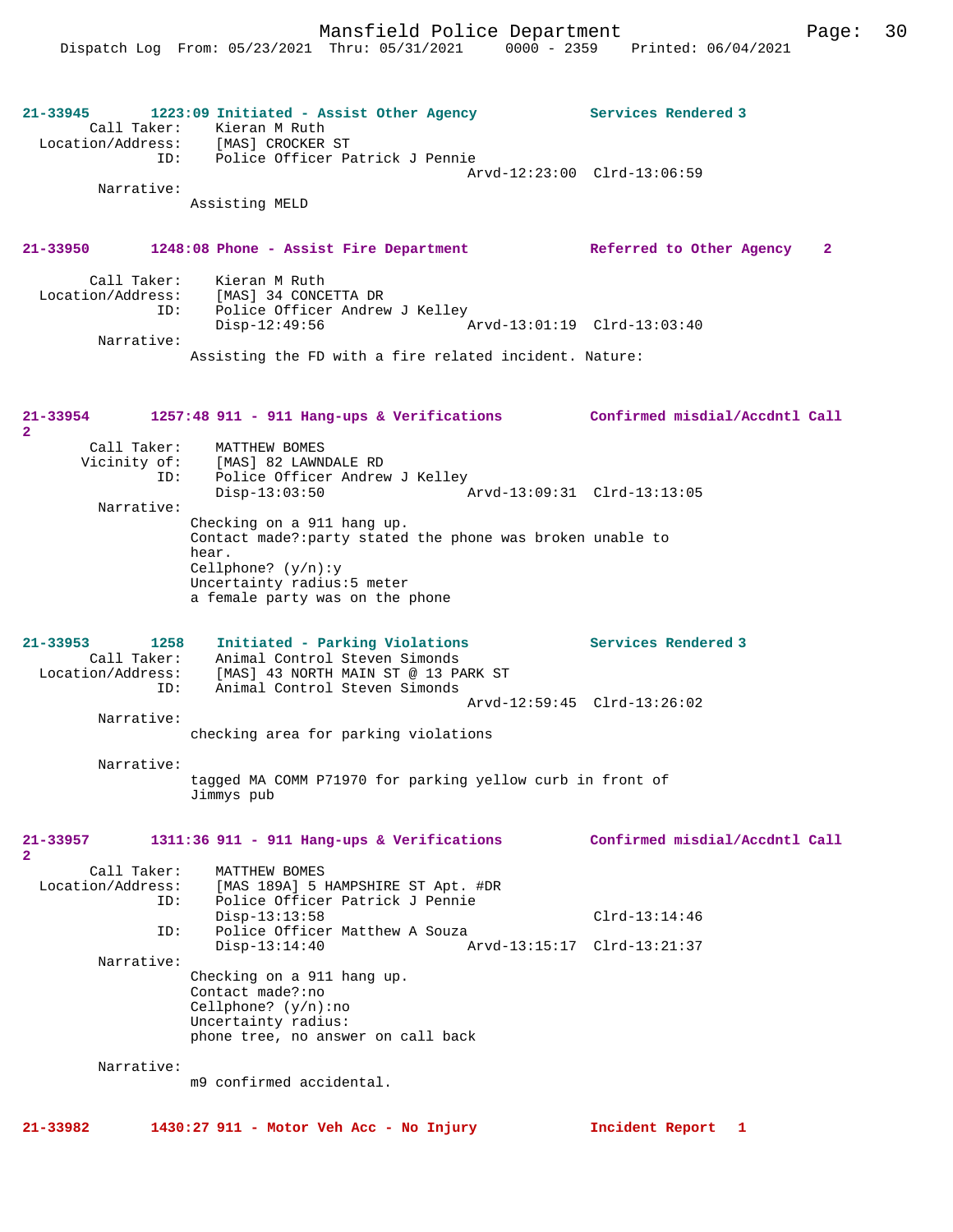Mansfield Police Department Page: 31

 Dispatch Log From: 05/23/2021 Thru: 05/31/2021 0000 - 2359 Printed: 06/04/2021 Call Taker: MATTHEW BOMES Vicinity of: [MAS] 260 FORBES BLVD @ 575 WEST ST ID: Sergeant Brian P Thibault Disp-14:36:06 Arvd-14:57:53 Clrd-15:21:58 ID: Police Officer David W Kinahan Disp-14:36:41 Arvd-14:40:06 Clrd-15:32:08 Vehicle: WHI 2015 FORD VA TRANSI Reg: CO MA S13950 VIN: 1FTSW3XM0FKA61296 Towed: For: Accident By: Central Street Garage To: Central Street Garage Released To: HARNEY On: 05/27/2021 @ 1003 Vehicle: GRY 1997 CAMRY Reg: RI IV665 VIN: 4T1BF22K3VU028341 Towed: For: Accident By: Central Street Garage To: Central Street Garage Released To: XAVIER On: 05/28/2021 @ 0938 Narrative:

2 car MVC in the roadway

Narrative:

Central St on scene

 Narrative: Cited for uninsured, unregistered

| Refer To Accident:                    |    | $21MAS-141-AC$                |  |  |
|---------------------------------------|----|-------------------------------|--|--|
| Refer To Summons: 21MAS-192-AR        |    |                               |  |  |
| Summons:                              |    | XAVIER, JOHN J                |  |  |
| Address: 23 SUFFOLK ST PROVIDENCE, RI |    |                               |  |  |
| Aqe:                                  | 31 |                               |  |  |
| Charges:                              |    | LICENSE SUSPENDED, OP MV WITH |  |  |
|                                       |    | UNREGISTERED MOTOR VEHICLE    |  |  |
|                                       |    | UNINSURED MOTOR VEHICLE       |  |  |
|                                       |    |                               |  |  |

## **21-34003 1610:00 Phone - Assist Fire Department Referred to Other Agency 2**

Call Taker: Kieran M Ruth<br>Location/Address: [MAS H3864] 79 Location/Address: [MAS H3864] 79 BROOK ST ID: Police Officer David J Pepicelli Disp-16:11:14 Arvd-16:15:56 Clrd-16:19:17 Narrative: Assisting the FD with a fire related incident. Nature:Residential fire alarm

# **21-34004 1617:49 Phone - Assist Fire Department Referred to Other Agency 2**

 Call Taker: Kieran M Ruth Location/Address: [MAS H9887] 18 JENNIFER DR ID: Police Officer David J Pepicelli Disp-16:19:31 Arvd-16:27:42 Clrd-16:31:59 Narrative: Assisting the FD with a fire related incident. Nature:Fire alarm sounding

**21-34006 1625:44 Walk-In - Assist Citizen - P S A Spoken To 3**  Call Taker: Support Staff Heather A Sullivan Location/Address: [MAS H4393] 15 OLD STABLE DR ID: Police Officer Michael N Fenore<br>Disp-16:28:16 Ar Disp-16:28:16 Arvd-16:28:19 Clrd-16:34:01 Police Officer Nicole P Newport Narrative:

Narrative: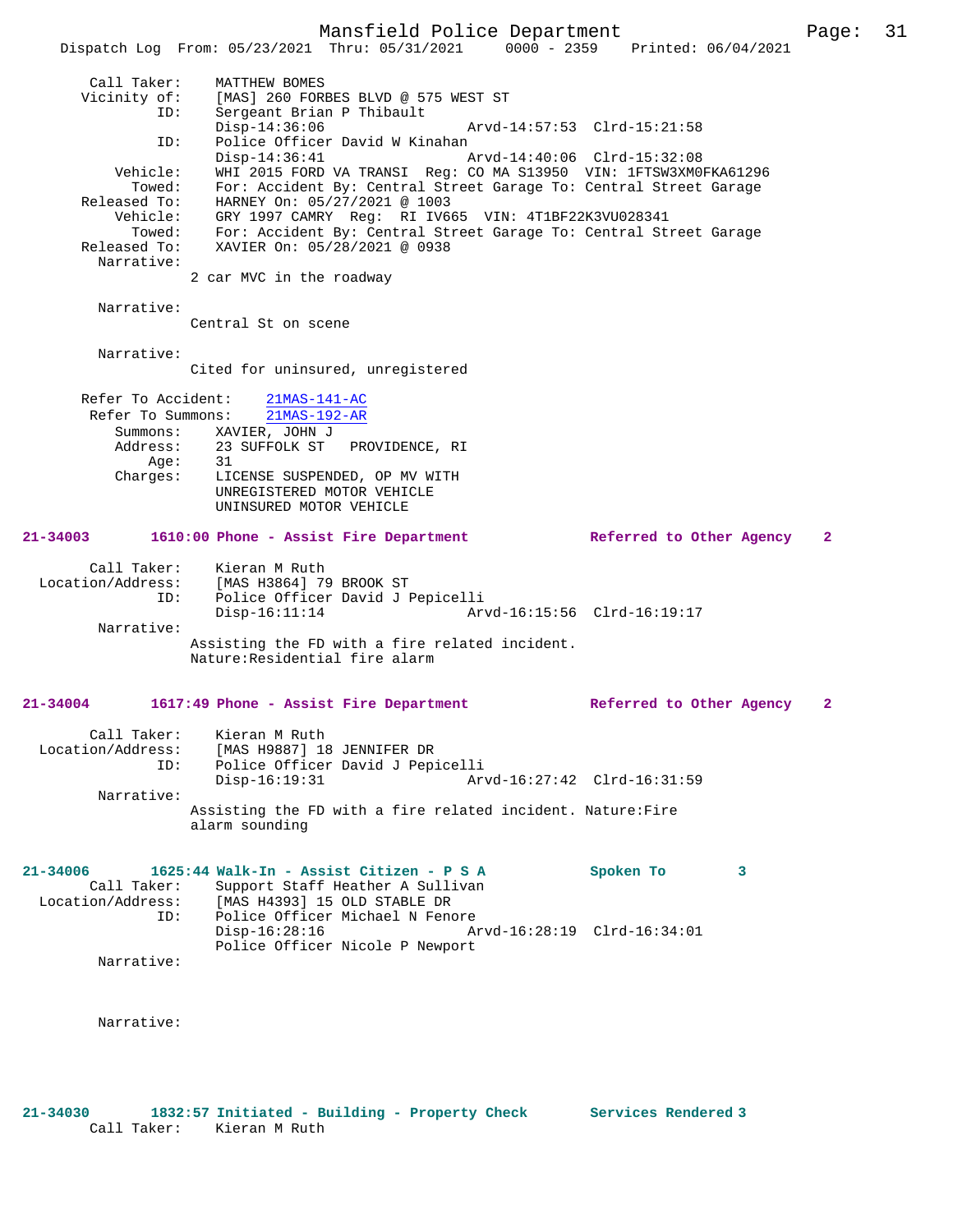Mansfield Police Department Page: 32 Dispatch Log From: 05/23/2021 Thru: 05/31/2021 Location/Address: [MAS 840] 280 SCHOOL ST ID: Police Officer David J Pepicelli Arvd-18:32:00 Clrd-18:51:59 Narrative: Checking the area. **21-34041 1923:35 Phone - Assist Other Agency Spoken To 3**  Call Taker: JEFFREY KEEFE Vicinity of: [MAS] MAPLE ST Vicinity of: [MAS] MAPLE ST<br>ID: Police Officer Andrew J Kelley Disp-19:25:04 <br>Disp-19:25:04 Arvd-19:29:15 Clrd-19:33:49<br>Vehicle: GRY 2011 JEEP UT PATRIO Reg: PC MA 6SM332 VIN: 1J4NF1GB8 Vehicle: GRY 2011 JEEP UT PATRIO Reg: PC MA 6SM332 VIN: 1J4NF1GB8BD201913 Narrative: Easton PD took a call for an erratic operator in the area of Rockland in Easton. The vehicle was described as a grey jeep patriot. Narrative: Vehicle traveled over the mansfield line to Maple St. Narrative: spoke to the mother of the operator she stated the daughter went out to pick up dinner and was not paying attention **21-34042 1928:46 911 - Erratic Oper MV / Road Rage Spoken To 3**  Call Taker: MATTHEW BOMES<br>Location/Address: [MAS 960A] 792 [MAS 960A] 792 WEST ST Apt. #A ID: Police Officer David J Pepicelli Disp-19:31:21 Arvd-19:36:37 Clrd-19:53:02<br>Vehicle: GRN 2002 TOYT CAMRY Reg: PAS MA TP15WJK VIN: 4T1BF32K22U Vehicle: GRN 2002 TOYT CAMRY Reg: PAS MA TP15WJK VIN: 4T1BF32K22U508940 Narrative: speeding through the parking lot almost struck the caller Narrative: caller stated an older male party took the keys from the driver. vehicle was occupied by 4 males Narrative: Spoke with the CP and advised her to speak with management about the posted speed limit signs and possibly speed bumps. **21-34060 2137:19 Initiated - Building - Property Check Building Checked / Secured 3** Call Taker: JEFFREY KEEFE Vicinity of: [MAS 1002] 250 EAST ST ID: Police Officer Andrew J Kelley Arvd-21:37:00 Clrd-21:41:22 Narrative: Checking the area. **21-34062 2145:37 911 - Well Being Check Spoken To 3**  Call Taker: Michael Mezhberg<br>Location/Address: [MAS H1745] 195 [MAS H1745] 195 TREMONT ST ID: Police Officer David J Pepicelli Disp-21:48:42 Arvd-21:56:18 Clrd-21:56:20 ID: Police Officer Joshua S Ellender<br>Disp-21:48:49 Ar Disp-21:48:49<br>Vehicle: BLK CADI LL Req: MA 3280D<br>Disposition arrod-21:54:51 Clrd-21:56:20 Vehicle: BLK CADI LL Reg: MA 3280D Narrative: Reports his wife dropped him off 35 mins ago and is seeking a WBC on her because she has not returned home. Drives a 2013 Black Cadillac. Narrative: Female party checks okay she stopped at the store before going home.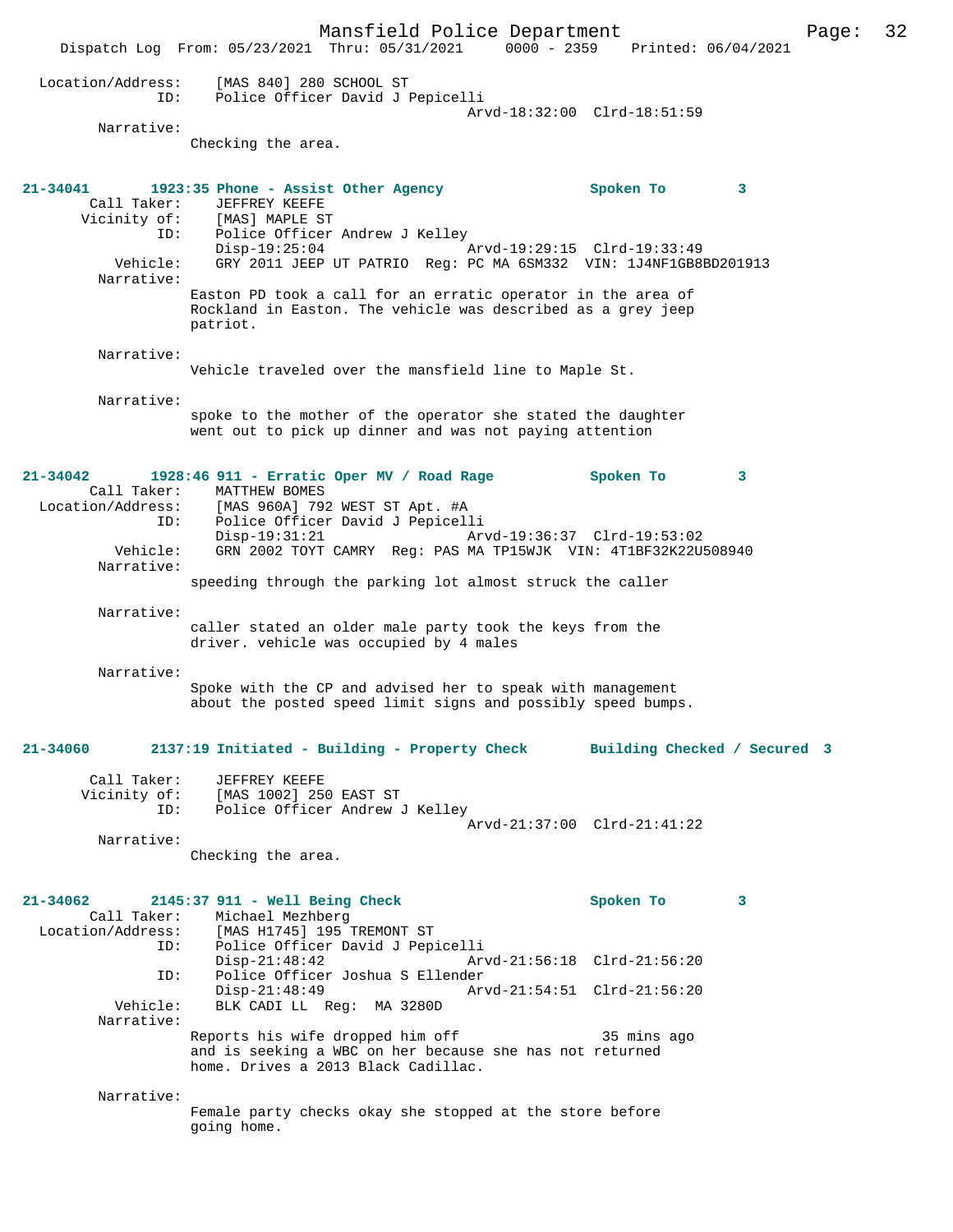Mansfield Police Department Fage: 33

| $21 - 34065$         |                                                          | $2208:26$ 911 - 911 Hang-ups & Verifications                                                                                                                                                                                                                                                               | Confirmed misdial/Accdntl Call |
|----------------------|----------------------------------------------------------|------------------------------------------------------------------------------------------------------------------------------------------------------------------------------------------------------------------------------------------------------------------------------------------------------------|--------------------------------|
| $\mathbf{2}^{\circ}$ | Call Taker:<br>ID:<br>Narrative:                         | Michael Mezhberg<br>Location/Address: [MAS 43] 137 MILL ST Apt. #86<br>Police Officer Andrew J Kelley<br>$Disp-22:10:33$<br>Checking on a 911 hang up.<br>Contact made?: Y, states accidental<br>Cellphone? $(y/n): 911$ only phone<br>Uncertainty radius: 41 m                                            | Arvd-22:20:13 Clrd-22:25:34    |
| 21-34071             | Call Taker:                                              | 2229:14 Initiated - Building - Property Check Services Rendered 3<br><b>JEFFREY KEEFE</b><br>Vicinity of: [MAS 992] 660 EAST ST<br>ID: Police Officer Andrew J Kelley                                                                                                                                      |                                |
|                      |                                                          |                                                                                                                                                                                                                                                                                                            | Arvd-22:29:00 Clrd-22:31:21    |
|                      | Narrative:                                               |                                                                                                                                                                                                                                                                                                            |                                |
|                      |                                                          | Checking the area.                                                                                                                                                                                                                                                                                         |                                |
| 21-34077             |                                                          | 2315:17 911 - Motor Veh Acc - No Injury                                                                                                                                                                                                                                                                    | Investigated - Report Taken 1  |
| Location/Address:    | Call Taker:<br>ID:<br>Vehicle:<br>Vehicle:<br>Narrative: | Nicole Boyer<br>[MAS 255] 377 CHAUNCY ST<br>Police Officer David J Pepicelli<br>$Disp-23:16:35$<br>BRO 2017 HOND UT CR-V Req: PC MA 635HN2 VIN: 5J6RW1H89HL012674<br>GRY 2016 HOND FIT Reg: PC MA 1EFZ14 VIN: JHMGK5H54GS013546<br>Two car mva, no injuries, or fluids.<br>Refer To Accident: 21MAS-142-AC | Arvd-23:23:27 Clrd-23:46:24    |
|                      |                                                          | For Date: $05/27/2021$ - Thursday                                                                                                                                                                                                                                                                          |                                |
|                      |                                                          | 21-34094 0048:46 Initiated - Motor Vehicle Stop                                                                                                                                                                                                                                                            | Citation / Warning Issued 3    |
|                      | Call Taker:<br>ID:                                       | JEFFREY KEEFE<br>Vicinity of: [MAS] EASTMAN ST<br>Patrolman Gregory S Martell                                                                                                                                                                                                                              |                                |
|                      | ID:                                                      | Police Officer Derek M Stark                                                                                                                                                                                                                                                                               | Arvd-00:48:00 Clrd-00:58:18    |
|                      | Vehicle:<br>Narrative:                                   | $Disp-00:51:29$<br>BLK 2012 FORD UT EDGE Reg: PC MA 9YB486 VIN: 2FMDK4KC3CBA09462<br>Citation issued for speed.                                                                                                                                                                                            | Arvd-00:51:32 Clrd-00:58:18    |
| $21 - 34096$         |                                                          | 0058:56 Initiated - Building - Property Check                                                                                                                                                                                                                                                              | Building Checked / Secured 3   |
|                      | Call Taker:<br>ID:                                       | JEFFREY KEEFE<br>Vicinity of: [MAS 992] 660 EAST ST<br>Patrolman Gregory S Martell                                                                                                                                                                                                                         | Arvd-00:58:00 Clrd-01:05:37    |
|                      | Narrative:                                               | Checking the area.                                                                                                                                                                                                                                                                                         |                                |
| 21-34098             |                                                          | 0104:23 Initiated - Building - Property Check                                                                                                                                                                                                                                                              | Building Checked / Secured 3   |
|                      | Call Taker:<br>Vicinity of:<br>ID:                       | JEFFREY KEEFE<br>[MAS 1015] 30 CHAUNCY ST<br>Police Officer Derek M Stark                                                                                                                                                                                                                                  | Arvd-01:04:00 Clrd-01:11:22    |
|                      | Narrative:                                               |                                                                                                                                                                                                                                                                                                            |                                |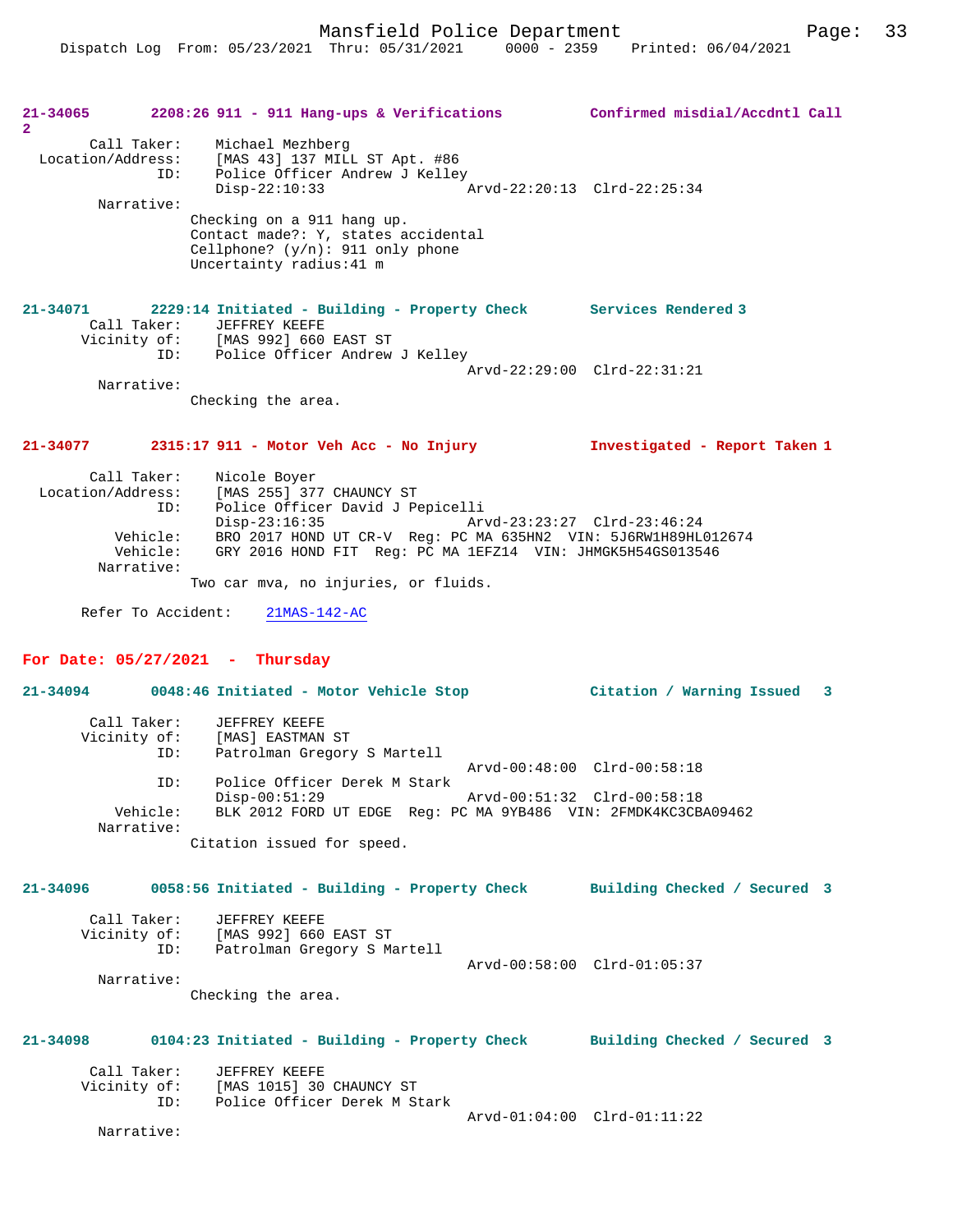Mansfield Police Department Page: 34 Dispatch Log From: 05/23/2021 Thru: 05/31/2021 0000 - 2359 Printed: 06/04/2021 Checking the area. **21-34099 0111:30 Initiated - Building - Property Check Building Checked / Secured 3** Call Taker: JEFFREY KEEFE Vicinity of: [MAS 281A] 1 CROCKER ST ID: Police Officer Derek M Stark Arvd-01:11:00 Clrd-01:16:39 Narrative: Checking the area. **21-34101 0115:22 Initiated - Building - Property Check Building Checked / Secured 3** Call Taker: JEFFREY KEEFE Vicinity of: [MAS 139] 265 FRUIT ST ID: Patrolman Gregory S Martell Arvd-01:15:00 Clrd-01:19:45 Narrative: Checking the area. **21-34102 0115:55 Initiated - Building - Property Check Building Checked / Secured 3** Call Taker: JEFFREY KEEFE<br>Vicinity of: [MAS 2] 60 FOI of: [MAS 2] 60 FORBES BLVD<br>ID: Police Officer Christop Police Officer Christopher D Sorge Arvd-01:15:00 Clrd-01:20:53 Narrative: Checking the area. **21-34103 0116:48 Initiated - Building - Property Check Building Checked / Secured 3** Call Taker: JEFFREY KEEFE Vicinity of: [MAS] NORTH MAIN ST ID: Police Officer Derek M Stark Arvd-01:16:00 Clrd-01:31:21 Narrative: Checking the area. **21-34104 0121:02 Initiated - Building - Property Check Building Checked / Secured 3** Call Taker: TARA LAKO Location/Address: [MAS] PLYMOUTH ST ID: Police Officer Christopher D Sorge Arvd-01:21:00 Clrd-01:30:17 Narrative: Checking the area. **21-34107 0132:59 911 - Assist Citizen - P S A Building Checked / Secured 3** Call Taker: Michael Mezhberg Location/Address: [MAS 933] 572 WEST ST ID: Police Officer Christopher D Sorge Disp-01:35:12 Arvd-01:37:16 Clrd-01:42:41 Narrative: Keyholder on site requesting a walk through after previous business alarm. **21-34112 0141:06 Initiated - Building - Property Check Building Checked / Secured 3** Call Taker: JEFFREY KEEFE<br>Location: [MAS] HOTEL CI Lon: [MAS] HOTEL CHECKS<br>ID: Patrolman Gregory S Patrolman Gregory S Martell Arvd-01:41:00 Clrd-01:59:45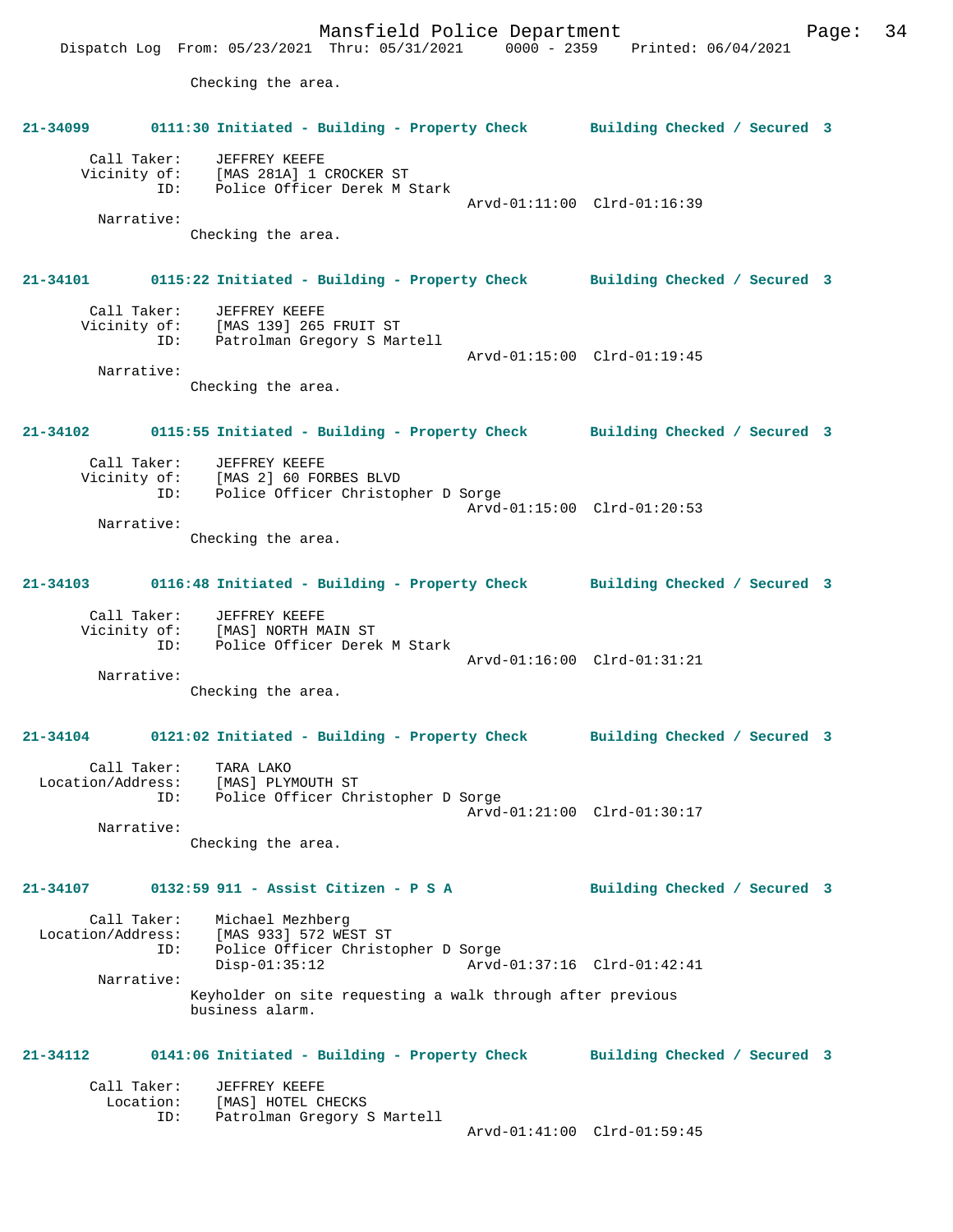Narrative:

Checking the area.

|                                  | 21-34145 0320:44 Radio - Building - Property Check                        |               | <b>Services Rendered 3</b>  |
|----------------------------------|---------------------------------------------------------------------------|---------------|-----------------------------|
| Call Taker:<br>Vicinity of:      | JEFFREY KEEFE<br>[MAS 834] 261 CHAUNCY ST                                 |               |                             |
| ID:                              | Police Officer Derek M Stark                                              |               |                             |
|                                  | $Disp-03:20:44$                                                           |               | Arvd-03:27:12 Clrd-03:27:15 |
| Narrative:                       | Checking the area.                                                        |               |                             |
|                                  |                                                                           |               |                             |
|                                  |                                                                           |               |                             |
| 21-34151<br>Call Taker:          | 0330:08 Phone - LE Team Activation<br>Support Staff Matthew Gately        |               | Services Rendered 1         |
| Location:                        | [RAN] RANDOLPH, MA                                                        |               |                             |
| ID:                              | Police Officer Joshua S Ellender                                          |               |                             |
| ID:                              | $Disp-03:30:08$<br>Patrolman David Schepis                                |               | Arvd-03:30:09 Clrd-07:50:31 |
|                                  | $Disp-05:06:27$                                                           |               | Arvd-05:06:31 Clrd-09:39:45 |
| ID:                              | Lieutenant Christopher H Baker                                            |               |                             |
|                                  | $Disp-05:07:58$                                                           |               | Arvd-05:08:01 Clrd-09:40:18 |
| ID:                              | Police Officer Gregg S Kennedy<br>$Disp-05:41:53$                         |               | Arvd-05:42:00 Clrd-09:39:42 |
| Narrative:                       |                                                                           |               |                             |
|                                  | Metro call out to Randolph.                                               |               |                             |
|                                  |                                                                           |               |                             |
| $21 - 34152$                     | 0507:33 Alarm - Assist Fire Department                                    |               | Services Rendered 2         |
|                                  | Call Taker: JEFFREY KEEFE                                                 |               |                             |
| Vicinity of:                     | [MAS 232A] 65 COPELAND DR<br>ID: Police Officer Derek M Stark             |               |                             |
|                                  | $Disp-05:09:19$                                                           |               | Arvd-05:14:55 Clrd-05:23:33 |
| Narrative:                       |                                                                           |               |                             |
|                                  | Assisting the FD with a fire related incident. Nature: Alarm<br>sounding. |               |                             |
|                                  |                                                                           |               |                             |
|                                  |                                                                           |               |                             |
|                                  |                                                                           |               |                             |
| $21 - 34154$                     | 0551:02 911 - 911 Hang-ups & Verifications                                |               | <b>Services Rendered 2</b>  |
| Location/Address:                | Call Taker: Nicole Boyer<br>[MAS 407B] 90 NORFOLK ST                      |               |                             |
| ID:                              | Police Officer Christopher D Sorge                                        |               |                             |
|                                  | $Disp-05:54:12$                                                           |               | Arvd-06:01:13 Clrd-06:04:14 |
| Narrative:                       |                                                                           |               |                             |
|                                  | Checking on a 911 hang up.<br>Contact made?: YES                          |               |                             |
|                                  | Cellphone? $(y/n)$ : YES                                                  |               |                             |
|                                  | Uncertainty radius: KITCHEN                                               |               |                             |
|                                  |                                                                           |               |                             |
| $21 - 34179$<br>0757             | Initiated - Parking Violations                                            |               | Services Rendered 3         |
| Call Taker:<br>Location/Address: | Animal Control Steven Simonds<br>[MAS] 43 NORTH MAIN ST @ 13 PARK ST      |               |                             |
| ID:                              | Animal Control Steven Simonds                                             |               |                             |
|                                  |                                                                           |               | Arvd-07:58:42 Clrd-10:01:41 |
| Narrative:                       |                                                                           |               |                             |
|                                  | checking area for parking violations                                      |               |                             |
|                                  |                                                                           |               |                             |
| $21 - 34195$<br>Call Taker:      | 0953:36 Phone - Disturbance / Gathering                                   |               | Services Rendered 1         |
| Location/Address:                | William Casey<br>[MAS 281A] 1 CROCKER ST                                  |               |                             |
| ID:                              | Sergeant Brian P Thibault                                                 |               |                             |
| ID:                              | $Disp-09:54:20$<br>Police Officer Matthew A Souza                         |               | Arvd-09:56:18 Clrd-10:31:31 |
|                                  | $Disp-09:54:23$                                                           | Arvd-09:58:39 | $Clrd-10:30:03$             |
| ID:                              | Police Officer Beau J Palanza                                             |               |                             |
|                                  | $Disp-09:54:26$                                                           |               | Arvd-10:01:47 Clrd-10:31:31 |
| ID:                              | Police Officer Nicole M Boldrighini<br>Police Officer Patrick J Pennie    |               |                             |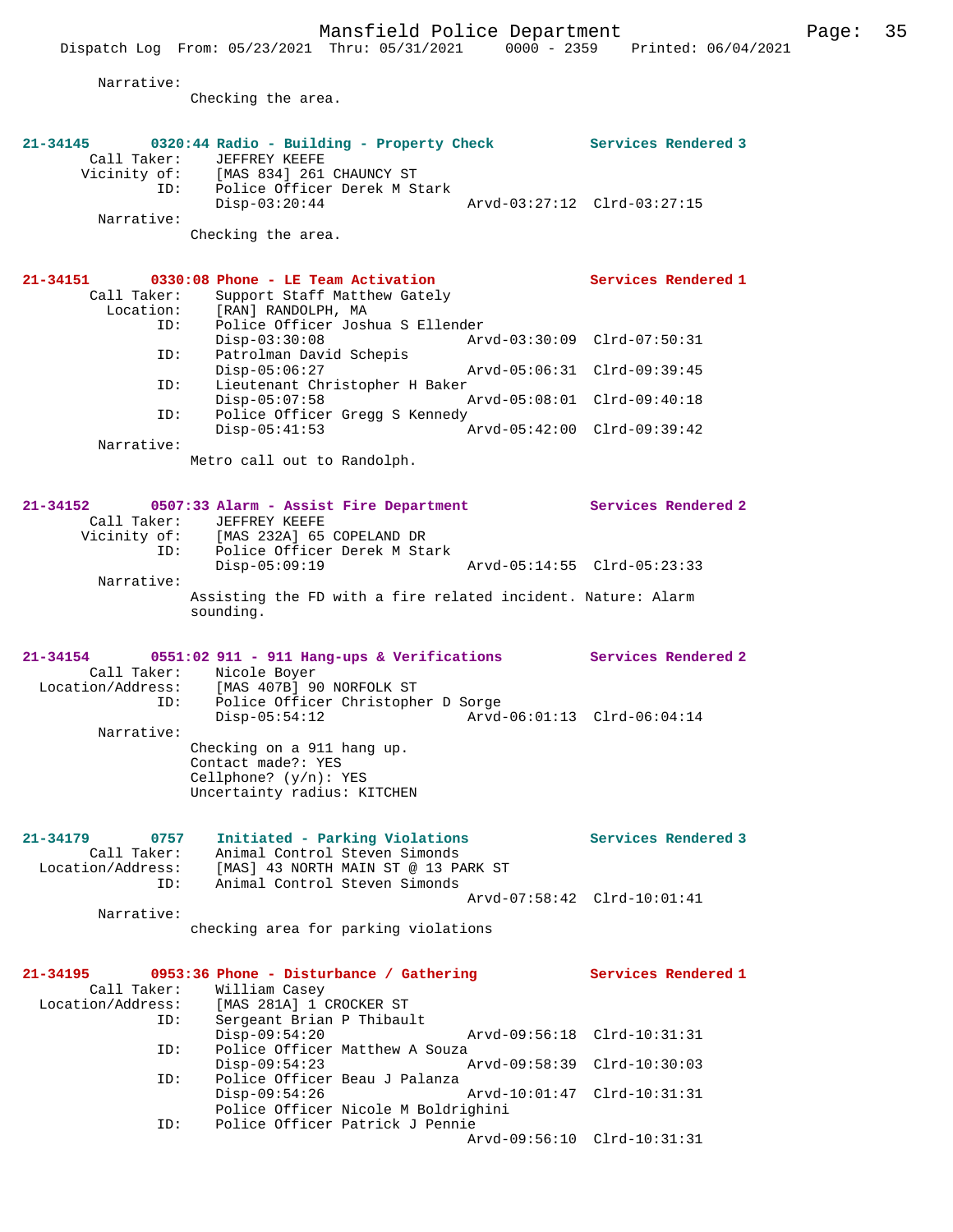|                                                                          |                                                                                                   | Mansfield Police Department<br>Dispatch Log From: 05/23/2021 Thru: 05/31/2021                                                                  | $0000 - 2359$ | Printed: 06/04/2021                                          | Page: | 36 |
|--------------------------------------------------------------------------|---------------------------------------------------------------------------------------------------|------------------------------------------------------------------------------------------------------------------------------------------------|---------------|--------------------------------------------------------------|-------|----|
| ID:                                                                      | $Disp-09:59:58$                                                                                   | Executive Lieutenant Francis W Archer JR                                                                                                       |               | Arvd-10:03:07 Clrd-10:23:40                                  |       |    |
| Narrative:                                                               | train 841 outbound                                                                                | black male blue jeans threatening people with knife. On the                                                                                    |               |                                                              |       |    |
| Narrative:                                                               |                                                                                                   | M1 reporting train at the station now                                                                                                          |               |                                                              |       |    |
| Narrative:                                                               |                                                                                                   | M1 reporting no knife at this time, party does have a blade<br>in his hand.has not been taken out                                              |               |                                                              |       |    |
| Narrative:                                                               | party has been detained @ 959                                                                     |                                                                                                                                                |               |                                                              |       |    |
| Narrative:                                                               | MBTA police eta 2 min out                                                                         |                                                                                                                                                |               |                                                              |       |    |
| Narrative:                                                               |                                                                                                   | Transit police have on in custody @ 1015                                                                                                       |               |                                                              |       |    |
| Narrative:                                                               | Amtrack police on scene                                                                           |                                                                                                                                                |               |                                                              |       |    |
| Narrative:                                                               |                                                                                                   | police traffic still on the deck, all trains are under way                                                                                     |               |                                                              |       |    |
| Refer To Incident:                                                       | $21MAS-537-OF$                                                                                    |                                                                                                                                                |               |                                                              |       |    |
| $21 - 34196$                                                             |                                                                                                   | 0957:06 Phone - 911 Hang-ups & Verifications                                                                                                   |               | Confirmed misdial/Accdntl Call                               |       |    |
| $\mathbf{2}$<br>Call Taker:<br>Location/Address:<br>ID:                  | William Casey<br>[MAS 899] 510 EAST ST<br>$Disp-10:05:47$                                         | Detective Sgt Donald MacLean                                                                                                                   |               | Arvd-10:10:07 Clrd-10:15:06                                  |       |    |
| Narrative:                                                               | Checking on a 911 hang up.<br>Contact made?: yes<br>Cellphone? $(y/n):yes$<br>Uncertainty radius: |                                                                                                                                                |               |                                                              |       |    |
| Narrative:                                                               |                                                                                                   | Cp is on the road cutting the weeds.                                                                                                           |               |                                                              |       |    |
| $21 - 34203$<br>1017<br>Call Taker:<br>Location/Address:<br>ID:          | [MAS] WILLIAMS ST                                                                                 | Animal Control Steven Simonds<br>Animal Control Steven Simonds                                                                                 |               | Initiated - Speed Trailer/Signs Deployed Services Rendered 3 |       |    |
| Narrative:                                                               |                                                                                                   | changing batteries on speed sign                                                                                                               |               | Arvd-10:18:25 Clrd-10:34:34                                  |       |    |
| 21-34207<br>Location/Address:                                            | Call Taker: MATTHEW BOMES<br>$Disp-10:31:52$                                                      | 1028:48 911 - Assist Fire Department<br>[MAS H278] 2 VAN GEMERT DR<br>ID: Police Officer Beau J Palanza<br>Police Officer Nicole M Boldrighini |               | Services Rendered 2<br>Arvd-10:41:31 Clrd-10:49:14           |       |    |
| Narrative:                                                               | alarm                                                                                             | Assisting the FD with a fire related incident. Nature: fire                                                                                    |               |                                                              |       |    |
| $21 - 34208$<br>Call Taker:<br>Location/Address: [MAS 840] 280 SCHOOL ST | MATTHEW BOMES                                                                                     | 1030:32 Initiated - Building - Property Check                                                                                                  |               | Services Rendered 3                                          |       |    |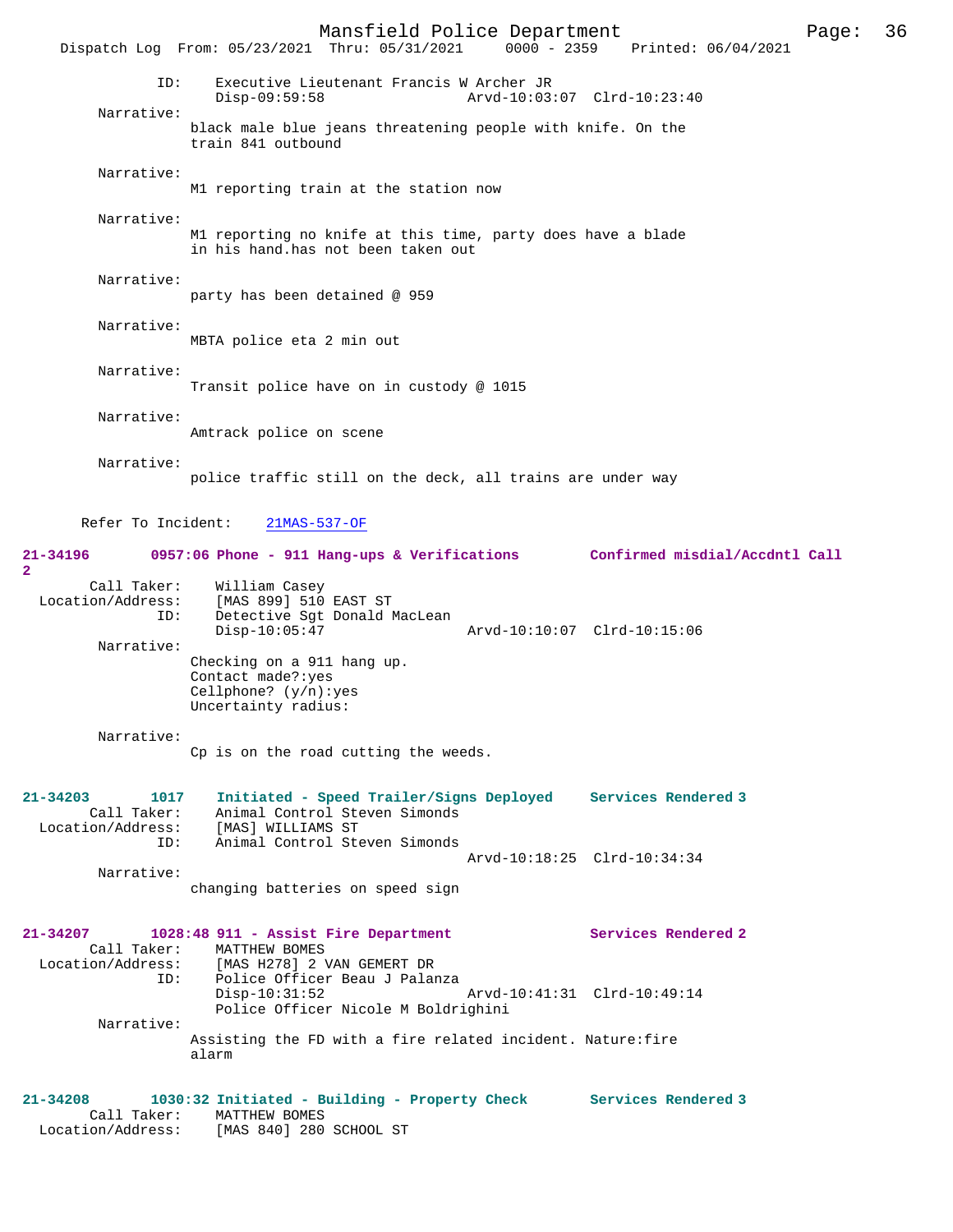|                                                             | Mansfield Police Department<br>Dispatch Log From: 05/23/2021 Thru: 05/31/2021 0000 - 2359 Printed: 06/04/2021                                                            |                             | Page: | 37 |
|-------------------------------------------------------------|--------------------------------------------------------------------------------------------------------------------------------------------------------------------------|-----------------------------|-------|----|
| ID:                                                         | Police Officer Matthew A Souza                                                                                                                                           | Arvd-10:30:00 Clrd-10:53:11 |       |    |
| Narrative:                                                  | Checking the area.                                                                                                                                                       |                             |       |    |
| $21 - 34211$<br>1042<br>ID:                                 | Initiated - Parking Violations<br>Call Taker: Animal Control Steven Simonds<br>Location/Address: [MAS] 255 NORTH MAIN ST @ 8 COTTAGE ST<br>Animal Control Steven Simonds | Services Rendered 3         |       |    |
| Narrative:                                                  |                                                                                                                                                                          | Arvd-10:43:32 Clrd-10:57:34 |       |    |
|                                                             | checking area for parking violations                                                                                                                                     |                             |       |    |
| Narrative:                                                  | tagged MA 1YGV51 on main by cottage for restrictive parking                                                                                                              |                             |       |    |
| $21 - 34214$                                                | 1103:34 Phone - Well Being Check<br>Call Taker: William Casey<br>Location/Address: [MAS] 17 ERICK RD Apt. #25A                                                           | Services Rendered 3         |       |    |
| ID:                                                         | Police Officer Matthew A Souza<br>$Disp-11:10:20$                                                                                                                        | $Clrd-11:13:21$             |       |    |
| ID:                                                         | Police Officer Beau J Palanza<br>$Disp-11:10:36$<br>Arvd-11:15:02 Clrd-11:23:04<br>Police Officer Nicole M Boldrighini                                                   |                             |       |    |
| Narrative:                                                  | Cp would like a well being check done on her family member.                                                                                                              |                             |       |    |
| Narrative:                                                  | Cp is on scene waiting for the officers                                                                                                                                  |                             |       |    |
| Narrative:                                                  |                                                                                                                                                                          |                             |       |    |
|                                                             | spoke to party checked out ok                                                                                                                                            |                             |       |    |
| 21-34219<br>1119<br>Call Taker:<br>Location/Address:<br>ID: | Initiated - Parking Violations<br>Animal Control Steven Simonds<br>[MAS] 377 NORTH MAIN ST @ 44 CROCKER ST<br>Animal Control Steven Simonds                              | Services Rendered 3         |       |    |
| Narrative:                                                  |                                                                                                                                                                          | Arvd-11:20:31 Clrd-11:37:28 |       |    |
|                                                             | checking area for parking violations                                                                                                                                     |                             |       |    |
| 21-34222                                                    | 1129:43 Initiated - Motor Vehicle Stop                                                                                                                                   | Citation / Warning Issued   | 3     |    |
| Call Taker:<br>ID:                                          | MATTHEW BOMES<br>Vicinity of: [MAS 1019] 792 WEST ST<br>Police Officer Matthew A Souza                                                                                   | Arvd-11:29:00 Clrd-11:35:47 |       |    |
| Vehicle:<br>Narrative:                                      | WHI 2020 AUDI UT Q3 Reg: PC MA 5CR158 VIN: WA1EECF36L1053109                                                                                                             |                             |       |    |
|                                                             | citation issued for speed                                                                                                                                                |                             |       |    |
| 21-34225<br>$\overline{2}$                                  | 1137:09 Phone - 911 Hang-ups & Verifications Confirmed misdial/Accdntl Call                                                                                              |                             |       |    |
| Call Taker:<br>Location/Address:<br>ID:                     | Jarred Kohler<br>[MAS H6750] 1371 EAST ST<br>Police Officer Beau J Palanza<br>$Disp-11:43:45$<br>Police Officer Nicole M Boldrighini                                     | Arvd-11:54:48 Clrd-11:58:33 |       |    |
| Narrative:                                                  | Checking on a 911 hang up. No answer on two call backs<br>Contact made?: no<br>Cellphone? $(y/n)$ : yes<br>Uncertainty radius: 16 meters.                                |                             |       |    |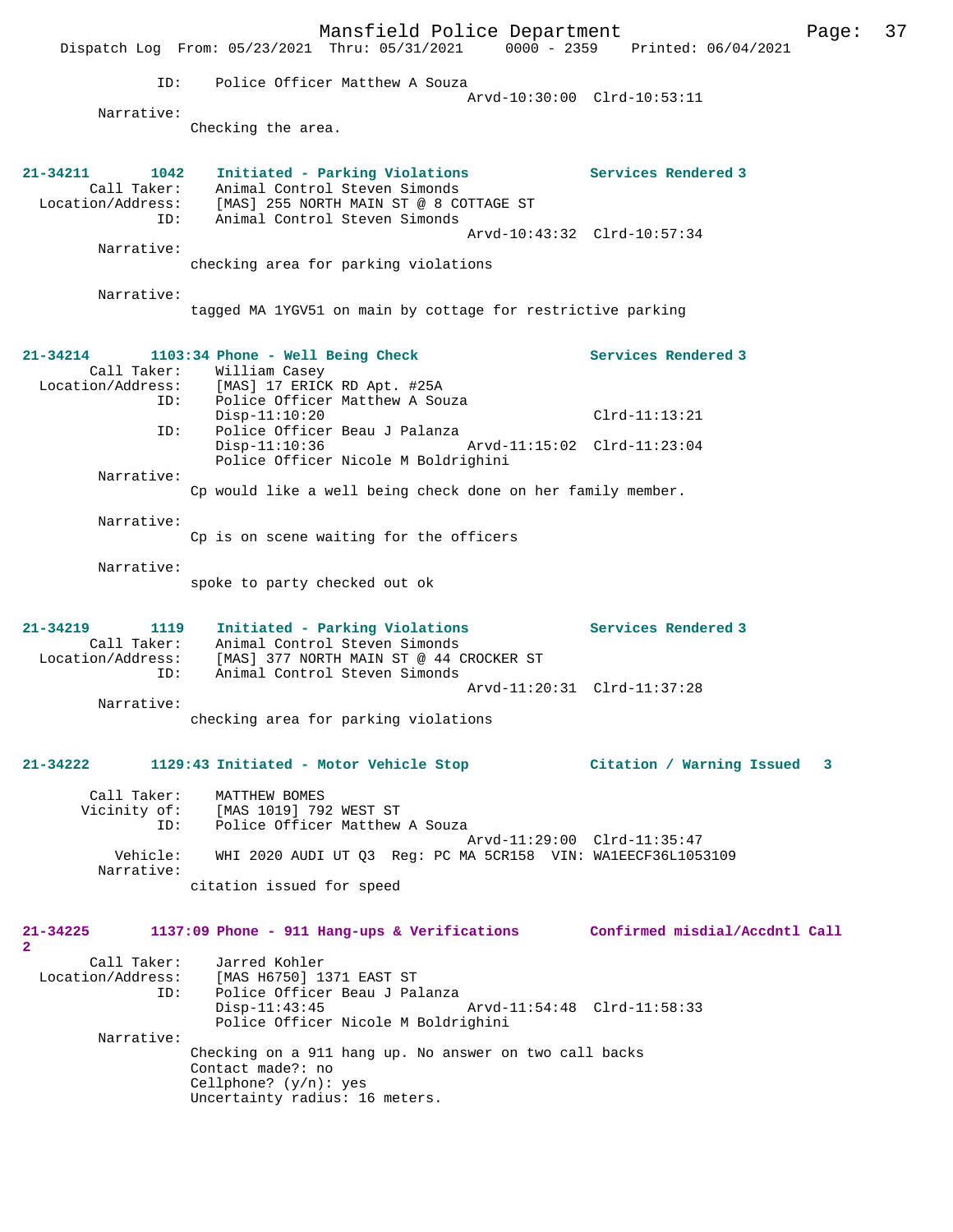Mansfield Police Department Page: 38 Dispatch Log From: 05/23/2021 Thru: 05/31/2021 **21-34234 1240:42 Initiated - Suspicious Actv / Persn / Veh Spoken To 2**  Call Taker: MATTHEW BOMES Location/Address: [MAS 451] 500 EAST ST ID: Sergeant Brian P Thibault Arvd-12:40:00 Clrd-12:44:28 Vehicle: GRY 2011 CHRY VA TOWN & COUNT Reg: PC MA 4VCB50 VIN: 2A4RR6DG6BR798546 Narrative: M1 direct call to him for a SP vehicle parked out back Narrative: spoke to party was out back having lunch and did not want to walk, they are moving the vehicle to the parking lot **21-34235 1244 Initiated - Parking Violations Services Rendered 3**  Call Taker: Animal Control Steven Simonds Location/Address: [MAS] 255 NORTH MAIN ST @ 8 COTTAGE ST ID: Animal Control Steven Simonds Arvd-12:45:21 Clrd-13:18:49 Narrative: checking area for parking violations Narrative: tagged MA 6FH953 on main for overtime parking **21-34236 1248:35 Radio - Follow up Investigation Incident Report 3**  Call Taker: Support Staff Matthew Todesco Location/Address: [MAS H6440] 571 WARE ST Narrative: Conducting a follow up in the area to a previously reported incident. Refer To Incident: 21MAS-540-OF **21-34249 1318 Initiated - Parking Violations Services Rendered 3**  Call Taker: Animal Control Steven Simonds Location/Address: [MAS 12] 250 EAST ST ID: Animal Control Steven Simonds Arvd-13:42:10 Clrd-14:49:19 Narrative: covering school crossing **21-34252 1355:25 Walk-In - Assist Citizen - P S A Investigated - Report Taken 3** Call Taker: Support Staff Matthew Todesco<br>Location/Address: [MAS 255] 377 CHAUNCY ST ess: [MAS 255] 377 CHAUNCY ST<br>ID: Police Officer Matthew A Police Officer Matthew A Souza<br>Disp-13:57:43 Disp-13:57:43 Arvd-14:05:43 Clrd-14:17:58 Narrative: RP into speak with an officer in regards to something that happened yesterday, Ofc Souza into speak with the RP. Narrative: spoke to party, will be following up with stop and shop Refer To Incident: 21MAS-542-OF **21-34255 1410:26 Initiated - School Officer Activity Investigated - Report Taken 3** Call Taker: MATTHEW BOMES<br>Location/Address: [MAS] 10 FRUI Ess: [MAS] 10 FRUIT ST:<br>ID: Detective Kenneth .<br>Detective Kenneth E Wright Arvd-14:10:00 Clrd-14:27:45 ID: Detective Derek M McCune Arvd-14:11:21 Clrd-14:27:45 Narrative: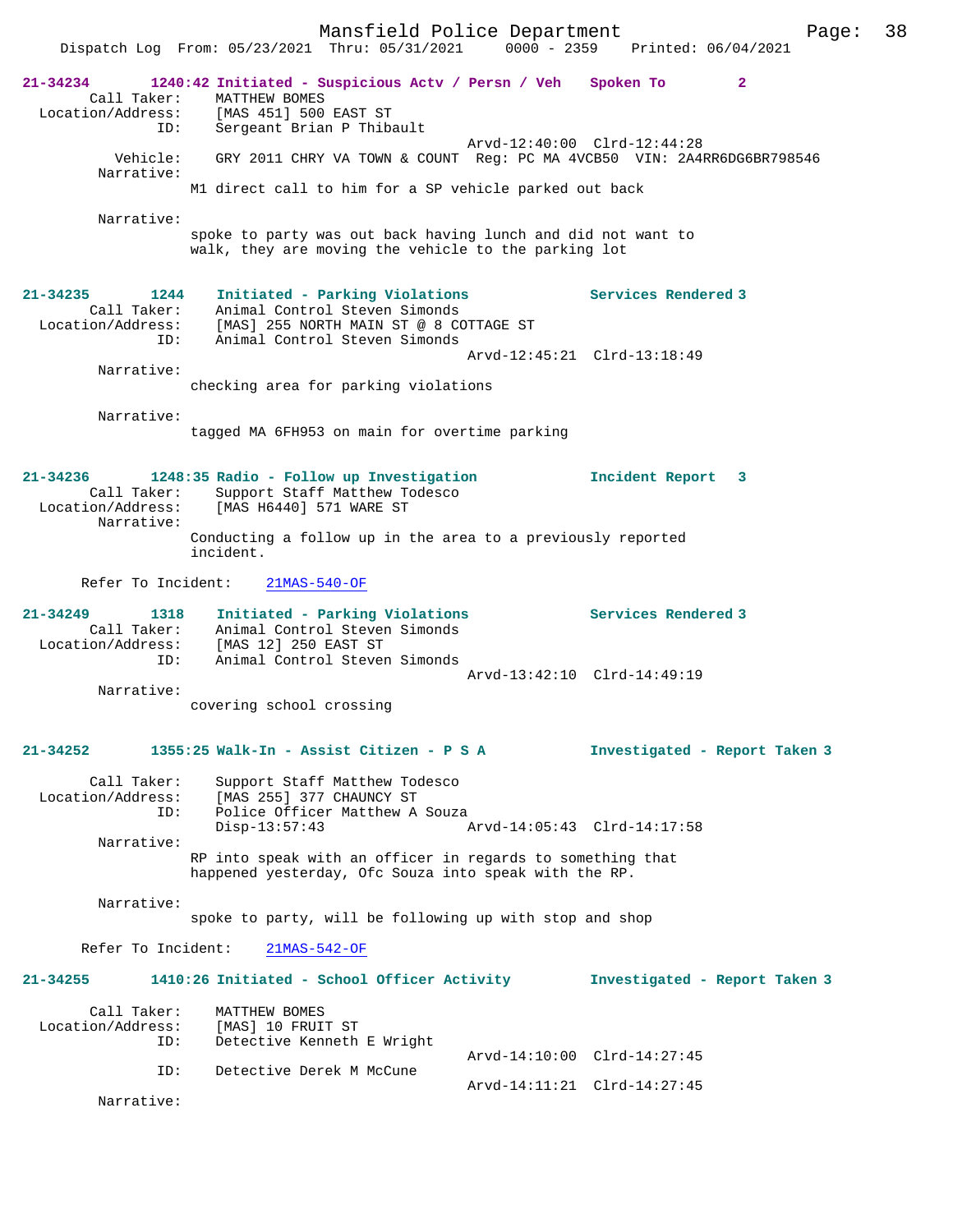Narrative:

Refer To Incident: 21MAS-541-OF

| 21-34263<br>Call Taker:<br>ID:<br>Narrative:                    | 1521:34 Walk-In - Animal Complaints<br>Support Staff Matthew Todesco<br>Location/Address: [MAS 451B] 500 EAST ST<br>animal control Jeffrey S Collins<br>$Disp-15:22:44$<br>RP into the station with a lost dog, ACO Collins into pick<br>up the K9                                                                      | Services Rendered 3<br>Arvd-16:04:25 Clrd-16:04:29 |   |                |
|-----------------------------------------------------------------|-------------------------------------------------------------------------------------------------------------------------------------------------------------------------------------------------------------------------------------------------------------------------------------------------------------------------|----------------------------------------------------|---|----------------|
| 21-34267                                                        | 1553:31 Phone - 911 Hang-ups & Verifications Unfounded/Unverifed                                                                                                                                                                                                                                                        |                                                    |   | $\overline{2}$ |
| Call Taker:<br>Location/Address:<br>ID:                         | William Casey<br>[MAS 945] 44 CHAUNCY ST<br>Police Officer Patrick J Pennie<br>$Disp-15:57:12$                                                                                                                                                                                                                          | Arvd-16:04:22 Clrd-16:07:54                        |   |                |
| Narrative:                                                      | Checking on a 911 hang up.<br>Contact made?: yes<br>Cellphone? $(y/n):yes$<br>Uncertainty radius:                                                                                                                                                                                                                       |                                                    |   |                |
| Narrative:                                                      | checked the area nothing showing                                                                                                                                                                                                                                                                                        |                                                    |   |                |
| 21-34269<br>ID:                                                 | 1605:44 Walk-In - Assist Citizen - P S A<br>Call Taker: Support Staff Devon M DiMascio<br>Location/Address: [MAS H4116] 10 FRUIT ST<br>Detective Kenneth E Wright                                                                                                                                                       | Spoken To                                          | 3 |                |
| Narrative:                                                      | $Disp-16:15:35$                                                                                                                                                                                                                                                                                                         | Arvd-16:18:30 Clrd-16:23:09                        |   |                |
|                                                                 | RP assit to follow up on situation that happened at school<br>with son earlier.                                                                                                                                                                                                                                         |                                                    |   |                |
| 21-34270                                                        | 1616:52 Phone - Motor Veh Acc - No Injury                                                                                                                                                                                                                                                                               | Investigated - Report Taken 1                      |   |                |
| Call Taker:<br>Location/Address:<br>ID:                         | William Casey<br>[MAS] 660 EAST ST @ 25 FRANKLIN ST<br>Police Officer Joshua S Ellender<br>$Disp-16:18:42$                                                                                                                                                                                                              | Arvd-16:21:03 Clrd-16:43:40                        |   |                |
| ID:<br>Vehicle:<br>Towed:<br>Vehicle:<br>Vehicle:<br>Narrative: | Police Officer David J Pepicelli<br>$Disp-16:18:51$<br>GRY 2012 FORD UT ESCAPE Req: PC MA 9VD163 VIN: 1FMCU9EG0CKA24377<br>For: Accident By: Central Street Garage To: Central Street Garage<br>GRY 2006 TOYT COROLL Req: PC MA 8LG215 VIN: 1NXBR32E16Z700695<br>RED 2020 1500 Reg: PC MA 3LMP21 VIN: 1C6SRFFT8LN117438 | Arvd-16:21:08 Clrd-16:49:38                        |   |                |
|                                                                 | cp reports mva with no injuries                                                                                                                                                                                                                                                                                         |                                                    |   |                |
| Narrative:                                                      | Central st enroute                                                                                                                                                                                                                                                                                                      |                                                    |   |                |
| Narrative:                                                      | Tow on site 1631                                                                                                                                                                                                                                                                                                        |                                                    |   |                |
| Narrative:                                                      | female picked up, party cited, see AC for futher                                                                                                                                                                                                                                                                        |                                                    |   |                |
| Refer To Accident:                                              | $21MAS-143-AC$                                                                                                                                                                                                                                                                                                          |                                                    |   |                |
| $21 - 34282$                                                    | 1730:08 Phone - Road Hazards                                                                                                                                                                                                                                                                                            | Cancelled Enroute 3                                |   |                |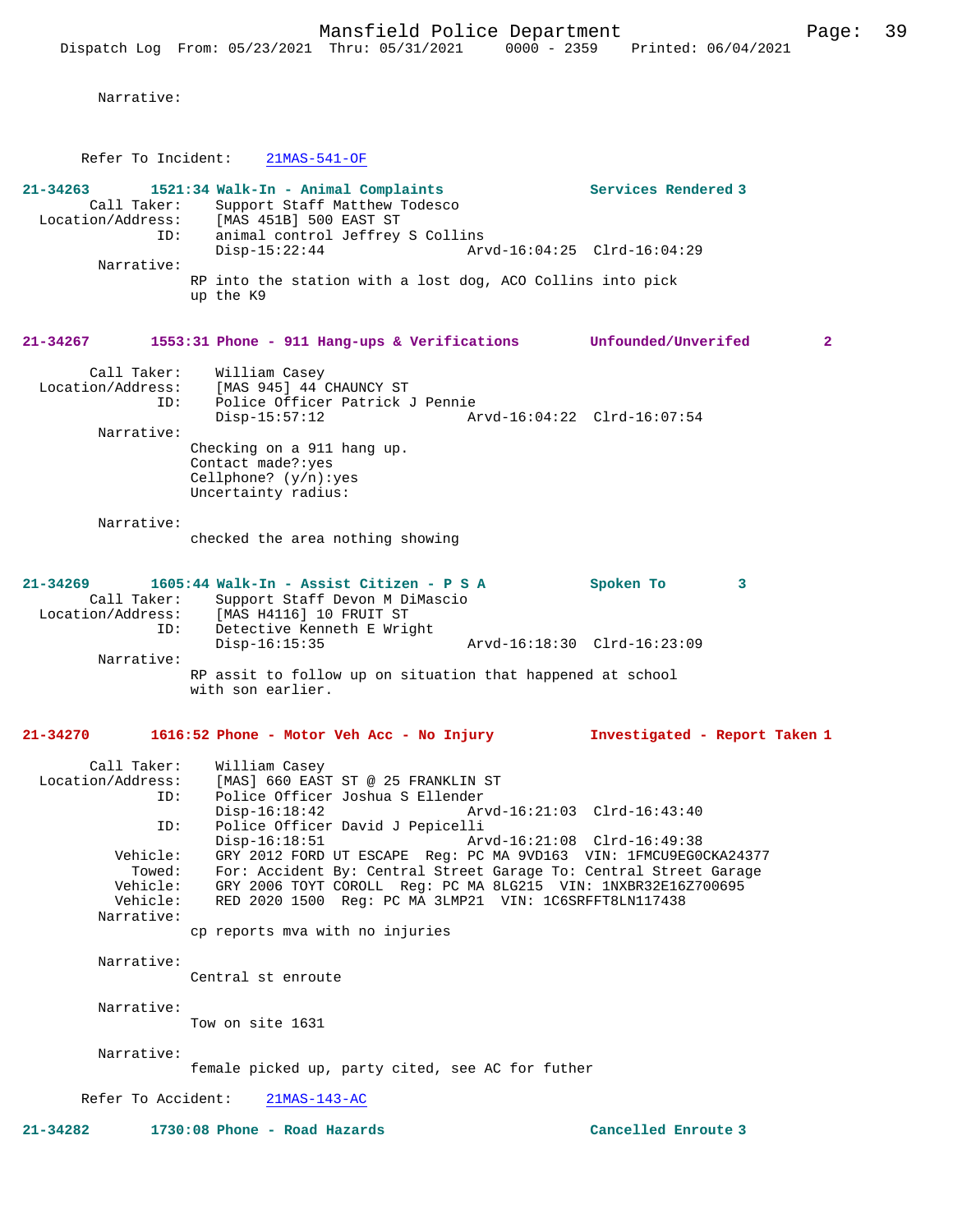Mansfield Police Department Page: 40 Dispatch Log From: 05/23/2021 Thru: 05/31/2021 Call Taker: William Casey<br>ion/Address: [MAS 002C] 66 Location/Address: [MAS 992G] 660 EAST ST Apt. #8 Narrative: Cp reports a bunch of glass in the middle of the road Narrative: M3 reported the glass was swept up as much as possible from an earlier MVA **21-34302 1935:48 Initiated - Community Policing Building Checked / Secured 3** Call Taker: Nicole Boyer<br>Vicinity of: [MAS] NORTH 1 of: [MAS] NORTH MAIN ST<br>ID: Police Officer Jav Police Officer Jay J Sparrow Arvd-19:35:00 Clrd-19:47:49 Narrative: On foot **21-34308 1948:10 Initiated - Assist Fire Department Referred to Other Agency 2** Call Taker: Nicole Boyer<br>Location/Address: [MAS H3191] [MAS H3191] 109 SOUTH MAIN ST Apt. #1 ID: Police Officer Jay J Sparrow Arvd-19:48:00 Clrd-19:57:05 Narrative: Assisting the FD with a fire related incident. Nature: Fire alarm sounding Narrative: Fire alarms only, FD reset. **21-34312 2009:48 Phone - Assist Other Agency Not Home / No Answer 3** Call Taker: ROBERT BOLGER<br>Location/Address: [MAS] 66 CENTI [MAS] 66 CENTRAL ST ID: Police Officer Patrick J Pennie Disp-20:12:53 Arvd-20:27:48 Clrd-20:34:57<br>ID: Police Officer David J Pepicelli Police Officer David J Pepicelli Disp-20:21:09 Arvd-20:27:03 Clrd-20:34:57<br>TD: Sergeant Jeffrey G Bombard Sergeant Jeffrey G Bombard<br>Disp-20:27:25 Disp-20:27:25 Arvd-20:27:29 Clrd-20:34:57 Narrative: NAPD request contact female party and ask her to contact them regarding a disturbance in the 99 Restaurant in their town. Narrative: M1 states the party is not there. Narrative: M11 states the party does not live there. Have NAPD to contact station. Narrative: Phone number was given to NAPD. M8 states the family hasn't talked to this party since December. **21-34316 2044:36 Initiated - Building - Property Check Building Checked / Secured 3** Call Taker: Nicole Boyer Vicinity of: [MAS] 4 ERICK RD @ 15 BONNEY LN<br>ID: Police Officer Joshua S Ellender Police Officer Joshua S Ellender Arvd-20:44:00 Clrd-21:00:58 Narrative: Checking the area.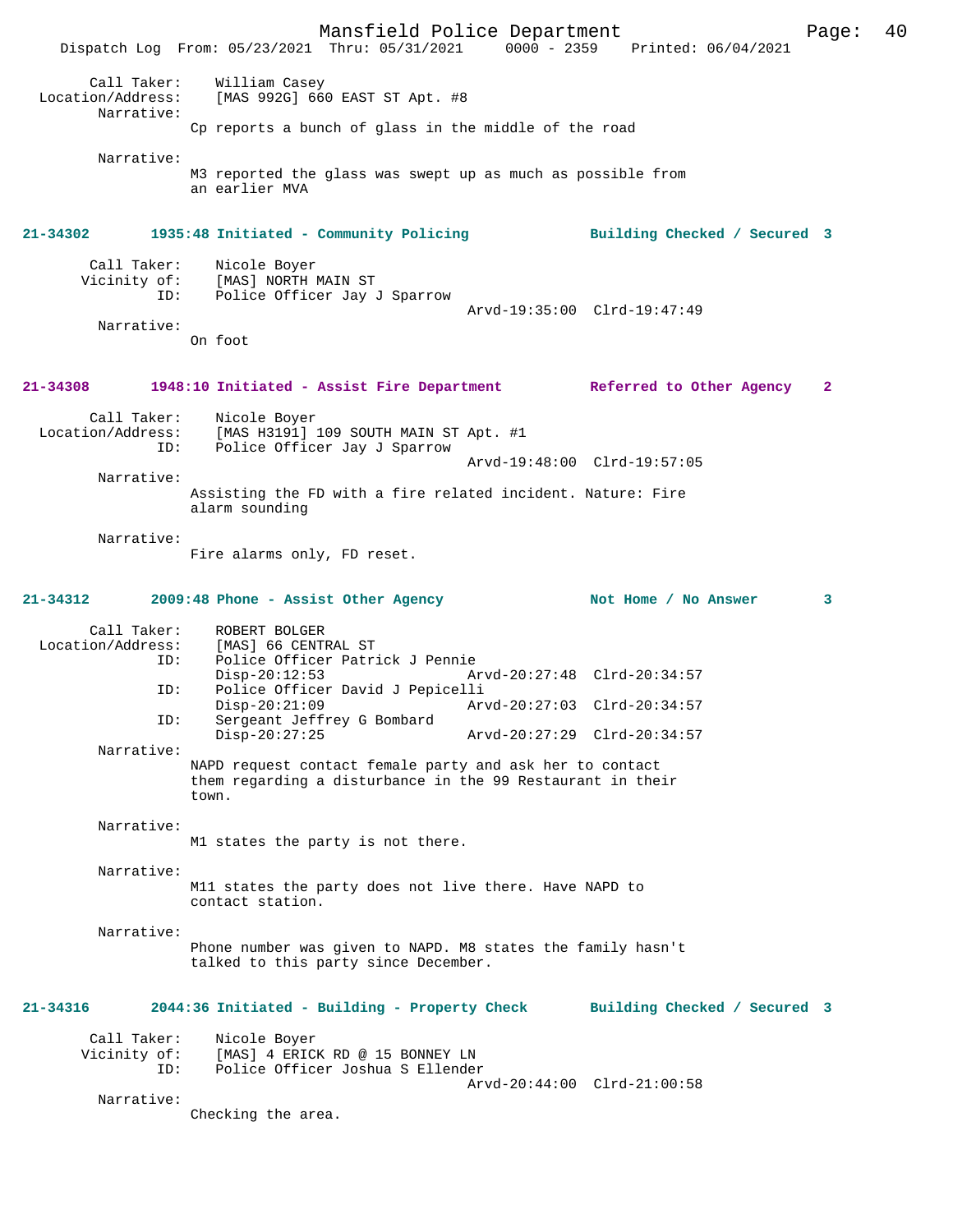**21-34338 2301:01 Initiated - Building - Property Check Building Checked / Secured 3** Call Taker: Nicole Boyer Vicinity of: [MAS 907E] 390 WEST ST ID: Police Officer Jay J Sparrow Arvd-23:01:00 Clrd-23:09:01

Narrative:

Checking the area.

#### **For Date: 05/28/2021 - Friday**

**21-34347 0010:26 Phone - 911 Hang-ups & Verifications Confirmed misdial/Accdntl Call 2**  Call Taker: JEFFREY KEEFE Vicinity of: [MAS H1510] 710 EAST ST ID: Patrolman Gregory S Martell Disp-00:12:44 Arvd-00:15:26 Clrd-00:17:35 Narrative: Checking on a 911 hang up. Contact made?: yes Cellphone?  $(y/n)$ : no home phone Uncertainty radius: none Narrative: Party was attempting to dial India. **21-34357 0106:57 Initiated - Building - Property Check Services Rendered 3**  Call Taker: Nicole Boyer Vicinity of: [MAS 1015] 30 CHAUNCY ST ID: Patrolman Gregory S Martell Arvd-01:06:00 Clrd-01:11:31 Narrative: Checking the area. **21-34359 0117:56 Initiated - Building - Property Check Building Checked / Secured 3** Call Taker: Nicole Boyer Vicinity of: [MAS 12] 250 EAST ST ID: Patrolman Gregory S Martell Arvd-01:17:00 Clrd-01:22:39 Narrative: Checking the area. **21-34361 0127:41 Initiated - Building - Property Check Building Checked / Secured 3** Call Taker: Nicole Boyer Vicinity of: [MAS 907E] 390 WEST ST ID: Police Officer Meghan Birnie Arvd-01:27:00 Clrd-01:39:10 Narrative: Checking the area. **21-34363 0136:09 Initiated - Building - Property Check Building Checked / Secured 3** Call Taker: Nicole Boyer<br>Vicinity of: [MAS 4] 31 H Vicinity of: [MAS 4] 31 HAMPSHIRE ST ID: Patrolman Gregory S Martell Arvd-01:36:00 Clrd-01:54:56 Narrative: Checking the area. **21-34367 0145:01 Initiated - Building - Property Check Building Checked / Secured 3**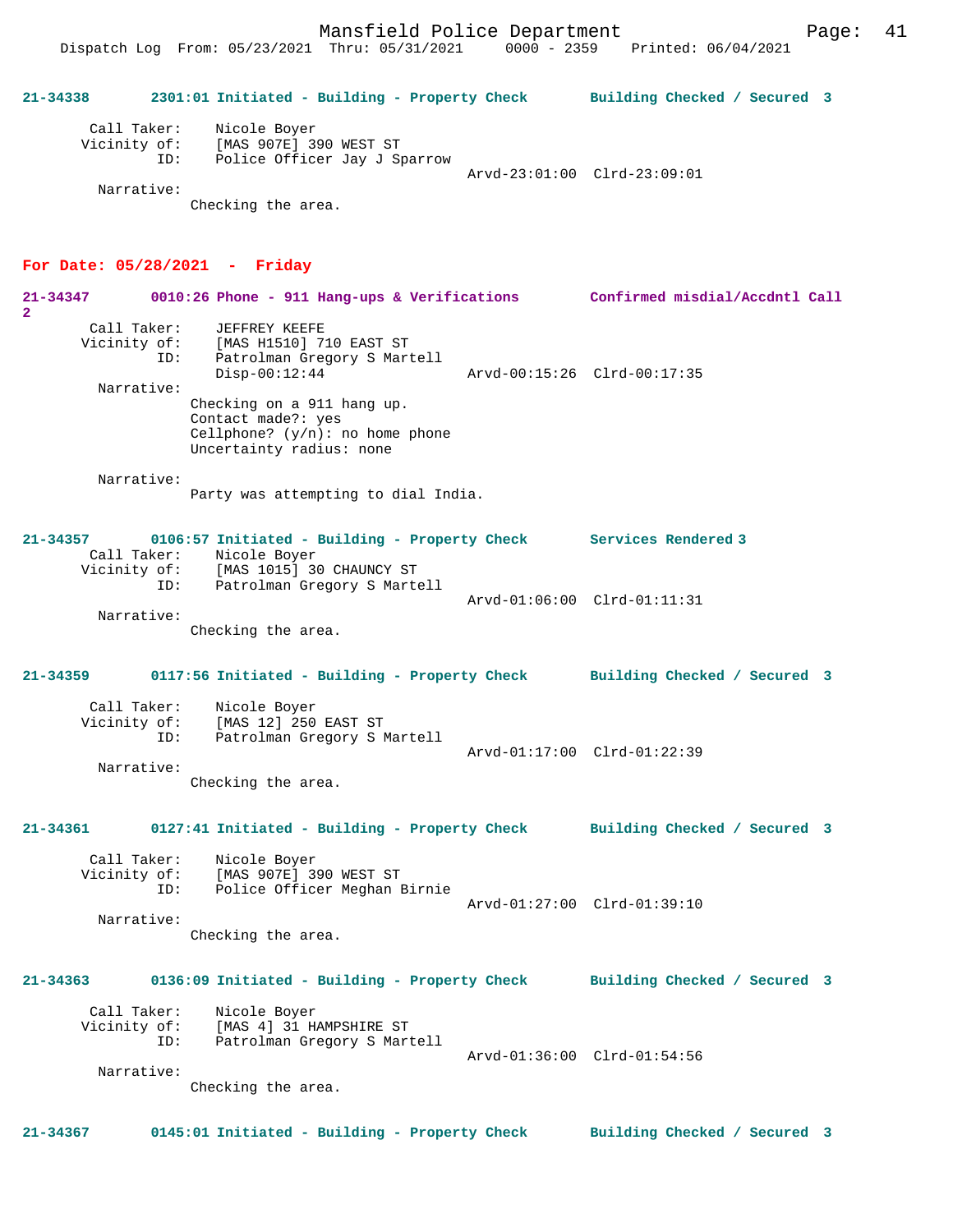Mansfield Police Department Fage: 42

|                                         | Dispatch Log From: 05/23/2021 Thru: 05/31/2021                                                                                                                     | $0000 - 2359$ Printed: $06/04/2021$ |
|-----------------------------------------|--------------------------------------------------------------------------------------------------------------------------------------------------------------------|-------------------------------------|
| Call Taker:<br>Vicinity of:<br>ID:      | Nicole Boyer<br>[MAS] NORTH MAIN ST<br>Police Officer Meghan Birnie                                                                                                | Arvd-01:45:00 Clrd-01:55:08         |
| Narrative:                              |                                                                                                                                                                    |                                     |
|                                         | Checking the area.                                                                                                                                                 |                                     |
| 21-34380                                | 0220:13 Initiated - Building - Property Check Building Checked / Secured 3                                                                                         |                                     |
| Call Taker:<br>Vicinity of:<br>ID:      | Nicole Boyer<br>[MAS 840] 280 SCHOOL ST<br>Police Officer Meghan Birnie                                                                                            | Arvd-02:20:00 Clrd-02:28:15         |
| Narrative:                              |                                                                                                                                                                    |                                     |
|                                         | Checking the area.                                                                                                                                                 |                                     |
| 21-34391                                | 0308:15 Initiated - Building - Property Check Building Checked / Secured 3                                                                                         |                                     |
| Call Taker:<br>Vicinity of:<br>ID:      | Nicole Boyer<br>[MAS] COPELAND DR<br>Police Officer Meghan Birnie                                                                                                  |                                     |
| Narrative:                              |                                                                                                                                                                    | Arvd-03:08:00 Clrd-03:08:36         |
|                                         | Checking the area.                                                                                                                                                 |                                     |
| 21-34444                                | 1042:15 Initiated - Building - Property Check Building Checked / Secured 3                                                                                         |                                     |
| Call Taker:<br>Location/Address:<br>ID: | Kieran M Ruth<br>[MAS 281A] 1 CROCKER ST<br>Police Officer Beau J Palanza                                                                                          | Arvd-10:42:00 Clrd-10:49:35         |
| Narrative:                              | Police Officer Nicole M Boldrighini<br>Checking the area.                                                                                                          |                                     |
| 21-34447                                | 1054:13 Initiated - Building - Property Check Building Checked / Secured 3                                                                                         |                                     |
| Call Taker:<br>Location/Address:        | Kieran M Ruth<br>[MAS 411] 60 FORBES BLVD<br>ID: Police Officer Patrick J Pennie                                                                                   |                                     |
| Narrative:                              |                                                                                                                                                                    | Arvd-10:54:00 Clrd-11:02:23         |
|                                         | Checking the area.                                                                                                                                                 |                                     |
| 21-34450                                | 1102:34 Initiated - Building - Property Check Building Checked / Secured 3<br>Call Taker: Kieran M Ruth                                                            |                                     |
| ID:                                     | Location/Address: [MAS 322] 31 HAMPSHIRE ST<br>Police Officer Patrick J Pennie                                                                                     | Arvd-11:02:00 Clrd-11:12:07         |
| Narrative:                              | Checking the area.                                                                                                                                                 |                                     |
| 21-34454                                | 1122:24 Initiated - Suspicious Actv / Persn / Veh Spoken To<br>Call Taker: Kieran M Ruth<br>Location/Address: [MAS] SWETT ST<br>ID: Police Officer David W Kinahan | $\mathbf{2}$                        |
| Narrative:                              |                                                                                                                                                                    | Arvd-11:22:00 Clrd-11:47:35         |
|                                         | Out with a TT unit on the side of the road                                                                                                                         |                                     |
| Narrative:                              | The unit was waiting for an appointment at Tighe trucking                                                                                                          |                                     |
|                                         |                                                                                                                                                                    |                                     |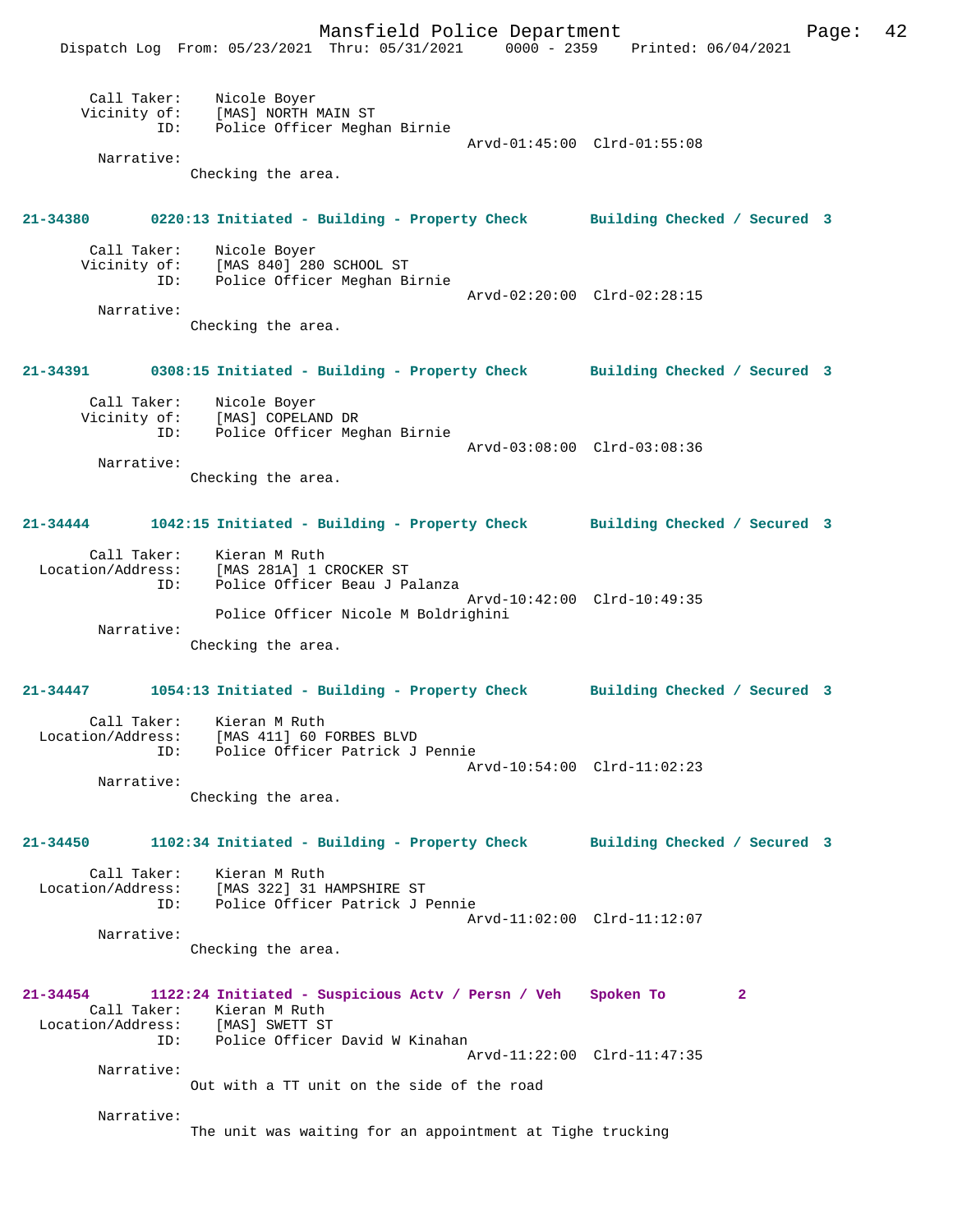Mansfield Police Department Page: 43

| 21-34473<br>Call Taker:<br>Vicinity of:          | 1312:50 Phone - Animal Complaints<br>Josesph Shebertes<br>[MAS H688] 489 WEST ST                                                                                                                 | Services Rendered 3  |  |  |  |
|--------------------------------------------------|--------------------------------------------------------------------------------------------------------------------------------------------------------------------------------------------------|----------------------|--|--|--|
| ID:<br>Narrative:                                | animal control Jeffrey S Collins<br>Arvd-13:29:56 Clrd-14:27:59<br>$Disp-13:15:25$                                                                                                               |                      |  |  |  |
|                                                  | caller reports loose dog, portuguese water dog, black with a<br>broken collar. 2 other dogs with no collars are also in the<br>area.                                                             |                      |  |  |  |
| Narrative:                                       | caller will be in a white Honda Accord.                                                                                                                                                          |                      |  |  |  |
| Narrative:                                       | Dog is running around 493 West with an electronic collar and<br>live at 505 West St.                                                                                                             |                      |  |  |  |
| Narrative:                                       | Party showed up to get the dog back in the yard. Owner to<br>call the ACO.                                                                                                                       |                      |  |  |  |
| 21-34496                                         | 1439:56 Phone - Road Hazards                                                                                                                                                                     | Services Rendered 3  |  |  |  |
| Call Taker:<br>ID:                               | William Casey<br>Location/Address: [MAS] 145 SCHOOL ST @ 231 SPRING ST<br>Police Officer Beau J Palanza<br>$Disp-14:42:51$<br>Arvd-14:49:45 Clrd-15:02:28<br>Police Officer Nicole M Boldrighini |                      |  |  |  |
| Narrative:                                       | CP reports a dumpster blocking the road                                                                                                                                                          |                      |  |  |  |
| Narrative:                                       |                                                                                                                                                                                                  |                      |  |  |  |
|                                                  | Spoke with the recycling company. They will be removing the<br>dumpster in the next 10 mins. Standing by to direct traffic<br>for now.                                                           |                      |  |  |  |
| $21 - 34504$<br>Call Taker:<br>Location/Address: | 1519:42 Initiated - Follow up Investigation<br>Jennifer Napolitano<br>[MAS 407B] 90 NORFOLK ST                                                                                                   | Spoken To<br>3       |  |  |  |
| ID:                                              | Sergeant Brian P Thibault<br>Arvd-15:19:00 Clrd-15:31:35                                                                                                                                         |                      |  |  |  |
| Narrative:                                       | Conducting a follow up in the area to a previously reported<br>incident.                                                                                                                         |                      |  |  |  |
| Narrative:                                       | Spoke with the manager and left an envelope for the subject.<br>Staff will meet with him next week.                                                                                              |                      |  |  |  |
| 21-34506<br>Call Taker:<br>Location/Address:     | 1542:54 Phone - Neighbor Dispute<br>William Casey<br>[MAS 417B]<br>FRANCIS AVE Apt.                                                                                                              | Incident Report<br>3 |  |  |  |
| ID:                                              | Police Officer Matthew A Souza<br>$Disp-15:46:51$<br>Arvd-15:52:38 Clrd-16:12:17                                                                                                                 |                      |  |  |  |
| Narrative:                                       | Cp reports neighbor is stealing his packages and other. CP<br>has contacted management and nothing is being done. He<br>noticed the party looking for packages                                   |                      |  |  |  |
| Narrative:                                       | Party had a package taken from his step yesterday. See OF<br>for further.                                                                                                                        |                      |  |  |  |
| Refer To Incident:<br>$21MAS-545-OF$             |                                                                                                                                                                                                  |                      |  |  |  |

**21-34523 1736:10 Phone - 911 Hang-ups & Verifications Confirmed misdial/Accdntl Call**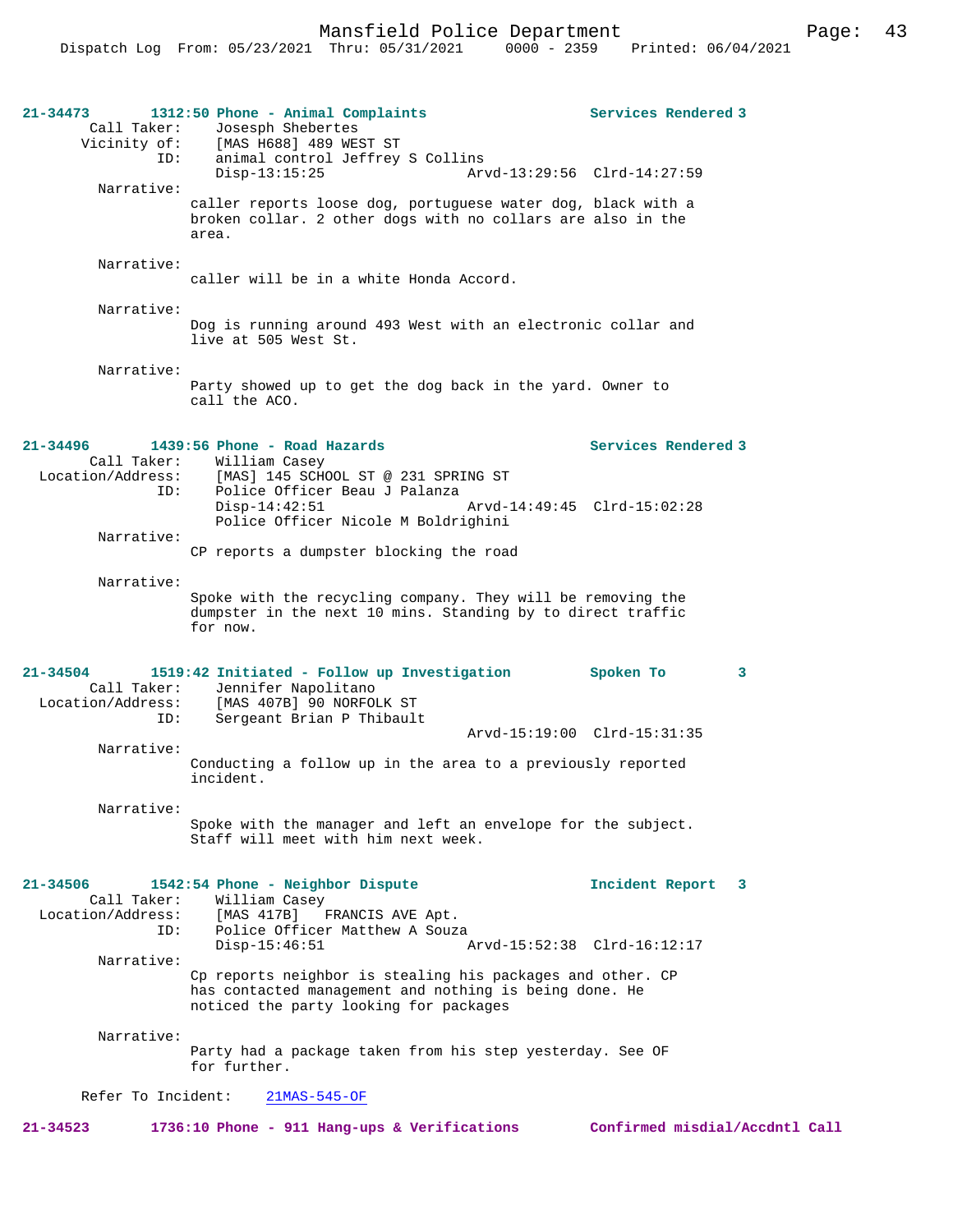Dispatch Log From: 05/23/2021 Thru: 05/31/2021 0000 - 2359 Printed: 06/04/2021

| 2<br>Call Taker:<br>ID:            | Jennifer Napolitano<br>Location/Address: [MAS H4809] 98 WILLIAMS ST<br>Police Officer Jay J Sparrow<br>$Disp-17:39:35$                                                                                                              | Arvd-17:44:24 Clrd-17:45:22              |   |
|------------------------------------|-------------------------------------------------------------------------------------------------------------------------------------------------------------------------------------------------------------------------------------|------------------------------------------|---|
| Narrative:                         | Checking on a 911 hang up. On callback female reports<br>accidental by father hitting the buttons.<br>Contact made?: yes<br>Cellphone? $(y/n): y$<br>Uncertainty radius: 21 Meters                                                  |                                          |   |
| $21 - 34525$<br>Call Taker:<br>ID: | 1742:31 Walk-In - Assist Citizen - P S A<br>Support Staff Matthew Gately<br>Location/Address: [MAS H6346] 140 UNION ST<br>Patrolman Gregory S Martell                                                                               | Incident Report 3                        |   |
| Narrative:                         | $Disp-17:51:00$                                                                                                                                                                                                                     | Arvd-17:51:06 Clrd-19:25:30              |   |
|                                    | Walk-in reporting he is being scammed. It was adating app<br>scam requesting giftcards. Caller reporting he was an<br>officer from MPD. The walk-in was advised that it was a scam<br>and a report was taken. Groupme was sent out. |                                          |   |
| Refer To Incident:                 | $21MAS-546-OF$                                                                                                                                                                                                                      |                                          |   |
| $21 - 34527$<br>ID:                | 1756:04 Phone - Road Hazards<br>Call Taker: Robert Stewart<br>Location/Address: [MAS] 23 SHORT ST @ 631 WARE ST<br>Police Officer David J Pepicelli<br>$Disp-17:57:53$                                                              | Spoken To<br>Arvd-17:59:30 Clrd-18:05:17 | 3 |
| Narrative:                         | Caller reporting that there is a paving company blocking the<br>street.                                                                                                                                                             |                                          |   |
| Narrative:                         | Paving company wrapping up for the day. Pardini has been<br>spoken too and will be clearing.                                                                                                                                        |                                          |   |
| $21 - 34536$<br>ID:                | 1906:31 911 - Well Being Check<br>Call Taker: Nicole Boyer<br>Location/Address: [MAS] 543 FRUIT ST<br>Police Officer David J Pepicelli                                                                                              | Services Rendered 3                      |   |
| Narrative:                         | $Disp-19:11:25$<br>Last spoke to family in a few days, and is concerned because<br>no one is answering her calls.                                                                                                                   | Arvd-19:14:04 Clrd-19:21:56              |   |
| Narrative:                         | SEMRECC attempting to make contact with facility where<br>calling party currently resides.                                                                                                                                          |                                          |   |
| Narrative:                         | M11 spoke with involved parties and verified they are OK.<br>They will be making contact with the RP.                                                                                                                               |                                          |   |
| 21-34542<br>Call Taker:<br>ID:     | 1940:22 Initiated - Building - Property Check<br>Michael Mezhberg<br>Location/Address: [MAS 139] 265 FRUIT ST<br>Police Officer David J Pepicelli                                                                                   | <b>Services Rendered 3</b>               |   |
| Narrative:                         | Checking the area.                                                                                                                                                                                                                  | Arvd-19:40:00 Clrd-19:43:00              |   |
| 21-34546<br>2                      | 2008:47 911 - 911 Hang-ups & Verifications                                                                                                                                                                                          | Confirmed misdial/Accdntl Call           |   |
| Call Taker:                        | Nicole Boyer                                                                                                                                                                                                                        |                                          |   |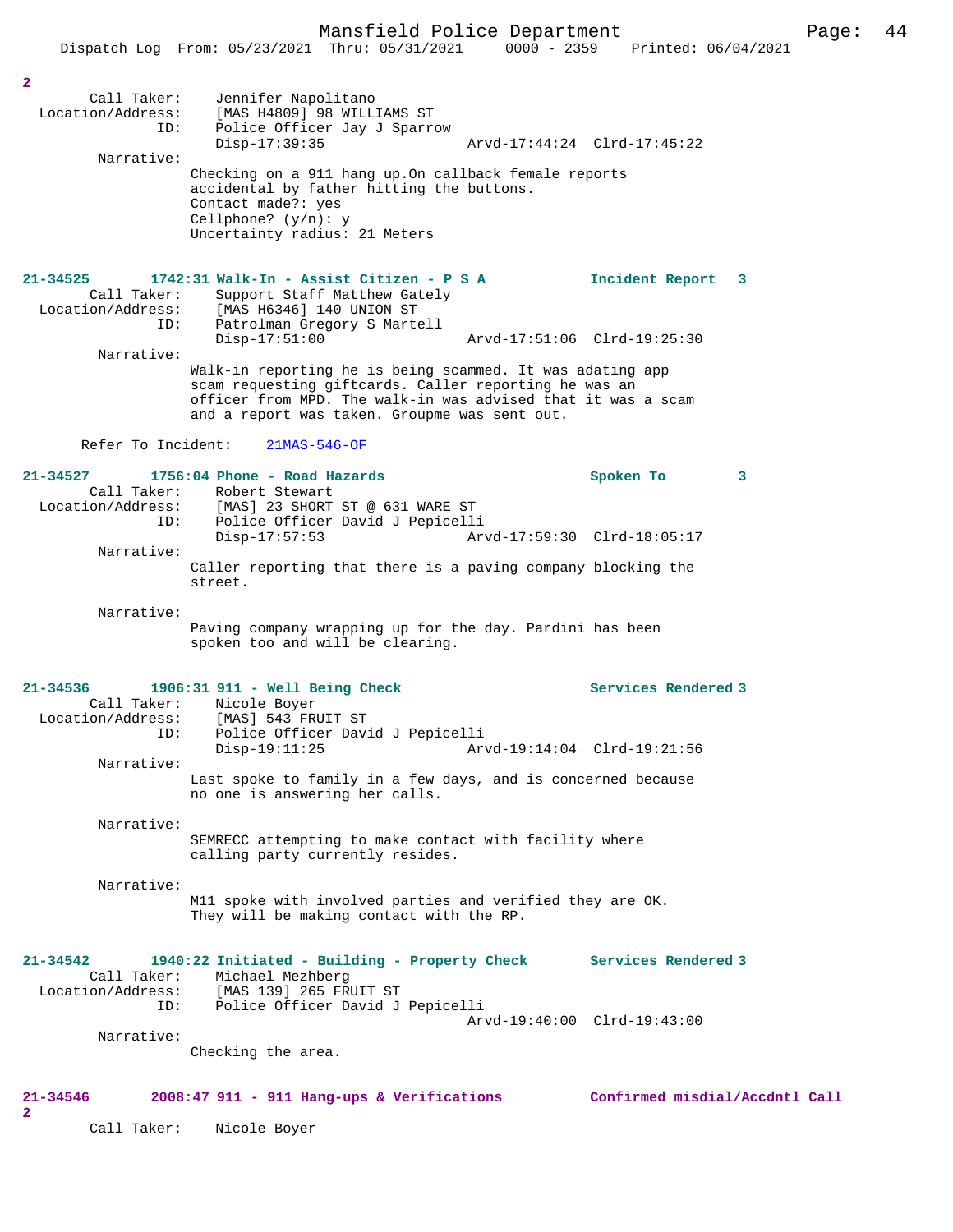Mansfield Police Department Page: 45 Dispatch Log From: 05/23/2021 Thru: 05/31/2021 0000 - 2359 Printed: 06/04/2021 Location/Address: [MAS 309A] 235 CHAUNCY ST ID: Patrolman Gregory S Martell Disp-20:10:20 Arvd-20:14:56 Clrd-20:14:58 ID: Patrolman Gregory S Martell Disp-20:15:04 Arvd-20:15:06 Clrd-20:16:39 Narrative: Checking on a 911 hang up. Contact made?: Yes Cellphone? (y/n): Yes Uncertainty radius: 36 meters Narrative: Caller stated they're working at the Dominos and was using an app and accidentally called 911 **21-34554 2049:37 Phone - Assist Other Agency Gone on Arrival 3**  Call Taker: JEFFREY KEEFE<br>Location/Address: [MAS H2461] 17<br>ID: Patrolman Gree Location/Address: [MAS H2461] 17 SUMMIT AVE Apt. #1 ID: Patrolman Gregory S Martell Disp-20:57:25 Arvd-21:00:49 Clrd-21:03:49 ID: Police Officer William C Trudell Disp-20:57:57 Clrd-21:03:52 Vehicle: BLK 2019 HYUN ELANTR Reg: PC MA 5AK211 VIN: 5NPD74LF8KH447315 Narrative: MECC called to report a possibly intox female driving MA reg 5AK211 leaving the Burger King in Plainville. Heading in the direction of North Attleboro. Plainville PD thru the MECC requests a WBC on the female owner. Narrative: M8 checked the residence and the area, vehicle not found. Narrative: MECC advised. **21-34555 2058:12 Phone - Disturbance / Gathering Assisted Party 1**  Call Taker: JEFFREY KEEFE Vicinity of: [MAS 100] 30 CHAUNCY ST ID: Police Officer Jay J Sparrow<br>Disp-21:02:25 Disp-21:02:25 Arvd-21:06:33 Clrd-21:09:20 ID: Sergeant Jeffrey G Bombard Disp-21:03:17 Clrd-21:04:07<br>ID: Patrolman Gregory S Martell ID: Patrolman Gregory S Martell Disp-21:04:10 Arvd-21:06:09 Clrd-21:14:24 ID: Sergeant Jeffrey G Bombard Disp-21:06:28 Arvd-21:06:30 Clrd-21:13:45<br>Vehicle: BLU 2007 ACUR UT RDX Reg: PC MA 2MNX31 VIN: 5J8TB18577A0. BLU 2007 ACUR UT RDX Reg: PC MA 2MNX31 VIN: 5J8TB18577A020555 Narrative: In the parking lot of Fresh Catch a female reported she locked her keys in her car she was advised of the lockout policy. She then stated that the owner of Fresh Catch was outside yelling at her. Narrative: The owner has since gone back inside. The female caller was very distraught. Narrative: Party has been advised of options. Achins ETA is 40 minutes. **21-34556 2106:46 911 - Erratic Oper MV / Road Rage Gone on Arrival 3**  Call Taker: Nicole Boyer Location/Address: [MAS] 260 FORBES BLVD @ 575 WEST ST<br>ID: Police Officer William C Trudell Police Officer William C Trudell<br>Disp-21:08:00 Ar Arvd-21:13:31 Clrd-21:29:50 ID: Police Officer Jay J Sparrow Disp-21:09:34 Arvd-21:15:42 Clrd-21:29:50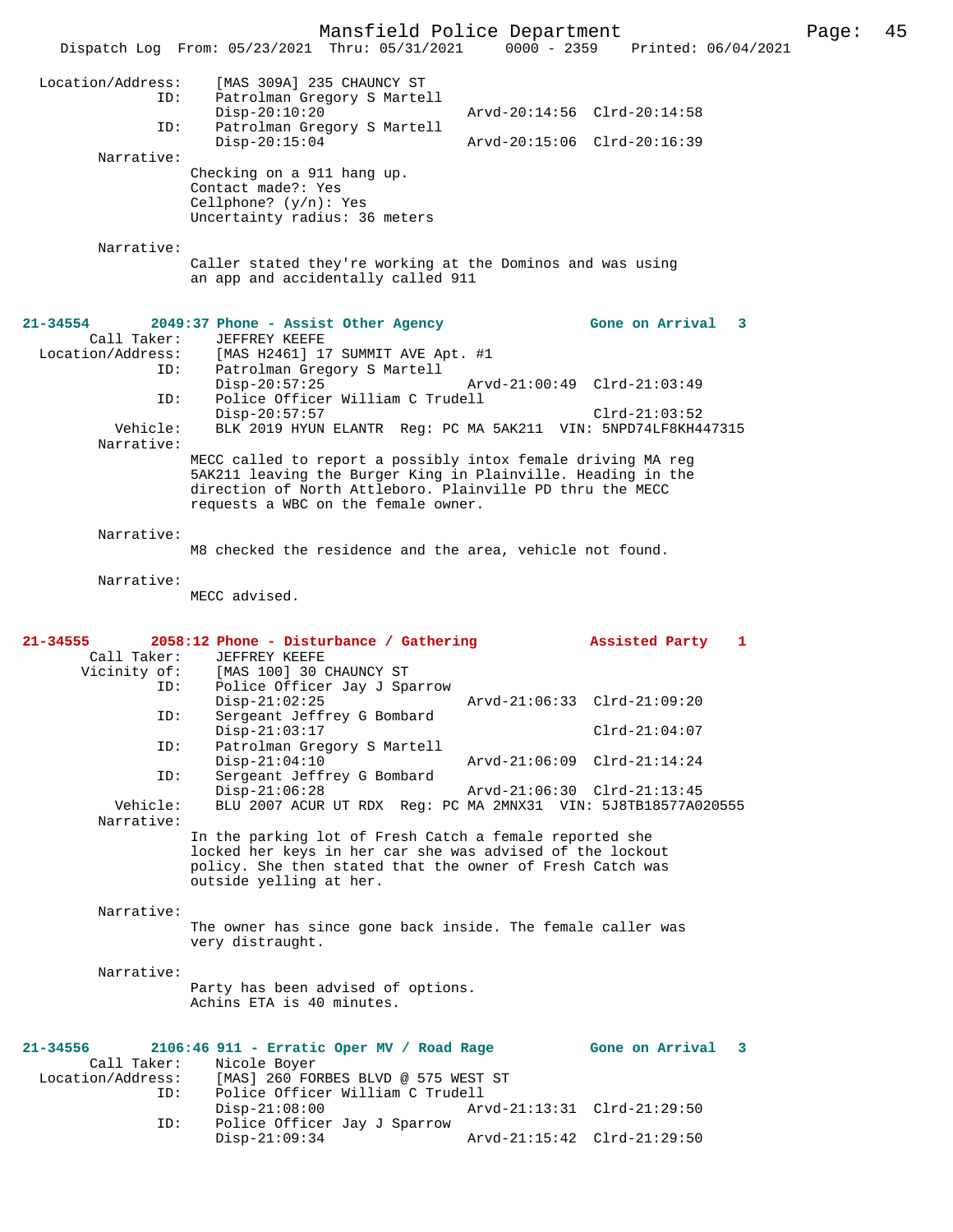Mansfield Police Department Page: 46 Dispatch Log From: 05/23/2021 Thru: 05/31/2021 Vehicle: RED 2015 JEEP UT CHEROK Reg: PC MA 4PRG50 VIN: 1C4PJMCS0FW578024 Narrative: Red Jeep tried to drive CP off the road Narrative: Currently driving normal. Narrative: Coming from 95N from Exit 13 going toward 140. CP is no longer following, and the red Jeep kept going straight forward. Narrative: Officers checked the area as well as surrounding businesses and did not locate the vehicle. **21-34562 2157:15 911 - Assist Fire Department Services Rendered 2**  Call Taker: Michael Mezhberg<br>Vicinity of: [MAS] 10 RESERVO of: [MAS] 10 RESERVOIR ST @ 800 SOUTH MAIN ST<br>ID: Police Officer Jay J Sparrow Police Officer Jay J Sparrow Disp-21:58:50 Arvd-22:01:42 Clrd-23:21:17<br>ID: Police Officer William C Trudell ID: Police Officer William C Trudell Arvd-22:01:40 Clrd-23:32:15 Narrative: Assisting the FD with a fire related incident. Nature: wire on fire. Narrative: MELD requested for arcing on wires Pole 5. Narrative: Road to be shut down. Narrative: MELD notified. Narrative: MELD on scene. **21-34574 2258:50 911 - Well Being Check Transported to Hospital 3** Call Taker: Nicole Boyer Vicinity of: [MAS] 170 SCHOOL ST @ 100 RTE 140 NB<br>ID: Patrolman Gregory S Martell Patrolman Gregory S Martell<br>Disp-23:00:09 Disp-23:00:09 Arvd-23:02:52 Clrd-05/29/2021 @ 00:52:46<br>ID: Sergeant Jeffrey G Bombard Sergeant Jeffrey G Bombard<br>Disp-23:00:16 Disp-23:00:16 Arvd-23:04:31 Clrd-23:41:11 ID: Police Officer David J Pepicelli Disp-23:00:19 Arvd-23:04:35 Clrd-05/29/2021 @ 00:00:16<br>TD: Police Officer Jav J Sparrow Police Officer Jay J Sparrow<br>Disp-23:21:21 Disp-23:21:21 Arvd-23:41:08 Clrd-05/29/2021 @ 00:52:44 Narrative: Jumped out of vehicle. Wearing jeans and a light thin hoodie with american flag hoodie on Narrative: 6 ft tall, bald, 160 lbs Narrative: M11 is checking the immediate surrounding area. M8 is speaking with the calling party. Narrative: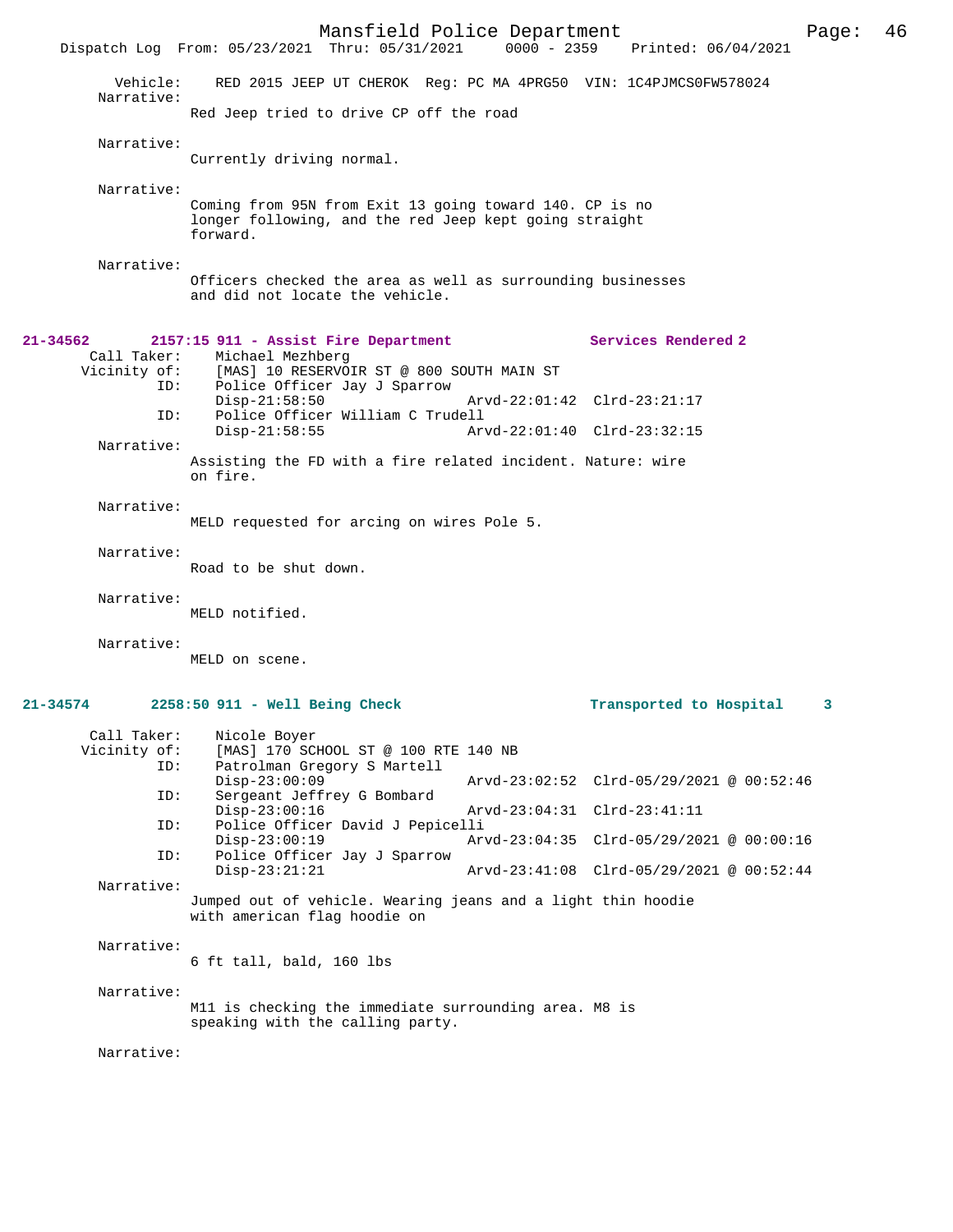Mansfield Police Department Page: 47 Dispatch Log From: 05/23/2021 Thru: 05/31/2021 Narrative: MSP Foxborough notified. Narrative: M1 requesting K9. Foxboro notified and will be sending Fox $k9$  Narrative: Phone ping requested. Narrative: M8 reports the party may be going back to 15 Eddy St as he has the RP's house keys. Narrative: M11 has the male party at Union St. Narrative: M11 requesting assistance as well as a rescue. MFD dispatched. Narrative: Narrative: Refer To Summons: 21MAS-196-AR Summons: ABATE, DANIEL L Address: 185 ELM ST BRIDGEWATER, MA<br>Age: 46 Age: Charges: DISORDERLY CONDUCT, SUBSQ. OFF. c272 §53 DISTURBING THE PEACE, SUBSQ.OFF. c272 §53 RESIST ARREST **21-34575 2307:36 Radio - Assist Other Agency Referred to Other Agency 3** Call Taker: TARA LAKO<br>Location/Address: [MAS] 231 [MAS] 231 SPRING ST @ 52 WILLOW ST ID: Patrolman KURT L POLLISTER Disp-23:08:29 Arvd-23:08:39 Clrd-23:39:07 Narrative: Fox-K9 responding to Mansfield to assist in a search of a Q5 male who jumped out of a vehicle and are attempting to locate. Narrative: Fox-K9 reports that the party has been located and will be clearing shortly. Narrative:

### **For Date: 05/29/2021 - Saturday**

**21-34588 0051:13 Initiated - Building - Property Check Building Checked / Secured 3** Call Taker: Michael Mezhberg<br>Location/Address: [MAS] FORBES BLV. [MAS] FORBES BLVD ID: Police Officer Andrew J Kelley Arvd-00:51:00 Clrd-00:58:36 Narrative:

Checking the area.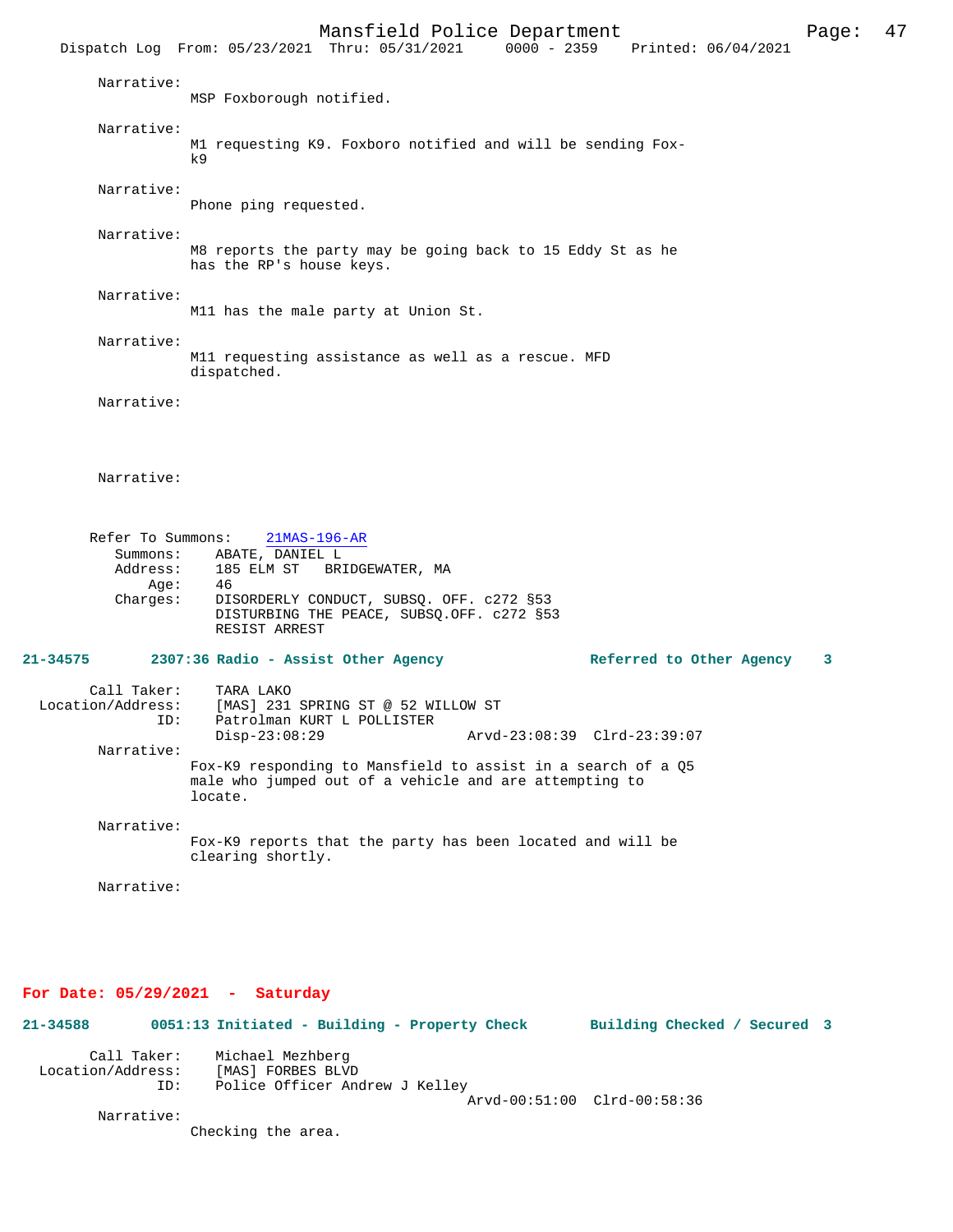Mansfield Police Department Page: 48

**21-34595 0100:00 911 - 911 Hang-ups & Verifications Investigated - No Action Req. 2**  Call Taker: Nicole Boyer Location/Address: [MAS 43] 137 MILL ST Apt. #13B Police Officer Meghan Birnie<br>Disp-01:02:00 Disp-01:02:00 Arvd-01:08:17 Clrd-01:15:43 Narrative: Checking on a 911 hang up. Contact made?: YES Cellphone? (y/n): YES Uncertainty radius: 69 METERS Narrative: Caller stated she was in bed, rolled over, and accidentally called. Narrative: M4 checked the area, unable to locate the site, no apparent issues at this time. **21-34605 0119 Initiated - Building - Property Check Building Checked / Secured 3** Call Taker: Police Officer Michael T Fitzgerald Location/Address: [MAS 820C] 31 PLYMOUTH ST Police Officer Michael T Fitzgerald Arvd-01:20:26 Clrd-01:28:37 Narrative: Checking the area. **21-34608 0126 Initiated - Building - Property Check Building Checked / Secured 3** Call Taker: Police Officer Andrew J Kelley Location/Address: [MAS 65] 30 CHAUNCY ST ID: Police Officer Andrew J Kelley Arvd-01:26:43 Clrd-01:34:10 Narrative: Checking the area. **21-34627 0239:40 Initiated - Building - Property Check Building Checked / Secured 3** Call Taker: Michael Mezhberg Location/Address: [MAS] COPELAND DR ID: Police Officer Andrew J Kelley Arvd-02:39:00 Clrd-02:53:04 Narrative: Checking the area. **21-34629 0252:50 Initiated - Building - Property Check Building Checked / Secured 3** Call Taker: TARA LAKO Location/Address: [MAS 139] 265 FRUIT ST Police Officer Meghan Birnie Arvd-02:52:00 Clrd-03:01:10 Narrative: Checking the area. **21-34630 0300:47 Initiated - Building - Property Check Building Checked / Secured 3** Call Taker: TARA LAKO<br>Location/Address: [MAS] NOR ess: [MAS] NORTH MAIN ST<br>ID: Police Officer Andre Police Officer Andrew J Kelley Arvd-03:00:00 Clrd-03:06:34 Narrative: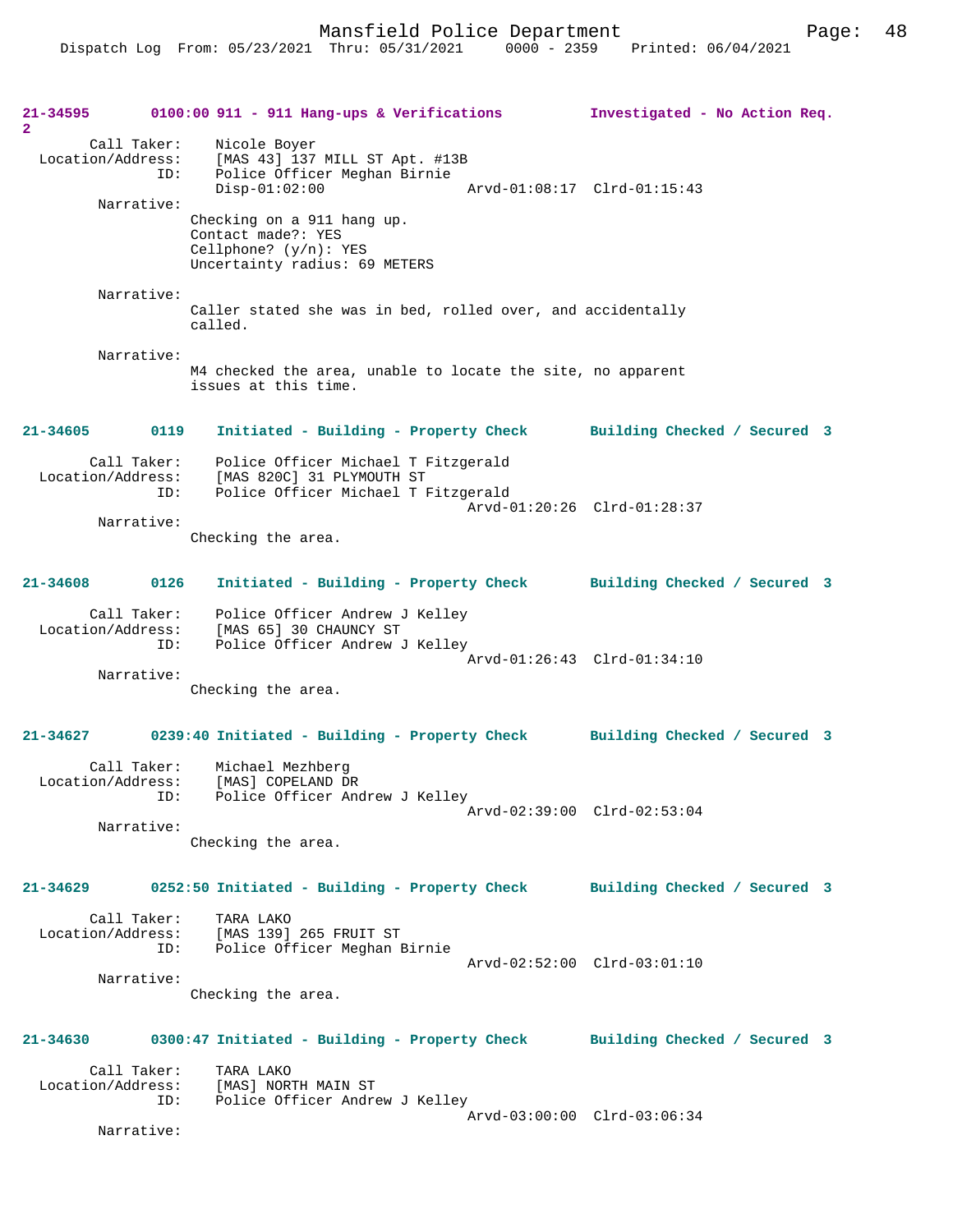Mansfield Police Department Page: 49

Checking the area.

| 21-34632                                                                                                                             | 0312                                                        | Initiated - Building - Property Check                                                                                             |  | Building Checked / Secured 3 |              |  |
|--------------------------------------------------------------------------------------------------------------------------------------|-------------------------------------------------------------|-----------------------------------------------------------------------------------------------------------------------------------|--|------------------------------|--------------|--|
| Call Taker:<br>Location/Address:                                                                                                     | ID:                                                         | Police Officer Michael T Fitzgerald<br>[MAS 820C] 31 PLYMOUTH ST<br>Police Officer Michael T Fitzgerald                           |  | Arvd-03:12:58 Clrd-03:18:15  |              |  |
| Narrative:                                                                                                                           |                                                             | Checking the area.                                                                                                                |  |                              |              |  |
| 21-34641<br>Call Taker:<br>Location/Address:                                                                                         | ID:                                                         | 0421:53 911 - Disturbance / Gathering<br>Nicole Boyer<br>[MAS 443] 150 RUMFORD AVE Apt. #103                                      |  | Arrest(s) Made               | $\mathbf{1}$ |  |
|                                                                                                                                      |                                                             | Police Officer Meghan Birnie<br>$Disp-04:24:02$                                                                                   |  | Arvd-04:26:22 Clrd-04:48:47  |              |  |
|                                                                                                                                      | ID:                                                         | Police Officer Andrew J Kelley<br>$Disp-04:24:05$                                                                                 |  | Arvd-04:26:17 Clrd-04:51:06  |              |  |
|                                                                                                                                      | ID:                                                         | Sergeant John R Armstrong                                                                                                         |  | Arvd-04:27:59 Clrd-04:51:04  |              |  |
|                                                                                                                                      | ID:                                                         | Patrolman Gregory S Martell                                                                                                       |  | Arvd-04:46:42 Clrd-04:50:38  |              |  |
| Narrative:                                                                                                                           |                                                             | CP states male party tried to stab RP with keys and pushed<br>out the door.                                                       |  |                              |              |  |
| Narrative:                                                                                                                           |                                                             | Officers attempting to rise party at apt 103. No answer at<br>the door. Attempted to call by phone, no answer.<br>i.              |  |                              |              |  |
| Narrative:                                                                                                                           |                                                             | M8 transporting victim to station, s/mi 97834.4.                                                                                  |  |                              |              |  |
| Narrative:                                                                                                                           |                                                             | $e/mi$ 97836.1.                                                                                                                   |  |                              |              |  |
| Narrative:<br>Ofc. Kelley reports that he attempted to reach the involved<br>male party but he did not answer. A voicemail was left. |                                                             |                                                                                                                                   |  |                              |              |  |
| Refer To Field Int:<br>Refer To Incident:                                                                                            | Refer To Arrest:<br>Arrest:<br>Address:<br>Age:<br>Charges: | 21MAS-197-AR<br>EDWARDS, MARK<br>33 WILDWOOD ST Apt. #2 DORCHESTER, MA<br>30<br>Warrant arrest<br>$21MAS-52-FI$<br>$21MAS-548-OF$ |  |                              |              |  |
| $21 - 34647$                                                                                                                         | 0532                                                        | Initiated - Building - Property Check                                                                                             |  | Building Checked / Secured 3 |              |  |
| Call Taker:<br>Location/Address:                                                                                                     | ID:                                                         | Police Officer Michael T Fitzgerald<br>[MAS 820C] 31 PLYMOUTH ST<br>Police Officer Michael T Fitzgerald                           |  |                              |              |  |
| Narrative:                                                                                                                           |                                                             | Checking the area.                                                                                                                |  | Arvd-05:33:36 Clrd-05:41:19  |              |  |
| 21-34658                                                                                                                             | 0716                                                        | Initiated - Building - Property Check                                                                                             |  | Building Checked / Secured 3 |              |  |
| Call Taker:<br>Location/Address:                                                                                                     | ID:                                                         | Police Officer Michael T Fitzgerald<br>[MAS 820C] 31 PLYMOUTH ST<br>Police Officer Michael T Fitzgerald                           |  |                              |              |  |
| Narrative:                                                                                                                           |                                                             | Checking the area.                                                                                                                |  | Arvd-07:16:35 Clrd-07:22:10  |              |  |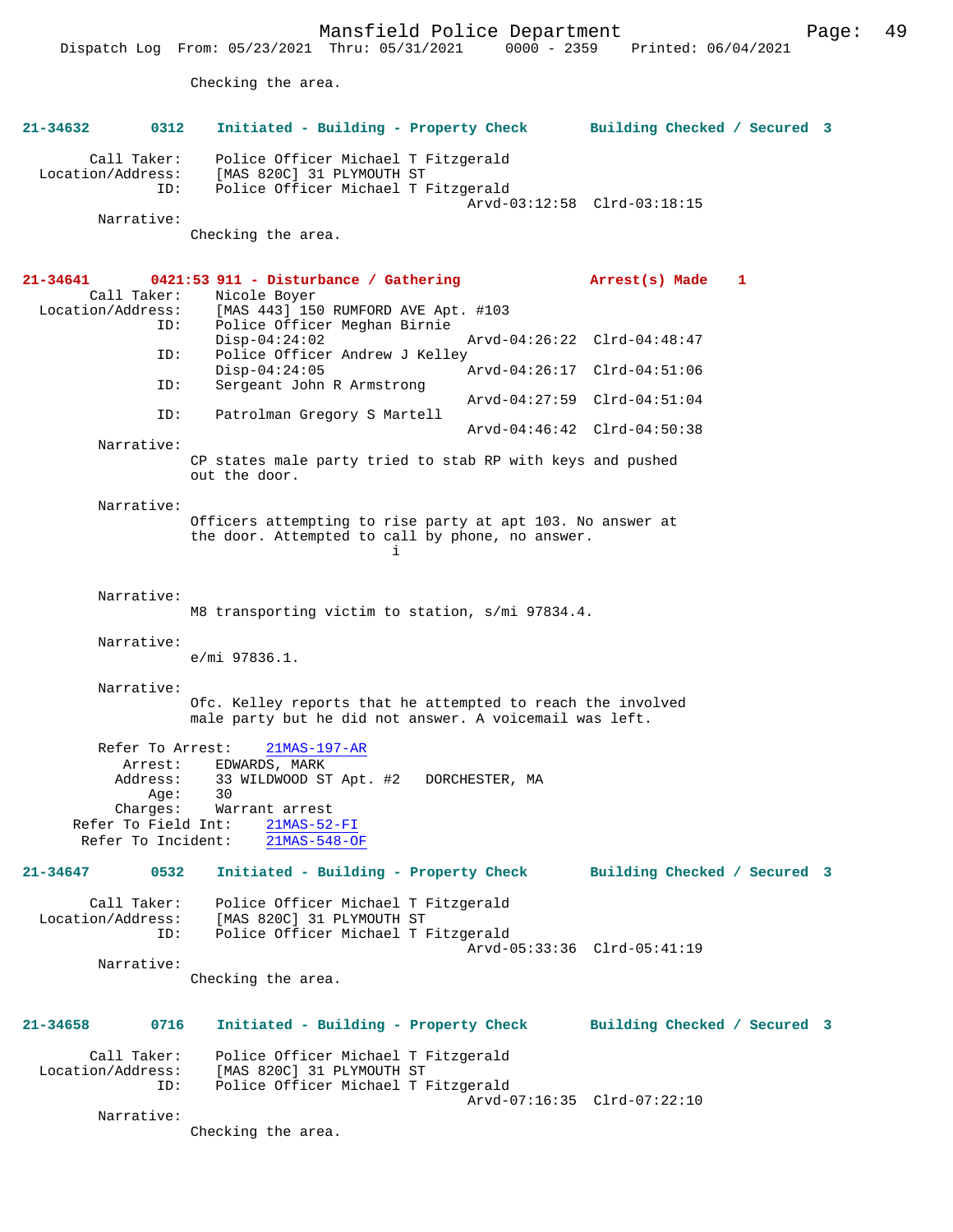```
21-34665 0937:22 Initiated - Building - Property Check Building Checked / Secured 3
         Call Taker: NICHOLAS GOYETTE
  Location/Address: [MAS 820C] 31 PLYMOUTH ST
                 ID: Detective Christopher P Walsh
                                                       Arvd-09:37:00 Clrd-09:46:43
          Narrative: 
                    Checking the back
21-34668 0947:31 Phone - Fraud or Identity Theft Spoken To 1 
 Call Taker: Emily Archer<br>Location/Address: [MAS] 52 STE
                       [MAS] 52 STEARNS AVE
                ESS: Inno. 32 Strategy<br>ID: Police Officer Michael T Fitzgerald<br>Disp-09:50:09 Arvd-0
                                                        Disp-09:50:09 Arvd-09:57:42 Clrd-10:09:58
          Narrative: 
                    Caller reporting yesterday someone called clamiming to be a 
                    police officer and requesting money. She is looking to speak 
                    to an officer today.
          Narrative: 
                    Clear, party did not give away any more funds to the scammer 
                    claiming to be from Mansfield PD
21-34671 1027:07 Initiated - Building - Property Check Building Checked / Secured 3
        Call Taker: NICHOLAS GOYETTE
  Location/Address: [MAS 1002] 250 EAST ST
                 ID: Police Officer Gregg S Kennedy
                                                   Arvd-10:27:00 Clrd-10:33:00
          Narrative: 
                    Checking the area.
21-34672 1027:15 Phone - Assist Citizen - P S A Incident Report 3 
 Call Taker: Emily Archer<br>Location/Address: [MAS] 230 PL
                Location (MAS) 230 PLAIN ST<br>Location (MAS) 230 PLAIN ST<br>ID: Police Officer Patr
                       ID: Police Officer Patrick J Pennie
                                                        Disp-10:28:16 Arvd-10:48:27 Clrd-10:54:36
          Narrative: 
                    Caller states his father passed away a few years ago and he 
                    is cleaning his house and located a gun. He is requesting an 
                    officer to remove it.
          Narrative: 
                    Clear, item removed and will be placed into evidence.
                    See OF Report for further.
        Refer To Incident: 21MAS-549-OF
21-34675 1049:06 Phone - Assist Fire Department Referred to Other Agency 2
         Call Taker: NICHOLAS GOYETTE
  Location/Address: [MAS 899] 510 EAST ST
                 ID: Police Officer Michael T Fitzgerald
                                                        Disp-10:50:14 Arvd-10:59:28 Clrd-10:59:28
          Narrative: 
                    Assisting the FD with a fire related incident. Nature: 
                    master box: co alarm
21-34676 1104:21 Initiated - Building - Property Check Building Checked / Secured 3
        Call Taker:     NICHOLAS GOYETTE<br>ion/Address:     [MAS] 150 OAKLAND ST
 Location/Address:
                ID: Police Officer Beau J Palanza
```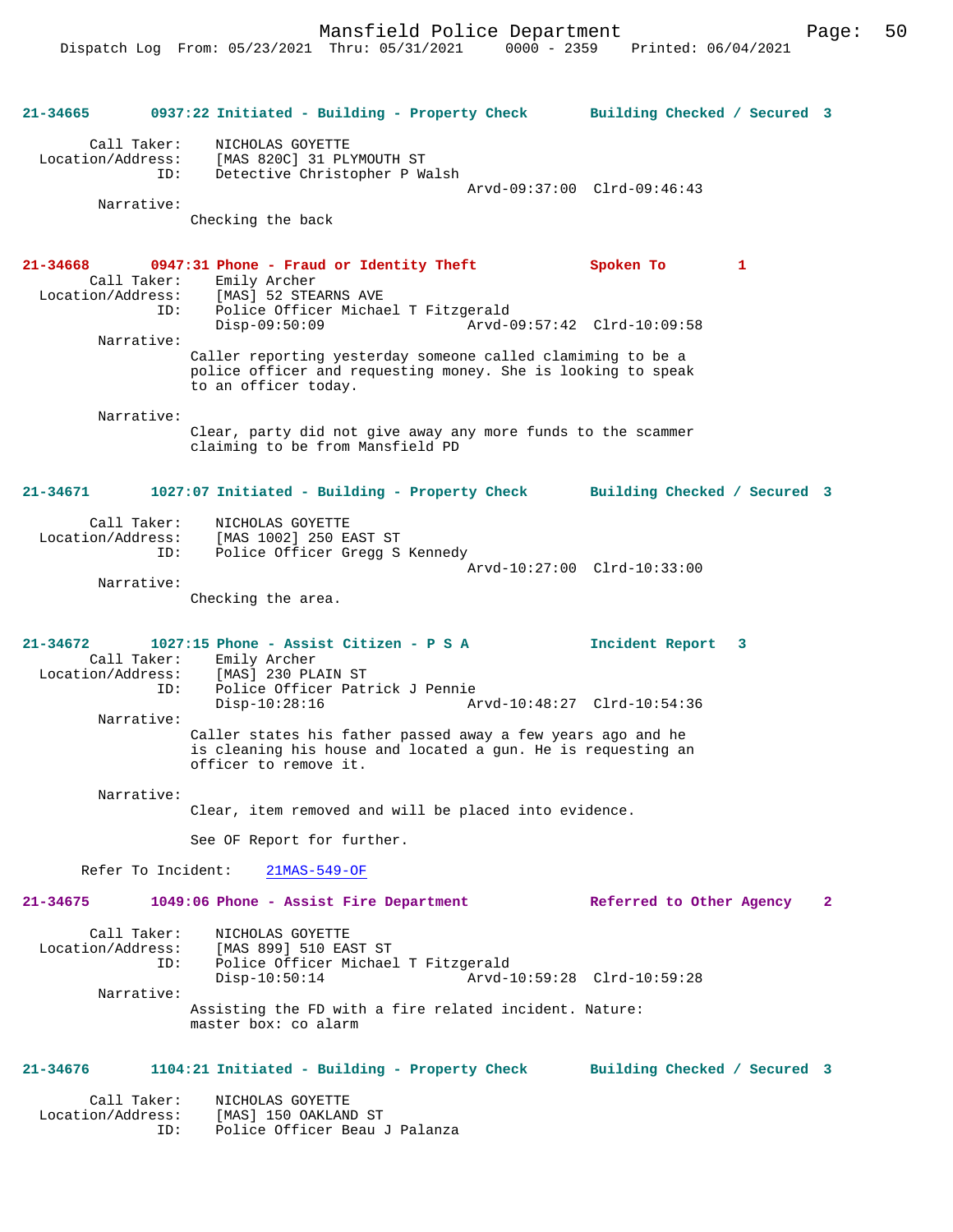Mansfield Police Department Fage: 51 Dispatch Log From: 05/23/2021 Thru: 05/31/2021 0000 - 2359 Printed: 06/04/2021 Arvd-11:04:00 Clrd-11:13:25 Police Officer Nicole M Boldrighini Narrative: Checking the area. **21-34678 1115:33 Initiated - Building - Property Check Building Checked / Secured 3** Call Taker: NICHOLAS GOYETTE Location/Address: [MAS 281A] 1 CROCKER ST ID: Police Officer Beau J Palanza Arvd-11:15:00 Clrd-11:25:50 Police Officer Nicole M Boldrighini Narrative: Checking the area. **21-34680 1123:06 Initiated - Building - Property Check Building Checked / Secured 3** Call Taker: NICHOLAS GOYETTE Location/Address: [MAS 820C] 31 PLYMOUTH ST ID: Police Officer Joshua S Ellender Arvd-11:23:00 Clrd-11:37:58 Narrative: Checking the front **21-34681 1123:44 Initiated - Building - Property Check Building Checked / Secured 3** Call Taker: NICHOLAS GOYETTE Location/Address: [MAS 820C] 31 PLYMOUTH ST ID: Detective Christopher P Walsh Arvd-11:23:00 Clrd-11:26:39 Narrative: Checking the area. **21-34682 1127:22 Phone - 911 Hang-ups & Verifications Confirmed misdial/Accdntl Call 2**  Call Taker: Emily Archer<br>Iocation/Address: [MAS H6612] ess: [MAS<sup>^</sup>H6612] 372 CHAUNCY ST<br>ID: Police Officer Patrick J Pe Police Officer Patrick J Pennie Disp-11:28:57 Clrd-11:29:49<br>ID: Police Officer Beau J Palanza Police Officer Beau J Palanza<br>Disp-11:29:47 Arvd-11:31:03 Clrd-11:31:53 Police Officer Nicole M Boldrighini Narrative: Checking on a 911 hang up. Contact made?:Y Cellphone? (y/n):Y She is located in the doorway of the liqour store. **21-34683 1132:13 Phone - 911 Hang-ups & Verifications Confirmed misdial/Accdntl Call 2**  Call Taker: Emily Archer Location/Address: [MAS] 141 CHAUNCY ST Apt. #2ND ID: Police Officer Beau J Palanza Disp-11:33:55 Arvd-11:36:37 Clrd-11:37:18 Police Officer Nicole M Boldrighini Narrative: Checking on a 911 hang up. Contact made?:Y Cellphone? (y/n):Y Female lives on the second floor and will go downstairs to meet the officer. **21-34697 1312:22 Walk-In - Fraud or Identity Theft Investigated - Report Taken 1**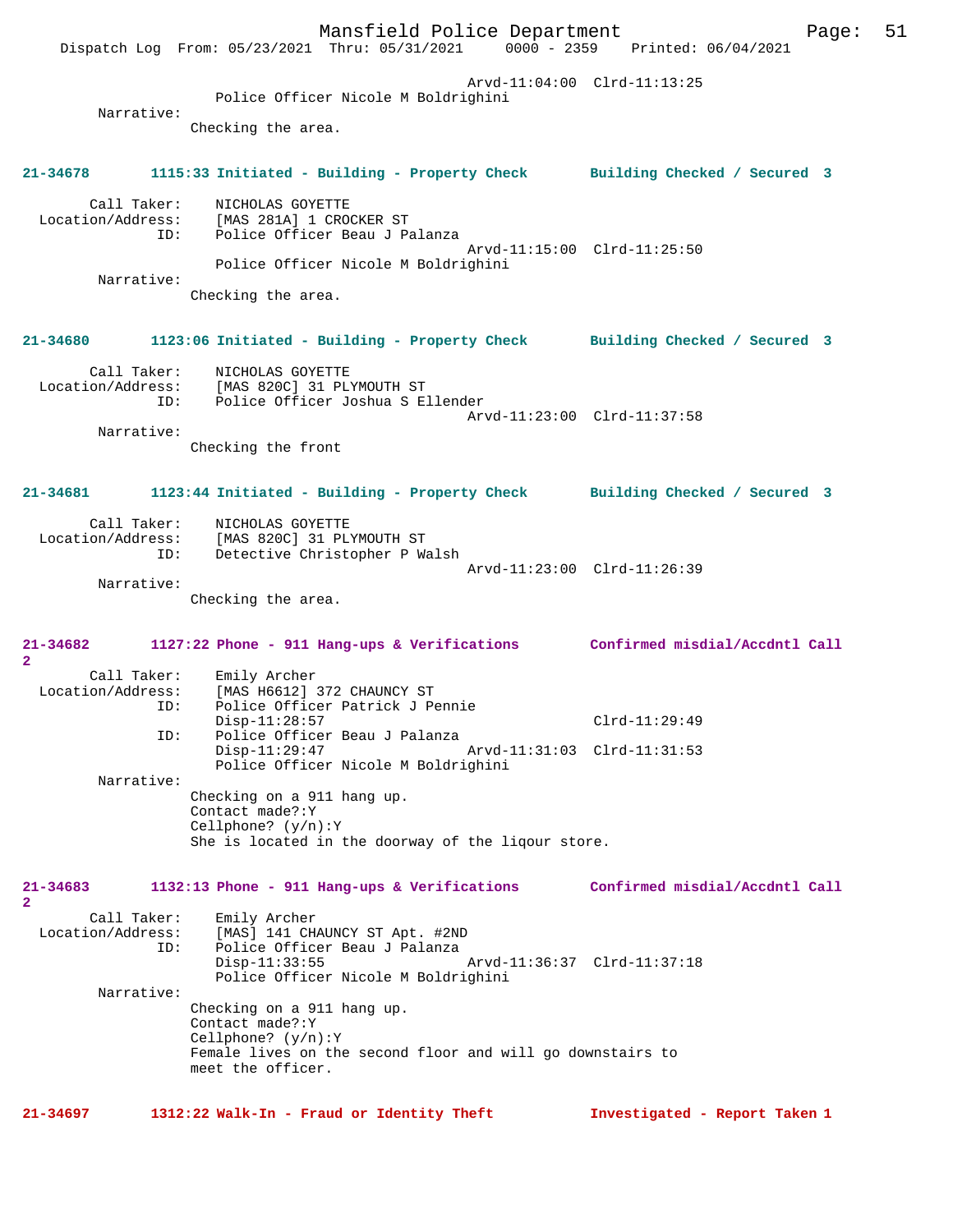Mansfield Police Department Page: 52 Dispatch Log From: 05/23/2021 Thru: 05/31/2021 0000 - 2359 Printed: 06/04/2021 Call Taker: Support Staff Thomas Plunkett Location/Address: [MAS] 25 COBB ST ID: Police Officer Michael T Fitzgerald<br>Disp-13:15:38 Arvd-2 Arvd-13:21:15 Clrd-13:41:16 Narrative: Walk in reporting identity theft, wants to file a report Narrative: Spoke with Ofc. Fitzgerald Refer To Incident: 21MAS-550-OF **21-34698 1321:26 Radio - Building - Property Check Building Checked / Secured 3** Call Taker: NICHOLAS GOYETTE Location/Address: [MAS 820C] 31 PLYMOUTH ST ID: Police Officer Joshua S Ellender Disp-13:22:48 Arvd-13:22:53 Clrd-13:31:25<br>TD: Detective Christopher P Walsh Detective Christopher P Walsh<br>Disp-13:22:51 Disp-13:22:51 Arvd-13:22:54 Clrd-13:31:32 Narrative: Checking the area. **21-34700 1348:29 Initiated - Motor Veh Acc - No Injury Incident Report 1**  Call Taker: NICHOLAS GOYETTE<br>Location/Address: [MAS] 235 CHAUNCY [MAS] 235 CHAUNCY ST @ 99 COPELAND DR ID: Police Officer Patrick J Pennie Arvd-13:48:00 Clrd-14:21:45<br>TD: Police Officer Gregg S Kennedy Police Officer Gregg S Kennedy<br>Disp-13:49:27 Disp-13:49:27 Arvd-13:54:38 Clrd-14:15:41<br>TD: Police Officer Beau J Palanza Police Officer Beau J Palanza<br>Disp-13:49:31 Arvd-13:53:08 Clrd-14:25:54 Police Officer Nicole M Boldrighini<br>Vehicle: RED 2016 TOYT TUNDRA Reg: PC MA 1Z RED 2016 TOYT TUNDRA Reg: PC MA 1ZEP19 VIN: 5TFUY5F19GX527558 Vehicle: WHI 2017 TR UTILIT Reg: TRN MA E20342 VIN: 5WFBE1427HW073167 Vehicle: BLU 2008 FORD F250 Reg: PC MA 3VL196 VIN: 1FTSX21518EB28840 Towed: For: Accident By: Central Street Garage<br>Vehicle: BLK 2014 MAZD 6 Reg: PC MA 6NJ747 VIN: BLK 2014 MAZD 6 Reg: PC MA 6NJ747 VIN: JM1GJ1W61E1153792 Narrative: M10 advised he came upon a 2 car MVA unknown injuries. Narrative: M10 advised all parties reporting no injuries Narrative: M1 request a tow for one. Narrative: M14 advised citations issued to the Tundra driver and the trailer owner. Refer To Accident: 21MAS-145-AC **21-34705 1414:47 Initiated - Building - Property Check Building Checked / Secured 3** Call Taker: NICHOLAS GOYETTE Location/Address: [MAS] 4 ERICK RD @ 15 BONNEY LN ID: Police Officer Michael T Fitzgerald Arvd-14:14:00 Clrd-14:22:07 Narrative: Checking the area. **21-34708 1425:12 Initiated - Building - Property Check Building Checked / Secured 3** Call Taker: NICHOLAS GOYETTE Location/Address: [MAS 417] 9 FRANCIS AVE ID: Police Officer Michael T Fitzgerald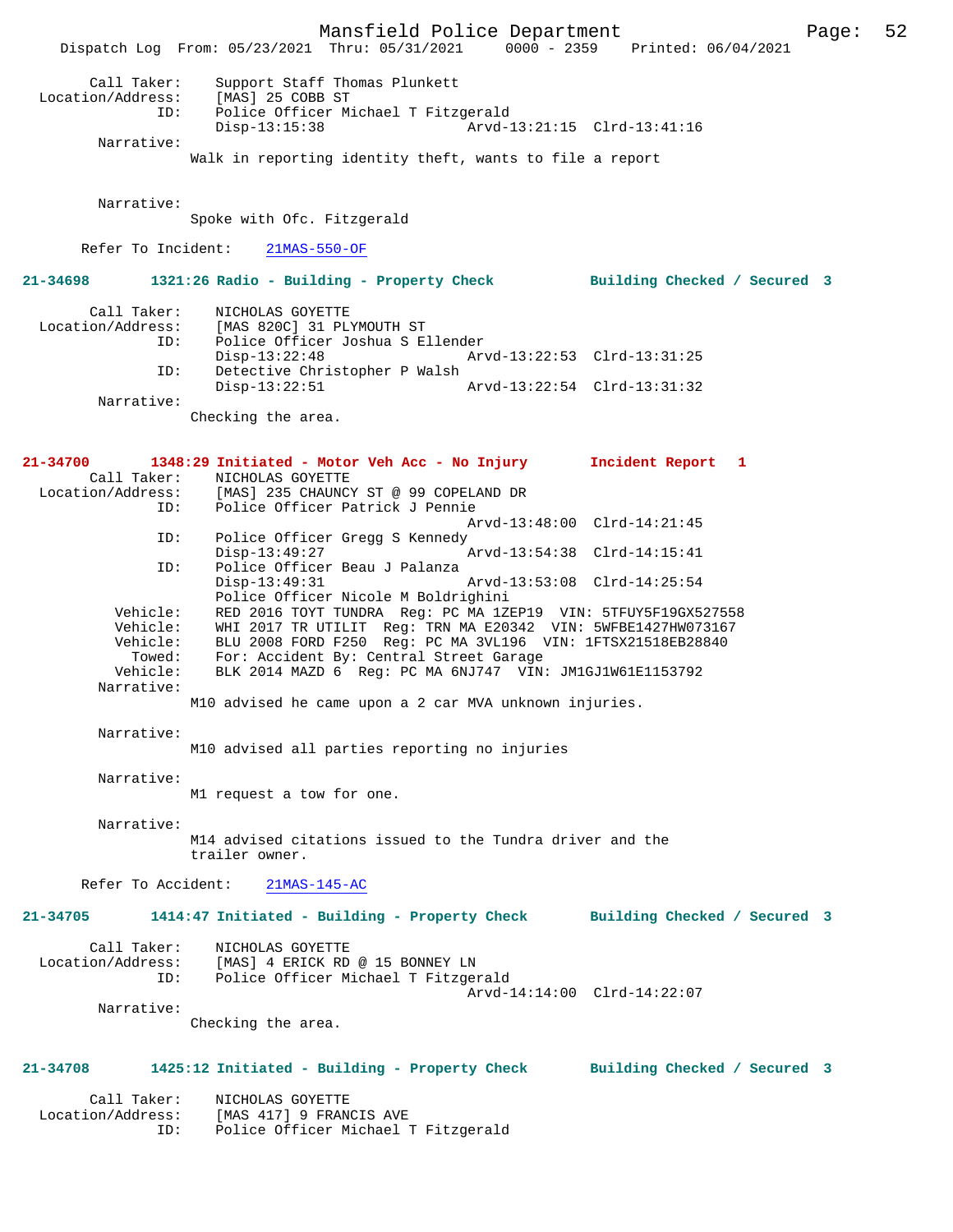Dispatch Log From: 05/23/2021 Thru: 05/31/2021 0000 - 2359 Printed: 06/04/2021

|                             |                                                                                                   | Arvd-14:25:00 Clrd-14:36:48 |   |
|-----------------------------|---------------------------------------------------------------------------------------------------|-----------------------------|---|
| Narrative:                  |                                                                                                   |                             |   |
|                             | Checking the area.                                                                                |                             |   |
|                             |                                                                                                   |                             |   |
| $21 - 34715$<br>Call Taker: | 1530:20 Phone - Road Hazards<br>APRIL LEHANE                                                      | Services Rendered 3         |   |
|                             | Location/Address: [MAS H4633] 890 MAPLE ST                                                        |                             |   |
|                             | ID: Police Officer Michael T Fitzgerald<br>Disp-15:32:20                                          |                             |   |
| Narrative:                  |                                                                                                   |                             |   |
|                             | Tree down in the roadway. Reported to be 4 feet into the<br>road approximately 18 inches diameter |                             |   |
|                             |                                                                                                   |                             |   |
| Narrative:                  |                                                                                                   |                             |   |
|                             | M15 was able to move the tree out of the road way, no<br>obstruction now.                         |                             |   |
|                             |                                                                                                   |                             |   |
| 21-34718                    | 1530:18 Walk-In - Shoplifting                                                                     | Incident Report 3           |   |
| Call Taker:                 | Support Staff Thomas Plunkett                                                                     |                             |   |
| ID:                         | Location/Address: [MAS 255] 377 CHAUNCY ST<br>Police Officer Patrick J Pennie                     |                             |   |
|                             | $Disp-15:37:22$                                                                                   |                             |   |
| Narrative:                  | Walk-in reporting a incident at stop and shop.                                                    |                             |   |
|                             |                                                                                                   |                             |   |
| Refer To Incident:          | $21MAS-551-OF$                                                                                    |                             |   |
| 21-34717                    | 1531:32 Initiated - Building - Property Check Building Checked / Secured 3                        |                             |   |
| Call Taker:                 |                                                                                                   |                             |   |
| Location/Address:           | NICHOLAS GOYETTE<br>[MAS 820C] 31 PLYMOUTH ST                                                     |                             |   |
| ID:                         | Police Officer Joshua S Ellender                                                                  |                             |   |
| ID:                         | Detective Christopher P Walsh                                                                     | Arvd-15:31:00 Clrd-15:37:57 |   |
|                             | Disp-15:33:24                                                                                     |                             |   |
| Narrative:                  | Checking the area.                                                                                |                             |   |
|                             |                                                                                                   |                             |   |
| 21-34720                    | 1604:54 Radio - Police Detail - Traffic Cntrl Services Rendered 3                                 |                             |   |
|                             | Call Taker: NICHOLAS GOYETTE                                                                      |                             |   |
| Location/Address:<br>ID:    | [MAS] FRANCIS AVE<br>Officer Darius Varmahmoodi                                                   |                             |   |
|                             | $Disp-16:07:10$                                                                                   | Arvd-16:07:22 Clrd-16:07:38 |   |
| Narrative:                  | M6 advised on detail.                                                                             |                             |   |
|                             |                                                                                                   |                             |   |
| 21-34739                    | 1755:35 Phone - Assist Fire Department                                                            | Referred to Other Agency    | 2 |
|                             |                                                                                                   |                             |   |
| Call Taker:                 | NICHOLAS GOYETTE<br>Location/Address: [MAS 782] 792 SOUTH MAIN ST                                 |                             |   |
|                             | ID: Police Officer William C Trudell                                                              |                             |   |
| Narrative:                  | $Disp-17:57:08$                                                                                   | Arvd-18:06:09 Clrd-18:06:14 |   |
|                             | Assisting the FD with a fire related incident. Nature:                                            |                             |   |
|                             | Masterbox                                                                                         |                             |   |
|                             |                                                                                                   |                             |   |
| 21-34740                    | 1757:39 Initiated - Building - Property Check Building Checked / Secured 3                        |                             |   |
| Call Taker:                 | William Mouyos                                                                                    |                             |   |
|                             | Location/Address: [MAS 820C] 31 PLYMOUTH ST                                                       |                             |   |
|                             | ID: Detective Christopher P Walsh                                                                 | Arvd-17:57:00 Clrd-18:02:33 |   |
| Narrative:                  |                                                                                                   |                             |   |
|                             | Checking the area.                                                                                |                             |   |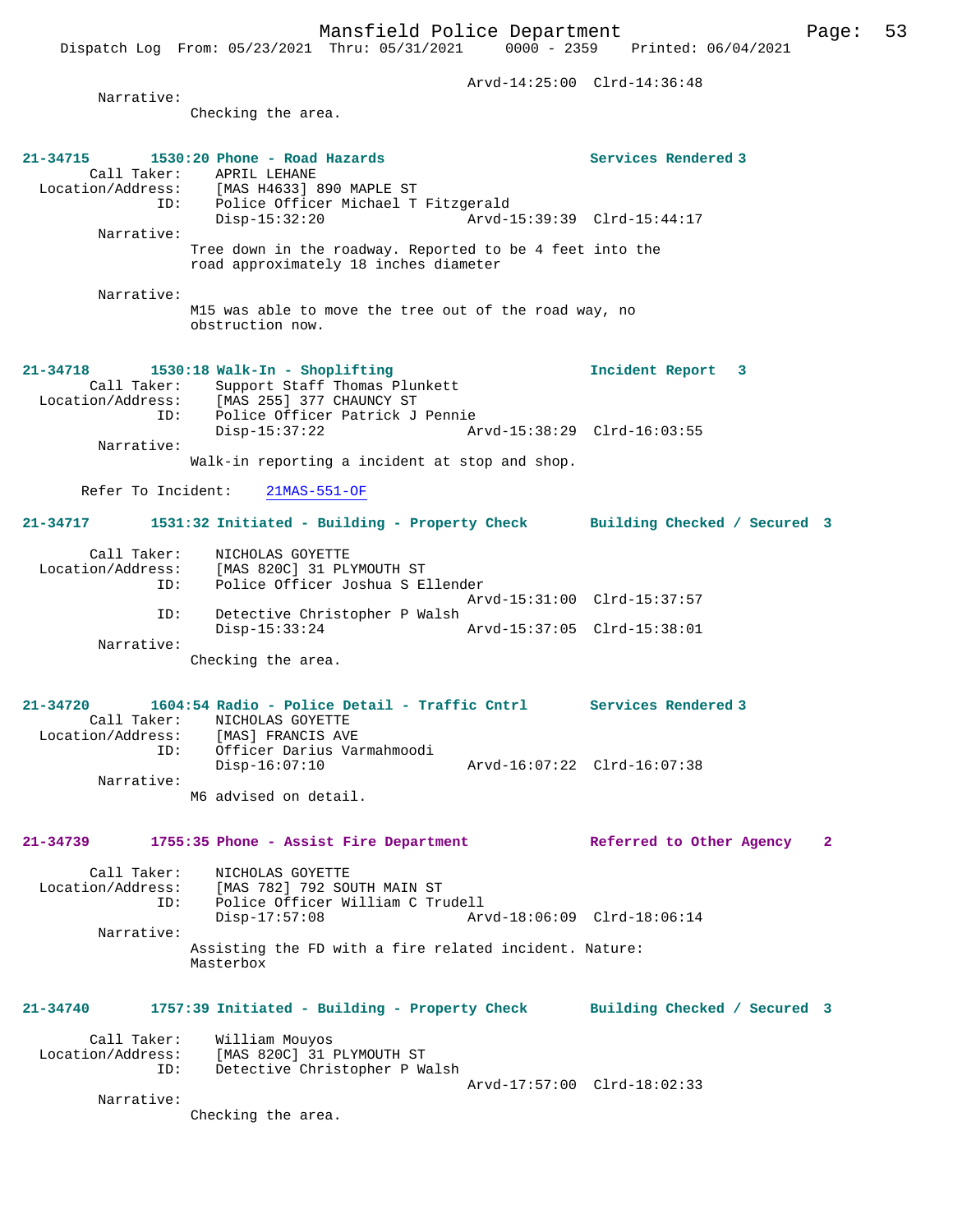Dispatch Log From: 05/23/2021 Thru: 05/31/2021 0000 - 2359 Printed: 06/04/2021

**21-34741 1801:11 Initiated - Building - Property Check Building Checked / Secured 3** Call Taker: NICHOLAS GOYETTE Location/Address: [MAS 820C] 31 PLYMOUTH ST ID: Police Officer David W Kinahan Arvd-18:01:00 Clrd-18:05:32 Narrative: Checking the area. **21-34745 1819:06 Initiated - Building - Property Check Building Checked / Secured 3** Call Taker: NICHOLAS GOYETTE Location/Address: [MAS 253] 330 PRATT ST Apt. #A ID: Police Officer Andrew J Kelley Arvd-18:19:00 Clrd-18:33:12 Narrative: Checking the area. **21-34747 1831:35 Phone - Suspicious Actv / Persn / Veh Spoken To 2**  Call Taker: Emily Archer Location/Address: [MAS] 800 SOUTH MAIN ST ID: Police Officer William C Trudell Disp-18:33:11 Arvd-18:39:45 Clrd-18:41:38<br>ID: Police Officer Andrew J Kelley Police Officer Andrew J Kelley Disp-18:33:35 Arvd-18:38:48 Clrd-18:41:37 Vehicle: GRY 2010 CHEV IMPALA Reg: PC MA 2XBR59 VIN: 2G1WA5EN3A1203245 Narrative: Caller reporting silver Chevy Impala parked at the back corner of the parking lot. The head lights are on. Caller states you can't see the vehicle from the road way. Narrative: M13 clear, party is an uber driver and is waiting for the next fare. **21-34756 1939:04 Initiated - Building - Property Check Building Checked / Secured 3** Call Taker: Chelsey Ferstler Location/Address: [MAS 139] 265 FRUIT ST ID: Police Officer Andrew J Kelley Arvd-19:39:00 Clrd-19:56:29 Narrative: Checking the area/ shelter **21-34757 1939:39 Initiated - Building - Property Check Building Checked / Secured 3** Call Taker: Chelsey Ferstler<br>Location/Address: [MAS] 4 ERICK RD Location/Address: [MAS] 4 ERICK RD @ 15 BONNEY LN ID: Police Officer Patrick J Pennie Arvd-19:39:00 Clrd-19:47:43 Narrative: Checking the area. **21-34761 1956:52 Initiated - Building - Property Check Building Checked / Secured 3** Call Taker: Chelsey Ferstler Location/Address: [MAS 1002] 250 EAST ST ID: Police Officer Patrick J Pennie Arvd-19:56:00 Clrd-20:08:18 Narrative: Checking the area. **21-34764 2017:54 Initiated - Building - Property Check Building Checked / Secured 3**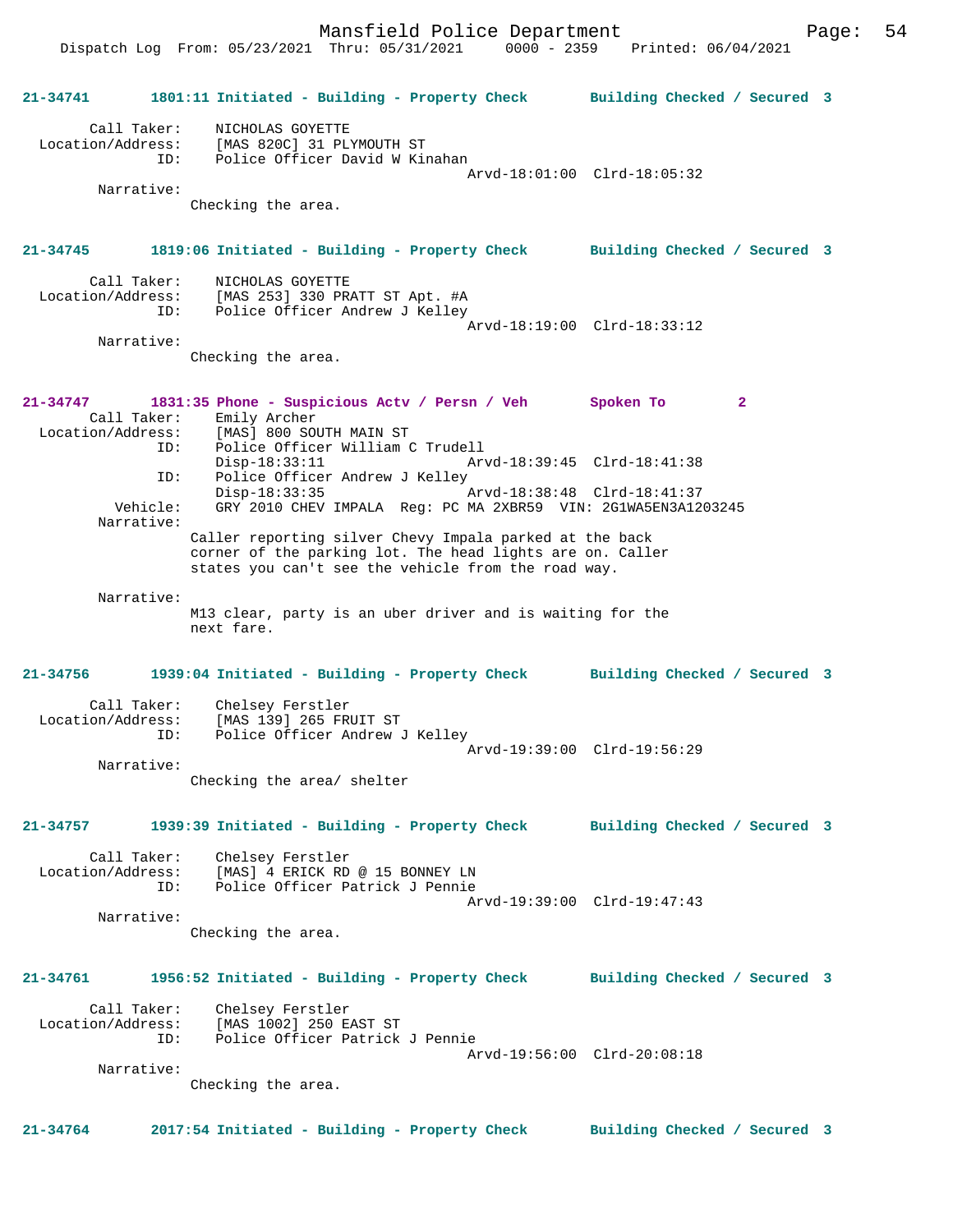

**21-34810 0100:05 Initiated - Building - Property Check Building Checked / Secured 3**

Call Taker: Chelsey Ferstler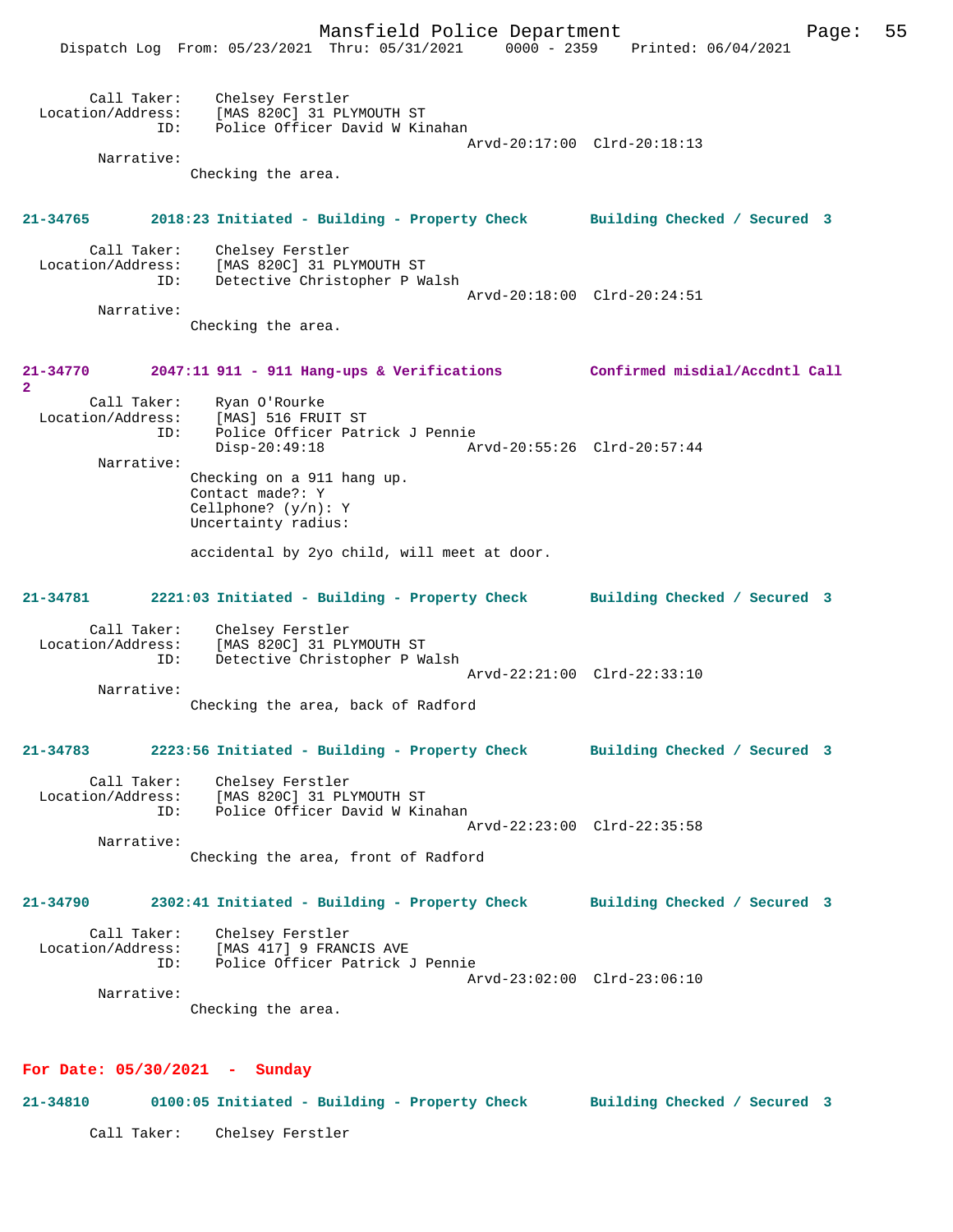Mansfield Police Department Page: 56 Dispatch Log From: 05/23/2021 Thru: 05/31/2021 0000 - 2359 Printed: 06/04/2021 Location/Address: [MAS 1015] 30 CHAUNCY ST ID: Patrolman David Schepis Arvd-01:00:00 Clrd-01:04:22 Narrative: Checking the area. **21-34818 0111:33 Initiated - Building - Property Check Building Checked / Secured 3** Call Taker: Chelsey Ferstler Location/Address: [MAS 2] 60 FORBES BLVD ID: Patrolman Gregory S Martell Arvd-01:11:00 Clrd-01:21:57 Narrative: Checking the area. **21-34820 0114:48 Initiated - Building - Property Check Building Checked / Secured 3** Call Taker: Chelsey Ferstler Location/Address: [MAS 1002] 250 EAST ST ID: Police Officer Meghan Birnie Arvd-01:14:00 Clrd-01:24:01 Narrative: Checking the area. **21-34822 0126:56 Initiated - Building - Property Check Building Checked / Secured 3** Call Taker: Sergeant Jeffrey G Bombard<br>Location/Address: [MAS 820C] 31 PLYMOUTH ST ess: [MAS 820C] 31 PLYMOUTH ST<br>ID: Sergeant Jeffrey G Bombard Sergeant Jeffrey G Bombard Arvd-01:26:41 Clrd-01:34:54<br>TD: Police Officer Andrew J Kelley Police Officer Andrew J Kelley<br>Disp-01:29:26 Disp-01:29:26 Arvd-01:29:32 Clrd-01:35:01 Narrative: Checking the area. **21-34821 0127:44 Initiated - Building - Property Check Building Checked / Secured 3** Call Taker: Chelsey Ferstler Location/Address: [MAS] 905 SOUTH MAIN ST ID: Patrolman Gregory S Martell Arvd-01:27:00 Clrd-01:31:17 Vehicle: BLK 2019 CHEV SUBURB Reg: MA ASLK12 VIN: 1GNSKHKC5KR160700 Narrative: Checking the area. Narrative: checking on vehicle, spoke to RO, limo driver waiting for pick up. **21-34828 0153:23 Initiated - Suspicious Actv / Persn / Veh Building Checked / Secured 2** Call Taker: Chelsey Ferstler Location/Address: [MAS 1040] 10 RESERVOIR ST Apt. #ST Patrolman Gregory S Martell Arvd-01:53:00 Clrd-01:54:16 Vehicle: 2011 TOYT SD Reg: PA JMT1994 VIN: 4T1BF3EK5BU707590 Narrative: Unoccupied vehicle, checks secure. **21-34829 0154:28 Initiated - Building - Property Check Building Checked / Secured 3** Call Taker: Chelsey Ferstler Location/Address: [MAS 139] 265 FRUIT ST

ID: Police Officer Meghan Birnie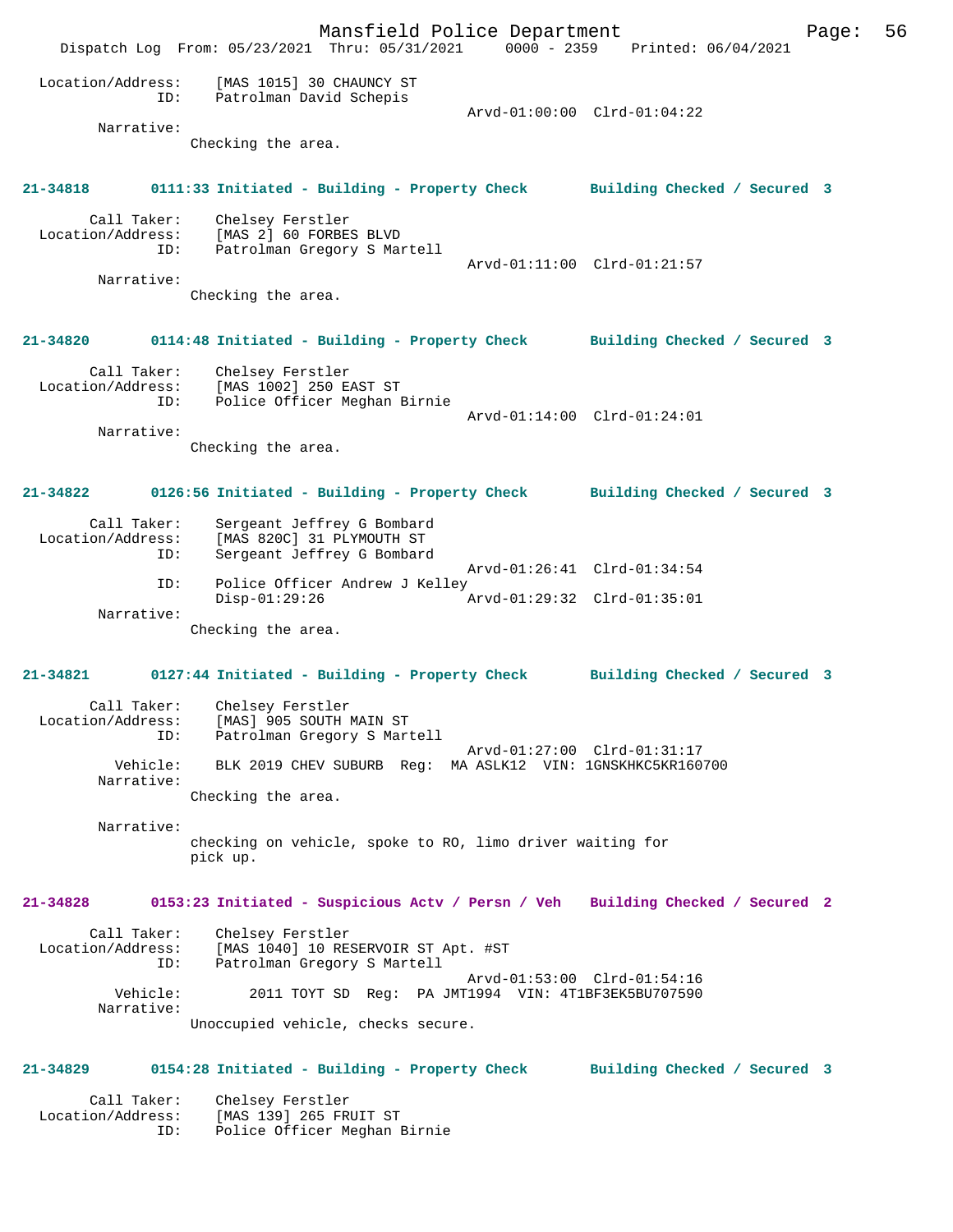Checking the area.

# **21-34831 0200:15 Initiated - Building - Property Check Building Checked / Secured 3**

 Call Taker: Chelsey Ferstler Location/Address: [MAS 4] 31 HAMPSHIRE ST ID: Patrolman Gregory S Martell Arvd-02:00:00 Clrd-02:23:24 Narrative:

Checking the area.

## **21-34837 0223:44 Initiated - Building - Property Check Building Checked / Secured 3**

 Call Taker: Chelsey Ferstler Location/Address: [MAS] NORTH MAIN ST ID: Patrolman David Schepis Arvd-02:23:00 Clrd-02:36:21 Narrative:

Checking the area.

## **21-34839 0230:45 Initiated - Building - Property Check Building Checked / Secured 3**

Call Taker: Chelsey Ferstler<br>ion/Address: [MAS] OAK ST Location/Address: ID: Patrolman Gregory S Martell Arvd-02:30:00 Clrd-02:33:24 Narrative:

Checking the area.

### **21-34840 0242:19 Initiated - Assist Other Agency Services Rendered 3**  Call Taker: Chelsey Ferstler Location/Address: [MAS] RTE 140 NB ID: Patrolman Gregory S Martell Arvd-02:42:00 Clrd-02:45:53 Narrative:

Out with Foxboro PD

#### **21-34843 0257:54 Phone - Assist Fire Department Services Rendered 2**  Call Taker: Chelsey Ferstler<br>Location/Address: [MAS H3826] 49 FI ess: [MAS H3826] 49 FAIRFIELD PARK<br>ID: Patrolman David Schepis Patrolman David Schepis Disp-02:58:53 Arvd-03:01:15 Clrd-03:18:46 Narrative:

Assisting the FD with a fire related incident. Nature: automatic fire alarm

 Narrative: M2 reporting smoke from unit 49, fire extinguisher has been used

### **21-34845 0317:40 Phone - Disabled Motor Vehicle Services Rendered 3**  Call Taker: Chelsey Ferstler<br>Location/Address: [MAS] RTE 495 NB [MAS] RTE 495 NB @ SOUTH MAIN ST Narrative: Reported DMV in the area. vehicle on opposite of ramp, has been there for about an hour. State notified.

# **21-34848 0333:14 Initiated - Building - Property Check Building Checked / Secured 3**

 Call Taker: Sergeant Jeffrey G Bombard Location/Address: [MAS 820C] 31 PLYMOUTH ST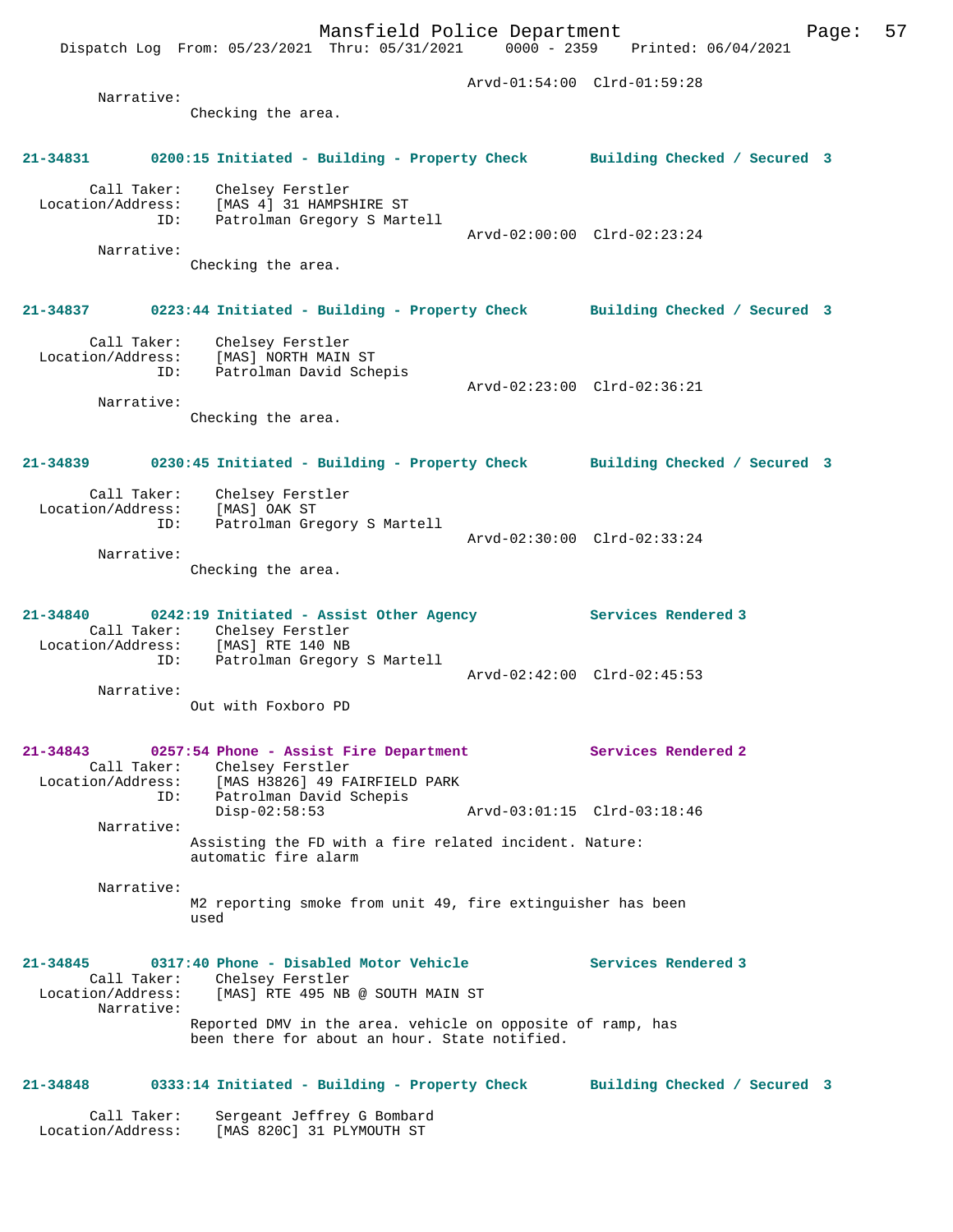Mansfield Police Department Fage: 58 Dispatch Log From: 05/23/2021 Thru: 05/31/2021 0000 - 2359 Printed: 06/04/2021 ID: Sergeant Jeffrey G Bombard Arvd-03:33:00 Clrd-03:39:32<br>TD: Police Officer Andrew J Kelley Police Officer Andrew J Kelley<br>Disp-03:34:00 / Disp-03:34:00 Arvd-03:34:04 Clrd-03:39:25 Narrative: Checking the area. **21-34849 0335:00 Initiated - Building - Property Check Building Checked / Secured 3** Call Taker: Chelsey Ferstler<br>Location/Address: [MAS 982] 111 HO ess: [MAS 982] 111 HOPE ST<br>ID: Police Officer Meghan Police Officer Meghan Birnie Arvd-03:35:00 Clrd-03:43:20 Vehicle: GRY 2013 VOLK JETTA Reg: PC MA 1ZHT71 VIN: 3VW3L7AJ2DM418337 Narrative: Checking the area. Narrative: unoccupied vehicle in parking lot, secured. **21-34853 0538:27 Initiated - Building - Property Check Building Checked / Secured 3** Call Taker: Sergeant Jeffrey G Bombard Location/Address: [MAS 820C] 31 PLYMOUTH ST Sergeant Jeffrey G Bombard Arvd-05:38:00 Clrd-05:46:20 ID: Police Officer Andrew J Kelley<br>Disp-05:39:56 Arvd-05:40:01 Clrd-05:46:25 Narrative: Checking the area. **21-34859 0648:03 Phone - 911 Hang-ups & Verifications Confirmed misdial/Accdntl Call**  $\mathbf{2}$ Call Taker: NICHOLAS GOYETTE<br>Location/Address: [MAS] 550 FORBES ess: [MAS] 550 FORBES BLVD<br>ID: Patrolman Gregory S Ma Patrolman Gregory S Martell<br>Disp-06:54:14 Disp-06:54:14 Arvd-06:55:51 Clrd-06:55:56 Narrative: Checking on a 911 hang up. Caller will be at the security shack waiting for an officer Contact made?: Yes Cellphone? (y/n):Y Uncertainty radius:N/A **21-34863 0713:59 Initiated - Building - Property Check Building Checked / Secured 3** Call Taker: Sergeant Jeffrey G Bombard<br>Location/Address: [MAS 820C] 31 PLYMOUTH ST ess: [MAS 820C] 31 PLYMOUTH ST<br>ID: Sergeant Jeffrey G Bombard Sergeant Jeffrey G Bombard Arvd-07:13:00 Clrd-07:19:51 ID: Police Officer Andrew J Kelley<br>Disp-07:14:35 Disp-07:14:35 Arvd-07:14:40 Clrd-07:19:56 Narrative: Checking the area. **21-34866 0743:45 Phone - Animal Complaints Services Rendered 3**  Call Taker: Kieran M Ruth Location/Address: [MAS] 99 TREMONT ST @ 1 JACOB DR ID: Patrolman Gregory S Martell Disp-07:45:18 Arvd-07:52:36 Clrd-07:59:05 Narrative: Caller reports 2 goats with tags in the roadway. Concerned about their well being. Narrative: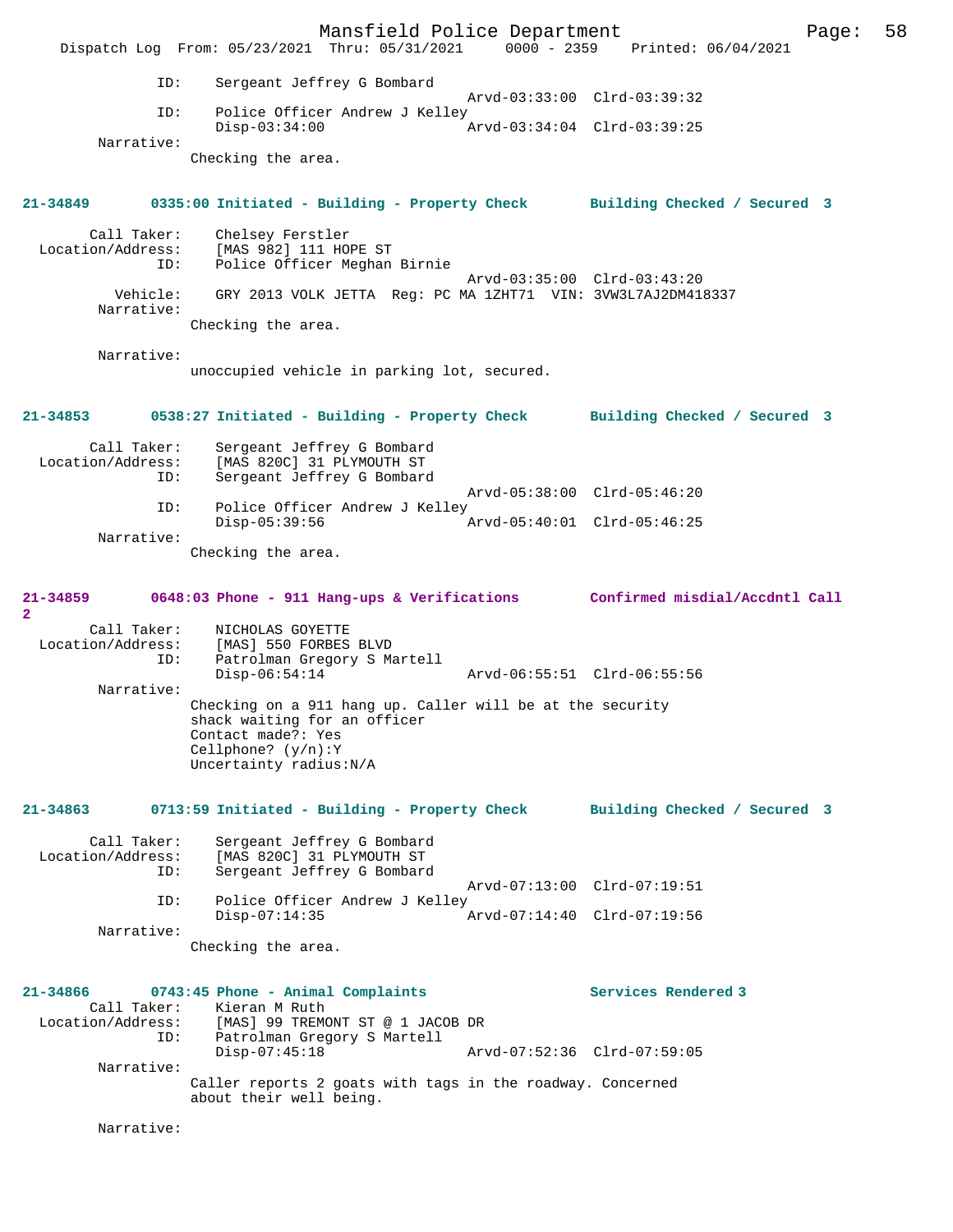Mansfield Police Department Fage: 59 Dispatch Log From: 05/23/2021 Thru: 05/31/2021 0000 - 2359 Printed: 06/04/2021 Now on Jacob, caller leaving the area. Narrative: Goats returned to home owner. 92 Tremont **21-34871 0904:02 Phone - Assist Fire Department Services Rendered 2**  Call Taker: Aaron Figueroa Location/Address: [MAS H2166] 7 COTTAGE ST ID: Police Officer Michael T Fitzgerald Disp-09:06:11 Arvd-09:11:08 Clrd-09:36:35<br>Vehicle: GRY 2017 HYUN SANTAF Req: PC MA 483BMA VIN: 5XYZUDLBXHG4 GRY 2017 HYUN SANTAF Reg: PC MA 483BMA VIN: 5XYZUDLBXHG479680 Narrative: Assisting the FD with a fire related incident. Nature: Tree down on wires Narrative: M15 advised the owner of the business called a private tree company, they are on scene now. Narrative: M15 advised unable to locate the owner for the vehicle parked near the tree. The owner of 219 main and 7 cottage will work together to get the tree removed. **21-34876 0918:31 Initiated - Building - Property Check Building Checked / Secured 3** Call Taker: Aaron Figueroa Location/Address: [MAS 840] 280 SCHOOL ST ID: Police Officer Gregg S Kennedy Arvd-09:18:00 Clrd-09:31:16 Narrative: Checking the area. **21-34879 0934:37 Initiated - Building - Property Check Building Checked / Secured 3** Call Taker: Aaron Figueroa Location/Address: [MAS 1002] 250 EAST ST Police Officer Nicole M Boldrighini Arvd-09:34:00 Clrd-09:45:42 Police Officer Beau J Palanza Narrative: Checking the area. Narrative: Buildings Checked **21-34880 0948:25 Initiated - Building - Property Check Building Checked / Secured 3** Call Taker: Aaron Figueroa Location/Address: [MAS 820C] 31 PLYMOUTH ST ID: Police Officer Joshua S Ellender Arvd-09:48:00 Clrd-09:58:53 Narrative: Checking the area. **21-34883 0959:43 Phone - Assist Fire Department Services Rendered 2**  Call Taker: Aaron Figueroa<br>Location/Address: [MAS H2219] 16 [MAS H2219] 16 RIVER EDGE RD ID: Police Officer Nicole M Boldrighini Disp-10:01:15 Arvd-10:03:47 Clrd-10:06:04 Narrative: Assisting the FD with a fire related incident. Nature: Fire alarm.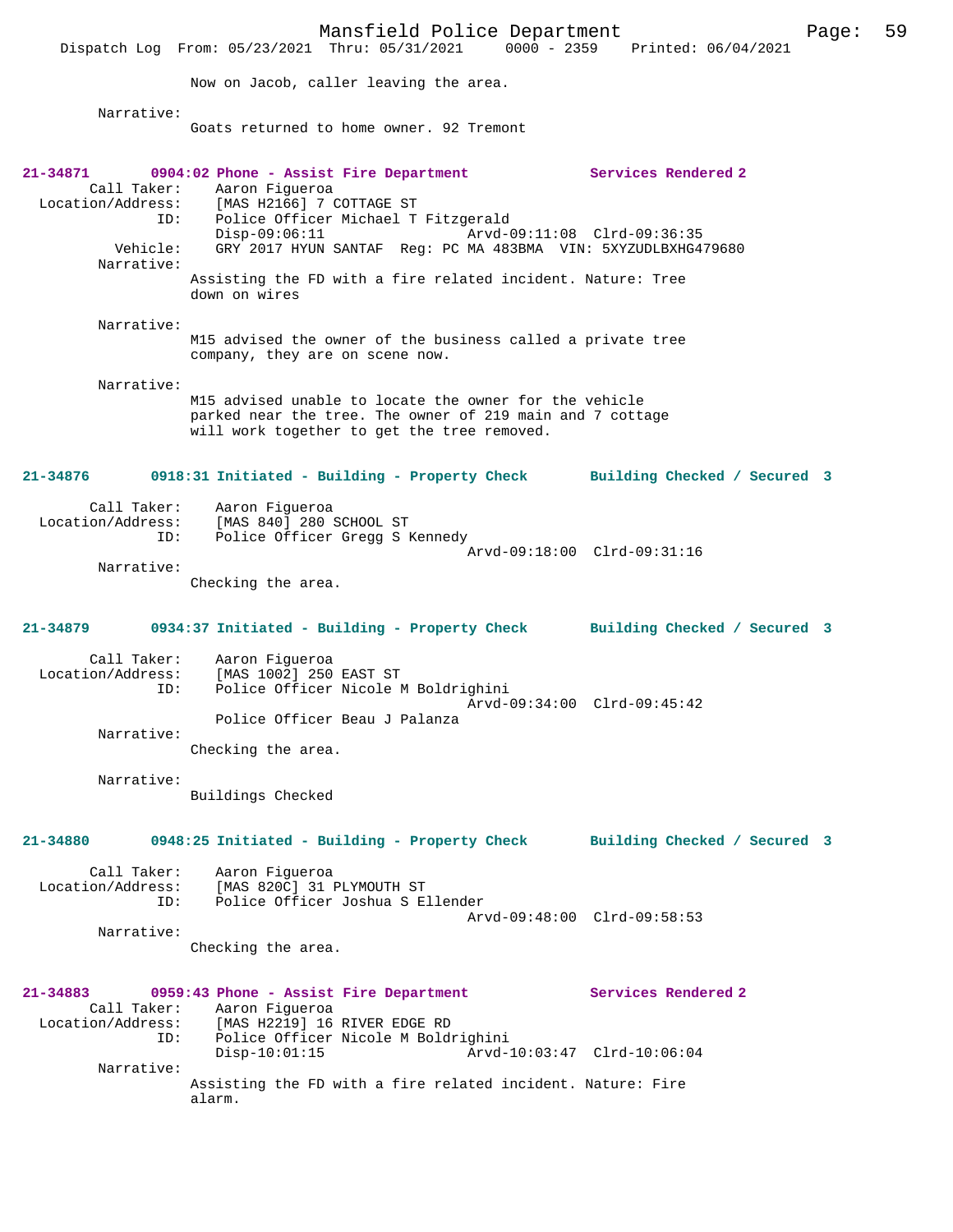Mansfield Police Department Fage: 60 Dispatch Log From: 05/23/2021 Thru: 05/31/2021 0000 - 2359 Printed: 06/04/2021 **21-34884 1001:58 Initiated - Building - Property Check Building Checked / Secured 3** Call Taker: Aaron Figueroa Location/Address: [MAS 281A] 1 CROCKER ST ID: Police Officer Michael T Fitzgerald Arvd-10:01:00 Clrd-10:05:10 Narrative: Checking the area. **21-34894 1040:05 Initiated - Building - Property Check Services Rendered 3**  Call Taker: Aaron Figueroa Location/Address: [MAS 982] 111 HOPE ST Police Officer Michael T Fitzgerald Arvd-10:40:00 Clrd-10:47:49 Narrative: Checking the area. **21-34898 1120:22 Initiated - Building - Property Check Building Checked / Secured 3** Call Taker: Aaron Figueroa Location/Address: [MAS 820C] 31 PLYMOUTH ST ID: Police Officer Joshua S Ellender Arvd-11:20:00 Clrd-11:27:18 ID: Detective Anthony R Lattanzio Disp-11:20:59 Arvd-11:21:06 Clrd-11:27:16 Narrative: Checking the area. **21-34901 1142:19 Initiated - Building - Property Check Building Checked / Secured 3** Call Taker: Aaron Figueroa Location/Address: [MAS 139] 265 FRUIT ST ID: Police Officer Nicole M Boldrighini Arvd-11:42:00 Clrd-11:45:15 Narrative: Checking the area. **21-34902 1145:22 Initiated - Building - Property Check Building Checked / Secured 3** Call Taker: Aaron Figueroa Location/Address: [MAS 895] 175 FRUIT ST ID: Police Officer Nicole M Boldrighini Arvd-11:45:00 Clrd-11:49:07 Narrative: Checking the area. **21-34906 1215:32 Initiated - Motor Vehicle Stop Citation / Warning Issued 3** Call Taker: Aaron Figueroa Location/Address: [MAS] 280 CHAUNCY ST ID: Police Officer Gregg S Kennedy Arvd-12:15:00 Clrd-12:20:10<br>
Vehicle: BLK/GRY 2006 HOND PILOT Reg: PC MA 6RK355 VIN: 2HKYF1876 BLK/GRY 2006 HOND PILOT Reg: PC MA 6RK355 VIN: 2HKYF18766H563476 Narrative: out with mvst Narrative: citation issued to the RO for failure to stop. **21-34907 1221:52 Initiated - Building - Property Check Building Checked / Secured 3** Call Taker: Aaron Figueroa Location/Address: [MAS 2] 60 FORBES BLVD ID: Police Officer Gregg S Kennedy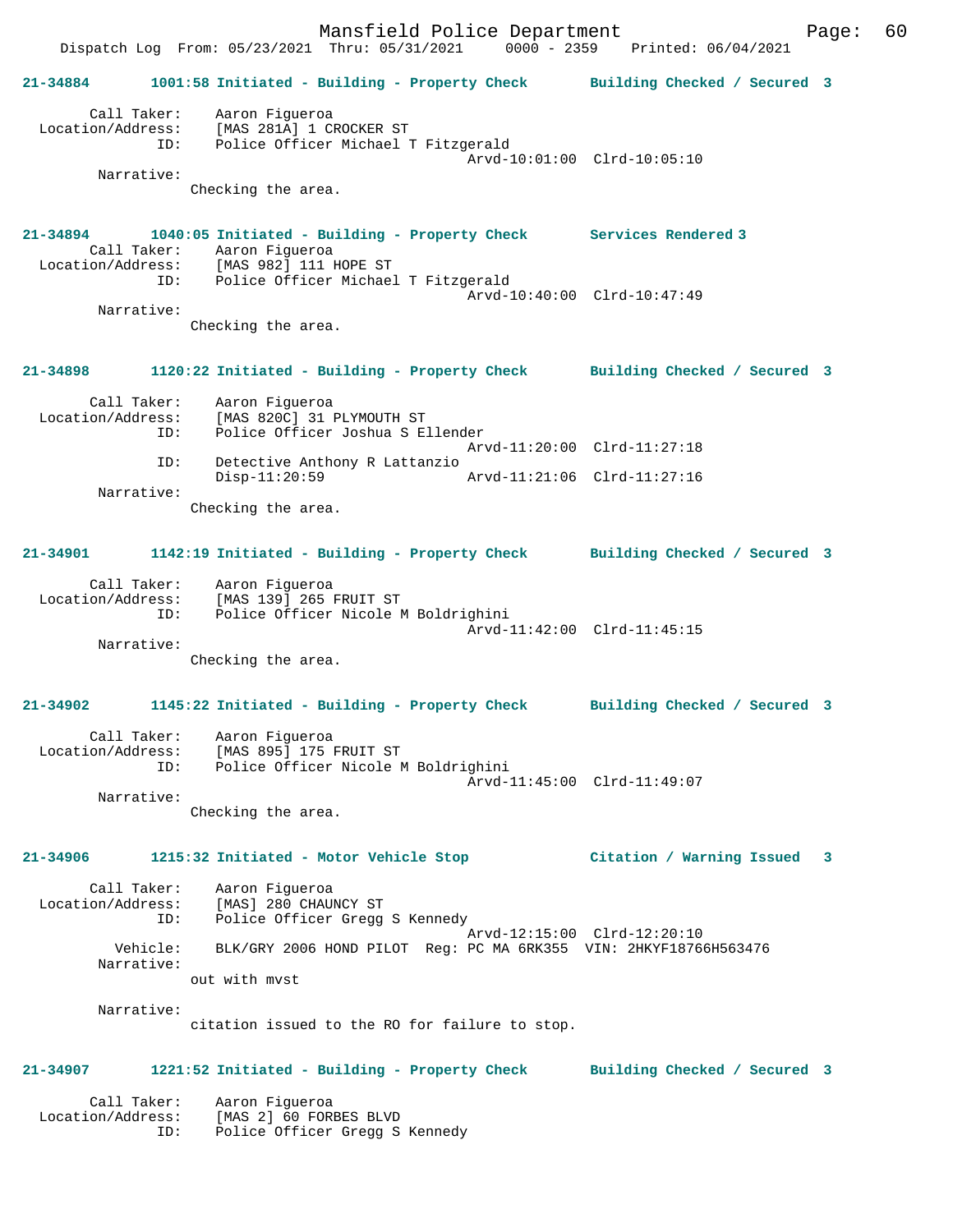Arvd-12:21:00 Clrd-12:29:20 Narrative: Checking the area. **21-34917 1332:50 Initiated - Building - Property Check Building Checked / Secured 3** Call Taker: Aaron Figueroa Location/Address: [MAS 820C] 31 PLYMOUTH ST ID: Police Officer Joshua S Ellender Arvd-13:32:00 Clrd-13:47:49 Narrative: Checking the area. **21-34919 1350:16 Initiated - Building - Property Check Building Checked / Secured 3** Call Taker: Jennifer Napolitano Location/Address: [MAS 820C] 31 PLYMOUTH ST ID: Detective Anthony R Lattanzio Arvd-13:50:00 Clrd-13:54:39 Narrative: Checking the back **21-34934 1651:19 Initiated - Motor Vehicle Stop Citation / Warning Issued 3** Call Taker: Aaron Figueroa Location/Address: [MAS] 200 EAST ST ID: Police Officer Joshua S Ellender Arvd-16:51:00 Clrd-16:56:25 Vehicle: BLK 2011 HOND UT CRV Reg: PC MA 5NE349 VIN: 5J6RE4H57BL065827 Narrative: out with mvst Narrative: citation issued to operator for speeding **21-34937 1731:54 Initiated - Building - Property Check Building Checked / Secured 3** Call Taker: Aaron Figueroa Location/Address: [MAS 820C] 31 PLYMOUTH ST ID: Officer JOHN SILVA Arvd-17:31:00 Clrd-17:39:08 Narrative: Checking the area. **21-34942 1824:21 Phone - Assist Fire Department Services Rendered 2**  Call Taker: Jennifer Napolitano Location/Address: [MAS 946] 631 EAST ST<br>ID: Police Officer Jav J Police Officer Jay J Sparrow<br>Disp-18:25:27 Disp-18:25:27 Arvd-18:29:43 Clrd-18:29:46 Narrative: Assisting the FD with a fire related incident. Nature: masterbox activation **21-34944 1904:25 Initiated - Building - Property Check Building Checked / Secured 3** Call Taker: Josesph Shebertes<br>Location/Address: [MAS 820C] 31 PLY Exation: Same In a Same Indian Strain<br>The Secondress of the Secondary R Lattary Detective Anthony R Lattanzio Arvd-19:04:00 Clrd-19:17:17 ID: Officer JOHN SILVA<br>Disp-19:04:52 Disp-19:04:52 Arvd-19:10:35 Clrd-19:11:54 Narrative: Checking the area.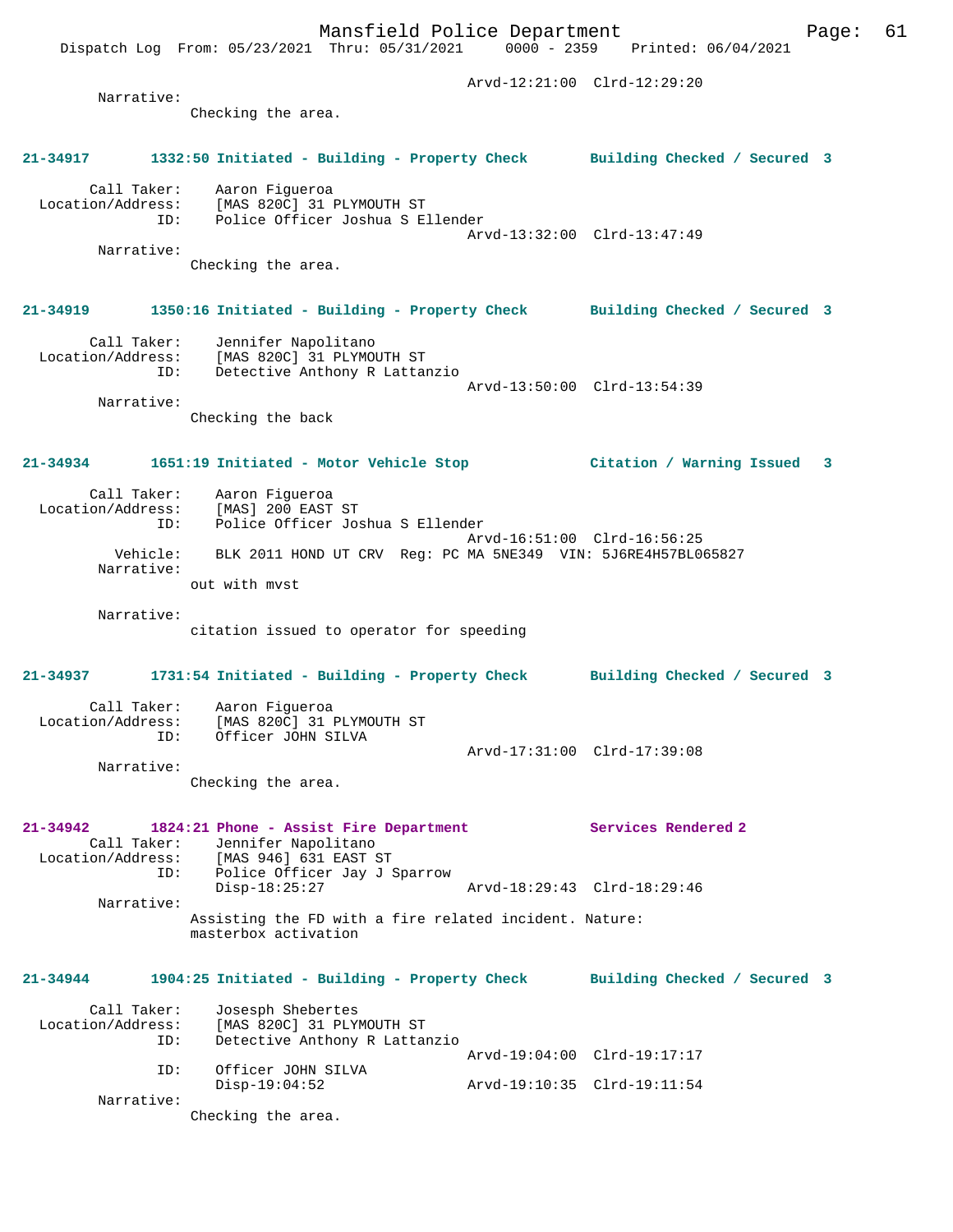Dispatch Log From: 05/23/2021 Thru: 05/31/2021 0000 - 2359 Printed: 06/04/2021

**21-34956 2051:39 Initiated - Building - Property Check Building Checked / Secured 3** Call Taker: APRIL LEHANE Location/Address: [MAS 820C] 31 PLYMOUTH ST ID: Detective Anthony R Lattanzio Arvd-20:51:00 Clrd-20:55:46 ID: Officer JOHN SILVA Disp-20:52:20 Arvd-20:52:22 Clrd-20:59:39 Narrative: Checking the area. **21-34958 2055:58 Initiated - Building - Property Check Building Checked / Secured 3** Call Taker: Josesph Shebertes Location/Address: [MAS 840] 280 SCHOOL ST ID: Detective Christopher P Walsh Arvd-20:55:00 Clrd-21:02:48 Narrative: Checking the area. **21-34971 2241:06 Initiated - Building - Property Check Building Checked / Secured 3** Call Taker: Josesph Shebertes Location/Address: [MAS 1002] 250 EAST ST<br>ID: Police Officer Jay J St Police Officer Jay J Sparrow Arvd-22:41:00 Clrd-23:01:06 Narrative: Checking the area. **21-34972 2300:08 Initiated - Building - Property Check Building Checked / Secured 3** Call Taker: Josesph Shebertes Location/Address: [MAS 820C] 31 PLYMOUTH ST ID: Officer JOHN SILVA Arvd-23:00:00 Clrd-23:08:41 Narrative: Checking the area.

## **For Date: 05/31/2021 - Monday**

| 21-34996     | 0113        | Initiated - Building - Property Check                                                                                         |                             | Building Checked / Secured 3 |  |
|--------------|-------------|-------------------------------------------------------------------------------------------------------------------------------|-----------------------------|------------------------------|--|
|              | Call Taker: | Police Officer Michael T Fitzgerald<br>Location/Address: [MAS 820C] 31 PLYMOUTH ST<br>ID: Police Officer Michael T Fitzgerald | Arvd-01:15:00 Clrd-01:27:42 |                              |  |
| Narrative:   |             |                                                                                                                               |                             |                              |  |
|              |             | Sqt. Armstrong checking the rear of the building, Ofc.<br>Fitzgerald checking the front of the building.                      |                             |                              |  |
| $21 - 35001$ |             | 0128:53 Initiated - Building - Property Check                                                                                 |                             | Building Checked / Secured 3 |  |
|              | ID:         | Call Taker: Josesph Shebertes<br>Location/Address: [MAS 1002] 250 EAST ST<br>Police Officer Derek M Stark                     | Arvd-01:28:00 Clrd-01:43:25 |                              |  |
| Narrative:   |             |                                                                                                                               |                             |                              |  |
|              |             | Checking the area.                                                                                                            |                             |                              |  |
| $21 - 35002$ |             | 0138:30 Initiated - Building - Property Check                                                                                 |                             | Building Checked / Secured 3 |  |

Call Taker: Josesph Shebertes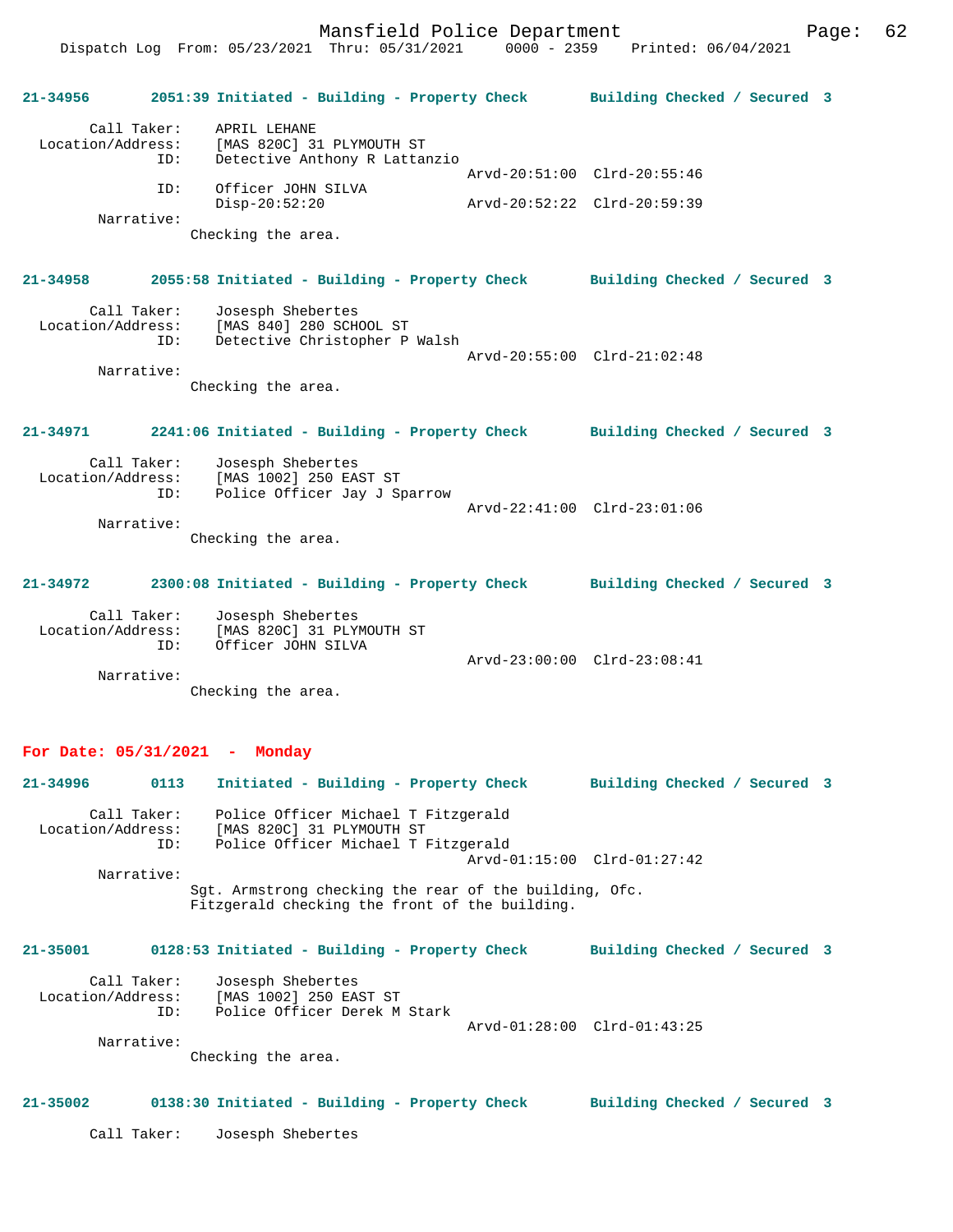Mansfield Police Department Page: 63 Dispatch Log From: 05/23/2021 Thru: 05/31/2021 0000 - 2359 Printed: 06/04/2021 Location/Address: [MAS 840] 280 SCHOOL ST ID: Patrolman David Schepis Patrolman David Schepis<br>Arvd-01:38:00 Clrd-01:44:38 Narrative: Checking the area. **21-35006 0146:00 Initiated - Building - Property Check Building Checked / Secured 3** Call Taker: Josesph Shebertes Location/Address: [MAS] NORTH MAIN ST ID: Police Officer Meghan Birnie Arvd-01:46:00 Clrd-01:52:26 Narrative: Checking the area. **21-35007 0146:35 Initiated - Building - Property Check Building Checked / Secured 3** Call Taker: Josesph Shebertes Location/Address: [MAS 992] 660 EAST ST ID: Police Officer Derek M Stark Arvd-01:46:00 Clrd-01:55:59 Narrative: Checking the area. Narrative: 1 vehicle parked unoccupied parked in the back of the plaza. **21-35010 0205:42 Initiated - Building - Property Check Building Checked / Secured 3** Call Taker: Josesph Shebertes Location/Address: [MAS 814] 50 WEST CHURCH ST ID: Police Officer Meghan Birnie Arvd-02:05:00 Clrd-02:12:29 Narrative: Checking the area. **21-35011 0207:36 Initiated - Building - Property Check Building Checked / Secured 3** Call Taker: Josesph Shebertes<br>ion/Address: [MAS] 241 FRANCIS AVE Location/Address: ID: Police Officer Derek M Stark Arvd-02:07:00 Clrd-02:17:04 Narrative: Checking the area. **21-35013 0215:12 Initiated - Building - Property Check Building Checked / Secured 3** Call Taker: Josesph Shebertes Location/Address: [MAS 907E] 390 WEST ST Patrolman David Schepis Arvd-02:15:00 Clrd-02:30:17 Narrative: Checking the area. **21-35014 0233:53 Initiated - Building - Property Check Building Checked / Secured 3** Call Taker: Josesph Shebertes Location/Address: [MAS 1016] 4 ERICK RD ID: Police Officer Derek M Stark Arvd-02:33:00 Clrd-02:55:17 Narrative: Checking the area.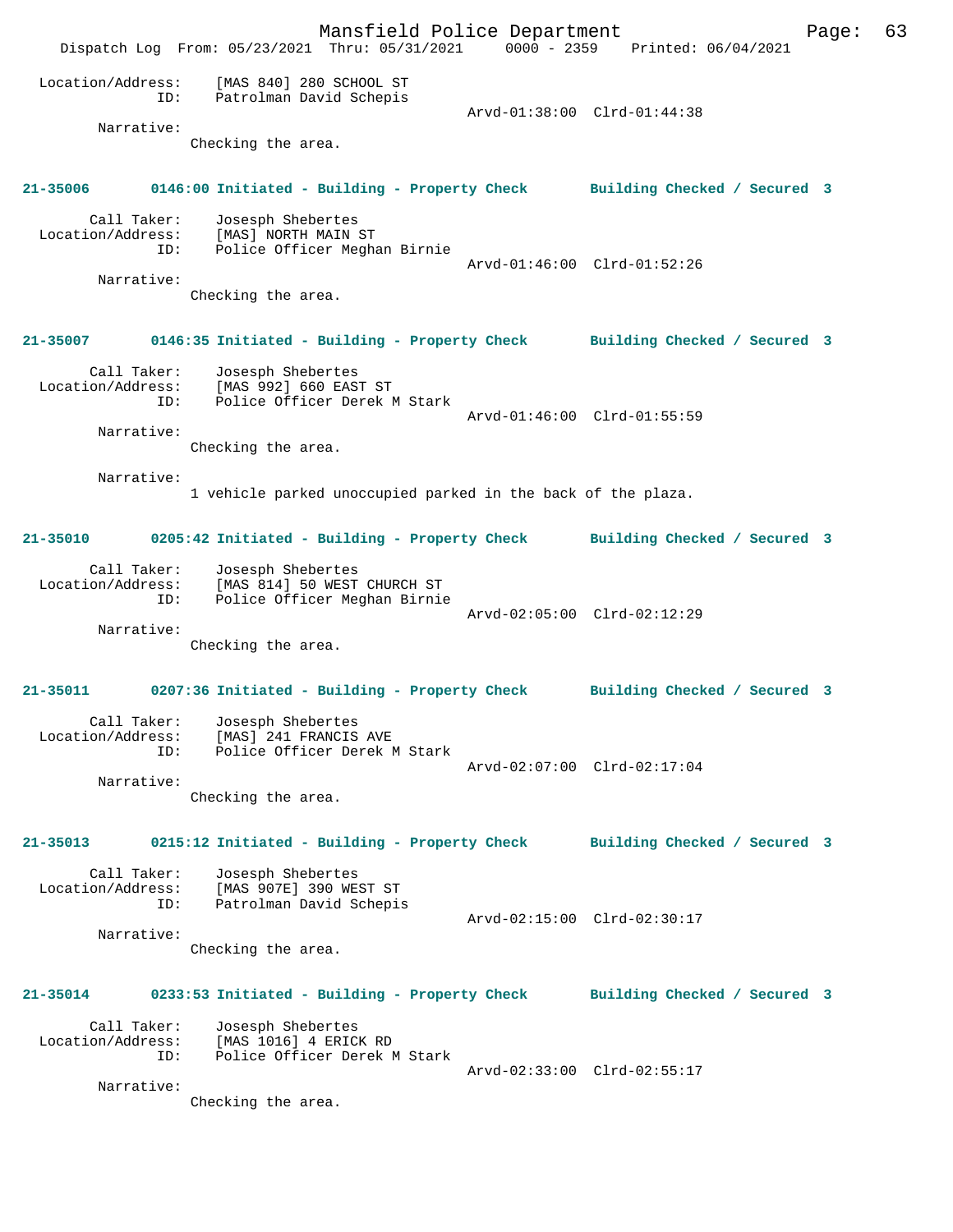Dispatch Log From: 05/23/2021 Thru: 05/31/2021 0000 - 2359 Printed: 06/04/2021 **21-35016 0254:31 Initiated - Building - Property Check Building Checked / Secured 3** Call Taker: Josesph Shebertes Location/Address: [MAS] COPELAND DR ID: Police Officer Meghan Birnie Arvd-02:54:00 Clrd-03:00:18 Narrative: Checking the area. **21-35017 0303 Initiated - Building - Property Check Building Checked / Secured 3** Call Taker: Police Officer Michael T Fitzgerald Location/Address: [MAS 820C] 31 PLYMOUTH ST<br>TD: Police Officer Michael T I Police Officer Michael T Fitzgerald Arvd-03:04:16 Clrd-03:12:12 Narrative: Sgt. Armstrong checking the rear of the building, Ofc. Fitzgerald checking the front of the building. **21-35018 0306:34 Initiated - Building - Property Check Building Checked / Secured 3** Call Taker: Josesph Shebertes Location/Address: [MAS 1015] 30 CHAUNCY ST ID: Police Officer Meghan Birnie Arvd-03:06:00 Clrd-03:11:58 Narrative: Checking the area. **21-35020 0317:31 Initiated - Building - Property Check Building Checked / Secured 3** Call Taker: Josesph Shebertes Location/Address: [MAS] FRUIT ST ID: Police Officer Derek M Stark Arvd-03:17:00 Clrd-03:28:54 Narrative: Checking the area. **21-35022 0346:12 Initiated - Building - Property Check Building Checked / Secured 3** Call Taker: Josesph Shebertes Location/Address: [MAS 982] 111 HOPE ST ID: Police Officer Derek M Stark Arvd-03:46:00 Clrd-03:46:36 Narrative: Checking the area. **21-35026 0435:17 Initiated - Building - Property Check Building Checked / Secured 3** Call Taker: Josesph Shebertes Location/Address: [MAS 4] 31 HAMPSHIRE ST ID: Patrolman David Schepis Arvd-04:35:00 Clrd-04:56:16 Narrative: Checking the area hotels. **21-35028 0608:14 Initiated - Building - Property Check Building Checked / Secured 3** Call Taker: Josesph Shebertes Location/Address: [MAS 834] 261 CHAUNCY ST ID: Police Officer Meghan Birnie Arvd-06:08:00 Clrd-06:14:22 Narrative: Checking the area.

Mansfield Police Department Fage: 64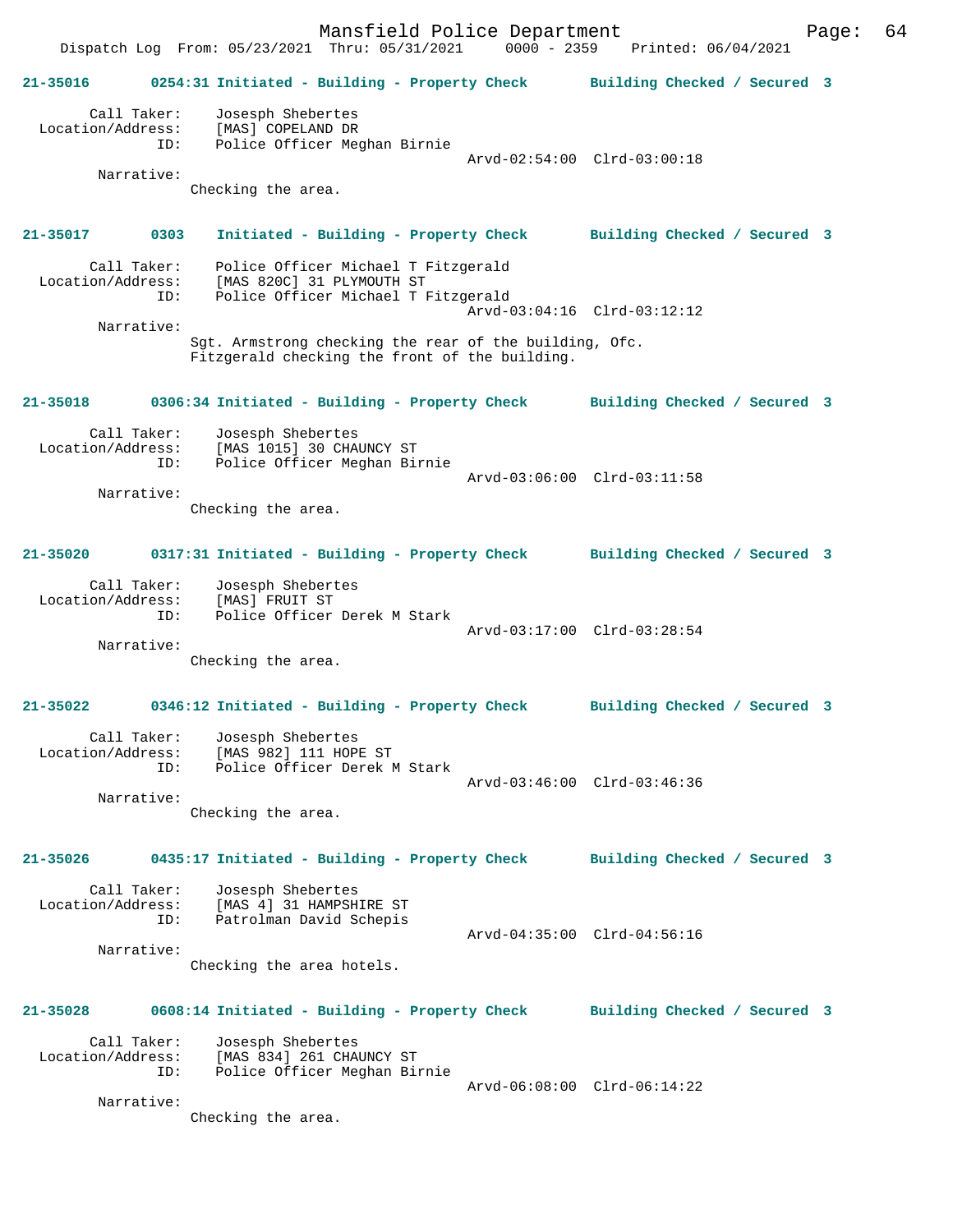Mansfield Police Department Fage: 65

 Dispatch Log From: 05/23/2021 Thru: 05/31/2021 0000 - 2359 Printed: 06/04/2021 **21-35029 0611 Initiated - Building - Property Check Building Checked / Secured 3** Call Taker: Police Officer Michael T Fitzgerald Location/Address: [MAS 820C] 31 PLYMOUTH ST ID: Police Officer Michael T Fitzgerald Arvd-06:12:05 Clrd-06:18:39 Narrative: Sgt. Armstrong checking the rear of the building, Ofc. Fitzgerald checking the front of the building. **21-35039 0714 Initiated - Building - Property Check Building Checked / Secured 3** Call Taker: Police Officer Michael T Fitzgerald Location/Address: [MAS 820C] 31 PLYMOUTH ST ID: Police Officer Michael T Fitzgerald Arvd-07:15:02 Clrd-07:26:52 Narrative: Sgt. Armstrong checking the rear of the building, Ofc. Fitzgerald checking the front of the building. **21-35051 0914:32 Initiated - Building - Property Check Building Checked / Secured 3** Call Taker: William Casey Location/Address: [MAS 417] 9 FRANCIS AVE<br>TD: Police Officer Michael 7 Police Officer Michael T Fitzgerald Arvd-09:14:00 Clrd-09:23:06 Narrative: Checking the area. **21-35052 0914:27 Phone - Assist Other Agency Services Rendered 3**  Call Taker: Support Staff Matthew Todesco<br>Location/Address: [MAS 123] 774 NORFOLK ST [MAS 123] 774 NORFOLK ST Narrative: RP reports a "brown out" MELD notified. **21-35055 0927:06 Initiated - Building - Property Check Services Rendered 3**  Call Taker: William Casey Location/Address: [MAS 1016] 4 ERICK RD ID: Police Officer Michael T Fitzgerald Arvd-09:27:00 Clrd-09:40:26 Narrative: Checking the area. **21-35056 0936:01 Initiated - Building - Property Check Services Rendered 3**  Call Taker: William Casey Location/Address: [MAS 820C] 31 PLYMOUTH ST ID: Police Officer Joshua S Ellender Arvd-09:36:00 Clrd-09:40:58 Narrative: Checking the area. **21-35057 0936:20 Initiated - Building - Property Check Services Rendered 3**  Call Taker: William Casey Location/Address: [MAS 820C] 31 PLYMOUTH ST ID: Police Officer Patrick J Pennie Arvd-09:36:00 Clrd-09:55:33 Narrative: Checking the area. **21-35059 0938:38 Phone - 911 Hang-ups & Verifications Confirmed misdial/Accdntl Call 2**  Call Taker: William Mouyos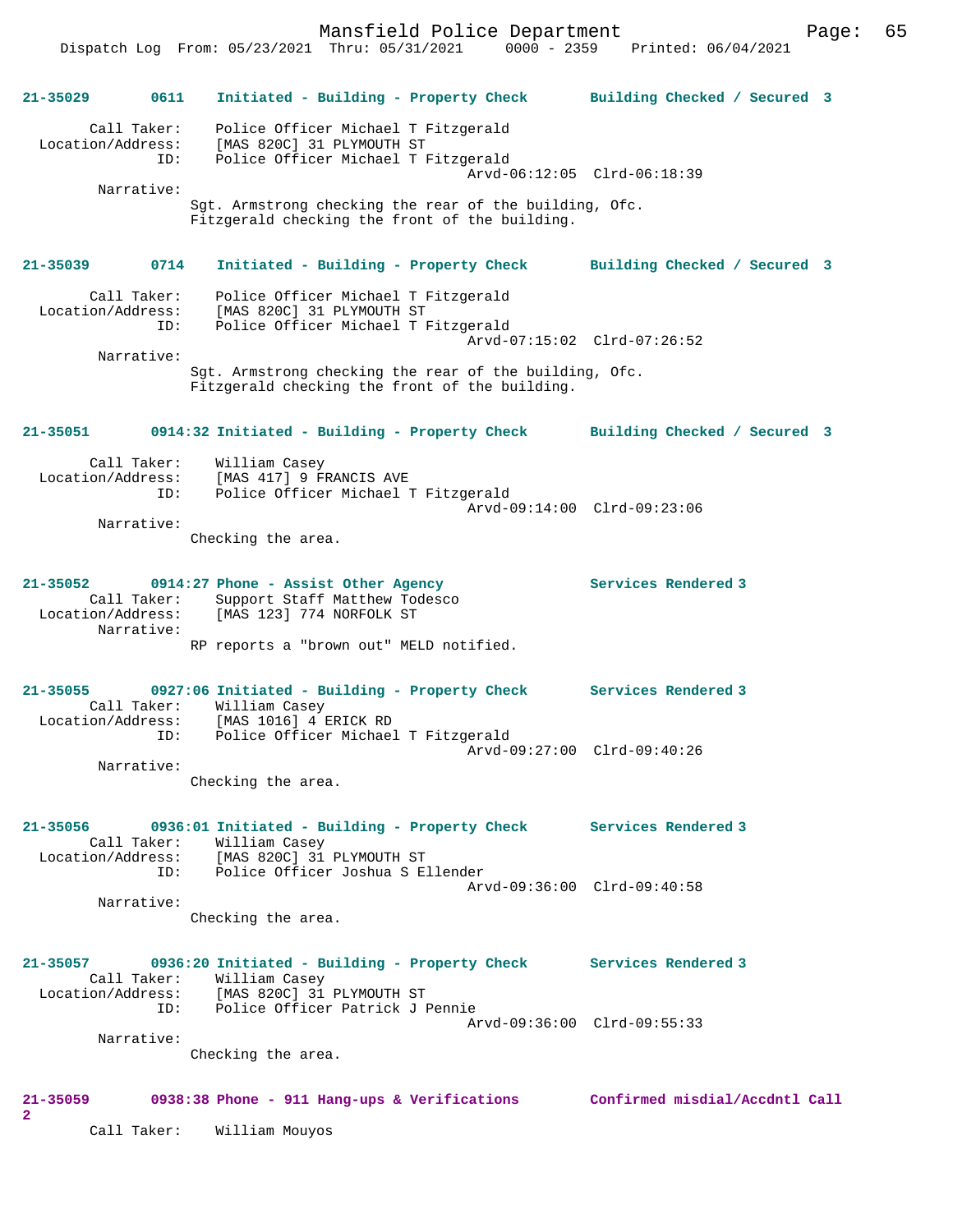|                                                                | Mansfield Police Department<br>Dispatch Log From: 05/23/2021 Thru: 05/31/2021                                                                                                                                      | Page:<br>0000 - 2359 Printed: 06/04/2021 | 66 |
|----------------------------------------------------------------|--------------------------------------------------------------------------------------------------------------------------------------------------------------------------------------------------------------------|------------------------------------------|----|
| Location/Address:<br>ID:                                       | [MAS 418E] 29 FRANCIS AVE Apt. #05<br>Police Officer Michael T Fitzgerald<br>$Disp-09:40:40$                                                                                                                       | Arvd-09:43:47 Clrd-09:46:54              |    |
| Narrative:                                                     | Checking on a 911 hang upopen line<br>Cellphone? $(y/n)$ : yes<br>Uncertainty radius: 90% 7m                                                                                                                       |                                          |    |
| Narrative:                                                     | contact made with caller states accidental<br>party is wearing a gray jacket blue pants and will wait by<br>mailboxes and give a wave                                                                              |                                          |    |
| 21-35060                                                       | 0942:08 Initiated - Building - Property Check                                                                                                                                                                      | Building Checked / Secured 3             |    |
| Call Taker:<br>Location/Address:<br>ID:                        | William Casey<br>[MAS] 905 SOUTH MAIN ST<br>Police Officer Andrew J Kelley                                                                                                                                         | Arvd-09:42:00 Clrd-09:52:20              |    |
| Narrative:                                                     | Checking the area.                                                                                                                                                                                                 |                                          |    |
| $21 - 35063$<br>Call Taker:<br>Location/Address:<br>TD:<br>ID: | 0952:11 Phone - Well Being Check<br>William Mouyos<br>[MAS 427] 21 ERICK RD Apt. #09<br>Police Officer Michael T Fitzgerald                                                                                        | Services Rendered 3                      |    |
| ID:                                                            | $Disp-09:55:04$<br>Police Officer Andrew J Kelley                                                                                                                                                                  | Arvd-10:02:55 Clrd-10:06:45              |    |
| Narrative:                                                     | Disp-09:55:43                                                                                                                                                                                                      | $Clrd-09:58:01$                          |    |
|                                                                | caller is requesting WBC on sister who she hasn't spoken to<br>since 10pm last evening. Cp stated that she talks to her<br>every morning but today she can't raise her or the husband;<br>they have a newborn baby |                                          |    |
| Narrative:                                                     | party has made contact at this time                                                                                                                                                                                |                                          |    |
| Narrative:                                                     | states everything is ok not reporting issues                                                                                                                                                                       |                                          |    |
| Narrative:                                                     | M15 confirming no issues phone was just dead                                                                                                                                                                       |                                          |    |
| $21 - 35067$                                                   | 1023:49 Phone - Animal Complaints                                                                                                                                                                                  | Services Rendered 3                      |    |
| Call Taker:<br>Location/Address:<br>ID:                        | Emily Archer<br>[MAS H1367] 2 STURBRIDGE DR @ AUTUMN LN<br>Police Officer Michael T Fitzgerald<br>$Disp-10:25:08$                                                                                                  | Arvd-10:29:05 Clrd-10:45:28              |    |
| Narrative:                                                     | Caller reporting a deer was struck and is walking towards<br>the woods.                                                                                                                                            |                                          |    |
| Narrative:                                                     | Deer off on Eastman st and M15 having to put down the deer.<br>M1 has been advised                                                                                                                                 |                                          |    |
| Narrative:                                                     | 2 rounds were used to put down the deer                                                                                                                                                                            |                                          |    |
| $21 - 35068$<br>1025                                           | Initiated - Building - Property Check                                                                                                                                                                              | Building Checked / Secured 3             |    |
| Call Taker:<br>Location/Address:<br>ID:                        | Police Officer Andrew J Kelley<br>[MAS 2] 60 FORBES BLVD<br>Police Officer Andrew J Kelley                                                                                                                         | Arvd-10:25:35 Clrd-10:31:10              |    |
|                                                                |                                                                                                                                                                                                                    |                                          |    |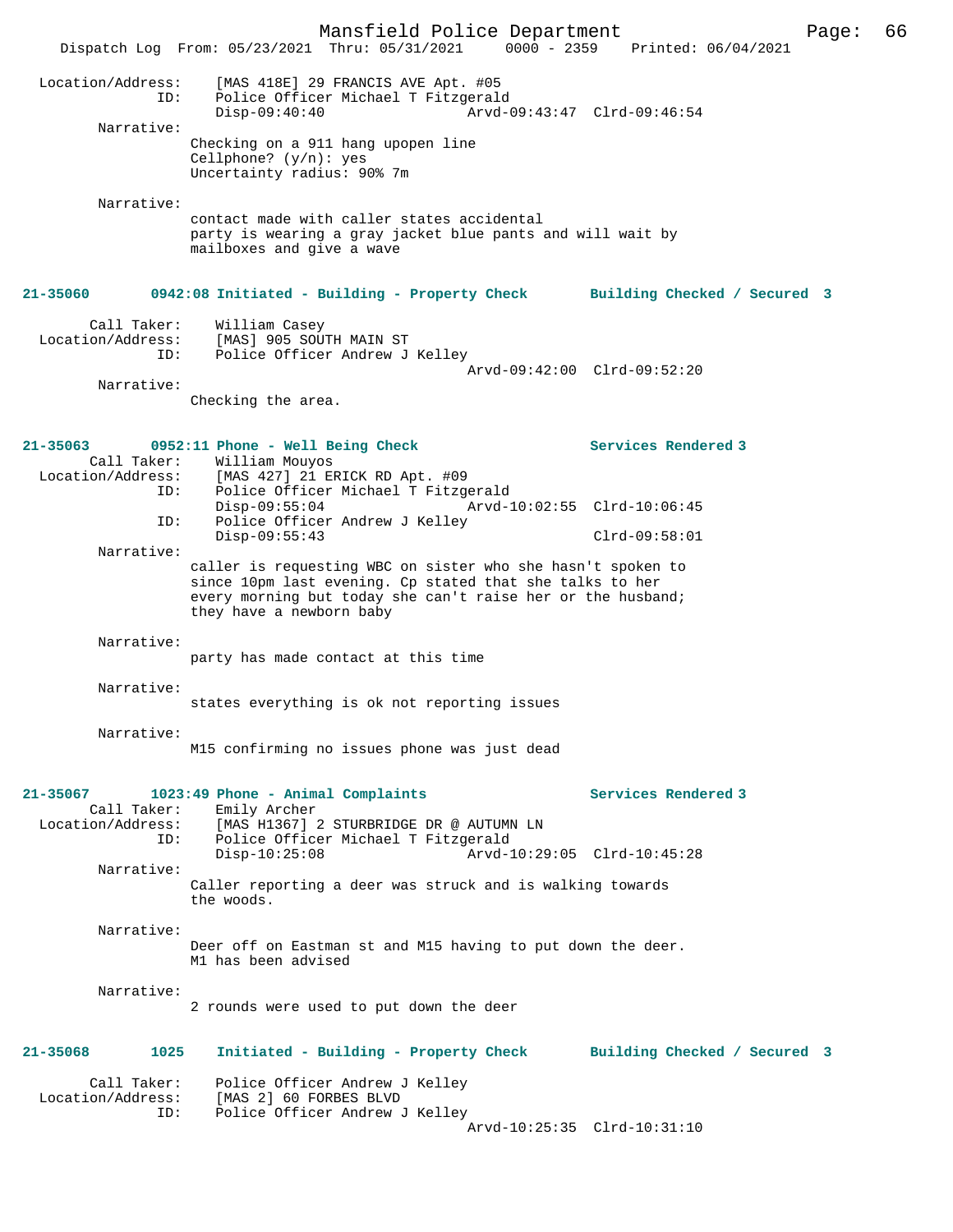Mansfield Police Department Page: 67 Dispatch Log From: 05/23/2021 Thru: 05/31/2021 Narrative: Checking the area. **21-35070 1031:17 Phone - Road Hazards Services Rendered 3**  Call Taker: William Casey<br>Location/Address: [MAS] 90 NORFO ess: [MAS] 90 NORFOLK ST @ 200 RTE 140 NB<br>ID: Police Officer Andrew J Kelley Police Officer Andrew J Kelley<br>Disp-10:32:01 Disp-10:32:01 Arvd-10:32:14 Clrd-10:44:15 Narrative: Lights are out and High way has been notified per front desk Narrative: lights are blinking and it appears to be no issue at this time **21-35075 1055:30 Initiated - Building - Property Check Building Checked / Secured 3** Call Taker: William Casey Location/Address: [MAS 4] 31 HAMPSHIRE ST<br>Location/Address: [MAS 4] 31 HAMPSHIRE ST Police Officer Andrew J Kelley Arvd-10:55:00 Clrd-11:01:10 Narrative: Checking the area. **21-35078 1103:31 Phone - 911 Hang-ups & Verifications Confirmed misdial/Accdntl Call 2**  Call Taker: William Mouyos<br>Location/Address: [MAS 422] 15 P ess: [MAS 422] 15 PARK ST Apt. #304<br>ID: Police Officer Michael T Fitzge Police Officer Michael T Fitzgerald Disp-11:06:22 Arvd-11:08:26 Clrd-11:15:58 Narrative: Checking on a 911 accidental. Contact made?: yes Cellphone? (y/n): yes Uncertainty radius: 16m @ 90% Narrative: spoke to caller who stated no emergency and accidental Narrative: caller will greet officer **21-35084 1133:41 Initiated - Building - Property Check Building Checked / Secured 3** Call Taker: William Casey<br>Location/Address: [MAS 982] 111 ess: [MAS 982] 111 HOPE ST<br>TD: Police Officer Michae Police Officer Michael T Fitzgerald Arvd-11:33:00 Clrd-11:42:49 Narrative: Checking the area. **21-35085 1134:16 Walk-In - Follow up Investigation Services Rendered 3**  Call Taker: Support Staff Matthew Todesco<br>Location/Address: [MAS 451B] 500 EAST ST ess: [MAS 451B] 500 EAST ST<br>ID: Police Officer Matthew Police Officer Matthew A Souza Disp-11:35:11 Arvd-11:35:14 Clrd-11:58:19 Narrative: Conducting a follow up in the area to a previously reported incident. **21-35087 1143 Initiated - Building - Property Check Building Checked / Secured 3** Call Taker: Police Officer Michael T Fitzgerald Location/Address: [MAS 1002] 250 EAST ST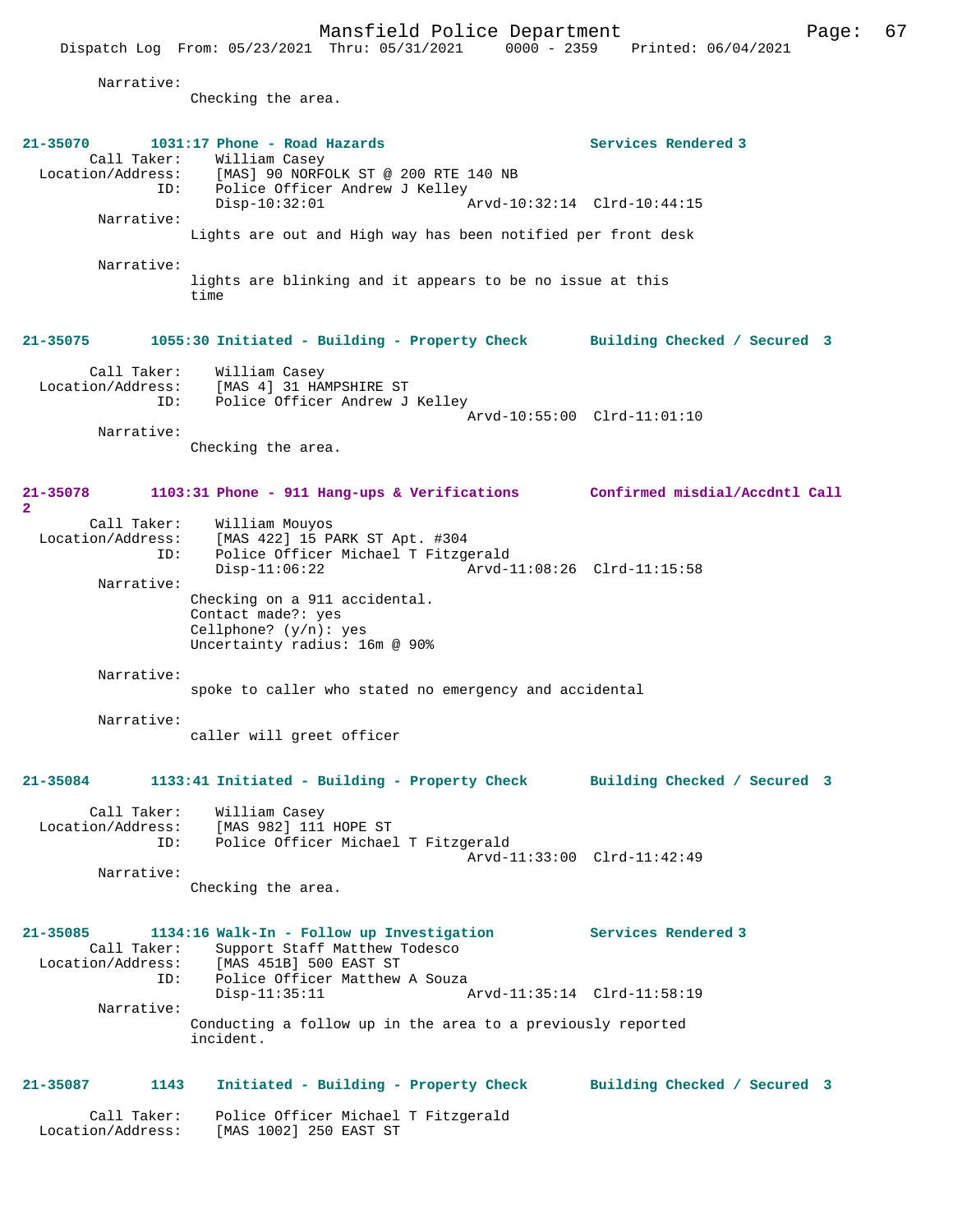Mansfield Police Department Page: 68 Dispatch Log From: 05/23/2021 Thru: 05/31/2021 0000 - 2359 Printed: 06/04/2021 ID: Police Officer Michael T Fitzgerald Arvd-11:44:13 Clrd-11:51:47 Narrative: Checking the area. **21-35090 1156 Initiated - Building - Property Check Building Checked / Secured 3** Call Taker: Police Officer Andrew J Kelley Location/Address: [MAS 927] 50 PLYMOUTH ST ID: Police Officer Andrew J Kelley Arvd-11:57:08 Clrd-12:08:15 Narrative: Checking the area. **21-35092 1201:50 Initiated - Building - Property Check Building Checked / Secured 3** Call Taker: William Casey Location/Address: [MAS 820C] 31 PLYMOUTH ST ID: Police Officer Patrick J Pennie Arvd-12:01:00 Clrd-12:11:42 Narrative: Checking the area. **21-35095 1212:35 Initiated - Building - Property Check Building Checked / Secured 3** Call Taker: William Casey Location/Address: [MAS 820C] 31 PLYMOUTH ST ID: Police Officer Joshua S Ellender Arvd-12:12:00 Clrd-12:27:35 Narrative: Checking the area. **21-35102 1307:40 Phone - Suspicious Actv / Persn / Veh Gone on Arrival 2**  Call Taker: William Mouyos<br>Vicinity of: [MAS H3540] 861 [MAS H3540] 861 WEST ST ID: Police Officer Andrew J Kelley Disp-13:10:58 Arvd-13:19:10 Clrd-13:20:35 Vehicle: GRY 2010 TOYT COROLL Reg: PC MA 464XBJ VIN: 2T1KU4EE4AC294034 Narrative: caller is reporting a mv parked in emergency entrance only area across from his residence Narrative: silver toyota Narrative: No vehicle found in the area Narrative: M13 reporting there was a vehicle parked at the entrance to 792 West Street, party resides there **21-35110 1359:07 Walk-In - Follow up Investigation Services Rendered 3**  Call Taker: Support Staff Matthew Todesco<br>Location/Address: [MAS 451B] 500 EAST ST  $\overline{[MAS 451B]}$  500 EAST ST ID: Police Officer Andrew J Kelley<br>Disp-14:00:39  $\bar{P}_{AYd-14:00:42}$  Clrd-14:19:50 Narrative: Conducting a follow up in the area to a previously reported incident. **21-35117 1419:34 Phone - 911 Hang-ups & Verifications Gone on Arrival 2**  Call Taker: William Mouyos Location/Address: [MAS 907B] 390 WEST ST Apt. #C100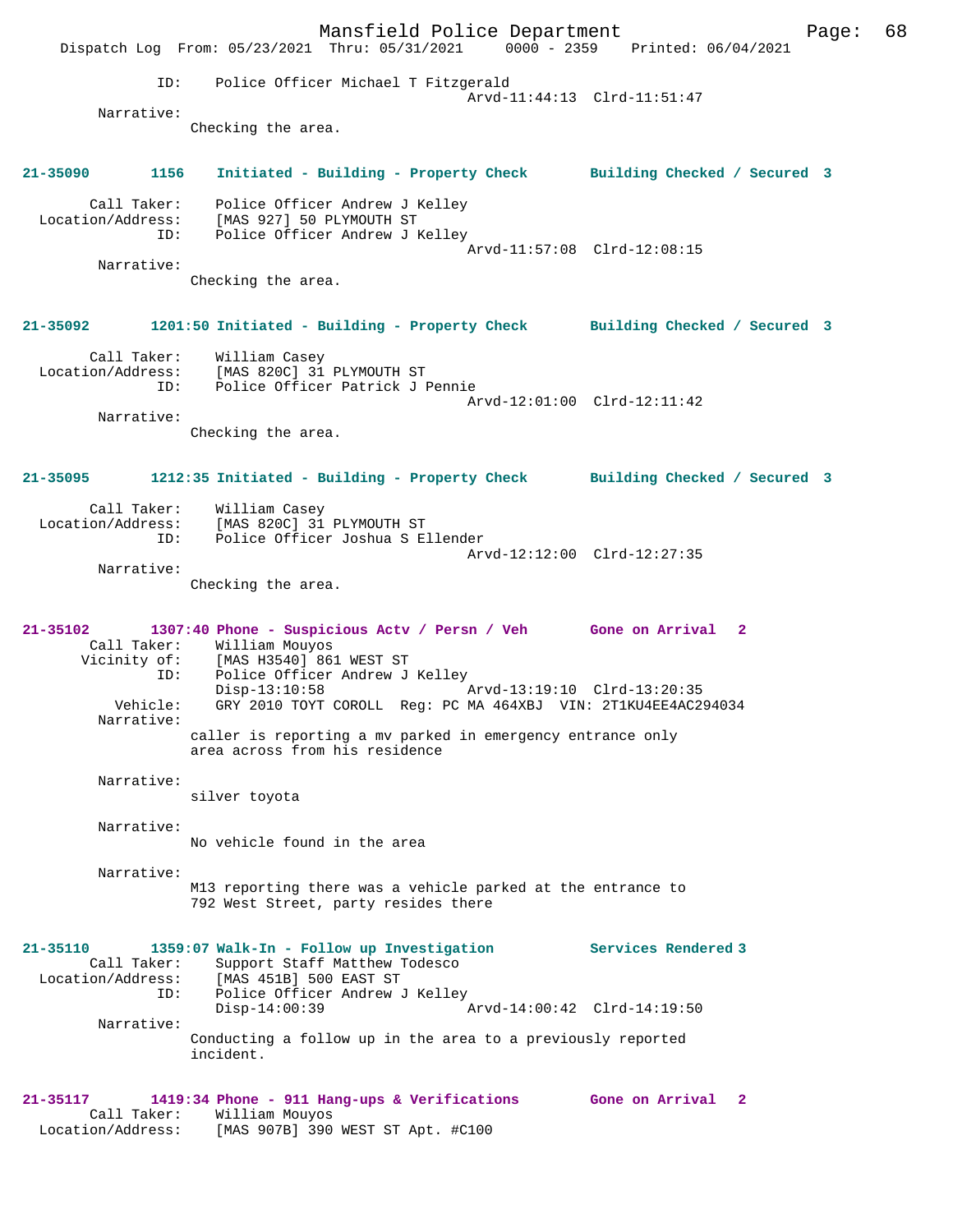Mansfield Police Department Page: 69 Dispatch Log From: 05/23/2021 Thru: 05/31/2021 ID: Police Officer Matthew A Souza  $Disp-14:22:06$  Clrd-14:29:02<br>TD: Sergeant John R Armstrong Sergeant John R Armstrong<br>Disp-14:38:58 Disp-14:38:58 Arvd-14:42:25 Clrd-14:47:27 Narrative: Checking on a 911 open. Contact made?: Cellphone? (y/n): Uncertainty radius: Narrative: spoke to caller states accidental due to phone malfunction Narrative: caller in gray audi sedan Narrative: caller in in mv will have hazard lights on in lot and wave **21-35135 1706:20 Initiated - Building - Property Check Building Checked / Secured 3** Call Taker: William Casey<br>Location/Address: [MAS 4] 31 HA Location/Address: [MAS 4] 31 HAMPSHIRE ST ID: Police Officer Joshua S Ellender Arvd-17:06:00 Clrd-17:10:39 Police Officer Beau J Palanza Narrative: Checking the area. **21-35137 1716:09 Initiated - Building - Property Check Building Checked / Secured 3** Call Taker: William Casey<br>Location/Address: [MAS 2] 60 FOI SS: [MAS 2] 60 FORBES BLVD<br>ID: Police Officer Joshua Police Officer Joshua S Ellender Arvd-17:16:00 Clrd-17:20:04 Police Officer Beau J Palanza Narrative: Checking the area. **21-35139 1723:45 Initiated - Building - Property Check Building Checked / Secured 3** Call Taker: William Casey<br>Location/Address: [MAS 840] 280 ess: [MAS 840] 280 SCHOOL ST<br>ID: Police Officer Joshua S Police Officer Joshua S Ellender Arvd-17:23:00 Clrd-17:37:18 Police Officer Beau J Palanza Narrative: Checking the area. **21-35147 1802:09 Phone - Erratic Oper MV / Road Rage Unfounded/Unverifed 3** Call Taker: William Casey Location/Address: [MAS 244A] 4 SOUTH MAIN ST<br>ID: Police Officer Andrew J Kel Police Officer Andrew J Kelley<br>Disp-18:02:54 Disp-18:02:54 Arvd-18:04:38 Clrd-18:07:57 Narrative: Erratic called directly to M1 Narrative: North bound from citco Narrative: Red pick up, dog inside north bound on north main Narrative: M13 checked the area and nothing found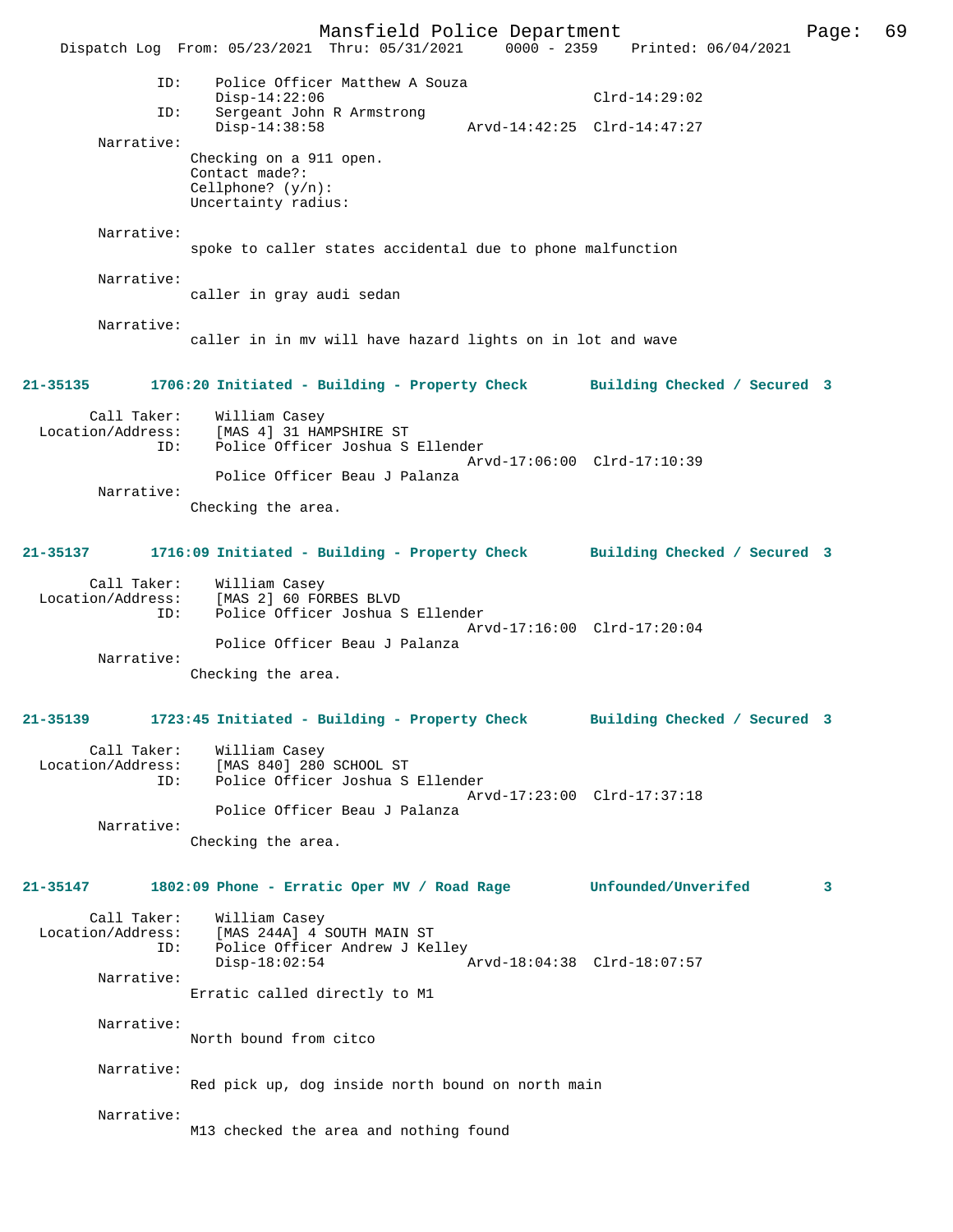| $21 - 35150$                                          | 1815:42 Initiated - Building - Property Check Building Checked / Secured 3                                                                                         |                             |  |
|-------------------------------------------------------|--------------------------------------------------------------------------------------------------------------------------------------------------------------------|-----------------------------|--|
| Call Taker:<br>Location/Address:<br>ID:<br>Narrative: | William Casey<br>[MAS 907E] 390 WEST ST<br>Police Officer Joshua S Ellender<br>Police Officer Beau J Palanza<br>Checking the area.                                 | Arvd-18:15:00 Clrd-18:28:54 |  |
| $21 - 35149$                                          | 1822:50 Initiated - Building - Property Check Building Checked / Secured 3                                                                                         |                             |  |
| Call Taker:<br>ID:<br>Narrative:                      | Nicole Boyer<br>Location/Address: [MAS 907E] 390 WEST ST<br>Police Officer Joshua S Ellender<br>Police Officer Beau J Palanza<br>Checking the area.                | Arvd-18:22:00 Clrd-18:23:09 |  |
| $21 - 35153$                                          | 1849:14 Initiated - Building - Property Check Building Checked / Secured 3                                                                                         |                             |  |
| Narrative:                                            | Call Taker: Chelsey Ferstler<br>Location/Address: [MAS 1015] 30 CHAUNCY ST<br>Police Officer Andrew J Kelley<br>ID:<br>Checking the area.                          | Arvd-18:49:00 Clrd-18:50:58 |  |
| $21 - 35154$<br>ID:                                   | 1900:14 Initiated - Assist Citizen - P S A<br>Call Taker: Chelsey Ferstler<br>Location/Address: [MAS 418B] 23 FRANCIS AVE Apt. #2305<br>Officer Darius Varmahmoodi | Spoken To<br>3              |  |
| Vehicle:                                              | BLU 2010 TOYT SCION Reg: PC MA 9AC472 VIN: JTKDE3B70A0316703                                                                                                       | Arvd-19:00:00 Clrd-19:07:08 |  |

Narrative:

| 21-35156<br>$\mathbf{2}$                | 1909:51 Phone - 911 Hang-ups & Verifications                                                          | Confirmed misdial/Accdntl Call |
|-----------------------------------------|-------------------------------------------------------------------------------------------------------|--------------------------------|
| Call Taker:<br>Location/Address:<br>ID: | APRIL LEHANE<br>[MAS 898] OTIS ST<br>Police Officer Joshua S Ellender<br>$Disp-19:11:24$              | Arvd-19:14:27 Clrd-19:21:40    |
| Narrative:                              | Police Officer Beau J Palanza                                                                         |                                |
|                                         | Checking on a 911 hang up.<br>Contact made?:n<br>Cellphone? $(y/n):y$<br>Uncertainty radius: 8 meters |                                |
| Narrative:                              |                                                                                                       |                                |
|                                         | No answer on call back                                                                                |                                |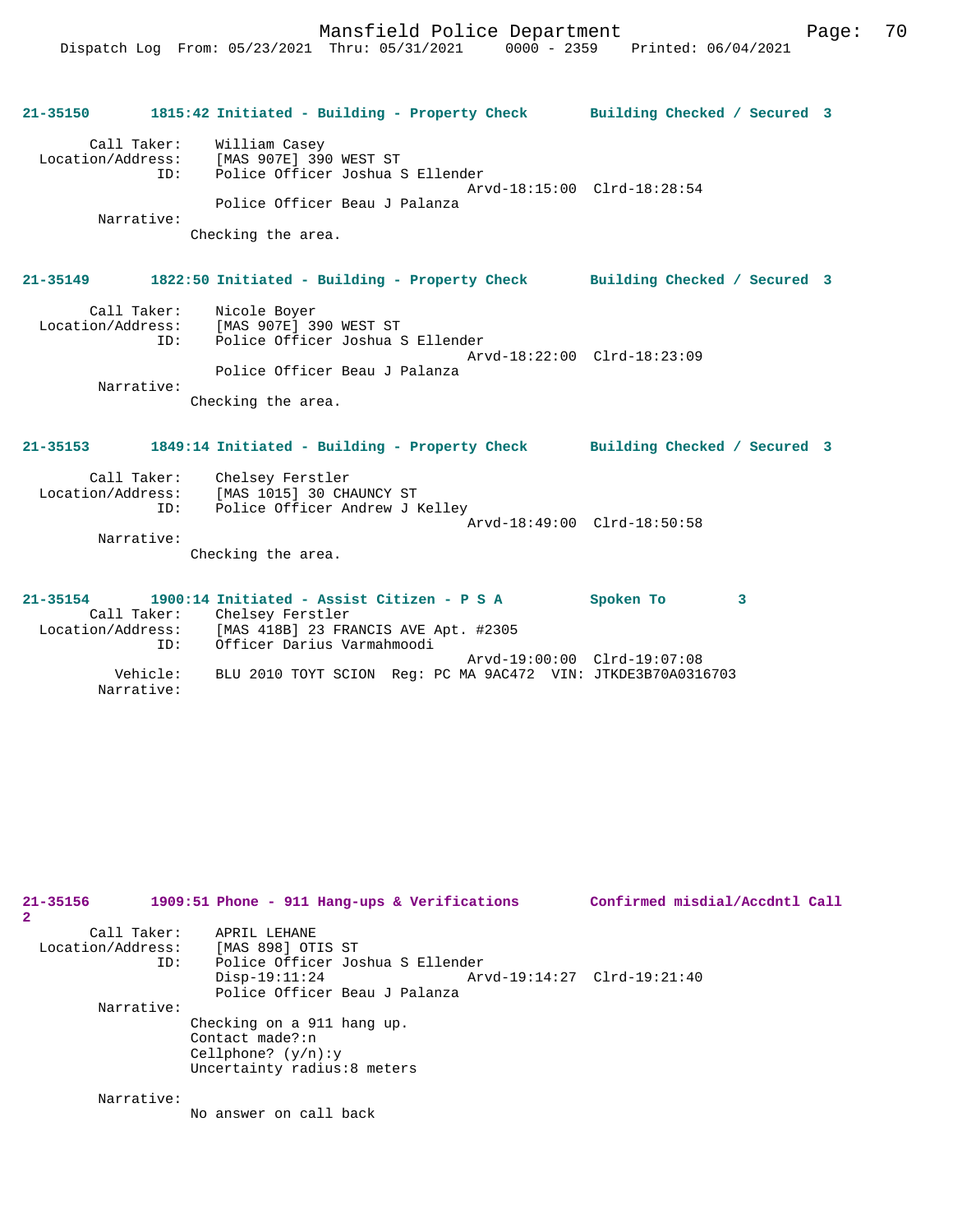Mansfield Police Department Fage: 71

Dispatch Log From: 05/23/2021 Thru: 05/31/2021 0000 - 2359 Printed: 06/04/2021

**21-35158 1929:32 Initiated - Building - Property Check Building Checked / Secured 3** Call Taker: Chelsey Ferstler Location/Address: [MAS] NORTH MAIN ST ID: Police Officer Andrew J Kelley Arvd-19:29:00 Clrd-19:44:23 Narrative: Checking the area. **21-35160 1934:32 Phone - Erratic Oper MV / Road Rage Gone on Arrival 3**  Call Taker: Nicole Boyer<br>Location/Address: [MAS 922A] 19  $[MAS 922A]$  15 RESERVOIR ST Apt. #21 ID: Police Officer Joshua S Ellender Disp-19:36:04 Arvd-19:39:54 Clrd-19:42:19 Police Officer Beau J Palanza Narrative: CP reports that there's one motorcycle popping wheelies Narrative: M3 reports checked the area, nothing found **21-35162 1951:40 Initiated - Building - Property Check Building Checked / Secured 3** Call Taker: Chelsey Ferstler<br>Location/Address: [MAS] PLYMOUTH ST Location Charles (MAS) PLYMOUTH ST ID: Police Officer Joshua S Ellender Arvd-19:51:00 Clrd-19:54:32 Police Officer Beau J Palanza **21-35166 2007:32 Walk-In - Assist Citizen - P S A Spoken To 3**  Call Taker: Support Staff Matthew Gately Location/Address: [MAS H555] 50 EDDY ST ID: Police Officer Andrew J Kelley<br>Disp-20:09:33 Disp-20:09:33 Arvd-20:16:22 Clrd-21:43:58 Narrative: **21-35165 2008:11 Initiated - Building - Property Check Building Checked / Secured 3** Call Taker: Chelsey Ferstler Location/Address: [MAS 960A] 792 WEST ST Apt. #A ID: Police Officer Joshua S Ellender Arvd-20:08:00 Clrd-20:11:13 Police Officer Beau J Palanza Narrative: Checking the area. **21-35184 2223:09 Initiated - Assist Other Agency Services Rendered 3**  Call Taker: APRIL LEHANE Vicinity of: [MAS] SOUTH MAIN ST ID: Police Officer Joshua S Ellender Arvd-22:23:00 Clrd-22:52:03 Police Officer Beau J Palanza Narrative: stand by area to assist Norton if needed **21-35189 2313:18 Initiated - Building - Property Check Building Checked / Secured 3** Call Taker: Stephen Martell Location/Address: [MAS 2] 60 FORBES BLVD ID: Police Officer Joshua S Ellender